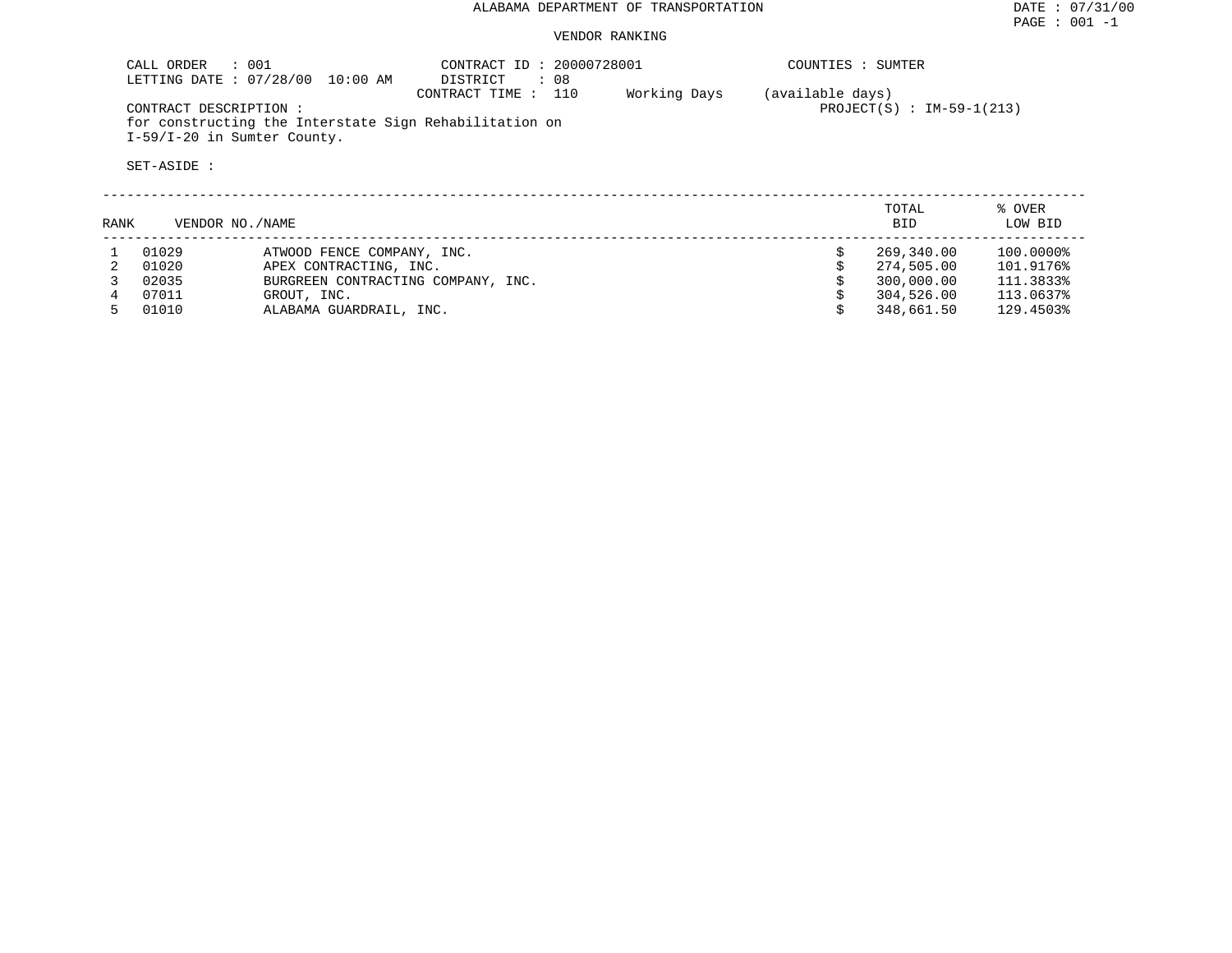| CALL ORDER                       | 001 | CONTRACT ID: 20000728001 |  | COUNTIES : | SUMTER |
|----------------------------------|-----|--------------------------|--|------------|--------|
| LETTING DATE : 07/28/00 10:00 AM |     | DISTRICT                 |  |            |        |

|                                        |               |      | (1) 01029                  |          | (2) 01020                    |                      | (3) 02035                    |          |
|----------------------------------------|---------------|------|----------------------------|----------|------------------------------|----------------------|------------------------------|----------|
|                                        |               |      | ATWOOD FENCE COMPANY, INC. |          | APEX CONTRACTING, INC.       |                      | BURGREEN CONTRACTING CO., IN |          |
| LINE NO / ITEM CODE / ALT              |               |      |                            |          |                              |                      |                              |          |
| ITEM DESCRIPTION                       | OUANTITY      |      | UNIT PRICE                 | AMOUNT   | UNIT PRICE AMOUNT UNIT PRICE |                      |                              | AMOUNT   |
| -----------------------------          |               |      |                            |          |                              | -------------------- |                              |          |
| SECTION 0001<br>Total                  |               |      |                            |          |                              |                      |                              |          |
| 0010 600A000                           |               | LUMP | 15000.00000                | 15000.00 | 27000.00000                  | 27000.00             | 5562.25000                   | 5562.25  |
| Mobilization                           |               |      |                            |          |                              |                      |                              |          |
| 0020 707B004                           | 8.000         | EACH | 75.00000                   | 600.00   | 80,00000                     | 640.00               | 150.00000                    | 1200.00  |
| Type B Hazard Marker Installation      |               |      |                            |          |                              |                      |                              |          |
| 0030 710A115                           | 3414.000 SOFT |      | 15.00000                   | 51210.00 | 9,00000                      | 30726.00             | 12.75000                     | 43528.50 |
| Class 4, Aluminum Flat Sign Panels     |               |      |                            |          |                              |                      |                              |          |
| 0.08" Thick Or Steel Flat Sign Panels  |               |      |                            |          |                              |                      |                              |          |
| 14 Gauge (Type III Or Type IV          |               |      |                            |          |                              |                      |                              |          |
| Background)                            |               |      |                            |          |                              |                      |                              |          |
| 0040 710A116                           | 4587.000 SOFT |      | 18.00000                   | 82566.00 | 16.00000                     | 73392.00             | 18.25000                     | 83712.75 |
| Class 2, Aluminum Multiple Flat Sign   |               |      |                            |          |                              |                      |                              |          |
| Panels 0.125" Thick Or Steel Multiple  |               |      |                            |          |                              |                      |                              |          |
| Flat Sign Panels 12 Gauge (Type III Or |               |      |                            |          |                              |                      |                              |          |
| Type IV Background)                    |               |      |                            |          |                              |                      |                              |          |
| 0050 710A118                           | 1303.000 SOFT |      | 20.00000                   | 26060.00 | 19.00000                     | 24757.00             | 20.50000                     | 26711.50 |
| Class 2, Aluminum Flat Sign Panels     |               |      |                            |          |                              |                      |                              |          |
| 0.125" Thick Or Steel Flat Sign Panels |               |      |                            |          |                              |                      |                              |          |
| 12 Gauge (Type III Or Type IV          |               |      |                            |          |                              |                      |                              |          |
| Background)                            |               |      |                            |          |                              |                      |                              |          |
| 0060 710B001                           | 6761.000 LF   |      | 4.50000                    | 30424.50 | 4.00000                      | 27044.00             | 7.00000                      | 47327.00 |
| Roadway Sign Post (#3 "U" Channel      |               |      |                            |          |                              |                      |                              |          |
| Galvanized Steel)                      |               |      |                            |          |                              |                      |                              |          |
| 0070 710B007                           | 214.000 LF    |      | 28.00000                   | 5992.00  | 44.00000                     | 9416.00              | 56.00000                     | 11984.00 |
| Roadway Sign Post (W6 x 15 Steel Beam) |               |      |                            |          |                              |                      |                              |          |
| 0080 710B008                           | 278.000 LF    |      | 25.00000                   | 6950.00  | 45.00000                     | 12510.00             | 60.00000                     | 16680.00 |
| Roadway Sign Post (W8 x 18 Steel Beam) |               |      |                            |          |                              |                      |                              |          |
| 0090 710B010                           | 124.000 LF    |      | 20,00000                   | 2480.00  | 34.00000                     | 4216.00              | 50.00000                     | 6200.00  |
| Roadway Sign Post (W6 x 9 Steel Beam)  |               |      |                            |          |                              |                      |                              |          |
| 0100 710B011                           | 194.000 LF    |      | 22.00000                   | 4268.00  | 39.00000                     | 7566.00              | 54.00000                     | 10476.00 |
| Roadway Sign Post (W6 x 12 Steel Beam) |               |      |                            |          |                              |                      |                              |          |
| 0110 710B012                           | 605.000 LF    |      | 30.00000                   | 18150.00 | 48.80000                     | 29524.00             | 60.00000                     | 36300.00 |
|                                        |               |      |                            |          |                              |                      |                              |          |
| Roadway Sign Post (W8 x 21 Steel Beam) |               |      |                            |          |                              |                      |                              |          |
| 0120 710C000                           |               | LUMP | 9747.00000                 | 9747.00  | 16000.00000                  | 16000.00             | 4000.00000                   | 4000.00  |
| Removal Of Existing Roadway Signs      |               |      |                            |          |                              |                      |                              |          |
| 0130 710D000                           | 176.000 LF    |      | 25.00000                   | 4400.00  | 10.00000                     | 1760.00              | 19.75000                     | 3476.00  |
| Vertical Sign Stiffeners               |               |      |                            |          |                              |                      |                              |          |
| 0140 740B000                           | 644.000 SOFT  |      | 8,00000                    | 5152.00  | 6,00000                      | 3864.00              | 3.00000                      | 1932.00  |
| Construction Signs                     |               |      |                            |          |                              |                      |                              |          |
| 0150 740C000                           | 19.000        | SQFT | 12.00000                   | 228.00   | 10.00000                     | 190.00               | 15.00000                     | 285.00   |
| Special Construction Signs             |               |      |                            |          |                              |                      |                              |          |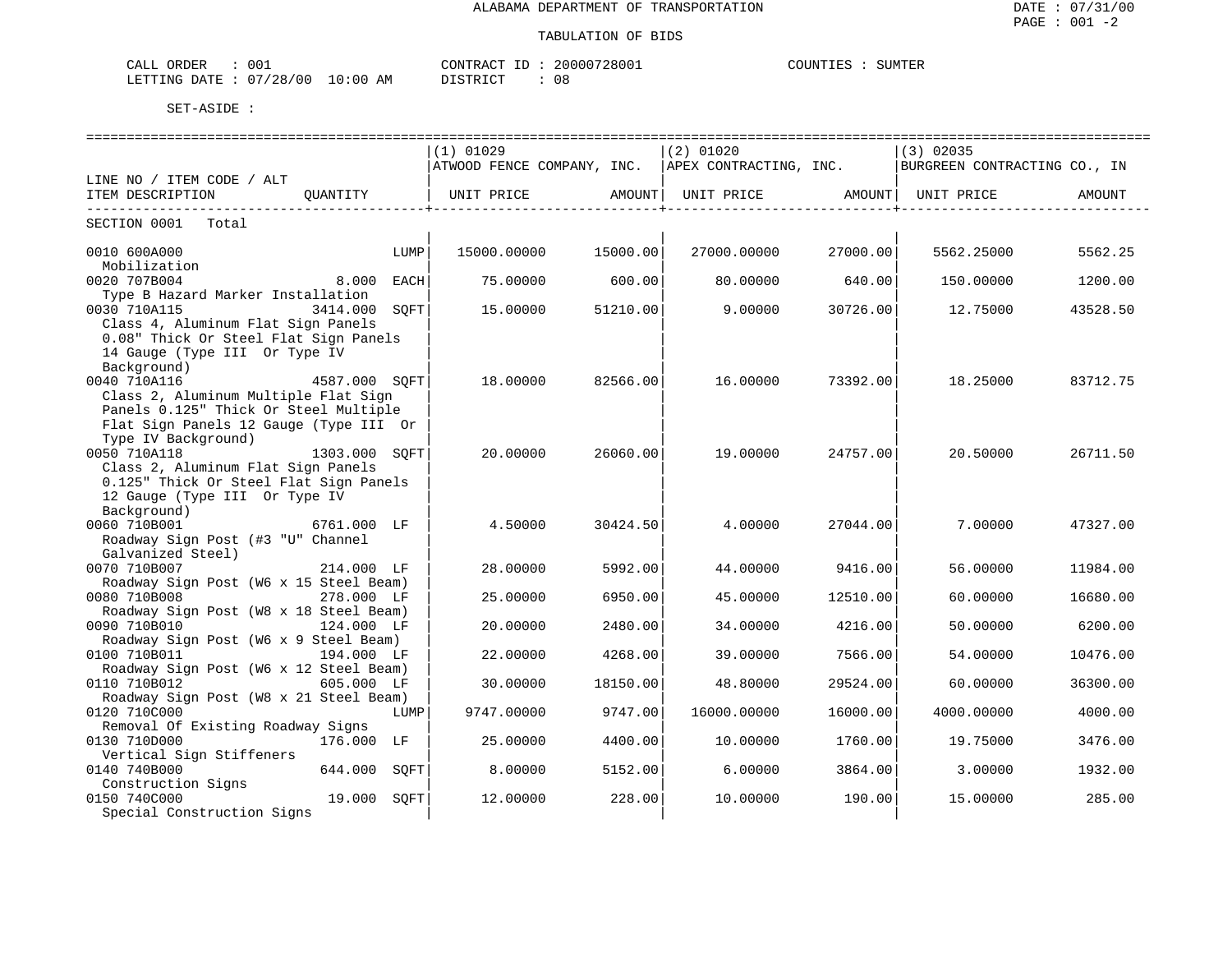#### TABULATION OF BIDS

| 001<br>ORDER<br>CALL                                 |                       | $\sim$<br><b>CONTL</b><br>CONTRAC | '28001<br>200007 | <b>COUNTIE.</b><br>3111.50000<br>SUMILK |
|------------------------------------------------------|-----------------------|-----------------------------------|------------------|-----------------------------------------|
| $\cap$<br>00 /<br>'28/<br>LETTING<br>R מיד∆ת<br>____ | $\sim$<br>AΜ<br>10:00 | DIAMBIAT                          | U C              |                                         |

|                                        |              |      | $(1)$ 01029                |             | $(2)$ 01020            |            | (3) 02035                    |                  |
|----------------------------------------|--------------|------|----------------------------|-------------|------------------------|------------|------------------------------|------------------|
|                                        |              |      | ATWOOD FENCE COMPANY, INC. |             | APEX CONTRACTING, INC. |            | BURGREEN CONTRACTING CO., IN |                  |
| LINE NO / ITEM CODE / ALT              |              |      |                            |             |                        |            |                              |                  |
| ITEM DESCRIPTION                       | OUANTITY     |      | UNIT PRICE                 | AMOUNT      | UNIT PRICE             | AMOUNT     | UNIT PRICE                   | AMOUNT           |
|                                        |              |      |                            |             |                        |            |                              |                  |
| 0160 740D000                           | 20,000       | EACH | 35.00000                   | 700.00      | 30,00000               | 600.00     | 5.00000                      | 100.00           |
| Channelizing Drums                     |              |      |                            |             |                        |            |                              |                  |
| 0170 740E000                           | 25.000       | EACH | 10.00000                   | 250.00      | 10.00000               | 250.00     | 1,00000                      | 25.00            |
| Cones (36 Inches High)                 |              |      |                            |             |                        |            |                              |                  |
| 0180 740M000                           | 25.000       | EACH | 6.50000                    | 162.50      | 2.00000                | 50.00      | 0.00000                      | 0.00             |
| Weight For Cone                        |              |      |                            |             |                        |            |                              |                  |
| 0190 741C010                           | $1.000$ EACH |      | 3500.00000                 | 3500.00     | 1000.00000             | 1000.00    | 500.00000                    | 500.00           |
| Portable Sequential Arrow And Chevron  |              |      |                            |             |                        |            |                              |                  |
| Sign Unit                              |              |      |                            |             |                        |            |                              |                  |
| 0200 998A000                           |              | LUMP | 1500.00000                 | 1500.00     | 4000.00000             | 4000.001   | 0.00000                      | 0.00             |
| Construction Fuel (Maximum Bid Limited |              |      |                            |             |                        |            |                              |                  |
| To $$8,000.00)$                        |              |      |                            |             |                        |            |                              |                  |
| SECTION TOTALS                         |              |      | \$                         | 269, 340.00 | \$                     | 274,505.00 |                              | \$<br>300,000.00 |
| CONTRACT TOTALS                        |              |      | \$                         | 269, 340.00 | Ŝ.                     | 274,505.00 |                              | 300,000.00<br>Ŝ. |
|                                        |              |      |                            |             |                        |            |                              |                  |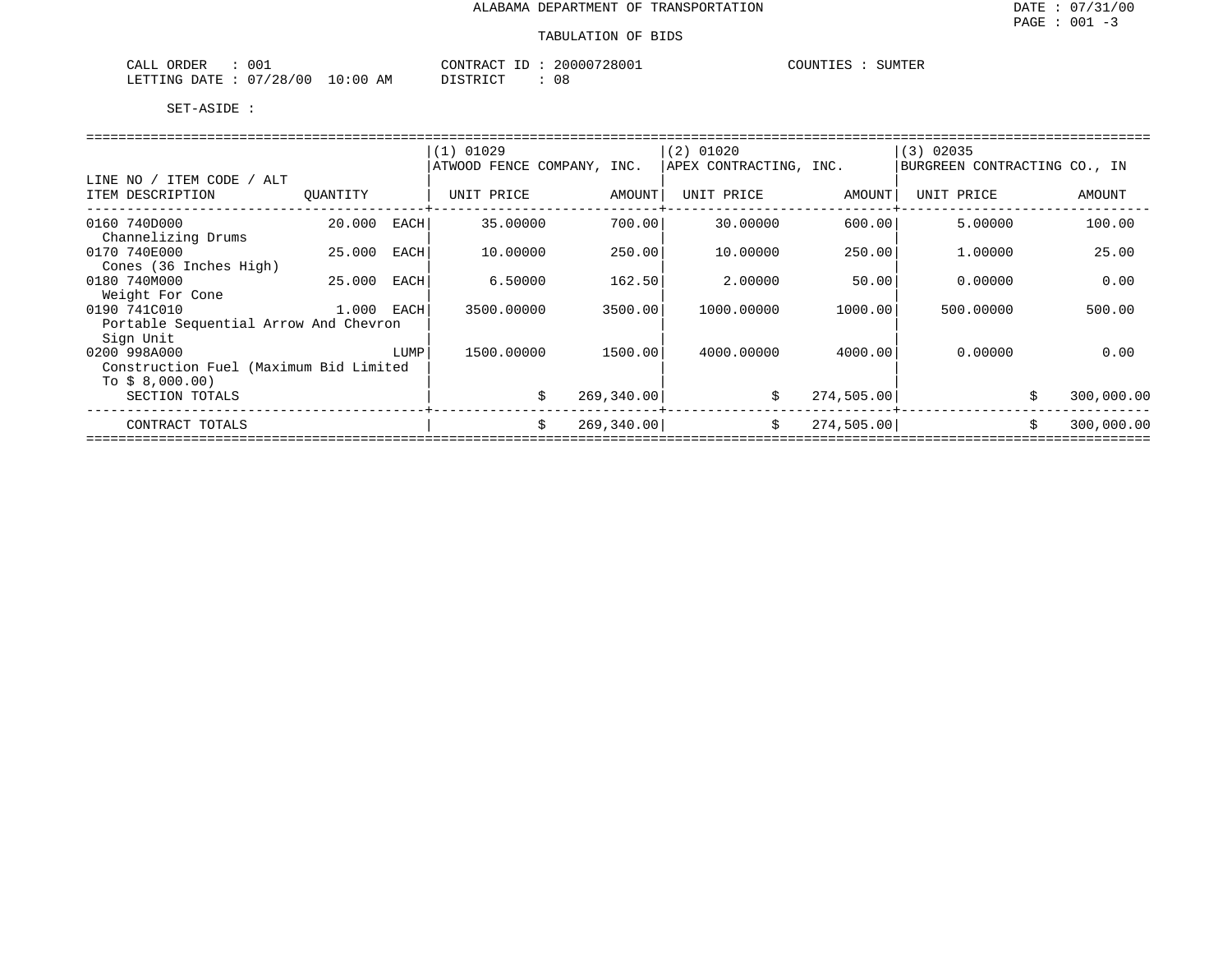# TABULATION OF BIDS

| 001<br>CALL (<br>ORDER                   | 20000728001<br>CONTRACT ID: | COUNTIES<br>SUMTER |
|------------------------------------------|-----------------------------|--------------------|
| : 07/28/00<br>$10:00$ AM<br>LETTING DATE | $\cap$ C<br>DISTRICT<br>Uč  |                    |

|                                                      |               |      | (4) 07011   |          | $(5)$ 01010             |           |            |        |
|------------------------------------------------------|---------------|------|-------------|----------|-------------------------|-----------|------------|--------|
|                                                      |               |      | GROUT, INC. |          | ALABAMA GUARDRAIL, INC. |           |            |        |
| LINE NO / ITEM CODE / ALT                            |               |      |             |          |                         |           |            |        |
| ITEM DESCRIPTION                                     | OUANTITY      |      | UNIT PRICE  | AMOUNT   | UNIT PRICE              | AMOUNT    | UNIT PRICE | AMOUNT |
| ---------------------------<br>SECTION 0001<br>Total |               |      |             |          |                         |           |            |        |
| 0010 600A000                                         |               | LUMP | 20000.00000 | 20000.00 | 20100.00000             | 20100.00  |            |        |
| Mobilization                                         |               |      |             |          |                         |           |            |        |
| 0020 707B004                                         | 8.000 EACH    |      | 200.00000   | 1600.00  | 200.00000               | 1600.00   |            |        |
| Type B Hazard Marker Installation                    |               |      |             |          |                         |           |            |        |
| 0030 710A115                                         | 3414.000 SOFT |      | 12.60000    | 43016.40 | 14.00000                | 47796.00  |            |        |
| Class 4, Aluminum Flat Sign Panels                   |               |      |             |          |                         |           |            |        |
| 0.08" Thick Or Steel Flat Sign Panels                |               |      |             |          |                         |           |            |        |
| 14 Gauge (Type III Or Type IV                        |               |      |             |          |                         |           |            |        |
| Background)                                          |               |      |             |          |                         |           |            |        |
| 0040 710A116                                         | 4587.000 SOFT |      | 19.75000    | 90593.25 | 22.00000                | 100914.00 |            |        |
| Class 2, Aluminum Multiple Flat Sign                 |               |      |             |          |                         |           |            |        |
| Panels 0.125" Thick Or Steel Multiple                |               |      |             |          |                         |           |            |        |
| Flat Sign Panels 12 Gauge (Type III Or               |               |      |             |          |                         |           |            |        |
| Type IV Background)                                  |               |      |             |          |                         |           |            |        |
| 0050 710A118                                         | 1303.000 SOFT |      | 22.50000    | 29317.50 | 26.50000                | 34529.50  |            |        |
| Class 2, Aluminum Flat Sign Panels                   |               |      |             |          |                         |           |            |        |
| 0.125" Thick Or Steel Flat Sign Panels               |               |      |             |          |                         |           |            |        |
| 12 Gauge (Type III Or Type IV                        |               |      |             |          |                         |           |            |        |
| Background)                                          |               |      |             |          |                         |           |            |        |
| 0060 710B001                                         | 6761.000 LF   |      | 3.85000     | 26029.85 | 5.00000                 | 33805.00  |            |        |
| Roadway Sign Post (#3 "U" Channel                    |               |      |             |          |                         |           |            |        |
| Galvanized Steel)                                    |               |      |             |          |                         |           |            |        |
| 0070 710B007                                         | 214.000 LF    |      | 42.00000    | 8988.00  | 51.00000                | 10914.00  |            |        |
| Roadway Sign Post (W6 x 15 Steel Beam)               |               |      |             |          |                         |           |            |        |
| 0080 710B008                                         | 278.000 LF    |      | 44.00000    | 12232.00 | 52.00000                | 14456.00  |            |        |
| Roadway Sign Post (W8 x 18 Steel Beam)               |               |      |             |          |                         |           |            |        |
| 0090 710B010                                         | 124.000 LF    |      | 39.00000    | 4836.00  | 42.00000                | 5208.00   |            |        |
| Roadway Sign Post (W6 x 9 Steel Beam)                |               |      |             |          |                         |           |            |        |
| 0100 710B011                                         | 194.000 LF    |      | 40.00000    | 7760.00  | 49.50000                | 9603.00   |            |        |
| Roadway Sign Post (W6 x 12 Steel Beam)               |               |      |             |          |                         |           |            |        |
| 0110 710B012                                         | 605.000 LF    |      | 47.00000    | 28435.00 | 55.00000                | 33275.00  |            |        |
| Roadway Sign Post (W8 x 21 Steel Beam)               |               |      |             |          |                         |           |            |        |
| 0120 710C000                                         |               | LUMP | 20000.00000 | 20000.00 | 20500.00000             | 20500.00  |            |        |
| Removal Of Existing Roadway Signs                    |               |      |             |          |                         |           |            |        |
| 0130 710D000                                         | 176.000 LF    |      | 15.00000    | 2640.00  | 5.00000                 | 880.00    |            |        |
| Vertical Sign Stiffeners                             |               |      |             |          |                         |           |            |        |
| 0140 740B000                                         | 644.000 SOFT  |      | 6.00000     | 3864.00  | 18.50000                | 11914.00  |            |        |
| Construction Signs                                   |               |      |             |          |                         |           |            |        |
| 0150 740C000                                         | 19.000 SQFT   |      | 6.00000     | 114.00   | 18.00000                | 342.00    |            |        |
| Special Construction Signs                           |               |      |             |          |                         |           |            |        |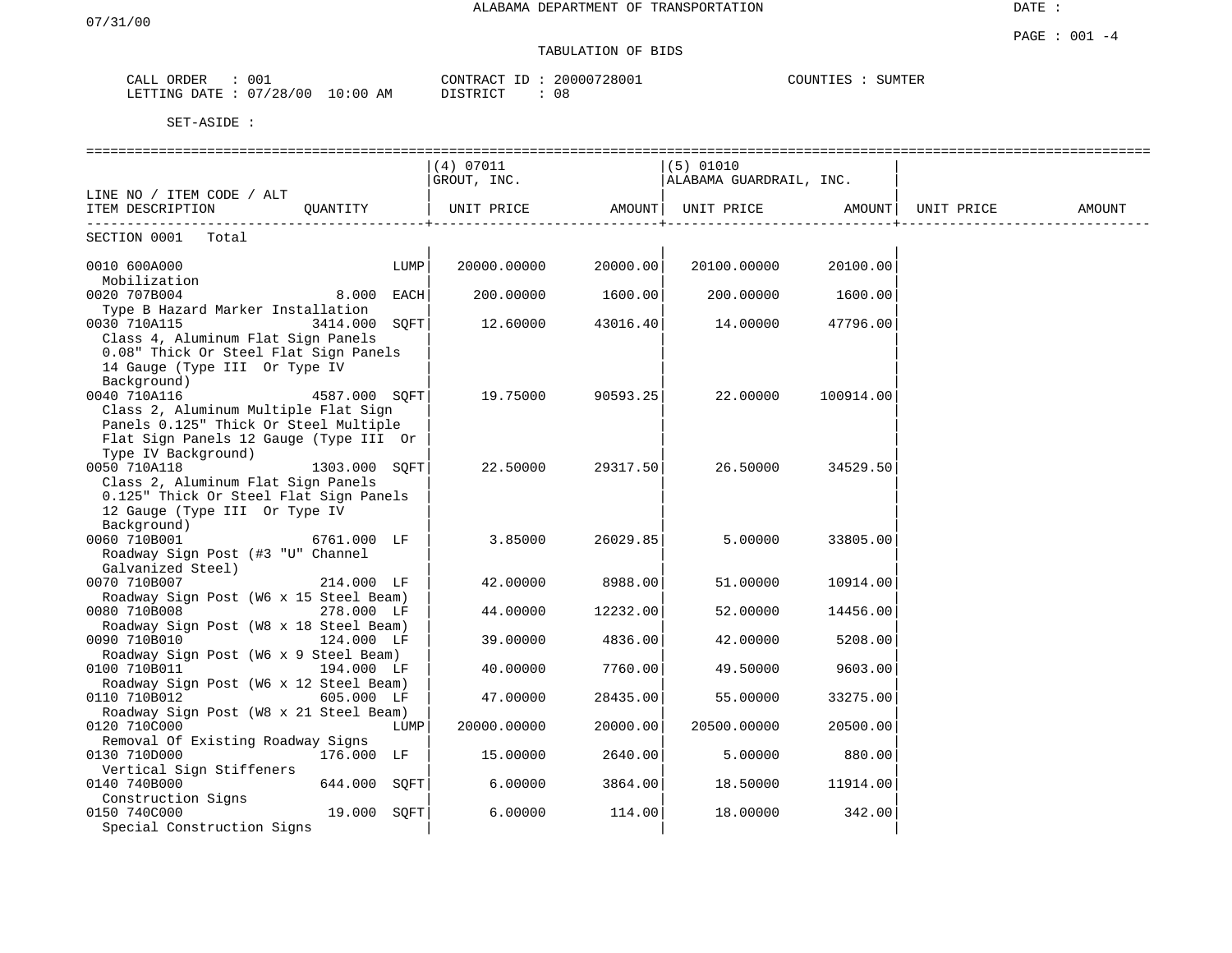| ORDER<br>$00 -$<br>CALL    |            | CONTRACT ID<br>ID : | 20000728001 | COUNTIES<br>SUMTER |
|----------------------------|------------|---------------------|-------------|--------------------|
| 07/28/00<br>LETTING DATE : | $10:00$ AM | DISTRICT            | 08          |                    |

|                                        |              |      | (4) 07011   |             | $(5)$ 01010             |            |            |        |
|----------------------------------------|--------------|------|-------------|-------------|-------------------------|------------|------------|--------|
|                                        |              |      | GROUT, INC. |             | ALABAMA GUARDRAIL, INC. |            |            |        |
| LINE NO / ITEM CODE / ALT              |              |      |             |             |                         |            |            |        |
| ITEM DESCRIPTION                       | OUANTITY     |      | UNIT PRICE  | AMOUNT      | UNIT PRICE              | AMOUNT     | UNIT PRICE | AMOUNT |
|                                        |              |      |             |             |                         |            |            |        |
| 0160 740D000                           | 20.000       | EACH | 30.00000    | 600.00      | 35,00000                | 700.00     |            |        |
| Channelizing Drums                     |              |      |             |             |                         |            |            |        |
| 0170 740E000                           | 25.000       | EACH | 10.00000    | 250.00      | 35.00000                | 875.00     |            |        |
| Cones (36 Inches High)                 |              |      |             |             |                         |            |            |        |
| 0180 740M000                           | 25.000       | EACH | 6.00000     | 150.00      | 10.00000                | 250.00     |            |        |
| Weight For Cone                        |              |      |             |             |                         |            |            |        |
| 0190 741C010                           | $1.000$ EACH |      | 4100.00000  | 4100.00     | 500,00000               | 500.00     |            |        |
| Portable Sequential Arrow And Chevron  |              |      |             |             |                         |            |            |        |
| Sign Unit                              |              |      |             |             |                         |            |            |        |
| 0200 998A000                           |              | LUMP | 0.00000     | 0.00        | 500,00000               | 500.00     |            |        |
| Construction Fuel (Maximum Bid Limited |              |      |             |             |                         |            |            |        |
| To $$8,000.00)$                        |              |      |             |             |                         |            |            |        |
| SECTION TOTALS                         |              |      | \$          | 304,526.00  | \$                      | 348,661.50 |            |        |
|                                        |              |      |             |             |                         |            |            |        |
| CONTRACT TOTALS                        |              |      | \$          | 304, 526.00 | \$                      | 348,661.50 |            |        |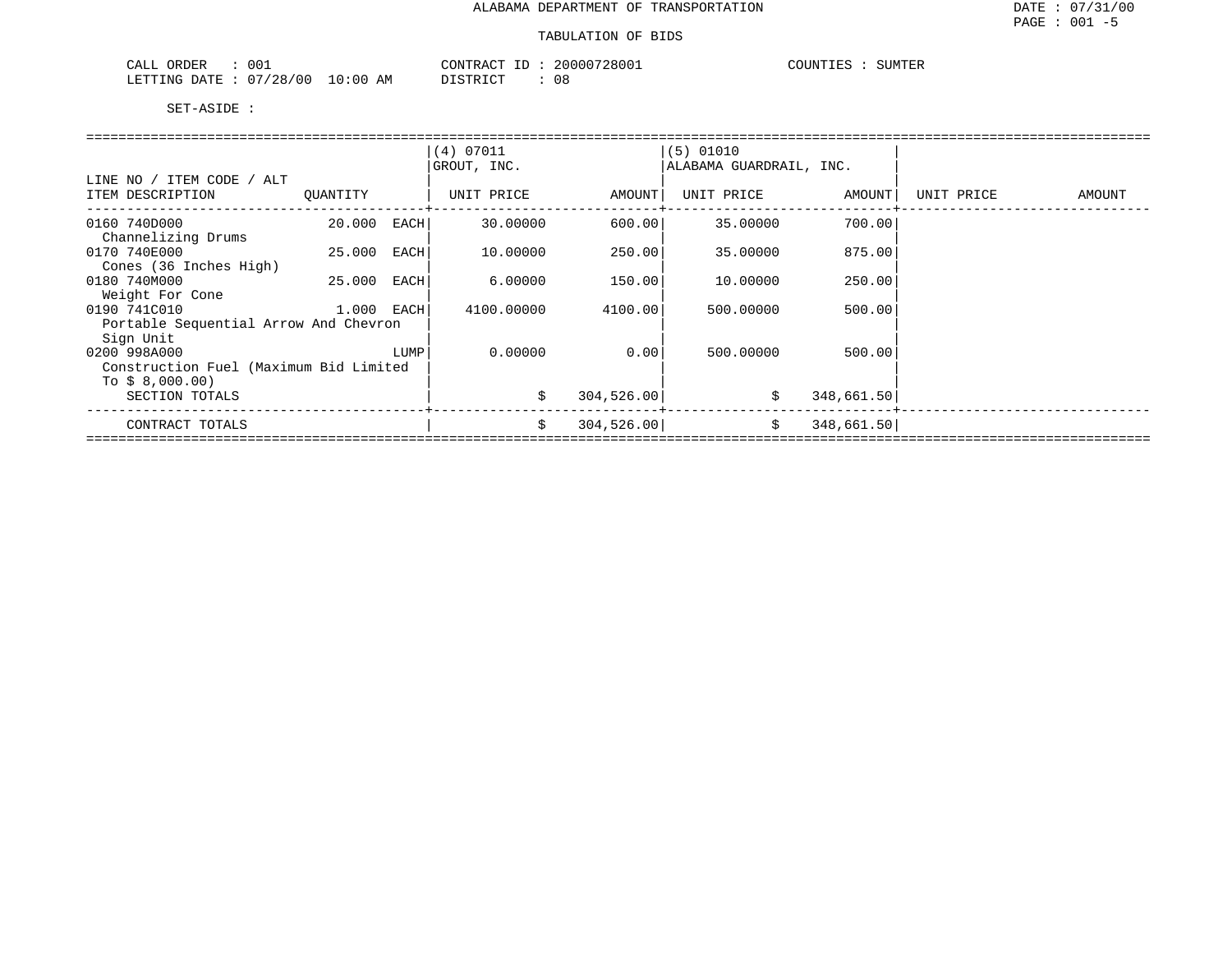DATE :

#### $\texttt{PAGE}$  : 002 -1 VENDOR RANKING

| CALL ORDER : 002<br>LETTING DATE : 07/28/00 10:00 AM                                                                                                                                                                                                   | CONTRACT ID: 20000728002<br>DISTRICT : 09 |              | COUNTIES : MOBILE                                   |
|--------------------------------------------------------------------------------------------------------------------------------------------------------------------------------------------------------------------------------------------------------|-------------------------------------------|--------------|-----------------------------------------------------|
| CONTRACT DESCRIPTION:<br>for constructing the Planing, Resurfacing, Grade, Drain,<br>Pave, Traffic Stripe, Lighting, Signals, Signing, and<br>Bridges on I-65 from north of S.R. #17 (U.S. #45) to north<br>of S.R. #158 in Mobile. Length - 7.973 km. | 400<br>CONTRACT TIME:<br>MOBILE           | Working Days | (available days)<br>$PROJECT(S)$ : IM-MGF-65-1(252) |
| SET-ASIDE :                                                                                                                                                                                                                                            |                                           |              |                                                     |
|                                                                                                                                                                                                                                                        |                                           |              | TOTAL<br>% OVER                                     |

| <b>RANK</b> |       | VENDOR NO./NAME                   | -----<br><b>BID</b> | . <u>.</u><br>LOW BID |
|-------------|-------|-----------------------------------|---------------------|-----------------------|
|             | 23011 | HOSEA O. WEAVER & SONS, INC.      | \$24.759.806.05     | 100.0000%             |
|             | 13008 | MOBILE ASPHALT COMPANY, LLC       | \$25,411,865.72     | 102.6335%             |
|             | 12003 | L & A CONTRACTING COMPANY         | \$26.095.384.25     | 105.3941%             |
|             | 03001 | CLARK CONSTRUCTION COMPANY , INC. | \$26,207,365.13     | 105.8464%             |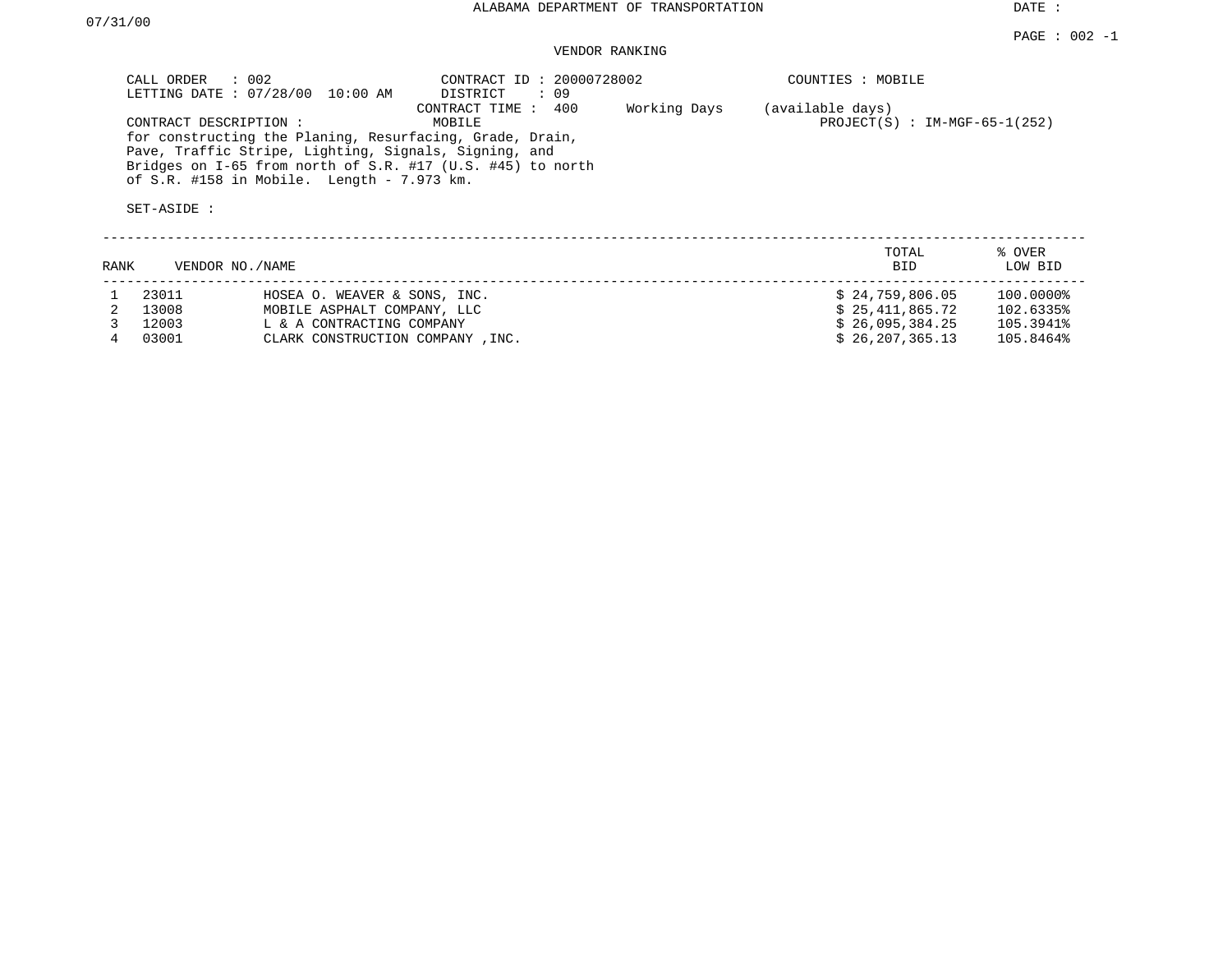| 002<br>ORDER<br>CALL        |             | CONTRACT<br>$-1$ | 20000728002 | MOBILE<br>COUNTIES |
|-----------------------------|-------------|------------------|-------------|--------------------|
| 07/28/00<br>LETTING<br>DATE | 10:00<br>ΆM | DI STR TOT       | n n         |                    |

|                                         |               |      | $(1)$ 23011                                                                         |           | $(2)$ 13008  |           | $(3)$ 12003   |            |
|-----------------------------------------|---------------|------|-------------------------------------------------------------------------------------|-----------|--------------|-----------|---------------|------------|
|                                         |               |      | HOSEA O. WEAVER & SONS, INC. MOBILE ASPHALT COMPANY, LLC  L & A CONTRACTING COMPANY |           |              |           |               |            |
| LINE NO / ITEM CODE / ALT               |               |      |                                                                                     |           |              |           |               |            |
| ITEM DESCRIPTION                        | OUANTITY      |      | UNIT PRICE                                                                          | AMOUNT    | UNIT PRICE   | AMOUNT    | UNIT PRICE    | AMOUNT     |
|                                         |               |      |                                                                                     |           |              |           |               |            |
| SECTION 0001<br>TOTAL                   |               |      |                                                                                     |           |              |           |               |            |
|                                         |               |      |                                                                                     |           |              |           |               |            |
| 0010 201A000                            |               | LUMP | 130248.10000                                                                        | 130248.10 | 318638.75000 | 318638.75 | 1000000.00000 | 1000000.00 |
| Clearing & Grubbing (Approximately 50   |               |      |                                                                                     |           |              |           |               |            |
| Hectares)                               |               |      |                                                                                     |           |              |           |               |            |
| 0020 201C000                            |               | LUMP | 26803.06000                                                                         | 26803.06  | 25746.04000  | 25746.04  | 55000.00000   | 55000.00   |
| Clearing                                |               |      |                                                                                     |           |              |           |               |            |
| 0030 206A000                            |               | LUMP | 123072.00000                                                                        | 123072.00 | 414127.86000 | 414127.86 | 400000.00000  | 400000.00  |
|                                         |               |      |                                                                                     |           |              |           |               |            |
| Removal Of Old Bridge, Station          |               |      |                                                                                     |           |              |           |               |            |
| $182+44.465$ (S.B.L. & N.B.L.)          |               |      |                                                                                     |           |              |           |               |            |
| 0040 206C002                            | 3078.000 M2   |      | 1.93000                                                                             | 5940.54   | 2.14000      | 6586.92   | 10.31000      | 31734.18   |
| Removing Concrete Slope Paving          |               |      |                                                                                     |           |              |           |               |            |
| 0050 206C010                            | 114.000 M2    |      | 3.64000                                                                             | 414.96    | 2.27000      | 258.78    | 11,39000      | 1298.46    |
| Removing Concrete Driveway              |               |      |                                                                                     |           |              |           |               |            |
| 0060 206C013                            | 264.000 M2    |      | 6.29000                                                                             | 1660.56   | 39.34000     | 10385.76  | 38,00000      | 10032.00   |
| Removing Bridge End Slab                |               |      |                                                                                     |           |              |           |               |            |
| 0070 206D000                            | 820.000 M     |      | 26.39000                                                                            | 21639.80  | 14.94000     | 12250.80  | 27.12000      | 22238.40   |
| Removing Pipe                           |               |      |                                                                                     |           |              |           |               |            |
| 0080 206D001                            | 602.000 M     |      | 2.05000                                                                             | 1234.10   | 7.12000      | 4286.24   | 6.26000       | 3768.52    |
| Removing Guardrail                      |               |      |                                                                                     |           |              |           |               |            |
| 0090 206D002                            | 1891.000 M    |      | 6.05000                                                                             | 11440.55  | 9.56000      | 18077.96  | 12.17000      | 23013.47   |
| Removing Curb                           |               |      |                                                                                     |           |              |           |               |            |
| 0100 206D003                            | 134.000 M     |      | 6.05000                                                                             | 810.70    | 9.73000      | 1303.82   | 16.31000      | 2185.54    |
| Removing Curb And Gutter                |               |      |                                                                                     |           |              |           |               |            |
| 0110 206D010                            | 291.000 M     |      | 74.01000                                                                            | 21536.91  | 65.73000     | 19127.43  | 50.88000      | 14806.08   |
| Removing Safety Barrier                 |               |      |                                                                                     |           |              |           |               |            |
| 0120 206D011                            | 2507.000 M    |      | 4.04000                                                                             | 10128.28  | 10.24000     | 25671.68  | 4.96000       | 12434.72   |
| Removing Fence                          |               |      |                                                                                     |           |              |           |               |            |
| 0130 206E000                            | 77.000        | EACH | 65.39000                                                                            | 5035.03   | 82.01000     | 6314.77   | 226.13000     | 17412.01   |
| Removing Headwalls                      |               |      |                                                                                     |           |              |           |               |            |
| 0140 206E001                            | 12,000        | EACH | 130.76000                                                                           | 1569.12   | 146.37000    | 1756.44   | 273.25000     | 3279.00    |
| Removing Inlets                         |               |      |                                                                                     |           |              |           |               |            |
| 0150 206E002                            | 2.000         | EACH | 130.77000                                                                           | 261.54    | 146.34000    | 292.68    | 546.50000     | 1093.00    |
| Removing Junction Boxes                 |               |      |                                                                                     |           |              |           |               |            |
| 0160 206E041                            | 2.000         | EACH | 1230.72000                                                                          | 2461.44   | 1242.39000   | 2484.78   | 941.90000     | 1883.80    |
| Removing Impact Attenuators             |               |      |                                                                                     |           |              |           |               |            |
| 0170 206E042                            | 8.000 EACH    |      | 130.76000                                                                           | 1046.08   | 138.07000    | 1104.56   | 470.94000     | 3767.52    |
| Removing Inlets (Partial)               |               |      |                                                                                     |           |              |           |               |            |
| 0180 210A000                            | 95888.000 M3  |      | 4.59000                                                                             | 440125.92 | 4.80000      | 460262.40 | 8,79000       | 842855.52  |
| Unclassified Excavation                 |               |      |                                                                                     |           |              |           |               |            |
|                                         |               |      |                                                                                     |           |              |           |               |            |
| 0190 210D012                            | 113522.000 M3 |      | 8.21000                                                                             | 932015.62 | 8.73000      | 991047.06 | 9.00000       | 1021698.00 |
| Borrow Excavation $(A2-4(0)$ OR A-4(0)) |               |      |                                                                                     |           |              |           |               |            |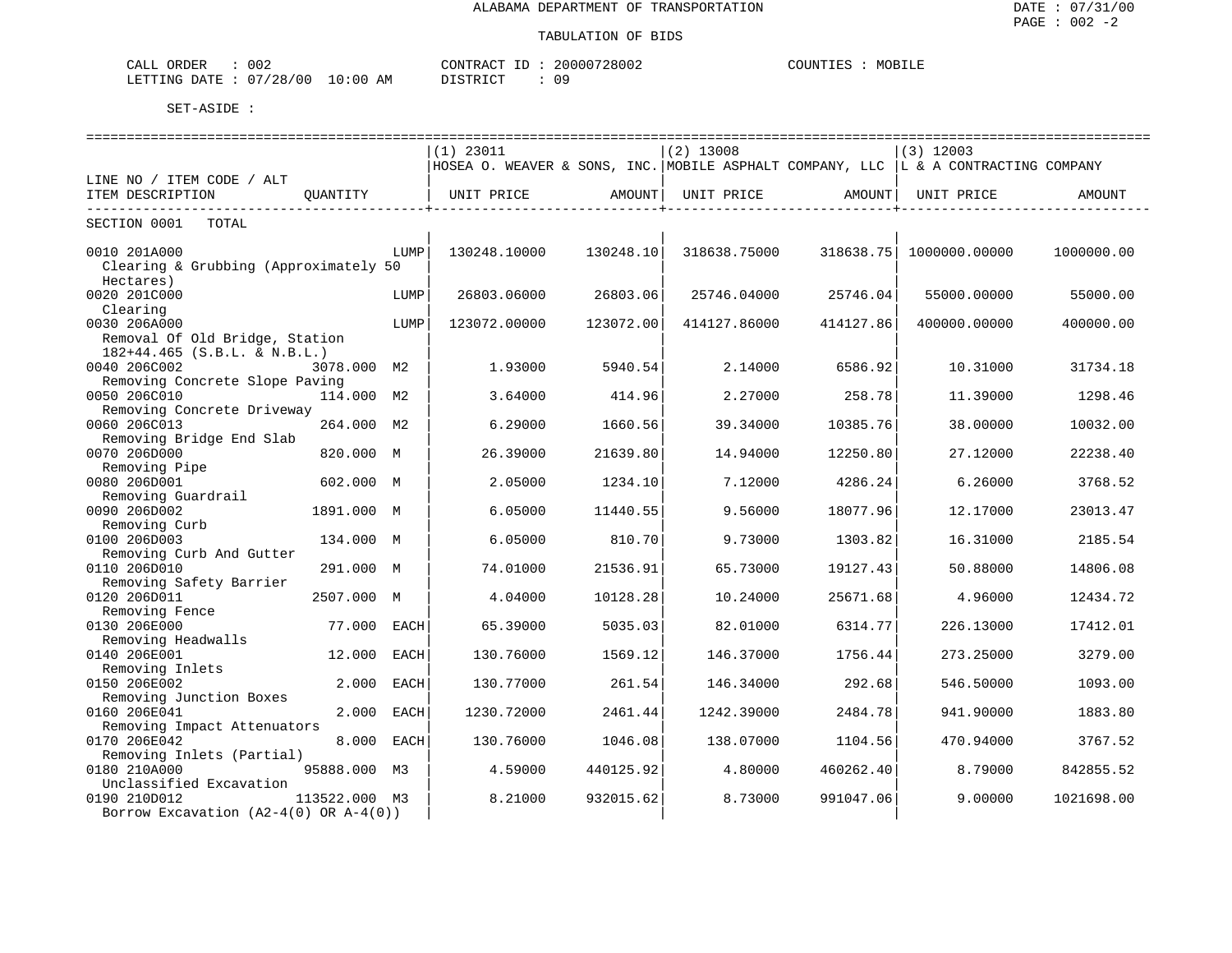| CALL ORDER                       | 002 | CONTRACT ID: | 20000728002 | COUNTIES | MOBILE |
|----------------------------------|-----|--------------|-------------|----------|--------|
| LETTING DATE : 07/28/00 10:00 AM |     | DISTRICT     |             |          |        |

|                                         |               |      | $(1)$ 23011                                                                         |            | $(2)$ 13008  |            | $(3)$ 12003  |            |
|-----------------------------------------|---------------|------|-------------------------------------------------------------------------------------|------------|--------------|------------|--------------|------------|
|                                         |               |      | HOSEA O. WEAVER & SONS, INC. MOBILE ASPHALT COMPANY, LLC  L & A CONTRACTING COMPANY |            |              |            |              |            |
| LINE NO / ITEM CODE / ALT               |               |      |                                                                                     |            |              |            |              |            |
| ITEM DESCRIPTION                        | QUANTITY      |      | UNIT PRICE                                                                          | AMOUNT     | UNIT PRICE   | AMOUNT     | UNIT PRICE   | AMOUNT     |
|                                         |               |      |                                                                                     |            |              |            |              |            |
| 0200 214A000                            | 7336.000 M3   |      | 5.94000                                                                             | 43575.84   | 3.75000      | 27510.00   | 8.71000      | 63896.56   |
| Structure Excavation                    |               |      |                                                                                     |            |              |            |              |            |
| 0210 214B000                            | 1795.000 M3   |      | 5.83000                                                                             | 10464.85   | 8.33000      | 14952.35   | 7.50000      | 13462.50   |
| Foundation Backfill, Local              |               |      |                                                                                     |            |              |            |              |            |
| 0220 214B001                            | 485.000       | М3   | 66.66000                                                                            | 32330.10   | 60.61000     | 29395.85   | 68.25000     | 33101.25   |
| Foundation Backfill, Commercial         |               |      |                                                                                     |            |              |            |              |            |
| 0230 215A000                            | 45.000 M3     |      | 20.51000                                                                            | 922.95     | 37.27000     | 1677.15    | 36.00000     | 1620.00    |
| Unclassified Bridge Excavation          |               |      |                                                                                     |            |              |            |              |            |
| 0240 215B000                            |               | LUMP | 5128.00000                                                                          | 5128.00    | 25882.99000  | 25882.99   | 50000.00000  | 50000.00   |
| Cofferdams Or Sheeting And Shoring,     |               |      |                                                                                     |            |              |            |              |            |
| STA.182+45.5 (N.B.L. & S.B.L.)          |               |      |                                                                                     |            |              |            |              |            |
| 0250 215B001                            |               | LUMP | 5128.00000                                                                          | 5128.00    | 25882.99000  | 25882.99   | 50000.00000  | 50000.00   |
| Cofferdams Or Sheeting And Shoring,     |               |      |                                                                                     |            |              |            |              |            |
| 199+54.24                               |               |      |                                                                                     |            |              |            |              |            |
| 0260 230A000                            | 113.000 RBST  |      | 579.65000                                                                           | 65500.45   | 531.88000    | 60102.44   | 800.00000    | 90400.00   |
| Roadbed Processing                      |               |      |                                                                                     |            |              |            |              |            |
| 0270 234B000                            | 18.000 EACH   |      | 1230.72000                                                                          | 22152.96   | 517.66000    | 9317.88    | 1500.00000   | 27000.00   |
| Crane Mats                              |               |      |                                                                                     |            |              |            |              |            |
| 0280 301A012                            | 170178.000 M2 |      | 8.61000                                                                             | 1465232.58 | 9.28000      | 1579251.84 | 8.35000      | 1420986.30 |
| Crushed Aggregate Base Course, Type B,  |               |      |                                                                                     |            |              |            |              |            |
| Plant Mixed, 150 mm Compacted Thickness |               |      |                                                                                     |            |              |            |              |            |
| 0290 306E000                            | 1.000 EACH    |      | 6627.96000                                                                          | 6627.96    | 9426.33000   | 9426.33    | 8925,00000   | 8925.00    |
| State Retained Portable Nuclear         |               |      |                                                                                     |            |              |            |              |            |
| Moisture-Density Testing Device         |               |      |                                                                                     |            |              |            |              |            |
| (Includes Disposal Of Existing Device)  |               |      |                                                                                     |            |              |            |              |            |
| 0300 401A000                            | 105536.000 M2 |      | 0.50000                                                                             | 52768.00   | 0.35000      | 36937.60   | 0.37000      | 39048.32   |
| Bituminous Treatment A                  |               |      |                                                                                     |            |              |            |              |            |
| 0310 405A000                            | 146123.000 L  |      | 0.17000                                                                             | 24840.91   | 0.23000      | 33608.29   | 0.21000      | 30685.83   |
| Tack Coat                               |               |      |                                                                                     |            |              |            |              |            |
| 0320 408A051                            | 124016.000 M2 |      | 0.67000                                                                             | 83090.72   | 0.56000      | 69448.96   | 0.53000      | 65728.48   |
| Planing Existing Pavement               |               |      |                                                                                     |            |              |            |              |            |
| (Approximately 0 mm Thru 25 mm Thick)   |               |      |                                                                                     |            |              |            |              |            |
| 0330 408A052                            | 117177.000 M2 |      | 0.81000                                                                             | 94913.37   | 0.71000      | 83195.67   | 0.63000      | 73821.51   |
| Planing Existing Pavement               |               |      |                                                                                     |            |              |            |              |            |
| (Approximately 26 mm Thru 50 mm Thick)  |               |      |                                                                                     |            |              |            |              |            |
| 0340 408A053                            | 14532.000 M2  |      | 1,06000                                                                             | 15403.92   | 1,22000      | 17729.04   | 1.10000      | 15985.20   |
| Planing Existing Pavement               |               |      |                                                                                     |            |              |            |              |            |
| (Approximately 51 mm Thru 75 mm Thick)  |               |      |                                                                                     |            |              |            |              |            |
| 0350 410B000                            | 1.000 EACH    |      | 1933.09000                                                                          | 1933.09    | 20437.34000  | 20437.34   | 20475.00000  | 20475.00   |
| State Furnished Profilograph            |               |      |                                                                                     |            |              |            |              |            |
| 0360 410H000                            | 1.000 EACH    |      | 116280.00000                                                                        | 116280.00  | 100000.00000 | 100000.00  | 105000.00000 | 105000.00  |
| Material Remixing Device                |               |      |                                                                                     |            |              |            |              |            |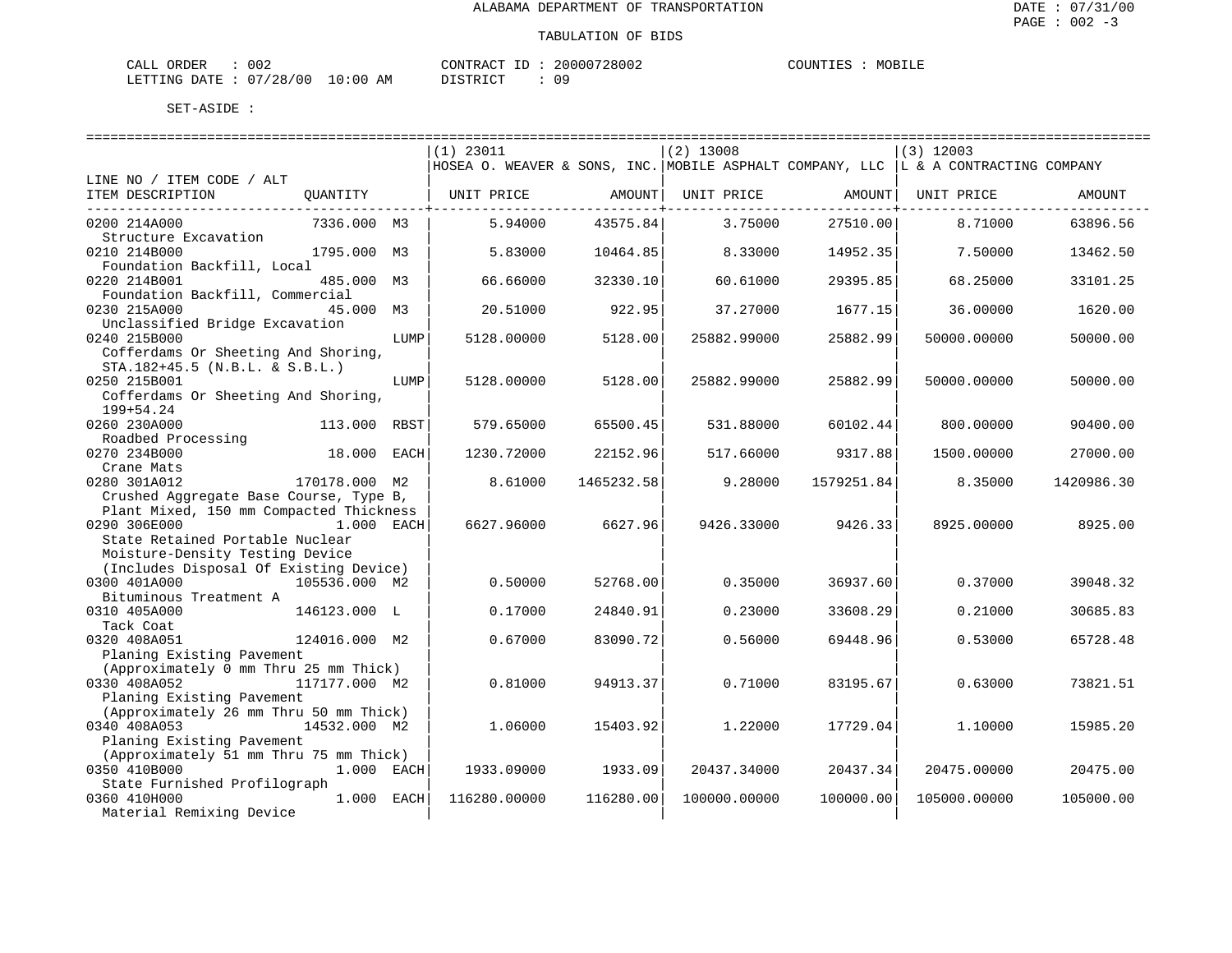| ORDER<br>CALL          | 002 |             | CONTRACT ID: | 20000728002 | COUNTIES | MOBILE |
|------------------------|-----|-------------|--------------|-------------|----------|--------|
| LETTING DATE: 07/28/00 |     | 10:00<br>AM | DISTRICT     |             |          |        |

|                                                                                                                                                              |                | $(1)$ 23011<br>HOSEA O. WEAVER & SONS, INC. MOBILE ASPHALT COMPANY, LLC $ L \times A$ CONTRACTING COMPANY |            | $(2)$ 13008 |            | $(3)$ 12003                    |           |
|--------------------------------------------------------------------------------------------------------------------------------------------------------------|----------------|-----------------------------------------------------------------------------------------------------------|------------|-------------|------------|--------------------------------|-----------|
| LINE NO / ITEM CODE / ALT<br>ITEM DESCRIPTION QUANTITY                                                                                                       |                | UNIT PRICE AMOUNT                                                                                         |            |             |            | UNIT PRICE AMOUNT   UNIT PRICE | AMOUNT    |
| 0370 420A011<br>Polymer Modified Open Graded Friction<br>Course, Mix 2                                                                                       | 12378.000 MTON | 59.60000                                                                                                  | 737728.80  | 76.49000    | 946793.22  | 67.99000                       | 841580.22 |
| 0380 424A240<br>Superpave Bituminous Concrete Wearing<br>Surface Layer, 12.5 mm Maximum<br>Aggregate Size Mix, ESAL Range C                                  | 6190.000 MTON  | 40.80000                                                                                                  | 252552.00  | 41.84000    | 258989.60  | 36.23000                       | 224263.70 |
| 0390 424A241<br>Superpave Bituminous Concrete Wearing<br>Surface Layer, 19.0 mm Maximum                                                                      | 4094.000 MTON  | 39.04000                                                                                                  | 159829.76  | 44.24000    | 181118.56  | 37.38000                       | 153033.72 |
| Aggregate Size Mix, ESAL Range C<br>0400 424A280<br>13181.000 MTON<br>Superpave Bituminous Concrete Wearing<br>Surface Layer, 12.5 mm Maximum                |                | 44.26000                                                                                                  | 583391.06  | 47.51000    | 626229.31  | 40.37000                       | 532116.97 |
| Aggregate Size Mix, ESAL Range E<br>0410 424A281<br>12556.000 MTON<br>Superpave Bituminous Concrete Wearing<br>Surface Layer, 19.0 mm Maximum                |                | 41.30000                                                                                                  | 518562.80  | 47.56000    | 597163.36  | 40.43000                       | 507639.08 |
| Aggregate Size Mix, ESAL Range E<br>0420 424A283<br>Superpave Bituminous Concrete Wearing<br>Surface Layer, Patching, 12.5 mm                                | 100.000 MTON   | 51.94000                                                                                                  | 5194.00    | 86.81000    | 8681.00    | 78.75000                       | 7875.00   |
| Maximum Aggregate Size Mix, ESAL Range E<br>500.000 MTON<br>0430 424A286<br>Superpave Bituminous Concrete Wearing<br>Surface Layer, Leveling, 12.5 mm        |                | 48.83000                                                                                                  | 24415.00   | 48.04000    | 24020.00   | 40.85000                       | 20425.00  |
| Maximum Aggregate Size Mix, ESAL Range E<br>0440 424B281<br>Superpave Bituminous Concrete Upper<br>Binder Layer, 25.0 mm Maximum Aggregate                   | 29907.000 MTON | 39.28000                                                                                                  | 1174746.96 | 35.71000    | 1067978.97 | 29.66000                       | 887041.62 |
| Size Mix, ESAL Range E<br>0450 424B285<br>Superpave Bituminous Concrete Upper<br>Binder Layer, Patching, 25.0 mm Maximum                                     | 200.000 MTON   | 48.59000                                                                                                  | 9718.00    | 76.12000    | 15224.00   | 67.62000                       | 13524.00  |
| Aggregate Size Mix, ESAL Range E<br>0460 424B289<br>Superpave Bituminous Concrete Upper<br>Binder Layer, Leveling, 25.0 mm Maximum                           | 5631.000 MTON  | 42.01000                                                                                                  | 236558.31  | 36.67000    | 206488.77  | 30.45000                       | 171463.95 |
| Aggregate Size Mix, ESAL Range E<br>0470 424B441<br>Superpave Bituminous Concrete Upper<br>Binder Layer, 25.0 mm Maximum Aggregate<br>Size Mix, ESAL Range C | 5908.000 MTON  | 32.71000                                                                                                  | 193250.68  | 35.98000    | 212569.84  | 30.87000                       | 182379.96 |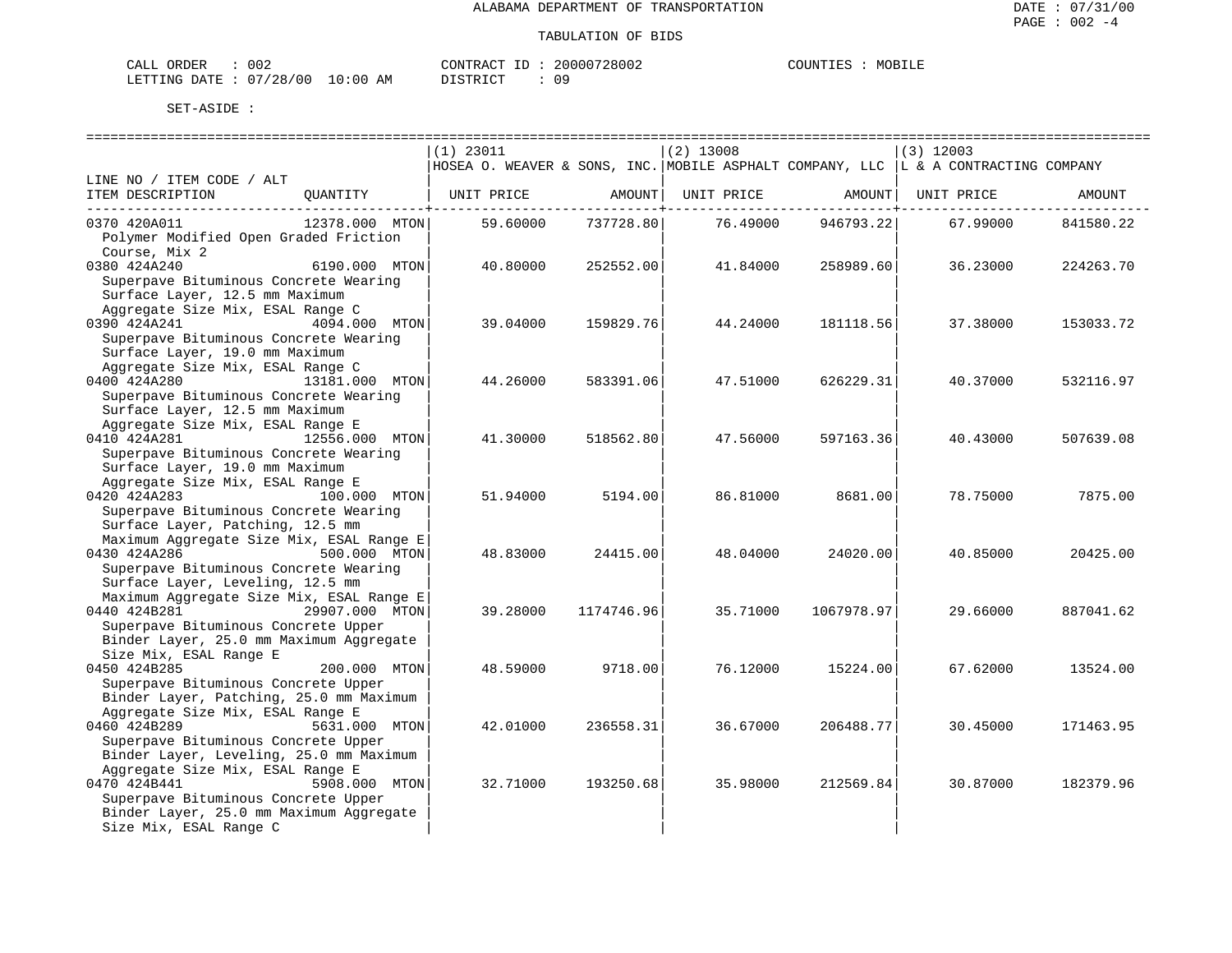| CALL ORDER                      | 002 |          | CONTRACT ID: 20000728002 | COUNTIES | MOBILE |
|---------------------------------|-----|----------|--------------------------|----------|--------|
| LETTING DATE: 07/28/00 10:00 AM |     | DISTRICT | n c                      |          |        |

|                                                                                                                                                              | $(1)$ 23011                                                                         |                              | $(2)$ 13008  |                                                        | $(3)$ 12003  |           |
|--------------------------------------------------------------------------------------------------------------------------------------------------------------|-------------------------------------------------------------------------------------|------------------------------|--------------|--------------------------------------------------------|--------------|-----------|
|                                                                                                                                                              | HOSEA O. WEAVER & SONS, INC. MOBILE ASPHALT COMPANY, LLC  L & A CONTRACTING COMPANY |                              |              |                                                        |              |           |
| LINE NO / ITEM CODE / ALT<br>ITEM DESCRIPTION<br>QUANTITY   UNIT PRICE                                                                                       |                                                                                     | AMOUNT  <br>----------+----- |              | UNIT PRICE AMOUNT<br>. _ _ _ _ _ _ _ _ _ _ + _ _ _ _ _ | UNIT PRICE   | AMOUNT    |
| 0480 424B449<br>2000.000 MTON<br>Superpave Bituminous Concrete Upper<br>Binder Layer, Leveling, 25.0 mm Maximum                                              | 35.62000                                                                            | 71240.00                     | 35.75000     | 71500.00                                               | 30.66000     | 61320.00  |
| Aggregate Size Mix, ESAL Range C<br>0490 424B541<br>7211.000 MTON<br>Superpave Bituminous Concrete Lower<br>Binder Layer, 25 mm Maximum Aggregate            | 32.38000                                                                            | 233492.18                    | 34.91000     | 251736.01                                              | 29.87000     | 215392.57 |
| Size Mix, ESAL Range C<br>0500 424B581<br>29154.000 MTON<br>Superpave Bituminous Concrete Lower                                                              | 35.56000                                                                            | 1036716.24                   | 31.71000     | 924473.34                                              | 26.93000     | 785117.22 |
| Binder Layer, 25.0 mm Maximum Aggregate<br>Size Mix, ESAL Range E<br>0510 428C000<br>50495.000 M<br>Scoring Bituminous Pavement Surface By                   | 0.22000                                                                             | 11108.90                     | 0.71000      | 35851.45                                               | 0.37000      | 18683.15  |
| Cutting<br>0520 430B040<br>3000.000 MTON<br>Aggregate Surfacing (Crushed Aggregate                                                                           | 21.92000                                                                            | 65760.00                     | 24.88000     | 74640.00                                               | 20.00000     | 60000.00  |
| Base, Type B)<br>0530 450B000<br>541.000 M2<br>Reinforced Cement Concrete Bridge End                                                                         | 71.79000                                                                            | 38838.39                     | 108.71000    | 58812.11                                               | 105,00000    | 56805.00  |
| Slab<br>69641.000 KG<br>0540 502A000<br>Steel Reinforcement                                                                                                  | 1,24000                                                                             | 86354.84                     | 1,06000      | 73819.46                                               | 0.96000      | 66855.36  |
| 0550 502B000<br>LUMP<br>Steel Reinforcement For Bridge                                                                                                       | 31793.60000                                                                         | 31793.60                     | 31059.59000  | 31059.59                                               | 30000.00000  | 30000.00  |
| Superstructure 199+54.24, Loop Ramp,<br>Approx. 29700 kg<br>0560 502B001<br>LUMP<br>Steel Reinforcement For Bridge<br>Superstructure Sta. 182+45.5, S.B.L. & | 336396.80000                                                                        | 336396.80                    | 295066.09000 | 295066.09                                              | 285000.00000 | 285000.00 |
| N.B.L., Approx. 268738 kg<br>2.000 EACH<br>0570 505A002<br>Steel Test Piles (HP 310x79)                                                                      | 7179.20000                                                                          | 14358.40                     | 5487.19000   | 10974.38                                               | 5300.00000   | 10600.00  |
| 0580 505A015<br>2.000<br>EACH                                                                                                                                | 8717.60000                                                                          | 17435.20                     | 6211.92000   | 12423.84                                               | 6000.00000   | 12000.00  |
| Concrete Test Piles (350 mm Square)<br>0590 505A020<br>3.000<br>EACH                                                                                         | 18973.60000                                                                         | 56920.80                     | 8282.56000   | 24847.68                                               | 8000.00000   | 24000.00  |
| Concrete Test Piles (750 mm Square)<br>0600 505B045<br>1.000 EACH                                                                                            | 5845.92000                                                                          | 5845.92                      | 5694.26000   | 5694.26                                                | 5500.00000   | 5500.00   |
| Static Loading Tests (350 mm Square)<br>1.000 EACH<br>0610 505B050<br>Static Loading Tests (750mm Square)                                                    | 9743.20000                                                                          | 9743.20                      | 8541.39000   | 8541.39                                                | 8250.00000   | 8250.00   |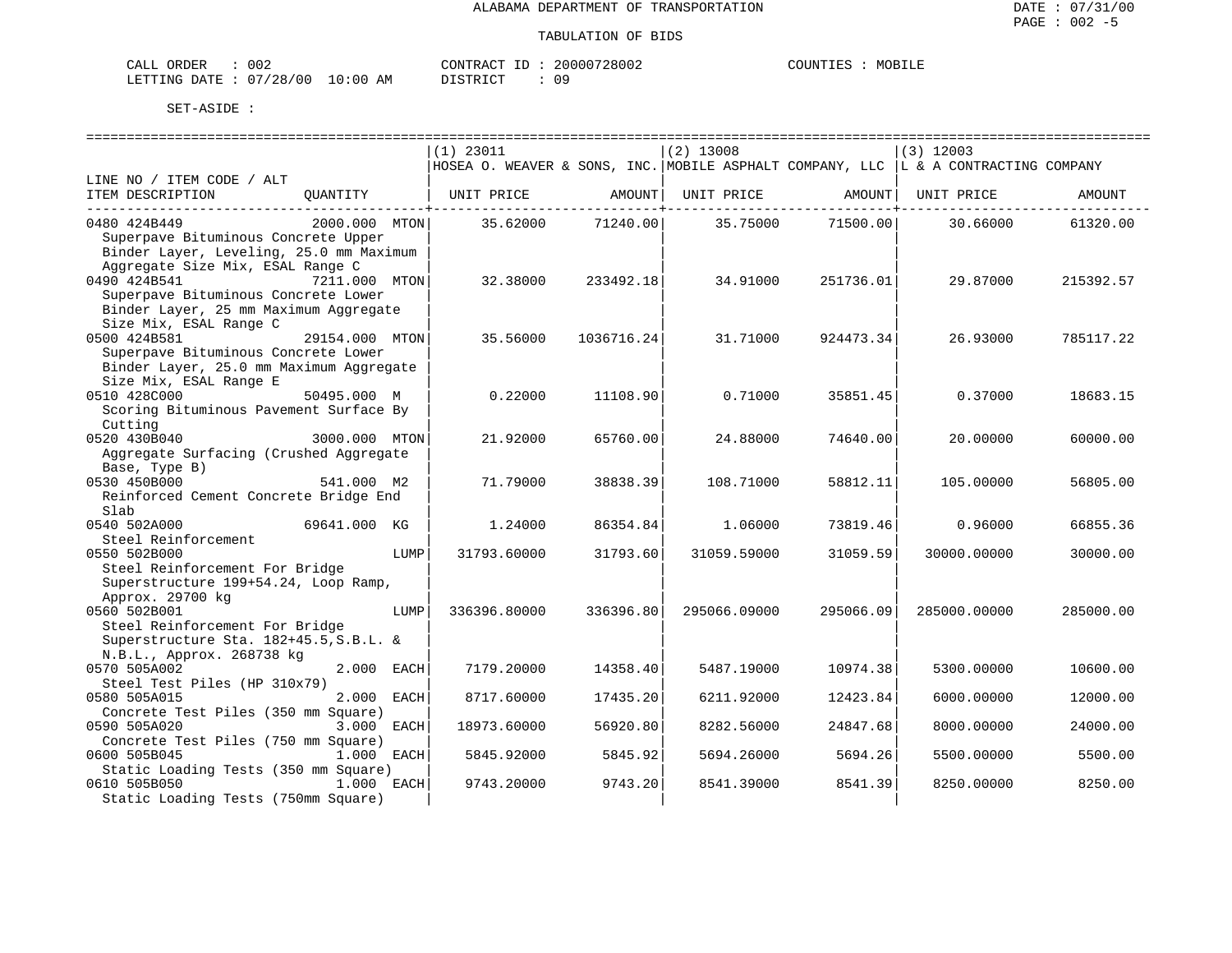| ORDER<br>CALL          | 002 |             | CONTRACT ID: | 20000728002 | COUNTIES | MOBILE |
|------------------------|-----|-------------|--------------|-------------|----------|--------|
| LETTING DATE: 07/28/00 |     | 10:00<br>AM | DISTRICT     |             |          |        |

|                                                                                                                                                      |      | ===============================<br>$(1)$ 23011                                       |            | -----------------------------<br>$(2)$ 13008 |           | --------------------------<br>$(3)$ 12003 |            |
|------------------------------------------------------------------------------------------------------------------------------------------------------|------|--------------------------------------------------------------------------------------|------------|----------------------------------------------|-----------|-------------------------------------------|------------|
|                                                                                                                                                      |      | HOSEA O. WEAVER & SONS, INC. MOBILE ASPHALT COMPANY, LLC   L & A CONTRACTING COMPANY |            |                                              |           |                                           |            |
| LINE NO / ITEM CODE / ALT<br>ITEM DESCRIPTION<br>OUANTITY                                                                                            |      | UNIT PRICE                                                                           | AMOUNT     | UNIT PRICE                                   | AMOUNT    | UNIT PRICE                                | AMOUNT     |
| 0620 505B057<br>$2.000$ EACH<br>Static Loading Tests (HP 310x79)                                                                                     |      | 7179.20000                                                                           | 14358.40   | 2847.13000                                   | 5694.26   | 2750.00000                                | 5500.00    |
| 1.000 EACH<br>0630 505B075<br>Dynamic Loading Tests (350 mm Square)                                                                                  |      | 3589.60000                                                                           | 3589.60    | 2277.71000                                   | 2277.71   | 2200.00000                                | 2200.00    |
| 0640 505B080<br>2.000 EACH<br>Dynamic Loading Tests (750mm Square)                                                                                   |      | 3589.60000                                                                           | 7179.20    | 3985.99000                                   | 7971.98   | 3850.00000                                | 7700.00    |
| 0650 505C002<br>840.000 M<br>Steel Piling (HP 310x79)                                                                                                |      | 138.46000                                                                            | 116306.40  | 72.47000                                     | 60874.80  | 70.00000                                  | 58800.00   |
| 0660 505C015<br>769.000 M<br>Concrete Piling (350 mm Square)                                                                                         |      | 135.38000                                                                            | 104107.22  | 103.53000                                    | 79614.57  | 100.00000                                 | 76900.00   |
| 0670 505C020<br>2744.000 M<br>Concrete Piling (750 mm Square)                                                                                        |      | 379.47000                                                                            | 1041265.68 | 264.01000                                    | 724443.44 | 255.00000                                 | 699720.00  |
| 0680 508A000<br>8790.000 KG<br>Structural Steel                                                                                                      |      | 5.49000                                                                              | 48257.10   | 4.66000                                      | 40961.40  | 4.50000                                   | 39555.00   |
| 0690 510A000<br>800.000 M3<br>Bridge Substructure Concrete, Class A                                                                                  |      | 482.03000                                                                            | 385624.00  | 517.66000                                    | 414128.00 | 500.00000                                 | 400000.00  |
| 0700 510C051<br>Bridge Concrete Superstructure, Sta.                                                                                                 | LUMP | 871760.00000                                                                         |            | 871760.00 1035319.65000                      |           | 1035319.65   1000000.00000                | 1000000.00 |
| 182+45.5, S.B.L. & N.B.L., Approx. 1516<br>Cubic Meters<br>0710 510C052<br>Bridge Concrete Superstructure,<br>199+54.24 Loop Ramp, Approx. 234 Cubic | LUMP | 146660.80000                                                                         | 146660.80  | 129414.95000                                 |           | 129414.95   125000.00000                  | 125000.00  |
| Meters<br>0720 510E000<br>6429.000 M2                                                                                                                |      | 2.41000                                                                              | 15493.89   | 2.07000                                      | 13308.03  | 2,00000                                   | 12858.00   |
| Grooving Concrete Bridge Decks<br>608.000 EACH<br>0730 511A001                                                                                       |      | 79.48000                                                                             | 48323.84   | 67.30000                                     | 40918.40  | 65.00000                                  | 39520.00   |
| Elastomeric Bearings, Type 2<br>0740 511A004<br>8.000 EACH<br>Elastomeric Bearings, Type 4                                                           |      | 512.80000                                                                            | 4102.40    | 258.83000                                    | 2070.64   | 250.00000                                 | 2000.00    |
| 0750 513B003<br>3410.000 M<br>Pretensioned-Prestressed Concrete                                                                                      |      | 153.84000                                                                            | 524594.40  | 144.94000                                    | 494245.40 | 140.00000                                 | 477400.00  |
| Girders, Type IM (Specialty Item)<br>0760 513B017<br>309.000 M<br>Pretensioned-Prestressed Concrete                                                  |      | 425.62000                                                                            | 131516.58  | 388.24000                                    | 119966.16 | 375,00000                                 | 115875.00  |
| Girders, Type BT-1830 (Specialty Item)<br>0770 524A011<br>41.000 M3<br>Culvert Concrete (Cast In Place)                                              |      | 1230.72000                                                                           | 50459.52   | 510.07000                                    | 20912.87  | 1260.00000                                | 51660.00   |
| 0780 524B011<br>53.000 M3<br>Culvert Concrete Extension (Cast In<br>Place)                                                                           |      | 1640.96000                                                                           | 86970.88   | 523.64000                                    | 27752.92  | 1680.00000                                | 89040.00   |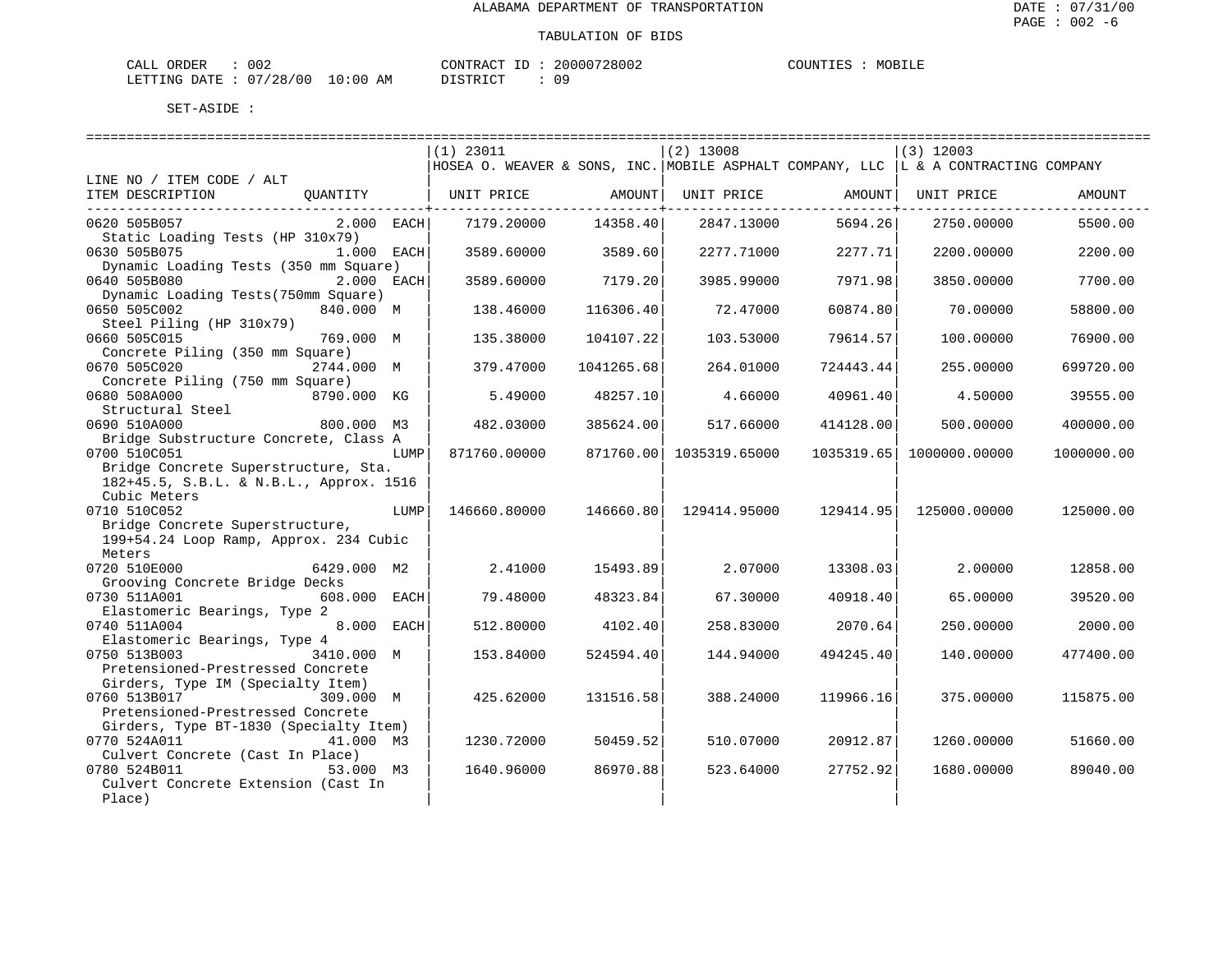| ORDER<br>CALL          | 002 |             | CONTRACT ID: | 20000728002 | COUNTIES | MOBILE |
|------------------------|-----|-------------|--------------|-------------|----------|--------|
| LETTING DATE: 07/28/00 |     | 10:00<br>AM | DISTRICT     |             |          |        |

| $(2)$ 13008<br>$(1)$ 23011<br>$(3)$ 12003<br> HOSEA O. WEAVER & SONS, INC. MOBILE ASPHALT COMPANY, LLC  L & A CONTRACTING COMPANY<br>LINE NO / ITEM CODE / ALT<br>ITEM DESCRIPTION<br>OUANTITY<br>UNIT PRICE<br>AMOUNT  <br>UNIT PRICE<br>AMOUNT  <br>UNIT PRICE<br>AMOUNT<br>-------------+<br>------------+--<br>4184.74<br>4231.60<br>0790 530A000<br>71.000 M<br>58.94000<br>59.60000<br>5325.00<br>75.00000<br>375 mm Roadway Pipe (Class 3 R.C.)<br>0800 530A001<br>1240.000 M<br>72688.80<br>62.66000<br>77698.40<br>70.00000<br>58.62000<br>86800.00<br>450 mm Roadway Pipe (Class 3 R.C.)<br>0810 530A002<br>49431.40<br>563.000 M<br>87.80000<br>85.15000<br>47939.45<br>100.00000<br>56300.00<br>600 mm Roadway Pipe (Class 3 R.C.)<br>0820 530A003<br>172.000 M<br>19620.04<br>19692.28<br>24080.00<br>114.07000<br>114,49000<br>140.00000<br>750 mm Roadway Pipe (Class 3 R.C.)<br>0830 530A004<br>5777.80<br>171.02000<br>7000.00<br>35.000 M<br>165.08000<br>5985.70<br>200.00000<br>900 mm Roadway Pipe (Class 3 R.C.)<br>0840 530A006<br>267.93000<br>4018.95<br>262.90000<br>350.00000<br>5250.00<br>15.000 M<br>3943.50<br>1200 mm Roadway Pipe (Class 3 R.C.)<br>0850 530A101<br>5.000 M<br>96.15000<br>480.75<br>1064.88000<br>5324.40<br>150.00000<br>750.00<br>450 mm Roadway Pipe (Class 3 R.C.)<br>(Extension)<br>405.36<br>0860 530A102<br>2.000 M<br>202.68000<br>205.40000<br>410.80<br>175.00000<br>350.00<br>600 mm Roadway Pipe (Class 3 R.C.)<br>(Extension)<br>0870 530B002<br>100.000 M<br>109.48000<br>10948.00<br>88.91000<br>8891.00<br>150.00000<br>15000.00<br>725 mm Span X 460 mm Rise Roadway Pipe<br>(Class 3 R.C.)<br>0880 530B003<br>25.000 M<br>137.76000<br>3444.00<br>123.63000<br>3090.75<br>200.00000<br>5000.00<br>920 mm Span X 570 mm Rise Roadway Pipe<br>(Class 3 R.C.)<br>0890 530B004<br>46.000 M<br>7552.74<br>7744.56<br>250.00000<br>164.19000<br>168.36000<br>11500.00<br>1110 mm Span X 675 mm Rise Roadway Pipe<br>(Class 3 R.C.)<br>0900 530B005<br>34556.00<br>163.000 M<br>206.98000<br>33737.74<br>212,00000<br>250.00000<br>40750.00<br>1300 mm Span X 795 mm Rise Roadway Pipe<br>(Class 3 R.C.)<br>0910 530B006<br>40.000 M<br>277.23000<br>11089.20<br>258.66000<br>10346.40<br>350.00000<br>14000.00<br>1485 mm Span X 915 mm Rise Roadway Pipe<br>(Class 3 R.C.)<br>0920 532A031<br>950.000 M<br>326.40000<br>310080.00<br>329.49000<br>313015.50<br>334.16000<br>317452.00<br>375 mm Slotted Drain Pipe (100 mm<br>Throat Height) |                           | =============================== | ============================== | ============================ |
|-------------------------------------------------------------------------------------------------------------------------------------------------------------------------------------------------------------------------------------------------------------------------------------------------------------------------------------------------------------------------------------------------------------------------------------------------------------------------------------------------------------------------------------------------------------------------------------------------------------------------------------------------------------------------------------------------------------------------------------------------------------------------------------------------------------------------------------------------------------------------------------------------------------------------------------------------------------------------------------------------------------------------------------------------------------------------------------------------------------------------------------------------------------------------------------------------------------------------------------------------------------------------------------------------------------------------------------------------------------------------------------------------------------------------------------------------------------------------------------------------------------------------------------------------------------------------------------------------------------------------------------------------------------------------------------------------------------------------------------------------------------------------------------------------------------------------------------------------------------------------------------------------------------------------------------------------------------------------------------------------------------------------------------------------------------------------------------------------------------------------------------------------------------------------------------------------------------------------------------------------------------------------------------------------------------------------------------------------------------------------------------------------------------------------------------------------------------------------------------------------------------|---------------------------|---------------------------------|--------------------------------|------------------------------|
|                                                                                                                                                                                                                                                                                                                                                                                                                                                                                                                                                                                                                                                                                                                                                                                                                                                                                                                                                                                                                                                                                                                                                                                                                                                                                                                                                                                                                                                                                                                                                                                                                                                                                                                                                                                                                                                                                                                                                                                                                                                                                                                                                                                                                                                                                                                                                                                                                                                                                                             |                           |                                 |                                |                              |
|                                                                                                                                                                                                                                                                                                                                                                                                                                                                                                                                                                                                                                                                                                                                                                                                                                                                                                                                                                                                                                                                                                                                                                                                                                                                                                                                                                                                                                                                                                                                                                                                                                                                                                                                                                                                                                                                                                                                                                                                                                                                                                                                                                                                                                                                                                                                                                                                                                                                                                             |                           |                                 |                                |                              |
|                                                                                                                                                                                                                                                                                                                                                                                                                                                                                                                                                                                                                                                                                                                                                                                                                                                                                                                                                                                                                                                                                                                                                                                                                                                                                                                                                                                                                                                                                                                                                                                                                                                                                                                                                                                                                                                                                                                                                                                                                                                                                                                                                                                                                                                                                                                                                                                                                                                                                                             |                           |                                 |                                |                              |
|                                                                                                                                                                                                                                                                                                                                                                                                                                                                                                                                                                                                                                                                                                                                                                                                                                                                                                                                                                                                                                                                                                                                                                                                                                                                                                                                                                                                                                                                                                                                                                                                                                                                                                                                                                                                                                                                                                                                                                                                                                                                                                                                                                                                                                                                                                                                                                                                                                                                                                             |                           |                                 |                                |                              |
|                                                                                                                                                                                                                                                                                                                                                                                                                                                                                                                                                                                                                                                                                                                                                                                                                                                                                                                                                                                                                                                                                                                                                                                                                                                                                                                                                                                                                                                                                                                                                                                                                                                                                                                                                                                                                                                                                                                                                                                                                                                                                                                                                                                                                                                                                                                                                                                                                                                                                                             |                           |                                 |                                |                              |
|                                                                                                                                                                                                                                                                                                                                                                                                                                                                                                                                                                                                                                                                                                                                                                                                                                                                                                                                                                                                                                                                                                                                                                                                                                                                                                                                                                                                                                                                                                                                                                                                                                                                                                                                                                                                                                                                                                                                                                                                                                                                                                                                                                                                                                                                                                                                                                                                                                                                                                             |                           |                                 |                                |                              |
|                                                                                                                                                                                                                                                                                                                                                                                                                                                                                                                                                                                                                                                                                                                                                                                                                                                                                                                                                                                                                                                                                                                                                                                                                                                                                                                                                                                                                                                                                                                                                                                                                                                                                                                                                                                                                                                                                                                                                                                                                                                                                                                                                                                                                                                                                                                                                                                                                                                                                                             |                           |                                 |                                |                              |
|                                                                                                                                                                                                                                                                                                                                                                                                                                                                                                                                                                                                                                                                                                                                                                                                                                                                                                                                                                                                                                                                                                                                                                                                                                                                                                                                                                                                                                                                                                                                                                                                                                                                                                                                                                                                                                                                                                                                                                                                                                                                                                                                                                                                                                                                                                                                                                                                                                                                                                             |                           |                                 |                                |                              |
|                                                                                                                                                                                                                                                                                                                                                                                                                                                                                                                                                                                                                                                                                                                                                                                                                                                                                                                                                                                                                                                                                                                                                                                                                                                                                                                                                                                                                                                                                                                                                                                                                                                                                                                                                                                                                                                                                                                                                                                                                                                                                                                                                                                                                                                                                                                                                                                                                                                                                                             |                           |                                 |                                |                              |
|                                                                                                                                                                                                                                                                                                                                                                                                                                                                                                                                                                                                                                                                                                                                                                                                                                                                                                                                                                                                                                                                                                                                                                                                                                                                                                                                                                                                                                                                                                                                                                                                                                                                                                                                                                                                                                                                                                                                                                                                                                                                                                                                                                                                                                                                                                                                                                                                                                                                                                             |                           |                                 |                                |                              |
|                                                                                                                                                                                                                                                                                                                                                                                                                                                                                                                                                                                                                                                                                                                                                                                                                                                                                                                                                                                                                                                                                                                                                                                                                                                                                                                                                                                                                                                                                                                                                                                                                                                                                                                                                                                                                                                                                                                                                                                                                                                                                                                                                                                                                                                                                                                                                                                                                                                                                                             |                           |                                 |                                |                              |
|                                                                                                                                                                                                                                                                                                                                                                                                                                                                                                                                                                                                                                                                                                                                                                                                                                                                                                                                                                                                                                                                                                                                                                                                                                                                                                                                                                                                                                                                                                                                                                                                                                                                                                                                                                                                                                                                                                                                                                                                                                                                                                                                                                                                                                                                                                                                                                                                                                                                                                             |                           |                                 |                                |                              |
|                                                                                                                                                                                                                                                                                                                                                                                                                                                                                                                                                                                                                                                                                                                                                                                                                                                                                                                                                                                                                                                                                                                                                                                                                                                                                                                                                                                                                                                                                                                                                                                                                                                                                                                                                                                                                                                                                                                                                                                                                                                                                                                                                                                                                                                                                                                                                                                                                                                                                                             |                           |                                 |                                |                              |
|                                                                                                                                                                                                                                                                                                                                                                                                                                                                                                                                                                                                                                                                                                                                                                                                                                                                                                                                                                                                                                                                                                                                                                                                                                                                                                                                                                                                                                                                                                                                                                                                                                                                                                                                                                                                                                                                                                                                                                                                                                                                                                                                                                                                                                                                                                                                                                                                                                                                                                             |                           |                                 |                                |                              |
|                                                                                                                                                                                                                                                                                                                                                                                                                                                                                                                                                                                                                                                                                                                                                                                                                                                                                                                                                                                                                                                                                                                                                                                                                                                                                                                                                                                                                                                                                                                                                                                                                                                                                                                                                                                                                                                                                                                                                                                                                                                                                                                                                                                                                                                                                                                                                                                                                                                                                                             |                           |                                 |                                |                              |
|                                                                                                                                                                                                                                                                                                                                                                                                                                                                                                                                                                                                                                                                                                                                                                                                                                                                                                                                                                                                                                                                                                                                                                                                                                                                                                                                                                                                                                                                                                                                                                                                                                                                                                                                                                                                                                                                                                                                                                                                                                                                                                                                                                                                                                                                                                                                                                                                                                                                                                             |                           |                                 |                                |                              |
|                                                                                                                                                                                                                                                                                                                                                                                                                                                                                                                                                                                                                                                                                                                                                                                                                                                                                                                                                                                                                                                                                                                                                                                                                                                                                                                                                                                                                                                                                                                                                                                                                                                                                                                                                                                                                                                                                                                                                                                                                                                                                                                                                                                                                                                                                                                                                                                                                                                                                                             |                           |                                 |                                |                              |
|                                                                                                                                                                                                                                                                                                                                                                                                                                                                                                                                                                                                                                                                                                                                                                                                                                                                                                                                                                                                                                                                                                                                                                                                                                                                                                                                                                                                                                                                                                                                                                                                                                                                                                                                                                                                                                                                                                                                                                                                                                                                                                                                                                                                                                                                                                                                                                                                                                                                                                             |                           |                                 |                                |                              |
|                                                                                                                                                                                                                                                                                                                                                                                                                                                                                                                                                                                                                                                                                                                                                                                                                                                                                                                                                                                                                                                                                                                                                                                                                                                                                                                                                                                                                                                                                                                                                                                                                                                                                                                                                                                                                                                                                                                                                                                                                                                                                                                                                                                                                                                                                                                                                                                                                                                                                                             |                           |                                 |                                |                              |
|                                                                                                                                                                                                                                                                                                                                                                                                                                                                                                                                                                                                                                                                                                                                                                                                                                                                                                                                                                                                                                                                                                                                                                                                                                                                                                                                                                                                                                                                                                                                                                                                                                                                                                                                                                                                                                                                                                                                                                                                                                                                                                                                                                                                                                                                                                                                                                                                                                                                                                             |                           |                                 |                                |                              |
|                                                                                                                                                                                                                                                                                                                                                                                                                                                                                                                                                                                                                                                                                                                                                                                                                                                                                                                                                                                                                                                                                                                                                                                                                                                                                                                                                                                                                                                                                                                                                                                                                                                                                                                                                                                                                                                                                                                                                                                                                                                                                                                                                                                                                                                                                                                                                                                                                                                                                                             |                           |                                 |                                |                              |
|                                                                                                                                                                                                                                                                                                                                                                                                                                                                                                                                                                                                                                                                                                                                                                                                                                                                                                                                                                                                                                                                                                                                                                                                                                                                                                                                                                                                                                                                                                                                                                                                                                                                                                                                                                                                                                                                                                                                                                                                                                                                                                                                                                                                                                                                                                                                                                                                                                                                                                             |                           |                                 |                                |                              |
|                                                                                                                                                                                                                                                                                                                                                                                                                                                                                                                                                                                                                                                                                                                                                                                                                                                                                                                                                                                                                                                                                                                                                                                                                                                                                                                                                                                                                                                                                                                                                                                                                                                                                                                                                                                                                                                                                                                                                                                                                                                                                                                                                                                                                                                                                                                                                                                                                                                                                                             |                           |                                 |                                |                              |
|                                                                                                                                                                                                                                                                                                                                                                                                                                                                                                                                                                                                                                                                                                                                                                                                                                                                                                                                                                                                                                                                                                                                                                                                                                                                                                                                                                                                                                                                                                                                                                                                                                                                                                                                                                                                                                                                                                                                                                                                                                                                                                                                                                                                                                                                                                                                                                                                                                                                                                             |                           |                                 |                                |                              |
|                                                                                                                                                                                                                                                                                                                                                                                                                                                                                                                                                                                                                                                                                                                                                                                                                                                                                                                                                                                                                                                                                                                                                                                                                                                                                                                                                                                                                                                                                                                                                                                                                                                                                                                                                                                                                                                                                                                                                                                                                                                                                                                                                                                                                                                                                                                                                                                                                                                                                                             |                           |                                 |                                |                              |
|                                                                                                                                                                                                                                                                                                                                                                                                                                                                                                                                                                                                                                                                                                                                                                                                                                                                                                                                                                                                                                                                                                                                                                                                                                                                                                                                                                                                                                                                                                                                                                                                                                                                                                                                                                                                                                                                                                                                                                                                                                                                                                                                                                                                                                                                                                                                                                                                                                                                                                             |                           |                                 |                                |                              |
|                                                                                                                                                                                                                                                                                                                                                                                                                                                                                                                                                                                                                                                                                                                                                                                                                                                                                                                                                                                                                                                                                                                                                                                                                                                                                                                                                                                                                                                                                                                                                                                                                                                                                                                                                                                                                                                                                                                                                                                                                                                                                                                                                                                                                                                                                                                                                                                                                                                                                                             |                           |                                 |                                |                              |
|                                                                                                                                                                                                                                                                                                                                                                                                                                                                                                                                                                                                                                                                                                                                                                                                                                                                                                                                                                                                                                                                                                                                                                                                                                                                                                                                                                                                                                                                                                                                                                                                                                                                                                                                                                                                                                                                                                                                                                                                                                                                                                                                                                                                                                                                                                                                                                                                                                                                                                             |                           |                                 |                                |                              |
|                                                                                                                                                                                                                                                                                                                                                                                                                                                                                                                                                                                                                                                                                                                                                                                                                                                                                                                                                                                                                                                                                                                                                                                                                                                                                                                                                                                                                                                                                                                                                                                                                                                                                                                                                                                                                                                                                                                                                                                                                                                                                                                                                                                                                                                                                                                                                                                                                                                                                                             |                           |                                 |                                |                              |
|                                                                                                                                                                                                                                                                                                                                                                                                                                                                                                                                                                                                                                                                                                                                                                                                                                                                                                                                                                                                                                                                                                                                                                                                                                                                                                                                                                                                                                                                                                                                                                                                                                                                                                                                                                                                                                                                                                                                                                                                                                                                                                                                                                                                                                                                                                                                                                                                                                                                                                             |                           |                                 |                                |                              |
|                                                                                                                                                                                                                                                                                                                                                                                                                                                                                                                                                                                                                                                                                                                                                                                                                                                                                                                                                                                                                                                                                                                                                                                                                                                                                                                                                                                                                                                                                                                                                                                                                                                                                                                                                                                                                                                                                                                                                                                                                                                                                                                                                                                                                                                                                                                                                                                                                                                                                                             |                           |                                 |                                |                              |
|                                                                                                                                                                                                                                                                                                                                                                                                                                                                                                                                                                                                                                                                                                                                                                                                                                                                                                                                                                                                                                                                                                                                                                                                                                                                                                                                                                                                                                                                                                                                                                                                                                                                                                                                                                                                                                                                                                                                                                                                                                                                                                                                                                                                                                                                                                                                                                                                                                                                                                             |                           |                                 |                                |                              |
|                                                                                                                                                                                                                                                                                                                                                                                                                                                                                                                                                                                                                                                                                                                                                                                                                                                                                                                                                                                                                                                                                                                                                                                                                                                                                                                                                                                                                                                                                                                                                                                                                                                                                                                                                                                                                                                                                                                                                                                                                                                                                                                                                                                                                                                                                                                                                                                                                                                                                                             |                           |                                 |                                |                              |
|                                                                                                                                                                                                                                                                                                                                                                                                                                                                                                                                                                                                                                                                                                                                                                                                                                                                                                                                                                                                                                                                                                                                                                                                                                                                                                                                                                                                                                                                                                                                                                                                                                                                                                                                                                                                                                                                                                                                                                                                                                                                                                                                                                                                                                                                                                                                                                                                                                                                                                             |                           |                                 |                                |                              |
|                                                                                                                                                                                                                                                                                                                                                                                                                                                                                                                                                                                                                                                                                                                                                                                                                                                                                                                                                                                                                                                                                                                                                                                                                                                                                                                                                                                                                                                                                                                                                                                                                                                                                                                                                                                                                                                                                                                                                                                                                                                                                                                                                                                                                                                                                                                                                                                                                                                                                                             |                           |                                 |                                |                              |
|                                                                                                                                                                                                                                                                                                                                                                                                                                                                                                                                                                                                                                                                                                                                                                                                                                                                                                                                                                                                                                                                                                                                                                                                                                                                                                                                                                                                                                                                                                                                                                                                                                                                                                                                                                                                                                                                                                                                                                                                                                                                                                                                                                                                                                                                                                                                                                                                                                                                                                             |                           |                                 |                                |                              |
|                                                                                                                                                                                                                                                                                                                                                                                                                                                                                                                                                                                                                                                                                                                                                                                                                                                                                                                                                                                                                                                                                                                                                                                                                                                                                                                                                                                                                                                                                                                                                                                                                                                                                                                                                                                                                                                                                                                                                                                                                                                                                                                                                                                                                                                                                                                                                                                                                                                                                                             |                           |                                 |                                |                              |
|                                                                                                                                                                                                                                                                                                                                                                                                                                                                                                                                                                                                                                                                                                                                                                                                                                                                                                                                                                                                                                                                                                                                                                                                                                                                                                                                                                                                                                                                                                                                                                                                                                                                                                                                                                                                                                                                                                                                                                                                                                                                                                                                                                                                                                                                                                                                                                                                                                                                                                             |                           |                                 |                                |                              |
|                                                                                                                                                                                                                                                                                                                                                                                                                                                                                                                                                                                                                                                                                                                                                                                                                                                                                                                                                                                                                                                                                                                                                                                                                                                                                                                                                                                                                                                                                                                                                                                                                                                                                                                                                                                                                                                                                                                                                                                                                                                                                                                                                                                                                                                                                                                                                                                                                                                                                                             |                           |                                 |                                |                              |
|                                                                                                                                                                                                                                                                                                                                                                                                                                                                                                                                                                                                                                                                                                                                                                                                                                                                                                                                                                                                                                                                                                                                                                                                                                                                                                                                                                                                                                                                                                                                                                                                                                                                                                                                                                                                                                                                                                                                                                                                                                                                                                                                                                                                                                                                                                                                                                                                                                                                                                             |                           |                                 |                                |                              |
|                                                                                                                                                                                                                                                                                                                                                                                                                                                                                                                                                                                                                                                                                                                                                                                                                                                                                                                                                                                                                                                                                                                                                                                                                                                                                                                                                                                                                                                                                                                                                                                                                                                                                                                                                                                                                                                                                                                                                                                                                                                                                                                                                                                                                                                                                                                                                                                                                                                                                                             |                           |                                 |                                |                              |
|                                                                                                                                                                                                                                                                                                                                                                                                                                                                                                                                                                                                                                                                                                                                                                                                                                                                                                                                                                                                                                                                                                                                                                                                                                                                                                                                                                                                                                                                                                                                                                                                                                                                                                                                                                                                                                                                                                                                                                                                                                                                                                                                                                                                                                                                                                                                                                                                                                                                                                             | 0930 532A032<br>488.000 M | 175675.12<br>359.99000          | 177339.20<br>363.40000         | 179852.40<br>368.55000       |
| 450 mm Slotted Drain Pipe (100 mm                                                                                                                                                                                                                                                                                                                                                                                                                                                                                                                                                                                                                                                                                                                                                                                                                                                                                                                                                                                                                                                                                                                                                                                                                                                                                                                                                                                                                                                                                                                                                                                                                                                                                                                                                                                                                                                                                                                                                                                                                                                                                                                                                                                                                                                                                                                                                                                                                                                                           |                           |                                 |                                |                              |
| Throat Height)                                                                                                                                                                                                                                                                                                                                                                                                                                                                                                                                                                                                                                                                                                                                                                                                                                                                                                                                                                                                                                                                                                                                                                                                                                                                                                                                                                                                                                                                                                                                                                                                                                                                                                                                                                                                                                                                                                                                                                                                                                                                                                                                                                                                                                                                                                                                                                                                                                                                                              |                           |                                 |                                |                              |
| 0940 532A033<br>780.000 M<br>404.09000<br>315190.20<br>407.92000<br>318177.60<br>413.70000<br>322686.00                                                                                                                                                                                                                                                                                                                                                                                                                                                                                                                                                                                                                                                                                                                                                                                                                                                                                                                                                                                                                                                                                                                                                                                                                                                                                                                                                                                                                                                                                                                                                                                                                                                                                                                                                                                                                                                                                                                                                                                                                                                                                                                                                                                                                                                                                                                                                                                                     |                           |                                 |                                |                              |
| 600 mm Slotted Drain Pipe (100 mm                                                                                                                                                                                                                                                                                                                                                                                                                                                                                                                                                                                                                                                                                                                                                                                                                                                                                                                                                                                                                                                                                                                                                                                                                                                                                                                                                                                                                                                                                                                                                                                                                                                                                                                                                                                                                                                                                                                                                                                                                                                                                                                                                                                                                                                                                                                                                                                                                                                                           |                           |                                 |                                |                              |
| Throat Height)                                                                                                                                                                                                                                                                                                                                                                                                                                                                                                                                                                                                                                                                                                                                                                                                                                                                                                                                                                                                                                                                                                                                                                                                                                                                                                                                                                                                                                                                                                                                                                                                                                                                                                                                                                                                                                                                                                                                                                                                                                                                                                                                                                                                                                                                                                                                                                                                                                                                                              |                           |                                 |                                |                              |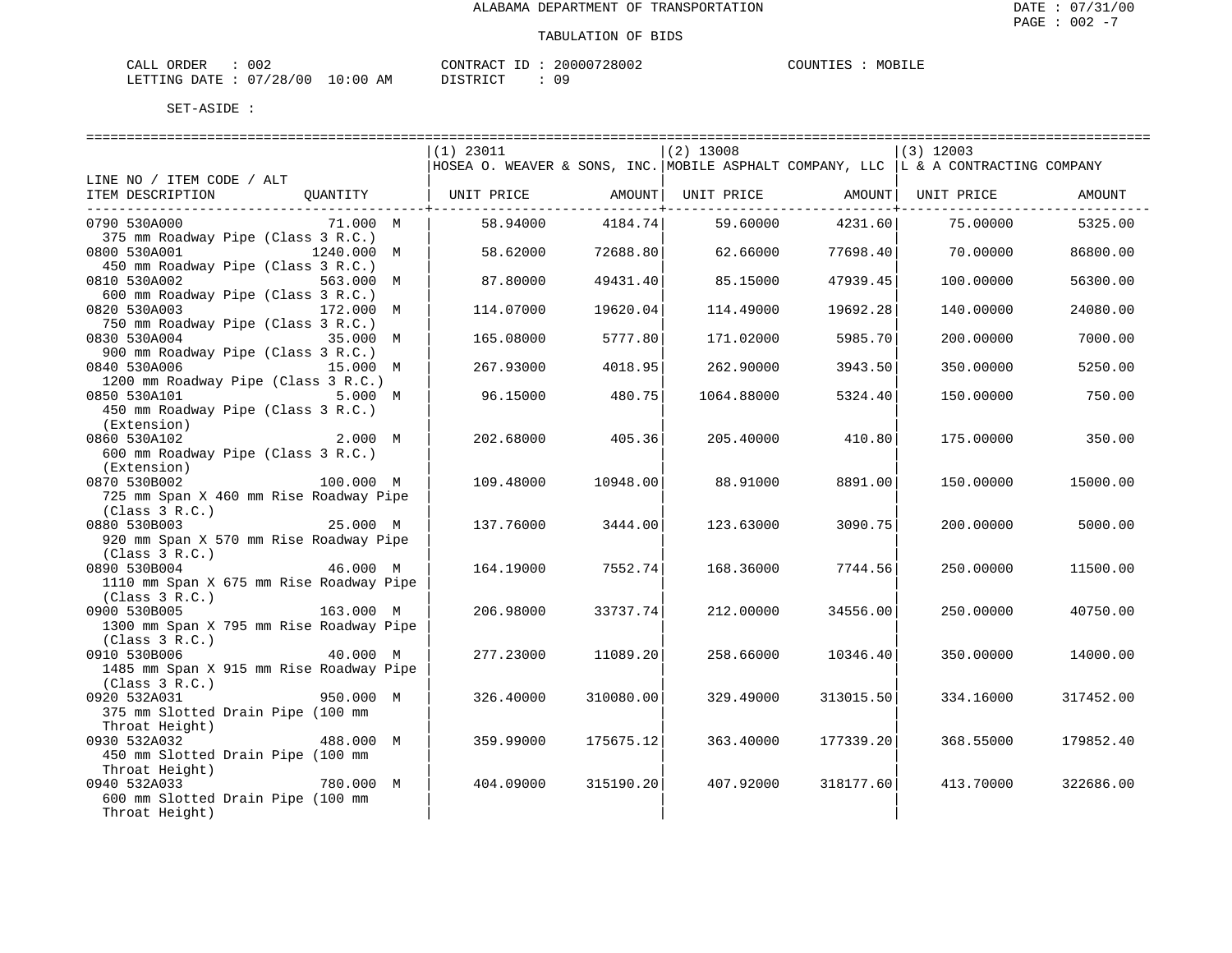| CALL ORDER                       | 002 | CONTRACT ID: | 20000728002 | COUNTIES | MOBILE |
|----------------------------------|-----|--------------|-------------|----------|--------|
| LETTING DATE : 07/28/00 10:00 AM |     | DISTRICT     |             |          |        |

|                                         |               |      | $(1)$ 23011                                                                         |            | $(2)$ 13008   |            | $(3)$ 12003   |            |
|-----------------------------------------|---------------|------|-------------------------------------------------------------------------------------|------------|---------------|------------|---------------|------------|
|                                         |               |      | HOSEA O. WEAVER & SONS, INC. MOBILE ASPHALT COMPANY, LLC  L & A CONTRACTING COMPANY |            |               |            |               |            |
| LINE NO / ITEM CODE / ALT               |               |      |                                                                                     |            |               |            |               |            |
| ITEM DESCRIPTION                        | QUANTITY      |      | UNIT PRICE                                                                          | AMOUNT     | UNIT PRICE    | AMOUNT     | UNIT PRICE    | AMOUNT     |
|                                         |               |      |                                                                                     |            |               |            |               |            |
| 0950 532A041                            | 1080.000 M    |      | 404.09000                                                                           | 436417.20  | 407.92000     | 440553.60  | 413.70000     | 446796.00  |
| 375mm Slotted Drain Pipe(Variable       |               |      |                                                                                     |            |               |            |               |            |
| Height Grate) (300 mm To 63 mm)         |               |      |                                                                                     |            |               |            |               |            |
| 0960 532A051                            | 314.000 M     |      | 370.24000                                                                           | 116255.36  | 373.75000     | 117357.50  | 379.05000     | 119021.70  |
| 450 mm Slotted Drain Pipe (Temporary)   |               |      |                                                                                     |            |               |            |               |            |
| $(100 \, \text{mm}$ Throat)             |               |      |                                                                                     |            |               |            |               |            |
| 0970 534E000                            | 929.000 M     |      | 17.33000                                                                            | 16099.57   | 82.17000      | 76335.93   | 49.50000      | 45985.50   |
| Cleaning Existing Culvert (Less Than Or |               |      |                                                                                     |            |               |            |               |            |
| Equal To 1220mm Horizontal Opening)     |               |      |                                                                                     |            |               |            |               |            |
| 1220 mm Hor. Span                       |               |      |                                                                                     |            |               |            |               |            |
| 0980 534F000                            | 22.000 M      |      | 26.15000                                                                            | 575.30     | 125.99000     | 2771.78    | 49.50000      | 1089.00    |
| Cleaning Existing Culvert (Greater Than |               |      |                                                                                     |            |               |            |               |            |
| 1220mm Horizontal Opening) 1220 mm Hor. |               |      |                                                                                     |            |               |            |               |            |
| Span                                    |               |      |                                                                                     |            |               |            |               |            |
| 0990 535A080                            | 37.000 M      |      | 54.10000                                                                            | 2001.70    | 60.97000      | 2255.89    | 85.00000      | 3145.00    |
| 450 mm Side Drain Pipe (Class 3 R.C.)   |               |      |                                                                                     |            |               |            |               |            |
| 1000 535A085                            | 18.000 M      |      | 85.13000                                                                            | 1532.34    | 89.29000      | 1607.22    | 125.00000     | 2250.00    |
| 600 mm Side Drain Pipe (Class 3 R.C.)   |               |      |                                                                                     |            |               |            |               |            |
| 1010 535A086                            | 51.000 M      |      | 106.77000                                                                           | 5445.27    | 143.46000     | 7316.46    | 150.00000     | 7650.00    |
| 750 mm Side Drain Pipe (Class 3 R.C.)   |               |      |                                                                                     |            |               |            |               |            |
| 1020 535B091                            | 18.000 M      |      | 108.36000                                                                           | 1950.48    | 97.64000      | 1757.52    | 150.00000     | 2700.00    |
| 725 mm Span, 460 mm Rise Side Drain     |               |      |                                                                                     |            |               |            |               |            |
| Pipe (Class 3 R.C.)                     |               |      |                                                                                     |            |               |            |               |            |
| 1030 535B093                            | 27.000 M      |      | 117.71000                                                                           | 3178.17    | 136.58000     | 3687.66    | 175.00000     | 4725.00    |
| 920 mm Span, 570 mm Rise Side Drain     |               |      |                                                                                     |            |               |            |               |            |
| Pipe (Class $3 R.C.$ )                  |               |      |                                                                                     |            |               |            |               |            |
| 1040 535B094                            | 32.000 M      |      | 214.75000                                                                           | 6872.00    | 127.68000     | 4085.76    | 300,00000     | 9600.00    |
| 1485mm Span, 915mm Rise Sidedrain       |               |      |                                                                                     |            |               |            |               |            |
| Pipe(Class 3 R.C.)                      |               |      |                                                                                     |            |               |            |               |            |
| 1050 600A000                            |               | LUMP | 1600000.00000                                                                       | 1600000.00 | 1716702.83000 | 1716702.83 | 2000000.00000 | 2000000.00 |
| Mobilization                            |               |      |                                                                                     |            |               |            |               |            |
| 1060 602A000                            | 17.000 EACH   |      | 130.67000                                                                           | 2221.39    | 112,06000     | 1905.02    | 100.00000     | 1700.00    |
| Right Of Way Markers                    |               |      |                                                                                     |            |               |            |               |            |
| 1080 606A012                            | 1592.000 M    |      | 18.99000                                                                            | 30232.08   | 29.64000      | 47186.88   | 25.00000      | 39800.00   |
| 150 mm Underdrain Pipe, Type 8          |               |      |                                                                                     |            |               |            |               |            |
| 1090 609A000                            | 802.000 M2    |      | 7.31000                                                                             | 5862.62    | 7.50000       | 6015.00    | 7.00000       | 5614.00    |
| Aggregate Slope Protection (ALDOT #3)   |               |      |                                                                                     |            |               |            |               |            |
| 1100 609B000                            | 802.000 M2    |      | 1.92000                                                                             | 1539.84    | 1.30000       | 1042.60    | 2.27000       | 1820.54    |
| Geotextile Filter For Aggregate Slope   |               |      |                                                                                     |            |               |            |               |            |
| Protection                              |               |      |                                                                                     |            |               |            |               |            |
| 1110 610C001                            | 4186.000 MTON |      | 33.46000                                                                            | 140063.56  | 32.75000      | 137091.50  | 27.00000      | 113022.00  |
| Loose Riprap, Class 2                   |               |      |                                                                                     |            |               |            |               |            |
|                                         |               |      |                                                                                     |            |               |            |               |            |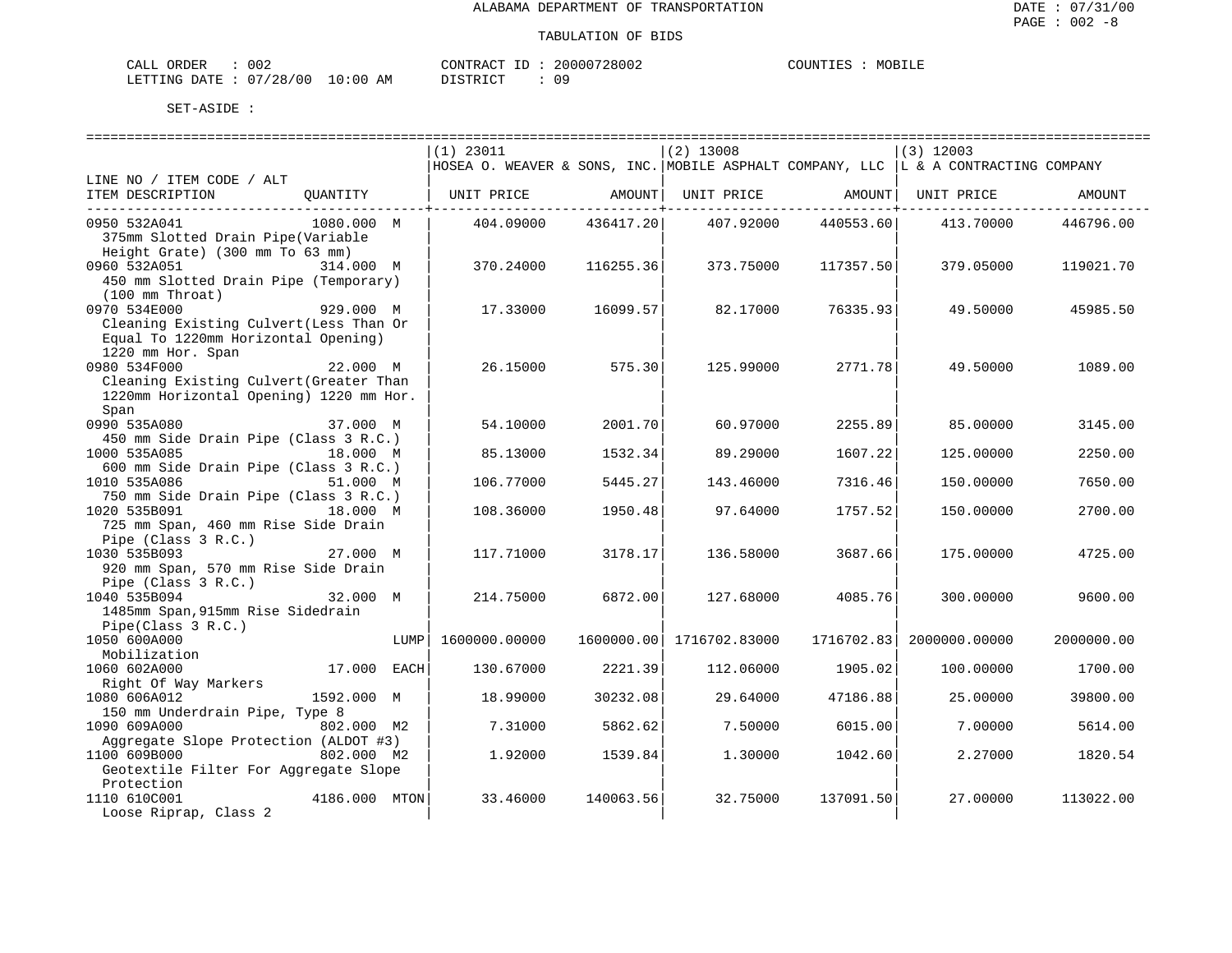| ORDER<br>CALL          | 002 |             | CONTRACT ID: | 20000728002 | COUNTIES | MOBILE |
|------------------------|-----|-------------|--------------|-------------|----------|--------|
| LETTING DATE: 07/28/00 |     | 10:00<br>AM | DISTRICT     |             |          |        |

|                                                                      |               |      | $(1)$ 23011                                                                        |                                                  | $(2)$ 13008 |                     | $(3)$ 12003 |                     |
|----------------------------------------------------------------------|---------------|------|------------------------------------------------------------------------------------|--------------------------------------------------|-------------|---------------------|-------------|---------------------|
|                                                                      |               |      | HOSEA O. WEAVER & SONS, INC. MOBILE ASPHALT COMPANY, LLC L & A CONTRACTING COMPANY |                                                  |             |                     |             |                     |
| LINE NO / ITEM CODE / ALT                                            |               |      |                                                                                    |                                                  |             |                     |             |                     |
| ITEM DESCRIPTION                                                     |               |      |                                                                                    |                                                  |             |                     |             | AMOUNT              |
| 1120 610D003                                                         | 3759.000 M2   |      | 2.69000                                                                            | - - - - - - - - - - - <del>+</del> - - - - - - - |             | ------------+------ | 2.98000     | 11201.82            |
| Filter Blanket, Geotextile                                           |               |      |                                                                                    |                                                  |             |                     |             |                     |
| 1130 614A000<br>$353.000$ M3                                         |               |      | 369.22000                                                                          | 130334.66                                        |             | 281.63000 99415.39  |             | 378.00000 133434.00 |
|                                                                      |               |      |                                                                                    |                                                  |             |                     |             |                     |
| Slope Paving<br>1140 619A001 1140 2.000 EACH                         |               |      | 348.71000                                                                          | 697.42                                           |             | 275.64000 551.28    | 357.00000   | 714.00              |
| 375 mm Roadway Pipe End Treatment,                                   |               |      |                                                                                    |                                                  |             |                     |             |                     |
| Class 1                                                              |               |      |                                                                                    |                                                  |             |                     |             |                     |
| $\begin{bmatrix} 14.000 & \text{EACH} \end{bmatrix}$<br>1150 619A002 |               |      | 369.22000                                                                          | 5169.08                                          |             | 290.95000 4073.30   | 378.00000   | 5292.00             |
| 450 mm Roadway Pipe End Treatment,                                   |               |      |                                                                                    |                                                  |             |                     |             |                     |
| Class 1                                                              |               |      |                                                                                    |                                                  |             |                     |             |                     |
| 1160 619A003                                                         | $12.000$ EACH |      | 389.73000                                                                          | 4676.76                                          | 306.25000   | 3675.00             | 399.00000   | 4788.00             |
| 600 mm Roadway Pipe End Treatment,                                   |               |      |                                                                                    |                                                  |             |                     |             |                     |
| Class 1                                                              |               |      |                                                                                    |                                                  |             |                     |             |                     |
| 3.000<br>1170 619A004                                                |               | EACH | 430.75000                                                                          | 1292.25                                          | 323.26000   | 969.78              | 441.00000   | 1323.00             |
| 750 mm Roadway Pipe End Treatment,                                   |               |      |                                                                                    |                                                  |             |                     |             |                     |
| Class 1                                                              |               |      |                                                                                    |                                                  |             |                     |             |                     |
| 1180 619A005 2.000 EACH                                              |               |      | 701.51000                                                                          | 1403.02                                          | 354.72000   | 709.44              | 718.20000   | 1436.40             |
| 900 mm Roadway Pipe End Treatment,                                   |               |      |                                                                                    |                                                  |             |                     |             |                     |
| Class 1                                                              |               |      |                                                                                    |                                                  |             |                     |             |                     |
| $2.000$ EACH<br>1190 619A007                                         |               |      | 723.05000                                                                          | 1446.10                                          | 382.77000   | 765.54              | 740.25000   | 1480.50             |
| 1200 mm Roadway Pipe End Treatment,                                  |               |      |                                                                                    |                                                  |             |                     |             |                     |
| Class 1                                                              |               |      |                                                                                    |                                                  |             |                     |             |                     |
| 1200 619A101                                                         | 4.000 EACH    |      | 461.52000                                                                          | 1846.08                                          | 290.95000   | 1163.80             | 472.50000   | 1890.00             |
| 450 mm Side Drain Pipe End Treatment,                                |               |      |                                                                                    |                                                  |             |                     |             |                     |
| Class 1                                                              |               |      |                                                                                    |                                                  |             |                     |             |                     |
| 2.000 EACH<br>1210 619A102                                           |               |      | 564.08000                                                                          | 1128.16                                          |             | 306.25000 612.50    | 577.50000   | 1155.00             |
| 600 mm Side Drain Pipe End Treatment,                                |               |      |                                                                                    |                                                  |             |                     |             |                     |
| Class 1                                                              | 4.000 EACH    |      | 615.36000                                                                          | 2461.44                                          | 322.83000   | 1291.32             | 630.00000   |                     |
| 1220 619A103<br>750 mm Side Drain Pipe End Treatment,                |               |      |                                                                                    |                                                  |             |                     |             | 2520.00             |
| Class 1                                                              |               |      |                                                                                    |                                                  |             |                     |             |                     |
| 1230 619B017                                                         | $6.000$ EACH  |      | 456.39000                                                                          | 2738.34                                          | 322.40000   | 1934.40             | 467.25000   | 2803.50             |
| 725 mm Span, 460 mm Rise Roadway Pipe                                |               |      |                                                                                    |                                                  |             |                     |             |                     |
| End Treatment, Class 1                                               |               |      |                                                                                    |                                                  |             |                     |             |                     |
| 1240 619B018<br>2.000 EACH                                           |               |      | 558.95000                                                                          | 1117.90                                          | 334.31000   | 668.62              | 572.25000   | 1144.50             |
| 920 mm Span, 570 mm Rise Roadway Pipe                                |               |      |                                                                                    |                                                  |             |                     |             |                     |
| End Treatment, Class 1                                               |               |      |                                                                                    |                                                  |             |                     |             |                     |
| $1.000$ EACH<br>1250 619B019                                         |               |      | 641.00000                                                                          | 641.00                                           | 357.27000   | 357.27              | 656.25000   | 656.25              |
| 1110 mm Span, 675 mm Rise Roadway Pipe                               |               |      |                                                                                    |                                                  |             |                     |             |                     |
| End Treatment, Class 1                                               |               |      |                                                                                    |                                                  |             |                     |             |                     |
| 1260 619B020                                                         | $4.000$ EACH  |      | 769.20000                                                                          | 3076.80                                          | 367.48000   | 1469.92             | 787.50000   | 3150.00             |
| 1300 mm Span, 795 mm Rise Roadway Pipe                               |               |      |                                                                                    |                                                  |             |                     |             |                     |
| End Treatment, Class 1                                               |               |      |                                                                                    |                                                  |             |                     |             |                     |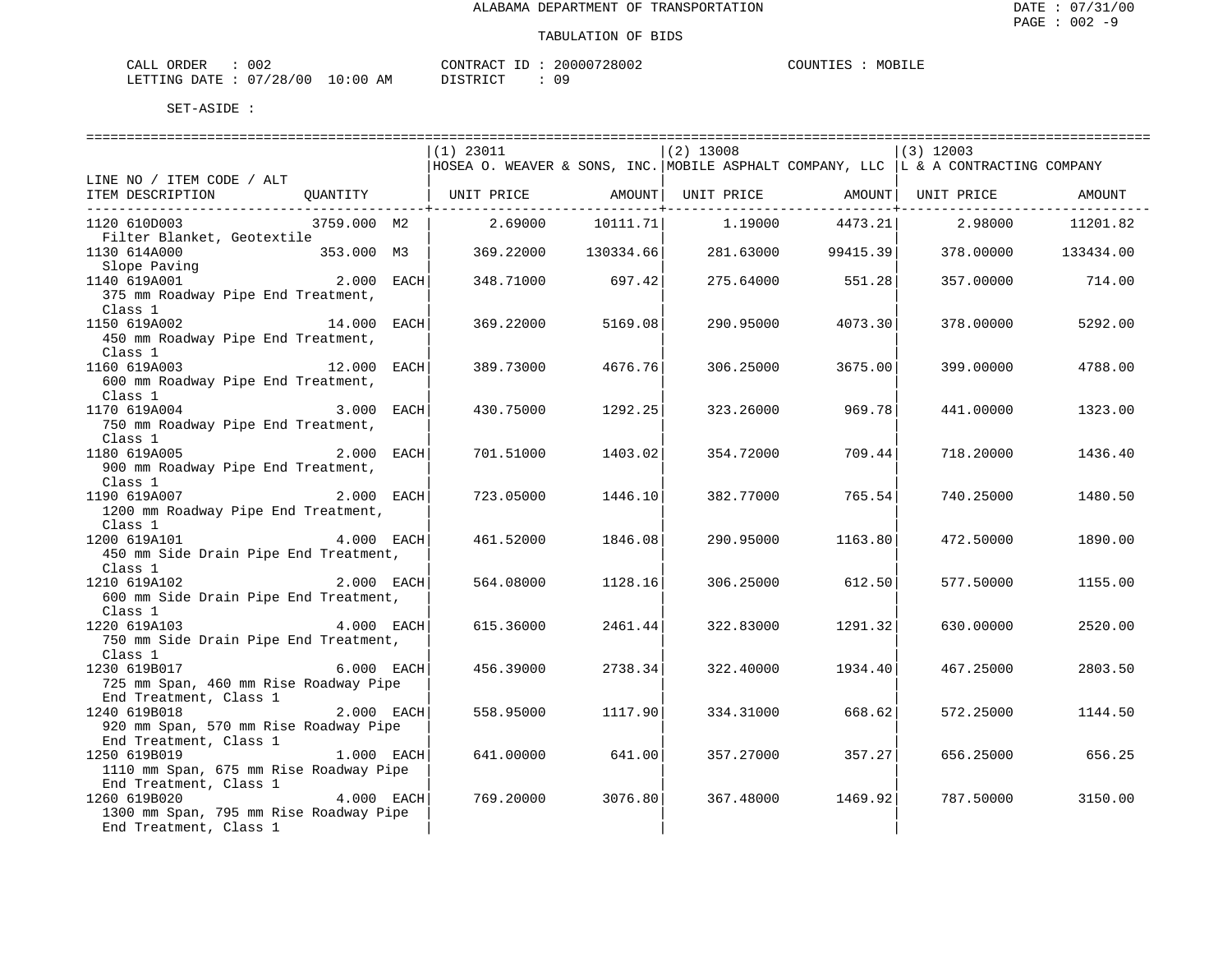| ORDER<br>CALL          | 002 |             | CONTRACT ID: | 20000728002 | COUNTIES | MOBILE |
|------------------------|-----|-------------|--------------|-------------|----------|--------|
| LETTING DATE: 07/28/00 |     | 10:00<br>AM | DISTRICT     |             |          |        |

|                                                                 |                           | $(1)$ 23011                                                                            |           | $(2)$ 13008 |                               | $(3)$ 12003                  |           |
|-----------------------------------------------------------------|---------------------------|----------------------------------------------------------------------------------------|-----------|-------------|-------------------------------|------------------------------|-----------|
|                                                                 |                           | HOSEA O. WEAVER & SONS, INC. MOBILE ASPHALT COMPANY, LLC $ L \& A$ CONTRACTING COMPANY |           |             |                               |                              |           |
| LINE NO / ITEM CODE / ALT                                       |                           |                                                                                        |           |             |                               |                              |           |
| ITEM DESCRIPTION QUANTITY   UNIT PRICE AMOUNT                   |                           |                                                                                        |           |             |                               | UNIT PRICE AMOUNT UNIT PRICE | AMOUNT    |
|                                                                 |                           |                                                                                        |           |             | -----------------+----------- |                              |           |
| 1270 619B021                                                    | 2.000 EACH                | 810.23000                                                                              | 1620.46   | 382.77000   | 765.54                        | 829.50000                    | 1659.00   |
| 1485 mm Span, 915 mm Rise Roadway Pipe                          |                           |                                                                                        |           |             |                               |                              |           |
| End Treatment, Class 1                                          |                           |                                                                                        |           |             |                               |                              |           |
| 1280 619B117                                                    | $2.000$ EACH              | 461.52000                                                                              | 923.04    | 326.66000   | 653.32                        | 472.50000                    | 945.00    |
| 725 mm Span X 460 mm Rise Side Drain                            |                           |                                                                                        |           |             |                               |                              |           |
| Pipe End Treatment, Class 1                                     |                           |                                                                                        |           |             |                               |                              |           |
| 1290 619B118                                                    | 2.000 EACH                | 615.36000                                                                              | 1230.72   | 334.31000   | 668.62                        | 630,00000                    | 1260.00   |
| 920 mm Span X 570 mm Rise Side Drain                            |                           |                                                                                        |           |             |                               |                              |           |
| Pipe End Treatment, Class 1                                     |                           |                                                                                        |           |             |                               |                              |           |
| 1300 619B121                                                    | 2.000 EACH                | 979.45000                                                                              | 1958.90   | 382.77000   | 765.54                        | 1002.75000                   | 2005.50   |
| 1485 mm Span X 915 mm Rise Side Drain                           |                           |                                                                                        |           |             |                               |                              |           |
| Pipe End Treatment, Class 1                                     |                           |                                                                                        |           |             |                               |                              |           |
| 1310 620A000                                                    | 24.000 M3                 | 1640.96000                                                                             | 39383.04  | 634.71000   | 15233.04                      | 1680.00000                   | 40320.00  |
| Minor Structure Concrete                                        |                           |                                                                                        |           |             |                               |                              |           |
| 1320 621A005                                                    | 1.000 EACH                | 4512.64000                                                                             | 4512.64   | 1473.43000  | 1473.43                       | 4620.00000                   | 4620.00   |
| Junction Boxes, Type 1                                          |                           |                                                                                        |           |             |                               |                              |           |
| 1330 621A011                                                    | 55.000 EACH               | 3051.16000                                                                             | 167813.80 | 1473.43000  | 81038.65                      | 3123.75000                   | 171806.25 |
| Junction Boxes, Type 1 Or 1P                                    |                           |                                                                                        |           |             |                               |                              |           |
| 1340 621A019                                                    | 10.000 EACH               | 4615.20000                                                                             | 46152.00  | 1473.43000  | 14734.30                      | 4725.00000                   | 47250.00  |
| Junction Boxes, Type 1 Or 2P                                    |                           |                                                                                        |           |             |                               |                              |           |
| 1350 621B005                                                    | 1.000 EACH                | 358.96000                                                                              | 358.96    | 386.83000   | 386.83                        | 367.50000                    | 367.50    |
| Junction Box Units, Type 1                                      |                           |                                                                                        |           |             |                               |                              |           |
| 1360 621B011                                                    | 10.000 EACH               | 358.96000                                                                              | 3589.60   | 386.83000   | 3868.30                       | 367.50000                    | 3675.00   |
| Junction Box Units, Type 1 Or 1P                                |                           |                                                                                        |           |             |                               |                              |           |
| 1370 621B014                                                    | 6.000 EACH                | 389.73000                                                                              | 2338.38   | 386.83000   | 2320.98                       | 399.00000                    | 2394.00   |
| Junction Box Units, Type 1 Or 2P                                |                           |                                                                                        |           |             |                               |                              |           |
| 1380 621C001                                                    | 5.000 EACH                | 1640.96000                                                                             | 8204.80   | 1287.66000  | 6438.30                       | 1680.00000                   | 8400.00   |
| Inlets, Type B                                                  |                           |                                                                                        |           |             |                               |                              |           |
| 1390 621C015                                                    | 26.000 EACH               | 2051.20000                                                                             | 53331.20  | 1623.66000  | 42215.16                      | 2100.00000                   | 54600.00  |
| Inlets, Type S1 Or S3 (1 Wing)                                  |                           |                                                                                        |           |             |                               |                              |           |
| 1400 621C017                                                    | 2.000 EACH                | 2461.44000                                                                             | 4922.88   | 1725.71000  | 3451.42                       | 2520.00000                   | 5040.00   |
| Inlets, Type S1 Or S3 (2 Wing)                                  |                           |                                                                                        |           |             |                               |                              |           |
| 1410 621C020                                                    | $1.000 \quad \text{EACH}$ | 1743.52000                                                                             | 1743.52   | 1391.90000  | 1391.90                       | 1785.00000                   | 1785.00   |
| Inlets, Type Y                                                  |                           |                                                                                        |           |             |                               |                              |           |
| 1420 621C052                                                    | 32.000 EACH               | 2615.28000                                                                             | 83688.96  | 1538.90000  | 49244.80                      | 2677.50000                   | 85680.00  |
| Inlets, Type B (Special)                                        |                           |                                                                                        |           |             |                               |                              |           |
| 1430 621C069                                                    | 4.000 EACH                | 4102.40000                                                                             | 16409.60  | 2284.73000  | 9138.92                       | 4200.00000                   | 16800.00  |
| Inlets, Type E3                                                 |                           |                                                                                        |           |             |                               |                              |           |
| 1440 621C070                                                    | 2.000 EACH                | 5676.70000                                                                             | 11353.40  | 2373.58000  | 4747.16                       | 5811.75000                   | 11623.50  |
| $140 \text{ years}$<br>Inlets, Type E4<br>$15.000 \text{ EACH}$ |                           |                                                                                        |           |             |                               |                              |           |
| 1450 621C139                                                    |                           | 6210.01000                                                                             | 93150.15  | 2089.39000  | 31340.85                      | 6357.75000                   | 95366.25  |
| Inlets, Type E4(Special)                                        |                           |                                                                                        |           |             |                               |                              |           |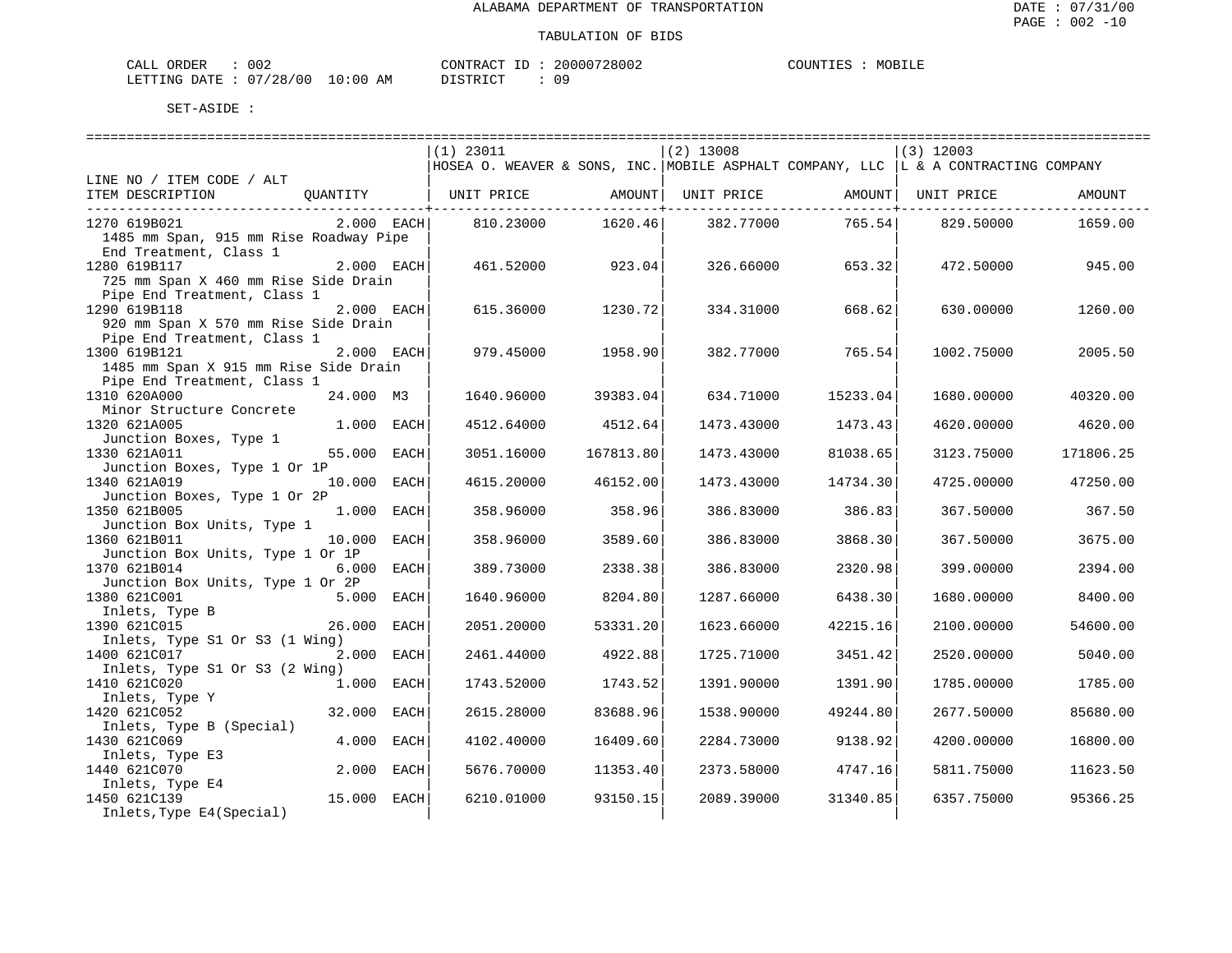| ORDER<br>CALL          | 002 |             | CONTRACT ID: | 20000728002 | COUNTIES | MOBILE |
|------------------------|-----|-------------|--------------|-------------|----------|--------|
| LETTING DATE: 07/28/00 |     | 10:00<br>AM | DISTRICT     |             |          |        |

|                                         | $(1)$ 23011                                                                         |             | $(2)$ 13008 |              | $(3)$ 12003        |           |
|-----------------------------------------|-------------------------------------------------------------------------------------|-------------|-------------|--------------|--------------------|-----------|
|                                         | HOSEA O. WEAVER & SONS, INC. MOBILE ASPHALT COMPANY, LLC  L & A CONTRACTING COMPANY |             |             |              |                    |           |
| LINE NO / ITEM CODE / ALT               |                                                                                     |             |             |              |                    |           |
| ITEM DESCRIPTION<br>OUANTITY            | UNIT PRICE                                                                          | AMOUNT      | UNIT PRICE  |              | AMOUNT  UNIT PRICE | AMOUNT    |
|                                         |                                                                                     | ----------- |             | ------------ |                    |           |
| 1460 621D015<br>16.000 EACH             | 307.68000                                                                           | 4922.88     | 359.57000   | 5753.12      | 315,00000          | 5040.00   |
| Inlet Units, Type S1 Or S3              |                                                                                     |             |             |              |                    |           |
| 1470 621D019<br>1.000 EACH              | 282.04000                                                                           | 282.04      | 680.12000   | 680.12       | 288.75000          | 288.75    |
| Inlet Units, Type Y                     |                                                                                     |             |             |              |                    |           |
| 1480 621D035<br>1.000 EACH              | 282.04000                                                                           | 282.04      | 578.07000   | 578.07       | 288.75000          | 288.75    |
| Inlet Units, Type B (Special)           |                                                                                     |             |             |              |                    |           |
| 3.000 EACH<br>1490 621D047              | 410.24000                                                                           | 1230.72     | 578.07000   | 1734.21      | 420.00000          | 1260.00   |
| Inlet Units, Type E4                    |                                                                                     |             |             |              |                    |           |
| 5.000 EACH<br>1500 621F025              | 799.97000                                                                           | 3999.85     | 1544.76000  | 7723.80      | 500.00000          | 2500.00   |
| Manhole Units, Type Special (Sanitary - |                                                                                     |             |             |              |                    |           |
| 1219.2 Millimeter Diameter)             |                                                                                     |             |             |              |                    |           |
| 1510 621G020<br>1.000 EACH              | 4512.64000                                                                          | 4512.64     | 3604.44000  | 3604.44      | 3675.00000         | 3675.00   |
| Sanitary Sewer Conflict Junction Box,   |                                                                                     |             |             |              |                    |           |
| Type Special                            |                                                                                     |             |             |              |                    |           |
| 1520 622A002<br>13.000 EACH             | 466.65000                                                                           | 6066.45     | 468.58000   | 6091.54      | 477.75000          | 6210.75   |
| Manhole Covers Reset (Sanitary)         |                                                                                     |             |             |              |                    |           |
| 1530 622B000<br>11.000 EACH             | 564.08000                                                                           | 6204.88     | 1035.01000  | 11385.11     | 577.50000          | 6352.50   |
| Gratings Reset                          |                                                                                     |             |             |              |                    |           |
| 1540 623A000<br>175.000 M               | 38.97000                                                                            | 6819.75     | 39.13000    | 6847.75      | 39.90000           | 6982.50   |
| Concrete Gutter                         |                                                                                     |             |             |              |                    |           |
| 253.000 M<br>1550 623B000               | 24.61000                                                                            | 6226.33     | 24.72000    | 6254.16      | 25.20000           | 6375.60   |
| Concrete Curb, Type N                   |                                                                                     |             |             |              |                    |           |
| 1560 623C000<br>1550.000 M              | 33.84000                                                                            | 52452.00    | 33.98000    | 52669.00     | 34.65000           | 53707.50  |
| Combination Curb & Gutter, Type C       |                                                                                     |             |             |              |                    |           |
| 1570 629A032<br>179.000 M               | 174.98000                                                                           | 31321.42    | 176.64000   | 31618.56     | 179.14000          | 32066.06  |
| Concrete Median Or Safety Barrier, Type |                                                                                     |             |             |              |                    |           |
| 2 (Modified)                            |                                                                                     |             |             |              |                    |           |
| 1580 629A057<br>827.000 M               | 235.55000                                                                           | 194799.85   | 237.78000   | 196644.06    | 241.15000          | 199431.05 |
| Concrete Median Or Safety Barrier, Type |                                                                                     |             |             |              |                    |           |
| $GS-54$                                 |                                                                                     |             |             |              |                    |           |
| 1590 629A058<br>454.000 M               | 309.58000                                                                           | 140549.32   | 312.51000   | 141879.54    | 316.94000          | 143890.76 |
| Concrete Median Or Safety Barrier, Type |                                                                                     |             |             |              |                    |           |
| $GS-54(SE)$                             |                                                                                     |             |             |              |                    |           |
| 1600 629A065<br>180.000 M               | 191.79000                                                                           | 34522.20    | 193.60000   | 34848.00     | 196.35000          | 35343.00  |
| Concrete Medain Or Safety Barrier, Type |                                                                                     |             |             |              |                    |           |
| $GS-42$                                 |                                                                                     |             |             |              |                    |           |
| 1610 629A066<br>343.000 M               | 222.09000                                                                           | 76176.87    | 224.20000   | 76900.60     | 227.38000          | 77991.34  |
| Concrete Median Or Safety Barrier, Type |                                                                                     |             |             |              |                    |           |
| $GS-42(SE)$                             |                                                                                     |             |             |              |                    |           |
| 1620 629A070<br>58.000 M                | 856.38000                                                                           | 49670.04    | 859.92000   | 49875.36     | 200.00000          | 11600.00  |
| Concrete Median Or Safety Barrier, Type |                                                                                     |             |             |              |                    |           |
| $VF-54$                                 |                                                                                     |             |             |              |                    |           |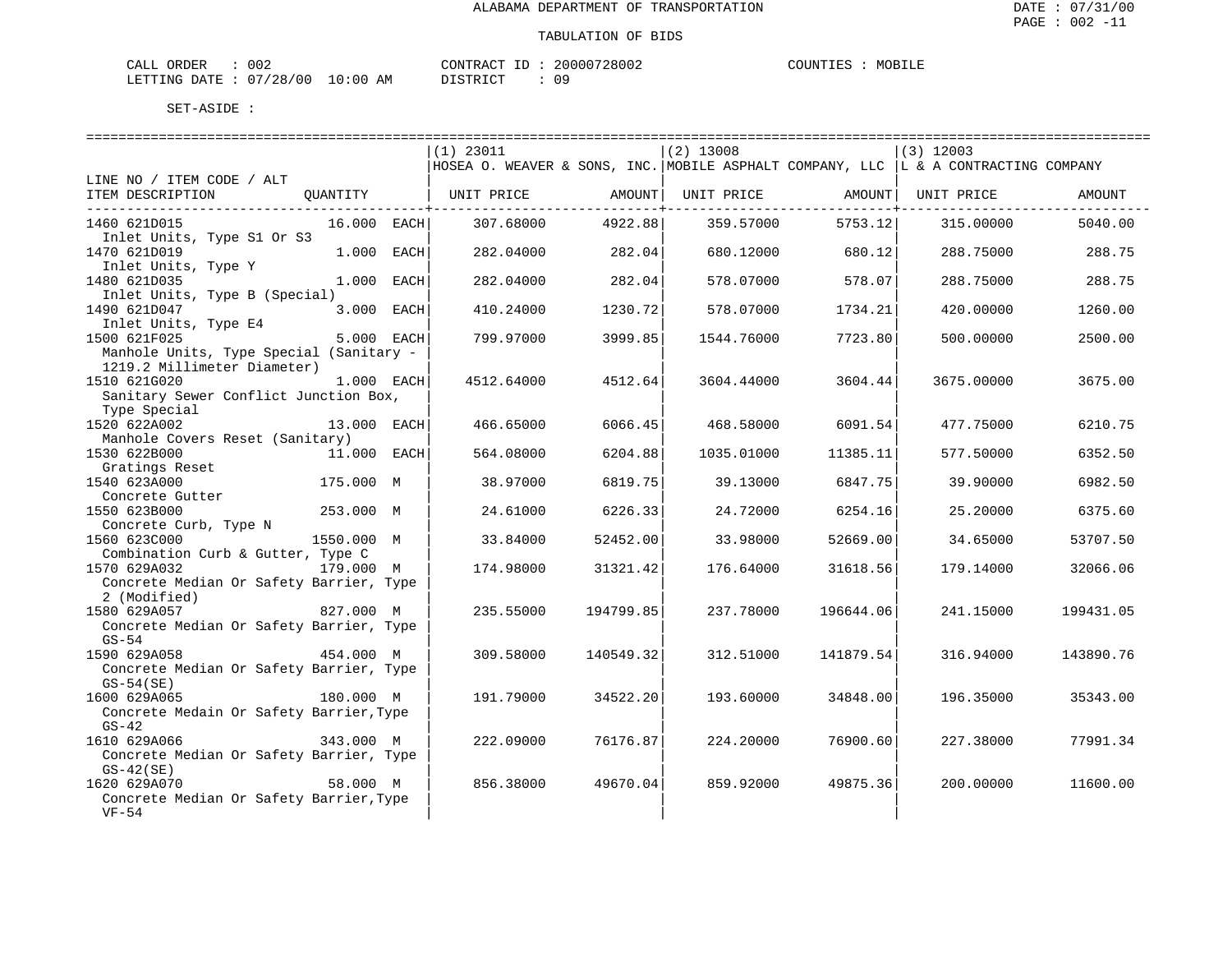| ORDER<br>CALL          | 002 |             | CONTRACT ID: | 20000728002 | COUNTIES | MOBILE |
|------------------------|-----|-------------|--------------|-------------|----------|--------|
| LETTING DATE: 07/28/00 |     | 10:00<br>AM | DISTRICT     |             |          |        |

|                                                                                                                             |             | $(1)$ 23011                                                                                |          | $(2)$ 13008             |                    | $(3)$ 12003 |           |
|-----------------------------------------------------------------------------------------------------------------------------|-------------|--------------------------------------------------------------------------------------------|----------|-------------------------|--------------------|-------------|-----------|
|                                                                                                                             |             | HOSEA O. WEAVER & SONS, INC. MOBILE ASPHALT COMPANY, LLC $\vert$ L & A CONTRACTING COMPANY |          |                         |                    |             |           |
| LINE NO / ITEM CODE / ALT                                                                                                   |             |                                                                                            |          |                         |                    |             |           |
| ITEM DESCRIPTION                                                                                                            |             | QUANTITY   UNIT PRICE     AMOUNT  UNIT PRICE     AMOUNT  UNIT PRICE                        |          | ----------------------- |                    |             | AMOUNT    |
| 1630 629A071<br>127.000 M<br>Concrete Median Or Safety Barrier, Type                                                        |             | 435.88000                                                                                  | 55356.76 | 437.68000               | 55585.36           | 200.00000   | 25400.00  |
| $VF-54(PP)$<br>1640 629C001<br>Concrete Median Or Safety Barrier End                                                        | 3.000 EACH  | 3076.80000                                                                                 | 9230.40  |                         | 3089.52000 9268.56 | 2000.00000  | 6000.00   |
| Section, (Type TES Modified)<br>1650 630A030 798.000 M<br>Steel Beam Guardrail, Class A, Type 1<br>$(2.13 \,$ M $\,$ Posts) |             | 47.18000                                                                                   | 37649.64 | 42.18000                | 33659.64           | 47.25000    | 37705.50  |
| 18.000 EACH<br>1660 630C001<br>Guardrail End Anchor, Type 8                                                                 |             | 512,80000                                                                                  | 9230.40  | 712.12000               | 12818.16           | 525.00000   | 9450.00   |
| 1670 630C003<br>Guardrail End Anchor, Type 13                                                                               | 7.000 EACH  | 923.04000                                                                                  | 6461.28  | 1205.13000              | 8435.91            | 1102.50000  | 7717.50   |
| 1680 630C050                                                                                                                | 25.000 EACH | 1846.08000                                                                                 | 46152.00 | 1972.04000              | 49301.00           | 1575.00000  | 39375.00  |
| Guardrail End Anchor, Type 20 Series<br>1690 630C055<br>Guardrail End Anchor, Type 2A (Retrofit)                            | 4.000 EACH  | 512.80000                                                                                  | 2051.20  | 493.01000               | 1972.04            | 787.50000   | 3150.00   |
| 1700 630C065<br>Guardrail End Anchor, Type 13 (Retrofit)                                                                    | 2.000 EACH  | 615.36000                                                                                  | 1230.72  | 547.79000               | 1095.58            | 892.50000   | 1785.00   |
| 1710 634A002<br>Industrial Fence, 1.83 Meters High                                                                          | 2400.000 M  | 24.95000                                                                                   | 59880.00 | 42.63000                | 102312.00          | 43.05000    | 103320.00 |
| 1720 634D004<br>2.000 EACH<br>Gate, 4.27 Meters Wide, Complete With                                                         |             | 646.13000                                                                                  | 1292.26  | 779.78000               | 1559.56            | 787.50000   | 1575.00   |
| Fittings (Without Barbed Wire)                                                                                              |             |                                                                                            |          |                         |                    |             |           |
| 1730 641A001<br>19.05 Millimeter Copper Water Pipe Laid                                                                     | 29.000 M    | 41.24000                                                                                   | 1195.96  | 44.05000                | 1277.45            | 44.10000    | 1278.90   |
| (Type K)<br>1740 641A002                                                                                                    | 1.000 M     | 42.62000                                                                                   | 42.62    | 45.54000                | 45.54              | 66.15000    | 66.15     |
| 25.4 Millimeter Copper Water Pipe Laid<br>(Type K)                                                                          |             |                                                                                            |          |                         |                    |             |           |
| 1750 641A003<br>38.1 Millimeter Copper Water Pipe Laid                                                                      | 6.000 M     | 177.94000                                                                                  | 1067.64  | 190.08000               | 1140.48            | 95.55000    | 573.30    |
| (Type K)<br>1760 641A004<br>50.8 Millimeter Copper Water Pipe Laid                                                          | 21.000 M    | 209.74000                                                                                  | 4404.54  | 224.05000               | 4705.05            | 115.50000   | 2425.50   |
| (Type K)<br>1770 641A031<br>304.8 Millimeter D.I. Water Main Laid                                                           | 28.000 M    | 191.43000                                                                                  | 5360.04  | 204.50000               | 5726.00            | 231,00000   | 6468.00   |
| (Restrained Joint)<br>1780 641A035<br>152.4 Millimeter D.I. Water Main Laid                                                 | 48.000 M    | 101.70000                                                                                  | 4881.60  | 108.64000               | 5214.72            | 120.75000   | 5796.00   |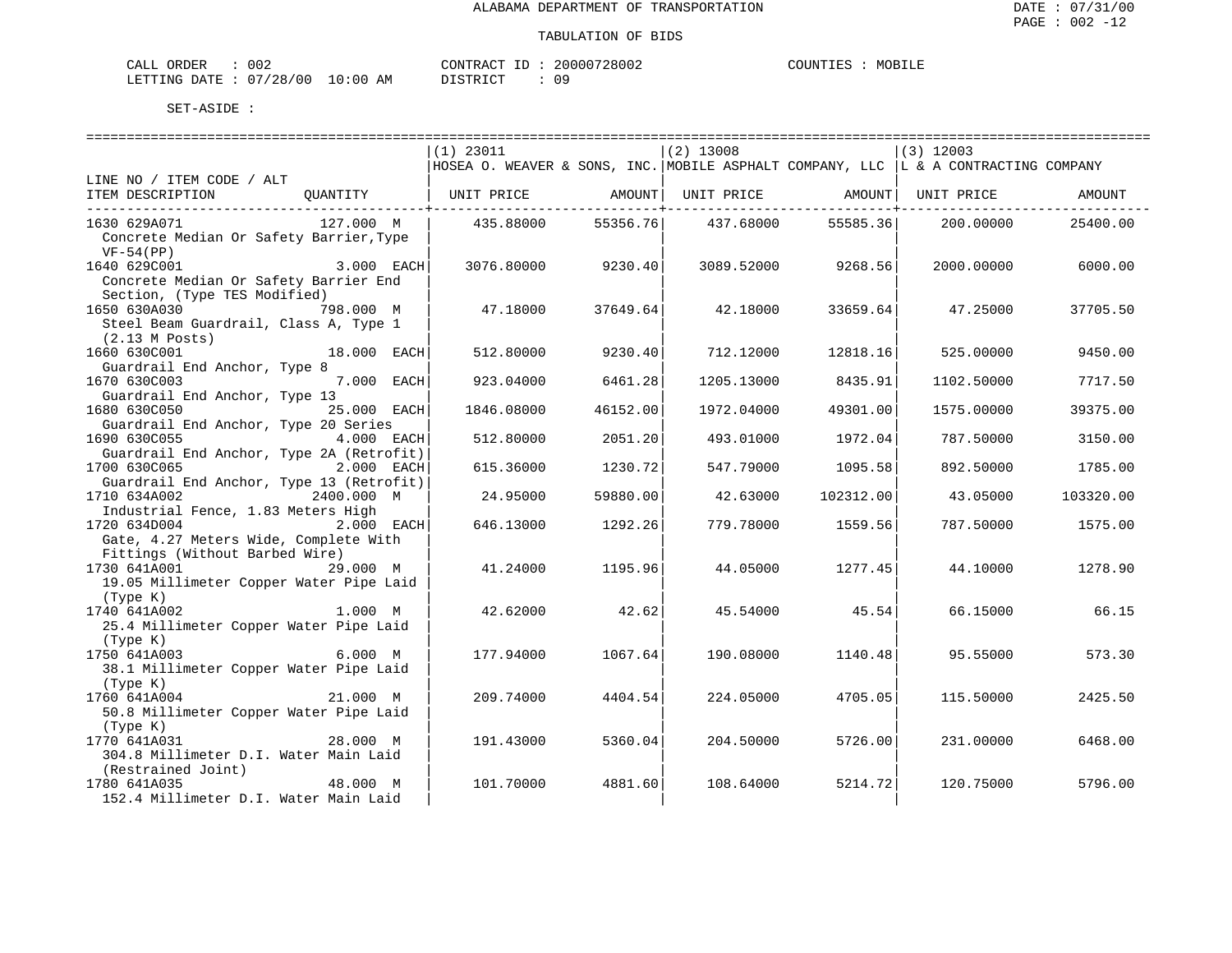| ORDER<br>CALL | 002          |             | CONTRACT ID                | 20000728002 | COUNTIES | MOBILE |
|---------------|--------------|-------------|----------------------------|-------------|----------|--------|
| LETTING DATE  | . : 07/28/00 | 10:00<br>AΜ | חי חי חידו פידי פ<br>----- | n c         |          |        |

|                                                                      | $(1)$ 23011                                                                          |          | $(2)$ 13008 |          | $(3)$ 12003 |           |
|----------------------------------------------------------------------|--------------------------------------------------------------------------------------|----------|-------------|----------|-------------|-----------|
|                                                                      | HOSEA O. WEAVER & SONS, INC. MOBILE ASPHALT COMPANY, LLC   L & A CONTRACTING COMPANY |          |             |          |             |           |
| LINE NO / ITEM CODE / ALT                                            |                                                                                      |          |             |          |             |           |
| ITEM DESCRIPTION<br>OUANTITY                                         | UNIT PRICE                                                                           | AMOUNT   | UNIT PRICE  | AMOUNT   | UNIT PRICE  | AMOUNT    |
|                                                                      |                                                                                      |          |             |          |             |           |
| 1790 641A036<br>1159.000 M<br>203.2 Millimeter D.I. Water Main Laid  | 57.87000                                                                             | 67071.33 | 61.82000    | 71649.38 | 94.50000    | 109525.50 |
| 1800 641A038<br>93.000 M                                             | 103.52000                                                                            | 9627.36  | 110.59000   | 10284.87 | 153.30000   | 14256.90  |
| 304.8 Millimeter D.I. Water Main Laid                                |                                                                                      |          |             |          |             |           |
| 1810 641A049<br>20.000 M                                             | 35.06000                                                                             | 701.20   | 37.45000    | 749.00   | 63.00000    | 1260.00   |
| 152.4 Millimeter P.V.C. Water Main Laid                              |                                                                                      |          |             |          |             |           |
| 1820 641A064<br>580.000 M                                            | 66.17000                                                                             | 38378.60 | 70.69000    | 41000.20 | 93.45000    | 54201.00  |
| 304.8 Millimeter P.V.C. Water Main Laid                              |                                                                                      |          |             |          |             |           |
| 1830 641A068<br>10.000 M                                             | 40.63000                                                                             | 406.30   | 43.41000    | 434.10   | 120.75000   | 1207.50   |
| 76.2 Millimeter D.I. Water Main Laid                                 |                                                                                      |          |             |          |             |           |
| 1840 641A081<br>114.000 M                                            | 134.54000                                                                            | 15337.56 | 143.72000   | 16384.08 | 192.15000   | 21905.10  |
| 203.2 Millimeter D.I. Water Main Laid                                |                                                                                      |          |             |          |             |           |
| (Restrained Joint)                                                   |                                                                                      |          |             |          |             |           |
| 1850 641C000<br>14.000 EACH                                          | 405.51000                                                                            | 5677.14  | 433.08000   | 6063.12  | 724.50000   | 10143.00  |
| 152.4 Millimeter Gate Valves With Box                                |                                                                                      |          |             |          |             |           |
| 1860 641C001<br>7.000 EACH                                           | 548.60000                                                                            | 3840.20  | 586.03000   | 4102.21  | 1050.00000  | 7350.00   |
| 203.2 Millimeter Gate Valves With Box                                |                                                                                      |          |             |          |             |           |
| 1870 641D003<br>3452.000 KG                                          | 1.78000                                                                              | 6144.56  | 1.91000     | 6593.32  | 7.04000     | 24302.08  |
| Ductile Iron Water Main Fitting                                      |                                                                                      |          |             |          |             |           |
| 1880 641D005<br>8.000 EACH                                           | 246.14000                                                                            | 1969.12  | 262.94000   | 2103.52  | 393.75000   | 3150.00   |
| 203.2 Millimeter X 152.4 Millimeter D.I.                             |                                                                                      |          |             |          |             |           |
| Anchor Tee                                                           |                                                                                      |          |             |          |             |           |
| 1890 641D007<br>6.000 EACH                                           | 574.34000                                                                            | 3446.04  | 613.52000   | 3681.12  | 603.75000   | 3622.50   |
| 304.8 Millimeter x 152.4 Millimeter D.I.                             |                                                                                      |          |             |          |             |           |
| Anchor Tee                                                           |                                                                                      |          |             |          |             |           |
| 1900 641D012<br>6.000 EACH                                           | 276.91000                                                                            | 1661.46  | 295.81000   | 1774.86  | 686.70000   | 4120.20   |
| 203.2 Milimeter x 203.2 Milimeter D.I.                               |                                                                                      |          |             |          |             |           |
| Anchor Tee                                                           |                                                                                      |          |             |          |             |           |
| 1910 641E001<br>87.000 EACH                                          | 30.02000                                                                             | 2611.74  | 32.07000    | 2790.09  | 90.30000    | 7856.10   |
| 152.4 Millimeter D.I. Retainer Gland                                 |                                                                                      |          |             |          |             |           |
| 1920 641E002<br>33.000 EACH                                          | 76.80000                                                                             | 2534.40  | 82.04000    | 2707.32  | 210.00000   | 6930.00   |
| 304.8 Millimeter D.I. Retainer Gland<br>1930 641E003<br>105.000 EACH | 45.49000                                                                             | 4776.45  | 48.59000    | 5101.95  | 121.80000   | 12789.00  |
| 203.2 Millimeter D.I. Retainer Gland                                 |                                                                                      |          |             |          |             |           |
| 1940 641F005<br>1.000 EACH                                           | 2215.30000                                                                           | 2215.30  | 2366.45000  | 2366.45  | 3018.75000  | 3018.75   |
| 152.4 Millimeter X 152.4 Millimeter                                  |                                                                                      |          |             |          |             |           |
| Tapping Valve & Sleeve                                               |                                                                                      |          |             |          |             |           |
| 1950 641F006<br>3.000 EACH                                           | 3466.53000                                                                           | 10399.59 | 3703.05000  | 11109.15 | 6168.75000  | 18506.25  |
| 304.8 Milimeter X 304.8 Milimeter                                    |                                                                                      |          |             |          |             |           |
| Tapping Valve & Sleeve                                               |                                                                                      |          |             |          |             |           |
| 1960 641F011<br>10.000 EACH                                          | 2266.58000                                                                           | 22665.80 | 2421.22000  | 24212.20 | 4147.50000  | 41475.00  |
| 203.2 Millimeter X 203.2 Millimeter                                  |                                                                                      |          |             |          |             |           |
| Tapping Valve & Sleeve                                               |                                                                                      |          |             |          |             |           |
|                                                                      |                                                                                      |          |             |          |             |           |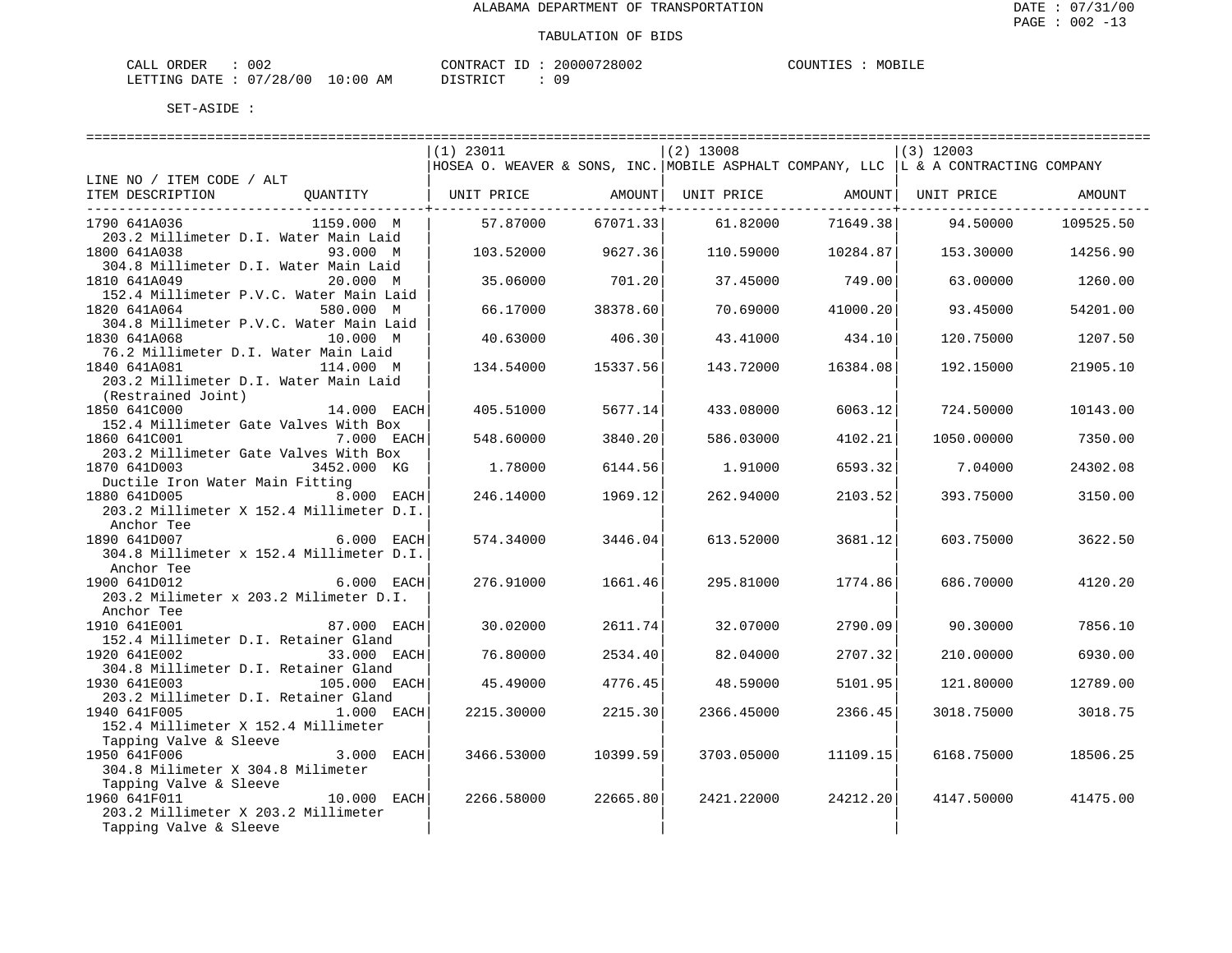| CALL ORDER                       | 002 | CONTRACT ID: | 20000728002 | COUNTIES | MOBILE |
|----------------------------------|-----|--------------|-------------|----------|--------|
| LETTING DATE : 07/28/00 10:00 AM |     | DISTRICT     |             |          |        |

|                                                         |              |      | $(1)$ 23011                                                                          |             | $(2)$ 13008 |          | $(3)$ 12003 |          |
|---------------------------------------------------------|--------------|------|--------------------------------------------------------------------------------------|-------------|-------------|----------|-------------|----------|
|                                                         |              |      | HOSEA O. WEAVER & SONS, INC. MOBILE ASPHALT COMPANY, LLC   L & A CONTRACTING COMPANY |             |             |          |             |          |
| LINE NO / ITEM CODE / ALT                               |              |      |                                                                                      |             |             |          |             |          |
| ITEM DESCRIPTION                                        | OUANTITY     |      | UNIT PRICE                                                                           | AMOUNT      | UNIT PRICE  | AMOUNT   | UNIT PRICE  | AMOUNT   |
|                                                         |              |      |                                                                                      | ----------+ |             |          |             |          |
| 1970 641F021                                            | $1.000$ EACH |      | 1394.82000                                                                           | 1394.82     | 1489.99000  | 1489.99  | 1816.50000  | 1816.50  |
| 76.2 Millimeter x 76.2 Millimeter                       |              |      |                                                                                      |             |             |          |             |          |
| Tapping Valve & Sleeve                                  |              |      |                                                                                      |             |             |          |             |          |
| 1980 641F029                                            | 1,000        | EACH | 205.12000                                                                            | 205.12      | 219.11000   | 219.11   | 417.90000   | 417.90   |
| 25.4 Millimeter Service Tap                             |              |      |                                                                                      |             |             |          |             |          |
| 1990 641F030                                            | 3.000        | EACH | 435.88000                                                                            | 1307.64     | 465.62000   | 1396.86  | 716.10000   | 2148.30  |
| 50.8 Millimeter Service Tap                             |              |      |                                                                                      |             |             |          |             |          |
| 2000 641F050                                            | 5.000        | EACH | 153.84000                                                                            | 769.20      | 164.34000   | 821.70   | 299.25000   | 1496.25  |
| 19.1 Millimeter Service Tap                             |              |      |                                                                                      |             |             |          |             |          |
| 2010 641F051                                            | 2.000        | EACH | 358.96000                                                                            | 717.92      | 383.45000   | 766.90   | 766.50000   | 1533.00  |
| 38.1Millimeter Service Tap                              |              |      |                                                                                      |             |             |          |             |          |
| 2020 641G001                                            | 10.000 M3    |      | 283.01000                                                                            | 2830.10     | 302.33000   | 3023.30  | 241.50000   | 2415.00  |
| Concrete For Water Mains (Thrust Blocks)                |              |      |                                                                                      |             |             |          |             |          |
| 2030 641G017                                            |              | LUMP | 4769.04000                                                                           | 4769.04     | 5094.43000  | 5094.43  | 10815.00000 | 10815.00 |
| 152.4 Millimeter Pressure                               |              |      |                                                                                      |             |             |          |             |          |
| Regulating/Sustaining Valve With Box                    |              |      |                                                                                      |             |             |          |             |          |
| Reset<br>2040 641G020                                   |              |      |                                                                                      |             |             |          |             | 6562.50  |
|                                                         |              | LUMP | 9743.20000                                                                           | 9743.20     | 10407.97000 | 10407.97 | 6562.50000  |          |
| 76.2 Millimeter Concrete Vault Assembly<br>2050 641J001 | 1.000 M      |      | 1259.78000                                                                           | 1259.78     | 1345.73000  | 1345.73  | 1265.25000  | 1265.25  |
|                                                         |              |      |                                                                                      |             |             |          |             |          |
| Fire Hydrant Extensions<br>2060 642A000                 | 1.000 EACH   |      | 564.08000                                                                            | 564.08      | 602.57000   | 602.57   | 840.00000   | 840.00   |
| Fire Hydrant Reset                                      |              |      |                                                                                      |             |             |          |             |          |
| 2070 643A000                                            | 9.000 EACH   |      | 184.61000                                                                            | 1661.49     | 197.20000   | 1774.80  | 330.75000   | 2976.75  |
| Water Meters Reset                                      |              |      |                                                                                      |             |             |          |             |          |
| 2080 645A043                                            | 20.000 M     |      | 95.13000                                                                             | 1902.60     | 101.63000   | 2032.60  | 115.50000   | 2310.00  |
| 152.4 Millimeter D.I. Sanitary Sewer                    |              |      |                                                                                      |             |             |          |             |          |
| Pipe (Restrained Joint)                                 |              |      |                                                                                      |             |             |          |             |          |
| 2090 645A046                                            | 174.000 M    |      | 81.05000                                                                             | 14102.70    | 86.58000    | 15064.92 | 78.75000    | 13702.50 |
| 152.4 Millimeter D.I. Sanitary Sewer                    |              |      |                                                                                      |             |             |          |             |          |
| Pipe                                                    |              |      |                                                                                      |             |             |          |             |          |
| 2100 645A047                                            | 163.000 M    |      | 88.57000                                                                             | 14436.91    | 94.61000    | 15421.43 | 123.90000   | 20195.70 |
| 203.2 Millimeter D.I. Sanitary Sewer                    |              |      |                                                                                      |             |             |          |             |          |
| Pipe                                                    |              |      |                                                                                      |             |             |          |             |          |
| 2110 645A082                                            | 74.000 M     |      | 108.63000                                                                            | 8038.62     | 116.04000   | 8586.96  | 161.70000   | 11965.80 |
| 203.3 mm D.I. Sanitary Sewer Pipe                       |              |      |                                                                                      |             |             |          |             |          |
| (Restrained Joint)                                      |              |      |                                                                                      |             |             |          |             |          |
| 2120 645E000                                            | 100.000 M    |      | 15.14000                                                                             | 1514.00     | 16.17000    | 1617.00  | 29.93000    | 2993.00  |
| Reef Shell Or Crushed Stone Foundation                  |              |      |                                                                                      |             |             |          |             |          |
| For Sanitary Sewer Pipe                                 |              |      |                                                                                      |             |             |          |             |          |
| 2130 649A007                                            | 20.000 M     |      | 459.03000                                                                            | 9180.60     | 490.35000   | 9807.00  | 262.50000   | 5250.00  |
| 304.8 Millimeter Encasement Pipe, Type                  |              |      |                                                                                      |             |             |          |             |          |
| 1 Installation                                          |              |      |                                                                                      |             |             |          |             |          |
|                                                         |              |      |                                                                                      |             |             |          |             |          |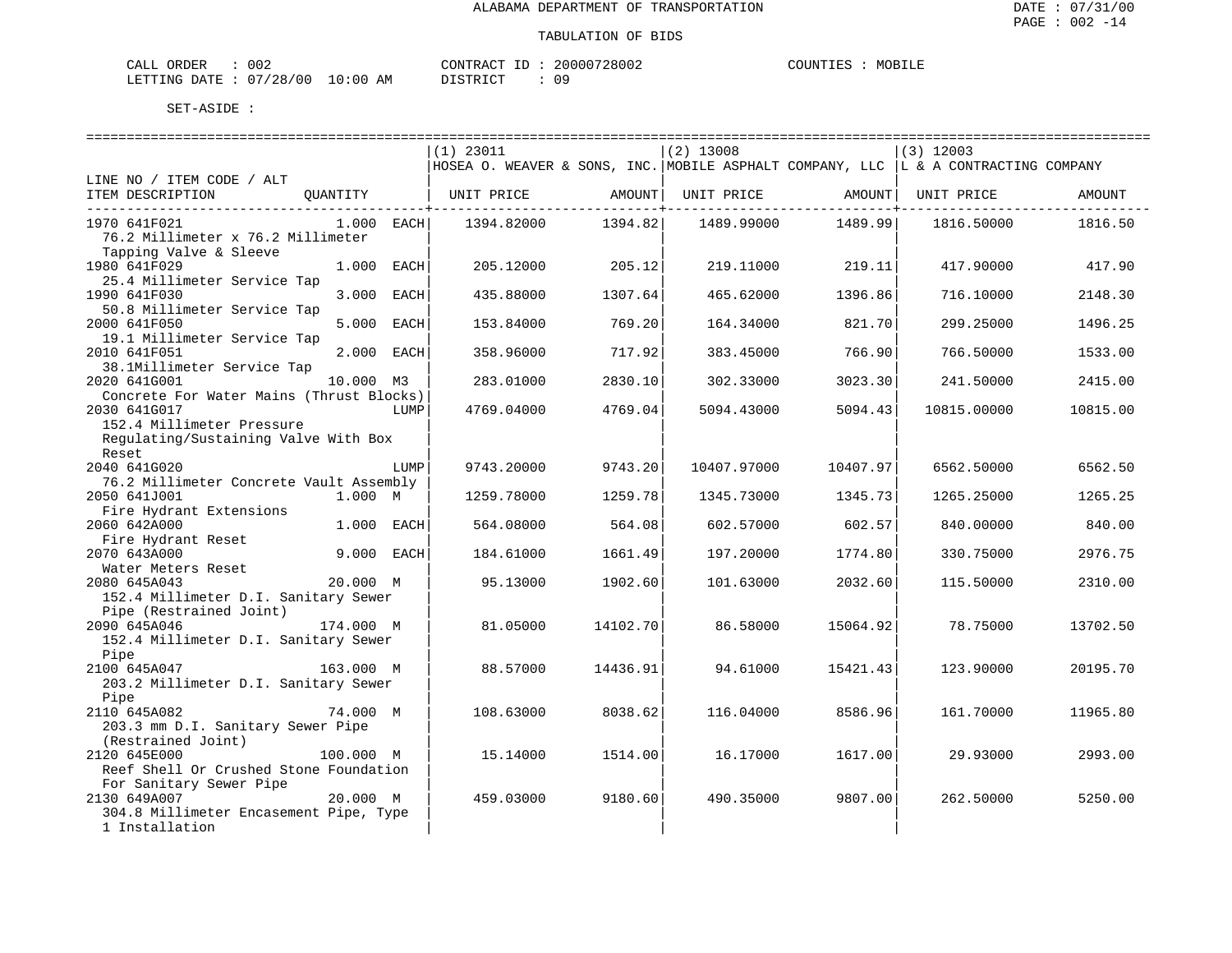| ORDER<br>CALL          | 002 |             | CONTRACT ID: | 20000728002 | COUNTIES | MOBILE |
|------------------------|-----|-------------|--------------|-------------|----------|--------|
| LETTING DATE: 07/28/00 |     | 10:00<br>AM | DISTRICT     |             |          |        |

|                                        |              |      |                                                                                      |           | ============================== |           | =================================== |           |
|----------------------------------------|--------------|------|--------------------------------------------------------------------------------------|-----------|--------------------------------|-----------|-------------------------------------|-----------|
|                                        |              |      | $(1)$ 23011                                                                          |           | $(2)$ 13008                    |           | $(3)$ 12003                         |           |
|                                        |              |      | HOSEA O. WEAVER & SONS, INC. MOBILE ASPHALT COMPANY, LLC   L & A CONTRACTING COMPANY |           |                                |           |                                     |           |
| LINE NO / ITEM CODE / ALT              |              |      |                                                                                      |           |                                |           |                                     |           |
| ITEM DESCRIPTION                       | OUANTITY     |      | UNIT PRICE                                                                           | AMOUNT    | UNIT PRICE                     | AMOUNT    | UNIT PRICE                          | AMOUNT    |
|                                        |              |      |                                                                                      |           |                                |           |                                     |           |
| 2140 649A028                           | 70.000 M     |      | 620.49000                                                                            | 43434.30  | 662.82000                      | 46397.40  | 346.50000                           | 24255.00  |
| 406.4 Millimeter Encasement Pipe, Type |              |      |                                                                                      |           |                                |           |                                     |           |
| 1 Installation                         |              |      |                                                                                      |           |                                |           |                                     |           |
| 2150 649A031                           | 28.000 M     |      | 723.89000                                                                            | 20268.92  | 773.28000                      | 21651.84  | 409.50000                           | 11466.00  |
| 609.6 Millimeter Encasement Pipe, Type |              |      |                                                                                      |           |                                |           |                                     |           |
| 1 Installation                         |              |      |                                                                                      |           |                                |           |                                     |           |
|                                        | 64.000 M     |      |                                                                                      |           | 628.65000                      |           | 787.50000                           |           |
| 2160 649A035                           |              |      | 588.50000                                                                            | 37664.00  |                                | 40233.60  |                                     | 50400.00  |
| 508 Millimeter Encasement Pipe, Type 2 |              |      |                                                                                      |           |                                |           |                                     |           |
| Installation                           |              |      |                                                                                      |           |                                |           |                                     |           |
| 2170 649A046                           | 50.000 M     |      | 409.02000                                                                            | 20451.00  | 436.93000                      | 21846.50  | 388.50000                           | 19425.00  |
| 508 Millimeter Encasement Pipe, Type 1 |              |      |                                                                                      |           |                                |           |                                     |           |
| Installation                           |              |      |                                                                                      |           |                                |           |                                     |           |
| 2180 649A069                           | 4.000 M      |      | 1287.13000                                                                           | 5148.52   | 1374.95000                     | 5499.80   | 525.00000                           | 2100.00   |
| 406.4 Millimeter Encasement Pipe,      |              |      |                                                                                      |           |                                |           |                                     |           |
| (Split) Type 1 Installation            |              |      |                                                                                      |           |                                |           |                                     |           |
| 2190 650A000                           | 20023.000 M3 |      | 10.33000                                                                             | 206837.59 | 11.60000                       | 232266.80 | 9.22000                             | 184612.06 |
| Topsoil                                |              |      |                                                                                      |           |                                |           |                                     |           |
| 2200 650B000                           | 36658.000 M3 |      | 7.62000                                                                              | 279333.96 | 4.77000                        | 174858.66 | 3.47000                             | 127203.26 |
| Topsoil From Stockpiles                |              |      |                                                                                      |           |                                |           |                                     |           |
| 2210 652A061                           | 25.000 HA    |      | 1230.72000                                                                           | 30768.00  | 1248.96000                     | 31224.00  | 1260.00000                          | 31500.00  |
| Seeding (Mix 3E)                       |              |      |                                                                                      |           |                                |           |                                     |           |
| 2220 654A001                           | 11315.000 M2 |      | 2.82000                                                                              | 31908.30  | 2.86000                        | 32360.90  | 2.89000                             | 32700.35  |
| Solid Sodding (Bermuda)                |              |      |                                                                                      |           |                                |           |                                     |           |
| 2230 656A000                           | 25.000 HA    |      | 1230.72000                                                                           | 30768.00  | 1248.96000                     | 31224.00  | 1260.00000                          | 31500.00  |
| Mulching, Class A, Type 1              |              |      |                                                                                      |           |                                |           |                                     |           |
| 2240 659A000                           | 6000.000 M2  |      | 2.05000                                                                              | 12300.00  |                                | 12480.00  |                                     |           |
| Erosion Control Netting, Class A       |              |      |                                                                                      |           | 2.08000                        |           | 2.10000                             | 12600.00  |
|                                        |              |      |                                                                                      |           |                                |           |                                     |           |
| 2250 659A001                           | 6000.000 M2  |      | 1.54000                                                                              | 9240.00   | 1.56000                        | 9360.00   | 1.58000                             | 9480.00   |
| Erosion Control Netting, Class B       |              |      |                                                                                      |           |                                |           |                                     |           |
| 2260 665A000                           | 1.000        | HA   | 615.36000                                                                            | 615.36    | 624.48000                      | 624.48    | 630.00000                           | 630.00    |
| Temporary Seeding                      |              |      |                                                                                      |           |                                |           |                                     |           |
| 2270 665B000                           | 1.000 HA     |      | 512.80000                                                                            | 512.80    | 624.48000                      | 624.48    | 660.00000                           | 660.00    |
| Temporary Mulching                     |              |      |                                                                                      |           |                                |           |                                     |           |
| 2280 665C000                           | 330.000 M    |      | 38.52000                                                                             | 12711.60  | 63.90000                       | 21087.00  | 52.00000                            | 17160.00  |
| 375 mm Temporary Pipe                  |              |      |                                                                                      |           |                                |           |                                     |           |
| 2290 665E000                           | 10000.000    | M2   | 0.97000                                                                              | 9700.00   | 0.99000                        | 9900.00   | 1.10000                             | 11000.00  |
| Polyethylene                           |              |      |                                                                                      |           |                                |           |                                     |           |
| 2300 665F000                           | 100.000      | EACH | 5.78000                                                                              | 578.00    | 6.72000                        | 672.00    | 5.51000                             | 551.00    |
| Hay Bales                              |              |      |                                                                                      |           |                                |           |                                     |           |
| 2310 665G000                           | 1430.000     | EACH | 3.02000                                                                              | 4318.60   | 3.63000                        | 5190.90   | 3.15000                             | 4504.50   |
| Sand Bags                              |              |      |                                                                                      |           |                                |           |                                     |           |
|                                        |              |      |                                                                                      |           |                                |           |                                     |           |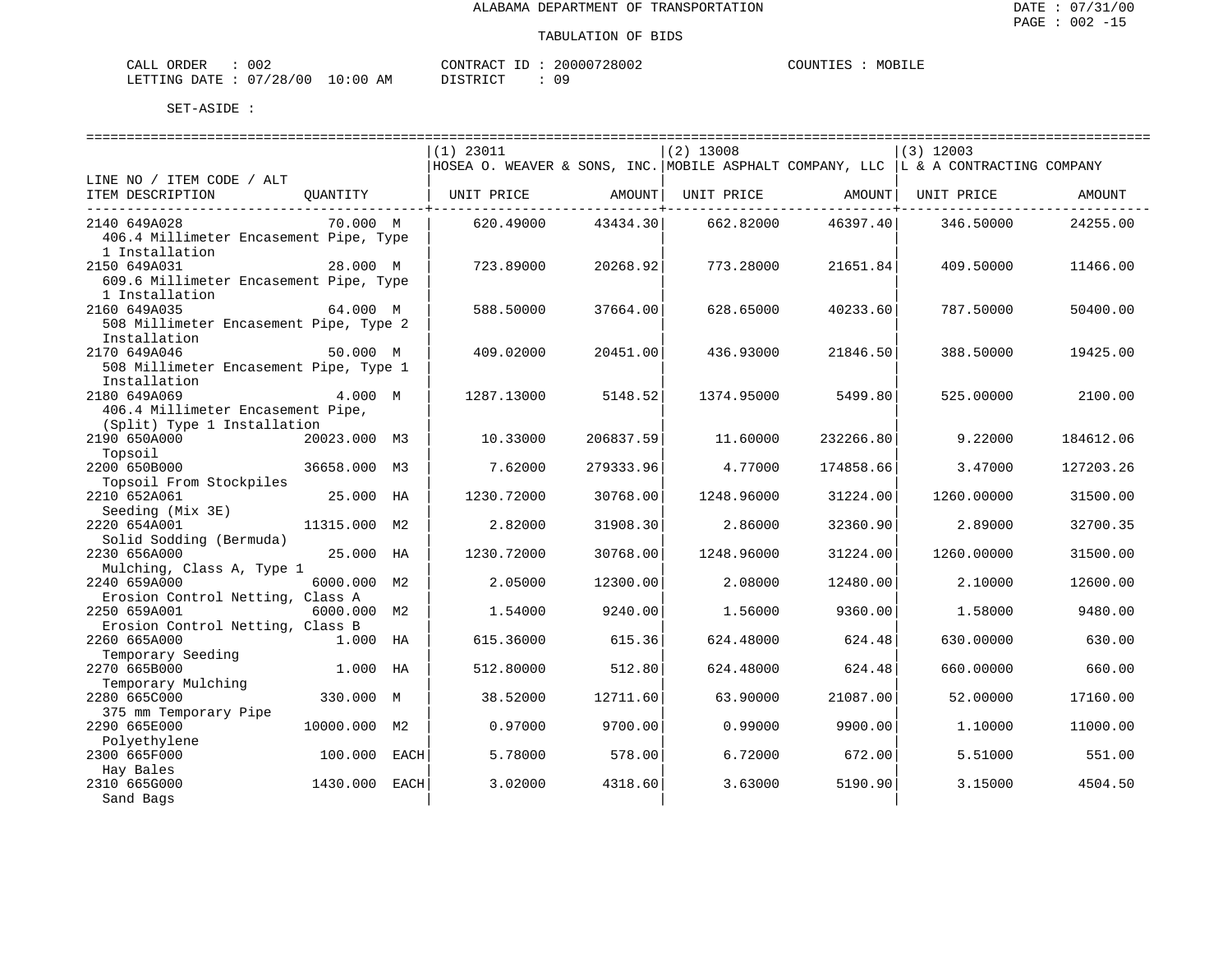| ORDER<br>CALL          | 002 |             | CONTRACT ID: | 20000728002 | COUNTIES | MOBILE |
|------------------------|-----|-------------|--------------|-------------|----------|--------|
| LETTING DATE: 07/28/00 |     | 10:00<br>AM | DISTRICT     |             |          |        |

|                                                  |               |      | $(1)$ 23011                                                                         |                         | $(2)$ 13008  |                            | (3) 12003    |           |
|--------------------------------------------------|---------------|------|-------------------------------------------------------------------------------------|-------------------------|--------------|----------------------------|--------------|-----------|
|                                                  |               |      | HOSEA O. WEAVER & SONS, INC. MOBILE ASPHALT COMPANY, LLC  L & A CONTRACTING COMPANY |                         |              |                            |              |           |
| LINE NO / ITEM CODE / ALT                        |               |      |                                                                                     |                         |              |                            |              |           |
| ITEM DESCRIPTION                                 | OUANTITY      |      | UNIT PRICE                                                                          | AMOUNT<br>-----------+- | UNIT PRICE   | AMOUNT  <br>-----------+-- | UNIT PRICE   | AMOUNT    |
| 2320 665H001                                     | $10.000$ EACH |      | 1279.95000                                                                          | 12799.50                | 1719.19000   | 17191.90                   | 700.00000    | 7000.00   |
| Erosion Control Check Dams, Type 2               |               |      |                                                                                     |                         |              |                            |              |           |
| 2330 6651000                                     | 1770.000 MTON |      | 28.98000                                                                            | 51294.60                | 38.10000     | 67437.00                   | 18.00000     | 31860.00  |
| Temporary Riprap, Class 2                        |               |      |                                                                                     |                         |              |                            |              |           |
| 2340 665J000                                     | 3495.000 M    |      | 11.49000                                                                            | 40157.55                | 12.77000     | 44631.15                   | 10.42000     | 36417.90  |
| Silt Fence, Type A                               |               |      |                                                                                     |                         |              |                            |              |           |
| 2350 665K000                                     | 91.000 M3     |      | 7.06000                                                                             | 642.46                  | 37.68000     | 3428.88                    | 14.00000     | 1274.00   |
| Drainage Sump Excavation<br>2360 665L000         |               |      |                                                                                     |                         |              |                            |              |           |
| Floating Basin Boom                              | 300.000 M     |      | 42.34000                                                                            | 12702.00                | 22.20000     | 6660.00                    | 64.83000     | 19449.00  |
| 2370 666A001                                     | 25.000 HA     |      | 76.92000                                                                            | 1923.00                 | 98.60000     | 2465.00                    | 38.50000     | 962.50    |
| Pest Control Treatment                           |               |      |                                                                                     |                         |              |                            |              |           |
| 2380 680A000                                     |               | LUMP | 241084.00000                                                                        | 241084.00               | 308267.62000 | 308267.62                  | 450000.00000 | 450000.00 |
| Engineering Controls                             |               |      |                                                                                     |                         |              |                            |              |           |
| 2390 701A028                                     | 32.000 KM     |      | 1004.06000                                                                          | 32129.92                | 870.19000    | 27846.08                   | 1027.95000   | 32894.40  |
| Solid White, Class 2, Type A Traffic             |               |      |                                                                                     |                         |              |                            |              |           |
| Stripe (1.5 mm Thick) (150 mm Wide)              |               |      |                                                                                     |                         |              |                            |              |           |
| 2400 701A032                                     | 27.000 KM     |      | 1004.06000                                                                          | 27109.62                | 854.14000    | 23061.78                   | 1027.95000   | 27754.65  |
| Solid Yellow, Class 2, Type A Traffic            |               |      |                                                                                     |                         |              |                            |              |           |
| Stripe (1.5 mm Thick) (150 mm Wide)              |               |      |                                                                                     |                         |              |                            |              |           |
| 2410 701A041                                     | 47.000 KM     |      | 650.23000                                                                           | 30560.81                | 414.13000    | 19464.11                   | 665.70000    | 31287.90  |
| Broken White, Class 2, Type A Traffic            |               |      |                                                                                     |                         |              |                            |              |           |
| Stripe (2.3 mm Thick) (150 mm Wide)              |               |      |                                                                                     |                         |              |                            |              |           |
| 2420 701A046                                     | 1.000 KM      |      | 650.23000                                                                           | 650.23                  | 517.67000    | 517.67                     | 665.70000    | 665.70    |
| Broken Yellow, Class 2, Type A,                  |               |      |                                                                                     |                         |              |                            |              |           |
| Traffic Stripe (2.3 mm Thick) (150 mm            |               |      |                                                                                     |                         |              |                            |              |           |
| Wide)                                            |               |      |                                                                                     |                         |              |                            |              |           |
| 2430 701A048                                     | 6.000 KM      |      | 41.90000                                                                            | 251.40                  | 869.67000    | 5218.02                    | 1027.95000   | 6167.70   |
| Solid Yellow, Class 2, Type A, Traffic           |               |      |                                                                                     |                         |              |                            |              |           |
| Stripe (2.3 mm Thick) (150 mm Wide)              |               |      |                                                                                     |                         |              |                            |              |           |
| 2440 701B009<br>5087.000 M                       |               |      | 2.83000                                                                             | 14396.21                | 0.88000      | 4476.56                    | 2.90000      | 14752.30  |
| Dotted Class 2, Type A Traffic Stripe            |               |      |                                                                                     |                         |              |                            |              |           |
| $(2.3 \text{ mm}$ Thick) $(150 \text{ mm}$ Wide) |               |      |                                                                                     |                         |              |                            |              |           |
| 2450 701B016                                     | 85.000 M      |      | 14.76000                                                                            | 1254.60                 | 5.18000      | 440.30                     | 15.11000     | 1284.35   |
| Dotted, Class 3W, Type A Traffic Stripe          |               |      |                                                                                     |                         |              |                            |              |           |
| (150 mm Wide)                                    |               |      |                                                                                     |                         |              |                            |              |           |
| 2460 701C000                                     | 195.000 KM    |      | 178.45000                                                                           | 34797.75                | 119.06000    | 23216.70                   | 182.70000    | 35626.50  |
| Broken Temporary Traffic Stripe                  |               |      |                                                                                     |                         |              |                            |              |           |
| 2470 701C001<br>Solid Temporary Traffic Stripe   | 260.000 KM    |      | 190.76000                                                                           | 49597.60                | 155.30000    | 40378.00                   | 195.30000    | 50778.00  |
| 2480 701C006                                     | 128.000 KM    |      | 3109.36000                                                                          | 397998.08               | 2448.53000   | 313411.84                  | 3183.34000   | 407467.52 |
| Solid Temporary Traffic Stripe                   |               |      |                                                                                     |                         |              |                            |              |           |
| (Removable Tape)                                 |               |      |                                                                                     |                         |              |                            |              |           |
|                                                  |               |      |                                                                                     |                         |              |                            |              |           |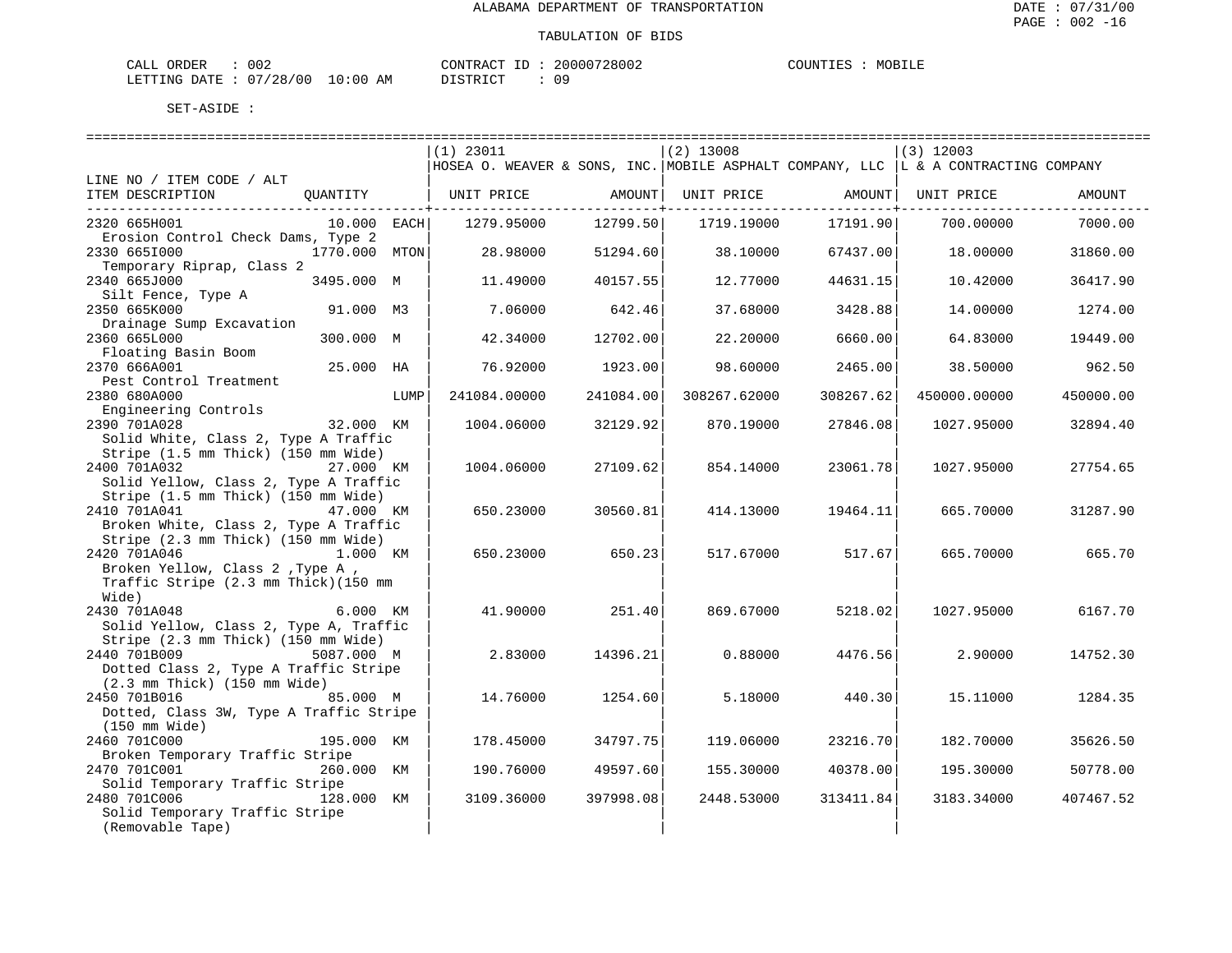| CALL ORDER                      | 002 |          | CONTRACT ID: 20000728002 | COUNTIES | MOBILE |
|---------------------------------|-----|----------|--------------------------|----------|--------|
| LETTING DATE: 07/28/00 10:00 AM |     | DISTRICT | n c                      |          |        |

ULT : 09

|                                          |                                                                                     |           | ============================= |                   |             | ================================= |
|------------------------------------------|-------------------------------------------------------------------------------------|-----------|-------------------------------|-------------------|-------------|-----------------------------------|
|                                          | $(1)$ 23011                                                                         |           | $(2)$ 13008                   |                   | $(3)$ 12003 |                                   |
|                                          | HOSEA O. WEAVER & SONS, INC. MOBILE ASPHALT COMPANY, LLC  L & A CONTRACTING COMPANY |           |                               |                   |             |                                   |
| LINE NO / ITEM CODE / ALT                |                                                                                     |           |                               |                   |             |                                   |
| ITEM DESCRIPTION<br>OUANTITY             | UNIT PRICE                                                                          | AMOUNT    |                               | UNIT PRICE AMOUNT | UNIT PRICE  | AMOUNT                            |
|                                          |                                                                                     |           |                               |                   |             |                                   |
| 2490 701C009<br>128.000 KM               | 1175.64000                                                                          | 150481.92 | 1035.32000                    | 132520.96         | 1203.60000  | 154060.80                         |
| Broken Temporary Traffic Stripe          |                                                                                     |           |                               |                   |             |                                   |
| (Removable Tape)                         |                                                                                     |           |                               |                   |             |                                   |
| 2500 701D007<br>12.000 KM                | 764.07000                                                                           | 9168.84   | 517.66000                     | 6211.92           | 782.25000   | 9387.00                           |
| Solid Traffic Stripe Removed (Paint)     |                                                                                     |           |                               |                   |             |                                   |
| 2510 701D008<br>6.000 KM                 | 828.69000                                                                           | 4972.14   | 631.54000                     | 3789.24           | 848.40000   | 5090.40                           |
| Solid Traffic Stripe Removed (Plastic)   |                                                                                     |           |                               |                   |             |                                   |
|                                          |                                                                                     |           |                               |                   |             |                                   |
| 2520 701D009<br>128.000 KM               | 318.96000                                                                           | 40826.88  | 2070.64000                    | 265041.92         | 326.55000   | 41798.40                          |
| Solid Traffic Stripe Removed (Tape)      |                                                                                     |           |                               |                   |             |                                   |
| 2530 701D014<br>12.000 KM                | 636.90000                                                                           | 7642.80   | 310.60000                     | 3727.20           | 652.05000   | 7824.60                           |
| Broken Traffic Stripe Removed (Paint)    |                                                                                     |           |                               |                   |             |                                   |
| 2540 701D015<br>6.000 KM                 | 636.90000                                                                           | 3821.40   | 414.13000                     | 2484.78           | 652.05000   | 3912.30                           |
| Broken Traffic Stripe Removed (Plastic)  |                                                                                     |           |                               |                   |             |                                   |
| 2550 701D016<br>128.000 KM               | 382.55000                                                                           | 48966.40  | 828.26000                     | 106017.28         | 391.65000   | 50131.20                          |
| Broken Traffic Stripe Removed (Tape)     |                                                                                     |           |                               |                   |             |                                   |
| 2560 701F000<br>5087.000 M               | 0.84000                                                                             | 4273.08   | 0.21000                       | 1068.27           | 0.86000     | 4374.82                           |
| Dotted Temporary Traffic Stripe          |                                                                                     |           |                               |                   |             |                                   |
| 2570 701G121<br>2675.000 M               | 3.31000                                                                             | 8854.25   | 10.51000                      | 28114.25          | 3.39000     | 9068.25                           |
| Broken White, Class 3W, Type A Traffic   |                                                                                     |           |                               |                   |             |                                   |
| Stripe (150 mm Wide)                     |                                                                                     |           |                               |                   |             |                                   |
| 2580 701G125<br>1216.000 M               | 9.94000                                                                             | 12087.04  | 12.68000                      | 15418.88          | 10.17000    | 12366.72                          |
| Solid White, Class 3W, Type A Traffic    |                                                                                     |           |                               |                   |             |                                   |
| Stripe (150 mm Wide)                     |                                                                                     |           |                               |                   |             |                                   |
| 1216.000 M<br>2590 701G133               | 10.54000                                                                            | 12816.64  | 12.68000                      | 15418.88          | 10.79000    | 13120.64                          |
| Solid Yellow, Class 3W, Type A Traffic   |                                                                                     |           |                               |                   |             |                                   |
|                                          |                                                                                     |           |                               |                   |             |                                   |
| Stripe (150 mm Wide)                     |                                                                                     |           |                               |                   |             |                                   |
| 2600 703A002<br>2097.000 M2              | 18.46000                                                                            | 38710.62  | 16.57000                      | 34747.29          | 18.90000    | 39633.30                          |
| Traffic Control Markings, Class 2, Type  |                                                                                     |           |                               |                   |             |                                   |
| $\mathbb{A}$                             |                                                                                     |           |                               |                   |             |                                   |
| 2610 703B002<br>260.000 M2               | 27.69000                                                                            | 7199.40   | 17.34000                      | 4508.40           | 28.35000    | 7371.00                           |
| Traffic Control Legends, Class 2, Type A |                                                                                     |           |                               |                   |             |                                   |
| 2620 703D001<br>2097.000 M2              | 7.72000                                                                             | 16188.84  | 2.85000                       | 5976.45           | 7.91000     | 16587.27                          |
| Temporary Traffic Control Markings       |                                                                                     |           |                               |                   |             |                                   |
| 2630 705A011<br>5550.000 EACH            | 3.59000                                                                             | 19924.50  | 3.26000                       | 18093.00          | 3.68000     | 20424.00                          |
| Pavement Markers, Class C, Type 1-A      |                                                                                     |           |                               |                   |             |                                   |
| 1500.000 EACH<br>2640 705A012            | 3.59000                                                                             | 5385.00   | 3.26000                       | 4890.00           | 3.68000     | 5520.00                           |
| Pavement Markers, Class C, Type 1-B      |                                                                                     |           |                               |                   |             |                                   |
| 2650 705A023<br>314.000 EACH             | 3.59000                                                                             | 1127.26   | 3.26000                       | 1023.64           | 3.68000     | 1155.52                           |
| Pavement Markers, Class C, Type 2-D      |                                                                                     |           |                               |                   |             |                                   |
| 2660 705A030<br>3243.000 EACH            | 4.87000                                                                             | 15793.41  | 4.92000                       | 15955.56          | 4.99000     | 16182.57                          |
| Pavement Markers, Class A-H, Type 2-C    |                                                                                     |           |                               |                   |             |                                   |
|                                          |                                                                                     |           |                               |                   |             |                                   |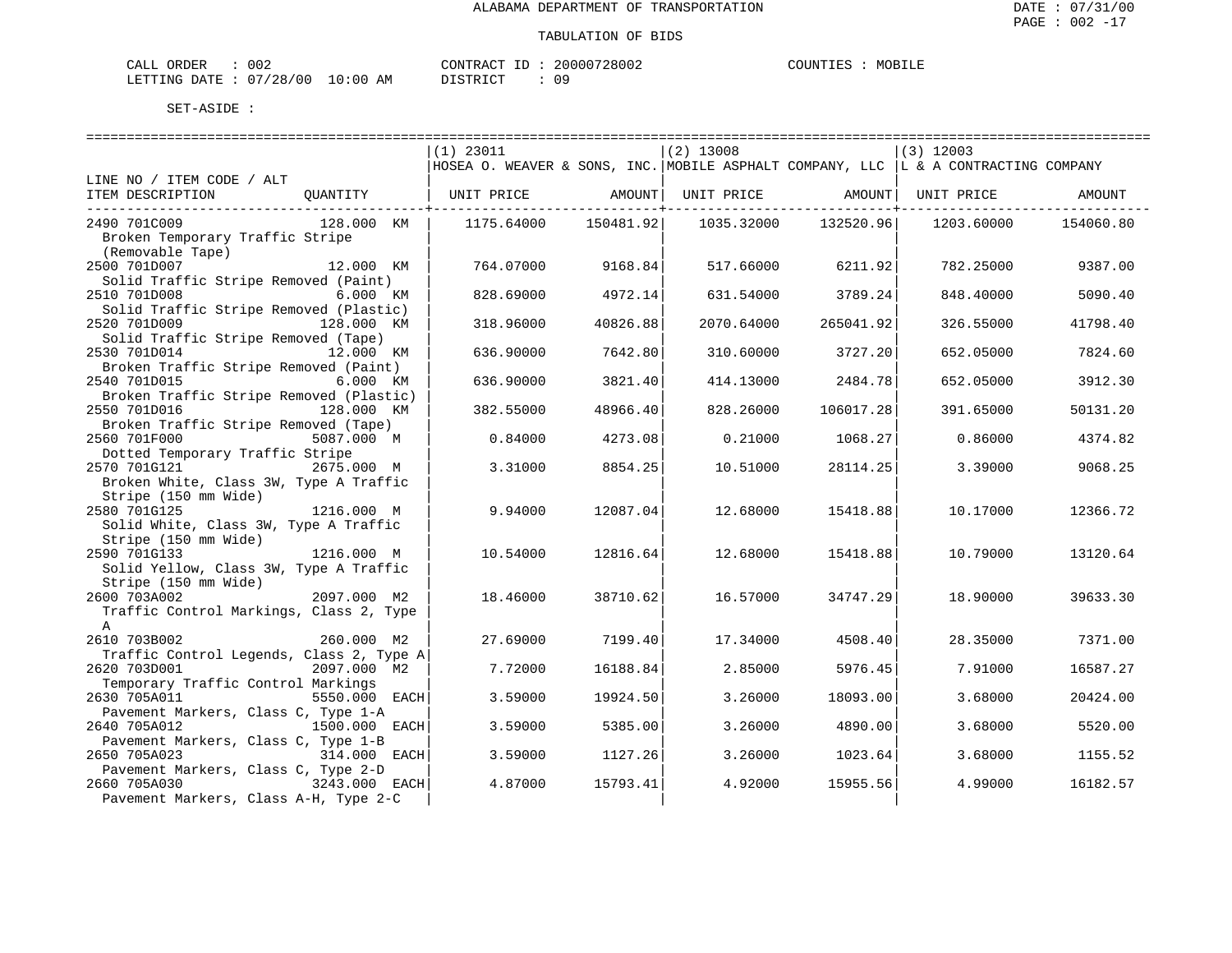| CALL ORDER                       | 002 |          | CONTRACT ID: 20000728002 | COUNTIES | MOBILE |
|----------------------------------|-----|----------|--------------------------|----------|--------|
| LETTING DATE : 07/28/00 10:00 AM |     | DISTRICT |                          |          |        |

|                                          |               | $(1)$ 23011                                                                         |           | $(2)$ 13008 |                   | $(3)$ 12003 |           |
|------------------------------------------|---------------|-------------------------------------------------------------------------------------|-----------|-------------|-------------------|-------------|-----------|
|                                          |               | HOSEA O. WEAVER & SONS, INC. MOBILE ASPHALT COMPANY, LLC  L & A CONTRACTING COMPANY |           |             |                   |             |           |
| LINE NO / ITEM CODE / ALT                |               |                                                                                     |           |             |                   |             |           |
| ITEM DESCRIPTION                         | QUANTITY      | UNIT PRICE AMOUNT                                                                   |           |             | UNIT PRICE AMOUNT | UNIT PRICE  | AMOUNT    |
|                                          |               |                                                                                     |           |             |                   |             |           |
| 2670 705A031                             | 5405.000 EACH | 4.72000                                                                             | 25511.60  | 4.92000     | 26592.60          | 4.83000     | 26106.15  |
| Pavement Markers, Class A-H, Type 1-A    |               |                                                                                     |           |             |                   |             |           |
| 2680 705A032<br>2968.000 EACH            |               | 4.72000                                                                             | 14008.96  | 4.92000     | 14602.56          | 4.83000     | 14335.44  |
| Pavement Markers, Class A-H, Type 1-B    |               |                                                                                     |           |             |                   |             |           |
| 2690 705A037                             | 314.000 EACH  | 4.87000                                                                             | 1529.18   | 4.92000     | 1544.88           | 4.99000     | 1566.86   |
| Pavement Markers, Class A-H, Type 2-D    |               |                                                                                     |           |             |                   |             |           |
| 2700 705A038                             | 676.000 EACH  | 4.87000                                                                             | 3292.12   | 4.92000     | 3325.92           | 4.99000     | 3373.24   |
| Pavement Markers, Class A-H, Type 2-E    |               |                                                                                     |           |             |                   |             |           |
| 2710 707A006                             | 48.000 EACH   | 20.51000                                                                            | 984.48    | 27.39000    | 1314.72           | 21.00000    | 1008.00   |
| Type 1, Clear Delineator Installation    |               |                                                                                     |           |             |                   |             |           |
| 2720 707A007                             | 53.000 EACH   | 23.08000                                                                            | 1223.24   | 27.39000    | 1451.67           | 23.63000    | 1252.39   |
| Type 2, Clear Delineator Installation    |               |                                                                                     |           |             |                   |             |           |
| 2730 707A026                             | 41.000 EACH   | 25.13000                                                                            | 1030.33   | 32.87000    | 1347.67           | 25.73000    | 1054.93   |
| Type 1B, Clear And Red Delineator        |               |                                                                                     |           |             |                   |             |           |
| Installation                             |               |                                                                                     |           |             |                   |             |           |
| 2740 707A027                             | 10.000 EACH   | 25.13000                                                                            | 251.30    | 32.87000    | 328.70            | 25.73000    | 257.30    |
| Type 1B, Red And Yellow Delineator       |               |                                                                                     |           |             |                   |             |           |
| Installation                             |               |                                                                                     |           |             |                   |             |           |
| 2750 707G000                             | 398.000 EACH  | 10.26000                                                                            | 4083.48   | 27.39000    | 10901.22          | 10.50000    | 4179.00   |
| Barrier Rail Mounted Delineator          |               |                                                                                     |           |             |                   |             |           |
| (Mono-Directional)<br>2760 707G001       |               |                                                                                     |           |             |                   |             |           |
|                                          | 478.000 EACH  | 12.82000                                                                            | 6127.96   | 27.39000    | 13092.42          | 13.13000    | 6276.14   |
| Barrier Rail Mounted Delineator          |               |                                                                                     |           |             |                   |             |           |
| (Bi-Directional)                         |               |                                                                                     |           |             |                   |             |           |
| 2770 709B000                             | 2.000 EACH    | 76.92000                                                                            | 153.84    | 77.65000    | 155.30            | 78.75000    | 157.50    |
| 2780 710A028                             | 4.000 M2      | 155.89000                                                                           | 623.56    | 157.37000   | 629.48            | 159.60000   | 638.40    |
| Class 2, Aluminum Flat Sign Panels 1.016 |               |                                                                                     |           |             |                   |             |           |
| Millimeter Thickness (Type III Or Type   |               |                                                                                     |           |             |                   |             |           |
| IV Background)                           |               |                                                                                     |           |             |                   |             |           |
| 2790 710A115                             | 81.000 M2     | 148.71000                                                                           | 12045.51  | 150.12000   | 12159.72          | 152.25000   | 12332.25  |
| Class 4, Alum Flat Sign Panels 2.032 mm  |               |                                                                                     |           |             |                   |             |           |
| Thick or Steel Flat Sign Panels 1.897    |               |                                                                                     |           |             |                   |             |           |
| MM Thick(Ty III or Ty IV Background)     |               |                                                                                     |           |             |                   |             |           |
| 2800 710A116                             | 733.000 M2    | 242.04000                                                                           | 177415.32 | 244.34000   | 179101.22         | 247.80000   | 181637.40 |
| Class 2, Alum Multi Flat Sign Panels     |               |                                                                                     |           |             |                   |             |           |
| 3.175 mm Thick or steel Multi Flat Sign  |               |                                                                                     |           |             |                   |             |           |
| Panels 2.657 Thick(Ty III Or IV          |               |                                                                                     |           |             |                   |             |           |
| Background)                              |               |                                                                                     |           |             |                   |             |           |
| 2810 710A118                             | 18.000 M2     | 256.66000                                                                           | 4619.88   | 259.09000   | 4663.62           | 262.76000   | 4729.68   |
| Class 2, Aluminum Flat Sign Panels       |               |                                                                                     |           |             |                   |             |           |
| 3.175 mm Thick Or Steel Flat Sign        |               |                                                                                     |           |             |                   |             |           |
| Panels2.657 mm Thick(Ty III Or Ty IV     |               |                                                                                     |           |             |                   |             |           |
| Background)                              |               |                                                                                     |           |             |                   |             |           |
|                                          |               |                                                                                     |           |             |                   |             |           |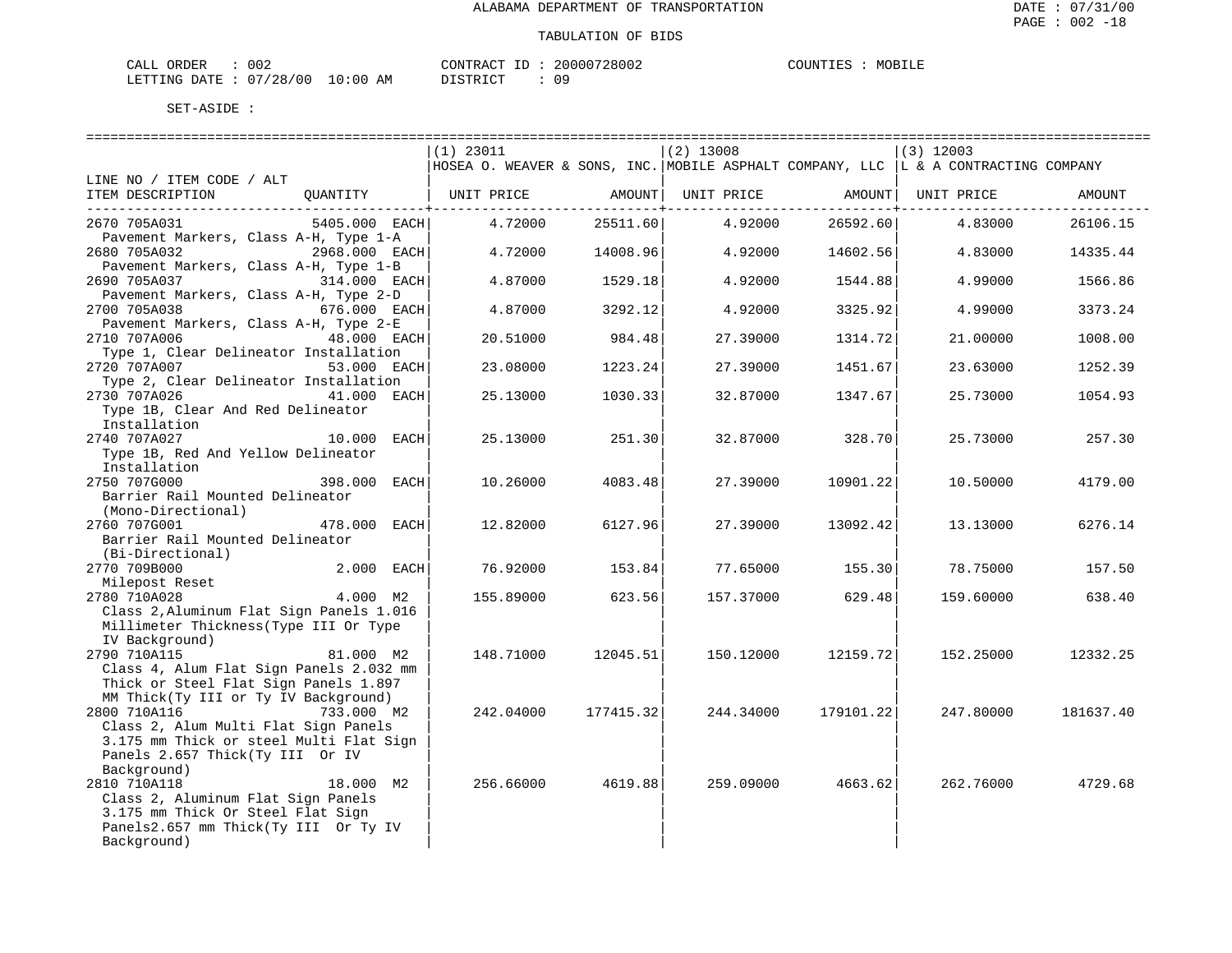| CALL ORDER                       | 002 |          |  | CONTRACT ID: 20000728002 | COUNTIES | MOBILE |
|----------------------------------|-----|----------|--|--------------------------|----------|--------|
| LETTING DATE : 07/28/00 10:00 AM |     | DISTRICT |  |                          |          |        |

|                                          |           |      | $(1)$ 23011                                                                         |                          | $(2)$ 13008 |                     | $(3)$ 12003                  |          |
|------------------------------------------|-----------|------|-------------------------------------------------------------------------------------|--------------------------|-------------|---------------------|------------------------------|----------|
|                                          |           |      | HOSEA O. WEAVER & SONS, INC. MOBILE ASPHALT COMPANY, LLC  L & A CONTRACTING COMPANY |                          |             |                     |                              |          |
| LINE NO / ITEM CODE / ALT                |           |      |                                                                                     |                          |             |                     |                              |          |
| ITEM DESCRIPTION                         | OUANTITY  |      | UNIT PRICE                                                                          | AMOUNT                   |             |                     | UNIT PRICE AMOUNT UNIT PRICE | AMOUNT   |
|                                          |           |      |                                                                                     | ---------------+-------- |             | ----------------+-- |                              |          |
| 2820 710A119                             | 44.000 M2 |      | 262.30000                                                                           | 11541.20                 | 264.78000   | 11650.32            | 268.54000                    | 11815.76 |
| Class 2A, Alum Flat Sign Panels 3.175    |           |      |                                                                                     |                          |             |                     |                              |          |
| mm Thick Or Steel Flat Sign Panels       |           |      |                                                                                     |                          |             |                     |                              |          |
| 2.657 mm Thick (Type III Or Type IV      |           |      |                                                                                     |                          |             |                     |                              |          |
| Background)                              |           |      |                                                                                     |                          |             |                     |                              |          |
| 2830 710B001                             | 508.000 M |      | 24.61000                                                                            | 12501.88                 | 24.85000    | 12623.80            | 25.20000                     | 12801.60 |
| Roadway Sign Post (#3 "U" Channel        |           |      |                                                                                     |                          |             |                     |                              |          |
| Galvanized Steel)                        |           |      |                                                                                     |                          |             |                     |                              |          |
| 2840 710B007                             | 42.000 M  |      |                                                                                     |                          |             |                     |                              |          |
|                                          |           |      | 189.74000                                                                           | 7969.08                  | 191.53000   | 8044.26             | 194.25000                    | 8158.50  |
| Roadway Sign Post (W150 x 22 Steel Beam) |           |      |                                                                                     |                          |             |                     |                              |          |
| 2850 710B008                             | 12.000 M  |      | 215.38000                                                                           | 2584.56                  | 217.42000   | 2609.04             | 220.50000                    | 2646.00  |
| Roadway Sign Post (W200 x 27 Steel Beam) |           |      |                                                                                     |                          |             |                     |                              |          |
| 2860 710B010                             | 28.000 M  |      | 169.22000                                                                           | 4738.16                  | 170.83000   | 4783.24             | 173.25000                    | 4851.00  |
| Roadway Sign Post (W150 x 14 Steel Beam) |           |      |                                                                                     |                          |             |                     |                              |          |
| 2870 710B011                             | 71.000 M  |      | 182.04000                                                                           | 12924.84                 | 183.77000   | 13047.67            | 186.38000                    | 13232.98 |
| Roadway Sign Post (W150 x 18 Steel Beam) |           |      |                                                                                     |                          |             |                     |                              |          |
| 2880 710B012                             | 13.000 M  |      | 220.50000                                                                           | 2866.50                  | 222.59000   | 2893.67             | 225.75000                    | 2934.75  |
| Roadway Sign Post (W200 x 31 Steel Beam) |           |      |                                                                                     |                          |             |                     |                              |          |
| 2890 710B014                             | 46.000 M  |      | 235.89000                                                                           | 10850.94                 | 238.12000   | 10953.52            | 241.50000                    | 11109.00 |
| Roadway Sign Post (W250 x 39 Steel Beam) |           |      |                                                                                     |                          |             |                     |                              |          |
| 2900 710B015                             | 72.000 M  |      | 241.02000                                                                           | 17353.44                 | 243.30000   | 17517.60            | 246.75000                    | 17766.00 |
| Roadway Sign Post (W310 x 39 Steel Beam) |           |      |                                                                                     |                          |             |                     |                              |          |
| 2910 710C000                             |           | LUMP | 17435.20000                                                                         | 17435.20                 | 17600.44000 | 17600.44            | 17850.00000                  | 17850.00 |
| Removal Of Existing Roadway Signs        |           |      |                                                                                     |                          |             |                     |                              |          |
| 2920 710E000                             | 18.000 M  |      | 205.12000                                                                           | 3692.16                  | 207.06000   | 3727.08             | 210.00000                    | 3780.00  |
| Overhead Roadway Sign Hangers, W150 X 14 |           |      |                                                                                     |                          |             |                     |                              |          |
| 2930 711A000                             |           | LUMP | 3076.80000                                                                          | 3076.80                  | 3105.96000  | 3105.96             | 3150.00000                   | 3150.00  |
| Roadway Sign Relocation                  |           |      |                                                                                     |                          |             |                     |                              |          |
| 2940 713A000                             | 8.000 M   |      | 461.52000                                                                           | 3692.16                  | 291.12000   | 2328.96             | 294.00000                    | 2352.00  |
| Permanent Barricades                     |           |      |                                                                                     |                          |             |                     |                              |          |
| 2950 714A000                             |           | LUMP | 42511.12000                                                                         | 42511.12                 | 42914.01000 | 42914.01            | 43522.50000                  | 43522.50 |
| Overhead Bridge Mounted Roadway Sign     |           |      |                                                                                     |                          |             |                     |                              |          |
| Structure (OHSB # 16)                    |           |      |                                                                                     |                          |             |                     |                              |          |
| 2960 714A001                             |           | LUMP | 40716.32000                                                                         | 40716.32                 | 41102.19000 | 41102.19            | 41685.00000                  | 41685.00 |
| Overhead Bridge Mounted Roadway Sign     |           |      |                                                                                     |                          |             |                     |                              |          |
| Structure (OHSB # 17)                    |           |      |                                                                                     |                          |             |                     |                              |          |
| 2970 715A000                             |           | LUMP | 19127.44000                                                                         | 19127.44                 | 19308.72000 | 19308.72            | 19582.50000                  | 19582.50 |
| Overhead Roadway Sign Structure (OHT #   |           |      |                                                                                     |                          |             |                     |                              |          |
| 1)                                       |           |      |                                                                                     |                          |             |                     |                              |          |
| 2980 715A001                             |           | LUMP | 18383.88000                                                                         | 18383.88                 | 18558.10000 | 18558.10            | 18821.25000                  | 18821.25 |
| Overhead Roadway Sign Structure (OHT #   |           |      |                                                                                     |                          |             |                     |                              |          |
| 2)                                       |           |      |                                                                                     |                          |             |                     |                              |          |
|                                          |           |      |                                                                                     |                          |             |                     |                              |          |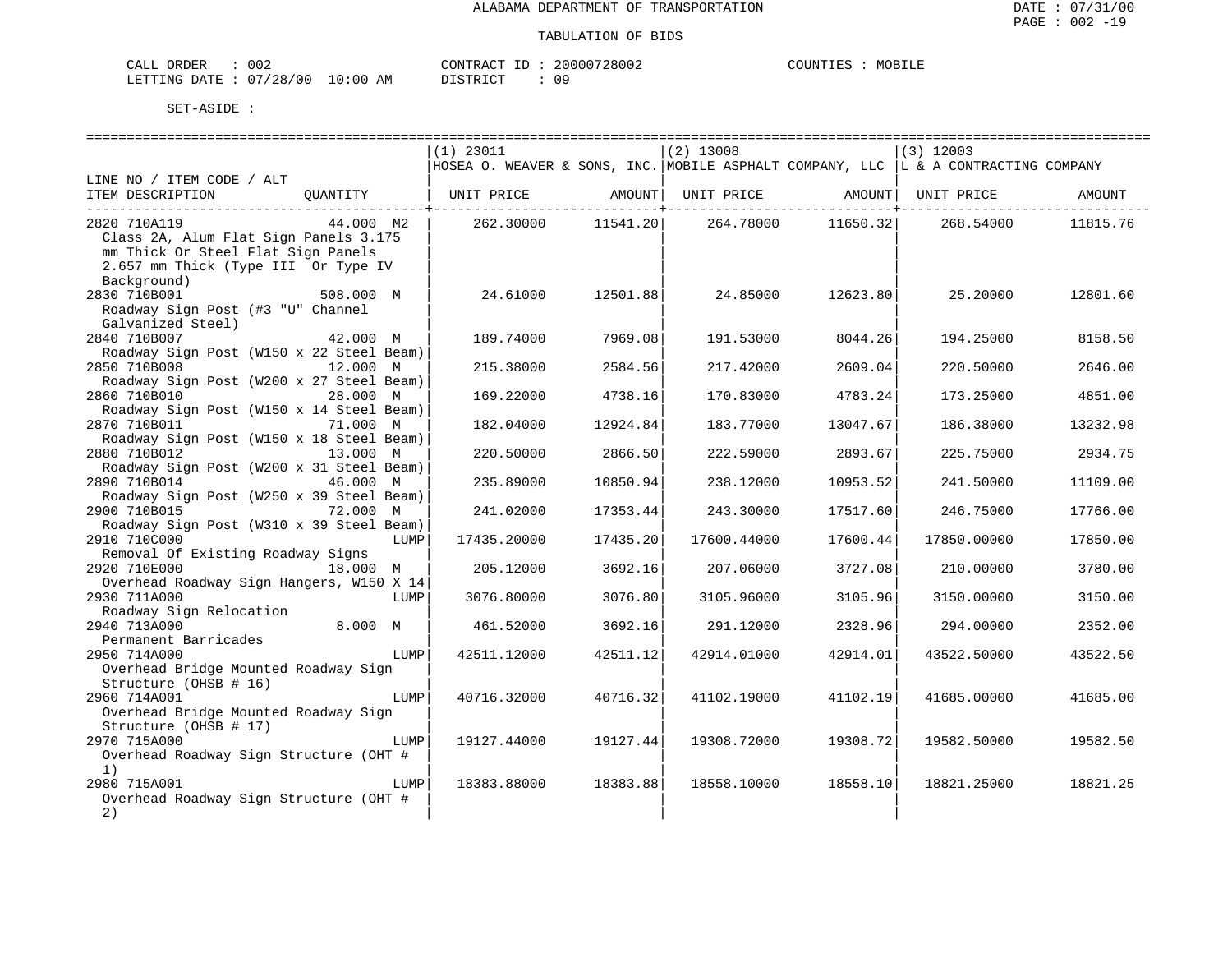| CALI<br>ORDER  | 002        |             | CONTRACT          |  | 20000728002 | COUNT <sup>T</sup><br>TTR2. | MORT<br>டிடிச |
|----------------|------------|-------------|-------------------|--|-------------|-----------------------------|---------------|
| LETTING DATE : | : 07/28/00 | 10:00<br>ΑM | TSTRICT TO<br>◡∸◡ |  | 09          |                             |               |

|                                         | ============================= |           |              |                   | ========================                                                             |           |
|-----------------------------------------|-------------------------------|-----------|--------------|-------------------|--------------------------------------------------------------------------------------|-----------|
|                                         | $(1)$ 23011                   |           | $(2)$ 13008  |                   | $(3)$ 12003                                                                          |           |
|                                         |                               |           |              |                   | HOSEA O. WEAVER & SONS, INC. MOBILE ASPHALT COMPANY, LLC   L & A CONTRACTING COMPANY |           |
| LINE NO / ITEM CODE / ALT               |                               |           |              |                   |                                                                                      |           |
| ITEM DESCRIPTION<br>QUANTITY            | UNIT PRICE                    | AMOUNT    |              | UNIT PRICE AMOUNT | UNIT PRICE                                                                           | AMOUNT    |
| 2990 715A002<br>LUMP                    | 17178.80000                   | 17178.80  | 17341.60000  | 17341.60          | 17587.50000                                                                          | 17587.50  |
| Overhead Roadway Sign Structure (OHT #  |                               |           |              |                   |                                                                                      |           |
| 3)                                      |                               |           |              |                   |                                                                                      |           |
| 3000 715A003<br>LUMP                    | 19999.20000                   | 19999.201 | 20188.74000  | 20188.74          | 20475.00000                                                                          | 20475.00  |
| Overhead Roadway Sign Structure (OHT #  |                               |           |              |                   |                                                                                      |           |
| 4)                                      |                               |           |              |                   |                                                                                      |           |
| 3010 715A004<br>LUMP                    | 18409.52000                   | 18409.52  | 18583.99000  | 18583.99          | 18847.50000                                                                          | 18847.50  |
| Overhead Roadway Sign Structure (OHT #  |                               |           |              |                   |                                                                                      |           |
| 5)                                      |                               |           |              |                   |                                                                                      |           |
| 3020 715A005<br>LUMP                    | 21024.80000                   | 21024.80  | 21224.06000  | 21224.06          | 21525.00000                                                                          | 21525.00  |
| Overhead Roadway Sign Structure (OHT #  |                               |           |              |                   |                                                                                      |           |
| 6)                                      |                               |           |              |                   |                                                                                      |           |
| 3030 715A006<br>LUMP                    | 29229.60000                   | 29229.60  | 29506.62000  | 29506.62          | 29925.00000                                                                          | 29925.00  |
| Overhead Roadway Sign Structure (OHC #  |                               |           |              |                   |                                                                                      |           |
| 7)<br>3040 715A007<br>LUMP              | 23076.00000                   | 23076.00  | 23294.70000  | 23294.70          | 23625.00000                                                                          | 23625.00  |
| Overhead Roadway Sign Structure (OHT #  |                               |           |              |                   |                                                                                      |           |
| 8)                                      |                               |           |              |                   |                                                                                      |           |
| 3050 715A008<br>LUMP                    | 29229.60000                   | 29229.60  | 29506.62000  | 29506.62          | 29925.00000                                                                          | 29925.00  |
| Overhead Roadway Sign Structure (OHC #  |                               |           |              |                   |                                                                                      |           |
| 9)                                      |                               |           |              |                   |                                                                                      |           |
| 3060 715A009<br>LUMP                    | 45741.76000                   | 45741.76  | 46175.26000  | 46175.26          | 46830.00000                                                                          | 46830.00  |
| Overhead Roadway Sign Structure (OHSB # |                               |           |              |                   |                                                                                      |           |
| 10)                                     |                               |           |              |                   |                                                                                      |           |
| 3070 715A010<br>LUMP                    | 45639.20000                   | 45639.20  | 46071.73000  | 46071.73          | 46725.00000                                                                          | 46725.00  |
| Overhead Roadway Sign Structure (OHSB # |                               |           |              |                   |                                                                                      |           |
| 11)                                     |                               |           |              |                   |                                                                                      |           |
| 3080 715A013<br>LUMP                    | 40588.12000                   | 40588.12  | 40972.78000  | 40972.78          | 41553.75000                                                                          | 41553.75  |
| Overhead Roadway Sign Structure (OHSB # |                               |           |              |                   |                                                                                      |           |
| 12)<br>3090 715A014<br>LUMP             | 44613.60000                   | 44613.60  | 45036.41000  | 45036.41          | 45675.00000                                                                          | 45675.00  |
| Overhead Roadway Sign Structure (OHSB # |                               |           |              |                   |                                                                                      |           |
| 13)                                     |                               |           |              |                   |                                                                                      |           |
| 3100 715A015<br>LUMP                    | 76407.20000                   | 76407.20  | 77131.31000  | 77131.31          | 78225.00000                                                                          | 78225.00  |
| Overhead Roadway Sign Structure (OHSB # |                               |           |              |                   |                                                                                      |           |
| 14)                                     |                               |           |              |                   |                                                                                      |           |
| 3110 715A016<br>LUMP                    | 44613.60000                   | 44613.60  | 45036.41000  | 45036.41          | 45675.00000                                                                          | 45675.00  |
| Overhead Roadway Sign Structure (OHSB # |                               |           |              |                   |                                                                                      |           |
| 15)                                     |                               |           |              |                   |                                                                                      |           |
| 3120 715A017<br>LUMP                    | 99457.56000                   | 99457.56  | 100400.12000 | 100400.12         | 101823.75000                                                                         | 101823.75 |
| Overhead Roadway Sign Structure (OHSB # |                               |           |              |                   |                                                                                      |           |
| 18)                                     |                               |           |              |                   |                                                                                      |           |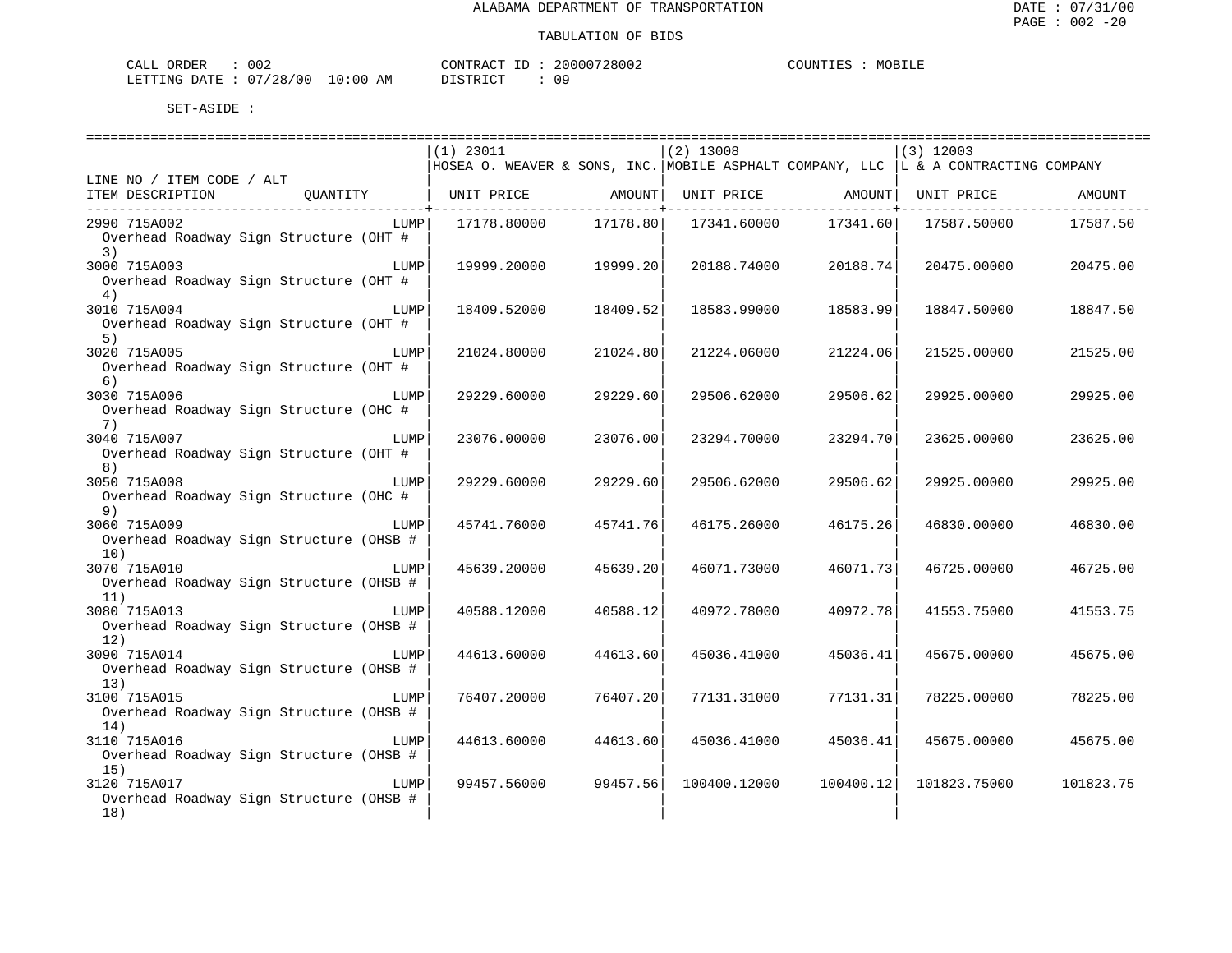MOBILE

| CALL ORDER                      | 002 | CONTRACT ID: $\frac{1}{2}$ | 20000728002 | COUNTIES | MOBILE |
|---------------------------------|-----|----------------------------|-------------|----------|--------|
| LETTING DATE: 07/28/00 10:00 AM |     | DISTRICT                   | n c         |          |        |

|                                                                                                                                 |      | $(1)$ 23011                                                                         |           | $(2)$ 13008 |                        | $(3)$ 12003 |           |
|---------------------------------------------------------------------------------------------------------------------------------|------|-------------------------------------------------------------------------------------|-----------|-------------|------------------------|-------------|-----------|
|                                                                                                                                 |      | HOSEA O. WEAVER & SONS, INC. MOBILE ASPHALT COMPANY, LLC  L & A CONTRACTING COMPANY |           |             |                        |             |           |
| LINE NO / ITEM CODE / ALT<br>ITEM DESCRIPTION<br>QUANTITY                                                                       |      | UNIT PRICE AMOUNT                                                                   |           |             | UNIT PRICE AMOUNT<br>. | UNIT PRICE  | AMOUNT    |
| 3130 715A018<br>Overhead Roadway Sign Structure (OHSB #<br>19)                                                                  | LUMP | 44793.08000 44793.08                                                                |           | 45217.59000 | 45217.59               | 45858.75000 | 45858.75  |
| 4000.000 M<br>3140 726A000<br>Portable Concrete Safety Barriers, Type<br>6                                                      |      | 94.25000                                                                            | 377000.00 | 95.15000    | 380600.00              | 96.50000    | 386000.00 |
| 3150 726A001<br>30.000 M<br>Portable Concrete Safety Barriers, Type<br>$6 - A$                                                  |      | 256.40000                                                                           | 7692.00   | 258.83000   | 7764.90                | 262.50000   | 7875.00   |
| 3160 730A000<br>Removal Of Existing Traffic Control<br>Unit (SR-158 @ SR-213 South)                                             | LUMP | 2410.16000                                                                          | 2410.16   | 2433.00000  | 2433.00                | 2467.50000  | 2467.50   |
| 3170 730A001<br>Removal Of Existing Traffic Control                                                                             | LUMP | 2512.72000                                                                          | 2512.72   | 2536.53000  | 2536.53                | 2572.50000  | 2572.50   |
| Unit (SR-158 @ SR-213 North) (Temporary)<br>3180 730A002<br>Removal Of Existing Traffic Control                                 | LUMP | 1897.36000                                                                          | 1897.36   | 1915.34000  | 1915.34                | 1942.50000  | 1942.50   |
| Unit (SR-158 @ Eye World)<br>3190 730A003<br>Removal Of Existing Traffic Control                                                | LUMP | 2820.40000                                                                          | 2820.40   | 2847.13000  | 2847.13                | 2887.50000  | 2887.50   |
| Unit (SR-158 @ Ramp "B") (Temporary)<br>3200 730A004<br>Removal Of Existing Traffic Control                                     | LUMP | 2717.84000                                                                          | 2717.84   | 2743.60000  | 2743.60                | 2782.50000  | 2782.50   |
| Unit (SR-158 @ Ramp "A")(Temporary)<br>3210 730A012<br>Removal Of Existing Traffic Control                                      | LUMP | 1692.24000                                                                          | 1692.24   | 1708.28000  | 1708.28                | 1732.50000  | 1732.50   |
| Unit (Partial) (SR-158 @ Ramp "A")<br>3220 730A013<br>Removal Of Existing Traffic Control<br>Unit (Partial) (SR-158 @ Ramp "B") | LUMP | 1794.80000                                                                          | 1794.80   | 1811.80000  | 1811.80                | 1837.50000  | 1837.50   |
| 3230 730A014<br>Removal Of Existing Traffic Control<br>Unit (Partial) (SR-158 @ SR-213 North)                                   | LUMP | 1794.80000                                                                          | 1794.80   | 1811.80000  | 1811.80                | 1837.50000  | 1837.50   |
| 3240 730C040<br>Furnishing And Installing Traffic<br>Control Unit (Partial) (Temporary)<br>(SR-158 @ SR-213 North)              | LUMP | 17267.00000                                                                         | 17267.00  | 17430.64000 | 17430.64               | 17677.80000 | 17677.80  |
| 3250 730C060<br>Furnishing and Installing Traffic<br>Control Unit (Partial) (SR-158 @ Ramp<br>$"B"$ )                           | LUMP | 17267.00000                                                                         | 17267.00  | 17430.64000 | 17430.64               | 17677.80000 | 17677.80  |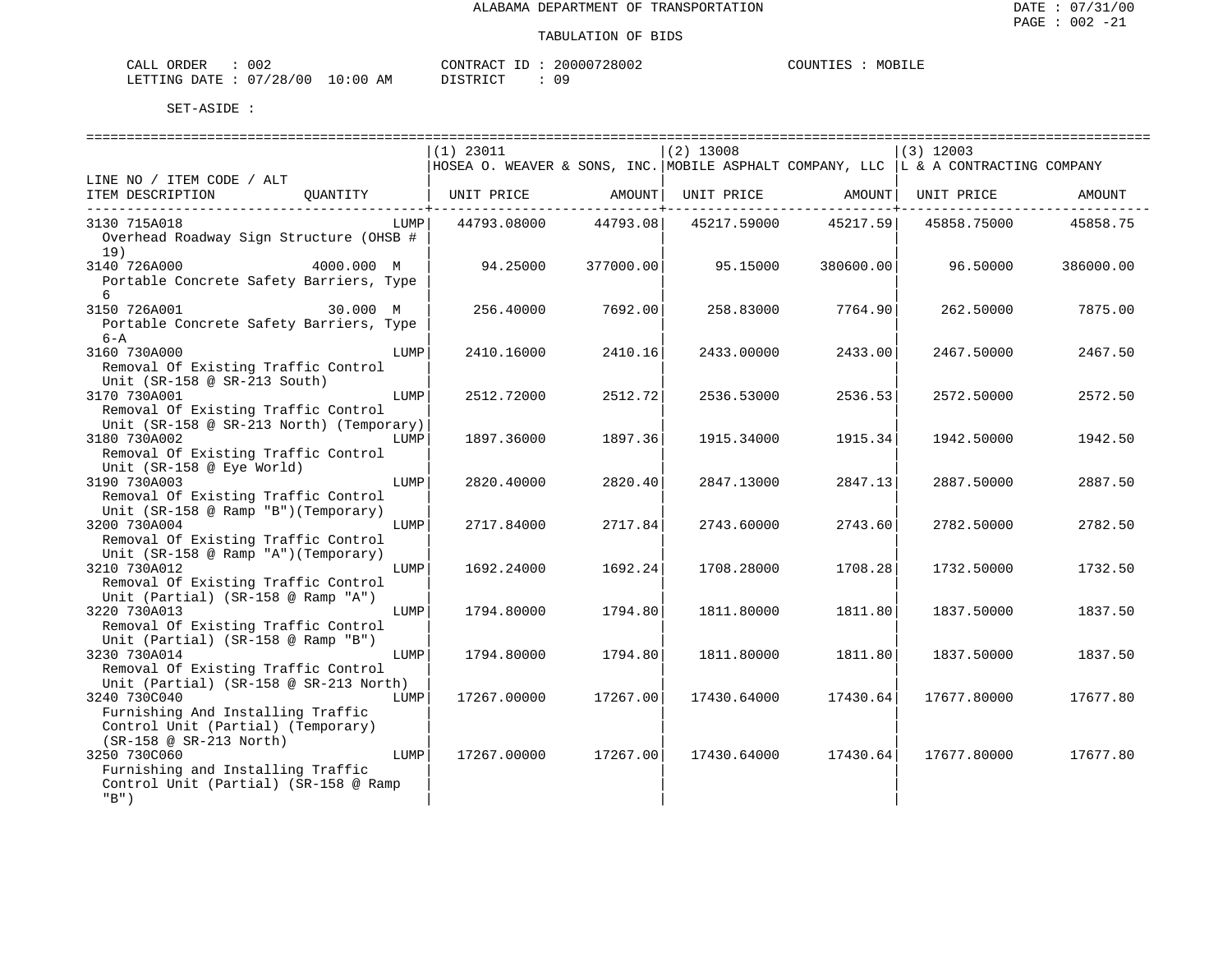| ORDER<br>CALL          | 002 |             | TD.<br>CONTRACT | 20000728002 | COUNTIES | MOBILE |
|------------------------|-----|-------------|-----------------|-------------|----------|--------|
| LETTING DATE: 07/28/00 |     | 10:00<br>ΆM | חימים דת        |             |          |        |

|                                                         |              |      | $(1)$ 23011                                                                         |                                     | $(2)$ 13008 |                                     | $(3)$ 12003 |           |
|---------------------------------------------------------|--------------|------|-------------------------------------------------------------------------------------|-------------------------------------|-------------|-------------------------------------|-------------|-----------|
|                                                         |              |      | HOSEA O. WEAVER & SONS, INC. MOBILE ASPHALT COMPANY, LLC  L & A CONTRACTING COMPANY |                                     |             |                                     |             |           |
| LINE NO / ITEM CODE / ALT                               |              |      |                                                                                     |                                     |             |                                     |             |           |
| ITEM DESCRIPTION                                        | OUANTITY     |      | UNIT PRICE                                                                          | AMOUNT<br>. _ _ _ _ _ _ _ _ _ _ _ + |             | UNIT PRICE AMOUNT<br>------------+- | UNIT PRICE  | AMOUNT    |
| 3260 730C061                                            |              | LUMP | 17267.00000                                                                         | 17267.00                            | 17430.64000 | 17430.64                            | 17677.80000 | 17677.80  |
| Furnishing and Installing Traffic                       |              |      |                                                                                     |                                     |             |                                     |             |           |
| Control Unit (Partial) (SR-158 @ Ramp                   |              |      |                                                                                     |                                     |             |                                     |             |           |
| "A")                                                    |              |      |                                                                                     |                                     |             |                                     |             |           |
| 3270 730D000                                            |              | LUMP | 24010.32000                                                                         | 24010.32                            | 24237.87000 | 24237.87                            | 24581.55000 | 24581.55  |
| Furnishing And Installing Traffic                       |              |      |                                                                                     |                                     |             |                                     |             |           |
| Control System                                          |              |      |                                                                                     |                                     |             |                                     |             |           |
| 3280 730E000                                            | 19.000 EACH  |      | 1923.00000                                                                          | 36537.00                            | 1941.22000  | 36883.18                            | 1968.75000  | 37406.25  |
| Metal Traffic Signal Pole Foundation                    |              |      |                                                                                     |                                     |             |                                     |             |           |
| 3290 730F000                                            | $1.000$ EACH |      | 3890.10000                                                                          | 3890.10                             | 3926.97000  | 3926.97                             | 3982.65000  | 3982.65   |
| Metal Traffic Signal Pole With (14                      |              |      |                                                                                     |                                     |             |                                     |             |           |
| Meter)                                                  |              |      |                                                                                     |                                     |             |                                     |             |           |
| 3300 730F001                                            | 1.000 EACH   |      | 5343.38000                                                                          | 5343.38                             | 5394.01000  | 5394.01                             | 5470.50000  | 5470.50   |
| Metal Traffic Signal Pole With                          |              |      |                                                                                     |                                     |             |                                     |             |           |
| Mast Arm Assembly (15.5 Meter)                          |              |      |                                                                                     |                                     |             |                                     |             |           |
| 3310 730F002<br>1.000 EACH                              |              |      | 5128.00000                                                                          | 5128.00                             | 5176.60000  | 5176.60                             | 5250.00000  | 5250.00   |
| Metal Traffic Signal Pole With                          |              |      |                                                                                     |                                     |             |                                     |             |           |
| Mast Arm Assembly (16 Meter)<br>3320 730G001            | 19.000 EACH  |      |                                                                                     | 87299.11                            |             | 88126.37                            |             |           |
| Metal Traffic Signal Strain Pole                        |              |      | 4594.69000                                                                          |                                     | 4638.23000  |                                     | 4704.00000  | 89376.00  |
| 3330 730H000                                            | 17112.000 M  |      | 9.74000                                                                             | 166670.88                           | 9.84000     | 168382.08                           | 9.98000     | 170777.76 |
| Loop Detector                                           |              |      |                                                                                     |                                     |             |                                     |             |           |
| 3340 7301000                                            | 9295.000 M   |      | 3.59000                                                                             | 33369.05                            | 3.62000     | 33647.90                            | 3.68000     | 34205.60  |
| Shielded Loop Detector Home-Run Cable                   |              |      |                                                                                     |                                     |             |                                     |             |           |
| 3350 730J000                                            | 93.000 EACH  |      | 128.20000                                                                           | 11922.60                            | 129.42000   | 12036.06                            | 131.25000   | 12206.25  |
| Loop Detector Amplifier                                 |              |      |                                                                                     |                                     |             |                                     |             |           |
| 3360 730L012                                            | 384.000 M    |      | 4.62000                                                                             | 1774.08                             | 4.66000     | 1789.44                             | 4.73000     | 1816.32   |
| Non-Metallic Conduit, 27 mm                             |              |      |                                                                                     |                                     |             |                                     |             |           |
| 3370 730L015                                            | 2440.000 M   |      | 7.18000                                                                             | 17519.20                            | 7.25000     | 17690.00                            | 7.35000     | 17934.00  |
| Non-Metallic Conduit, 53 mm                             |              |      |                                                                                     |                                     |             |                                     |             |           |
| 3380 730L031                                            | 42.000 M     |      | 11.28000                                                                            | 473.76                              | 11.39000    | 478.38                              | 11.55000    | 485.10    |
| Metallic Conduit, 21 mm                                 |              |      |                                                                                     |                                     |             |                                     |             |           |
| 3390 730L032                                            | 11.000 M     |      | 12.31000                                                                            | 135.41                              | 12.42000    | 136.62                              | 12.60000    | 138.60    |
| Metallic Conduit, 27 mm                                 |              |      |                                                                                     |                                     |             |                                     |             |           |
| 3400 730M000                                            | 1100.000 M   |      | 17.95000                                                                            | 19745.00                            | 18.12000    | 19932.00                            | 18.38000    | 20218.00  |
| Interconnect Cable, Direct Burial,                      |              |      |                                                                                     |                                     |             |                                     |             |           |
| $#14-9C$                                                |              |      |                                                                                     |                                     |             |                                     |             |           |
| 3410 730N001                                            | 22.000 EACH  |      | 717.92000                                                                           | 15794.24                            | 724.72000   | 15943.84                            | 735.00000   | 16170.00  |
| Luminaire Extension Assembly, 3.7 M                     |              |      |                                                                                     |                                     |             |                                     |             |           |
| 3420 730P000<br>Vehicular Signal Head, 300 mm 4 Section | 4.000 EACH   |      | 461.52000                                                                           | 1846.08                             | 465.90000   | 1863.60                             | 472.50000   | 1890.00   |
|                                                         |              |      |                                                                                     |                                     |             |                                     |             |           |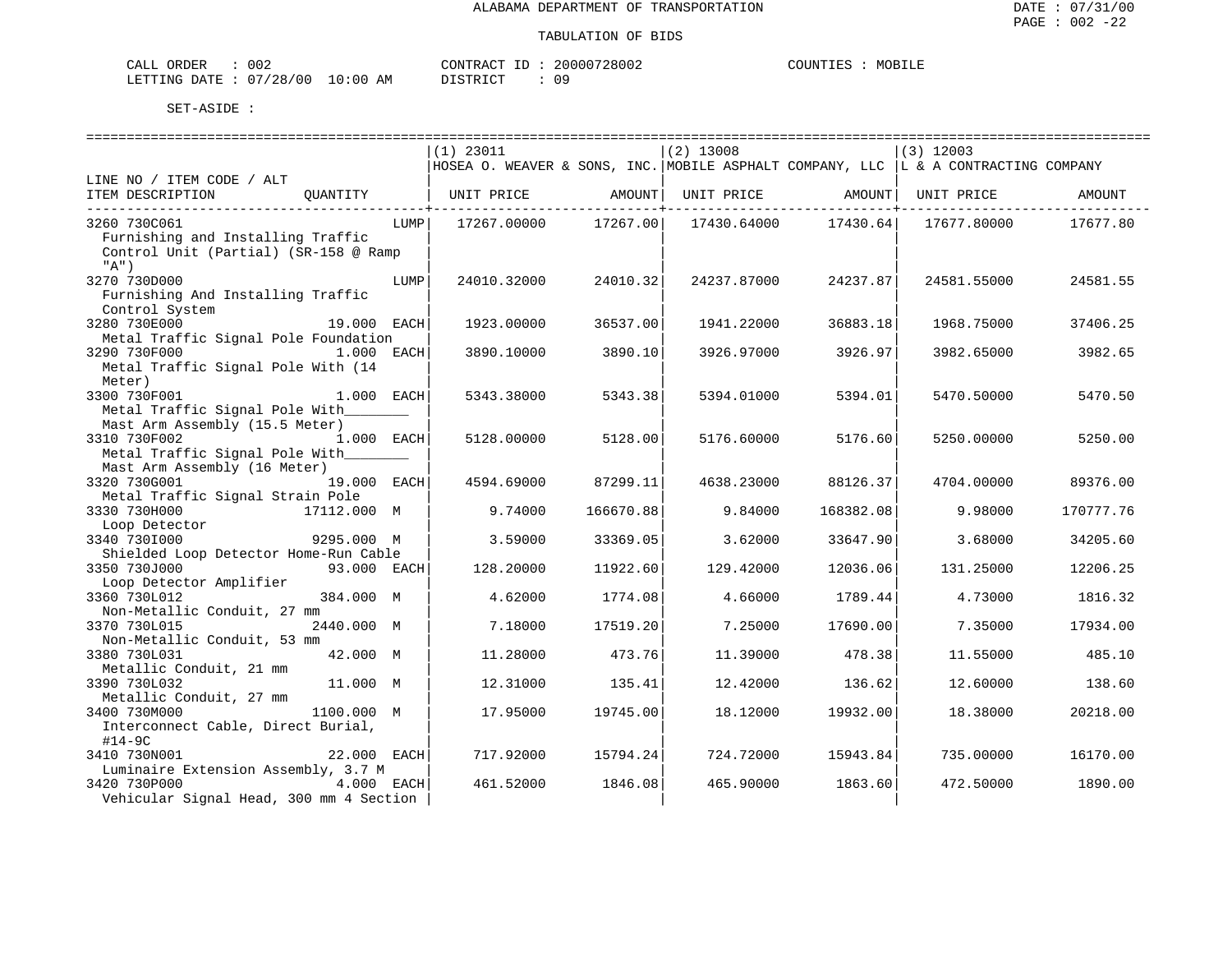| ORDER<br>CALL | 002      |             | CONTRACT<br>TD.   | 20000728002 | COUNTIES | MOBILE |
|---------------|----------|-------------|-------------------|-------------|----------|--------|
| LETTING DATE  | 07/28/00 | 10:00<br>AM | חי חי חידו פידי פ |             |          |        |

|                                          |                        | $(1)$ 23011 |           | $(2)$ 13008 |                   | $(3)$ 12003                                                                         |           |
|------------------------------------------|------------------------|-------------|-----------|-------------|-------------------|-------------------------------------------------------------------------------------|-----------|
|                                          |                        |             |           |             |                   | HOSEA O. WEAVER & SONS, INC. MOBILE ASPHALT COMPANY, LLC  L & A CONTRACTING COMPANY |           |
| LINE NO / ITEM CODE / ALT                |                        |             |           |             |                   |                                                                                     |           |
| ITEM DESCRIPTION                         | OUANTITY               | UNIT PRICE  | AMOUNT    |             | UNIT PRICE AMOUNT | UNIT PRICE                                                                          | AMOUNT    |
|                                          |                        |             |           |             |                   |                                                                                     |           |
| 3430 730P001                             | $62.000$ EACH          | 410.24000   | 25434.88  | 414.13000   | 25676.06          | 420.00000                                                                           | 26040.00  |
| Vehicular Signal Head, 300 mm 3 Section  |                        |             |           |             |                   |                                                                                     |           |
| 3440 730P002                             | 3.000 EACH             | 692.28000   | 2076.84   | 698.84000   | 2096.52           | 708.75000                                                                           | 2126.25   |
| Vehicular Signal Head, 300 mm 5 Section  |                        |             |           |             |                   |                                                                                     |           |
| 3450 730R003                             | 3.000 EACH             | 11509.28000 | 34527.84  | 11618.36000 | 34855.08          | 11783.10000                                                                         | 35349.30  |
| Traffic Controller, Type III, 8 Phase    |                        |             |           |             |                   |                                                                                     |           |
| 3460 730R005                             | 1.000 EACH             | 16173.71000 | 16173.71  | 16326.99000 | 16326.99          | 16558.50000                                                                         | 16558.50  |
| Traffic Controller, Type III, Master     |                        |             |           |             |                   |                                                                                     |           |
| 3470 730T000                             | 12.000 EACH            | 461.52000   | 5538.24   | 465.89000   | 5590.68           | 472.50000                                                                           | 5670.00   |
| Wood Pole                                |                        |             |           |             |                   |                                                                                     |           |
| 3480 731A002                             | 4.000 EACH             | 4512.64000  | 18050.56  | 4555.41000  | 18221.64          | 4620.00000                                                                          | 18480.00  |
| Traffic Counting Units, Type C           |                        |             |           |             |                   |                                                                                     |           |
| 3490 740B000                             | 352.000 M2             | 93.33000    | 32852.16  | 165.12000   | 58122.24          | 95.55000                                                                            | 33633.60  |
| Construction Signs                       |                        |             |           |             |                   |                                                                                     |           |
| 3500 740D000                             | 1200.000 EACH          | 46.15000    | 55380.00  | 17.14000    | 20568.00          | 47.25000                                                                            | 56700.00  |
| Channelizing Drums                       |                        |             |           |             |                   |                                                                                     |           |
| 3510 740E000                             | 200.000 EACH           | 10.77000    | 2154.00   | 30.30000    | 6060.00           | 11.03000                                                                            | 2206.00   |
| Cones (900 mm High)                      |                        |             |           |             |                   |                                                                                     |           |
| 3520 740F002                             | 70.000 EACH            | 194.86000   | 13640.20  | 407.70000   | 28539.00          | 199.50000                                                                           | 13965.00  |
|                                          |                        |             |           |             |                   |                                                                                     |           |
| Barricades, Type III<br>3530 7401005     | 6.000 EACH             | 615.36000   | 3692.16   | 507.57000   | 3045.42           | 630.00000                                                                           | 3780.00   |
| Warning Lights, Type B (Detachable Head) |                        |             |           |             |                   |                                                                                     |           |
| 3540 740L003                             | 280.000 EACH           | 76.92000    |           |             |                   |                                                                                     |           |
| Vertical Panel, Type I (Single-Sided)    |                        |             | 21537.60  | 220.36000   | 61700.80          | 78.75000                                                                            | 22050.00  |
|                                          |                        |             |           |             |                   |                                                                                     |           |
| 3550 740L004                             | 200.000 EACH           | 76.92000    | 15384.00  | 225.46000   | 45092.00          | 78.75000                                                                            | 15750.00  |
| Vertical Panel, Type II (Single-Sided)   | <sup>75.000</sup> EACH |             | 7692.00   |             |                   |                                                                                     | 7875.00   |
| 3560 740L005                             |                        | 102.56000   |           | 228.11000   | 17108.25          | 105.00000                                                                           |           |
| Vertical Panel, Type I (Double-Sided)    |                        |             |           |             |                   |                                                                                     |           |
| 3570 740M000                             | 200.000 EACH           | 5.64000     | 1128.00   | 5.80000     | 1160.00           | 5.78000                                                                             | 1156.00   |
| Ballast For Cone                         |                        |             |           |             |                   |                                                                                     |           |
| 3580 741C010                             | 8.000 EACH             | 5743.36000  | 45946.88  | 3625.51000  | 29004.08          | 4725.00000                                                                          | 37800.00  |
| Portable Sequential Arrow And Chevron    |                        |             |           |             |                   |                                                                                     |           |
| Sign Unit                                |                        |             |           |             |                   |                                                                                     |           |
| 3590 742A001                             | 10.000 EACH            | 30000.24000 | 300002.40 | 31904.50000 | 319045.00         | 20475.00000                                                                         | 204750.00 |
| Portable Changeable Message Signs, Type  |                        |             |           |             |                   |                                                                                     |           |
| $\overline{2}$                           |                        |             |           |             |                   |                                                                                     |           |
| 3600 750B260                             | 1.000 EACH             | 6302.31000  | 6302.31   | 6362.04000  | 6362.04           | 6452.25000                                                                          | 6452.25   |
| Segmented Reflector Luminaire Assembly   |                        |             |           |             |                   |                                                                                     |           |
| With ILD, Single                         |                        |             |           |             |                   |                                                                                     |           |
| 3610 750B261                             | 25.000 EACH            | 8695.04000  | 217376.00 | 8777.44000  | 219436.00         | 8901.90000                                                                          | 222547.50 |
| Segmented Reflector Luminaire Assembly   |                        |             |           |             |                   |                                                                                     |           |
| With ILD, Double                         |                        |             |           |             |                   |                                                                                     |           |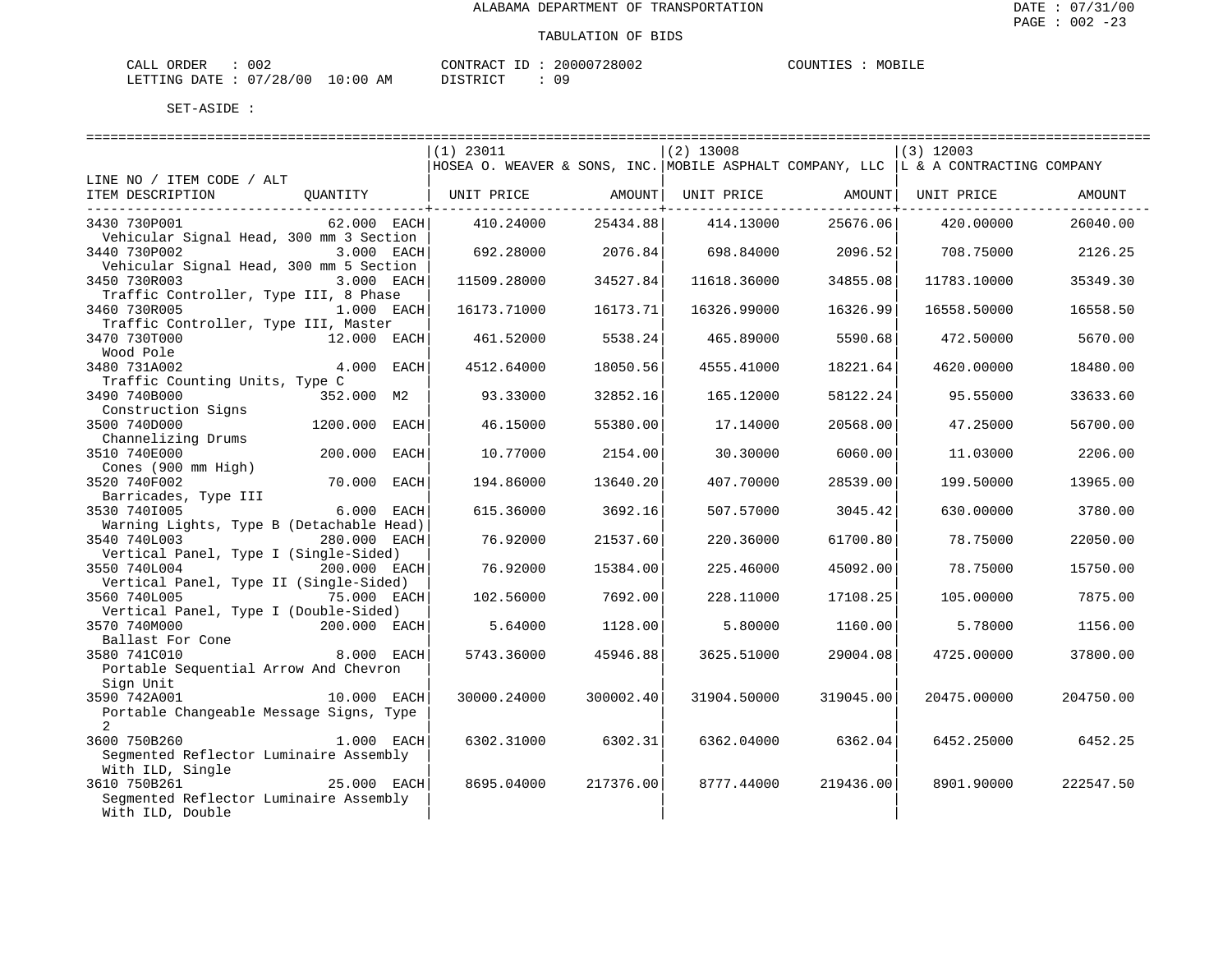| ORDER<br>CALL | 002        |             | TD.<br>CONTRACT | 20000728002 | COUNTIES | MOBILE |
|---------------|------------|-------------|-----------------|-------------|----------|--------|
| LETTING DATE  | : 07/28/00 | 10:00<br>AΜ | DICTDICT        |             |          |        |

|                                                 |             | $(1)$ 23011                                                                          |           | $(2)$ 13008 |           | $(3)$ 12003 |           |
|-------------------------------------------------|-------------|--------------------------------------------------------------------------------------|-----------|-------------|-----------|-------------|-----------|
|                                                 |             | HOSEA O. WEAVER & SONS, INC. MOBILE ASPHALT COMPANY, LLC   L & A CONTRACTING COMPANY |           |             |           |             |           |
| LINE NO / ITEM CODE / ALT<br>ITEM DESCRIPTION   |             |                                                                                      |           |             |           |             |           |
|                                                 | OUANTITY    | UNIT PRICE                                                                           | AMOUNT    | UNIT PRICE  | AMOUNT    | UNIT PRICE  | AMOUNT    |
| 3620 750B270                                    | 48.000 EACH | 5115.69000                                                                           | 245553.12 | 5164.17000  | 247880.16 | 5237.40000  | 251395.20 |
| Offset Luminaire Assembly With ILD,             |             |                                                                                      |           |             |           |             |           |
| Single                                          |             |                                                                                      |           |             |           |             |           |
| 3630 750B271                                    | 53.000 EACH | 8162.75000                                                                           | 432625.75 | 8240.11000  | 436725.83 | 8356.95000  | 442918.35 |
| Offset Luminaire Assembly With ILD,<br>Double   |             |                                                                                      |           |             |           |             |           |
| 3640 750B320                                    | 6.000 EACH  | 944.58000                                                                            | 5667.48   | 953.53000   | 5721.18   | 967.05000   | 5802.30   |
| Underpass Luminaire Assembly, Type 1            |             |                                                                                      |           |             |           |             |           |
| 3650 750C000                                    | 9.000 EACH  | 769.20000                                                                            | 6922.80   | 776.49000   | 6988.41   | 787.50000   | 7087.50   |
| Electrical Junction Box, Type 1                 |             |                                                                                      |           |             |           |             |           |
| 3660 750C002                                    | 28.000 EACH | 430.75000                                                                            | 12061.00  | 434.83000   | 12175.24  | 441.00000   | 12348.00  |
| Electrical Junction Box, Type 3<br>3670 750C003 | 5.000 EACH  | 1230.72000                                                                           | 6153.60   | 1242.38000  | 6211.90   | 1260.00000  | 6300.00   |
| Electrical Junction Box, Type 4                 |             |                                                                                      |           |             |           |             |           |
| 3680 750D104                                    | 3295.000 M  | 4.72000                                                                              | 15552.40  | 4.76000     | 15684.20  | 4.83000     | 15914.85  |
| Non-Metallic Conduit, 35 mm                     |             |                                                                                      |           |             |           |             |           |
| 3690 750D106                                    | 1687.000 M  | 7.69000                                                                              | 12973.03  | 7.76000     | 13091.12  | 7.88000     | 13293.56  |
| Non-Metallic Conduit, 53 mm                     |             |                                                                                      |           |             |           |             |           |
| 3700 750D152<br>Metallic Conduit, 21 mm         | 163.000 M   | 14.87000                                                                             | 2423.81   | 15,01000    | 2446.63   | 15.23000    | 2482.49   |
| 3710 750E002                                    | 489.000 M   | 1.03000                                                                              | 503.67    | 1.04000     | 508.56    | 1.05000     | 513.45    |
| Conductor, #10 AWG                              |             |                                                                                      |           |             |           |             |           |
| 3720 750E004                                    | 2918.000 M  | 1.54000                                                                              | 4493.72   | 1.55000     | 4522.90   | 1.58000     | 4610.44   |
| Conductor, #6 AWG                               |             |                                                                                      |           |             |           |             |           |
| 3730 750E005                                    | 1665.000 M  | 2.56000                                                                              | 4262.40   | 2.59000     | 4312.35   | 2.63000     | 4378.95   |
| Conductor, #4 AWG<br>3740 750E006               | 476.000 M   | 3.33000                                                                              | 1585.08   | 3.36000     | 1599.36   | 3.41000     | 1623.16   |
| Conductor, #2 AWG                               |             |                                                                                      |           |             |           |             |           |
| 3750 750F002                                    | 3.000 EACH  | 4615.20000                                                                           | 13845.60  | 4658.94000  | 13976.82  | 4725.00000  | 14175.00  |
| Lighting Control Center, Type WP                |             |                                                                                      |           |             |           |             |           |
| 3760 750J103                                    | 3.000 EACH  | 1025.60000                                                                           | 3076.80   | 1035.32000  | 3105.96   | 1050.00000  | 3150.00   |
| Remove Seqmented Reflector Luminaire            |             |                                                                                      |           |             |           |             |           |
| Assembly<br>3770 750N011                        | 5.000 EACH  |                                                                                      |           |             | 7247.25   |             |           |
| Roadway Pole Foundation, Concrete               |             | 1435.84000                                                                           | 7179.20   | 1449.45000  |           | 1470.00000  | 7350.00   |
| 3780 750N012                                    | 97.000 EACH | 702.54000                                                                            | 68146.38  | 709.19000   | 68791.43  | 719.25000   | 69767.25  |
| Roadway Pole Foundation, Auger Base             |             |                                                                                      |           |             |           |             |           |
| 3790 750N013                                    | 21.000 EACH | 2564.00000                                                                           | 53844.00  | 2588.30000  | 54354.30  | 2625.00000  | 55125.00  |
| Roadway Pole Foundation, Special                |             |                                                                                      |           |             |           |             |           |
| 3800 750P000                                    | 6493.000 M  | 9.23000                                                                              | 59930.39  | 9.32000     | 60514.76  | 9.45000     | 61358.85  |
| Combined Duct And Cable, 3 #6 AWG               |             |                                                                                      |           |             |           |             |           |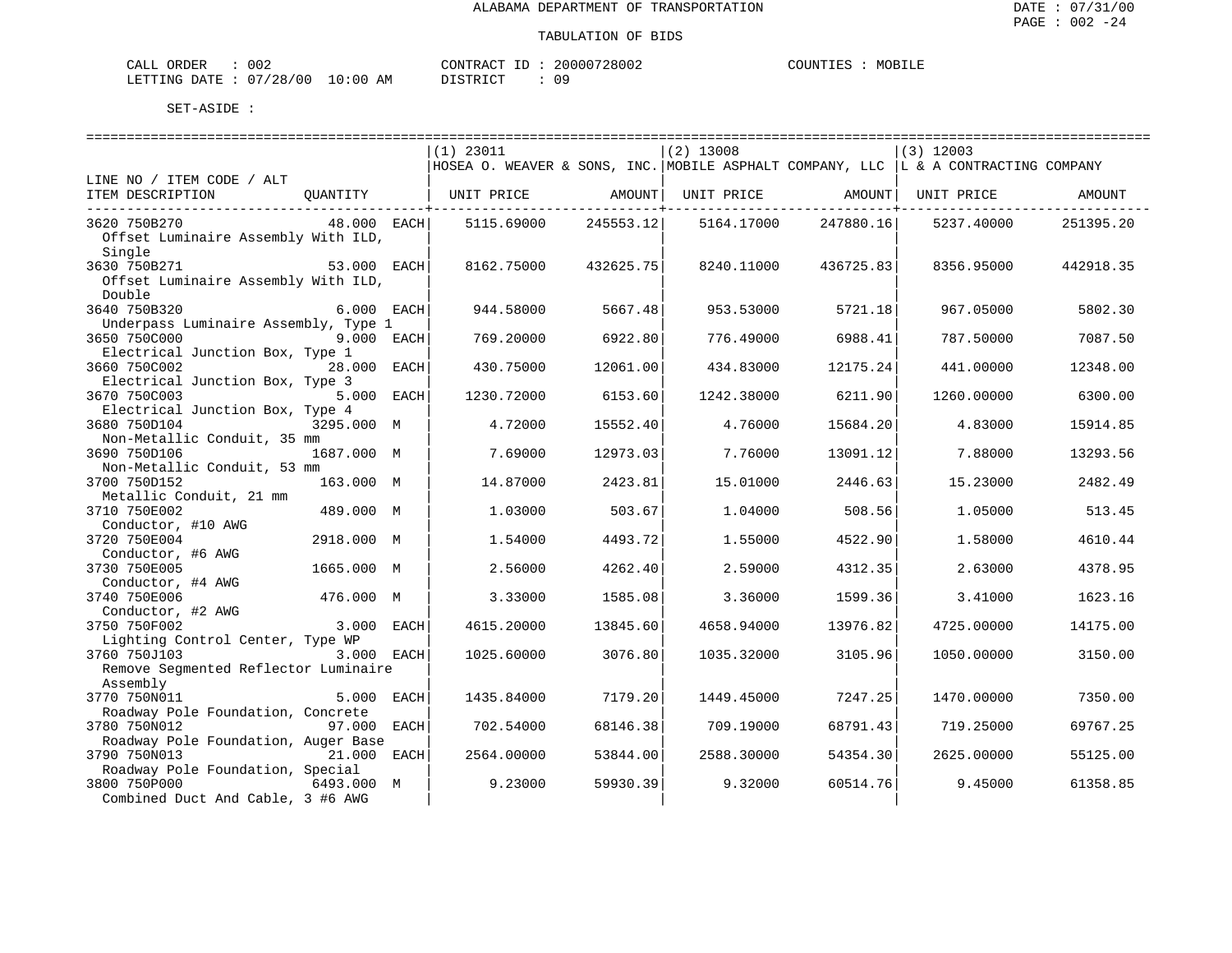| ORDER<br>CALL | 002      |             | CONTRACT<br>TD.   | 20000728002 | COUNTIES | MOBILE |
|---------------|----------|-------------|-------------------|-------------|----------|--------|
| LETTING DATE  | 07/28/00 | 10:00<br>AM | חי חי חידו פידי פ |             |          |        |

|                                                                                         | ==========================                                                          |                  | ============================ |                                | ============================                |          |
|-----------------------------------------------------------------------------------------|-------------------------------------------------------------------------------------|------------------|------------------------------|--------------------------------|---------------------------------------------|----------|
|                                                                                         | $(1)$ 23011                                                                         |                  | $(2)$ 13008                  |                                | $(3)$ 12003                                 |          |
|                                                                                         | HOSEA O. WEAVER & SONS, INC. MOBILE ASPHALT COMPANY, LLC  L & A CONTRACTING COMPANY |                  |                              |                                |                                             |          |
| LINE NO / ITEM CODE / ALT                                                               |                                                                                     |                  |                              |                                |                                             |          |
| QUANTITY   UNIT PRICE     AMOUNT  UNIT PRICE     AMOUNT  UNIT PRICE<br>ITEM DESCRIPTION |                                                                                     |                  |                              |                                |                                             | AMOUNT   |
| 3810 750P003<br>2730.000 M                                                              | 11.79000                                                                            | ----------+----- | 32186.70 11.91000            | -------------+----<br>32514.30 | 12.08000                                    | 32978.40 |
| Combined Duct And Cable, 2 #4, 1 #6 AWG                                                 |                                                                                     |                  |                              |                                |                                             |          |
| 1204.000 M<br>3820 750P006                                                              | 14.36000                                                                            |                  |                              |                                | $17289.44$ $14.49000$ $17445.96$ $14.70000$ | 17698.80 |
| Combined Duct And Cable, 2 #2, 1 #6 AWG<br>3830 7511000<br>3.000 EACH                   | 1230.72000                                                                          | 3692.16          |                              | $1242.38000$ 3727.14           | 1260.00000                                  | 3780.00  |
| Install State Property Roadway<br>Luminaire Assembly                                    |                                                                                     |                  |                              |                                |                                             |          |
| 76.000 M<br>3840 756A000                                                                | 142.56000                                                                           | 10834.56         | 143.91000                    | 10937.16                       | 145.95000                                   | 11092.20 |
| Electrical Conduit, Lines, Type<br>Installation 78 mm, Type 5, 2-Lines                  |                                                                                     |                  |                              |                                |                                             |          |
| 60.000 M<br>3850 756A001                                                                | 70.77000                                                                            | 4246.20          | 71.44000                     | 4286.40                        | 72.45000                                    | 4347.00  |
| 78 mm Electrical Conduit, 1 Line, Type                                                  |                                                                                     |                  |                              |                                |                                             |          |
| 1 Installation<br>149.000 M<br>3860 756A005                                             | 97.43000                                                                            | 14517.07         | 98.36000                     | 14655.64                       | 99.75000                                    | 14862.75 |
| 78 mm Electrical Conduit, 1 Line, Type                                                  |                                                                                     |                  |                              |                                |                                             |          |
| 2 Installation                                                                          |                                                                                     |                  |                              |                                |                                             |          |
| 33.000 M<br>3870 756A006                                                                | 48.20000                                                                            | 1590.60          | 48.66000                     | 1605.78                        | 49.35000                                    | 1628.55  |
| 103 mm Electrical Conduit, 1 Line, Type                                                 |                                                                                     |                  |                              |                                |                                             |          |
| 1 Installation                                                                          |                                                                                     |                  |                              |                                |                                             |          |
| ----<br>366.000 М<br>3880 756A021                                                       | 90.25000                                                                            | 33031.50         | 91.11000                     | 33346.26                       | 92.40000                                    | 33818.40 |
| 78 mm Electrical Conduit, 1 Line, Type                                                  |                                                                                     |                  |                              |                                |                                             |          |
| 5 Installation                                                                          |                                                                                     |                  |                              |                                |                                             |          |
| 3890 998A000<br>LUMP                                                                    | 0.00000                                                                             | 0.001            | 0.00000                      | 0.00                           | 21000.00000                                 | 21000.00 |
| Construction Fuel (Maximum Bid Limited                                                  |                                                                                     |                  |                              |                                |                                             |          |
| To $$1,676,000.00)$                                                                     |                                                                                     |                  |                              |                                |                                             |          |
| 3900 999 000<br>9000.000 HOUR<br>Trainee Hours At 80 Cents Per Hour                     | 0.80000                                                                             | 7200.00          |                              | $0.80000$ 7200.00              | 0.80000                                     | 7200.00  |
| 3910 720A007<br>AA1<br>$1.000$ EACH                                                     | 25419.50000                                                                         | 25419.50         | 25660.39000                  | 25660.39                       | 24740.47000                                 | 24740.47 |
| Vehicular Impact Attenuator Assembly                                                    |                                                                                     |                  |                              |                                |                                             |          |
| (OuadGuard Model No. OS3006Y,                                                           |                                                                                     |                  |                              |                                |                                             |          |
| Uni-Directional)                                                                        |                                                                                     |                  |                              |                                |                                             |          |
| 3920 720A009<br>AA1 2.000 EACH                                                          | 17640.32000                                                                         | 35280.64         | 17807.50000                  | 35615.00                       | 14203.88000                                 | 28407.76 |
| Vehicular Impact Attenuator Assembly                                                    |                                                                                     |                  |                              |                                |                                             |          |
| (QuadGuard Model No. QS3005Y,                                                           |                                                                                     |                  |                              |                                |                                             |          |
| Bi-Directional)                                                                         |                                                                                     |                  |                              |                                |                                             |          |
| 3930 726D007<br>AA1 6.000 EACH                                                          | 16614.72000                                                                         | 99688.32         | 13666.22000                  | 81997.32                       | 15954.75000                                 | 95728.50 |
| Portable Impact Attenuator (QuadGuard                                                   |                                                                                     |                  |                              |                                |                                             |          |
| Model No. 0Z2406Y, Uni-Directional)                                                     |                                                                                     |                  |                              |                                |                                             |          |
| 3940 726D009<br>AA1<br>4.000 EACH                                                       | 16871.12000                                                                         | 67484.48         | 13925.05000                  | 55700.20                       | 13965.00000                                 | 55860.00 |
| Portable Impact Attenuator (OuadGuard                                                   |                                                                                     |                  |                              |                                |                                             |          |
| Model No. QZ2405Y, Bi-Directional)                                                      |                                                                                     |                  |                              |                                |                                             |          |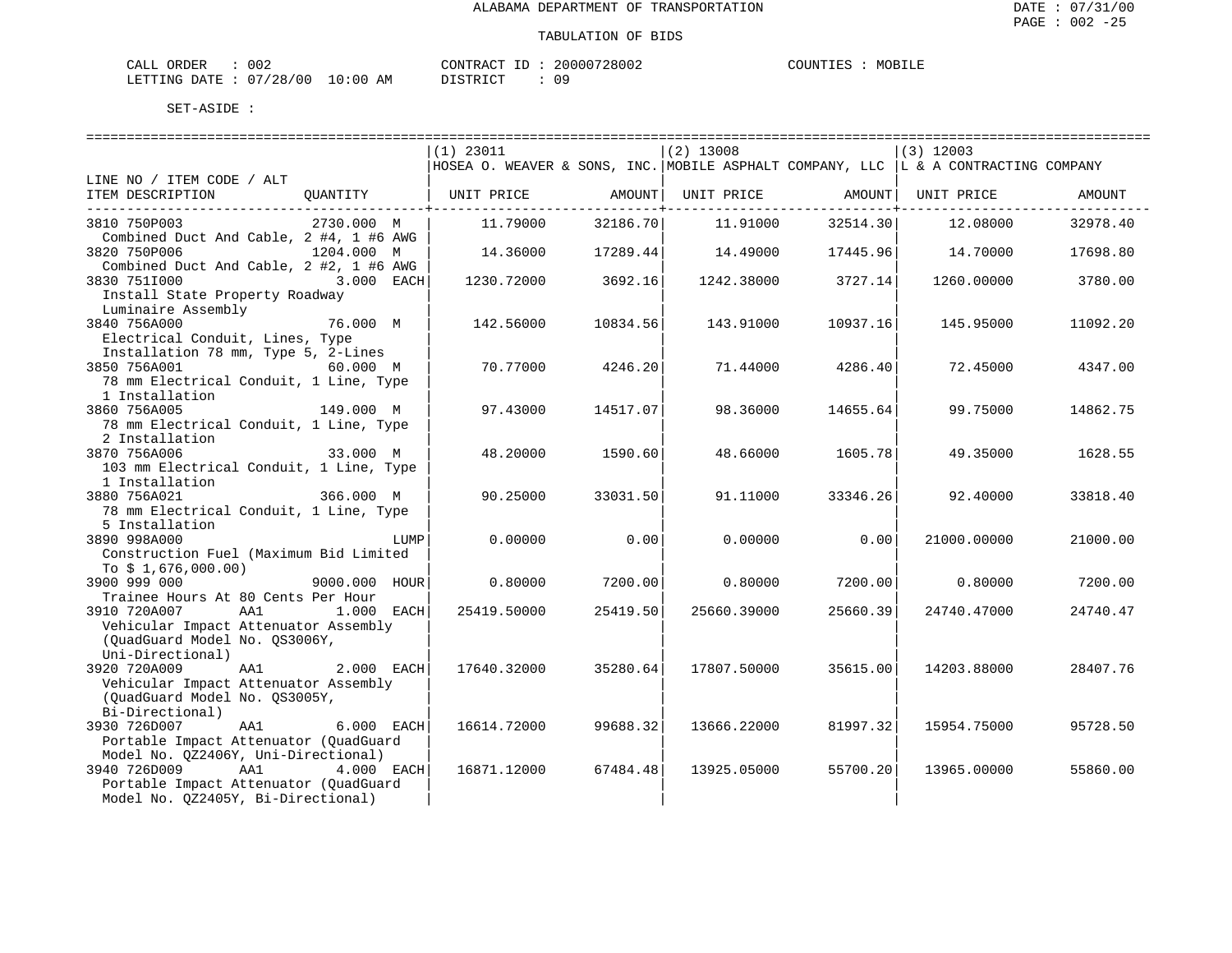| 002<br>$\sim$ $\sim$ $\sim$ $\sim$<br><b>ORDER</b><br>ىلىلەت | CONTRACT                                   | 20000728002 | COUNTIES<br>MOBILE<br>. TR2. |
|--------------------------------------------------------------|--------------------------------------------|-------------|------------------------------|
| 07/28/00<br>LETTING DATE                                     | 10:00<br>AM<br>יד פידף דרי<br><i>┙</i> ∸┙∸ |             |                              |

|                                                                                                              | $(1)$ 23011          | (2) 13008                                                                            | $(3)$ 12003          |
|--------------------------------------------------------------------------------------------------------------|----------------------|--------------------------------------------------------------------------------------|----------------------|
|                                                                                                              |                      | HOSEA O. WEAVER & SONS, INC. MOBILE ASPHALT COMPANY, LLC   L & A CONTRACTING COMPANY |                      |
| LINE NO / ITEM CODE / ALT                                                                                    |                      |                                                                                      |                      |
| ITEM DESCRIPTION<br>OUANTITY                                                                                 | UNIT PRICE<br>AMOUNT | UNIT PRICE AMOUNT                                                                    | UNIT PRICE<br>AMOUNT |
| AA2<br>3950 720A008<br>$1.000$ EACH<br>Vehicular Impact Attenuator Assembly<br>(TRACC, Uni-Directional)      |                      |                                                                                      |                      |
| 3960 720A010 AA2<br>$2.000$ EACH<br>Vehicular Impact Attenuator Assembly<br>(TRACC, Bi-Directional)          |                      |                                                                                      |                      |
| 3970 726D008 AA2 6.000 EACH<br>Portable Impact Attenuator (TRACC-WZ,<br>Uni-Directional)                     |                      |                                                                                      |                      |
| 3980 726D010<br>AA2 4.000 EACH<br>Portable Impact Attenuator (TRACC-WZ,<br>Bi-Directional)<br>SECTION TOTALS | \$24,759,806.05      | \$25,411,865.72]                                                                     | \$26,095,384.25      |
| CONTRACT TOTALS                                                                                              | \$24,759,806.05      | \$25,411,865.72]                                                                     | \$26,095,384.25      |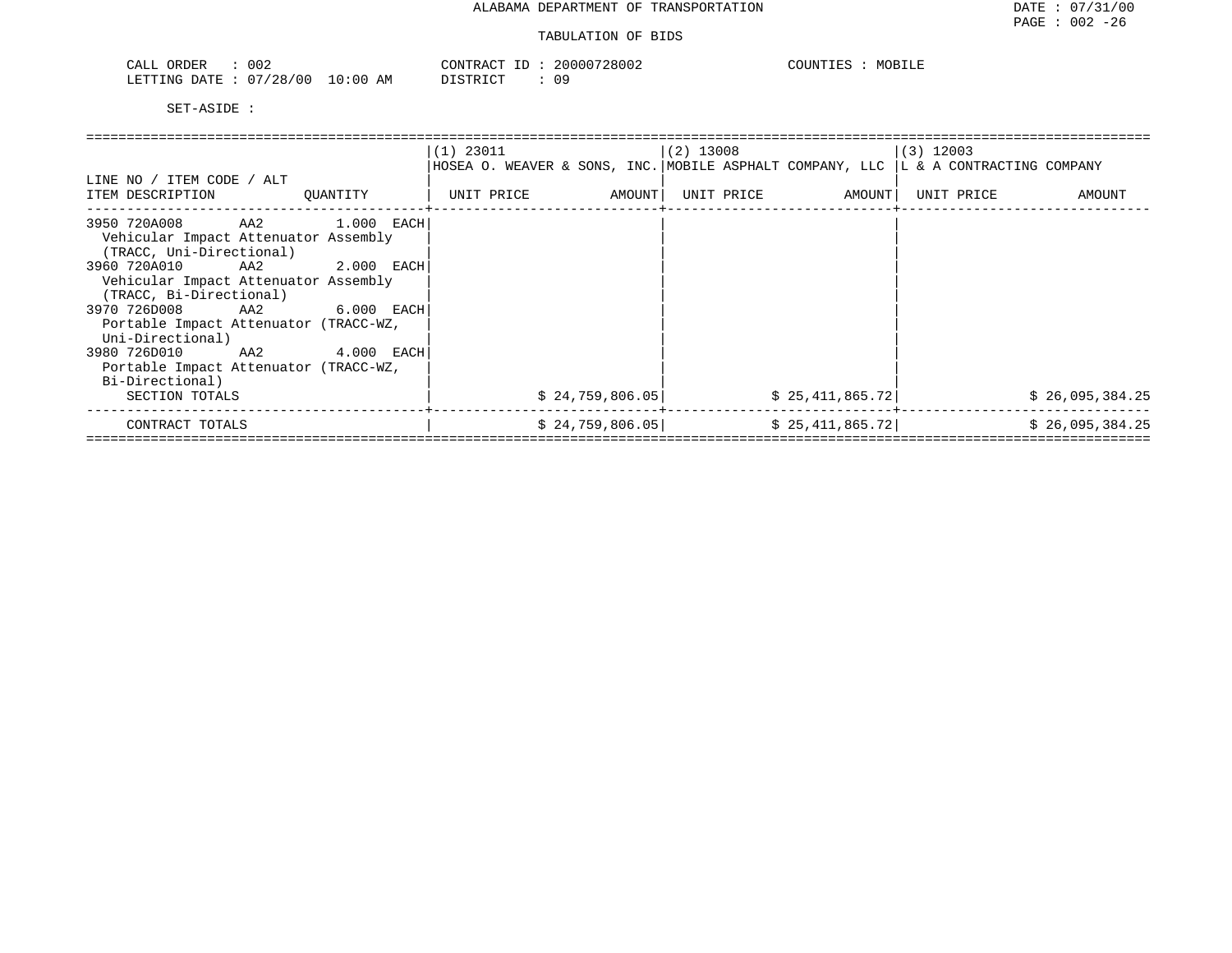## TABULATION OF BIDS

| ORDER<br>CALL  | 002        |            | CONTRACT ID: | 20000728002 | COUNTIES | MOBILE |
|----------------|------------|------------|--------------|-------------|----------|--------|
| LETTING DATE : | : 07/28/00 | $10:00$ AM | DISTRICT     | 09          |          |        |

|                                            |               |      | (4) 03001                    |           |                                |  |        |
|--------------------------------------------|---------------|------|------------------------------|-----------|--------------------------------|--|--------|
|                                            |               |      | CLARK CONSTRUCTION CO., INC. |           |                                |  |        |
| LINE NO / ITEM CODE / ALT                  |               |      |                              |           |                                |  |        |
| ITEM DESCRIPTION                           | QUANTITY      |      | UNIT PRICE                   | AMOUNT    | UNIT PRICE AMOUNT   UNIT PRICE |  | AMOUNT |
|                                            |               |      |                              |           |                                |  |        |
| SECTION 0001<br>TOTAL                      |               |      |                              |           |                                |  |        |
| 0010 201A000                               |               | LUMP | 900000.00000                 | 900000.00 |                                |  |        |
| Clearing & Grubbing (Approximately 50      |               |      |                              |           |                                |  |        |
| Hectares)                                  |               |      |                              |           |                                |  |        |
| 0020 201C000                               |               | LUMP | 175000.00000                 | 175000.00 |                                |  |        |
| Clearing                                   |               |      |                              |           |                                |  |        |
| 0030 206A000                               |               | LUMP | 415000.00000                 | 415000.00 |                                |  |        |
| Removal Of Old Bridge, Station             |               |      |                              |           |                                |  |        |
| $182+44.465$ (S.B.L. & N.B.L.)             |               |      |                              |           |                                |  |        |
| 0040 206C002                               | 3078.000 M2   |      | 2.08000                      | 6402.24   |                                |  |        |
| Removing Concrete Slope Paving             |               |      |                              |           |                                |  |        |
| 0050 206C010                               | 114.000 M2    |      | 2,20000                      | 250.80    |                                |  |        |
| Removing Concrete Driveway                 |               |      |                              |           |                                |  |        |
| 0060 206C013                               | 264.000 M2    |      | 50.00000                     | 13200.00  |                                |  |        |
| Removing Bridge End Slab                   |               |      |                              |           |                                |  |        |
| 0070 206D000                               | 820.000 M     |      | 14.51000                     | 11898.20  |                                |  |        |
| Removing Pipe<br>0080 206D001              | 602.000 M     |      | 6.50000                      | 3913.00   |                                |  |        |
| Removing Guardrail                         |               |      |                              |           |                                |  |        |
| 0090 206D002                               | 1891.000 M    |      | 9.28000                      | 17548.48  |                                |  |        |
| Removing Curb                              |               |      |                              |           |                                |  |        |
| 0100 206D003                               | 134.000 M     |      | 9.45000                      | 1266.30   |                                |  |        |
| Removing Curb And Gutter                   |               |      |                              |           |                                |  |        |
| 0110 206D010                               | 291.000 M     |      | 56.29000                     | 16380.39  |                                |  |        |
| Removing Safety Barrier                    |               |      |                              |           |                                |  |        |
| 0120 206D011                               | 2507.000 M    |      | 9.32000                      | 23365.24  |                                |  |        |
| Removing Fence                             |               |      |                              |           |                                |  |        |
| 0130 206E000                               | 77.000 EACH   |      | 79.62000                     | 6130.74   |                                |  |        |
| Removing Headwalls                         |               |      |                              |           |                                |  |        |
| 0140 206E001                               | 12.000        | EACH | 142.13000                    | 1705.56   |                                |  |        |
| Removing Inlets                            |               |      |                              |           |                                |  |        |
| 0150 206E002<br>Removing Junction Boxes    | 2.000 EACH    |      | 142.10000                    | 284.20    |                                |  |        |
| 0160 206E041                               | 2.000         | EACH | 2000.00000                   | 4000.00   |                                |  |        |
| Removing Impact Attenuators                |               |      |                              |           |                                |  |        |
| 0170 206E042                               | 8.000 EACH    |      | 134.07000                    | 1072.56   |                                |  |        |
| Removing Inlets (Partial)                  |               |      |                              |           |                                |  |        |
| 0180 210A000                               | 95888.000 M3  |      | 4.66000                      | 446838.08 |                                |  |        |
| Unclassified Excavation                    |               |      |                              |           |                                |  |        |
| 0190 210D012                               | 113522.000 M3 |      | 8.48000                      | 962666.56 |                                |  |        |
| Borrow Excavation $(A2-4(0)$ OR $A-4(0)$ ) |               |      |                              |           |                                |  |        |
|                                            |               |      |                              |           |                                |  |        |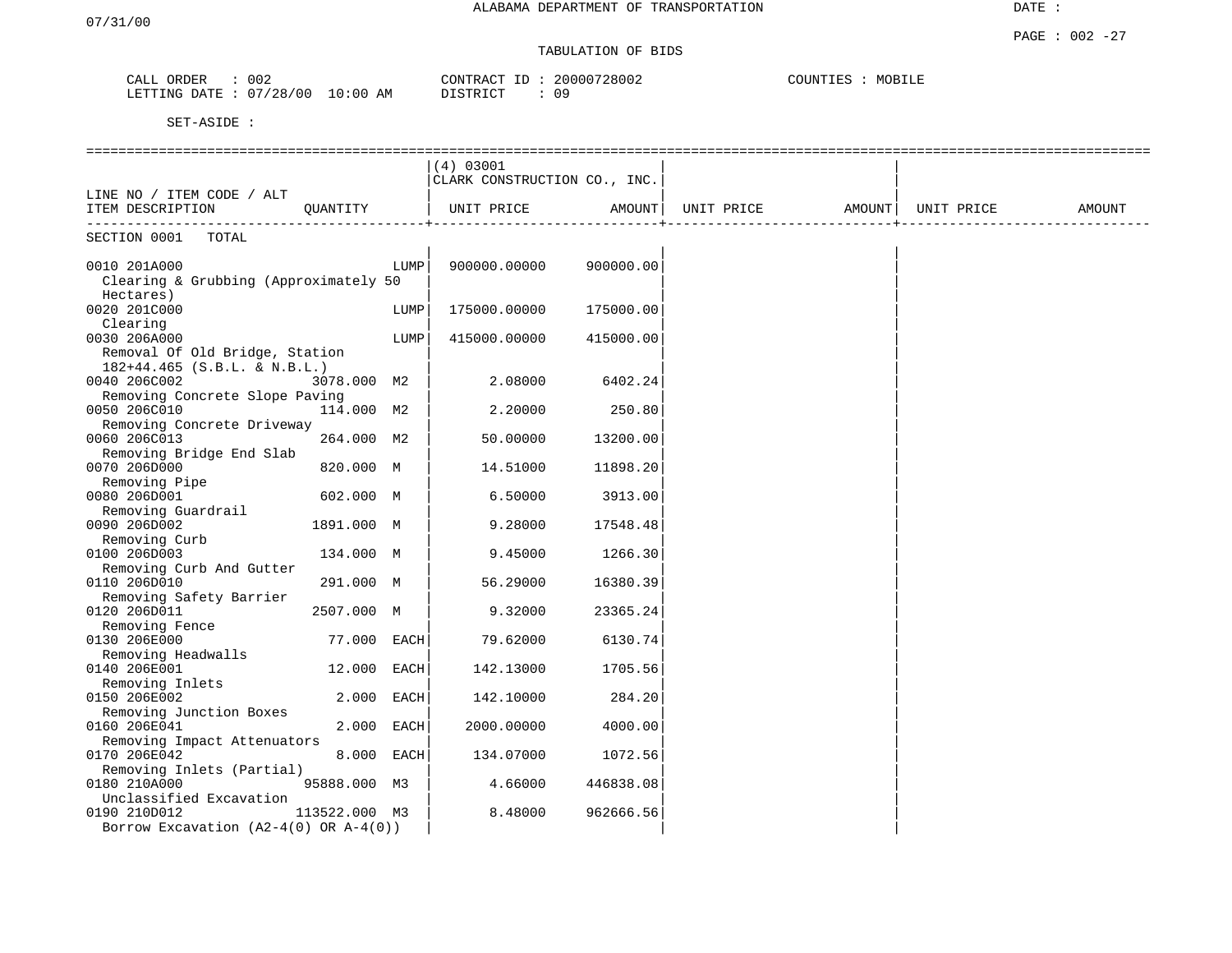| 002<br>ORDER<br>CALL      |            | CONTRACT<br>TD. | 20000728002 | COUNTIES<br>MOBILE |
|---------------------------|------------|-----------------|-------------|--------------------|
| LETTING DATE : $07/28/00$ | $10:00$ AM | DISTRICT        | 09          |                    |

|                                                  |      | (4) 03001                    |            |            |        |            |        |
|--------------------------------------------------|------|------------------------------|------------|------------|--------|------------|--------|
|                                                  |      | CLARK CONSTRUCTION CO., INC. |            |            |        |            |        |
| LINE NO / ITEM CODE / ALT                        |      |                              |            |            |        |            |        |
| ITEM DESCRIPTION<br>QUANTITY                     |      | UNIT PRICE                   | AMOUNT     | UNIT PRICE | AMOUNT | UNIT PRICE | AMOUNT |
|                                                  |      |                              |            |            |        |            |        |
| 7336.000 M3<br>0200 214A000                      |      | 3.64000                      | 26703.04   |            |        |            |        |
| Structure Excavation                             |      |                              |            |            |        |            |        |
| 0210 214B000<br>1795.000 M3                      |      | 8.09000                      | 14521.55   |            |        |            |        |
| Foundation Backfill, Local                       |      |                              |            |            |        |            |        |
| 485.000 M3<br>0220 214B001                       |      | 58.85000                     | 28542.25   |            |        |            |        |
| Foundation Backfill, Commercial                  |      |                              |            |            |        |            |        |
| 0230 215A000<br>45.000 M3                        |      | 25,00000                     | 1125.00    |            |        |            |        |
| Unclassified Bridge Excavation                   |      |                              |            |            |        |            |        |
| 0240 215B000                                     | LUMP | 25000.00000                  | 25000.00   |            |        |            |        |
| Cofferdams Or Sheeting And Shoring,              |      |                              |            |            |        |            |        |
| $STA.182+45.5$ (N.B.L. & S.B.L.)                 |      |                              |            |            |        |            |        |
| 0250 215B001                                     | LUMP | 25000.00000                  | 25000.00   |            |        |            |        |
| Cofferdams Or Sheeting And Shoring,<br>199+54.24 |      |                              |            |            |        |            |        |
| 0260 230A000<br>113.000 RBST                     |      | 516.46000                    | 58359.98   |            |        |            |        |
| Roadbed Processing                               |      |                              |            |            |        |            |        |
| 0270 234B000<br>18.000 EACH                      |      | 2500.00000                   | 45000.00   |            |        |            |        |
| Crane Mats                                       |      |                              |            |            |        |            |        |
| 0280 301A012<br>170178.000 M2                    |      | 8.46000                      | 1439705.88 |            |        |            |        |
| Crushed Aggregate Base Course, Type B,           |      |                              |            |            |        |            |        |
| Plant Mixed, 150 mm Compacted Thickness          |      |                              |            |            |        |            |        |
| 0290 306E000<br>$1.000$ EACH                     |      | 9042.55000                   | 9042.55    |            |        |            |        |
| State Retained Portable Nuclear                  |      |                              |            |            |        |            |        |
| Moisture-Density Testing Device                  |      |                              |            |            |        |            |        |
| (Includes Disposal Of Existing Device)           |      |                              |            |            |        |            |        |
| 0300 401A000<br>105536.000 M2                    |      | 0.37000                      | 39048.32   |            |        |            |        |
| Bituminous Treatment A                           |      |                              |            |            |        |            |        |
| 0310 405A000<br>146123.000 L                     |      | 0.21000                      | 30685.83   |            |        |            |        |
| Tack Coat                                        |      |                              |            |            |        |            |        |
| 0320 408A051<br>124016.000 M2                    |      | 0.53000                      | 65728.48   |            |        |            |        |
| Planing Existing Pavement                        |      |                              |            |            |        |            |        |
| (Approximately 0 mm Thru 25 mm Thick)            |      |                              |            |            |        |            |        |
| 0330 408A052<br>117177.000 M2                    |      | 0.64000                      | 74993.28   |            |        |            |        |
| Planing Existing Pavement                        |      |                              |            |            |        |            |        |
| (Approximately 26 mm Thru 50 mm Thick)           |      |                              |            |            |        |            |        |
| 0340 408A053<br>14532.000 M2                     |      | 1,12000                      | 16275.84   |            |        |            |        |
| Planing Existing Pavement                        |      |                              |            |            |        |            |        |
| (Approximately 51 mm Thru 75 mm Thick)           |      |                              |            |            |        |            |        |
| 0350 410B000<br>$1.000$ EACH                     |      | 19500.00000                  | 19500.00   |            |        |            |        |
| State Furnished Profilograph                     |      |                              |            |            |        |            |        |
| 1.000 EACH<br>0360 410H000                       |      | 100000.00000                 | 100000.00  |            |        |            |        |
| Material Remixing Device                         |      |                              |            |            |        |            |        |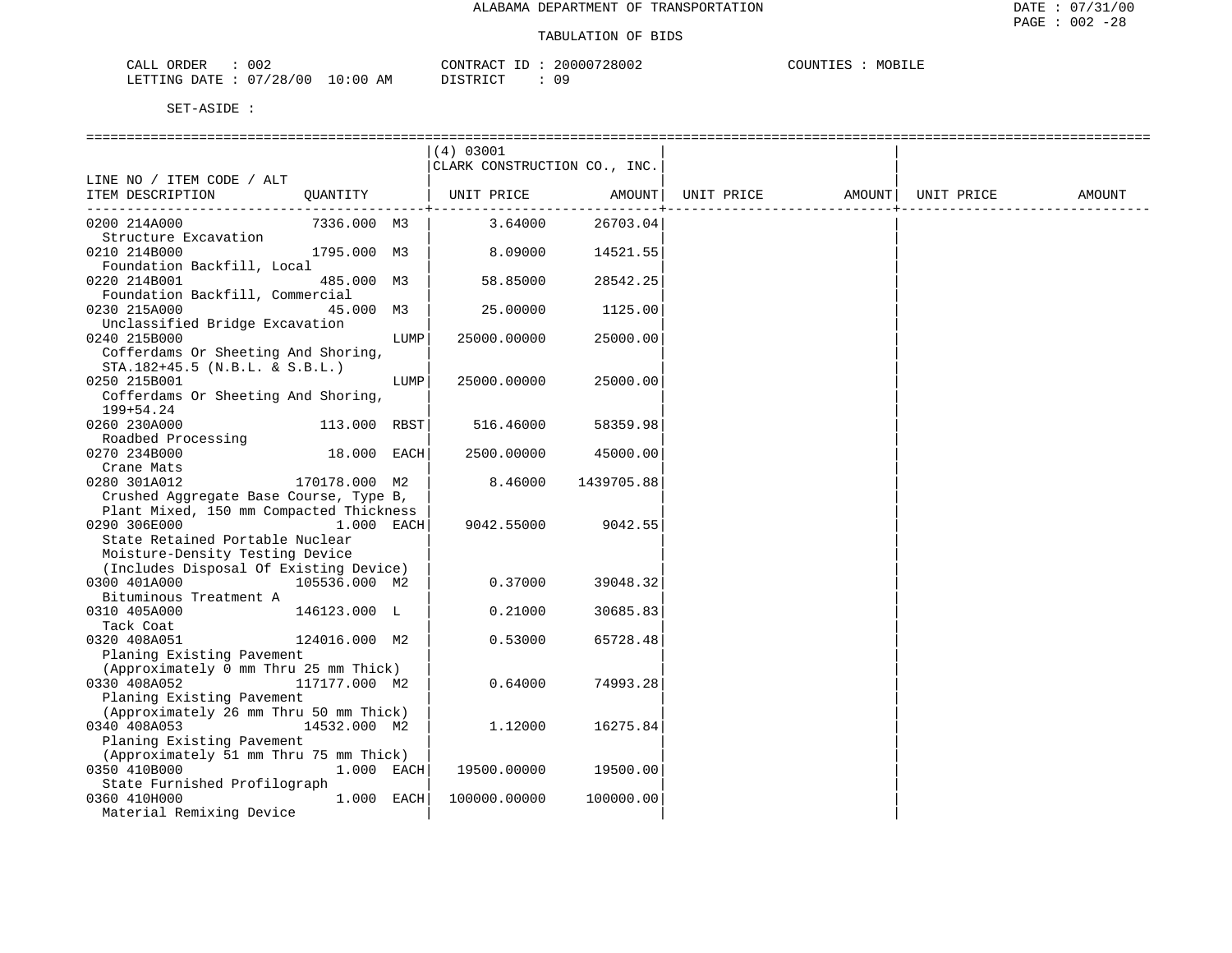| 002<br>CALL<br>ORDEF                                      | 20000728002<br>CONTR<br>u manam i             | COUNT<br>MOB.<br>ᆠᆈᄘ<br>متسلط . |
|-----------------------------------------------------------|-----------------------------------------------|---------------------------------|
| '28<br>100 V<br>ETTING<br>LO : 00<br>⊡ר∆רח<br>U 1<br>ᅭᅹᆂᆂ | AΜ<br>ידי איד פידי פידי<br>$\cap$ $\cap$<br>. |                                 |

|                                                                              |                | (4) 03001                    |           |            |        |            |        |
|------------------------------------------------------------------------------|----------------|------------------------------|-----------|------------|--------|------------|--------|
|                                                                              |                | CLARK CONSTRUCTION CO., INC. |           |            |        |            |        |
| LINE NO / ITEM CODE / ALT                                                    |                |                              |           |            |        |            |        |
| ITEM DESCRIPTION                                                             | OUANTITY       | UNIT PRICE                   | AMOUNT    | UNIT PRICE | AMOUNT | UNIT PRICE | AMOUNT |
| 0370 420A011                                                                 | 12378.000 MTON | 68.88000                     | 852596.64 |            |        |            |        |
| Polymer Modified Open Graded Friction                                        |                |                              |           |            |        |            |        |
| Course, Mix 2                                                                |                |                              |           |            |        |            |        |
| 0380 424A240                                                                 | 6190.000 MTON  | 36.70000                     | 227173.00 |            |        |            |        |
| Superpave Bituminous Concrete Wearing                                        |                |                              |           |            |        |            |        |
| Surface Layer, 12.5 mm Maximum                                               |                |                              |           |            |        |            |        |
| Aggregate Size Mix, ESAL Range C                                             |                |                              |           |            |        |            |        |
| 0390 424A241                                                                 | 4094.000 MTON  | 37.87000                     | 155039.78 |            |        |            |        |
| Superpave Bituminous Concrete Wearing<br>Surface Layer, 19.0 mm Maximum      |                |                              |           |            |        |            |        |
| Aggregate Size Mix, ESAL Range C                                             |                |                              |           |            |        |            |        |
| 0400 424A280                                                                 | 13181.000 MTON | 40.90000                     | 539102.90 |            |        |            |        |
| Superpave Bituminous Concrete Wearing                                        |                |                              |           |            |        |            |        |
| Surface Layer, 12.5 mm Maximum                                               |                |                              |           |            |        |            |        |
| Aggregate Size Mix, ESAL Range E                                             |                |                              |           |            |        |            |        |
| 0410 424A281                                                                 | 12556.000 MTON | 40.96000                     | 514293.76 |            |        |            |        |
| Superpave Bituminous Concrete Wearing                                        |                |                              |           |            |        |            |        |
| Surface Layer, 19.0 mm Maximum                                               |                |                              |           |            |        |            |        |
| Aggregate Size Mix, ESAL Range E                                             |                |                              |           |            |        |            |        |
| 0420 424A283                                                                 | 100.000 MTON   | 79.79000                     | 7979.00   |            |        |            |        |
| Superpave Bituminous Concrete Wearing                                        |                |                              |           |            |        |            |        |
| Surface Layer, Patching, 12.5 mm                                             |                |                              |           |            |        |            |        |
| Maximum Aggregate Size Mix, ESAL Range E                                     |                |                              |           |            |        |            |        |
| 0430 424A286                                                                 | 500.000 MTON   | 41.39000                     | 20695.00  |            |        |            |        |
| Superpave Bituminous Concrete Wearing                                        |                |                              |           |            |        |            |        |
| Surface Layer, Leveling, 12.5 mm<br>Maximum Aggregate Size Mix, ESAL Range E |                |                              |           |            |        |            |        |
| 0440 424B281                                                                 | 29907.000 MTON | 30.05000                     | 898705.35 |            |        |            |        |
| Superpave Bituminous Concrete Upper                                          |                |                              |           |            |        |            |        |
| Binder Layer, 25.0 mm Maximum Aggregate                                      |                |                              |           |            |        |            |        |
| Size Mix, ESAL Range E                                                       |                |                              |           |            |        |            |        |
| 0450 424B285                                                                 | 200.000 MTON   | 68.51000                     | 13702.00  |            |        |            |        |
| Superpave Bituminous Concrete Upper                                          |                |                              |           |            |        |            |        |
| Binder Layer, Patching, 25.0 mm Maximum                                      |                |                              |           |            |        |            |        |
| Aggregate Size Mix, ESAL Range E                                             |                |                              |           |            |        |            |        |
| 0460 424B289                                                                 | 5631.000 MTON  | 30.85000                     | 173716.35 |            |        |            |        |
| Superpave Bituminous Concrete Upper                                          |                |                              |           |            |        |            |        |
| Binder Layer, Leveling, 25.0 mm Maximum                                      |                |                              |           |            |        |            |        |
| Aggregate Size Mix, ESAL Range E                                             |                |                              |           |            |        |            |        |
| 0470 424B441<br>Superpave Bituminous Concrete Upper                          | 5908.000 MTON  | 31,28000                     | 184802.24 |            |        |            |        |
| Binder Layer, 25.0 mm Maximum Aggregate                                      |                |                              |           |            |        |            |        |
| Size Mix, ESAL Range C                                                       |                |                              |           |            |        |            |        |
|                                                                              |                |                              |           |            |        |            |        |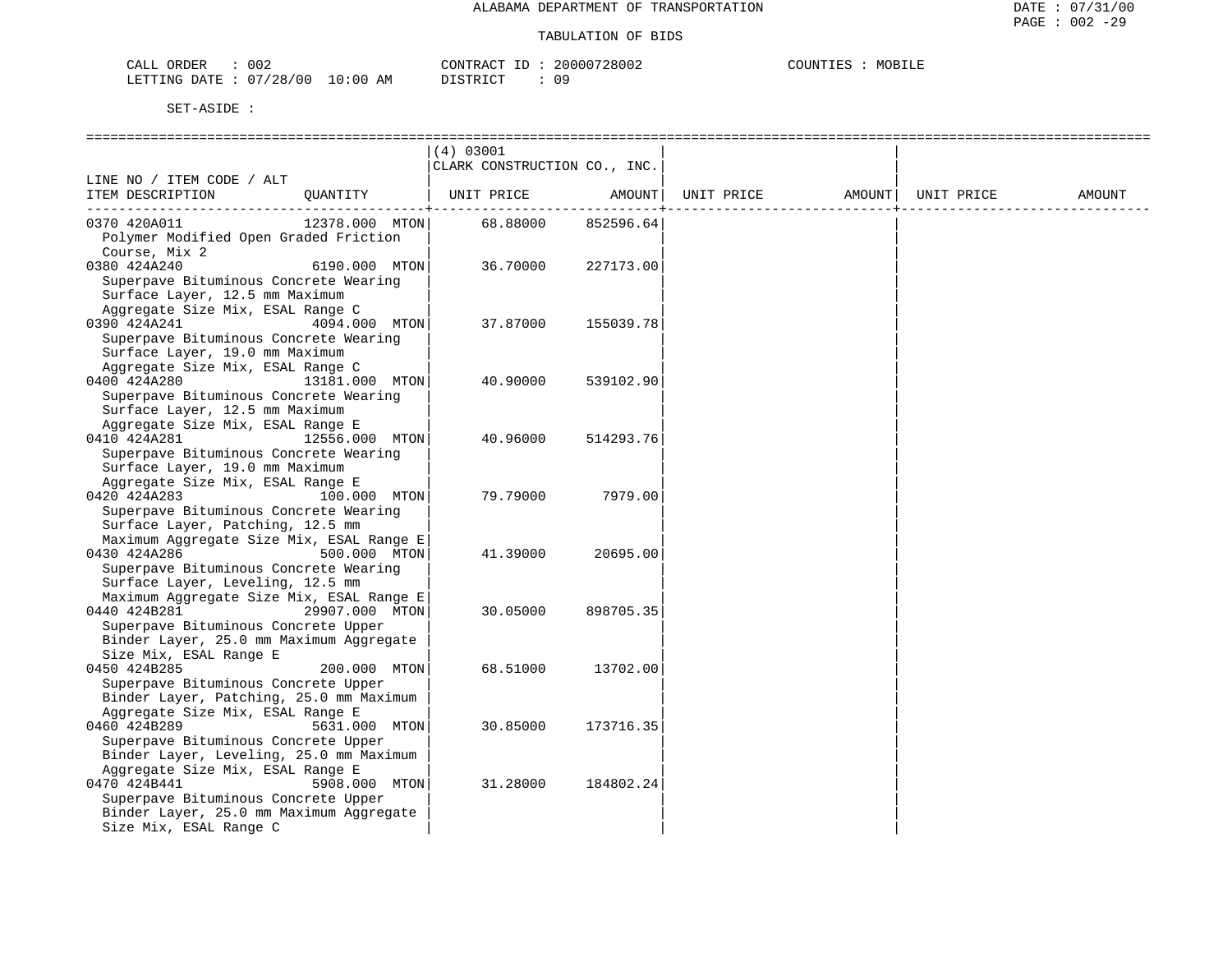| CALL ORDER             | 002 |          | CONTRACT | 20000728002 | COUNTIES | MOBILE |
|------------------------|-----|----------|----------|-------------|----------|--------|
| LETTING DATE: 07/28/00 |     | 10:00 AM | DISTRICT | 0 9         |          |        |

|                                                                                                                                    |                |      | (4) 03001<br>CLARK CONSTRUCTION CO., INC. |           |                                |  |        |
|------------------------------------------------------------------------------------------------------------------------------------|----------------|------|-------------------------------------------|-----------|--------------------------------|--|--------|
| LINE NO / ITEM CODE / ALT<br>ITEM DESCRIPTION                                                                                      |                |      | QUANTITY   UNIT PRICE AMOUNT              |           | UNIT PRICE AMOUNT   UNIT PRICE |  | AMOUNT |
| 0480 424B449<br>Superpave Bituminous Concrete Upper<br>Binder Layer, Leveling, 25.0 mm Maximum<br>Aggregate Size Mix, ESAL Range C | 2000.000 MTON  |      | 31.06000                                  | 62120.00  |                                |  |        |
| 0490 424B541<br>Superpave Bituminous Concrete Lower<br>Binder Layer, 25 mm Maximum Aggregate<br>Size Mix, ESAL Range C             | 7211.000 MTON  |      | 30.27000                                  | 218276.97 |                                |  |        |
| 0500 424B581<br>Superpave Bituminous Concrete Lower<br>Binder Layer, 25.0 mm Maximum Aggregate<br>Size Mix, ESAL Range E           | 29154.000 MTON |      | 27.29000                                  | 795612.66 |                                |  |        |
| 0510 428C000<br>Scoring Bituminous Pavement Surface By<br>Cutting                                                                  | 50495.000 M    |      | 0.35000                                   | 17673.25  |                                |  |        |
| 0520 430B040<br>Aggregate Surfacing (Crushed Aggregate<br>Base, Type B)                                                            | 3000.000 MTON  |      | 24.16000                                  | 72480.00  |                                |  |        |
| 0530 450B000<br>Reinforced Cement Concrete Bridge End<br>Slab                                                                      | 541.000 M2     |      | 90.00000                                  | 48690.00  |                                |  |        |
| 0540 502A000<br>Steel Reinforcement                                                                                                | 69641.000 KG   |      | 1.25000                                   | 87051.25  |                                |  |        |
| 0550 502B000<br>Steel Reinforcement For Bridge<br>Superstructure 199+54.24, Loop Ramp,<br>Approx. 29700 kg                         |                | LUMP | 37000.00000                               | 37000.00  |                                |  |        |
| 0560 502B001<br>Steel Reinforcement For Bridge<br>Superstructure Sta. 182+45.5, S.B.L. &<br>N.B.L., Approx. 268738 kg              |                | LUMP | 336000.00000                              | 336000.00 |                                |  |        |
| 0570 505A002<br>Steel Test Piles (HP 310x79)                                                                                       | 2.000 EACH     |      | 2500.00000                                | 5000.00   |                                |  |        |
| 0580 505A015<br>Concrete Test Piles (350 mm Square)                                                                                | 2.000 EACH     |      | 8000.00000                                | 16000.00  |                                |  |        |
| 0590 505A020<br>Concrete Test Piles (750 mm Square)                                                                                | 3.000 EACH     |      | 15000.00000                               | 45000.00  |                                |  |        |
| 0600 505B045<br>Static Loading Tests (350 mm Square)                                                                               | 1.000 EACH     |      | 8000.00000                                | 8000.00   |                                |  |        |
| 0610 505B050<br>Static Loading Tests (750mm Square)                                                                                | 1.000 EACH     |      | 15000.00000                               | 15000.00  |                                |  |        |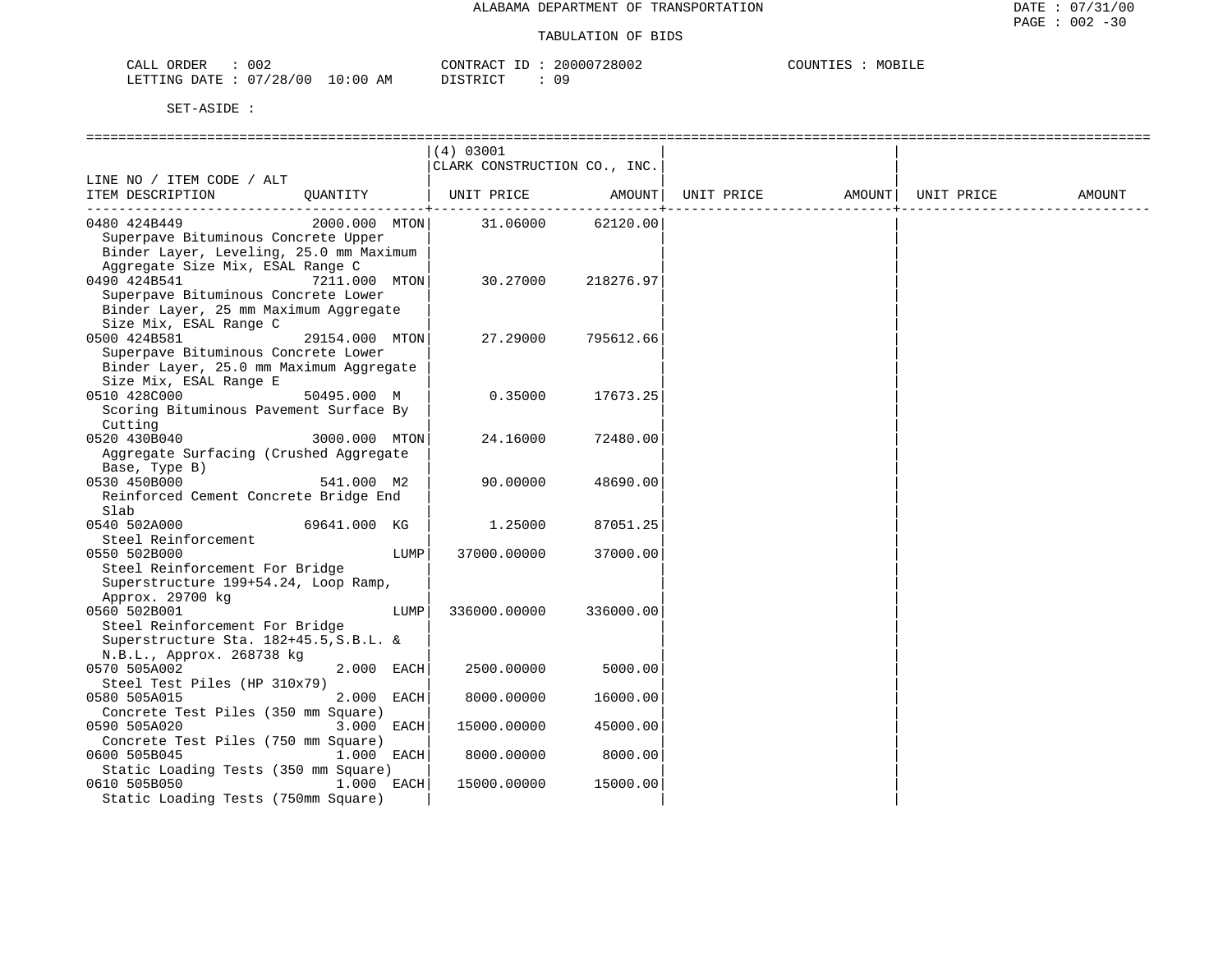| ORDER<br>CALL          | 002 |             | TD.<br>CONTRACT | 20000728002 | COUNTIES | MOBILE |
|------------------------|-----|-------------|-----------------|-------------|----------|--------|
| LETTING DATE: 07/28/00 |     | 10:00<br>ΆM | חימים דת        |             |          |        |

|                                                                    | $(4)$ 03001                  |                         |            |        |            |        |
|--------------------------------------------------------------------|------------------------------|-------------------------|------------|--------|------------|--------|
|                                                                    | CLARK CONSTRUCTION CO., INC. |                         |            |        |            |        |
| LINE NO / ITEM CODE / ALT                                          |                              |                         |            |        |            |        |
| ITEM DESCRIPTION<br>OUANTITY                                       | UNIT PRICE                   | AMOUNT<br>$- - - - - -$ | UNIT PRICE | AMOUNT | UNIT PRICE | AMOUNT |
| 0620 505B057<br>2.000 EACH                                         | 2500.00000                   | 5000.00                 |            |        |            |        |
| Static Loading Tests (HP 310x79)                                   |                              |                         |            |        |            |        |
| 1.000 EACH<br>0630 505B075                                         | 1500.00000                   | 1500.00                 |            |        |            |        |
| Dynamic Loading Tests (350 mm Square)                              |                              |                         |            |        |            |        |
| 0640 505B080<br>2.000 EACH<br>Dynamic Loading Tests (750mm Square) | 3000.00000                   | 6000.00                 |            |        |            |        |
| 840.000 M<br>0650 505C002                                          | 82.00000                     | 68880.00                |            |        |            |        |
| Steel Piling (HP 310x79)                                           |                              |                         |            |        |            |        |
| 0660 505C015<br>769.000 M                                          | 115.00000                    | 88435.00                |            |        |            |        |
| Concrete Piling (350 mm Square)                                    |                              |                         |            |        |            |        |
| 0670 505C020<br>2744.000 M<br>Concrete Piling (750 mm Square)      | 350.00000                    | 960400.00               |            |        |            |        |
| 0680 508A000<br>8790.000 KG                                        | 5.50000                      | 48345.00                |            |        |            |        |
| Structural Steel                                                   |                              |                         |            |        |            |        |
| 0690 510A000<br>800.000 M3                                         | 575.00000                    | 460000.00               |            |        |            |        |
| Bridge Substructure Concrete, Class A                              |                              |                         |            |        |            |        |
| 0700 510C051<br><b>LUMP</b>                                        | 1000000.00000                | 1000000.00              |            |        |            |        |
| Bridge Concrete Superstructure, Sta.                               |                              |                         |            |        |            |        |
| 182+45.5, S.B.L. & N.B.L., Approx. 1516<br>Cubic Meters            |                              |                         |            |        |            |        |
| 0710 510C052<br>LUMP                                               | 250000.00000                 | 250000.00               |            |        |            |        |
| Bridge Concrete Superstructure,                                    |                              |                         |            |        |            |        |
| 199+54.24 Loop Ramp, Approx. 234 Cubic                             |                              |                         |            |        |            |        |
| Meters                                                             |                              |                         |            |        |            |        |
| 0720 510E000<br>6429.000 M2                                        | 3.00000                      | 19287.00                |            |        |            |        |
| Grooving Concrete Bridge Decks                                     |                              |                         |            |        |            |        |
| 0730 511A001<br>608.000 EACH<br>Elastomeric Bearings, Type 2       | 85.00000                     | 51680.00                |            |        |            |        |
| 0740 511A004<br>8.000 EACH                                         | 400.00000                    | 3200.00                 |            |        |            |        |
| Elastomeric Bearings, Type 4                                       |                              |                         |            |        |            |        |
| 3410.000 M<br>0750 513B003                                         | 200.00000                    | 682000.00               |            |        |            |        |
| Pretensioned-Prestressed Concrete                                  |                              |                         |            |        |            |        |
| Girders, Type IM (Specialty Item)                                  |                              |                         |            |        |            |        |
| 0760 513B017<br>309.000 M<br>Pretensioned-Prestressed Concrete     | 500.00000                    | 154500.00               |            |        |            |        |
| Girders, Type BT-1830 (Specialty Item)                             |                              |                         |            |        |            |        |
| 0770 524A011<br>41.000 M3                                          | 495.28000                    | 20306.48                |            |        |            |        |
| Culvert Concrete (Cast In Place)                                   |                              |                         |            |        |            |        |
| 0780 524B011<br>53.000 M3                                          | 508.46000                    | 26948.38                |            |        |            |        |
| Culvert Concrete Extension (Cast In                                |                              |                         |            |        |            |        |
| Place)                                                             |                              |                         |            |        |            |        |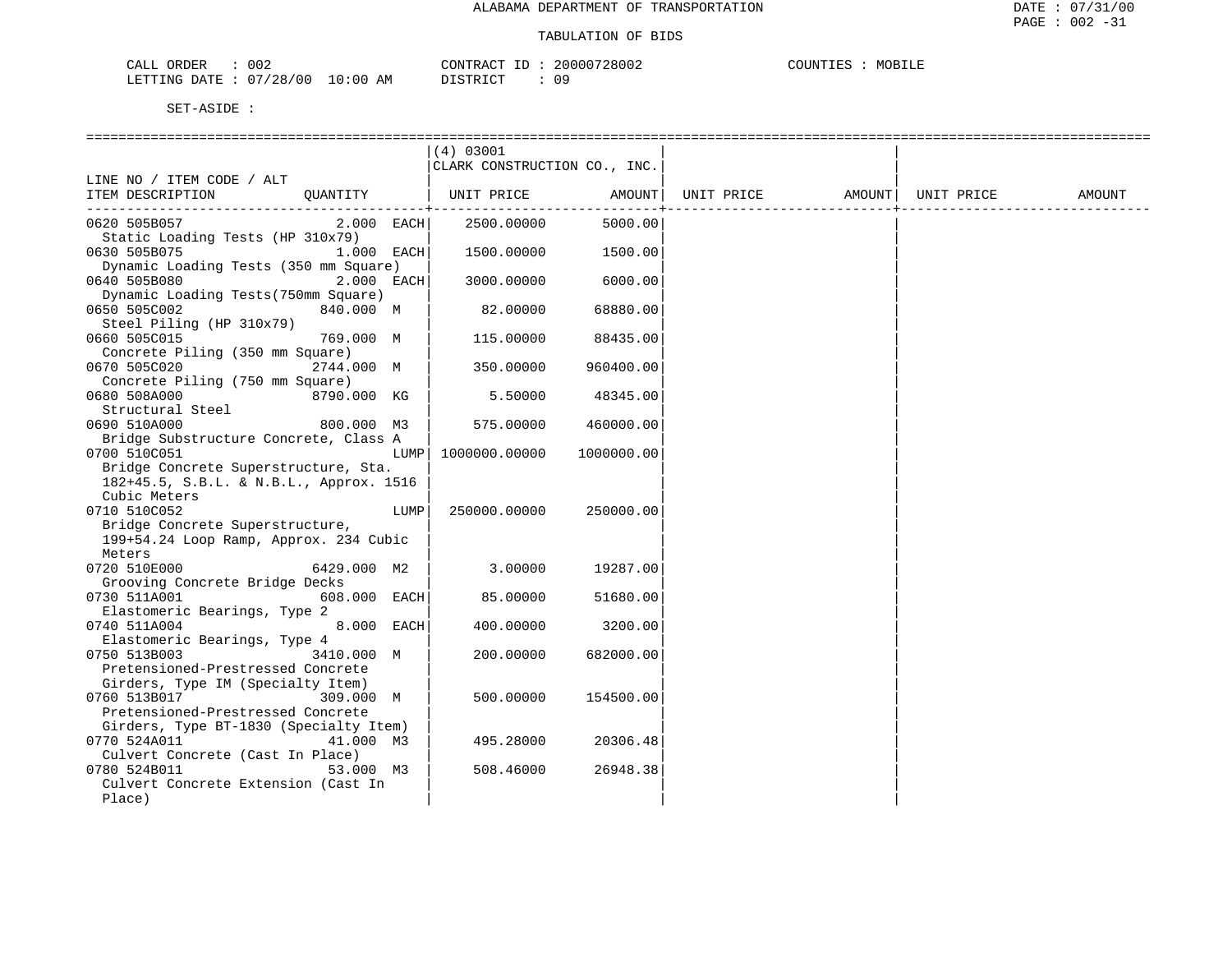| CALL ORDER                       | 002 |          | CONTRACT ID: 20000728002 | COUNTIES | MOBILE |
|----------------------------------|-----|----------|--------------------------|----------|--------|
| LETTING DATE : 07/28/00 10:00 AM |     | DISTRICT |                          |          |        |

|                                         | (4) 03001                    |           |            |        |            |        |
|-----------------------------------------|------------------------------|-----------|------------|--------|------------|--------|
|                                         | CLARK CONSTRUCTION CO., INC. |           |            |        |            |        |
| LINE NO / ITEM CODE / ALT               |                              |           |            |        |            |        |
| ITEM DESCRIPTION<br>QUANTITY            | UNIT PRICE                   | AMOUNT    | UNIT PRICE | AMOUNT | UNIT PRICE | AMOUNT |
|                                         |                              |           |            |        |            |        |
| 71.000 M<br>0790 530A000                | 57.87000                     | 4108.77   |            |        |            |        |
| 375 mm Roadway Pipe (Class 3 R.C.)      |                              |           |            |        |            |        |
| 0800 530A001<br>1240.000 M              | 60.84000                     | 75441.60  |            |        |            |        |
| 450 mm Roadway Pipe (Class 3 R.C.)      |                              |           |            |        |            |        |
| 0810 530A002<br>563.000 M               | 82.67000                     | 46543.21  |            |        |            |        |
| 600 mm Roadway Pipe (Class 3 R.C.)      |                              |           |            |        |            |        |
| 0820 530A003<br>172.000 M               | 111.17000                    | 19121.24  |            |        |            |        |
| 750 mm Roadway Pipe (Class 3 R.C.)      |                              |           |            |        |            |        |
| 0830 530A004<br>35.000 M                | 166.06000                    | 5812.10   |            |        |            |        |
| 900 mm Roadway Pipe (Class 3 R.C.)      |                              |           |            |        |            |        |
| 0840 530A006<br>15.000 M                | 255.28000                    | 3829.20   |            |        |            |        |
| 1200 mm Roadway Pipe (Class 3 R.C.)     |                              |           |            |        |            |        |
| 0850 530A101<br>5.000 M                 | 1034.00000                   | 5170.00   |            |        |            |        |
| 450 mm Roadway Pipe (Class 3 R.C.)      |                              |           |            |        |            |        |
| (Extension)                             |                              |           |            |        |            |        |
| 0860 530A102<br>2.000 M                 | 199.43000                    | 398.86    |            |        |            |        |
| 600 mm Roadway Pipe (Class 3 R.C.)      |                              |           |            |        |            |        |
| (Extension)                             |                              |           |            |        |            |        |
| 0870 530B002<br>100.000 M               | 86.33000                     | 8633.00   |            |        |            |        |
| 725 mm Span X 460 mm Rise Roadway Pipe  |                              |           |            |        |            |        |
| (Class 3 R.C.)                          |                              |           |            |        |            |        |
| 0880 530B003<br>25.000 M                | 120.04000                    | 3001.00   |            |        |            |        |
| 920 mm Span X 570 mm Rise Roadway Pipe  |                              |           |            |        |            |        |
| (Class 3 R.C.)                          |                              |           |            |        |            |        |
| 0890 530B004<br>46.000 M                | 163.47000                    | 7519.62   |            |        |            |        |
| 1110 mm Span X 675 mm Rise Roadway Pipe |                              |           |            |        |            |        |
| (Class 3 R.C.)                          |                              |           |            |        |            |        |
| 0900 530B005<br>163.000 M               | 205.86000                    | 33555.18  |            |        |            |        |
| 1300 mm Span X 795 mm Rise Roadway Pipe |                              |           |            |        |            |        |
| (Class 3 R.C.)                          |                              |           |            |        |            |        |
| 0910 530B006<br>40.000 M                | 310.00000                    | 12400.00  |            |        |            |        |
| 1485 mm Span X 915 mm Rise Roadway Pipe |                              |           |            |        |            |        |
| (Class 3 R.C.)                          |                              |           |            |        |            |        |
| 0920 532A031<br>950.000 M               | 318.25000                    | 302337.50 |            |        |            |        |
| 375 mm Slotted Drain Pipe (100 mm       |                              |           |            |        |            |        |
| Throat Height)                          |                              |           |            |        |            |        |
| 0930 532A032<br>488.000 M               | 351,00000                    | 171288.00 |            |        |            |        |
| 450 mm Slotted Drain Pipe (100 mm       |                              |           |            |        |            |        |
| Throat Height)                          |                              |           |            |        |            |        |
| 0940 532A033<br>780.000 M               | 394.00000                    | 307320.00 |            |        |            |        |
| 600 mm Slotted Drain Pipe (100 mm       |                              |           |            |        |            |        |
| Throat Height)                          |                              |           |            |        |            |        |
|                                         |                              |           |            |        |            |        |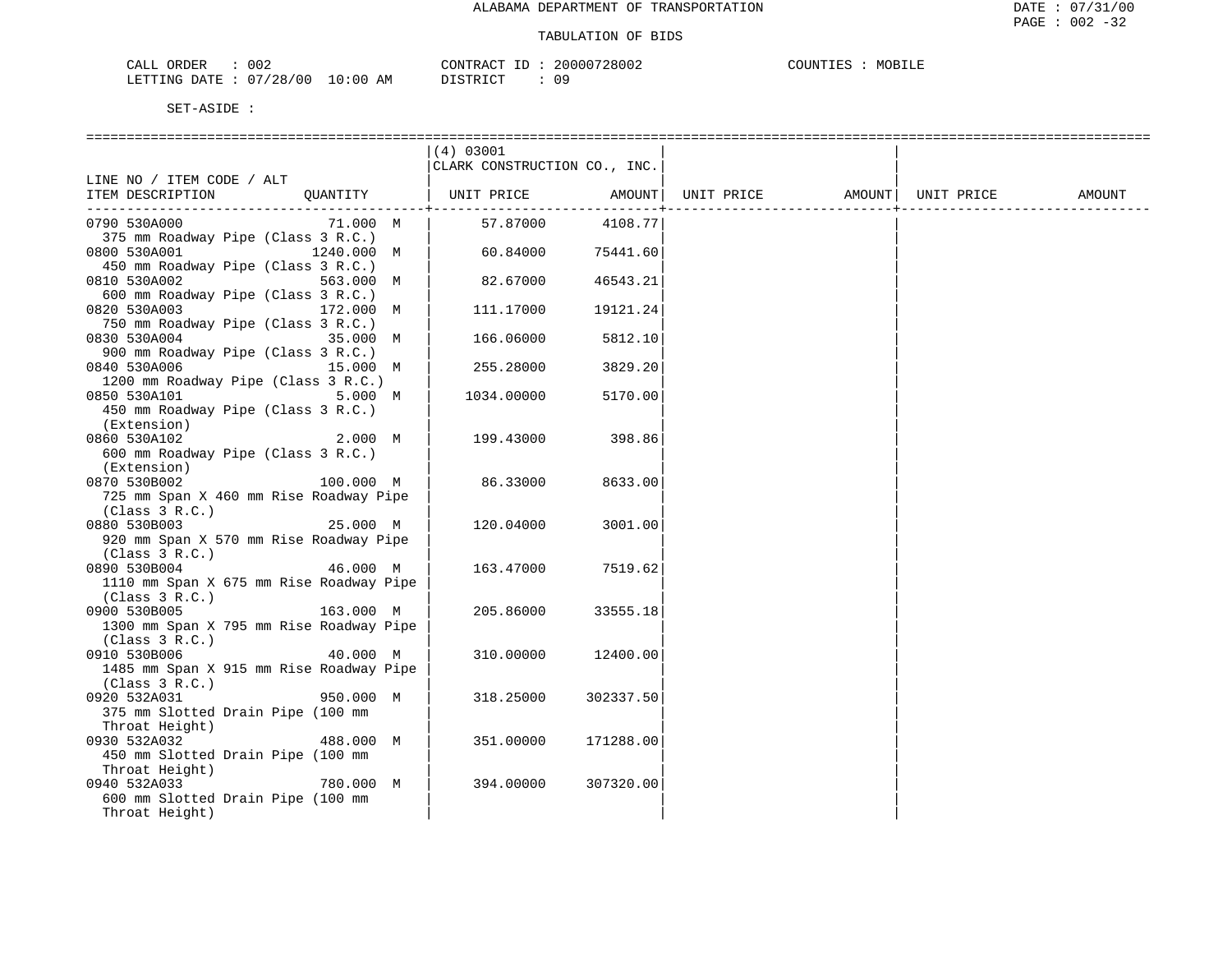| 002<br>CALL ORDER               | CONTRACT ID: | 20000728002 | COUNTIES<br>MOBILE |
|---------------------------------|--------------|-------------|--------------------|
| LETTING DATE: 07/28/00 10:00 AM | DISTRICT     | 09          |                    |

|                                                                     | (4) 03001                    |            |            |        |            |        |
|---------------------------------------------------------------------|------------------------------|------------|------------|--------|------------|--------|
|                                                                     | CLARK CONSTRUCTION CO., INC. |            |            |        |            |        |
| LINE NO / ITEM CODE / ALT                                           |                              |            |            |        |            |        |
| ITEM DESCRIPTION<br>OUANTITY                                        | UNIT PRICE                   | AMOUNT     | UNIT PRICE | AMOUNT | UNIT PRICE | AMOUNT |
|                                                                     |                              |            |            |        |            |        |
| 0950 532A041<br>1080.000 M                                          | 394.00000                    | 425520.00  |            |        |            |        |
| 375mm Slotted Drain Pipe (Variable                                  |                              |            |            |        |            |        |
| Height Grate) (300 mm To 63 mm)                                     |                              |            |            |        |            |        |
| 0960 532A051<br>314.000 M                                           | 361.00000                    | 113354.00  |            |        |            |        |
| 450 mm Slotted Drain Pipe (Temporary)                               |                              |            |            |        |            |        |
| $(100 \, \text{mm} \, \text{Throat})$                               |                              |            |            |        |            |        |
| 0970 534E000<br>929.000 M                                           | 20.00000                     | 18580.00   |            |        |            |        |
| Cleaning Existing Culvert (Less Than Or                             |                              |            |            |        |            |        |
| Equal To 1220mm Horizontal Opening)                                 |                              |            |            |        |            |        |
| 1220 mm Hor. Span                                                   |                              |            |            |        |            |        |
| 0980 534F000<br>22.000 M<br>Cleaning Existing Culvert (Greater Than | 25.00000                     | 550.00     |            |        |            |        |
| 1220mm Horizontal Opening) 1220 mm Hor.                             |                              |            |            |        |            |        |
|                                                                     |                              |            |            |        |            |        |
| Span<br>0990 535A080<br>37.000 M                                    | 59.19000                     | 2190.03    |            |        |            |        |
| 450 mm Side Drain Pipe (Class 3 R.C.)                               |                              |            |            |        |            |        |
| 1000 535A085<br>18.000 M                                            | 86.70000                     | 1560.60    |            |        |            |        |
| 600 mm Side Drain Pipe (Class 3 R.C.)                               |                              |            |            |        |            |        |
| 1010 535A086<br>51.000 M                                            | 139.30000                    | 7104.30    |            |        |            |        |
| 750 mm Side Drain Pipe (Class 3 R.C.)                               |                              |            |            |        |            |        |
| 1020 535B091<br>18.000 M                                            | 94.81000                     | 1706.58    |            |        |            |        |
| 725 mm Span, 460 mm Rise Side Drain                                 |                              |            |            |        |            |        |
| Pipe (Class 3 R.C.)                                                 |                              |            |            |        |            |        |
| 1030 535B093<br>27.000 M                                            | 132.62000                    | 3580.74    |            |        |            |        |
| 920 mm Span, 570 mm Rise Side Drain                                 |                              |            |            |        |            |        |
| Pipe (Class 3 R.C.)                                                 |                              |            |            |        |            |        |
| 32.000 M<br>1040 535B094                                            | 123.98000                    | 3967.36    |            |        |            |        |
| 1485mm Span, 915mm Rise Sidedrain                                   |                              |            |            |        |            |        |
| Pipe(Class 3 R.C.)                                                  |                              |            |            |        |            |        |
| 1050 600A000<br>LUMP                                                | 2600000.00000                | 2600000.00 |            |        |            |        |
| Mobilization                                                        |                              |            |            |        |            |        |
| 17.000 EACH<br>1060 602A000                                         | 108.81000                    | 1849.77    |            |        |            |        |
| Right Of Way Markers                                                |                              |            |            |        |            |        |
| 1080 606A012<br>1592.000 M                                          | 28.78000                     | 45817.76   |            |        |            |        |
| 150 mm Underdrain Pipe, Type 8                                      |                              |            |            |        |            |        |
| 1090 609A000<br>802.000 M2                                          | 7.28000                      | 5838.56    |            |        |            |        |
| Aggregate Slope Protection (ALDOT #3)                               |                              |            |            |        |            |        |
| 1100 609B000<br>802.000 M2                                          | 1.26000                      | 1010.52    |            |        |            |        |
| Geotextile Filter For Aggregate Slope                               |                              |            |            |        |            |        |
| Protection                                                          |                              |            |            |        |            |        |
| 4186.000 MTON<br>1110 610C001                                       | 31.80000                     | 133114.80  |            |        |            |        |
| Loose Riprap, Class 2                                               |                              |            |            |        |            |        |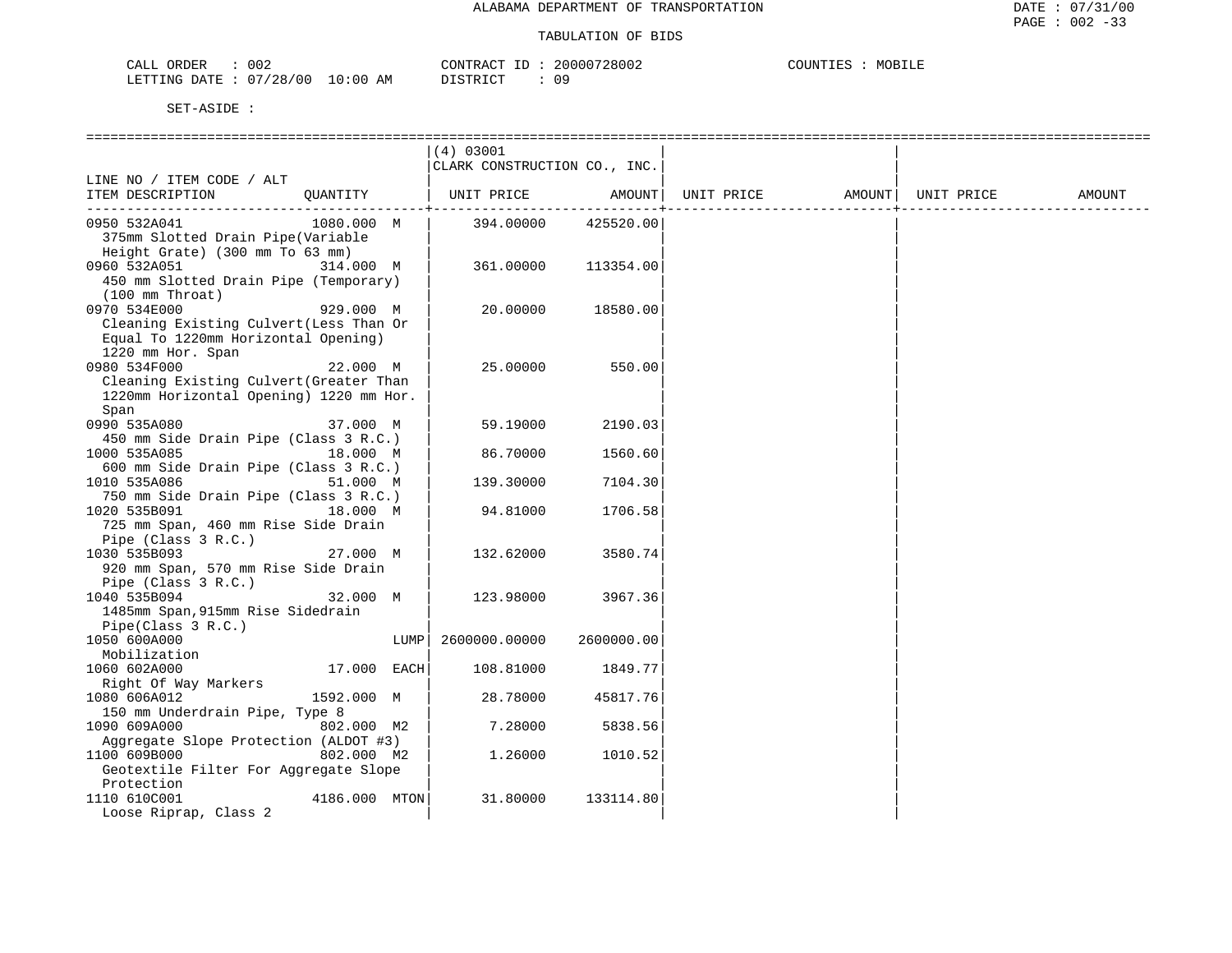| 002<br>CALL<br>ORDER                 | CONTR<br>ີ່ ∴⊦¤ ∑ຕີ | 20000728002 | TUTIOT<br>MOB<br>۳ سا ہ<br>人口行 |
|--------------------------------------|---------------------|-------------|--------------------------------|
| /28<br>07<br>'00<br>LETTING<br>חים∆ח | AΜ<br>ד פידיף דרו   | n 6.        |                                |

|                                               |               | (4) 03001                    |         |            |                    |        |
|-----------------------------------------------|---------------|------------------------------|---------|------------|--------------------|--------|
|                                               |               | CLARK CONSTRUCTION CO., INC. |         |            |                    |        |
| LINE NO / ITEM CODE / ALT<br>ITEM DESCRIPTION | QUANTITY      | UNIT PRICE                   | AMOUNT  | UNIT PRICE | AMOUNT  UNIT PRICE | AMOUNT |
|                                               |               |                              |         |            |                    |        |
| 1120 610D003                                  | 3759.000 M2   | 1.16000                      | 4360.44 |            |                    |        |
| Filter Blanket, Geotextile                    |               |                              |         |            |                    |        |
| 1130 614A000                                  | 353.000 M3    | 273.47000 96534.91           |         |            |                    |        |
| Slope Paving                                  |               |                              |         |            |                    |        |
| 1140 619A001                                  | $2.000$ EACH  | 267.64000                    | 535.28  |            |                    |        |
| 375 mm Roadway Pipe End Treatment,            |               |                              |         |            |                    |        |
| Class 1                                       |               |                              |         |            |                    |        |
| 1150 619A002                                  | 14.000 EACH   | 282.51000                    | 3955.14 |            |                    |        |
| 450 mm Roadway Pipe End Treatment,            |               |                              |         |            |                    |        |
| Class 1                                       |               |                              |         |            |                    |        |
| 1160 619A003                                  | $12.000$ EACH | 297.37000                    | 3568.44 |            |                    |        |
| 600 mm Roadway Pipe End Treatment,            |               |                              |         |            |                    |        |
| Class 1                                       |               |                              |         |            |                    |        |
| 1170 619A004                                  | 3.000 EACH    | 313.89000                    | 941.67  |            |                    |        |
| 750 mm Roadway Pipe End Treatment,            |               |                              |         |            |                    |        |
| Class 1                                       |               |                              |         |            |                    |        |
| 1180 619A005                                  | 2.000 EACH    | 344.43000                    | 688.86  |            |                    |        |
| 900 mm Roadway Pipe End Treatment,<br>Class 1 |               |                              |         |            |                    |        |
| 1190 619A007                                  | 2.000 EACH    | 371.68000                    | 743.36  |            |                    |        |
| 1200 mm Roadway Pipe End Treatment,           |               |                              |         |            |                    |        |
| Class 1                                       |               |                              |         |            |                    |        |
| 1200 619A101                                  | $4.000$ EACH  | 282.51000                    | 1130.04 |            |                    |        |
| 450 mm Side Drain Pipe End Treatment,         |               |                              |         |            |                    |        |
| Class 1                                       |               |                              |         |            |                    |        |
| 1210 619A102                                  | 2.000 EACH    | 297.36000                    | 594.72  |            |                    |        |
| 600 mm Side Drain Pipe End Treatment,         |               |                              |         |            |                    |        |
| Class 1                                       |               |                              |         |            |                    |        |
| 1220 619A103                                  | 4.000 EACH    | 313.47000                    | 1253.88 |            |                    |        |
| 750 mm Side Drain Pipe End Treatment,         |               |                              |         |            |                    |        |
| Class 1                                       |               |                              |         |            |                    |        |
| 1230 619B017                                  | 6.000 EACH    | 313.06000                    | 1878.36 |            |                    |        |
| 725 mm Span, 460 mm Rise Roadway Pipe         |               |                              |         |            |                    |        |
| End Treatment, Class 1                        |               |                              |         |            |                    |        |
| 1240 619B018                                  | $2.000$ EACH  | 324.61000                    | 649.22  |            |                    |        |
| 920 mm Span, 570 mm Rise Roadway Pipe         |               |                              |         |            |                    |        |
| End Treatment, Class 1                        |               |                              |         |            |                    |        |
| 1250 619B019                                  | $1.000$ EACH  | 346.93000                    | 346.93  |            |                    |        |
| 1110 mm Span, 675 mm Rise Roadway Pipe        |               |                              |         |            |                    |        |
| End Treatment, Class 1<br>1260 619B020        | 4.000 EACH    | 356.82000                    | 1427.28 |            |                    |        |
| 1300 mm Span, 795 mm Rise Roadway Pipe        |               |                              |         |            |                    |        |
| End Treatment, Class 1                        |               |                              |         |            |                    |        |
|                                               |               |                              |         |            |                    |        |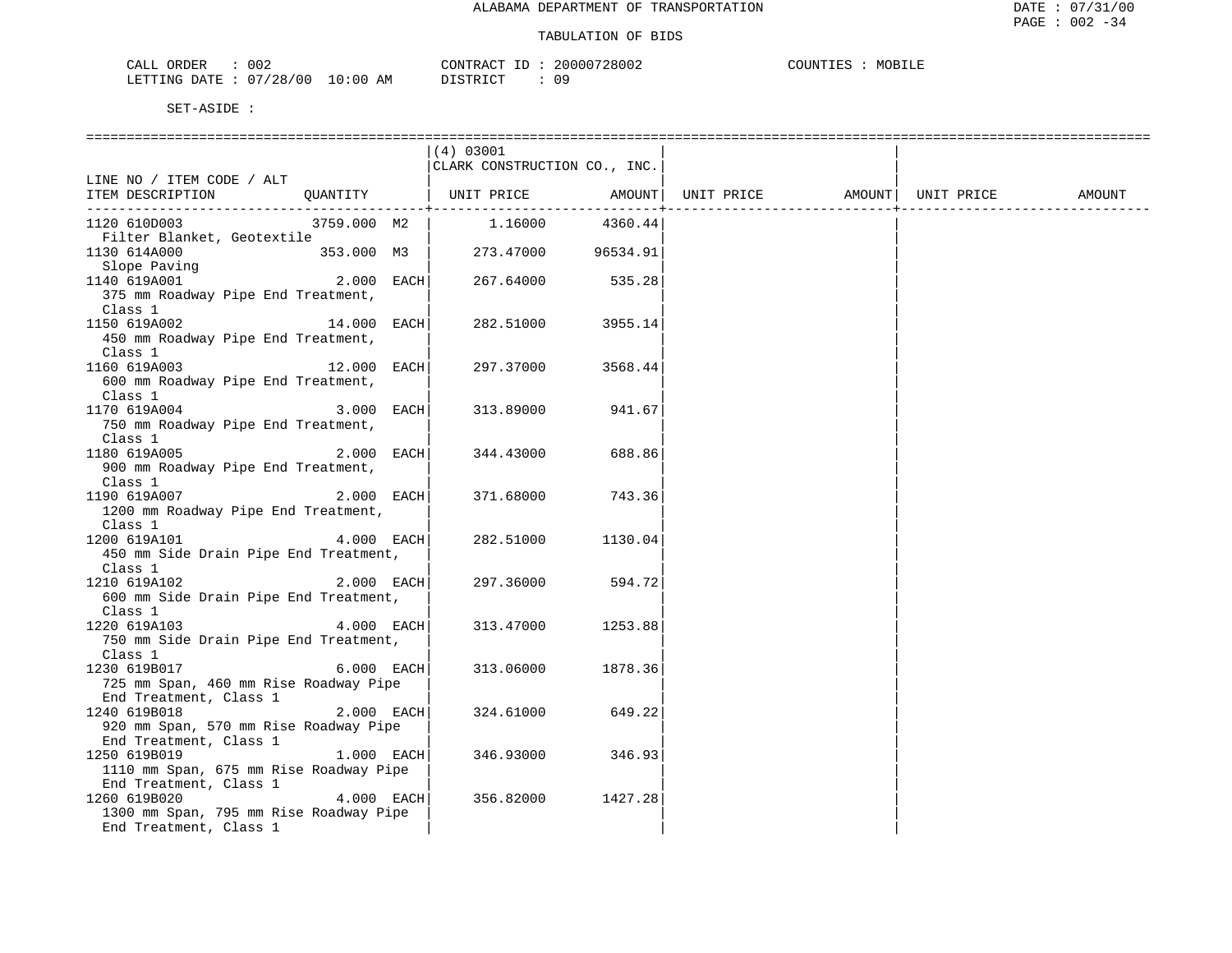| CALL ORDER                      | 002 | CONTRACT ID: | 20000728002 | COUNTIES : | MOBILE |
|---------------------------------|-----|--------------|-------------|------------|--------|
| LETTING DATE: 07/28/00 10:00 AM |     | DISTRICT     | 09          |            |        |

|                                                           | (4) 03001                    |          |            |                    |        |
|-----------------------------------------------------------|------------------------------|----------|------------|--------------------|--------|
|                                                           | CLARK CONSTRUCTION CO., INC. |          |            |                    |        |
| LINE NO / ITEM CODE / ALT                                 |                              |          |            |                    |        |
| QUANTITY<br>ITEM DESCRIPTION                              | UNIT PRICE AMOUNT            |          | UNIT PRICE | AMOUNT  UNIT PRICE | AMOUNT |
|                                                           |                              |          |            |                    |        |
| $2.000$ EACH<br>1270 619B021                              | 371.68000                    | 743.36   |            |                    |        |
| 1485 mm Span, 915 mm Rise Roadway Pipe                    |                              |          |            |                    |        |
| End Treatment, Class 1                                    |                              |          |            |                    |        |
| 1280 619B117<br>2.000 EACH                                | 317.19000                    | 634.38   |            |                    |        |
| 725 mm Span X 460 mm Rise Side Drain                      |                              |          |            |                    |        |
| Pipe End Treatment, Class 1                               |                              |          |            |                    |        |
| 1290 619B118<br>2.000 EACH                                | 324.61000                    | 649.22   |            |                    |        |
| 920 mm Span X 570 mm Rise Side Drain                      |                              |          |            |                    |        |
| Pipe End Treatment, Class 1                               |                              |          |            |                    |        |
| 2.000 EACH<br>1300 619B121                                | 371.68000                    | 743.36   |            |                    |        |
| 1485 mm Span X 915 mm Rise Side Drain                     |                              |          |            |                    |        |
| Pipe End Treatment, Class 1                               |                              |          |            |                    |        |
| 24.000 M3<br>1310 620A000                                 | 616.31000                    | 14791.44 |            |                    |        |
| Minor Structure Concrete                                  |                              |          |            |                    |        |
| 1320 621A005<br>1.000 EACH                                | 1430.70000                   | 1430.70  |            |                    |        |
| Junction Boxes, Type 1                                    |                              |          |            |                    |        |
| 1330 621A011<br>55.000 EACH                               | 1430.71000                   | 78689.05 |            |                    |        |
| Junction Boxes, Type 1 Or 1P                              |                              |          |            |                    |        |
| 10.000 EACH<br>1340 621A019                               | 1430.71000                   | 14307.10 |            |                    |        |
| Junction Boxes, Type 1 Or 2P                              |                              |          |            |                    |        |
| $1.000$ EACH<br>1350 621B005                              | 375.62000                    | 375.62   |            |                    |        |
| Junction Box Units, Type 1<br>1360 621B011<br>10.000 EACH | 375.62000                    | 3756.20  |            |                    |        |
| Junction Box Units, Type 1 Or 1P                          |                              |          |            |                    |        |
| 6.000 EACH<br>1370 621B014                                | 375.62000                    | 2253.72  |            |                    |        |
| Junction Box Units, Type 1 Or 2P                          |                              |          |            |                    |        |
| 1380 621C001<br>5.000 EACH                                | 1250.32000                   | 6251.60  |            |                    |        |
| Inlets, Type B                                            |                              |          |            |                    |        |
| 1390 621C015<br>26.000 EACH                               | 1576.58000                   | 40991.08 |            |                    |        |
| Inlets, Type S1 Or S3 (1 Wing)                            |                              |          |            |                    |        |
| 2.000 EACH<br>1400 621C017                                | 1675.67000                   | 3351.34  |            |                    |        |
| Inlets, Type S1 Or S3 (2 Wing)                            |                              |          |            |                    |        |
| 1410 621C020<br>$1.000$ EACH                              | 1351.55000                   | 1351.55  |            |                    |        |
| Inlets, Type Y                                            |                              |          |            |                    |        |
| 32.000 EACH<br>1420 621C052                               | 1494.28000                   | 47816.96 |            |                    |        |
| Inlets, Type B (Special)                                  |                              |          |            |                    |        |
| 4.000 EACH<br>1430 621C069                                | 2218.50000                   | 8874.00  |            |                    |        |
| Inlets, Type E3                                           |                              |          |            |                    |        |
| 1440 621C070<br>2.000 EACH                                | 2304.76000                   | 4609.52  |            |                    |        |
| Inlets, Type E4                                           |                              |          |            |                    |        |
| 15.000 EACH<br>1450 621C139                               | 2028.82000                   | 30432.30 |            |                    |        |
| Inlets, Type E4(Special)                                  |                              |          |            |                    |        |
|                                                           |                              |          |            |                    |        |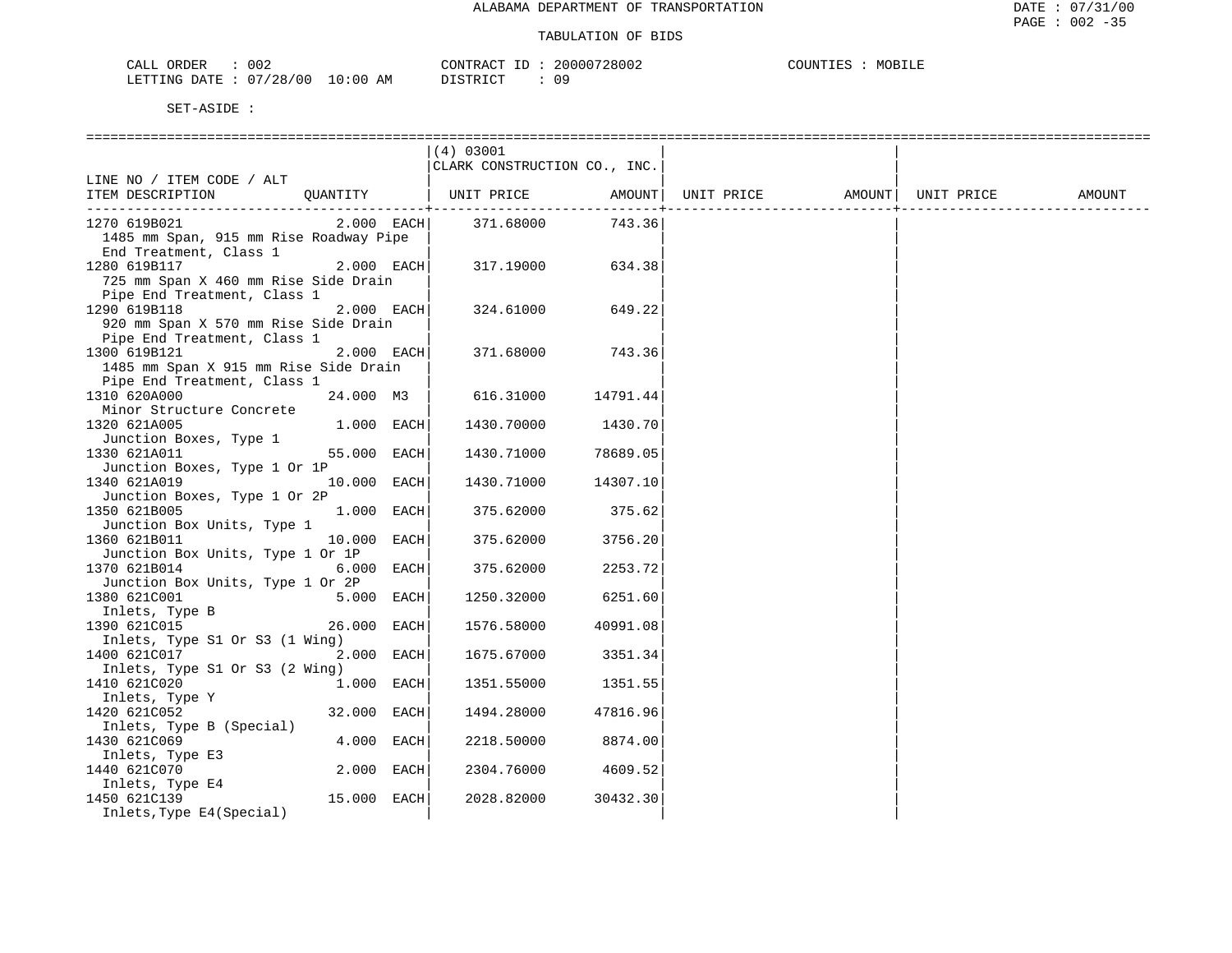| CALL ORDER             | 002 |          | CONTRACT | 20000728002 | COUNTIES | MOBILE |
|------------------------|-----|----------|----------|-------------|----------|--------|
| LETTING DATE: 07/28/00 |     | 10:00 AM | DISTRICT | Ωg          |          |        |

|                                                       |               |            | (4) 03001                    |           |            |        |            |        |
|-------------------------------------------------------|---------------|------------|------------------------------|-----------|------------|--------|------------|--------|
|                                                       |               |            | CLARK CONSTRUCTION CO., INC. |           |            |        |            |        |
| LINE NO / ITEM CODE / ALT                             |               |            |                              |           |            |        |            |        |
| ITEM DESCRIPTION                                      | OUANTITY      |            | UNIT PRICE                   | AMOUNT    | UNIT PRICE | AMOUNT | UNIT PRICE | AMOUNT |
| 1460 621D015                                          | $16.000$ EACH |            | 349.15000                    | 5586.40   |            |        |            |        |
| Inlet Units, Type S1 Or S3                            |               |            |                              |           |            |        |            |        |
| 1470 621D019                                          |               | 1.000 EACH | 660.40000                    | 660.40    |            |        |            |        |
| Inlet Units, Type Y                                   |               |            |                              |           |            |        |            |        |
| 1480 621D035                                          |               | 1.000 EACH | 561.31000                    | 561.31    |            |        |            |        |
| Inlet Units, Type B (Special)                         |               |            |                              |           |            |        |            |        |
| 1490 621D047                                          |               | 3.000 EACH | 561.31000                    | 1683.93   |            |        |            |        |
| Inlet Units, Type E4                                  |               |            |                              |           |            |        |            |        |
| 1500 621F025                                          | 5.000 EACH    |            | 3300.00000                   | 16500.00  |            |        |            |        |
| Manhole Units, Type Special (Sanitary -               |               |            |                              |           |            |        |            |        |
| 1219.2 Millimeter Diameter)                           |               |            |                              |           |            |        |            |        |
| 1510 621G020                                          |               | 1.000 EACH | 3710.00000                   | 3710.00   |            |        |            |        |
| Sanitary Sewer Conflict Junction Box,<br>Type Special |               |            |                              |           |            |        |            |        |
| 1520 622A002                                          | 13.000 EACH   |            | 482.30000                    | 6269.90   |            |        |            |        |
| Manhole Covers Reset (Sanitary)                       |               |            |                              |           |            |        |            |        |
| 1530 622B000                                          | 11.000 EACH   |            | 1005.00000                   | 11055.00  |            |        |            |        |
| Gratings Reset                                        |               |            |                              |           |            |        |            |        |
| 1540 623A000                                          | 175.000 M     |            | 40.28000                     | 7049.00   |            |        |            |        |
| Concrete Gutter                                       |               |            |                              |           |            |        |            |        |
| 1550 623B000                                          | 253.000 M     |            | 25.44000                     | 6436.32   |            |        |            |        |
| Concrete Curb, Type N                                 |               |            |                              |           |            |        |            |        |
| 1560 623C000                                          | 1550.000 M    |            | 34.98000                     | 54219.00  |            |        |            |        |
| Combination Curb & Gutter, Type C                     |               |            |                              |           |            |        |            |        |
| 1570 629A032                                          | 179.000 M     |            | 170.61000                    | 30539.19  |            |        |            |        |
| Concrete Median Or Safety Barrier, Type               |               |            |                              |           |            |        |            |        |
| 2 (Modified)                                          |               |            |                              |           |            |        |            |        |
| 1580 629A057                                          | 827.000 M     |            | 229.67000                    | 189937.09 |            |        |            |        |
| Concrete Median Or Safety Barrier, Type<br>$GS-54$    |               |            |                              |           |            |        |            |        |
| 1590 629A058                                          | 454.000 M     |            | 301.85000                    | 137039.90 |            |        |            |        |
| Concrete Median Or Safety Barrier, Type               |               |            |                              |           |            |        |            |        |
| $GS-54(SE)$                                           |               |            |                              |           |            |        |            |        |
| 1600 629A065                                          | 180.000 M     |            | 187.00000                    | 33660.00  |            |        |            |        |
| Concrete Medain Or Safety Barrier, Type               |               |            |                              |           |            |        |            |        |
| $GS-42$                                               |               |            |                              |           |            |        |            |        |
| 1610 629A066                                          | 343.000 M     |            | 216.55000                    | 74276.65  |            |        |            |        |
| Concrete Median Or Safety Barrier, Type               |               |            |                              |           |            |        |            |        |
| $GS-42(SE)$                                           |               |            |                              |           |            |        |            |        |
| 1620 629A070                                          | 58.000 M      |            | 885.10000                    | 51335.80  |            |        |            |        |
| Concrete Median Or Safety Barrier, Type               |               |            |                              |           |            |        |            |        |
| $VF-54$                                               |               |            |                              |           |            |        |            |        |
|                                                       |               |            |                              |           |            |        |            |        |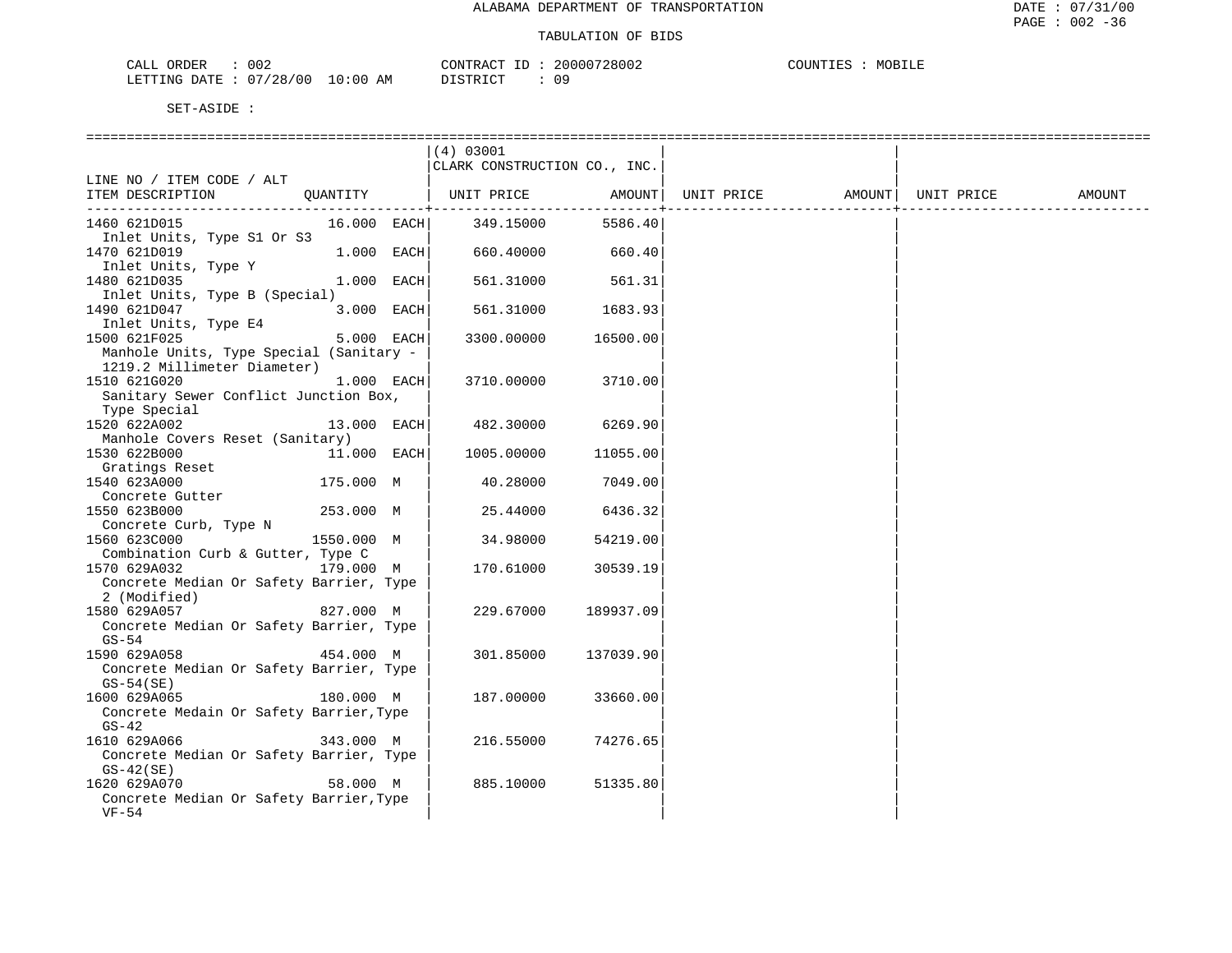| ORDER<br>CALL          | 002 |             | TD.<br>CONTRACT | 20000728002 | COUNTIES | MOBILE |
|------------------------|-----|-------------|-----------------|-------------|----------|--------|
| LETTING DATE: 07/28/00 |     | 10:00<br>ΆM | חימים דת        |             |          |        |

|                                          | (4) 03001                    |                    |                   |            |        |
|------------------------------------------|------------------------------|--------------------|-------------------|------------|--------|
|                                          | CLARK CONSTRUCTION CO., INC. |                    |                   |            |        |
| LINE NO / ITEM CODE / ALT                |                              |                    |                   |            |        |
| OUANTITY<br>ITEM DESCRIPTION             | UNIT PRICE                   | AMOUNT             | UNIT PRICE AMOUNT | UNIT PRICE | AMOUNT |
|                                          |                              |                    |                   |            |        |
| 127.000 M<br>1630 629A071                | 450.50000                    | 57213.50           |                   |            |        |
| Concrete Median Or Safety Barrier, Type  |                              |                    |                   |            |        |
| VF-54(PP)                                |                              |                    |                   |            |        |
| $3.000$ EACH<br>1640 629C001             |                              | 3180.00000 9540.00 |                   |            |        |
| Concrete Median Or Safety Barrier End    |                              |                    |                   |            |        |
| Section, (Type TES Modified)             |                              |                    |                   |            |        |
| 798.000 M<br>1650 630A030                | 45.00000                     | 35910.00           |                   |            |        |
| Steel Beam Guardrail, Class A, Type 1    |                              |                    |                   |            |        |
| (2.13 M Posts)                           |                              |                    |                   |            |        |
| $18.000$ EACH<br>1660 630C001            | 500.00000                    | 9000.00            |                   |            |        |
| Guardrail End Anchor, Type 8             |                              |                    |                   |            |        |
| 7.000 EACH                               |                              |                    |                   |            |        |
| 1670 630C003                             | 1050.00000                   | 7350.00            |                   |            |        |
| Guardrail End Anchor, Type 13            |                              |                    |                   |            |        |
| $25.000$ EACH<br>1680 630C050            | 1500.00000                   | 37500.00           |                   |            |        |
| Guardrail End Anchor, Type 20 Series     |                              |                    |                   |            |        |
| 1690 630C055<br>$4.000$ EACH             | 750.00000                    | 3000.00            |                   |            |        |
| Guardrail End Anchor, Type 2A (Retrofit) |                              |                    |                   |            |        |
| 1700 630C065<br>2.000 EACH               | 850.00000                    | 1700.00            |                   |            |        |
| Guardrail End Anchor, Type 13 (Retrofit) |                              |                    |                   |            |        |
| 1710 634A002 2400.000 M                  | 23.57000                     | 56568.00           |                   |            |        |
| Industrial Fence, 1.83 Meters High       |                              |                    |                   |            |        |
| 1720 634D004<br>$2.000$ EACH             | 750.00000                    | 1500.00            |                   |            |        |
| Gate, 4.27 Meters Wide, Complete With    |                              |                    |                   |            |        |
| Fittings (Without Barbed Wire)           |                              |                    |                   |            |        |
| — 29.000 м<br>1730 641A001               | 44.52000                     | 1291.08            |                   |            |        |
| 19.05 Millimeter Copper Water Pipe Laid  |                              |                    |                   |            |        |
| (Type K)                                 |                              |                    |                   |            |        |
| 1740 641A002<br>1.000 M                  | 67.78000                     | 67.78              |                   |            |        |
| 25.4 Millimeter Copper Water Pipe Laid   |                              |                    |                   |            |        |
|                                          |                              |                    |                   |            |        |
| (Type K)                                 |                              |                    |                   |            |        |
| 6.000 M<br>1750 641A003                  | 96.46000                     | 578.76             |                   |            |        |
| 38.1 Millimeter Copper Water Pipe Laid   |                              |                    |                   |            |        |
| (Type K)                                 |                              |                    |                   |            |        |
| 21.000 M<br>1760 641A004                 | 116.60000                    | 2448.60            |                   |            |        |
| 50.8 Millimeter Copper Water Pipe Laid   |                              |                    |                   |            |        |
| (Type K)                                 |                              |                    |                   |            |        |
| 1770 641A031<br>28.000 M                 | 233.20000                    | 6529.60            |                   |            |        |
| 304.8 Millimeter D.I. Water Main Laid    |                              |                    |                   |            |        |
| (Restrained Joint)                       |                              |                    |                   |            |        |
| 1780 641A035<br>48.000 M                 | 121.90000                    | 5851.20            |                   |            |        |
| 152.4 Millimeter D.I. Water Main Laid    |                              |                    |                   |            |        |
|                                          |                              |                    |                   |            |        |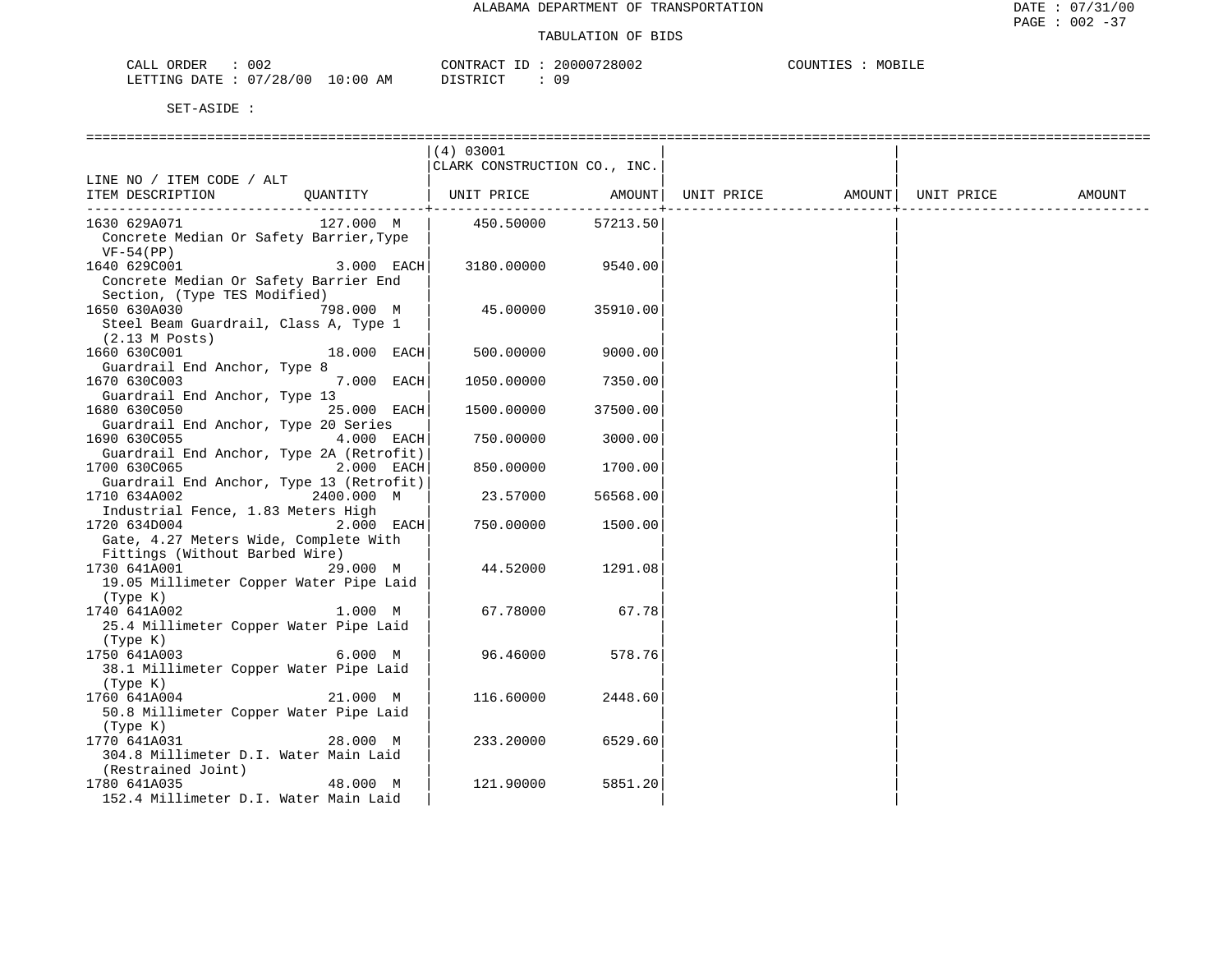LETTING DATE : 07/28/00 10:00 AM DISTRICT : 09

|                                                                     | (4) 03001                    |           |            |        |            |        |
|---------------------------------------------------------------------|------------------------------|-----------|------------|--------|------------|--------|
|                                                                     | CLARK CONSTRUCTION CO., INC. |           |            |        |            |        |
| LINE NO / ITEM CODE / ALT                                           |                              |           |            | AMOUNT | UNIT PRICE | AMOUNT |
| ITEM DESCRIPTION<br>QUANTITY                                        | UNIT PRICE                   | AMOUNT    | UNIT PRICE |        |            |        |
| 1159.000 M<br>1790 641A036                                          | 95.40000                     | 110568.60 |            |        |            |        |
| 203.2 Millimeter D.I. Water Main Laid                               |                              |           |            |        |            |        |
| 1800 641A038<br>93.000 M                                            | 156.88000                    | 14589.84  |            |        |            |        |
| 304.8 Millimeter D.I. Water Main Laid                               |                              |           |            |        |            |        |
| 1810 641A049<br>20.000 M                                            | 63.60000                     | 1272.00   |            |        |            |        |
| 152.4 Millimeter P.V.C. Water Main Laid                             |                              |           |            |        |            |        |
| 1820 641A064<br>580.000 M                                           | 94.34000                     | 54717.20  |            |        |            |        |
| 304.8 Millimeter P.V.C. Water Main Laid                             |                              |           |            |        |            |        |
| 1830 641A068<br>10.000 M<br>76.2 Millimeter D.I. Water Main Laid    | 121.90000                    | 1219.00   |            |        |            |        |
| 1840 641A081<br>114.000 M                                           | 193.98000                    | 22113.72  |            |        |            |        |
| 203.2 Millimeter D.I. Water Main Laid                               |                              |           |            |        |            |        |
| (Restrained Joint)                                                  |                              |           |            |        |            |        |
| 1850 641C000<br>14.000 EACH                                         | 731.40000                    | 10239.60  |            |        |            |        |
| 152.4 Millimeter Gate Valves With Box                               |                              |           |            |        |            |        |
| 1860 641C001<br>7.000 EACH                                          | 1060.00000                   | 7420.00   |            |        |            |        |
| 203.2 Millimeter Gate Valves With Box                               |                              |           |            |        |            |        |
| 1870 641D003<br>3452.000 KG                                         | 7.10000                      | 24509.20  |            |        |            |        |
| Ductile Iron Water Main Fitting                                     |                              |           |            |        |            |        |
| 8.000 EACH<br>1880 641D005                                          | 397.50000                    | 3180.00   |            |        |            |        |
| 203.2 Millimeter X 152.4 Millimeter D.I.                            |                              |           |            |        |            |        |
| Anchor Tee                                                          |                              |           |            |        |            |        |
| 1890 641D007<br>6.000 EACH                                          | 609.50000                    | 3657.00   |            |        |            |        |
| 304.8 Millimeter x 152.4 Millimeter D.I.                            |                              |           |            |        |            |        |
| Anchor Tee                                                          |                              |           |            |        |            |        |
| 1900 641D012<br>6.000 EACH                                          | 693.24000                    | 4159.44   |            |        |            |        |
| 203.2 Milimeter x 203.2 Milimeter D.I.                              |                              |           |            |        |            |        |
| Anchor Tee                                                          |                              |           |            |        |            |        |
| 1910 641E001<br>87.000 EACH                                         | 91.16000                     | 7930.92   |            |        |            |        |
| 152.4 Millimeter D.I. Retainer Gland<br>1920 641E002<br>33.000 EACH |                              | 6996.00   |            |        |            |        |
| 304.8 Millimeter D.I. Retainer Gland                                | 212,00000                    |           |            |        |            |        |
| 1930 641E003<br>105.000 EACH                                        | 122.96000                    | 12910.80  |            |        |            |        |
| 203.2 Millimeter D.I. Retainer Gland                                |                              |           |            |        |            |        |
| 1940 641F005<br>1.000 EACH                                          | 3047.50000                   | 3047.50   |            |        |            |        |
| 152.4 Millimeter X 152.4 Millimeter                                 |                              |           |            |        |            |        |
| Tapping Valve & Sleeve                                              |                              |           |            |        |            |        |
| 1950 641F006<br>3.000 EACH                                          | 6227.50000                   | 18682.50  |            |        |            |        |
| 304.8 Milimeter X 304.8 Milimeter                                   |                              |           |            |        |            |        |
| Tapping Valve & Sleeve                                              |                              |           |            |        |            |        |
| 1960 641F011<br>10.000 EACH                                         | 4081,00000                   | 40810.00  |            |        |            |        |
| 203.2 Millimeter X 203.2 Millimeter                                 |                              |           |            |        |            |        |
| Tapping Valve & Sleeve                                              |                              |           |            |        |            |        |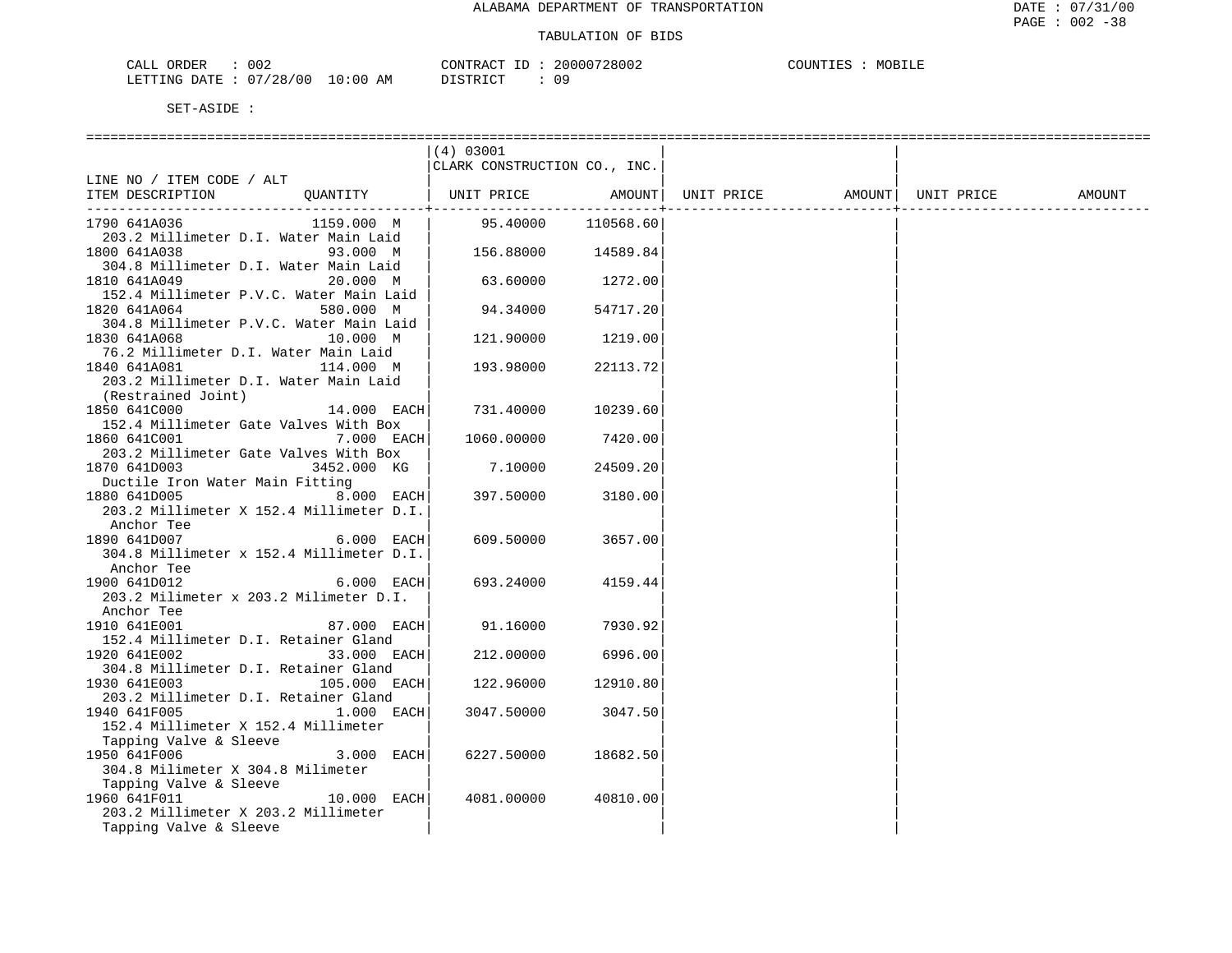| 002<br>ORDER<br>CALL             | CONTRACT ID | 20000728002 | COUNTIES<br>MOBILE |
|----------------------------------|-------------|-------------|--------------------|
| LETTING DATE : 07/28/00 10:00 AM | DISTRICT    | 09          |                    |

|                                                                                                    | =================<br>(4) 03001<br>CLARK CONSTRUCTION CO., INC. |          |            |        |            |        |
|----------------------------------------------------------------------------------------------------|----------------------------------------------------------------|----------|------------|--------|------------|--------|
| LINE NO / ITEM CODE / ALT<br>ITEM DESCRIPTION<br>OUANTITY                                          | UNIT PRICE                                                     | AMOUNT   | UNIT PRICE | AMOUNT | UNIT PRICE | AMOUNT |
| 1.000 EACH<br>1970 641F021<br>76.2 Millimeter x 76.2 Millimeter                                    | 1833.80000                                                     | 1833.80  |            |        |            |        |
| Tapping Valve & Sleeve<br>1.000 EACH<br>1980 641F029<br>25.4 Millimeter Service Tap                | 421.88000                                                      | 421.88   |            |        |            |        |
| 3.000 EACH<br>1990 641F030<br>50.8 Millimeter Service Tap                                          | 722.92000                                                      | 2168.76  |            |        |            |        |
| 5.000 EACH<br>2000 641F050<br>19.1 Millimeter Service Tap                                          | 302.10000                                                      | 1510.50  |            |        |            |        |
| 2.000 EACH<br>2010 641F051<br>38.1Millimeter Service Tap                                           | 773.80000                                                      | 1547.60  |            |        |            |        |
| 2020 641G001<br>10.000 M3<br>Concrete For Water Mains (Thrust Blocks)                              | 243.80000                                                      | 2438.00  |            |        |            |        |
| 2030 641G017<br>LUMP<br>152.4 Millimeter Pressure<br>Regulating/Sustaining Valve With Box<br>Reset | 10918.00000                                                    | 10918.00 |            |        |            |        |
| 2040 641G020<br>LUMP<br>76.2 Millimeter Concrete Vault Assembly                                    | 6625.00000                                                     | 6625.00  |            |        |            |        |
| 2050 641J001<br>1.000 M<br>Fire Hydrant Extensions                                                 | 1277.30000                                                     | 1277.30  |            |        |            |        |
| 2060 642A000<br>1.000 EACH<br>Fire Hydrant Reset                                                   | 848.00000                                                      | 848.00   |            |        |            |        |
| 9.000 EACH<br>2070 643A000<br>Water Meters Reset                                                   | 333.90000                                                      | 3005.10  |            |        |            |        |
| 20.000 M<br>2080 645A043<br>152.4 Millimeter D.I. Sanitary Sewer<br>Pipe (Restrained Joint)        | 116.60000                                                      | 2332.00  |            |        |            |        |
| 174.000 M<br>2090 645A046<br>152.4 Millimeter D.I. Sanitary Sewer<br>Pipe                          | 79.50000                                                       | 13833.00 |            |        |            |        |
| 163.000 M<br>2100 645A047<br>203.2 Millimeter D.I. Sanitary Sewer                                  | 125.08000                                                      | 20388.04 |            |        |            |        |
| Pipe<br>74.000 M<br>2110 645A082<br>203.3 mm D.I. Sanitary Sewer Pipe<br>(Restrained Joint)        | 173.84000                                                      | 12864.16 |            |        |            |        |
| 2120 645E000<br>100.000 M<br>Reef Shell Or Crushed Stone Foundation<br>For Sanitary Sewer Pipe     | 30.21000                                                       | 3021.00  |            |        |            |        |
| 20.000 M<br>2130 649A007<br>304.8 Millimeter Encasement Pipe, Type<br>1 Installation               | 265.00000                                                      | 5300.00  |            |        |            |        |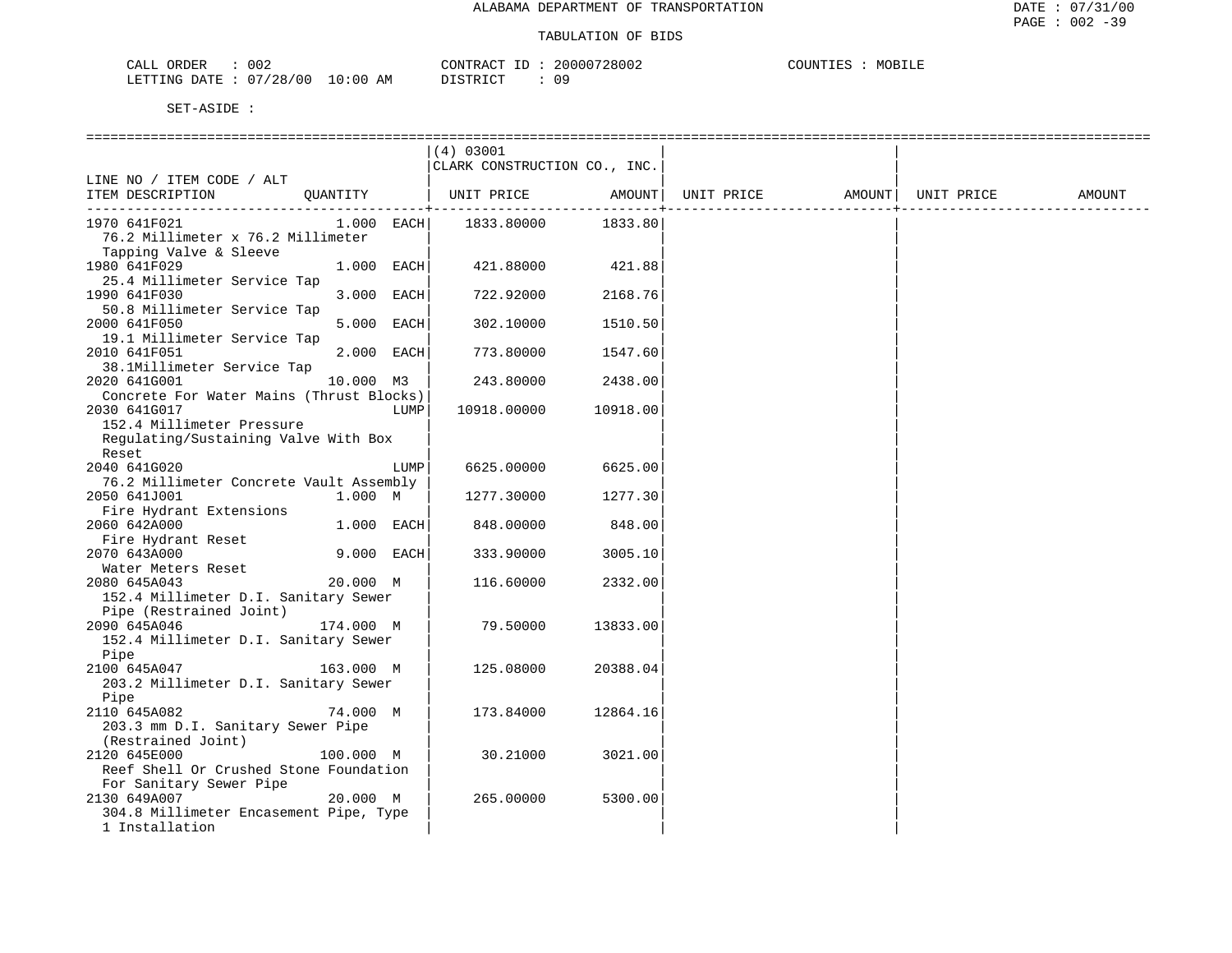| CALL ORDER                      | 002 | CONTRACT | ID : | 20000728002 | COUNTIES | MOBILE |
|---------------------------------|-----|----------|------|-------------|----------|--------|
| LETTING DATE: 07/28/00 10:00 AM |     | DISTRICT |      | 09          |          |        |

|                                        |               | (4) 03001                    |           |                   |            |        |
|----------------------------------------|---------------|------------------------------|-----------|-------------------|------------|--------|
|                                        |               | CLARK CONSTRUCTION CO., INC. |           |                   |            |        |
| LINE NO / ITEM CODE / ALT              |               |                              |           |                   |            |        |
| ITEM DESCRIPTION                       | OUANTITY      | UNIT PRICE                   | AMOUNT    | UNIT PRICE AMOUNT | UNIT PRICE | AMOUNT |
| 2140 649A028                           | 70.000 M      | 349.80000                    | 24486.00  |                   |            |        |
| 406.4 Millimeter Encasement Pipe, Type |               |                              |           |                   |            |        |
| 1 Installation                         |               |                              |           |                   |            |        |
| 2150 649A031                           | 28.000 M      | 413.40000                    | 11575.20  |                   |            |        |
| 609.6 Millimeter Encasement Pipe, Type |               |                              |           |                   |            |        |
| 1 Installation                         |               |                              |           |                   |            |        |
| 2160 649A035                           | 64.000 M      | 798.00000                    | 51072.00  |                   |            |        |
| 508 Millimeter Encasement Pipe, Type 2 |               |                              |           |                   |            |        |
|                                        |               |                              |           |                   |            |        |
| Installation                           |               |                              |           |                   |            |        |
| 2170 649A046                           | 50.000 M      | 392.20000                    | 19610.00  |                   |            |        |
| 508 Millimeter Encasement Pipe, Type 1 |               |                              |           |                   |            |        |
| Installation                           |               |                              |           |                   |            |        |
| 2180 649A069                           | 4.000 M       | 530.00000                    | 2120.00   |                   |            |        |
| 406.4 Millimeter Encasement Pipe,      |               |                              |           |                   |            |        |
| (Split) Type 1 Installation            |               |                              |           |                   |            |        |
| 2190 650A000                           | 20023.000 M3  | 10.00000                     | 200230.00 |                   |            |        |
| Topsoil                                |               |                              |           |                   |            |        |
| 2200 650B000                           | 36658.000 M3  | 4.63000                      | 169726.54 |                   |            |        |
| Topsoil From Stockpiles                |               |                              |           |                   |            |        |
| 2210 652A061                           | 25.000 HA     | 1250.00000                   | 31250.00  |                   |            |        |
| Seeding (Mix 3E)                       |               |                              |           |                   |            |        |
| 2220 654A001                           | 11315.000 M2  | 3.50000                      | 39602.50  |                   |            |        |
| Solid Sodding (Bermuda)                |               |                              |           |                   |            |        |
| 2230 656A000                           | 25.000 HA     | 1250.00000                   | 31250.00  |                   |            |        |
| Mulching, Class A, Type 1              |               |                              |           |                   |            |        |
| 2240 659A000                           | 6000.000 M2   | 2.25000                      | 13500.00  |                   |            |        |
| Erosion Control Netting, Class A       |               |                              |           |                   |            |        |
| 2250 659A001                           | 6000.000 M2   | 2.25000                      | 13500.00  |                   |            |        |
| Erosion Control Netting, Class B       |               |                              |           |                   |            |        |
| 2260 665A000                           | $1.000$ HA    | 1500.00000                   | 1500.00   |                   |            |        |
| Temporary Seeding                      |               |                              |           |                   |            |        |
| 2270 665B000                           | 1.000 HA      | 1500.00000                   | 1500.00   |                   |            |        |
| Temporary Mulching                     |               |                              |           |                   |            |        |
| 2280 665C000                           | 330.000 M     | 62.04000                     | 20473.20  |                   |            |        |
| 375 mm Temporary Pipe                  |               |                              |           |                   |            |        |
| 2290 665E000                           | 10000.000 M2  | 0.96000                      | 9600.00   |                   |            |        |
| Polyethylene                           |               |                              |           |                   |            |        |
| 2300 665F000                           | 100.000 EACH  | 6.53000                      | 653.00    |                   |            |        |
| Hay Bales                              |               |                              |           |                   |            |        |
| 2310 665G000                           | 1430.000 EACH | 3.52000                      | 5033.60   |                   |            |        |
| Sand Bags                              |               |                              |           |                   |            |        |
|                                        |               |                              |           |                   |            |        |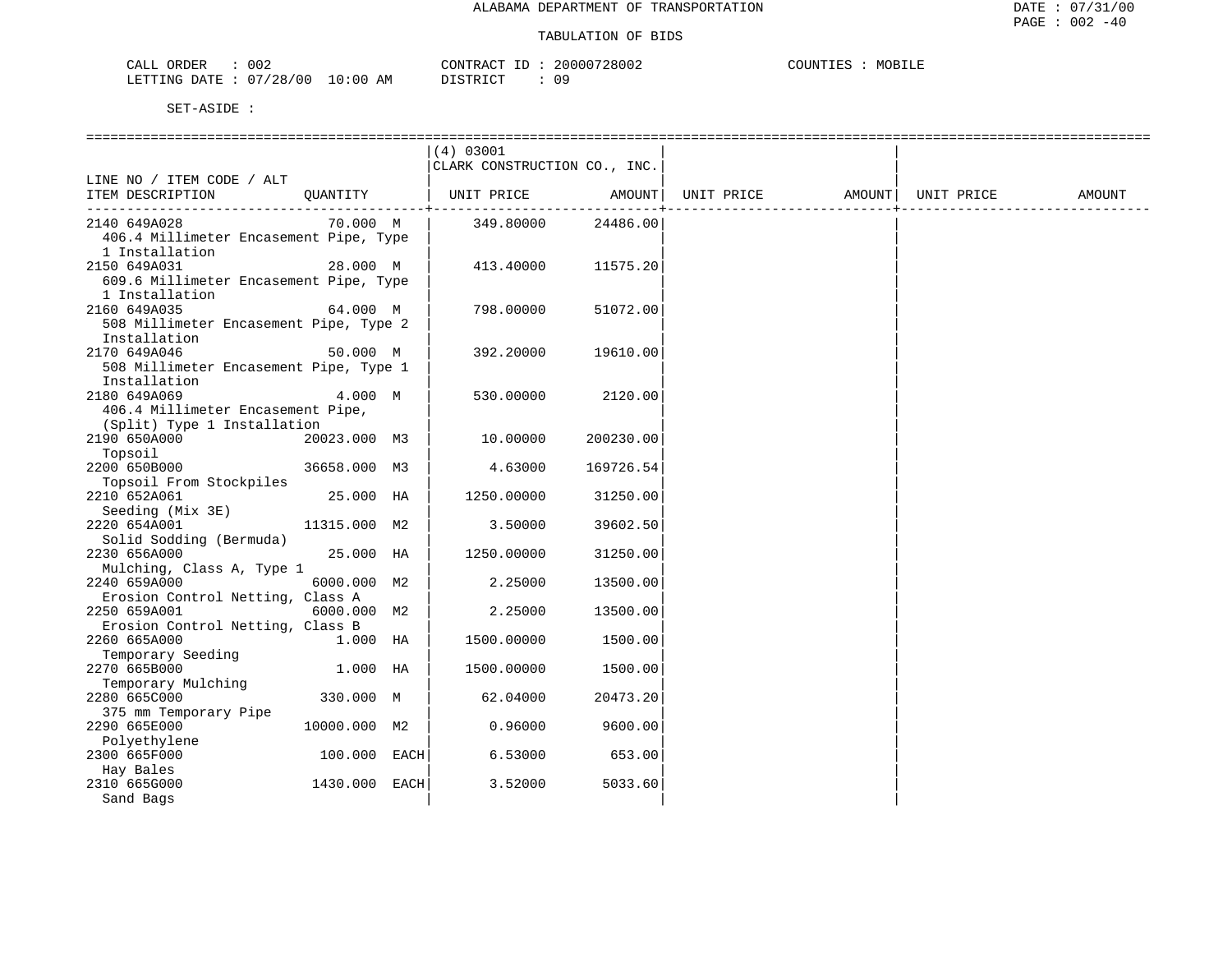| CALL ORDER                       | 002 | CONTRACT ID: | 20000728002 | COUNTIES | MOBILE |
|----------------------------------|-----|--------------|-------------|----------|--------|
| LETTING DATE : 07/28/00 10:00 AM |     | DISTRICT     |             |          |        |

|                                                                          |      | (4) 03001                    |           |            |        |            |        |
|--------------------------------------------------------------------------|------|------------------------------|-----------|------------|--------|------------|--------|
|                                                                          |      | CLARK CONSTRUCTION CO., INC. |           |            |        |            |        |
| LINE NO / ITEM CODE / ALT                                                |      |                              |           |            |        |            |        |
| ITEM DESCRIPTION<br>QUANTITY                                             |      | UNIT PRICE                   | AMOUNT    | UNIT PRICE | AMOUNT | UNIT PRICE | AMOUNT |
|                                                                          |      |                              |           |            |        |            |        |
| $10.000$ EACH<br>2320 665H001                                            |      | 1669.35000                   | 16693.50  |            |        |            |        |
| Erosion Control Check Dams, Type 2                                       |      |                              |           |            |        |            |        |
| 2330 6651000<br>1770.000 MTON                                            |      | 36.99000                     | 65472.30  |            |        |            |        |
| Temporary Riprap, Class 2                                                |      |                              |           |            |        |            |        |
| 3495.000 M<br>2340 665J000                                               |      | 12.40000                     | 43338.00  |            |        |            |        |
| Silt Fence, Type A                                                       |      |                              |           |            |        |            |        |
| 2350 665K000<br>91.000 M3                                                |      | 36.58000                     | 3328.78   |            |        |            |        |
| Drainage Sump Excavation                                                 |      |                              |           |            |        |            |        |
| 2360 665L000<br>300.000 M                                                |      | 21.56000                     | 6468.00   |            |        |            |        |
| Floating Basin Boom                                                      |      |                              |           |            |        |            |        |
| 2370 666A001<br>25.000 HA                                                |      | 100.00000                    | 2500.00   |            |        |            |        |
| Pest Control Treatment                                                   |      |                              |           |            |        |            |        |
| 2380 680A000                                                             | LUMP | 115420.54000                 | 115420.54 |            |        |            |        |
| Engineering Controls                                                     |      |                              |           |            |        |            |        |
| 2390 701A028<br>32.000 KM                                                |      | 840.00000                    | 26880.00  |            |        |            |        |
| Solid White, Class 2, Type A Traffic                                     |      |                              |           |            |        |            |        |
| Stripe (1.5 mm Thick) (150 mm Wide)                                      |      |                              |           |            |        |            |        |
| 2400 701A032<br>27.000 KM                                                |      | 825.00000                    | 22275.00  |            |        |            |        |
| Solid Yellow, Class 2, Type A Traffic                                    |      |                              |           |            |        |            |        |
| Stripe (1.5 mm Thick) (150 mm Wide)                                      |      |                              |           |            |        |            |        |
| 2410 701A041<br>47.000 KM                                                |      | 400.00000                    | 18800.00  |            |        |            |        |
| Broken White, Class 2, Type A Traffic                                    |      |                              |           |            |        |            |        |
| Stripe (2.3 mm Thick) (150 mm Wide)<br>2420 701A046<br>1.000 KM          |      |                              | 500.00    |            |        |            |        |
| Broken Yellow, Class 2 , Type A ,                                        |      | 500.00000                    |           |            |        |            |        |
| Traffic Stripe (2.3 mm Thick)(150 mm                                     |      |                              |           |            |        |            |        |
| Wide)                                                                    |      |                              |           |            |        |            |        |
| 6.000 KM<br>2430 701A048                                                 |      | 825.00000                    | 4950.00   |            |        |            |        |
| Solid Yellow, Class 2, Type A, Traffic                                   |      |                              |           |            |        |            |        |
| Stripe (2.3 mm Thick) (150 mm Wide)                                      |      |                              |           |            |        |            |        |
| 2440 701B009<br>5087.000 M                                               |      | 0.85000                      | 4323.95   |            |        |            |        |
| Dotted Class 2, Type A Traffic Stripe                                    |      |                              |           |            |        |            |        |
| $(2.3 \, \text{mm} \, \text{Thick})$ $(150 \, \text{mm} \, \text{Wide})$ |      |                              |           |            |        |            |        |
| 2450 701B016<br>85.000 M                                                 |      | 5.00000                      | 425.00    |            |        |            |        |
| Dotted, Class 3W, Type A Traffic Stripe                                  |      |                              |           |            |        |            |        |
| (150 mm Wide)                                                            |      |                              |           |            |        |            |        |
| 2460 701C000<br>195.000 KM                                               |      | 115.00000                    | 22425.00  |            |        |            |        |
| Broken Temporary Traffic Stripe                                          |      |                              |           |            |        |            |        |
| 2470 701C001<br>260.000 KM                                               |      | 150.00000                    | 39000.00  |            |        |            |        |
| Solid Temporary Traffic Stripe                                           |      |                              |           |            |        |            |        |
| 2480 701C006<br>128.000 KM                                               |      | 2365.00000                   | 302720.00 |            |        |            |        |
| Solid Temporary Traffic Stripe                                           |      |                              |           |            |        |            |        |
| (Removable Tape)                                                         |      |                              |           |            |        |            |        |
|                                                                          |      |                              |           |            |        |            |        |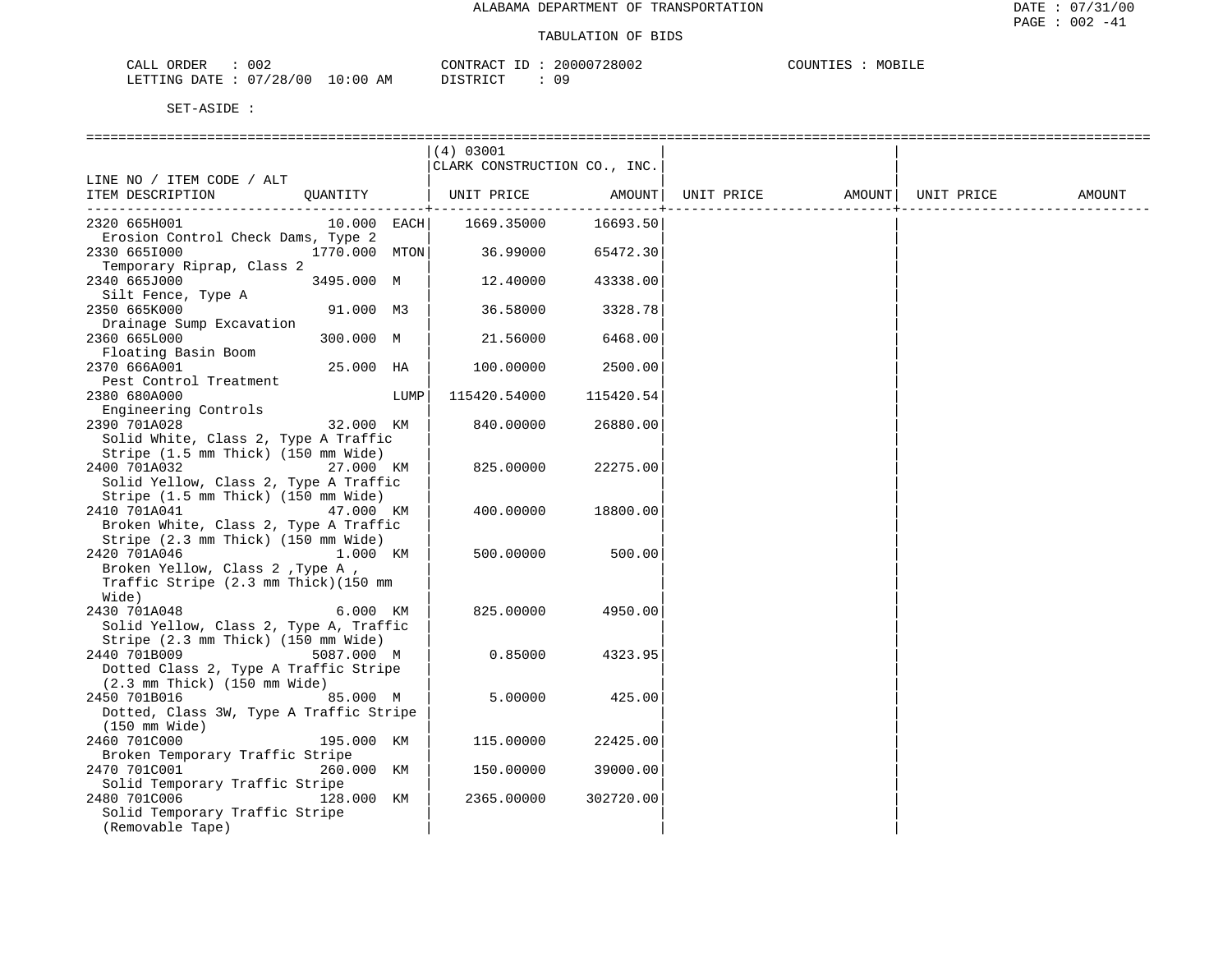|                                                                                              |               | (4) 03001<br>CLARK CONSTRUCTION CO., INC. |           |            |                    |        |
|----------------------------------------------------------------------------------------------|---------------|-------------------------------------------|-----------|------------|--------------------|--------|
| LINE NO / ITEM CODE / ALT<br>ITEM DESCRIPTION                                                | QUANTITY      | UNIT PRICE AMOUNT                         |           | UNIT PRICE | AMOUNT  UNIT PRICE | AMOUNT |
| 2490 701C009<br>Broken Temporary Traffic Stripe<br>(Removable Tape)                          | 128.000 KM    | 1000.00000                                | 128000.00 |            |                    |        |
| 2500 701D007<br>Solid Traffic Stripe Removed (Paint)                                         | 12.000 KM     | 500.00000                                 | 6000.00   |            |                    |        |
| 2510 701D008<br>Solid Traffic Stripe Removed (Plastic)                                       | 6.000 KM      | 610.00000                                 | 3660.00   |            |                    |        |
| 2520 701D009<br>Solid Traffic Stripe Removed (Tape)                                          | 128.000 KM    | 2000.00000                                | 256000.00 |            |                    |        |
| 2530 701D014<br>Broken Traffic Stripe Removed (Paint)                                        | 12.000 KM     | 300.00000                                 | 3600.00   |            |                    |        |
| 2540 701D015<br>Broken Traffic Stripe Removed (Plastic)                                      | 6.000 KM      | 400.00000                                 | 2400.00   |            |                    |        |
| 2550 701D016<br>Broken Traffic Stripe Removed (Tape)                                         | 128.000 KM    | 800.00000                                 | 102400.00 |            |                    |        |
| 2560 701F000<br>Dotted Temporary Traffic Stripe                                              | 5087.000 M    | 0.20000                                   | 1017.40   |            |                    |        |
| 2570 701G121<br>Broken White, Class 3W, Type A Traffic<br>Stripe (150 mm Wide)               | 2675.000 M    | 10.15000                                  | 27151.25  |            |                    |        |
| 2580 701G125<br>Solid White, Class 3W, Type A Traffic<br>Stripe (150 mm Wide)                | 1216.000 M    | 12.25000                                  | 14896.00  |            |                    |        |
| 2590 701G133<br>Solid Yellow, Class 3W, Type A Traffic<br>Stripe (150 mm Wide)               | 1216.000 M    | 12.25000                                  | 14896.00  |            |                    |        |
| 2600 703A002<br>Traffic Control Markings, Class 2, Type<br>Α                                 | 2097.000 M2   | 16.00000                                  | 33552.00  |            |                    |        |
| 2610 703B002<br>Traffic Control Legends, Class 2, Type A                                     | 260.000 M2    | 16.75000                                  | 4355.00   |            |                    |        |
| 2620 703D001                                                                                 | 2097.000 M2   | 2.75000                                   | 5766.75   |            |                    |        |
| Temporary Traffic Control Markings<br>2630 705A011<br>Pavement Markers, Class C, Type 1-A    | 5550.000 EACH | 3.15000                                   | 17482.50  |            |                    |        |
| 2640 705A012                                                                                 | 1500.000 EACH | 3.15000                                   | 4725.00   |            |                    |        |
| Pavement Markers, Class C, Type 1-B<br>2650 705A023                                          | 314.000 EACH  | 3.15000                                   | 989.10    |            |                    |        |
| Pavement Markers, Class C, Type 2-D<br>2660 705A030<br>Pavement Markers, Class A-H, Type 2-C | 3243.000 EACH | 4.75000                                   | 15404.25  |            |                    |        |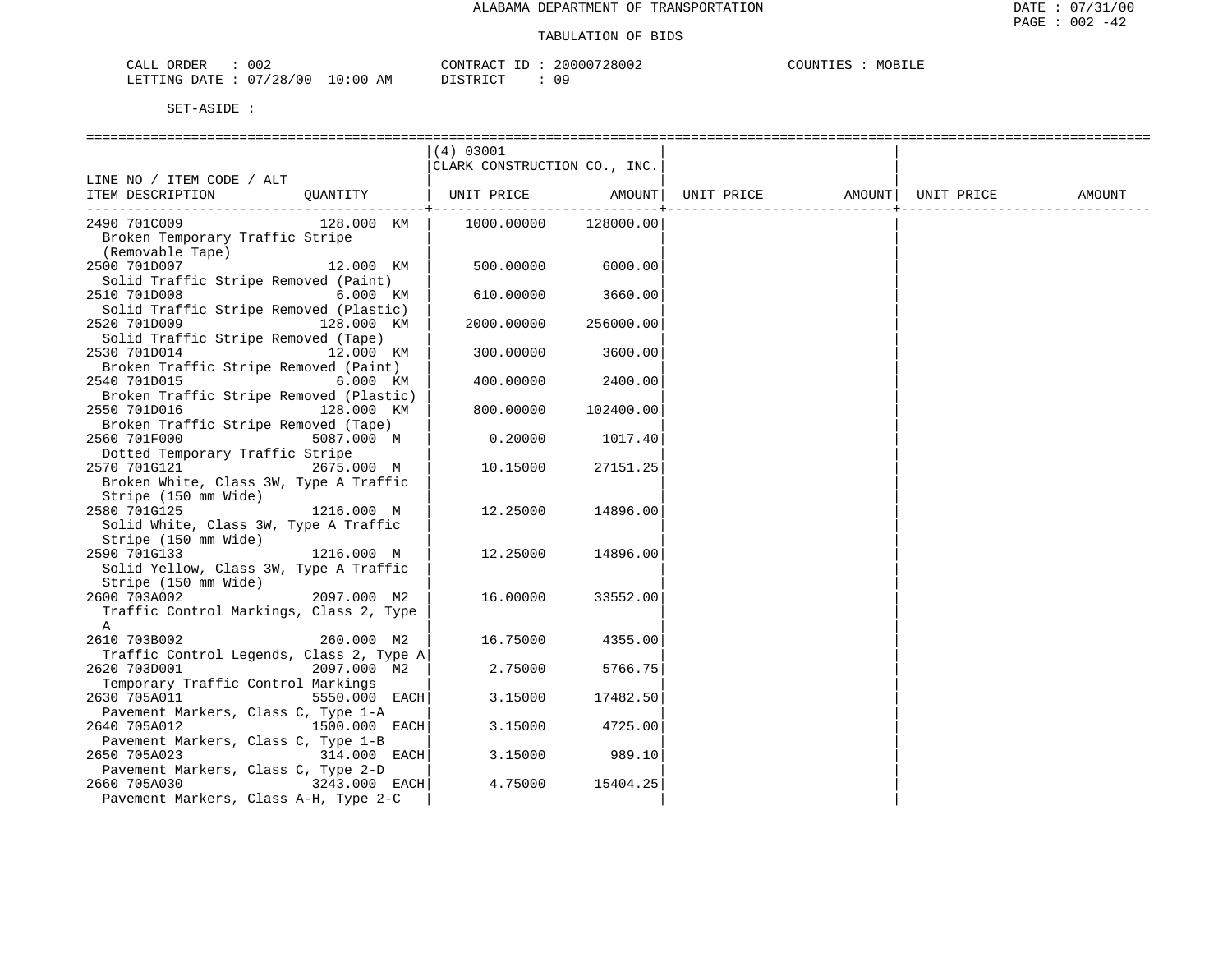| CALL ORDER                      | 002 |          | CONTRACT ID: 20000728002 | COUNTIES | MOBILE |
|---------------------------------|-----|----------|--------------------------|----------|--------|
| LETTING DATE: 07/28/00 10:00 AM |     | DISTRICT | n c                      |          |        |

|                                                                                                                                                                 | (4) 03001                    |           |            |        |            |        |
|-----------------------------------------------------------------------------------------------------------------------------------------------------------------|------------------------------|-----------|------------|--------|------------|--------|
|                                                                                                                                                                 | CLARK CONSTRUCTION CO., INC. |           |            |        |            |        |
| LINE NO / ITEM CODE / ALT<br>ITEM DESCRIPTION<br>QUANTITY                                                                                                       | UNIT PRICE                   | AMOUNT    | UNIT PRICE | AMOUNT | UNIT PRICE | AMOUNT |
| 2670 705A031<br>5405.000 EACH<br>Pavement Markers, Class A-H, Type 1-A                                                                                          | 4.75000                      | 25673.75  |            |        |            |        |
| 2680 705A032<br>2968.000 EACH<br>Pavement Markers, Class A-H, Type 1-B                                                                                          | 4.75000                      | 14098.00  |            |        |            |        |
| 2690 705A037<br>314.000 EACH                                                                                                                                    | 4.75000                      | 1491.50   |            |        |            |        |
| Pavement Markers, Class A-H, Type 2-D<br>2700 705A038<br>676.000 EACH                                                                                           | 4.75000                      | 3211.00   |            |        |            |        |
| Pavement Markers, Class A-H, Type 2-E<br>2710 707A006<br>48.000 EACH<br>Type 1, Clear Delineator Installation                                                   | 20,00000                     | 960.00    |            |        |            |        |
| 2720 707A007<br>53.000 EACH                                                                                                                                     | 22.50000                     | 1192.50   |            |        |            |        |
| Type 2, Clear Delineator Installation<br>2730 707A026<br>41.000 EACH                                                                                            | 24.50000                     | 1004.50   |            |        |            |        |
| Type 1B, Clear And Red Delineator<br>Installation                                                                                                               |                              |           |            |        |            |        |
| 2740 707A027<br>10.000<br>EACH<br>Type 1B, Red And Yellow Delineator<br>Installation                                                                            | 24.50000                     | 245.00    |            |        |            |        |
| 2750 707G000<br>398.000<br>EACH<br>Barrier Rail Mounted Delineator<br>(Mono-Directional)                                                                        | 10.00000                     | 3980.00   |            |        |            |        |
| 2760 707G001<br>478.000 EACH<br>Barrier Rail Mounted Delineator<br>(Bi-Directional)                                                                             | 12.50000                     | 5975.00   |            |        |            |        |
| 2770 709B000<br>2.000 EACH                                                                                                                                      | 75.00000                     | 150.00    |            |        |            |        |
| Milepost Reset<br>4.000 M2<br>2780 710A028<br>Class 2, Aluminum Flat Sign Panels 1.016<br>Millimeter Thickness (Type III Or Type<br>IV Background)              | 152.00000                    | 608.00    |            |        |            |        |
| 2790 710A115<br>81.000 M2<br>Class 4, Alum Flat Sign Panels 2.032 mm<br>Thick or Steel Flat Sign Panels 1.897<br>MM Thick(Ty III or Ty IV Background)           | 145.00000                    | 11745.00  |            |        |            |        |
| 2800 710A116<br>733.000 M2<br>Class 2, Alum Multi Flat Sign Panels<br>3.175 mm Thick or steel Multi Flat Sign<br>Panels 2.657 Thick(Ty III Or IV<br>Background) | 236.00000                    | 172988.00 |            |        |            |        |
| 2810 710A118<br>18.000 M2<br>Class 2, Aluminum Flat Sign Panels<br>3.175 mm Thick Or Steel Flat Sign<br>Panels2.657 mm Thick(Ty III Or Ty IV<br>Background)     | 250.25000                    | 4504.50   |            |        |            |        |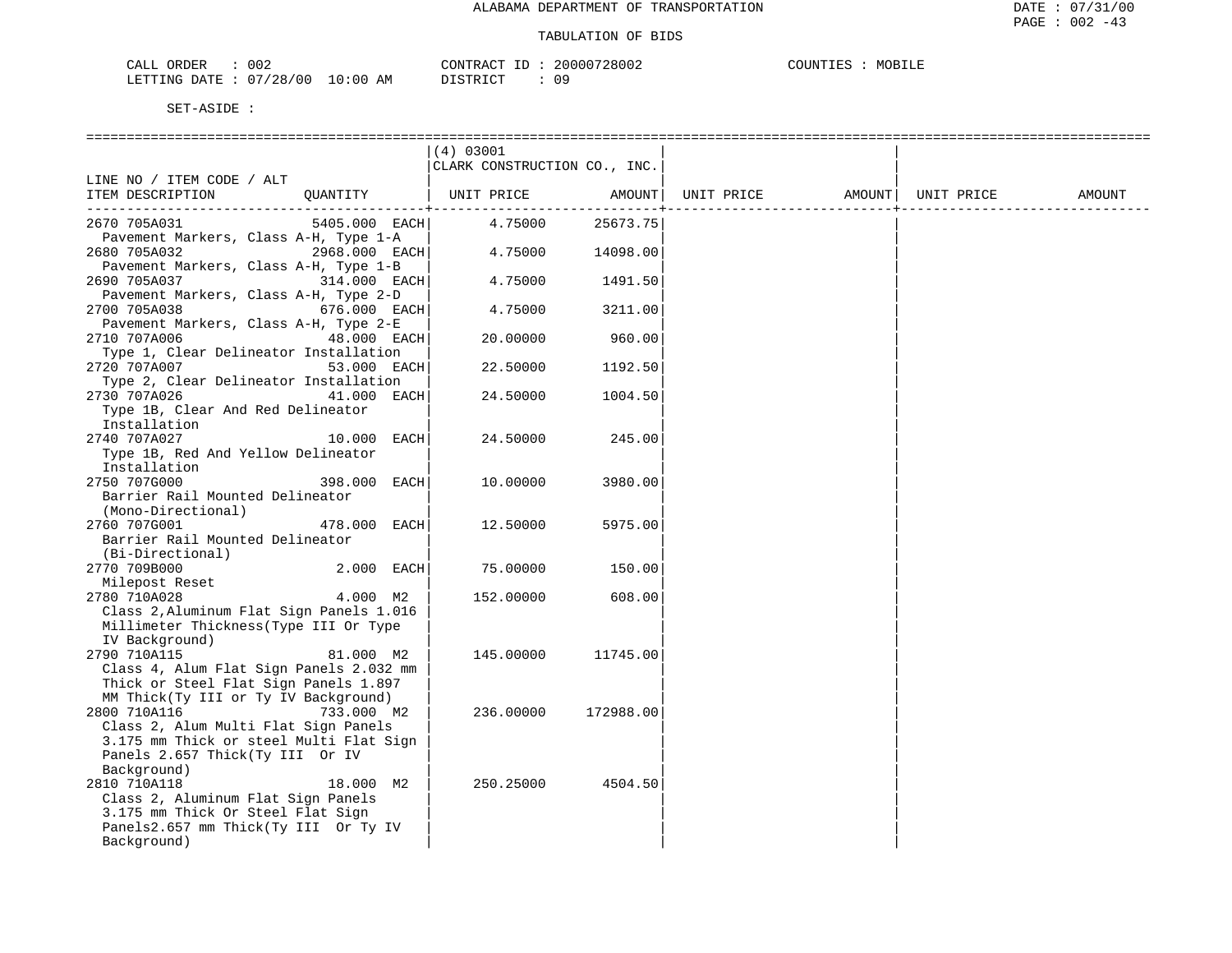|                                                          |           | (4) 03001                    |          |            |        |            |        |
|----------------------------------------------------------|-----------|------------------------------|----------|------------|--------|------------|--------|
|                                                          |           | CLARK CONSTRUCTION CO., INC. |          |            |        |            |        |
| LINE NO / ITEM CODE / ALT                                |           |                              |          |            |        |            |        |
| ITEM DESCRIPTION                                         | QUANTITY  | UNIT PRICE                   | AMOUNT   | UNIT PRICE | AMOUNT | UNIT PRICE | AMOUNT |
|                                                          |           |                              |          |            |        |            |        |
| 2820 710A119                                             | 44.000 M2 | 255.75000                    | 11253.00 |            |        |            |        |
| Class 2A, Alum Flat Sign Panels 3.175                    |           |                              |          |            |        |            |        |
| mm Thick Or Steel Flat Sign Panels                       |           |                              |          |            |        |            |        |
| 2.657 mm Thick (Type III Or Type IV                      |           |                              |          |            |        |            |        |
| Background)                                              |           |                              |          |            |        |            |        |
| 2830 710B001                                             | 508.000 M | 24.00000                     | 12192.00 |            |        |            |        |
| Roadway Sign Post (#3 "U" Channel                        |           |                              |          |            |        |            |        |
| Galvanized Steel)                                        |           |                              |          |            |        |            |        |
| 2840 710B007                                             | 42.000 M  | 185.00000                    | 7770.00  |            |        |            |        |
| Roadway Sign Post (W150 x 22 Steel Beam)                 |           |                              |          |            |        |            |        |
| 2850 710B008                                             | 12.000 M  | 210.00000                    | 2520.00  |            |        |            |        |
|                                                          |           |                              |          |            |        |            |        |
| Roadway Sign Post (W200 x 27 Steel Beam)<br>2860 710B010 |           |                              |          |            |        |            |        |
|                                                          | 28.000 M  | 165.00000                    | 4620.00  |            |        |            |        |
| Roadway Sign Post (W150 x 14 Steel Beam)                 |           |                              |          |            |        |            |        |
| 2870 710B011                                             | 71.000 M  | 177.50000                    | 12602.50 |            |        |            |        |
| Roadway Sign Post (W150 x 18 Steel Beam)                 |           |                              |          |            |        |            |        |
| 2880 710B012                                             | 13.000 M  | 215,00000                    | 2795.00  |            |        |            |        |
| Roadway Sign Post (W200 x 31 Steel Beam)                 |           |                              |          |            |        |            |        |
| 2890 710B014                                             | 46.000 M  | 230.00000                    | 10580.00 |            |        |            |        |
| Roadway Sign Post (W250 x 39 Steel Beam)                 |           |                              |          |            |        |            |        |
| 2900 710B015                                             | 72.000 M  | 235.00000                    | 16920.00 |            |        |            |        |
| Roadway Sign Post (W310 x 39 Steel Beam)                 |           |                              |          |            |        |            |        |
| 2910 710C000                                             | LUMP      | 17000.00000                  | 17000.00 |            |        |            |        |
| Removal Of Existing Roadway Signs                        |           |                              |          |            |        |            |        |
| 2920 710E000                                             | 18.000 M  | 200.00000                    | 3600.00  |            |        |            |        |
| Overhead Roadway Sign Hangers, W150 X 14                 |           |                              |          |            |        |            |        |
| 2930 711A000                                             | LUMP      | 3000.00000                   | 3000.00  |            |        |            |        |
| Roadway Sign Relocation                                  |           |                              |          |            |        |            |        |
| 2940 713A000                                             | 8.000 M   | 300.00000                    | 2400.00  |            |        |            |        |
| Permanent Barricades                                     |           |                              |          |            |        |            |        |
| 2950 714A000                                             | LUMP      | 41450.00000                  | 41450.00 |            |        |            |        |
| Overhead Bridge Mounted Roadway Sign                     |           |                              |          |            |        |            |        |
| Structure (OHSB # 16)                                    |           |                              |          |            |        |            |        |
| 2960 714A001                                             | LUMP      | 39700.00000                  | 39700.00 |            |        |            |        |
| Overhead Bridge Mounted Roadway Sign                     |           |                              |          |            |        |            |        |
| Structure (OHSB # 17)                                    |           |                              |          |            |        |            |        |
| 2970 715A000                                             | LUMP      | 18650.00000                  | 18650.00 |            |        |            |        |
| Overhead Roadway Sign Structure (OHT #                   |           |                              |          |            |        |            |        |
| 1)                                                       |           |                              |          |            |        |            |        |
| 2980 715A001                                             | LUMP      | 17925.00000                  | 17925.00 |            |        |            |        |
| Overhead Roadway Sign Structure (OHT #                   |           |                              |          |            |        |            |        |
| 2)                                                       |           |                              |          |            |        |            |        |
|                                                          |           |                              |          |            |        |            |        |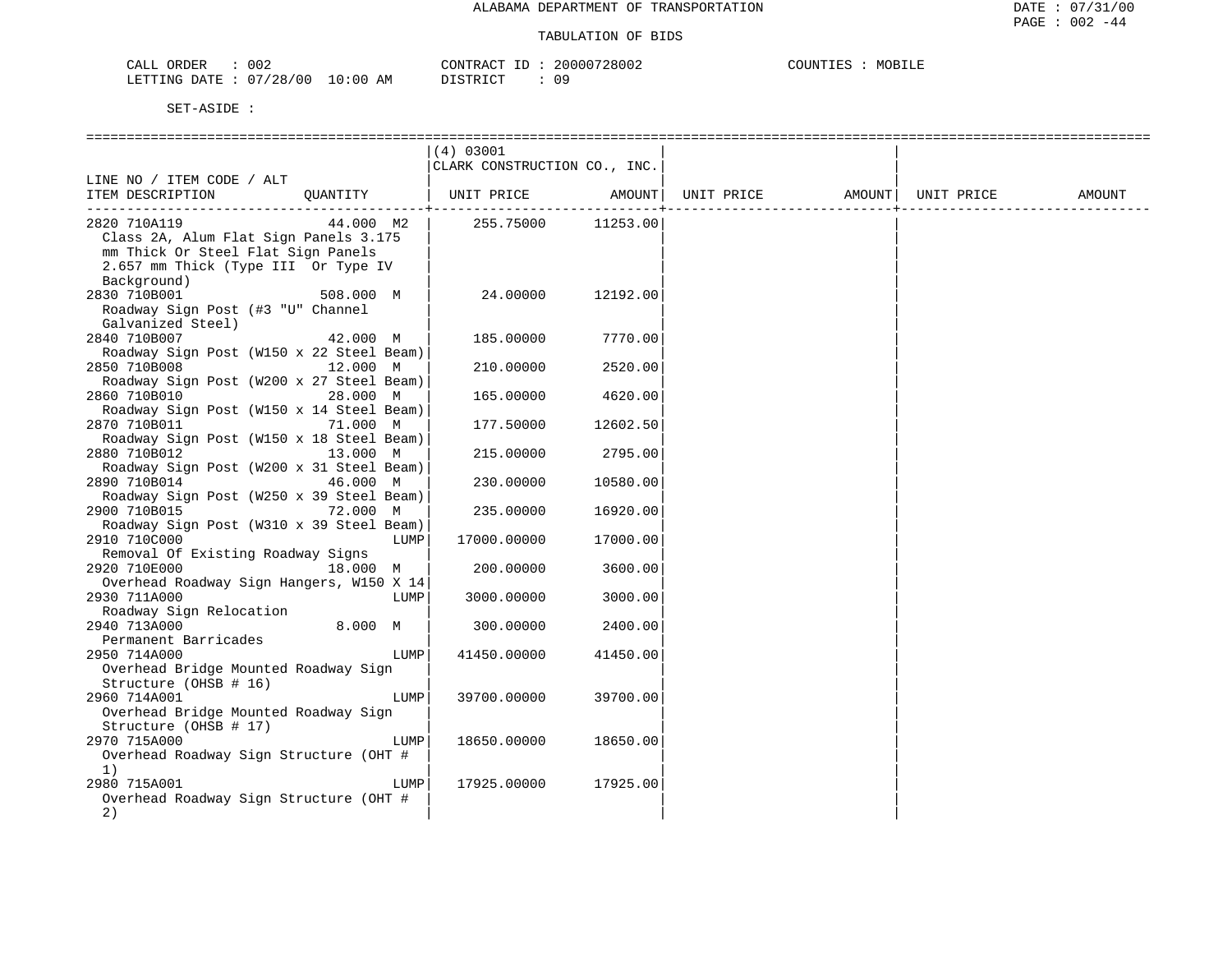| 002<br>DEF<br>للطاب                                       | 20000728002<br>חידוג∩י<br>__<br>$\sim$<br>$\cdots$ | COUNTT-<br>MC.<br>ᆠᆈᄄ |
|-----------------------------------------------------------|----------------------------------------------------|-----------------------|
| .00<br>LETTING<br>'28/<br>10.7<br>$\cap$<br>DATE<br>′ O C | TAT<br>חידים דרי<br>n r<br>ΑM<br>---<br>.          |                       |

|                                                                |          | (4) 03001<br>CLARK CONSTRUCTION CO., INC. |          |            |        |            |        |
|----------------------------------------------------------------|----------|-------------------------------------------|----------|------------|--------|------------|--------|
| LINE NO / ITEM CODE / ALT<br>ITEM DESCRIPTION                  | QUANTITY | UNIT PRICE                                | AMOUNT   | UNIT PRICE | AMOUNT | UNIT PRICE | AMOUNT |
| 2990 715A002<br>Overhead Roadway Sign Structure (OHT #<br>3)   | LUMP     | 16750.00000                               | 16750.00 |            |        |            |        |
| 3000 715A003<br>Overhead Roadway Sign Structure (OHT #<br>4)   | LUMP     | 19500.00000                               | 19500.00 |            |        |            |        |
| 3010 715A004<br>Overhead Roadway Sign Structure (OHT #<br>5)   | LUMP     | 17950.00000                               | 17950.00 |            |        |            |        |
| 3020 715A005<br>Overhead Roadway Sign Structure (OHT #<br>6)   | LUMP     | 20500.00000                               | 20500.00 |            |        |            |        |
| 3030 715A006<br>Overhead Roadway Sign Structure (OHC #<br>7)   | LUMP     | 28500.00000                               | 28500.00 |            |        |            |        |
| 3040 715A007<br>Overhead Roadway Sign Structure (OHT #<br>8)   | LUMP     | 22500.00000                               | 22500.00 |            |        |            |        |
| 3050 715A008<br>Overhead Roadway Sign Structure (OHC #<br>9)   | LUMP     | 28500.00000                               | 28500.00 |            |        |            |        |
| 3060 715A009<br>Overhead Roadway Sign Structure (OHSB #<br>10) | LUMP     | 44600.00000                               | 44600.00 |            |        |            |        |
| 3070 715A010<br>Overhead Roadway Sign Structure (OHSB #<br>11) | LUMP     | 44500.00000                               | 44500.00 |            |        |            |        |
| 3080 715A013<br>Overhead Roadway Sign Structure (OHSB #<br>12) | LUMP     | 39575.00000                               | 39575.00 |            |        |            |        |
| 3090 715A014<br>Overhead Roadway Sign Structure (OHSB #<br>13) | LUMP     | 43500.00000                               | 43500.00 |            |        |            |        |
| 3100 715A015<br>Overhead Roadway Sign Structure (OHSB #<br>14) | LUMP     | 74500.00000                               | 74500.00 |            |        |            |        |
| 3110 715A016<br>Overhead Roadway Sign Structure (OHSB #<br>15) | LUMP     | 43500.00000                               | 43500.00 |            |        |            |        |
| 3120 715A017<br>Overhead Roadway Sign Structure (OHSB #<br>18) | LUMP     | 96975.00000                               | 96975.00 |            |        |            |        |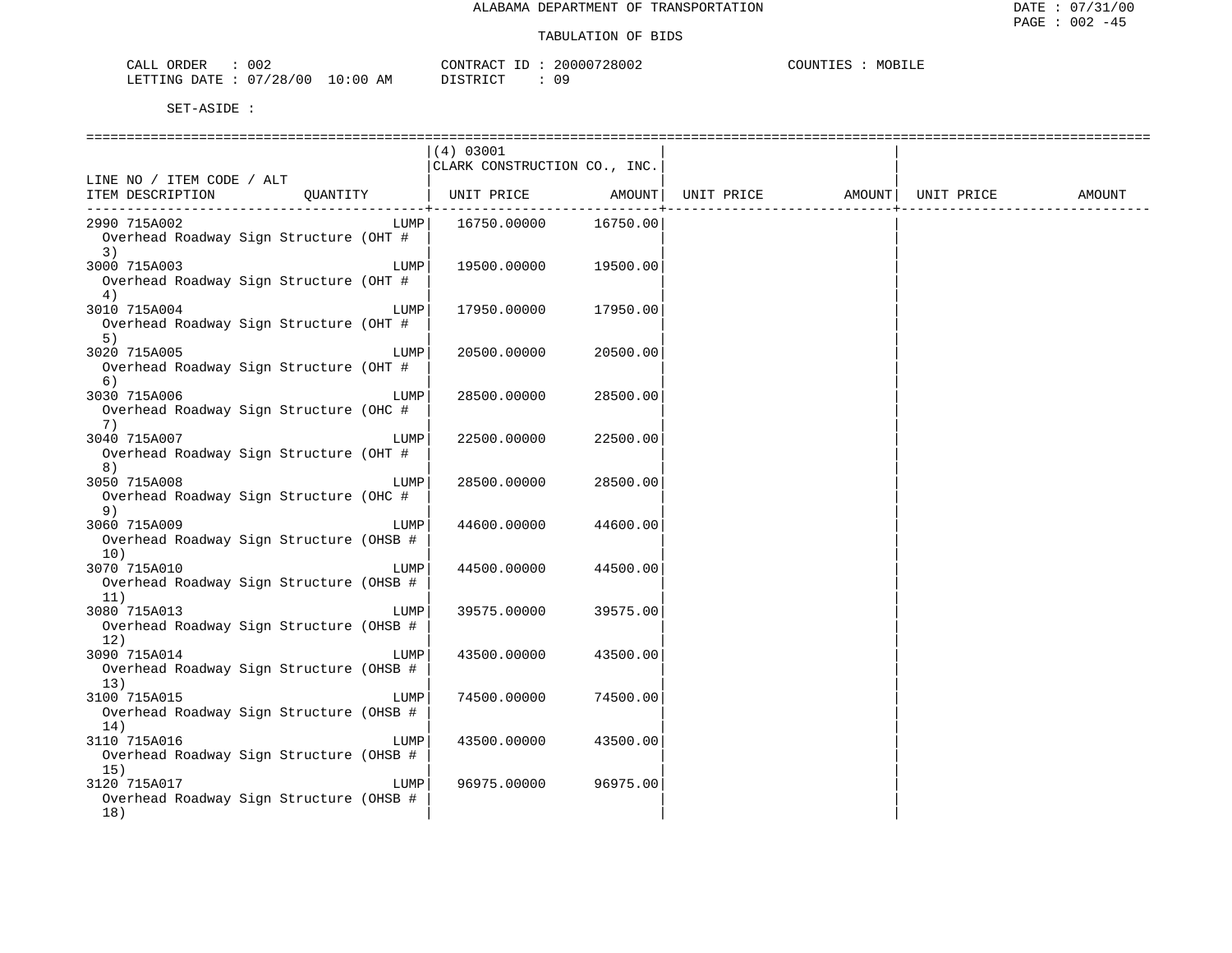| 002<br>'UER<br>໋<br>لللطب                                      | 20000728002<br><b>AONTRL</b><br>$\sim$ | COUNT<br>MOB<br>正巴西 |
|----------------------------------------------------------------|----------------------------------------|---------------------|
| $\cdot$ 0.0<br>LETTING<br>128/00<br>10:00<br>DATE<br>ΔM<br>. . | DICTO ICT<br>n o<br>ぃっ                 |                     |

|                                                                                                                                          |            |      | (4) 03001<br>CLARK CONSTRUCTION CO., INC. |           |            |        |            |        |
|------------------------------------------------------------------------------------------------------------------------------------------|------------|------|-------------------------------------------|-----------|------------|--------|------------|--------|
| LINE NO / ITEM CODE / ALT<br>ITEM DESCRIPTION                                                                                            | OUANTITY   |      | UNIT PRICE                                | AMOUNT    | UNIT PRICE | AMOUNT | UNIT PRICE | AMOUNT |
| 3130 715A018<br>Overhead Roadway Sign Structure (OHSB #<br>19)                                                                           |            | LUMP | 43675.00000                               | 43675.00  |            |        |            |        |
| 3140 726A000<br>Portable Concrete Safety Barriers, Type<br>6                                                                             | 4000.000 M |      | 91.90000                                  | 367600.00 |            |        |            |        |
| 3150 726A001<br>Portable Concrete Safety Barriers, Type<br>$6 - A$                                                                       | 30.000 M   |      | 250.00000                                 | 7500.00   |            |        |            |        |
| 3160 730A000<br>Removal Of Existing Traffic Control<br>Unit ( $SR-158$ @ $SR-213$ South)                                                 |            | LUMP | 2350.00000                                | 2350.00   |            |        |            |        |
| 3170 730A001<br>Removal Of Existing Traffic Control<br>Unit (SR-158 @ SR-213 North) (Temporary)                                          |            | LUMP | 2450.00000                                | 2450.00   |            |        |            |        |
| 3180 730A002<br>Removal Of Existing Traffic Control<br>Unit (SR-158 @ Eye World)                                                         |            | LUMP | 1850.00000                                | 1850.00   |            |        |            |        |
| 3190 730A003<br>Removal Of Existing Traffic Control<br>Unit (SR-158 @ Ramp "B") (Temporary)                                              |            | LUMP | 2750.00000                                | 2750.00   |            |        |            |        |
| 3200 730A004<br>Removal Of Existing Traffic Control<br>Unit (SR-158 @ Ramp "A") (Temporary)                                              |            | LUMP | 2650.00000                                | 2650.00   |            |        |            |        |
| 3210 730A012<br>Removal Of Existing Traffic Control<br>Unit (Partial) ( $SR-158$ @ Ramp "A")                                             |            | LUMP | 1650.00000                                | 1650.00   |            |        |            |        |
| 3220 730A013<br>Removal Of Existing Traffic Control<br>Unit (Partial) (SR-158 @ Ramp "B")                                                |            | LUMP | 1750.00000                                | 1750.00   |            |        |            |        |
| 3230 730A014<br>Removal Of Existing Traffic Control<br>Unit (Partial) (SR-158 @ SR-213 North)                                            |            | LUMP | 1750.00000                                | 1750.00   |            |        |            |        |
| 3240 730C040<br>Furnishing And Installing Traffic<br>Control Unit (Partial) (Temporary)                                                  |            | LUMP | 16836.00000                               | 16836.00  |            |        |            |        |
| $(SR-158 \oslash SR-213 North)$<br>3250 730C060<br>Furnishing and Installing Traffic<br>Control Unit (Partial) (SR-158 @ Ramp<br>$"B"$ ) |            | LUMP | 16836.00000                               | 16836.00  |            |        |            |        |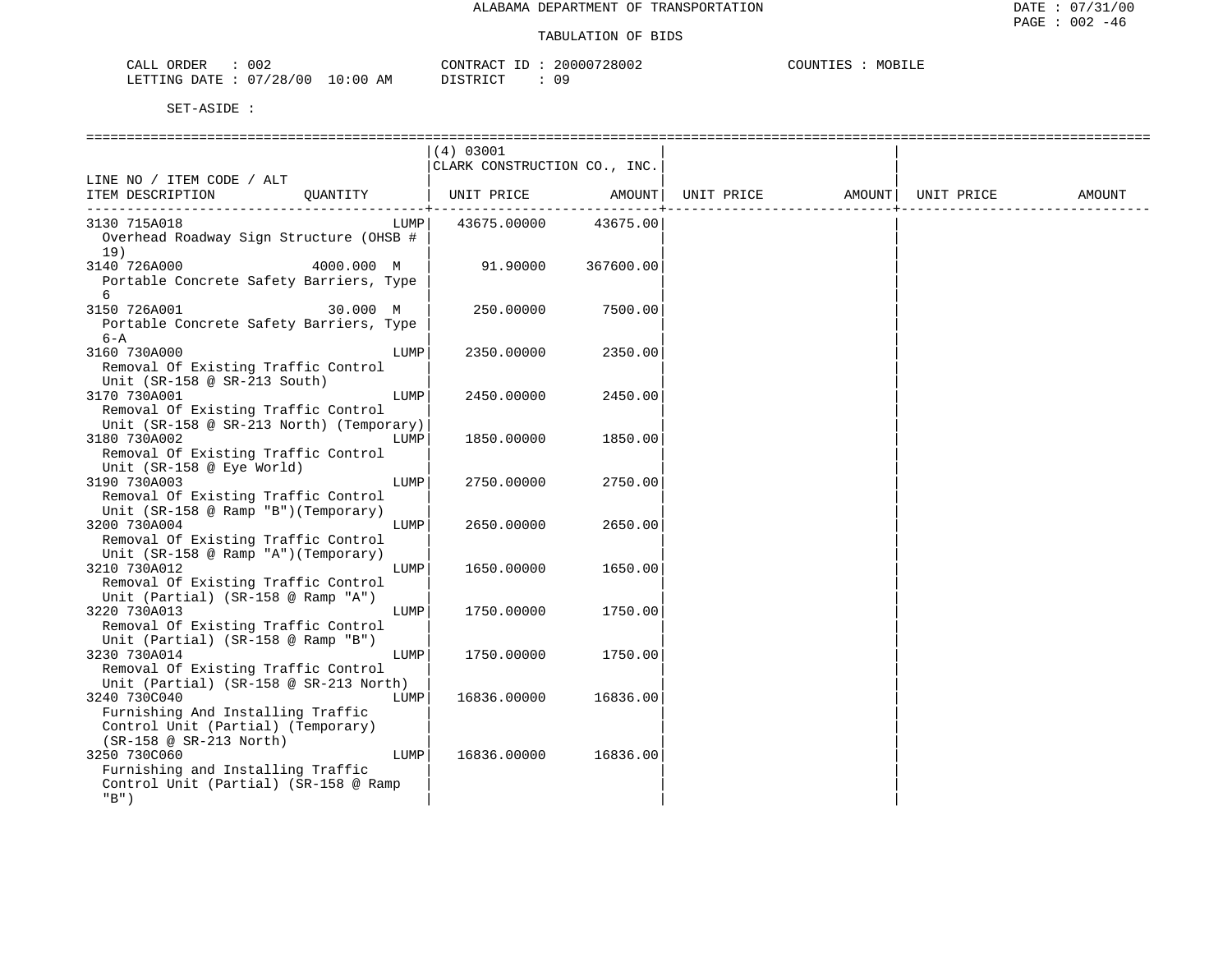| 002<br>CALL ORDER                | CONTRACT ID : | 20000728002 | MOBILE<br>COUNTIES |
|----------------------------------|---------------|-------------|--------------------|
| LETTING DATE : 07/28/00 10:00 AM | DISTRICT      |             |                    |

| (4) 03001<br>CLARK CONSTRUCTION CO., INC.<br>LINE NO / ITEM CODE / ALT<br>OUANTITY<br>UNIT PRICE<br>AMOUNT<br>ITEM DESCRIPTION<br>UNIT PRICE<br>AMOUNT  <br>UNIT PRICE<br>AMOUNT<br>3260 730C061<br>16836.00000<br>16836.00<br>LUMP  <br>Furnishing and Installing Traffic<br>Control Unit (Partial) (SR-158 @ Ramp<br>"A")<br>3270 730D000<br>23411.00<br>LUMP<br>23411.00000<br>Furnishing And Installing Traffic<br>Control System<br>3280 730E000<br>19.000 EACH<br>1875.00000<br>35625.00<br>Metal Traffic Signal Pole Foundation<br>3290 730F000<br>1.000 EACH<br>3793.00<br>3793.00000<br>Metal Traffic Signal Pole With (14<br>Meter)<br>3300 730F001<br>1.000 EACH<br>5210.00000<br>5210.00<br>Metal Traffic Signal Pole With<br>Mast Arm Assembly (15.5 Meter)<br>3310 730F002<br>1.000 EACH<br>5000.00000<br>5000.00<br>Metal Traffic Signal Pole With<br>Mast Arm Assembly (16 Meter)<br>3320 730G001<br>19.000 EACH<br>4480.00000<br>85120.00<br>Metal Traffic Signal Strain Pole<br>3330 730H000<br>17112.000 M<br>9.50000<br>162564.00<br>Loop Detector<br>9295.000 M<br>3340 7301000<br>3.50000<br>32532.50<br>Shielded Loop Detector Home-Run Cable<br>3350 730J000<br>93.000 EACH<br>125.00000<br>11625.00<br>Loop Detector Amplifier<br>1728.00<br>3360 730L012<br>384.000 M<br>4.50000<br>Non-Metallic Conduit, 27 mm<br>17080.00<br>3370 730L015<br>2440.000 M<br>7.00000<br>Non-Metallic Conduit, 53 mm<br>3380 730L031<br>42.000 M<br>11,00000<br>462.00<br>Metallic Conduit, 21 mm<br>3390 730L032<br>11.000 M<br>12.00000<br>132.00<br>Metallic Conduit, 27 mm<br>1100.000 M<br>19250.00<br>3400 730M000<br>17.50000<br>Interconnect Cable, Direct Burial,<br>$#14-9C$<br>3410 730N001<br>700.00000<br>15400.00<br>22.000 EACH<br>Luminaire Extension Assembly, 3.7 M<br>3420 730P000<br>4.000 EACH<br>450.00000<br>1800.00<br>Vehicular Signal Head, 300 mm 4 Section |  |  |  |  |
|-------------------------------------------------------------------------------------------------------------------------------------------------------------------------------------------------------------------------------------------------------------------------------------------------------------------------------------------------------------------------------------------------------------------------------------------------------------------------------------------------------------------------------------------------------------------------------------------------------------------------------------------------------------------------------------------------------------------------------------------------------------------------------------------------------------------------------------------------------------------------------------------------------------------------------------------------------------------------------------------------------------------------------------------------------------------------------------------------------------------------------------------------------------------------------------------------------------------------------------------------------------------------------------------------------------------------------------------------------------------------------------------------------------------------------------------------------------------------------------------------------------------------------------------------------------------------------------------------------------------------------------------------------------------------------------------------------------------------------------------------------------------------------------------------------------------------------------------------------------------------------------------------|--|--|--|--|
|                                                                                                                                                                                                                                                                                                                                                                                                                                                                                                                                                                                                                                                                                                                                                                                                                                                                                                                                                                                                                                                                                                                                                                                                                                                                                                                                                                                                                                                                                                                                                                                                                                                                                                                                                                                                                                                                                                 |  |  |  |  |
|                                                                                                                                                                                                                                                                                                                                                                                                                                                                                                                                                                                                                                                                                                                                                                                                                                                                                                                                                                                                                                                                                                                                                                                                                                                                                                                                                                                                                                                                                                                                                                                                                                                                                                                                                                                                                                                                                                 |  |  |  |  |
|                                                                                                                                                                                                                                                                                                                                                                                                                                                                                                                                                                                                                                                                                                                                                                                                                                                                                                                                                                                                                                                                                                                                                                                                                                                                                                                                                                                                                                                                                                                                                                                                                                                                                                                                                                                                                                                                                                 |  |  |  |  |
|                                                                                                                                                                                                                                                                                                                                                                                                                                                                                                                                                                                                                                                                                                                                                                                                                                                                                                                                                                                                                                                                                                                                                                                                                                                                                                                                                                                                                                                                                                                                                                                                                                                                                                                                                                                                                                                                                                 |  |  |  |  |
|                                                                                                                                                                                                                                                                                                                                                                                                                                                                                                                                                                                                                                                                                                                                                                                                                                                                                                                                                                                                                                                                                                                                                                                                                                                                                                                                                                                                                                                                                                                                                                                                                                                                                                                                                                                                                                                                                                 |  |  |  |  |
|                                                                                                                                                                                                                                                                                                                                                                                                                                                                                                                                                                                                                                                                                                                                                                                                                                                                                                                                                                                                                                                                                                                                                                                                                                                                                                                                                                                                                                                                                                                                                                                                                                                                                                                                                                                                                                                                                                 |  |  |  |  |
|                                                                                                                                                                                                                                                                                                                                                                                                                                                                                                                                                                                                                                                                                                                                                                                                                                                                                                                                                                                                                                                                                                                                                                                                                                                                                                                                                                                                                                                                                                                                                                                                                                                                                                                                                                                                                                                                                                 |  |  |  |  |
|                                                                                                                                                                                                                                                                                                                                                                                                                                                                                                                                                                                                                                                                                                                                                                                                                                                                                                                                                                                                                                                                                                                                                                                                                                                                                                                                                                                                                                                                                                                                                                                                                                                                                                                                                                                                                                                                                                 |  |  |  |  |
|                                                                                                                                                                                                                                                                                                                                                                                                                                                                                                                                                                                                                                                                                                                                                                                                                                                                                                                                                                                                                                                                                                                                                                                                                                                                                                                                                                                                                                                                                                                                                                                                                                                                                                                                                                                                                                                                                                 |  |  |  |  |
|                                                                                                                                                                                                                                                                                                                                                                                                                                                                                                                                                                                                                                                                                                                                                                                                                                                                                                                                                                                                                                                                                                                                                                                                                                                                                                                                                                                                                                                                                                                                                                                                                                                                                                                                                                                                                                                                                                 |  |  |  |  |
|                                                                                                                                                                                                                                                                                                                                                                                                                                                                                                                                                                                                                                                                                                                                                                                                                                                                                                                                                                                                                                                                                                                                                                                                                                                                                                                                                                                                                                                                                                                                                                                                                                                                                                                                                                                                                                                                                                 |  |  |  |  |
|                                                                                                                                                                                                                                                                                                                                                                                                                                                                                                                                                                                                                                                                                                                                                                                                                                                                                                                                                                                                                                                                                                                                                                                                                                                                                                                                                                                                                                                                                                                                                                                                                                                                                                                                                                                                                                                                                                 |  |  |  |  |
|                                                                                                                                                                                                                                                                                                                                                                                                                                                                                                                                                                                                                                                                                                                                                                                                                                                                                                                                                                                                                                                                                                                                                                                                                                                                                                                                                                                                                                                                                                                                                                                                                                                                                                                                                                                                                                                                                                 |  |  |  |  |
|                                                                                                                                                                                                                                                                                                                                                                                                                                                                                                                                                                                                                                                                                                                                                                                                                                                                                                                                                                                                                                                                                                                                                                                                                                                                                                                                                                                                                                                                                                                                                                                                                                                                                                                                                                                                                                                                                                 |  |  |  |  |
|                                                                                                                                                                                                                                                                                                                                                                                                                                                                                                                                                                                                                                                                                                                                                                                                                                                                                                                                                                                                                                                                                                                                                                                                                                                                                                                                                                                                                                                                                                                                                                                                                                                                                                                                                                                                                                                                                                 |  |  |  |  |
|                                                                                                                                                                                                                                                                                                                                                                                                                                                                                                                                                                                                                                                                                                                                                                                                                                                                                                                                                                                                                                                                                                                                                                                                                                                                                                                                                                                                                                                                                                                                                                                                                                                                                                                                                                                                                                                                                                 |  |  |  |  |
|                                                                                                                                                                                                                                                                                                                                                                                                                                                                                                                                                                                                                                                                                                                                                                                                                                                                                                                                                                                                                                                                                                                                                                                                                                                                                                                                                                                                                                                                                                                                                                                                                                                                                                                                                                                                                                                                                                 |  |  |  |  |
|                                                                                                                                                                                                                                                                                                                                                                                                                                                                                                                                                                                                                                                                                                                                                                                                                                                                                                                                                                                                                                                                                                                                                                                                                                                                                                                                                                                                                                                                                                                                                                                                                                                                                                                                                                                                                                                                                                 |  |  |  |  |
|                                                                                                                                                                                                                                                                                                                                                                                                                                                                                                                                                                                                                                                                                                                                                                                                                                                                                                                                                                                                                                                                                                                                                                                                                                                                                                                                                                                                                                                                                                                                                                                                                                                                                                                                                                                                                                                                                                 |  |  |  |  |
|                                                                                                                                                                                                                                                                                                                                                                                                                                                                                                                                                                                                                                                                                                                                                                                                                                                                                                                                                                                                                                                                                                                                                                                                                                                                                                                                                                                                                                                                                                                                                                                                                                                                                                                                                                                                                                                                                                 |  |  |  |  |
|                                                                                                                                                                                                                                                                                                                                                                                                                                                                                                                                                                                                                                                                                                                                                                                                                                                                                                                                                                                                                                                                                                                                                                                                                                                                                                                                                                                                                                                                                                                                                                                                                                                                                                                                                                                                                                                                                                 |  |  |  |  |
|                                                                                                                                                                                                                                                                                                                                                                                                                                                                                                                                                                                                                                                                                                                                                                                                                                                                                                                                                                                                                                                                                                                                                                                                                                                                                                                                                                                                                                                                                                                                                                                                                                                                                                                                                                                                                                                                                                 |  |  |  |  |
|                                                                                                                                                                                                                                                                                                                                                                                                                                                                                                                                                                                                                                                                                                                                                                                                                                                                                                                                                                                                                                                                                                                                                                                                                                                                                                                                                                                                                                                                                                                                                                                                                                                                                                                                                                                                                                                                                                 |  |  |  |  |
|                                                                                                                                                                                                                                                                                                                                                                                                                                                                                                                                                                                                                                                                                                                                                                                                                                                                                                                                                                                                                                                                                                                                                                                                                                                                                                                                                                                                                                                                                                                                                                                                                                                                                                                                                                                                                                                                                                 |  |  |  |  |
|                                                                                                                                                                                                                                                                                                                                                                                                                                                                                                                                                                                                                                                                                                                                                                                                                                                                                                                                                                                                                                                                                                                                                                                                                                                                                                                                                                                                                                                                                                                                                                                                                                                                                                                                                                                                                                                                                                 |  |  |  |  |
|                                                                                                                                                                                                                                                                                                                                                                                                                                                                                                                                                                                                                                                                                                                                                                                                                                                                                                                                                                                                                                                                                                                                                                                                                                                                                                                                                                                                                                                                                                                                                                                                                                                                                                                                                                                                                                                                                                 |  |  |  |  |
|                                                                                                                                                                                                                                                                                                                                                                                                                                                                                                                                                                                                                                                                                                                                                                                                                                                                                                                                                                                                                                                                                                                                                                                                                                                                                                                                                                                                                                                                                                                                                                                                                                                                                                                                                                                                                                                                                                 |  |  |  |  |
|                                                                                                                                                                                                                                                                                                                                                                                                                                                                                                                                                                                                                                                                                                                                                                                                                                                                                                                                                                                                                                                                                                                                                                                                                                                                                                                                                                                                                                                                                                                                                                                                                                                                                                                                                                                                                                                                                                 |  |  |  |  |
|                                                                                                                                                                                                                                                                                                                                                                                                                                                                                                                                                                                                                                                                                                                                                                                                                                                                                                                                                                                                                                                                                                                                                                                                                                                                                                                                                                                                                                                                                                                                                                                                                                                                                                                                                                                                                                                                                                 |  |  |  |  |
|                                                                                                                                                                                                                                                                                                                                                                                                                                                                                                                                                                                                                                                                                                                                                                                                                                                                                                                                                                                                                                                                                                                                                                                                                                                                                                                                                                                                                                                                                                                                                                                                                                                                                                                                                                                                                                                                                                 |  |  |  |  |
|                                                                                                                                                                                                                                                                                                                                                                                                                                                                                                                                                                                                                                                                                                                                                                                                                                                                                                                                                                                                                                                                                                                                                                                                                                                                                                                                                                                                                                                                                                                                                                                                                                                                                                                                                                                                                                                                                                 |  |  |  |  |
|                                                                                                                                                                                                                                                                                                                                                                                                                                                                                                                                                                                                                                                                                                                                                                                                                                                                                                                                                                                                                                                                                                                                                                                                                                                                                                                                                                                                                                                                                                                                                                                                                                                                                                                                                                                                                                                                                                 |  |  |  |  |
|                                                                                                                                                                                                                                                                                                                                                                                                                                                                                                                                                                                                                                                                                                                                                                                                                                                                                                                                                                                                                                                                                                                                                                                                                                                                                                                                                                                                                                                                                                                                                                                                                                                                                                                                                                                                                                                                                                 |  |  |  |  |
|                                                                                                                                                                                                                                                                                                                                                                                                                                                                                                                                                                                                                                                                                                                                                                                                                                                                                                                                                                                                                                                                                                                                                                                                                                                                                                                                                                                                                                                                                                                                                                                                                                                                                                                                                                                                                                                                                                 |  |  |  |  |
|                                                                                                                                                                                                                                                                                                                                                                                                                                                                                                                                                                                                                                                                                                                                                                                                                                                                                                                                                                                                                                                                                                                                                                                                                                                                                                                                                                                                                                                                                                                                                                                                                                                                                                                                                                                                                                                                                                 |  |  |  |  |
|                                                                                                                                                                                                                                                                                                                                                                                                                                                                                                                                                                                                                                                                                                                                                                                                                                                                                                                                                                                                                                                                                                                                                                                                                                                                                                                                                                                                                                                                                                                                                                                                                                                                                                                                                                                                                                                                                                 |  |  |  |  |
|                                                                                                                                                                                                                                                                                                                                                                                                                                                                                                                                                                                                                                                                                                                                                                                                                                                                                                                                                                                                                                                                                                                                                                                                                                                                                                                                                                                                                                                                                                                                                                                                                                                                                                                                                                                                                                                                                                 |  |  |  |  |
|                                                                                                                                                                                                                                                                                                                                                                                                                                                                                                                                                                                                                                                                                                                                                                                                                                                                                                                                                                                                                                                                                                                                                                                                                                                                                                                                                                                                                                                                                                                                                                                                                                                                                                                                                                                                                                                                                                 |  |  |  |  |
|                                                                                                                                                                                                                                                                                                                                                                                                                                                                                                                                                                                                                                                                                                                                                                                                                                                                                                                                                                                                                                                                                                                                                                                                                                                                                                                                                                                                                                                                                                                                                                                                                                                                                                                                                                                                                                                                                                 |  |  |  |  |
|                                                                                                                                                                                                                                                                                                                                                                                                                                                                                                                                                                                                                                                                                                                                                                                                                                                                                                                                                                                                                                                                                                                                                                                                                                                                                                                                                                                                                                                                                                                                                                                                                                                                                                                                                                                                                                                                                                 |  |  |  |  |
|                                                                                                                                                                                                                                                                                                                                                                                                                                                                                                                                                                                                                                                                                                                                                                                                                                                                                                                                                                                                                                                                                                                                                                                                                                                                                                                                                                                                                                                                                                                                                                                                                                                                                                                                                                                                                                                                                                 |  |  |  |  |
|                                                                                                                                                                                                                                                                                                                                                                                                                                                                                                                                                                                                                                                                                                                                                                                                                                                                                                                                                                                                                                                                                                                                                                                                                                                                                                                                                                                                                                                                                                                                                                                                                                                                                                                                                                                                                                                                                                 |  |  |  |  |
|                                                                                                                                                                                                                                                                                                                                                                                                                                                                                                                                                                                                                                                                                                                                                                                                                                                                                                                                                                                                                                                                                                                                                                                                                                                                                                                                                                                                                                                                                                                                                                                                                                                                                                                                                                                                                                                                                                 |  |  |  |  |
|                                                                                                                                                                                                                                                                                                                                                                                                                                                                                                                                                                                                                                                                                                                                                                                                                                                                                                                                                                                                                                                                                                                                                                                                                                                                                                                                                                                                                                                                                                                                                                                                                                                                                                                                                                                                                                                                                                 |  |  |  |  |
|                                                                                                                                                                                                                                                                                                                                                                                                                                                                                                                                                                                                                                                                                                                                                                                                                                                                                                                                                                                                                                                                                                                                                                                                                                                                                                                                                                                                                                                                                                                                                                                                                                                                                                                                                                                                                                                                                                 |  |  |  |  |
|                                                                                                                                                                                                                                                                                                                                                                                                                                                                                                                                                                                                                                                                                                                                                                                                                                                                                                                                                                                                                                                                                                                                                                                                                                                                                                                                                                                                                                                                                                                                                                                                                                                                                                                                                                                                                                                                                                 |  |  |  |  |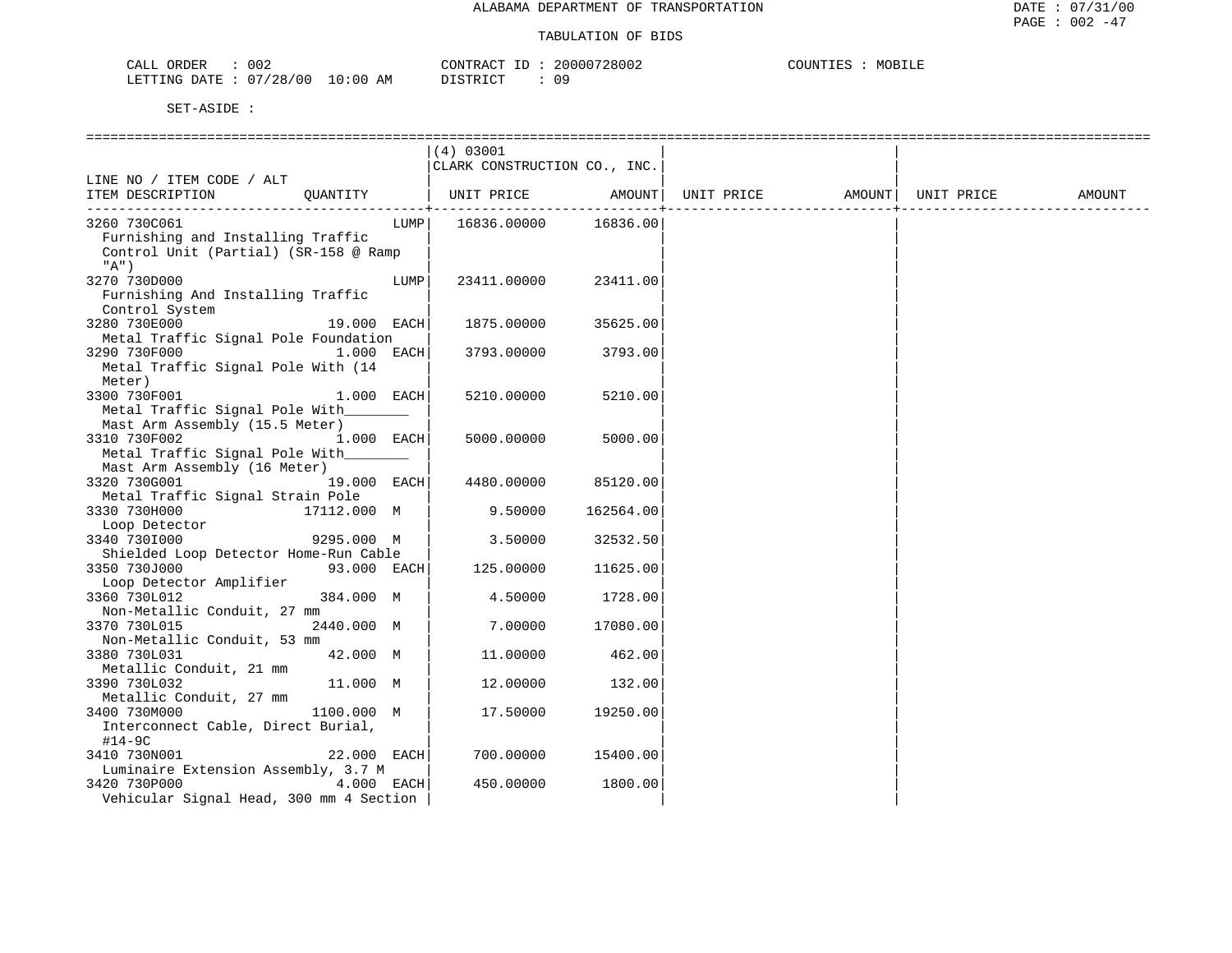| ORDER<br>CALL | 002      |             | CONTRACT<br>TD.   | 20000728002 | COUNTIES | MOBILE |
|---------------|----------|-------------|-------------------|-------------|----------|--------|
| LETTING DATE  | 07/28/00 | 10:00<br>AM | חי חי חידו פידי פ |             |          |        |

DISTRICT : 09

|                                                         |                | (4) 03001<br>CLARK CONSTRUCTION CO., INC. |           |            |                    |        |
|---------------------------------------------------------|----------------|-------------------------------------------|-----------|------------|--------------------|--------|
| LINE NO / ITEM CODE / ALT                               |                |                                           |           |            |                    |        |
| ITEM DESCRIPTION                                        | QUANTITY       | UNIT PRICE                                | AMOUNT    | UNIT PRICE | AMOUNT  UNIT PRICE | AMOUNT |
|                                                         |                |                                           |           |            |                    |        |
| 3430 730P001                                            |                | 62.000 EACH 400.00000                     | 24800.00  |            |                    |        |
| Vehicular Signal Head, 300 mm 3 Section<br>3440 730P002 | $3.000$ EACH   | 675.00000                                 | 2025.00   |            |                    |        |
| Vehicular Signal Head, 300 mm 5 Section                 |                |                                           |           |            |                    |        |
| 3450 730R003                                            | $3.000$ EACH   | 11222.00000                               | 33666.00  |            |                    |        |
| Traffic Controller, Type III, 8 Phase                   |                |                                           |           |            |                    |        |
| 3460 730R005                                            | $1.000$ EACH   | 15770.00000                               | 15770.00  |            |                    |        |
| Traffic Controller, Type III, Master                    |                |                                           |           |            |                    |        |
| 3470 730T000<br>Wood Pole                               | $12.000$ EACH  | 450.00000                                 | 5400.00   |            |                    |        |
| 3480 731A002                                            | $4.000$ EACH   | 4400.00000                                | 17600.00  |            |                    |        |
| Traffic Counting Units, Type C                          |                |                                           |           |            |                    |        |
| 3490 740B000                                            | 352.000 M2     | 96.81000                                  | 34077.12  |            |                    |        |
| Construction Signs                                      |                |                                           |           |            |                    |        |
| 3500 740D000                                            | 1200.000 EACH  | 47.87000                                  | 57444.00  |            |                    |        |
| Channelizing Drums                                      | 200.000 EACH   |                                           |           |            |                    |        |
| 3510 740E000<br>Cones (900 mm High)                     |                | 11.17000                                  | 2234.00   |            |                    |        |
| 3520 740F002                                            | 70.000 EACH    | 202.13000                                 | 14149.10  |            |                    |        |
| Barricades, Type III                                    |                |                                           |           |            |                    |        |
| 3530 7401005                                            | $6.000$ EACH   | 638.30000                                 | 3829.80   |            |                    |        |
| Warning Lights, Type B (Detachable Head)                |                |                                           |           |            |                    |        |
| 3540 740L003                                            | 280.000 EACH   | 79.79000                                  | 22341.20  |            |                    |        |
| Vertical Panel, Type I (Single-Sided)<br>3550 740L004   | 200.000 EACH   | 79.79000                                  | 15958.00  |            |                    |        |
| Vertical Panel, Type II (Single-Sided)                  |                |                                           |           |            |                    |        |
| 3560 740L005                                            | $75.000$ EACH  | 106.38000                                 | 7978.50   |            |                    |        |
| Vertical Panel, Type I (Double-Sided)                   |                |                                           |           |            |                    |        |
| 3570 740M000                                            | $200.000$ EACH | 5.85000                                   | 1170.00   |            |                    |        |
| Ballast For Cone                                        |                |                                           |           |            |                    |        |
| 3580 741C010<br>Portable Sequential Arrow And Chevron   | 8.000 EACH     | 4787.83000                                | 38302.64  |            |                    |        |
| Sign Unit                                               |                |                                           |           |            |                    |        |
| 3590 742A001                                            | $10.000$ EACH  | 20744.63000                               | 207446.30 |            |                    |        |
| Portable Changeable Message Signs, Type                 |                |                                           |           |            |                    |        |
| $\overline{a}$                                          |                |                                           |           |            |                    |        |
| 3600 750B260                                            | 1.000 EACH     | 6145.00000                                | 6145.00   |            |                    |        |
| Seqmented Reflector Luminaire Assembly                  |                |                                           |           |            |                    |        |
| With ILD, Single<br>3610 750B261                        | 25.000 EACH    | 8478.00000                                | 211950.00 |            |                    |        |
| Seqmented Reflector Luminaire Assembly                  |                |                                           |           |            |                    |        |
| With ILD, Double                                        |                |                                           |           |            |                    |        |
|                                                         |                |                                           |           |            |                    |        |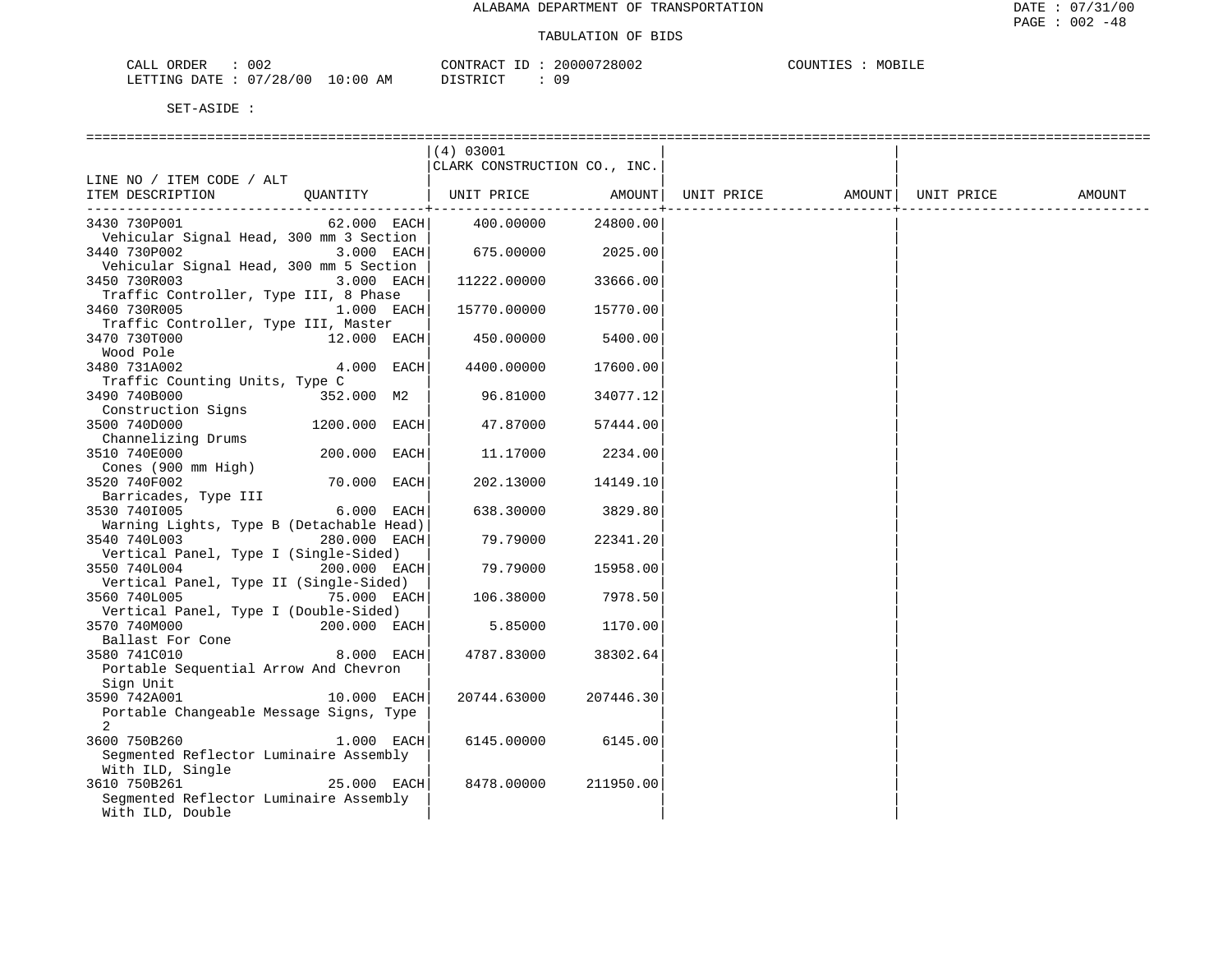| 002<br>CALL ORDER               |          | CONTRACT ID: 20000728002 | MOBILE<br>COUNTIES : |
|---------------------------------|----------|--------------------------|----------------------|
| LETTING DATE: 07/28/00 10:00 AM | DISTRICT | 09                       |                      |

|                                                               |             | (4) 03001<br>CLARK CONSTRUCTION CO., INC. |           |            |        |            |        |
|---------------------------------------------------------------|-------------|-------------------------------------------|-----------|------------|--------|------------|--------|
| LINE NO / ITEM CODE / ALT                                     |             |                                           |           |            |        |            |        |
| ITEM DESCRIPTION                                              | OUANTITY    | UNIT PRICE                                | AMOUNT    | UNIT PRICE | AMOUNT | UNIT PRICE | AMOUNT |
| 3620 750B270<br>Offset Luminaire Assembly With ILD,<br>Single | 48.000 EACH | 4988.00000                                | 239424.00 |            |        |            |        |
| 3630 750B271<br>Offset Luminaire Assembly With ILD,<br>Double | 53.000 EACH | 7959.00000                                | 421827.00 |            |        |            |        |
| 3640 750B320<br>Underpass Luminaire Assembly, Type 1          | 6.000 EACH  | 921.00000                                 | 5526.00   |            |        |            |        |
| 3650 750C000<br>Electrical Junction Box, Type 1               | 9.000 EACH  | 750.00000                                 | 6750.00   |            |        |            |        |
| 3660 750C002                                                  | 28.000 EACH | 420.00000                                 | 11760.00  |            |        |            |        |
| Electrical Junction Box, Type 3<br>3670 750C003               | 5.000 EACH  | 1200.00000                                | 6000.00   |            |        |            |        |
| Electrical Junction Box, Type 4<br>3680 750D104               | 3295.000 M  | 4.60000                                   | 15157.00  |            |        |            |        |
| Non-Metallic Conduit, 35 mm<br>3690 750D106                   | 1687.000 M  | 7.50000                                   | 12652.50  |            |        |            |        |
| Non-Metallic Conduit, 53 mm<br>3700 750D152                   | 163.000 M   | 14.50000                                  | 2363.50   |            |        |            |        |
| Metallic Conduit, 21 mm<br>3710 750E002                       | 489.000 M   | 1.00000                                   | 489.00    |            |        |            |        |
| Conductor, #10 AWG<br>3720 750E004                            | 2918.000 M  | 1.50000                                   | 4377.00   |            |        |            |        |
| Conductor, #6 AWG<br>3730 750E005                             | 1665.000 M  | 2.50000                                   | 4162.50   |            |        |            |        |
| Conductor, #4 AWG<br>3740 750E006                             | 476.000 M   | 3.25000                                   | 1547.00   |            |        |            |        |
| Conductor, #2 AWG<br>3750 750F002                             | 3.000 EACH  | 4500.00000                                | 13500.00  |            |        |            |        |
| Lighting Control Center, Type WP<br>3760 750J103              | 3.000 EACH  | 1000.00000                                | 3000.00   |            |        |            |        |
| Remove Segmented Reflector Luminaire<br>Assembly              |             |                                           |           |            |        |            |        |
| 3770 750N011<br>Roadway Pole Foundation, Concrete             | 5.000 EACH  | 1400.00000                                | 7000.00   |            |        |            |        |
| 3780 750N012<br>Roadway Pole Foundation, Auger Base           | 97.000 EACH | 685.00000                                 | 66445.00  |            |        |            |        |
| 3790 750N013<br>Roadway Pole Foundation, Special              | 21.000 EACH | 2500.00000                                | 52500.00  |            |        |            |        |
| 3800 750P000<br>Combined Duct And Cable, 3 #6 AWG             | 6493.000 M  | 9.00000                                   | 58437.00  |            |        |            |        |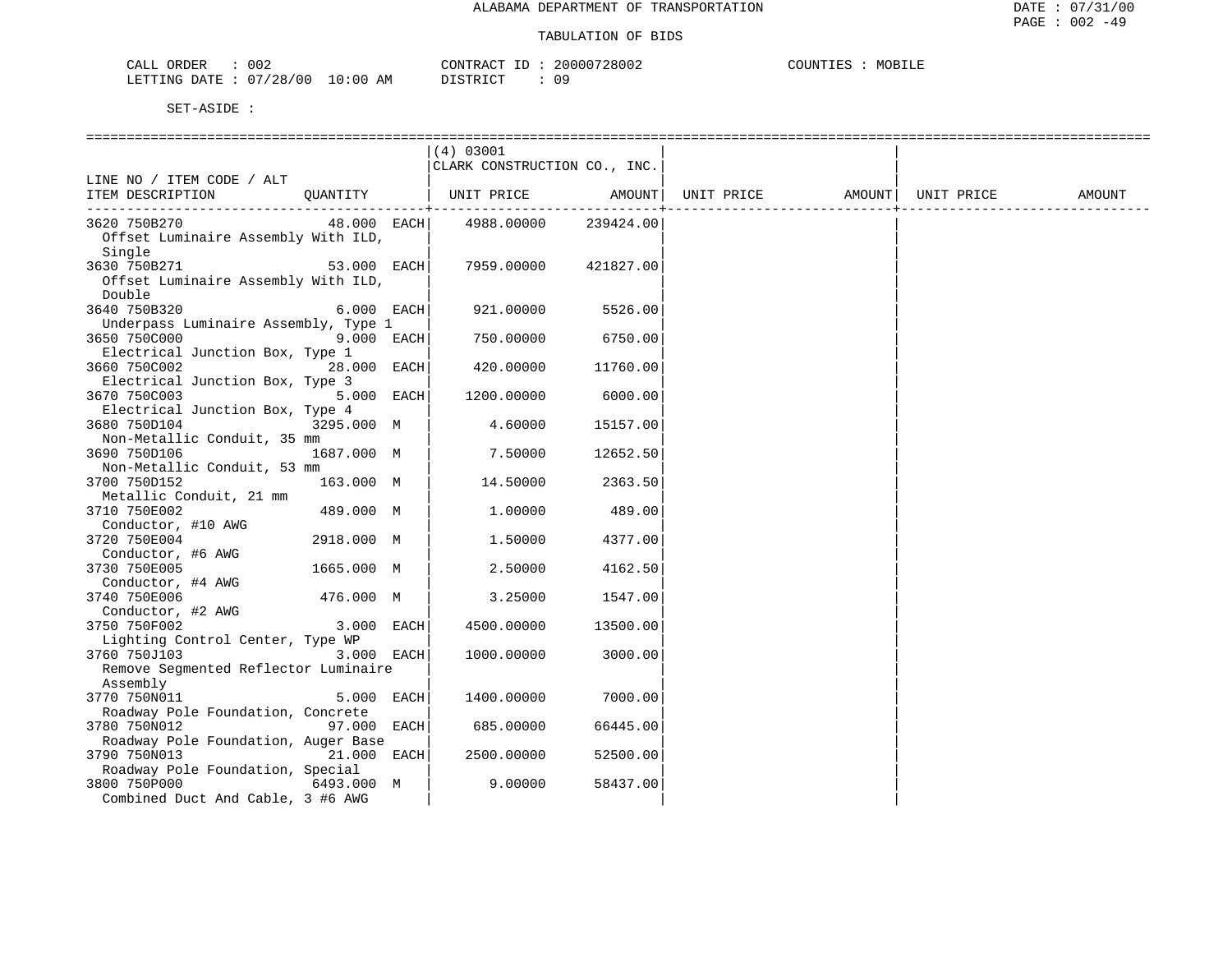| CALL ORDER                       | 002 | CONTRACT ID: | 20000728002 | COUNTIES | MOBILE |
|----------------------------------|-----|--------------|-------------|----------|--------|
| LETTING DATE : 07/28/00 10:00 AM |     | DISTRICT     |             |          |        |

|                                                           |               | (4) 03001                    |          |                   |            |        |
|-----------------------------------------------------------|---------------|------------------------------|----------|-------------------|------------|--------|
|                                                           |               | CLARK CONSTRUCTION CO., INC. |          |                   |            |        |
| LINE NO / ITEM CODE / ALT                                 |               |                              |          |                   |            |        |
| ITEM DESCRIPTION                                          | OUANTITY      | UNIT PRICE                   | AMOUNT   | UNIT PRICE AMOUNT | UNIT PRICE | AMOUNT |
| 3810 750P003                                              | 2730.000 M    | 11.50000                     | 31395.00 |                   |            |        |
| Combined Duct And Cable, 2 #4, 1 #6 AWG                   |               |                              |          |                   |            |        |
| 3820 750P006                                              | 1204.000 M    | 14.00000                     | 16856.00 |                   |            |        |
| Combined Duct And Cable, 2 #2, 1 #6 AWG<br>3830 7511000   | 3.000 EACH    | 1200.00000                   | 3600.00  |                   |            |        |
| Install State Property Roadway<br>Luminaire Assembly      |               |                              |          |                   |            |        |
| 3840 756A000                                              | 76.000 M      | 139.00000                    | 10564.00 |                   |            |        |
| Electrical Conduit, Lines, Type                           |               |                              |          |                   |            |        |
| Installation 78 mm, Type 5, 2-Lines                       |               |                              |          |                   |            |        |
| 3850 756A001                                              | 60.000 M      | 69.00000                     | 4140.00  |                   |            |        |
| 78 mm Electrical Conduit, 1 Line, Type<br>1 Installation  |               |                              |          |                   |            |        |
| 3860 756A005                                              | 149.000 M     | 95.00000                     | 14155.00 |                   |            |        |
| 78 mm Electrical Conduit, 1 Line, Type<br>2 Installation  |               |                              |          |                   |            |        |
| 3870 756A006                                              | 33.000 M      | 47.00000                     | 1551.00  |                   |            |        |
| 103 mm Electrical Conduit, 1 Line, Type<br>1 Installation |               |                              |          |                   |            |        |
| 3880 756A021                                              | 366.000 M     | 88.00000                     | 32208.00 |                   |            |        |
| 78 mm Electrical Conduit, 1 Line, Type                    |               |                              |          |                   |            |        |
| 5 Installation                                            |               |                              |          |                   |            |        |
| 3890 998A000                                              | LUMP          | 20000.00000                  | 20000.00 |                   |            |        |
| Construction Fuel (Maximum Bid Limited                    |               |                              |          |                   |            |        |
| To $$1,676,000.00)$                                       |               |                              |          |                   |            |        |
| 3900 999 000                                              | 9000.000 HOUR | 0.80000                      | 7200.00  |                   |            |        |
| Trainee Hours At 80 Cents Per Hour                        |               |                              |          |                   |            |        |
| 3910 720A007<br>AA1                                       | 1.000 EACH    | 21461.30000                  | 21461.30 |                   |            |        |
| Vehicular Impact Attenuator Assembly                      |               |                              |          |                   |            |        |
| (QuadGuard Model No. QS3006Y,                             |               |                              |          |                   |            |        |
| Uni-Directional)<br>3920 720A009<br>AA1                   | 2.000 EACH    | 17682.00000                  | 35364.00 |                   |            |        |
| Vehicular Impact Attenuator Assembly                      |               |                              |          |                   |            |        |
| (QuadGuard Model No. QS3005Y,                             |               |                              |          |                   |            |        |
| Bi-Directional)                                           |               |                              |          |                   |            |        |
| 3930 726D007<br>AA1                                       | 6.000 EACH    | 15366.00000                  | 92196.00 |                   |            |        |
| Portable Impact Attenuator (QuadGuard                     |               |                              |          |                   |            |        |
| Model No. QZ2406Y, Uni-Directional)                       |               |                              |          |                   |            |        |
| AA1<br>3940 726D009                                       | 4.000 EACH    | 18362.00000                  | 73448.00 |                   |            |        |
| Portable Impact Attenuator (OuadGuard                     |               |                              |          |                   |            |        |
| Model No. QZ2405Y, Bi-Directional)                        |               |                              |          |                   |            |        |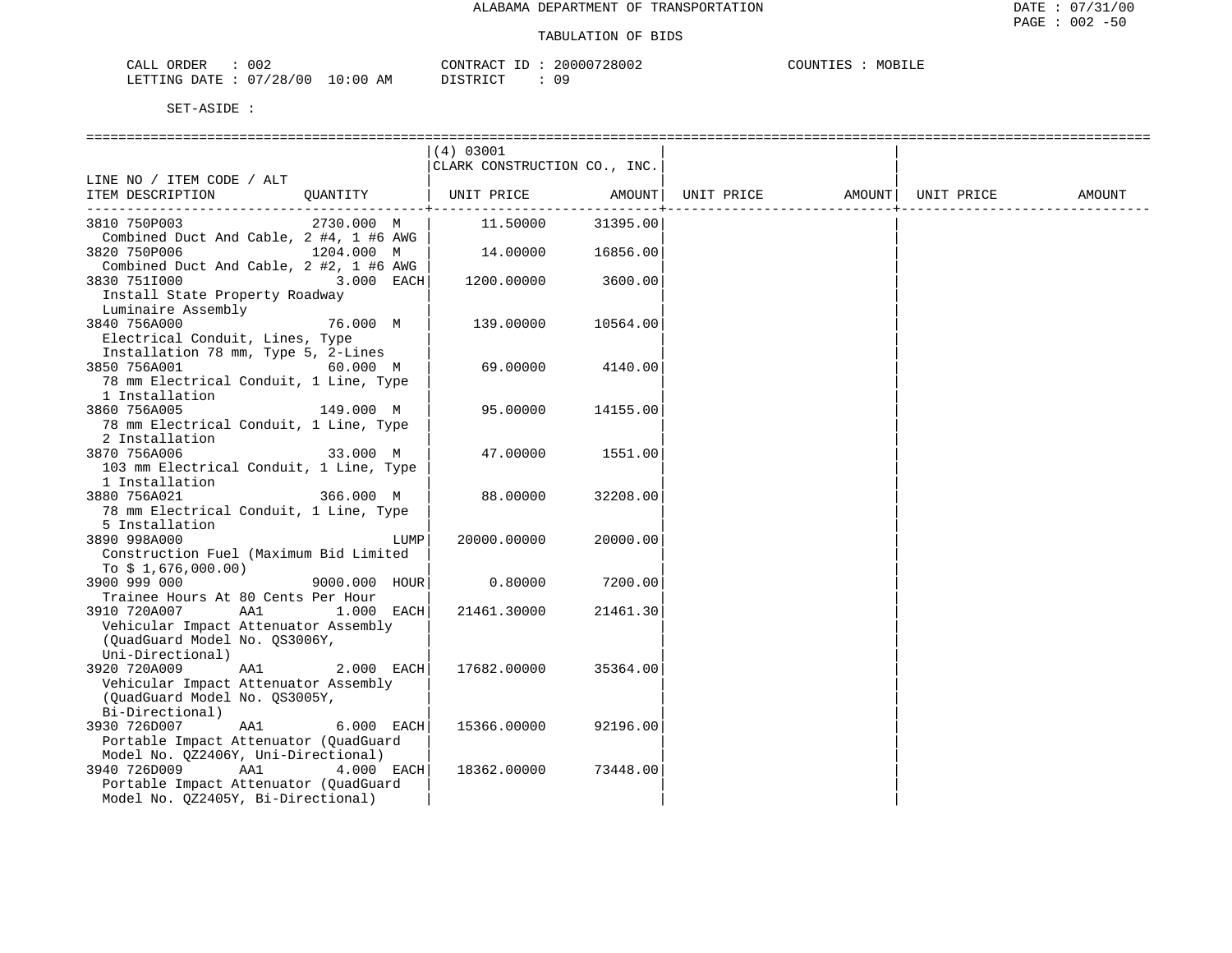| 002<br>ORDER<br>$\neg \Delta$<br>لمسلما                      | 28002<br>20000   | COUNTIF<br>5 L L L |
|--------------------------------------------------------------|------------------|--------------------|
| <b>ETTING</b><br>128.<br>700<br>ΆM<br><b>DATE</b><br>- U - 1 | ו סידי דרו<br>09 |                    |

| LINE NO / ITEM CODE / ALT<br>ITEM DESCRIPTION                                                     | QUANTITY       | (4) 03001<br>CLARK CONSTRUCTION CO., INC.<br>AMOUNT  <br>UNIT PRICE | UNIT PRICE<br>AMOUNT | UNIT PRICE<br>AMOUNT |
|---------------------------------------------------------------------------------------------------|----------------|---------------------------------------------------------------------|----------------------|----------------------|
| 3950 720A008<br>Vehicular Impact Attenuator Assembly<br>(TRACC, Uni-Directional)                  | AA2 1.000 EACH |                                                                     |                      |                      |
| 3960 720A010<br>AA2<br>Vehicular Impact Attenuator Assembly<br>(TRACC, Bi-Directional)            | $2.000$ EACH   |                                                                     |                      |                      |
| 3970 726D008<br>AA2<br>Portable Impact Attenuator (TRACC-WZ,<br>Uni-Directional)                  | 6.000 EACH     |                                                                     |                      |                      |
| 3980 726D010<br>AA2<br>Portable Impact Attenuator (TRACC-WZ,<br>Bi-Directional)<br>SECTION TOTALS | $4.000$ EACH   | \$26, 207, 365.13                                                   |                      |                      |
| CONTRACT TOTALS                                                                                   |                | \$26, 207, 365.13                                                   |                      |                      |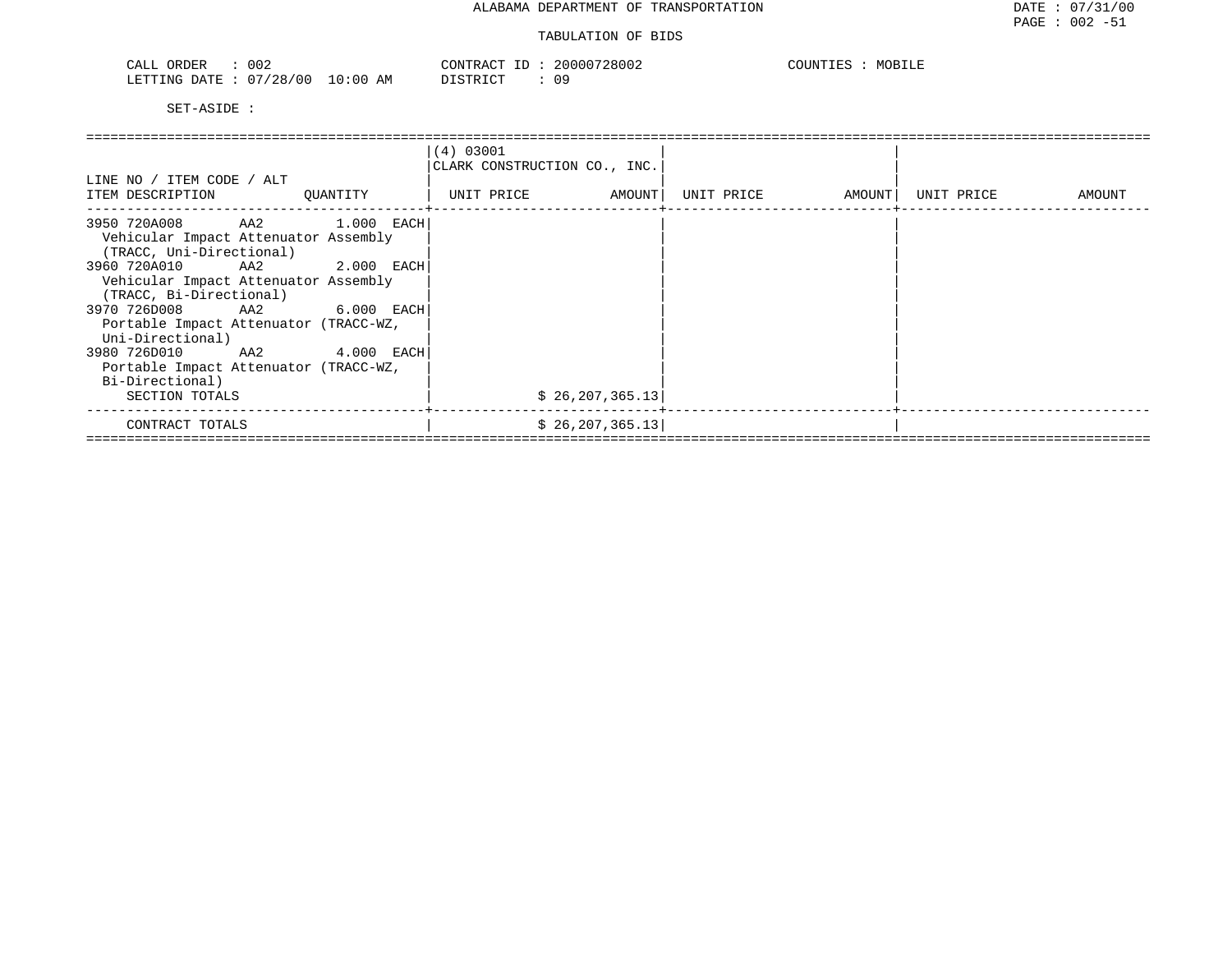DATE :

### VENDOR RANKING

| $\therefore$ 004<br>CALL ORDER<br>LETTING DATE : 07/28/00 10:00 AM                                                                                                         | CONTRACT ID: 20000728004<br>: 04<br>DISTRICT | COUNTIES : TALLAPOOSA                                          |
|----------------------------------------------------------------------------------------------------------------------------------------------------------------------------|----------------------------------------------|----------------------------------------------------------------|
| CONTRACT DESCRIPTION:<br>for constructing the Clearing and Grubbing on S.R.#38<br>(U.S.#280) from the Dadeville Bypass to east of the Camp<br>Hill Bypass. Length 8.340 km | CONTRACT TIME: 65<br>RURAL                   | Working Days<br>(available days)<br>$PROJECT(S)$ : NHF-160(14) |

| RANK |       | VENDOR NO./NAME                        | TOTAL<br>BID | % OVER<br>LOW BID |
|------|-------|----------------------------------------|--------------|-------------------|
|      | 18046 | REESE & HOWELL, INC.                   | 324,080.00   | 100.0000%         |
|      | 14007 | W. S. NEWELL & SONS, INC.              | 361,678.50   | 111.6016%         |
|      | 20011 | TRI COUNTY CONCRETE CONSTRUCTION, INC. | 399,999.00   | 123.4260%         |
|      | 14001 | NEWELL ROADBUILDERS, INC.              | 402,284.00   | 124.1310%         |
| ъ.   | 04014 | DUBOSE CONSTRUCTION, LLC               | 417,090.00   | 128.6997%         |
| 6    | 01007 | ALABAMA BRIDGE BUILDERS, INC.          | 432,380.00   | 133.4176%         |
|      | 13093 | MCDONALD CONSTRUCTION CO., INC.        | 434,470.00   | 134.0625%         |
| 8    | 03083 | CURRY BROTHERS CONSTRUCTION, INC.      | 489,583.30   | 151.0686%         |
|      | 08077 | HASTINGS GENERAL CONTRACTING, INC.     | 492,000.00   | 151.8143%         |
| 10   | 19104 | SAIIA CONSTRUCTION, LLC                | 505,880.00   | 156.0972%         |
| 11   | 07001 | S. A. GRAHAM COMPANY, INC.             | 509,840.00   | 157.3191%         |
| 12   | 12038 | LAKE MARTIN EXCAVATING                 | 519,800.00   | 160.3924%         |
| 13   | 23068 | WAITES CONSTRUCTION COMPANY, INC.      | 542,830.00   | 167.4987%         |
| 14   | 19095 | SUMMIT DEVELOPMENT COMPANY, L.L.C.     | 591,088.50   | 182.3896%         |
| 15   | 19081 | SHOTCRETE OF AMERICA                   | 639,230.00   | 197.2445%         |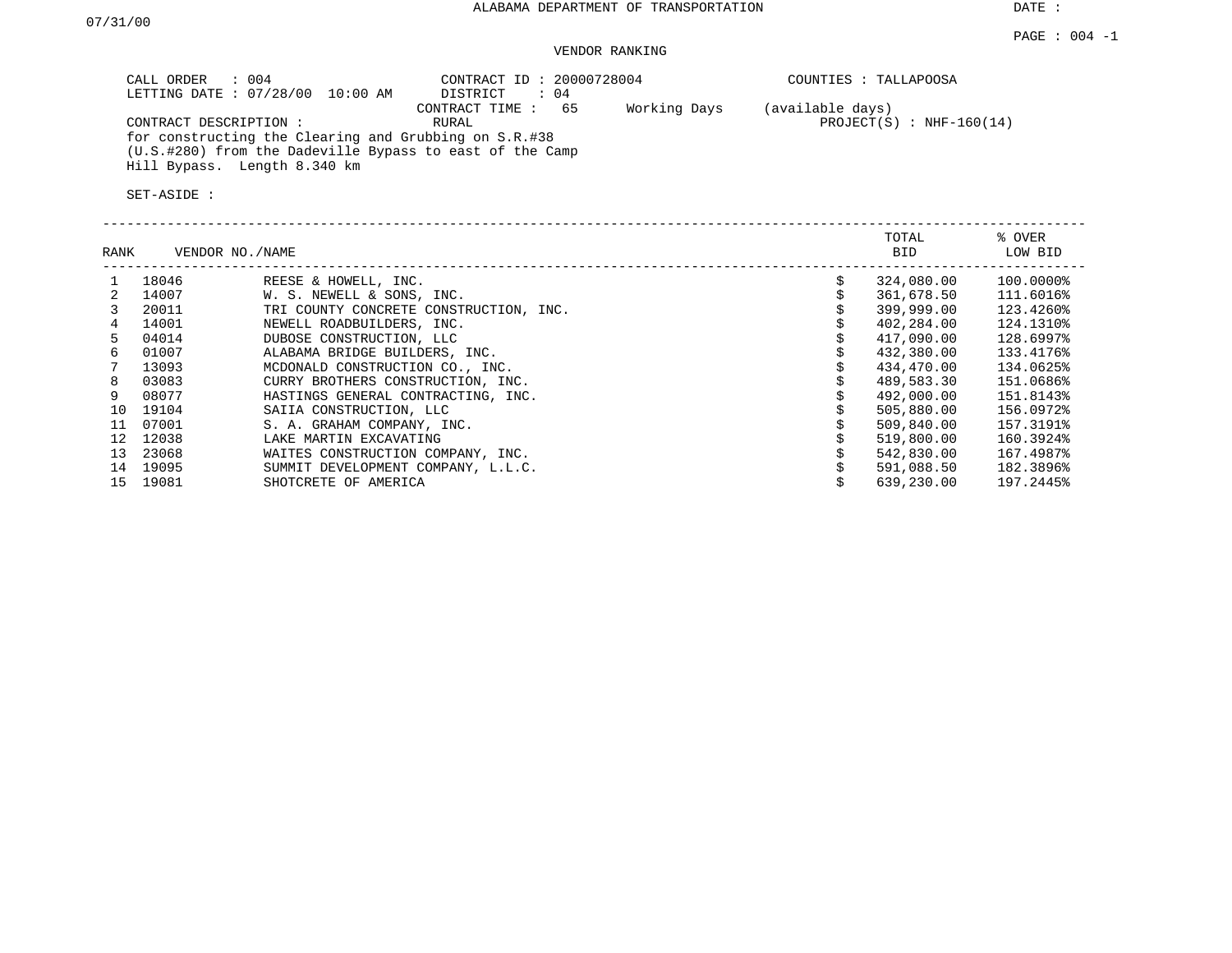| <b>ORDER</b><br>للطخ   | 005                                         |                 | <b>∩NTF</b><br>$ -$<br>ז בי קי | ה כ<br>.<br>28004 | TINTT | m <sub>n</sub><br>$\sqrt{2}$ |
|------------------------|---------------------------------------------|-----------------|--------------------------------|-------------------|-------|------------------------------|
| <b>ETTING</b><br>DATE: | $\sim$<br>$\cap$<br>$^{\circ}28$<br>αL<br>U | AΜ<br>) : () () | DICTDIA                        | (14)              |       |                              |

|                                          |              |              |           |              |           | =============================                                                                           |           |
|------------------------------------------|--------------|--------------|-----------|--------------|-----------|---------------------------------------------------------------------------------------------------------|-----------|
|                                          |              | $(1)$ 18046  |           | $(2)$ 14007  |           | $(3)$ 20011                                                                                             |           |
|                                          |              |              |           |              |           | REESE & HOWELL, INC.   W. S. NEWELL & SONS, INC.  TRI COUNTY CONCRETE CONSTRUC                          |           |
| LINE NO / ITEM CODE / ALT                |              |              |           |              |           |                                                                                                         |           |
| ITEM DESCRIPTION<br>OUANTITY             |              |              |           |              |           | UNIT PRICE               AMOUNT    UNIT PRICE               AMOUNT    UNIT PRICE                 AMOUNT |           |
|                                          |              |              |           |              |           | _____________                                                                                           |           |
| SECTION 0001 TOTAL                       |              |              |           |              |           |                                                                                                         |           |
|                                          |              |              |           |              |           |                                                                                                         |           |
| 0010 201A000                             | LUMP         | 160000.00000 | 160000.00 | 193050.00000 | 193050.00 | 160904.00000                                                                                            | 160904.00 |
| Clearing & Grubbing (Approximately 85    |              |              |           |              |           |                                                                                                         |           |
| Hectares)                                |              |              |           |              |           |                                                                                                         |           |
| 0020 205A001                             | 1.000 EACH   | 1000.00000   | 1000.00   | 500.00000    | 500.00    | 4000.00000                                                                                              | 4000.00   |
| Removal Of Structures, Structure No. 1   |              |              |           |              |           |                                                                                                         |           |
| 0030 205A002                             | 1.000 EACH   | 1000.00000   | 1000.00   | 500.00000    | 500.00    | 4000.00000                                                                                              | 4000.00   |
| Removal Of Structures, Structure No. 7   |              |              |           |              |           |                                                                                                         |           |
| 0040 205A003                             | 1.000 EACH   | 1000.00000   | 1000.00   | 500.00000    | 500.00    | 4000.00000                                                                                              | 4000.00   |
|                                          |              |              |           |              |           |                                                                                                         |           |
| Removal Of Structures, Structure No. 8   |              |              |           |              |           |                                                                                                         |           |
| 0050 205A004                             | 1.000 EACH   | 1000.00000   | 1000.00   | 500.00000    | 500.00    | 4000.00000                                                                                              | 4000.00   |
| Removal Of Structures, Structure No. 8A  |              |              |           |              |           |                                                                                                         |           |
| 0060 205A005                             | 1.000 EACH   | 1000.00000   | 1000.00   | 1,00000      | 1.00      | 4000.00000                                                                                              | 4000.00   |
| Removal Of Structures, Structure No. 8B  |              |              |           |              |           |                                                                                                         |           |
| 0070 205A006                             | 1.000 EACH   | 1000.00000   | 1000.00   | 500.00000    | 500.00    | 4000.00000                                                                                              | 4000.00   |
| Removal Of Structures, Structure No. 9   |              |              |           |              |           |                                                                                                         |           |
| 0080 205A007                             | 1.000 EACH   | 1000.00000   | 1000.00   | 1,00000      | 1.00      | 4000.00000                                                                                              | 4000.00   |
| Removal Of Structures, Structure No. 9A  |              |              |           |              |           |                                                                                                         |           |
| 0090 205A008                             | $1.000$ EACH | 1000.00000   | 1000.00   | 500.00000    | 500.00    | 4000.00000                                                                                              | 4000.00   |
| Removal Of Structures, Structure No. 9B  |              |              |           |              |           |                                                                                                         |           |
| 0100 205A009                             | 1.000 EACH   | 1000.00000   | 1000.00   | 500.00000    | 500.00    | 4000.00000                                                                                              | 4000.00   |
| Removal Of Structures, Structure No. 10  |              |              |           |              |           |                                                                                                         |           |
| 0110 205A010                             | 1.000 EACH   | 1000.00000   | 1000.00   | 1,00000      | 1.00      | 4000.00000                                                                                              | 4000.00   |
| Removal Of Structures, Structure No. 10A |              |              |           |              |           |                                                                                                         |           |
| 0120 205A011                             | 1.000 EACH   | 1000.00000   | 1000.00   | 1,00000      | 1.00      | 4000.00000                                                                                              | 4000.00   |
| Removal Of Structures, Structure No. 10B |              |              |           |              |           |                                                                                                         |           |
| 0130 205A012                             | 1.000 EACH   | 1000.00000   | 1000.00   | 500.00000    | 500.00    | 4000.00000                                                                                              | 4000.00   |
| Removal Of Structures, Structure No. 11  |              |              |           |              |           |                                                                                                         |           |
| 0140 205A013                             | 1.000 EACH   | 1000.00000   | 1000.00   | 1,00000      | 1.00      | 4000.00000                                                                                              | 4000.00   |
| Removal Of Structures, Structure No. 12  |              |              |           |              |           |                                                                                                         |           |
| 0150 430B012                             | 200.000 MTON | 20.00000     | 4000.00   | 20.00000     | 4000.00   | 20.00000                                                                                                | 4000.00   |
| Aggregate Surfacing (ALDOT #410 Or #467) |              |              |           |              |           |                                                                                                         |           |
| 0160 600A000                             | LUMP         | 28300.00000  | 28300.00  | 21151.00000  | 21151.00  | 20000.00000                                                                                             | 20000.00  |
| Mobilization                             |              |              |           |              |           |                                                                                                         |           |
| 0170 602A000                             | 74.000 EACH  | 100.00000    | 7400.00   | 60.00000     | 4440.00   | 90.00000                                                                                                | 6660.00   |
| Right Of Way Markers                     |              |              |           |              |           |                                                                                                         |           |
| 0180 636A000<br>80.000 M                 |              | 20.00000     | 1600.00   | 7.00000      | 560.00    | 13.00000                                                                                                | 1040.00   |
| Barbed Wire Fence, 4 Strands, 1.22       |              |              |           |              |           |                                                                                                         |           |
| Meter High                               |              |              |           |              |           |                                                                                                         |           |
| 80.000 HA<br>0190 665A000                |              | 400.00000    | 32000.00  | 400.00000    | 32000.00  | 825.00000                                                                                               | 66000.00  |
| Temporary Seeding                        |              |              |           |              |           |                                                                                                         |           |
|                                          |              |              |           |              |           |                                                                                                         |           |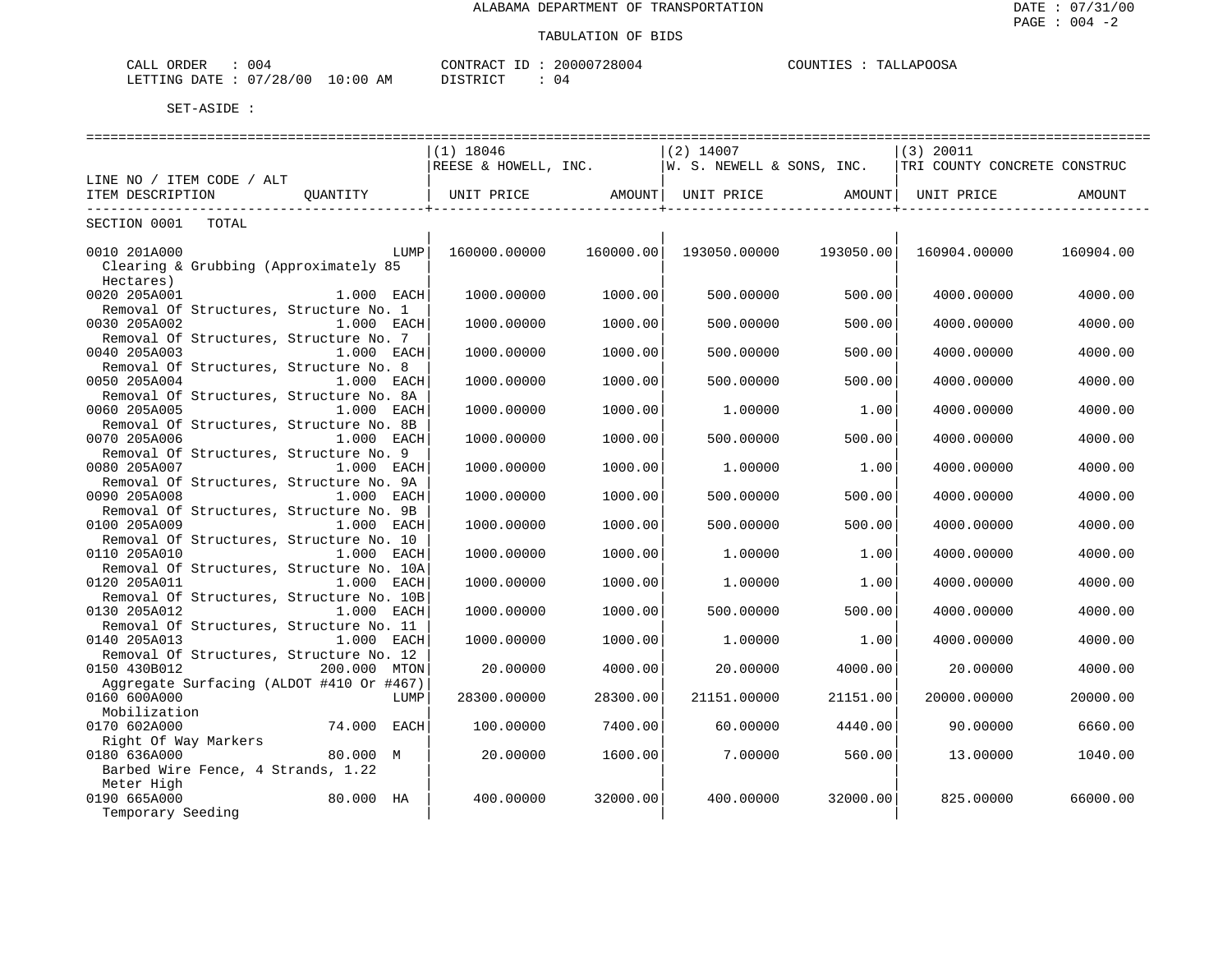| 004<br>ORDER<br>CALL                |             | CONTRACT          | 20000728004 | TALLAPOOSA<br><b>COUNTIES</b> |
|-------------------------------------|-------------|-------------------|-------------|-------------------------------|
| . U 4<br>728/00<br>LETTING<br>DATE. | 10:00<br>AΜ | T T C T T T T T T | U 4         |                               |

|                                        |            |      | $(1)$ 18046          |            | $(2)$ 14007               |            | $(3)$ 20011                  |                  |
|----------------------------------------|------------|------|----------------------|------------|---------------------------|------------|------------------------------|------------------|
|                                        |            |      | REESE & HOWELL, INC. |            | W. S. NEWELL & SONS, INC. |            | TRI COUNTY CONCRETE CONSTRUC |                  |
| LINE NO / ITEM CODE / ALT              |            |      |                      |            |                           |            |                              |                  |
| ITEM DESCRIPTION                       | QUANTITY   |      | UNIT PRICE           | AMOUNT     | UNIT PRICE                | AMOUNT     | UNIT PRICE                   | AMOUNT           |
|                                        |            |      |                      |            |                           |            |                              |                  |
| 0200 665B000                           | 80.000     | HA   | 400.00000            | 32000.00   | 400.00000                 | 32000.00   | 825,00000                    | 66000.00         |
| Temporary Mulching                     |            |      |                      |            |                           |            |                              |                  |
| 0210 665F000                           | 200.000    | EACH | 5,00000              | 1000.00    | 4,00000                   | 800.00     | 5.00000                      | 1000.00          |
| Hay Bales                              |            |      |                      |            |                           |            |                              |                  |
| 0220 6651000                           | 200.000    | MTON | 25.00000             | 5000.00    | 22.00000                  | 4400.00    | 20,00000                     | 4000.00          |
| Temporary Riprap, Class 2              |            |      |                      |            |                           |            |                              |                  |
| 0230 665J000                           | 2200.000 M |      | 12.00000             | 26400.00   | 10.00000                  | 22000.00   | 3.50000                      | 7700.00          |
| Silt Fence, Type A                     |            |      |                      |            |                           |            |                              |                  |
| 0240 665K000                           | 150.000 M3 |      | 10.00000             | 1500.00    | 6.75000                   | 1012.50    | 6.50000                      | 975.00           |
| Drainage Sump Excavation               |            |      |                      |            |                           |            |                              |                  |
| 0250 740B000<br>72.000                 |            | М2   | 165.00000            | 11880.00   | 80,00000                  | 5760.00    | 135,00000                    | 9720.00          |
| Construction Signs                     |            |      |                      |            |                           |            |                              |                  |
| 0260 998A000                           |            | LUMP | 0.00000              | 0.00       | 36500.00000               | 36500.00   | 0.00000                      | 0.00             |
| Construction Fuel (Maximum Bid Limited |            |      |                      |            |                           |            |                              |                  |
| To $$36,500.00$                        |            |      |                      |            |                           |            |                              |                  |
| SECTION TOTALS                         |            |      | \$                   | 324,080.00 | \$                        | 361,678.50 |                              | 399,999.00       |
|                                        |            |      |                      |            |                           |            |                              |                  |
| CONTRACT TOTALS                        |            |      | \$                   | 324,080.00 | \$                        | 361,678.50 |                              | 399,999.00<br>\$ |
|                                        |            |      |                      |            |                           |            |                              |                  |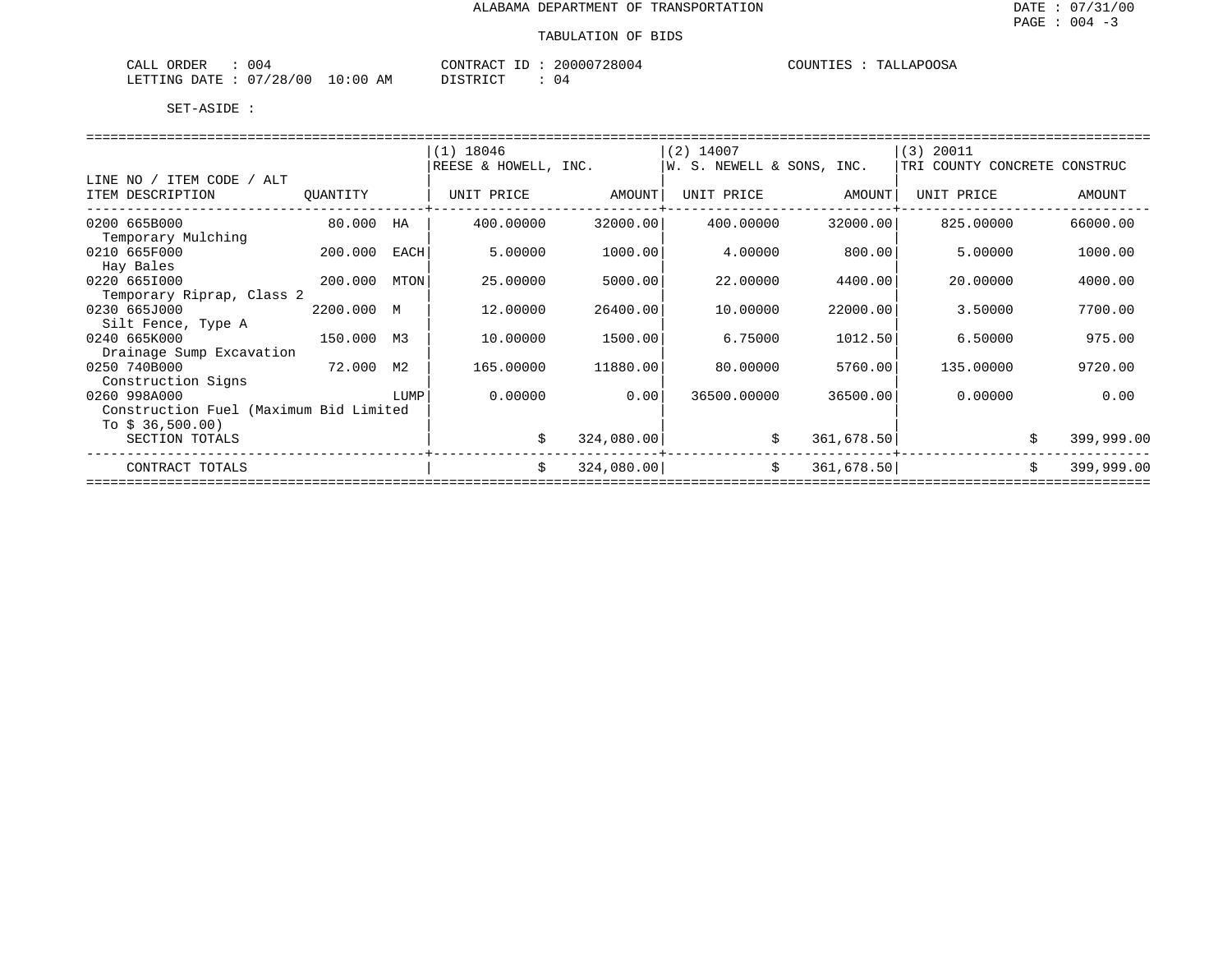| CALL ORDER | 004                              | CONTRACT ID: | 20000728004 | COUNTIES<br>TALLAPOOSA |
|------------|----------------------------------|--------------|-------------|------------------------|
|            | LETTING DATE : 07/28/00 10:00 AM | DISTRICT     | 04          |                        |

|                                          | (4) 14001                 |           | (5) 04014                |                     | $(6)$ 01007                  |           |  |
|------------------------------------------|---------------------------|-----------|--------------------------|---------------------|------------------------------|-----------|--|
|                                          | NEWELL ROADBUILDERS, INC. |           | DUBOSE CONSTRUCTION, LLC |                     | ALABAMA BRIDGE BUILDERS, INC |           |  |
| LINE NO / ITEM CODE / ALT                |                           |           |                          |                     |                              |           |  |
| QUANTITY<br>ITEM DESCRIPTION             | UNIT PRICE AMOUNT         |           |                          |                     |                              | AMOUNT    |  |
| ---------------------------              |                           |           |                          | -----------------+- |                              |           |  |
| SECTION 0001<br>TOTAL                    |                           |           |                          |                     |                              |           |  |
|                                          |                           |           |                          |                     |                              |           |  |
| 0010 201A000<br>LUMP                     | 185000.00000              | 185000.00 | 227500.00000             | 227500.00           | 233240.00000                 | 233240.00 |  |
| Clearing & Grubbing (Approximately 85    |                           |           |                          |                     |                              |           |  |
| Hectares)                                |                           |           |                          |                     |                              |           |  |
| 0020 205A001<br>1.000 EACH               | 1,00000                   | 1.00      | 1000.00000               | 1000.00             | 4050,00000                   | 4050.00   |  |
| Removal Of Structures, Structure No. 1   |                           |           |                          |                     |                              |           |  |
| 0030 205A002<br>1.000 EACH               | 1,00000                   | 1.00      | 1000.00000               | 1000.00             | 4050.00000                   | 4050.00   |  |
| Removal Of Structures, Structure No. 7   |                           |           |                          |                     |                              |           |  |
| 0040 205A003<br>1.000 EACH               | 1.00000                   | 1.00      | 1000.00000               | 1000.00             | 2350.00000                   | 2350.00   |  |
| Removal Of Structures, Structure No. 8   |                           |           |                          |                     |                              |           |  |
| 0050 205A004<br>1.000 EACH               | 1.00000                   | 1.00      | 1000.00000               | 1000.00             | 475,00000                    | 475.00    |  |
| Removal Of Structures, Structure No. 8A  |                           |           |                          |                     |                              |           |  |
| 0060 205A005<br>$1.000$ EACH             | 1,00000                   | 1.00      | 500.00000                | 500.00              | 700.00000                    | 700.00    |  |
| Removal Of Structures, Structure No. 8B  |                           |           |                          |                     |                              |           |  |
| 0070 205A006<br>$1.000$ EACH             | 1.00000                   | 1.00      | 1000.00000               | 1000.00             | 1925.00000                   | 1925.00   |  |
| Removal Of Structures, Structure No. 9   |                           |           |                          |                     |                              |           |  |
| 0080 205A007<br>1.000 EACH               | 1,00000                   | 1.00      | 500.00000                | 500.00              | 325,00000                    | 325.00    |  |
| Removal Of Structures, Structure No. 9A  |                           |           |                          |                     |                              |           |  |
| 0090 205A008<br>$1.000$ EACH             | 1.00000                   | 1.00      | 2500.00000               | 2500.00             | 1000.00000                   | 1000.00   |  |
| Removal Of Structures, Structure No. 9B  |                           |           |                          |                     |                              |           |  |
| 0100 205A009<br>1.000 EACH               | 1.00000                   | 1.00      | 1000.00000               | 1000.00             | 3050.00000                   | 3050.00   |  |
| Removal Of Structures, Structure No. 10  |                           |           |                          |                     |                              |           |  |
| 0110 205A010<br>1.000 EACH               | 1,00000                   | 1.00      | 1500.00000               | 1500.00             | 1075.00000                   | 1075.00   |  |
| Removal Of Structures, Structure No. 10A |                           |           |                          |                     |                              |           |  |
| 0120 205A011<br>1.000 EACH               | 1.00000                   | 1.00      | 500.00000                | 500.00              | 1500.00000                   | 1500.00   |  |
| Removal Of Structures, Structure No. 10B |                           |           |                          |                     |                              |           |  |
| 0130 205A012<br>1.000 EACH               | 1.00000                   | 1.00      | 1000.00000               | 1000.00             | 1600.00000                   | 1600.00   |  |
| Removal Of Structures, Structure No. 11  |                           |           |                          |                     |                              |           |  |
| 0140 205A013<br>1.000 EACH               | 1,00000                   | 1.00      | 500.00000                | 500.00              | 2150.00000                   | 2150.00   |  |
| Removal Of Structures, Structure No. 12  |                           |           |                          |                     |                              |           |  |
| 0150 430B012<br>200.000 MTON             | 25.00000                  | 5000.00   | 25.00000                 | 5000.00             | 20,00000                     | 4000.00   |  |
| Aggregate Surfacing (ALDOT #410 Or #467) |                           |           |                          |                     |                              |           |  |
| 0160 600A000<br>LUMP                     | 16000.00000               | 16000.00  | 50000.00000              | 50000.00            | 37000.00000                  | 37000.00  |  |
| Mobilization                             |                           |           |                          |                     |                              |           |  |
| 0170 602A000<br>74.000 EACH              | 72.00000                  | 5328.00   | 90.00000                 | 6660.00             | 125.00000                    | 9250.00   |  |
| Right Of Way Markers                     |                           |           |                          |                     |                              |           |  |
| 0180 636A000<br>80.000 M                 | 13,10000                  | 1048.00   | 15,00000                 | 1200.00             | 13,00000                     | 1040.00   |  |
| Barbed Wire Fence, 4 Strands, 1.22       |                           |           |                          |                     |                              |           |  |
| Meter High                               |                           |           |                          |                     |                              |           |  |
| 0190 665A000<br>80.000 HA                | 750.00000                 | 60000.00  | 400.00000                | 32000.00            | 450.00000                    | 36000.00  |  |
| Temporary Seeding                        |                           |           |                          |                     |                              |           |  |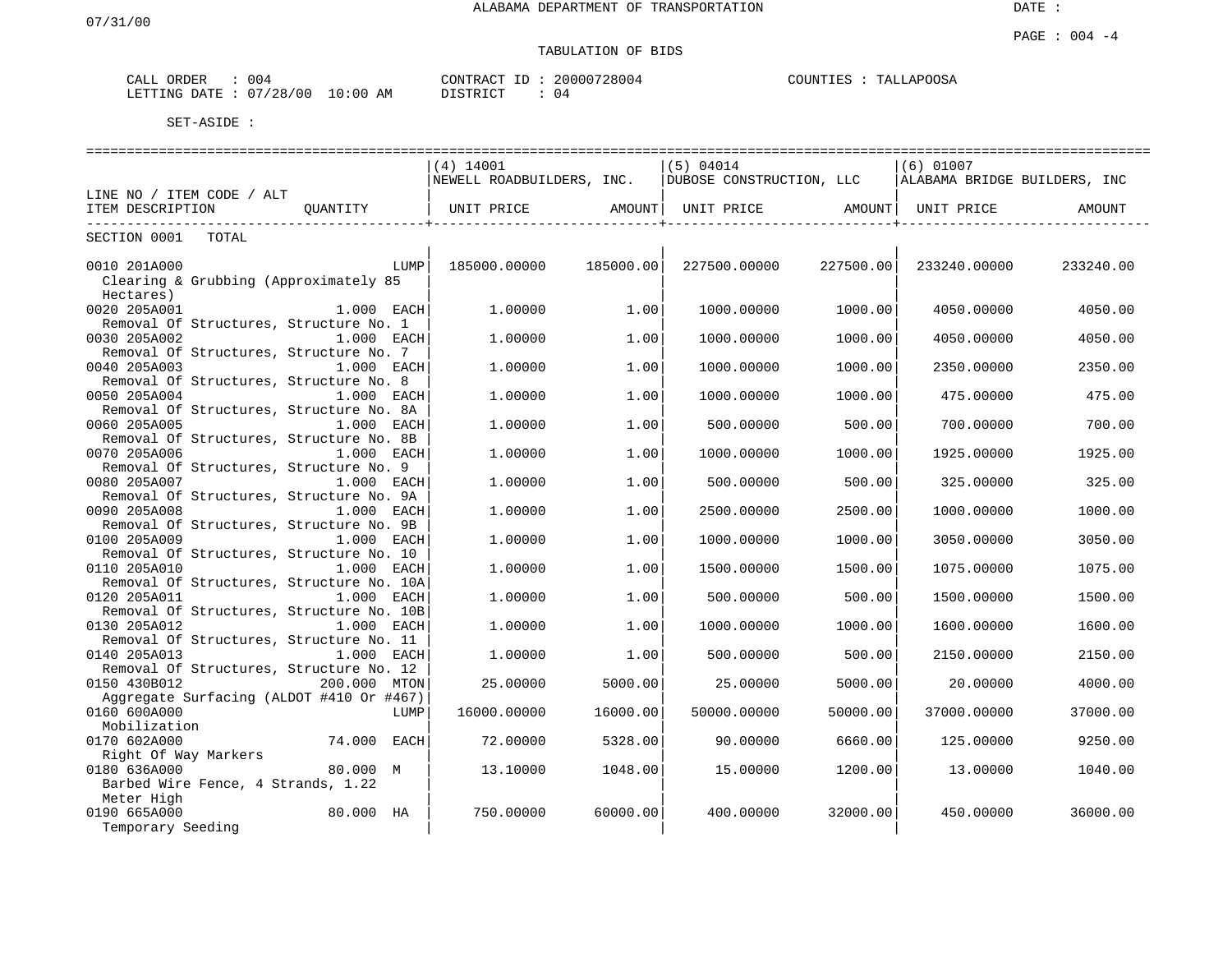| <b>ORDER</b><br>$\Delta$<br>للتنعب | 00.                                     |              | __<br>ാവല<br>MONTR<br>RΔ<br>5 U U 4 | TTNTT<br>m <sub>n</sub><br>$\sim$ |
|------------------------------------|-----------------------------------------|--------------|-------------------------------------|-----------------------------------|
| 2.77<br>.ETTTNG<br>$\mathsf{L}$    | $\sim$<br>$\sim$<br>28<br>$\cdots$<br>U | AΜ<br>) : 00 | DIAMPIAN<br>(14)                    |                                   |

|                                        |            |      | (4) 14001                 |            | (5) 04014                |            | $(6)$ 01007                  |                  |  |  |
|----------------------------------------|------------|------|---------------------------|------------|--------------------------|------------|------------------------------|------------------|--|--|
|                                        |            |      | NEWELL ROADBUILDERS, INC. |            | DUBOSE CONSTRUCTION, LLC |            | ALABAMA BRIDGE BUILDERS, INC |                  |  |  |
| LINE NO / ITEM CODE / ALT              |            |      |                           |            |                          |            |                              |                  |  |  |
| ITEM DESCRIPTION                       | QUANTITY   |      | UNIT PRICE                | AMOUNT     | UNIT PRICE               | AMOUNT     | UNIT PRICE                   | AMOUNT           |  |  |
|                                        |            |      |                           |            |                          |            |                              |                  |  |  |
| 0200 665B000                           | 80.000     | HA   | 850.00000                 | 68000.00   | 400.00000                | 32000.00   | 500.00000                    | 40000.00         |  |  |
| Temporary Mulching                     |            |      |                           |            |                          |            |                              |                  |  |  |
| 0210 665F000                           | 200.000    | EACH | 6.00000                   | 1200.00    | 6.00000                  | 1200.00    | 6.50000                      | 1300.00          |  |  |
| Hay Bales                              |            |      |                           |            |                          |            |                              |                  |  |  |
| 0220 6651000                           | 200.000    | MTON | 26.00000                  | 5200.00    | 30.00000                 | 6000.00    | 25,00000                     | 5000.00          |  |  |
| Temporary Riprap, Class 2              |            |      |                           |            |                          |            |                              |                  |  |  |
| 0230 665J000                           | 2200.000 M |      | 15.00000                  | 33000.00   | 9.85000                  | 21670.00   | 14.00000                     | 30800.00         |  |  |
| Silt Fence, Type A                     |            |      |                           |            |                          |            |                              |                  |  |  |
| 0240 665K000                           | 150.000 M3 |      | 6.50000                   | 975.00     | 10,00000                 | 1500.00    | 10.00000                     | 1500.00          |  |  |
|                                        |            |      |                           |            |                          |            |                              |                  |  |  |
| Drainage Sump Excavation               |            |      |                           |            |                          |            |                              |                  |  |  |
| 0250 740B000<br>72.000                 |            | М2   | 160.00000                 | 11520.00   | 130.00000                | 9360.00    | 125,00000                    | 9000.00          |  |  |
| Construction Signs                     |            |      |                           |            |                          |            |                              |                  |  |  |
| 0260 998A000                           |            | LUMP | 10000.00000               | 10000.00   | 10000.00000              | 10000.00   | 0.00000                      | 0.00             |  |  |
| Construction Fuel (Maximum Bid Limited |            |      |                           |            |                          |            |                              |                  |  |  |
| To $$36,500.00)$                       |            |      |                           |            |                          |            |                              |                  |  |  |
| SECTION TOTALS                         |            |      | \$                        | 402,284.00 |                          | 417,090.00 |                              | 432,380.00       |  |  |
|                                        |            |      |                           |            |                          |            |                              |                  |  |  |
| CONTRACT TOTALS                        |            |      | \$                        | 402,284.00 | \$                       | 417,090.00 |                              | \$<br>432,380.00 |  |  |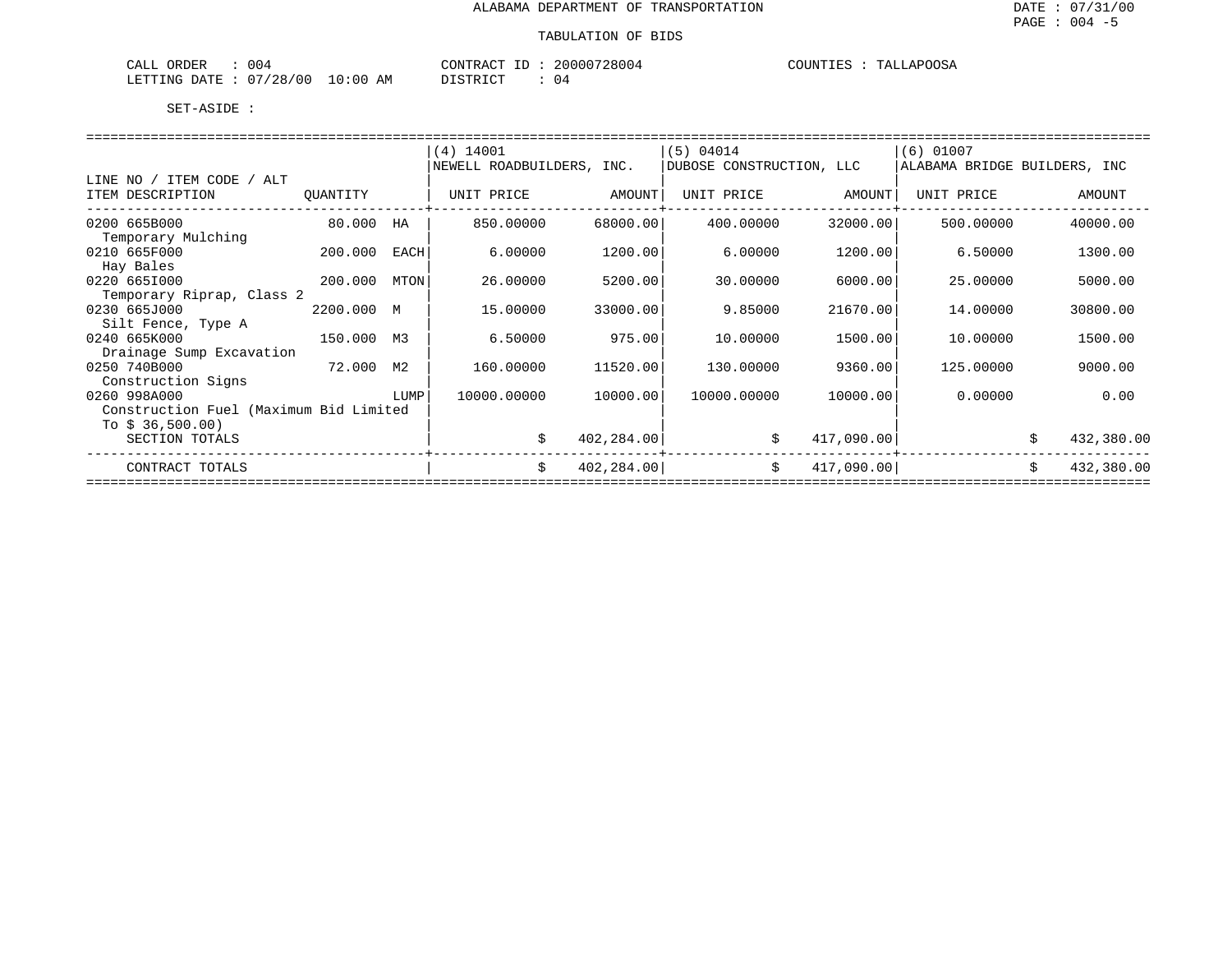| ORDER<br>CALL    | 004      |             | CONTRACT | 20000728004 | COUNTIES | <b>TALLAPOOSA</b> |
|------------------|----------|-------------|----------|-------------|----------|-------------------|
| LETTING<br>DATE. | 07/28/00 | 10:00<br>AΜ | TSTRICT  | 04          |          |                   |

|                                          |              | $(7)$ 13093                                                                            |           | $(8)$ 03083  |           | (9) 08077    |           |
|------------------------------------------|--------------|----------------------------------------------------------------------------------------|-----------|--------------|-----------|--------------|-----------|
|                                          |              | MCDONALD CONSTRUCTION CO., I CURRY BROTHERS CONSTRUCTION, HASTINGS GENERAL CONTRACTING |           |              |           |              |           |
| LINE NO / ITEM CODE / ALT                |              |                                                                                        |           |              |           |              |           |
| ITEM DESCRIPTION                         | OUANTITY     | UNIT PRICE                                                                             | AMOUNT    | UNIT PRICE   | AMOUNT    | UNIT PRICE   | AMOUNT    |
| ------------------------                 |              |                                                                                        |           |              |           |              |           |
| SECTION 0001<br>TOTAL                    |              |                                                                                        |           |              |           |              |           |
|                                          |              |                                                                                        |           |              |           |              |           |
| 0010 201A000                             | LUMP         | 200500.00000                                                                           | 200500.00 | 257500.00000 | 257500.00 | 240000.00000 | 240000.00 |
| Clearing & Grubbing (Approximately 85    |              |                                                                                        |           |              |           |              |           |
| Hectares)                                |              |                                                                                        |           |              |           |              |           |
| 0020 205A001                             | 1.000 EACH   | 3800.00000                                                                             | 3800.00   | 2500.00000   | 2500.00   | 5000.00000   | 5000.00   |
| Removal Of Structures, Structure No. 1   |              |                                                                                        |           |              |           |              |           |
| 0030 205A002                             | 1.000 EACH   | 2500.00000                                                                             | 2500.00   | 2500.00000   | 2500.00   | 5000.00000   | 5000.00   |
| Removal Of Structures, Structure No. 7   |              |                                                                                        |           |              |           |              |           |
| 0040 205A003                             | 1.000 EACH   | 2200.00000                                                                             | 2200.00   | 2500.00000   | 2500.00   | 8000.00000   | 8000.00   |
| Removal Of Structures, Structure No. 8   |              |                                                                                        |           |              |           |              |           |
| 0050 205A004                             | 1.000 EACH   | 1200.00000                                                                             | 1200.00   | 2500.00000   | 2500.00   | 2000.00000   | 2000.00   |
| Removal Of Structures, Structure No. 8A  |              |                                                                                        |           |              |           |              |           |
| 0060 205A005                             | $1.000$ EACH | 1200.00000                                                                             | 1200.00   | 2500.00000   | 2500.00   | 2000.00000   | 2000.00   |
| Removal Of Structures, Structure No. 8B  |              |                                                                                        |           |              |           |              |           |
| 0070 205A006                             | 1.000 EACH   | 1500.00000                                                                             | 1500.00   | 2500.00000   | 2500.00   | 10000.00000  | 10000.00  |
| Removal Of Structures, Structure No. 9   |              |                                                                                        |           |              |           |              |           |
| 0080 205A007                             | 1.000 EACH   | 1200.00000                                                                             | 1200.00   | 2500.00000   | 2500.00   | 2000.00000   | 2000.00   |
| Removal Of Structures, Structure No. 9A  |              |                                                                                        |           |              |           |              |           |
| 0090 205A008                             | $1.000$ EACH | 3200.00000                                                                             | 3200.00   | 2500.00000   | 2500.00   | 4000.00000   | 4000.00   |
| Removal Of Structures, Structure No. 9B  |              |                                                                                        |           |              |           |              |           |
| 0100 205A009                             | 1.000 EACH   | 1800.00000                                                                             | 1800.00   | 5000.00000   | 5000.00   | 5000.00000   | 5000.00   |
| Removal Of Structures, Structure No. 10  |              |                                                                                        |           |              |           |              |           |
| 0110 205A010                             | 1.000 EACH   | 1000.00000                                                                             | 1000.00   | 5000.00000   | 5000.00   | 2000.00000   | 2000.00   |
| Removal Of Structures, Structure No. 10A |              |                                                                                        |           |              |           |              |           |
| 0120 205A011                             | 1.000 EACH   | 1100.00000                                                                             | 1100.00   | 5000.00000   | 5000.00   | 2000.00000   | 2000.00   |
| Removal Of Structures, Structure No. 10B |              |                                                                                        |           |              |           |              |           |
| 0130 205A012                             | 1.000 EACH   | 1200.00000                                                                             | 1200.00   | 2500.00000   | 2500.00   | 5000.00000   | 5000.00   |
| Removal Of Structures, Structure No. 11  |              |                                                                                        |           |              |           |              |           |
| 0140 205A013                             | 1.000 EACH   | 800.00000                                                                              | 800.00    | 2500.00000   | 2500.00   | 2000.00000   | 2000.00   |
| Removal Of Structures, Structure No. 12  |              |                                                                                        |           |              |           |              |           |
| 0150 430B012                             | 200.000 MTON | 14.25000                                                                               | 2850.00   | 20.00000     | 4000.00   | 20.00000     | 4000.00   |
| Aggregate Surfacing (ALDOT #410 Or #467) |              |                                                                                        |           |              |           |              |           |
| 0160 600A000                             | LUMP         | 24000.00000                                                                            | 24000.00  | 67500.00000  | 67500.00  | 45000.00000  | 45000.00  |
| Mobilization                             |              |                                                                                        |           |              |           |              |           |
| 0170 602A000                             | 74.000 EACH  | 230.00000                                                                              | 17020.00  | 75.00000     | 5550.00   | 100.00000    | 7400.00   |
| Right Of Way Markers                     |              |                                                                                        |           |              |           |              |           |
| 0180 636A000                             | 80.000 M     | 6.50000                                                                                | 520.00    | 32.89470     | 2631.58   | 28.00000     | 2240.00   |
| Barbed Wire Fence, 4 Strands, 1.22       |              |                                                                                        |           |              |           |              |           |
| Meter High                               |              |                                                                                        |           |              |           |              |           |
| 0190 665A000                             | 80.000 HA    | 721.00000                                                                              | 57680.00  | 300,00000    | 24000.001 | 900.00000    | 72000.00  |
| Temporary Seeding                        |              |                                                                                        |           |              |           |              |           |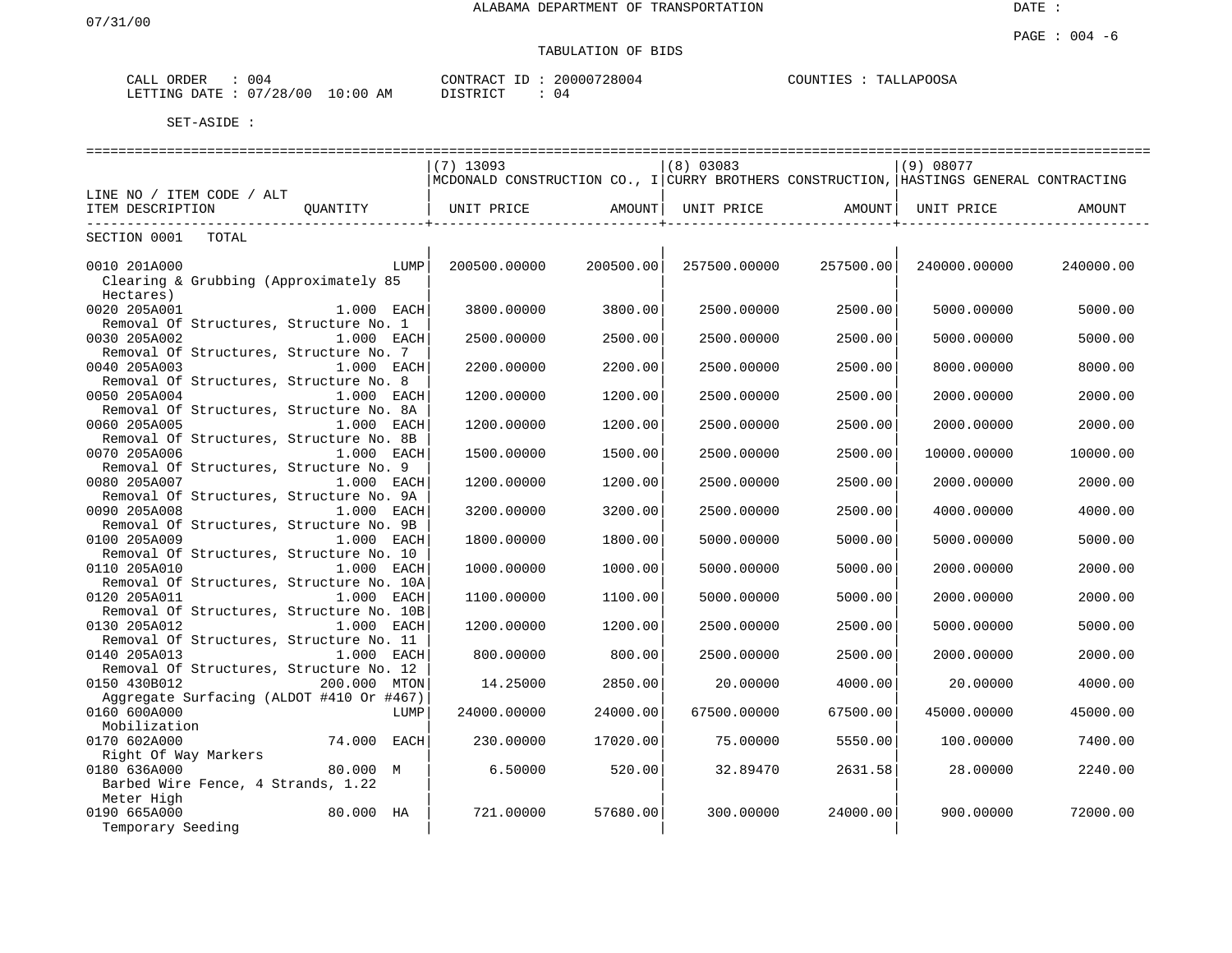| 004<br>CALL ORDER               |          | CONTRACT ID: 20000728004 | COUNTIES : TALLAPOOSA |
|---------------------------------|----------|--------------------------|-----------------------|
| LETTING DATE: 07/28/00 10:00 AM | DISTRICT |                          |                       |

|                                        |            |      | $(7)$ 13093 |            | $(8)$ 03083 |            | (9) 08077                                                                              |                  |
|----------------------------------------|------------|------|-------------|------------|-------------|------------|----------------------------------------------------------------------------------------|------------------|
|                                        |            |      |             |            |             |            | MCDONALD CONSTRUCTION CO., I CURRY BROTHERS CONSTRUCTION, HASTINGS GENERAL CONTRACTING |                  |
| LINE NO / ITEM CODE / ALT              |            |      |             |            |             |            |                                                                                        |                  |
| ITEM DESCRIPTION                       | QUANTITY   |      | UNIT PRICE  | AMOUNT     | UNIT PRICE  | AMOUNT     | UNIT PRICE                                                                             | AMOUNT           |
|                                        |            |      |             |            |             |            |                                                                                        |                  |
| 0200 665B000                           | 80.000     | HA   | 609,00000   | 48720.00   | 200,00000   | 16000.00   | 400.00000                                                                              | 32000.00         |
| Temporary Mulching                     |            |      |             |            |             |            |                                                                                        |                  |
| 0210 665F000                           | 200.000    | EACH | 6.00000     | 1200.00    | 5,00000     | 1000.00    | 7.00000                                                                                | 1400.00          |
| Hay Bales                              |            |      |             |            |             |            |                                                                                        |                  |
| 0220 6651000                           | 200.000    | MTON | 28,00000    | 5600.00    | 23.14860    | 4629.72    | 24.00000                                                                               | 4800.00          |
| Temporary Riprap, Class 2              |            |      |             |            |             |            |                                                                                        |                  |
| 0230 665J000                           | 2200.000 M |      | 6.50000     | 14300.00   | 6.56000     | 14432.00   | 9.00000                                                                                | 19800.00         |
| Silt Fence, Type A                     |            |      |             |            |             |            |                                                                                        |                  |
| 0240 665K000                           | 150.000 M3 |      | 12.00000    | 1800.00    | 60.00000    | 9000.00    | 24.00000                                                                               | 3600.00          |
| Drainage Sump Excavation               |            |      |             |            |             |            |                                                                                        |                  |
| 0250 740B000<br>72.000                 |            | М2   | 15.00000    | 1080.00    | 95.00000    | 6840.00    | 80,00000                                                                               | 5760.00          |
| Construction Signs                     |            |      |             |            |             |            |                                                                                        |                  |
| 0260 998A000                           |            | LUMP | 36500.00000 | 36500.00   | 36500.00000 | 36500.00   | 0.00000                                                                                | 0.00             |
| Construction Fuel (Maximum Bid Limited |            |      |             |            |             |            |                                                                                        |                  |
| To $$36,500.00$                        |            |      |             |            |             |            |                                                                                        |                  |
| SECTION TOTALS                         |            |      | S.          | 434,470.00 |             | 489,583.30 |                                                                                        | 492,000.00       |
| CONTRACT TOTALS                        |            |      | \$          | 434,470.00 | \$          | 489,583.30 |                                                                                        | 492,000.00<br>\$ |
|                                        |            |      |             |            |             |            |                                                                                        |                  |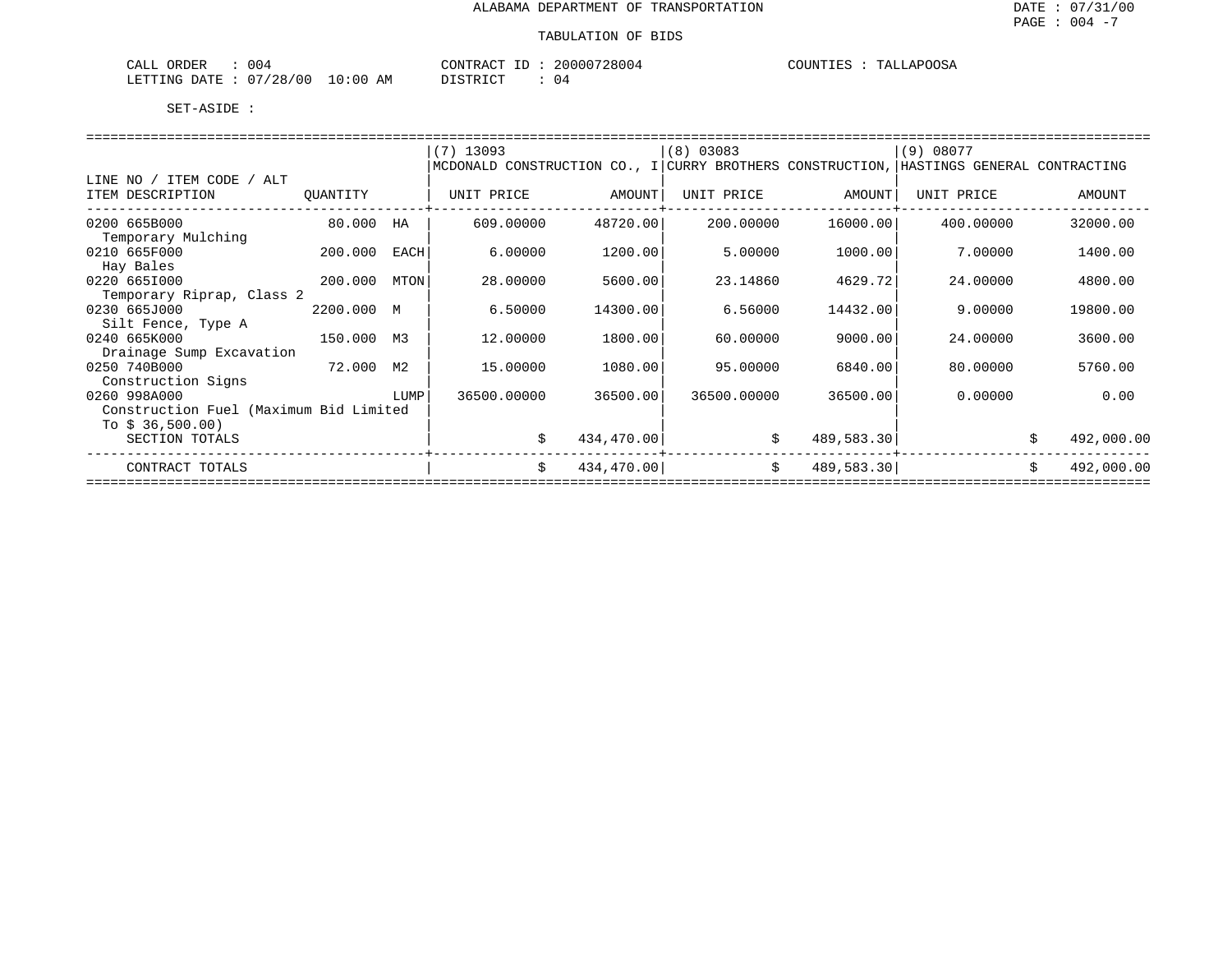| 004<br>CALL ORDER               | CONTRACT ID: | 20000728004 | TALLAPOOSA<br>COUNTIES : ' |
|---------------------------------|--------------|-------------|----------------------------|
| LETTING DATE: 07/28/00 10:00 AM | DISTRICT     | 04          |                            |

|                                          | $(10)$ 19104                                                                  |           | (11) 07001                     |           | $(12)$ 12038 |           |  |  |  |  |
|------------------------------------------|-------------------------------------------------------------------------------|-----------|--------------------------------|-----------|--------------|-----------|--|--|--|--|
|                                          | SAIIA CONSTRUCTION, LLC   S. A. GRAHAM COMPANY, INC.   LAKE MARTIN EXCAVATING |           |                                |           |              |           |  |  |  |  |
| LINE NO / ITEM CODE / ALT                |                                                                               |           |                                |           |              |           |  |  |  |  |
| QUANTITY<br>ITEM DESCRIPTION             | UNIT PRICE AMOUNT                                                             |           | UNIT PRICE AMOUNT   UNIT PRICE |           |              | AMOUNT    |  |  |  |  |
| --------------------------               |                                                                               |           |                                |           |              |           |  |  |  |  |
| TOTAL<br>SECTION 0001                    |                                                                               |           |                                |           |              |           |  |  |  |  |
|                                          |                                                                               |           |                                |           |              |           |  |  |  |  |
| 0010 201A000<br>LUMP                     | 200000.00000                                                                  | 200000.00 | 222250.00000                   | 222250.00 | 212160.00000 | 212160.00 |  |  |  |  |
| Clearing & Grubbing (Approximately 85    |                                                                               |           |                                |           |              |           |  |  |  |  |
| Hectares)                                |                                                                               |           |                                |           |              |           |  |  |  |  |
| 0020 205A001<br>$1.000$ EACH             | 13500.00000                                                                   | 13500.00  | 5000.00000                     | 5000.00   | 4020,00000   | 4020.00   |  |  |  |  |
| Removal Of Structures, Structure No. 1   |                                                                               |           |                                |           |              |           |  |  |  |  |
| 0030 205A002<br>1.000 EACH               | 6700.00000                                                                    | 6700.00   | 4000.00000                     | 4000.00   | 3020.00000   | 3020.00   |  |  |  |  |
| Removal Of Structures, Structure No. 7   |                                                                               |           |                                |           |              |           |  |  |  |  |
| 0040 205A003<br>1.000 EACH               | 6700.00000                                                                    | 6700.00   | 4500.00000                     | 4500.00   | 3240.00000   | 3240.00   |  |  |  |  |
| Removal Of Structures, Structure No. 8   |                                                                               |           |                                |           |              |           |  |  |  |  |
| 0050 205A004<br>1.000 EACH               | 2750.00000                                                                    | 2750.00   | 500.00000                      | 500.00    | 500,00000    | 500.00    |  |  |  |  |
| Removal Of Structures, Structure No. 8A  |                                                                               |           |                                |           |              |           |  |  |  |  |
| 0060 205A005<br>$1.000$ EACH             | 3450.00000                                                                    | 3450.00   | 500.00000                      | 500.00    | 500.00000    | 500.00    |  |  |  |  |
| Removal Of Structures, Structure No. 8B  |                                                                               |           |                                |           |              |           |  |  |  |  |
| 0070 205A006<br>1.000 EACH               | 3000.00000                                                                    | 3000.00   | 5000.00000                     | 5000.00   | 1100.00000   | 1100.00   |  |  |  |  |
| Removal Of Structures, Structure No. 9   |                                                                               |           |                                |           |              |           |  |  |  |  |
| 0080 205A007<br>1.000 EACH               | 3450.00000                                                                    | 3450.00   | 1000.00000                     | 1000.00   | 600,00000    | 600.00    |  |  |  |  |
| Removal Of Structures, Structure No. 9A  |                                                                               |           |                                |           |              |           |  |  |  |  |
| 0090 205A008<br>$1.000$ EACH             | 4300.00000                                                                    | 4300.00   | 2000.00000                     | 2000.00   | 500.00000    | 500.00    |  |  |  |  |
| Removal Of Structures, Structure No. 9B  |                                                                               |           |                                |           |              |           |  |  |  |  |
| 0100 205A009<br>1.000 EACH               | 4400.00000                                                                    | 4400.00   | 4000.00000                     | 4000.00   | 300.00000    | 300.00    |  |  |  |  |
| Removal Of Structures, Structure No. 10  |                                                                               |           |                                |           |              |           |  |  |  |  |
| 0110 205A010<br>1.000 EACH               | 7500.00000                                                                    | 7500.00   | 1000.00000                     | 1000.00   | 1300.00000   | 1300.00   |  |  |  |  |
| Removal Of Structures, Structure No. 10A |                                                                               |           |                                |           |              |           |  |  |  |  |
| 0120 205A011<br>$1.000$ EACH             | 4100.00000                                                                    | 4100.00   | 1000.00000                     | 1000.00   | 700,00000    | 700.00    |  |  |  |  |
| Removal Of Structures, Structure No. 10B |                                                                               |           |                                |           |              |           |  |  |  |  |
| 0130 205A012<br>1.000 EACH               | 5300.00000                                                                    | 5300.00   | 4000.00000                     | 4000.00   | 1500.00000   | 1500.00   |  |  |  |  |
| Removal Of Structures, Structure No. 11  |                                                                               |           |                                |           |              |           |  |  |  |  |
| 0140 205A013<br>1.000 EACH               | 4800.00000                                                                    | 4800.00   | 2000.00000                     | 2000.00   | 500.00000    | 500.00    |  |  |  |  |
| Removal Of Structures, Structure No. 12  |                                                                               |           |                                |           |              |           |  |  |  |  |
| 0150 430B012<br>200.000 MTON             | 15,00000                                                                      | 3000.00   | 25.00000                       | 5000.00   | 20.12000     | 4024.00   |  |  |  |  |
| Aggregate Surfacing (ALDOT #410 Or #467) |                                                                               |           |                                |           |              |           |  |  |  |  |
| 0160 600A000<br>LUMP                     | 58000.00000                                                                   | 58000.00  | 70200.00000                    | 70200.00  | 36000.00000  | 36000.00  |  |  |  |  |
| Mobilization                             |                                                                               |           |                                |           |              |           |  |  |  |  |
| 0170 602A000<br>74.000 EACH              | 80.00000                                                                      | 5920.00   | 90.00000                       | 6660.00   | 130.00000    | 9620.00   |  |  |  |  |
| Right Of Way Markers                     |                                                                               |           |                                |           |              |           |  |  |  |  |
| 0180 636A000<br>80.000 M                 | 7.00000                                                                       | 560.00    | 10.00000                       | 800.00    | 14,90000     | 1192.00   |  |  |  |  |
| Barbed Wire Fence, 4 Strands, 1.22       |                                                                               |           |                                |           |              |           |  |  |  |  |
| Meter High                               |                                                                               |           |                                |           |              |           |  |  |  |  |
| 0190 665A000<br>80.000 HA                | 900.00000                                                                     | 72000.00  | 825.00000                      | 66000.00  | 852.50000    | 68200.00  |  |  |  |  |
| Temporary Seeding                        |                                                                               |           |                                |           |              |           |  |  |  |  |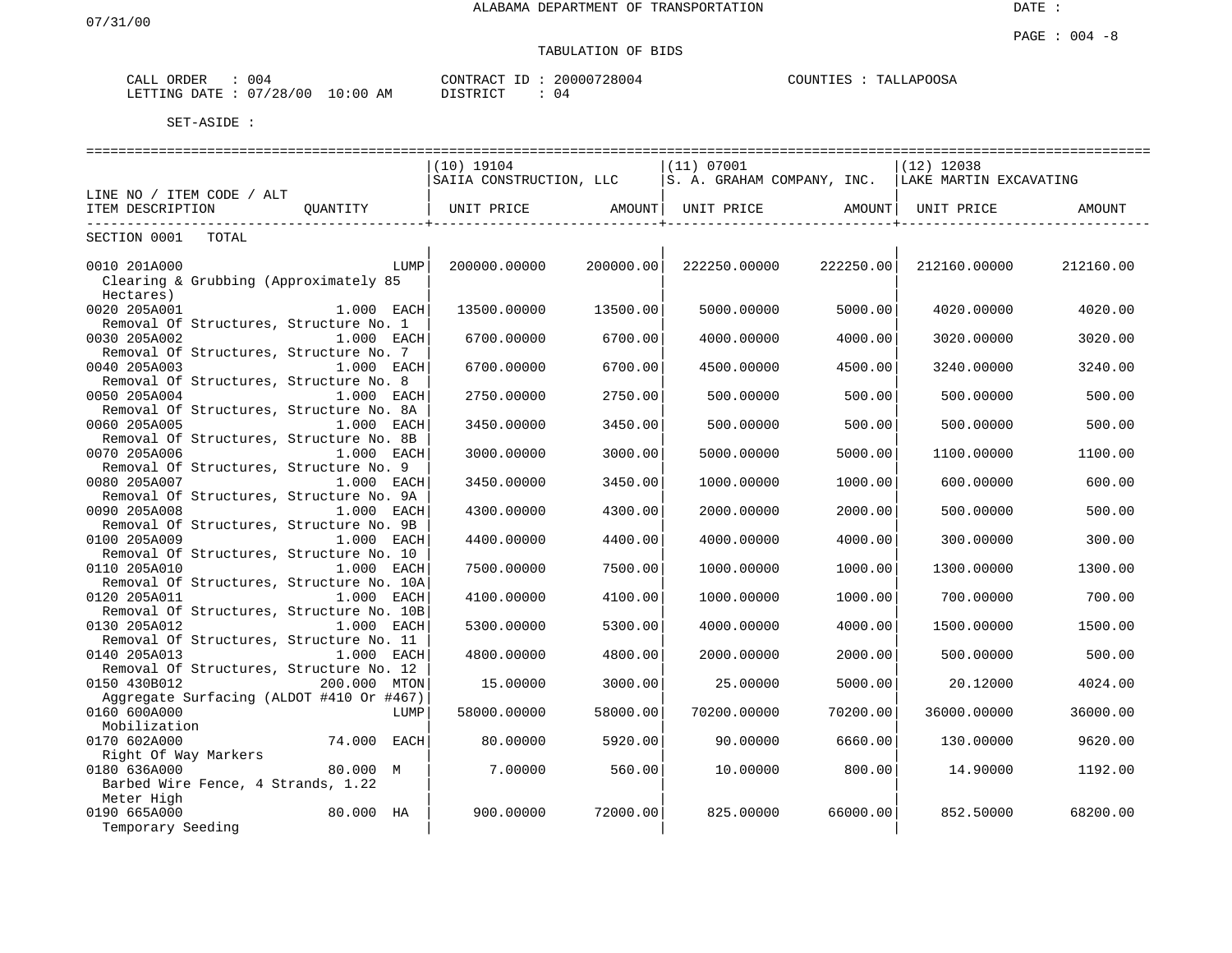| ORDER<br>CALL          | 004 |             | CONTRACT<br>ΙD | 20000728004 | TALLAPOOSA<br>COUNTIES |
|------------------------|-----|-------------|----------------|-------------|------------------------|
| LETTING DATE: 07/28/00 |     | 10:00<br>ΑM | DISTRICT       | ن ر         |                        |

|                                                                                                                |            |      | $(10)$ 19104            |            | (11) 07001 |                   | $(12)$ 12038                                       |                  |
|----------------------------------------------------------------------------------------------------------------|------------|------|-------------------------|------------|------------|-------------------|----------------------------------------------------|------------------|
|                                                                                                                |            |      | SAIIA CONSTRUCTION, LLC |            |            |                   | S. A. GRAHAM COMPANY, INC.  LAKE MARTIN EXCAVATING |                  |
| LINE NO / ITEM CODE / ALT                                                                                      |            |      |                         |            |            |                   |                                                    |                  |
| ITEM DESCRIPTION                                                                                               | QUANTITY   |      | UNIT PRICE AMOUNT       |            |            | UNIT PRICE AMOUNT | UNIT PRICE                                         | AMOUNT           |
| --------------------------                                                                                     |            |      |                         |            |            |                   |                                                    |                  |
| 0200 665B000                                                                                                   | 80.000 HA  |      | 900.00000               | 72000.00   | 825.00000  | 66000.00          | 1136.50000                                         | 90920.00         |
| Temporary Mulching                                                                                             |            |      |                         |            |            |                   |                                                    |                  |
| 0210 665F000                                                                                                   | 200.000    | EACH | 5.00000                 | 1000.00    | 6.00000    | 1200.00           | 5.00000                                            | 1000.00          |
| Hay Bales                                                                                                      |            |      |                         |            |            |                   |                                                    |                  |
| 0220 6651000                                                                                                   | 200.000    | MTON | 20.00000                | 4000.00    | 24.00000   | 4800.00           | 33.10000                                           | 6620.00          |
| Temporary Riprap, Class 2                                                                                      |            |      |                         |            |            |                   |                                                    |                  |
| 0230 665J000                                                                                                   | 2200.000 M |      | 4.50000                 | 9900.00    | 8.00000    | 17600.00          | 15.85000                                           | 34870.00         |
| Silt Fence, Type A                                                                                             |            |      |                         |            |            |                   |                                                    |                  |
| 0240 665K000<br>150.000 M3                                                                                     |            |      | 3.00000                 | 450.00     | 15.00000   | 2250.00           | 10.00000                                           | 1500.00          |
| Drainage Sump Excavation                                                                                       |            |      |                         |            |            |                   |                                                    |                  |
| 72.000 M2<br>0250 740B000                                                                                      |            |      | 125.00000               | 9000.00    | 140.00000  | 10080.00          | 130.75000                                          | 9414.00          |
| Construction Signs                                                                                             |            |      |                         |            |            |                   |                                                    |                  |
| 0260 998A000<br><b>EXECUTE:</b> THE EXECUTIVE RESPONDENTLY TO A REPORT OF THE EXECUTIVE RESPONDENTLY PROPERTY. |            |      | 100.00000               | 100.00     | 2500.00000 | 2500.00           | 26500.00000                                        | 26500.00         |
| Construction Fuel (Maximum Bid Limited                                                                         |            |      |                         |            |            |                   |                                                    |                  |
| To $$36,500.00$                                                                                                |            |      |                         |            |            |                   |                                                    |                  |
| SECTION TOTALS                                                                                                 |            |      | \$                      | 505,880.00 |            | \$<br>509,840.00  |                                                    | \$<br>519,800.00 |
|                                                                                                                |            |      |                         |            |            |                   |                                                    |                  |
| CONTRACT TOTALS                                                                                                |            |      | \$                      | 505,880.00 |            | \$<br>509, 840.00 |                                                    | \$<br>519,800.00 |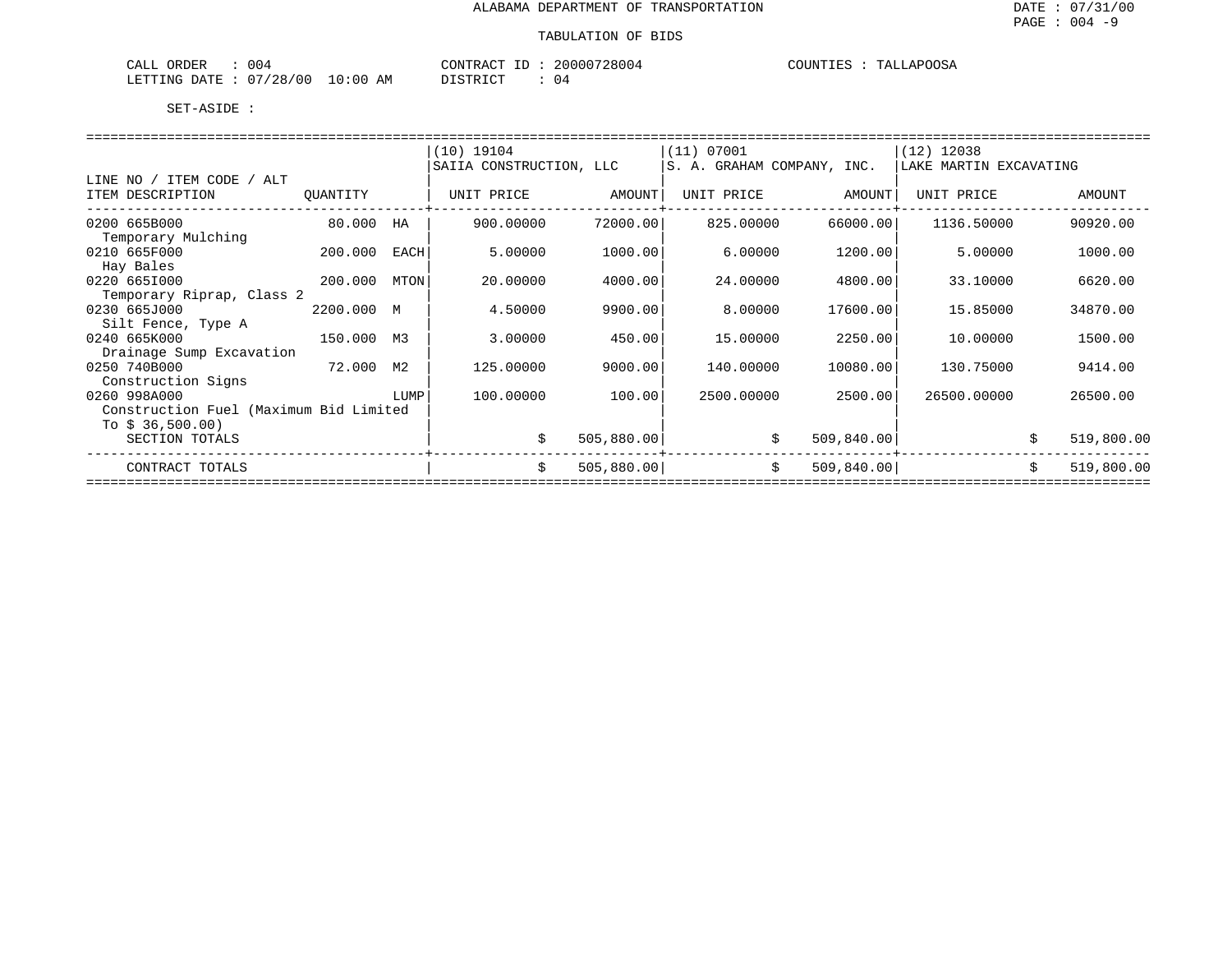| ORDER<br>CALL    | 004              |                         | CONTRACT         | 20000728004 | COUNTIES | TALLAPOOSA |
|------------------|------------------|-------------------------|------------------|-------------|----------|------------|
| LETTING<br>DATE. | /28/00<br>$\cap$ | 10:0 <sub>0</sub><br>ΆM | ידי איד פידי פור | 04          |          |            |

|                                          |              | $(13)$ 23068      |           | $(14)$ 19095                                             |           | $(15)$ 19081         |           |
|------------------------------------------|--------------|-------------------|-----------|----------------------------------------------------------|-----------|----------------------|-----------|
|                                          |              |                   |           | WAITES CONSTRUCTION COMPANY, SUMMIT DEVELOPMENT COMPANY, |           | SHOTCRETE OF AMERICA |           |
| LINE NO / ITEM CODE / ALT                |              |                   |           |                                                          |           |                      |           |
| ITEM DESCRIPTION                         | OUANTITY     | UNIT PRICE AMOUNT |           | UNIT PRICE AMOUNT                                        |           | UNIT PRICE           | AMOUNT    |
| -------------------------                |              |                   |           |                                                          |           |                      |           |
| SECTION 0001<br>TOTAL                    |              |                   |           |                                                          |           |                      |           |
|                                          |              |                   |           |                                                          |           |                      |           |
| 0010 201A000                             | LUMP         | 252000.00000      | 252000.00 | 300000.00000                                             | 300000.00 | 400000.00000         | 400000.00 |
| Clearing & Grubbing (Approximately 85    |              |                   |           |                                                          |           |                      |           |
| Hectares)                                |              |                   |           |                                                          |           |                      |           |
| 0020 205A001                             | 1.000 EACH   | 500.00000         | 500.00    | 7000.00000                                               | 7000.00   | 5000.00000           | 5000.00   |
| Removal Of Structures, Structure No. 1   |              |                   |           |                                                          |           |                      |           |
| 0030 205A002                             | 1.000 EACH   | 20000.00000       | 20000.00  | 5500.00000                                               | 5500.00   | 1000.00000           | 1000.00   |
| Removal Of Structures, Structure No. 7   |              |                   |           |                                                          |           |                      |           |
| 0040 205A003                             | 1.000 EACH   | 500.00000         | 500.00    | 6000.00000                                               | 6000.00   | 4000.00000           | 4000.00   |
| Removal Of Structures, Structure No. 8   |              |                   |           |                                                          |           |                      |           |
| 0050 205A004                             | 1.000 EACH   | 500.00000         | 500.00    | 2000.00000                                               | 2000.00   | 1000.00000           | 1000.00   |
| Removal Of Structures, Structure No. 8A  |              |                   |           |                                                          |           |                      |           |
| 0060 205A005                             | 1.000 EACH   | 500.00000         | 500.00    | 2500.00000                                               | 2500.00   | 1000.00000           | 1000.00   |
| Removal Of Structures, Structure No. 8B  |              |                   |           |                                                          |           |                      |           |
| 0070 205A006                             | 1.000 EACH   | 500.00000         | 500.00    | 6000.00000                                               | 6000.00   | 2000.00000           | 2000.00   |
| Removal Of Structures, Structure No. 9   |              |                   |           |                                                          |           |                      |           |
| 0080 205A007                             | 1.000 EACH   | 500.00000         | 500.00    | 2500.00000                                               | 2500.00   | 600.00000            | 600.00    |
| Removal Of Structures, Structure No. 9A  |              |                   |           |                                                          |           |                      |           |
| 0090 205A008                             | 1.000 EACH   | 500.00000         | 500.00    | 3500.00000                                               | 3500.00   | 400.00000            | 400.00    |
| Removal Of Structures, Structure No. 9B  |              |                   |           |                                                          |           |                      |           |
| 0100 205A009                             | 1.000 EACH   | 500.00000         | 500.00    | 5500.00000                                               | 5500.00   | 500.00000            | 500.00    |
| Removal Of Structures, Structure No. 10  |              |                   |           |                                                          |           |                      |           |
| 0110 205A010                             | 1.000 EACH   | 500.00000         | 500.00    | 2500.00000                                               | 2500.00   | 1500.00000           | 1500.00   |
| Removal Of Structures, Structure No. 10A |              |                   |           |                                                          |           |                      |           |
| 0120 205A011                             | 1.000 EACH   | 500.00000         | 500.00    | 2500.00000                                               | 2500.00   | 500.00000            | 500.00    |
| Removal Of Structures, Structure No. 10B |              |                   |           |                                                          |           |                      |           |
| 0130 205A012                             | 1.000 EACH   | 500.00000         | 500.00    | 4000.00000                                               | 4000.00   | 800,00000            | 800.00    |
| Removal Of Structures, Structure No. 11  |              |                   |           |                                                          |           |                      |           |
| 0140 205A013                             | 1.000 EACH   | 500.00000         | 500.00    | 3000.00000                                               | 3000.00   | 500.00000            | 500.00    |
| Removal Of Structures, Structure No. 12  |              |                   |           |                                                          |           |                      |           |
| 0150 430B012                             | 200.000 MTON | 18.00000          | 3600.00   | 18.75000                                                 | 3750.00   | 25.00000             | 5000.00   |
| Aggregate Surfacing (ALDOT #410 Or #467) |              |                   |           |                                                          |           |                      |           |
| 0160 600A000                             | LUMP         | 25000.00000       | 25000.00  | 21100.00000                                              | 21100.00  | 45000.00000          | 45000.00  |
| Mobilization                             |              |                   |           |                                                          |           |                      |           |
| 0170 602A000                             | 74.000 EACH  | 65.00000          | 4810.00   | 100.00000                                                | 7400.00   | 100.00000            | 7400.00   |
| Right Of Way Markers                     |              |                   |           |                                                          |           |                      |           |
| 0180 636A000                             | 80.000 M     | 16.00000          | 1280.00   | 13.15000                                                 | 1052.00   | 10.00000             | 800.00    |
| Barbed Wire Fence, 4 Strands, 1.22       |              |                   |           |                                                          |           |                      |           |
| Meter High                               |              |                   |           |                                                          |           |                      |           |
| 0190 665A000                             | 80.000 HA    | 900.00000         | 72000.00  | 825,00000                                                | 66000.00  | 800,00000            | 64000.00  |
| Temporary Seeding                        |              |                   |           |                                                          |           |                      |           |
|                                          |              |                   |           |                                                          |           |                      |           |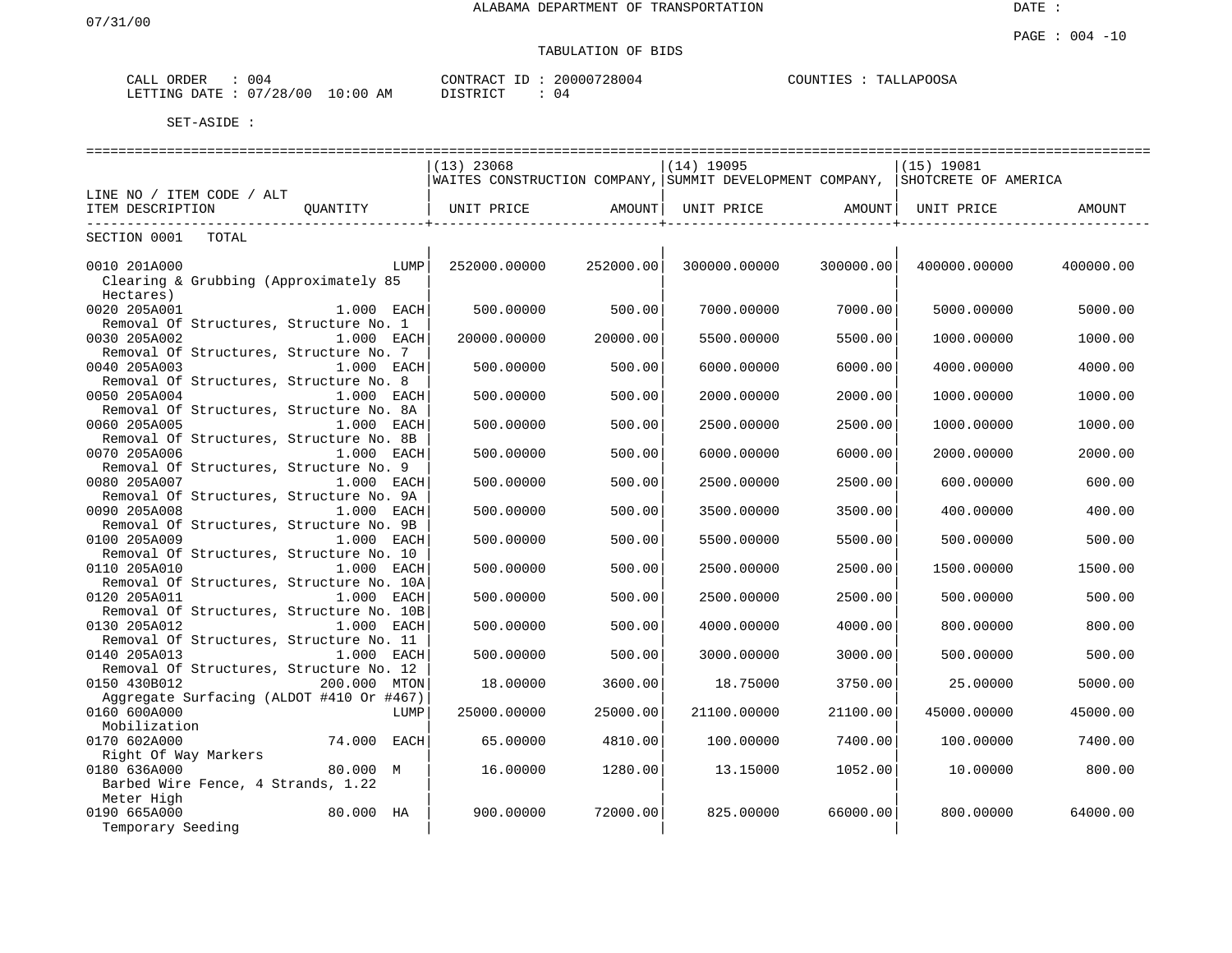| 004<br>ORDER<br>CALL   |            | CONTRACT<br>ID | 20000728004 | COUNTIES<br>TALLAPOOSA |
|------------------------|------------|----------------|-------------|------------------------|
| LETTING DATE: 07/28/00 | $10:00$ AM | DISTRICT       |             |                        |

|                                        |            |      | $(13)$ 23068                                                                  |            | $(14)$ 19095 |            | (15) 19081 |            |
|----------------------------------------|------------|------|-------------------------------------------------------------------------------|------------|--------------|------------|------------|------------|
|                                        |            |      | WAITES CONSTRUCTION COMPANY, SUMMIT DEVELOPMENT COMPANY, SHOTCRETE OF AMERICA |            |              |            |            |            |
| LINE NO / ITEM CODE / ALT              |            |      |                                                                               |            |              |            |            |            |
| ITEM DESCRIPTION                       | QUANTITY   |      | UNIT PRICE                                                                    | AMOUNT     | UNIT PRICE   | AMOUNT     | UNIT PRICE | AMOUNT     |
|                                        |            |      |                                                                               |            |              |            |            |            |
| 0200 665B000                           | 80.000     | HA   | 1150.00000                                                                    | 92000.00   | 825.00000    | 66000.00   | 800.00000  | 64000.00   |
| Temporary Mulching                     |            |      |                                                                               |            |              |            |            |            |
| 0210 665F000                           | 200.000    | EACH | 10.00000                                                                      | 2000.00    | 4.00000      | 800.00     | 6.00000    | 1200.00    |
| Hay Bales                              |            |      |                                                                               |            |              |            |            |            |
| 0220 6651000                           | 200.000    | MTON | 25.00000                                                                      | 5000.00    | 30.87000     | 6174.00    | 26,00000   | 5200.00    |
| Temporary Riprap, Class 2              |            |      |                                                                               |            |              |            |            |            |
| 0230 665J000                           | 2200.000 M |      | 3.95000                                                                       | 8690.00    | 8,70000      | 19140.00   | 8,00000    | 17600.00   |
| Silt Fence, Type A                     |            |      |                                                                               |            |              |            |            |            |
| 0240 665K000                           | 150.000 M3 |      | 33.00000                                                                      | 4950.00    | 23.55000     | 3532.50    | 25.00000   | 3750.00    |
| Drainage Sump Excavation               |            |      |                                                                               |            |              |            |            |            |
| 0250 740B000                           | 72.000     | M2   | 125.00000                                                                     | 9000.00    | 120.00000    | 8640.00    | 90.00000   | 6480.00    |
| Construction Signs                     |            |      |                                                                               |            |              |            |            |            |
| 0260 998A000                           |            | LUMP | 36500.00000                                                                   | 36500.00   | 35000.00000  | 35000.00   | 0.00000    | 0.00       |
| Construction Fuel (Maximum Bid Limited |            |      |                                                                               |            |              |            |            |            |
| To $$36,500.00$                        |            |      |                                                                               |            |              |            |            |            |
| SECTION TOTALS                         |            |      |                                                                               | 542,830.00 |              | 591,088.50 |            | 639,230.00 |
|                                        |            |      |                                                                               |            |              |            |            |            |
| CONTRACT TOTALS                        |            |      | \$                                                                            | 542,830.00 | \$           | 591,088.50 |            | 639,230.00 |
|                                        |            |      |                                                                               |            |              |            |            |            |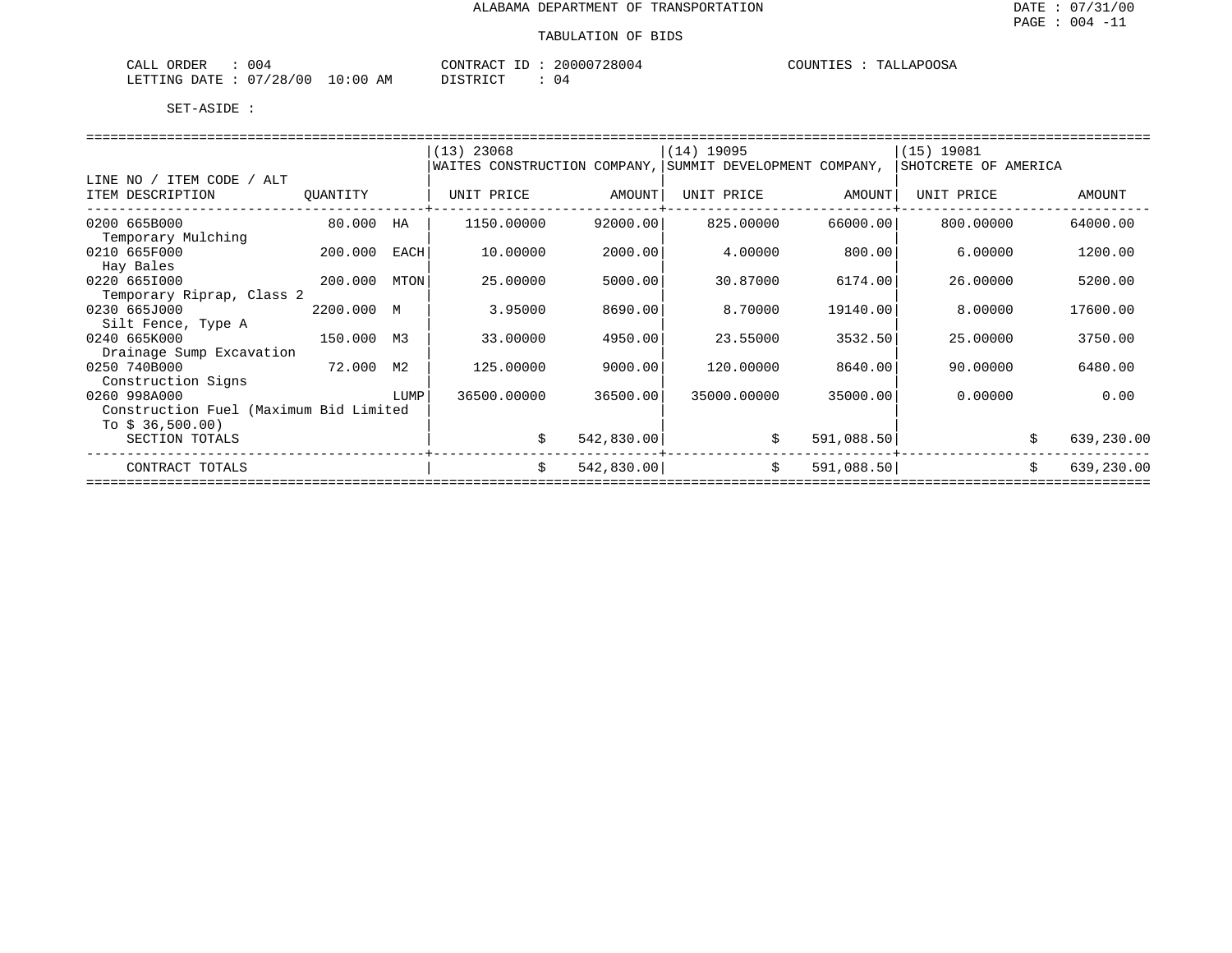DATE :

#### VENDOR RANKING

| CALL ORDER<br>$\therefore$ 005                                                                                                                                                                                                                                              | CONTRACT ID: 20000728005                                                | COUNTIES : TALLAPOOSA                              |  |  |  |
|-----------------------------------------------------------------------------------------------------------------------------------------------------------------------------------------------------------------------------------------------------------------------------|-------------------------------------------------------------------------|----------------------------------------------------|--|--|--|
| LETTING DATE : 07/28/00 10:00 AM<br>CONTRACT DESCRIPTION:<br>for constructing the Partial Grade & Drain, Pave, Traffic<br>Stripe, and Bridge Culvert on S.R. #38 (U.S. #280) from the<br>Camp Hill Bypass to the Waverly Bypass, south of Camp Hill.<br>Length $-5.502$ mi. | DISTRICT<br>$\colon$ 04<br>CONTRACT TIME : 245<br>Working Days<br>RURAL | (available days)<br>PROJECT $(S)$ : NHF-160 $(12)$ |  |  |  |
| SET-ASIDE :                                                                                                                                                                                                                                                                 |                                                                         |                                                    |  |  |  |
| RANK<br>VENDOR NO./NAME                                                                                                                                                                                                                                                     |                                                                         | % OVER<br>TOTAL<br>LOW BID<br>BID.                 |  |  |  |
| 14001<br>NEMELL POADBIITLOFPS TNC                                                                                                                                                                                                                                           |                                                                         | 5 394 947 39<br>100 0000 <del>2</del><br>Ċ.        |  |  |  |

| 14001 | NEWELL ROADBUILDERS, INC. | \$ 5,394,947.39 | 100.0000% |
|-------|---------------------------|-----------------|-----------|
| 18046 | REESE & HOWELL, INC.      | \$ 5,789,347.13 | 107.3105% |
| 14007 | W. S. NEWELL & SONS, INC. | \$ 5,812,615.06 | 107.7418% |
| 04014 | DUBOSE CONSTRUCTION, LLC  | \$6.615.475.97  | 122.6235% |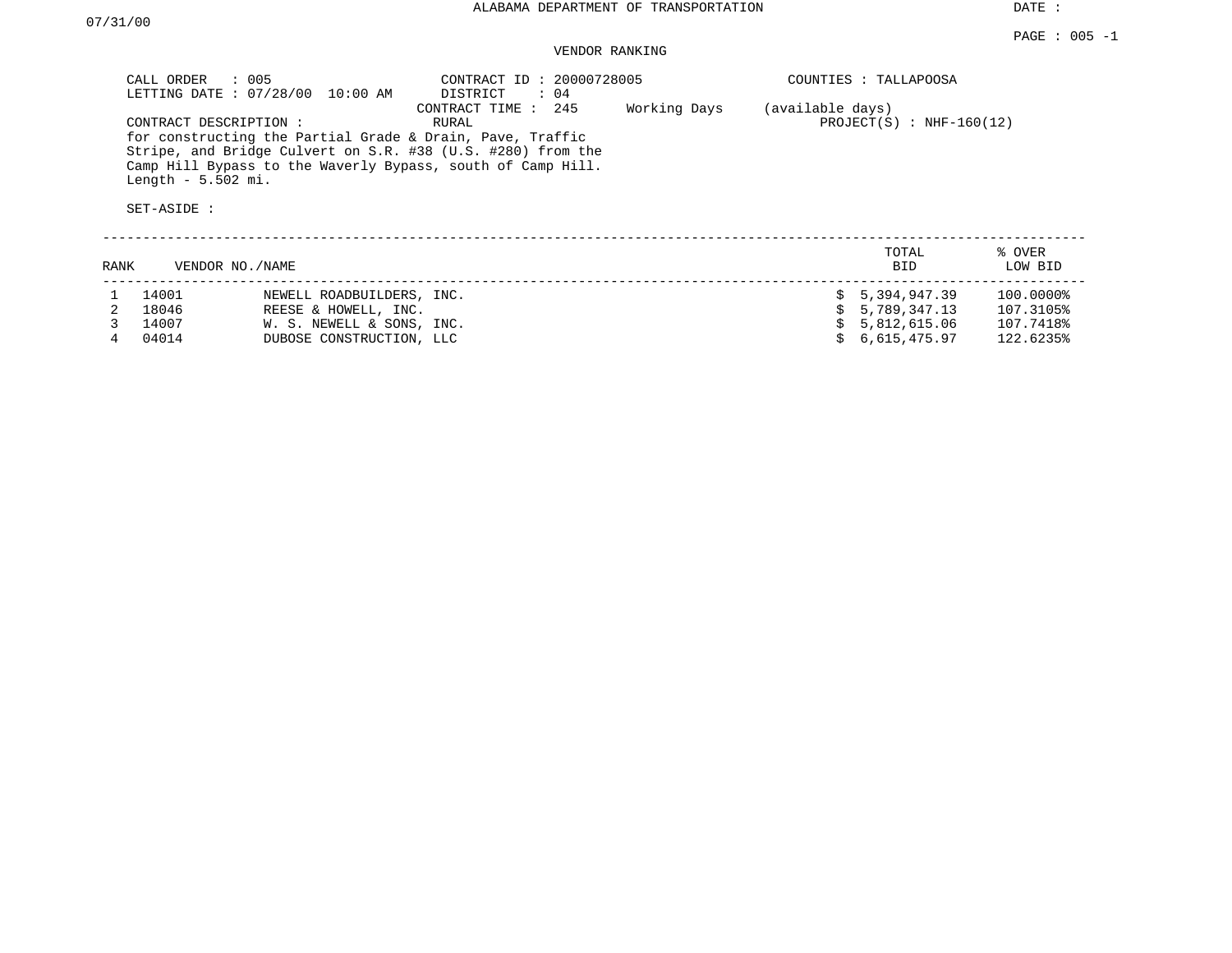| 005<br>ORDER<br>ىلىلەپ   |             | CONTRACT<br>$- -$ | 20000728005 | COUNTIES<br>TALLAPOOSA |
|--------------------------|-------------|-------------------|-------------|------------------------|
| 07/28/00<br>LETTING DATE | 10:00<br>ΆM | <b>DISTRICT</b>   | 4 ل         |                        |

|                                                                                   |                | ====================      |           |                      |           | ===============           |           |
|-----------------------------------------------------------------------------------|----------------|---------------------------|-----------|----------------------|-----------|---------------------------|-----------|
|                                                                                   |                | $(1)$ 14001               |           | $(2)$ 18046          |           | $(3)$ 14007               |           |
|                                                                                   |                | NEWELL ROADBUILDERS, INC. |           | REESE & HOWELL, INC. |           | W. S. NEWELL & SONS, INC. |           |
| LINE NO / ITEM CODE / ALT                                                         |                |                           |           |                      |           |                           |           |
| ITEM DESCRIPTION                                                                  | OUANTITY       | UNIT PRICE                | AMOUNT    | UNIT PRICE AMOUNT    |           | UNIT PRICE                | AMOUNT    |
| SECTION 0001<br>ROADWAY                                                           |                |                           |           |                      |           |                           |           |
| 0010 201A000                                                                      | LUMP           | 40000.00000               | 40000.00  | 100000.00000         | 100000.00 | 19400.00000               | 19400.00  |
| Clearing & Grubbing (Approximately 21<br>HECTARES)                                |                |                           |           |                      |           |                           |           |
| 0020 206B000                                                                      | LUMP           | 10000.00000               | 10000.00  | 10000.00000          | 10000.00  | 104524.13000              | 104524.13 |
| Removal Of Old Box Culvert, Station                                               |                |                           |           |                      |           |                           |           |
| $1975 + 53$                                                                       |                |                           |           |                      |           |                           |           |
| 0030 206D000                                                                      | 402.000 M      | 5.00000                   | 2010.00   | 8.20000              | 3296.40   | 6.50000                   | 2613.00   |
| Removing Pipe                                                                     |                |                           |           |                      |           |                           |           |
| 0040 206D011                                                                      | 2378.000 M     | 1,00000                   | 2378.00   | 3.28000              | 7799.84   | 0.00000                   | 0.00      |
| Removing Fence                                                                    |                |                           |           |                      |           |                           |           |
| 0050 206E001<br>Removing Inlets                                                   | 10.000 EACH    | 100.00000                 | 1000.00   | 150.00000            | 1500.00   | 200.00000                 | 2000.00   |
| 0060 210A000                                                                      | 194849.000 M3  | 1,70000                   | 331243.30 | 2.34000              | 455946.66 | 2.76000                   | 537783.24 |
| Unclassified Excavation                                                           |                |                           |           |                      |           |                           |           |
| 0070 210D011                                                                      | 2856.000 M3    | 12.00000                  | 34272.00  | 10.00000             | 28560.00  | 0.00000                   | 0.00      |
| Borrow Excavation (A4 Or Better)                                                  |                |                           |           |                      |           |                           |           |
| 0080 214A000                                                                      | 4679.000 M3    | 2.50000                   | 11697.50  | 9.00000              | 42111.00  | 12,00000                  | 56148.00  |
| Structure Excavation                                                              |                |                           |           |                      |           |                           |           |
| 0090 214B001                                                                      | 761.000 M3     | 31.00000                  | 23591.00  | 37.00000             | 28157.00  | 45.00000                  | 34245.00  |
| Foundation Backfill, Commercial                                                   |                |                           |           |                      |           |                           |           |
| 0100 231B001                                                                      | 20438.000 MTON | 14.10000                  | 288175.80 | 12.33000             | 252000.54 | 14.65000                  | 299416.70 |
| Roadbed Stabilizing Material, ALDOT #467                                          |                |                           |           |                      |           |                           |           |
| 0110 301A004                                                                      | 58555.000 M2   | 3.63000                   | 212554.65 | 4.52000              | 264668.60 | 3.44000                   | 201429.20 |
| Crushed Aggregate Base Course, Type B,                                            |                |                           |           |                      |           |                           |           |
| Plant Mixed, 100 mm Compacted Thickness                                           |                |                           |           |                      |           |                           |           |
| 0120 301A012                                                                      | 121214.000 M2  | 5.34000                   | 647282.76 | 5.59000              | 677586.26 | 5.15000                   | 624252.10 |
| Crushed Aggregate Base Course, Type B,                                            |                |                           |           |                      |           |                           |           |
| Plant Mixed, 150 mm Compacted Thickness                                           |                |                           |           |                      |           |                           |           |
| 0130 301A016<br>$6286.000$ M2                                                     |                | 6.50000                   | 40859.00  | 6.05000              | 38030.30  | 6.01000                   | 37778.86  |
| Crushed Aggregate Base Course, Type B,<br>Plant Mixed, 175 mm Compacted Thickness |                |                           |           |                      |           |                           |           |
| 0140 327E000                                                                      | 16711.000 MTON | 33.89000                  | 566335.79 | 33.89000             | 566335.79 | 33.89000                  | 566335.79 |
| Permeable Asphalt Treated Base                                                    |                |                           |           |                      |           |                           |           |
| 0150 401B100                                                                      | 17798.000 M2   | 0.83000                   | 14772.34  | 0.72000              | 12814.56  | 0.83000                   | 14772.34  |
| Bituminous Treatment E (With Polymer                                              |                |                           |           |                      |           |                           |           |
| Additive)                                                                         |                |                           |           |                      |           |                           |           |
| 0160 401B108                                                                      | 34950.000 M2   | 0.93000                   | 32503.50  | 0.83000              | 29008.50  | 0.93000                   | 32503.50  |
| Bituminous Treatment G (With Polymer                                              |                |                           |           |                      |           |                           |           |
| Additive)                                                                         |                |                           |           |                      |           |                           |           |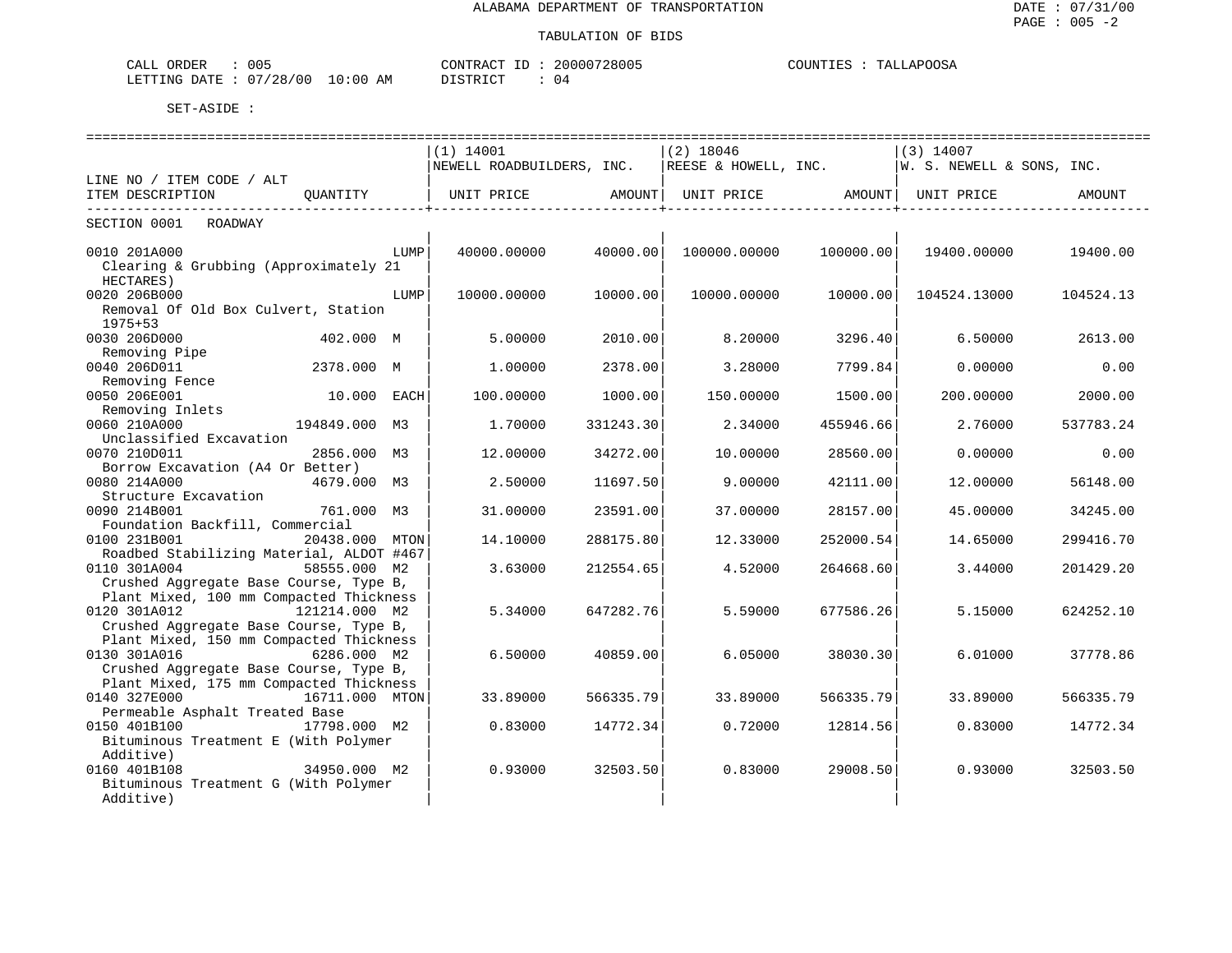| CALL ORDER                      | 005 |          | CONTRACT ID: 20000728005 | COUNTIES : TALLAPOOSA |
|---------------------------------|-----|----------|--------------------------|-----------------------|
| LETTING DATE: 07/28/00 10:00 AM |     | DISTRICT |                          |                       |

|                                                  |                | $(1)$ 14001               |            | $(2)$ 18046          |           | $(3)$ 14007               |           |
|--------------------------------------------------|----------------|---------------------------|------------|----------------------|-----------|---------------------------|-----------|
|                                                  |                | NEWELL ROADBUILDERS, INC. |            | REESE & HOWELL, INC. |           | W. S. NEWELL & SONS, INC. |           |
| LINE NO / ITEM CODE / ALT                        |                |                           |            |                      |           |                           |           |
| ITEM DESCRIPTION                                 | OUANTITY       | UNIT PRICE                | AMOUNT     | UNIT PRICE           | AMOUNT    | UNIT PRICE                | AMOUNT    |
| 0170 405A000                                     | 39719.000 L    | 0.32000                   | 12710.08   | 0.32000              | 12710.08  | 0.32000                   | 12710.08  |
| Tack Coat                                        |                |                           |            |                      |           |                           |           |
| 0180 410B000                                     | 1.000 EACH     | 10000.00000               | 10000.00   | 10000.00000          | 10000.00  | 10000.00000               | 10000.00  |
| State Furnished Profilograph<br>0190 424A280     | 6135.000 MTON  | 45.12000                  | 276811.20  | 45.12000             | 276811.20 | 46.12000                  | 282946.20 |
| Superpave Bituminous Concrete Wearing            |                |                           |            |                      |           |                           |           |
| Surface Layer, 12.5 mm Maximum                   |                |                           |            |                      |           |                           |           |
| Aggregate Size Mix, ESAL Range E                 |                |                           |            |                      |           |                           |           |
| 0200 424A286                                     | 954.000 MTON   | 47.00000                  | 44838.00   | 47.00000             | 44838.00  | 47.06000                  | 44895.24  |
| Superpave Bituminous Concrete Wearing            |                |                           |            |                      |           |                           |           |
| Surface Layer, Leveling, 12.5 mm                 |                |                           |            |                      |           |                           |           |
| Maximum Aggregate Size Mix, ESAL Range E         |                |                           |            |                      |           |                           |           |
| 0210 424B281                                     | 15577.000 MTON | 38.14000                  | 594106.78  | 38.14000             | 594106.78 | 38.14000                  | 594106.78 |
| Superpave Bituminous Concrete Upper              |                |                           |            |                      |           |                           |           |
| Binder Layer, 25.0 mm Maximum Aggregate          |                |                           |            |                      |           |                           |           |
| Size Mix, ESAL Range E                           |                |                           |            |                      |           |                           |           |
| 0220 424B441                                     | 3864.000 MTON  | 36.55000                  | 141229.201 | 36.55000             | 141229.20 | 36.55000                  | 141229.20 |
| Superpave Bituminous Concrete Upper              |                |                           |            |                      |           |                           |           |
| Binder Layer, 25.0 mm Maximum Aggregate          |                |                           |            |                      |           |                           |           |
| Size Mix, ESAL Range C                           |                |                           |            |                      |           |                           |           |
| 0230 424B449                                     | 115.000 MTON   | 42.00000                  | 4830.00    | 42.00000             | 4830.00   | 42.00000                  | 4830.00   |
| Superpave Bituminous Concrete Upper              |                |                           |            |                      |           |                           |           |
| Binder Layer, Leveling, 25.0 mm Maximum          |                |                           |            |                      |           |                           |           |
| Aggregate Size Mix, ESAL Range C                 |                |                           |            |                      |           |                           |           |
| 0240 424B585                                     | 50.000 MTON    | 95.00000                  | 4750.00    | 95.00000             | 4750.00   | 95.00000                  | 4750.00   |
| Superpave Bituminous Concrete Lower              |                |                           |            |                      |           |                           |           |
| Binder Layer, Patching, 25.0 mm Maximum          |                |                           |            |                      |           |                           |           |
| Aggregate Size Mix, ESAL Range E<br>0250 424C281 | 14252.000 MTON | 35.84000                  | 510791.68  | 35.84000             |           | 35.84000                  | 510791.68 |
| Superpave Bituminous Concrete Base               |                |                           |            |                      | 510791.68 |                           |           |
| Layer, 37.5 mm Maximum Aggregate Size            |                |                           |            |                      |           |                           |           |
| Mix, ESAL Range E                                |                |                           |            |                      |           |                           |           |
| 0260 430B012                                     | 300.000 MTON   | 15.00000                  | 4500.00    | 20.00000             | 6000.00   | 15.00000                  | 4500.00   |
| Aggregate Surfacing (ALDOT #410 Or #467)         |                |                           |            |                      |           |                           |           |
| 0270 502A000                                     | 31936.000 KG   | 0.95000                   | 30339.20   | 1.25000              | 39920.00  | 1.25000                   | 39920.00  |
| Steel Reinforcement                              |                |                           |            |                      |           |                           |           |
| 0280 524B011                                     | 317.000 M3     | 603.00000                 | 191151.00  | 635.00000            | 201295.00 | 635.00000                 | 201295.00 |
| Culvert Concrete Extension (Cast In              |                |                           |            |                      |           |                           |           |
| Place)                                           |                |                           |            |                      |           |                           |           |
| 0290 530A001                                     | 411.000 M      | 71.00000                  | 29181.00   | 68,00000             | 27948.00  | 65.50000                  | 26920.50  |
| 450 mm Roadway Pipe (Class 3 R.C.)               |                |                           |            |                      |           |                           |           |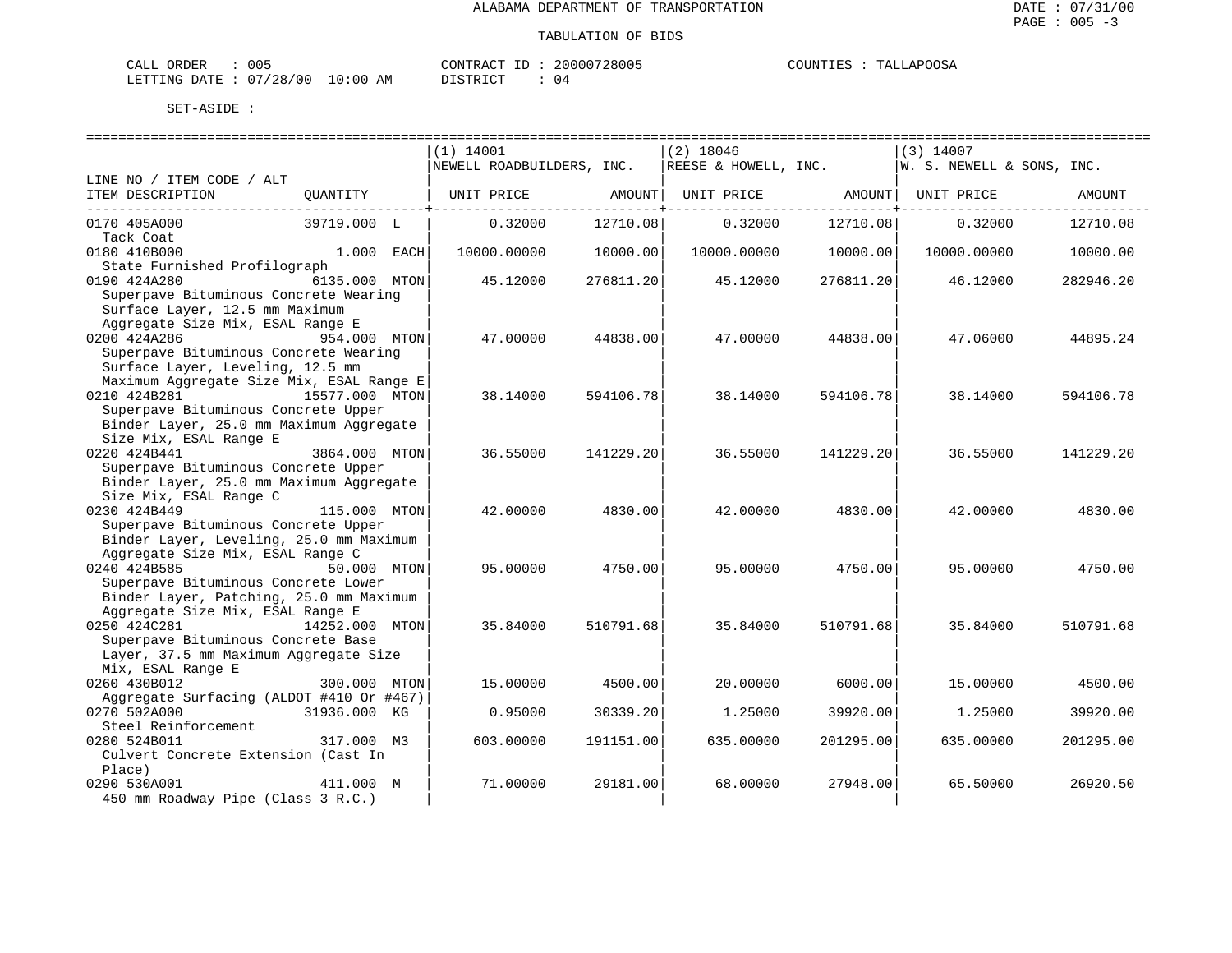| CALL ORDER                      | 005 |          | CONTRACT ID: 20000728005 | COUNTIES : TALLAPOOSA |
|---------------------------------|-----|----------|--------------------------|-----------------------|
| LETTING DATE: 07/28/00 10:00 AM |     | DISTRICT |                          |                       |

|                                                                |      | (1) 14001                 |           | $(2)$ 18046          |           | $(3)$ 14007               |           |
|----------------------------------------------------------------|------|---------------------------|-----------|----------------------|-----------|---------------------------|-----------|
|                                                                |      | NEWELL ROADBUILDERS, INC. |           | REESE & HOWELL, INC. |           | W. S. NEWELL & SONS, INC. |           |
| LINE NO / ITEM CODE / ALT                                      |      |                           |           |                      |           |                           |           |
| ITEM DESCRIPTION<br>QUANTITY                                   |      | UNIT PRICE                | AMOUNT    | UNIT PRICE           |           | AMOUNT   UNIT PRICE       | AMOUNT    |
|                                                                |      |                           |           |                      |           |                           |           |
| 0300 530A002<br>116.000 M                                      |      | 94.00000                  | 10904.00  | 98,00000             | 11368.00  | 95.65000                  | 11095.40  |
| 600 mm Roadway Pipe (Class 3 R.C.)                             |      |                           |           |                      |           |                           |           |
| 0310 530A004<br>17.000 M                                       |      | 189.00000                 | 3213.00   | 189.00000            | 3213.00   | 172.80000                 | 2937.60   |
| 900 mm Roadway Pipe (Class 3 R.C.)                             |      |                           |           |                      |           |                           |           |
| 0320 530A012<br>49.000 M                                       |      | 78.00000                  | 3822.00   | 75.00000             | 3675.00   | 72.45000                  | 3550.05   |
| 450 mm Roadway Pipe (Class 4 R.C.)                             |      |                           |           |                      |           |                           |           |
| 0330 530A102<br>57.000 M                                       |      | 104.00000                 | 5928.00   | 98.00000             | 5586.00   | 98.63000                  | 5621.91   |
| 600 mm Roadway Pipe (Class 3 R.C.)                             |      |                           |           |                      |           |                           |           |
| (Extension)<br>0340 530A104<br>20.000 M                        |      | 182.00000                 | 3640.00   | 189.00000            | 3780.00   | 176.88000                 | 3537.60   |
| 900 mm Roadway Pipe (Class 3 R.C.)                             |      |                           |           |                      |           |                           |           |
| (Extension)                                                    |      |                           |           |                      |           |                           |           |
| 0350 530A601<br>24.000 M                                       |      | 66.00000                  | 1584.00   | 77.00000             | 1848.00   | 59.20000                  | 1420.80   |
| 450 mm Roadway Pipe (2.0 mm Wall                               |      |                           |           |                      |           |                           |           |
| Thickness C.S.) (Temporary)                                    |      |                           |           |                      |           |                           |           |
| 0360 530A800<br>14.000 M                                       |      | 81.00000                  | 1134.00   | 63.00000             | 882.00    | 58.12000                  | 813.68    |
| 375 mm Roadway Pipe (2.0 mm Wall                               |      |                           |           |                      |           |                           |           |
| Thickness C.C.S.) (Stack Pipe) (No                             |      |                           |           |                      |           |                           |           |
| Bedding Required)                                              |      |                           |           |                      |           |                           |           |
| 0370 535A001<br>76.000 M                                       |      | 55.00000                  | 4180.00   | 51,00000             | 3876.00   | 45.15000                  | 3431.40   |
| 450 mm Side Drain Pipe                                         |      |                           |           |                      |           |                           |           |
| 0380 600A000                                                   | LUMP | 60000.00000               | 60000.00  | 102500.00000         | 102500.00 | 40000.00000               | 40000.00  |
| Mobilization                                                   |      |                           |           |                      |           |                           |           |
| 0390 601A000<br>1.000 EACH                                     |      | 500.00000                 | 500.00    | 5000.00000           | 5000.00   | 3000.00000                | 3000.00   |
| Furnishing Base, Soil And Structure                            |      |                           |           |                      |           |                           |           |
| Laboratories                                                   |      |                           |           |                      |           |                           |           |
| 0400 602A000<br>33.000 EACH                                    |      | 72.00000                  | 2376.00   | 80.00000             | 2640.00   | 60.00000                  | 1980.00   |
| Right Of Way Markers                                           |      |                           |           |                      |           |                           |           |
| 0410 602C000<br>48.000 EACH                                    |      | 119.00000                 | 5712.00   | 130.00000            | 6240.00   | 115.00000                 | 5520.00   |
| Permanent Easement Marker                                      |      |                           |           |                      |           |                           |           |
| 1.000 EACH<br>0420 603A002                                     |      | 20000.00000               | 20000.00  | 20000.00000          | 20000.00  | 3500.00000                | 3500.00   |
| Furnishing Type 3 Field Office<br>0430 604A000<br>85893.000 M2 |      | 0.68000                   | 58407.24  | 0.69000              | 59266.17  |                           | 59266.17  |
|                                                                |      |                           |           |                      |           | 0.69000                   |           |
| Separative Geotextile<br>15051.000 M<br>0440 605A002           |      | 10.75000                  | 161798.25 | 14.34000             | 215831.34 | 12.75000                  | 191900.25 |
| Pavement Edge Drain (Aggregate Filled                          |      |                           |           |                      |           |                           |           |
| Underdrain)                                                    |      |                           |           |                      |           |                           |           |
| 0450 606A000<br>100.000 M                                      |      | 33.00000                  | 3300.00   | 26.25000             | 2625.00   | 20.00000                  | 2000.00   |
| 150 mm Underdrain Pipe                                         |      |                           |           |                      |           |                           |           |
| 0460 610C001<br>2895.000 MTON                                  |      | 21.00000                  | 60795.00  | 20.29000             | 58739.55  | 21.25000                  | 61518.75  |
| Loose Riprap, Class 2                                          |      |                           |           |                      |           |                           |           |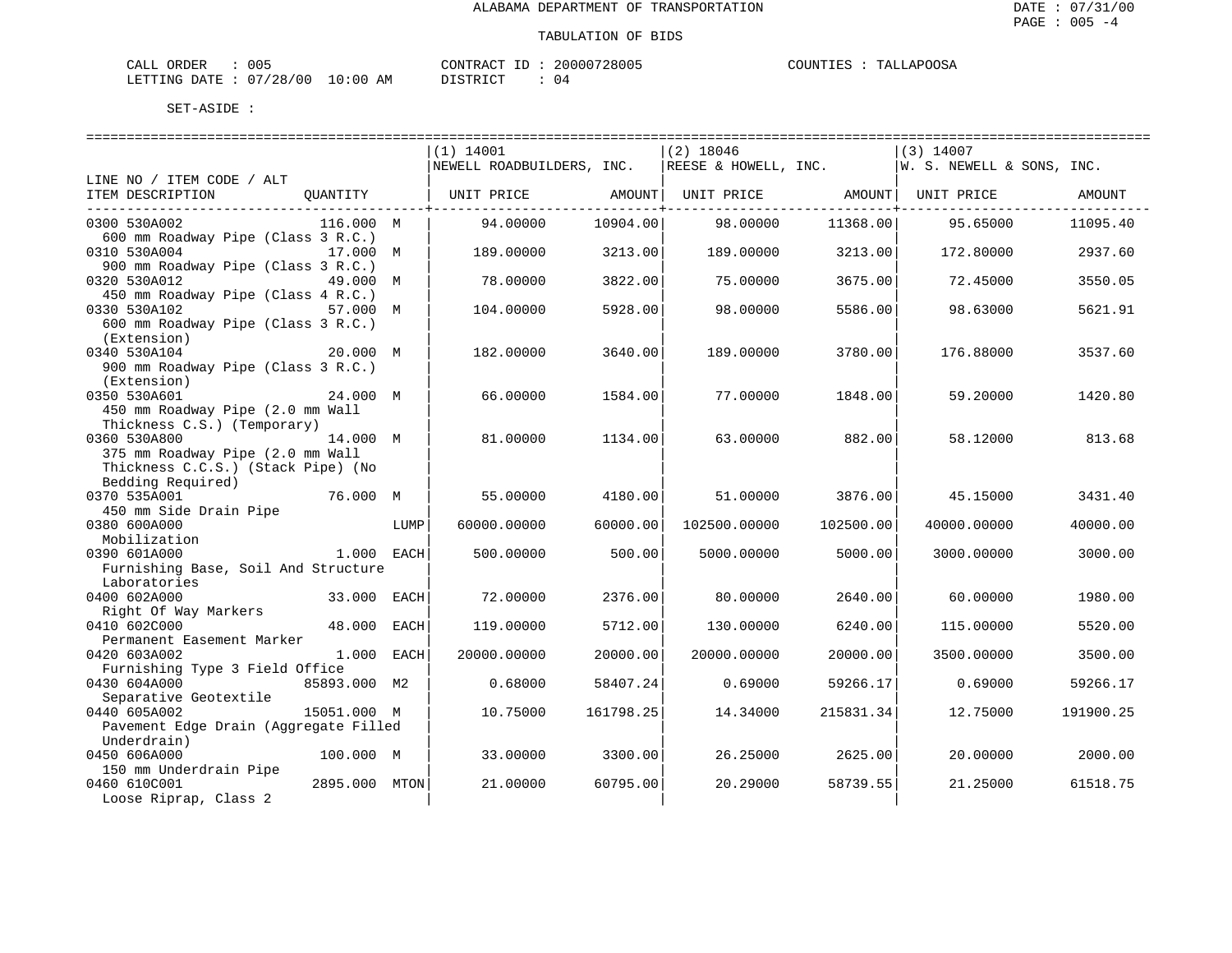| CALL ORDER                      | 005 | CONTRACT ID | 20000728005 | COUNTIES : | TALLAPOOSA |
|---------------------------------|-----|-------------|-------------|------------|------------|
| LETTING DATE: 07/28/00 10:00 AM |     | DISTRICT    |             |            |            |

|                                                     |             | $(1)$ 14001               |           | $(2)$ 18046 |                       | $(3)$ 14007                                        |           |
|-----------------------------------------------------|-------------|---------------------------|-----------|-------------|-----------------------|----------------------------------------------------|-----------|
|                                                     |             | NEWELL ROADBUILDERS, INC. |           |             |                       | REESE & HOWELL, INC. $ W. S. NEWELL \& SONS, INC.$ |           |
| LINE NO / ITEM CODE / ALT                           |             |                           |           |             |                       |                                                    |           |
| ITEM DESCRIPTION                                    |             |                           |           |             | ---------------+----- |                                                    | AMOUNT    |
| 0470 610D000                                        | 1882.000 M2 | 2.25000                   | 4234.50   |             | 2.40000 4516.80       | 2.35000                                            | 4422.70   |
| Filter Blanket                                      |             |                           |           |             |                       |                                                    |           |
| 0480 614A000                                        | 762.000 M3  | 228,90000                 | 174421.80 |             | 248.80000 189585.60   | 248.80000                                          | 189585.60 |
| Slope Paving<br>0490 619A002                        | 11.000 EACH | 400.00000                 | 4400.00   | 465.00000   | 5115.00               | 465.00000                                          | 5115.00   |
| 450 mm Roadway Pipe End Treatment,                  |             |                           |           |             |                       |                                                    |           |
| Class 1                                             |             |                           |           |             |                       |                                                    |           |
| 0500 619A003                                        | 10.000 EACH | 450.00000                 | 4500.00   | 585.00000   | 5850.00               | 585.00000                                          | 5850.00   |
| 600 mm Roadway Pipe End Treatment,                  |             |                           |           |             |                       |                                                    |           |
| Class 1                                             |             |                           |           |             |                       |                                                    |           |
| 0510 619A055                                        | 2.000 EACH  | 1200.00000                | 2400.00   | 900.00000   | 1800.00               | 900.00000                                          | 1800.00   |
| 900 mm Roadway Pipe End Treatment,                  |             |                           |           |             |                       |                                                    |           |
| Class 2                                             |             |                           |           |             |                       |                                                    |           |
| 0520 619A101                                        | 8.000 EACH  | 400.00000                 | 3200.00   | 465.00000   | 3720.00               | 465.00000                                          | 3720.00   |
| 450 mm Side Drain Pipe End Treatment,               |             |                           |           |             |                       |                                                    |           |
| Class 1<br>0530 620A000                             | 9.000 M3    | 654.00000                 | 5886.00   | 1120.00000  | 10080.00              | 1120.00000                                         | 10080.00  |
| Minor Structure Concrete                            |             |                           |           |             |                       |                                                    |           |
| 0540 621A000                                        | 10.000 EACH | 1800.00000                | 18000.00  | 1950.00000  | 19500.00              | 1950.00000                                         | 19500.00  |
| Junction Boxes, Type 1, 1P Or 5                     |             |                           |           |             |                       |                                                    |           |
| 0550 621A001                                        | 1.000 EACH  | 1800.00000                | 1800.00   | 2150.00000  | 2150.00               | 2150.00000                                         | 2150.00   |
| Junction Boxes, Type 1, 2P Or 5                     |             |                           |           |             |                       |                                                    |           |
| 0560 621A016                                        | 3.000 EACH  | 3000.00000                | 9000.00   | 2750.00000  | 8250.00               | 2750.00000                                         | 8250.00   |
| Junction Boxes, Type 4, 1P Or 5                     |             |                           |           |             |                       |                                                    |           |
| 0570 621B000                                        | 1.000 EACH  | 400.00000                 | 400.00    | 450.00000   | 450.00                | 450.00000                                          | 450.00    |
| Junction Box Units, Type 1, 1P Or 5                 |             |                           |           |             |                       |                                                    |           |
| 0580 621B019                                        | 2.000 EACH  | 500.00000                 | 1000.00   | 650.00000   | 1300.00               | 650.00000                                          | 1300.00   |
| Junction Box Units, Type 4, 2P Or 5<br>0590 621C020 | 18.000 EACH | 1500.00000                | 27000.00  | 1800.00000  | 32400.00              | 1800.00000                                         | 32400.00  |
| Inlets, Type Y                                      |             |                           |           |             |                       |                                                    |           |
| 0600 621D019                                        | 13.000 EACH | 350.00000                 | 4550.00   | 400.00000   | 5200.00               | 400.00000                                          | 5200.00   |
| Inlet Units, Type Y                                 |             |                           |           |             |                       |                                                    |           |
| 0610 6211000                                        | 3.000 EACH  | 2000.00000                | 6000.00   | 3550.00000  | 10650.00              | 3550.00000                                         | 10650.00  |
| Stilling Basins, Type 00                            |             |                           |           |             |                       |                                                    |           |
| 0620 6211003                                        | 1.000 EACH  | 8000.00000                | 8000.00   | 10500.00000 | 10500.00              | 10500.00000                                        | 10500.00  |
| Stilling Basins, Type 3                             |             |                           |           |             |                       |                                                    |           |
| 0630 6211004                                        | 1.000 EACH  | 12035.00000               | 12035.00  | 17000.00000 | 17000.00              | 17000.00000                                        | 17000.00  |
| Stilling Basins, Type 4<br>0640 630A000             | 1078.000 M  | 31.00000                  | 33418.00  | 31.00000    | 33418.00              | 31.00000                                           | 33418.00  |
| Steel Beam Guardrail, Class A, Type 1               |             |                           |           |             |                       |                                                    |           |
| 0650 630C001<br>7.000 EACH                          |             | 650.00000                 | 4550.00   | 650.00000   | 4550.00               | 650.00000                                          | 4550.00   |
| Guardrail End Anchor, Type 8                        |             |                           |           |             |                       |                                                    |           |
|                                                     |             |                           |           |             |                       |                                                    |           |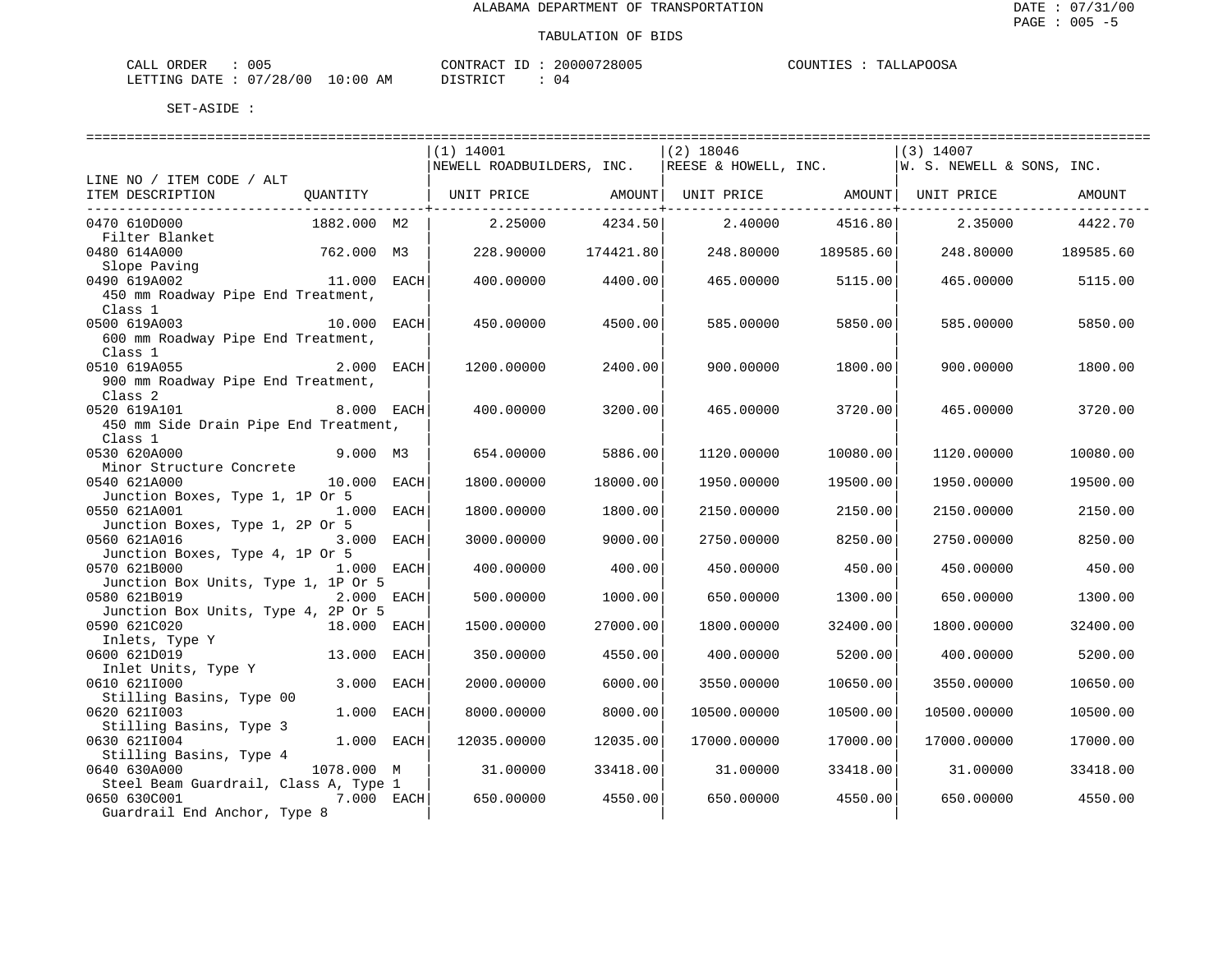| 005<br>ORDER<br>CALL                                          |             | CONTRAC<br>$- -$ | 20000728005 | <b>JAPOOSA</b><br>COUNT<br>┅ѧт<br>ن ط ط ا<br>,,,,,,, |
|---------------------------------------------------------------|-------------|------------------|-------------|------------------------------------------------------|
| $\sim$ $\sim$<br>/28/00<br>LETTING<br>DATE<br>$\cup$ $\prime$ | 10:00<br>ΆM | דת לידי את ה     | <b>17</b>   |                                                      |

|                                         |               | ----------------------------- |           |             |           |                                                    |           |
|-----------------------------------------|---------------|-------------------------------|-----------|-------------|-----------|----------------------------------------------------|-----------|
|                                         |               | $(1)$ 14001                   |           | $(2)$ 18046 |           | (3) 14007                                          |           |
|                                         |               | NEWELL ROADBUILDERS, INC.     |           |             |           | REESE & HOWELL, INC. $ W. S. NEWELL \& SONS, INC.$ |           |
| LINE NO / ITEM CODE / ALT               |               |                               |           |             |           |                                                    |           |
| ITEM DESCRIPTION                        | QUANTITY      | UNIT PRICE AMOUNT             |           |             |           | UNIT PRICE AMOUNT   UNIT PRICE                     | AMOUNT    |
|                                         |               |                               |           |             |           |                                                    |           |
| 0660 630C070                            | $11.000$ EACH | 1200.00000                    | 13200.00  | 1200.00000  | 13200.00  | 1200.00000                                         | 13200.00  |
| Guardrail End Anchor, Type 10 Series    |               |                               |           |             |           |                                                    |           |
| 0670 641A002                            | 25.000 M      | 16.50000                      | 412.50    | 17.50000    | 437.50    | 19.50000                                           | 487.50    |
| 25.4 Millimeter Copper Water Pipe Laid  |               |                               |           |             |           |                                                    |           |
| (Type K)                                |               |                               |           |             |           |                                                    |           |
| 0680 641A035                            | 100.000 M     | 75.90000                      | 7590.00   | 80.50000    | 8050.00   | 49.00000                                           | 4900.00   |
| 152.4 Millimeter D.I. Water Main Laid   |               |                               |           |             |           |                                                    |           |
| 0690 641A049                            | 5180.000 M    | 21.45000                      | 111111.00 | 22.75000    | 117845.00 | 24.60000                                           | 127428.00 |
| 152.4 Millimeter P.V.C. Water Main Laid |               |                               |           |             |           |                                                    |           |
| 0700 641C000                            | $6.000$ EACH  | 490.00000                     | 2940.00   | 520.00000   | 3120.00   | 500.00000                                          | 3000.00   |
| 152.4 Millimeter Gate Valves With Box   |               |                               |           |             |           |                                                    |           |
| 0710 641D003                            | 100.000 KG    | 4.40000                       | 440.00    | 4.67000     | 467.00    | 5.51000                                            | 551.00    |
| Ductile Iron Water Main Fitting         |               |                               |           |             |           |                                                    |           |
| 0720 641F060                            | 2.000 EACH    | 1100.00000                    | 2200.00   | 1166.00000  | 2332.00   | 1200.00000                                         | 2400.00   |
| Wet Connections                         |               |                               |           |             |           |                                                    |           |
| 0740 643A000                            | 5.000 EACH    | 206.00000                     | 1030.00   | 219.00000   | 1095.00   | 250.00000                                          | 1250.00   |
| Water Meters Reset                      |               |                               |           |             |           |                                                    |           |
| 0750 644E000                            | 39.000 M      | 200.00000                     | 7800.00   | 80.50000    | 3139.50   | 196.00000                                          | 7644.00   |
| 152.4 Millimeter Ductile Iron Pipe In   |               |                               |           |             |           |                                                    |           |
| Streams                                 |               |                               |           |             |           |                                                    |           |
| 0760 650B000                            | 16574.000 M3  | 2.95000                       | 48893.30  | 2.62000     | 43423.88  | 3.92000                                            | 64970.08  |
| Topsoil From Stockpiles                 |               |                               |           |             |           |                                                    |           |
| 0770 651B000                            | 72.000 MTON   | 45.00000                      | 3240.00   | 92.00000    | 6624.00   | 100.00000                                          | 7200.00   |
| Agricultural Limestone                  |               |                               |           |             |           |                                                    |           |
| 0780 652A054                            | 13.000 HA     | 1200.00000                    | 15600.00  | 960.00000   | 12480.00  | 1000.00000                                         | 13000.00  |
| Seeding (Mix 2A)                        |               |                               |           |             |           |                                                    |           |
| 0790 652A056                            | 3.000 HA      | 1200.00000                    | 3600.00   | 960.00000   | 2880.00   | 1000.00000                                         | 3000.00   |
| Seeding (Mix 2E)                        |               |                               |           |             |           |                                                    |           |
| 0800 652B053                            | 13.000 HA     | 750.00000                     | 9750.00   | 1160.00000  | 15080.00  | 1200.00000                                         | 15600.00  |
| Temporary Seeding (Mix 2AT)             |               |                               |           |             |           |                                                    |           |
| 0810 652D054                            | 13.000 HA     | 750.00000                     | 9750.00   | 760.00000   | 9880.00   | 800.00000                                          | 10400.00  |
| Seeding In Stubble (Mix 2A)             |               |                               |           |             |           |                                                    |           |
| 0820 654A001                            | 1279.000 M2   | 5.25000                       | 6714.75   | 3.50000     | 4476.50   | 3.50000                                            | 4476.50   |
| Solid Sodding (Bermuda)                 |               |                               |           |             |           |                                                    |           |
| 0830 656A000                            | 26.000 HA     | 750.00000                     | 19500.00  | 975,00000   | 25350.00  | 1000.00000                                         | 26000.00  |
| Mulching, Class A, Type 1               |               |                               |           |             |           |                                                    |           |
| 0840 656A001                            | 3.000 HA      | 1200.00000                    | 3600.00   | 975.00000   | 2925.00   | 1000.00000                                         | 3000.00   |
| Mulching, Class A, Type 2               |               |                               |           |             |           |                                                    |           |
| 0850 659A000                            | 7610.000 M2   | 2.00000                       | 15220.00  | 2.10000     | 15981.00  | 2.00000                                            | 15220.00  |
| Erosion Control Netting, Class A        |               |                               |           |             |           |                                                    |           |
| 0860 665A000                            | $6.000$ HA    | 750.00000                     | 4500.00   | 425.00000   | 2550.00   | 400.00000                                          | 2400.00   |
| Temporary Seeding                       |               |                               |           |             |           |                                                    |           |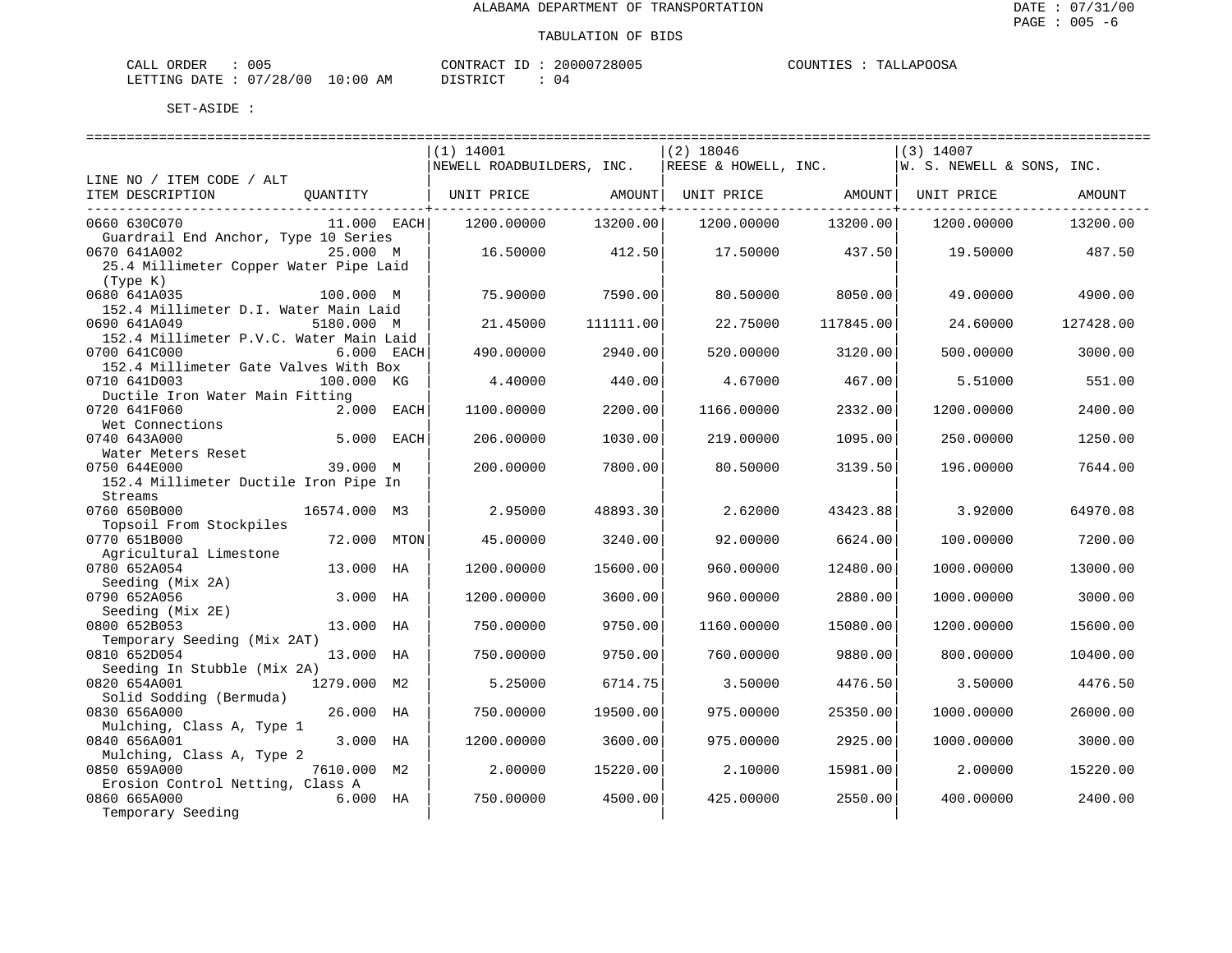| ORDER<br>CALL | 005      |             | CONTRACT     | 20000728005 | COUNTIES | TALLAPOOSA |
|---------------|----------|-------------|--------------|-------------|----------|------------|
| LETTING DATE  | 07/28/00 | 10:00<br>AM | יחי הדים דרי | U 4         |          |            |

| $(2)$ 18046<br>$(1)$ 14001<br>$(3)$ 14007<br>NEWELL ROADBUILDERS, INC.<br>REESE & HOWELL, INC.<br>W. S. NEWELL & SONS, INC.<br>LINE NO / ITEM CODE / ALT<br>ITEM DESCRIPTION<br>AMOUNT<br>OUANTITY<br>UNIT PRICE<br>AMOUNT  UNIT PRICE               AMOUNT  UNIT PRICE<br>------------+<br>0870 665B000<br>$6.000$ HA<br>750.00000<br>4500.00<br>425.00000<br>2550.00<br>400.00000<br>2400.00<br>Temporary Mulching<br>0880 665F000<br>561.000 EACH<br>5.61<br>0.01000<br>6.00000<br>3366.00<br>4.00000<br>2244.00<br>Hay Bales<br>0890 6651000<br>200.000 MTON<br>21,00000<br>4200.00<br>25.29000<br>5058.00<br>4250.00<br>21.25000<br>Temporary Riprap, Class 2<br>0900 665J000<br>2717.000 M<br>30702.10<br>10.00000<br>27170.00<br>11.30000<br>27170.00<br>10.00000<br>Silt Fence, Type A<br>0910 665K000<br>120.000 M3<br>6.50000<br>780.00<br>13,00000<br>1560.00<br>6.75000<br>810.00<br>Drainage Sump Excavation<br>16.000 HA<br>0920 666A001<br>0.01000<br>0.16<br>25.00000<br>400.00<br>25.00000<br>400.00<br>Pest Control Treatment<br>0930 680A000<br>60000.00000<br>60000.00<br>LUMP<br>80000.00000<br>80000.00<br>53000.00000<br>53000.00<br>Engineering Controls<br>0940 701A028<br>14.000 KM<br>830.00000<br>11620.00<br>830.00000<br>11620.00<br>830.00000<br>11620.00<br>Solid White, Class 2, Type A Traffic<br>Stripe (1.5 mm Thick) (150 mm Wide)<br>0950 701A032<br>12.000 KM<br>830.00000<br>9960.00<br>830.00000<br>9960.00<br>830.00000<br>9960.00<br>Solid Yellow, Class 2, Type A Traffic<br>Stripe (1.5 mm Thick) (150 mm Wide)<br>0960 701A041<br>11.000 KM<br>6930.00<br>630.00000<br>6930.00<br>630.00000<br>6930.00<br>630.00000<br>Broken White, Class 2, Type A Traffic<br>Stripe (2.3 mm Thick) (150 mm Wide)<br>0970 701A048<br>2.000 KM<br>990.00000<br>1980.00<br>990.00000<br>1980.00<br>990.00000<br>1980.00<br>Solid Yellow, Class 2, Type A, Traffic<br>Stripe (2.3 mm Thick) (150 mm Wide)<br>0980 701B009<br>2161.000 M<br>3457.60<br>1.60000<br>1.60000<br>3457.60<br>1.60000<br>3457.60<br>Dotted Class 2, Type A Traffic Stripe<br>$(2.3 \text{ mm}$ Thick) $(150 \text{ mm}$ Wide)<br>0990 701C000<br>6.000 KM<br>220.00000<br>1320.00<br>220.00000<br>1320.00<br>1320.00<br>220,00000<br>Broken Temporary Traffic Stripe<br>1000 701C001<br>3240.00<br>3240.00<br>12.000 KM<br>270.00000<br>270.00000<br>3240.00<br>270.00000<br>Solid Temporary Traffic Stripe<br>1010 701D007<br>1.000 KM<br>1000.00000<br>1000.00<br>1000.00000<br>1000.00<br>1000.00000<br>1000.00<br>Solid Traffic Stripe Removed (Paint)<br>1020 703A002<br>275.000 M2<br>5775.00<br>21,00000<br>5775.00<br>21.00000<br>5775.00<br>21.00000<br>Traffic Control Markings, Class 2, Type<br>$\mathbb{A}$<br>1030 703B002<br>36.000 M2<br>25.00000<br>900.00<br>25.00000<br>900.00<br>25.00000<br>900.00<br>Traffic Control Legends, Class 2, Type A<br>1040 703D001<br>1560.00<br>1560.00<br>120.000 M2<br>13.00000<br>13.00000<br>1560.00<br>13.00000<br>Temporary Traffic Control Markings |  |  |  |  |  |
|--------------------------------------------------------------------------------------------------------------------------------------------------------------------------------------------------------------------------------------------------------------------------------------------------------------------------------------------------------------------------------------------------------------------------------------------------------------------------------------------------------------------------------------------------------------------------------------------------------------------------------------------------------------------------------------------------------------------------------------------------------------------------------------------------------------------------------------------------------------------------------------------------------------------------------------------------------------------------------------------------------------------------------------------------------------------------------------------------------------------------------------------------------------------------------------------------------------------------------------------------------------------------------------------------------------------------------------------------------------------------------------------------------------------------------------------------------------------------------------------------------------------------------------------------------------------------------------------------------------------------------------------------------------------------------------------------------------------------------------------------------------------------------------------------------------------------------------------------------------------------------------------------------------------------------------------------------------------------------------------------------------------------------------------------------------------------------------------------------------------------------------------------------------------------------------------------------------------------------------------------------------------------------------------------------------------------------------------------------------------------------------------------------------------------------------------------------------------------------------------------------------------------------------------------------------------------------------------------------------------------------------------------------------------------------------------------------------------------------------------------------------------------------------------------------------------------------------------------------------------------------------------------------------------------------------------------------------------------------------------------------------------|--|--|--|--|--|
|                                                                                                                                                                                                                                                                                                                                                                                                                                                                                                                                                                                                                                                                                                                                                                                                                                                                                                                                                                                                                                                                                                                                                                                                                                                                                                                                                                                                                                                                                                                                                                                                                                                                                                                                                                                                                                                                                                                                                                                                                                                                                                                                                                                                                                                                                                                                                                                                                                                                                                                                                                                                                                                                                                                                                                                                                                                                                                                                                                                                                    |  |  |  |  |  |
|                                                                                                                                                                                                                                                                                                                                                                                                                                                                                                                                                                                                                                                                                                                                                                                                                                                                                                                                                                                                                                                                                                                                                                                                                                                                                                                                                                                                                                                                                                                                                                                                                                                                                                                                                                                                                                                                                                                                                                                                                                                                                                                                                                                                                                                                                                                                                                                                                                                                                                                                                                                                                                                                                                                                                                                                                                                                                                                                                                                                                    |  |  |  |  |  |
|                                                                                                                                                                                                                                                                                                                                                                                                                                                                                                                                                                                                                                                                                                                                                                                                                                                                                                                                                                                                                                                                                                                                                                                                                                                                                                                                                                                                                                                                                                                                                                                                                                                                                                                                                                                                                                                                                                                                                                                                                                                                                                                                                                                                                                                                                                                                                                                                                                                                                                                                                                                                                                                                                                                                                                                                                                                                                                                                                                                                                    |  |  |  |  |  |
|                                                                                                                                                                                                                                                                                                                                                                                                                                                                                                                                                                                                                                                                                                                                                                                                                                                                                                                                                                                                                                                                                                                                                                                                                                                                                                                                                                                                                                                                                                                                                                                                                                                                                                                                                                                                                                                                                                                                                                                                                                                                                                                                                                                                                                                                                                                                                                                                                                                                                                                                                                                                                                                                                                                                                                                                                                                                                                                                                                                                                    |  |  |  |  |  |
|                                                                                                                                                                                                                                                                                                                                                                                                                                                                                                                                                                                                                                                                                                                                                                                                                                                                                                                                                                                                                                                                                                                                                                                                                                                                                                                                                                                                                                                                                                                                                                                                                                                                                                                                                                                                                                                                                                                                                                                                                                                                                                                                                                                                                                                                                                                                                                                                                                                                                                                                                                                                                                                                                                                                                                                                                                                                                                                                                                                                                    |  |  |  |  |  |
|                                                                                                                                                                                                                                                                                                                                                                                                                                                                                                                                                                                                                                                                                                                                                                                                                                                                                                                                                                                                                                                                                                                                                                                                                                                                                                                                                                                                                                                                                                                                                                                                                                                                                                                                                                                                                                                                                                                                                                                                                                                                                                                                                                                                                                                                                                                                                                                                                                                                                                                                                                                                                                                                                                                                                                                                                                                                                                                                                                                                                    |  |  |  |  |  |
|                                                                                                                                                                                                                                                                                                                                                                                                                                                                                                                                                                                                                                                                                                                                                                                                                                                                                                                                                                                                                                                                                                                                                                                                                                                                                                                                                                                                                                                                                                                                                                                                                                                                                                                                                                                                                                                                                                                                                                                                                                                                                                                                                                                                                                                                                                                                                                                                                                                                                                                                                                                                                                                                                                                                                                                                                                                                                                                                                                                                                    |  |  |  |  |  |
|                                                                                                                                                                                                                                                                                                                                                                                                                                                                                                                                                                                                                                                                                                                                                                                                                                                                                                                                                                                                                                                                                                                                                                                                                                                                                                                                                                                                                                                                                                                                                                                                                                                                                                                                                                                                                                                                                                                                                                                                                                                                                                                                                                                                                                                                                                                                                                                                                                                                                                                                                                                                                                                                                                                                                                                                                                                                                                                                                                                                                    |  |  |  |  |  |
|                                                                                                                                                                                                                                                                                                                                                                                                                                                                                                                                                                                                                                                                                                                                                                                                                                                                                                                                                                                                                                                                                                                                                                                                                                                                                                                                                                                                                                                                                                                                                                                                                                                                                                                                                                                                                                                                                                                                                                                                                                                                                                                                                                                                                                                                                                                                                                                                                                                                                                                                                                                                                                                                                                                                                                                                                                                                                                                                                                                                                    |  |  |  |  |  |
|                                                                                                                                                                                                                                                                                                                                                                                                                                                                                                                                                                                                                                                                                                                                                                                                                                                                                                                                                                                                                                                                                                                                                                                                                                                                                                                                                                                                                                                                                                                                                                                                                                                                                                                                                                                                                                                                                                                                                                                                                                                                                                                                                                                                                                                                                                                                                                                                                                                                                                                                                                                                                                                                                                                                                                                                                                                                                                                                                                                                                    |  |  |  |  |  |
|                                                                                                                                                                                                                                                                                                                                                                                                                                                                                                                                                                                                                                                                                                                                                                                                                                                                                                                                                                                                                                                                                                                                                                                                                                                                                                                                                                                                                                                                                                                                                                                                                                                                                                                                                                                                                                                                                                                                                                                                                                                                                                                                                                                                                                                                                                                                                                                                                                                                                                                                                                                                                                                                                                                                                                                                                                                                                                                                                                                                                    |  |  |  |  |  |
|                                                                                                                                                                                                                                                                                                                                                                                                                                                                                                                                                                                                                                                                                                                                                                                                                                                                                                                                                                                                                                                                                                                                                                                                                                                                                                                                                                                                                                                                                                                                                                                                                                                                                                                                                                                                                                                                                                                                                                                                                                                                                                                                                                                                                                                                                                                                                                                                                                                                                                                                                                                                                                                                                                                                                                                                                                                                                                                                                                                                                    |  |  |  |  |  |
|                                                                                                                                                                                                                                                                                                                                                                                                                                                                                                                                                                                                                                                                                                                                                                                                                                                                                                                                                                                                                                                                                                                                                                                                                                                                                                                                                                                                                                                                                                                                                                                                                                                                                                                                                                                                                                                                                                                                                                                                                                                                                                                                                                                                                                                                                                                                                                                                                                                                                                                                                                                                                                                                                                                                                                                                                                                                                                                                                                                                                    |  |  |  |  |  |
|                                                                                                                                                                                                                                                                                                                                                                                                                                                                                                                                                                                                                                                                                                                                                                                                                                                                                                                                                                                                                                                                                                                                                                                                                                                                                                                                                                                                                                                                                                                                                                                                                                                                                                                                                                                                                                                                                                                                                                                                                                                                                                                                                                                                                                                                                                                                                                                                                                                                                                                                                                                                                                                                                                                                                                                                                                                                                                                                                                                                                    |  |  |  |  |  |
|                                                                                                                                                                                                                                                                                                                                                                                                                                                                                                                                                                                                                                                                                                                                                                                                                                                                                                                                                                                                                                                                                                                                                                                                                                                                                                                                                                                                                                                                                                                                                                                                                                                                                                                                                                                                                                                                                                                                                                                                                                                                                                                                                                                                                                                                                                                                                                                                                                                                                                                                                                                                                                                                                                                                                                                                                                                                                                                                                                                                                    |  |  |  |  |  |
|                                                                                                                                                                                                                                                                                                                                                                                                                                                                                                                                                                                                                                                                                                                                                                                                                                                                                                                                                                                                                                                                                                                                                                                                                                                                                                                                                                                                                                                                                                                                                                                                                                                                                                                                                                                                                                                                                                                                                                                                                                                                                                                                                                                                                                                                                                                                                                                                                                                                                                                                                                                                                                                                                                                                                                                                                                                                                                                                                                                                                    |  |  |  |  |  |
|                                                                                                                                                                                                                                                                                                                                                                                                                                                                                                                                                                                                                                                                                                                                                                                                                                                                                                                                                                                                                                                                                                                                                                                                                                                                                                                                                                                                                                                                                                                                                                                                                                                                                                                                                                                                                                                                                                                                                                                                                                                                                                                                                                                                                                                                                                                                                                                                                                                                                                                                                                                                                                                                                                                                                                                                                                                                                                                                                                                                                    |  |  |  |  |  |
|                                                                                                                                                                                                                                                                                                                                                                                                                                                                                                                                                                                                                                                                                                                                                                                                                                                                                                                                                                                                                                                                                                                                                                                                                                                                                                                                                                                                                                                                                                                                                                                                                                                                                                                                                                                                                                                                                                                                                                                                                                                                                                                                                                                                                                                                                                                                                                                                                                                                                                                                                                                                                                                                                                                                                                                                                                                                                                                                                                                                                    |  |  |  |  |  |
|                                                                                                                                                                                                                                                                                                                                                                                                                                                                                                                                                                                                                                                                                                                                                                                                                                                                                                                                                                                                                                                                                                                                                                                                                                                                                                                                                                                                                                                                                                                                                                                                                                                                                                                                                                                                                                                                                                                                                                                                                                                                                                                                                                                                                                                                                                                                                                                                                                                                                                                                                                                                                                                                                                                                                                                                                                                                                                                                                                                                                    |  |  |  |  |  |
|                                                                                                                                                                                                                                                                                                                                                                                                                                                                                                                                                                                                                                                                                                                                                                                                                                                                                                                                                                                                                                                                                                                                                                                                                                                                                                                                                                                                                                                                                                                                                                                                                                                                                                                                                                                                                                                                                                                                                                                                                                                                                                                                                                                                                                                                                                                                                                                                                                                                                                                                                                                                                                                                                                                                                                                                                                                                                                                                                                                                                    |  |  |  |  |  |
|                                                                                                                                                                                                                                                                                                                                                                                                                                                                                                                                                                                                                                                                                                                                                                                                                                                                                                                                                                                                                                                                                                                                                                                                                                                                                                                                                                                                                                                                                                                                                                                                                                                                                                                                                                                                                                                                                                                                                                                                                                                                                                                                                                                                                                                                                                                                                                                                                                                                                                                                                                                                                                                                                                                                                                                                                                                                                                                                                                                                                    |  |  |  |  |  |
|                                                                                                                                                                                                                                                                                                                                                                                                                                                                                                                                                                                                                                                                                                                                                                                                                                                                                                                                                                                                                                                                                                                                                                                                                                                                                                                                                                                                                                                                                                                                                                                                                                                                                                                                                                                                                                                                                                                                                                                                                                                                                                                                                                                                                                                                                                                                                                                                                                                                                                                                                                                                                                                                                                                                                                                                                                                                                                                                                                                                                    |  |  |  |  |  |
|                                                                                                                                                                                                                                                                                                                                                                                                                                                                                                                                                                                                                                                                                                                                                                                                                                                                                                                                                                                                                                                                                                                                                                                                                                                                                                                                                                                                                                                                                                                                                                                                                                                                                                                                                                                                                                                                                                                                                                                                                                                                                                                                                                                                                                                                                                                                                                                                                                                                                                                                                                                                                                                                                                                                                                                                                                                                                                                                                                                                                    |  |  |  |  |  |
|                                                                                                                                                                                                                                                                                                                                                                                                                                                                                                                                                                                                                                                                                                                                                                                                                                                                                                                                                                                                                                                                                                                                                                                                                                                                                                                                                                                                                                                                                                                                                                                                                                                                                                                                                                                                                                                                                                                                                                                                                                                                                                                                                                                                                                                                                                                                                                                                                                                                                                                                                                                                                                                                                                                                                                                                                                                                                                                                                                                                                    |  |  |  |  |  |
|                                                                                                                                                                                                                                                                                                                                                                                                                                                                                                                                                                                                                                                                                                                                                                                                                                                                                                                                                                                                                                                                                                                                                                                                                                                                                                                                                                                                                                                                                                                                                                                                                                                                                                                                                                                                                                                                                                                                                                                                                                                                                                                                                                                                                                                                                                                                                                                                                                                                                                                                                                                                                                                                                                                                                                                                                                                                                                                                                                                                                    |  |  |  |  |  |
|                                                                                                                                                                                                                                                                                                                                                                                                                                                                                                                                                                                                                                                                                                                                                                                                                                                                                                                                                                                                                                                                                                                                                                                                                                                                                                                                                                                                                                                                                                                                                                                                                                                                                                                                                                                                                                                                                                                                                                                                                                                                                                                                                                                                                                                                                                                                                                                                                                                                                                                                                                                                                                                                                                                                                                                                                                                                                                                                                                                                                    |  |  |  |  |  |
|                                                                                                                                                                                                                                                                                                                                                                                                                                                                                                                                                                                                                                                                                                                                                                                                                                                                                                                                                                                                                                                                                                                                                                                                                                                                                                                                                                                                                                                                                                                                                                                                                                                                                                                                                                                                                                                                                                                                                                                                                                                                                                                                                                                                                                                                                                                                                                                                                                                                                                                                                                                                                                                                                                                                                                                                                                                                                                                                                                                                                    |  |  |  |  |  |
|                                                                                                                                                                                                                                                                                                                                                                                                                                                                                                                                                                                                                                                                                                                                                                                                                                                                                                                                                                                                                                                                                                                                                                                                                                                                                                                                                                                                                                                                                                                                                                                                                                                                                                                                                                                                                                                                                                                                                                                                                                                                                                                                                                                                                                                                                                                                                                                                                                                                                                                                                                                                                                                                                                                                                                                                                                                                                                                                                                                                                    |  |  |  |  |  |
|                                                                                                                                                                                                                                                                                                                                                                                                                                                                                                                                                                                                                                                                                                                                                                                                                                                                                                                                                                                                                                                                                                                                                                                                                                                                                                                                                                                                                                                                                                                                                                                                                                                                                                                                                                                                                                                                                                                                                                                                                                                                                                                                                                                                                                                                                                                                                                                                                                                                                                                                                                                                                                                                                                                                                                                                                                                                                                                                                                                                                    |  |  |  |  |  |
|                                                                                                                                                                                                                                                                                                                                                                                                                                                                                                                                                                                                                                                                                                                                                                                                                                                                                                                                                                                                                                                                                                                                                                                                                                                                                                                                                                                                                                                                                                                                                                                                                                                                                                                                                                                                                                                                                                                                                                                                                                                                                                                                                                                                                                                                                                                                                                                                                                                                                                                                                                                                                                                                                                                                                                                                                                                                                                                                                                                                                    |  |  |  |  |  |
|                                                                                                                                                                                                                                                                                                                                                                                                                                                                                                                                                                                                                                                                                                                                                                                                                                                                                                                                                                                                                                                                                                                                                                                                                                                                                                                                                                                                                                                                                                                                                                                                                                                                                                                                                                                                                                                                                                                                                                                                                                                                                                                                                                                                                                                                                                                                                                                                                                                                                                                                                                                                                                                                                                                                                                                                                                                                                                                                                                                                                    |  |  |  |  |  |
|                                                                                                                                                                                                                                                                                                                                                                                                                                                                                                                                                                                                                                                                                                                                                                                                                                                                                                                                                                                                                                                                                                                                                                                                                                                                                                                                                                                                                                                                                                                                                                                                                                                                                                                                                                                                                                                                                                                                                                                                                                                                                                                                                                                                                                                                                                                                                                                                                                                                                                                                                                                                                                                                                                                                                                                                                                                                                                                                                                                                                    |  |  |  |  |  |
|                                                                                                                                                                                                                                                                                                                                                                                                                                                                                                                                                                                                                                                                                                                                                                                                                                                                                                                                                                                                                                                                                                                                                                                                                                                                                                                                                                                                                                                                                                                                                                                                                                                                                                                                                                                                                                                                                                                                                                                                                                                                                                                                                                                                                                                                                                                                                                                                                                                                                                                                                                                                                                                                                                                                                                                                                                                                                                                                                                                                                    |  |  |  |  |  |
|                                                                                                                                                                                                                                                                                                                                                                                                                                                                                                                                                                                                                                                                                                                                                                                                                                                                                                                                                                                                                                                                                                                                                                                                                                                                                                                                                                                                                                                                                                                                                                                                                                                                                                                                                                                                                                                                                                                                                                                                                                                                                                                                                                                                                                                                                                                                                                                                                                                                                                                                                                                                                                                                                                                                                                                                                                                                                                                                                                                                                    |  |  |  |  |  |
|                                                                                                                                                                                                                                                                                                                                                                                                                                                                                                                                                                                                                                                                                                                                                                                                                                                                                                                                                                                                                                                                                                                                                                                                                                                                                                                                                                                                                                                                                                                                                                                                                                                                                                                                                                                                                                                                                                                                                                                                                                                                                                                                                                                                                                                                                                                                                                                                                                                                                                                                                                                                                                                                                                                                                                                                                                                                                                                                                                                                                    |  |  |  |  |  |
|                                                                                                                                                                                                                                                                                                                                                                                                                                                                                                                                                                                                                                                                                                                                                                                                                                                                                                                                                                                                                                                                                                                                                                                                                                                                                                                                                                                                                                                                                                                                                                                                                                                                                                                                                                                                                                                                                                                                                                                                                                                                                                                                                                                                                                                                                                                                                                                                                                                                                                                                                                                                                                                                                                                                                                                                                                                                                                                                                                                                                    |  |  |  |  |  |
|                                                                                                                                                                                                                                                                                                                                                                                                                                                                                                                                                                                                                                                                                                                                                                                                                                                                                                                                                                                                                                                                                                                                                                                                                                                                                                                                                                                                                                                                                                                                                                                                                                                                                                                                                                                                                                                                                                                                                                                                                                                                                                                                                                                                                                                                                                                                                                                                                                                                                                                                                                                                                                                                                                                                                                                                                                                                                                                                                                                                                    |  |  |  |  |  |
|                                                                                                                                                                                                                                                                                                                                                                                                                                                                                                                                                                                                                                                                                                                                                                                                                                                                                                                                                                                                                                                                                                                                                                                                                                                                                                                                                                                                                                                                                                                                                                                                                                                                                                                                                                                                                                                                                                                                                                                                                                                                                                                                                                                                                                                                                                                                                                                                                                                                                                                                                                                                                                                                                                                                                                                                                                                                                                                                                                                                                    |  |  |  |  |  |
|                                                                                                                                                                                                                                                                                                                                                                                                                                                                                                                                                                                                                                                                                                                                                                                                                                                                                                                                                                                                                                                                                                                                                                                                                                                                                                                                                                                                                                                                                                                                                                                                                                                                                                                                                                                                                                                                                                                                                                                                                                                                                                                                                                                                                                                                                                                                                                                                                                                                                                                                                                                                                                                                                                                                                                                                                                                                                                                                                                                                                    |  |  |  |  |  |
|                                                                                                                                                                                                                                                                                                                                                                                                                                                                                                                                                                                                                                                                                                                                                                                                                                                                                                                                                                                                                                                                                                                                                                                                                                                                                                                                                                                                                                                                                                                                                                                                                                                                                                                                                                                                                                                                                                                                                                                                                                                                                                                                                                                                                                                                                                                                                                                                                                                                                                                                                                                                                                                                                                                                                                                                                                                                                                                                                                                                                    |  |  |  |  |  |
|                                                                                                                                                                                                                                                                                                                                                                                                                                                                                                                                                                                                                                                                                                                                                                                                                                                                                                                                                                                                                                                                                                                                                                                                                                                                                                                                                                                                                                                                                                                                                                                                                                                                                                                                                                                                                                                                                                                                                                                                                                                                                                                                                                                                                                                                                                                                                                                                                                                                                                                                                                                                                                                                                                                                                                                                                                                                                                                                                                                                                    |  |  |  |  |  |
|                                                                                                                                                                                                                                                                                                                                                                                                                                                                                                                                                                                                                                                                                                                                                                                                                                                                                                                                                                                                                                                                                                                                                                                                                                                                                                                                                                                                                                                                                                                                                                                                                                                                                                                                                                                                                                                                                                                                                                                                                                                                                                                                                                                                                                                                                                                                                                                                                                                                                                                                                                                                                                                                                                                                                                                                                                                                                                                                                                                                                    |  |  |  |  |  |
|                                                                                                                                                                                                                                                                                                                                                                                                                                                                                                                                                                                                                                                                                                                                                                                                                                                                                                                                                                                                                                                                                                                                                                                                                                                                                                                                                                                                                                                                                                                                                                                                                                                                                                                                                                                                                                                                                                                                                                                                                                                                                                                                                                                                                                                                                                                                                                                                                                                                                                                                                                                                                                                                                                                                                                                                                                                                                                                                                                                                                    |  |  |  |  |  |
|                                                                                                                                                                                                                                                                                                                                                                                                                                                                                                                                                                                                                                                                                                                                                                                                                                                                                                                                                                                                                                                                                                                                                                                                                                                                                                                                                                                                                                                                                                                                                                                                                                                                                                                                                                                                                                                                                                                                                                                                                                                                                                                                                                                                                                                                                                                                                                                                                                                                                                                                                                                                                                                                                                                                                                                                                                                                                                                                                                                                                    |  |  |  |  |  |
|                                                                                                                                                                                                                                                                                                                                                                                                                                                                                                                                                                                                                                                                                                                                                                                                                                                                                                                                                                                                                                                                                                                                                                                                                                                                                                                                                                                                                                                                                                                                                                                                                                                                                                                                                                                                                                                                                                                                                                                                                                                                                                                                                                                                                                                                                                                                                                                                                                                                                                                                                                                                                                                                                                                                                                                                                                                                                                                                                                                                                    |  |  |  |  |  |
|                                                                                                                                                                                                                                                                                                                                                                                                                                                                                                                                                                                                                                                                                                                                                                                                                                                                                                                                                                                                                                                                                                                                                                                                                                                                                                                                                                                                                                                                                                                                                                                                                                                                                                                                                                                                                                                                                                                                                                                                                                                                                                                                                                                                                                                                                                                                                                                                                                                                                                                                                                                                                                                                                                                                                                                                                                                                                                                                                                                                                    |  |  |  |  |  |
|                                                                                                                                                                                                                                                                                                                                                                                                                                                                                                                                                                                                                                                                                                                                                                                                                                                                                                                                                                                                                                                                                                                                                                                                                                                                                                                                                                                                                                                                                                                                                                                                                                                                                                                                                                                                                                                                                                                                                                                                                                                                                                                                                                                                                                                                                                                                                                                                                                                                                                                                                                                                                                                                                                                                                                                                                                                                                                                                                                                                                    |  |  |  |  |  |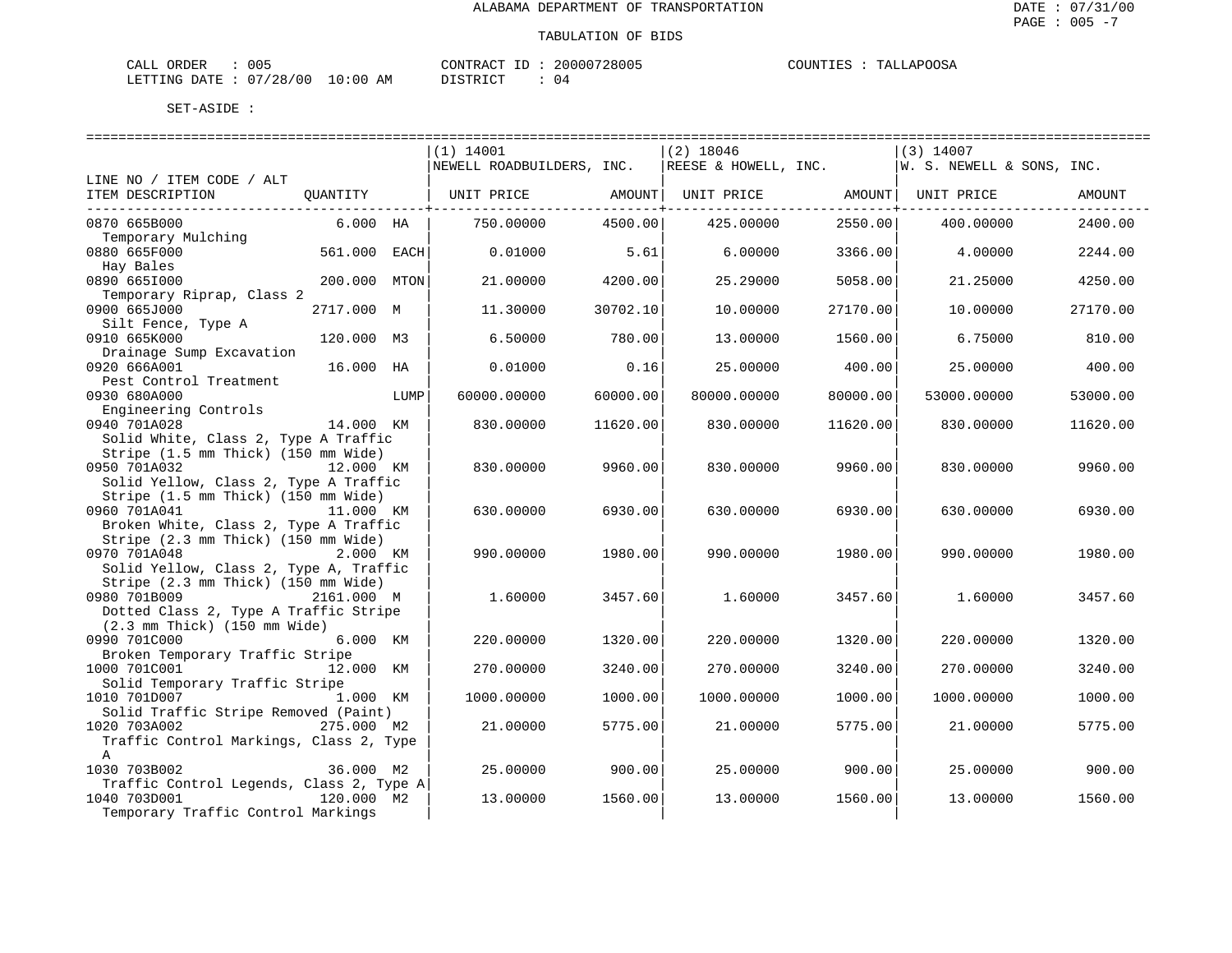| 005<br>ORDER<br>CALL                                          |             | CONTRAC<br>$- -$ | 20000728005 | <b>JAPOOSA</b><br>COUNT<br>┅ѧт<br>ن ط ط ا<br>,,,,,,, |
|---------------------------------------------------------------|-------------|------------------|-------------|------------------------------------------------------|
| $\sim$ $\sim$<br>/28/00<br>LETTING<br>DATE<br>$\cup$ $\prime$ | 10:00<br>ΆM | דת לידי את ה     | <b>17</b>   |                                                      |

STRICT : 04

|                                                                                     | $(1)$ 14001                                                              |                | $(2)$ 18046 |                 | $(3)$ 14007  |                |
|-------------------------------------------------------------------------------------|--------------------------------------------------------------------------|----------------|-------------|-----------------|--------------|----------------|
|                                                                                     | NEWELL ROADBUILDERS, INC. REESE & HOWELL, INC. W. S. NEWELL & SONS, INC. |                |             |                 |              |                |
| LINE NO / ITEM CODE / ALT                                                           |                                                                          |                |             |                 |              |                |
| ITEM DESCRIPTION QUANTITY   UNIT PRICE AMOUNT  UNIT PRICE AMOUNT  UNIT PRICE        |                                                                          |                |             |                 |              | AMOUNT         |
|                                                                                     |                                                                          |                |             |                 |              |                |
| 30.000 EACH<br>1050 705A011                                                         | 4.00000                                                                  | 120.00         | 4.00000     | 120.00          | 4.00000      | 120.00         |
| Pavement Markers, Class C, Type 1-A                                                 |                                                                          |                |             |                 |              |                |
| 1060 705A012<br>$60.000$ EACH                                                       | 4.00000                                                                  | 240.00         | 4.00000     | 240.00          | 4.00000      | 240.00         |
| Pavement Markers, Class C, Type 1-B                                                 |                                                                          |                |             |                 |              |                |
| 1070 705A030<br><b>6.000 EACH</b>                                                   | 5.80000                                                                  | 34.80          | 5.80000     | 34.80           | 5.80000      | 34.80          |
| Pavement Markers, Class A-H, Type 2-C                                               |                                                                          |                |             |                 |              |                |
| 450.000 EACH<br>1080 705A031                                                        | 5.00000                                                                  | 2250.00        | 5.00000     | 2250.00         | 5.00000      | 2250.00        |
| Pavement Markers, Class A-H, Type 1-A                                               |                                                                          |                |             |                 |              |                |
| 1090 705A032<br>260.000 EACH                                                        | 5.00000                                                                  | 1300.00        | 5.00000     | 1300.00         | 5.00000      | 1300.00        |
| Pavement Markers, Class A-H, Type 1-B                                               |                                                                          |                |             |                 |              |                |
| 1100 705A037<br>11.000 EACH                                                         | 5.50000                                                                  | 60.50          | 5.50000     | 60.50           | 5.50000      | 60.50          |
| Pavement Markers, Class A-H, Type 2-D                                               |                                                                          |                |             |                 |              |                |
| 1110 705A038<br>$30.000$ EACH                                                       | 5.70000                                                                  | 171.00         | 5.70000     | 171.00          | 5.70000      | 171.00         |
| Pavement Markers, Class A-H, Type 2-E                                               |                                                                          |                |             |                 |              |                |
| 1120 707B003<br>$1.000$ EACH                                                        | 125,00000                                                                | 125.00         | 200.00000   | 200.00          | 200.00000    | 200.00         |
|                                                                                     |                                                                          |                |             |                 |              |                |
| Type A Hazard Marker Installation                                                   |                                                                          |                |             |                 |              |                |
| 1130 710A115<br>24.000 M2                                                           | 151.00000                                                                | 3624.00        | 270.00000   | 6480.00         | 400.00000    | 9600.00        |
| Class 4, Alum Flat Sign Panels 2.032 mm                                             |                                                                          |                |             |                 |              |                |
| Thick or Steel Flat Sign Panels 1.897                                               |                                                                          |                |             |                 |              |                |
| MM Thick(Ty III or Ty IV Background)                                                |                                                                          |                |             |                 |              |                |
| 1140 710B001<br>102.000 M                                                           | 18.75000                                                                 | 1912.50        | 41.00000    | 4182.00         | 28.50000     | 2907.00        |
| Roadway Sign Post (#3 "U" Channel                                                   |                                                                          |                |             |                 |              |                |
| Galvanized Steel)                                                                   |                                                                          |                |             |                 |              |                |
| 1150 740B000<br>50.000 M2                                                           | 156.00000                                                                | 7800.00        | 162.00000   | 8100.00         | 80.00000     | 4000.00        |
| Construction Signs                                                                  |                                                                          |                |             |                 |              |                |
| 265.000 EACH<br>1160 740D000                                                        | 60,00000                                                                 | 15900.00       | 65,00000    | 17225.00        | 43.00000     | 11395.00       |
| Channelizing Drums                                                                  |                                                                          |                |             |                 |              |                |
| 1170 740E000<br>25.000 EACH                                                         | 30.00000                                                                 | 750.00         | 20,00000    | 500.00          | 11.50000     | 287.50         |
| Cones (900 mm High)                                                                 |                                                                          |                |             |                 |              |                |
| 1180 740F002<br>30.000 EACH                                                         | 262,00000                                                                | 7860.00        | 350.00000   | 10500.00        | 180.00000    | 5400.00        |
| Barricades, Type III                                                                |                                                                          |                |             |                 |              |                |
| 1190 7401005<br>16.000 EACH                                                         | 250.00000                                                                | 4000.00        | 625.00000   | 10000.00        | 600.00000    | 9600.00        |
| Warning Lights, Type B (Detachable Head)                                            |                                                                          |                |             |                 |              |                |
| 1200 740M000<br>25.000 EACH                                                         | 15.00000                                                                 | 375.00         | 10,00000    | 250.00          | 594.00000    | 14850.00       |
| Ballast For Cone                                                                    |                                                                          |                |             |                 |              |                |
| 1210 998A000<br>LUMP                                                                | 65000.00000                                                              | 65000.00       | 0.00000     | 0.00            | 104524.13000 | 104524.13      |
| Construction Fuel (Maximum Bid Limited                                              |                                                                          |                |             |                 |              |                |
|                                                                                     |                                                                          |                |             |                 |              |                |
| $T_0$ \$ 447,000.00)<br>$T_0$ \$ 447,000.00)<br>$T_0$ 3000.000 HOUR<br>1220 999 000 | 0.80000                                                                  | 2400.00        | 0.80000     | 2400.00         | 0.80000      | 2400.00        |
| Trainee Hours At 80 Cents Per Hour                                                  |                                                                          |                |             |                 |              |                |
| SECTION TOTALS                                                                      |                                                                          | \$5,394,947.39 |             | \$5,789,347.13] |              |                |
|                                                                                     |                                                                          |                | .           |                 |              |                |
| CONTRACT TOTALS                                                                     |                                                                          | \$5,394,947.39 |             | \$5,789,347.13] |              | \$5,812,615.06 |
|                                                                                     |                                                                          |                |             |                 |              |                |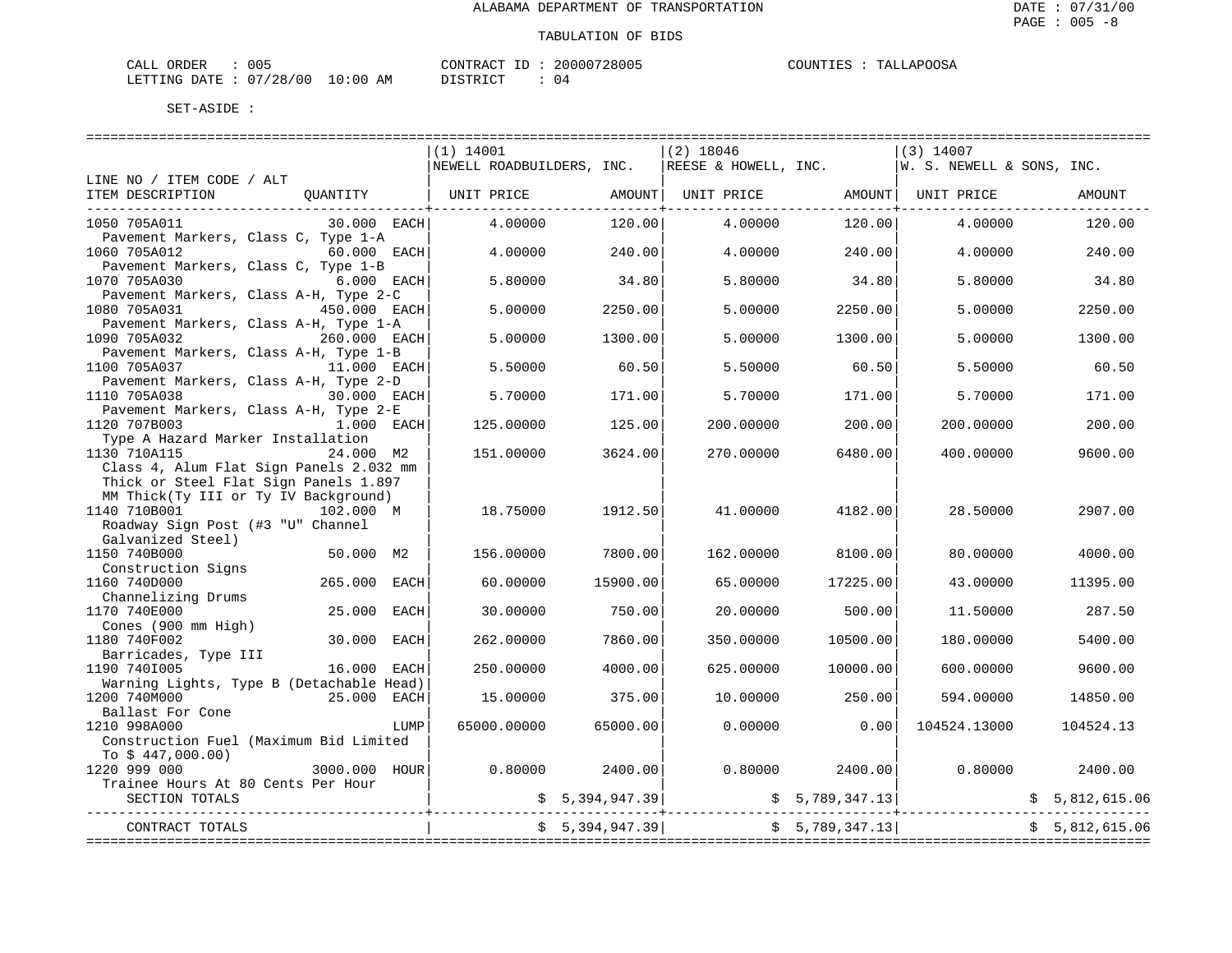# TABULATION OF BIDS

| ORDER<br>CALL  | 005      |            | CONTRACT ID | 20000728005 | COUNTIES<br>TALLAPOOSA |
|----------------|----------|------------|-------------|-------------|------------------------|
| LETTING DATE : | 07/28/00 | $10:00$ AM | DISTRICT    | 04          |                        |

|                                                                                   |                |      | (4) 04014                |           |                   |            |        |
|-----------------------------------------------------------------------------------|----------------|------|--------------------------|-----------|-------------------|------------|--------|
|                                                                                   |                |      | DUBOSE CONSTRUCTION, LLC |           |                   |            |        |
| LINE NO / ITEM CODE / ALT<br>ITEM DESCRIPTION                                     | QUANTITY       |      | UNIT PRICE               | AMOUNT    | UNIT PRICE AMOUNT | UNIT PRICE | AMOUNT |
|                                                                                   |                |      |                          |           |                   |            |        |
| SECTION 0001<br>ROADWAY                                                           |                |      |                          |           |                   |            |        |
| 0010 201A000                                                                      |                | LUMP | 425000.00000             | 425000.00 |                   |            |        |
| Clearing & Grubbing (Approximately 21                                             |                |      |                          |           |                   |            |        |
| HECTARES)                                                                         |                |      |                          |           |                   |            |        |
| 0020 206B000                                                                      |                | LUMP | 2750.00000               | 2750.00   |                   |            |        |
| Removal Of Old Box Culvert, Station<br>$1975 + 53$                                |                |      |                          |           |                   |            |        |
| 0030 206D000                                                                      | 402.000 M      |      | 33.00000                 | 13266.00  |                   |            |        |
| Removing Pipe                                                                     |                |      |                          |           |                   |            |        |
| 0040 206D011                                                                      | 2378.000 M     |      | 8.00000                  | 19024.00  |                   |            |        |
| Removing Fence                                                                    |                |      |                          |           |                   |            |        |
| 0050 206E001                                                                      | 10.000 EACH    |      | 350.00000                | 3500.00   |                   |            |        |
| Removing Inlets                                                                   |                |      |                          |           |                   |            |        |
| 0060 210A000<br>Unclassified Excavation                                           | 194849.000 M3  |      | 2.67000                  | 520246.83 |                   |            |        |
| 0070 210D011                                                                      | 2856.000 M3    |      | 10.00000                 | 28560.00  |                   |            |        |
| Borrow Excavation (A4 Or Better)                                                  |                |      |                          |           |                   |            |        |
| 0080 214A000                                                                      | 4679.000 M3    |      | 9.10000                  | 42578.90  |                   |            |        |
| Structure Excavation                                                              |                |      |                          |           |                   |            |        |
| 0090 214B001                                                                      | 761.000 M3     |      | 32.00000                 | 24352.00  |                   |            |        |
| Foundation Backfill, Commercial                                                   |                |      |                          |           |                   |            |        |
| 0100 231B001                                                                      | 20438.000 MTON |      | 22.25000                 | 454745.50 |                   |            |        |
| Roadbed Stabilizing Material, ALDOT #467<br>0110 301A004                          | 58555.000 M2   |      | 4.50000                  | 263497.50 |                   |            |        |
| Crushed Aggregate Base Course, Type B,                                            |                |      |                          |           |                   |            |        |
| Plant Mixed, 100 mm Compacted Thickness                                           |                |      |                          |           |                   |            |        |
| 0120 301A012                                                                      | 121214.000 M2  |      | 5.60000                  | 678798.40 |                   |            |        |
| Crushed Aggregate Base Course, Type B,                                            |                |      |                          |           |                   |            |        |
| Plant Mixed, 150 mm Compacted Thickness                                           |                |      |                          |           |                   |            |        |
| 0130 301A016                                                                      | 6286.000 M2    |      | 7.52000                  | 47270.72  |                   |            |        |
| Crushed Aggregate Base Course, Type B,<br>Plant Mixed, 175 mm Compacted Thickness |                |      |                          |           |                   |            |        |
| 0140 327E000                                                                      | 16711.000 MTON |      | 25.42000                 | 424793.62 |                   |            |        |
| Permeable Asphalt Treated Base                                                    |                |      |                          |           |                   |            |        |
| 0150 401B100                                                                      | 17798.000 M2   |      | 0.99000                  | 17620.02  |                   |            |        |
| Bituminous Treatment E (With Polymer                                              |                |      |                          |           |                   |            |        |
| Additive)                                                                         |                |      |                          |           |                   |            |        |
| 0160 401B108                                                                      | 34950.000 M2   |      | 0.86000                  | 30057.00  |                   |            |        |
| Bituminous Treatment G (With Polymer                                              |                |      |                          |           |                   |            |        |
| Additive)                                                                         |                |      |                          |           |                   |            |        |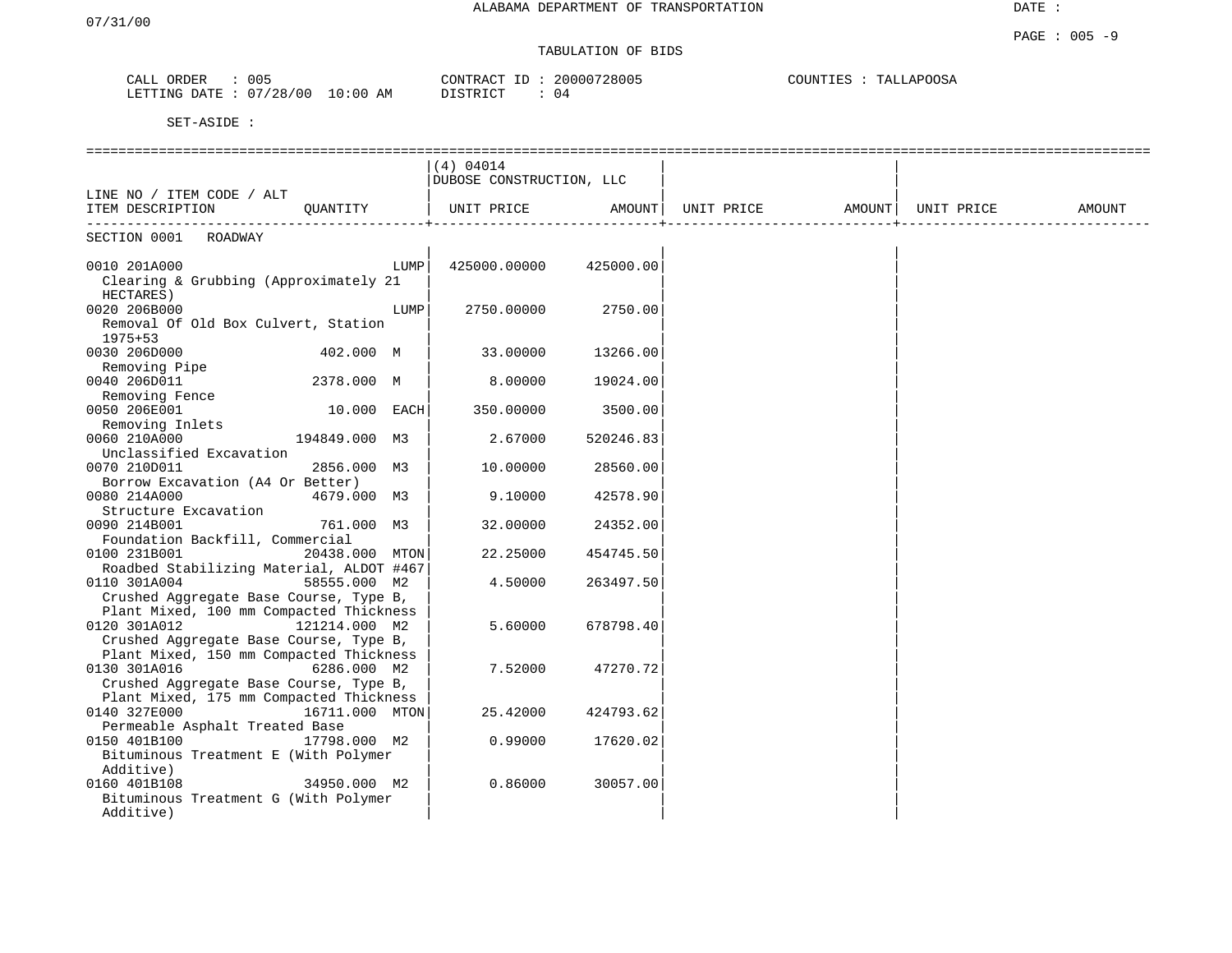| 005<br>ORDER<br>ىلىل                 |                   | $\lambda$ $\sim$<br>⊾ חידו חר<br>R A | '28005<br>20000 | POOSA<br>۰Δ.<br>$\overline{a}$ |
|--------------------------------------|-------------------|--------------------------------------|-----------------|--------------------------------|
| 28/00<br>$\cap$<br>LETTING DATE<br>u | . 0<br>AΜ<br>e na | ־ירחו                                | . 4             |                                |

|                                                                   |                | (4) 04014                |           |            |        |            |        |
|-------------------------------------------------------------------|----------------|--------------------------|-----------|------------|--------|------------|--------|
|                                                                   |                | DUBOSE CONSTRUCTION, LLC |           |            |        |            |        |
| LINE NO / ITEM CODE / ALT                                         |                |                          |           |            |        |            |        |
| ITEM DESCRIPTION                                                  | OUANTITY       | UNIT PRICE               | AMOUNT    | UNIT PRICE | AMOUNT | UNIT PRICE | AMOUNT |
| 0170 405A000                                                      | 39719.000 L    | 0.29000                  | 11518.51  |            |        |            |        |
| Tack Coat                                                         |                |                          |           |            |        |            |        |
| 0180 410B000                                                      | $1.000$ EACH   | 1000.00000               | 1000.00   |            |        |            |        |
| State Furnished Profilograph                                      |                |                          |           |            |        |            |        |
| 0190 424A280                                                      | 6135.000 MTON  | 46.30000                 | 284050.50 |            |        |            |        |
| Superpave Bituminous Concrete Wearing                             |                |                          |           |            |        |            |        |
| Surface Layer, 12.5 mm Maximum                                    |                |                          |           |            |        |            |        |
| Aggregate Size Mix, ESAL Range E                                  |                |                          |           |            |        |            |        |
| 0200 424A286                                                      | 954.000 MTON   | 37.40000                 | 35679.60  |            |        |            |        |
| Superpave Bituminous Concrete Wearing                             |                |                          |           |            |        |            |        |
| Surface Layer, Leveling, 12.5 mm                                  |                |                          |           |            |        |            |        |
| Maximum Aggregate Size Mix, ESAL Range E                          |                |                          |           |            |        |            |        |
| 0210 424B281                                                      | 15577.000 MTON | 40.92000                 | 637410.84 |            |        |            |        |
| Superpave Bituminous Concrete Upper                               |                |                          |           |            |        |            |        |
| Binder Layer, 25.0 mm Maximum Aggregate<br>Size Mix, ESAL Range E |                |                          |           |            |        |            |        |
| 0220 424B441                                                      | 3864.000 MTON  | 36.45000                 | 140842.80 |            |        |            |        |
| Superpave Bituminous Concrete Upper                               |                |                          |           |            |        |            |        |
| Binder Layer, 25.0 mm Maximum Aggregate                           |                |                          |           |            |        |            |        |
| Size Mix, ESAL Range C                                            |                |                          |           |            |        |            |        |
| 0230 424B449                                                      | 115.000 MTON   | 55.23000                 | 6351.45   |            |        |            |        |
| Superpave Bituminous Concrete Upper                               |                |                          |           |            |        |            |        |
| Binder Layer, Leveling, 25.0 mm Maximum                           |                |                          |           |            |        |            |        |
| Aggregate Size Mix, ESAL Range C                                  |                |                          |           |            |        |            |        |
| 0240 424B585                                                      | 50.000 MTON    | 110.00000                | 5500.00   |            |        |            |        |
| Superpave Bituminous Concrete Lower                               |                |                          |           |            |        |            |        |
| Binder Layer, Patching, 25.0 mm Maximum                           |                |                          |           |            |        |            |        |
| Aggregate Size Mix, ESAL Range E                                  |                |                          |           |            |        |            |        |
| 0250 424C281                                                      | 14252.000 MTON | 32.43000                 | 462192.36 |            |        |            |        |
| Superpave Bituminous Concrete Base                                |                |                          |           |            |        |            |        |
| Layer, 37.5 mm Maximum Aggregate Size                             |                |                          |           |            |        |            |        |
| Mix, ESAL Range E                                                 |                |                          |           |            |        |            |        |
| 0260 430B012<br>Aggregate Surfacing (ALDOT #410 Or #467)          | 300.000 MTON   | 21.00000                 | 6300.00   |            |        |            |        |
| 0270 502A000                                                      | 31936.000 KG   | 1,00000                  | 31936.00  |            |        |            |        |
| Steel Reinforcement                                               |                |                          |           |            |        |            |        |
| 0280 524B011                                                      | 317.000 M3     | 645.00000                | 204465.00 |            |        |            |        |
| Culvert Concrete Extension (Cast In                               |                |                          |           |            |        |            |        |
| Place)                                                            |                |                          |           |            |        |            |        |
| 0290 530A001                                                      | 411.000 M      | 64.00000                 | 26304.00  |            |        |            |        |
| 450 mm Roadway Pipe (Class 3 R.C.)                                |                |                          |           |            |        |            |        |
|                                                                   |                |                          |           |            |        |            |        |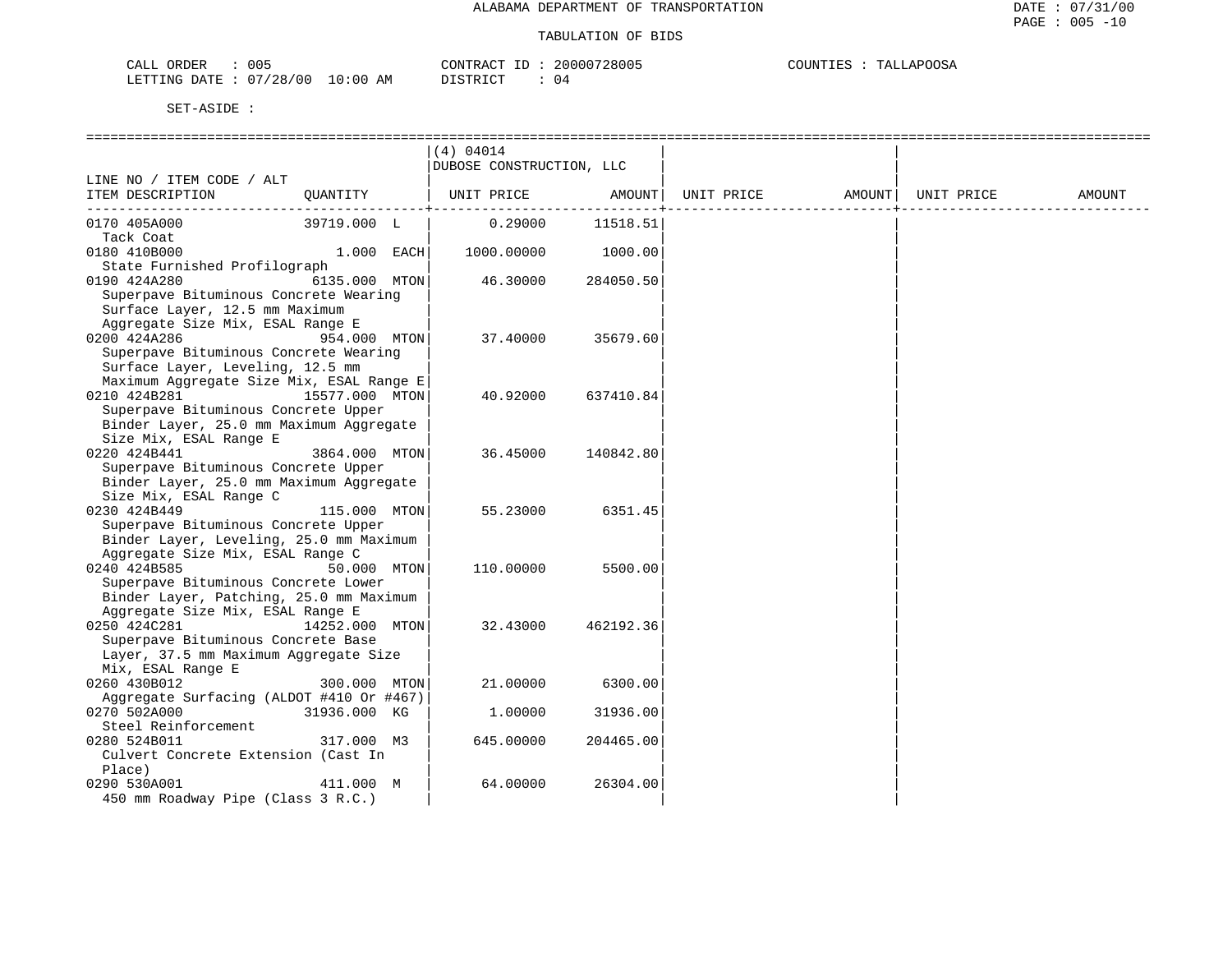| CALL ORDER                       | 005 |                        | CONTRACT ID: 20000728005 | COUNTIES | TALLAPOOSA |
|----------------------------------|-----|------------------------|--------------------------|----------|------------|
| LETTING DATE : 07/28/00 10:00 AM |     | ידי איד פידי את ה<br>. | 04                       |          |            |

|                                                                |      | (4) 04014                |           |                   |            |        |
|----------------------------------------------------------------|------|--------------------------|-----------|-------------------|------------|--------|
|                                                                |      | DUBOSE CONSTRUCTION, LLC |           |                   |            |        |
| LINE NO / ITEM CODE / ALT                                      |      |                          |           |                   |            |        |
| OUANTITY<br>ITEM DESCRIPTION                                   |      | UNIT PRICE AMOUNT        |           | UNIT PRICE AMOUNT | UNIT PRICE | AMOUNT |
|                                                                |      |                          |           |                   |            |        |
| 116.000 M<br>0300 530A002                                      |      | 90.00000                 | 10440.00  |                   |            |        |
| 600 mm Roadway Pipe (Class 3 R.C.)                             |      |                          |           |                   |            |        |
| 0310 530A004<br>17.000 M                                       |      | 170.00000                | 2890.00   |                   |            |        |
| 900 mm Roadway Pipe (Class 3 R.C.)                             |      |                          |           |                   |            |        |
| 0320 530A012<br>49.000 M                                       |      | 73.00000                 | 3577.00   |                   |            |        |
| 450 mm Roadway Pipe (Class 4 R.C.)                             |      |                          |           |                   |            |        |
| 0330 530A102<br>57.000 M                                       |      | 101.00000                | 5757.00   |                   |            |        |
| 600 mm Roadway Pipe (Class 3 R.C.)                             |      |                          |           |                   |            |        |
| (Extension)                                                    |      |                          |           |                   |            |        |
| 0340 530A104<br>20.000 M                                       |      | 178.00000                | 3560.00   |                   |            |        |
| 900 mm Roadway Pipe (Class 3 R.C.)                             |      |                          |           |                   |            |        |
| (Extension)                                                    |      |                          |           |                   |            |        |
| 0350 530A601<br>24.000 M                                       |      | 75.00000                 | 1800.00   |                   |            |        |
| 450 mm Roadway Pipe (2.0 mm Wall                               |      |                          |           |                   |            |        |
| Thickness C.S.) (Temporary)                                    |      |                          |           |                   |            |        |
| 14.000 M<br>0360 530A800                                       |      | 70.00000                 | 980.00    |                   |            |        |
| 375 mm Roadway Pipe (2.0 mm Wall                               |      |                          |           |                   |            |        |
| Thickness C.C.S.) (Stack Pipe) (No                             |      |                          |           |                   |            |        |
| Bedding Required)                                              |      |                          |           |                   |            |        |
| 76.000 M<br>0370 535A001                                       |      | 70.00000                 | 5320.00   |                   |            |        |
| 450 mm Side Drain Pipe                                         |      |                          |           |                   |            |        |
| 0380 600A000                                                   | LUMP | 255000.00000             | 255000.00 |                   |            |        |
| Mobilization                                                   |      |                          |           |                   |            |        |
| $1.000$ EACH<br>0390 601A000                                   |      | 7500.00000               | 7500.00   |                   |            |        |
| Furnishing Base, Soil And Structure                            |      |                          |           |                   |            |        |
| Laboratories                                                   |      |                          |           |                   |            |        |
| 0400 602A000<br>33.000 EACH                                    |      | 100.00000                | 3300.00   |                   |            |        |
| Right Of Way Markers                                           |      |                          |           |                   |            |        |
| 0410 602C000<br>48.000 EACH                                    |      | 150.00000                | 7200.00   |                   |            |        |
| Permanent Easement Marker<br>1.000 EACH                        |      |                          |           |                   |            |        |
| 0420 603A002                                                   |      | 20000.00000              | 20000.00  |                   |            |        |
| Furnishing Type 3 Field Office<br>0430 604A000<br>85893.000 M2 |      | 1.30000                  | 111660.90 |                   |            |        |
| Separative Geotextile                                          |      |                          |           |                   |            |        |
| 0440 605A002<br>15051.000 M                                    |      | 16.05000                 | 241568.55 |                   |            |        |
| Pavement Edge Drain (Aggregate Filled                          |      |                          |           |                   |            |        |
| Underdrain)                                                    |      |                          |           |                   |            |        |
| 0450 606A000<br>100.000 M                                      |      | 32.00000                 | 3200.00   |                   |            |        |
| 150 mm Underdrain Pipe                                         |      |                          |           |                   |            |        |
| 0460 610C001<br>2895.000 MTON                                  |      | 30.00000                 | 86850.00  |                   |            |        |
| Loose Riprap, Class 2                                          |      |                          |           |                   |            |        |
|                                                                |      |                          |           |                   |            |        |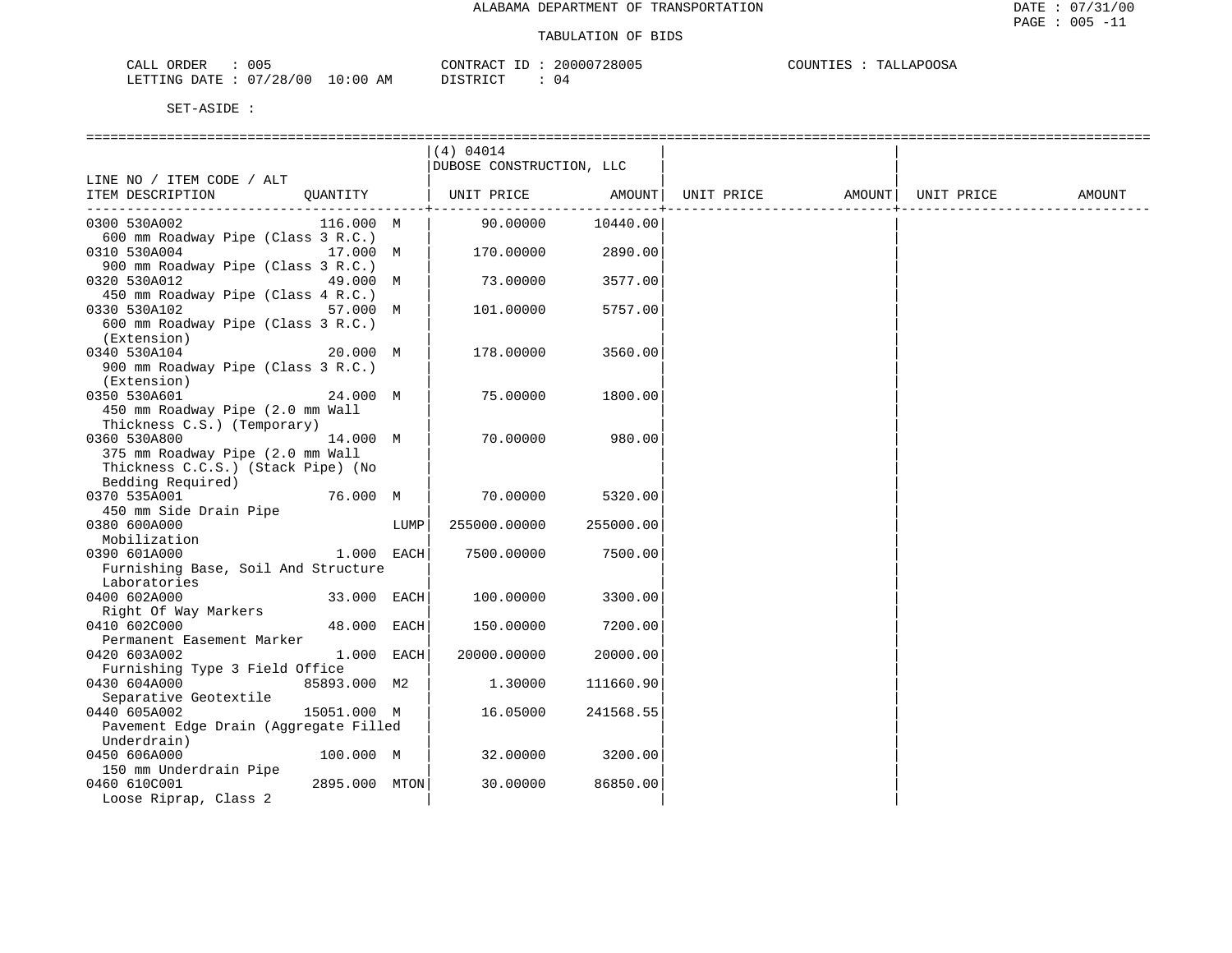| 005<br>ORDER<br>للطائب                                     |                      | $\Lambda$ א קידואי $\Lambda$ | 20000<br>$\sim$<br>つきけい<br>. | COIINT'<br>ח הדי<br>m <sub>n</sub><br><b>A</b> 1<br>. . |
|------------------------------------------------------------|----------------------|------------------------------|------------------------------|---------------------------------------------------------|
| 100<br>100<br>∩∆ጥቮ<br><b>DEEPTATO</b><br>NIC.<br>. н<br>28 | AΜ<br>' : 06<br>- 17 | . חידי                       | 4 ل                          |                                                         |

|                                                                                       |               | (4) 04014<br>DUBOSE CONSTRUCTION, LLC |                      |  |                    |        |
|---------------------------------------------------------------------------------------|---------------|---------------------------------------|----------------------|--|--------------------|--------|
| LINE NO / ITEM CODE / ALT                                                             |               |                                       |                      |  |                    |        |
| ITEM DESCRIPTION                                                                      | QUANTITY      | UNIT PRICE AMOUNT   UNIT PRICE        | -------------------- |  | AMOUNT  UNIT PRICE | AMOUNT |
| 0470 610D000                                                                          | 1882.000 M2   | 4.73000                               | 8901.86              |  |                    |        |
| Filter Blanket<br>0480 614A000                                                        |               | 762.000 M3   190.00000 144780.00      |                      |  |                    |        |
| Slope Paving<br>0490 619A002                                                          | $11.000$ EACH | 450.00000                             | 4950.00              |  |                    |        |
| 450 mm Roadway Pipe End Treatment,<br>Class 1                                         |               |                                       |                      |  |                    |        |
| $10.000$ EACH<br>0500 619A003                                                         |               | 525.00000                             | 5250.00              |  |                    |        |
| 600 mm Roadway Pipe End Treatment,<br>Class 1                                         |               |                                       |                      |  |                    |        |
| 0510 619A055                                                                          | 2.000 EACH    | 1250.00000                            | 2500.00              |  |                    |        |
| 900 mm Roadway Pipe End Treatment,<br>Class 2                                         |               |                                       |                      |  |                    |        |
| 0520 619A101                                                                          | 8.000 EACH    | 450.00000                             | 3600.00              |  |                    |        |
| 450 mm Side Drain Pipe End Treatment,                                                 |               |                                       |                      |  |                    |        |
| Class 1<br>0530 620A000                                                               | 9.000 M3      |                                       |                      |  |                    |        |
| Minor Structure Concrete                                                              |               | 750.00000                             | 6750.00              |  |                    |        |
| 0540 621A000                                                                          | 10.000 EACH   | 1800.00000                            | 18000.00             |  |                    |        |
| Junction Boxes, Type 1, 1P Or 5                                                       |               |                                       |                      |  |                    |        |
| 0550 621A001<br>$1.000$ EACH                                                          |               | 1950.00000                            | 1950.00              |  |                    |        |
| Junction Boxes, Type 1, 2P Or 5                                                       | 3.000 EACH    |                                       |                      |  |                    |        |
| 0560 621A016<br>Junction Boxes, Type 4, 1P Or 5                                       |               | 2850.00000                            | 8550.00              |  |                    |        |
| 0570 621B000<br>1.000 EACH                                                            |               | 450.00000                             | 450.00               |  |                    |        |
| Junction Box Units, Type 1, 1P Or 5                                                   |               |                                       |                      |  |                    |        |
| $2.000$ EACH<br>0580 621B019                                                          |               | 450.00000                             | 900.00               |  |                    |        |
| Junction Box Units, Type 4, 2P Or 5<br>0590 621C020                                   | 18.000 EACH   |                                       | 26100.00             |  |                    |        |
| Inlets, Type Y                                                                        |               | 1450.00000                            |                      |  |                    |        |
| 0600 621D019                                                                          | 13.000 EACH   | 450.00000                             | 5850.00              |  |                    |        |
| Inlet Units, Type Y                                                                   |               |                                       |                      |  |                    |        |
| 0610 6211000                                                                          | 3.000 EACH    | 5000.00000                            | 15000.00             |  |                    |        |
| Stilling Basins, Type 00<br>0620 621I003                                              | 1.000 EACH    | 11000.00000                           | 11000.00             |  |                    |        |
| Stilling Basins, Type 3<br>0630 6211004<br>Stilling Basins, Type 4                    | 1.000 EACH    | 15000.00000                           | 15000.00             |  |                    |        |
| 0640 630A000                                                                          | 1078.000 M    | 31.00000                              | 33418.00             |  |                    |        |
| Steel Beam Guardrail, Class A, Type 1<br>0650 630C001<br>Guardrail End Anchor, Type 8 | $7.000$ EACH  | 650.00000                             | 4550.00              |  |                    |        |
|                                                                                       |               |                                       |                      |  |                    |        |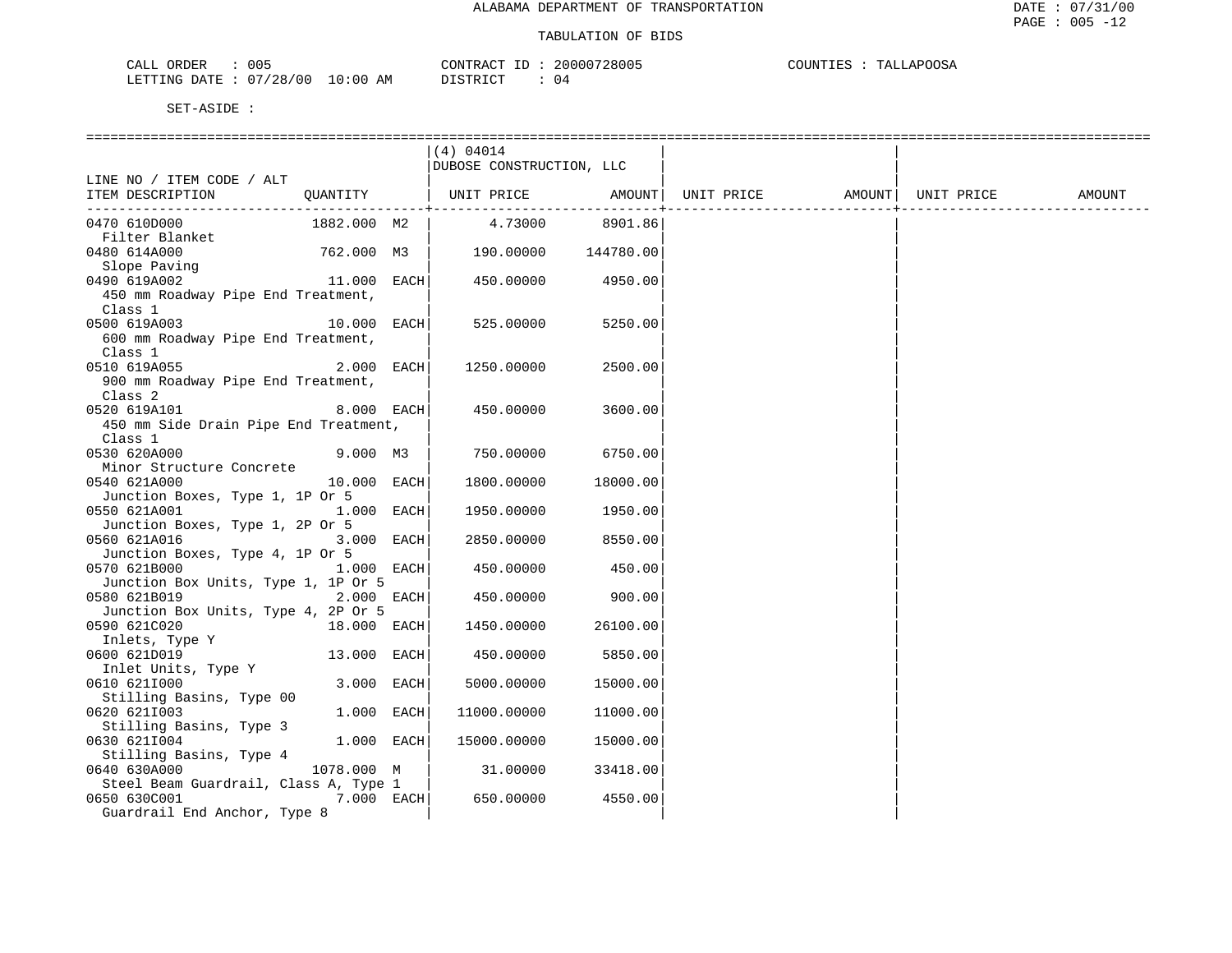| CALL ORDER             | 005 |            | CONTRACT<br>ID  | 20000728005 | TALLAPOOSA<br>COUNTIES |
|------------------------|-----|------------|-----------------|-------------|------------------------|
| LETTING DATE: 07/28/00 |     | $10:00$ AM | <b>DISTRICT</b> |             |                        |

|                                         |              | (4) 04014                |           |            |        |            |        |
|-----------------------------------------|--------------|--------------------------|-----------|------------|--------|------------|--------|
|                                         |              | DUBOSE CONSTRUCTION, LLC |           |            |        |            |        |
| LINE NO / ITEM CODE / ALT               |              |                          |           |            |        |            |        |
| ITEM DESCRIPTION                        | OUANTITY     | UNIT PRICE               | AMOUNT    | UNIT PRICE | AMOUNT | UNIT PRICE | AMOUNT |
|                                         |              |                          |           |            |        |            |        |
| 0660 630C070                            | 11.000 EACH  | 1200.00000               | 13200.00  |            |        |            |        |
| Guardrail End Anchor, Type 10 Series    |              |                          |           |            |        |            |        |
| 0670 641A002                            | 25.000 M     | 25.60000                 | 640.00    |            |        |            |        |
| 25.4 Millimeter Copper Water Pipe Laid  |              |                          |           |            |        |            |        |
| (Type K)                                |              |                          |           |            |        |            |        |
| 0680 641A035                            | 100.000 M    | 55.76000                 | 5576.00   |            |        |            |        |
| 152.4 Millimeter D.I. Water Main Laid   |              |                          |           |            |        |            |        |
| 0690 641A049                            | 5180.000 M   | 26.00000                 | 134680.00 |            |        |            |        |
| 152.4 Millimeter P.V.C. Water Main Laid |              |                          |           |            |        |            |        |
| 0700 641C000                            | 6.000 EACH   | 550.00000                | 3300.00   |            |        |            |        |
| 152.4 Millimeter Gate Valves With Box   |              |                          |           |            |        |            |        |
| 0710 641D003                            | 100.000 KG   | 7.58000                  | 758.00    |            |        |            |        |
| Ductile Iron Water Main Fitting         |              |                          |           |            |        |            |        |
| 0720 641F060                            | 2.000 EACH   | 2500.00000               | 5000.00   |            |        |            |        |
| Wet Connections                         |              |                          |           |            |        |            |        |
| 0740 643A000                            | 5.000 EACH   | 550.00000                | 2750.00   |            |        |            |        |
| Water Meters Reset                      |              |                          |           |            |        |            |        |
| 0750 644E000                            | 39.000 M     | 120.00000                | 4680.00   |            |        |            |        |
| 152.4 Millimeter Ductile Iron Pipe In   |              |                          |           |            |        |            |        |
| Streams                                 |              |                          |           |            |        |            |        |
| 0760 650B000                            | 16574.000 M3 | 2.60000                  | 43092.40  |            |        |            |        |
| Topsoil From Stockpiles                 |              |                          |           |            |        |            |        |
| 0770 651B000                            | 72.000 MTON  | 100.00000                | 7200.00   |            |        |            |        |
| Agricultural Limestone                  |              |                          |           |            |        |            |        |
| 0780 652A054                            | 13.000 HA    | 1000.00000               | 13000.00  |            |        |            |        |
|                                         |              |                          |           |            |        |            |        |
| Seeding (Mix 2A)<br>0790 652A056        | 3.000 HA     | 1000.00000               | 3000.00   |            |        |            |        |
|                                         |              |                          |           |            |        |            |        |
| Seeding (Mix 2E)                        |              |                          |           |            |        |            |        |
| 0800 652B053                            | 13.000 HA    | 1200.00000               | 15600.00  |            |        |            |        |
| Temporary Seeding (Mix 2AT)             |              |                          |           |            |        |            |        |
| 0810 652D054                            | 13.000 HA    | 800.00000                | 10400.00  |            |        |            |        |
| Seeding In Stubble (Mix 2A)             |              |                          |           |            |        |            |        |
| 0820 654A001                            | 1279.000 M2  | 3.50000                  | 4476.50   |            |        |            |        |
| Solid Sodding (Bermuda)                 |              |                          |           |            |        |            |        |
| 0830 656A000                            | 26.000 HA    | 1000.00000               | 26000.00  |            |        |            |        |
| Mulching, Class A, Type 1               |              |                          |           |            |        |            |        |
| 0840 656A001                            | 3.000 HA     | 1000.00000               | 3000.00   |            |        |            |        |
| Mulching, Class A, Type 2               |              |                          |           |            |        |            |        |
| 0850 659A000                            | 7610.000 M2  | 2,00000                  | 15220.00  |            |        |            |        |
| Erosion Control Netting, Class A        |              |                          |           |            |        |            |        |
| 0860 665A000                            | $6.000$ HA   | 400.00000                | 2400.00   |            |        |            |        |
| Temporary Seeding                       |              |                          |           |            |        |            |        |
|                                         |              |                          |           |            |        |            |        |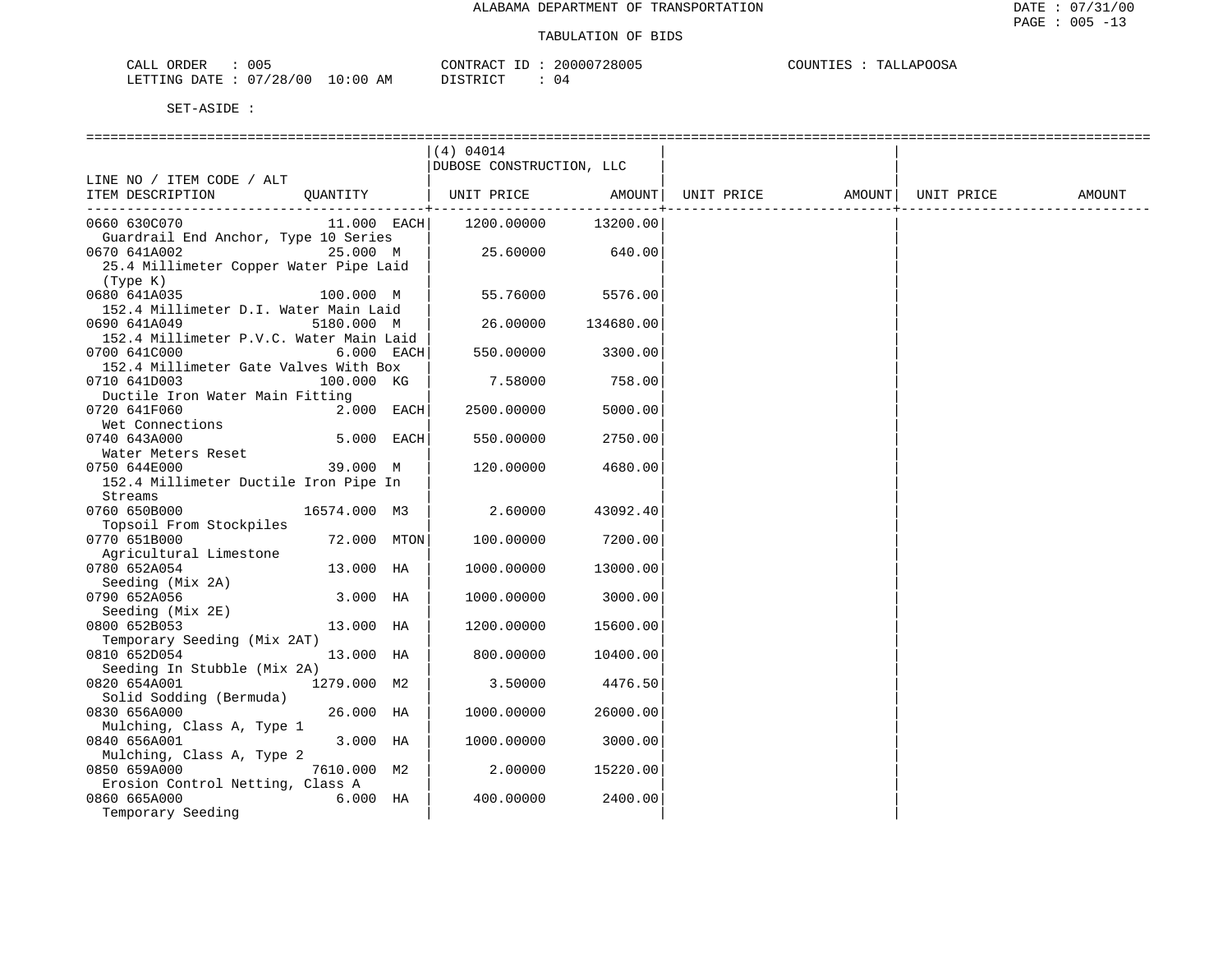| 005<br>ORDER<br>CALL   |            | CONTRACT<br>ID | 20000728005 | TALLAPOOSA<br>COUNTIES |
|------------------------|------------|----------------|-------------|------------------------|
| LETTING DATE: 07/28/00 | $10:00$ AM | DISTRICT       | 04          |                        |

|                                                        |              |      | (4) 04014                |           |            |        |            |        |
|--------------------------------------------------------|--------------|------|--------------------------|-----------|------------|--------|------------|--------|
|                                                        |              |      | DUBOSE CONSTRUCTION, LLC |           |            |        |            |        |
| LINE NO / ITEM CODE / ALT                              |              |      |                          |           |            |        |            |        |
| ITEM DESCRIPTION                                       | QUANTITY     |      | UNIT PRICE               | AMOUNT    | UNIT PRICE | AMOUNT | UNIT PRICE | AMOUNT |
| 0870 665B000                                           | $6.000$ HA   |      | 400.00000                | 2400.00   |            |        |            |        |
| Temporary Mulching                                     |              |      |                          |           |            |        |            |        |
| 0880 665F000                                           | 561.000 EACH |      | 5.00000                  | 2805.00   |            |        |            |        |
| Hay Bales                                              |              |      |                          |           |            |        |            |        |
| 0890 6651000                                           | 200.000 MTON |      | 36.00000                 | 7200.00   |            |        |            |        |
| Temporary Riprap, Class 2                              |              |      |                          |           |            |        |            |        |
| 0900 665J000                                           | 2717.000 M   |      | 7.50000                  | 20377.50  |            |        |            |        |
| Silt Fence, Type A                                     |              |      |                          |           |            |        |            |        |
| 0910 665K000<br>Drainage Sump Excavation               | 120.000 M3   |      | 2.50000                  | 300.00    |            |        |            |        |
| 0920 666A001                                           | 16.000 HA    |      | 25.00000                 | 400.00    |            |        |            |        |
| Pest Control Treatment                                 |              |      |                          |           |            |        |            |        |
| 0930 680A000                                           |              | LUMP | 150000.00000             | 150000.00 |            |        |            |        |
| Engineering Controls                                   |              |      |                          |           |            |        |            |        |
| 0940 701A028                                           | 14.000 KM    |      | 850.00000                | 11900.00  |            |        |            |        |
| Solid White, Class 2, Type A Traffic                   |              |      |                          |           |            |        |            |        |
| Stripe (1.5 mm Thick) (150 mm Wide)                    |              |      |                          |           |            |        |            |        |
| 0950 701A032                                           | 12.000 KM    |      | 850.00000                | 10200.00  |            |        |            |        |
| Solid Yellow, Class 2, Type A Traffic                  |              |      |                          |           |            |        |            |        |
| Stripe (1.5 mm Thick) (150 mm Wide)                    |              |      |                          |           |            |        |            |        |
| 0960 701A041                                           | 11.000 KM    |      | 568.00000                | 6248.00   |            |        |            |        |
| Broken White, Class 2, Type A Traffic                  |              |      |                          |           |            |        |            |        |
| Stripe (2.3 mm Thick) (150 mm Wide)                    |              |      |                          |           |            |        |            |        |
| 0970 701A048<br>Solid Yellow, Class 2, Type A, Traffic | 2.000 KM     |      | 963.00000                | 1926.00   |            |        |            |        |
| Stripe (2.3 mm Thick) (150 mm Wide)                    |              |      |                          |           |            |        |            |        |
| 0980 701B009                                           | 2161.000 M   |      | 2.36000                  | 5099.96   |            |        |            |        |
| Dotted Class 2, Type A Traffic Stripe                  |              |      |                          |           |            |        |            |        |
| $(2.3 \text{ mm}$ Thick) $(150 \text{ mm}$ Wide)       |              |      |                          |           |            |        |            |        |
| 0990 701C000                                           | 6.000 KM     |      | 211,00000                | 1266.00   |            |        |            |        |
| Broken Temporary Traffic Stripe                        |              |      |                          |           |            |        |            |        |
| 1000 701C001                                           | 12.000 KM    |      | 236.00000                | 2832.00   |            |        |            |        |
| Solid Temporary Traffic Stripe                         |              |      |                          |           |            |        |            |        |
| 1010 701D007                                           | 1.000 KM     |      | 745.00000                | 745.00    |            |        |            |        |
| Solid Traffic Stripe Removed (Paint)                   |              |      |                          |           |            |        |            |        |
| 1020 703A002                                           | 275.000 M2   |      | 20.00000                 | 5500.00   |            |        |            |        |
| Traffic Control Markings, Class 2, Type<br>Α           |              |      |                          |           |            |        |            |        |
| 1030 703B002                                           | 36.000 M2    |      | 30.00000                 | 1080.00   |            |        |            |        |
| Traffic Control Legends, Class 2, Type A               |              |      |                          |           |            |        |            |        |
| 1040 703D001                                           | 120.000 M2   |      | 14.00000                 | 1680.00   |            |        |            |        |
| Temporary Traffic Control Markings                     |              |      |                          |           |            |        |            |        |
|                                                        |              |      |                          |           |            |        |            |        |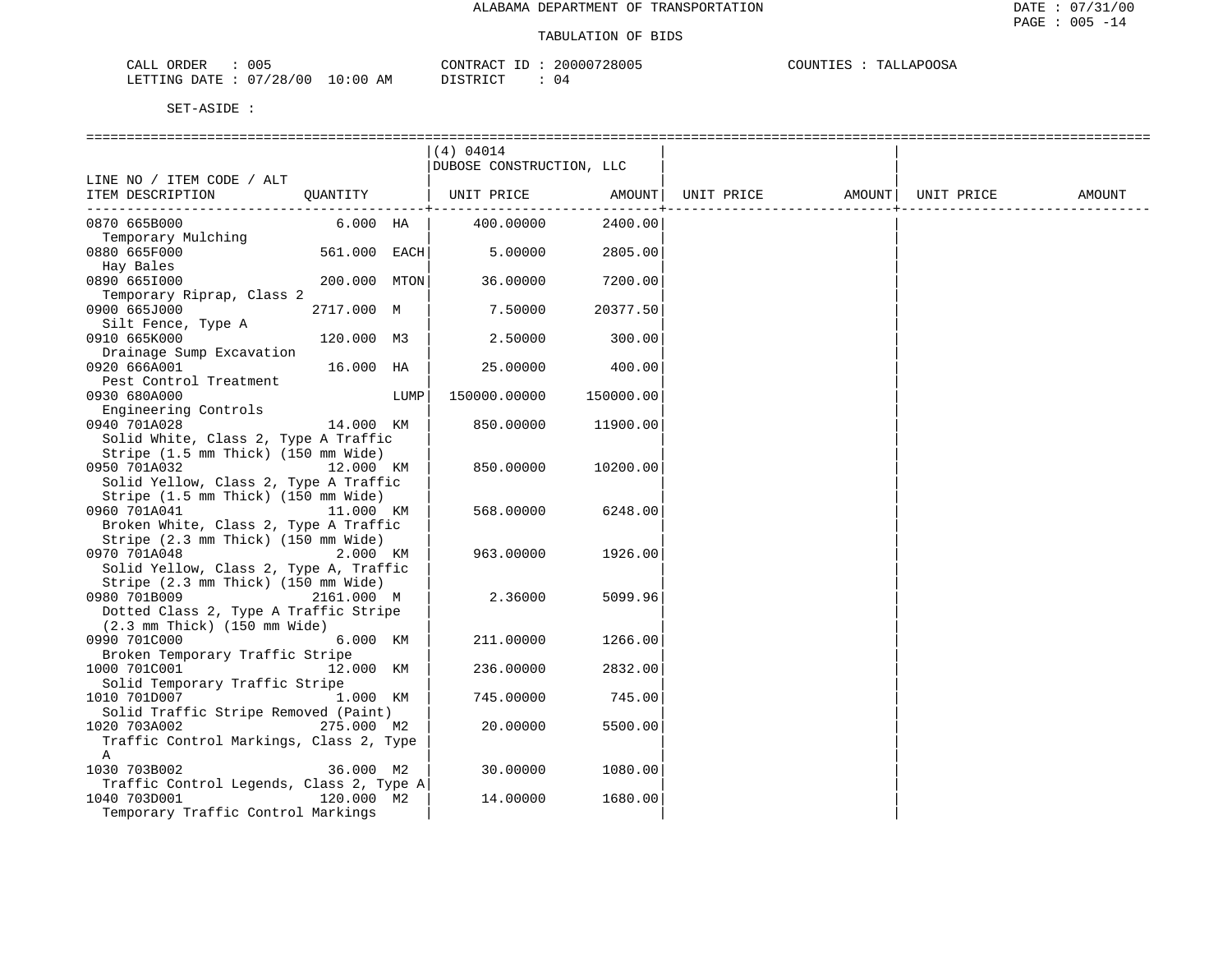| ORDER<br>CALL   | 005                       |                   | <b>CONTRAL</b>  | 20000728005 | COUNTI<br>. | J.APOOSA<br>┅ѧт |
|-----------------|---------------------------|-------------------|-----------------|-------------|-------------|-----------------|
| DATE<br>LETTING | 07<br>/28/00<br><u>U.</u> | 10:00<br>AM<br>__ | <b>דים דמיי</b> | U           |             |                 |

|                                                        | (4) 04014                |                |  |        |
|--------------------------------------------------------|--------------------------|----------------|--|--------|
|                                                        | DUBOSE CONSTRUCTION, LLC |                |  |        |
| LINE NO / ITEM CODE / ALT                              |                          |                |  |        |
| ITEM DESCRIPTION                                       |                          |                |  | AMOUNT |
|                                                        |                          |                |  |        |
| 30.000 EACH 4.00000<br>1050 705A011                    |                          | 120.00         |  |        |
| Pavement Markers, Class C, Type 1-A                    |                          |                |  |        |
| $60.000$ EACH<br>1060 705A012                          | $4.00000$ 240.00         |                |  |        |
| Pavement Markers, Class C, Type 1-B                    |                          |                |  |        |
| $6.000$ EACH<br>1070 705A030                           | 5.25000                  | 31.50          |  |        |
| Pavement Markers, Class A-H, Type 2-C                  |                          |                |  |        |
| 450.000 EACH<br>1080 705A031                           | 5.00000                  | 2250.00        |  |        |
| Pavement Markers, Class A-H, Type 1-A                  |                          |                |  |        |
| 260.000 EACH<br>1090 705A032                           | 5.00000                  | 1300.00        |  |        |
| Pavement Markers, Class A-H, Type 1-B                  |                          |                |  |        |
| 11.000 EACH<br>1100 705A037                            | 5.25000                  | 57.75          |  |        |
| Pavement Markers, Class A-H, Type 2-D                  |                          |                |  |        |
| 30.000 EACH<br>1110 705A038                            | 5.25000                  | 157.50         |  |        |
| Pavement Markers, Class A-H, Type 2-E                  |                          |                |  |        |
| 1.000 EACH<br>1120 707B003                             | 350.00000                | 350.00         |  |        |
| Type A Hazard Marker Installation                      |                          |                |  |        |
| 1130 710A115<br>24.000 M2                              | 250.00000                | 6000.00        |  |        |
| Class 4, Alum Flat Sign Panels 2.032 mm                |                          |                |  |        |
| Thick or Steel Flat Sign Panels 1.897                  |                          |                |  |        |
| MM Thick(Ty III or Ty IV Background)                   |                          |                |  |        |
| 1140 710B001<br>102.000 M                              | 36.00000                 | 3672.00        |  |        |
| Roadway Sign Post (#3 "U" Channel                      |                          |                |  |        |
| Galvanized Steel)                                      |                          |                |  |        |
| 50.000 M2<br>1150 740B000                              | 120.00000                | 6000.00        |  |        |
| Construction Signs                                     |                          |                |  |        |
| 1160 740D000<br>265.000 EACH                           | 50.00000                 | 13250.00       |  |        |
| Channelizing Drums                                     |                          |                |  |        |
| 25.000 EACH<br>1170 740E000                            | 10.00000                 | 250.00         |  |        |
| Cones (900 mm High)                                    |                          | 7500.00        |  |        |
| 1180 740F002<br>30.000 EACH                            | 250.00000                |                |  |        |
| Barricades, Type III<br>16.000<br>1190 7401005<br>EACH | 500.00000                | 8000.00        |  |        |
| Warning Lights, Type B (Detachable Head)               |                          |                |  |        |
| 1200 740M000<br>25.000 EACH                            | 10.00000                 | 250.00         |  |        |
| Ballast For Cone                                       |                          |                |  |        |
| 1210 998A000<br>LUMP                                   | 80000.00000              | 80000.00       |  |        |
| Construction Fuel (Maximum Bid Limited                 |                          |                |  |        |
| To $$447,000.00)$                                      |                          |                |  |        |
| 3000.000 HOUR<br>1220 999 000                          | 0.80000                  | 2400.00        |  |        |
| Trainee Hours At 80 Cents Per Hour                     |                          |                |  |        |
| SECTION TOTALS                                         |                          | \$6,615,475.97 |  |        |
|                                                        |                          |                |  |        |
| CONTRACT TOTALS                                        |                          | \$6.615.475.97 |  |        |
|                                                        | -------------------      |                |  |        |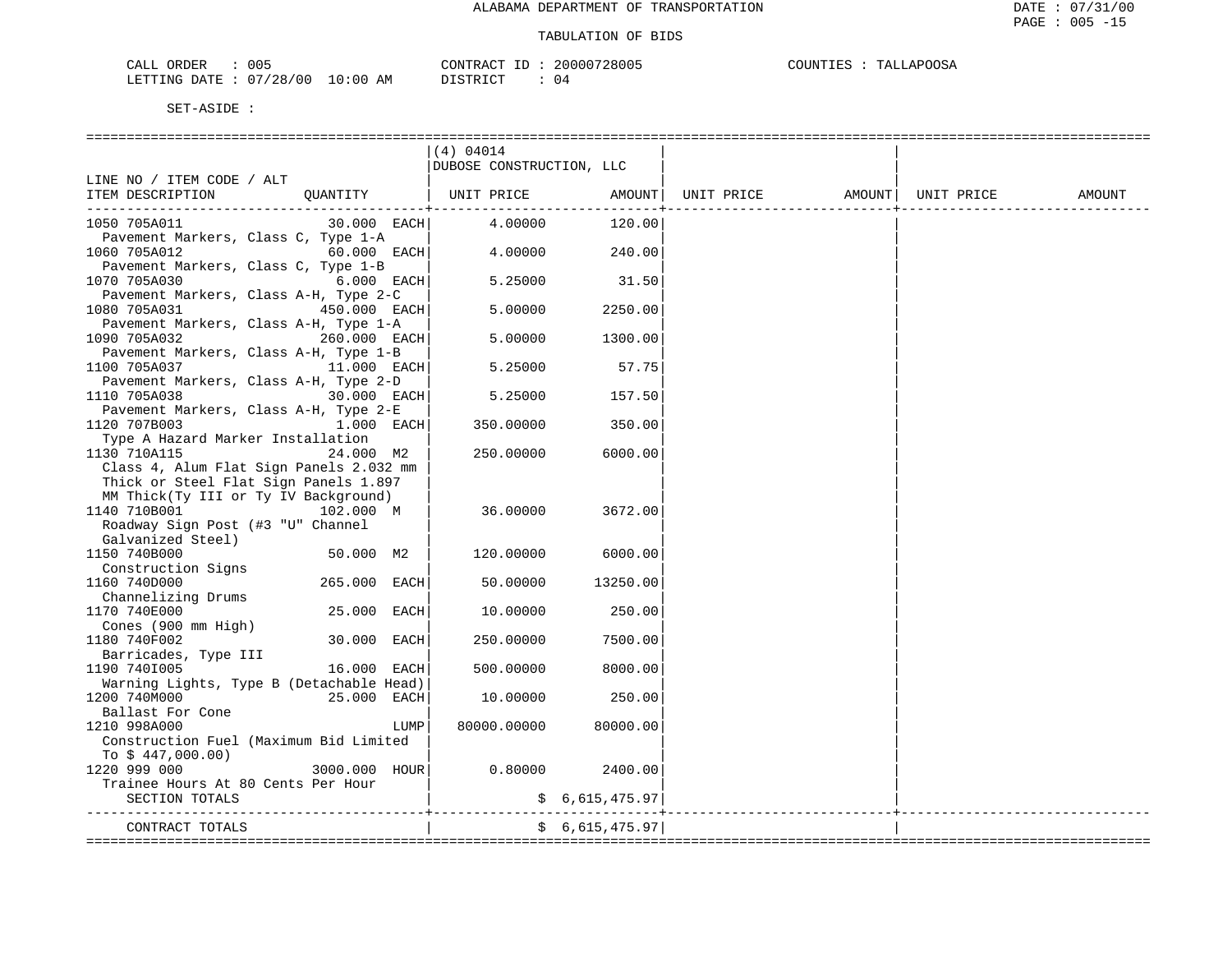DATE :

## VENDOR RANKING

| CALL ORDER : 006<br>LETTING DATE : 07/28/00 10:00 AM | CONTRACT ID: 20000728006<br>: 0.3<br>DISTRICT                                                                          |              | COUNTIES : JEFFERSON                           |
|------------------------------------------------------|------------------------------------------------------------------------------------------------------------------------|--------------|------------------------------------------------|
| CONTRACT DESCRIPTION:                                | CONTRACT TIME : 300                                                                                                    | Working Days | (available days)<br>$PROJECT(S)$ : APD-471(57) |
|                                                      | for constructing the Grade, Drainage, Partial Base and Pave,<br>Bridge and Bridge Culvert on Corridor "X" from east of |              |                                                |
| 2.272 mi.                                            | C.R.#112 in Graysville to east of Hillcrest Road. Length                                                               |              |                                                |
| SET-ASIDE :                                          |                                                                                                                        |              |                                                |

| RANK |       | VENDOR NO./NAME                                | TOTAL<br><b>BID</b> | % OVER<br>LOW BID |
|------|-------|------------------------------------------------|---------------------|-------------------|
|      | 30002 | ELLARD CONTR. CO., INC. & ELLARD CONSTR., INC. | \$12,924,031.39     | 100.0000%         |
|      | 18024 | RACON, INC.                                    | \$12,951,282.28     | 100.2108%         |
|      | 05009 | EUTAW CONSTRUCTION COMPANY, INC.               | \$13,522,936.61     | 104.6340%         |
|      | 23025 | WRIGHT BROTHERS CONSTRUCTION CO., INC.         | \$13.574.312.43     | 105.0315%         |
|      | 14007 | W. S. NEWELL & SONS, INC.                      | \$14,044,011.95     | 108.6658%         |
| 6    | 10016 | JONES BROS., INC.                              | \$14,150,420.66     | 109.4892%         |
|      | 07014 | ELMO GREER & SONS, LLC                         | \$15,211,868.06     | 117.7021%         |
|      | 14001 | NEWELL ROADBUILDERS, INC.                      | \$15.243.093.86     | 117.9438%         |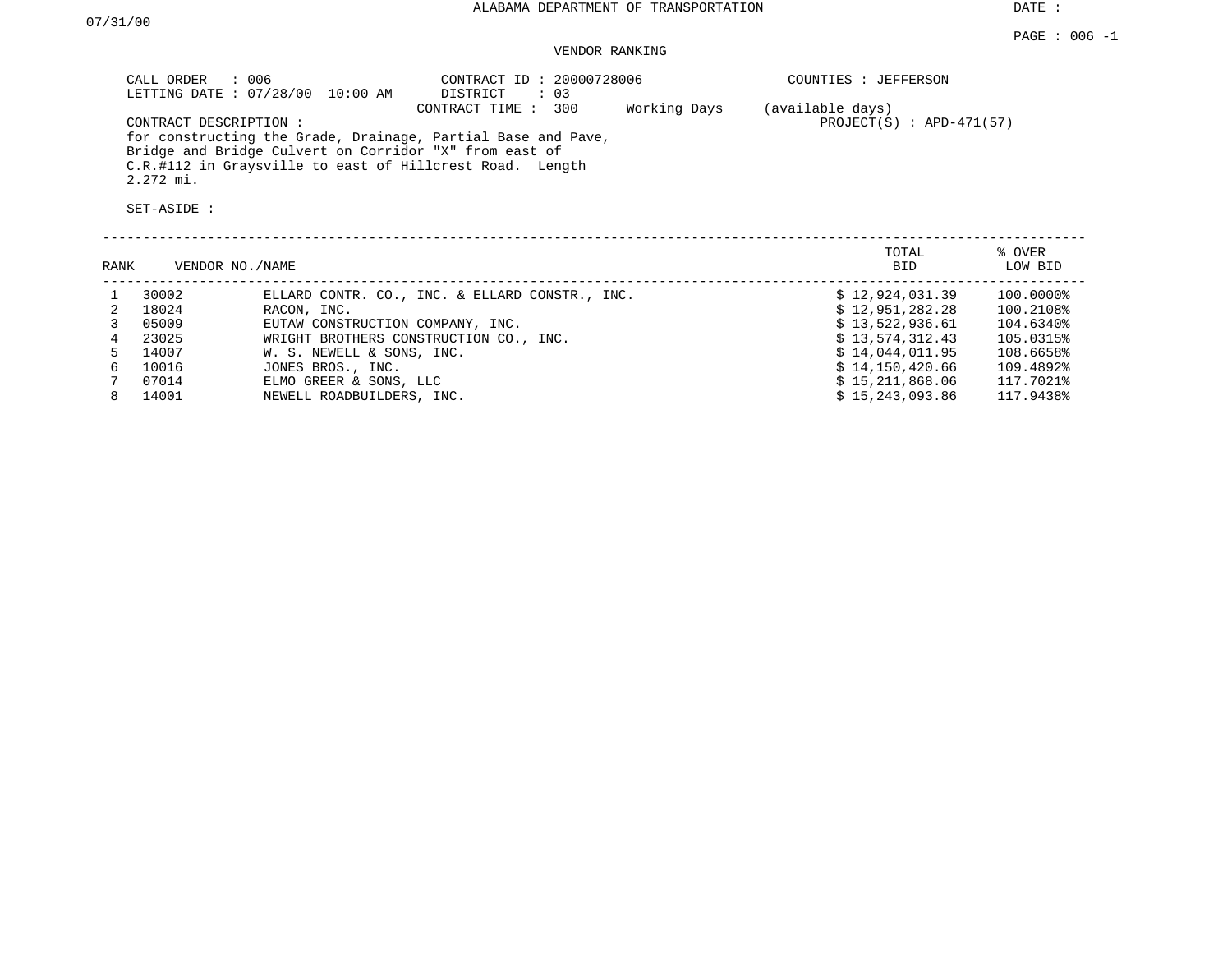| 006<br>ORDER<br>CALL     |             | CONTRACT         | 20000728006           | JEFFERSON<br>COUNTIES |
|--------------------------|-------------|------------------|-----------------------|-----------------------|
| 07/28/00<br>LETTING DATE | 10:00<br>ΑM | ידי איד אידי דרי | $\sim$<br><u>U – </u> |                       |

| ===============================                  |                  |             | =============================            |            | ================================ |            | =========================    |            |
|--------------------------------------------------|------------------|-------------|------------------------------------------|------------|----------------------------------|------------|------------------------------|------------|
|                                                  |                  |             | $(1)$ 30002                              |            | $(2)$ 18024                      |            | $(3)$ 05009                  |            |
|                                                  |                  |             | ELLARD CONTR. & ELLARD CONST RACON, INC. |            |                                  |            | EUTAW CONSTRUCTION CO., INC. |            |
| LINE NO / ITEM CODE / ALT                        |                  |             |                                          |            |                                  |            |                              |            |
| ITEM DESCRIPTION                                 | OUANTITY         |             | UNIT PRICE                               | AMOUNT     | UNIT PRICE AMOUNT                |            | UNIT PRICE                   | AMOUNT     |
| SECTION 0001<br>Total                            |                  |             |                                          |            |                                  |            |                              |            |
|                                                  |                  |             |                                          |            |                                  |            |                              |            |
| 0010 201A000                                     |                  | LUMP        | 1000000.00000                            | 1000000.00 | 422000.00000                     |            | 422000.00 1090000.00000      | 1090000.00 |
| Clearing & Grubbing (Approximately 310<br>Acres) |                  |             |                                          |            |                                  |            |                              |            |
| 0020 205A001                                     | 1.000 EACH       |             | 1000.00000                               | 1000.00    | 1500.00000                       | 1500.00    | 100.00000                    | 100.00     |
| Removal Of Structures, Structure No. 1           |                  |             |                                          |            |                                  |            |                              |            |
| 0030 206C010                                     | 440.000 SOYD     |             | 5.00000                                  | 2200.00    | 1,00000                          | 440.00     | 2.00000                      | 880.00     |
| Removing Concrete Driveway                       |                  |             |                                          |            |                                  |            |                              |            |
| 0040 206D000                                     | 166.000 LF       |             | 9.00000                                  | 1494.00    | 5.28000                          | 876.48     | 1.80000                      | 298.80     |
| Removing Pipe                                    |                  |             |                                          |            |                                  |            |                              |            |
| 0050 206D005                                     | 560.000 LF       |             | 2.00000                                  | 1120.00    | 4.74000                          | 2654.40    | 1.75000                      | 980.00     |
| Removing Gutter                                  |                  |             |                                          |            |                                  |            |                              |            |
| 0060 210A000                                     | 3470929.000 CYIP |             | 1.30000                                  | 4512207.70 | 1.66000                          | 5761742.14 | 1.57000                      | 5449358.53 |
| Unclassified Excavation                          |                  |             |                                          |            |                                  |            |                              |            |
| 0080 214A000                                     | 21091.000        | CUYD        | 5.65000                                  | 119164.15  | 7.00000                          | 147637.00  | 11.45000                     | 241491.95  |
| Structure Excavation                             |                  |             |                                          |            |                                  |            |                              |            |
| 0090 214B001                                     | 5952.000         | <b>CUYD</b> | 25.00000                                 | 148800.00  | 23.49000                         | 139812.48  | 17.00000                     | 101184.00  |
| Foundation Backfill, Commercial                  |                  |             |                                          |            |                                  |            |                              |            |
| 0100 215A000                                     | 494.000          | <b>CUYD</b> | 85.00000                                 | 41990.00   | 25.00000                         | 12350.00   | 25.00000                     | 12350.00   |
| Unclassified Bridge Excavation                   |                  |             |                                          |            |                                  |            |                              |            |
| 0110 215B000                                     |                  | LUMP        | 1,00000                                  | 1.00       | 0.00000                          | 0.00       | 0.01000                      | 0.01       |
| Cofferdams Or Sheeting And Shoring Sta.          |                  |             |                                          |            |                                  |            |                              |            |
| $31+05.63$                                       |                  |             |                                          |            |                                  |            |                              |            |
| 0120 224A000                                     | 50.000 CUYD      |             | 5.00000                                  | 250.00     | 5.00000                          | 250.00     | 3.00000                      | 150.00     |
| Lime Sink Excavation                             |                  |             |                                          |            |                                  |            |                              |            |
| 0130 224C001                                     | 20.000 TON       |             | 15.00000                                 | 300.00     | 10.00000                         | 200.00     | 11.00000                     | 220.00     |
| Special Backfill For Lime Sink, AHD              |                  |             |                                          |            |                                  |            |                              |            |
| #467or #57                                       |                  |             |                                          |            |                                  |            |                              |            |
| 0140 230A000                                     | 358.000 RBST     |             | 450.00000                                | 161100.00  | 350.00000                        | 125300.00  | 221,00000                    | 79118.00   |
| Roadbed Processing                               |                  |             |                                          |            |                                  |            |                              |            |
| 0150 301A012                                     | 23447.000        | SYCP        | 4.48000                                  | 105042.56  | 4.22000                          | 98946.34   | 5.10000                      | 119579.70  |
| Crushed Aggregate Base Course, Type B,           |                  |             |                                          |            |                                  |            |                              |            |
| Plant Mixed, 6" Compacted Thickness              |                  |             |                                          |            |                                  |            |                              |            |
| 0160 306E000                                     | 1.000 EACH       |             | 6400.00000                               | 6400.00    | 6400.00000                       | 6400.00    | 7000.00000                   | 7000.00    |
| State Retained Portable Nuclear                  |                  |             |                                          |            |                                  |            |                              |            |
| Moisture-Density Testing Device                  |                  |             |                                          |            |                                  |            |                              |            |
| (Includes Disposal of Existing Device)           |                  |             |                                          |            |                                  |            |                              |            |
| 0170 401A000                                     | 23609.000 SYCP   |             | 0.32000                                  | 7554.88    | 0.32000                          | 7554.88    | 0.40000                      | 9443.60    |
| Bituminous Treatment A                           |                  |             |                                          |            |                                  |            |                              |            |
| 0180 401B108                                     | 6674.000 SYCP    |             | 1,23000                                  | 8209.02    | 1.23000                          | 8209.02    | 1.75000                      | 11679.50   |
| Bituminous Treatment G (With Polymer             |                  |             |                                          |            |                                  |            |                              |            |
| Additive)                                        |                  |             |                                          |            |                                  |            |                              |            |
|                                                  |                  |             |                                          |            |                                  |            |                              |            |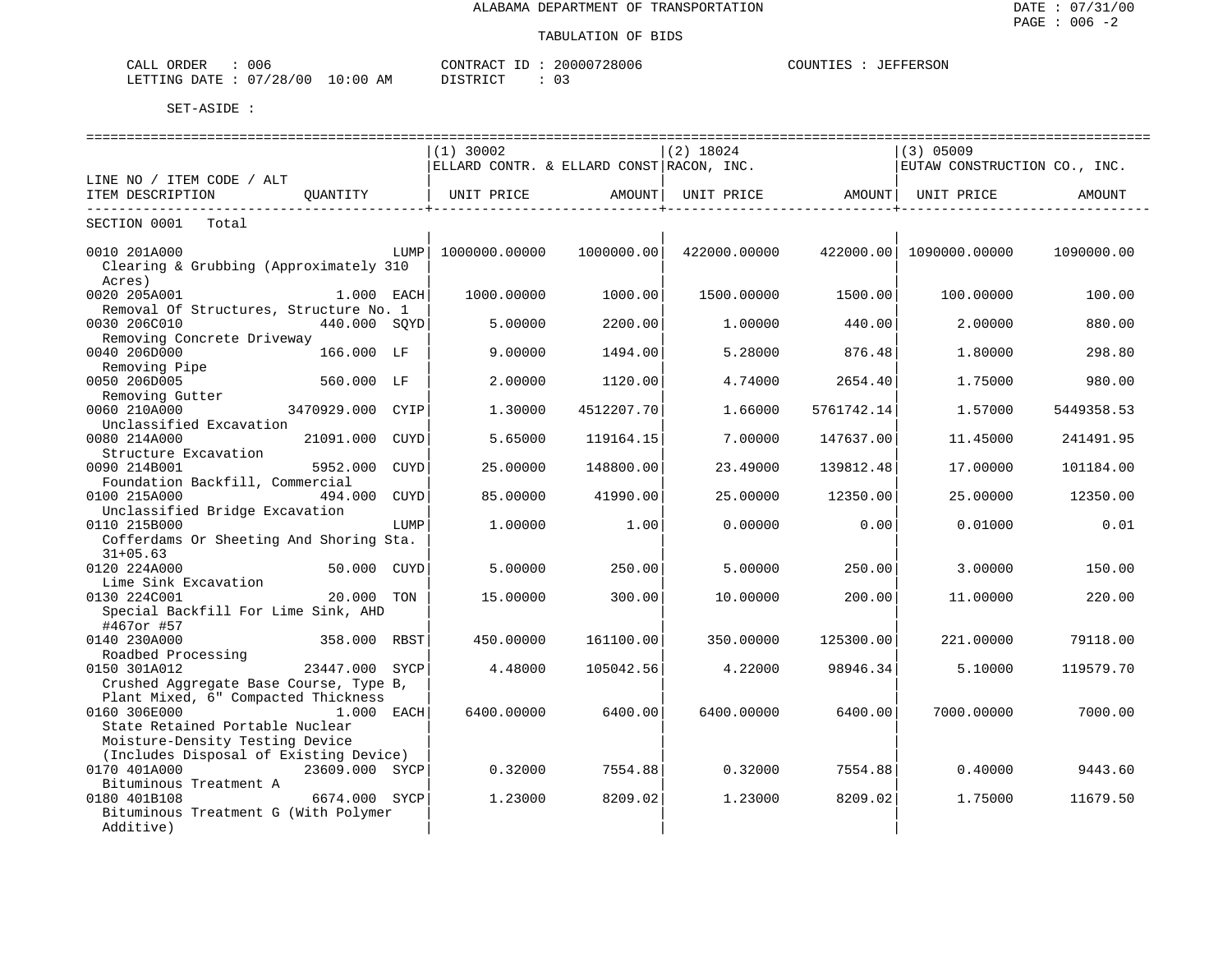| CALL ORDER                      | 006 | CONTRACT ID: 20000728006 |  | COUNTIES | : JEFFERSON |
|---------------------------------|-----|--------------------------|--|----------|-------------|
| LETTING DATE: 07/28/00 10:00 AM |     | DISTRICT                 |  |          |             |

| $(1)$ 30002<br>$(2)$ 18024<br>$(3)$ 05009<br>ELLARD CONTR. & ELLARD CONST RACON, INC.<br>EUTAW CONSTRUCTION CO., INC.<br>ITEM DESCRIPTION<br>OUANTITY<br>UNIT PRICE<br>AMOUNT<br>UNIT PRICE<br>AMOUNT  <br>UNIT PRICE<br>AMOUNT<br>0190 405A000<br>672.000 GAL<br>1.75000<br>1176.00<br>1.75000<br>2.00000<br>1344.00<br>1176.00<br>Tack Coat<br>0200 410H000<br>4500.00000<br>4500.00<br>1.000 EACH<br>4500.00<br>4500.00000<br>5000.00000<br>5000.00<br>Material Remixing Device<br>0210 424A240<br>35.38000<br>41429.98<br>35.38000<br>41429.98<br>42.50000<br>1171.000 TON<br>49767.50<br>Superpave Bituminous Concrete Wearing<br>Surface Layer, 1/2" Maximum Aggregate<br>Size Mix, ESAL Range C<br>28.59000<br>3421.000 TON<br>28.59000<br>97806.39<br>97806.39<br>33.00000<br>112893.00<br>Superpave Bituminous Concrete Upper<br>Binder Layer, 1" Maximum Aggregate Size<br>Mix, ESAL Range C<br>0230 424C240<br>31.05000<br>31.05000<br>29187.00<br>940.000<br>TON<br>29187.00<br>34.00000<br>31960.00<br>Superpave Bituminous Concrete Base<br>Layer, 1" Maximum Aggregate Size Mix,<br>ESAL Range C<br>0240 430B026<br>6791.000 TNCP<br>8.50000<br>57723.50<br>14.93000<br>101389.63<br>15,00000<br>101865.00<br>Aggregate Surfacing (AHD #467, #57 Or<br>#810)<br>134.000 SOYD<br>90.00000<br>12060.00<br>65.00000<br>8710.00<br>65.00000<br>8710.00<br>Reinforced Cement Concrete Bridge End<br>Slab<br>0260 502A000<br>0.39000<br>539475.30<br>539475.30<br>0.39000<br>539475.30<br>1383270.000 LB<br>0.39000<br>Steel Reinforcement<br>0270 502A001<br>157300.000 LB<br>0.40000<br>62920.00<br>0.50000<br>78650.00<br>0.50000<br>78650.00<br>Steel Reinforcement (Grade 60)<br>0280 502B000<br>LUMP<br>98000.00000<br>98000.00<br>115000.00000<br>115000.00<br>115000.00000<br>115000.00<br>Steel Reinforcement For Bridge<br>Superstructure Sta. 31+05.65 (Approx.<br>227800 lbs)Gr. 60<br>540.000 LF<br>20.00000<br>10800.00<br>20.00000<br>10800.00<br>20.00000<br>10800.00<br>Steel Piling (HP 12x53)<br>18.000 EACH<br>100.00000<br>1800.00<br>80.00000<br>1440.00<br>80.00000<br>1440.00<br>Pile Points (Type A, 12")<br>0310 508A000<br>25500.00<br>30000.00<br>15000.000 LB<br>1.70000<br>2.00000<br>2.00000<br>30000.00<br>Structural Steel<br>0320 510A000<br>813.000 CUYD<br>225.00000<br>182925.00<br>180.00000<br>146340.00<br>180.00000<br>146340.00<br>Bridge Substructure Concrete, Class A<br>0330 510C051<br>332000.00000<br>332000.00<br>427000.00000<br>427000.00<br>432000.00000<br>432000.00<br>LUMP<br>Bridge Concrete Superstructure, Sta. |                           |  |  |  |  |
|------------------------------------------------------------------------------------------------------------------------------------------------------------------------------------------------------------------------------------------------------------------------------------------------------------------------------------------------------------------------------------------------------------------------------------------------------------------------------------------------------------------------------------------------------------------------------------------------------------------------------------------------------------------------------------------------------------------------------------------------------------------------------------------------------------------------------------------------------------------------------------------------------------------------------------------------------------------------------------------------------------------------------------------------------------------------------------------------------------------------------------------------------------------------------------------------------------------------------------------------------------------------------------------------------------------------------------------------------------------------------------------------------------------------------------------------------------------------------------------------------------------------------------------------------------------------------------------------------------------------------------------------------------------------------------------------------------------------------------------------------------------------------------------------------------------------------------------------------------------------------------------------------------------------------------------------------------------------------------------------------------------------------------------------------------------------------------------------------------------------------------------------------------------------------------------------------------------------------------------------------------------------------------------------------------------------------------------------------------------------------------------------------------------------------------------------------------------------------------------------------------------------------------------------------------------------------------|---------------------------|--|--|--|--|
|                                                                                                                                                                                                                                                                                                                                                                                                                                                                                                                                                                                                                                                                                                                                                                                                                                                                                                                                                                                                                                                                                                                                                                                                                                                                                                                                                                                                                                                                                                                                                                                                                                                                                                                                                                                                                                                                                                                                                                                                                                                                                                                                                                                                                                                                                                                                                                                                                                                                                                                                                                                    |                           |  |  |  |  |
|                                                                                                                                                                                                                                                                                                                                                                                                                                                                                                                                                                                                                                                                                                                                                                                                                                                                                                                                                                                                                                                                                                                                                                                                                                                                                                                                                                                                                                                                                                                                                                                                                                                                                                                                                                                                                                                                                                                                                                                                                                                                                                                                                                                                                                                                                                                                                                                                                                                                                                                                                                                    | LINE NO / ITEM CODE / ALT |  |  |  |  |
|                                                                                                                                                                                                                                                                                                                                                                                                                                                                                                                                                                                                                                                                                                                                                                                                                                                                                                                                                                                                                                                                                                                                                                                                                                                                                                                                                                                                                                                                                                                                                                                                                                                                                                                                                                                                                                                                                                                                                                                                                                                                                                                                                                                                                                                                                                                                                                                                                                                                                                                                                                                    |                           |  |  |  |  |
|                                                                                                                                                                                                                                                                                                                                                                                                                                                                                                                                                                                                                                                                                                                                                                                                                                                                                                                                                                                                                                                                                                                                                                                                                                                                                                                                                                                                                                                                                                                                                                                                                                                                                                                                                                                                                                                                                                                                                                                                                                                                                                                                                                                                                                                                                                                                                                                                                                                                                                                                                                                    |                           |  |  |  |  |
|                                                                                                                                                                                                                                                                                                                                                                                                                                                                                                                                                                                                                                                                                                                                                                                                                                                                                                                                                                                                                                                                                                                                                                                                                                                                                                                                                                                                                                                                                                                                                                                                                                                                                                                                                                                                                                                                                                                                                                                                                                                                                                                                                                                                                                                                                                                                                                                                                                                                                                                                                                                    |                           |  |  |  |  |
|                                                                                                                                                                                                                                                                                                                                                                                                                                                                                                                                                                                                                                                                                                                                                                                                                                                                                                                                                                                                                                                                                                                                                                                                                                                                                                                                                                                                                                                                                                                                                                                                                                                                                                                                                                                                                                                                                                                                                                                                                                                                                                                                                                                                                                                                                                                                                                                                                                                                                                                                                                                    |                           |  |  |  |  |
|                                                                                                                                                                                                                                                                                                                                                                                                                                                                                                                                                                                                                                                                                                                                                                                                                                                                                                                                                                                                                                                                                                                                                                                                                                                                                                                                                                                                                                                                                                                                                                                                                                                                                                                                                                                                                                                                                                                                                                                                                                                                                                                                                                                                                                                                                                                                                                                                                                                                                                                                                                                    |                           |  |  |  |  |
|                                                                                                                                                                                                                                                                                                                                                                                                                                                                                                                                                                                                                                                                                                                                                                                                                                                                                                                                                                                                                                                                                                                                                                                                                                                                                                                                                                                                                                                                                                                                                                                                                                                                                                                                                                                                                                                                                                                                                                                                                                                                                                                                                                                                                                                                                                                                                                                                                                                                                                                                                                                    |                           |  |  |  |  |
|                                                                                                                                                                                                                                                                                                                                                                                                                                                                                                                                                                                                                                                                                                                                                                                                                                                                                                                                                                                                                                                                                                                                                                                                                                                                                                                                                                                                                                                                                                                                                                                                                                                                                                                                                                                                                                                                                                                                                                                                                                                                                                                                                                                                                                                                                                                                                                                                                                                                                                                                                                                    |                           |  |  |  |  |
|                                                                                                                                                                                                                                                                                                                                                                                                                                                                                                                                                                                                                                                                                                                                                                                                                                                                                                                                                                                                                                                                                                                                                                                                                                                                                                                                                                                                                                                                                                                                                                                                                                                                                                                                                                                                                                                                                                                                                                                                                                                                                                                                                                                                                                                                                                                                                                                                                                                                                                                                                                                    |                           |  |  |  |  |
|                                                                                                                                                                                                                                                                                                                                                                                                                                                                                                                                                                                                                                                                                                                                                                                                                                                                                                                                                                                                                                                                                                                                                                                                                                                                                                                                                                                                                                                                                                                                                                                                                                                                                                                                                                                                                                                                                                                                                                                                                                                                                                                                                                                                                                                                                                                                                                                                                                                                                                                                                                                    | 0220 424B441              |  |  |  |  |
|                                                                                                                                                                                                                                                                                                                                                                                                                                                                                                                                                                                                                                                                                                                                                                                                                                                                                                                                                                                                                                                                                                                                                                                                                                                                                                                                                                                                                                                                                                                                                                                                                                                                                                                                                                                                                                                                                                                                                                                                                                                                                                                                                                                                                                                                                                                                                                                                                                                                                                                                                                                    |                           |  |  |  |  |
|                                                                                                                                                                                                                                                                                                                                                                                                                                                                                                                                                                                                                                                                                                                                                                                                                                                                                                                                                                                                                                                                                                                                                                                                                                                                                                                                                                                                                                                                                                                                                                                                                                                                                                                                                                                                                                                                                                                                                                                                                                                                                                                                                                                                                                                                                                                                                                                                                                                                                                                                                                                    |                           |  |  |  |  |
|                                                                                                                                                                                                                                                                                                                                                                                                                                                                                                                                                                                                                                                                                                                                                                                                                                                                                                                                                                                                                                                                                                                                                                                                                                                                                                                                                                                                                                                                                                                                                                                                                                                                                                                                                                                                                                                                                                                                                                                                                                                                                                                                                                                                                                                                                                                                                                                                                                                                                                                                                                                    |                           |  |  |  |  |
|                                                                                                                                                                                                                                                                                                                                                                                                                                                                                                                                                                                                                                                                                                                                                                                                                                                                                                                                                                                                                                                                                                                                                                                                                                                                                                                                                                                                                                                                                                                                                                                                                                                                                                                                                                                                                                                                                                                                                                                                                                                                                                                                                                                                                                                                                                                                                                                                                                                                                                                                                                                    |                           |  |  |  |  |
|                                                                                                                                                                                                                                                                                                                                                                                                                                                                                                                                                                                                                                                                                                                                                                                                                                                                                                                                                                                                                                                                                                                                                                                                                                                                                                                                                                                                                                                                                                                                                                                                                                                                                                                                                                                                                                                                                                                                                                                                                                                                                                                                                                                                                                                                                                                                                                                                                                                                                                                                                                                    |                           |  |  |  |  |
|                                                                                                                                                                                                                                                                                                                                                                                                                                                                                                                                                                                                                                                                                                                                                                                                                                                                                                                                                                                                                                                                                                                                                                                                                                                                                                                                                                                                                                                                                                                                                                                                                                                                                                                                                                                                                                                                                                                                                                                                                                                                                                                                                                                                                                                                                                                                                                                                                                                                                                                                                                                    |                           |  |  |  |  |
|                                                                                                                                                                                                                                                                                                                                                                                                                                                                                                                                                                                                                                                                                                                                                                                                                                                                                                                                                                                                                                                                                                                                                                                                                                                                                                                                                                                                                                                                                                                                                                                                                                                                                                                                                                                                                                                                                                                                                                                                                                                                                                                                                                                                                                                                                                                                                                                                                                                                                                                                                                                    |                           |  |  |  |  |
|                                                                                                                                                                                                                                                                                                                                                                                                                                                                                                                                                                                                                                                                                                                                                                                                                                                                                                                                                                                                                                                                                                                                                                                                                                                                                                                                                                                                                                                                                                                                                                                                                                                                                                                                                                                                                                                                                                                                                                                                                                                                                                                                                                                                                                                                                                                                                                                                                                                                                                                                                                                    |                           |  |  |  |  |
|                                                                                                                                                                                                                                                                                                                                                                                                                                                                                                                                                                                                                                                                                                                                                                                                                                                                                                                                                                                                                                                                                                                                                                                                                                                                                                                                                                                                                                                                                                                                                                                                                                                                                                                                                                                                                                                                                                                                                                                                                                                                                                                                                                                                                                                                                                                                                                                                                                                                                                                                                                                    |                           |  |  |  |  |
|                                                                                                                                                                                                                                                                                                                                                                                                                                                                                                                                                                                                                                                                                                                                                                                                                                                                                                                                                                                                                                                                                                                                                                                                                                                                                                                                                                                                                                                                                                                                                                                                                                                                                                                                                                                                                                                                                                                                                                                                                                                                                                                                                                                                                                                                                                                                                                                                                                                                                                                                                                                    | 0250 450B000              |  |  |  |  |
|                                                                                                                                                                                                                                                                                                                                                                                                                                                                                                                                                                                                                                                                                                                                                                                                                                                                                                                                                                                                                                                                                                                                                                                                                                                                                                                                                                                                                                                                                                                                                                                                                                                                                                                                                                                                                                                                                                                                                                                                                                                                                                                                                                                                                                                                                                                                                                                                                                                                                                                                                                                    |                           |  |  |  |  |
|                                                                                                                                                                                                                                                                                                                                                                                                                                                                                                                                                                                                                                                                                                                                                                                                                                                                                                                                                                                                                                                                                                                                                                                                                                                                                                                                                                                                                                                                                                                                                                                                                                                                                                                                                                                                                                                                                                                                                                                                                                                                                                                                                                                                                                                                                                                                                                                                                                                                                                                                                                                    |                           |  |  |  |  |
|                                                                                                                                                                                                                                                                                                                                                                                                                                                                                                                                                                                                                                                                                                                                                                                                                                                                                                                                                                                                                                                                                                                                                                                                                                                                                                                                                                                                                                                                                                                                                                                                                                                                                                                                                                                                                                                                                                                                                                                                                                                                                                                                                                                                                                                                                                                                                                                                                                                                                                                                                                                    |                           |  |  |  |  |
|                                                                                                                                                                                                                                                                                                                                                                                                                                                                                                                                                                                                                                                                                                                                                                                                                                                                                                                                                                                                                                                                                                                                                                                                                                                                                                                                                                                                                                                                                                                                                                                                                                                                                                                                                                                                                                                                                                                                                                                                                                                                                                                                                                                                                                                                                                                                                                                                                                                                                                                                                                                    |                           |  |  |  |  |
|                                                                                                                                                                                                                                                                                                                                                                                                                                                                                                                                                                                                                                                                                                                                                                                                                                                                                                                                                                                                                                                                                                                                                                                                                                                                                                                                                                                                                                                                                                                                                                                                                                                                                                                                                                                                                                                                                                                                                                                                                                                                                                                                                                                                                                                                                                                                                                                                                                                                                                                                                                                    |                           |  |  |  |  |
|                                                                                                                                                                                                                                                                                                                                                                                                                                                                                                                                                                                                                                                                                                                                                                                                                                                                                                                                                                                                                                                                                                                                                                                                                                                                                                                                                                                                                                                                                                                                                                                                                                                                                                                                                                                                                                                                                                                                                                                                                                                                                                                                                                                                                                                                                                                                                                                                                                                                                                                                                                                    |                           |  |  |  |  |
|                                                                                                                                                                                                                                                                                                                                                                                                                                                                                                                                                                                                                                                                                                                                                                                                                                                                                                                                                                                                                                                                                                                                                                                                                                                                                                                                                                                                                                                                                                                                                                                                                                                                                                                                                                                                                                                                                                                                                                                                                                                                                                                                                                                                                                                                                                                                                                                                                                                                                                                                                                                    |                           |  |  |  |  |
|                                                                                                                                                                                                                                                                                                                                                                                                                                                                                                                                                                                                                                                                                                                                                                                                                                                                                                                                                                                                                                                                                                                                                                                                                                                                                                                                                                                                                                                                                                                                                                                                                                                                                                                                                                                                                                                                                                                                                                                                                                                                                                                                                                                                                                                                                                                                                                                                                                                                                                                                                                                    |                           |  |  |  |  |
|                                                                                                                                                                                                                                                                                                                                                                                                                                                                                                                                                                                                                                                                                                                                                                                                                                                                                                                                                                                                                                                                                                                                                                                                                                                                                                                                                                                                                                                                                                                                                                                                                                                                                                                                                                                                                                                                                                                                                                                                                                                                                                                                                                                                                                                                                                                                                                                                                                                                                                                                                                                    |                           |  |  |  |  |
|                                                                                                                                                                                                                                                                                                                                                                                                                                                                                                                                                                                                                                                                                                                                                                                                                                                                                                                                                                                                                                                                                                                                                                                                                                                                                                                                                                                                                                                                                                                                                                                                                                                                                                                                                                                                                                                                                                                                                                                                                                                                                                                                                                                                                                                                                                                                                                                                                                                                                                                                                                                    | 0290 505C002              |  |  |  |  |
|                                                                                                                                                                                                                                                                                                                                                                                                                                                                                                                                                                                                                                                                                                                                                                                                                                                                                                                                                                                                                                                                                                                                                                                                                                                                                                                                                                                                                                                                                                                                                                                                                                                                                                                                                                                                                                                                                                                                                                                                                                                                                                                                                                                                                                                                                                                                                                                                                                                                                                                                                                                    |                           |  |  |  |  |
|                                                                                                                                                                                                                                                                                                                                                                                                                                                                                                                                                                                                                                                                                                                                                                                                                                                                                                                                                                                                                                                                                                                                                                                                                                                                                                                                                                                                                                                                                                                                                                                                                                                                                                                                                                                                                                                                                                                                                                                                                                                                                                                                                                                                                                                                                                                                                                                                                                                                                                                                                                                    | 0300 505G003              |  |  |  |  |
|                                                                                                                                                                                                                                                                                                                                                                                                                                                                                                                                                                                                                                                                                                                                                                                                                                                                                                                                                                                                                                                                                                                                                                                                                                                                                                                                                                                                                                                                                                                                                                                                                                                                                                                                                                                                                                                                                                                                                                                                                                                                                                                                                                                                                                                                                                                                                                                                                                                                                                                                                                                    |                           |  |  |  |  |
|                                                                                                                                                                                                                                                                                                                                                                                                                                                                                                                                                                                                                                                                                                                                                                                                                                                                                                                                                                                                                                                                                                                                                                                                                                                                                                                                                                                                                                                                                                                                                                                                                                                                                                                                                                                                                                                                                                                                                                                                                                                                                                                                                                                                                                                                                                                                                                                                                                                                                                                                                                                    |                           |  |  |  |  |
|                                                                                                                                                                                                                                                                                                                                                                                                                                                                                                                                                                                                                                                                                                                                                                                                                                                                                                                                                                                                                                                                                                                                                                                                                                                                                                                                                                                                                                                                                                                                                                                                                                                                                                                                                                                                                                                                                                                                                                                                                                                                                                                                                                                                                                                                                                                                                                                                                                                                                                                                                                                    |                           |  |  |  |  |
|                                                                                                                                                                                                                                                                                                                                                                                                                                                                                                                                                                                                                                                                                                                                                                                                                                                                                                                                                                                                                                                                                                                                                                                                                                                                                                                                                                                                                                                                                                                                                                                                                                                                                                                                                                                                                                                                                                                                                                                                                                                                                                                                                                                                                                                                                                                                                                                                                                                                                                                                                                                    |                           |  |  |  |  |
|                                                                                                                                                                                                                                                                                                                                                                                                                                                                                                                                                                                                                                                                                                                                                                                                                                                                                                                                                                                                                                                                                                                                                                                                                                                                                                                                                                                                                                                                                                                                                                                                                                                                                                                                                                                                                                                                                                                                                                                                                                                                                                                                                                                                                                                                                                                                                                                                                                                                                                                                                                                    |                           |  |  |  |  |
|                                                                                                                                                                                                                                                                                                                                                                                                                                                                                                                                                                                                                                                                                                                                                                                                                                                                                                                                                                                                                                                                                                                                                                                                                                                                                                                                                                                                                                                                                                                                                                                                                                                                                                                                                                                                                                                                                                                                                                                                                                                                                                                                                                                                                                                                                                                                                                                                                                                                                                                                                                                    |                           |  |  |  |  |
| 31+05.63 (Approx. 1167 C.Y.)                                                                                                                                                                                                                                                                                                                                                                                                                                                                                                                                                                                                                                                                                                                                                                                                                                                                                                                                                                                                                                                                                                                                                                                                                                                                                                                                                                                                                                                                                                                                                                                                                                                                                                                                                                                                                                                                                                                                                                                                                                                                                                                                                                                                                                                                                                                                                                                                                                                                                                                                                       |                           |  |  |  |  |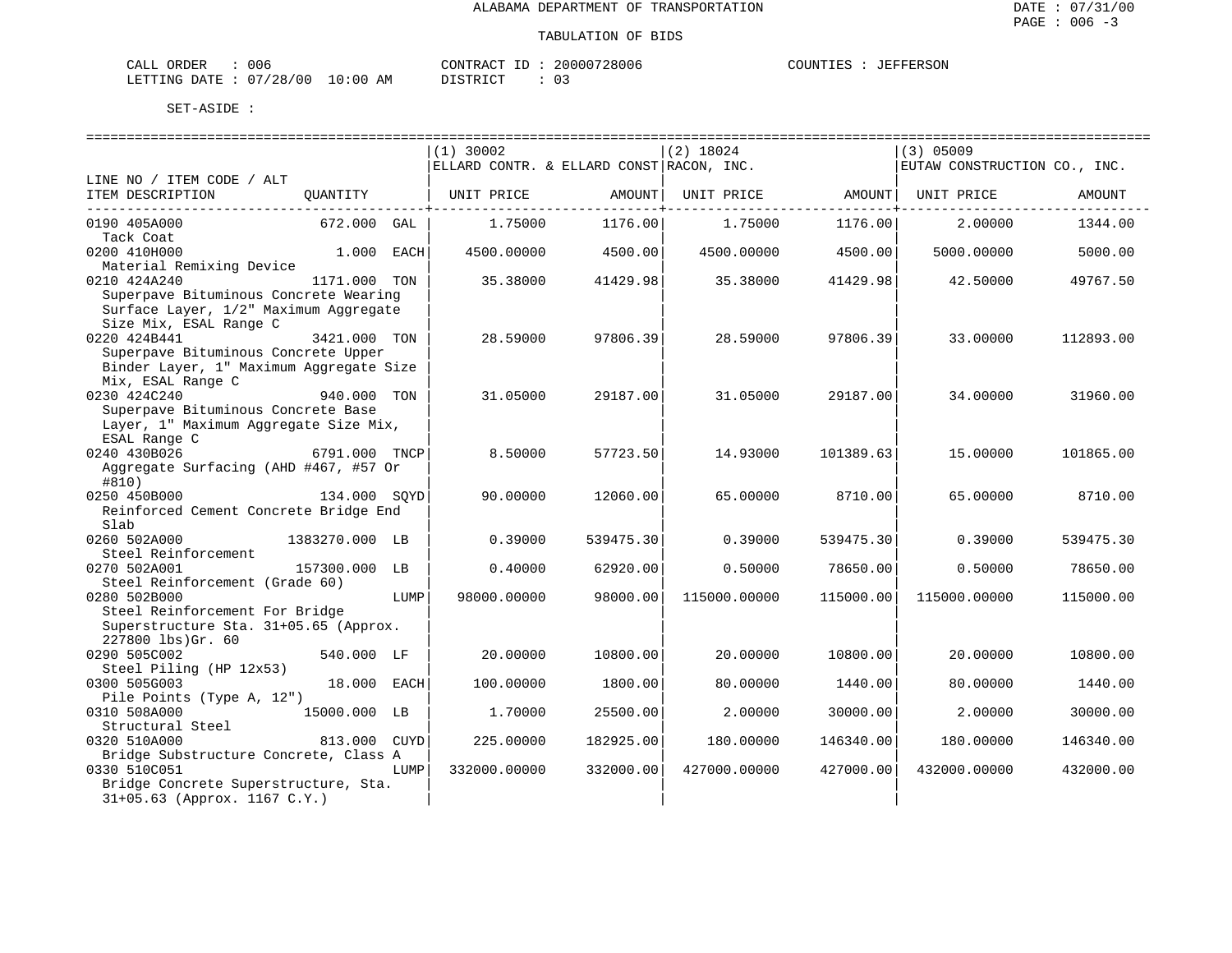| CALL ORDER                      | 006 |          | CONTRACT ID: 20000728006 | COUNTIES : JEFFERSON |  |
|---------------------------------|-----|----------|--------------------------|----------------------|--|
| LETTING DATE: 07/28/00 10:00 AM |     | DISTRICT |                          |                      |  |

|                                        | $(1)$ 30002                                                 |                      | $(2)$ 18024  |                 | $(3)$ 05009                  |            |
|----------------------------------------|-------------------------------------------------------------|----------------------|--------------|-----------------|------------------------------|------------|
|                                        | ELLARD CONTR. & ELLARD CONST RACON, INC.                    |                      |              |                 | EUTAW CONSTRUCTION CO., INC. |            |
| LINE NO / ITEM CODE / ALT              |                                                             |                      |              |                 |                              |            |
| ITEM DESCRIPTION                       | QUANTITY   UNIT PRICE AMOUNT  UNIT PRICE AMOUNT  UNIT PRICE |                      |              |                 |                              | AMOUNT     |
|                                        |                                                             | -------------+------ |              |                 |                              |            |
| 0340 510E000<br>3473.000 SOYD          | 1.80000                                                     | 6251.40              |              | 2.00000 6946.00 | 2,00000                      | 6946.00    |
| Grooving Concrete Bridge Decks         |                                                             |                      |              |                 |                              |            |
| 0350 511A004<br>84.000 EACH            | 550.00000                                                   | 46200.00             | 700.00000    | 58800.00        | 700.00000                    | 58800.00   |
| Elastomeric Bearings, Type 4           |                                                             |                      |              |                 |                              |            |
| 4718.000 LF<br>0360 513B017            | 125.00000                                                   | 589750.00            | 145.00000    | 684110.00       | 145.00000                    | 684110.00  |
| Pretensioned-Prestressed Concrete      |                                                             |                      |              |                 |                              |            |
| Girders, Type BT-72 (Specialty Item)   |                                                             |                      |              |                 |                              |            |
| 0370 524A011<br>9605.000 CUYD          | 164.60000                                                   | 1580983.00           | 164.60000    | 1580983.00      | 160.00000                    | 1536800.00 |
| Culvert Concrete (Cast In Place)       |                                                             |                      |              |                 |                              |            |
| 0380 530A002<br>3413.000 LF            | 29.00000                                                    | 98977.00             | 24.18000     | 82526.34        | 22.00000                     | 75086.00   |
| 24" Roadway Pipe (Class 3 R.C.)        |                                                             |                      |              |                 |                              |            |
| 0390 530A003<br>56.000 LF              | 40.00000                                                    | 2240.00              | 31.86000     | 1784.16         | 31.00000                     | 1736.00    |
| 30" Roadway Pipe (Class 3 R.C.)        |                                                             |                      |              |                 |                              |            |
| 0400 530A006<br>72.000 LF              | 79.00000                                                    | 5688.00              | 56.66000     | 4079.52         | 62.00000                     | 4464.00    |
| 48" Roadway Pipe (Class 3 R.C.)        |                                                             |                      |              |                 |                              |            |
| 0410 530A014<br>567.000 LF             | 42.00000                                                    | 23814.00             | 33.61000     | 19056.87        | 34,00000                     | 19278.00   |
| 30" Roadway Pipe (Class 4 R.C.)        |                                                             |                      |              |                 |                              |            |
| 0420 530A026<br>286.000 LF             | 65.00000                                                    | 18590.00             | 43.14000     | 12338.04        | 56.00000                     | 16016.00   |
| 36" Roadway Pipe (Class 5 R.C.)        |                                                             |                      |              |                 |                              |            |
| 0430 530A028<br>346.000 LF             | 102.00000                                                   | 35292.00             | 71.55000     | 24756.30        | 87.00000                     | 30102.00   |
| 48" Roadway Pipe (Class 5 R.C.)        |                                                             |                      |              |                 |                              |            |
| 0440 530A202<br>1225.000 LF            | 36.00000                                                    | 44100.00             | 26.65000     | 32646.25        | 16.00000                     | 19600.00   |
| 24" Roadway Pipe (14 Gauge C.C.S.P.I.) |                                                             |                      |              |                 |                              |            |
| 0450 530A374 468.000 LF                | 38.00000                                                    | 17784.00             | 41.94000     | 19627.92        | 37.00000                     | 17316.00   |
| 24" Roadway Pipe, Class C-1 Bedding    |                                                             |                      |              |                 |                              |            |
| (Class 5 R.C.)                         |                                                             |                      |              |                 |                              |            |
| 1668.000 LF<br>0460 530A378            | 102.00000                                                   | 170136.00            | 86.92000     | 144982.56       | 93.00000                     | 155124.00  |
| 48" Roadway Pipe, Class C-1 Bedding    |                                                             |                      |              |                 |                              |            |
| (Class 5 R.C.)                         |                                                             |                      |              |                 |                              |            |
| 0470 530A380<br>1048.000 LF            | 156.50000                                                   | 164012.00            | 146.06000    | 153070.88       | 144.00000                    | 150912.00  |
| 60" Roadway Pipe, Class C-1 Bedding    |                                                             |                      |              |                 |                              |            |
| (Class 5 R.C.)                         |                                                             |                      |              |                 |                              |            |
| 0480 530A603<br>$90.000$ LF            | 38.00000                                                    | 3420.00              | 33.81000     | 3042.90         | 14,00000                     | 1260.00    |
| 30" Roadway Pipe (14 Gauge C.S.)       |                                                             |                      |              |                 |                              |            |
| (Temporary)                            |                                                             |                      |              |                 |                              |            |
| 92.000 LF<br>0490 530A808              | 38.00000                                                    | 3496.00              | 29.63000     | 2725.96         | 22,00000                     | 2024.00    |
| 18" Roadway Pipe (12 Gauge C.C.S.)     |                                                             |                      |              |                 |                              |            |
| (Stack Pipe) (No Bedding Required)     |                                                             |                      |              |                 |                              |            |
| 0500 535A001<br>48.000 LF              | 16,00000                                                    | 768.00               | 18.00000     | 864.00          | 12.00000                     | 576.00     |
| 18" Side Drain Pipe                    |                                                             |                      |              |                 |                              |            |
| 0510 600A000<br>LUMP                   | 860000.00000                                                | 860000.00            | 229868.13000 | 229868.13       | 200000.00000                 | 200000.00  |
| Mobilization                           |                                                             |                      |              |                 |                              |            |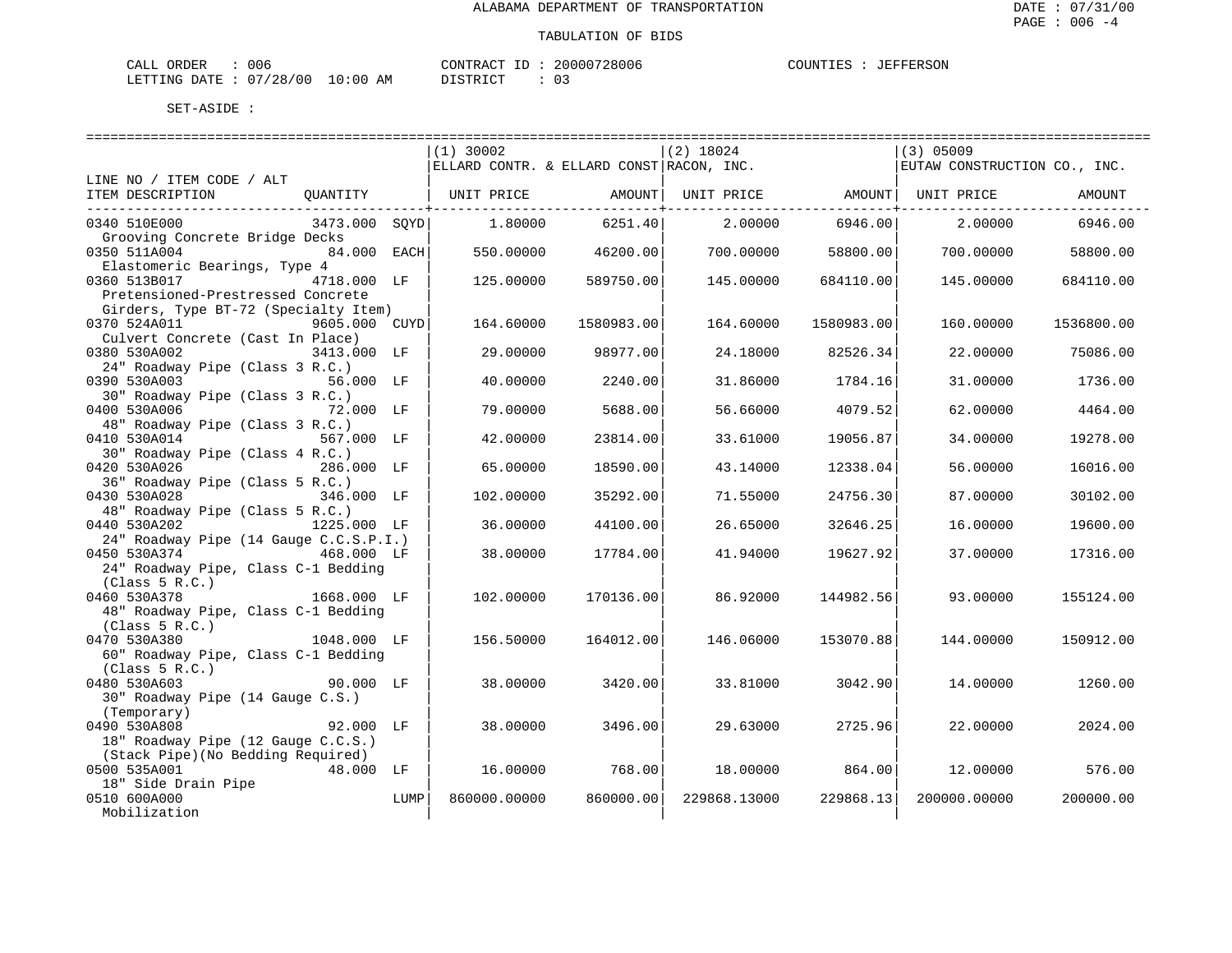| $\sim - -$<br><b>CRDER</b><br>لىلە: | $\sim$ $\sim$<br>uud          |             | סידיזו∩י<br>$\sim$ $\sim$ $\sim$ $\sim$ $\sim$ $\sim$                                                                                        | חחחי<br>- 106<br>بع د<br>. | 1 I M |
|-------------------------------------|-------------------------------|-------------|----------------------------------------------------------------------------------------------------------------------------------------------|----------------------------|-------|
| TNG<br>LETT <sup>-</sup><br>חיד בר. | 40 C<br>່າ ຊ<br>20<br>$\cdot$ | . O C<br>ΑМ | $\sim$<br>תי <i>ים</i> דת<br>the contract of the contract of the contract of the contract of the contract of the contract of the contract of | -<br>◡ –<br>___            |       |

|                                                                       |      | $(1)$ 30002                              |           | $(2)$ 18024 |           | $(3)$ 05009                  |           |
|-----------------------------------------------------------------------|------|------------------------------------------|-----------|-------------|-----------|------------------------------|-----------|
|                                                                       |      | ELLARD CONTR. & ELLARD CONST RACON, INC. |           |             |           | EUTAW CONSTRUCTION CO., INC. |           |
| LINE NO / ITEM CODE / ALT                                             |      |                                          |           |             |           |                              |           |
| ITEM DESCRIPTION<br>QUANTITY                                          |      | UNIT PRICE                               | AMOUNT    | UNIT PRICE  |           | AMOUNT  UNIT PRICE           | AMOUNT    |
|                                                                       |      |                                          |           |             |           |                              |           |
| 0520 601A000<br>$1.000$ EACH                                          |      | 4000.00000                               | 4000.00   | 1500.00000  | 1500.00   | 9000.00000                   | 9000.00   |
| Furnishing Base, Soil And Structure                                   |      |                                          |           |             |           |                              |           |
| Laboratories                                                          |      |                                          |           |             |           |                              |           |
| 0530 602A000<br>57.000 EACH<br>Right Of Way Markers                   |      | 75.00000                                 | 4275.00   | 77.66000    | 4426.62   | 52.00000                     | 2964.00   |
| 0540 602B000<br>2.000                                                 | EACH | 100.00000                                | 200.00    | 83.36000    | 166.72    | 55.00000                     | 110.00    |
| Land Survey Markers                                                   |      |                                          |           |             |           |                              |           |
| 0542 603B000<br>500.000 LF                                            |      | 5.00000                                  | 2500.00   | 4.25000     | 2125.00   | 2.30000                      | 1150.00   |
| Furnishing Security Fence                                             |      |                                          |           |             |           |                              |           |
| 0544 603C002<br>1.000 EACH                                            |      | 35000.00000                              | 35000.00  | 25000.00000 | 25000.00  | 15000.00000                  | 15000.00  |
| Furnishing Type 3 Field Office (State                                 |      |                                          |           |             |           |                              |           |
| Retained)                                                             |      |                                          |           |             |           |                              |           |
| 0550 606A000<br>2000.000 LF                                           |      | 8.50000                                  | 17000.00  | 8.83000     | 17660.00  | 3.35000                      | 6700.00   |
| 6" Underdrain Pipe                                                    |      |                                          |           |             |           |                              |           |
| 0560 610C001<br>1520.000                                              | TON  | 10,00000                                 | 15200.00  | 16.97000    | 25794.40  | 18,00000                     | 27360.00  |
| Loose Riprap, Class 2                                                 |      |                                          |           |             |           |                              |           |
| 0570 610D000<br>228.000                                               | SQYD | 3.75000                                  | 855.00    | 1.25000     | 285.00    | 1.00000                      | 228.00    |
| Filter Blanket                                                        |      |                                          |           |             |           |                              |           |
| 0580 610D003<br>426.000                                               | SOYD | 4.00000                                  | 1704.00   | 1.25000     | 532.50    | 1.00000                      | 426.00    |
| Filter Blanket, Geotextile                                            |      |                                          |           |             |           |                              |           |
| 0590 614A000<br>3100.000                                              | CUYD | 180.00000                                | 558000.00 | 175.00000   | 542500.00 | 200.00000                    | 620000.00 |
| Slope Paving                                                          |      |                                          |           |             |           |                              |           |
| 0600 614A001<br>153.000                                               | CUYD | 220.00000                                | 33660.00  | 245.00000   | 37485.00  | 200.00000                    | 30600.00  |
| Slope Paving (Under Bridges)                                          |      |                                          |           |             |           |                              |           |
| 0610 619A003<br>26.000 EACH                                           |      | 525.00000                                | 13650.00  | 637.33000   | 16570.58  | 550.00000                    | 14300.00  |
| 24" Roadway Pipe End Treatment, Class 1<br>0620 619A004<br>2.000 EACH |      | 650.00000                                | 1300.00   | 789.63000   | 1579.26   |                              | 1300.00   |
| 30" Roadway Pipe End Treatment, Class 1                               |      |                                          |           |             |           | 650.00000                    |           |
| 0630 619A005<br>1.000 EACH                                            |      | 975.00000                                | 975.00    | 773.30000   | 773.30    | 750.00000                    | 750.00    |
| 36" Roadway Pipe End Treatment, Class 1                               |      |                                          |           |             |           |                              |           |
| 2.000 EACH<br>0640 619A007                                            |      | 1175.00000                               | 2350.00   | 1565.35000  | 3130.70   | 900.00000                    | 1800.00   |
| 48" Roadway Pipe End Treatment, Class 1                               |      |                                          |           |             |           |                              |           |
| 0650 619A009<br>2.000 EACH                                            |      | 1700.00000                               | 3400.00   | 2278.06000  | 4556.12   | 1500.00000                   | 3000.00   |
| 60" Roadway Pipe End Treatment, Class 1                               |      |                                          |           |             |           |                              |           |
| 0660 619A101<br>4.000 EACH                                            |      | 425.00000                                | 1700.00   | 645.00000   | 2580.00   | 500.00000                    | 2000.00   |
| 18" Side Drain Pipe End Treatment,                                    |      |                                          |           |             |           |                              |           |
| Class 1                                                               |      |                                          |           |             |           |                              |           |
| 0670 620A000<br>3.000 CUYD                                            |      | 900.00000                                | 2700.00   | 750.00000   | 2250.00   | 750.00000                    | 2250.00   |
| Minor Structure Concrete                                              |      |                                          |           |             |           |                              |           |
| 4.000 EACH<br>0680 621A004                                            |      | 2150.00000                               | 8600.00   | 3693.00000  | 14772.00  | 2500.00000                   | 10000.00  |
| Junction Boxes, Type 4                                                |      |                                          |           |             |           |                              |           |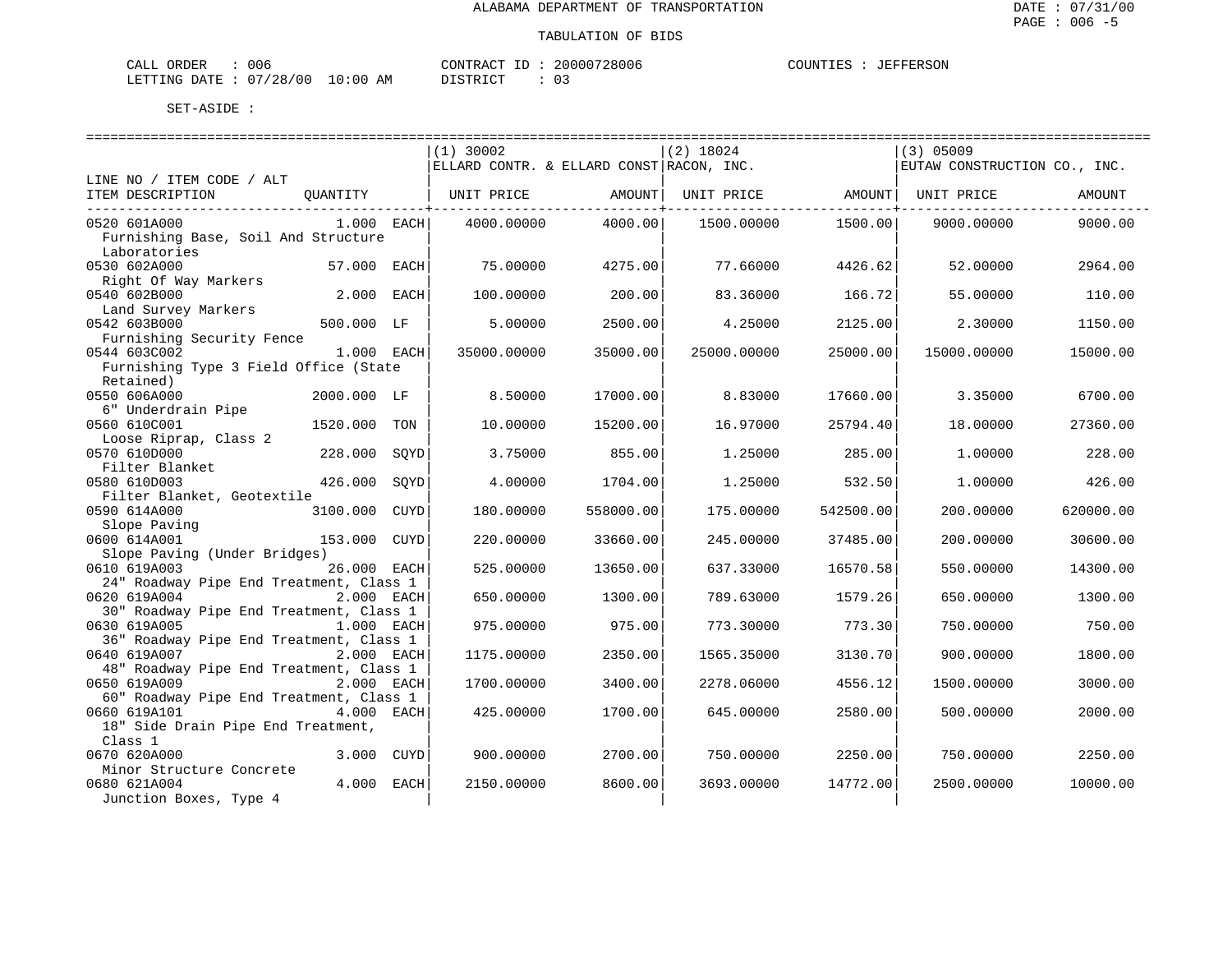| CALL ORDER                      | 006 |          | CONTRACT ID: 20000728006 | COUNTIES : JEFFERSON |  |
|---------------------------------|-----|----------|--------------------------|----------------------|--|
| LETTING DATE: 07/28/00 10:00 AM |     | DISTRICT |                          |                      |  |

|                                                                                                   | $(1)$ 30002<br>ELLARD CONTR. & ELLARD CONST RACON, INC. |          | $(2)$ 18024       |           | $(3)$ 05009<br>EUTAW CONSTRUCTION CO., INC. |          |
|---------------------------------------------------------------------------------------------------|---------------------------------------------------------|----------|-------------------|-----------|---------------------------------------------|----------|
| LINE NO / ITEM CODE / ALT                                                                         |                                                         |          |                   |           |                                             |          |
| ITEM DESCRIPTION<br>QUANTITY                                                                      | UNIT PRICE                                              | AMOUNT   | UNIT PRICE AMOUNT |           | UNIT PRICE                                  | AMOUNT   |
| 0690 621A005<br>$1.000$ EACH                                                                      | 1725.00000                                              | 1725.00  | 2197.00000        | 2197.00   | 1750.00000                                  | 1750.00  |
| Junction Boxes, Type 1<br>0700 621A058<br>12.000 EACH                                             | 1800.00000                                              | 21600.00 | 2382.00000        | 28584.00  | 1250.00000                                  | 15000.00 |
| Junction Boxes, Type 3 (Modified)<br>0710 621B004<br>3.000 EACH                                   | 450.00000                                               | 1350.00  | 769.00000         | 2307.00   | 600.00000                                   | 1800.00  |
| Junction Box Units, Type 4<br>7.000<br>0720 621C027<br>EACH                                       | 2800.00000                                              | 19600.00 | 2212,00000        | 15484.00  | 1500.00000                                  | 10500.00 |
| Inlets, Type C<br>0730 621C032<br>1.000 EACH                                                      | 2900.00000                                              | 2900.00  | 2725.00000        | 2725.00   | 1700.00000                                  | 1700.00  |
| Inlets, Type C (Modified)<br>0740 621C068<br>22.000<br>EACH                                       | 1300.00000                                              | 28600.00 | 1337.00000        | 29414.00  | 850,00000                                   | 18700.00 |
| Inlets, Type Y (Partial)<br>0750 621D002<br>9.000 EACH                                            | 400.00000                                               | 3600.00  | 517.00000         | 4653.00   | 400.00000                                   | 3600.00  |
| Inlet Units, Type C<br>0760 621D019<br>46.000<br>EACH                                             | 400.00000                                               | 18400.00 | 517.00000         | 23782.00  | 400.00000                                   | 18400.00 |
| Inlet Units, Type Y                                                                               |                                                         |          |                   |           |                                             |          |
| 0770 6211002<br>3.000<br>EACH<br>Stilling Basins, Type 2                                          | 6000.00000                                              | 18000.00 | 7236.00000        | 21708.00  | 7500.00000                                  | 22500.00 |
| 0780 6211006<br>3.000 EACH<br>Stilling Basins, Type 6                                             | 13600.00000                                             | 40800.00 | 18275.00000       | 54825.00  | 25000.00000                                 | 75000.00 |
| 0790 6211007<br>2.000 EACH                                                                        | 27000.00000                                             | 54000.00 | 32035.00000       | 64070.00  | 32000.00000                                 | 64000.00 |
| Stilling Basins, Type 7<br>0800 630A000<br>150.000 LF                                             | 12.50000                                                | 1875.00  | 12.50000          | 1875.00   | 12.50000                                    | 1875.00  |
| Steel Beam Guardrail, Class A, Type 1<br>0810 630C003<br>4.000 EACH                               | 1050.00000                                              | 4200.00  | 1050.00000        | 4200.00   | 1050.00000                                  | 4200.00  |
| Guardrail End Anchor, Type 13<br>4.000 EACH<br>0820 630C070                                       | 1250.00000                                              | 5000.00  | 1250.00000        | 5000.00   | 1250.00000                                  | 5000.00  |
| Guardrail End Anchor, Type 10 Series<br>0830 635A000<br>27225.000 LF                              | 3.16000                                                 | 86031.00 | 3.92000           | 106722.00 | 3.00000                                     | 81675.00 |
| Woven Wire Fence<br>0840 635B001<br>4.000 EACH                                                    | 316.00000                                               | 1264.00  | 308.00000         | 1232.00   | 300.00000                                   | 1200.00  |
| Gate, 14 Feet Wide<br>0850 640A017<br>66.000 LF                                                   | 50.00000                                                | 3300.00  | 25.00000          | 1650.00   | 6.70000                                     | 442.20   |
| 2 Inch P.E. Gas Line Laid<br>0860 640D005<br>2.000 EACH<br>Connection To Existing 2 Inch P.E. Gas | 1000.00000                                              | 2000.00  | 1500.00000        | 3000.00   | 240.00000                                   | 480.00   |
| Main (Hot Tap)<br>0870 650B000<br>46204.000 CYIP<br>Topsoil From Stockpiles                       | 1,40000                                                 | 64685.60 | 1,50000           | 69306.00  | 1.50000                                     | 69306.00 |
| 0880 652A050<br>20.000 ACRE<br>Seeding (Mix 1A)                                                   | 342.10000                                               | 6842.00  | 460.64000         | 9212.80   | 600.00000                                   | 12000.00 |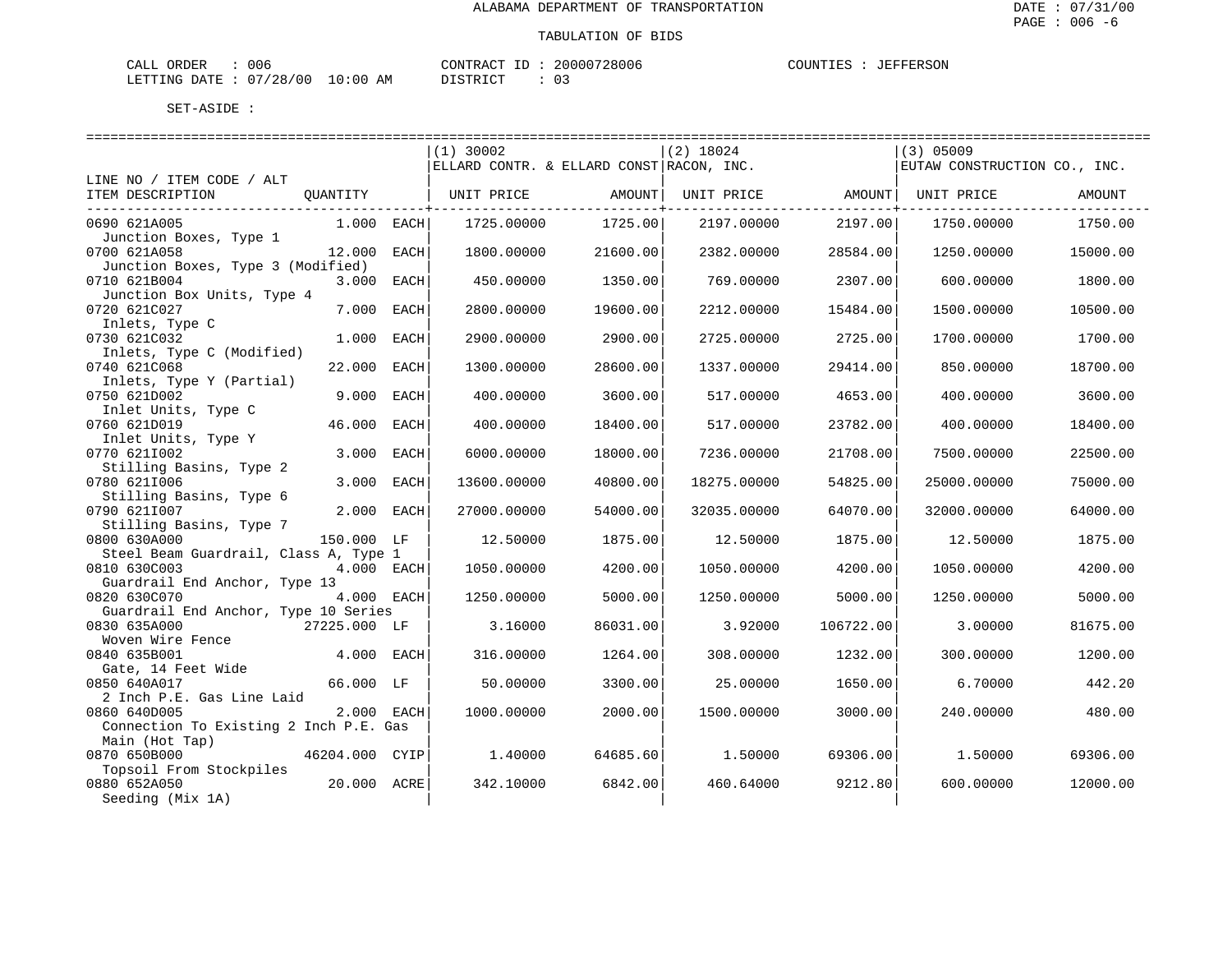| CALL ORDER                      | 006 |          | CONTRACT ID: 20000728006 | COUNTIES : JEFFERSON |  |
|---------------------------------|-----|----------|--------------------------|----------------------|--|
| LETTING DATE: 07/28/00 10:00 AM |     | DISTRICT |                          |                      |  |

|                                        |              |      | $(1)$ 30002                              |           | $(2)$ 18024       |                      | $(3)$ 05009                  |           |
|----------------------------------------|--------------|------|------------------------------------------|-----------|-------------------|----------------------|------------------------------|-----------|
|                                        |              |      | ELLARD CONTR. & ELLARD CONST RACON, INC. |           |                   |                      | EUTAW CONSTRUCTION CO., INC. |           |
| LINE NO / ITEM CODE / ALT              |              |      |                                          |           |                   |                      |                              |           |
| ITEM DESCRIPTION                       | OUANTITY     |      | UNIT PRICE                               | AMOUNT    | UNIT PRICE AMOUNT |                      | UNIT PRICE                   | AMOUNT    |
| ---------------------------------      |              |      |                                          |           |                   | ---------------+---- |                              |           |
| 0890 652A053                           | 27.000 ACRE  |      | 368.41000                                | 9947.07   | 477.18000         | 12883.86             | 600.00000                    | 16200.00  |
| Seeding (Mix 1E)                       |              |      |                                          |           |                   |                      |                              |           |
| 0900 652B050                           | 20.000 ACRE  |      |                                          | 6315.60   | 367.00000         | 7340.00              | 475.00000                    | 9500.00   |
|                                        |              |      | 315.78000                                |           |                   |                      |                              |           |
| Temporary Seeding (Mix 1AT)            |              |      |                                          |           |                   |                      |                              |           |
| 0910 652C000                           | 94.000 ACRE  |      | 31.58000                                 | 2968.52   | 23.24000          | 2184.56              | 40.00000                     | 3760.00   |
| Mowing                                 |              |      |                                          |           |                   |                      |                              |           |
| 0920 652D050                           | 20.000 ACRE  |      | 315.78000                                | 6315.60   | 442.88000         | 8857.60              | 550.00000                    | 11000.00  |
| Seeding In Stubble (Mix 1A)            |              |      |                                          |           |                   |                      |                              |           |
| 0930 654A001                           | 7161.000     | SOYD | 3.16000                                  | 22628.76  | 3.46000           | 24777.06             | 3.25000                      | 23273.25  |
| Solid Sodding (Bermuda)                |              |      |                                          |           |                   |                      |                              |           |
| 0940 656A000                           | 43.000 ACRE  |      | 421.04000                                | 18104.72  | 425.23000         | 18284.89             | 300.00000                    | 12900.00  |
| Mulching, Class A, Type 1              |              |      |                                          |           |                   |                      |                              |           |
| 0950 656A001                           | 4.000 ACRE   |      | 421.04000                                | 1684.16   | 539.00000         | 2156.00              | 350.00000                    | 1400.00   |
| Mulching, Class A, Type 2              |              |      |                                          |           |                   |                      |                              |           |
| 0960 659A000                           | 2000.000     | SQYD | 3.16000                                  | 6320.00   | 1,70000           | 3400.00              | 1.55000                      | 3100.00   |
| Erosion Control Netting, Class A       |              |      |                                          |           |                   |                      |                              |           |
| 0970 659A001                           | 13060.000    | SOYD | 3.16000                                  | 41269.60  | 1.74000           | 22724.40             | 1.55000                      | 20243.00  |
|                                        |              |      |                                          |           |                   |                      |                              |           |
| Erosion Control Netting, Class B       |              |      |                                          |           |                   |                      |                              |           |
| 0980 665A000                           | 20.000 ACRE  |      | 315.78000                                | 6315.60   | 396.12000         | 7922.40              | 375.00000                    | 7500.00   |
| Temporary Seeding                      |              |      |                                          |           |                   |                      |                              |           |
| 0990 665C000                           | 2116.000 LF  |      | 16.00000                                 | 33856.00  | 10.00000          | 21160.00             | 14.00000                     | 29624.00  |
| 15" Temporary Pipe                     |              |      |                                          |           |                   |                      |                              |           |
| 1000 665F000                           | 1368.000     | EACH | 6.00000                                  | 8208.00   | 6.76000           | 9247.68              | 4.00000                      | 5472.00   |
| Hay Bales                              |              |      |                                          |           |                   |                      |                              |           |
| 1010 665G000                           | 300.000      | EACH | 6.50000                                  | 1950.00   | 1.00000           | 300.00               | 1,00000                      | 300.00    |
| Sand Bags                              |              |      |                                          |           |                   |                      |                              |           |
| 1020 665J000                           | 24920.000 LF |      | 3.25000                                  | 80990.00  | 3.32000           | 82734.40             | 1.50000                      | 37380.00  |
| Silt Fence, Type A                     |              |      |                                          |           |                   |                      |                              |           |
| 1030 665K000                           | 340.000      | CUYD | 3.00000                                  | 1020.00   | 6.97000           | 2369.80              | 3.00000                      | 1020.00   |
| Drainage Sump Excavation               |              |      |                                          |           |                   |                      |                              |           |
| 1040 665L000                           | 100.000 LF   |      | 13.00000                                 | 1300.00   | 20.94000          | 2094.00              | 12.00000                     | 1200.00   |
| Floating Basin Boom                    |              |      |                                          |           |                   |                      |                              |           |
| 1050 680A000                           |              | LUMP | 196500.00000                             | 196500.00 | 65000.00000       | 65000.00             | 200000.00000                 | 200000.00 |
| Engineering Controls                   |              |      |                                          |           |                   |                      |                              |           |
| 1060 701A004                           | 2.000 MILE   |      | 500.00000                                | 1000.00   | 500.00000         | 1000.00              | 600.00000                    | 1200.00   |
|                                        |              |      |                                          |           |                   |                      |                              |           |
| Solid White, Class 1, Type A Traffic   |              |      |                                          |           |                   |                      |                              |           |
| Stripe                                 |              |      |                                          |           |                   |                      |                              |           |
| 1070 701A012                           | 3.000 MILE   |      | 500.00000                                | 1500.00   | 500.00000         | 1500.00              | 600.00000                    | 1800.00   |
| Solid Yellow, Class 1, Type A Traffic  |              |      |                                          |           |                   |                      |                              |           |
| Stripe                                 |              |      |                                          |           |                   |                      |                              |           |
| 1080 701C003                           | 2.000 MILE   |      | 500.00000                                | 1000.00   | 500.00000         | 1000.00              | 600.00000                    | 1200.00   |
| Solid Temporary Traffic Stripe (Paint) |              |      |                                          |           |                   |                      |                              |           |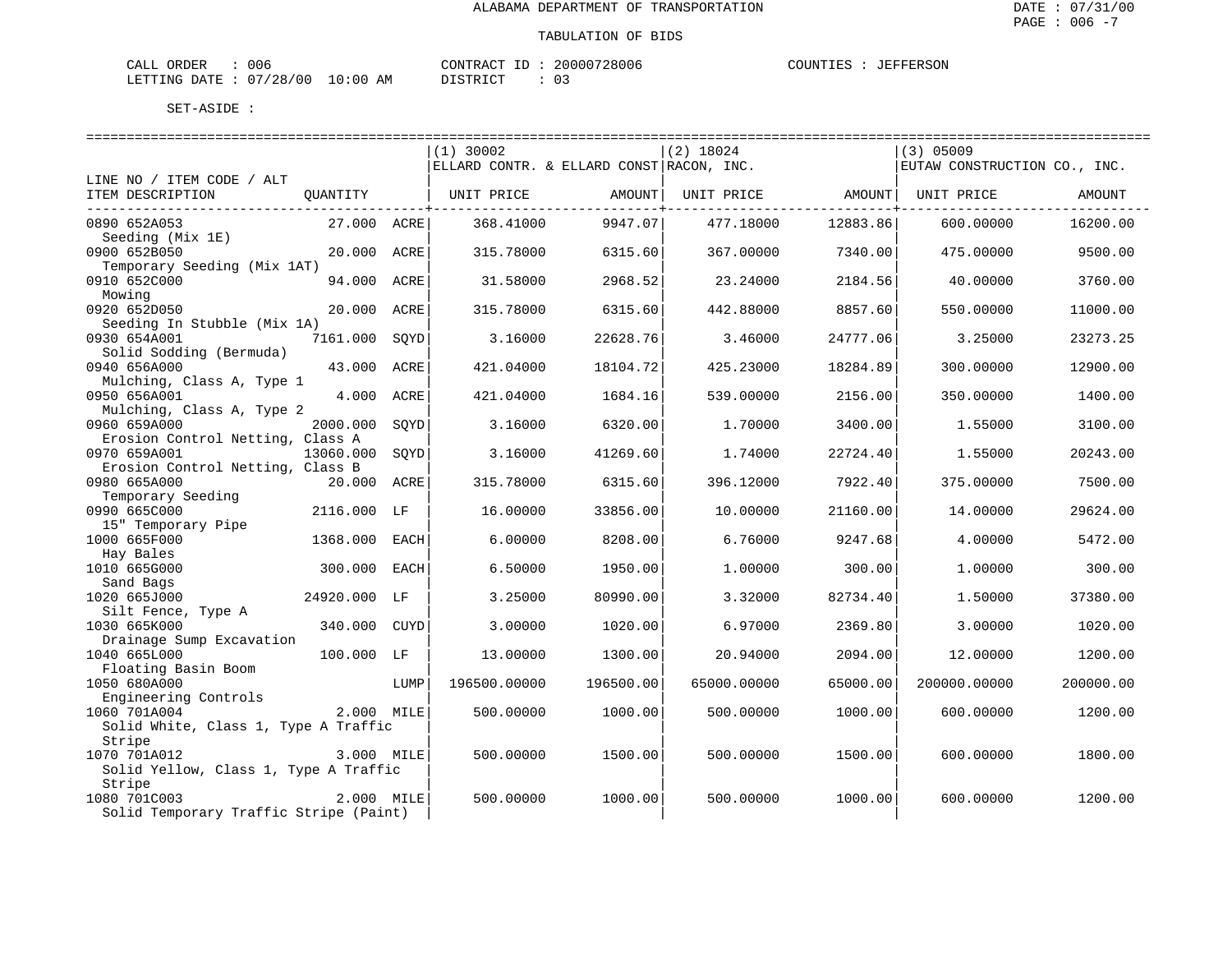| CALL ORDER                      | 006 |          | CONTRACT ID: 20000728006 | COUNTIES : JEFFERSON |  |
|---------------------------------|-----|----------|--------------------------|----------------------|--|
| LETTING DATE: 07/28/00 10:00 AM |     | DISTRICT |                          |                      |  |

|                                                                       | $(1)$ 30002                              | $(2)$ 18024                             | $(3)$ 05009                  |
|-----------------------------------------------------------------------|------------------------------------------|-----------------------------------------|------------------------------|
|                                                                       | ELLARD CONTR. & ELLARD CONST RACON, INC. |                                         | EUTAW CONSTRUCTION CO., INC. |
| LINE NO / ITEM CODE / ALT                                             |                                          |                                         |                              |
| ITEM DESCRIPTION<br>OUANTITY                                          | UNIT PRICE                               | AMOUNT <br>UNIT PRICE AMOUNT UNIT PRICE | AMOUNT                       |
|                                                                       |                                          |                                         |                              |
| 1090 701D007<br>$2.000$ MILE                                          | 1200.00000<br>2400.00                    | 1200.00000<br>2400.00                   | 3150.00000<br>6300.00        |
| Solid Traffic Stripe Removed (Paint)                                  |                                          |                                         |                              |
| 1100 701G124<br>924.000 LF                                            | 2.72000<br>2513.28                       | 2.72000<br>2513.28                      | 5,00000<br>4620.00           |
| Solid White, Class 3W, Type A Traffic                                 |                                          |                                         |                              |
| Stripe<br>1110 701G132 1848.000 LF                                    |                                          |                                         |                              |
| Solid Yellow, Class 3W, Type A Traffic                                | 2.85000<br>5266.80                       | 2.85000<br>5266.80                      | 5.00000<br>9240.00           |
| Stripe                                                                |                                          |                                         |                              |
| 1120 703A002<br>4104.000 SOFT                                         | 1,80000<br>7387.20                       | 1,80000<br>7387.20                      | 4.00000<br>16416.00          |
| Traffic Control Markings, Class 2, Type                               |                                          |                                         |                              |
| $\mathsf{A}$                                                          |                                          |                                         |                              |
| 1130 705A011<br>58.000 EACH                                           | 4.00000<br>232.00                        | 4.00000<br>232.00                       | 290.00<br>5.00000            |
| Pavement Markers, Class C, Type 1-A                                   |                                          |                                         |                              |
| 1140 705A023<br>29.000 EACH                                           | 4.00000<br>116.00                        | 4.00000<br>116.00                       | 5.00000<br>145.00            |
| Pavement Markers, Class C, Type 2-D                                   |                                          |                                         |                              |
| 1150 705A030<br>53.000 EACH                                           | 278.25<br>5.25000                        | 5.25000<br>278.25                       | 265.00<br>5.00000            |
| Pavement Markers, Class A-H, Type 2-C                                 |                                          |                                         |                              |
| 1160 705A031<br>53.000 EACH                                           | 5,00000<br>265.00                        | 5.00000<br>265.00                       | 265.00<br>5.00000            |
| Pavement Markers, Class A-H, Type 1-A                                 |                                          |                                         |                              |
| 1170 705A032<br>369.000 EACH                                          | 5.00000<br>1845.00                       | 5.00000<br>1845.00                      | 5.00000<br>1845.00           |
| Pavement Markers, Class A-H, Type 1-B                                 |                                          |                                         |                              |
| 1180 705A037<br>103.000 EACH                                          | 5.25000<br>540.75                        | 5.25000<br>540.75                       | 5.00000<br>515.00            |
| Pavement Markers, Class A-H, Type 2-D<br>1190 705A038<br>104.000 EACH | 546.00<br>5.25000                        | 5.25000<br>546.00                       | 5.00000<br>520.00            |
| Pavement Markers, Class A-H, Type 2-E                                 |                                          |                                         |                              |
| 1200 710A115<br>15.000 SOFT                                           | 17.00000<br>255.00                       | 210.00<br>14.00000                      | 210.00<br>14.00000           |
| Class 4, Aluminum Flat Sign Panels                                    |                                          |                                         |                              |
| 0.08" Thick Or Steel Flat Sign Panels                                 |                                          |                                         |                              |
| 14 Gauge (Type III Or Type IV                                         |                                          |                                         |                              |
| Background)                                                           |                                          |                                         |                              |
| 1210 710B001<br>26.000 LF                                             | 5.00000<br>130.00                        | 6.75000<br>175.50                       | 6.77000<br>176.02            |
| Roadway Sign Post (#3 "U" Channel                                     |                                          |                                         |                              |
| Galvanized Steel)                                                     |                                          |                                         |                              |
| 1220 713A000<br>25.000 LF                                             | 96.00000<br>2400.00                      | 96.00000<br>2400.00                     | 96.00000<br>2400.00          |
| Permanent Barricades                                                  |                                          |                                         |                              |
| 1230 740B000<br>339.000<br>SOFT                                       | 12.00000<br>4068.00                      | 9.37000<br>3176.43                      | 2627.25<br>7.75000           |
| Construction Signs<br>1240 740D000<br>63.000 EACH                     | 55.00000<br>3465.00                      | 42.69000<br>2689.47                     | 45.00000<br>2835.00          |
| Channelizing Drums                                                    |                                          |                                         |                              |
| 200.000 EACH<br>1250 740E000                                          | 20.00000<br>4000.00                      | 5.00000<br>1000.00                      | 9.90000<br>1980.00           |
| Cones (36 Inches High)                                                |                                          |                                         |                              |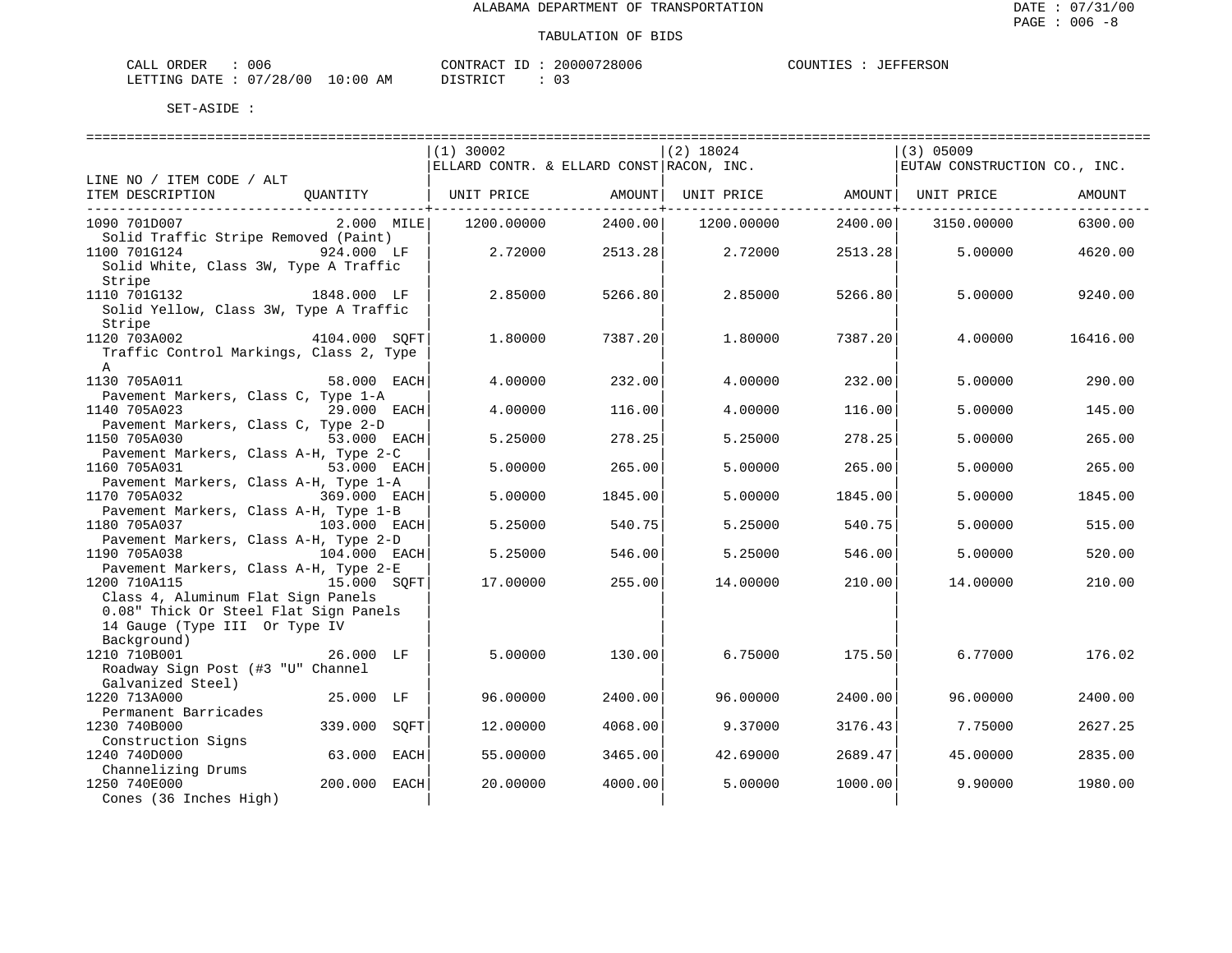| : 006<br>CALL ORDER |                                 | CONTRACT ID: 20000728006 | COUNTIES : JEFFERSON |
|---------------------|---------------------------------|--------------------------|----------------------|
|                     | LETTING DATE: 07/28/00 10:00 AM | DISTRICT                 |                      |

|                                          |             |      | $(1)$ 30002                              |                 | $(2)$ 18024 |                  | $(3)$ 05009                  |                 |  |
|------------------------------------------|-------------|------|------------------------------------------|-----------------|-------------|------------------|------------------------------|-----------------|--|
|                                          |             |      | ELLARD CONTR. & ELLARD CONST RACON, INC. |                 |             |                  | EUTAW CONSTRUCTION CO., INC. |                 |  |
| LINE NO / ITEM CODE / ALT                |             |      |                                          |                 |             |                  |                              |                 |  |
| ITEM DESCRIPTION                         | QUANTITY    |      | UNIT PRICE                               | AMOUNT          | UNIT PRICE  | AMOUNT           | UNIT PRICE                   | AMOUNT          |  |
|                                          |             |      |                                          |                 |             |                  |                              |                 |  |
| 1260 740F002                             | 14.000      | EACH | 375,00000                                | 5250.00         | 189.85000   | 2657.90          | 200,00000                    | 2800.00         |  |
| Barricades, Type III                     |             |      |                                          |                 |             |                  |                              |                 |  |
| 1270 7401005                             | 22.000 EACH |      | 425.00000                                | 9350.00         | 656.94000   | 14452.68         | 625.00000                    | 13750.00        |  |
| Warning Lights, Type B (Detachable Head) |             |      |                                          |                 |             |                  |                              |                 |  |
| 1280 740L005                             | 50.000 EACH |      | 95.00000                                 | 4750.00         | 37.47000    | 1873.50          | 49.00000                     | 2450.00         |  |
| Vertical Panel, Type I (Double-Sided)    |             |      |                                          |                 |             |                  |                              |                 |  |
| 1290 740M000<br>200.000 EACH             |             |      | 10.00000                                 | 2000.00         | 2,00000     | 400.00           | 6.50000                      | 1300.00         |  |
| Weight For Cone                          |             |      |                                          |                 |             |                  |                              |                 |  |
| 1300 741C010                             | 2.000 EACH  |      | 5000.00000                               | 10000.00        | 2500.00000  | 5000.00          | 6750.00000                   | 13500.00        |  |
| Portable Sequential Arrow And Chevron    |             |      |                                          |                 |             |                  |                              |                 |  |
| Sign Unit                                |             |      |                                          |                 |             |                  |                              |                 |  |
| 1310 742A001                             | 1.000 EACH  |      | 24500.00000                              | 24500.00        | 7500.00000  | 7500.00          | 18320.00000                  | 18320.00        |  |
| Portable Changeable Message Signs, Type  |             |      |                                          |                 |             |                  |                              |                 |  |
|                                          |             |      |                                          |                 |             |                  |                              |                 |  |
| 1320 998A000                             |             | LUMP | 0.00000                                  | 0.00            | 0.00000     | 0.001            | 100000.00000                 | 100000.00       |  |
| Construction Fuel (Maximum Bid Limited   |             |      |                                          |                 |             |                  |                              |                 |  |
| To $$1143000.00)$                        |             |      |                                          |                 |             |                  |                              |                 |  |
| 1330 999 000                             | 6000.000    | HOUR | 0.80000                                  | 4800.00         | 0.80000     | 4800.00          | 0.80000                      | 4800.00         |  |
| Trainee Hours At 80 Cents Per Hour       |             |      |                                          |                 |             |                  |                              |                 |  |
| SECTION TOTALS                           |             |      |                                          | \$12,924,031.39 |             | \$12,951,282.28] |                              | \$13,522,936.61 |  |
|                                          |             |      |                                          |                 |             |                  |                              |                 |  |
| CONTRACT TOTALS                          |             |      |                                          | \$12,924,031.39 |             | \$12,951,282.28  |                              | \$13,522,936.61 |  |
|                                          |             |      |                                          |                 |             |                  |                              |                 |  |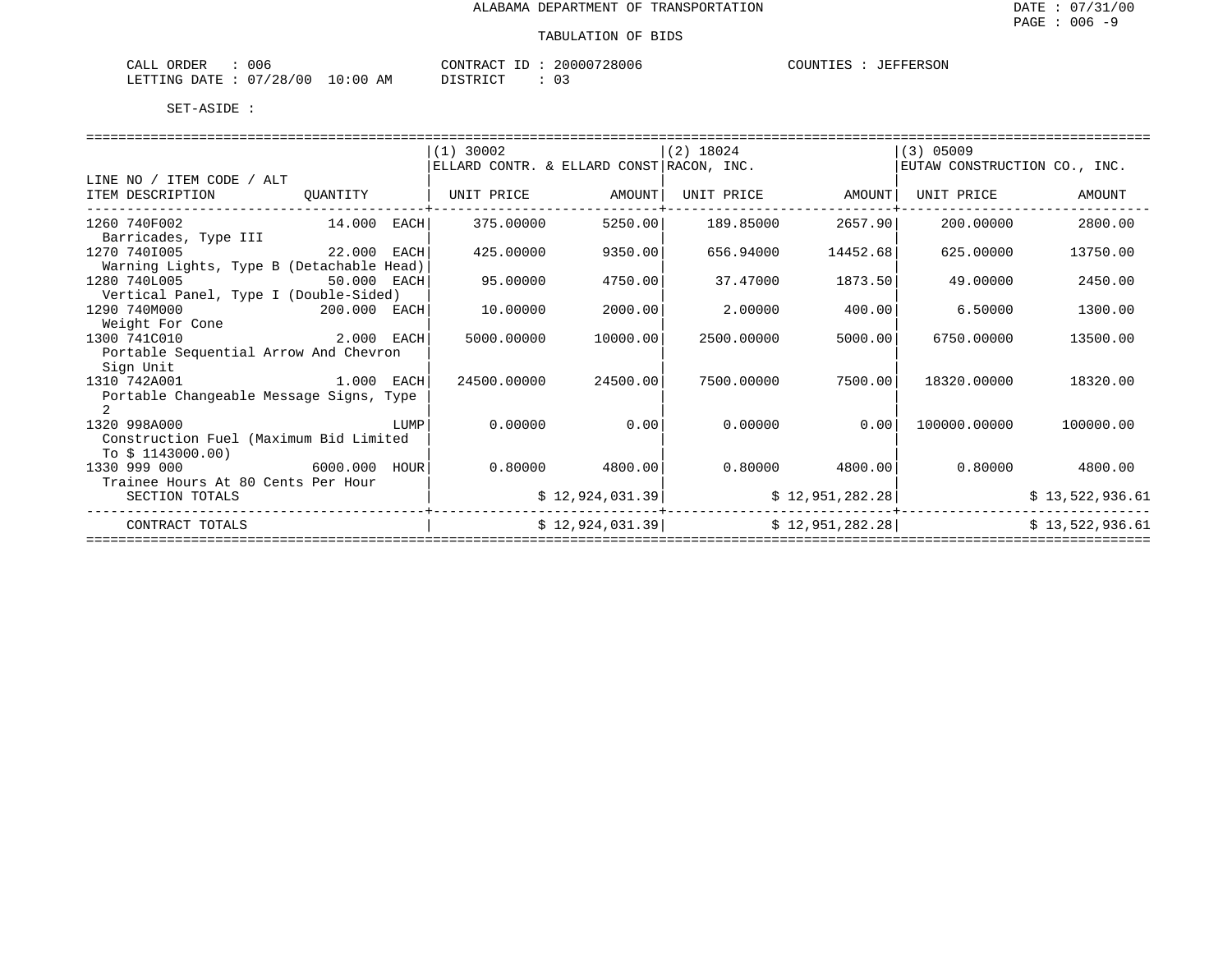# TABULATION OF BIDS

| ORDER<br>CALL | 006      |            | CONTRACT ID | 20000728006 | COUNTIES | <b>JEFFERSON</b> |
|---------------|----------|------------|-------------|-------------|----------|------------------|
| LETTING DATE  | 07/28/00 | $10:00$ AM | DISTRICT    | U3          |          |                  |

|                                                   |                |      | $(4)$ 23025                                              |            | $(5)$ 14007  |            | $(6)$ 10016       |            |
|---------------------------------------------------|----------------|------|----------------------------------------------------------|------------|--------------|------------|-------------------|------------|
|                                                   |                |      | WRIGHT BROTHERS CONSTRUCTION $W.$ S. NEWELL & SONS, INC. |            |              |            | JONES BROS., INC. |            |
| LINE NO / ITEM CODE / ALT                         |                |      |                                                          |            |              |            |                   |            |
| ITEM DESCRIPTION<br>-----------                   | OUANTITY       |      | UNIT PRICE                                               | AMOUNT     | UNIT PRICE   | AMOUNT     | UNIT PRICE        | AMOUNT     |
| SECTION 0001<br>Total                             |                |      |                                                          |            |              |            |                   |            |
| 0010 201A000                                      |                | LUMP | 594870.00000                                             | 594870.00  | 494851.00000 | 494851.00  | 925000.00000      | 925000.00  |
| Clearing & Grubbing (Approximately 310            |                |      |                                                          |            |              |            |                   |            |
| Acres)                                            |                |      |                                                          |            |              |            |                   |            |
| 0020 205A001                                      | $1.000$ EACH   |      | 1,00000                                                  | 1.00       | 1,00000      | 1.00       | 1.00000           | 1.00       |
| Removal Of Structures, Structure No. 1            |                |      |                                                          |            |              |            |                   |            |
| 0030 206C010                                      | 440.000 SOYD   |      | 2.00000                                                  | 880.00     | 2.00000      | 880.00     | 5.00000           | 2200.00    |
| Removing Concrete Driveway                        |                |      |                                                          |            |              |            |                   |            |
| 0040 206D000                                      | 166.000 LF     |      | 5.00000                                                  | 830.00     | 8,00000      | 1328.00    | 8.00000           | 1328.00    |
| Removing Pipe                                     |                |      |                                                          |            |              |            |                   |            |
| 0050 206D005                                      | 560.000 LF     |      | 5.00000                                                  | 2800.00    | 1,00000      | 560.00     | 3.00000           | 1680.00    |
| Removing Gutter                                   |                |      |                                                          |            |              |            |                   |            |
| 0060 210A000                                      | 3470929.000    | CYIP | 1.83000                                                  | 6351800.07 | 1.90000      | 6594765.10 | 1.50000           | 5206393.50 |
| Unclassified Excavation                           |                |      |                                                          |            |              |            |                   |            |
| 0080 214A000                                      | 21091.000      | CUYD | 6.00000                                                  | 126546.00  | 8,00000      | 168728.00  | 7.50000           | 158182.50  |
| Structure Excavation<br>0090 214B001              | 5952.000       | CUYD | 15.00000                                                 | 89280.00   | 22.50000     | 133920.00  | 23.00000          | 136896.00  |
| Foundation Backfill, Commercial                   |                |      |                                                          |            |              |            |                   |            |
| 0100 215A000                                      | 494.000        | CUYD | 25.00000                                                 | 12350.00   | 50.00000     | 24700.00   | 7.00000           | 3458.00    |
| Unclassified Bridge Excavation                    |                |      |                                                          |            |              |            |                   |            |
| 0110 215B000                                      |                | LUMP | 1,00000                                                  | 1.00       | 1000.00000   | 1000.00    | 1,00000           | 1.00       |
| Cofferdams Or Sheeting And Shoring Sta.           |                |      |                                                          |            |              |            |                   |            |
| $31+05.63$                                        |                |      |                                                          |            |              |            |                   |            |
| 0120 224A000                                      | 50.000 CUYD    |      | 2.00000                                                  | 100.00     | 10.00000     | 500.00     | 8.00000           | 400.00     |
| Lime Sink Excavation                              |                |      |                                                          |            |              |            |                   |            |
| 0130 224C001                                      | 20.000         | TON  | 20.00000                                                 | 400.00     | 30.00000     | 600.00     | 20.00000          | 400.00     |
| Special Backfill For Lime Sink, AHD<br>#467or #57 |                |      |                                                          |            |              |            |                   |            |
| 0140 230A000                                      | 358.000 RBST   |      | 215,00000                                                | 76970.00   | 250.00000    | 89500.00   | 215.00000         | 76970.00   |
| Roadbed Processing                                |                |      |                                                          |            |              |            |                   |            |
| 0150 301A012                                      | 23447.000 SYCP |      | 4.48000                                                  | 105042.56  | 4.35000      | 101994.45  | 5.18000           | 121455.46  |
| Crushed Aggregate Base Course, Type B,            |                |      |                                                          |            |              |            |                   |            |
| Plant Mixed, 6" Compacted Thickness               |                |      |                                                          |            |              |            |                   |            |
| 0160 306E000                                      | $1.000$ EACH   |      | 6400.00000                                               | 6400.00    | 6500.00000   | 6500.00    | 8815,00000        | 8815.00    |
| State Retained Portable Nuclear                   |                |      |                                                          |            |              |            |                   |            |
| Moisture-Density Testing Device                   |                |      |                                                          |            |              |            |                   |            |
| (Includes Disposal of Existing Device)            |                |      |                                                          |            |              |            |                   |            |
| 0170 401A000<br>Bituminous Treatment A            | 23609.000 SYCP |      | 0.32000                                                  | 7554.88    | 0.32000      | 7554.88    | 0.38000           | 8971.42    |
| 0180 401B108                                      | 6674.000 SYCP  |      | 1.23000                                                  | 8209.02    | 1.23000      | 8209.02    | 0.92000           | 6140.08    |
| Bituminous Treatment G (With Polymer              |                |      |                                                          |            |              |            |                   |            |
| Additive)                                         |                |      |                                                          |            |              |            |                   |            |
|                                                   |                |      |                                                          |            |              |            |                   |            |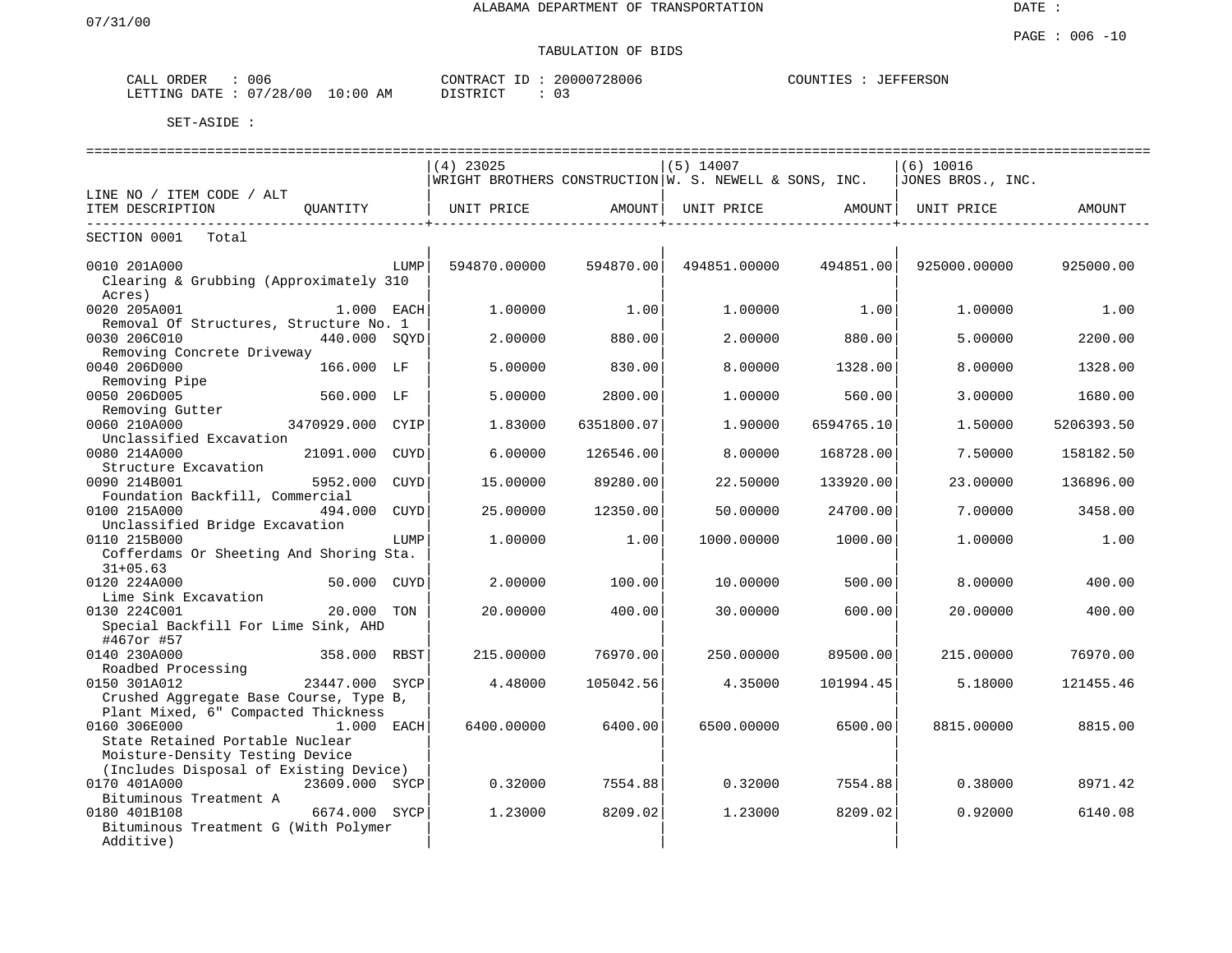| CALL ORDER                      | 006 | CONTRACT ID : | 20000728006 | COUNTIES | JEFFERSON |
|---------------------------------|-----|---------------|-------------|----------|-----------|
| LETTING DATE: 07/28/00 10:00 AM |     | DISTRICT      |             |          |           |

|                                                                                |                |      | $(4)$ 23025  |           | $(5)$ 14007                                            |           | $(6)$ 10016       |           |
|--------------------------------------------------------------------------------|----------------|------|--------------|-----------|--------------------------------------------------------|-----------|-------------------|-----------|
|                                                                                |                |      |              |           | WRIGHT BROTHERS CONSTRUCTION W. S. NEWELL & SONS, INC. |           | JONES BROS., INC. |           |
| LINE NO / ITEM CODE / ALT                                                      |                |      |              |           |                                                        |           |                   |           |
| ITEM DESCRIPTION                                                               | OUANTITY       |      | UNIT PRICE   | AMOUNT    | UNIT PRICE                                             | AMOUNT    | UNIT PRICE        | AMOUNT    |
|                                                                                |                |      |              |           |                                                        |           |                   |           |
| 0190 405A000                                                                   | 672.000 GAL    |      | 1.75000      | 1176.00   | 1.75000                                                | 1176.00   | 1,16000           | 779.52    |
| Tack Coat                                                                      |                |      |              |           |                                                        |           |                   |           |
| 0200 410H000                                                                   | 1.000          | EACH | 4500.00000   | 4500.00   | 4500.00000                                             | 4500.00   | 9380.00000        | 9380.00   |
| Material Remixing Device                                                       |                |      |              |           |                                                        |           |                   |           |
| 0210 424A240                                                                   | 1171.000 TON   |      | 35.38000     | 41429.98  | 35.38000                                               | 41429.98  | 43.60000          | 51055.60  |
| Superpave Bituminous Concrete Wearing                                          |                |      |              |           |                                                        |           |                   |           |
| Surface Layer, 1/2" Maximum Aggregate                                          |                |      |              |           |                                                        |           |                   |           |
| Size Mix, ESAL Range C                                                         |                |      |              |           |                                                        |           |                   |           |
| 0220 424B441                                                                   | 3421.000 TON   |      | 28.59000     | 97806.39  | 28.59000                                               | 97806.39  | 33.25000          | 113748.25 |
| Superpave Bituminous Concrete Upper<br>Binder Layer, 1" Maximum Aggregate Size |                |      |              |           |                                                        |           |                   |           |
| Mix, ESAL Range C                                                              |                |      |              |           |                                                        |           |                   |           |
| 0230 424C240                                                                   | 940.000 TON    |      | 31.05000     | 29187.00  | 31.05000                                               | 29187.00  | 39.00000          | 36660.00  |
| Superpave Bituminous Concrete Base                                             |                |      |              |           |                                                        |           |                   |           |
| Layer, 1" Maximum Aggregate Size Mix,                                          |                |      |              |           |                                                        |           |                   |           |
| ESAL Range C                                                                   |                |      |              |           |                                                        |           |                   |           |
| 0240 430B026                                                                   | 6791.000 TNCP  |      | 13.00000     | 88283.00  | 15.00000                                               | 101865.00 | 12.50000          | 84887.50  |
| Aggregate Surfacing (AHD #467, #57 Or                                          |                |      |              |           |                                                        |           |                   |           |
| #810)                                                                          |                |      |              |           |                                                        |           |                   |           |
| 0250 450B000                                                                   | 134.000 SOYD   |      | 65,00000     | 8710.00   | 70.00000                                               | 9380.00   | 97.00000          | 12998.00  |
| Reinforced Cement Concrete Bridge End                                          |                |      |              |           |                                                        |           |                   |           |
| Slab                                                                           |                |      |              |           |                                                        |           |                   |           |
| 0260 502A000                                                                   | 1383270.000 LB |      | 0.39000      | 539475.30 | 0.43000                                                | 594806.10 | 0.41000           | 567140.70 |
| Steel Reinforcement                                                            |                |      |              |           |                                                        |           |                   |           |
| 0270 502A001                                                                   | 157300.000 LB  |      | 0.50000      | 78650.00  | 0.47000                                                | 73931.00  | 0.41000           | 64493.00  |
| Steel Reinforcement (Grade 60)                                                 |                |      |              |           |                                                        |           |                   |           |
| 0280 502B000                                                                   |                | LUMP | 115000.00000 | 115000.00 | 108000.00000                                           | 108000.00 | 92000.00000       | 92000.00  |
| Steel Reinforcement For Bridge                                                 |                |      |              |           |                                                        |           |                   |           |
| Superstructure Sta. 31+05.65 (Approx.                                          |                |      |              |           |                                                        |           |                   |           |
| 227800 lbs)Gr. 60                                                              |                |      |              |           |                                                        |           |                   |           |
| 0290 505C002                                                                   | 540.000 LF     |      | 20.00000     | 10800.00  | 25.00000                                               | 13500.00  | 27.00000          | 14580.00  |
| Steel Piling (HP 12x53)<br>0300 505G003                                        | 18.000 EACH    |      | 80.00000     | 1440.00   | 100.00000                                              | 1800.00   | 100.00000         | 1800.00   |
| Pile Points (Type A, 12")                                                      |                |      |              |           |                                                        |           |                   |           |
| 0310 508A000                                                                   | 15000.000 LB   |      | 2.00000      | 30000.00  | 2.05000                                                | 30750.00  | 3.50000           | 52500.00  |
| Structural Steel                                                               |                |      |              |           |                                                        |           |                   |           |
| 0320 510A000                                                                   | 813.000        | CUYD | 180.00000    | 146340.00 | 270.00000                                              | 219510.00 | 279.00000         | 226827.00 |
| Bridge Substructure Concrete, Class A                                          |                |      |              |           |                                                        |           |                   |           |
| 0330 510C051                                                                   |                | LUMP | 432000.00000 | 432000.00 | 432000.00000                                           | 432000.00 | 450000.00000      | 450000.00 |
| Bridge Concrete Superstructure, Sta.                                           |                |      |              |           |                                                        |           |                   |           |
| 31+05.63 (Approx. 1167 C.Y.)                                                   |                |      |              |           |                                                        |           |                   |           |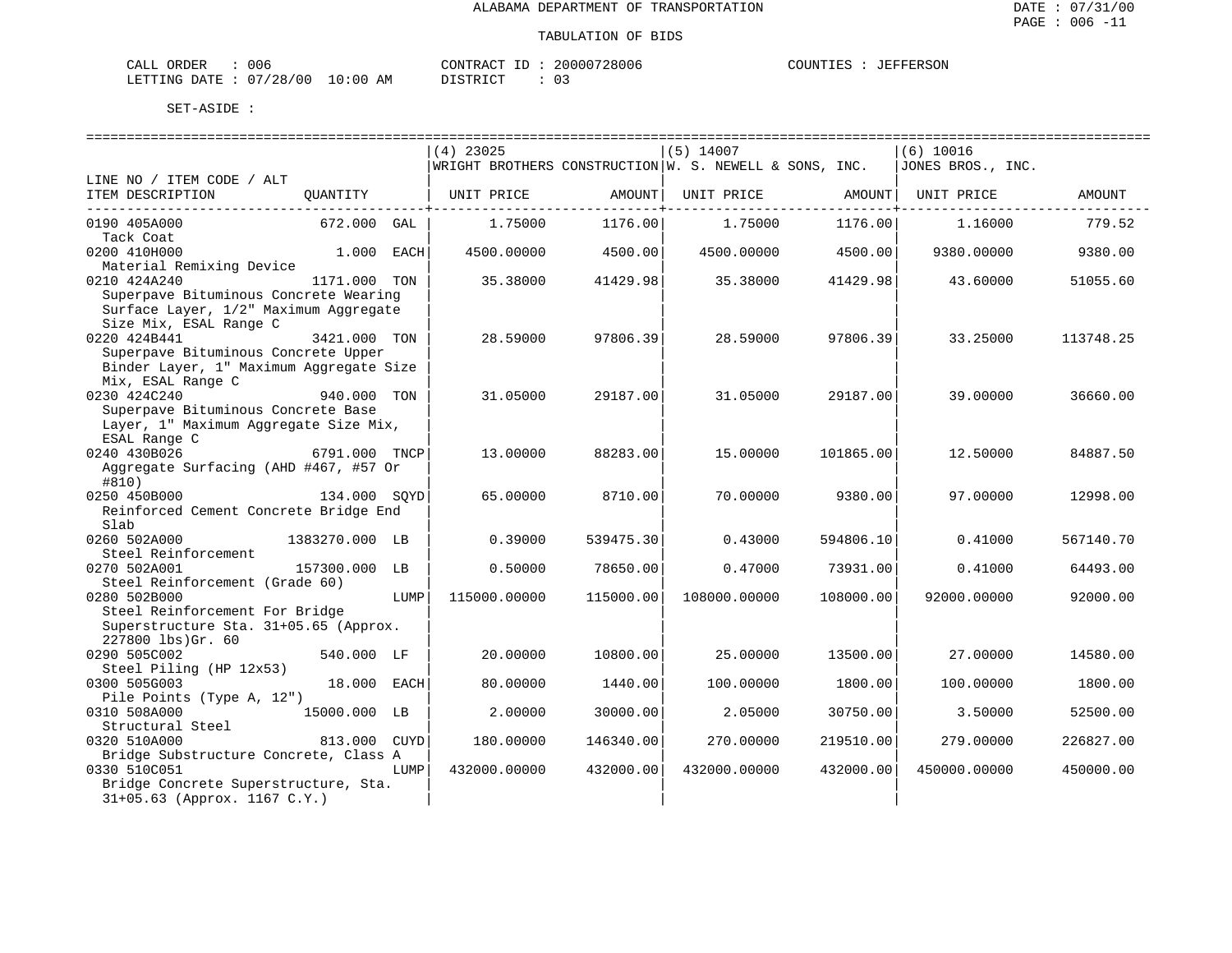| CALL ORDER                      | 006 |  |          | CONTRACT ID: 20000728006 |  | COUNTIES : JEFFERSON |
|---------------------------------|-----|--|----------|--------------------------|--|----------------------|
| LETTING DATE: 07/28/00 10:00 AM |     |  | DISTRICT |                          |  |                      |

|                                        |               |      | ============================= |            | ================================ |                    |                                                                                   |            |
|----------------------------------------|---------------|------|-------------------------------|------------|----------------------------------|--------------------|-----------------------------------------------------------------------------------|------------|
|                                        |               |      | $(4)$ 23025                   |            | $(5)$ 14007                      |                    | (6) 10016                                                                         |            |
|                                        |               |      |                               |            |                                  |                    | $ WRIGHT$ BROTHERS CONSTRUCTION $ W.$ S. NEWELL & SONS, INC. $ JONES$ BROS., INC. |            |
| LINE NO / ITEM CODE / ALT              |               |      |                               |            |                                  |                    |                                                                                   |            |
| ITEM DESCRIPTION                       |               |      | QUANTITY   UNIT PRICE AMOUNT  |            |                                  |                    | UNIT PRICE AMOUNT   UNIT PRICE                                                    | AMOUNT     |
|                                        |               |      |                               |            |                                  |                    |                                                                                   |            |
| 0340 510E000                           | 3473.000 SQYD |      | 2.00000                       | 6946.00    | 2.00000                          | 6946.00            | 1.65000                                                                           | 5730.45    |
| Grooving Concrete Bridge Decks         |               |      |                               |            |                                  |                    |                                                                                   |            |
| 0350 511A004                           | 84.000 EACH   |      | 700.00000                     | 58800.00   |                                  | 135.00000 11340.00 | 125.00000                                                                         | 10500.00   |
| Elastomeric Bearings, Type 4           |               |      |                               |            |                                  |                    |                                                                                   |            |
| 0360 513B017<br>4718.000 LF            |               |      | 145.00000                     | 684110.00  | 118.00000                        | 556724.00          | 100.00000                                                                         | 471800.00  |
| Pretensioned-Prestressed Concrete      |               |      |                               |            |                                  |                    |                                                                                   |            |
| Girders, Type BT-72 (Specialty Item)   |               |      |                               |            |                                  |                    |                                                                                   |            |
| 0370 524A011                           | 9605.000 CUYD |      | 164.64000                     | 1581367.20 | 160.00000                        | 1536800.00         | 190.00000                                                                         | 1824950.00 |
| Culvert Concrete (Cast In Place)       |               |      |                               |            |                                  |                    |                                                                                   |            |
| 0380 530A002                           | 3413.000 LF   |      | 25.00000                      | 85325.00   | 25.00000                         | 85325.00           | 28.00000                                                                          | 95564.00   |
| 24" Roadway Pipe (Class 3 R.C.)        |               |      |                               |            |                                  |                    |                                                                                   |            |
| 0390 530A003                           | 56.000 LF     |      | 32.00000                      | 1792.00    | 36,00000                         | 2016.00            | 38.00000                                                                          | 2128.00    |
| 30" Roadway Pipe (Class 3 R.C.)        |               |      |                               |            |                                  |                    |                                                                                   |            |
| 0400 530A006                           | 72.000 LF     |      | 74.00000                      | 5328.00    | 72.00000                         | 5184.00            | 60.00000                                                                          | 4320.00    |
| 48" Roadway Pipe (Class 3 R.C.)        |               |      |                               |            |                                  |                    |                                                                                   |            |
| 0410 530A014                           | 567.000 LF    |      | 35.00000                      | 19845.00   | 38.00000                         | 21546.00           | 41.00000                                                                          | 23247.00   |
| 30" Roadway Pipe (Class 4 R.C.)        |               |      |                               |            |                                  |                    |                                                                                   |            |
| 0420 530A026                           | 286.000 LF    |      | 53.00000                      | 15158.00   | 58.50000                         | 16731.00           | 63.00000                                                                          | 18018.00   |
| 36" Roadway Pipe (Class 5 R.C.)        |               |      |                               |            |                                  |                    |                                                                                   |            |
| 0430 530A028                           | 346.000 LF    |      | 95.00000                      | 32870.00   | 94.00000                         | 32524.00           | 105.00000                                                                         | 36330.00   |
| 48" Roadway Pipe (Class 5 R.C.)        |               |      |                               |            |                                  |                    |                                                                                   |            |
| 0440 530A202                           | 1225.000 LF   |      | 25,00000                      | 30625.00   | 24.50000                         | 30012.50           | 30.00000                                                                          | 36750.00   |
| 24" Roadway Pipe (14 Gauge C.C.S.P.I.) |               |      |                               |            |                                  |                    |                                                                                   |            |
| 0450 530A374 468.000 LF                |               |      | 36.00000                      | 16848.00   | 38.00000                         | 17784.00           | 45.00000                                                                          | 21060.00   |
| 24" Roadway Pipe, Class C-1 Bedding    |               |      |                               |            |                                  |                    |                                                                                   |            |
| (Class 5 R.C.)                         |               |      |                               |            |                                  |                    |                                                                                   |            |
| 0460 530A378                           | 1668.000 LF   |      | 109,00000                     | 181812.00  | 95.00000                         | 158460.00          | 125,00000                                                                         | 208500.00  |
| 48" Roadway Pipe, Class C-1 Bedding    |               |      |                               |            |                                  |                    |                                                                                   |            |
| (Class 5 R.C.)                         |               |      |                               |            |                                  |                    |                                                                                   |            |
| 0470 530A380                           | 1048.000 LF   |      | 155.00000                     | 162440.00  | 158.00000                        | 165584.00          | 190.00000                                                                         | 199120.00  |
| 60" Roadway Pipe, Class C-1 Bedding    |               |      |                               |            |                                  |                    |                                                                                   |            |
| (Class 5 R.C.)                         |               |      |                               |            |                                  |                    |                                                                                   |            |
| 0480 530A603                           | $90.000$ LF   |      | 30.00000                      | 2700.00    | 30.00000                         | 2700.00            | 35.00000                                                                          | 3150.00    |
| 30" Roadway Pipe (14 Gauge C.S.)       |               |      |                               |            |                                  |                    |                                                                                   |            |
| (Temporary)                            |               |      |                               |            |                                  |                    |                                                                                   |            |
| 0490 530A808                           | 92.000 LF     |      | 24,00000                      | 2208.00    | 24.00000                         | 2208.00            | 40.00000                                                                          | 3680.00    |
| 18" Roadway Pipe (12 Gauge C.C.S.)     |               |      |                               |            |                                  |                    |                                                                                   |            |
| (Stack Pipe) (No Bedding Required)     |               |      |                               |            |                                  |                    |                                                                                   |            |
| 0500 535A001                           | 48.000 LF     |      | 16.00000                      | 768.00     | 18.00000                         | 864.00             | 30.00000                                                                          | 1440.00    |
| 18" Side Drain Pipe                    |               |      |                               |            |                                  |                    |                                                                                   |            |
| 0510 600A000                           |               | LUMP | 218400.00000                  | 218400.00  | 192900.00000                     | 192900.00          | 960000.00000                                                                      | 960000.00  |
| Mobilization                           |               |      |                               |            |                                  |                    |                                                                                   |            |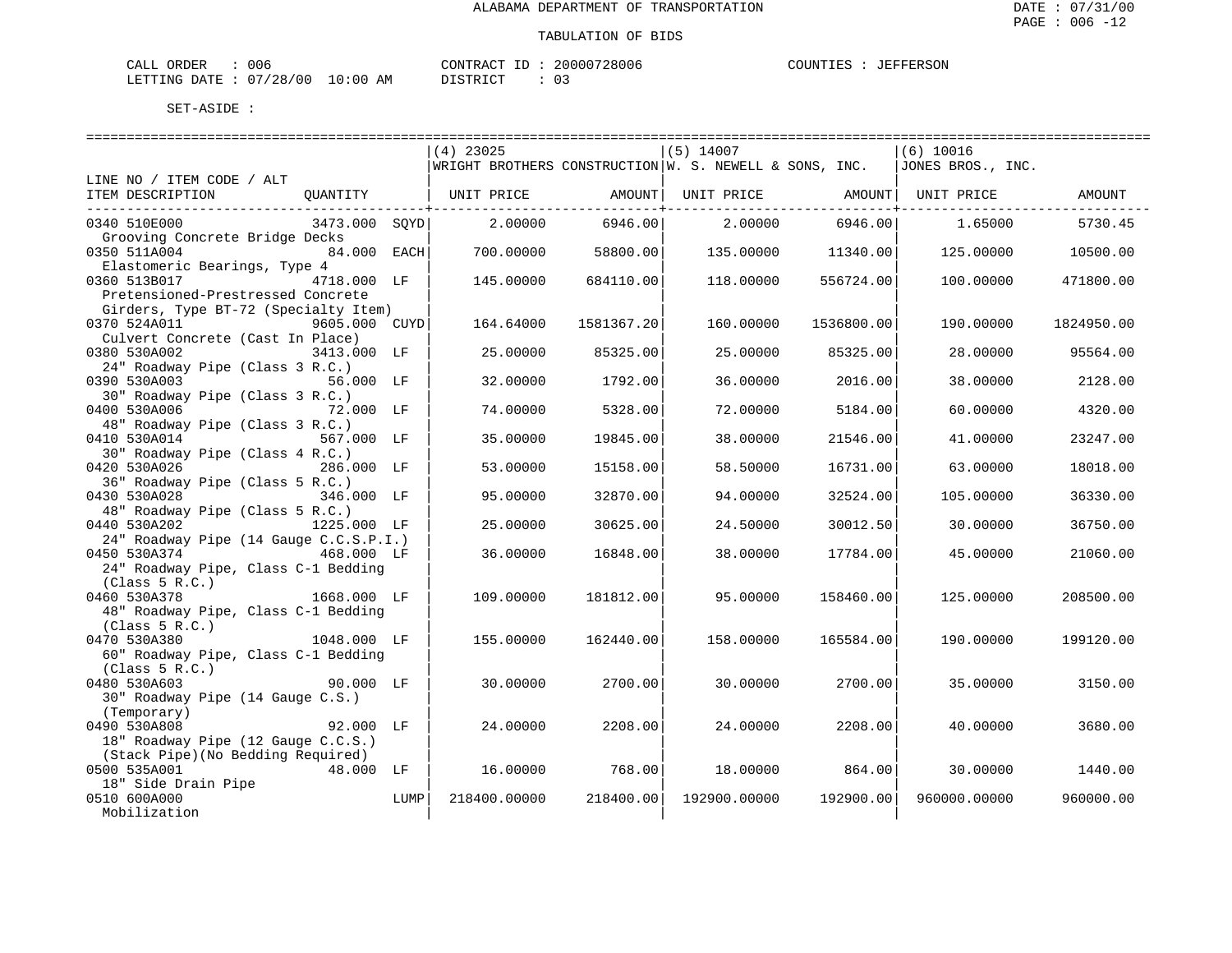| $\sim - -$<br><b>CRDER</b><br>لىلە: | $\sim$ $\sim$<br>uud          |             | סידיזו∩י<br>$\sim$ $\sim$ $\sim$ $\sim$ $\sim$ $\sim$                                                                                        | חחחי<br>- 106<br>بع د<br>. | 1 I M |
|-------------------------------------|-------------------------------|-------------|----------------------------------------------------------------------------------------------------------------------------------------------|----------------------------|-------|
| TNG<br>LETT <sup>-</sup><br>חיד בר. | 40 C<br>່າ ຊ<br>20<br>$\cdot$ | . O C<br>ΑМ | $\sim$<br>תי <i>ים</i> דת<br>the contract of the contract of the contract of the contract of the contract of the contract of the contract of | -<br>◡ –<br>___            |       |

|                                            |              |             | $(4)$ 23025                                              |           | $(5)$ 14007 |           | (6) 10016          |           |
|--------------------------------------------|--------------|-------------|----------------------------------------------------------|-----------|-------------|-----------|--------------------|-----------|
|                                            |              |             | WRIGHT BROTHERS CONSTRUCTION $W.$ S. NEWELL & SONS, INC. |           |             |           | JONES BROS., INC.  |           |
| LINE NO / ITEM CODE / ALT                  |              |             |                                                          |           |             |           |                    |           |
| ITEM DESCRIPTION                           | QUANTITY     |             | UNIT PRICE                                               | AMOUNT    | UNIT PRICE  |           | AMOUNT  UNIT PRICE | AMOUNT    |
| 0520 601A000                               | $1.000$ EACH |             | 5000.00000                                               | 5000.00   | 2500.00000  | 2500.00   | 5000.00000         | 5000.00   |
| Furnishing Base, Soil And Structure        |              |             |                                                          |           |             |           |                    |           |
| Laboratories                               |              |             |                                                          |           |             |           |                    |           |
| 0530 602A000                               | 57.000 EACH  |             | 80.00000                                                 | 4560.00   | 60.00000    | 3420.00   | 80.00000           | 4560.00   |
| Right Of Way Markers                       |              |             |                                                          |           |             |           |                    |           |
| 0540 602B000                               | $2.000$ EACH |             | 150.00000                                                | 300.00    | 100.00000   | 200.00    | 250.00000          | 500.00    |
| Land Survey Markers                        |              |             |                                                          |           |             |           |                    |           |
| 0542 603B000                               | 500.000 LF   |             | 12,00000                                                 | 6000.00   | 4.00000     | 2000.00   | 10.00000           | 5000.00   |
| Furnishing Security Fence                  |              |             |                                                          |           |             |           |                    |           |
| 0544 603C002                               | 1.000 EACH   |             | 20000.00000                                              | 20000.00  | 23500.00000 | 23500.00  | 40000.00000        | 40000.00  |
| Furnishing Type 3 Field Office (State      |              |             |                                                          |           |             |           |                    |           |
| Retained)                                  |              |             |                                                          |           |             |           |                    |           |
| 0550 606A000                               | 2000.000 LF  |             | 8.00000                                                  | 16000.00  | 8.00000     | 16000.00  | 8.50000            | 17000.00  |
| 6" Underdrain Pipe                         |              |             |                                                          |           |             |           |                    |           |
| 0560 610C001                               | 1520.000     | TON         | 16.00000                                                 | 24320.00  | 18,00000    | 27360.00  | 18,00000           | 27360.00  |
| Loose Riprap, Class 2                      |              |             |                                                          |           |             |           |                    |           |
| 0570 610D000                               | 228.000      | SOYD        | 4.00000                                                  | 912.00    | 1.75000     | 399.00    | 3.50000            | 798.00    |
| Filter Blanket                             |              |             |                                                          |           |             |           |                    |           |
| 0580 610D003                               | 426.000      | SOYD        | 2.00000                                                  | 852.00    | 2.00000     | 852.00    | 3,00000            | 1278.00   |
| Filter Blanket, Geotextile<br>0590 614A000 | 3100.000     | <b>CUYD</b> | 140.00000                                                | 434000.00 | 178.00000   | 551800.00 | 220,00000          | 682000.00 |
| Slope Paving                               |              |             |                                                          |           |             |           |                    |           |
| 0600 614A001                               | 153.000      | CUYD        | 225.00000                                                | 34425.00  | 225.00000   | 34425.00  | 357.00000          | 54621.00  |
| Slope Paving (Under Bridges)               |              |             |                                                          |           |             |           |                    |           |
| 0610 619A003                               | 26.000 EACH  |             | 625.00000                                                | 16250.00  | 625.00000   | 16250.00  | 600.00000          | 15600.00  |
| 24" Roadway Pipe End Treatment, Class 1    |              |             |                                                          |           |             |           |                    |           |
| 0620 619A004                               | 2.000 EACH   |             | 650.00000                                                | 1300.00   | 650.00000   | 1300.00   | 800.00000          | 1600.00   |
| 30" Roadway Pipe End Treatment, Class 1    |              |             |                                                          |           |             |           |                    |           |
| 0630 619A005                               | 1.000 EACH   |             | 675.00000                                                | 675.00    | 675.00000   | 675.00    | 900.00000          | 900.00    |
| 36" Roadway Pipe End Treatment, Class 1    |              |             |                                                          |           |             |           |                    |           |
| 0640 619A007                               | 2.000 EACH   |             | 1200.00000                                               | 2400.00   | 1200.00000  | 2400.00   | 1500.00000         | 3000.00   |
| 48" Roadway Pipe End Treatment, Class 1    |              |             |                                                          |           |             |           |                    |           |
| 0650 619A009                               | 2.000 EACH   |             | 2200.00000                                               | 4400.00   | 2200.00000  | 4400.00   | 1900.00000         | 3800.00   |
| 60" Roadway Pipe End Treatment, Class 1    |              |             |                                                          |           |             |           |                    |           |
| 0660 619A101                               | 4.000 EACH   |             | 600.00000                                                | 2400.00   | 600.00000   | 2400.00   | 550.00000          | 2200.00   |
| 18" Side Drain Pipe End Treatment,         |              |             |                                                          |           |             |           |                    |           |
| Class 1                                    |              |             |                                                          |           |             |           |                    |           |
| 0670 620A000                               | 3.000 CUYD   |             | 1000.00000                                               | 3000.00   | 1500.00000  | 4500.00   | 700.00000          | 2100.00   |
| Minor Structure Concrete<br>0680 621A004   | 4.000 EACH   |             |                                                          |           |             |           |                    |           |
| Junction Boxes, Type 4                     |              |             | 1800.00000                                               | 7200.00   | 4000.00000  | 16000.00  | 3000.00000         | 12000.00  |
|                                            |              |             |                                                          |           |             |           |                    |           |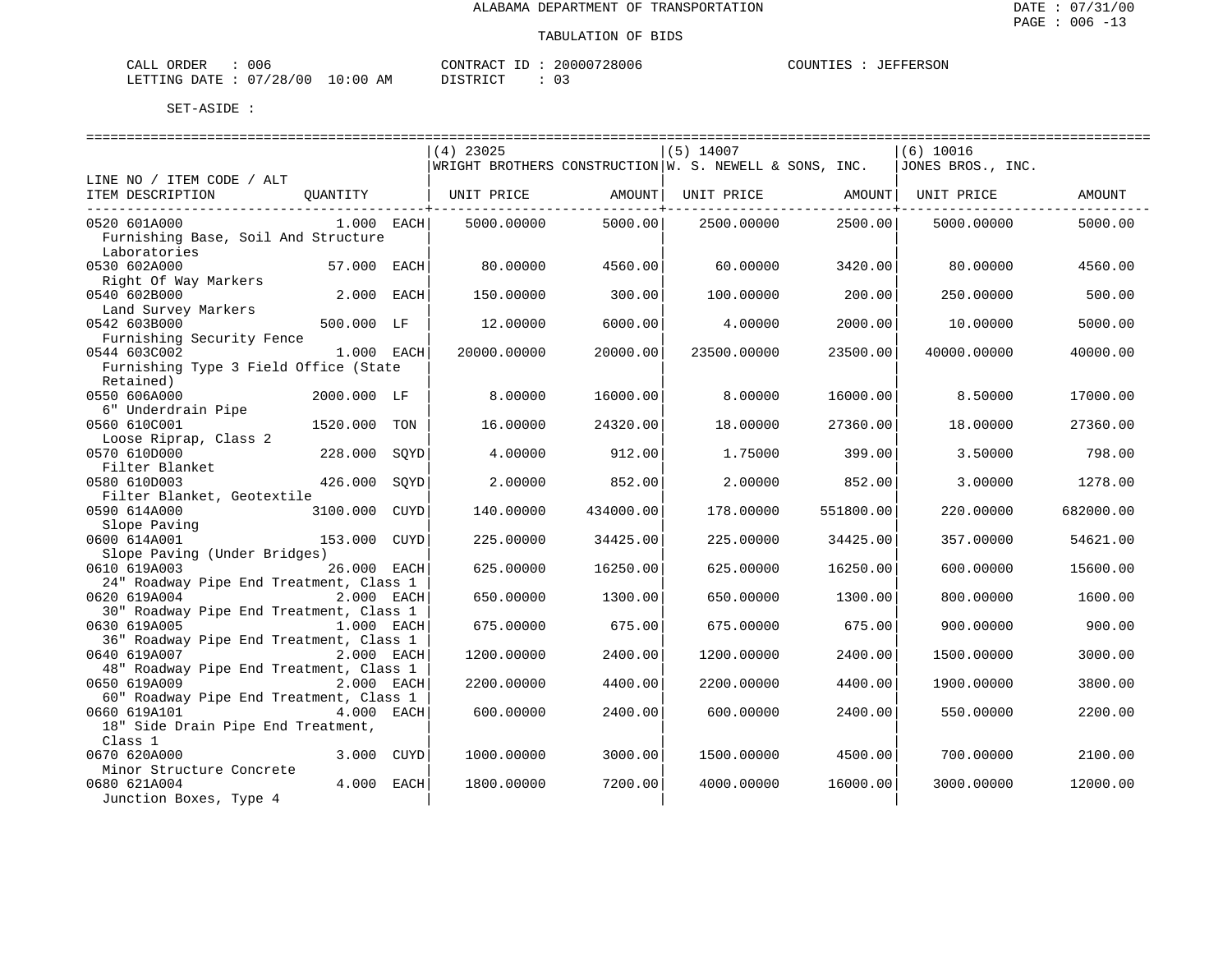| CALL ORDER                      | 006 |  |          | CONTRACT ID: 20000728006 |  | COUNTIES : JEFFERSON |
|---------------------------------|-----|--|----------|--------------------------|--|----------------------|
| LETTING DATE: 07/28/00 10:00 AM |     |  | DISTRICT |                          |  |                      |

|                                                                            | $(4)$ 23025 |          | $(5)$ 14007                                            |           | $(6)$ 10016       |          |
|----------------------------------------------------------------------------|-------------|----------|--------------------------------------------------------|-----------|-------------------|----------|
|                                                                            |             |          | WRIGHT BROTHERS CONSTRUCTION W. S. NEWELL & SONS, INC. |           | JONES BROS., INC. |          |
| LINE NO / ITEM CODE / ALT<br>ITEM DESCRIPTION<br>QUANTITY                  | UNIT PRICE  | AMOUNT   | UNIT PRICE                                             | AMOUNT    | UNIT PRICE        | AMOUNT   |
| 0690 621A005<br>$1.000$ EACH                                               | 1600.00000  | 1600.00  | 2000.00000                                             | 2000.00   | 1800.00000        | 1800.00  |
| Junction Boxes, Type 1<br>0700 621A058<br>12.000<br>EACH                   | 2400.00000  | 28800.00 | 2000.00000                                             | 24000.00  | 2500.00000        | 30000.00 |
| Junction Boxes, Type 3 (Modified)<br>0710 621B004<br>3.000 EACH            | 2000.00000  | 6000.00  | 800,00000                                              | 2400.00   | 650.00000         | 1950.00  |
| Junction Box Units, Type 4<br>0720 621C027<br>7.000<br>EACH                | 1600.00000  | 11200.00 | 2000.00000                                             | 14000.00  | 1800.00000        | 12600.00 |
| Inlets, Type C<br>0730 621C032<br>1.000<br>EACH                            | 1900.00000  | 1900.00  | 2500.00000                                             | 2500.00   | 2500.00000        | 2500.00  |
| Inlets, Type C (Modified)<br>0740 621C068<br>22.000<br><b>EACH</b>         | 1200.00000  | 26400.00 | 1000.00000                                             | 22000.00  | 1800.00000        | 39600.00 |
| Inlets, Type Y (Partial)                                                   |             |          |                                                        |           |                   |          |
| 9.000<br>0750 621D002<br>EACH<br>Inlet Units, Type C                       | 600.00000   | 5400.00  | 500.00000                                              | 4500.00   | 450.00000         | 4050.00  |
| 0760 621D019<br>46.000<br><b>EACH</b><br>Inlet Units, Type Y               | 600,00000   | 27600.00 | 500.00000                                              | 23000.00  | 450.00000         | 20700.00 |
| 0770 6211002<br>3,000<br><b>EACH</b><br>Stilling Basins, Type 2            | 5000.00000  | 15000.00 | 6000.00000                                             | 18000.00  | 8000.00000        | 24000.00 |
| 0780 6211006<br>3.000<br>EACH                                              | 11000.00000 | 33000.00 | 25000.00000                                            | 75000.00  | 21700.00000       | 65100.00 |
| Stilling Basins, Type 6<br>0790 6211007<br>2.000<br>EACH                   | 20000.00000 | 40000.00 | 30000.00000                                            | 60000.00  | 35700.00000       | 71400.00 |
| Stilling Basins, Type 7<br>0800 630A000<br>150.000 LF                      | 12.50000    | 1875.00  | 12.50000                                               | 1875.00   | 12.50000          | 1875.00  |
| Steel Beam Guardrail, Class A, Type 1<br>0810 630C003<br>4.000 EACH        | 1050.00000  | 4200.00  | 1050.00000                                             | 4200.00   | 1050.00000        | 4200.00  |
| Guardrail End Anchor, Type 13<br>4.000 EACH<br>0820 630C070                | 1250.00000  | 5000.00  | 1250.00000                                             | 5000.00   | 1250.00000        | 5000.00  |
| Guardrail End Anchor, Type 10 Series                                       |             |          |                                                        |           |                   |          |
| 0830 635A000<br>27225.000 LF<br>Woven Wire Fence                           | 3.16000     | 86031.00 | 3.92000                                                | 106722.00 | 3,00000           | 81675.00 |
| 0840 635B001<br>4.000<br>EACH<br>Gate, 14 Feet Wide                        | 300.00000   | 1200.00  | 308.00000                                              | 1232.00   | 300.00000         | 1200.00  |
| 0850 640A017<br>66.000 LF<br>2 Inch P.E. Gas Line Laid                     | 75.00000    | 4950.00  | 40.00000                                               | 2640.00   | 25.00000          | 1650.00  |
| 0860 640D005<br>2.000 EACH<br>Connection To Existing 2 Inch P.E. Gas       | 3000.00000  | 6000.00  | 2000.00000                                             | 4000.00   | 3500.00000        | 7000.00  |
| Main (Hot Tap)<br>0870 650B000<br>46204.000 CYIP                           | 1,50000     | 69306.00 | 1.50000                                                | 69306.00  | 1.35000           | 62375.40 |
| Topsoil From Stockpiles<br>0880 652A050<br>20.000 ACRE<br>Seeding (Mix 1A) | 600.00000   | 12000.00 | 600,00000                                              | 12000.00  | 325.00000         | 6500.00  |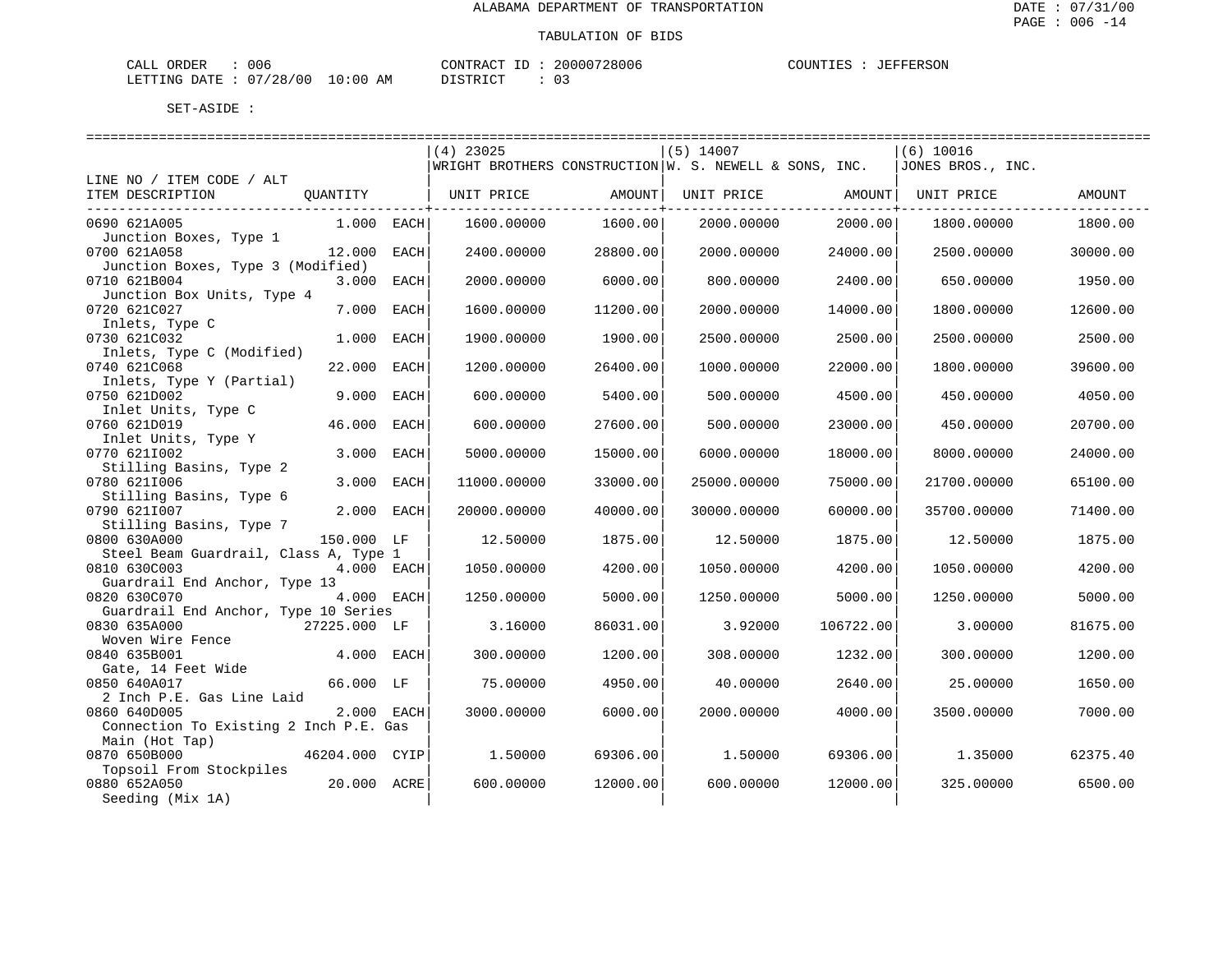| CALL ORDER                      | 006 |  |          | CONTRACT ID: 20000728006 |  | COUNTIES : JEFFERSON |
|---------------------------------|-----|--|----------|--------------------------|--|----------------------|
| LETTING DATE: 07/28/00 10:00 AM |     |  | DISTRICT |                          |  |                      |

|                                        |               |      | $(4)$ 23025                                                            |           | $(5)$ 14007  |                   | $(6)$ 10016       |           |
|----------------------------------------|---------------|------|------------------------------------------------------------------------|-----------|--------------|-------------------|-------------------|-----------|
|                                        |               |      | $\vert$ WRIGHT BROTHERS CONSTRUCTION $\vert$ W. S. NEWELL & SONS, INC. |           |              |                   | JONES BROS., INC. |           |
| LINE NO / ITEM CODE / ALT              |               |      |                                                                        |           |              |                   |                   |           |
| ITEM DESCRIPTION                       | QUANTITY      |      | UNIT PRICE                                                             | AMOUNT    |              | UNIT PRICE AMOUNT | UNIT PRICE        | AMOUNT    |
| -----------------------------          |               |      |                                                                        |           |              |                   |                   |           |
| 0890 652A053                           | 27.000 ACRE   |      | 600,00000                                                              | 16200.00  | 600.00000    | 16200.00          | 350.00000         | 9450.00   |
| Seeding (Mix 1E)                       |               |      |                                                                        |           |              |                   |                   |           |
| 0900 652B050                           | 20.000 ACRE   |      | 475.00000                                                              | 9500.00   | 475.00000    | 9500.00           | 300.00000         | 6000.00   |
| Temporary Seeding (Mix 1AT)            |               |      |                                                                        |           |              |                   |                   |           |
| 0910 652C000                           | 94.000        | ACRE | 40.00000                                                               | 3760.00   | 40.00000     | 3760.00           | 30.00000          | 2820.00   |
| Mowing                                 |               |      |                                                                        |           |              |                   |                   |           |
| 0920 652D050                           | 20.000 ACRE   |      | 550.00000                                                              | 11000.00  | 550.00000    | 11000.00          | 300.00000         | 6000.00   |
| Seeding In Stubble (Mix 1A)            |               |      |                                                                        |           |              |                   |                   |           |
| 0930 654A001                           | 7161.000 SQYD |      | 3.25000                                                                | 23273.25  | 3.25000      | 23273.25          | 3.00000           | 21483.00  |
| Solid Sodding (Bermuda)                |               |      |                                                                        |           |              |                   |                   |           |
| 0940 656A000                           | 43.000 ACRE   |      | 300.00000                                                              | 12900.00  | 300.00000    | 12900.00          | 400.00000         | 17200.00  |
| Mulching, Class A, Type 1              |               |      |                                                                        |           |              |                   |                   |           |
| 0950 656A001                           | 4.000 ACRE    |      | 350.00000                                                              | 1400.00   | 350.00000    | 1400.00           | 400.00000         | 1600.00   |
| Mulching, Class A, Type 2              |               |      |                                                                        |           |              |                   |                   |           |
| 0960 659A000                           | 2000.000      | SOYD | 1.55000                                                                | 3100.00   | 1.55000      | 3100.00           | 3.00000           | 6000.00   |
| Erosion Control Netting, Class A       |               |      |                                                                        |           |              |                   |                   |           |
| 0970 659A001                           | 13060.000     | SOYD | 1.55000                                                                | 20243.00  | 1.55000      | 20243.00          | 3.00000           | 39180.00  |
| Erosion Control Netting, Class B       |               |      |                                                                        |           |              |                   |                   |           |
| 0980 665A000                           | 20.000 ACRE   |      | 375.00000                                                              | 7500.00   | 375.00000    | 7500.00           | 300.00000         | 6000.00   |
| Temporary Seeding                      |               |      |                                                                        |           |              |                   |                   |           |
| 0990 665C000                           | 2116.000 LF   |      | 18.00000                                                               | 38088.00  | 11.00000     | 23276.00          | 17.00000          | 35972.00  |
| 15" Temporary Pipe                     |               |      |                                                                        |           |              |                   |                   |           |
| 1000 665F000                           | 1368.000      | EACH | 6.00000                                                                | 8208.00   | 4.00000      | 5472.00           | 7.00000           | 9576.00   |
| Hay Bales                              |               |      |                                                                        |           |              |                   |                   |           |
| 1010 665G000                           | 300.000 EACH  |      | 5.00000                                                                | 1500.00   | 1,00000      | 300.00            | 6.50000           | 1950.00   |
| Sand Bags                              |               |      |                                                                        |           |              |                   |                   |           |
| 1020 665J000                           | 24920.000 LF  |      | 3.75000                                                                | 93450.00  | 3.00000      | 74760.00          | 3.00000           | 74760.00  |
| Silt Fence, Type A                     |               |      |                                                                        |           |              |                   |                   |           |
| 1030 665K000                           | 340.000       | CUYD | 10.00000                                                               | 3400.00   | 3.00000      | 1020.00           | 9,00000           | 3060.00   |
| Drainage Sump Excavation               |               |      |                                                                        |           |              |                   |                   |           |
| 1040 665L000                           | 100.000 LF    |      | 12.00000                                                               | 1200.00   | 150.00000    | 15000.00          | 11,00000          | 1100.00   |
| Floating Basin Boom                    |               |      |                                                                        |           |              |                   |                   |           |
| 1050 680A000                           |               | LUMP | 134000.00000                                                           | 134000.00 | 125000.00000 | 125000.00         | 130000.00000      | 130000.00 |
| Engineering Controls                   |               |      |                                                                        |           |              |                   |                   |           |
| 1060 701A004                           | 2.000 MILE    |      | 500.00000                                                              | 1000.00   | 500.00000    | 1000.00           | 500.00000         | 1000.00   |
| Solid White, Class 1, Type A Traffic   |               |      |                                                                        |           |              |                   |                   |           |
| Stripe                                 |               |      |                                                                        |           |              |                   |                   |           |
| 1070 701A012                           | 3.000 MILE    |      | 500.00000                                                              | 1500.00   | 500.00000    | 1500.00           | 500.00000         | 1500.00   |
| Solid Yellow, Class 1, Type A Traffic  |               |      |                                                                        |           |              |                   |                   |           |
| Stripe                                 |               |      |                                                                        |           |              |                   |                   |           |
| 1080 701C003                           | 2.000 MILE    |      | 500.00000                                                              | 1000.00   | 500.00000    | 1000.00           | 500.00000         | 1000.00   |
|                                        |               |      |                                                                        |           |              |                   |                   |           |
| Solid Temporary Traffic Stripe (Paint) |               |      |                                                                        |           |              |                   |                   |           |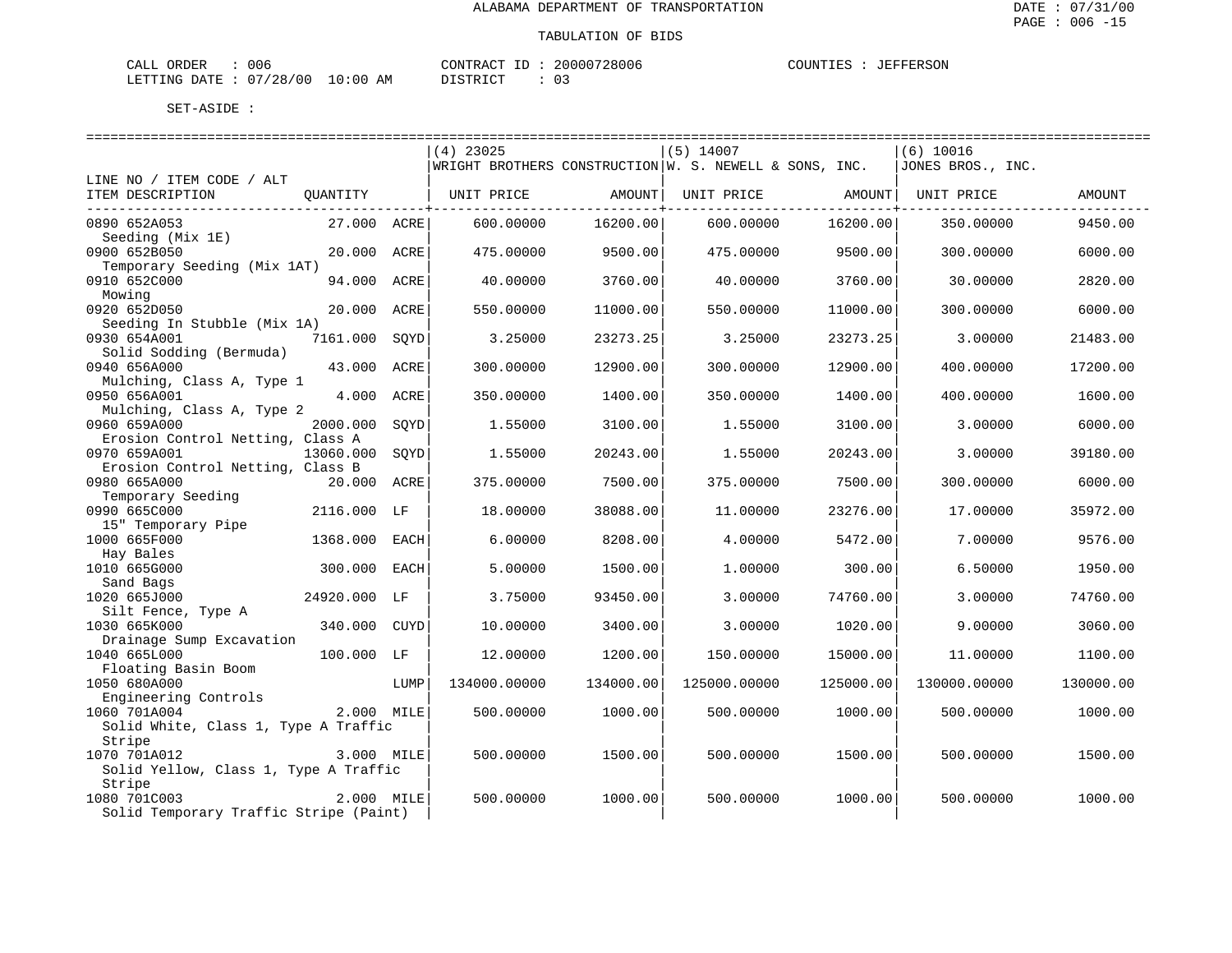| CALL ORDER                      | 006 |          | CONTRACT ID: 20000728006 | COUNTIES : JEFFERSON |  |
|---------------------------------|-----|----------|--------------------------|----------------------|--|
| LETTING DATE: 07/28/00 10:00 AM |     | DISTRICT |                          |                      |  |

|                                                       |                 |             |          | ===========================                                                           |          |                   |         |
|-------------------------------------------------------|-----------------|-------------|----------|---------------------------------------------------------------------------------------|----------|-------------------|---------|
|                                                       |                 | $(4)$ 23025 |          | $(5)$ 14007                                                                           |          | $(6)$ 10016       |         |
|                                                       |                 |             |          | $ \texttt{WRIGHT BROTHERS CONSTRUCTION} $ W. S. NEWELL & SONS, INC.                   |          | JONES BROS., INC. |         |
| LINE NO / ITEM CODE / ALT                             |                 |             |          |                                                                                       |          |                   |         |
| ITEM DESCRIPTION                                      | OUANTITY        |             |          | UNIT PRICE                  AMOUNT    UNIT PRICE                 AMOUNT    UNIT PRICE |          |                   | AMOUNT  |
|                                                       |                 |             |          |                                                                                       |          |                   |         |
| 1090 701D007                                          | $2.000$ MILE    | 1200.00000  | 2400.00  | 1200.00000                                                                            | 2400.00  | 1200.00000        | 2400.00 |
| Solid Traffic Stripe Removed (Paint)                  |                 |             |          |                                                                                       |          |                   |         |
| 1100 701G124                                          | 924.000 LF      | 2.72000     | 2513.28  | 2.72000                                                                               | 2513.28  | 2.72000           | 2513.28 |
| Solid White, Class 3W, Type A Traffic                 |                 |             |          |                                                                                       |          |                   |         |
| Stripe                                                |                 |             |          |                                                                                       |          |                   |         |
| 1110 701G132                                          | 1848.000 LF     | 2.85000     | 5266.80  | 2.85000                                                                               | 5266.80  | 2.85000           | 5266.80 |
| Solid Yellow, Class 3W, Type A Traffic                |                 |             |          |                                                                                       |          |                   |         |
| Stripe                                                |                 |             |          |                                                                                       |          |                   |         |
| 1120 703A002                                          | 4104.000 SQFT   | 1,80000     | 7387.201 | 1,80000                                                                               | 7387.201 | 1.80000           | 7387.20 |
| Traffic Control Markings, Class 2, Type               |                 |             |          |                                                                                       |          |                   |         |
| $\mathbb{A}$                                          |                 |             |          |                                                                                       |          |                   |         |
| 1130 705A011                                          | 58.000 EACH     | 4.00000     | 232.00   | 4,00000                                                                               | 232.00   | 4,00000           | 232.00  |
| Pavement Markers, Class C, Type 1-A                   |                 |             |          |                                                                                       |          |                   |         |
| 1140 705A023                                          | 29.000 EACH     | 4.00000     | 116.00   | 4,00000                                                                               | 116.00   | 4.00000           | 116.00  |
| Pavement Markers, Class C, Type 2-D                   |                 |             |          |                                                                                       |          |                   |         |
| 1150 705A030                                          | 53.000 EACH     | 5.25000     | 278.25   | 5.25000                                                                               | 278.25   | 5.25000           | 278.25  |
| Pavement Markers, Class A-H, Type 2-C                 |                 |             |          |                                                                                       |          |                   |         |
| 1160 705A031                                          | 53.000 EACH     | 5.00000     | 265.00   | 5.00000                                                                               | 265.00   | 5.00000           | 265.00  |
| Pavement Markers, Class A-H, Type 1-A                 |                 |             |          |                                                                                       |          |                   |         |
| 1170 705A032                                          | 369.000 EACH    | 5.00000     | 1845.00  | 5,00000                                                                               | 1845.00  | 5.00000           | 1845.00 |
| Pavement Markers, Class A-H, Type 1-B                 |                 |             |          |                                                                                       |          |                   |         |
| 1180 705A037                                          | 103.000 EACH    | 5.25000     | 540.75   | 5.25000                                                                               | 540.75   | 5.25000           | 540.75  |
| Pavement Markers, Class A-H, Type 2-D                 |                 |             |          |                                                                                       |          |                   |         |
| 1190 705A038                                          | 104.000 EACH    | 5.25000     | 546.00   | 5.25000                                                                               | 546.00   | 5.25000           | 546.00  |
| Pavement Markers, Class A-H, Type 2-E<br>1200 710A115 | 15.000 SOFT     | 14.00000    |          |                                                                                       |          |                   | 210.00  |
| Class 4, Aluminum Flat Sign Panels                    |                 |             | 210.00   | 17.00000                                                                              | 255.00   | 14.00000          |         |
| 0.08" Thick Or Steel Flat Sign Panels                 |                 |             |          |                                                                                       |          |                   |         |
| 14 Gauge (Type III Or Type IV                         |                 |             |          |                                                                                       |          |                   |         |
| Background)                                           |                 |             |          |                                                                                       |          |                   |         |
| 1210 710B001                                          | 26.000 LF       | 6.75000     | 175.50   | 5.00000                                                                               | 130.00   | 6.75000           | 175.50  |
| Roadway Sign Post (#3 "U" Channel                     |                 |             |          |                                                                                       |          |                   |         |
| Galvanized Steel)                                     |                 |             |          |                                                                                       |          |                   |         |
| 1220 713A000                                          | 25.000 LF       | 20,00000    | 500.00   | 96,00000                                                                              | 2400.00  | 100.00000         | 2500.00 |
| Permanent Barricades                                  |                 |             |          |                                                                                       |          |                   |         |
| 1230 740B000                                          | 339.000<br>SQFT | 12.00000    | 4068.00  | 10.00000                                                                              | 3390.00  | 7.50000           | 2542.50 |
| Construction Signs                                    |                 |             |          |                                                                                       |          |                   |         |
| 1240 740D000                                          | 63.000 EACH     | 55.00000    | 3465.00  | 35,00000                                                                              | 2205.00  | 40.00000          | 2520.00 |
| Channelizing Drums                                    |                 |             |          |                                                                                       |          |                   |         |
| 1250 740E000                                          | 200.000 EACH    | 20.00000    | 4000.00  | 3.00000                                                                               | 600.00   | 11.00000          | 2200.00 |
| Cones (36 Inches High)                                |                 |             |          |                                                                                       |          |                   |         |
|                                                       |                 |             |          |                                                                                       |          |                   |         |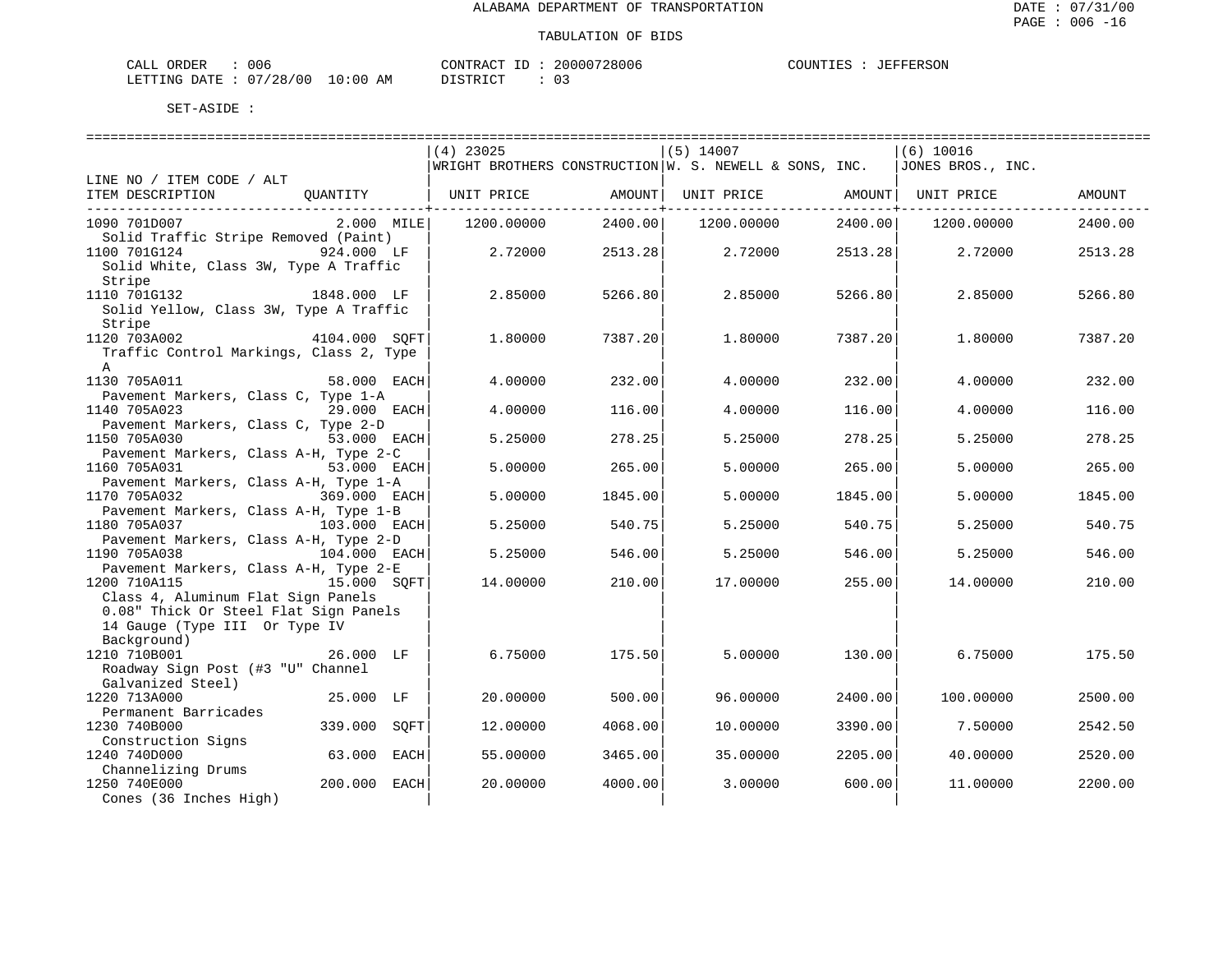| $\sim$ $ -$<br>ORDER<br>CALI | 06 ل                             |                | ∴∧ פידיזור^<br>$\sim$   | '28006<br>200007 | . דוגדור |  |
|------------------------------|----------------------------------|----------------|-------------------------|------------------|----------|--|
| LETTING<br>DATE.             | '00<br>12 R<br>- 7<br>20<br>____ | AΜ<br>$\cdots$ | T T T T T T T<br>$\sim$ |                  |          |  |

|                                                                                                                               |               |      | $(4)$ 23025       |                   | $(5)$ 14007  |                   | (6) 10016                                                                                        |                 |  |
|-------------------------------------------------------------------------------------------------------------------------------|---------------|------|-------------------|-------------------|--------------|-------------------|--------------------------------------------------------------------------------------------------|-----------------|--|
|                                                                                                                               |               |      |                   |                   |              |                   | $\vert$ WRIGHT BROTHERS CONSTRUCTION $\vert$ W. S. NEWELL & SONS, INC. $\vert$ JONES BROS., INC. |                 |  |
| LINE NO / ITEM CODE / ALT                                                                                                     |               |      |                   |                   |              |                   |                                                                                                  |                 |  |
| ITEM DESCRIPTION                                                                                                              | OUANTITY      |      | UNIT PRICE AMOUNT |                   |              | UNIT PRICE AMOUNT | UNIT PRICE                                                                                       | AMOUNT          |  |
| -----------------------<br>1260 740F002<br>Barricades, Type III                                                               | 14.000 EACH   |      | 375,00000         | 5250.00           | 325.00000    | 4550.00           | 190.00000                                                                                        | 2660.00         |  |
| 1270 7401005                                                                                                                  | 22.000 EACH   |      | 425.00000         | 9350.00           | 500.00000    | 11000.00          | 650.00000                                                                                        | 14300.00        |  |
| Warning Lights, Type B (Detachable Head)                                                                                      |               |      |                   |                   |              |                   |                                                                                                  |                 |  |
| 1280 740L005                                                                                                                  | 50.000 EACH   |      | 95.00000          | 4750.00           | 45.00000     | 2250.00           | 55.00000                                                                                         | 2750.00         |  |
| Vertical Panel, Type I (Double-Sided)                                                                                         |               |      |                   |                   |              |                   |                                                                                                  |                 |  |
| 1290 740M000<br>200.000 EACH                                                                                                  |               |      | 10.00000          | 2000.00           | 1,00000      | 200.00            | 6.00000                                                                                          | 1200.00         |  |
| Weight For Cone                                                                                                               |               |      |                   |                   |              |                   |                                                                                                  |                 |  |
| 2.000 EACH<br>1300 741C010                                                                                                    |               |      | 5000.00000        | 10000.00          | 1000.00000   | 2000.00           | 5000.00000                                                                                       | 10000.00        |  |
| Portable Sequential Arrow And Chevron                                                                                         |               |      |                   |                   |              |                   |                                                                                                  |                 |  |
| Sign Unit                                                                                                                     |               |      |                   |                   |              |                   |                                                                                                  |                 |  |
| 1310 742A001<br>ли в 1.000 г. п. на 1.000 г. п. на 1.000 г. п. на 1.000 г. п. на 1.000 г. п. на 1.000 г. п. на 1.000 г. п. на |               |      | 24500.00000       | 24500.00          | 10000.00000  | 10000.00          | 19500.00000                                                                                      | 19500.00        |  |
| Portable Changeable Message Signs, Type                                                                                       |               |      |                   |                   |              |                   |                                                                                                  |                 |  |
|                                                                                                                               |               |      |                   |                   |              |                   |                                                                                                  |                 |  |
| 1320 998A000                                                                                                                  |               | LUMP | 1.00000           | 1.00              | 216000.00000 | 216000.00         | 100.00000                                                                                        | 100.00          |  |
| Construction Fuel (Maximum Bid Limited                                                                                        |               |      |                   |                   |              |                   |                                                                                                  |                 |  |
| To $$1143000.00)$                                                                                                             |               |      |                   |                   |              |                   |                                                                                                  |                 |  |
| 1330 999 000                                                                                                                  | 6000.000 HOUR |      |                   | $0.80000$ 4800.00 |              | $0.80000$ 4800.00 | 0.80000                                                                                          | 4800.00         |  |
| Trainee Hours At 80 Cents Per Hour                                                                                            |               |      |                   |                   |              |                   |                                                                                                  |                 |  |
| SECTION TOTALS                                                                                                                |               |      |                   | \$13,574,312.43   |              | \$14,044,011.95]  |                                                                                                  | \$14,150,420.66 |  |
| CONTRACT TOTALS                                                                                                               |               |      |                   | \$13,574,312.43   |              |                   | \$14,044,011.95                                                                                  | \$14,150,420.66 |  |
|                                                                                                                               |               |      |                   |                   |              |                   |                                                                                                  |                 |  |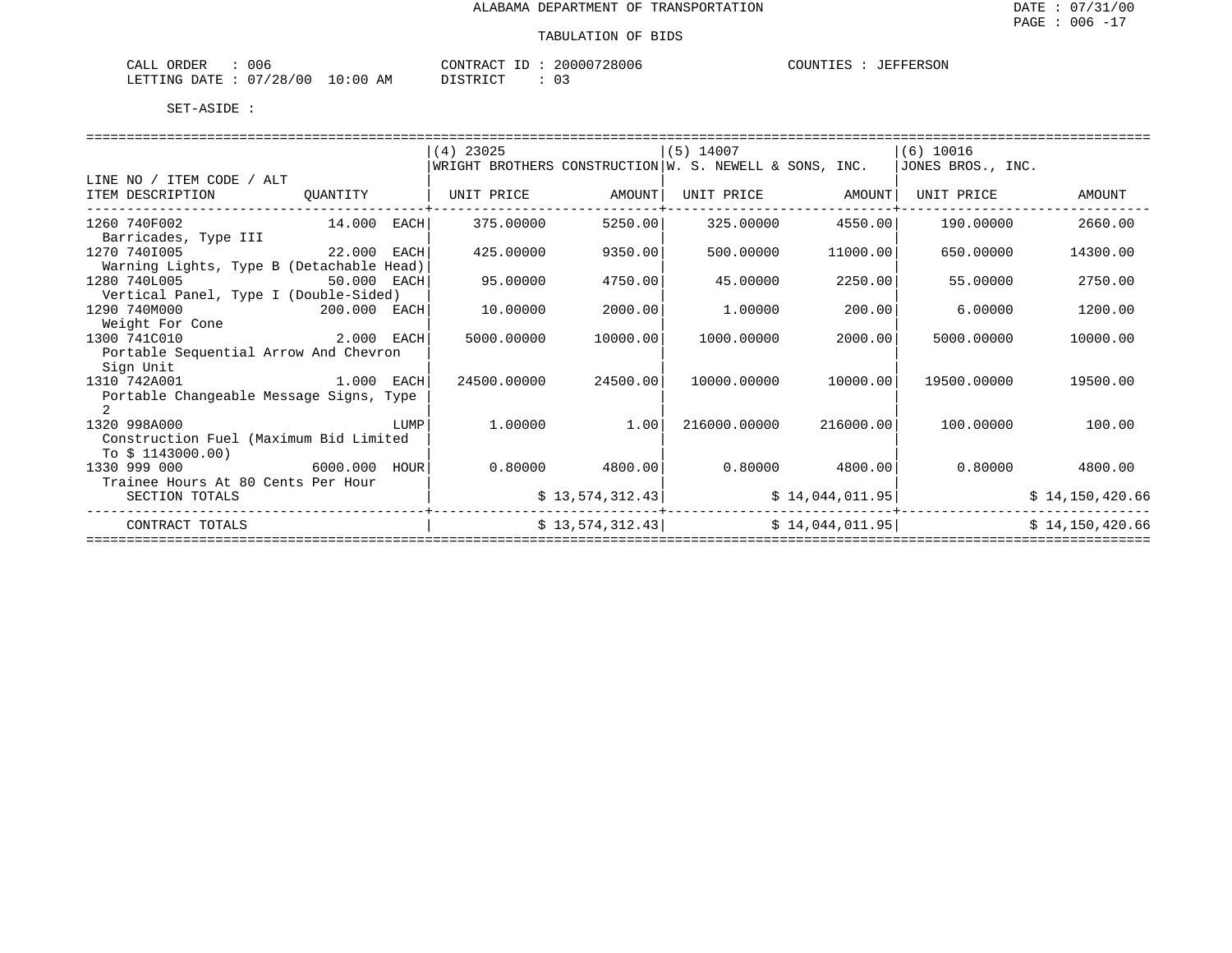DATE :

## TABULATION OF BIDS

| ORDER<br>CALL  | 006        |            | CONTRACT<br>ID | 20000728006   | COUNTIES : | JEFFERSON |
|----------------|------------|------------|----------------|---------------|------------|-----------|
| LETTING DATE : | : 07/28/00 | $10:00$ AM | DISTRICT       | $\cap$<br>. U |            |           |

|                                                 |                  |      | $(7)$ 07014            |            | $(8)$ 14001               |            |            |        |
|-------------------------------------------------|------------------|------|------------------------|------------|---------------------------|------------|------------|--------|
|                                                 |                  |      | ELMO GREER & SONS, LLC |            | NEWELL ROADBUILDERS, INC. |            |            |        |
| LINE NO / ITEM CODE / ALT                       |                  |      |                        |            |                           |            |            |        |
| ITEM DESCRIPTION                                | QUANTITY         |      | UNIT PRICE             | AMOUNT     | UNIT PRICE                | AMOUNT     | UNIT PRICE | AMOUNT |
| SECTION 0001<br>Total                           |                  |      |                        |            |                           |            |            |        |
|                                                 |                  |      |                        |            |                           |            |            |        |
| 0010 201A000                                    |                  |      |                        | 1199000.00 | 750000.00000              | 750000.00  |            |        |
| Clearing & Grubbing (Approximately 310          |                  |      |                        |            |                           |            |            |        |
| Acres)                                          |                  |      |                        |            |                           |            |            |        |
| 0020 205A001                                    | $1.000$ EACH     |      | 2500.00000             | 2500.00    | 1,00000                   | 1.00       |            |        |
| Removal Of Structures, Structure No. 1          |                  |      |                        |            |                           |            |            |        |
| 0030 206C010                                    | 440.000 SOYD     |      | 3.00000                | 1320.00    | 3.00000                   | 1320.00    |            |        |
| Removing Concrete Driveway                      |                  |      |                        |            |                           |            |            |        |
| 0040 206D000                                    | 166.000 LF       |      | 7.00000                | 1162.00    | 5.00000                   | 830.00     |            |        |
| Removing Pipe                                   |                  |      |                        |            |                           |            |            |        |
| 0050 206D005                                    | 560.000 LF       |      | 4.00000                | 2240.00    | 2.50000                   | 1400.00    |            |        |
| Removing Gutter                                 |                  |      |                        |            |                           |            |            |        |
| 0060 210A000                                    | 3470929.000 CYIP |      | 1.71000                | 5935288.59 | 2.09000                   | 7254241.61 |            |        |
| Unclassified Excavation                         |                  |      |                        |            |                           |            |            |        |
| 0080 214A000                                    | 21091.000 CUYD   |      | 7.00000                | 147637.00  | 6.50000                   | 137091.50  |            |        |
| Structure Excavation                            | 5952.000 CUYD    |      | 17,00000               |            |                           |            |            |        |
| 0090 214B001<br>Foundation Backfill, Commercial |                  |      |                        | 101184.00  | 22.50000                  | 133920.00  |            |        |
| 0100 215A000                                    | 494.000 CUYD     |      | 25.00000               | 12350.00   | 25.00000                  | 12350.00   |            |        |
| Unclassified Bridge Excavation                  |                  |      |                        |            |                           |            |            |        |
| 0110 215B000                                    |                  | LUMP | 0.00000                | 0.00       | 0.00000                   | 0.00       |            |        |
| Cofferdams Or Sheeting And Shoring Sta.         |                  |      |                        |            |                           |            |            |        |
| $31+05.63$                                      |                  |      |                        |            |                           |            |            |        |
| 0120 224A000                                    | 50.000 CUYD      |      | 50.00000               | 2500.00    | 15.00000                  | 750.00     |            |        |
| Lime Sink Excavation                            |                  |      |                        |            |                           |            |            |        |
| 0130 224C001                                    | 20.000 TON       |      | 20,00000               | 400.00     | 40.00000                  | 800.00     |            |        |
| Special Backfill For Lime Sink, AHD             |                  |      |                        |            |                           |            |            |        |
| #467or #57                                      |                  |      |                        |            |                           |            |            |        |
| 0140 230A000                                    | 358.000 RBST     |      | 685.00000              | 245230.00  | 350.00000                 | 125300.00  |            |        |
| Roadbed Processing                              |                  |      |                        |            |                           |            |            |        |
| 0150 301A012                                    | 23447.000 SYCP   |      | 4.32000                | 101291.04  | 4.70000                   | 110200.90  |            |        |
| Crushed Aggregate Base Course, Type B,          |                  |      |                        |            |                           |            |            |        |
| Plant Mixed, 6" Compacted Thickness             |                  |      |                        |            |                           |            |            |        |
| 0160 306E000                                    | $1.000$ EACH     |      | 6800.00000             | 6800.00    | 6500.00000                | 6500.00    |            |        |
| State Retained Portable Nuclear                 |                  |      |                        |            |                           |            |            |        |
| Moisture-Density Testing Device                 |                  |      |                        |            |                           |            |            |        |
| (Includes Disposal of Existing Device)          |                  |      |                        |            |                           |            |            |        |
| 0170 401A000                                    | 23609.000 SYCP   |      | 0.30000                | 7082.70    | 0.32000                   | 7554.88    |            |        |
| Bituminous Treatment A                          |                  |      |                        |            |                           |            |            |        |
| 0180 401B108                                    | 6674.000 SYCP    |      | 2.16000                | 14415.84   | 1,23000                   | 8209.02    |            |        |
| Bituminous Treatment G (With Polymer            |                  |      |                        |            |                           |            |            |        |
| Additive)                                       |                  |      |                        |            |                           |            |            |        |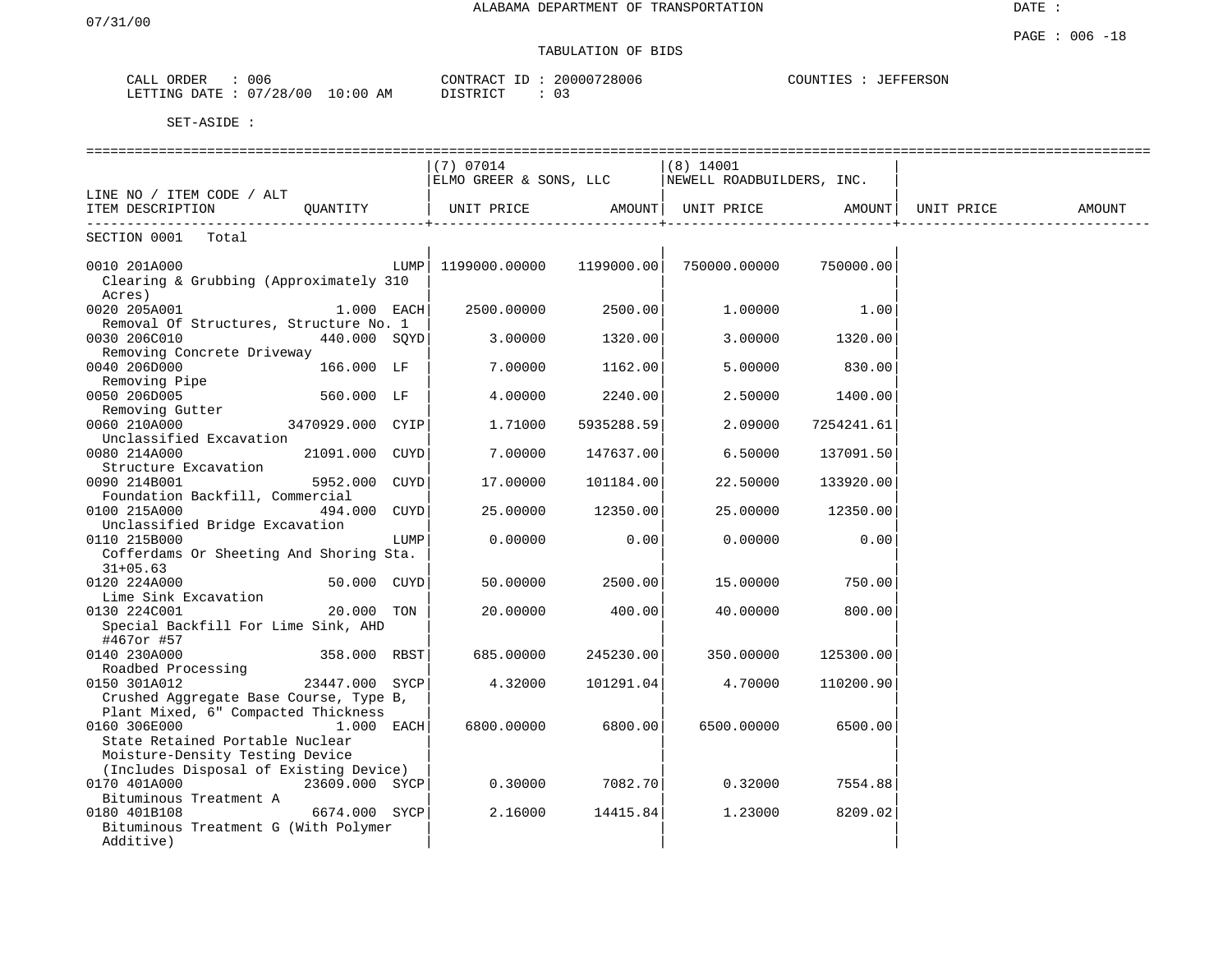| 006<br>CALL ORDER                | CONTRACT ID: 2 | 20000728006 | COUNTIES : JEFFERSON |
|----------------------------------|----------------|-------------|----------------------|
| LETTING DATE : 07/28/00 10:00 AM | DISTRICT       |             |                      |

|                                                                             |                |      | $(7)$ 07014            |                                     | $(8)$ 14001               |                       |            |        |
|-----------------------------------------------------------------------------|----------------|------|------------------------|-------------------------------------|---------------------------|-----------------------|------------|--------|
|                                                                             |                |      | ELMO GREER & SONS, LLC |                                     | NEWELL ROADBUILDERS, INC. |                       |            |        |
| LINE NO / ITEM CODE / ALT                                                   |                |      |                        |                                     |                           |                       |            |        |
| ITEM DESCRIPTION                                                            | QUANTITY       |      | UNIT PRICE             |                                     | AMOUNT   UNIT PRICE       | AMOUNT                | UNIT PRICE | AMOUNT |
| 0190 405A000                                                                | 672.000 GAL    |      | 1.20000                | . - - - - - - - - - - + -<br>806.40 | 1.75000                   | ---------+<br>1176.00 |            |        |
| Tack Coat                                                                   |                |      |                        |                                     |                           |                       |            |        |
| 0200 410H000                                                                | $1.000$ EACH   |      | 5000.00000             | 5000.00                             | 4500.00000                | 4500.00               |            |        |
| Material Remixing Device                                                    |                |      |                        |                                     |                           |                       |            |        |
| 0210 424A240                                                                | 1171.000 TON   |      | 36.02000               | 42179.42                            | 35.38000                  | 41429.98              |            |        |
| Superpave Bituminous Concrete Wearing                                       |                |      |                        |                                     |                           |                       |            |        |
| Surface Layer, 1/2" Maximum Aggregate                                       |                |      |                        |                                     |                           |                       |            |        |
| Size Mix, ESAL Range C                                                      |                |      |                        |                                     |                           |                       |            |        |
| 0220 424B441                                                                | 3421.000 TON   |      | 27.82000               | 95172.22                            | 28.59000                  | 97806.39              |            |        |
| Superpave Bituminous Concrete Upper                                         |                |      |                        |                                     |                           |                       |            |        |
| Binder Layer, 1" Maximum Aggregate Size                                     |                |      |                        |                                     |                           |                       |            |        |
| Mix, ESAL Range C                                                           |                |      |                        |                                     |                           |                       |            |        |
| 0230 424C240                                                                | 940.000 TON    |      | 26.82000               | 25210.80                            | 31.05000                  | 29187.00              |            |        |
| Superpave Bituminous Concrete Base<br>Layer, 1" Maximum Aggregate Size Mix, |                |      |                        |                                     |                           |                       |            |        |
| ESAL Range C                                                                |                |      |                        |                                     |                           |                       |            |        |
| 0240 430B026                                                                | 6791.000 TNCP  |      | 15.00000               | 101865.00                           | 5.00000                   | 33955.00              |            |        |
| Aggregate Surfacing (AHD #467, #57 Or                                       |                |      |                        |                                     |                           |                       |            |        |
| #810)                                                                       |                |      |                        |                                     |                           |                       |            |        |
| 0250 450B000                                                                | 134.000 SOYD   |      | 65.00000               | 8710.00                             | 65.00000                  | 8710.00               |            |        |
| Reinforced Cement Concrete Bridge End                                       |                |      |                        |                                     |                           |                       |            |        |
| Slab                                                                        |                |      |                        |                                     |                           |                       |            |        |
| 0260 502A000                                                                | 1383270.000 LB |      | 0.39000                | 539475.30                           | 0.37000                   | 511809.90             |            |        |
| Steel Reinforcement                                                         |                |      |                        |                                     |                           |                       |            |        |
| 0270 502A001                                                                | 157300.000 LB  |      | 0.50000                | 78650.00                            | 0.50000                   | 78650.00              |            |        |
| Steel Reinforcement (Grade 60)                                              |                |      |                        |                                     |                           |                       |            |        |
| 0280 502B000                                                                |                | LUMP | 115000.00000           | 115000.00                           | 115000.00000              | 115000.00             |            |        |
| Steel Reinforcement For Bridge                                              |                |      |                        |                                     |                           |                       |            |        |
| Superstructure Sta. 31+05.65 (Approx.                                       |                |      |                        |                                     |                           |                       |            |        |
| $227800$ lbs) $Gr. 60$                                                      |                |      |                        |                                     |                           |                       |            |        |
| 0290 505C002                                                                | 540.000 LF     |      | 20.00000               | 10800.00                            | 20.00000                  | 10800.00              |            |        |
| Steel Piling (HP 12x53)                                                     |                |      |                        |                                     |                           |                       |            |        |
| 0300 505G003                                                                | 18.000 EACH    |      | 80.00000               | 1440.00                             | 80.00000                  | 1440.00               |            |        |
| Pile Points (Type A, 12")                                                   |                |      |                        |                                     |                           |                       |            |        |
| 0310 508A000                                                                | 15000.000 LB   |      | 2.00000                | 30000.00                            | 2.00000                   | 30000.00              |            |        |
| Structural Steel                                                            |                |      |                        |                                     |                           |                       |            |        |
| 0320 510A000                                                                | 813.000 CUYD   |      | 180.00000              | 146340.00                           | 180.00000                 | 146340.00             |            |        |
| Bridge Substructure Concrete, Class A                                       |                |      |                        |                                     |                           |                       |            |        |
| 0330 510C051                                                                |                | LUMP | 432000.00000           | 432000.00                           | 427000.00000              | 427000.00             |            |        |
| Bridge Concrete Superstructure, Sta.                                        |                |      |                        |                                     |                           |                       |            |        |
| 31+05.63 (Approx. 1167 C.Y.)                                                |                |      |                        |                                     |                           |                       |            |        |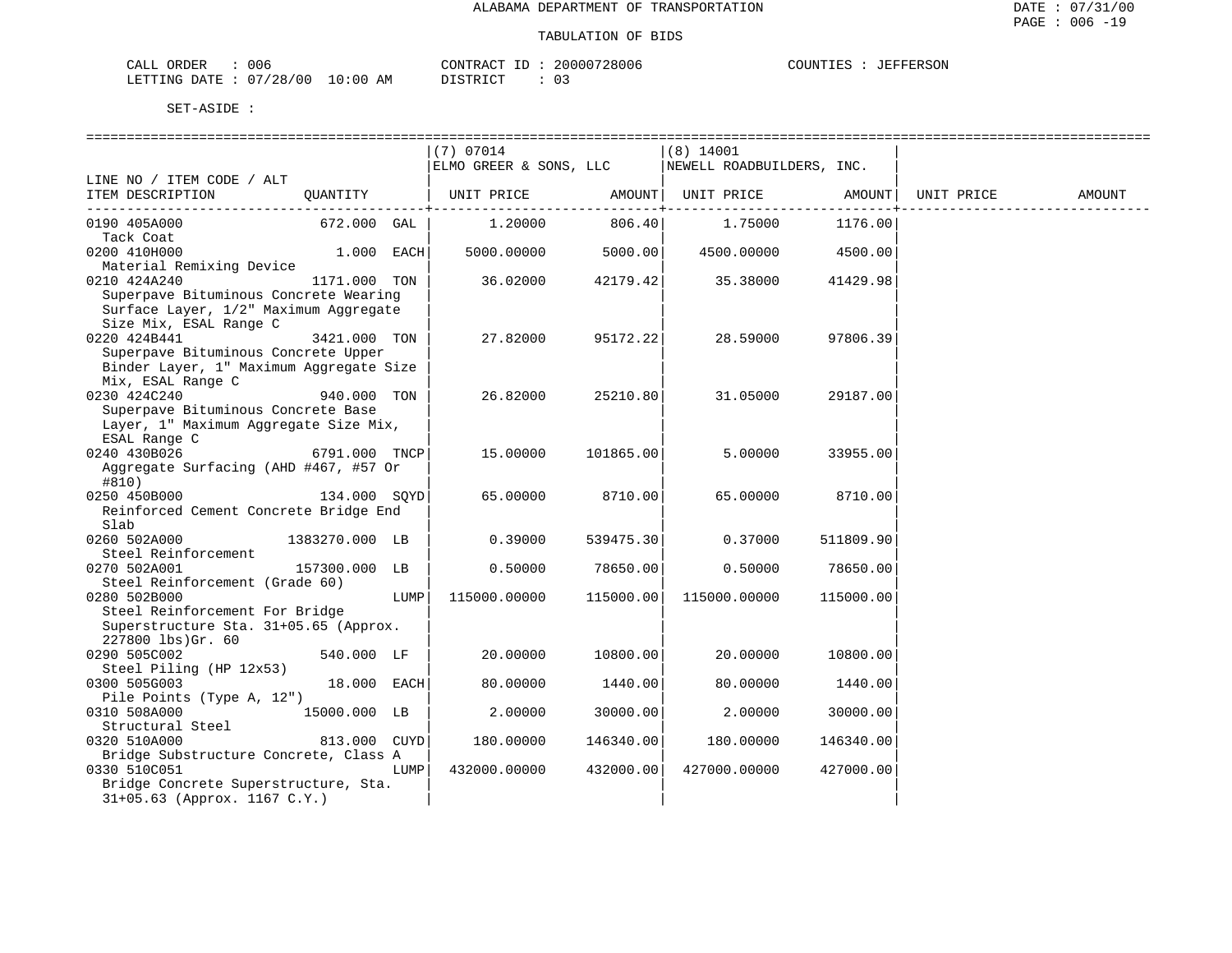| CALL ORDER                      | 006 |          | CONTRACT ID: 20000728006 | COUNTIES : JEFFERSON |  |
|---------------------------------|-----|----------|--------------------------|----------------------|--|
| LETTING DATE: 07/28/00 10:00 AM |     | DISTRICT |                          |                      |  |

| (7) 07014<br>$(8)$ 14001<br>ELMO GREER & SONS, LLC<br>NEWELL ROADBUILDERS, INC.<br>LINE NO / ITEM CODE / ALT<br>QUANTITY   UNIT PRICE AMOUNT  UNIT PRICE AMOUNT<br>ITEM DESCRIPTION<br>UNIT PRICE<br>AMOUNT<br>----------+------<br>$2.00000$ $6946.00$ $2.00000$ $6946.00$<br>0340 510E000<br>3473.000 SOYD<br>Grooving Concrete Bridge Decks<br>700.00000 58800.00<br>0350 511A004<br>84.000 EACH<br>700.00000 58800.00<br>Elastomeric Bearings, Type 4<br>0360 513B017<br>4718.000 LF<br>684110.00<br>684110.00<br>145.00000<br>145.00000<br>Pretensioned-Prestressed Concrete<br>Girders, Type BT-72 (Specialty Item)<br>0370 524A011<br>9605.000 CUYD<br>1584825.00<br>153.00000<br>165.00000<br>1469565.00<br>Culvert Concrete (Cast In Place)<br>0380 530A002<br>3413.000 LF<br>32.00000<br>109216.00<br>28.50000<br>97270.50<br>24" Roadway Pipe (Class 3 R.C.)<br>0390 530A003<br>2352.00<br>42.25000<br>56.000 LF<br>42.00000<br>2366.00<br>30" Roadway Pipe (Class 3 R.C.)<br>0400 530A006<br>72.000 LF<br>87.00000<br>6264.00<br>86.00000<br>6192.00<br>48" Roadway Pipe (Class 3 R.C.)<br>0410 530A014<br>26082.00<br>567.000 LF<br>46.00000<br>43.00000<br>24381.00<br>30" Roadway Pipe (Class 4 R.C.)<br>0420 530A026<br>20878.00<br>286.000 LF<br>73.00000<br>64.50000<br>18447.00<br>36" Roadway Pipe (Class 5 R.C.)<br>0430 530A028<br>346.000 LF<br>113.00000<br>39098.00<br>104.00000<br>35984.00<br>48" Roadway Pipe (Class 5 R.C.)<br>0440 530A202<br>1225.000 LF<br>30,00000<br>36750.00<br>23.50000<br>28787.50<br>24" Roadway Pipe (14 Gauge C.C.S.P.I.)<br>0450 530A374 468.000 LF<br>60.00000<br>28080.00<br>44.00000<br>20592.00<br>24" Roadway Pipe, Class C-1 Bedding<br>(Class 5 R.C.)<br>1668.000 LF<br>246864.00<br>0460 530A378<br>148.00000<br>111.00000<br>185148.00<br>48" Roadway Pipe, Class C-1 Bedding |  |  |  |  |
|-------------------------------------------------------------------------------------------------------------------------------------------------------------------------------------------------------------------------------------------------------------------------------------------------------------------------------------------------------------------------------------------------------------------------------------------------------------------------------------------------------------------------------------------------------------------------------------------------------------------------------------------------------------------------------------------------------------------------------------------------------------------------------------------------------------------------------------------------------------------------------------------------------------------------------------------------------------------------------------------------------------------------------------------------------------------------------------------------------------------------------------------------------------------------------------------------------------------------------------------------------------------------------------------------------------------------------------------------------------------------------------------------------------------------------------------------------------------------------------------------------------------------------------------------------------------------------------------------------------------------------------------------------------------------------------------------------------------------------------------------------------------------------------------------------------------------------------------------|--|--|--|--|
|                                                                                                                                                                                                                                                                                                                                                                                                                                                                                                                                                                                                                                                                                                                                                                                                                                                                                                                                                                                                                                                                                                                                                                                                                                                                                                                                                                                                                                                                                                                                                                                                                                                                                                                                                                                                                                                 |  |  |  |  |
|                                                                                                                                                                                                                                                                                                                                                                                                                                                                                                                                                                                                                                                                                                                                                                                                                                                                                                                                                                                                                                                                                                                                                                                                                                                                                                                                                                                                                                                                                                                                                                                                                                                                                                                                                                                                                                                 |  |  |  |  |
|                                                                                                                                                                                                                                                                                                                                                                                                                                                                                                                                                                                                                                                                                                                                                                                                                                                                                                                                                                                                                                                                                                                                                                                                                                                                                                                                                                                                                                                                                                                                                                                                                                                                                                                                                                                                                                                 |  |  |  |  |
|                                                                                                                                                                                                                                                                                                                                                                                                                                                                                                                                                                                                                                                                                                                                                                                                                                                                                                                                                                                                                                                                                                                                                                                                                                                                                                                                                                                                                                                                                                                                                                                                                                                                                                                                                                                                                                                 |  |  |  |  |
|                                                                                                                                                                                                                                                                                                                                                                                                                                                                                                                                                                                                                                                                                                                                                                                                                                                                                                                                                                                                                                                                                                                                                                                                                                                                                                                                                                                                                                                                                                                                                                                                                                                                                                                                                                                                                                                 |  |  |  |  |
|                                                                                                                                                                                                                                                                                                                                                                                                                                                                                                                                                                                                                                                                                                                                                                                                                                                                                                                                                                                                                                                                                                                                                                                                                                                                                                                                                                                                                                                                                                                                                                                                                                                                                                                                                                                                                                                 |  |  |  |  |
|                                                                                                                                                                                                                                                                                                                                                                                                                                                                                                                                                                                                                                                                                                                                                                                                                                                                                                                                                                                                                                                                                                                                                                                                                                                                                                                                                                                                                                                                                                                                                                                                                                                                                                                                                                                                                                                 |  |  |  |  |
|                                                                                                                                                                                                                                                                                                                                                                                                                                                                                                                                                                                                                                                                                                                                                                                                                                                                                                                                                                                                                                                                                                                                                                                                                                                                                                                                                                                                                                                                                                                                                                                                                                                                                                                                                                                                                                                 |  |  |  |  |
|                                                                                                                                                                                                                                                                                                                                                                                                                                                                                                                                                                                                                                                                                                                                                                                                                                                                                                                                                                                                                                                                                                                                                                                                                                                                                                                                                                                                                                                                                                                                                                                                                                                                                                                                                                                                                                                 |  |  |  |  |
|                                                                                                                                                                                                                                                                                                                                                                                                                                                                                                                                                                                                                                                                                                                                                                                                                                                                                                                                                                                                                                                                                                                                                                                                                                                                                                                                                                                                                                                                                                                                                                                                                                                                                                                                                                                                                                                 |  |  |  |  |
|                                                                                                                                                                                                                                                                                                                                                                                                                                                                                                                                                                                                                                                                                                                                                                                                                                                                                                                                                                                                                                                                                                                                                                                                                                                                                                                                                                                                                                                                                                                                                                                                                                                                                                                                                                                                                                                 |  |  |  |  |
|                                                                                                                                                                                                                                                                                                                                                                                                                                                                                                                                                                                                                                                                                                                                                                                                                                                                                                                                                                                                                                                                                                                                                                                                                                                                                                                                                                                                                                                                                                                                                                                                                                                                                                                                                                                                                                                 |  |  |  |  |
|                                                                                                                                                                                                                                                                                                                                                                                                                                                                                                                                                                                                                                                                                                                                                                                                                                                                                                                                                                                                                                                                                                                                                                                                                                                                                                                                                                                                                                                                                                                                                                                                                                                                                                                                                                                                                                                 |  |  |  |  |
|                                                                                                                                                                                                                                                                                                                                                                                                                                                                                                                                                                                                                                                                                                                                                                                                                                                                                                                                                                                                                                                                                                                                                                                                                                                                                                                                                                                                                                                                                                                                                                                                                                                                                                                                                                                                                                                 |  |  |  |  |
|                                                                                                                                                                                                                                                                                                                                                                                                                                                                                                                                                                                                                                                                                                                                                                                                                                                                                                                                                                                                                                                                                                                                                                                                                                                                                                                                                                                                                                                                                                                                                                                                                                                                                                                                                                                                                                                 |  |  |  |  |
|                                                                                                                                                                                                                                                                                                                                                                                                                                                                                                                                                                                                                                                                                                                                                                                                                                                                                                                                                                                                                                                                                                                                                                                                                                                                                                                                                                                                                                                                                                                                                                                                                                                                                                                                                                                                                                                 |  |  |  |  |
|                                                                                                                                                                                                                                                                                                                                                                                                                                                                                                                                                                                                                                                                                                                                                                                                                                                                                                                                                                                                                                                                                                                                                                                                                                                                                                                                                                                                                                                                                                                                                                                                                                                                                                                                                                                                                                                 |  |  |  |  |
|                                                                                                                                                                                                                                                                                                                                                                                                                                                                                                                                                                                                                                                                                                                                                                                                                                                                                                                                                                                                                                                                                                                                                                                                                                                                                                                                                                                                                                                                                                                                                                                                                                                                                                                                                                                                                                                 |  |  |  |  |
|                                                                                                                                                                                                                                                                                                                                                                                                                                                                                                                                                                                                                                                                                                                                                                                                                                                                                                                                                                                                                                                                                                                                                                                                                                                                                                                                                                                                                                                                                                                                                                                                                                                                                                                                                                                                                                                 |  |  |  |  |
|                                                                                                                                                                                                                                                                                                                                                                                                                                                                                                                                                                                                                                                                                                                                                                                                                                                                                                                                                                                                                                                                                                                                                                                                                                                                                                                                                                                                                                                                                                                                                                                                                                                                                                                                                                                                                                                 |  |  |  |  |
|                                                                                                                                                                                                                                                                                                                                                                                                                                                                                                                                                                                                                                                                                                                                                                                                                                                                                                                                                                                                                                                                                                                                                                                                                                                                                                                                                                                                                                                                                                                                                                                                                                                                                                                                                                                                                                                 |  |  |  |  |
|                                                                                                                                                                                                                                                                                                                                                                                                                                                                                                                                                                                                                                                                                                                                                                                                                                                                                                                                                                                                                                                                                                                                                                                                                                                                                                                                                                                                                                                                                                                                                                                                                                                                                                                                                                                                                                                 |  |  |  |  |
|                                                                                                                                                                                                                                                                                                                                                                                                                                                                                                                                                                                                                                                                                                                                                                                                                                                                                                                                                                                                                                                                                                                                                                                                                                                                                                                                                                                                                                                                                                                                                                                                                                                                                                                                                                                                                                                 |  |  |  |  |
|                                                                                                                                                                                                                                                                                                                                                                                                                                                                                                                                                                                                                                                                                                                                                                                                                                                                                                                                                                                                                                                                                                                                                                                                                                                                                                                                                                                                                                                                                                                                                                                                                                                                                                                                                                                                                                                 |  |  |  |  |
|                                                                                                                                                                                                                                                                                                                                                                                                                                                                                                                                                                                                                                                                                                                                                                                                                                                                                                                                                                                                                                                                                                                                                                                                                                                                                                                                                                                                                                                                                                                                                                                                                                                                                                                                                                                                                                                 |  |  |  |  |
|                                                                                                                                                                                                                                                                                                                                                                                                                                                                                                                                                                                                                                                                                                                                                                                                                                                                                                                                                                                                                                                                                                                                                                                                                                                                                                                                                                                                                                                                                                                                                                                                                                                                                                                                                                                                                                                 |  |  |  |  |
|                                                                                                                                                                                                                                                                                                                                                                                                                                                                                                                                                                                                                                                                                                                                                                                                                                                                                                                                                                                                                                                                                                                                                                                                                                                                                                                                                                                                                                                                                                                                                                                                                                                                                                                                                                                                                                                 |  |  |  |  |
|                                                                                                                                                                                                                                                                                                                                                                                                                                                                                                                                                                                                                                                                                                                                                                                                                                                                                                                                                                                                                                                                                                                                                                                                                                                                                                                                                                                                                                                                                                                                                                                                                                                                                                                                                                                                                                                 |  |  |  |  |
|                                                                                                                                                                                                                                                                                                                                                                                                                                                                                                                                                                                                                                                                                                                                                                                                                                                                                                                                                                                                                                                                                                                                                                                                                                                                                                                                                                                                                                                                                                                                                                                                                                                                                                                                                                                                                                                 |  |  |  |  |
|                                                                                                                                                                                                                                                                                                                                                                                                                                                                                                                                                                                                                                                                                                                                                                                                                                                                                                                                                                                                                                                                                                                                                                                                                                                                                                                                                                                                                                                                                                                                                                                                                                                                                                                                                                                                                                                 |  |  |  |  |
|                                                                                                                                                                                                                                                                                                                                                                                                                                                                                                                                                                                                                                                                                                                                                                                                                                                                                                                                                                                                                                                                                                                                                                                                                                                                                                                                                                                                                                                                                                                                                                                                                                                                                                                                                                                                                                                 |  |  |  |  |
|                                                                                                                                                                                                                                                                                                                                                                                                                                                                                                                                                                                                                                                                                                                                                                                                                                                                                                                                                                                                                                                                                                                                                                                                                                                                                                                                                                                                                                                                                                                                                                                                                                                                                                                                                                                                                                                 |  |  |  |  |
|                                                                                                                                                                                                                                                                                                                                                                                                                                                                                                                                                                                                                                                                                                                                                                                                                                                                                                                                                                                                                                                                                                                                                                                                                                                                                                                                                                                                                                                                                                                                                                                                                                                                                                                                                                                                                                                 |  |  |  |  |
|                                                                                                                                                                                                                                                                                                                                                                                                                                                                                                                                                                                                                                                                                                                                                                                                                                                                                                                                                                                                                                                                                                                                                                                                                                                                                                                                                                                                                                                                                                                                                                                                                                                                                                                                                                                                                                                 |  |  |  |  |
| (Class 5 R.C.)                                                                                                                                                                                                                                                                                                                                                                                                                                                                                                                                                                                                                                                                                                                                                                                                                                                                                                                                                                                                                                                                                                                                                                                                                                                                                                                                                                                                                                                                                                                                                                                                                                                                                                                                                                                                                                  |  |  |  |  |
| 0470 530A380<br>1048.000 LF<br>221,00000<br>231608.00<br>175.00000<br>183400.00                                                                                                                                                                                                                                                                                                                                                                                                                                                                                                                                                                                                                                                                                                                                                                                                                                                                                                                                                                                                                                                                                                                                                                                                                                                                                                                                                                                                                                                                                                                                                                                                                                                                                                                                                                 |  |  |  |  |
| 60" Roadway Pipe, Class C-1 Bedding                                                                                                                                                                                                                                                                                                                                                                                                                                                                                                                                                                                                                                                                                                                                                                                                                                                                                                                                                                                                                                                                                                                                                                                                                                                                                                                                                                                                                                                                                                                                                                                                                                                                                                                                                                                                             |  |  |  |  |
| (Class 5 R.C.)                                                                                                                                                                                                                                                                                                                                                                                                                                                                                                                                                                                                                                                                                                                                                                                                                                                                                                                                                                                                                                                                                                                                                                                                                                                                                                                                                                                                                                                                                                                                                                                                                                                                                                                                                                                                                                  |  |  |  |  |
| 1980.00<br>0480 530A603<br>90.000 LF<br>22.00000<br>38.00000<br>3420.00                                                                                                                                                                                                                                                                                                                                                                                                                                                                                                                                                                                                                                                                                                                                                                                                                                                                                                                                                                                                                                                                                                                                                                                                                                                                                                                                                                                                                                                                                                                                                                                                                                                                                                                                                                         |  |  |  |  |
| 30" Roadway Pipe (14 Gauge C.S.)                                                                                                                                                                                                                                                                                                                                                                                                                                                                                                                                                                                                                                                                                                                                                                                                                                                                                                                                                                                                                                                                                                                                                                                                                                                                                                                                                                                                                                                                                                                                                                                                                                                                                                                                                                                                                |  |  |  |  |
| (Temporary)                                                                                                                                                                                                                                                                                                                                                                                                                                                                                                                                                                                                                                                                                                                                                                                                                                                                                                                                                                                                                                                                                                                                                                                                                                                                                                                                                                                                                                                                                                                                                                                                                                                                                                                                                                                                                                     |  |  |  |  |
| 0490 530A808<br>92.000 LF<br>35.00000<br>3220.00<br>27.00000<br>2484.00                                                                                                                                                                                                                                                                                                                                                                                                                                                                                                                                                                                                                                                                                                                                                                                                                                                                                                                                                                                                                                                                                                                                                                                                                                                                                                                                                                                                                                                                                                                                                                                                                                                                                                                                                                         |  |  |  |  |
| 18" Roadway Pipe (12 Gauge C.C.S.)                                                                                                                                                                                                                                                                                                                                                                                                                                                                                                                                                                                                                                                                                                                                                                                                                                                                                                                                                                                                                                                                                                                                                                                                                                                                                                                                                                                                                                                                                                                                                                                                                                                                                                                                                                                                              |  |  |  |  |
| (Stack Pipe) (No Bedding Required)                                                                                                                                                                                                                                                                                                                                                                                                                                                                                                                                                                                                                                                                                                                                                                                                                                                                                                                                                                                                                                                                                                                                                                                                                                                                                                                                                                                                                                                                                                                                                                                                                                                                                                                                                                                                              |  |  |  |  |
| 0500 535A001<br>48.000 LF<br>21.00000<br>1008.00<br>38.50000<br>1848.00                                                                                                                                                                                                                                                                                                                                                                                                                                                                                                                                                                                                                                                                                                                                                                                                                                                                                                                                                                                                                                                                                                                                                                                                                                                                                                                                                                                                                                                                                                                                                                                                                                                                                                                                                                         |  |  |  |  |
| 18" Side Drain Pipe                                                                                                                                                                                                                                                                                                                                                                                                                                                                                                                                                                                                                                                                                                                                                                                                                                                                                                                                                                                                                                                                                                                                                                                                                                                                                                                                                                                                                                                                                                                                                                                                                                                                                                                                                                                                                             |  |  |  |  |
| 457000.00<br>0510 600A000<br>LUMP<br>457000.00000<br>690000.00000<br>690000.00                                                                                                                                                                                                                                                                                                                                                                                                                                                                                                                                                                                                                                                                                                                                                                                                                                                                                                                                                                                                                                                                                                                                                                                                                                                                                                                                                                                                                                                                                                                                                                                                                                                                                                                                                                  |  |  |  |  |
| Mobilization                                                                                                                                                                                                                                                                                                                                                                                                                                                                                                                                                                                                                                                                                                                                                                                                                                                                                                                                                                                                                                                                                                                                                                                                                                                                                                                                                                                                                                                                                                                                                                                                                                                                                                                                                                                                                                    |  |  |  |  |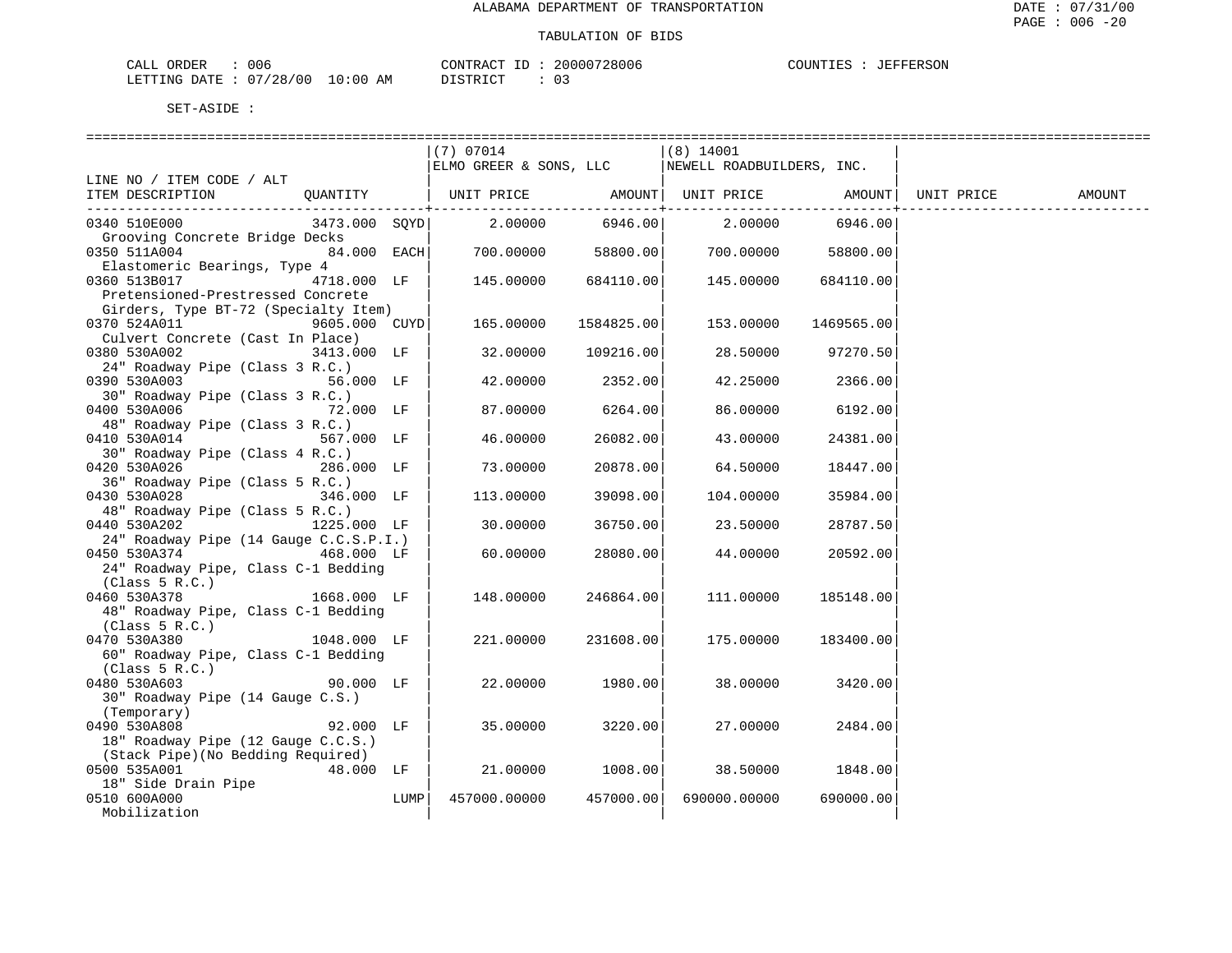| $\sim - -$<br><b>CRDER</b><br>لىلە: | $\sim$ $\sim$<br>uud          |             | סידיזו∩י<br>$\sim$ $\sim$ $\sim$ $\sim$ $\sim$ $\sim$                                                                                        | חחחי<br>- 106<br>بع د<br>. | 1 I M |
|-------------------------------------|-------------------------------|-------------|----------------------------------------------------------------------------------------------------------------------------------------------|----------------------------|-------|
| TNG<br>LETT <sup>-</sup><br>חיד בר. | 40 C<br>່າ ຊ<br>20<br>$\cdot$ | . O C<br>ΑМ | $\sim$<br>תי <i>ים</i> דת<br>the contract of the contract of the contract of the contract of the contract of the contract of the contract of | -<br>◡ –<br>___            |       |

|                                              |                | (7) 07014              |           | $(8)$ 14001                  |           |                    |        |
|----------------------------------------------|----------------|------------------------|-----------|------------------------------|-----------|--------------------|--------|
|                                              |                | ELMO GREER & SONS, LLC |           | NEWELL ROADBUILDERS, INC.    |           |                    |        |
| LINE NO / ITEM CODE / ALT                    |                |                        |           |                              |           |                    |        |
| ITEM DESCRIPTION                             | QUANTITY       |                        |           | UNIT PRICE AMOUNT UNIT PRICE |           | AMOUNT  UNIT PRICE | AMOUNT |
|                                              |                |                        |           |                              |           |                    |        |
| 0520 601A000                                 | $1.000$ EACH   | 7500.00000             | 7500.00   | 500.00000                    | 500.00    |                    |        |
| Furnishing Base, Soil And Structure          |                |                        |           |                              |           |                    |        |
| Laboratories                                 |                |                        |           |                              |           |                    |        |
| 0530 602A000<br>Right Of Way Markers         | $57.000$ EACH  | 75.00000               | 4275.00   | 90.00000                     | 5130.00   |                    |        |
| 0540 602B000                                 | $2.000$ EACH   | 100.00000              | 200.00    | 90.00000                     | 180.00    |                    |        |
| Land Survey Markers                          |                |                        |           |                              |           |                    |        |
| 0542 603B000                                 | 500.000 LF     | 25.00000               | 12500.00  | 9.00000                      | 4500.00   |                    |        |
| Furnishing Security Fence                    |                |                        |           |                              |           |                    |        |
| 0544 603C002                                 | $1.000$ EACH   | 40000.00000            | 40000.00  | 30000.00000                  | 30000.00  |                    |        |
| Furnishing Type 3 Field Office (State        |                |                        |           |                              |           |                    |        |
| Retained)                                    |                |                        |           |                              |           |                    |        |
| 0550 606A000                                 | 2000.000 LF    | 8.25000                | 16500.00  | 16.00000                     | 32000.00  |                    |        |
| 6" Underdrain Pipe                           |                |                        |           |                              |           |                    |        |
| 0560 610C001                                 | 1520.000 TON   | 13.50000               | 20520.00  | 28.00000                     | 42560.00  |                    |        |
| Loose Riprap, Class 2                        |                |                        |           |                              |           |                    |        |
| 0570 610D000                                 | 228.000 SOYD   | 3.00000                | 684.00    | 5.00000                      | 1140.00   |                    |        |
| Filter Blanket                               |                |                        |           |                              |           |                    |        |
| 0580 610D003                                 | 426.000 SOYD   | 3.00000                | 1278.00   | 5.00000                      | 2130.00   |                    |        |
| Filter Blanket, Geotextile                   |                |                        |           |                              |           |                    |        |
| 0590 614A000                                 | 3100.000 CUYD  | 195.00000              | 604500.00 | 155.00000                    | 480500.00 |                    |        |
| Slope Paving                                 |                |                        |           |                              |           |                    |        |
| 0600 614A001                                 | 153.000 CUYD   | 225,00000              | 34425.00  | 195.00000                    | 29835.00  |                    |        |
| Slope Paving (Under Bridges)<br>0610 619A003 |                |                        | 16250.00  |                              |           |                    |        |
| 24" Roadway Pipe End Treatment, Class 1      | 26.000 EACH    | 625.00000              |           | 550.00000                    | 14300.00  |                    |        |
| 0620 619A004                                 | $2.000$ EACH   | 650.00000              | 1300.00   | 650.00000                    | 1300.00   |                    |        |
| 30" Roadway Pipe End Treatment, Class 1      |                |                        |           |                              |           |                    |        |
| 0630 619A005                                 | $1.000$ EACH   | 675.00000              | 675.00    | 750.00000                    | 750.00    |                    |        |
| 36" Roadway Pipe End Treatment, Class 1      |                |                        |           |                              |           |                    |        |
| 0640 619A007                                 | $2.000$ EACH   | 1200.00000             | 2400.00   | 900.00000                    | 1800.00   |                    |        |
| 48" Roadway Pipe End Treatment, Class 1      |                |                        |           |                              |           |                    |        |
| 0650 619A009                                 | $2.000$ EACH   | 2200.00000             | 4400.00   | 1500.00000                   | 3000.00   |                    |        |
| 60" Roadway Pipe End Treatment, Class 1      |                |                        |           |                              |           |                    |        |
| 0660 619A101                                 | $4.000$ EACH   | 600.00000              | 2400.00   | 500.00000                    | 2000.00   |                    |        |
| 18" Side Drain Pipe End Treatment,           |                |                        |           |                              |           |                    |        |
| Class 1                                      |                |                        |           |                              |           |                    |        |
| 0670 620A000                                 | $3.000$ $CUYD$ | 1500.00000             | 4500.00   | 750.00000                    | 2250.00   |                    |        |
| Minor Structure Concrete                     |                |                        |           |                              |           |                    |        |
| 0680 621A004                                 | 4.000 EACH     | 4000.00000             | 16000.00  | 2500.00000                   | 10000.00  |                    |        |
| Junction Boxes, Type 4                       |                |                        |           |                              |           |                    |        |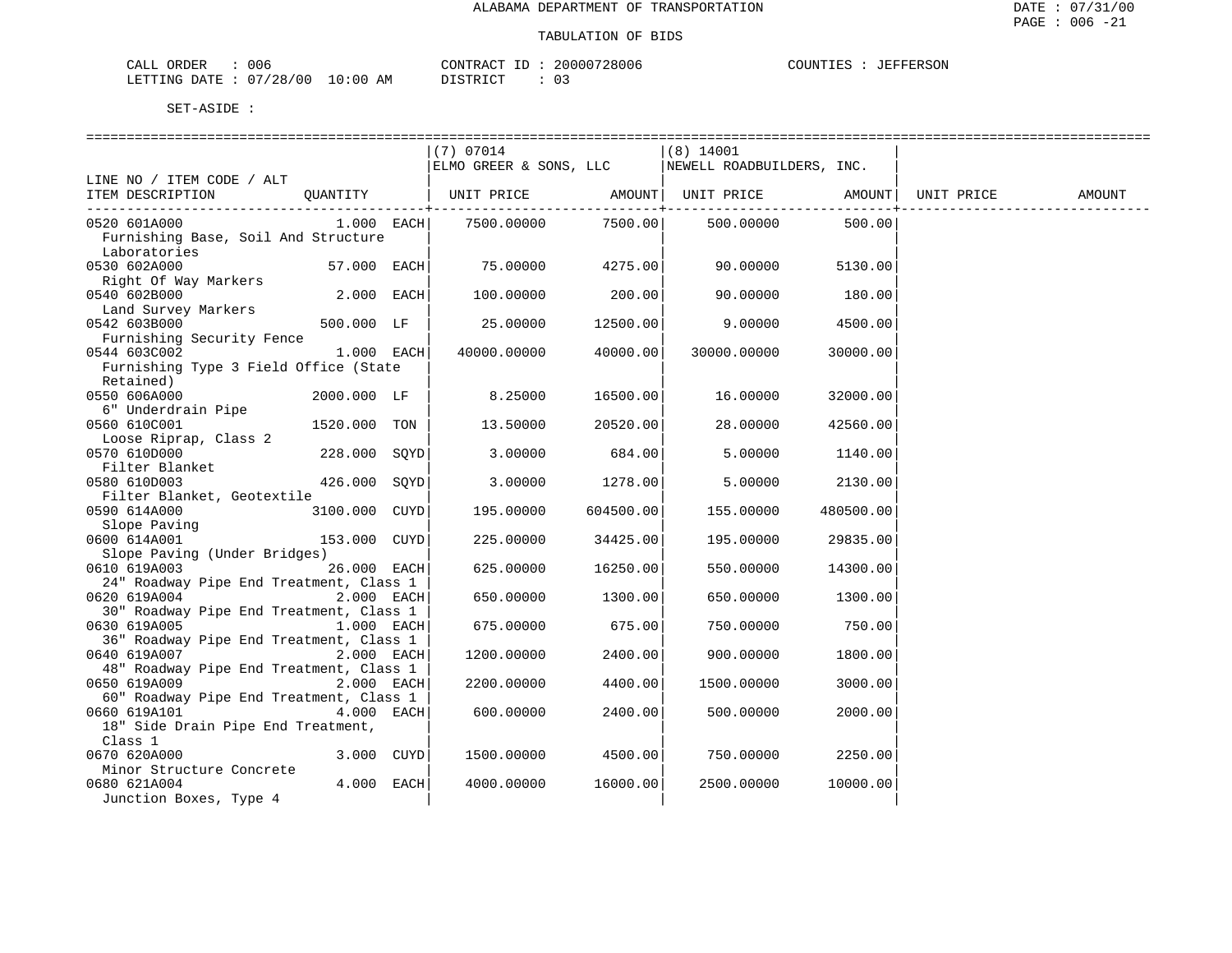| 006<br>CALL ORDER               |          | CONTRACT ID: 20000728006 | COUNTIES : JEFFERSON |  |
|---------------------------------|----------|--------------------------|----------------------|--|
| LETTING DATE: 07/28/00 10:00 AM | DISTRICT |                          |                      |  |

|                                                          | $(7)$ 07014 |                        | $(8)$ 14001                                        |                  |        |
|----------------------------------------------------------|-------------|------------------------|----------------------------------------------------|------------------|--------|
|                                                          |             |                        | ELMO GREER & SONS, LLC   NEWELL ROADBUILDERS, INC. |                  |        |
| LINE NO / ITEM CODE / ALT                                |             |                        |                                                    |                  |        |
| ITEM DESCRIPTION<br>QUANTITY                             |             | --------------+------- |                                                    | --------------+- | AMOUNT |
| 0690 621A005<br>1.000 EACH                               | 2000.00000  | 2000.00                | 1750.00000 1750.00                                 |                  |        |
| Junction Boxes, Type 1                                   |             |                        |                                                    |                  |        |
| 0700 621A058<br>12.000 EACH                              | 2000.00000  | 24000.00               | 1250.00000 15000.00                                |                  |        |
| Junction Boxes, Type 3 (Modified)                        |             |                        |                                                    |                  |        |
| 0710 621B004<br>3.000 EACH                               | 800.00000   | 2400.00                | 600.00000                                          | 1800.00          |        |
| Junction Box Units, Type 4<br>7.000 EACH<br>0720 621C027 | 2000.00000  | 14000.00               | 1500.00000                                         | 10500.00         |        |
| $\frac{1}{2}$<br>Inlets, Type C<br>120 $\frac{1}{2}$     |             |                        |                                                    |                  |        |
| 0730 621C032<br>1.000 EACH                               | 2500.00000  | 2500.00                | 1700.00000                                         | 1700.00          |        |
| Inlets, Type C (Modified)                                |             |                        |                                                    |                  |        |
| 22.000 EACH<br>0740 621C068                              | 1000.00000  | 22000.00               | 850.00000                                          | 18700.00         |        |
| Inlets, Type Y (Partial)                                 |             |                        |                                                    |                  |        |
| 9.000 EACH<br>0750 621D002                               | 500.00000   | 4500.00                | 400.00000                                          | 3600.00          |        |
| Inlet Units, Type C                                      |             |                        |                                                    |                  |        |
| 0760 621D019<br>46.000 EACH                              | 500.00000   | 23000.00               | 400.00000                                          | 18400.00         |        |
| Inlet Units, Type Y<br>0770 6211002<br>3.000 EACH        | 6000.00000  | 18000.00               | 7500.00000                                         | 22500.00         |        |
| Stilling Basins, Type 2                                  |             |                        |                                                    |                  |        |
| 0780 6211006<br>3.000 EACH                               | 25000.00000 | 75000.00               | 25000.00000                                        | 75000.00         |        |
| Stilling Basins, Type 6                                  |             |                        |                                                    |                  |        |
| 2.000 EACH<br>0790 6211007                               | 30000.00000 | 60000.00               | 32000.00000                                        | 64000.00         |        |
| Stilling Basins, Type 7                                  |             |                        |                                                    |                  |        |
| 0800 630A000<br>150.000 LF                               | 12.50000    | 1875.00                | 14.00000                                           | 2100.00          |        |
| Steel Beam Guardrail, Class A, Type 1                    |             |                        |                                                    |                  |        |
| 0810 630C003<br>4.000 EACH                               | 1050.00000  | 4200.001               | 1050.00000                                         | 4200.00          |        |
| Guardrail End Anchor, Type 13<br>4.000 EACH              |             | 5000.00                |                                                    | 5400.00          |        |
| 0820 630C070<br>Guardrail End Anchor, Type 10 Series     | 1250.00000  |                        | 1350.00000                                         |                  |        |
| 27225.000 LF<br>0830 635A000                             | 7.10000     | 193297.50              | 3.00000                                            | 81675.00         |        |
| Woven Wire Fence                                         |             |                        |                                                    |                  |        |
| $4.000$ EACH<br>0840 635B001                             | 650.00000   | 2600.00                | 300,00000                                          | 1200.00          |        |
| Gate, 14 Feet Wide                                       |             |                        |                                                    |                  |        |
| 0850 640A017<br>66.000 LF                                | 20.00000    | 1320.00                | 50.00000                                           | 3300.00          |        |
| 2 Inch P.E. Gas Line Laid                                |             |                        |                                                    |                  |        |
| 2.000 EACH<br>0860 640D005                               | 1500.00000  | 3000.00                | 500,00000                                          | 1000.00          |        |
| Connection To Existing 2 Inch P.E. Gas                   |             |                        |                                                    |                  |        |
| Main (Hot Tap)<br>0870 650B000<br>46204.000 CYIP         | 2.00000     | 92408.00               | 2.85000                                            | 131681.40        |        |
| Topsoil From Stockpiles                                  |             |                        |                                                    |                  |        |
| 0880 652A050<br>20.000 ACRE                              | 600,00000   | 12000.00               | 1200.00000                                         | 24000.00         |        |
| Seeding (Mix 1A)                                         |             |                        |                                                    |                  |        |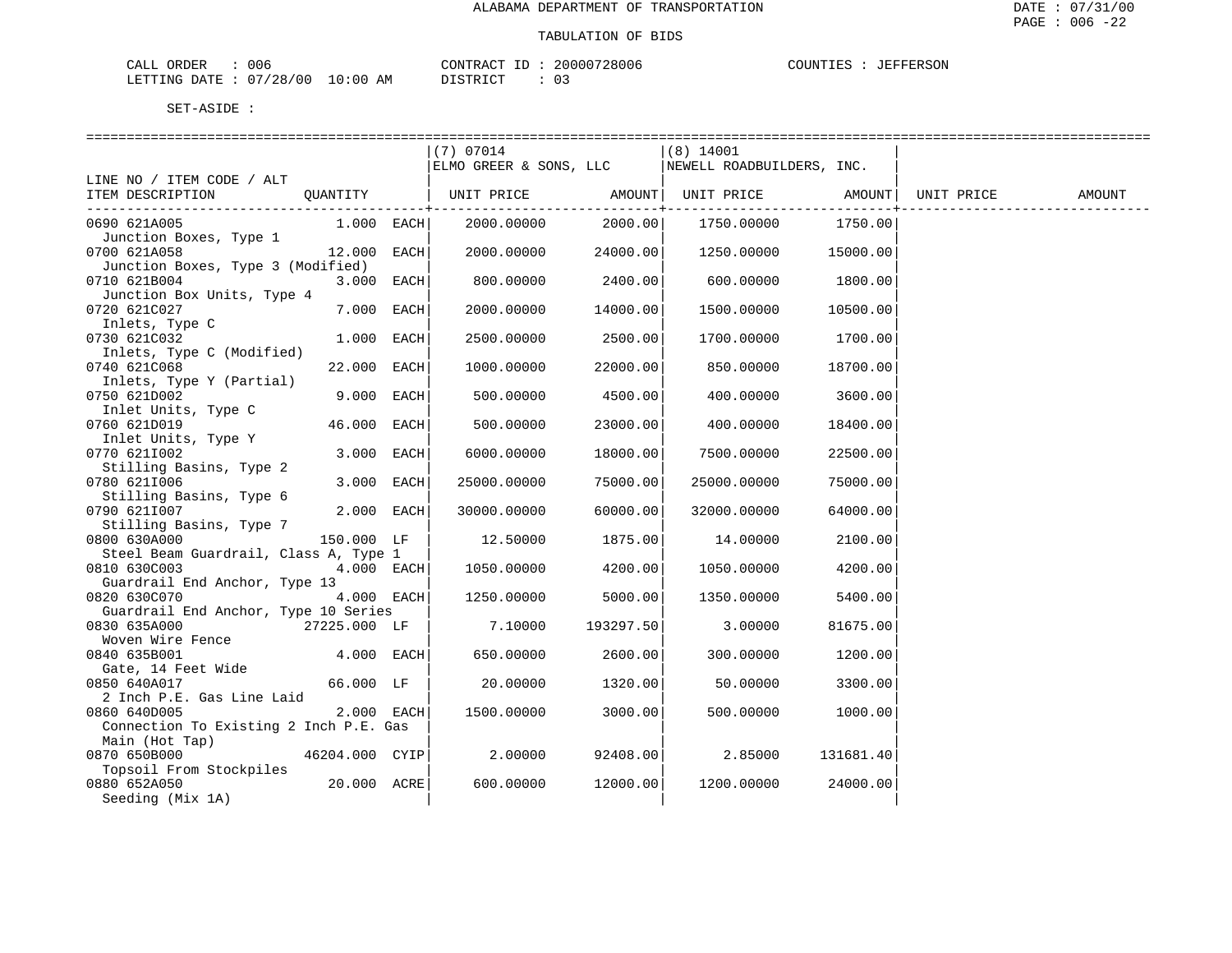| CALL ORDER                      | 006 |  | CONTRACT ID: 20000728006 |  | COUNTIES : JEFFERSON |  |
|---------------------------------|-----|--|--------------------------|--|----------------------|--|
| LETTING DATE: 07/28/00 10:00 AM |     |  | DISTRICT                 |  |                      |  |

|                                                                                     |                |      | (7) 07014                                        |           | $(8)$ 14001           |                   |  |
|-------------------------------------------------------------------------------------|----------------|------|--------------------------------------------------|-----------|-----------------------|-------------------|--|
|                                                                                     |                |      | ELMO GREER & SONS, LLC NEWELL ROADBUILDERS, INC. |           |                       |                   |  |
| LINE NO / ITEM CODE / ALT                                                           |                |      |                                                  |           |                       |                   |  |
| ITEM DESCRIPTION QUANTITY   UNIT PRICE AMOUNT UNIT PRICE AMOUNT   UNIT PRICE AMOUNT |                |      |                                                  |           |                       |                   |  |
|                                                                                     |                |      |                                                  |           |                       |                   |  |
| 0890 652A053                                                                        |                |      | 27.000 ACRE 600.00000                            |           | 16200.00   1500.00000 | 40500.00          |  |
| Seeding (Mix 1E)                                                                    |                |      |                                                  |           |                       |                   |  |
| 0900 652B050                                                                        | 20.000 ACRE    |      | 475.00000 9500.00                                |           |                       | 100.00000 2000.00 |  |
| Temporary Seeding (Mix 1AT)                                                         |                |      |                                                  |           |                       |                   |  |
| 0910 652C000                                                                        | 94.000 ACRE    |      | 40.00000                                         | 3760.00   | 25.00000              | 2350.00           |  |
| Mowing                                                                              |                |      |                                                  |           |                       |                   |  |
| 0920 652D050                                                                        | 20.000 ACRE    |      | 550.00000                                        | 11000.00  | 100.00000             | 2000.00           |  |
| Seeding In Stubble (Mix 1A)                                                         |                |      |                                                  |           |                       |                   |  |
| 0930 654A001                                                                        | 7161.000 SQYD  |      | 3.25000                                          | 23273.25  | 2.50000               | 17902.50          |  |
| Solid Sodding (Bermuda)                                                             |                |      |                                                  |           |                       |                   |  |
| 0940 656A000                                                                        | 43.000 ACRE    |      | 300.00000                                        | 12900.00  | 1200.00000            | 51600.00          |  |
| Mulching, Class A, Type 1                                                           |                |      |                                                  |           |                       |                   |  |
| 0950 656A001                                                                        | 4.000 ACRE     |      | 350.00000                                        | 1400.00   | 1500.00000            | 6000.00           |  |
| Mulching, Class A, Type 2                                                           |                |      |                                                  |           |                       |                   |  |
| 0960 659A000                                                                        | 2000.000 SOYD  |      | 1.55000                                          | 3100.00   | 2.00000               | 4000.00           |  |
| Erosion Control Netting, Class A                                                    |                |      |                                                  |           |                       |                   |  |
| 0970 659A001                                                                        | 13060.000 SOYD |      | 1.55000                                          | 20243.00  | 2,00000               | 26120.00          |  |
| Erosion Control Netting, Class B                                                    |                |      |                                                  |           |                       |                   |  |
| 0980 665A000                                                                        | 20.000 ACRE    |      | 375.00000                                        | 7500.00   | 375.00000             | 7500.00           |  |
| Temporary Seeding                                                                   |                |      |                                                  |           |                       |                   |  |
| 0990 665C000                                                                        | 2116.000 LF    |      | 10.00000                                         | 21160.00  | 10.00000              | 21160.00          |  |
| 15" Temporary Pipe                                                                  |                |      |                                                  |           |                       |                   |  |
| 1000 665F000                                                                        | 1368.000 EACH  |      | 5.00000                                          | 6840.00   | 6.00000               | 8208.00           |  |
| Hay Bales                                                                           |                |      |                                                  |           |                       |                   |  |
| 1010 665G000                                                                        | 300.000 EACH   |      | 6.00000                                          | 1800.00   | 3.50000               | 1050.00           |  |
| Sand Bags                                                                           |                |      |                                                  |           |                       |                   |  |
| 24920.000 LF<br>1020 665J000                                                        |                |      | 2.35000                                          | 58562.00  | 3.50000               | 87220.00          |  |
| Silt Fence, Type A                                                                  |                |      |                                                  |           |                       |                   |  |
| 1030 665K000                                                                        | 340.000 CUYD   |      | 5.50000                                          | 1870.00   | 11,00000              | 3740.00           |  |
| Drainage Sump Excavation                                                            |                |      |                                                  |           |                       |                   |  |
| 1040 665L000                                                                        | 100.000 LF     |      | 12.00000                                         | 1200.00   | 20.00000              | 2000.00           |  |
| Floating Basin Boom                                                                 |                |      |                                                  |           |                       |                   |  |
| 1050 680A000                                                                        |                | LUMP | 232000.00000                                     | 232000.00 | 140000.00000          | 140000.00         |  |
| Engineering Controls                                                                |                |      |                                                  |           |                       |                   |  |
| 1060 701A004                                                                        | 2.000 MILE     |      | 600.00000                                        | 1200.00   | 500.00000             | 1000.00           |  |
| Solid White, Class 1, Type A Traffic                                                |                |      |                                                  |           |                       |                   |  |
| Stripe                                                                              |                |      |                                                  |           |                       |                   |  |
| 1070 701A012                                                                        | 3.000 MILE     |      | 600.00000                                        | 1800.00   | 500.00000             | 1500.00           |  |
| Solid Yellow, Class 1, Type A Traffic                                               |                |      |                                                  |           |                       |                   |  |
| Stripe                                                                              |                |      |                                                  |           |                       |                   |  |
| 1080 701C003                                                                        | 2.000 MILE     |      | 600.00000                                        | 1200.00   | 500.00000             | 1000.00           |  |
| Solid Temporary Traffic Stripe (Paint)                                              |                |      |                                                  |           |                       |                   |  |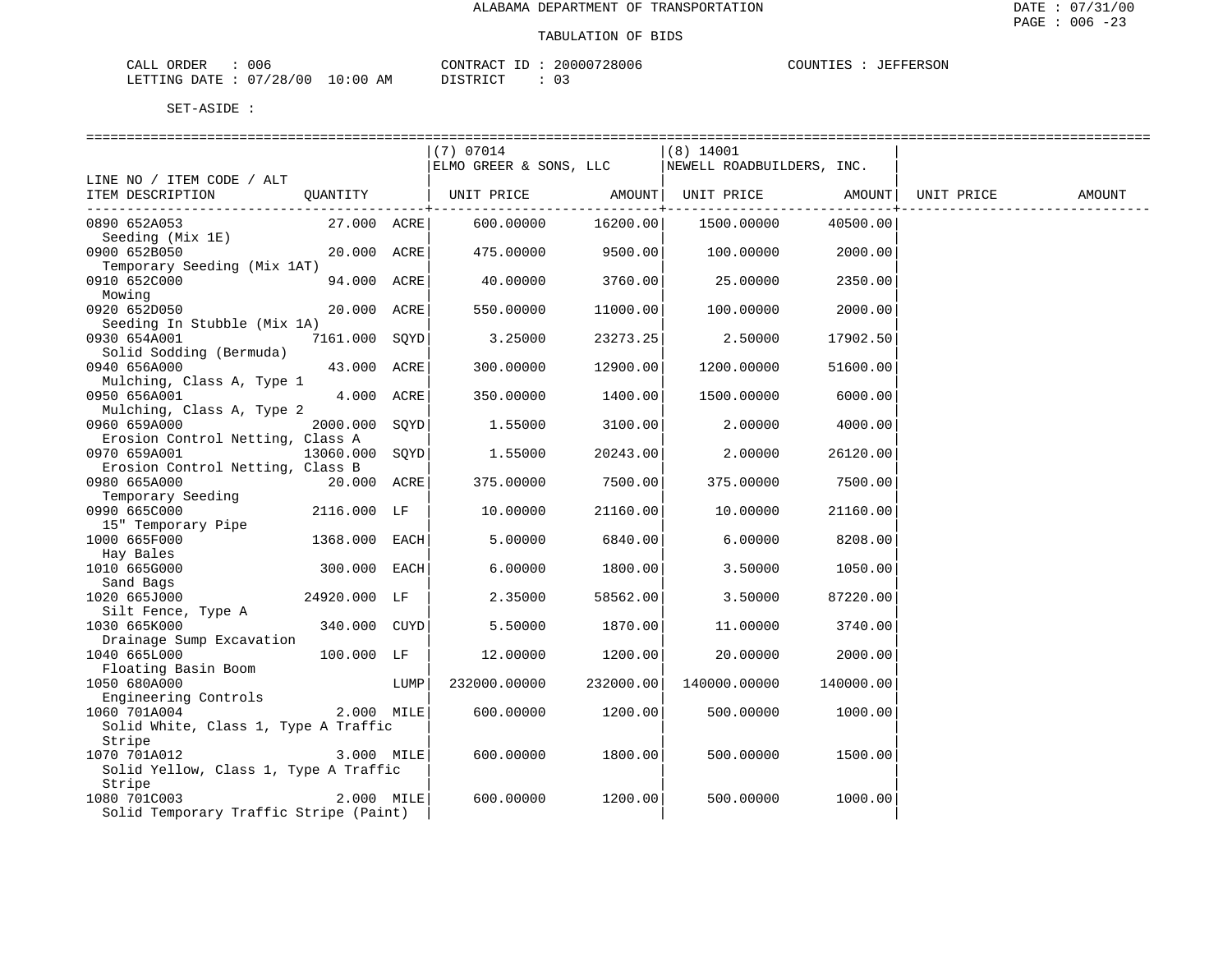| CALL ORDER                      | 006 |          | CONTRACT ID: 20000728006 | COUNTIES : JEFFERSON |  |
|---------------------------------|-----|----------|--------------------------|----------------------|--|
| LETTING DATE: 07/28/00 10:00 AM |     | DISTRICT |                          |                      |  |

|                                                                                                             | (7) 07014<br>ELMO GREER & SONS, LLC |          | $(8)$ 14001<br>NEWELL ROADBUILDERS, INC. |         |            |        |
|-------------------------------------------------------------------------------------------------------------|-------------------------------------|----------|------------------------------------------|---------|------------|--------|
| LINE NO / ITEM CODE / ALT                                                                                   |                                     |          |                                          |         |            |        |
| OUANTITY<br>ITEM DESCRIPTION                                                                                | UNIT PRICE                          |          | AMOUNT   UNIT PRICE                      | AMOUNT  | UNIT PRICE | AMOUNT |
| 1090 701D007<br>$2.000$ MILE<br>Solid Traffic Stripe Removed (Paint)                                        | 3150.00000                          | 6300.00  | 1200.00000                               | 2400.00 |            |        |
| 1100 701G124 924.000 LF<br>Solid White, Class 3W, Type A Traffic                                            | 5.00000                             | 4620.00  | 2.72000                                  | 2513.28 |            |        |
| Stripe<br>1110 701G132 1848.000 LF<br>Solid Yellow, Class 3W, Type A Traffic                                | 5.00000                             | 9240.00  | 2.85000                                  | 5266.80 |            |        |
| Stripe<br>1120 703A002<br>4104.000 SOFT<br>Traffic Control Markings, Class 2, Type                          | 4.00000                             | 16416.00 | 1,80000                                  | 7387.20 |            |        |
| A<br>1130 705A011<br>58.000 EACH                                                                            | 5.00000                             | 290.00   | 4.00000                                  | 232.00  |            |        |
| Pavement Markers, Class C, Type 1-A<br>1140 705A023<br>29.000 EACH                                          | 5.00000                             | 145.00   | 4.00000                                  | 116.00  |            |        |
| Pavement Markers, Class C, Type 2-D<br>1150 705A030<br>53.000 EACH<br>Pavement Markers, Class A-H, Type 2-C | 5.00000                             | 265.00   | 5.25000                                  | 278.25  |            |        |
| 1160 705A031<br>53.000 EACH<br>Pavement Markers, Class A-H, Type 1-A                                        | 5.00000                             | 265.00   | 5.00000                                  | 265.00  |            |        |
| 1170 705A032<br>369.000 EACH<br>Pavement Markers, Class A-H, Type 1-B                                       | 5.00000                             | 1845.00  | 5.00000                                  | 1845.00 |            |        |
| 1180 705A037<br>103.000 EACH <br>Pavement Markers, Class A-H, Type 2-D                                      | 5.00000                             | 515.00   | 5.25000                                  | 540.75  |            |        |
| 1190 705A038<br>104.000 EACH<br>Pavement Markers, Class A-H, Type 2-E                                       | 5.00000                             | 520.00   | 5.25000                                  | 546.00  |            |        |
| 1200 710A115<br>15.000 SOFT<br>Class 4, Aluminum Flat Sign Panels<br>0.08" Thick Or Steel Flat Sign Panels  | 31.00000                            | 465.00   | 15.50000                                 | 232.50  |            |        |
| 14 Gauge (Type III Or Type IV<br>Background)                                                                |                                     |          |                                          |         |            |        |
| 1210 710B001<br>26.000 LF<br>Roadway Sign Post (#3 "U" Channel<br>Galvanized Steel)                         | 7.50000                             | 195.00   | 7.50000                                  | 195.00  |            |        |
| 1220 713A000<br>25.000 LF<br>Permanent Barricades                                                           | 96.00000                            | 2400.00  | 200.00000                                | 5000.00 |            |        |
| 339.000 SOFT<br>1230 740B000<br>Construction Signs                                                          | 10.00000                            | 3390.00  | 14.00000                                 | 4746.00 |            |        |
| 1240 740D000<br>63.000 EACH<br>Channelizing Drums                                                           | 50.00000                            | 3150.00  | 60.00000                                 | 3780.00 |            |        |
| 1250 740E000<br>200.000 EACH<br>Cones (36 Inches High)                                                      | 10.00000                            | 2000.00  | 0.01000                                  | 2.00    |            |        |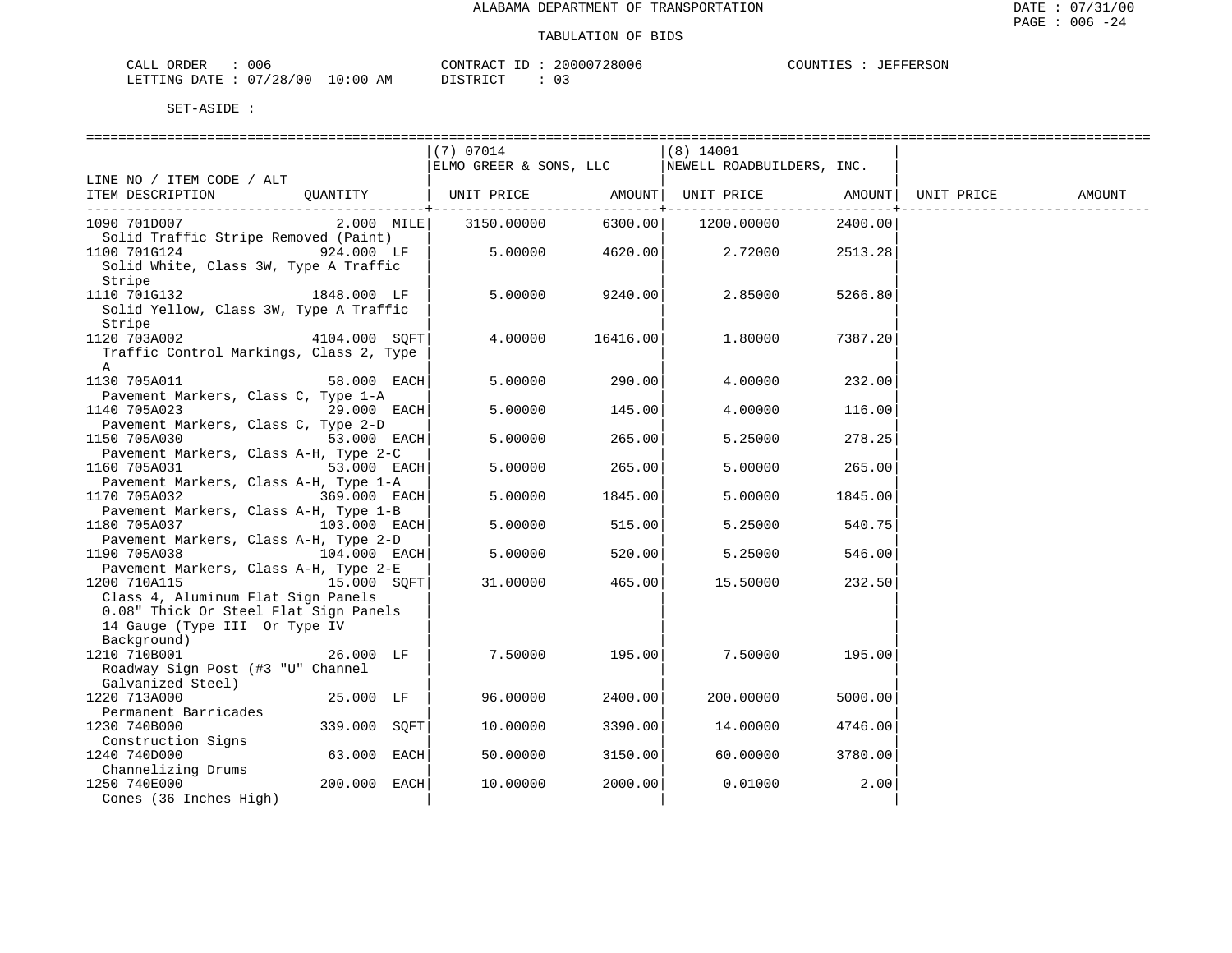| ORDER<br>006<br>لىلط                                |            | ⊾ידיזו∩י־<br>$\sim$<br>$\sim$<br>2800<br>$\sqrt{ }$<br>uub | SON<br>JUN.<br>н. н<br>ᆂᄘ |
|-----------------------------------------------------|------------|------------------------------------------------------------|---------------------------|
| $\sim$ $\sim$<br>00'<br>יידי תר<br>$\sim$ NG $\sim$ | ΑM<br>. 00 | $ \cap$ $\Box$<br>. מחחי                                   |                           |

|                                          |             |      | (7) 07014              |          | (8) 14001                                                                             |         |  |
|------------------------------------------|-------------|------|------------------------|----------|---------------------------------------------------------------------------------------|---------|--|
|                                          |             |      | ELMO GREER & SONS, LLC |          | NEWELL ROADBUILDERS, INC.                                                             |         |  |
| LINE NO / ITEM CODE / ALT                |             |      |                        |          |                                                                                       |         |  |
| ITEM DESCRIPTION                         | OUANTITY    |      |                        |          | UNIT PRICE           AMOUNT  UNIT PRICE           AMOUNT  UNIT PRICE           AMOUNT |         |  |
|                                          |             |      |                        |          |                                                                                       |         |  |
| $14.000$ EACH<br>1260 740F002            |             |      | 250.00000 3500.00      |          | 300.00000                                                                             | 4200.00 |  |
| Barricades, Type III                     |             |      |                        |          |                                                                                       |         |  |
| 22.000 EACH<br>1270 7401005              |             |      | 700.00000              | 15400.00 | 250.00000                                                                             | 5500.00 |  |
| Warning Lights, Type B (Detachable Head) |             |      |                        |          |                                                                                       |         |  |
| 1280 740L005                             | 50.000 EACH |      | 50.00000               | 2500.00  | 100.00000                                                                             | 5000.00 |  |
| Vertical Panel, Type I (Double-Sided)    |             |      |                        |          |                                                                                       |         |  |
| 1290 740M000<br>200.000 EACH             |             |      | 8.00000                | 1600.00  | 0.01000                                                                               | 2.00    |  |
| Weight For Cone                          |             |      |                        |          |                                                                                       |         |  |
| 2.000 EACH<br>1300 741C010               |             |      | 7000.00000             | 14000.00 | 500.00000                                                                             | 1000.00 |  |
| Portable Sequential Arrow And Chevron    |             |      |                        |          |                                                                                       |         |  |
| Sign Unit                                |             |      |                        |          |                                                                                       |         |  |
| 1310 742A001                             |             |      | 20000.00000            | 20000.00 | 1000.00000                                                                            | 1000.00 |  |
| Portable Changeable Message Signs, Type  |             |      |                        |          |                                                                                       |         |  |
| $\overline{2}$                           |             |      |                        |          |                                                                                       |         |  |
| 1320 998A000                             |             | LUMP | 350000.00000 350000.00 |          | 0.00000                                                                               | 0.00    |  |
| Construction Fuel (Maximum Bid Limited   |             |      |                        |          |                                                                                       |         |  |
| To $$1143000.00)$                        |             |      |                        |          |                                                                                       |         |  |
| $6000.000$ HOUR<br>1330 999 000          |             |      | $0.80000$ 4800.00      |          | $0.80000$ 4800.00                                                                     |         |  |
| Trainee Hours At 80 Cents Per Hour       |             |      |                        |          |                                                                                       |         |  |
| SECTION TOTALS                           |             |      |                        |          | $$15,211,868.06$ $$15,243,093.86$                                                     |         |  |
| CONTRACT TOTALS                          |             |      |                        |          | $$15,211,868.06$ $$15,243,093.86$                                                     |         |  |
|                                          |             |      |                        |          |                                                                                       |         |  |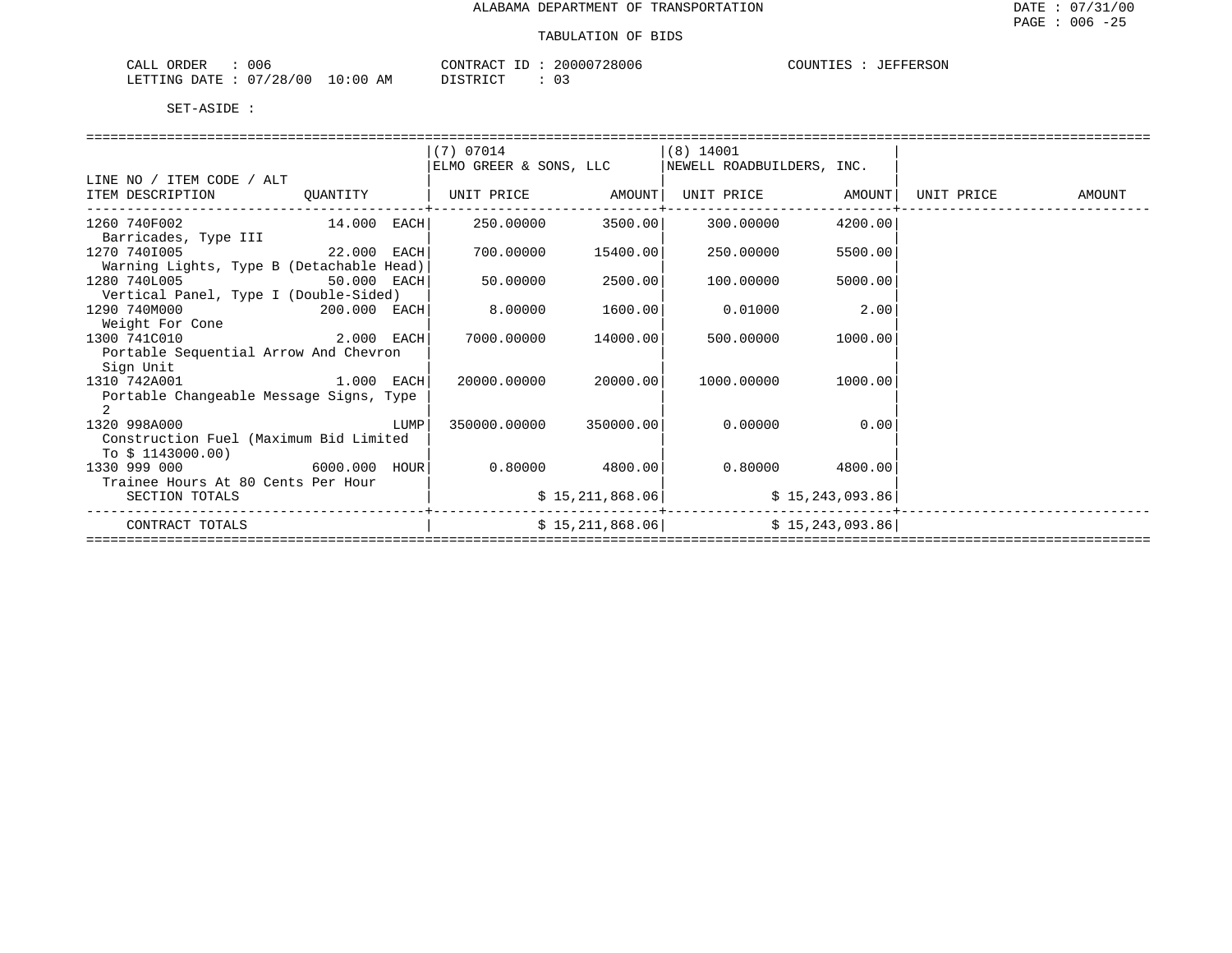DATE :

### VENDOR RANKING

|      | CALL ORDER<br>$\therefore$ 008<br>LETTING DATE: 07/28/00          | 10:00 AM                                                                                     | CONTRACT ID: 20000728008<br>DISTRICT<br>: 01                                                  |              |                  | COUNTIES : LIMESTONE                   |                                     |
|------|-------------------------------------------------------------------|----------------------------------------------------------------------------------------------|-----------------------------------------------------------------------------------------------|--------------|------------------|----------------------------------------|-------------------------------------|
|      | CONTRACT DESCRIPTION:<br>369.35). Length 4.990 mi.<br>SET-ASIDE : | on U.S.#31 from Oakland (M.P. 364.36) to Tanner (M.P.                                        | 45<br>CONTRACT TIME:<br>RURAL<br>for constructing the Planing, Resurfacing and Traffic Stripe | Working Days | (available days) | $PROJECT(S)$ : MG-1075(3)              |                                     |
| RANK | VENDOR NO./NAME                                                   |                                                                                              |                                                                                               |              |                  | TOTAL<br><b>BID</b>                    | % OVER<br>LOW BID                   |
| 3.   | 19010<br>02035<br>01018                                           | SHELBY CONTRACTING COMPANY, INC.<br>BURGREEN CONTRACTING COMPANY, INC.<br>APAC-ALABAMA, INC. |                                                                                               |              | Ŝ.               | 406,648.70<br>441,162.00<br>479,521.24 | 100.0000%<br>108.4872%<br>117.9202% |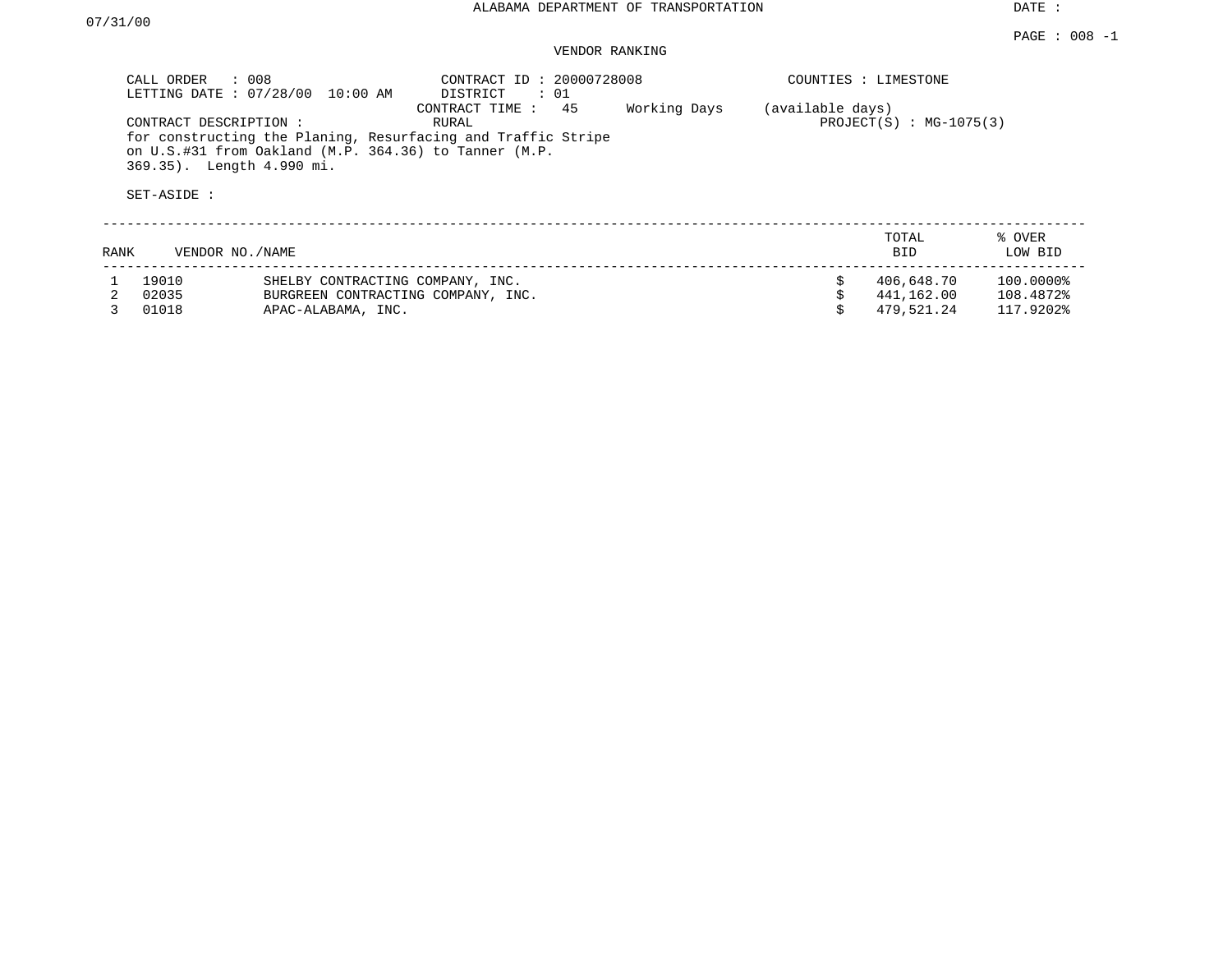| 008<br>ORDER<br>للبلات         |                                  | חידוג∩ר<br>$\sim$<br>ו גו שי | 28008<br>. | TNT ،<br>WH.<br>'ON F<br>그리게 |
|--------------------------------|----------------------------------|------------------------------|------------|------------------------------|
| 00<br>/28<br>DATE.<br>.F.TTTNG | АM<br>$\cdot$ : () ()<br>$\cdot$ | DIAMBIAT<br>. ⊶              | ັ          |                              |

|                                                                              |               |      | $(1)$ 19010                                                                 |           | $(2)$ 02035 |           | $(3)$ 01018 |           |
|------------------------------------------------------------------------------|---------------|------|-----------------------------------------------------------------------------|-----------|-------------|-----------|-------------|-----------|
|                                                                              |               |      | SHELBY CONTRACTING COMPANY, BURGREEN CONTRACTING CO., IN APAC-ALABAMA, INC. |           |             |           |             |           |
| LINE NO / ITEM CODE / ALT                                                    |               |      |                                                                             |           |             |           |             |           |
| ITEM DESCRIPTION OUANTITY   UNIT PRICE AMOUNT  UNIT PRICE AMOUNT  UNIT PRICE |               |      |                                                                             |           |             |           |             | AMOUNT    |
| SECTION 0001 Total                                                           |               |      |                                                                             |           |             |           |             |           |
|                                                                              |               |      |                                                                             |           |             |           |             |           |
| 0010 405A000                                                                 | 4575.000 GAL  |      | 0.10000                                                                     | 457.50    | 0.70000     | 3202.50   | 1.38000     | 6313.50   |
| Tack Coat                                                                    |               |      |                                                                             |           |             |           |             |           |
| 155000.000 SY<br>0020 408A052                                                |               |      | 0.13000                                                                     | 20150.00  | 0.15000     | 23250.00  | 0.16000     | 24800.00  |
| Planing Existing Pavement                                                    |               |      |                                                                             |           |             |           |             |           |
| (Approximately 1.10" Thru 2.0" Thick)                                        |               |      |                                                                             |           |             |           |             |           |
| 0030 408A053                                                                 | 3000.000 SOYD |      | 0.50000                                                                     | 1500.00   | 0.40000     | 1200.00   | 1.50000     | 4500.00   |
| Planing Existing Pavement                                                    |               |      |                                                                             |           |             |           |             |           |
| (Approximately 2.10" Thru 3.0" Thick)                                        |               |      |                                                                             |           |             |           |             |           |
| 0040 429A261                                                                 | 7500.000 TON  |      | 28.16000                                                                    | 211200.00 | 33.25000    | 249375.00 | 35.09000    | 263175.00 |
| Improved Bituminous Concrete Wearing                                         |               |      |                                                                             |           |             |           |             |           |
| Surface Layer, 3/4" Maximum Aggregate                                        |               |      |                                                                             |           |             |           |             |           |
| Size Mix, ESAL Range D                                                       |               |      |                                                                             |           |             |           |             |           |
| 0050 429B265                                                                 | 50.000 TON    |      | 24.67000                                                                    | 1233.50   | 38.50000    | 1925.00   | 71.08000    | 3554.00   |
| Improved Bituminous Concrete Binder                                          |               |      |                                                                             |           |             |           |             |           |
| Layer, Patching, 1" Maximum Aggregate                                        |               |      |                                                                             |           |             |           |             |           |
| Size Mix, ESAL Range D                                                       |               |      |                                                                             |           |             |           |             |           |
| 0060 429B269                                                                 | 500.000 TON   |      | 24.67000                                                                    | 12335.00  | 23.50000    | 11750.00  | 31,20000    | 15600.00  |
| Improved Bituminous Concrete Binder                                          |               |      |                                                                             |           |             |           |             |           |
| Layer, Leveling, 1" Maximum Aggregate                                        |               |      |                                                                             |           |             |           |             |           |
| Size Mix, ESAL Range D<br>0070 430B004                                       | 1190.000 TNCP |      | 10.73000                                                                    | 12768.70  | 10.00000    | 11900.00  | 12.32000    |           |
| Aggregate Surfacing (AHD #810)                                               |               |      |                                                                             |           |             |           |             | 14660.80  |
| 0080 600A000                                                                 |               | LUMP | 3202.50000                                                                  | 3202.50   | 0.00000     | 0.00      | 1055.21000  | 1055.21   |
| Mobilization                                                                 |               |      |                                                                             |           |             |           |             |           |
| 0090 701C000                                                                 | 20.000 MILE   |      | 340.00000                                                                   | 6800.00   | 340.00000   | 6800.00   | 346.94000   | 6938.80   |
| Broken Temporary Traffic Stripe                                              |               |      |                                                                             |           |             |           |             |           |
| 0100 701C001                                                                 | 40.000 MILE   |      | 360.00000                                                                   | 14400.00  | 360.00000   | 14400.00  | 367.35000   | 14694.00  |
| Solid Temporary Traffic Stripe                                               |               |      |                                                                             |           |             |           |             |           |
| 0110 701G121<br>550.000 LF                                                   |               |      | 4.00000                                                                     | 2200.00   | 4.00000     | 2200.00   | 4.08000     | 2244.00   |
| Broken White, Class 3W, Type A Traffic                                       |               |      |                                                                             |           |             |           |             |           |
| Stripe (6" Wide)                                                             |               |      |                                                                             |           |             |           |             |           |
| 0120 701G125                                                                 | $1100.000$ LF |      | 4.50000                                                                     | 4950.00   | 4.50000     | 4950.00   | 4.59000     | 5049.00   |
| Solid White, Class 3W, Type A Traffic                                        |               |      |                                                                             |           |             |           |             |           |
| Stripe (6" Wide)                                                             |               |      |                                                                             |           |             |           |             |           |
| 0130 701G133                                                                 | 1100.000 LF   |      | 4.50000                                                                     | 4950.00   | 4.50000     | 4950.00   | 4.59000     | 5049.00   |
| Solid Yellow, Class 3W, Type A Traffic                                       |               |      |                                                                             |           |             |           |             |           |
| Stripe (6" Wide)                                                             |               |      |                                                                             |           |             |           |             |           |
| 0140 701H001                                                                 | 1100.000 LF   |      | 0.50000                                                                     | 550.00    | 0.50000     | 550.00    | 0.51000     | 561.00    |
| Solid Traffic Stripe Removed (Plastic)                                       |               |      |                                                                             |           |             |           |             |           |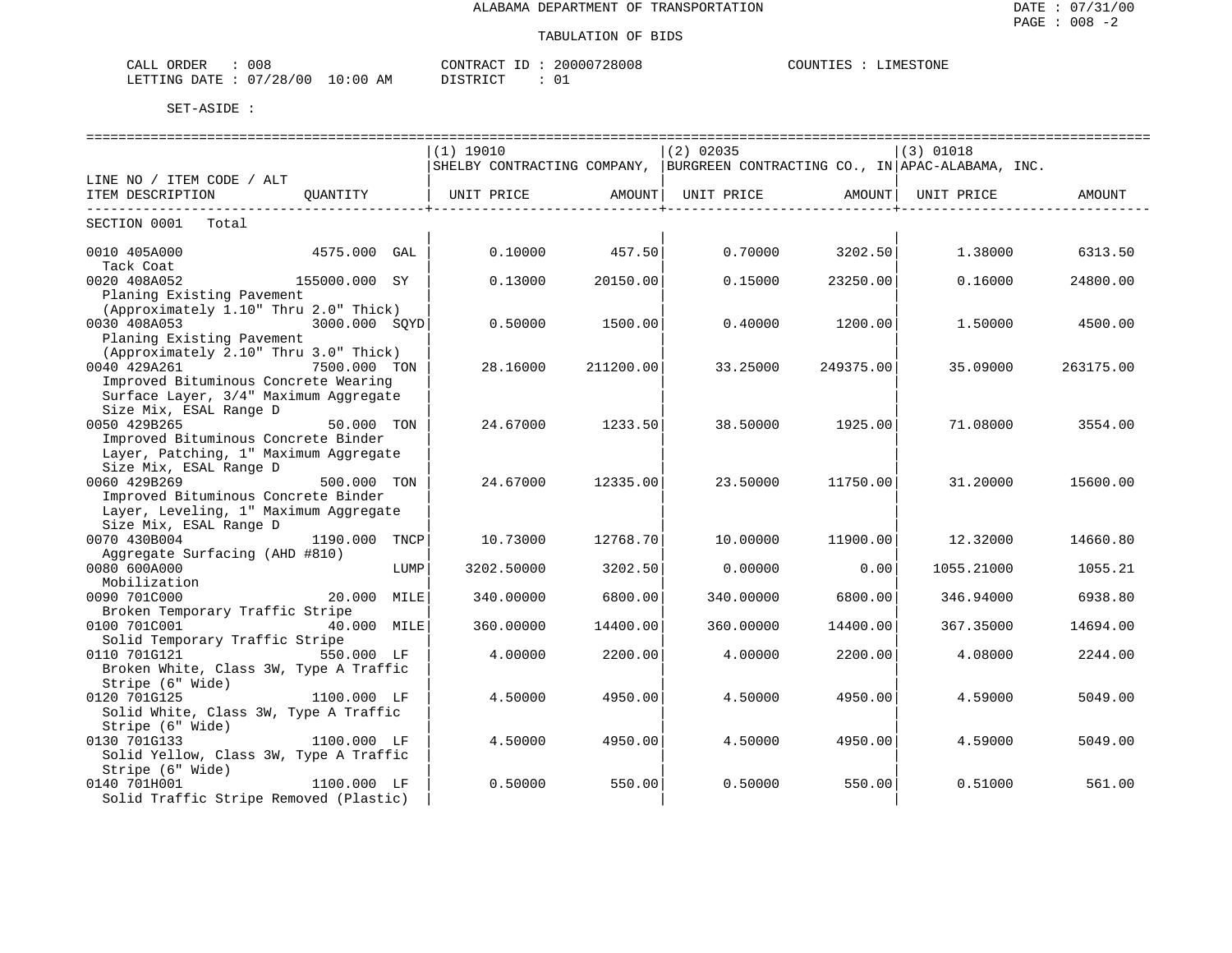| CALL ORDER                      | 008 | CONTRACT ID: 20000728008 |  | COUNTIES : LIMESTONE |  |
|---------------------------------|-----|--------------------------|--|----------------------|--|
| LETTING DATE: 07/28/00 10:00 AM |     | DISTRICT                 |  |                      |  |

==================================================================================================================================== $|(1)$  19010  $|(2)$  02035  $|(3)$  01018 |SHELBY CONTRACTING COMPANY, |BURGREEN CONTRACTING CO., IN|APAC-ALABAMA, INC. LINE NO / ITEM CODE / ALT | | | ITEM DESCRIPTION QUANTITY | UNIT PRICE AMOUNT| UNIT PRICE AMOUNT| UNIT PRICE AMOUNT ------------------------------------------+----------------------------+----------------------------+-------------------------------0150 701H006 550.000 LF | 0.40000 220.00| 0.40000 220.00| 0.41000 225.50 Broken Traffic Stripe Removed (Plastic) 0160 702A008 10.000 MILE| 3700.00000 37000.00| 3700.00000 37000.00| 3775.51000 37755.10 Solid White, Inverted Profile Traffic Stripe (6" Wide) | | | 0170 702A009 10.000 MILE| 3700.00000 37000.00| 3700.00000 37700.0000 3775.51000 37755.10 Solid Yellow, Inverted Profile Traffic Stripe (6" Wide) 0180 702A010 10.000 MILE| 1850.00000 18500.00| 1850.00000 18500.00| 1887.76000 18877.60 Broken White, Inverted Profile Traffic Stripe (6" Wide) | | | 0190 702B001 795.000 LF | 1.40000 1113.00| 1.40000 1113.00| 1.43000 1136.85 Dotted Inverted Profile Traffic Stripe<br>(6" Wide) (6" Wide) | | | 0200 703A002 1100.000 SQFT| 2.25000 2475.00| 2.25000 2475.00| 2.30000 2530.00 Traffic Control Markings, Class 2, Type  $\mathbf A$   $\qquad$ 0210 703B002 115.000 SQFT| 2.90000 333.50| 2.90000 333.50| 2.96000 340.40 Traffic Control Legends, Class 2, Type A| | | 0220 705A031 670.000 EACH| 4.90000 3283.00| 4.90000 3283.00| 5.00000 3350.00 Pavement Markers, Class A-H, Type 1-A | | | 0230 705A037 150.000 EACH| 4.90000 735.00| 4.90000 735.00| 5.00000 750.00 Pavement Markers, Class A-H, Type 2-D 0240 730H000 250.000 LF | 2.94000 735.00| 4.00000 1000.00| 4.08000 1020.00 Loop Detector 0250 730I000 2500.000 LF | 2.94000 7350.00| 1.00000 2500.00| 1.02000 2550.00 Shielded Loop Detector Home-Run Cable 0260 730K000 2.000 EACH| 228.00000 456.00| 275.00000 550.00| 280.61000 561.22 Traffic Signal Junction Box<br>0270 740B000 58  $583.000$   $SQFT$  0.00000 0.00 0.00000 0.00 7.26000 4232.58 Construction Signs<br>0280 740E000  $0.000$  EACH $\vert$   $0.00000$   $0.00$  0.0000 0.0000 0.00 $\vert$  0.0000 0.01000 1.00 Cones (36 Inches High) | | | 0290 740M000 100.000 EACH| 0.00000 0.00| 0.00000 0.00| 0.01000 1.00 Weight For Cone | | | 0300 741C010 1.000 EACH| 750.00000 750.00| 0.00000 0.00| 239.58000 239.58 Portable Sequential Arrow And Chevron Sign Unit | | | 0310 998A000 LUMP| 1.00000 1.00| 0.00000 0.00| 1.00000 1.00 Construction Fuel (Maximum Bid Limited  $TO S 15,000.00)$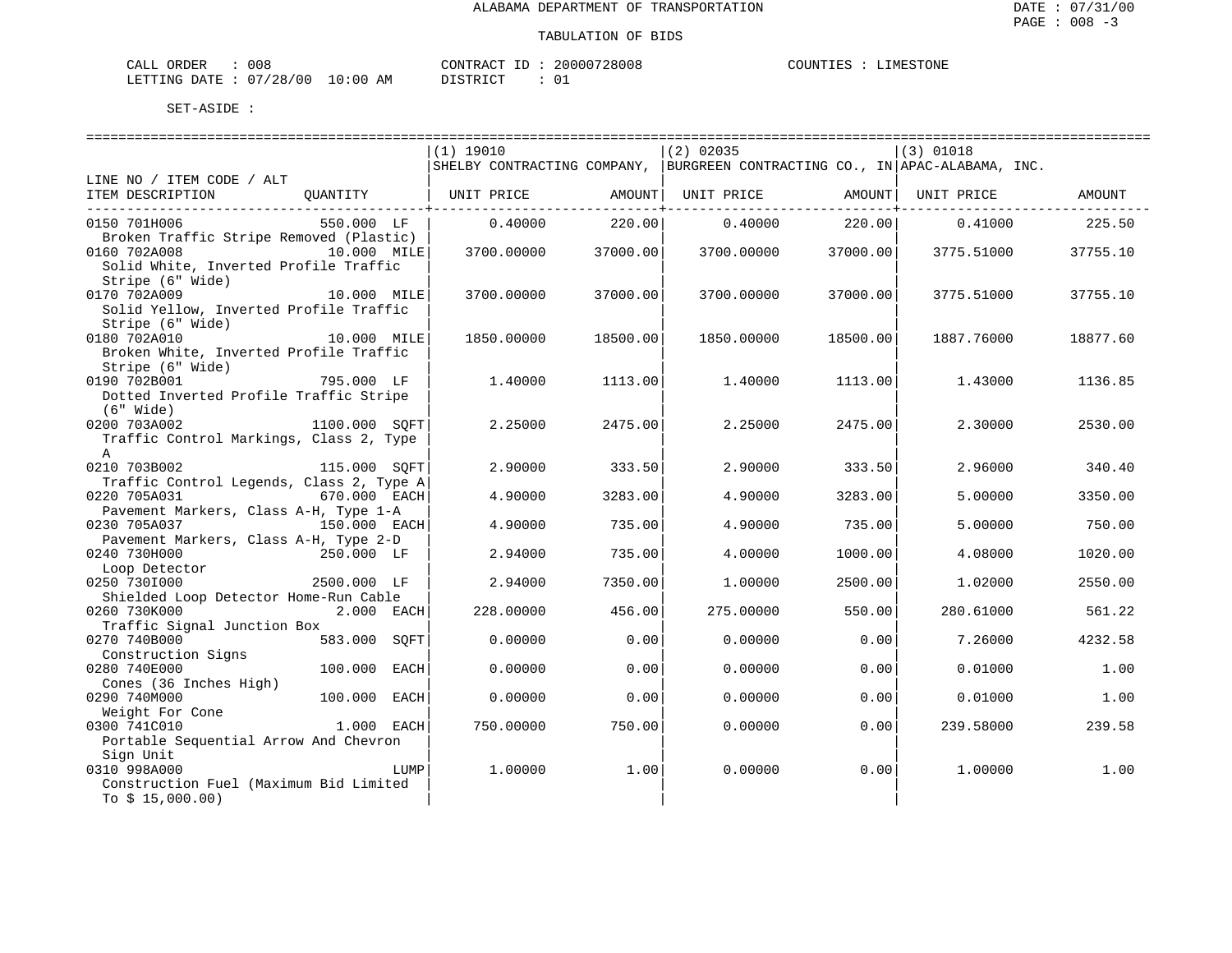| 008<br>ORDER<br>CALL   |          | CONTRACT ID:    | 20000728008 | COUNTIES | <b>IMESTONE</b> |
|------------------------|----------|-----------------|-------------|----------|-----------------|
| LETTING DATE: 07/28/00 | 10:00 AM | חי היה דגודו בת |             |          |                 |

|                                                 | $(1)$ 19010 | SHELBY CONTRACTING COMPANY, |            | $(2)$ 02035 |            | $(3)$ 01018<br> BURGREEN CONTRACTING CO., IN APAC-ALABAMA, INC. |            |            |
|-------------------------------------------------|-------------|-----------------------------|------------|-------------|------------|-----------------------------------------------------------------|------------|------------|
| ITEM CODE<br>ALT<br>LINE NO<br>ITEM DESCRIPTION | OUANTITY    |                             | UNIT PRICE | AMOUNT      | UNIT PRICE | AMOUNT                                                          | UNIT PRICE | AMOUNT     |
| SECTION TOTALS                                  |             |                             |            | 406,648.70  |            | 441,162.00                                                      |            | 479,521.24 |
| CONTRACT TOTALS                                 |             |                             |            | 406,648.70  |            | 441,162.00                                                      |            | 479,521.24 |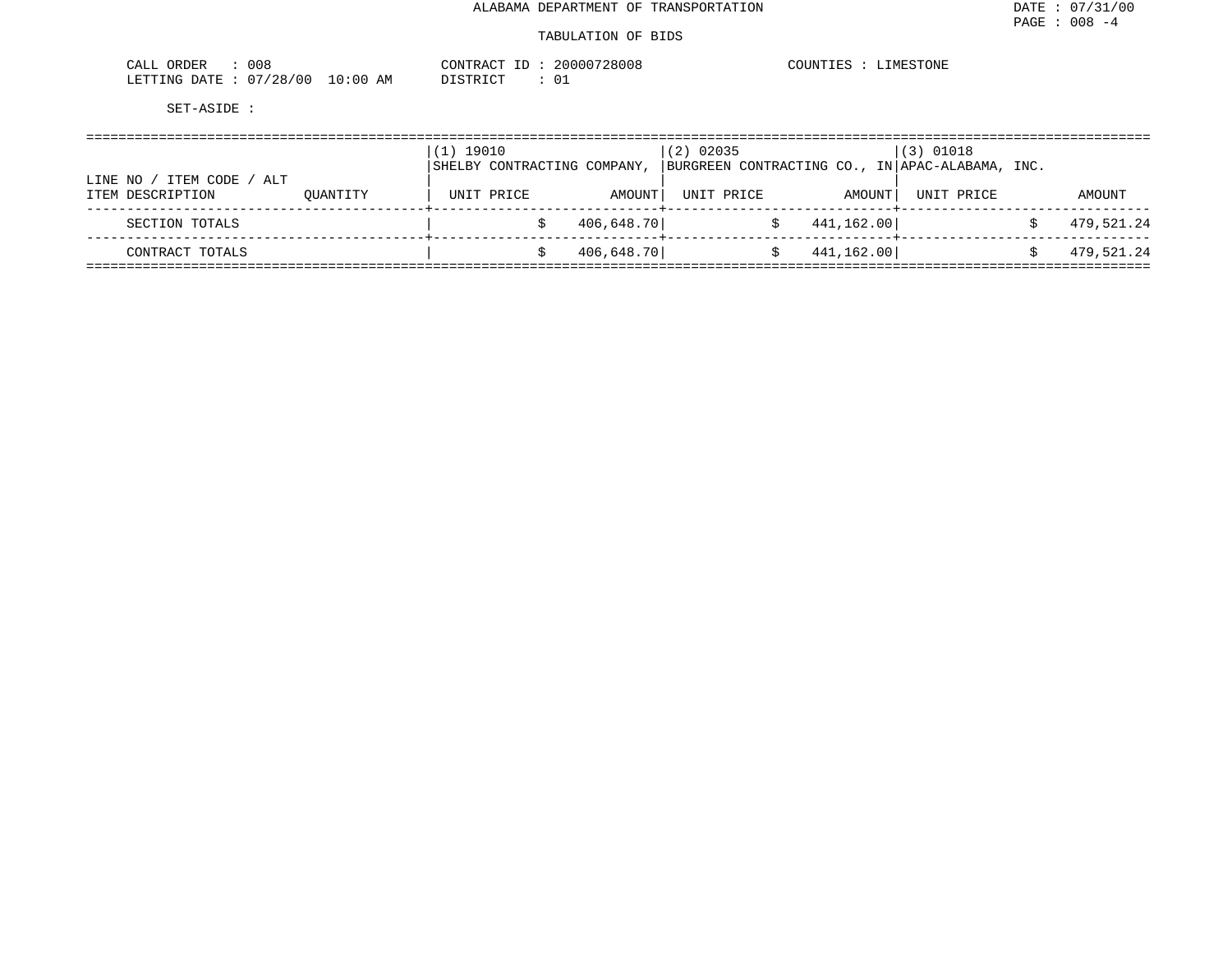DATE :

#### PAGE : 020 -1 VENDOR RANKING

|      | CALL ORDER<br>LETTING DATE: 07/28/00  | $\therefore$ 0.20<br>10:00 AM  | CONTRACT ID: 20000728020<br>DISTRICT<br>$\therefore$ 02                                                                                                     |              | COUNTIES : COLBERT |                              |                   |
|------|---------------------------------------|--------------------------------|-------------------------------------------------------------------------------------------------------------------------------------------------------------|--------------|--------------------|------------------------------|-------------------|
|      | CONTRACT DESCRIPTION :<br>SET-ASIDE : | in Sheffield. Length 0.748 mi. | 30<br>CONTRACT TIME:<br>FLORENCE<br>for constructing the Intersection Improvements Including<br>Signals at Second Street, Cox Boulevard and Jackson Highway | Working Days | (available days)   | $PROJECT(S)$ : STPHS-108(26) |                   |
| RANK | VENDOR NO./NAME                       |                                |                                                                                                                                                             |              |                    | TOTAL<br>BID                 | % OVER<br>LOW BID |
|      | 01018                                 | APAC-ALABAMA, INC.             |                                                                                                                                                             |              | Ŝ.                 | 103,261.91                   | 100.0000%         |
|      | 19060                                 | STONE ELECTRIC COMPANY, INC.   |                                                                                                                                                             |              |                    | 104,639.00                   | 101.3335%         |
|      | 18031                                 | ROGERS GROUP, INC.             |                                                                                                                                                             |              |                    | 124,877.90                   | 120.9331%         |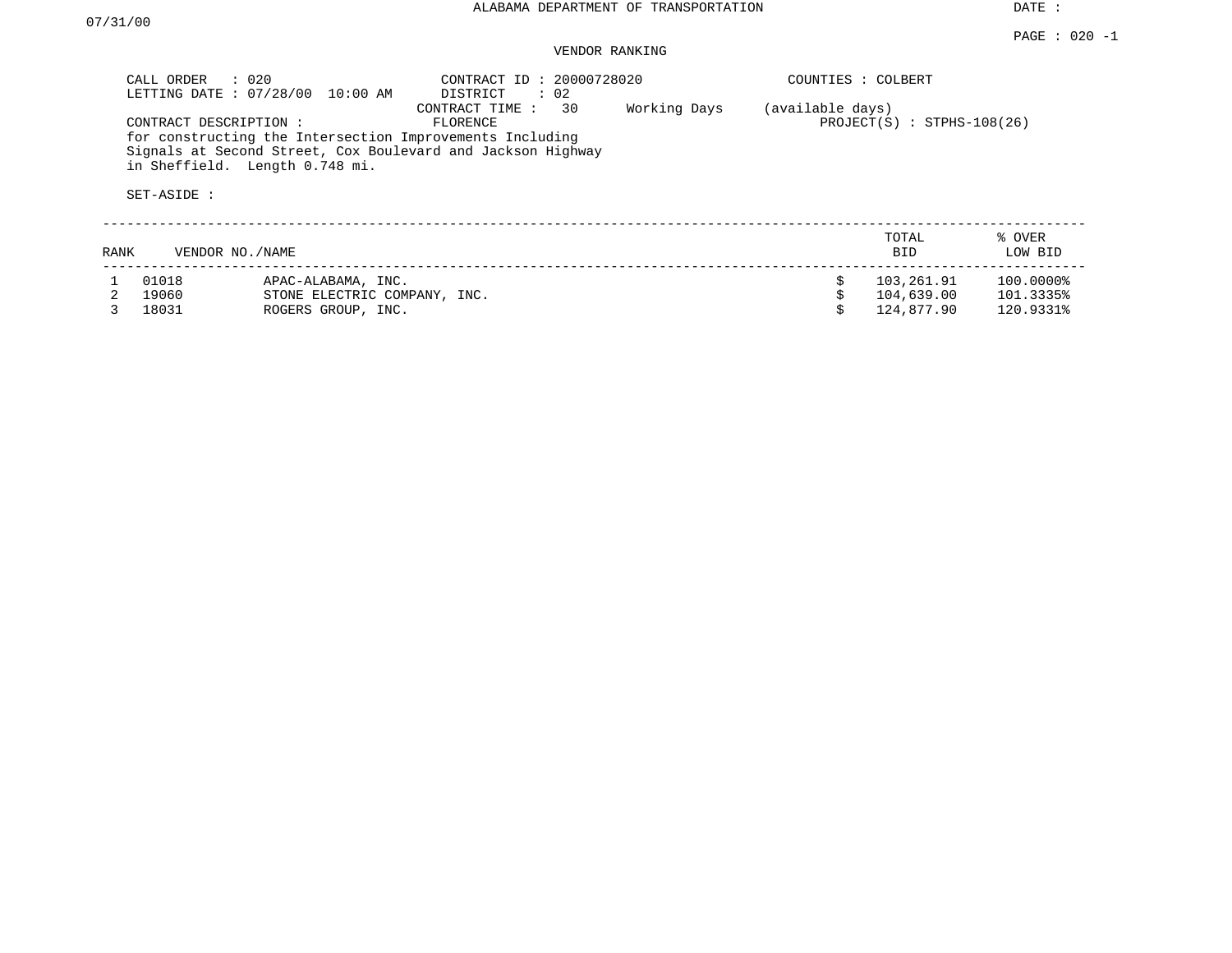### TABULATION OF BIDS

| CALL ORDER                      | 020 |          |  | CONTRACT ID: 20000728020 | COUNTIES | COLBERT |
|---------------------------------|-----|----------|--|--------------------------|----------|---------|
| LETTING DATE: 07/28/00 10:00 AM |     | DISTRICT |  | ∪∠                       |          |         |

|                                                                              |               |      | $(1)$ 01018 |          | $(2)$ 19060                                       |                                         | $(3)$ 18031        |          |
|------------------------------------------------------------------------------|---------------|------|-------------|----------|---------------------------------------------------|-----------------------------------------|--------------------|----------|
|                                                                              |               |      |             |          | $APAC-ALABAMA$ , INC. $ STONE$ ELECTRIC CO., INC. |                                         | ROGERS GROUP, INC. |          |
| LINE NO / ITEM CODE / ALT                                                    |               |      |             |          |                                                   |                                         |                    |          |
| ITEM DESCRIPTION QUANTITY   UNIT PRICE AMOUNT  UNIT PRICE AMOUNT  UNIT PRICE |               |      |             |          |                                                   |                                         |                    | AMOUNT   |
| ---------------------------                                                  |               |      |             |          |                                                   | . _ _ _ _ _ _ _ _ _ _ _ _ _ _ _ _ _ _ + |                    |          |
| SECTION 0001 Total                                                           |               |      |             |          |                                                   |                                         |                    |          |
|                                                                              |               |      |             |          |                                                   |                                         |                    |          |
| 0010 206C002                                                                 | 119.000 SOYD  |      | 18.04000    | 2146.76  | 11.00000                                          | 1309.00                                 | 37.00000           | 4403.00  |
| Removing Concrete Slope Paving                                               |               |      |             |          |                                                   |                                         |                    |          |
| 0020 405A000                                                                 | 140.000 GAL   |      | 2.52000     | 352.80   | 1.50000                                           | 210.00                                  | 1.75000            | 245.00   |
| Tack Coat                                                                    |               |      |             |          |                                                   |                                         |                    |          |
| 0030 408A051                                                                 | 4666.000 SOYD |      | 2.61000     | 12178.26 | 3.00000                                           | 13998.00                                | 2.00000            | 9332.00  |
| Planing Existing Pavement                                                    |               |      |             |          |                                                   |                                         |                    |          |
| (Approximately 0.00" Thru 1.0" Thick)                                        |               |      |             |          |                                                   |                                         |                    |          |
| 0040 429A260                                                                 | 260.000 TON   |      | 76.00000    | 19760.00 | 46.00000                                          | 11960.00                                | 60.00000           | 15600.00 |
| Improved Bituminous Concrete Wearing                                         |               |      |             |          |                                                   |                                         |                    |          |
| Surface Layer, 1/2" Maximum Aggregate                                        |               |      |             |          |                                                   |                                         |                    |          |
| Size Mix, ESAL Range D                                                       |               |      |             |          |                                                   |                                         |                    |          |
| 0050 429B263                                                                 | 10.000 TON    |      | 117.00000   | 1170.00  | 110.00000                                         | 1100.00                                 | 100.00000          | 1000.00  |
| Improved Bituminous Concrete Binder                                          |               |      |             |          |                                                   |                                         |                    |          |
| Layer, Patching, 1/2" Maximum Aggregate                                      |               |      |             |          |                                                   |                                         |                    |          |
| Size Mix, ESAL Range D                                                       |               |      |             |          |                                                   |                                         |                    |          |
| 0060 600A000                                                                 |               | LUMP | 9864.24000  | 9864.24  | 7000.00000                                        | 7000.00                                 | 16396.00000        | 16396.00 |
| Mobilization                                                                 |               |      |             |          |                                                   |                                         |                    |          |
| 0070 680A000                                                                 |               | LUMP | 0.00000     | 0.001    | 3000.00000                                        | 3000.00                                 | 15000.00000        | 15000.00 |
| Engineering Controls<br>190 7011035                                          |               |      |             |          |                                                   |                                         |                    |          |
| 0080 701A035                                                                 | 1.000 MILE    |      | 2500.00000  | 2500.00  | 1452.00000                                        | 1452.00                                 | 2500.00000         | 2500.00  |
| Solid Yellow, Class 2, Type A Traffic                                        |               |      |             |          |                                                   |                                         |                    |          |
| Stripe (0.09" Thick)                                                         |               |      |             |          |                                                   |                                         |                    |          |
| 0090 701A040                                                                 | 1.000 MILE    |      | 1000.00000  | 1000.00  | 770.00000                                         | 770.00                                  | 1000.00000         | 1000.00  |
| Broken White, Class 2, Type A Traffic                                        |               |      |             |          |                                                   |                                         |                    |          |
| Stripe (0.09" Thick)                                                         |               |      |             |          |                                                   |                                         |                    |          |
| 1.000 MILE<br>0100 701A045                                                   |               |      | 1000.00000  | 1000.00  | 770.00000                                         | 770.00                                  | 1000.00000         | 1000.00  |
| Broken Yellow, Class 2, Type A Traffic                                       |               |      |             |          |                                                   |                                         |                    |          |
| Stripe (0.09" Thick)                                                         |               |      |             |          |                                                   |                                         |                    |          |
| 0110 701B005                                                                 | 135.000 LF    |      | 0.50000     | 67.50    | 0.60000                                           | 81.00                                   | 0.50000            | 67.50    |
| Dotted Class 2, Type A Traffic Stripe                                        |               |      |             |          |                                                   |                                         |                    |          |
| $(0.09"$ Thick)                                                              |               |      |             |          |                                                   |                                         |                    |          |
| 0120 701C000                                                                 | 2.000 MILE    |      | 500.00000   | 1000.00  | 386.00000                                         | 772.00                                  | 500.00000          | 1000.00  |
| Broken Temporary Traffic Stripe                                              |               |      |             |          |                                                   |                                         |                    |          |
| 0130 701C001                                                                 | 2.000 MILE    |      | 500.00000   | 1000.00  | 415.00000                                         | 830.00                                  | 500,00000          | 1000.00  |
| Solid Temporary Traffic Stripe                                               |               |      |             |          |                                                   |                                         |                    |          |
| 0140 703A002 1691.000 SOFT                                                   |               |      | 1.80000     | 3043.80  | 2.00000                                           | 3382.00                                 | 1,80000            | 3043.80  |
| Traffic Control Markings, Class 2, Type                                      |               |      |             |          |                                                   |                                         |                    |          |
| $\mathbf{A}$                                                                 |               |      |             |          |                                                   |                                         |                    |          |
| 0150 703B002                                                                 | 225.000 SQFT  |      | 2.80000     | 630.00   | 2.00000                                           | 450.00                                  | 2.80000            | 630.00   |
| Traffic Control Legends, Class 2, Type A                                     |               |      |             |          |                                                   |                                         |                    |          |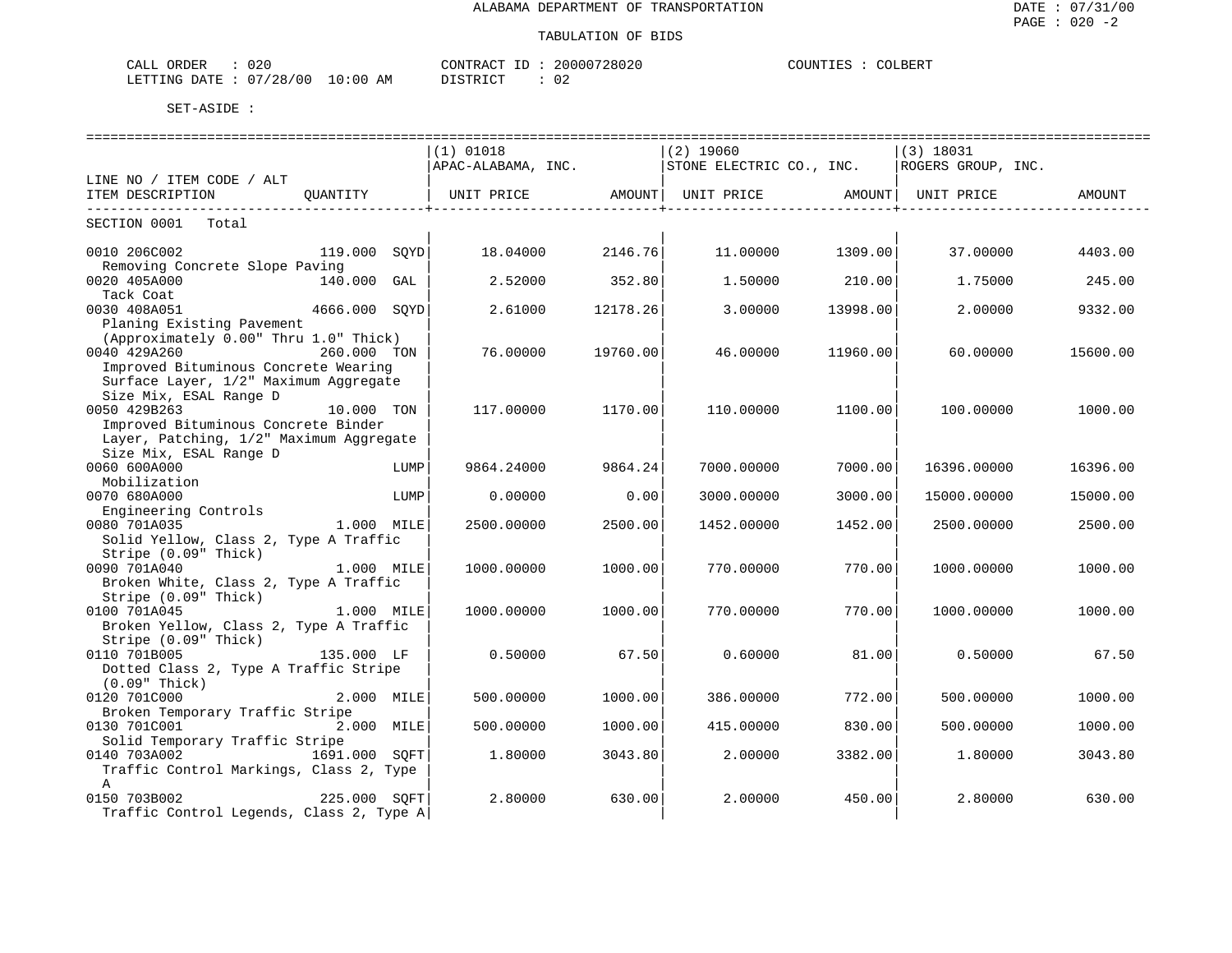| ORDER<br>CALL (        | 020 |            | CONTRACT<br>TD. | 20000728020 | COUNTIES | COLBERT |
|------------------------|-----|------------|-----------------|-------------|----------|---------|
| LETTING DATE: 07/28/00 |     | $10:00$ am | DISTRICT        | 02          |          |         |

|                                          | $(1)$ 01018                                         |                     | $(2)$ 19060 |          | $(3)$ 18031        |          |
|------------------------------------------|-----------------------------------------------------|---------------------|-------------|----------|--------------------|----------|
|                                          | $ $ APAC-ALABAMA, INC. $ $ STONE ELECTRIC CO., INC. |                     |             |          | ROGERS GROUP, INC. |          |
| LINE NO / ITEM CODE / ALT                |                                                     |                     |             |          |                    |          |
| ITEM DESCRIPTION<br>QUANTITY             | UNIT PRICE AMOUNT   UNIT PRICE                      |                     |             | AMOUNT   | UNIT PRICE         | AMOUNT   |
|                                          |                                                     | --------------+---- |             |          |                    |          |
| 832.000 SOFT <br>0160 703D001            | 1,30000                                             | 1081.60             | 1,00000     | 832.00   | 1.30000            | 1081.60  |
| Temporary Traffic Control Markings       |                                                     |                     |             |          |                    |          |
| 0170 705A030<br>18.000 EACH              | 10.00000                                            | 180.00              | 6.00000     | 108.00   | 10.00000           | 180.00   |
| Pavement Markers, Class A-H, Type 2-C    |                                                     |                     |             |          |                    |          |
| 0180 705A031<br>23.000 EACH              | 10.00000                                            | 230.00              | 6.00000     | 138.00   | 10.00000           | 230.00   |
| Pavement Markers, Class A-H, Type 1-A    |                                                     |                     |             |          |                    |          |
| 0190 705A032<br>36.000 EACH              | 10.00000                                            | 360.00              | 6.00000     | 216.00   | 10.00000           | 360.00   |
| Pavement Markers, Class A-H, Type 1-B    |                                                     |                     |             |          |                    |          |
| 0200 705A037<br>33.000 EACH              | 10.00000                                            | 330.00              | 6.00000     | 198.00   | 10.00000           | 330.00   |
| Pavement Markers, Class A-H, Type 2-D    |                                                     |                     |             |          |                    |          |
| 0210 705A038<br>16.000 EACH              | 10.00000                                            | 160.00              | 6.00000     | 96.00    | 10.00000           | 160.00   |
| Pavement Markers, Class A-H, Type 2-E    |                                                     |                     |             |          |                    |          |
| 0220 710A115<br>4.000 SOFT               | 18,90000                                            | 75.60               | 23.00000    | 92.00    | 18,00000           | 72.00    |
| Class 4, Aluminum Flat Sign Panels       |                                                     |                     |             |          |                    |          |
| 0.08" Thick Or Steel Flat Sign Panels    |                                                     |                     |             |          |                    |          |
| 14 Gauge (Type III Or Type IV            |                                                     |                     |             |          |                    |          |
| Background)                              |                                                     |                     |             |          |                    |          |
| 13.000 LF<br>0230 710B001                | 7.35000                                             | 95.55               | 10.00000    | 130.00   | 7.00000            | 91.00    |
| Roadway Sign Post (#3 "U" Channel        |                                                     |                     |             |          |                    |          |
| Galvanized Steel)                        |                                                     |                     |             |          |                    |          |
| 0240 730A012<br>LUMP                     | 800,00000                                           | 800.00              | 1000.00000  | 1000.00  | 800,00000          | 800.00   |
| Removal Of Existing Traffic Control      |                                                     |                     |             |          |                    |          |
| Unit (Partial)                           |                                                     |                     |             |          |                    |          |
| 0250 730C016<br>LUMP                     | 1200.00000                                          | 1200.00             | 2500.00000  | 2500.00  | 1200.00000         | 1200.00  |
| Furnishing And Installing Traffic        |                                                     |                     |             |          |                    |          |
| Control Unit (Partial)                   |                                                     |                     |             |          |                    |          |
| 0260 730H000<br>5470.000 LF              | 2,00000                                             | 10940.00            | 2.00000     | 10940.00 | 2.00000            | 10940.00 |
| Loop Detector                            |                                                     |                     |             |          |                    |          |
| 0270 7301000<br>2690.000 LF              | 1,40000                                             | 3766.00             | 1,50000     | 4035.00  | 1,40000            | 3766.00  |
| Shielded Loop Detector Home-Run Cable    |                                                     |                     |             |          |                    |          |
| 0280 730J000<br>11.000 EACH              | 125,00000                                           | 1375.00             | 200,00000   | 2200.00  | 125,00000          | 1375.00  |
| Loop Detector Amplifier                  |                                                     |                     |             |          |                    |          |
| 6.000 EACH<br>0290 730K000               | 375.00000                                           | 2250.00             | 300.00000   | 1800.00  | 375.00000          | 2250.00  |
| Traffic Signal Junction Box              |                                                     |                     |             |          |                    |          |
| 0300 730L005<br>950.000 LF               | 9.50000                                             | 9025.00             | 4.00000     | 3800.00  | 9.50000            | 9025.00  |
| 2", Non-Metallic, Conduit                |                                                     |                     |             |          |                    |          |
| 0310 730P001<br>12.000 EACH              | 400.00000                                           | 4800.00             | 400.00000   | 4800.00  | 400.00000          | 4800.00  |
| Vehicular Signal Head, 12 Inch 3 Section |                                                     |                     |             |          |                    |          |
| 0315 730R003<br>1.000 EACH               | 6700.00000                                          | 6700.00             | 7500.00000  | 7500.00  | 6700.00000         | 6700.00  |
| Traffic Controller, Type III, 8 Phase    |                                                     |                     |             |          |                    |          |
| 0320 740B000<br>320.000 SQFT             | 8.14000                                             | 2604.80             | 11.00000    | 3520.00  | 20.00000           | 6400.00  |
| Construction Signs                       |                                                     |                     |             |          |                    |          |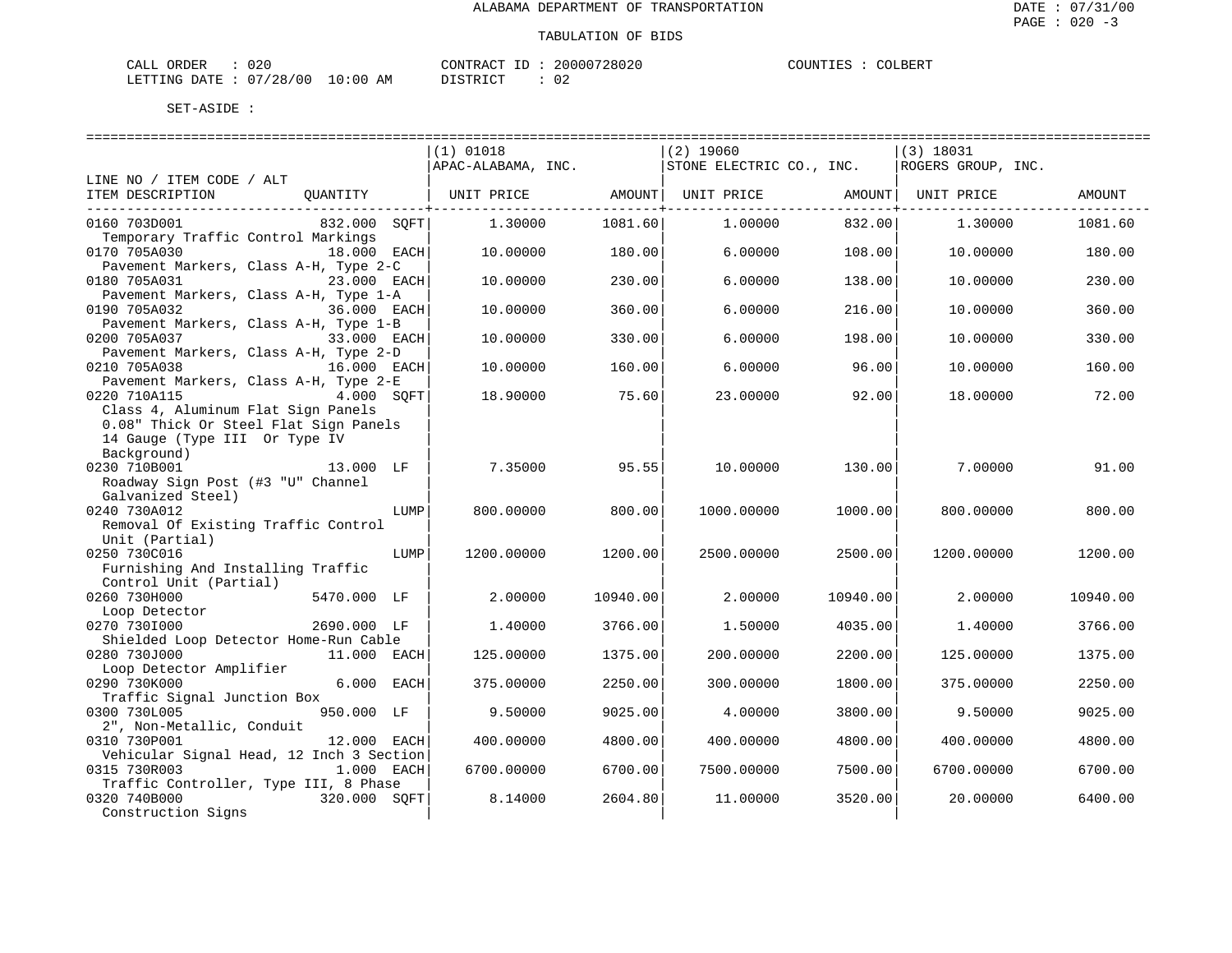### TABULATION OF BIDS

| 020<br>ORDER<br>77 L<br>، بىلمى |                             | MONTR<br>$\sim$ $\sim$ $\sim$<br>ч ні | 020<br>2 በ በ<br>-2801 | COUNTIES<br>RFRT.<br>ЭT |
|---------------------------------|-----------------------------|---------------------------------------|-----------------------|-------------------------|
| <b>ETTING</b><br>ገA TT          | 100<br>:00<br>AΜ<br>.<br>28 | $\cdot$ $\sim$ $\sim$                 | ◡∠                    |                         |

|                                        |          |      | $(1)$ 01018        |             | $(2)$ 19060              |            | (3) 18031          |    |            |  |  |
|----------------------------------------|----------|------|--------------------|-------------|--------------------------|------------|--------------------|----|------------|--|--|
|                                        |          |      | APAC-ALABAMA, INC. |             | STONE ELECTRIC CO., INC. |            | ROGERS GROUP, INC. |    |            |  |  |
| LINE NO / ITEM CODE / ALT              |          |      |                    |             |                          |            |                    |    |            |  |  |
| ITEM DESCRIPTION                       | OUANTITY |      | UNIT PRICE         | AMOUNT      | UNIT PRICE               | AMOUNT     | UNIT PRICE         |    | AMOUNT     |  |  |
|                                        |          |      |                    |             |                          |            |                    |    |            |  |  |
| 0330 740D000                           | 10.000   | EACH | 17.50000           | 175.00      | 45.00000                 | 450.00     | 50.00000           |    | 500.00     |  |  |
| Channelizing Drums                     |          |      |                    |             |                          |            |                    |    |            |  |  |
| 0340 740E000                           | 50.000   | EACH | 5.00000            | 250.00      | 13,00000                 | 650.00     | 5.00000            |    | 250.00     |  |  |
| Cones (36 Inches High)                 |          |      |                    |             |                          |            |                    |    |            |  |  |
| 0350 740M000                           | 50.000   | EACH | 3.00000            | 150.00      | 9,00000                  | 450.00     | 3.00000            |    | 150.00     |  |  |
| Weight For Cone                        |          |      |                    |             |                          |            |                    |    |            |  |  |
| 0360 741C010                           | 2.000    | EACH | 500.00000          | 1000.00     | 5100.00000               | 10200.00   | 500.00000          |    | 1000.00    |  |  |
| Portable Sequential Arrow And Chevron  |          |      |                    |             |                          |            |                    |    |            |  |  |
| Sign Unit                              |          |      |                    |             |                          |            |                    |    |            |  |  |
| 0370 998A000                           |          | LUMP | 0.00000            | 0.00        | 1900.00000               | 1900.00    | 1000.00000         |    | 1000.00    |  |  |
| Construction Fuel (Maximum Bid Limited |          |      |                    |             |                          |            |                    |    |            |  |  |
| To $$1,900.00)$                        |          |      |                    |             |                          |            |                    |    |            |  |  |
| SECTION TOTALS                         |          |      | \$                 | 103, 261.91 | \$                       | 104,639.00 |                    | \$ | 124,877.90 |  |  |
| CONTRACT TOTALS                        |          |      | \$                 | 103, 261.91 | Ŝ.                       | 104,639.00 |                    |    | 124,877.90 |  |  |
|                                        |          |      |                    |             |                          |            |                    |    |            |  |  |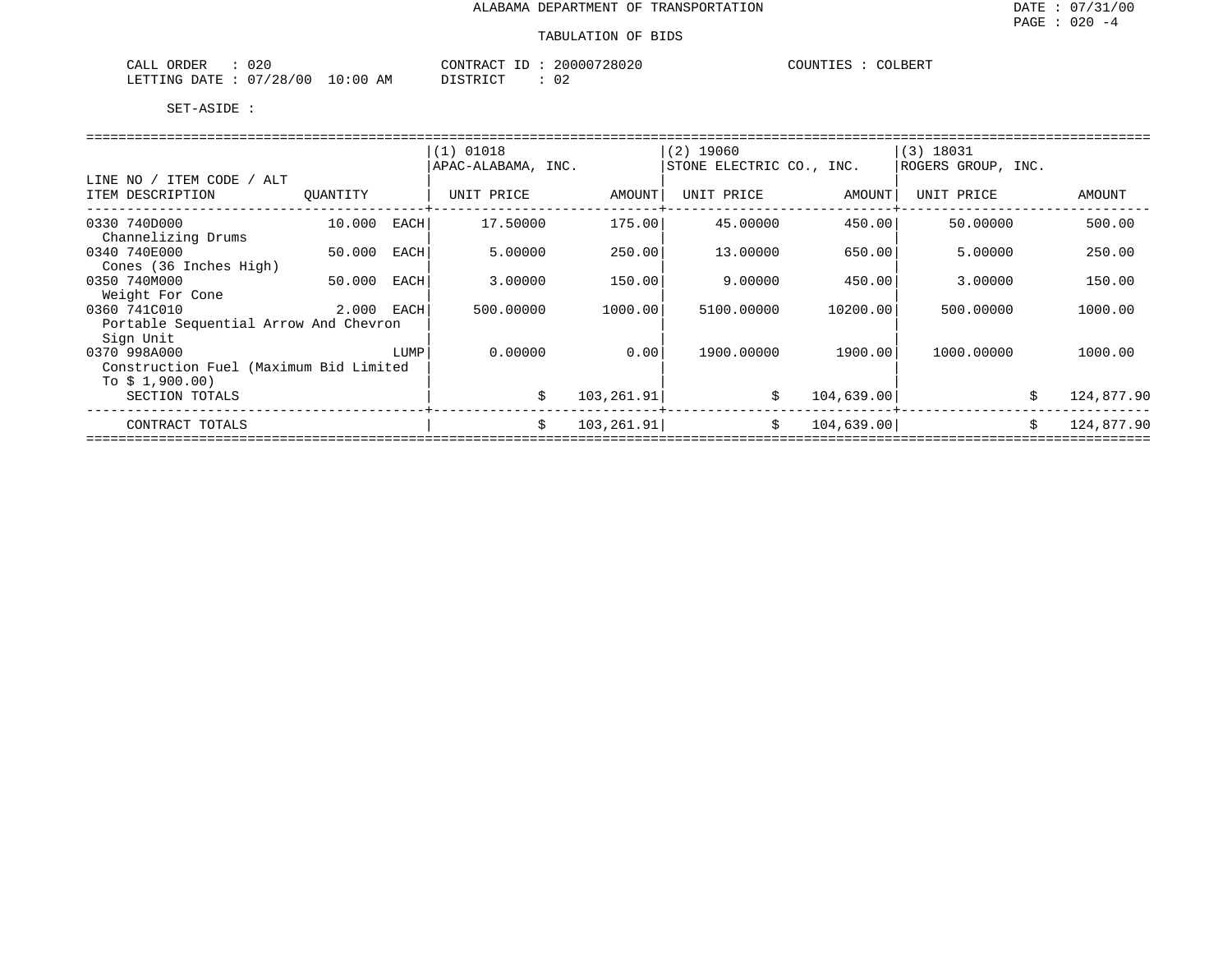DATE :

## VENDOR RANKING

|      | CALL ORDER<br>LETTING DATE: 07/28/00 | $\therefore$ 023<br>10:00 AM               | CONTRACT ID: 20000728023<br>DISTRICT<br>$\therefore$ 03                                                                                            |              |                  | COUNTIES : JEFFERSON       |                   |
|------|--------------------------------------|--------------------------------------------|----------------------------------------------------------------------------------------------------------------------------------------------------|--------------|------------------|----------------------------|-------------------|
|      | CONTRACT DESCRIPTION:<br>SET-ASIDE : | School, east of Pinson. Length - 1.190 mi. | 45<br>CONTRACT TIME:<br>for constructing the Planing, Resurfacing, Traffic Stripe,<br>and Loop Detectors on S.R. #75 from S.R. #151 to Pinson High | Working Days | (available days) | $PROJECT(S) : MG-374(024)$ |                   |
| RANK |                                      | VENDOR NO./NAME                            |                                                                                                                                                    |              |                  | TOTAL<br>BID               | % OVER<br>LOW BID |
|      | 04013                                | DUNN CONSTRUCTION COMPANY, INC.            |                                                                                                                                                    |              |                  | 435,950.74                 | 100.0000%         |
|      | 07002                                | GOOD HOPE CONTRACTING CO., INC.            |                                                                                                                                                    |              |                  | 489,213.91                 | 112.2177%         |
|      | 01018                                | APAC-ALABAMA, INC.                         |                                                                                                                                                    |              |                  | 525,921.82                 | 120.6379%         |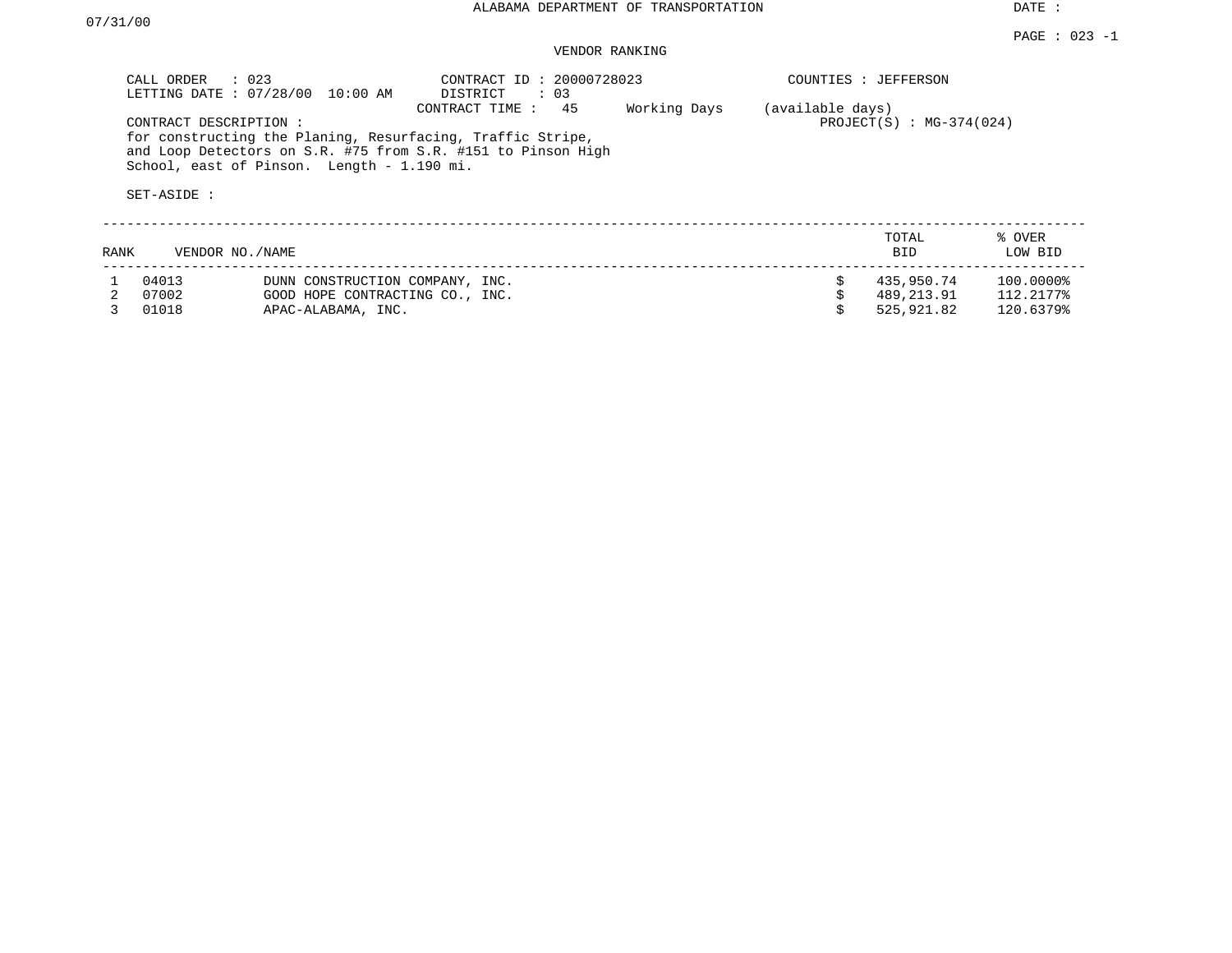| ∩∩^<br>ORDER<br>ـ ىلىمى<br>0 Z J |             | CONTRACT                    | 20000728023 | <b>JEFFERSON</b><br>COUNTIES |
|----------------------------------|-------------|-----------------------------|-------------|------------------------------|
| /28/00<br>- 07<br>LETTING DATE   | 10:00<br>AΜ | $ \alpha$ mn $+$ $\alpha$ m | ◡-          |                              |

|                                       |              | (1) 04013                                                                              |                        | $(2)$ 07002                            |                     | $(3)$ 01018 |           |
|---------------------------------------|--------------|----------------------------------------------------------------------------------------|------------------------|----------------------------------------|---------------------|-------------|-----------|
|                                       |              | DUNN CONSTRUCTION CO., INC. GOOD HOPE CONTRACTING CO., I APAC-ALABAMA, INC.            |                        |                                        |                     |             |           |
| LINE NO / ITEM CODE / ALT             |              |                                                                                        |                        |                                        |                     |             |           |
| ITEM DESCRIPTION QUANTITY             |              | UNIT PRICE                  AMOUNT    UNIT PRICE                  AMOUNT    UNIT PRICE |                        |                                        |                     |             | AMOUNT    |
| -------------------------------       |              |                                                                                        | ---------------+------ |                                        | -----------------+- |             |           |
| SECTION 0001 TOTAL                    |              |                                                                                        |                        |                                        |                     |             |           |
|                                       |              |                                                                                        |                        |                                        |                     |             |           |
| 0010 206C025 968.000 SQYD             |              |                                                                                        |                        | $0.80000$ $774.40$ $4.50000$ $4356.00$ |                     | 9.85000     | 9534.80   |
| Removing Bituminous Pavement On       |              |                                                                                        |                        |                                        |                     |             |           |
| Concrete Surfaces                     |              |                                                                                        |                        |                                        |                     |             |           |
| 0020 305A040                          | 228.000 CYCP | 13.87000                                                                               | 3162.36                | 15.00000                               | 3420.00             | 30.00000    | 6840.00   |
| Soil Aggregate, Section 823, Chert or |              |                                                                                        |                        |                                        |                     |             |           |
| Red Dog, For Miscellaneous Use        |              |                                                                                        |                        |                                        |                     |             |           |
| 0030 401B100<br>39583.000 SYCP        |              | 0.73000                                                                                | 28895.59               | 0.71400                                | 28262.26            | 0.74000     | 29291.42  |
| Bituminous Treatment E (With Polymer  |              |                                                                                        |                        |                                        |                     |             |           |
| Additive)                             |              |                                                                                        |                        |                                        |                     |             |           |
| 9423.000 SYCP<br>0040 401B108         |              | 0.73000                                                                                | 6878.79                | 1.50000                                | 14134.50            | 1.55000     | 14605.65  |
| Bituminous Treatment G (With Polymer  |              |                                                                                        |                        |                                        |                     |             |           |
| Additive)                             |              |                                                                                        |                        |                                        |                     |             |           |
| 0050 405A000                          | 1370.000 GAL | 0.87000                                                                                | 1191.90                | 0.85000                                | 1164.50             | 0.96000     | 1315.20   |
| Tack Coat                             |              |                                                                                        |                        |                                        |                     |             |           |
| 0060 408A052<br>40526.000 SY          |              | 0.25000                                                                                | 10131.50               | 0.78000                                | 31610.28            | 0.92000     | 37283.92  |
| Planing Existing Pavement             |              |                                                                                        |                        |                                        |                     |             |           |
| (Approximately 1.10" Thru 2.0" Thick) |              |                                                                                        |                        |                                        |                     |             |           |
| 2048.000 TON<br>0070 429A260          |              | 29.24000                                                                               | 59883.52               | 35.24000                               | 72171.52            | 35.00000    | 71680.00  |
| Improved Bituminous Concrete Wearing  |              |                                                                                        |                        |                                        |                     |             |           |
| Surface Layer, 1/2" Maximum Aggregate |              |                                                                                        |                        |                                        |                     |             |           |
| Size Mix, ESAL Range D                |              |                                                                                        |                        |                                        |                     |             |           |
| 800.000 TON<br>0080 429A266           |              | 31.84000                                                                               | 25472.00               | 20,00000                               | 16000.00            | 36.35000    | 29080.00  |
| Improved Bituminous Concrete Wearing  |              |                                                                                        |                        |                                        |                     |             |           |
| Surface Layer, Leveling, 1/2" Maximum |              |                                                                                        |                        |                                        |                     |             |           |
| Aggregate Size Mix, ESAL Range D      |              |                                                                                        |                        |                                        |                     |             |           |
| 0090 429A269<br>320.000 TON           |              | 34.02000                                                                               | 10886.40               | 33.24000                               | 10636.80            | 36.75000    | 11760.00  |
| Improved Bituminous Concrete Wearing  |              |                                                                                        |                        |                                        |                     |             |           |
| Surface Layer, Widening, 1/2" Maximum |              |                                                                                        |                        |                                        |                     |             |           |
| Aggregate Size Mix, ESAL Range D      |              |                                                                                        |                        |                                        |                     |             |           |
| 0100 429B241<br>1197.000 TON          |              | 32.66000                                                                               | 39094.02               | 28,92000                               | 34617.24            | 30.22000    | 36173.34  |
| Improved Bituminous Concrete Binder   |              |                                                                                        |                        |                                        |                     |             |           |
| Layer, 1" Maximum Aggregate Size Mix, |              |                                                                                        |                        |                                        |                     |             |           |
| ESAL Range C                          |              |                                                                                        |                        |                                        |                     |             |           |
| 0110 429B249                          | 259.000 TON  | 33.41000                                                                               | 8653.19                | 29.92000                               | 7749.28             | 34.56000    | 8951.04   |
| Improved Bituminous Concrete Binder   |              |                                                                                        |                        |                                        |                     |             |           |
| Layer, Leveling, 1" Maximum Aggregate |              |                                                                                        |                        |                                        |                     |             |           |
| Size Mix, ESAL Range C                |              |                                                                                        |                        |                                        |                     |             |           |
| 0120 429B261                          | 4651.000 TON | 25.24000                                                                               | 117391.24              | 28.92000                               | 134506.92           | 30.15000    | 140227.65 |
| Improved Bituminous Concrete Binder   |              |                                                                                        |                        |                                        |                     |             |           |
| Layer, 1" Maximum Aggregate Size Mix, |              |                                                                                        |                        |                                        |                     |             |           |
| ESAL Range D                          |              |                                                                                        |                        |                                        |                     |             |           |
|                                       |              |                                                                                        |                        |                                        |                     |             |           |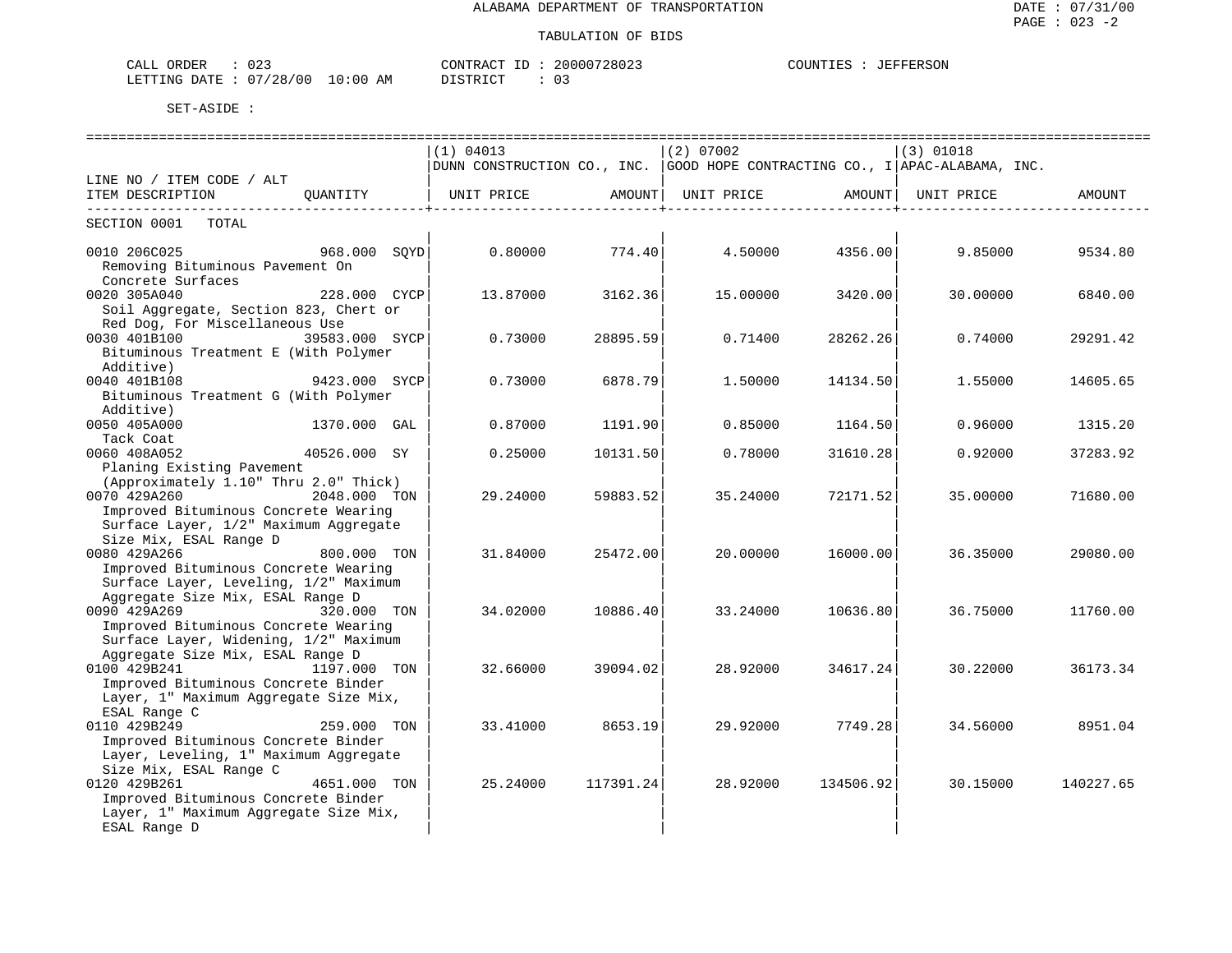| CALL ORDER                      | 023 |          | CONTRACT ID: 20000728023 | COUNTIES | : JEFFERSON |
|---------------------------------|-----|----------|--------------------------|----------|-------------|
| LETTING DATE: 07/28/00 10:00 AM |     | DISTRICT |                          |          |             |

|                                                            |               | (1) 04013                                                   |          | (2) 07002   |          | (3) 01018                                                                   |          |
|------------------------------------------------------------|---------------|-------------------------------------------------------------|----------|-------------|----------|-----------------------------------------------------------------------------|----------|
|                                                            |               |                                                             |          |             |          | DUNN CONSTRUCTION CO., INC. GOOD HOPE CONTRACTING CO., I APAC-ALABAMA, INC. |          |
| LINE NO / ITEM CODE / ALT                                  |               |                                                             |          |             |          |                                                                             |          |
| ITEM DESCRIPTION                                           |               | QUANTITY   UNIT PRICE AMOUNT  UNIT PRICE AMOUNT  UNIT PRICE |          |             |          |                                                                             | AMOUNT   |
| 0130 429B265                                               | 500.000 TON   | 32.81000                                                    | 16405.00 | 58.00000    | 29000.00 | 68.00000                                                                    | 34000.00 |
| Improved Bituminous Concrete Binder                        |               |                                                             |          |             |          |                                                                             |          |
| Layer, Patching, 1" Maximum Aggregate                      |               |                                                             |          |             |          |                                                                             |          |
| Size Mix, ESAL Range D<br>0140 429B272                     | 300.000 TON   | 32.00000                                                    | 9600.00  | 30.92000    | 9276.00  | 35.30000                                                                    | 10590.00 |
| Improved Bituminous Concrete Binder                        |               |                                                             |          |             |          |                                                                             |          |
| Layer, Widening, 1" Maximum Aggregate                      |               |                                                             |          |             |          |                                                                             |          |
| Size Mix, ESAL Range D                                     |               |                                                             |          |             |          |                                                                             |          |
| 0150 600A000                                               | LUMP          | 16266.88000                                                 | 16266.88 | 16035.14000 | 16035.14 | 5150.00000                                                                  | 5150.00  |
| Mobilization                                               | 50.000 EACH   |                                                             |          |             |          |                                                                             |          |
| 0160 665F000<br>Hay Bales                                  |               | 5.77000                                                     | 288.50   | 0.50000     | 25.00    | 4.25000                                                                     | 212.50   |
| 0170 665J000                                               | 150.000 LF    | 3.46000                                                     | 519.00   | 0.50000     | 75.00    | 9.00000                                                                     | 1350.00  |
| Silt Fence, Type A                                         |               |                                                             |          |             |          |                                                                             |          |
| 0180 701C000                                               | 8.000 MILE    | 382.97000                                                   | 3063.76  | 350.00000   | 2800.00  | 360.50000                                                                   | 2884.00  |
| Broken Temporary Traffic Stripe<br>0190 701C001            |               |                                                             |          |             |          |                                                                             |          |
| Solid Temporary Traffic Stripe                             | 1.000 MILE    | 547.10000                                                   | 547.10   | 500.00000   | 500.00   | 515.00000                                                                   | 515.00   |
| 0200 702A008                                               | 3.000 MILE    | 4376.86000                                                  | 13130.58 | 4000.00000  | 12000.00 | 4120.00000                                                                  | 12360.00 |
| Solid White, Inverted Profile Traffic                      |               |                                                             |          |             |          |                                                                             |          |
| Stripe (6" Wide)                                           |               |                                                             |          |             |          |                                                                             |          |
| 0210 702A009                                               | 3.000 MILE    | 4376.86000                                                  | 13130.58 | 4000.00000  | 12000.00 | 4120.00000                                                                  | 12360.00 |
| Solid Yellow, Inverted Profile Traffic<br>Stripe (6" Wide) |               |                                                             |          |             |          |                                                                             |          |
| 0220 702A010                                               | 3.000 MILE    | 2188.42000                                                  | 6565.26  | 2000.00000  | 6000.00  | 2060.00000                                                                  | 6180.00  |
| Broken White, Inverted Profile Traffic                     |               |                                                             |          |             |          |                                                                             |          |
| Stripe (6" Wide)                                           |               |                                                             |          |             |          |                                                                             |          |
| 0230 702B001                                               | 3221.000 LF   | 2.03000                                                     | 6538.63  | 1.85000     | 5958.85  | 1,90000                                                                     | 6119.90  |
| Dotted Inverted Profile Traffic Stripe<br>(6" Wide)        |               |                                                             |          |             |          |                                                                             |          |
| 0240 703A002                                               | 2728.000 SOFT | 1.97000                                                     | 5374.16  | 1,80000     | 4910.40  | 1.85000                                                                     | 5046.80  |
| Traffic Control Markings, Class 2, Type                    |               |                                                             |          |             |          |                                                                             |          |
| A                                                          |               |                                                             |          |             |          |                                                                             |          |
| 0250 703B002                                               | 404.000 SOFT  | 3.07000                                                     | 1240.28  | 2.80000     | 1131.20  | 2.88000                                                                     | 1163.52  |
| Traffic Control Legends, Class 2, Type A<br>0260 703D001   | 1800.000 SOFT | 1.43000                                                     | 2574.00  | 1,30000     | 2340.00  | 1,34000                                                                     | 2412.00  |
| Temporary Traffic Control Markings                         |               |                                                             |          |             |          |                                                                             |          |
| 0270 705A030                                               | 10.000 EACH   | 5.75000                                                     | 57.50    | 5.25000     | 52.50    | 5.40000                                                                     | 54.00    |
| Pavement Markers, Class A-H, Type 2-C                      |               |                                                             |          |             |          |                                                                             |          |
| 0280 705A031                                               | 140.000 EACH  | 5.75000                                                     | 805.00   | 5.25000     | 735.00   | 5.40000                                                                     | 756.00   |
| Pavement Markers, Class A-H, Type 1-A                      |               |                                                             |          |             |          |                                                                             |          |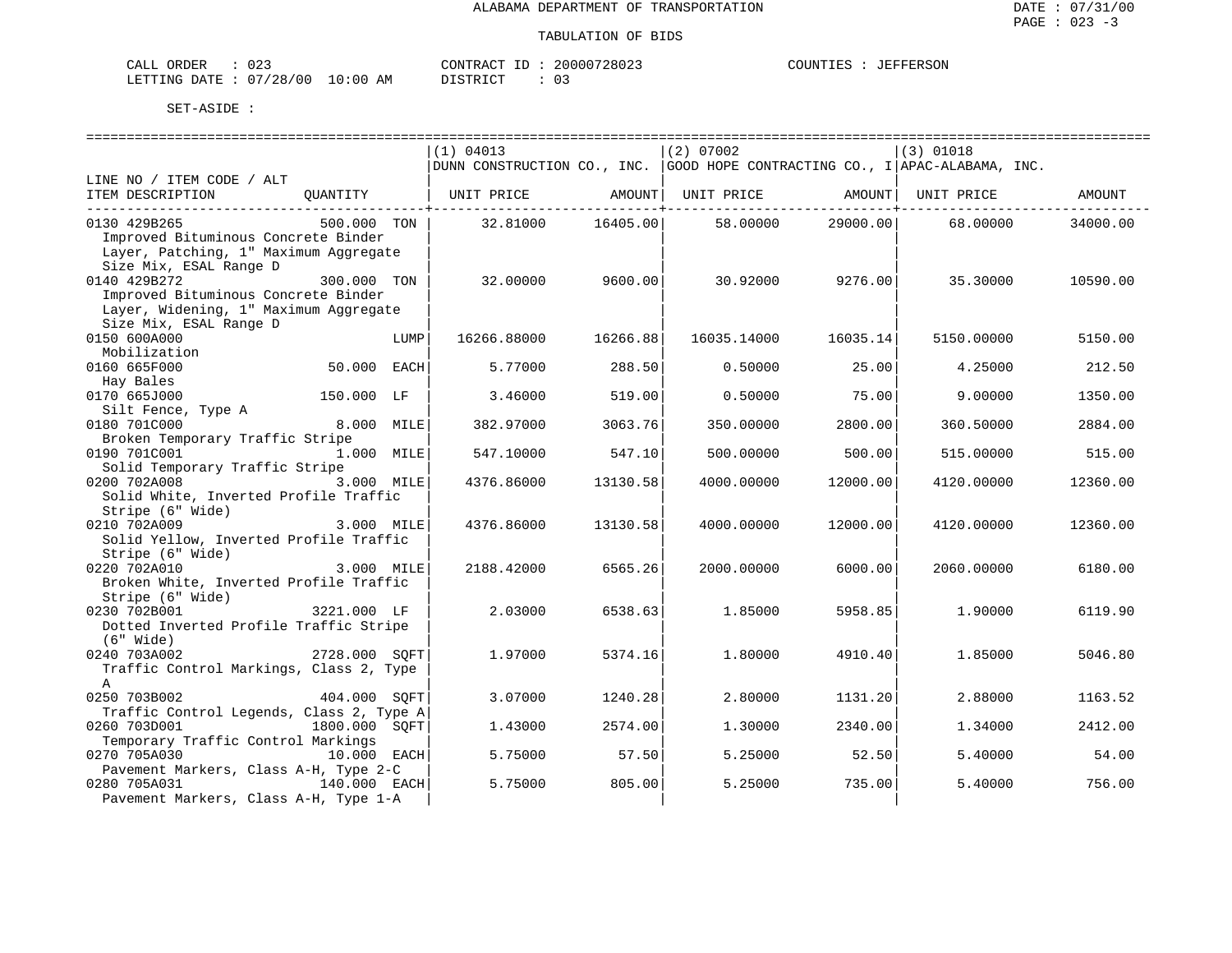| ORDER<br>CALL     | UZ.          |             | CONTRACT<br>--------- | $ -$ | 20000728023 | COUNTIES | JEFFERSON |
|-------------------|--------------|-------------|-----------------------|------|-------------|----------|-----------|
| '.ETTING<br>חת מח | '28/00<br>07 | 10:00<br>ΆM | ידי קידי פרדי<br>.    |      | د 0         |          |           |

|                                        |              |      | (1) 04013                                                                   |            | (2) 07002  |            | $(3)$ 01018 |    |            |  |  |
|----------------------------------------|--------------|------|-----------------------------------------------------------------------------|------------|------------|------------|-------------|----|------------|--|--|
|                                        |              |      | DUNN CONSTRUCTION CO., INC. GOOD HOPE CONTRACTING CO., I APAC-ALABAMA, INC. |            |            |            |             |    |            |  |  |
| LINE NO / ITEM CODE / ALT              |              |      |                                                                             |            |            |            |             |    |            |  |  |
| ITEM DESCRIPTION                       | QUANTITY     |      | UNIT PRICE                                                                  | AMOUNT     | UNIT PRICE | AMOUNT     | UNIT PRICE  |    | AMOUNT     |  |  |
| 0290 730H000                           | 5678.000 LF  |      | 3.29000                                                                     | 18680.62   | 3.00000    | 17034.00   | 3.09000     |    | 17545.02   |  |  |
| Loop Detector                          |              |      |                                                                             |            |            |            |             |    |            |  |  |
| 0300 7301000                           | 350.000 LF   |      | 1,10000                                                                     | 385.00     | 1,00000    | 350.00     | 2.06000     |    | 721.00     |  |  |
| Shielded Loop Detector Home-Run Cable  |              |      |                                                                             |            |            |            |             |    |            |  |  |
| 0310 740B000                           | 574.000 SQFT |      | 8.66000                                                                     | 4970.84    | 7.98000    | 4580.52    | 8.19000     |    | 4701.06    |  |  |
| Construction Signs                     |              |      |                                                                             |            |            |            |             |    |            |  |  |
| 0320 740D000                           | 60.000 EACH  |      | 11.54000                                                                    | 692.40     | 20,00000   | 1200.00    | 25.75000    |    | 1545.00    |  |  |
| Channelizing Drums                     |              |      |                                                                             |            |            |            |             |    |            |  |  |
| 0330 740E000                           | 140.000 EACH |      | 5.77000                                                                     | 807.80     | 15,00000   | 2100.00    | 11.65000    |    | 1631.00    |  |  |
| Cones (36 Inches High)                 |              |      |                                                                             |            |            |            |             |    |            |  |  |
| 0340 740M000<br>140.000                |              | EACH | 5.77000                                                                     | 807.80     | 7.00000    | 980.00     | 7.55000     |    | 1057.00    |  |  |
| Weight For Cone                        |              |      |                                                                             |            |            |            |             |    |            |  |  |
| 0350 741C010                           | $1.000$ EACH |      | 969.70000                                                                   | 969.70     | 1500.00000 | 1500.00    | 824.00000   |    | 824.00     |  |  |
| Portable Sequential Arrow And Chevron  |              |      |                                                                             |            |            |            |             |    |            |  |  |
| Sign Unit                              |              |      |                                                                             |            |            |            |             |    |            |  |  |
| 0360 998A000                           |              | LUMP | 115.44000                                                                   | 115.44     | 1.00000    | 1.00       | 1,00000     |    | 1.00       |  |  |
| Construction Fuel (Maximum Bid Limited |              |      |                                                                             |            |            |            |             |    |            |  |  |
| To $$26,500.00$                        |              |      |                                                                             |            |            |            |             |    |            |  |  |
| SECTION TOTALS                         |              |      | \$                                                                          | 435,950.74 | \$         | 489,213.91 |             |    | 525,921.82 |  |  |
| CONTRACT TOTALS                        |              |      | \$                                                                          | 435,950.74 | $\ddot{s}$ | 489,213.91 |             | \$ | 525,921.82 |  |  |
|                                        |              |      |                                                                             |            |            |            |             |    |            |  |  |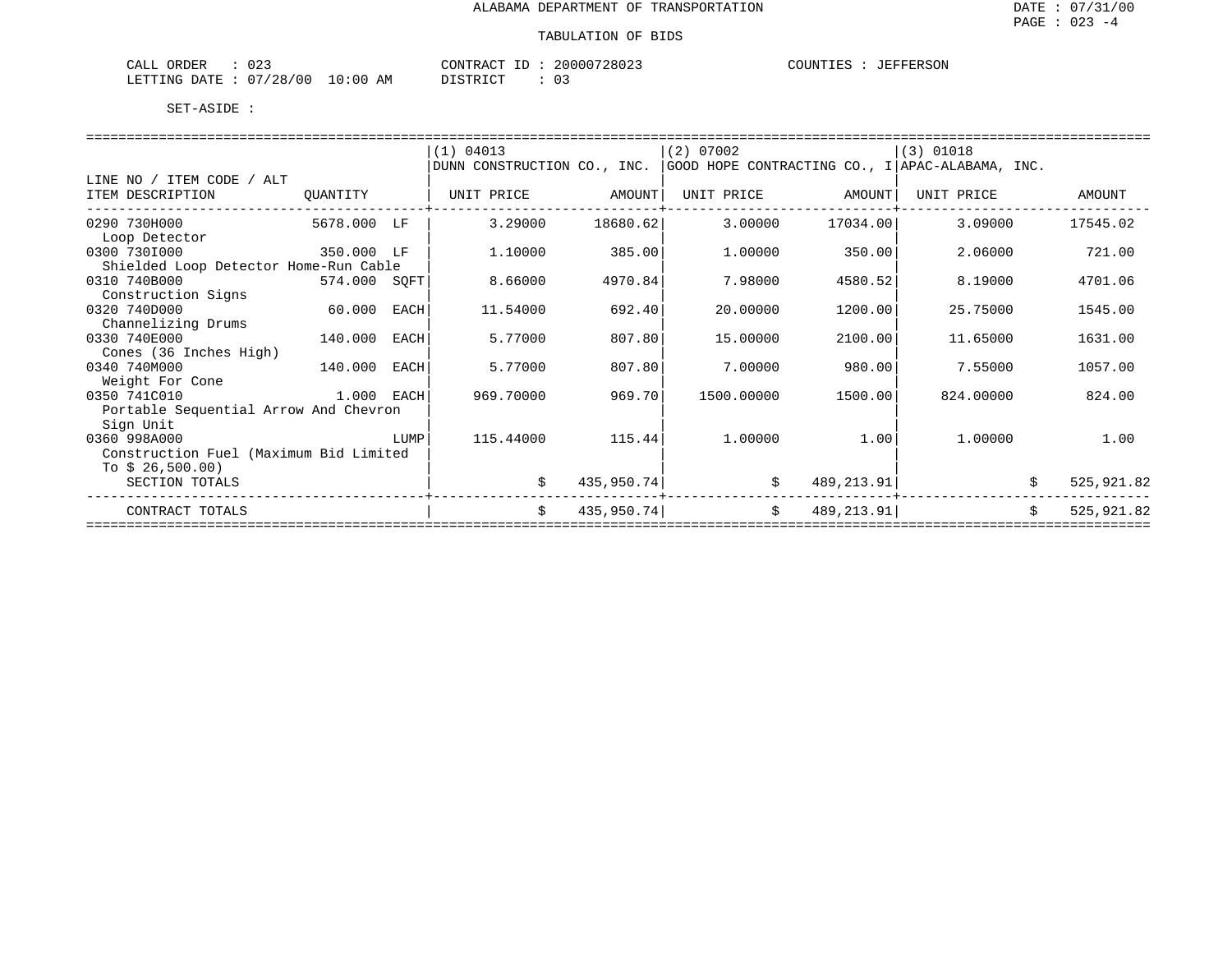PAGE : 024 -1

### VENDOR RANKING

| CALL ORDER : 024<br>LETTING DATE : 07/28/00 10:00 AM                                                                        | CONTRACT ID: 20000728024<br>DISTRICT<br>: 09 | COUNTIES : BALDWIN                            |
|-----------------------------------------------------------------------------------------------------------------------------|----------------------------------------------|-----------------------------------------------|
| CONTRACT DESCRIPTION :                                                                                                      | Working Days<br>CONTRACT TIME : 60<br>MOBILE | (available days)<br>$PROJECT(S) : MG-465(10)$ |
| for constructing the Widening (Grade, Drainage, Pavement and<br>Traffic Stripe) on U.S.#98 from Van Buren Street to I-10 in |                                              |                                               |
| Daphne. Length 0.818 mi.                                                                                                    |                                              |                                               |

| RANK | VENDOR NO. / NAME |                                                  | TOTAL<br>BID. | % OVER<br>LOW BID |
|------|-------------------|--------------------------------------------------|---------------|-------------------|
|      | 23011             | HOSEA O. WEAVER & SONS, INC.                     | 710,648.21    | 100.0000%         |
|      | 23029             | J. S. WALTON & COMPANY, INC.                     | 737,307.84    | 103.7514%         |
|      | 30004             | M.C. WILLIAMS CONTRACTING AND ASPHALT SUPPLY LLC | 749,331.94    | 105.4434%         |
|      | 08072             | GEORGE B. HARDEE CONSTRUCTION CO., INC.          | 798,339.79    | 112.3396%         |
|      | 23056             | JOHN G. WALTON CONSTRUCTION COMPANY, INC.        | 820,795.46    | 115.4995%         |
|      | 19058             | SJ & L, INC.                                     | 841,097.00    | 118.3563%         |
|      |                   |                                                  |               |                   |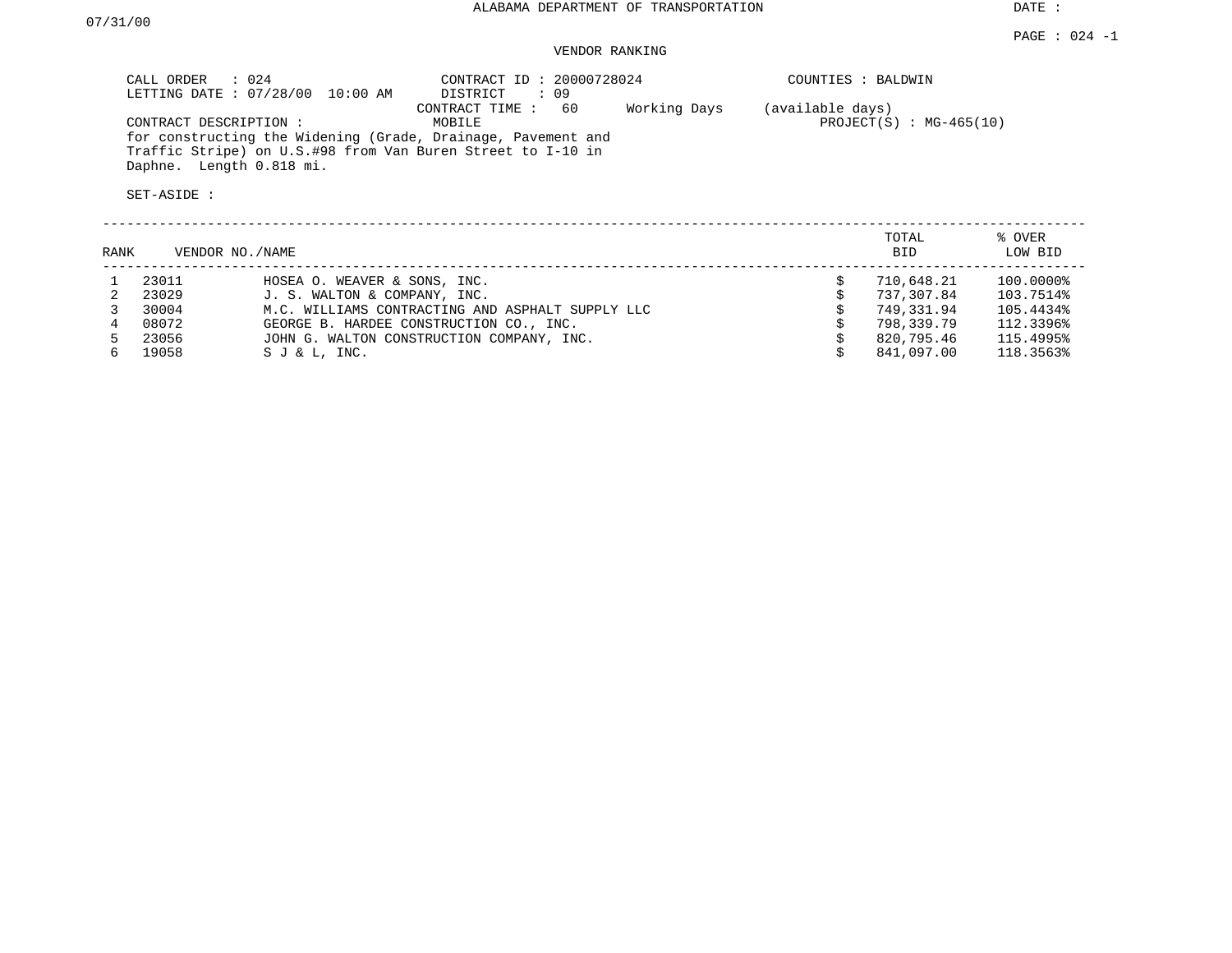| ORDER<br>CALL    | U 4      |             | CONTRACT                     | $ -$ | 20000728024 | COUNTIES | BALDWIN |
|------------------|----------|-------------|------------------------------|------|-------------|----------|---------|
| LETTING<br>DATE. | 07/28/00 | 10:00<br>AΜ | דת לידי את ה<br><i>┙</i> ∸┘∸ |      | 09          |          |         |

|                                          |               |             | $(1)$ 23011                                                                            |          | $(2)$ 23029 |          | $(3)$ 30004 |          |
|------------------------------------------|---------------|-------------|----------------------------------------------------------------------------------------|----------|-------------|----------|-------------|----------|
|                                          |               |             | HOSEA O. WEAVER & SONS, INC. J. S. WALTON & COMPANY, INC. M C WILLIAMS & ASPHALT SUPPL |          |             |          |             |          |
| LINE NO / ITEM CODE / ALT                |               |             |                                                                                        |          |             |          |             |          |
| ITEM DESCRIPTION                         | OUANTITY      |             | UNIT PRICE                                                                             | AMOUNT   | UNIT PRICE  | AMOUNT   | UNIT PRICE  | AMOUNT   |
|                                          |               |             |                                                                                        |          |             |          |             |          |
| SECTION 0001<br>Total                    |               |             |                                                                                        |          |             |          |             |          |
| 0010 201A000                             |               | LUMP        | 6792.76000                                                                             | 6792.76  | 28756.51000 | 28756.51 | 80500.00000 | 80500.00 |
| Clearing & Grubbing (Approximately 4     |               |             |                                                                                        |          |             |          |             |          |
| ACRES)                                   |               |             |                                                                                        |          |             |          |             |          |
| 0020 206C002                             | 79.000 SQYD   |             | 8.37000                                                                                | 661.23   | 3.28000     | 259.12   | 5.00000     | 395.00   |
| Removing Concrete Slope Paving           |               |             |                                                                                        |          |             |          |             |          |
| 0030 206D000                             | 252.000 LF    |             | 6.53000                                                                                | 1645.56  | 5.56000     | 1401.12  | 5,00000     | 1260.00  |
| Removing Pipe                            |               |             |                                                                                        |          |             |          |             |          |
| 0040 206D001                             | 717.000 LF    |             | 1.67000                                                                                | 1197.39  | 1.66000     | 1190.22  | 1.58000     | 1132.86  |
| Removing Guardrail                       |               |             |                                                                                        |          |             |          |             |          |
| 0050 206D002                             | 2495.000 LF   |             | 3.38000                                                                                | 8433.10  | 3.21000     | 8008.95  | 2.00000     | 4990.00  |
| Removing Curb                            |               |             |                                                                                        |          |             |          |             |          |
| 0060 206D003                             | 539.000 LF    |             | 3.38000                                                                                | 1821.82  | 3.34000     | 1800.26  | 2.50000     | 1347.50  |
| Removing Curb And Gutter                 |               |             |                                                                                        |          |             |          |             |          |
| 0070 206D005                             | 93.000 LF     |             | 3.38000                                                                                | 314.34   | 5.46000     | 507.78   | 2.00000     | 186.00   |
| Removing Gutter                          |               |             |                                                                                        |          |             |          |             |          |
| 0080 206E000                             | 1.000         | EACH        | 93.73000                                                                               | 93.73    | 273.00000   | 273.00   | 150.00000   | 150.00   |
| Removing Headwalls                       |               |             |                                                                                        |          |             |          |             |          |
| 0090 206E008                             | 6.000         | EACH        | 105.56000                                                                              | 633.36   | 105.15000   | 630.90   | 105.00000   | 630.00   |
| Removing Guardrail End Anchor (All Type) |               |             |                                                                                        |          |             |          |             |          |
| 0100 210A000                             | 2170.000      | CYIP        | 6.49000                                                                                | 14083.30 | 5.31000     | 11522.70 | 5.00000     | 10850.00 |
| Unclassified Excavation                  |               |             |                                                                                        |          |             |          |             |          |
| 0110 210D022                             | 59.000        | CYIP        | 18.26000                                                                               | 1077.34  | 13.75000    | 811.25   | 5,00000     | 295.00   |
| Borrow Excavation (Loose Truckbed        |               |             |                                                                                        |          |             |          |             |          |
| Measurement) $(A-2-4(0))$ or $A-4(0)$    |               |             |                                                                                        |          |             |          |             |          |
| 0120 214A000                             | 281,000       | CUYD        | 11,11000                                                                               | 3121.91  | 5.15000     | 1447.15  | 6,00000     | 1686.00  |
| Structure Excavation                     |               |             |                                                                                        |          |             |          |             |          |
| 0130 214B000                             | 133.000       | <b>CUYD</b> | 16.67000                                                                               | 2217.11  | 13.04000    | 1734.32  | 6.00000     | 798.00   |
| Foundation Backfill, Local               |               |             |                                                                                        |          |             |          |             |          |
| 0140 230A000                             | 42.000 RBST   |             | 244.83000                                                                              | 10282.86 | 132.79000   | 5577.18  | 200.00000   | 8400.00  |
| Roadbed Processing                       |               |             |                                                                                        |          |             |          |             |          |
| 0150 301A012                             | 5513.000      | SYCP        | 8.25000                                                                                | 45482.25 | 8.67000     | 47797.71 | 9.06000     | 49947.78 |
| Crushed Aggregate Base Course, Type B,   |               |             |                                                                                        |          |             |          |             |          |
| Plant Mixed, 6" Compacted Thickness      |               |             |                                                                                        |          |             |          |             |          |
| 0160 401A000                             | 5500.000 SYCP |             | 0.45000                                                                                | 2475.00  | 0.59000     | 3245.00  | 0.63000     | 3465.00  |
| Bituminous Treatment A                   |               |             |                                                                                        |          |             |          |             |          |
| 0170 405A000                             | 1107.000      | GAL         | 0.68000                                                                                | 752.76   | 0.94000     | 1040.58  | 0.80000     | 885.60   |
| Tack Coat                                |               |             |                                                                                        |          |             |          |             |          |
| 0180 420A011                             | 689.000 TON   |             | 73.15000                                                                               | 50400.35 | 86.15000    | 59357.35 | 63.79000    | 43951.31 |
| Polymer Modified Open Graded Friction    |               |             |                                                                                        |          |             |          |             |          |
| Course, Mix 2                            |               |             |                                                                                        |          |             |          |             |          |
|                                          |               |             |                                                                                        |          |             |          |             |          |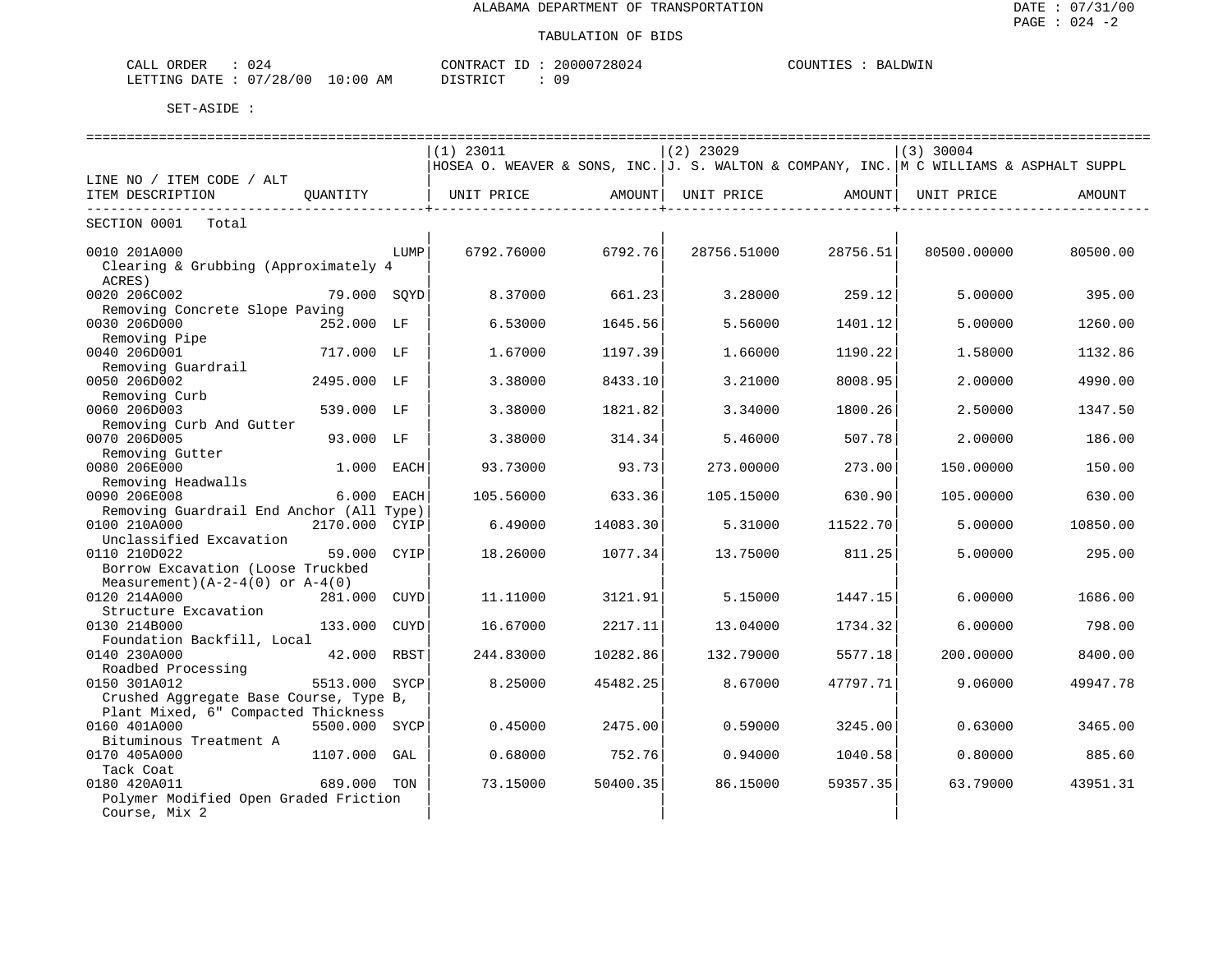| ORDER<br>CALI    |          |            | 'ONTRAC | TD. | '28024<br>20000 | COUNTIES | 'JUMTN'<br>КA. |
|------------------|----------|------------|---------|-----|-----------------|----------|----------------|
| DATE.<br>LETTING | 07/28/00 | 0:00<br>AΜ | romATAT |     | n a             |          |                |

|                                         |              | $(1)$ 23011                                                                            |                  | $(2)$ 23029 |          | $(3)$ 30004 |          |
|-----------------------------------------|--------------|----------------------------------------------------------------------------------------|------------------|-------------|----------|-------------|----------|
|                                         |              | HOSEA O. WEAVER & SONS, INC. J. S. WALTON & COMPANY, INC. M C WILLIAMS & ASPHALT SUPPL |                  |             |          |             |          |
| LINE NO / ITEM CODE / ALT               |              |                                                                                        |                  |             |          |             |          |
| ITEM DESCRIPTION                        | QUANTITY     | UNIT PRICE                                                                             | AMOUNT           | UNIT PRICE  | AMOUNT   | UNIT PRICE  | AMOUNT   |
|                                         |              |                                                                                        | ---------+------ |             |          |             |          |
| 0190 424A260                            | 785.000 TON  | 49.87000                                                                               | 39147.95         | 52.34000    | 41086.90 | 44.02000    | 34555.70 |
| Superpave Bituminous Concrete Wearing   |              |                                                                                        |                  |             |          |             |          |
| Surface Layer, 1/2" Maximum Aggregate   |              |                                                                                        |                  |             |          |             |          |
| Size Mix, ESAL Range D                  |              |                                                                                        |                  |             |          |             |          |
| 0200 424A263                            | 250.000 TON  | 72.31000                                                                               | 18077.50         | 55.80000    | 13950.00 | 44.02000    | 11005.00 |
| Superpave Bituminous Concrete Wearing   |              |                                                                                        |                  |             |          |             |          |
| Surface Layer, Patching, 1/2" Maximum   |              |                                                                                        |                  |             |          |             |          |
| Aggregate Size Mix, ESAL Range D        |              |                                                                                        |                  |             |          |             |          |
| 0210 424A266                            | 250.000 TON  | 62.92000                                                                               | 15730.00         | 54.46000    | 13615.00 | 44.02000    | 11005.00 |
| Superpave Bituminous Concrete Wearing   |              |                                                                                        |                  |             |          |             |          |
| Surface Layer, Leveling, 1/2" Maximum   |              |                                                                                        |                  |             |          |             |          |
| Aggregate Size Mix, ESAL Range D        |              |                                                                                        |                  |             |          |             |          |
| 0220 424B461                            | 750.000 TON  | 41.67000                                                                               | 31252.50         | 44.17000    | 33127.50 | 40.46000    | 30345.00 |
| Superpave Bituminous Concrete Upper     |              |                                                                                        |                  |             |          |             |          |
| Binder Layer, 1" Maximum Aggregate Size |              |                                                                                        |                  |             |          |             |          |
| Mix, ESAL Range D                       |              |                                                                                        |                  |             |          |             |          |
| 0230 424B465                            | 229.000 TON  | 70.16000                                                                               | 16066.64         | 44.17000    | 10114.93 | 40.46000    | 9265.34  |
| Superpave Bituminous Concrete Upper     |              |                                                                                        |                  |             |          |             |          |
| Binder Layer, Patching, 1" Maximum      |              |                                                                                        |                  |             |          |             |          |
| Aggregate Size Mix, ESAL Range D        |              |                                                                                        |                  |             |          |             |          |
| 0240 424B562                            | 820.000 TON  | 41.33000                                                                               | 33890.60         | 44.17000    | 36219.40 | 40.46000    | 33177.20 |
| Superpave Bituminous Concrete Lower     |              |                                                                                        |                  |             |          |             |          |
| Binder Layer, 1 1/2" Maximum Aggregate  |              |                                                                                        |                  |             |          |             |          |
| Size Mix, ESAL Range D                  |              |                                                                                        |                  |             |          |             |          |
| 0250 424C261                            | 750.000 TON  | 42.28000                                                                               | 31710.00         | 44.17000    | 33127.50 | 40.46000    | 30345.00 |
| Superpave Bituminous Concrete Base      |              |                                                                                        |                  |             |          |             |          |
| Layer, 1 1/2" Maximum Aggregate Size    |              |                                                                                        |                  |             |          |             |          |
| Mix, ESAL Range D                       |              |                                                                                        |                  |             |          |             |          |
| 0260 430B040                            | 500.000 TCIP | 22.50000                                                                               | 11250.00         | 24.86000    | 12430.00 | 25.00000    | 12500.00 |
| Aggregate Surfacing (Crushed Aggregate  |              |                                                                                        |                  |             |          |             |          |
| Base, Type B)                           |              |                                                                                        |                  |             |          |             |          |
| 0270 530A001                            | 456.000 LF   | 24.15000                                                                               | 11012.40         | 20.14000    | 9183.84  | 25.00000    | 11400.00 |
| 18" Roadway Pipe (Class 3 R.C.)         |              |                                                                                        |                  |             |          |             |          |
| 0280 530A100                            | 76.000 LF    | 28.82000                                                                               | 2190.32          | 25.75000    | 1957.00  | 40.00000    | 3040.00  |
| 15" Roadway Pipe (Class 3 R.C.)         |              |                                                                                        |                  |             |          |             |          |
| (Extension)                             |              |                                                                                        |                  |             |          |             |          |
| 0290 600A000                            | LUMP         | 36070.21000                                                                            | 36070.21         | 48268.93000 | 48268.93 | 12840.00000 | 12840.00 |
| Mobilization                            |              |                                                                                        |                  |             |          |             |          |
| 0300 610C001                            | 131.000 TON  | 38.89000                                                                               | 5094.59          | 35.35000    | 4630.85  | 40.00000    | 5240.00  |
| Loose Riprap, Class 2                   |              |                                                                                        |                  |             |          |             |          |
| 0310 610D000                            | 219.000 SOYD | 4.44000                                                                                | 972.36           | 1,10000     | 240.90   | 2.50000     | 547.50   |
| Filter Blanket                          |              |                                                                                        |                  |             |          |             |          |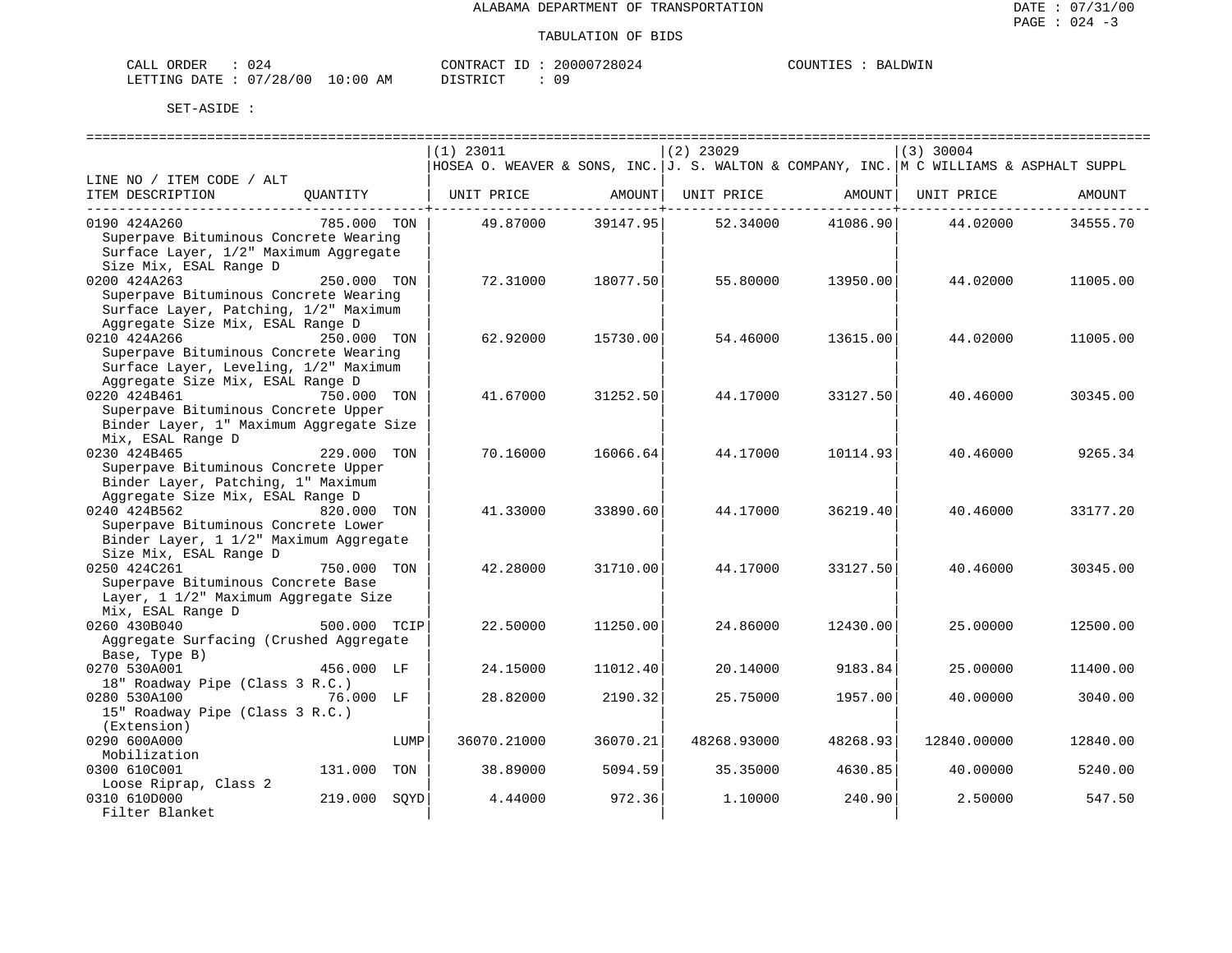| ORDER<br>CALI          | ے ں      |             | 'ONTRAC'    | 20000728024 | COUNTIES | JDWIN<br>RA. |
|------------------------|----------|-------------|-------------|-------------|----------|--------------|
| <b>DATE</b><br>LETTING | 07/28/00 | .0:00<br>AΜ | $\alpha$ mp | n o         |          |              |

|                                                        |                | $(1)$ 23011                                                                            |          | $(2)$ 23029 |                                                | $(3)$ 30004 |          |
|--------------------------------------------------------|----------------|----------------------------------------------------------------------------------------|----------|-------------|------------------------------------------------|-------------|----------|
|                                                        |                | HOSEA O. WEAVER & SONS, INC. J. S. WALTON & COMPANY, INC. M C WILLIAMS & ASPHALT SUPPL |          |             |                                                |             |          |
| LINE NO / ITEM CODE / ALT                              |                |                                                                                        |          |             |                                                |             |          |
| ITEM DESCRIPTION                                       | QUANTITY       |                                                                                        |          |             |                                                | UNIT PRICE  | AMOUNT   |
| ----------------------------<br>0320 614A000           | $9.000$ $CUYD$ | 353.33000                                                                              | 3179.97  | 558.30000   | . _ _ _ _ _ _ _ _ _ _ _ _ _ _ _ _ +<br>5024.70 | 333.50000   | 3001.50  |
| Slope Paving                                           |                |                                                                                        |          |             |                                                |             |          |
| 0330 619A001                                           | $1.000$ EACH   | 416.66000                                                                              | 416.66   | 606.01000   | 606.01                                         | 393.75000   | 393.75   |
| 15" Roadway Pipe End Treatment, Class 1                |                |                                                                                        |          |             |                                                |             |          |
| 0340 619A002                                           | 1.000 EACH     | 472.22000                                                                              | 472.22   | 606.01000   | 606.01                                         | 446.25000   | 446.25   |
| 18" Roadway Pipe End Treatment, Class 1                |                |                                                                                        |          |             |                                                |             |          |
| 0350 620A000                                           | 1.000 CUYD     | 1177.77000                                                                             | 1177.77  | 470.99000   | 470.99                                         | 1113.00000  | 1113.00  |
| Minor Structure Concrete                               |                |                                                                                        |          |             |                                                |             |          |
| 0360 621C027                                           | 2.000 EACH     | 2944.42000                                                                             | 5888.84  | 2049.52000  | 4099.04                                        | 2782.50000  | 5565.00  |
| Inlets, Type C                                         |                |                                                                                        |          |             |                                                |             |          |
| 0370 621D002                                           | 2.000 EACH     | 294.44000                                                                              | 588.88   | 363.23000   | 726.46                                         | 278.25000   | 556.50   |
| Inlet Units, Type C                                    |                |                                                                                        |          |             |                                                |             |          |
| 0380 622A002                                           | 3.000 EACH     | 500.00000                                                                              | 1500.00  | 294.37000   | 883.11                                         | 300,00000   | 900.00   |
| Manhole Covers Reset (Sanitary)                        |                |                                                                                        |          |             |                                                |             |          |
| 0390 623A000                                           | 186.000 LF     | 21,22000                                                                               | 3946.92  | 22.49000    | 4183.14                                        | 20.06000    | 3731.16  |
| Concrete Gutter                                        |                |                                                                                        |          |             |                                                |             |          |
| 0400 623B002                                           | 1193.000 LF    | 10.00000                                                                               | 11930.00 | 10.60000    | 12645.80                                       | 9.45000     | 11273.85 |
| Concrete Curb, Type A                                  |                |                                                                                        |          |             |                                                |             |          |
| 0410 623C000                                           | 280.000 LF     | 11.78000                                                                               | 3298.40  | 12.48000    | 3494.40                                        | 11.13000    | 3116.40  |
| Combination Curb & Gutter, Type C                      |                |                                                                                        |          |             |                                                |             |          |
| 0420 623C003                                           | 289.000 LF     | 11.78000                                                                               | 3404.42  | 12.48000    | 3606.72                                        | 11.13000    | 3216.57  |
| Combination Curb & Gutter, Type C                      |                |                                                                                        |          |             |                                                |             |          |
| (Modified)                                             |                |                                                                                        |          |             |                                                |             |          |
| 0430 630A000                                           | 575.000 LF     | 15.00000                                                                               | 8625.00  | 14.94000    | 8590.50                                        | 12.08000    | 6946.00  |
| Steel Beam Guardrail, Class A, Type 1                  |                |                                                                                        |          |             |                                                |             |          |
| 0440 630A009                                           | 775.000 LF     | 19.44000                                                                               | 15066.00 | 19.37000    | 15011.75                                       | 19.43000    | 15058.25 |
| Steel Beam Guardrail, Class A, Type 1                  |                |                                                                                        |          |             |                                                |             |          |
| (Double-Faced Median Barrier)                          |                |                                                                                        |          |             |                                                |             |          |
| 0450 630C001                                           | 1.000 EACH     | 611.11000                                                                              | 611.11   | 608.75000   | 608.75                                         | 787.50000   | 787.50   |
| Guardrail End Anchor, Type 8                           |                |                                                                                        |          |             |                                                |             |          |
| 0460 630C044                                           | 2.000 EACH     | 4999.95000                                                                             | 9999.90  | 4980.74000  | 9961.48                                        | 7875.00000  | 15750.00 |
| Guardrail End Anchor, Type 21                          |                |                                                                                        |          |             |                                                |             |          |
| 0470 630C050                                           | 4.000 EACH     | 1944.43000                                                                             | 7777.72  | 1936.96000  | 7747.84                                        | 1942.50000  | 7770.00  |
| Guardrail End Anchor, Type 20 Series                   |                |                                                                                        |          |             |                                                |             |          |
| 0480 630C070                                           | 1.000 EACH     | 1666.65000                                                                             | 1666.65  | 1660.25000  | 1660.25                                        | 1627.50000  | 1627.50  |
| Guardrail End Anchor, Type 10 Series                   |                |                                                                                        |          |             |                                                |             |          |
| 0490 641A001                                           | 102.000 LF     | 7.22000                                                                                | 736.44   | 7.65000     | 780.30                                         | 31.55000    | 3218.10  |
| 3/4 Inch Copper Water Pipe Laid (Type K)               |                |                                                                                        |          |             |                                                |             |          |
| 0500 641A002                                           | 35.000 LF      | 7.78000                                                                                | 272.30   | 8.24000     | 288.40                                         | 34.47000    | 1206.45  |
| 1 Inch Copper Water Pipe Laid (Type K)<br>0510 641A004 | 25.000 LF      | 234.44000                                                                              | 5861.00  | 248.45000   | 6211.25                                        | 41.45000    | 1036.25  |
|                                                        |                |                                                                                        |          |             |                                                |             |          |
| 2 Inch Copper Water Pipe Laid (Type K)                 |                |                                                                                        |          |             |                                                |             |          |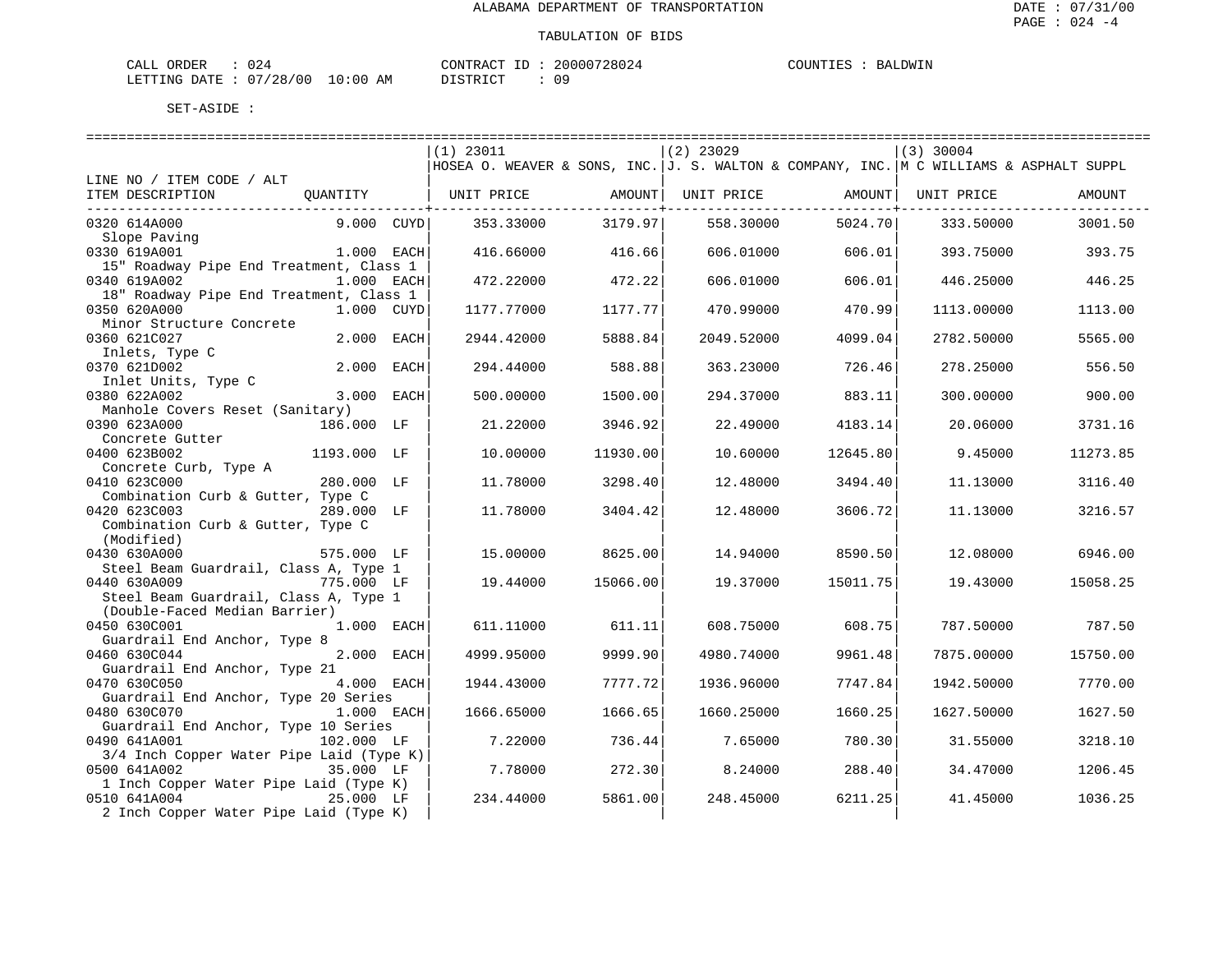| ORDER<br>CALI |          |               | "ONTRACT   | TГ | 20000728024 | COUNTIES | LDWIN<br>RA. |
|---------------|----------|---------------|------------|----|-------------|----------|--------------|
| LETTING DATE  | 07/28/00 | LO : 00<br>ΆM | ד גרוס דרי |    | 09          |          |              |

|                                          |              |             | $(1)$ 23011                                                                              |          | $(2)$ 23029 |          | $(3)$ 30004        |          |  |  |  |  |
|------------------------------------------|--------------|-------------|------------------------------------------------------------------------------------------|----------|-------------|----------|--------------------|----------|--|--|--|--|
|                                          |              |             | HOSEA O. WEAVER & SONS, INC.  J. S. WALTON & COMPANY, INC.  M C WILLIAMS & ASPHALT SUPPL |          |             |          |                    |          |  |  |  |  |
| LINE NO / ITEM CODE / ALT                |              |             |                                                                                          |          |             |          |                    |          |  |  |  |  |
| ITEM DESCRIPTION                         |              |             | OUANTITY   UNIT PRICE AMOUNT  UNIT PRICE                                                 |          |             |          | AMOUNT  UNIT PRICE | AMOUNT   |  |  |  |  |
| __________________________________       |              |             |                                                                                          |          |             |          |                    |          |  |  |  |  |
| 0520 641A035                             | 30.000 LF    |             | 19.14000                                                                                 | 574.20   | 20.29000    | 608.70   | 17.35000           | 520.50   |  |  |  |  |
| 6 Inch D. I. Water Main Laid             |              |             |                                                                                          |          |             |          |                    |          |  |  |  |  |
| 0530 641A036                             | 653.000 LF   |             | 24.67000                                                                                 | 16109.51 | 26.14000    | 17069.42 | 21.13000           | 13797.89 |  |  |  |  |
| 8 Inch D. I. Water Main Laid             |              |             |                                                                                          |          |             |          |                    |          |  |  |  |  |
| 0540 641A049                             | 40.000 LF    |             | 17.13000                                                                                 | 685.20   | 18.16000    | 726.40   | 12.84000           | 513.60   |  |  |  |  |
| 6 Inch P.V.C. Water Main Laid            |              |             |                                                                                          |          |             |          |                    |          |  |  |  |  |
| 0550 641A052                             | 2572.000 LF  |             | 17.47000                                                                                 | 44932.84 | 18.51000    | 47607.72 | 18.31000           | 47093.32 |  |  |  |  |
| 8 Inch P.V.C. Water Main Laid            |              |             |                                                                                          |          |             |          |                    |          |  |  |  |  |
| 0560 641C000                             | 4.000 EACH   |             | 439.32000                                                                                | 1757.28  | 465.56000   | 1862.24  | 673.31000          | 2693.24  |  |  |  |  |
| 6 Inch Gate Valves With Box              |              |             |                                                                                          |          |             |          |                    |          |  |  |  |  |
| 0570 641C001                             | 3.000 EACH   |             | 594.34000                                                                                | 1783.02  | 629.85000   | 1889.55  | 827.66000          | 2482.98  |  |  |  |  |
| 8 Inch Gate Valves With Box              |              |             |                                                                                          |          |             |          |                    |          |  |  |  |  |
| 0580 641D003                             | 620.000 LB   |             | 3.90000                                                                                  | 2418.00  | 4.13000     | 2560.60  | 5.55000            | 3441.00  |  |  |  |  |
| Ductile Iron Water Main Fitting          |              |             |                                                                                          |          |             |          |                    |          |  |  |  |  |
| 0590 641D005                             | 4.000 EACH   |             | 335.80000                                                                                | 1343.20  | 355.86000   | 1423.44  | 382.92000          | 1531.68  |  |  |  |  |
| 8 Inch X 6 Inch D.I. Anchor Tee          |              |             |                                                                                          |          |             |          |                    |          |  |  |  |  |
| 0600 641E001                             | 13.000 EACH  |             | 20.00000                                                                                 | 260.00   | 21.19000    | 275.47   | 41.02000           | 533.26   |  |  |  |  |
| 6 Inch D.I. Retainer Gland               |              |             |                                                                                          |          |             |          |                    |          |  |  |  |  |
| 0610 641E003                             | 24.000 EACH  |             | 35.56000                                                                                 | 853.44   | 37.68000    | 904.32   | 55.48000           | 1331.52  |  |  |  |  |
| 8 Inch D.I. Retainer Gland               |              |             |                                                                                          |          |             |          |                    |          |  |  |  |  |
| 0620 641F011                             | 2.000 EACH   |             | 2111.09000                                                                               | 4222.18  | 2237.21000  | 4474.42  | 3924.82000         | 7849.64  |  |  |  |  |
| 8 Inch X 8 Inch Tapping Valve & Sleeve   |              |             |                                                                                          |          |             |          |                    |          |  |  |  |  |
| 0630 641F025                             | 7.000 EACH   |             | 222.22000                                                                                | 1555.54  | 235.50000   | 1648.50  | 289.32000          | 2025.24  |  |  |  |  |
| 1 Inch Service Tap                       |              |             |                                                                                          |          |             |          |                    |          |  |  |  |  |
| 0640 641F026                             | 8.000 EACH   |             | 166.67000                                                                                | 1333.36  | 176.62000   | 1412.96  | 244.95000          | 1959.60  |  |  |  |  |
| 3/4 Inch Service Tap                     |              |             |                                                                                          |          |             |          |                    |          |  |  |  |  |
| 0650 641F030                             | 5.000 EACH   |             | 472.22000                                                                                | 2361.10  | 500.43000   | 2502.15  | 671.52000          | 3357.60  |  |  |  |  |
| 2 Inch Service Tap                       |              |             |                                                                                          |          |             |          |                    |          |  |  |  |  |
| 0660 641G001                             | 1.000        | <b>CUYD</b> | 311.11000                                                                                | 311.11   | 329.69000   | 329.69   | 187.64000          | 187.64   |  |  |  |  |
| Concrete For Water Mains (Thrust Blocks) |              |             |                                                                                          |          |             |          |                    |          |  |  |  |  |
| 0670 642A000                             | 3.000 EACH   |             | 611.11000                                                                                | 1833.33  | 647.61000   | 1942.83  | 924.68000          | 2774.04  |  |  |  |  |
| Fire Hydrant Reset                       |              |             |                                                                                          |          |             |          |                    |          |  |  |  |  |
| 0680 643A000                             | 9.000        | EACH        | 200.00000                                                                                | 1800.00  | 211.95000   | 1907.55  | 359.10000          | 3231.90  |  |  |  |  |
| Water Meters Reset                       |              |             |                                                                                          |          |             |          |                    |          |  |  |  |  |
| 0690 643B000                             | 1.000 EACH   |             | 175.55000                                                                                | 175.55   | 186.05000   | 186.05   | 299.25000          | 299.25   |  |  |  |  |
| Valve Boxes Reset                        |              |             |                                                                                          |          |             |          |                    |          |  |  |  |  |
| 0700 650A000                             | 892.000      | CYIP        | 11,10000                                                                                 | 9901.20  | 9.76000     | 8705.92  | 10.00000           | 8920.00  |  |  |  |  |
| Topsoil                                  |              |             |                                                                                          |          |             |          |                    |          |  |  |  |  |
| 0710 652A061                             | 4.000 ACRE   |             | 555.55000                                                                                | 2222.20  | 588.74000   | 2354.96  | 800,00000          | 3200.00  |  |  |  |  |
| Seeding (Mix 3E)                         |              |             |                                                                                          |          |             |          |                    |          |  |  |  |  |
| 0720 654A001                             | 691.000 SOYD |             | 5.56000                                                                                  | 3841.96  | 4.12000     | 2846.92  | 4.00000            | 2764.00  |  |  |  |  |
| Solid Sodding (Bermuda)                  |              |             |                                                                                          |          |             |          |                    |          |  |  |  |  |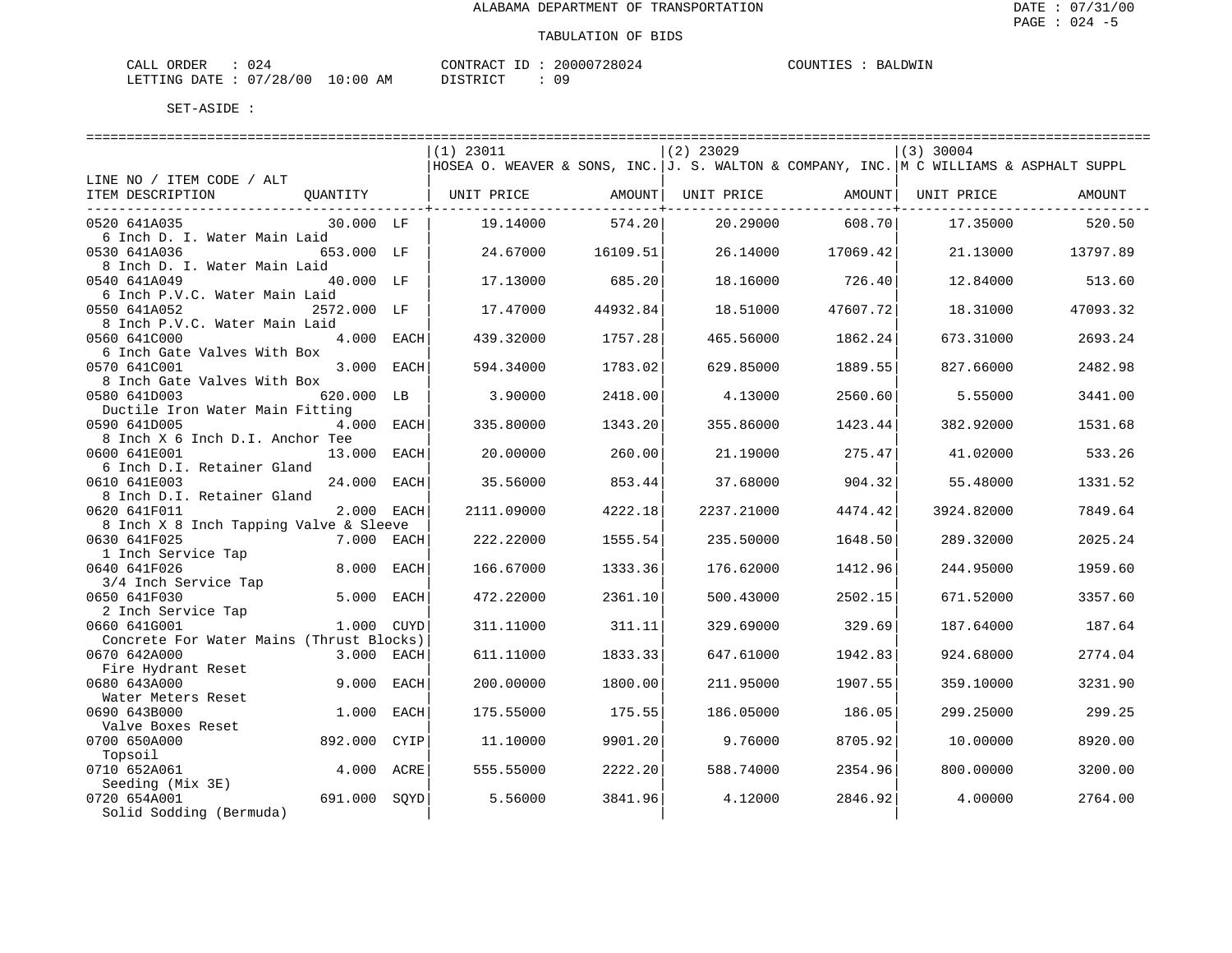| ORDER<br>CALI |            |               | TONTRACT     | TD. | '28024<br>20000 | <b>COUNTIES</b><br>TIES | AT JOW TN<br>RA. |
|---------------|------------|---------------|--------------|-----|-----------------|-------------------------|------------------|
| LETTING DATE  | : 07/28/00 | LO : 00<br>ΆM | דת לידי את ה |     | nα              |                         |                  |

|                                         |             |      | $(1)$ 23011                                                                            |                 | $(2)$ 23029 |                | $(3)$ 30004 |          |
|-----------------------------------------|-------------|------|----------------------------------------------------------------------------------------|-----------------|-------------|----------------|-------------|----------|
|                                         |             |      | HOSEA O. WEAVER & SONS, INC. J. S. WALTON & COMPANY, INC. M C WILLIAMS & ASPHALT SUPPL |                 |             |                |             |          |
| LINE NO / ITEM CODE / ALT               |             |      |                                                                                        |                 |             |                |             |          |
| ITEM DESCRIPTION                        | QUANTITY    |      | UNIT PRICE                                                                             | AMOUNT          | UNIT PRICE  | AMOUNT         | UNIT PRICE  | AMOUNT   |
|                                         |             |      |                                                                                        | ------------+-- |             | ------------+- |             |          |
| 0730 656A000                            | 4.000 ACRE  |      | 555.55000                                                                              | 2222.20         | 588.74000   | 2354.96        | 800,00000   | 3200.00  |
| Mulching, Class A, Type 1               |             |      |                                                                                        |                 |             |                |             |          |
| 0740 659A000                            | 433.000     | SOYD | 2.22000                                                                                | 961.26          | 2.06000     | 891.98         | 2.50000     | 1082.50  |
| Erosion Control Netting, Class A        |             |      |                                                                                        |                 |             |                |             |          |
| 0750 665A000                            | 5.000       | ACRE | 333.33000                                                                              | 1666.65         | 353.24000   | 1766.20        | 500.00000   | 2500.00  |
| Temporary Seeding                       |             |      |                                                                                        |                 |             |                |             |          |
| 0760 665B000                            | 5.000       | ACRE | 333.33000                                                                              | 1666.65         | 353.24000   | 1766.20        | 500.00000   | 2500.00  |
| Temporary Mulching                      |             |      |                                                                                        |                 |             |                |             |          |
| 0770 665E000                            | 500.000     | SOYD | 1.32000                                                                                | 660.00          | 1.20000     | 600.00         | 2.00000     | 1000.00  |
| Polyethylene                            |             |      |                                                                                        |                 |             |                |             |          |
| 0780 665F000                            | 500.000     | EACH | 6.34000                                                                                | 3170.00         | 6.18000     | 3090.00        | 6.00000     | 3000.00  |
| Hay Bales                               |             |      |                                                                                        |                 |             |                |             |          |
| 0790 665G000                            | 500.000     | EACH | 2.96000                                                                                | 1480.00         | 3.43000     | 1715.00        | 2.50000     | 1250.00  |
| Sand Bags                               |             |      |                                                                                        |                 |             |                |             |          |
| 0800 6651000                            | 500.000     | TON  | 30.59000                                                                               | 15295.00        | 16.48000    | 8240.00        | 40.00000    | 20000.00 |
| Temporary Riprap, Class 2               |             |      |                                                                                        |                 |             |                |             |          |
| 0810 665J000                            | 1000.000 LF |      | 3.82000                                                                                | 3820.00         | 3.73000     | 3730.00        | 4.50000     | 4500.00  |
| Silt Fence, Type A                      |             |      |                                                                                        |                 |             |                |             |          |
| 0820 666A001                            | 4.000 ACRE  |      | 38.89000                                                                               | 155.56          | 147.19000   | 588.76         | 300.00000   | 1200.00  |
| Pest Control Treatment                  |             |      |                                                                                        |                 |             |                |             |          |
| 0830 680A000                            |             | LUMP | 10567.09000                                                                            | 10567.09        | 5545.45000  | 5545.45        | 8000.00000  | 8000.00  |
| Engineering Controls                    |             |      |                                                                                        |                 |             |                |             |          |
| 0840 701A028                            | 2.000 MILE  |      | 1666.65000                                                                             | 3333.30         | 1660.25000  | 3320.50        | 1386.00000  | 2772.00  |
| Solid White, Class 2, Type A Traffic    |             |      |                                                                                        |                 |             |                |             |          |
| Stripe (0.06" Thick) (6"Wide)           |             |      |                                                                                        |                 |             |                |             |          |
| 0850 701A032                            | 2.000 MILE  |      | 1666.65000                                                                             | 3333.30         | 1660.25000  | 3320.50        | 1375.50000  | 2751.00  |
| Solid Yellow, Class 2, Type A Traffic   |             |      |                                                                                        |                 |             |                |             |          |
| Stripe (0.06" Thick) (6" Wide)          |             |      |                                                                                        |                 |             |                |             |          |
| 0860 701A041                            | 2.000 MILE  |      | 1666.65000                                                                             | 3333.30         | 1660.25000  | 3320.50        | 1034.25000  | 2068.50  |
| Broken White, Class 2, Type A Traffic   |             |      |                                                                                        |                 |             |                |             |          |
| Stripe (0.09" Thick) (6" Wide)          |             |      |                                                                                        |                 |             |                |             |          |
| 0870 701B009                            | 1203.000 LF |      | 0.67000                                                                                | 806.01          | 0.66000     | 793.98         | 0.53000     | 637.59   |
| Dotted Class 2, Type A Traffic Stripe   |             |      |                                                                                        |                 |             |                |             |          |
| $(0.09"$ Thick $)(6"$ Wide)             |             |      |                                                                                        |                 |             |                |             |          |
| 0880 701C002                            | 4.000 MILE  |      | 166.67000                                                                              | 666.68          | 167.79000   | 671.16         | 236.25000   | 945.00   |
| Broken Temporary Traffic Stripe (Paint) |             |      |                                                                                        |                 |             |                |             |          |
| 0890 701C003                            | 4.000 MILE  |      | 222.22000                                                                              | 888.88          | 221.37000   | 885.48         | 341.25000   | 1365.00  |
| Solid Temporary Traffic Stripe (Paint)  |             |      |                                                                                        |                 |             |                |             |          |
| 0900 701C004                            | 1.000 MILE  |      | 1666.65000                                                                             | 1666.65         | 1660.25000  | 1660.25        | 2286.50000  | 2286.50  |
| Broken Temporary Traffic Stripe (Tape)  |             |      |                                                                                        |                 |             |                |             |          |
| 0910 701C005                            | 1.000 MILE  |      | 1999.98000                                                                             | 1999.98         | 1992.29000  | 1992.29        | 9147.60000  | 9147.60  |
| Solid Temporary Traffic Stripe (Tape)   |             |      |                                                                                        |                 |             |                |             |          |
|                                         |             |      |                                                                                        |                 |             |                |             |          |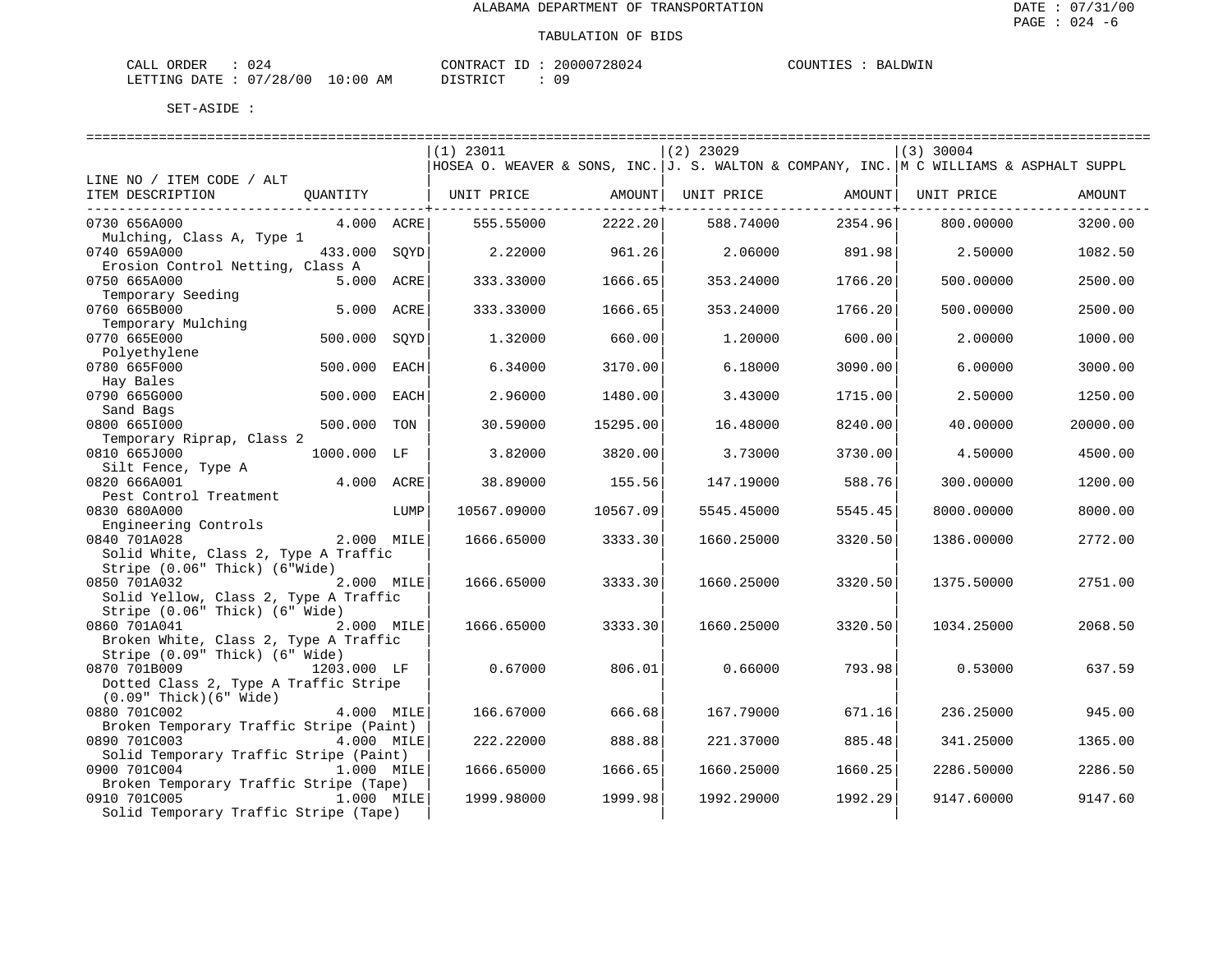| ORDER<br>CALI    |          |            | 'ONTRAC | TD. | '28024<br>20000 | COUNTIES | 'JUMTN'<br>КA. |
|------------------|----------|------------|---------|-----|-----------------|----------|----------------|
| DATE.<br>LETTING | 07/28/00 | 0:00<br>AΜ | romATAT |     | n a             |          |                |

|                                          | $(1)$ 23011                                                                              |                   | $(2)$ 23029 |          | $(3)$ 30004 |          |
|------------------------------------------|------------------------------------------------------------------------------------------|-------------------|-------------|----------|-------------|----------|
|                                          | HOSEA O. WEAVER & SONS, INC.  J. S. WALTON & COMPANY, INC.  M C WILLIAMS & ASPHALT SUPPL |                   |             |          |             |          |
| LINE NO / ITEM CODE / ALT                |                                                                                          |                   |             |          |             |          |
| ITEM DESCRIPTION<br>QUANTITY             | UNIT PRICE                                                                               | AMOUNT            | UNIT PRICE  | AMOUNT   | UNIT PRICE  | AMOUNT   |
|                                          |                                                                                          | $- - - - - - - +$ |             |          |             |          |
| $4.000$ MILE<br>0920 701D007             | 666.66000                                                                                | 2666.64           | 664.10000   | 2656.40  | 1391.25000  | 5565.00  |
| Solid Traffic Stripe Removed (Paint)     |                                                                                          |                   |             |          |             |          |
| 0930 701D009<br>1.000 MILE               | 2777.75000                                                                               | 2777.75           | 2767.08000  | 2767.08  | 831.68000   | 831.68   |
| Solid Traffic Stripe Removed (Tape)      |                                                                                          |                   |             |          |             |          |
| 0940 701D014<br>4.000 MILE               | 361.11000                                                                                | 1444.44           | 359.72000   | 1438.88  | 866.25000   | 3465.00  |
| Broken Traffic Stripe Removed (Paint)    |                                                                                          |                   |             |          |             |          |
| 0950 701D016<br>1.000 MILE               | 1111.10000                                                                               | 1111.10           | 1106.83000  | 1106.83  | 207.90000   | 207.90   |
|                                          |                                                                                          |                   |             |          |             |          |
| Broken Traffic Stripe Removed (Tape)     | 4.67000                                                                                  |                   |             |          |             | 2853.37  |
| 0960 701G121<br>611.000 LF               |                                                                                          | 2853.37           | 4.65000     | 2841.15  | 4.67000     |          |
| Broken White, Class 3W, Type A Traffic   |                                                                                          |                   |             |          |             |          |
| Stripe (6" Wide)                         |                                                                                          |                   |             |          |             |          |
| 0970 701G125<br>611.000 LF               | 4.67000                                                                                  | 2853.37           | 4.65000     | 2841.15  | 4.67000     | 2853.37  |
| Solid White, Class 3W, Type A Traffic    |                                                                                          |                   |             |          |             |          |
| Stripe (6" Wide)                         |                                                                                          |                   |             |          |             |          |
| 0980 701G133<br>611.000 LF               | 4.67000                                                                                  | 2853.37           | 4.65000     | 2841.15  | 4.67000     | 2853.37  |
| Solid Yellow, Class 3W, Type A Traffic   |                                                                                          |                   |             |          |             |          |
| Stripe (6" Wide)                         |                                                                                          |                   |             |          |             |          |
| $2273.000$ SQFT<br>0990 703A002          | 1.78000                                                                                  | 4045.94           | 1,77000     | 4023.21  | 1.47000     | 3341.31  |
| Traffic Control Markings, Class 2, Type  |                                                                                          |                   |             |          |             |          |
| $\mathbb{A}$                             |                                                                                          |                   |             |          |             |          |
| 1000 703B002<br>584.000 SOFT             | 1,78000                                                                                  | 1039.52           | 1,77000     | 1033.68  | 2.21000     | 1290.64  |
| Traffic Control Legends, Class 2, Type A |                                                                                          |                   |             |          |             |          |
| 1010 703D001<br>434.000 SOFT             | 0.28000                                                                                  | 121.521           | 0.28000     | 121.52   | 0.95000     | 412.30   |
| Temporary Traffic Control Markings       |                                                                                          |                   |             |          |             |          |
| 1020 703E001<br>247.000 SOFT             | 0.33000                                                                                  | 81.51             | 0.33000     | 81.51    | 1.47000     | 363.09   |
| Temporary Traffic Control Legends        |                                                                                          |                   |             |          |             |          |
| 1030 705A030<br>6.000 EACH               | 7.67000                                                                                  | 46.02             | 7.64000     | 45.84    | 4.67000     | 28.02    |
| Pavement Markers, Class A-H, Type 2-C    |                                                                                          |                   |             |          |             |          |
| 1040 705A031<br>$2214.000$ EACH          | 5.28000                                                                                  | 11689.92          | 5.26000     | 11645.64 | 4.67000     | 10339.38 |
| Pavement Markers, Class A-H, Type 1-A    |                                                                                          |                   |             |          |             |          |
| 1050 710A115<br>19.000 SOFT              | 22.22000                                                                                 | 422.18            | 23.55000    | 447.45   | 21,00000    | 399.00   |
| Class 4, Aluminum Flat Sign Panels       |                                                                                          |                   |             |          |             |          |
| 0.08" Thick Or Steel Flat Sign Panels    |                                                                                          |                   |             |          |             |          |
| 14 Gauge (Type III Or Type IV            |                                                                                          |                   |             |          |             |          |
| Background)                              |                                                                                          |                   |             |          |             |          |
| 1060 710B001<br>39.000 LF                | 6.67000                                                                                  | 260.13            | 7.06000     | 275.34   | 6.30000     | 245.70   |
| Roadway Sign Post (#3 "U" Channel        |                                                                                          |                   |             |          |             |          |
| Galvanized Steel)                        |                                                                                          |                   |             |          |             |          |
| 1070 730H000<br>2192.000 LF              | 4.44000                                                                                  | 9732.48           | 4.71000     | 10324.32 | 4.20000     | 9206.40  |
| Loop Detector                            |                                                                                          |                   |             |          |             |          |
| 2.000 EACH<br>1080 730P001               | 833.33000                                                                                | 1666.66           | 883.11000   | 1766.22  | 787.50000   | 1575.00  |
| Vehicular Signal Head, 12 Inch 3 Section |                                                                                          |                   |             |          |             |          |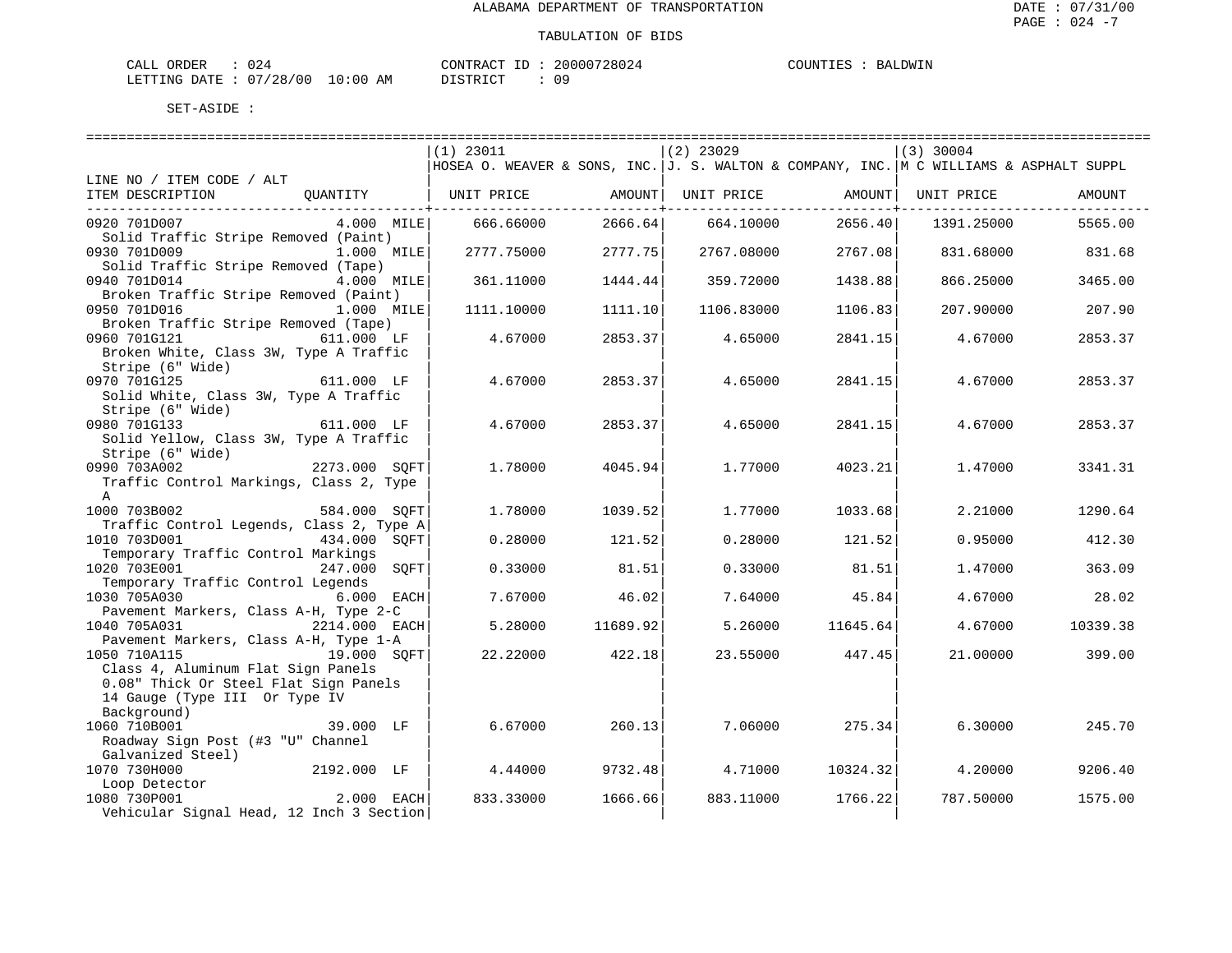| 024<br>ORDER<br>$\sim$ $\sim$ $\sim$ $\sim$<br>ىلىلىك |            | CONTRACT      | 20000728024 | COUNTIES | RAT. |
|-------------------------------------------------------|------------|---------------|-------------|----------|------|
| : 07/28/00<br>LETTING DATE                            | $10:00$ AM | חים סידים דרו |             |          |      |

|                                        |          |      | $(1)$ 23011                                                                            |            | $(2)$ 23029 |            | $(3)$ 30004 |                  |  |  |  |
|----------------------------------------|----------|------|----------------------------------------------------------------------------------------|------------|-------------|------------|-------------|------------------|--|--|--|
|                                        |          |      | HOSEA O. WEAVER & SONS, INC. J. S. WALTON & COMPANY, INC. M C WILLIAMS & ASPHALT SUPPL |            |             |            |             |                  |  |  |  |
| / ITEM CODE /<br>LINE NO<br>ALT        |          |      |                                                                                        |            |             |            |             |                  |  |  |  |
| ITEM DESCRIPTION                       | OUANTITY |      | UNIT PRICE                                                                             | AMOUNT     | UNIT PRICE  | AMOUNT     | UNIT PRICE  | AMOUNT           |  |  |  |
|                                        |          |      |                                                                                        |            |             |            |             |                  |  |  |  |
| 1090 740B000                           | 228,000  | SOFT | 13.09000                                                                               | 2984.52    | 16.27000    | 3709.56    | 10.50000    | 2394.00          |  |  |  |
| Construction Signs                     |          |      |                                                                                        |            |             |            |             |                  |  |  |  |
| 1100 740D000                           | 130.000  | EACH | 54.88000                                                                               | 7134.40    | 43.44000    | 5647.20    | 52.50000    | 6825.00          |  |  |  |
| Channelizing Drums                     |          |      |                                                                                        |            |             |            |             |                  |  |  |  |
| 1110 740E000                           | 100.000  | EACH | 13.04000                                                                               | 1304.00    | 9.10000     | 910.00     | 23.63000    | 2363.00          |  |  |  |
| Cones (36 Inches High)                 |          |      |                                                                                        |            |             |            |             |                  |  |  |  |
| 1120 740M000                           | 100.000  | EACH | 8.31000                                                                                | 831.00     | 6.23000     | 623.00     | 6.56000     | 656.00           |  |  |  |
| Weight For Cone                        |          |      |                                                                                        |            |             |            |             |                  |  |  |  |
| 1130 741C010                           | 2.000    | EACH | 2195.10000                                                                             | 4390.20    | 3513.31000  | 7026.62    | 2100.00000  | 4200.00          |  |  |  |
| Portable Sequential Arrow And Chevron  |          |      |                                                                                        |            |             |            |             |                  |  |  |  |
| Sign Unit                              |          |      |                                                                                        |            |             |            |             |                  |  |  |  |
| 1140 998A000                           |          | LUMP | 0.00000                                                                                | 0.001      | 3120.32000  | 3120.32    | 3500.00000  | 3500.00          |  |  |  |
| Construction Fuel (Maximum Bid Limited |          |      |                                                                                        |            |             |            |             |                  |  |  |  |
| To $$55,000.00)$                       |          |      |                                                                                        |            |             |            |             |                  |  |  |  |
| SECTION TOTALS                         |          |      | \$                                                                                     | 710,648.21 | \$          | 737,307.84 |             | 749,331.94<br>\$ |  |  |  |
| CONTRACT TOTALS                        |          |      | \$                                                                                     | 710,648.21 | \$          | 737,307.84 |             | \$<br>749,331.94 |  |  |  |
|                                        |          |      |                                                                                        |            |             |            |             |                  |  |  |  |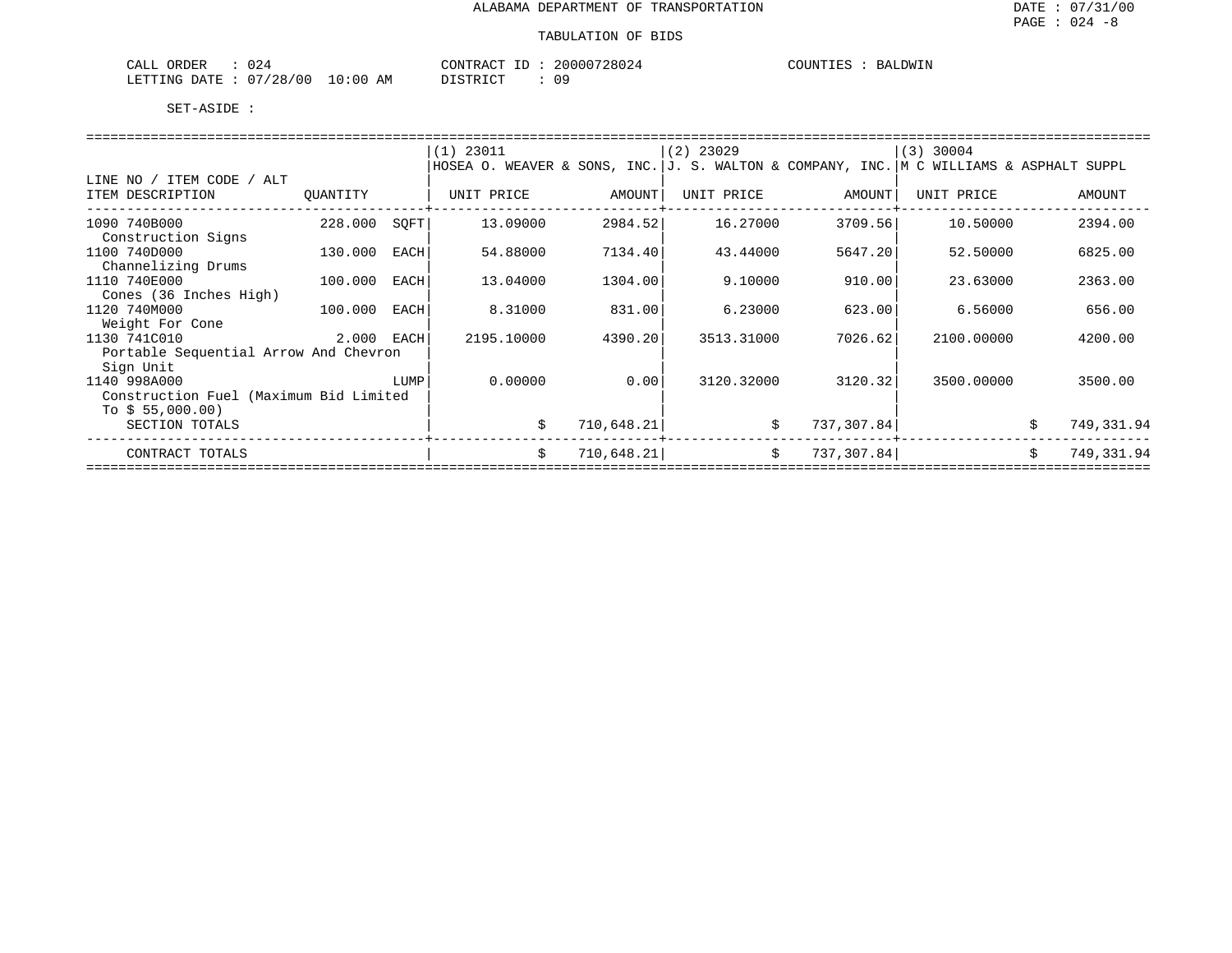# TABULATION OF BIDS

| ORDER<br>CALL | 024      |             | CONTRACT     |  | 20000728024 | COUNTIE<br>н: Ч | <b>BALDWIN</b> |  |
|---------------|----------|-------------|--------------|--|-------------|-----------------|----------------|--|
| LETTING DATE  | 07/28/00 | 10:00<br>AM | יחד פידף דרי |  | Ωq          |                 |                |  |

|                                          |               |      |                                                                        |          |             | ------------------------- |             | ---------------------------------- |
|------------------------------------------|---------------|------|------------------------------------------------------------------------|----------|-------------|---------------------------|-------------|------------------------------------|
|                                          |               |      | (4) 08072                                                              |          | $(5)$ 23056 |                           | $(6)$ 19058 |                                    |
|                                          |               |      | GEORGE B. HARDEE CONSTRUCTIO JOHN G. WALTON CONSTRUCTION S J & L, INC. |          |             |                           |             |                                    |
| LINE NO / ITEM CODE / ALT                |               |      |                                                                        |          |             |                           |             |                                    |
| ITEM DESCRIPTION                         | OUANTITY      |      | UNIT PRICE                                                             | AMOUNT   | UNIT PRICE  | AMOUNT                    | UNIT PRICE  | AMOUNT                             |
| ------------------------                 |               |      |                                                                        |          |             |                           |             |                                    |
| SECTION 0001<br>Total                    |               |      |                                                                        |          |             |                           |             |                                    |
| 0010 201A000                             |               | LUMP | 35000.00000                                                            | 35000.00 | 29177.00000 | 29177.00                  | 30000.00000 | 30000.00                           |
| Clearing & Grubbing (Approximately 4     |               |      |                                                                        |          |             |                           |             |                                    |
| ACRES)                                   |               |      |                                                                        |          |             |                           |             |                                    |
|                                          |               |      | 5.25000                                                                |          |             |                           |             | 355.50                             |
| 0020 206C002                             | 79.000 SOYD   |      |                                                                        | 414.75   | 14.52000    | 1147.08                   | 4.50000     |                                    |
| Removing Concrete Slope Paving           |               |      |                                                                        |          |             |                           |             |                                    |
| 0030 206D000                             | 252.000 LF    |      | 5.25000                                                                | 1323.00  | 4.89000     | 1232.28                   | 5.40000     | 1360.80                            |
| Removing Pipe                            |               |      |                                                                        |          |             |                           |             |                                    |
| 0040 206D001                             | 717.000 LF    |      | 3.68000                                                                | 2638.56  | 4.20000     | 3011.40                   | 2.00000     | 1434.00                            |
| Removing Guardrail                       |               |      |                                                                        |          |             |                           |             |                                    |
| 0050 206D002                             | 2495.000 LF   |      | 4.20000                                                                | 10479.00 | 2.72000     | 6786.40                   | 1.40000     | 3493.00                            |
| Removing Curb                            |               |      |                                                                        |          |             |                           |             |                                    |
| 0060 206D003                             | 539.000 LF    |      | 6.30000                                                                | 3395.70  | 2.90000     | 1563.10                   | 1.40000     | 754.60                             |
| Removing Curb And Gutter                 |               |      |                                                                        |          |             |                           |             |                                    |
| 0070 206D005                             | 93.000 LF     |      | 7.35000                                                                | 683.55   | 3.10000     | 288.30                    | 2.30000     | 213.90                             |
| Removing Gutter                          |               |      |                                                                        |          |             |                           |             |                                    |
| 0080 206E000                             | 1.000         | EACH | 472.00000                                                              | 472.00   | 132.34000   | 132.34                    | 175.00000   | 175.00                             |
| Removing Headwalls                       |               |      |                                                                        |          |             |                           |             |                                    |
| 0090 206E008                             | 6.000         | EACH | 105.00000                                                              | 630.00   | 78.21000    | 469.26                    | 150.00000   | 900.00                             |
| Removing Guardrail End Anchor (All Type) |               |      |                                                                        |          |             |                           |             |                                    |
| 0100 210A000                             | 2170.000 CYIP |      | 4.85000                                                                | 10524.50 | 11.71000    | 25410.70                  | 6.50000     | 14105.00                           |
| Unclassified Excavation                  |               |      |                                                                        |          |             |                           |             |                                    |
| 0110 210D022                             | 59.000        | CYIP | 7.35000                                                                | 433.65   | 8.69000     | 512.71                    | 11.95000    | 705.05                             |
| Borrow Excavation (Loose Truckbed        |               |      |                                                                        |          |             |                           |             |                                    |
| Measurement) $(A-2-4(0))$ or $A-4(0)$    |               |      |                                                                        |          |             |                           |             |                                    |
| 0120 214A000                             | 281.000       | CUYD | 10.50000                                                               | 2950.50  | 4.67000     | 1312.27                   | 3.00000     | 843.00                             |
| Structure Excavation                     |               |      |                                                                        |          |             |                           |             |                                    |
|                                          |               |      |                                                                        |          |             |                           |             |                                    |
| 0130 214B000                             | 133.000       | CUYD | 10.58000                                                               | 1407.14  | 8.29000     | 1102.57                   | 7.75000     | 1030.75                            |
| Foundation Backfill, Local               |               |      |                                                                        |          |             |                           |             |                                    |
| 0140 230A000                             | 42.000        | RBST | 300,00000                                                              | 12600.00 | 243.57000   | 10229.94                  | 120.00000   | 5040.00                            |
| Roadbed Processing                       |               |      |                                                                        |          |             |                           |             |                                    |
| 0150 301A012                             | 5513.000      | SYCP | 8.40000                                                                | 46309.20 | 9.33000     | 51436.29                  | 8,00000     | 44104.00                           |
| Crushed Aggregate Base Course, Type B,   |               |      |                                                                        |          |             |                           |             |                                    |
| Plant Mixed, 6" Compacted Thickness      |               |      |                                                                        |          |             |                           |             |                                    |
| 0160 401A000                             | 5500.000      | SYCP | 0.44000                                                                | 2420.00  | 0.62000     | 3410.00                   | 0.60000     | 3300.00                            |
| Bituminous Treatment A                   |               |      |                                                                        |          |             |                           |             |                                    |
| 0170 405A000                             | 1107.000      | GAL  | 1.50000                                                                | 1660.50  | 1.14000     | 1261.98                   | 1.15000     | 1273.05                            |
| Tack Coat                                |               |      |                                                                        |          |             |                           |             |                                    |
| 0180 420A011                             | 689.000 TON   |      | 76.31000                                                               | 52577.59 | 78.77000    | 54272.53                  | 80.00000    | 55120.00                           |
| Polymer Modified Open Graded Friction    |               |      |                                                                        |          |             |                           |             |                                    |
| Course, Mix 2                            |               |      |                                                                        |          |             |                           |             |                                    |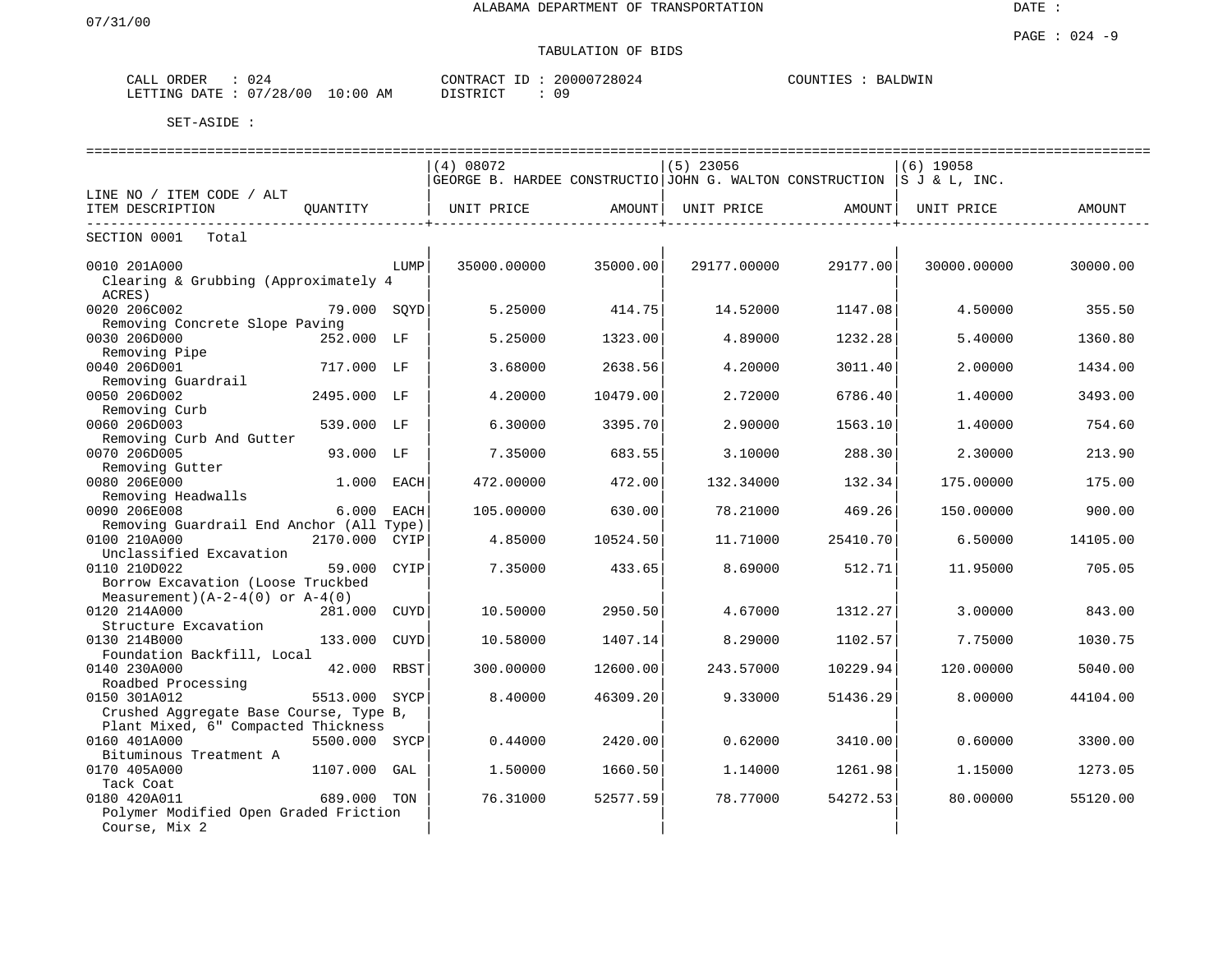| CALL ORDER                       |  | 'ONTRACT<br>- TD | 20000728024 | COUNTIES | <b>BALDWIN</b> |
|----------------------------------|--|------------------|-------------|----------|----------------|
| LETTING DATE : 07/28/00 10:00 AM |  | DISTRICT         | 09          |          |                |

|                                         |                | (4) 08072                                                                      |          | $(5)$ 23056                               |          | $(6)$ 19058 |          |
|-----------------------------------------|----------------|--------------------------------------------------------------------------------|----------|-------------------------------------------|----------|-------------|----------|
|                                         |                | $ GEORGE$ B. HARDEE CONSTRUCTIO JOHN G. WALTON CONSTRUCTION $ S J \& L$ , INC. |          |                                           |          |             |          |
| LINE NO / ITEM CODE / ALT               |                |                                                                                |          |                                           |          |             |          |
| ITEM DESCRIPTION                        | QUANTITY       | UNIT PRICE                                                                     |          | AMOUNT   UNIT PRICE   AMOUNT   UNIT PRICE |          |             | AMOUNT   |
|                                         |                |                                                                                |          |                                           |          |             |          |
| 0190 424A260                            | 785.000 TON    | 47.70000                                                                       | 37444.50 | 59.45000                                  | 46668.25 | 60.00000    | 47100.00 |
| Superpave Bituminous Concrete Wearing   |                |                                                                                |          |                                           |          |             |          |
| Surface Layer, 1/2" Maximum Aggregate   |                |                                                                                |          |                                           |          |             |          |
| Size Mix, ESAL Range D                  |                |                                                                                |          |                                           |          |             |          |
| 0200 424A263                            | 250.000 TON    | 48.50000                                                                       | 12125.00 | 75.24000                                  | 18810.00 | 77.00000    | 19250.00 |
| Superpave Bituminous Concrete Wearing   |                |                                                                                |          |                                           |          |             |          |
| Surface Layer, Patching, 1/2" Maximum   |                |                                                                                |          |                                           |          |             |          |
| Aggregate Size Mix, ESAL Range D        |                |                                                                                |          |                                           |          |             |          |
| 0210 424A266                            | 250.000 TON    | 48.50000                                                                       | 12125.00 | 74.67000                                  | 18667.50 | 77.00000    | 19250.00 |
| Superpave Bituminous Concrete Wearing   |                |                                                                                |          |                                           |          |             |          |
| Surface Layer, Leveling, 1/2" Maximum   |                |                                                                                |          |                                           |          |             |          |
| Aggregate Size Mix, ESAL Range D        |                |                                                                                |          |                                           |          |             |          |
| 0220 424B461                            | 750.000 TON    | 42.82000                                                                       | 32115.00 | 49.76000                                  | 37320.00 | 51.35000    | 38512.50 |
| Superpave Bituminous Concrete Upper     |                |                                                                                |          |                                           |          |             |          |
| Binder Layer, 1" Maximum Aggregate Size |                |                                                                                |          |                                           |          |             |          |
| Mix, ESAL Range D                       |                |                                                                                |          |                                           |          |             |          |
| 0230 424B465                            | 229.000 TON    | 43.00000                                                                       | 9847.00  | 75.24000                                  | 17229.96 | 77.00000    | 17633.00 |
| Superpave Bituminous Concrete Upper     |                |                                                                                |          |                                           |          |             |          |
| Binder Layer, Patching, 1" Maximum      |                |                                                                                |          |                                           |          |             |          |
| Aggregate Size Mix, ESAL Range D        |                |                                                                                |          |                                           |          |             |          |
| 0240 424B562                            | 820.000 TON    | 42.82000                                                                       | 35112.40 | 48.62000                                  | 39868.40 | 50.10000    | 41082.00 |
| Superpave Bituminous Concrete Lower     |                |                                                                                |          |                                           |          |             |          |
| Binder Layer, 1 1/2" Maximum Aggregate  |                |                                                                                |          |                                           |          |             |          |
| Size Mix, ESAL Range D                  |                |                                                                                |          |                                           |          |             |          |
| 0250 424C261                            | 750.000 TON    | 42.82000                                                                       | 32115.00 | 49.76000                                  | 37320.00 | 51.35000    | 38512.50 |
| Superpave Bituminous Concrete Base      |                |                                                                                |          |                                           |          |             |          |
| Layer, 1 1/2" Maximum Aggregate Size    |                |                                                                                |          |                                           |          |             |          |
| Mix, ESAL Range D                       |                |                                                                                |          |                                           |          |             |          |
| 0260 430B040                            | 500.000 TCIP   | 26.67000                                                                       | 13335.00 | 25.46000                                  | 12730.00 | 30.00000    | 15000.00 |
| Aggregate Surfacing (Crushed Aggregate  |                |                                                                                |          |                                           |          |             |          |
| Base, Type B)                           |                |                                                                                |          |                                           |          |             |          |
| 0270 530A001                            | 456.000 LF     | 26.28000                                                                       | 11983.68 | 21.20000                                  | 9667.20  | 26.00000    | 11856.00 |
| 18" Roadway Pipe (Class 3 R.C.)         |                |                                                                                |          |                                           |          |             |          |
| 0280 530A100                            | 76.000 LF      | 24.12000                                                                       | 1833.12  | 21.79000                                  | 1656.04  | 23.00000    | 1748.00  |
| 15" Roadway Pipe (Class 3 R.C.)         |                |                                                                                |          |                                           |          |             |          |
| (Extension)                             |                |                                                                                |          |                                           |          |             |          |
| 0290 600A000                            | LUMP           | 25000.00000                                                                    | 25000.00 | 28238.00000                               | 28238.00 | 41000.00000 | 41000.00 |
| Mobilization                            |                |                                                                                |          |                                           |          |             |          |
| 0300 610C001                            | TON<br>131.000 | 45.00000                                                                       | 5895.00  | 38.80000                                  | 5082.80  | 35.00000    | 4585.00  |
| Loose Riprap, Class 2                   |                |                                                                                |          |                                           |          |             |          |
| 0310 610D000                            | 219.000 SOYD   | 2.25000                                                                        | 492.75   | 2.03000                                   | 444.57   | 2.10000     | 459.90   |
| Filter Blanket                          |                |                                                                                |          |                                           |          |             |          |
|                                         |                |                                                                                |          |                                           |          |             |          |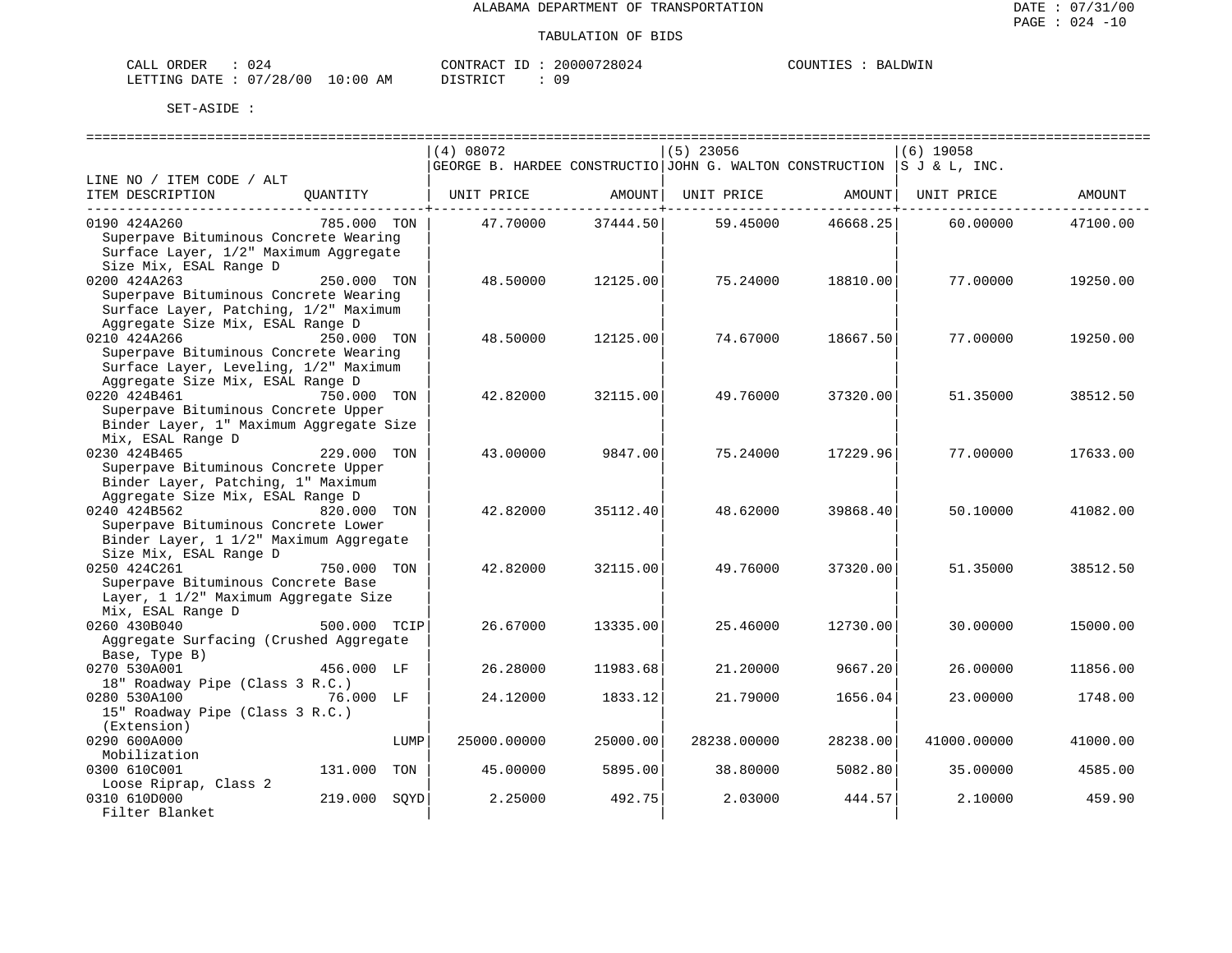| CALL ORDER                      |  | CONTRACT ID : : | 20000728024 | COUNTIES | BALDWIN |
|---------------------------------|--|-----------------|-------------|----------|---------|
| LETTING DATE: 07/28/00 10:00 AM |  | DISTRICT        | 09          |          |         |

|                                          |            | (4) 08072                                                                           |          | $(5)$ 23056 |          | $(6)$ 19058 |          |
|------------------------------------------|------------|-------------------------------------------------------------------------------------|----------|-------------|----------|-------------|----------|
|                                          |            | GEORGE B. HARDEE CONSTRUCTIO JOHN G. WALTON CONSTRUCTION $ S \text{ J} \& L$ , INC. |          |             |          |             |          |
| LINE NO / ITEM CODE / ALT                |            |                                                                                     |          |             |          |             |          |
| ITEM DESCRIPTION<br>QUANTITY             |            | UNIT PRICE                                                                          | AMOUNT   | UNIT PRICE  | AMOUNT   | UNIT PRICE  | AMOUNT   |
|                                          |            |                                                                                     |          |             |          |             |          |
| 0320 614A000                             | 9.000 CUYD | 510.00000                                                                           | 4590.00  | 255.29000   | 2297.61  | 391.00000   | 3519.00  |
| Slope Paving                             |            |                                                                                     |          |             |          |             |          |
| 0330 619A001                             | 1.000 EACH | 550.00000                                                                           | 550.00   | 263.29000   | 263.29   | 460.00000   | 460.00   |
| 15" Roadway Pipe End Treatment, Class 1  |            |                                                                                     |          |             |          |             |          |
| 0340 619A002                             | 1.000 EACH | 650.00000                                                                           | 650.00   | 337.93000   | 337.93   | 520.00000   | 520.00   |
| 18" Roadway Pipe End Treatment, Class 1  |            |                                                                                     |          |             |          |             |          |
| 0350 620A000                             | 1.000 CUYD | 1000.00000                                                                          | 1000.00  | 907.49000   | 907.49   | 1295.00000  | 1295.00  |
| Minor Structure Concrete                 |            |                                                                                     |          |             |          |             |          |
| 0360 621C027                             | 2.000 EACH | 1500.00000                                                                          | 3000.00  | 1758.12000  | 3516.24  | 3240.00000  | 6480.00  |
|                                          |            |                                                                                     |          |             |          |             |          |
| Inlets, Type C                           |            |                                                                                     |          |             |          |             |          |
| 0370 621D002                             | 2.000 EACH | 400.00000                                                                           | 800.00   | 254.04000   | 508.08   | 323.00000   | 646.00   |
| Inlet Units, Type C                      |            |                                                                                     |          |             |          |             |          |
| 0380 622A002                             | 3.000 EACH | 450.00000                                                                           | 1350.00  | 518.70000   | 1556.10  | 610.00000   | 1830.00  |
| Manhole Covers Reset (Sanitary)          |            |                                                                                     |          |             |          |             |          |
| 0390 623A000<br>186.000 LF               |            | 14.00000                                                                            | 2604.00  | 16.32000    | 3035.52  | 23.85000    | 4436.10  |
| Concrete Gutter                          |            |                                                                                     |          |             |          |             |          |
| 0400 623B002<br>1193.000 LF              |            | 8.50000                                                                             | 10140.50 | 10.94000    | 13051.42 | 11,00000    | 13123.00 |
| Concrete Curb, Type A                    |            |                                                                                     |          |             |          |             |          |
| 0410 623C000<br>280.000 LF               |            | 11.00000                                                                            | 3080.00  | 11.48000    | 3214.40  | 12.95000    | 3626.00  |
| Combination Curb & Gutter, Type C        |            |                                                                                     |          |             |          |             |          |
| 0420 623C003<br>289.000 LF               |            | 11,00000                                                                            | 3179.00  | 11.36000    | 3283.04  | 13,00000    | 3757.00  |
| Combination Curb & Gutter, Type C        |            |                                                                                     |          |             |          |             |          |
| (Modified)                               |            |                                                                                     |          |             |          |             |          |
| 0430 630A000<br>575.000 LF               |            | 14.31000                                                                            | 8228.25  | 15.39000    | 8849.25  | 14.05000    | 8078.75  |
| Steel Beam Guardrail, Class A, Type 1    |            |                                                                                     |          |             |          |             |          |
| 0440 630A009<br>775.000 LF               |            | 18.55000                                                                            | 14376.25 | 19.95000    | 15461.25 | 22.60000    | 17515.00 |
| Steel Beam Guardrail, Class A, Type 1    |            |                                                                                     |          |             |          |             |          |
| (Double-Faced Median Barrier)            |            |                                                                                     |          |             |          |             |          |
| 0450 630C001                             | 1.000 EACH | 583.00000                                                                           | 583.00   | 627.00000   | 627.00   | 916.40000   | 916.40   |
| Guardrail End Anchor, Type 8             |            |                                                                                     |          |             |          |             |          |
| 0460 630C044                             | 2.000 EACH | 4770.00000                                                                          | 9540.00  | 5130.00000  | 10260.00 | 9165.00000  | 18330.00 |
| Guardrail End Anchor, Type 21            |            |                                                                                     |          |             |          |             |          |
| 0470 630C050                             | 4.000 EACH | 1855.00000                                                                          | 7420.001 | 1995.00000  | 7980.00  | 2260.00000  | 9040.00  |
| Guardrail End Anchor, Type 20 Series     |            |                                                                                     |          |             |          |             |          |
| 0480 630C070                             | 1.000 EACH | 1590.00000                                                                          | 1590.00  | 1710.00000  | 1710.00  | 1895.00000  | 1895.00  |
| Guardrail End Anchor, Type 10 Series     |            |                                                                                     |          |             |          |             |          |
| 0490 641A001<br>102.000 LF               |            | 17.50000                                                                            | 1785.00  | 7.41000     | 755.82   | 6.70000     | 683.40   |
| 3/4 Inch Copper Water Pipe Laid (Type K) |            |                                                                                     |          |             |          |             |          |
| 0500 641A002                             | 35.000 LF  | 18.50000                                                                            | 647.50   | 7.98000     | 279.30   | 10.30000    | 360.50   |
| 1 Inch Copper Water Pipe Laid (Type K)   |            |                                                                                     |          |             |          |             |          |
| 0510 641A004                             | 25.000 LF  | 48.00000                                                                            | 1200.00  | 240.54000   | 6013.50  | 23.00000    | 575.00   |
| 2 Inch Copper Water Pipe Laid (Type K)   |            |                                                                                     |          |             |          |             |          |
|                                          |            |                                                                                     |          |             |          |             |          |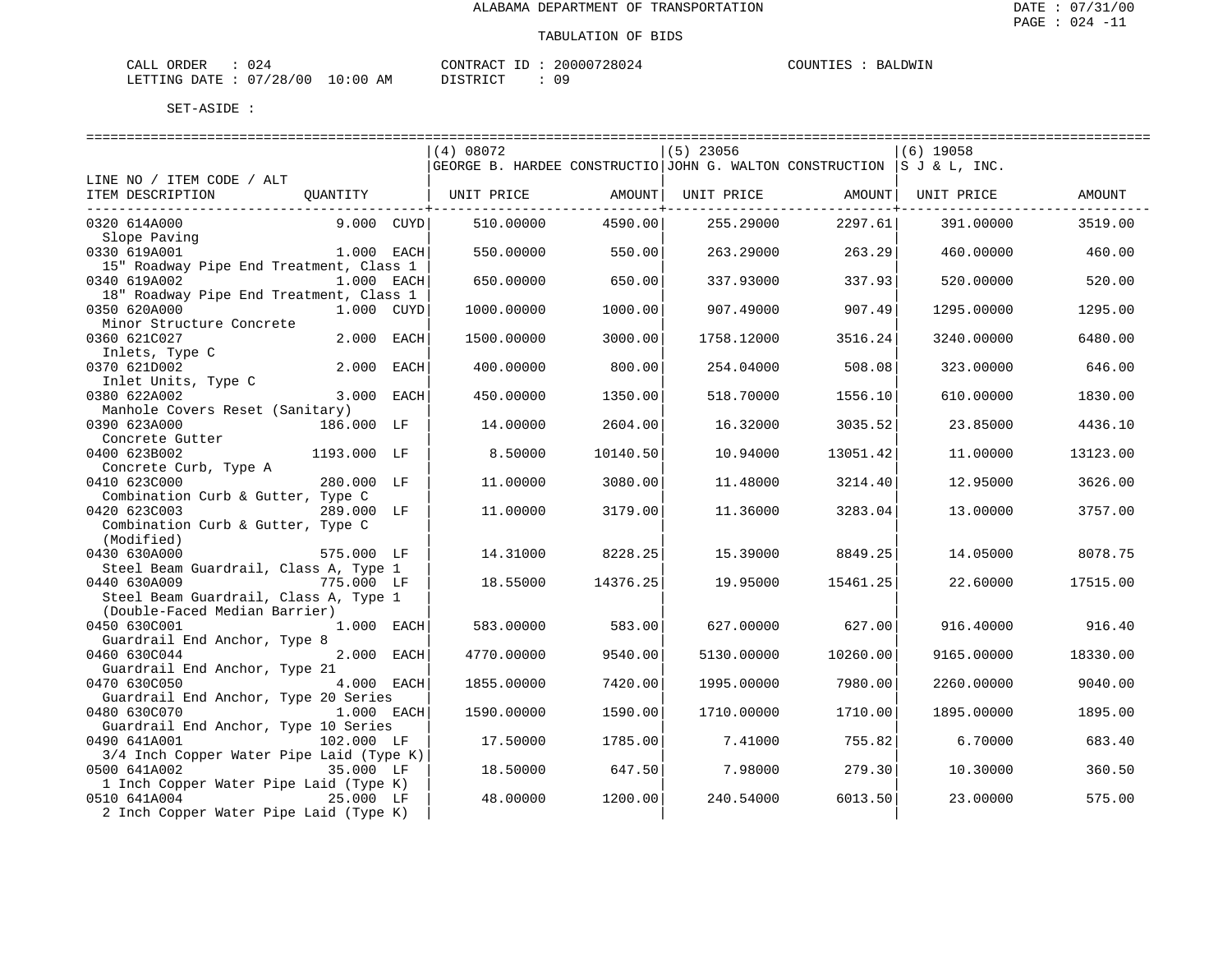| ORDER<br>CALI |            |               | TONTRACT     | TD. | '28024<br>20000 | <b>COUNTIES</b><br>TIES | AT JOW TN<br>RA. |
|---------------|------------|---------------|--------------|-----|-----------------|-------------------------|------------------|
| LETTING DATE  | : 07/28/00 | LO : 00<br>ΆM | דת לידי את ה |     | nα              |                         |                  |

|                                          |             |      | (4) 08072                                                              |                   | $(5)$ 23056 |                    | (6) 19058          |          |
|------------------------------------------|-------------|------|------------------------------------------------------------------------|-------------------|-------------|--------------------|--------------------|----------|
|                                          |             |      | GEORGE B. HARDEE CONSTRUCTIO JOHN G. WALTON CONSTRUCTION S J & L, INC. |                   |             |                    |                    |          |
| LINE NO / ITEM CODE / ALT                |             |      |                                                                        |                   |             |                    |                    |          |
| ITEM DESCRIPTION                         | OUANTITY    |      | UNIT PRICE                                                             | AMOUNT            | UNIT PRICE  |                    | AMOUNT  UNIT PRICE | AMOUNT   |
|                                          |             |      |                                                                        | -------------+--- |             | ---------------+-- |                    |          |
| 0520 641A035                             | 30.000 LF   |      | 46.00000                                                               | 1380.00           | 19.64000    | 589.20             | 26.00000           | 780.00   |
| 6 Inch D. I. Water Main Laid             |             |      |                                                                        |                   |             |                    |                    |          |
| 0530 641A036                             | 653.000 LF  |      | 36.00000                                                               | 23508.00          | 25.31000    | 16527.43           | 28.50000           | 18610.50 |
| 8 Inch D. I. Water Main Laid             |             |      |                                                                        |                   |             |                    |                    |          |
| 0540 641A049                             | 40.000 LF   |      | 17.50000                                                               | 700.00            | 17.58000    | 703.20             | 13.25000           | 530.00   |
| 6 Inch P.V.C. Water Main Laid            |             |      |                                                                        |                   |             |                    |                    |          |
| 0550 641A052                             | 2572.000 LF |      | 39.50000                                                               | 101594.00         | 17.92000    | 46090.24           | 17.00000           | 43724.00 |
| 8 Inch P.V.C. Water Main Laid            |             |      |                                                                        |                   |             |                    |                    |          |
| 0560 641C000                             | 4.000 EACH  |      | 535.00000                                                              | 2140.00           | 450.75000   | 1803.00            | 560,00000          | 2240.00  |
| 6 Inch Gate Valves With Box              |             |      |                                                                        |                   |             |                    |                    |          |
| 0570 641C001                             | 3.000 EACH  |      | 765.00000                                                              | 2295.00           | 609.80000   | 1829.40            | 600.00000          | 1800.00  |
| 8 Inch Gate Valves With Box              |             |      |                                                                        |                   |             |                    |                    |          |
| 0580 641D003                             | 620.000 LB  |      | 3.65000                                                                | 2263.00           | 4.00000     | 2480.00            | 4.00000            | 2480.00  |
| Ductile Iron Water Main Fitting          |             |      |                                                                        |                   |             |                    |                    |          |
| 0590 641D005                             | 4.000 EACH  |      | 350.00000                                                              | 1400.00           | 344.53000   | 1378.12            | 325.00000          | 1300.00  |
| 8 Inch X 6 Inch D.I. Anchor Tee          |             |      |                                                                        |                   |             |                    |                    |          |
| 0600 641E001                             | 13.000 EACH |      | 32.00000                                                               | 416.00            | 20.52000    | 266.76             | 38.35000           | 498.55   |
| 6 Inch D.I. Retainer Gland               |             |      |                                                                        |                   |             |                    |                    |          |
| 0610 641E003                             | 24.000 EACH |      | 42.00000                                                               | 1008.00           | 36.48000    | 875.52             | 61.35000           | 1472.40  |
| 8 Inch D.I. Retainer Gland               |             |      |                                                                        |                   |             |                    |                    |          |
| 0620 641F011                             | 2.000 EACH  |      | 4100.00000                                                             | 8200.00           | 2166.00000  | 4332.00            | 3700.00000         | 7400.00  |
| 8 Inch X 8 Inch Tapping Valve & Sleeve   |             |      |                                                                        |                   |             |                    |                    |          |
| 0630 641F025                             | 7.000 EACH  |      | 365.00000                                                              | 2555.00           | 228,00000   | 1596.00            | 485.90000          | 3401.30  |
| 1 Inch Service Tap                       |             |      |                                                                        |                   |             |                    |                    |          |
| 0640 641F026                             | 8.000       | EACH | 365.00000                                                              | 2920.00           | 171.00000   | 1368.00            | 367.70000          | 2941.60  |
| 3/4 Inch Service Tap                     |             |      |                                                                        |                   |             |                    |                    |          |
| 0650 641F030                             | 5.000 EACH  |      | 950.00000                                                              | 4750.00           | 484.50000   | 2422.50            | 1125.00000         | 5625.00  |
| 2 Inch Service Tap                       |             |      |                                                                        |                   |             |                    |                    |          |
| 0660 641G001                             | 1,000       | CUYD | 300.00000                                                              | 300.00            | 319.20000   | 319.20             | 230.00000          | 230.00   |
| Concrete For Water Mains (Thrust Blocks) |             |      |                                                                        |                   |             |                    |                    |          |
| 0670 642A000                             | 3.000 EACH  |      | 750.00000                                                              | 2250.00           | 627.00000   | 1881.00            | 700.00000          | 2100.00  |
| Fire Hydrant Reset                       |             |      |                                                                        |                   |             |                    |                    |          |
| 0680 643A000                             | 9.000       | EACH | 380.00000                                                              | 3420.00           | 205.20000   | 1846.80            | 385,00000          | 3465.00  |
| Water Meters Reset                       |             |      |                                                                        |                   |             |                    |                    |          |
| 0690 643B000                             | 1.000 EACH  |      | 210.00000                                                              | 210.00            | 180.12000   | 180.12             | 225,00000          | 225.00   |
| Valve Boxes Reset                        |             |      |                                                                        |                   |             |                    |                    |          |
| 0700 650A000                             | 892.000     | CYIP | 9.00000                                                                | 8028.00           | 10.70000    | 9544.40            | 19.50000           | 17394.00 |
| Topsoil                                  |             |      |                                                                        |                   |             |                    |                    |          |
| 0710 652A061                             | 4.000 ACRE  |      | 790.00000                                                              | 3160.00           | 1012.17000  | 4048.68            | 855.00000          | 3420.00  |
| Seeding (Mix 3E)                         |             |      |                                                                        |                   |             |                    |                    |          |
| 0720 654A001                             | 691.000     | SOYD | 3.75000                                                                | 2591.25           | 3.99000     | 2757.09            | 3.25000            | 2245.75  |
| Solid Sodding (Bermuda)                  |             |      |                                                                        |                   |             |                    |                    |          |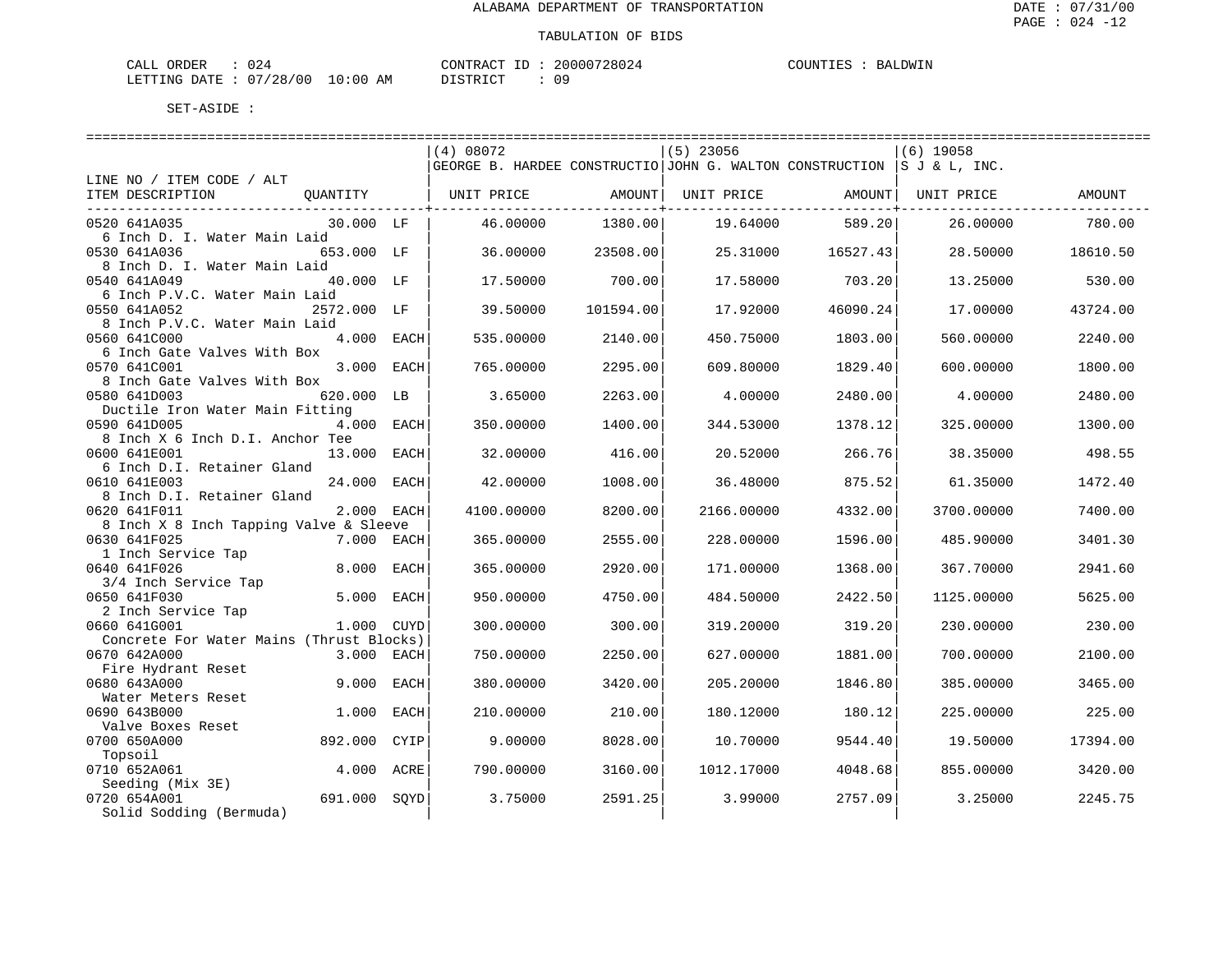| ORDER<br>CALI          |  |               | 'ONTRACT<br>TD. | 20000728024 | COUNTIES | LDWIN<br><b>BAT</b> |
|------------------------|--|---------------|-----------------|-------------|----------|---------------------|
| LETTING DATE: 07/28/00 |  | LO : 00<br>AM | ) T STR T       | 09          |          |                     |

|                                         |             |      | (4) 08072                                                                   |                      | $(5)$ 23056 |                 | $(6)$ 19058 |          |
|-----------------------------------------|-------------|------|-----------------------------------------------------------------------------|----------------------|-------------|-----------------|-------------|----------|
|                                         |             |      | GEORGE B. HARDEE CONSTRUCTIO JOHN G. WALTON CONSTRUCTION $ S J \& L$ , INC. |                      |             |                 |             |          |
| LINE NO / ITEM CODE / ALT               |             |      |                                                                             |                      |             |                 |             |          |
| ITEM DESCRIPTION                        | QUANTITY    |      | UNIT PRICE                                                                  | AMOUNT               | UNIT PRICE  | AMOUNT          | UNIT PRICE  | AMOUNT   |
|                                         |             |      |                                                                             | -----------+-------- |             | -------------+- |             |          |
| 0730 656A000                            | 4.000 ACRE  |      | 790.00000                                                                   | 3160.00              | 980.45000   | 3921.80         | 735.00000   | 2940.00  |
| Mulching, Class A, Type 1               |             |      |                                                                             |                      |             |                 |             |          |
| 0740 659A000                            | 433.000     | SOYD | 3.50000                                                                     | 1515.50              | 2.17000     | 939.61          | 1.80000     | 779.40   |
| Erosion Control Netting, Class A        |             |      |                                                                             |                      |             |                 |             |          |
| 0750 665A000                            | 5.000 ACRE  |      | 682.50000                                                                   | 3412.50              | 1012.17000  | 5060.85         | 855.00000   | 4275.00  |
| Temporary Seeding                       |             |      |                                                                             |                      |             |                 |             |          |
| 0760 665B000                            | 5.000       | ACRE | 682.50000                                                                   | 3412.50              | 901.68000   | 4508.40         | 725.00000   | 3625.00  |
| Temporary Mulching                      |             |      |                                                                             |                      |             |                 |             |          |
| 0770 665E000                            | 500.000     | SOYD | 0.30000                                                                     | 150.00               | 1.06000     | 530.00          | 1,30000     | 650.00   |
| Polyethylene                            |             |      |                                                                             |                      |             |                 |             |          |
| 0780 665F000                            | 500.000     | EACH | 8.00000                                                                     | 4000.00              | 7.75000     | 3875.00         | 5.65000     | 2825.00  |
|                                         |             |      |                                                                             |                      |             |                 |             |          |
| Hay Bales<br>0790 665G000               |             | EACH | 5.00000                                                                     | 2500.00              | 4.07000     | 2035.00         | 1.75000     | 875.00   |
|                                         | 500.000     |      |                                                                             |                      |             |                 |             |          |
| Sand Bags                               |             |      |                                                                             |                      |             |                 |             |          |
| 0800 6651000                            | 500.000     | TON  | 32.00000                                                                    | 16000.00             | 39.84000    | 19920.00        | 32.90000    | 16450.00 |
| Temporary Riprap, Class 2               |             |      |                                                                             |                      |             |                 |             |          |
| 0810 665J000                            | 1000.000 LF |      | 4.50000                                                                     | 4500.00              | 2.63000     | 2630.00         | 3.25000     | 3250.00  |
| Silt Fence, Type A                      |             |      |                                                                             |                      |             |                 |             |          |
| 0820 666A001                            | 4.000 ACRE  |      | 30.00000                                                                    | 120.00               | 276.01000   | 1104.04         | 365.00000   | 1460.00  |
| Pest Control Treatment                  |             |      |                                                                             |                      |             |                 |             |          |
| 0830 680A000                            |             | LUMP | 5000.00000                                                                  | 5000.00              | 10565.00000 | 10565.00        | 16000.00000 | 16000.00 |
| Engineering Controls                    |             |      |                                                                             |                      |             |                 |             |          |
| 0840 701A028                            | 2.000 MILE  |      | 1399.20000                                                                  | 2798.40              | 1710.00000  | 3420.00         | 1725.00000  | 3450.00  |
| Solid White, Class 2, Type A Traffic    |             |      |                                                                             |                      |             |                 |             |          |
| Stripe (0.06" Thick) (6"Wide)           |             |      |                                                                             |                      |             |                 |             |          |
| 0850 701A032                            | 2.000 MILE  |      | 1388.60000                                                                  | 2777.20              | 1710.00000  | 3420.00         | 1725.00000  | 3450.00  |
| Solid Yellow, Class 2, Type A Traffic   |             |      |                                                                             |                      |             |                 |             |          |
| Stripe (0.06" Thick) (6" Wide)          |             |      |                                                                             |                      |             |                 |             |          |
| 0860 701A041                            | 2.000 MILE  |      | 1044.10000                                                                  | 2088.20              | 1710.00000  | 3420.00         | 1725.00000  | 3450.00  |
| Broken White, Class 2, Type A Traffic   |             |      |                                                                             |                      |             |                 |             |          |
| Stripe (0.09" Thick) (6" Wide)          |             |      |                                                                             |                      |             |                 |             |          |
| 0870 701B009                            | 1203.000 LF |      | 0.53000                                                                     | 637.59               | 0.68000     | 818.04          | 0.75000     | 902.25   |
| Dotted Class 2, Type A Traffic Stripe   |             |      |                                                                             |                      |             |                 |             |          |
| $(0.09"$ Thick $)(6"$ Wide)             |             |      |                                                                             |                      |             |                 |             |          |
| 0880 701C002                            | 4.000 MILE  |      | 238.50000                                                                   | 954.00               | 171.00000   | 684.00          | 690.00000   | 2760.00  |
| Broken Temporary Traffic Stripe (Paint) |             |      |                                                                             |                      |             |                 |             |          |
| 0890 701C003                            | 4.000 MILE  |      | 344.50000                                                                   | 1378.00              | 912,00000   | 3648.00         | 920.00000   | 3680.00  |
| Solid Temporary Traffic Stripe (Paint)  |             |      |                                                                             |                      |             |                 |             |          |
| 0900 701C004                            | 1.000 MILE  |      | 2308.68000                                                                  | 2308.68              | 1710.00000  | 1710.00         | 1725.00000  | 1725.00  |
| Broken Temporary Traffic Stripe (Tape)  |             |      |                                                                             |                      |             |                 |             |          |
| 0910 701C005                            | 1.000 MILE  |      | 9234.72000                                                                  | 9234.72              | 2052.00000  | 2052.00         | 2075.00000  | 2075.00  |
| Solid Temporary Traffic Stripe (Tape)   |             |      |                                                                             |                      |             |                 |             |          |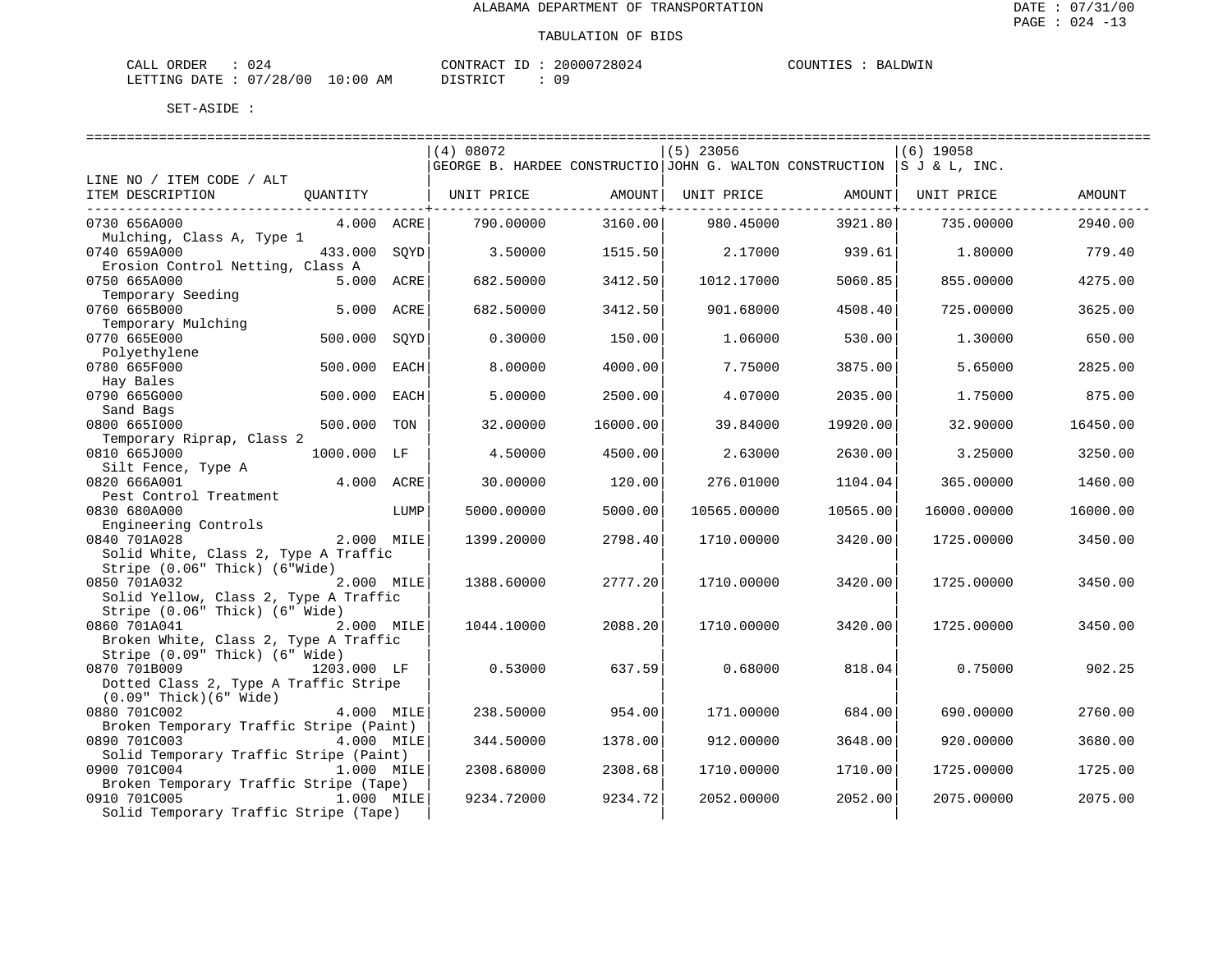| ORDER<br>CALI |            |               | TONTRACT     | TD. | '28024<br>20000 | <b>COUNTIES</b><br>TIES | AT JOW TN<br>RA. |
|---------------|------------|---------------|--------------|-----|-----------------|-------------------------|------------------|
| LETTING DATE  | : 07/28/00 | LO : 00<br>ΆM | דת לידי את ה |     | nα              |                         |                  |

|                                                                             |               | (4) 08072                                                              |          | $(5)$ 23056        |          | $(6)$ 19058 |          |
|-----------------------------------------------------------------------------|---------------|------------------------------------------------------------------------|----------|--------------------|----------|-------------|----------|
|                                                                             |               | GEORGE B. HARDEE CONSTRUCTIO JOHN G. WALTON CONSTRUCTION S J & L, INC. |          |                    |          |             |          |
| LINE NO / ITEM CODE / ALT                                                   |               |                                                                        |          |                    |          |             |          |
| ITEM DESCRIPTION                                                            | OUANTITY      | UNIT PRICE                                                             |          | AMOUNT  UNIT PRICE | AMOUNTI  | UNIT PRICE  | AMOUNT   |
|                                                                             |               |                                                                        |          |                    |          |             |          |
| 0920 701D007                                                                | 4.000 MILE    | 1404.50000                                                             | 5618.00  | 684.00000          | 2736.00  | 2760.00000  | 11040.00 |
| Solid Traffic Stripe Removed (Paint)                                        |               |                                                                        |          |                    |          |             |          |
| 0930 701D009                                                                | 1.000 MILE    | 839.52000                                                              | 839.52   | 2850.00000         | 2850.00  | 2875.00000  | 2875.00  |
| Solid Traffic Stripe Removed (Tape)                                         |               |                                                                        |          |                    |          |             |          |
| 0940 701D014                                                                | 4.000 MILE    | 874.50000                                                              | 3498.00  | 370.50000          | 1482.00  | 374.00000   | 1496.00  |
| Broken Traffic Stripe Removed (Paint)                                       |               |                                                                        |          |                    |          |             |          |
| 0950 701D016                                                                | 1.000 MILE    | 209.88000                                                              | 209.88   | 1140.00000         | 1140.00  | 1150.00000  | 1150.00  |
| Broken Traffic Stripe Removed (Tape)                                        |               |                                                                        |          |                    |          |             |          |
| 0960 701G121<br>611.000 LF                                                  |               | 4.72000                                                                | 2883.92  | 4.79000            | 2926.69  | 4.85000     | 2963.35  |
| Broken White, Class 3W, Type A Traffic                                      |               |                                                                        |          |                    |          |             |          |
| Stripe (6" Wide)                                                            |               |                                                                        |          |                    |          |             |          |
| 0970 701G125                                                                | 611.000 LF    | 4.72000                                                                | 2883.92  | 4.79000            | 2926.69  | 4.85000     | 2963.35  |
| Solid White, Class 3W, Type A Traffic                                       |               |                                                                        |          |                    |          |             |          |
| Stripe (6" Wide)                                                            |               |                                                                        |          |                    |          |             |          |
| 0980 701G133                                                                | 611.000 LF    | 4.72000                                                                | 2883.92  | 4.79000            | 2926.69  | 4.85000     | 2963.35  |
| Solid Yellow, Class 3W, Type A Traffic                                      |               |                                                                        |          |                    |          |             |          |
| Stripe (6" Wide)                                                            |               |                                                                        |          |                    |          |             |          |
| .,<br>2273.000 SQFT<br>0990 703A002                                         |               | 1,48000                                                                | 3364.04  | 1.82000            | 4136.86  | 1.85000     | 4205.05  |
| Traffic Control Markings, Class 2, Type                                     |               |                                                                        |          |                    |          |             |          |
| $\mathbb{A}$                                                                |               |                                                                        |          |                    |          |             |          |
| 1000 703B002                                                                | 584.000 SOFT  | 2.23000                                                                | 1302.32  | 1,82000            | 1062.88  | 1.85000     | 1080.40  |
| Traffic Control Legends, Class 2, Type A                                    |               |                                                                        |          |                    |          |             |          |
| 1010 703D001                                                                | 434.000 SOFT  | 0.95000                                                                | 412.30   | 0.29000            | 125.86   | 0.30000     | 130.20   |
| Temporary Traffic Control Markings                                          |               |                                                                        |          |                    |          |             |          |
| 1020 703E001                                                                | 247.000 SOFT  | 1,48000                                                                | 365.56   | 0.34000            | 83.98    | 0.35000     | 86.45    |
| Temporary Traffic Control Legends                                           |               |                                                                        |          |                    |          |             |          |
| 1030 705A030                                                                | 6.000 EACH    | 4.72000                                                                | 28.32    | 7.87000            | 47.22    | 8.00000     | 48.00    |
| Pavement Markers, Class A-H, Type 2-C                                       |               |                                                                        |          |                    |          |             |          |
|                                                                             |               |                                                                        |          |                    |          |             |          |
| 1040 705A031<br>Pavement Markers, Class A-H, Type 1-A                       | 2214.000 EACH | 4.72000                                                                | 10450.08 | 5.42000            | 11999.88 | 5.50000     | 12177.00 |
|                                                                             |               | 21.20000                                                               | 402.80   | 4.50000            | 85.50    | 30.00000    |          |
| 1050 710A115                                                                | 19.000 SOFT   |                                                                        |          |                    |          |             | 570.00   |
| Class 4, Aluminum Flat Sign Panels<br>0.08" Thick Or Steel Flat Sign Panels |               |                                                                        |          |                    |          |             |          |
|                                                                             |               |                                                                        |          |                    |          |             |          |
| 14 Gauge (Type III Or Type IV                                               |               |                                                                        |          |                    |          |             |          |
| Background)                                                                 |               |                                                                        |          |                    |          |             |          |
| 1060 710B001                                                                | 39.000 LF     | 15,00000                                                               | 585.00   | 57.00000           | 2223.00  | 10.00000    | 390.00   |
| Roadway Sign Post (#3 "U" Channel                                           |               |                                                                        |          |                    |          |             |          |
| Galvanized Steel)                                                           |               |                                                                        |          |                    |          |             |          |
| 1070 730H000                                                                | 2192.000 LF   | 4.24000                                                                | 9294.08  | 11,40000           | 24988.80 | 4.90000     | 10740.80 |
| Loop Detector                                                               |               |                                                                        |          |                    |          |             |          |
| 1080 730P001                                                                | $2.000$ EACH  | 795.00000                                                              | 1590.00  | 570.00000          | 1140.00  | 9.20000     | 18.40    |
| Vehicular Signal Head, 12 Inch 3 Section                                    |               |                                                                        |          |                    |          |             |          |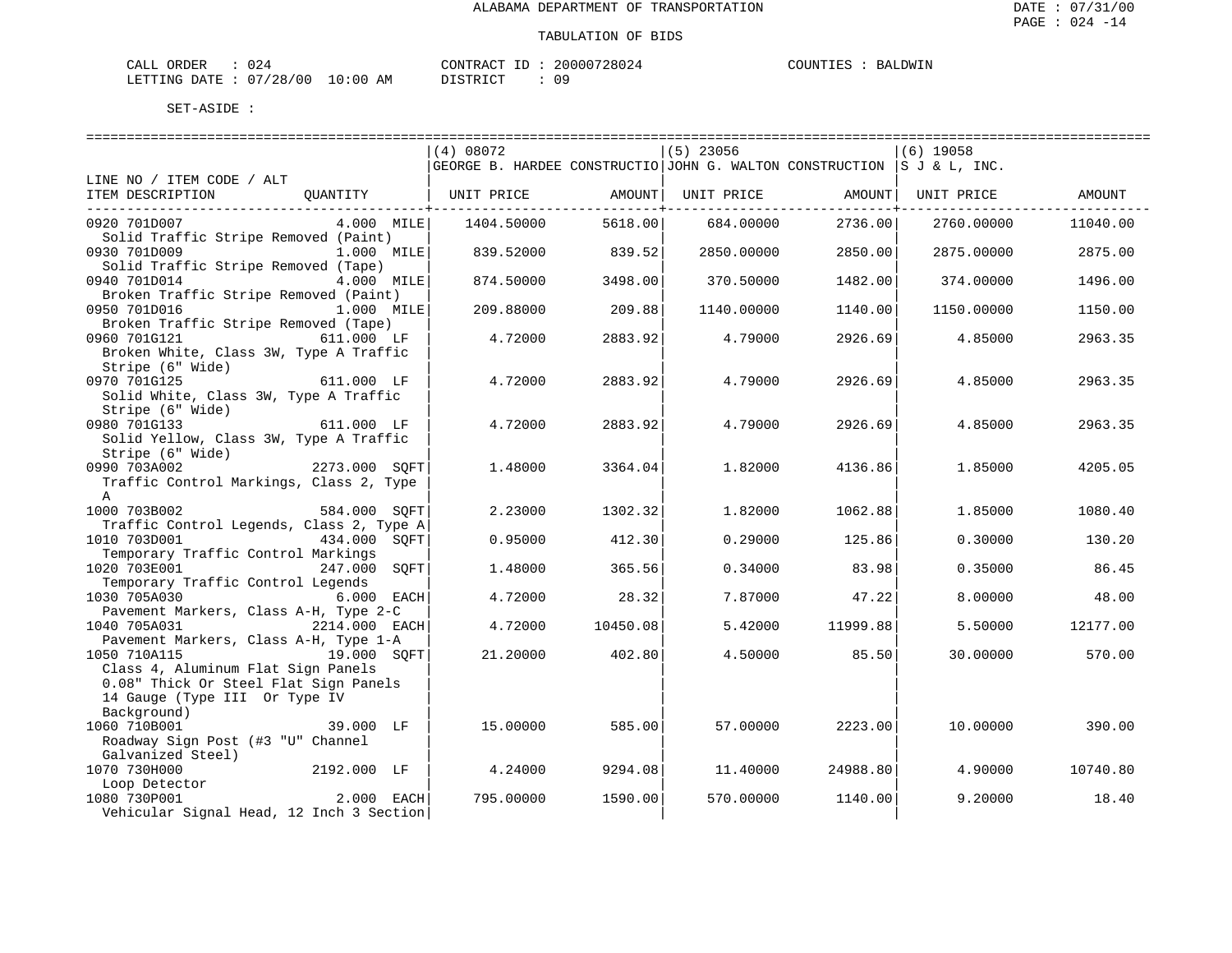| 024<br>ORDER<br>CALL     | 20000728024<br>CONTRACT<br>ID                | BALDWIN<br>COUNTIES |
|--------------------------|----------------------------------------------|---------------------|
| 07/28/00<br>LETTING DATE | $10:00$ AM<br>n a<br>TSTRICT<br>$\mathbf{u}$ |                     |

|                                        |            |      | (4) 08072                                                |            | $(5)$ 23056 |            | $(6)$ 19058    |                  |
|----------------------------------------|------------|------|----------------------------------------------------------|------------|-------------|------------|----------------|------------------|
|                                        |            |      | GEORGE B. HARDEE CONSTRUCTIO JOHN G. WALTON CONSTRUCTION |            |             |            | IS J & L, INC. |                  |
| / ITEM CODE / ALT<br>LINE NO           |            |      |                                                          |            |             |            |                |                  |
| ITEM DESCRIPTION                       | QUANTITY   |      | UNIT PRICE                                               | AMOUNT     | UNIT PRICE  | AMOUNT     | UNIT PRICE     | AMOUNT           |
| 1090 740B000                           | 228.000    | SQFT | 12.00000                                                 | 2736.00    | 15.13000    | 3449.64    | 13.65000       | 3112.20          |
| Construction Signs                     |            |      |                                                          |            |             |            |                |                  |
| 1100 740D000                           | 130.000    | EACH | 55.00000                                                 | 7150.00    | 81.58000    | 10605.40   | 55.00000       | 7150.00          |
| Channelizing Drums                     |            |      |                                                          |            |             |            |                |                  |
| 1110 740E000                           | 100.000    | EACH | 12.50000                                                 | 1250.00    | 12.72000    | 1272.00    | 9.50000        | 950.00           |
| Cones (36 Inches High)                 |            |      |                                                          |            |             |            |                |                  |
| 1120 740M000                           | 100.000    | EACH | 9,00000                                                  | 900.00     | 8.35000     | 835.00     | 6.00000        | 600.00           |
| Weight For Cone                        |            |      |                                                          |            |             |            |                |                  |
| 1130 741C010                           | 2.000 EACH |      | 3500.00000                                               | 7000.001   | 6542.43000  | 13084.86   | 2300.00000     | 4600.00          |
| Portable Sequential Arrow And Chevron  |            |      |                                                          |            |             |            |                |                  |
| Sign Unit<br>1140 998A000              |            | LUMP | 0.00000                                                  | 0.001      | 1200.00000  | 1200.00    | 16000.00000    | 16000.00         |
| Construction Fuel (Maximum Bid Limited |            |      |                                                          |            |             |            |                |                  |
| To $$55,000.00)$                       |            |      |                                                          |            |             |            |                |                  |
| SECTION TOTALS                         |            |      | \$                                                       | 798,339.79 | Ŝ.          | 820,795.46 |                | 841,097.00       |
|                                        |            |      |                                                          |            |             |            |                |                  |
| CONTRACT TOTALS                        |            |      | \$                                                       | 798,339.79 | Ŝ.          | 820,795.46 |                | \$<br>841,097.00 |
|                                        |            |      |                                                          |            |             |            |                |                  |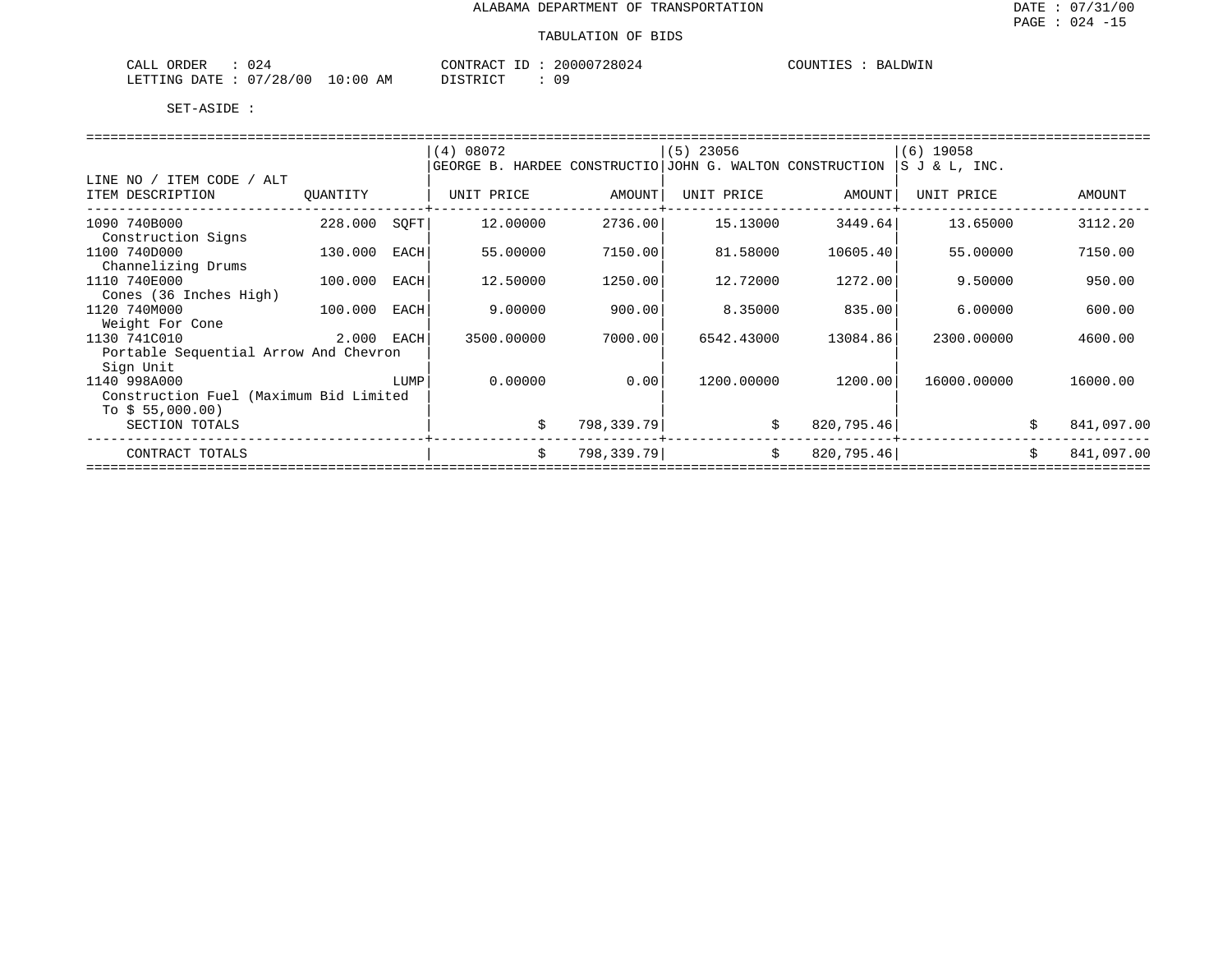# VENDOR RANKING

|      | CALL ORDER<br>: 026<br>LETTING DATE : 07/28/00 10:00 AM                                                                                                                                                           | CONTRACT ID: 20000728026<br>DISTRICT<br>: 08                                                   |              | COUNTIES : CLARKE |                                |                           |
|------|-------------------------------------------------------------------------------------------------------------------------------------------------------------------------------------------------------------------|------------------------------------------------------------------------------------------------|--------------|-------------------|--------------------------------|---------------------------|
|      | CONTRACT DESCRIPTION:<br>for constructing the Resurfacing, Traffic Stripe, and<br>Guardrail on C.R. #2 from just east of C.R. #15 to Bird<br>2.249 miles, southeast of Jackson. Length - 7.393 mi.<br>SET-ASIDE : | 30<br>CONTRACT TIME :<br>RURAL<br>Jackson Road and on Bird Jackson Road from C.R. #2 northward | Working Days | (available days)  | $PROJECT(S)$ : STPNU-1301(106) |                           |
| RANK | VENDOR NO. / NAME                                                                                                                                                                                                 |                                                                                                |              |                   | TOTAL<br><b>BID</b>            | % OVER<br>LOW BID         |
|      | 23011<br>13008<br>MOBILE ASPHALT COMPANY, LLC                                                                                                                                                                     | HOSEA O. WEAVER & SONS, INC.                                                                   |              |                   | 535,744.45<br>561,625.00       | $100.0000\%$<br>104.8307% |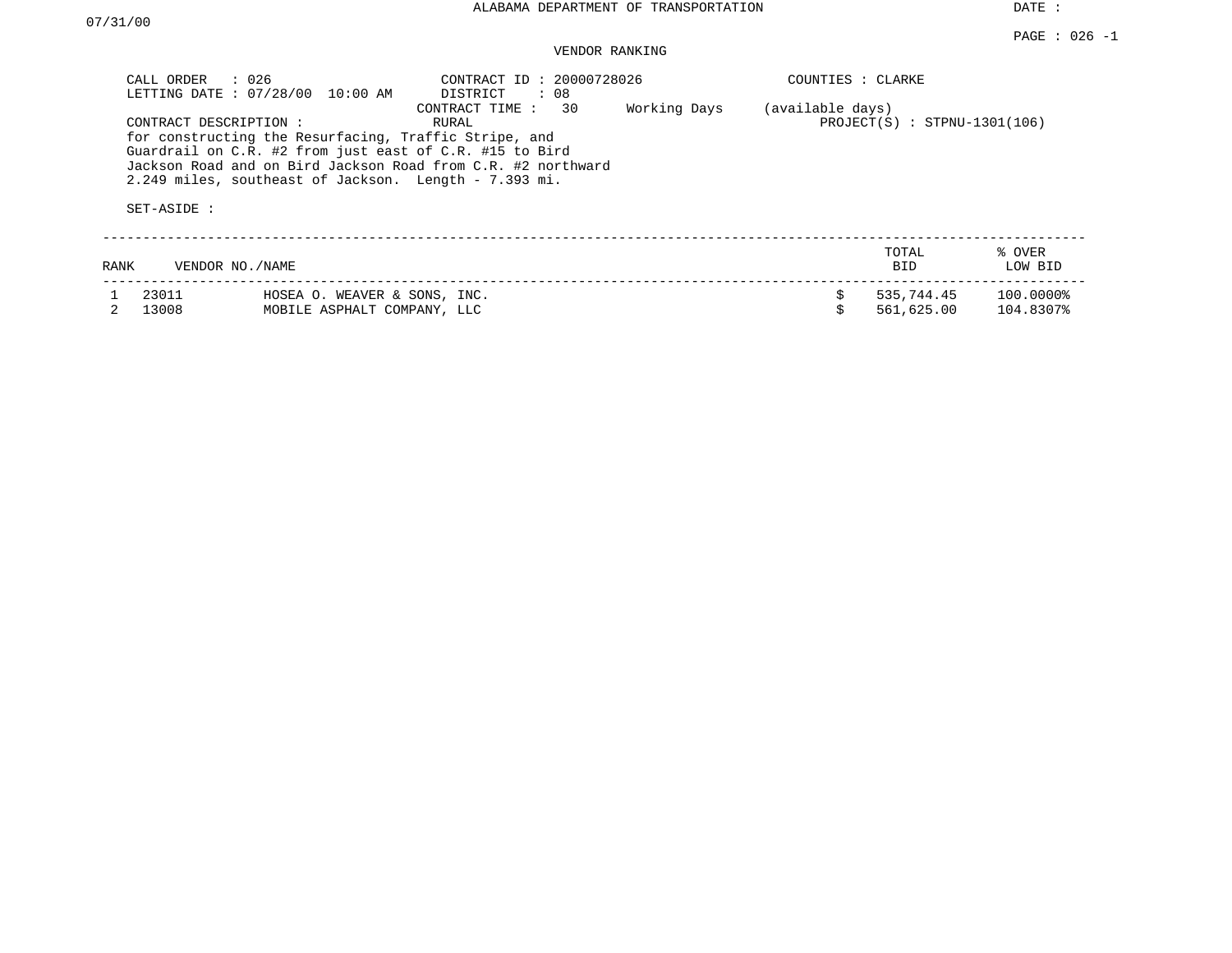| CALL ORDER<br>026                | CONTRACT ID: 20000728026 | COUNTIES : CLARKE |
|----------------------------------|--------------------------|-------------------|
| LETTING DATE : 07/28/00 10:00 AM | DISTRICT<br>- 0.8        |                   |

|                                          |                |      | $(1)$ 23011                                              |                    | $(2)$ 13008      |                    |            |        |
|------------------------------------------|----------------|------|----------------------------------------------------------|--------------------|------------------|--------------------|------------|--------|
|                                          |                |      | HOSEA O. WEAVER & SONS, INC. MOBILE ASPHALT COMPANY, LLC |                    |                  |                    |            |        |
| LINE NO / ITEM CODE / ALT                |                |      |                                                          |                    |                  |                    |            |        |
| ITEM DESCRIPTION                         | OUANTITY       |      | UNIT PRICE AMOUNT                                        |                    |                  | UNIT PRICE AMOUNT  | UNIT PRICE | AMOUNT |
| SECTION 0001 TOTAL                       |                |      |                                                          |                    |                  |                    |            |        |
| 0010 401B108                             | 66392.000 SYCP |      | 0.82000                                                  |                    | 54441.44 0.78000 | 51785.76           |            |        |
| Bituminous Treatment G (With Polymer     |                |      |                                                          |                    |                  |                    |            |        |
| Additive)                                |                |      |                                                          |                    |                  |                    |            |        |
| 0020 405A000                             | 4772.000 GAL   |      | 0.88000                                                  | 4199.36            | 0.90000          | 4294.80            |            |        |
| Tack Coat                                |                |      |                                                          |                    |                  |                    |            |        |
| 0030 429A200                             | 3749.000 TON   |      |                                                          | 32.82000 123042.18 |                  | 35.20000 131964.80 |            |        |
| Improved Bituminous Concrete Wearing     |                |      |                                                          |                    |                  |                    |            |        |
| Surface Layer, 1/2" Maximum Aggregate    |                |      |                                                          |                    |                  |                    |            |        |
| Size Mix, ESAL Range A                   |                |      |                                                          |                    |                  |                    |            |        |
| 0040 429A201                             | 2080.000 TON   |      | 31.00000                                                 | 64480.00           | 34.90000         | 72592.00           |            |        |
| Improved Bituminous Concrete Wearing     |                |      |                                                          |                    |                  |                    |            |        |
| Surface Layer, 3/4" Maximum Aggregate    |                |      |                                                          |                    |                  |                    |            |        |
| Size Mix, ESAL Range A                   |                |      |                                                          |                    |                  |                    |            |        |
| 0050 429A206                             | 370.000 TON    |      | 34.02000                                                 | 12587.40           | 38.70000         | 14319.00           |            |        |
| Improved Bituminous Concrete Wearing     |                |      |                                                          |                    |                  |                    |            |        |
| Surface Layer, Leveling, 1/2" Maximum    |                |      |                                                          |                    |                  |                    |            |        |
| Aggregate Size Mix, ESAL Range A         |                |      |                                                          |                    |                  |                    |            |        |
| 0060 429B201                             | 7517.000 TON   |      | 30.47000                                                 | 229042.99          | 31.50000         | 236785.50          |            |        |
| Improved Bituminous Concrete Binder      |                |      |                                                          |                    |                  |                    |            |        |
| Layer, 1" Maximum Aggregate Size Mix,    |                |      |                                                          |                    |                  |                    |            |        |
| ESAL Range A                             |                |      |                                                          |                    |                  |                    |            |        |
| 0070 429C204                             | 111.000 TON    |      | 55.17000                                                 | 6123.87            | 56.44000         | 6264.84            |            |        |
| Improved Bituminous Concrete Base Layer, |                |      |                                                          |                    |                  |                    |            |        |
| Patching, 1" Maximum Aggregate Size      |                |      |                                                          |                    |                  |                    |            |        |
| Mix, ESAL Range A                        |                |      |                                                          |                    |                  |                    |            |        |
| 0080 600A000                             |                | LUMP | 10249.66000                                              | 10249.66           | 8300.00000       | 8300.00            |            |        |
| Mobilization                             |                |      |                                                          |                    |                  |                    |            |        |
| 0090 630A000                             | 475.000 LF     |      | 14.36000                                                 | 6821.00            | 14.80000         | 7030.00            |            |        |
| Steel Beam Guardrail, Class A, Type 1    |                |      |                                                          |                    |                  |                    |            |        |
| 0100 630C070                             | $4.000$ EACH   |      | 1384.56000                                               | 5538.24            | 1425.00000       | 5700.00            |            |        |
| Guardrail End Anchor, Type 10 Series     |                |      |                                                          |                    |                  |                    |            |        |
| 0110 701A004                             | $11.000$ MILE  |      | 292.30000                                                | 3215.30            | 300.00000        | 3300.00            |            |        |
| Solid White, Class 1, Type A Traffic     |                |      |                                                          |                    |                  |                    |            |        |
| Stripe                                   |                |      |                                                          |                    |                  |                    |            |        |
| 0120 701A008                             | $3.000$ MILE   |      | 256.40000                                                | 769.201            | 270.00000        | 810.00             |            |        |
| Broken Yellow, Class 1, Type A Traffic   |                |      |                                                          |                    |                  |                    |            |        |
| Stripe                                   |                |      |                                                          |                    |                  |                    |            |        |
| 0130 701A012                             | 10.000 MILE    |      | 297.42000                                                | 2974.20            | 306.00000        | 3060.00            |            |        |
| Solid Yellow, Class 1, Type A Traffic    |                |      |                                                          |                    |                  |                    |            |        |
| Stripe                                   |                |      |                                                          |                    |                  |                    |            |        |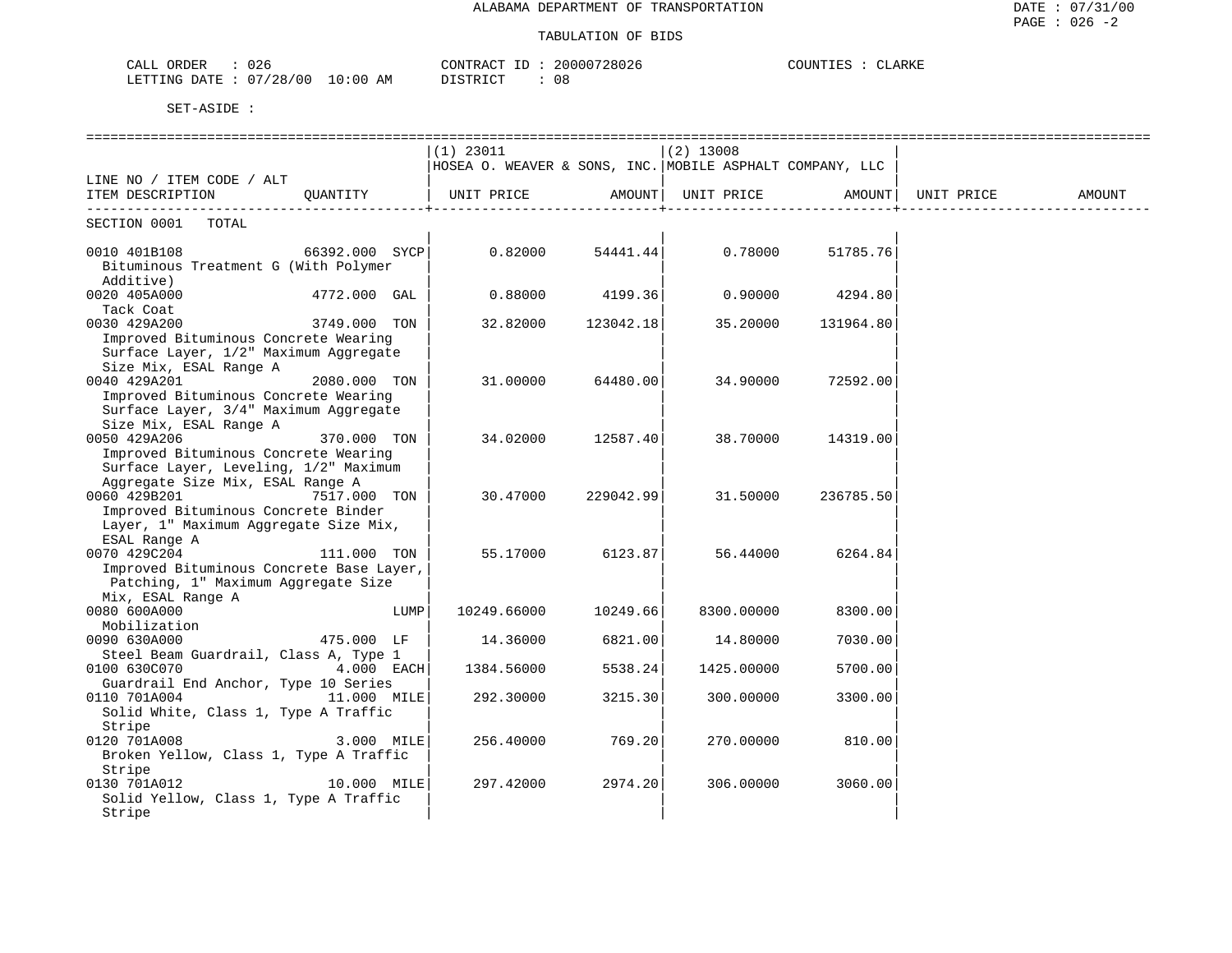| $\cap$<br>$C\Delta T$<br>)RDER<br>∪∠b<br>الللمات                               | $\bigcap_{\Lambda}$<br>' י ∖≀ ש     | 728026<br>200007 | LARKE<br>INT<br>. |
|--------------------------------------------------------------------------------|-------------------------------------|------------------|-------------------|
| /28/00<br>$T$ הודיחים<br>∩⊓<br>$\sqrt{2}$<br>- IN G<br>14 T<br>U<br>1111 1 1 1 | : 00<br>DICTDICT<br>AM<br>`⊥⊥∖⊥ ∪ ⊥ | 08               |                   |

| $(1)$ 23011<br>$(2)$ 13008<br>HOSEA O. WEAVER & SONS, INC. MOBILE ASPHALT COMPANY, LLC<br>LINE NO / ITEM CODE / ALT<br>  UNIT PRICE AMOUNT <br>UNIT PRICE AMOUNT<br>ITEM DESCRIPTION QUANTITY<br>UNIT PRICE<br>AMOUNT |
|-----------------------------------------------------------------------------------------------------------------------------------------------------------------------------------------------------------------------|
|                                                                                                                                                                                                                       |
|                                                                                                                                                                                                                       |
|                                                                                                                                                                                                                       |
|                                                                                                                                                                                                                       |
|                                                                                                                                                                                                                       |
| $6.000$ MILE<br>0140 701C000                                                                                                                                                                                          |
| Broken Temporary Traffic Stripe                                                                                                                                                                                       |
| 0150 701C001<br>24.000 MILE<br>251.27000<br>6030.48<br>258.00000<br>6192.00                                                                                                                                           |
| Solid Temporary Traffic Stripe                                                                                                                                                                                        |
| 3.08000<br>129.36<br>0160 703A000<br>42.000 SOFT<br>3.15000<br>132.30                                                                                                                                                 |
| Traffic Control Markings, Class 1, Type                                                                                                                                                                               |
| A                                                                                                                                                                                                                     |
| 195.000 SOFT<br>12.05000<br>2349.75<br>17.60000<br>3432.00<br>0170 740B000                                                                                                                                            |
| Construction Signs                                                                                                                                                                                                    |
| 25.000 EACH<br>0180 740E000<br>17.68000<br>442.00<br>28.00000<br>700.00                                                                                                                                               |
| Cones (36 Inches High)                                                                                                                                                                                                |
| 0190 7400000<br>$1.000$ EACH<br>2015.74<br>2015.74000<br>3630.00000 3630.00                                                                                                                                           |
| Pilot Car                                                                                                                                                                                                             |
| 0.00<br>0.00000<br>0.00000<br>0.00<br>0200 998A000<br>LUMP                                                                                                                                                            |
| Construction Fuel (Maximum Bid Limited                                                                                                                                                                                |
| To $$28,000.00)$                                                                                                                                                                                                      |
| \$<br>535,744.45<br>\$<br>561,625.00<br>SECTION TOTALS                                                                                                                                                                |
|                                                                                                                                                                                                                       |
| $\ddot{s}$<br>\$<br>535,744.45<br>561, 625.00<br>CONTRACT TOTALS                                                                                                                                                      |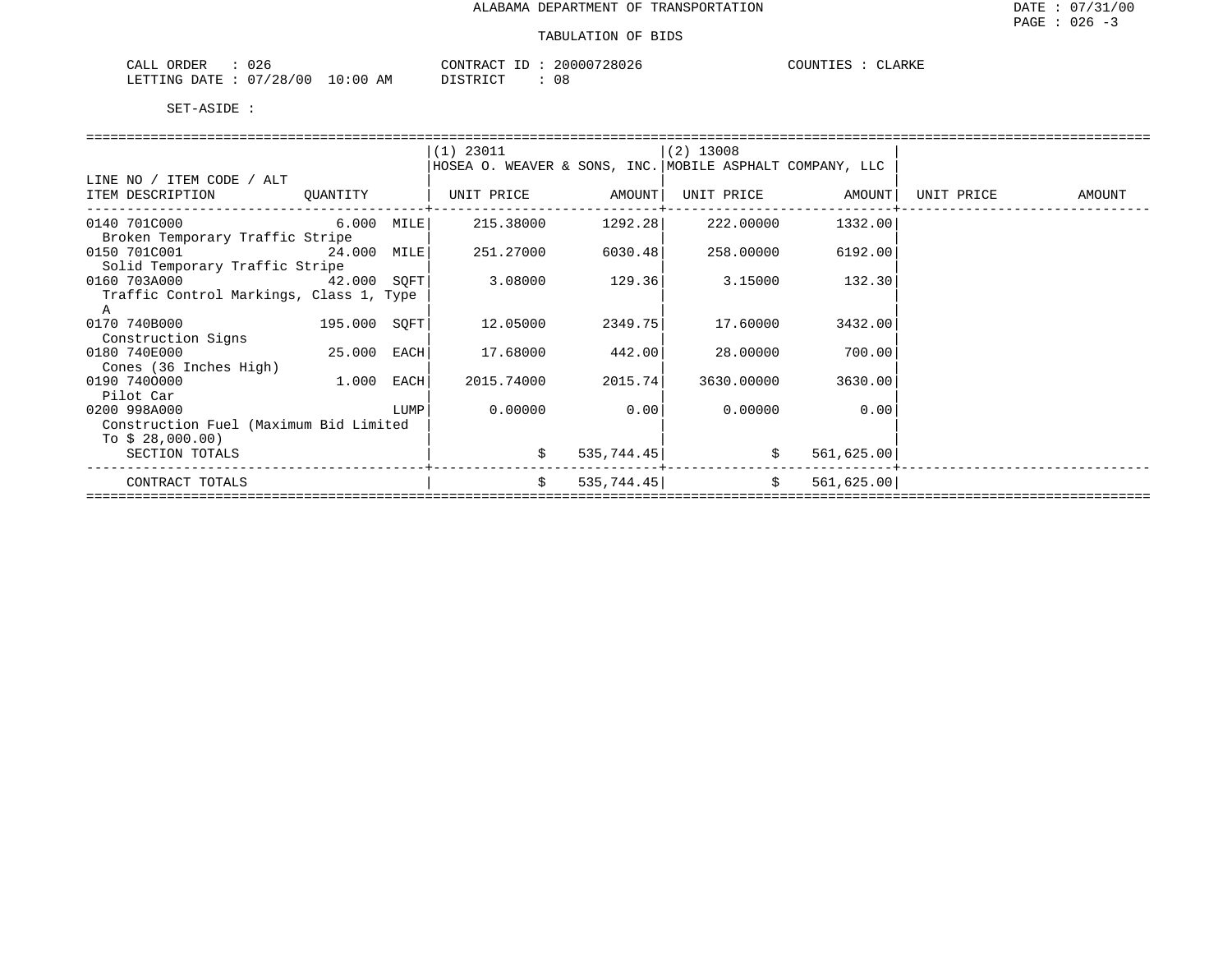DATE :

## VENDOR RANKING

|      | $\therefore$ 029<br>CALL ORDER<br>LETTING DATE: 07/28/00         | 10:00 AM                         | CONTRACT ID: 20000728029<br>DISTRICT<br>: 0.3                                                                                                     |              |                  | COUNTIES : JEFFERSON        |                   |
|------|------------------------------------------------------------------|----------------------------------|---------------------------------------------------------------------------------------------------------------------------------------------------|--------------|------------------|-----------------------------|-------------------|
|      | CONTRACT DESCRIPTION:<br>Warrior. Length 0.940 km<br>SET-ASIDE : |                                  | 270<br>CONTRACT TIME:<br>for constructing the Bridge Replacement and Approaches on<br>S.R.#3 (U.S.#31) at the Locust Fork of the Warrior River in | Working Days | (available days) | $PROJECT(S) : BR-3734(101)$ |                   |
| RANK | VENDOR NO./NAME                                                  |                                  |                                                                                                                                                   |              |                  | TOTAL<br><b>BID</b>         | % OVER<br>LOW BID |
|      | 03001                                                            | CLARK CONSTRUCTION COMPANY, INC. |                                                                                                                                                   |              |                  | \$3,080,221.26              | 100.0000%         |
|      | 01007                                                            | ALABAMA BRIDGE BUILDERS, INC.    |                                                                                                                                                   |              |                  | 3,604,278.19                | 117.0136%         |
|      | 13058                                                            | J. W. MARKHAM & SON, INC.        |                                                                                                                                                   |              |                  | 3,810,486.45                | 123.7082%         |
|      | 19007                                                            | SCOTT BRIDGE COMPANY, INC.       |                                                                                                                                                   |              |                  | 4,260,856.80                | 138.3295%         |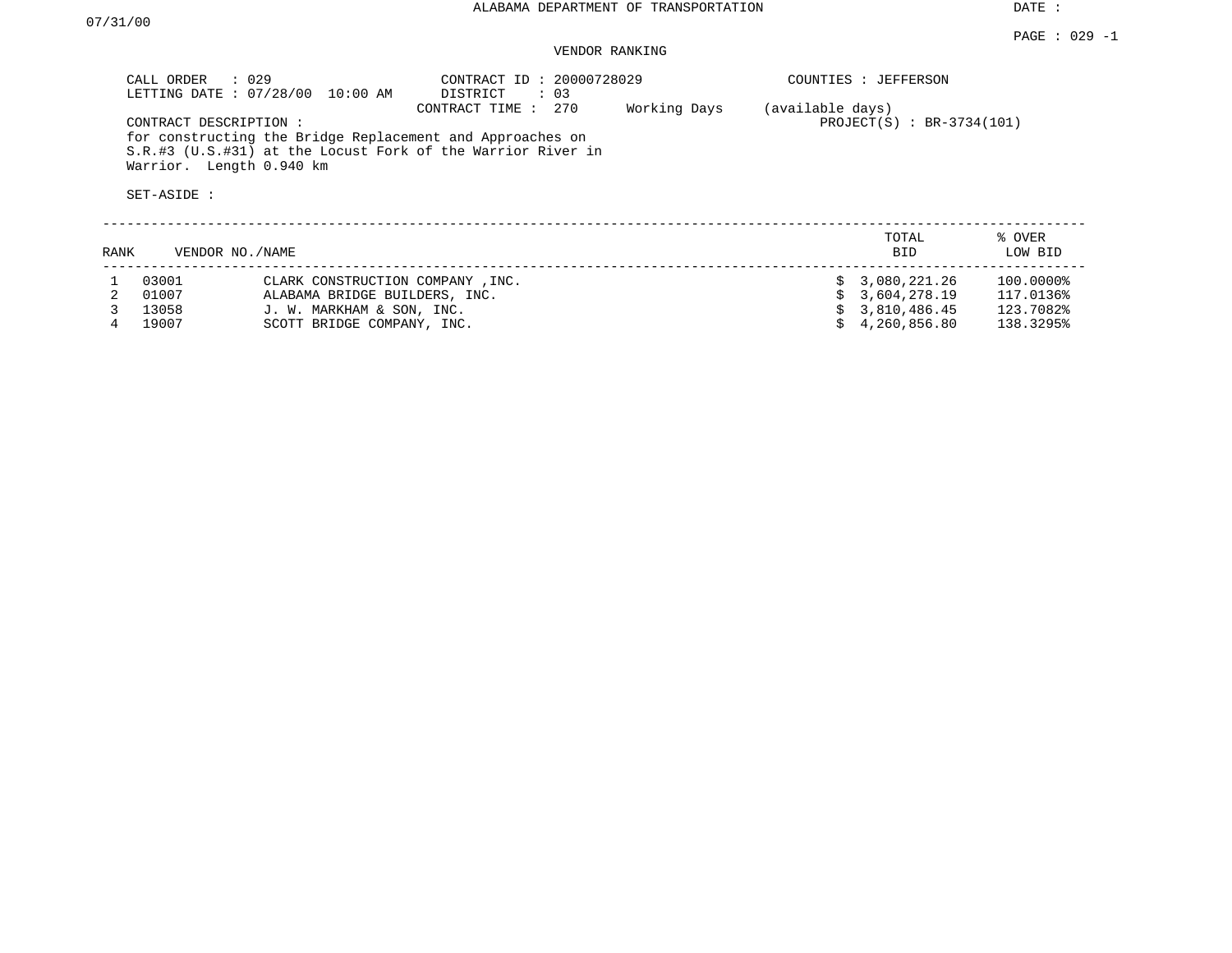| $\sim$ $\sim$<br>ORDER<br>$\sim$ $ -$<br>لىلA'،<br>ے ر |                                      | ≀∆ אידיזורי                       | 200007<br>'286<br>UZ <sup>u</sup> | COUNTILE<br><b>TEFFERSON</b> |
|--------------------------------------------------------|--------------------------------------|-----------------------------------|-----------------------------------|------------------------------|
| 128<br>00<br>LETTING<br>DATE<br>20                     | ΆM<br>$\ldots$ ( ) $\cdots$<br>— ⊥ v | T OMD.<br>. .<br><i>ມ</i> ⊥ມ⊥⊥⊾ພ⊥ | 03                                |                              |

|                                          | (1) 03001                                                                           |           | $(2)$ 01007  |                              | $(3)$ 13058  |           |
|------------------------------------------|-------------------------------------------------------------------------------------|-----------|--------------|------------------------------|--------------|-----------|
|                                          | CLARK CONSTRUCTION CO., INC. ALABAMA BRIDGE BUILDERS, INC J. W. MARKHAM & SON, INC. |           |              |                              |              |           |
| LINE NO / ITEM CODE / ALT                |                                                                                     |           |              |                              |              |           |
| OUANTITY<br>ITEM DESCRIPTION             | UNIT PRICE AMOUNT                                                                   |           |              | UNIT PRICE AMOUNT            | UNIT PRICE   | AMOUNT    |
| -----------------------------------      | ______________________________                                                      |           |              | ---------------------------- |              |           |
| SECTION 0001 Total                       |                                                                                     |           |              |                              |              |           |
| 0010 201C000<br>LUMP                     | 95000.00000                                                                         | 95000.00  | 6000.00000   | 6000.00                      | 300000.00000 | 300000.00 |
| Clearing                                 |                                                                                     |           |              |                              |              |           |
| 0020 206A000<br>LUMP                     | 350000.00000                                                                        | 350000.00 | 425000.00000 | 425000.00                    | 585000.00000 | 585000.00 |
| Removal Of Old Bridge, Station 54+16.627 |                                                                                     |           |              |                              |              |           |
| 0030 206C001<br>828.000 M2               | 10.21000                                                                            | 8453.88   | 10.21000     | 8453.88                      | 11,00000     | 9108.00   |
| Removing Concrete Pavement               |                                                                                     |           |              |                              |              |           |
| 0040 206D001<br>82.000 M                 | 5.50000                                                                             | 451.00    | 5.50000      | 451.00                       | 6.00000      | 492.00    |
| Removing Guardrail                       |                                                                                     |           |              |                              |              |           |
| 8.000 EACH<br>0050 206E001               | 700.00000                                                                           | 5600.00   | 700.00000    | 5600.00                      | 735.00000    | 5880.00   |
| Removing Inlets                          |                                                                                     |           |              |                              |              |           |
| 6.000 EACH<br>0060 206E008               | 89.00000                                                                            | 534.00    | 89,00000     | 534.00                       | 95.00000     | 570.00    |
| Removing Guardrail End Anchor (All Type) |                                                                                     |           |              |                              |              |           |
| 0070 210A000<br>1942.000 M3              | 10.95000                                                                            | 21264.90  | 10.95000     | 21264.90                     | 11.50000     | 22333.00  |
| Unclassified Excavation                  |                                                                                     |           |              |                              |              |           |
| 0080 210D021<br>348.000 M3               | 19,60000                                                                            | 6820.80   | 19,60000     | 6820.80                      | 20.50000     | 7134.00   |
| Borrow Excavation (Loose Truckbed        |                                                                                     |           |              |                              |              |           |
| Measurement) (A4 or Better)              |                                                                                     |           |              |                              |              |           |
| 0090 214A000<br>4.000 M3                 | 100.00000                                                                           | 400.00    | 100.00000    | 400.00                       | 105.00000    | 420.00    |
| Structure Excavation                     |                                                                                     |           |              |                              |              |           |
| 0100 214B000<br>2.000 M3                 | 100.00000                                                                           | 200.00    | 100.00000    | 200.00                       | 105.00000    | 210.00    |
| Foundation Backfill, Local               |                                                                                     |           |              |                              |              |           |
| 0110 215B000<br>LUMP                     | 6000.00000                                                                          | 6000.00   | 0.00000      | 0.00                         | 1,00000      | 1.00      |
| Cofferdams Or Sheeting And Shoring,      |                                                                                     |           |              |                              |              |           |
| Sta.54+13.190                            |                                                                                     |           |              |                              |              |           |
| $69.000$ M2<br>0120 301A012              | 35.00000                                                                            | 2415.00   | 35.00000     | 2415.00                      | 36.75000     | 2535.75   |
| Crushed Aggregate Base Course, Type B,   |                                                                                     |           |              |                              |              |           |
| Plant Mixed, 150 mm Compacted Thickness  |                                                                                     |           |              |                              |              |           |
| 0130 401A000<br>69.000 M2                | 3.75000                                                                             | 258.75    | 3.75000      | 258.75                       | 3.95000      | 272.55    |
| Bituminous Treatment A                   |                                                                                     |           |              |                              |              |           |
| 0140 401B108<br>404.000 M2               | 22.78000                                                                            | 9203.12   | 22.78000     | 9203.12                      | 23.95000     | 9675.80   |
| Bituminous Treatment G (With Polymer     |                                                                                     |           |              |                              |              |           |
| Additive)                                |                                                                                     |           |              |                              |              |           |
| 0150 405A000<br>1000.000 L               | 2.00000                                                                             | 2000.00   | 2.00000      | 2000.00                      | 2.10000      | 2100.00   |
| Tack Coat                                |                                                                                     |           |              |                              |              |           |
| 0160 429A241<br>876.000 MTON             | 39.60000                                                                            | 34689.60  | 39.60000     | 34689.60                     | 41.60000     | 36441.60  |
| Improved Bituminous Concrete Wearing     |                                                                                     |           |              |                              |              |           |
| Surface Layer, 19.0 mm Maximum           |                                                                                     |           |              |                              |              |           |
| Aggregate Size Mix, ESAL Range C         |                                                                                     |           |              |                              |              |           |
| 0170 429A247<br>$200.000$ MTON           | 42.00000                                                                            | 8400.00   | 42.00000     | 8400.00                      | 44.00000     | 8800.00   |
| Improved Bituminous Concrete Wearing     |                                                                                     |           |              |                              |              |           |
| Surface Layer, Leveling, 19.0 mm         |                                                                                     |           |              |                              |              |           |
| Maximum Aggregate Size Mix, ESAL Range C |                                                                                     |           |              |                              |              |           |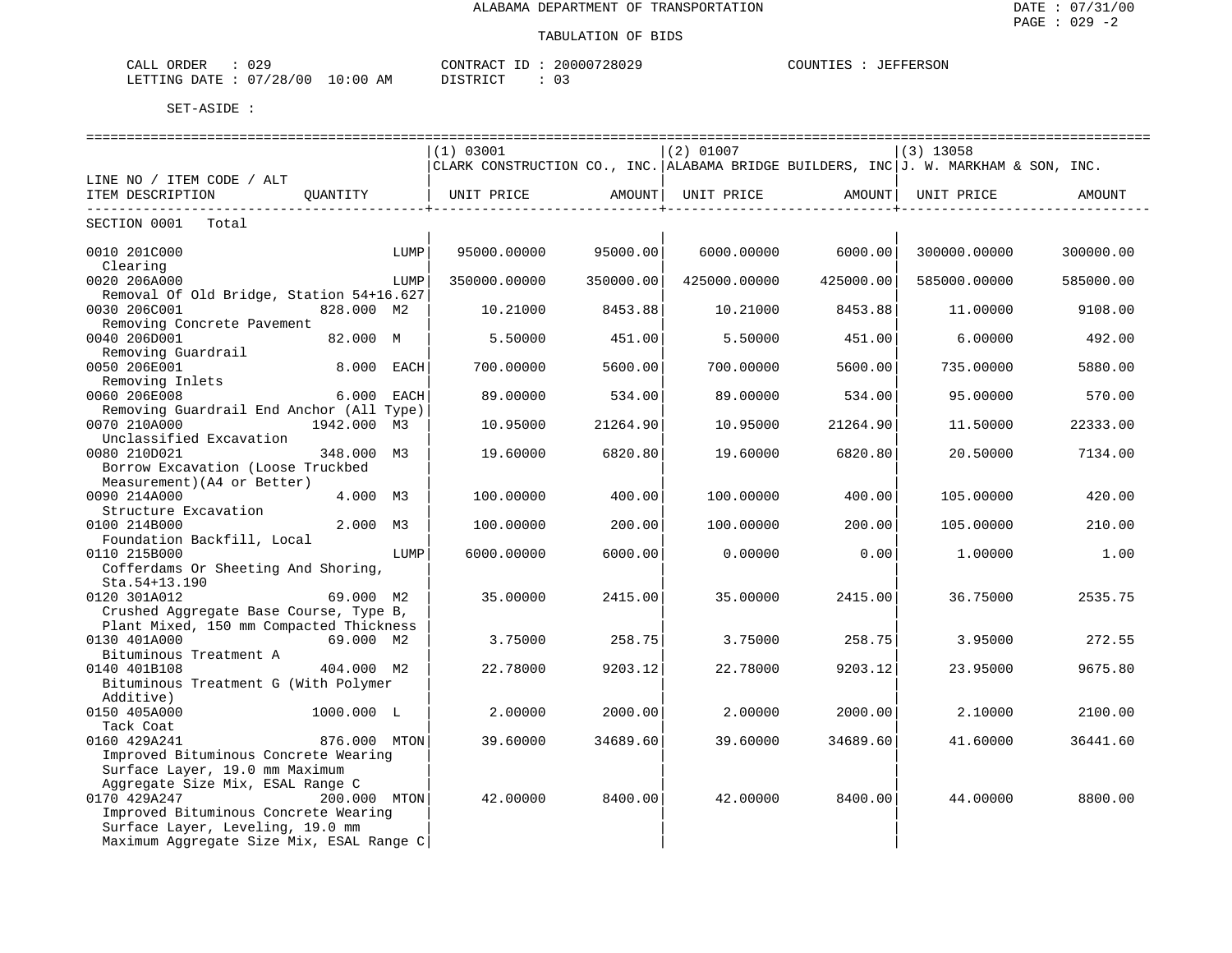| 029<br>CALL ORDER               |          | CONTRACT ID: 20000728029 | : JEFFERSON<br>COUNTIES |
|---------------------------------|----------|--------------------------|-------------------------|
| LETTING DATE: 07/28/00 10:00 AM | DISTRICT |                          |                         |

|                                                                  |      | (1) 03001                                                                           |                              | $(2)$ 01007  |                           | $(3)$ 13058  |           |
|------------------------------------------------------------------|------|-------------------------------------------------------------------------------------|------------------------------|--------------|---------------------------|--------------|-----------|
|                                                                  |      | CLARK CONSTRUCTION CO., INC. ALABAMA BRIDGE BUILDERS, INC J. W. MARKHAM & SON, INC. |                              |              |                           |              |           |
| LINE NO / ITEM CODE / ALT                                        |      |                                                                                     |                              |              |                           |              |           |
| ITEM DESCRIPTION<br>OUANTITY<br>-------------------------------- |      | UNIT PRICE                                                                          | AMOUNT  <br>---------+------ | UNIT PRICE   | AMOUNT  <br>----------+-- | UNIT PRICE   | AMOUNT    |
| 0180 429A250<br>84.000 MTON                                      |      | 43.00000                                                                            | 3612.00                      |              | 43.00000 3612.00          | 45.15000     | 3792.60   |
| Improved Bituminous Concrete Wearing                             |      |                                                                                     |                              |              |                           |              |           |
| Surface Layer, Widening, 19.0 mm                                 |      |                                                                                     |                              |              |                           |              |           |
| Maximum Aggregate Size Mix, ESAL Range C                         |      |                                                                                     |                              |              |                           |              |           |
| 0190 429B241 667.000 MTON                                        |      | 42.00000                                                                            | 28014.00                     | 42.00000     | 28014.00                  | 44.00000     | 29348.00  |
| Improved Bituminous Concrete Binder                              |      |                                                                                     |                              |              |                           |              |           |
| Layer, 25.0 mm Maximum Aggregate Size                            |      |                                                                                     |                              |              |                           |              |           |
| Mix, ESAL Range C                                                |      |                                                                                     |                              |              |                           |              |           |
| 200.000 MTON<br>0200 429B245                                     |      | 55.00000                                                                            | 11000.00                     | 55.00000     | 11000.00                  | 57.75000     | 11550.00  |
| Improved Bituminous Concrete Binder                              |      |                                                                                     |                              |              |                           |              |           |
| Layer, Patching, 25.0 mm Maximum                                 |      |                                                                                     |                              |              |                           |              |           |
| Aggregate Size Mix, ESAL Range C                                 |      |                                                                                     |                              |              |                           |              |           |
| 0210 429B252<br>126.000 MTON                                     |      | 42.00000                                                                            | 5292.00                      | 42.00000     | 5292.00                   | 44.00000     | 5544.00   |
| Improved Bituminous Concrete Binder                              |      |                                                                                     |                              |              |                           |              |           |
| Layer, Widening, 25.0 mm Maximum                                 |      |                                                                                     |                              |              |                           |              |           |
| Aggregate Size Mix, ESAL Range C                                 |      |                                                                                     |                              |              |                           |              |           |
| 0220 429C240<br>216.000 MTON                                     |      | 42.00000                                                                            | 9072.00                      | 42.00000     | 9072.00                   | 44.00000     | 9504.00   |
| Improved Bituminous Concrete Base Layer,                         |      |                                                                                     |                              |              |                           |              |           |
| 25.0 mm Maximum Aggregate Size Mix,                              |      |                                                                                     |                              |              |                           |              |           |
| ESAL Range C                                                     |      |                                                                                     |                              |              |                           |              |           |
| 0230 429C250<br>423.000 MTON                                     |      | 42.00000                                                                            | 17766.00                     | 42.00000     | 17766.00                  | 44.00000     | 18612.00  |
| Improved Bituminous Concrete Base Layer,                         |      |                                                                                     |                              |              |                           |              |           |
| Widening, 25.0 mm Maximum Aggregate                              |      |                                                                                     |                              |              |                           |              |           |
| Size Mix, ESAL Range C                                           |      |                                                                                     |                              |              |                           |              |           |
| 0240 450B000<br>118,000 M2                                       |      | 80.00000                                                                            | 9440.00                      | 65.00000     | 7670.00                   | 125,00000    | 14750.00  |
| Reinforced Cement Concrete Bridge End                            |      |                                                                                     |                              |              |                           |              |           |
| Slab                                                             |      |                                                                                     |                              |              |                           |              |           |
| 0250 502B000                                                     | LUMP | 92000.00000                                                                         | 92000.00                     | 100000.00000 | 100000.00                 | 100000.00000 | 100000.00 |
| Steel Reinforcement For Bridge                                   |      |                                                                                     |                              |              |                           |              |           |
| Superstructure Sta 54+13.190 Approx                              |      |                                                                                     |                              |              |                           |              |           |
| 92300 KG                                                         |      |                                                                                     |                              |              |                           |              |           |
| 0260 506A005<br>21.000 M                                         |      | 300.00000                                                                           | 6300.00                      | 600,00000    | 12600.00                  | 318,00000    | 6678.00   |
| Drilled Shaft Excavation, 1070 mm                                |      |                                                                                     |                              |              |                           |              |           |
| Diameter                                                         |      |                                                                                     |                              |              |                           |              |           |
| 0270 506B002<br>27.000 M                                         |      | 500.00000                                                                           | 13500.00                     | 1175.00000   | 31725.00                  | 1165.00000   | 31455.00  |
| Special Drilled Shaft Excavation, 1070                           |      |                                                                                     |                              |              |                           |              |           |
| mm Diameter                                                      |      |                                                                                     |                              |              |                           |              |           |
| 0280 506C021<br>48.000 M                                         |      | 445.00000                                                                           | 21360.00                     | 60.00000     | 2880.00                   | 325.00000    | 15600.00  |
| Drilled Shaft Construction, 1070 mm                              |      |                                                                                     |                              |              |                           |              |           |
| Diameter, Class DS2 Concrete                                     |      |                                                                                     |                              |              |                           |              |           |
| 0290 506G010<br>4.000 EACH                                       |      | 1000.00000                                                                          | 4000.00                      | 2125.00000   | 8500.00                   | 2200.00000   | 8800.00   |
| Crosshole Sonic Logging 2440 mm Diameter                         |      |                                                                                     |                              |              |                           |              |           |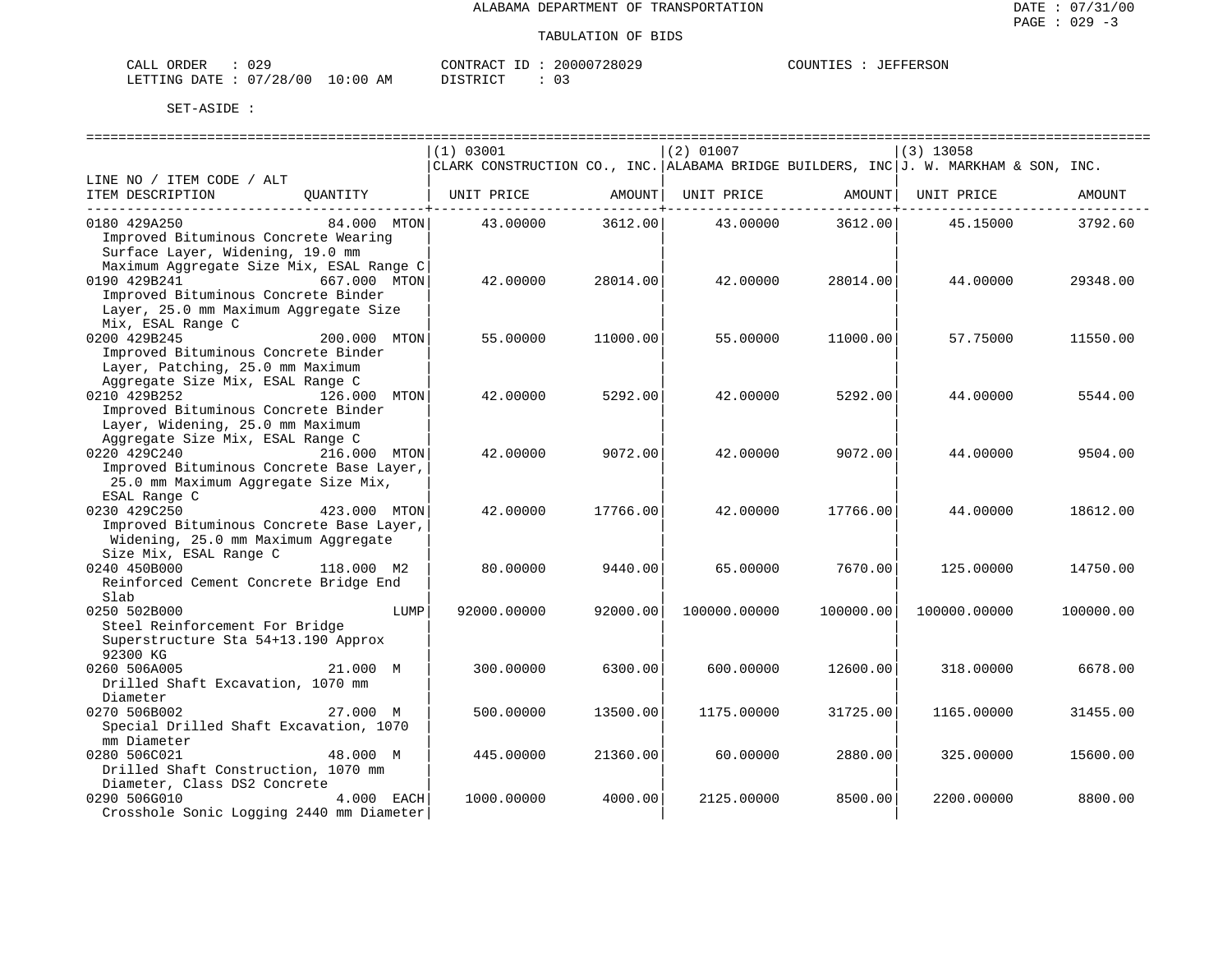| CALL ORDER                      | 029 | CONTRACT ID : | 20000728029 | COUNTIES | JEFFERSON |
|---------------------------------|-----|---------------|-------------|----------|-----------|
| LETTING DATE: 07/28/00 10:00 AM |     | DISTRICT      |             |          |           |

|                                                |             |             | (1) 03001                                                                           |           | $(2)$ 01007  |           | $(3)$ 13058  |           |
|------------------------------------------------|-------------|-------------|-------------------------------------------------------------------------------------|-----------|--------------|-----------|--------------|-----------|
|                                                |             |             | CLARK CONSTRUCTION CO., INC. ALABAMA BRIDGE BUILDERS, INC J. W. MARKHAM & SON, INC. |           |              |           |              |           |
| LINE NO / ITEM CODE / ALT                      |             |             |                                                                                     |           |              |           |              |           |
| ITEM DESCRIPTION                               | QUANTITY    |             | UNIT PRICE                                                                          | AMOUNT    | UNIT PRICE   | AMOUNT    | UNIT PRICE   | AMOUNT    |
| 0300 508A000                                   | 4200.000 KG |             | 5,00000                                                                             | 21000.00  | 4.50000      | 18900.00  | 7.85000      | 32970.00  |
| Structural Steel                               |             |             |                                                                                     |           |              |           |              |           |
| 0310 510C051                                   |             | LUMP        | 270000.00000                                                                        | 270000.00 | 350000.00000 | 350000.00 | 425000.00000 | 425000.00 |
| Bridge Concrete Superstructure, Sta            |             |             |                                                                                     |           |              |           |              |           |
| 54+13.190 Approx 753 M3                        |             |             |                                                                                     |           |              |           |              |           |
| 0320 510E000<br>Grooving Concrete Bridge Decks | 2214.000 M2 |             | 2.18000                                                                             | 4826.52   | 3.00000      | 6642.00   | 2.15000      | 4760.10   |
| 0330 511A001                                   | 70.000 EACH |             | 200,00000                                                                           | 14000.00  | 200.00000    | 14000.00  | 165.00000    | 11550.00  |
| Elastomeric Bearings, Type 2                   |             |             |                                                                                     |           |              |           |              |           |
| 0340 513B017                                   | 1424.000 M  |             | 390.00000                                                                           | 555360.00 | 550.00000    | 783200.00 | 415.00000    | 590960.00 |
| Pretensioned-Prestressed Concrete              |             |             |                                                                                     |           |              |           |              |           |
| Girders, Type BT-1830 (Specialty Item)         |             |             |                                                                                     |           |              |           |              |           |
| 0350 530A493                                   | 83.000 M    |             | 100.00000                                                                           | 8300.00   | 100.00000    | 8300.00   | 105.00000    | 8715.00   |
| 375 mm Roadway Pipe (2.0 mm Wall               |             |             |                                                                                     |           |              |           |              |           |
| Thickness C.M.) (Temporary)<br>0360 534G000    | 50.000 M    |             | 66.00000                                                                            | 3300.00   | 66.00000     | 3300.00   | 70.00000     | 3500.00   |
| Cleaning Pipe                                  |             |             |                                                                                     |           |              |           |              |           |
| 0370 600A000                                   |             | LUMP        | 308000.00000                                                                        | 308000.00 | 367000.00000 | 367000.00 | 180000.00000 | 180000.00 |
| Mobilization                                   |             |             |                                                                                     |           |              |           |              |           |
| 0380 606A000                                   | 305.000 M   |             | 25.00000                                                                            | 7625.00   | 25.00000     | 7625.00   | 26.25000     | 8006.25   |
| 150 mm Underdrain Pipe                         |             |             |                                                                                     |           |              |           |              |           |
| 0390 610C001                                   | 325.000     | MTON        | 30.00000                                                                            | 9750.00   | 35.00000     | 11375.00  | 25.00000     | 8125.00   |
| Loose Riprap, Class 2<br>0400 610D000          | 285.000     | M2          | 5.00000                                                                             | 1425.00   | 4.25000      | 1211.25   | 4,00000      | 1140.00   |
| Filter Blanket                                 |             |             |                                                                                     |           |              |           |              |           |
| 0410 620A000                                   | 1.000       | М3          | 655.00000                                                                           | 655.00    | 655.00000    | 655.00    | 688.00000    | 688.00    |
| Minor Structure Concrete                       |             |             |                                                                                     |           |              |           |              |           |
| 0420 621A000                                   | 4.000       | EACH        | 2400.00000                                                                          | 9600.00   | 2400.00000   | 9600.00   | 2500.00000   | 10000.00  |
| Junction Boxes, Type 1, 1P Or 5                |             |             |                                                                                     |           |              |           |              |           |
| 0430 621C020                                   | 8,000       | <b>EACH</b> | 2200.00000                                                                          | 17600.00  | 2200.00000   | 17600.00  | 2300.00000   | 18400.00  |
| Inlets, Type Y<br>0440 621D019                 | 8.000       | EACH        | 500.00000                                                                           | 4000.00   | 500.00000    | 4000.00   | 525.00000    | 4200.00   |
| Inlet Units, Type Y                            |             |             |                                                                                     |           |              |           |              |           |
| 0450 630A000                                   | 184.000 M   |             | 39.00000                                                                            | 7176.00   | 39.00000     | 7176.00   | 41.00000     | 7544.00   |
| Steel Beam Guardrail, Class A, Type 1          |             |             |                                                                                     |           |              |           |              |           |
| 0460 630C003                                   | 2.000 EACH  |             | 1025.00000                                                                          | 2050.00   | 1025.00000   | 2050.00   | 1075.00000   | 2150.00   |
| Guardrail End Anchor, Type 13                  |             |             |                                                                                     |           |              |           |              |           |
| 0470 630C007                                   | 3.000 EACH  |             | 2100.00000                                                                          | 6300.00   | 2100.00000   | 6300.00   | 2200.00000   | 6600.00   |
| Guardrail End Anchor, Type 2A<br>0480 630C070  |             |             |                                                                                     | 6250.00   |              |           |              |           |
| Guardrail End Anchor, Type 10 Series           | 5.000 EACH  |             | 1250.00000                                                                          |           | 1250.00000   | 6250.00   | 1310.00000   | 6550.00   |
|                                                |             |             |                                                                                     |           |              |           |              |           |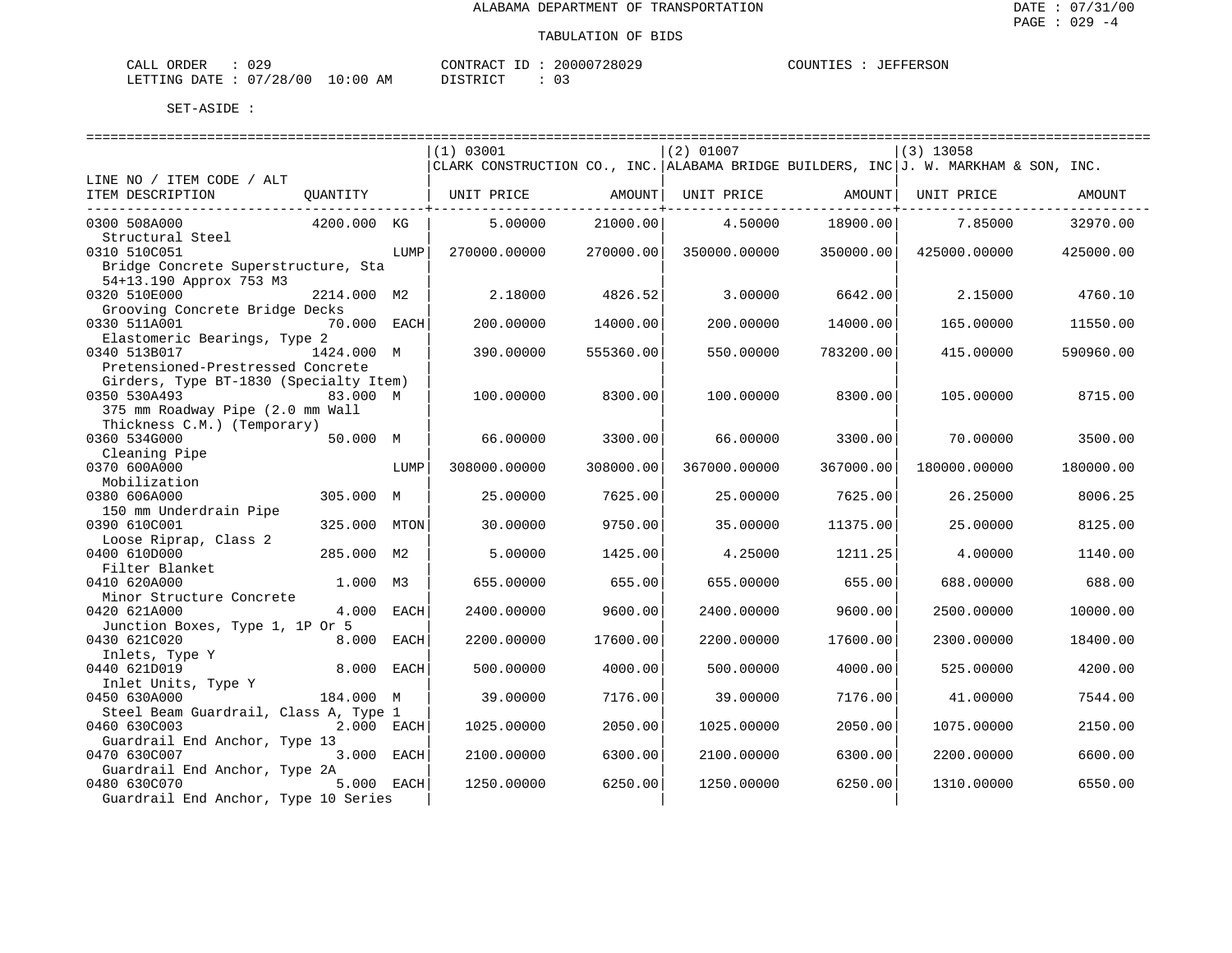| CALL ORDER                      |          | CONTRACT ID: 20000728029 | COUNTIES : JEFFERSON |  |
|---------------------------------|----------|--------------------------|----------------------|--|
| LETTING DATE: 07/28/00 10:00 AM | DISTRICT |                          |                      |  |

|                                                 |            |             | (1) 03001   |          | (2) 01007   |          | $(3)$ 13058                                                                         |           |
|-------------------------------------------------|------------|-------------|-------------|----------|-------------|----------|-------------------------------------------------------------------------------------|-----------|
|                                                 |            |             |             |          |             |          | CLARK CONSTRUCTION CO., INC. ALABAMA BRIDGE BUILDERS, INC J. W. MARKHAM & SON, INC. |           |
| LINE NO / ITEM CODE / ALT                       |            |             |             |          |             |          |                                                                                     |           |
| ITEM DESCRIPTION                                | OUANTITY   |             | UNIT PRICE  | AMOUNT   | UNIT PRICE  | AMOUNT   | UNIT PRICE                                                                          | AMOUNT    |
| 0490 650B000                                    | 192.000 M3 |             | 22.00000    | 4224.00  | 22,00000    | 4224.00  | 23.00000                                                                            | 4416.00   |
| Topsoil From Stockpiles                         |            |             |             |          |             |          |                                                                                     |           |
| 0500 652A050                                    | 1.000 HA   |             | 1853.00000  | 1853.00  | 1853.00000  | 1853.00  | 1950.00000                                                                          | 1950.00   |
| Seeding (Mix 1A)<br>0510 652A053                | 1.000      | HA          | 1853.00000  | 1853.00  | 1853.00000  | 1853.00  | 1950.00000                                                                          | 1950.00   |
| Seeding (Mix 1E)                                |            |             |             |          |             |          |                                                                                     |           |
| 0520 652B050                                    | 1.000      | НA          | 1606.00000  | 1606.00  | 1606.00000  | 1606.00  | 1690.00000                                                                          | 1690.00   |
| Temporary Seeding (Mix 1AT)                     |            |             |             |          |             |          |                                                                                     |           |
| 0530 652C000                                    | 3.000      | HA          | 185.00000   | 555.00   | 185.00000   | 555.00   | 195.00000                                                                           | 585.00    |
| Mowing                                          |            |             |             |          |             |          |                                                                                     |           |
| 0540 652D050                                    | 1,000      | HA          | 1853.00000  | 1853.00  | 1853.00000  | 1853.00  | 1950.00000                                                                          | 1950.00   |
| Seeding In Stubble (Mix 1A)<br>0550 656A000     | 2.000 HA   |             | 1236.00000  | 2472.00  | 1236.00000  | 2472.00  | 1300.00000                                                                          | 2600.00   |
| Mulching, Class A, Type 1                       |            |             |             |          |             |          |                                                                                     |           |
| 0560 656A001                                    | 1,000      | НA          | 1853.00000  | 1853.00  | 1853.00000  | 1853.00  | 1950.00000                                                                          | 1950.00   |
| Mulching, Class A, Type 2                       |            |             |             |          |             |          |                                                                                     |           |
| 0570 665F000                                    | 330.000    | EACH        | 10.00000    | 3300.00  | 10.00000    | 3300.00  | 10.50000                                                                            | 3465.00   |
| Hay Bales                                       |            |             |             |          |             |          |                                                                                     |           |
| 0580 665H000                                    | 2,000      | EACH        | 750.00000   | 1500.00  | 625.00000   | 1250.00  | 2625.00000                                                                          | 5250.00   |
| Erosion Control Check Dams, Type 1              |            |             |             |          |             |          |                                                                                     |           |
| 0590 6651000                                    | 248.000    | <b>MTON</b> | 40.00000    | 9920.00  | 35.00000    | 8680.00  | 30.00000                                                                            | 7440.00   |
| Temporary Riprap, Class 2                       |            |             |             |          |             |          |                                                                                     |           |
| 0600 665J000                                    | 330.000 M  |             | 20.00000    | 6600.00  | 20.00000    | 6600.00  | 21.00000                                                                            | 6930.00   |
| Silt Fence, Type A                              |            |             |             |          |             |          |                                                                                     |           |
| 0610 665K000                                    | 14.000 M3  |             | 10.00000    | 140.00   | 20.00000    | 280.00   | 31.00000                                                                            | 434.00    |
| Drainage Sump Excavation                        |            |             |             |          |             |          |                                                                                     |           |
| 0620 680A000                                    |            | LUMP        | 15000.00000 | 15000.00 | 15000.00000 | 15000.00 | 105000.00000                                                                        | 105000.00 |
| Engineering Controls                            |            |             |             |          |             |          |                                                                                     |           |
| 0630 701C000<br>Broken Temporary Traffic Stripe | 2.000 KM   |             | 311,00000   | 622.00   | 311.00000   | 622.00   | 327.00000                                                                           | 654.00    |
| 0640 701C001                                    | 2.000 KM   |             | 311,00000   | 622.00   | 311.00000   | 622.00   | 327.00000                                                                           | 654.00    |
| Solid Temporary Traffic Stripe                  |            |             |             |          |             |          |                                                                                     |           |
| 0650 701C005                                    | 2.000 KM   |             | 4225.00000  | 8450.00  | 4225.00000  | 8450.00  | 4435.00000                                                                          | 8870.00   |
| Solid Temporary Traffic Stripe (Tape)           |            |             |             |          |             |          |                                                                                     |           |
| 0660 701D007                                    | 2.000 KM   |             | 746.00000   | 1492.00  | 746.00000   | 1492.00  | 785.00000                                                                           | 1570.00   |
| Solid Traffic Stripe Removed (Paint)            |            |             |             |          |             |          |                                                                                     |           |
| 0670 701D008                                    | 2.000 KM   |             | 808.00000   | 1616.00  | 808.00000   | 1616.00  | 850.00000                                                                           | 1700.00   |
| Solid Traffic Stripe Removed (Plastic)          |            |             |             |          |             |          |                                                                                     |           |
| 0680 701D009                                    | 2.000 KM   |             | 528.00000   | 1056.00  | 528.00000   | 1056.00  | 555.00000                                                                           | 1110.00   |
| Solid Traffic Stripe Removed (Tape)             |            |             |             |          |             |          |                                                                                     |           |
| 0690 701D014                                    | 2.000 KM   |             | 621.00000   | 1242.00  | 621.00000   | 1242.00  | 650.00000                                                                           | 1300.00   |
| Broken Traffic Stripe Removed (Paint)           |            |             |             |          |             |          |                                                                                     |           |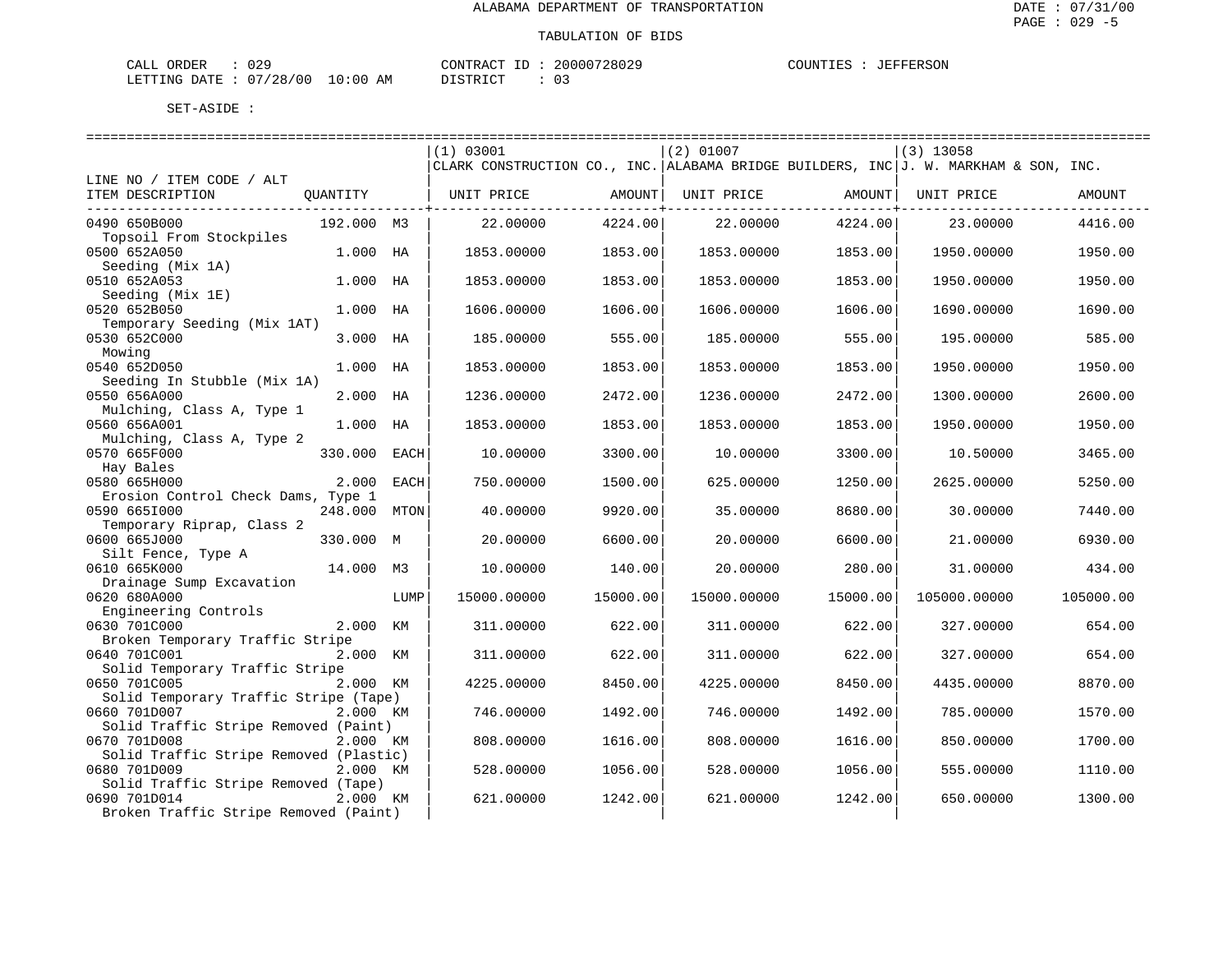| CALL ORDER                      | 029 |  | CONTRACT ID: | 20000728029 | COUNTIES | : JEFFERSON |
|---------------------------------|-----|--|--------------|-------------|----------|-------------|
| LETTING DATE: 07/28/00 10:00 AM |     |  | DISTRICT     |             |          |             |

|                                                                      | (1) 03001                                                                           |                  | $(2)$ 01007 |                   | $(3)$ 13058 |          |
|----------------------------------------------------------------------|-------------------------------------------------------------------------------------|------------------|-------------|-------------------|-------------|----------|
|                                                                      | CLARK CONSTRUCTION CO., INC. ALABAMA BRIDGE BUILDERS, INC J. W. MARKHAM & SON, INC. |                  |             |                   |             |          |
| LINE NO / ITEM CODE / ALT<br>ITEM DESCRIPTION<br>OUANTITY            | UNIT PRICE AMOUNT                                                                   |                  |             | UNIT PRICE AMOUNT | UNIT PRICE  | AMOUNT   |
| -------------------------------                                      |                                                                                     | -------------+-- |             | ---------------+- |             |          |
| 0700 701D015<br>2.000 KM                                             | 621,00000                                                                           | 1242.00          | 621.00000   | 1242.00           | 650.00000   | 1300.00  |
| Broken Traffic Stripe Removed (Plastic)                              |                                                                                     |                  |             |                   |             |          |
| 0710 701G121<br>428.000 M                                            | 4.26000                                                                             | 1823.28          | 4.26000     | 1823.28           | 4.50000     | 1926.00  |
| Broken White, Class 3W, Type A Traffic                               |                                                                                     |                  |             |                   |             |          |
| Stripe (150 mm Wide)                                                 |                                                                                     |                  |             |                   |             |          |
| 0720 701G125<br>428.000 M                                            | 10.50000                                                                            | 4494.00          | 10.50000    | 4494.00           | 11,00000    | 4708.00  |
| Solid White, Class 3W, Type A Traffic                                |                                                                                     |                  |             |                   |             |          |
| Stripe (150 mm Wide)                                                 |                                                                                     |                  |             |                   |             |          |
| 0730 701G133<br>428.000 M                                            | 10.82000                                                                            | 4630.96          | 10.82000    | 4630.96           | 11.35000    | 4857.80  |
| Solid Yellow, Class 3W, Type A Traffic                               |                                                                                     |                  |             |                   |             |          |
| Stripe (150 mm Wide)<br>2.000 KM                                     |                                                                                     |                  |             |                   |             |          |
| 0740 702A008<br>Solid White, Inverted Profile Traffic                | 2796.00000                                                                          | 5592.00          | 2796.00000  | 5592.00           | 2935,00000  | 5870.00  |
| Stripe (150 mm Wide)                                                 |                                                                                     |                  |             |                   |             |          |
| 0750 702A009<br>2.000 KM                                             | 2796.00000                                                                          | 5592.00          | 2796.00000  | 5592.00           | 2935.00000  | 5870.00  |
| Solid Yellow, Inverted Profile Traffic                               |                                                                                     |                  |             |                   |             |          |
| Stripe (150 mm Wide)                                                 |                                                                                     |                  |             |                   |             |          |
| 0760 702A010<br>2.000 KM                                             | 1553.00000                                                                          | 3106.00          | 1553.00000  | 3106.00           | 1630.00000  | 3260.00  |
| Broken White, Inverted Profile Traffic                               |                                                                                     |                  |             |                   |             |          |
| Stripe (150 mm Wide)                                                 |                                                                                     |                  |             |                   |             |          |
| 0770 702B001<br>455.000 M                                            | 6.23000                                                                             | 2834.65          | 6.23000     | 2834.65           | 6.50000     | 2957.50  |
| Dotted Inverted Profile Traffic Stripe                               |                                                                                     |                  |             |                   |             |          |
| (150 mm Wide)                                                        |                                                                                     |                  |             |                   |             |          |
| 3.000 M2<br>0780 703A002                                             | 100.00000                                                                           | 300.00           | 100,00000   | 300.00            | 105.00000   | 315.00   |
| Traffic Control Markings, Class 2, Type                              |                                                                                     |                  |             |                   |             |          |
| $\mathbb{A}$                                                         |                                                                                     |                  |             |                   |             |          |
| 0790 703B002<br>5.000 M2                                             | 100.00000                                                                           | 500.00           | 100.00000   | 500.00            | 105.00000   | 525.00   |
| Traffic Control Legends, Class 2, Type A                             |                                                                                     |                  |             |                   |             |          |
| 0800 703C001<br>8.000 M2                                             | 50.00000                                                                            | 400.00           | 50.00000    | 400.00            | 52.00000    | 416.00   |
| Removal Of Existing Traffic Control<br>Markings Or Legends (Plastic) |                                                                                     |                  |             |                   |             |          |
| 0810 705A012<br>16.000 EACH                                          | 5,00000                                                                             | 80.00            | 5.00000     | 80.00             | 5.25000     | 84.00    |
| Pavement Markers, Class C, Type 1-B                                  |                                                                                     |                  |             |                   |             |          |
| 0820 705A030<br>12.000 EACH                                          | 5.25000                                                                             | 63.00            | 5.25000     | 63.00             | 5.50000     | 66.00    |
| Pavement Markers, Class A-H, Type 2-C                                |                                                                                     |                  |             |                   |             |          |
| 0830 705A031<br>130.000 EACH                                         | 5,00000                                                                             | 650.00           | 5.00000     | 650.00            | 5.25000     | 682.50   |
| Pavement Markers, Class A-H, Type 1-A                                |                                                                                     |                  |             |                   |             |          |
| 0840 724A000<br>520.000 M                                            | 20.00000                                                                            | 10400.00         | 20,00000    | 10400.00          | 21,00000    | 10920.00 |
| Temporary Asphalt Island                                             |                                                                                     |                  |             |                   |             |          |
| 1.000 EACH<br>0850 731A010                                           | 7800.00000                                                                          | 7800.00          | 9000.00000  | 9000.00           | 8200.00000  | 8200.00  |
| Traffic Counting Units, Type K                                       |                                                                                     |                  |             |                   |             |          |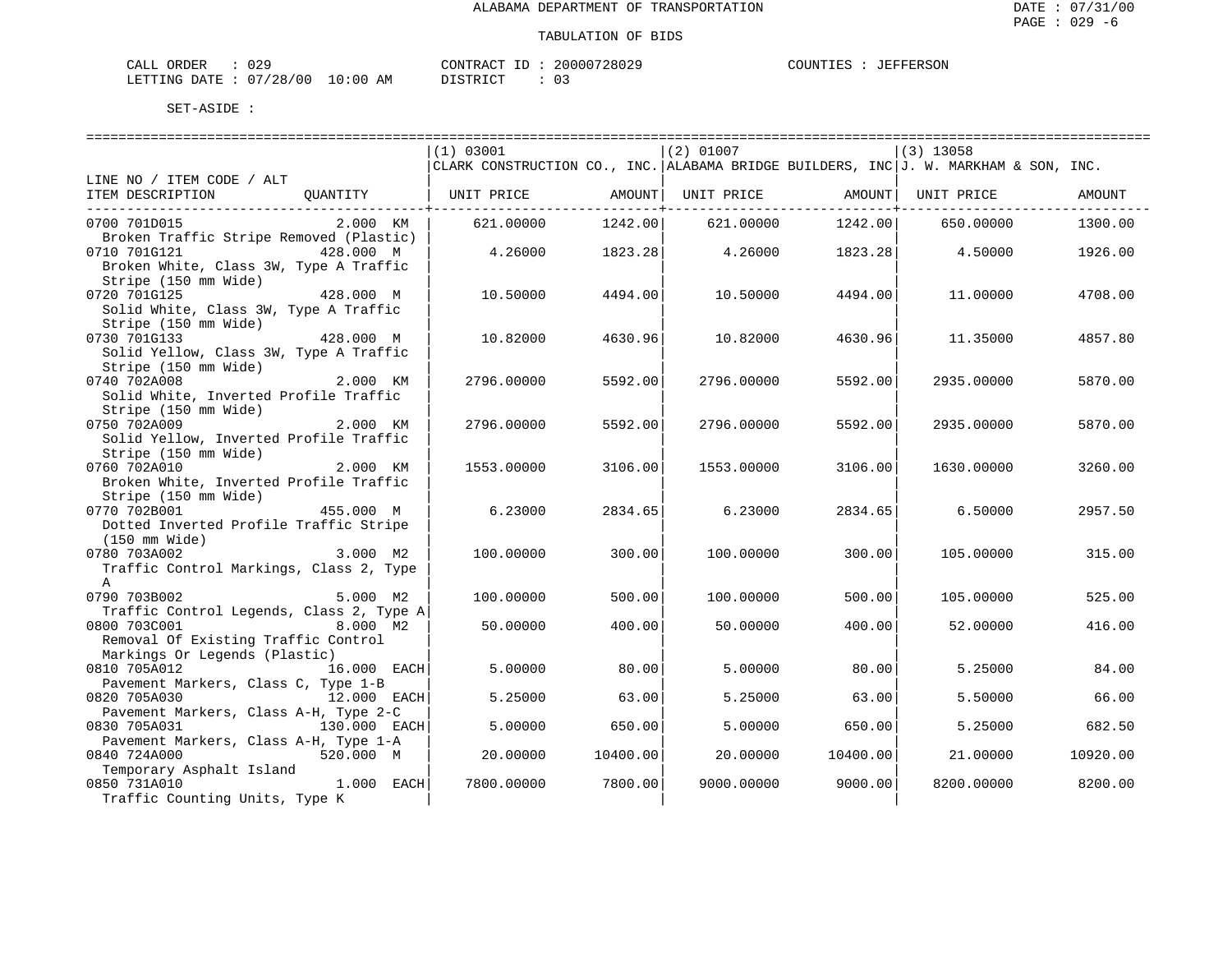| CALI<br>ORDER   | 029                               |             | ידים גם אידוגוסי       | 20000728029 | ANTINTI ES<br>FFERSON<br>. E. 2<br>1 H.H |
|-----------------|-----------------------------------|-------------|------------------------|-------------|------------------------------------------|
| LETTING<br>DATE | 07<br>100<br>/28,<br>$\mathbf{u}$ | 10:00<br>AM | ידי אידי אידי דרי<br>. | ັ           |                                          |

|                                          |               |            | (1) 03001                                                                           |           | $(2)$ 01007 |           | $(3)$ 13058 |           |
|------------------------------------------|---------------|------------|-------------------------------------------------------------------------------------|-----------|-------------|-----------|-------------|-----------|
|                                          |               |            | CLARK CONSTRUCTION CO., INC. ALABAMA BRIDGE BUILDERS, INC J. W. MARKHAM & SON, INC. |           |             |           |             |           |
| LINE NO / ITEM CODE / ALT                |               |            |                                                                                     |           |             |           |             |           |
| ITEM DESCRIPTION                         | QUANTITY      |            | UNIT PRICE                                                                          | AMOUNT    | UNIT PRICE  | AMOUNT    | UNIT PRICE  | AMOUNT    |
|                                          |               |            |                                                                                     |           |             |           |             |           |
| 0860 740B000                             | 84.000 M2     |            | 85.00000                                                                            | 7140.00   | 125.00000   | 10500.00  | 90.00000    | 7560.00   |
| Construction Signs                       |               |            |                                                                                     |           |             |           |             |           |
| 0870 740D000                             | 113.000 EACH  |            | 51.00000                                                                            | 5763.00   | 65,00000    | 7345.00   | 44.00000    | 4972.00   |
| Channelizing Drums                       |               |            |                                                                                     |           |             |           |             |           |
| 0880 740E000                             | 80.000        | EACH       | 12.00000                                                                            | 960.00    | 15.00000    | 1200.00   | 12.00000    | 960.00    |
| Cones (900 mm High)                      |               |            |                                                                                     |           |             |           |             |           |
| 0890 740F002                             | 9.000 EACH    |            | 180.20000                                                                           | 1621.80   | 300.00000   | 2700.00   | 210.00000   | 1890.00   |
| Barricades, Type III                     |               |            |                                                                                     |           |             |           |             |           |
| 0900 7401005                             |               | 5.000 EACH | 626.00000                                                                           | 3130.00   | 825.00000   | 4125.00   | 770.00000   | 3850.00   |
| Warning Lights, Type B (Detachable Head) |               |            |                                                                                     |           |             |           |             |           |
| 0910 740M000                             | 80.000 EACH   |            | 6.00000                                                                             | 480.00    | 10.00000    | 800.00    | 6.60000     | 528.00    |
| Ballast For Cone                         |               |            |                                                                                     |           |             |           |             |           |
| 0920 741C010                             | 1.000 EACH    |            | 5675.00000                                                                          | 5675.00   | 7500.00000  | 7500.00   | 5500.00000  | 5500.00   |
| Portable Sequential Arrow And Chevron    |               |            |                                                                                     |           |             |           |             |           |
| Sign Unit                                |               |            |                                                                                     |           |             |           |             |           |
| 0930 998A000                             |               | LUMP       | 20000.00000                                                                         | 20000.00  | 0.00000     | 0.00      | 0.00000     | 0.00      |
| Construction Fuel (Maximum Bid Limited   |               |            |                                                                                     |           |             |           |             |           |
| To $$118500.00)$                         |               |            |                                                                                     |           |             |           |             |           |
| 0940 999 000                             | 1500.000      | HOUR       | 0.80000                                                                             | 1200.00   | 0.80000     | 1200.00   | 0.80000     | 1200.00   |
| Trainee Hours At 80 Cents Per Hour       |               |            |                                                                                     |           |             |           |             |           |
| 0950 502A000<br>AA1                      | 173000.000 KG |            | 1,00000                                                                             | 173000.00 | 1,10000     | 190300.00 | 0.51000     | 88230.00  |
| Steel Reinforcement (Alt. 1)             |               |            |                                                                                     |           |             |           |             |           |
| 0960 506A002<br>AA1                      | 24.000 M      |            | 500.00000                                                                           | 12000.00  | 1600.00000  | 38400.00  | 1685.00000  | 40440.00  |
| Drilled Shaft Excavation, 2130 mm        |               |            |                                                                                     |           |             |           |             |           |
| Diameter (Alt. 1)                        |               |            |                                                                                     |           |             |           |             |           |
| 0970 506A007<br>AA1                      | 17.000 M      |            | 700.00000                                                                           | 11900.00  | 1600.00000  | 27200.00  | 1695.00000  | 28815.00  |
| Drilled Shaft Excavation, 2440 mm        |               |            |                                                                                     |           |             |           |             |           |
| Diameter (ALT. 1)                        |               |            |                                                                                     |           |             |           |             |           |
| 0980 506B009<br>AA1                      | 46.000 M      |            | 2500.00000                                                                          | 115000.00 | 4275.00000  | 196650.00 | 4470.00000  | 205620.00 |
| Special Drilled Shaft Excavation, 2130   |               |            |                                                                                     |           |             |           |             |           |
| mm Diameter (ALT. 1)                     |               |            |                                                                                     |           |             |           |             |           |
| 0990 506B011<br>AA1                      | 38.000 M      |            | 2500.00000                                                                          | 95000.00  | 4275.00000  | 162450.00 | 4470.00000  | 169860.00 |
| Special Drilled Shaft Excavation, 2440   |               |            |                                                                                     |           |             |           |             |           |
| mm Diameter (ALT. 1)                     |               |            |                                                                                     |           |             |           |             |           |
| 1000 506C028<br>AA1                      | 69.000 M      |            | 400.00000                                                                           | 27600.00  | 475.00000   | 32775.00  | 575.00000   | 39675.00  |
| Drilled Shaft Construction, 2130 mm      |               |            |                                                                                     |           |             |           |             |           |
| Diameter, Class DS2 Concrete (ALT. 1)    |               |            |                                                                                     |           |             |           |             |           |
| 1010 506C030<br>AA1                      | 56.000 M      |            | 400.00000                                                                           | 22400.00  | 475.00000   | 26600.00  | 590.00000   | 33040.00  |
| Drilled Shaft Construction, 2440 mm      |               |            |                                                                                     |           |             |           |             |           |
| Diameter, Class DS2 Concrete (ALT. 1)    |               |            |                                                                                     |           |             |           |             |           |
| 1020 506F005<br>AA1                      | 17.000 M      |            | 900.00000                                                                           | 15300.00  | 820,00000   | 13940.00  | 850.00000   | 14450.00  |
| Permanent Drilled Shaft Casing, 2440 mm  |               |            |                                                                                     |           |             |           |             |           |
| Diameter (ALT. 1)                        |               |            |                                                                                     |           |             |           |             |           |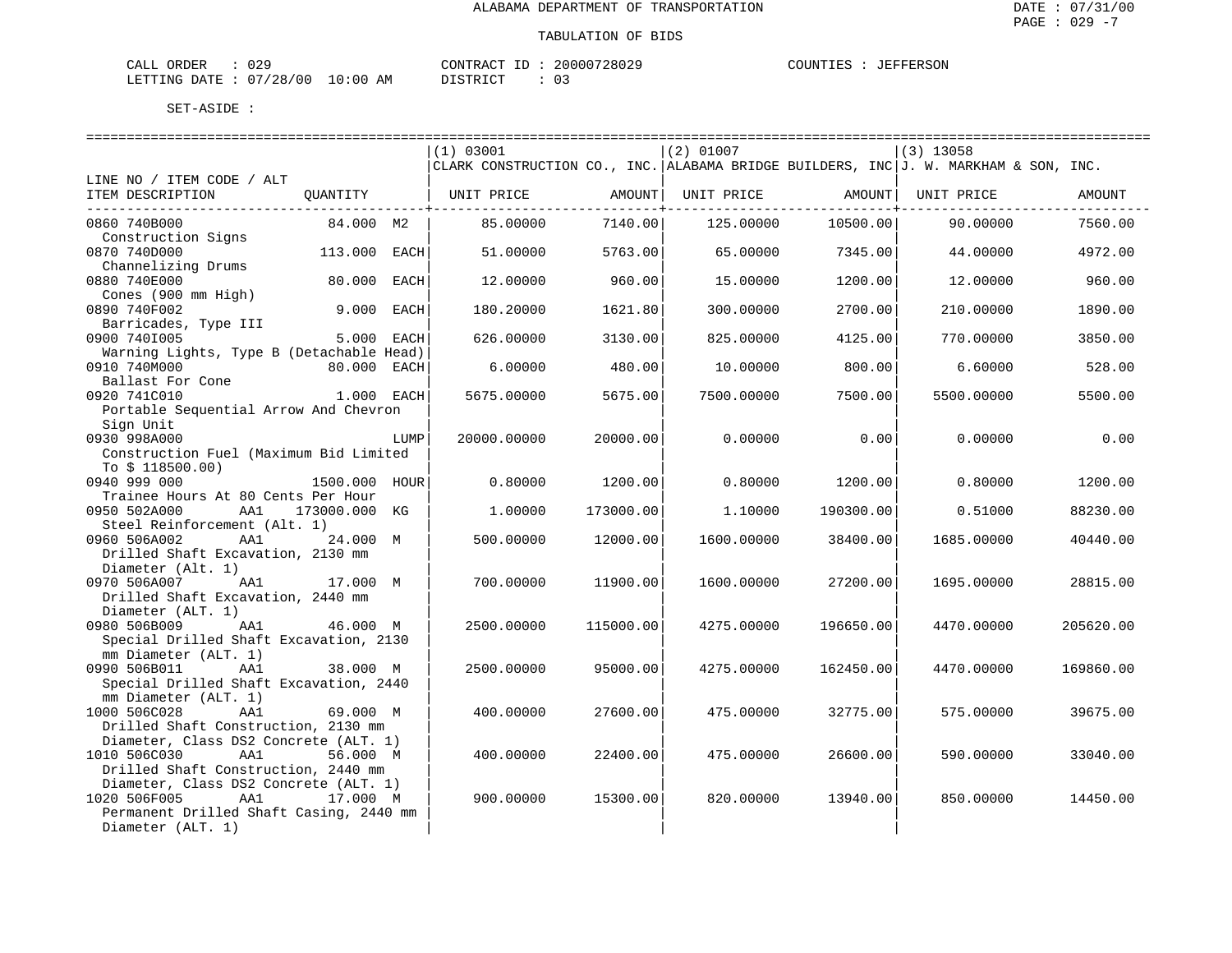## TABULATION OF BIDS

| CALI<br>ORDER   | 029               |             | ידים גם אידוגוסי       | 20000728029 | ANTINTI ES<br>FFERSON<br>. E. 2<br>1 H.H |
|-----------------|-------------------|-------------|------------------------|-------------|------------------------------------------|
| LETTING<br>DATE | 07<br>100<br>/28, | 10:00<br>AM | ידי אידי אידי דרי<br>. | ັ           |                                          |

|                                                                                           |          | (1) 03001                                                                           |                 | $(2)$ 01007 |                 | $(3)$ 13058                           |                                  |
|-------------------------------------------------------------------------------------------|----------|-------------------------------------------------------------------------------------|-----------------|-------------|-----------------|---------------------------------------|----------------------------------|
|                                                                                           |          | CLARK CONSTRUCTION CO., INC. ALABAMA BRIDGE BUILDERS, INC J. W. MARKHAM & SON, INC. |                 |             |                 |                                       |                                  |
| LINE NO / ITEM CODE / ALT                                                                 |          |                                                                                     |                 |             |                 |                                       |                                  |
| ITEM DESCRIPTION                                                                          | QUANTITY | UNIT PRICE AMOUNT                                                                   |                 |             |                 | UNIT PRICE AMOUNT   UNIT PRICE AMOUNT |                                  |
| $1030$ 510A000 AA1 921.000 M3 450.00000 414450.00 400.00000 368400.00 405.00000 373005.00 |          |                                                                                     |                 |             |                 |                                       |                                  |
| Bridge Substructure Concrete, Class A<br>(ALT. 1)                                         |          |                                                                                     |                 |             |                 |                                       |                                  |
| 1040 215A000 AA2 2975.000 M3                                                              |          |                                                                                     |                 |             |                 |                                       |                                  |
| Unclassified Bridge Excavation (Alt. 2)                                                   |          |                                                                                     |                 |             |                 |                                       |                                  |
| 1050 502A000 AA2 162170.000 KG                                                            |          |                                                                                     |                 |             |                 |                                       |                                  |
| Steel Reinforcement (Alt. 2)                                                              |          |                                                                                     |                 |             |                 |                                       |                                  |
| 1060 503A000 AA2 630.000 M3                                                               |          |                                                                                     |                 |             |                 |                                       |                                  |
| Seal Concrete (Alt. 2)                                                                    |          |                                                                                     |                 |             |                 |                                       |                                  |
| 1070 503C000 AA2 16.000 M                                                                 |          |                                                                                     |                 |             |                 |                                       |                                  |
| Core Drilling Seal Concrete Footings                                                      |          |                                                                                     |                 |             |                 |                                       |                                  |
| (Alt. 2)                                                                                  |          |                                                                                     |                 |             |                 |                                       |                                  |
|                                                                                           |          |                                                                                     |                 |             |                 |                                       |                                  |
| Bridge Substructure Concrete, Class A                                                     |          |                                                                                     |                 |             |                 |                                       |                                  |
| (ALT. 2)                                                                                  |          |                                                                                     |                 |             |                 |                                       |                                  |
| SECTION TOTALS                                                                            |          |                                                                                     | \$3,080,221.26] |             | \$3,604,278.19] |                                       |                                  |
| CONTRACT TOTALS                                                                           |          |                                                                                     | \$3,080,221.26] |             | \$3,604,278.19] |                                       |                                  |
| 1080 510A000 AA2 1414.000 M3                                                              |          |                                                                                     |                 |             |                 |                                       | \$3,810,486.45<br>\$3,810,486.45 |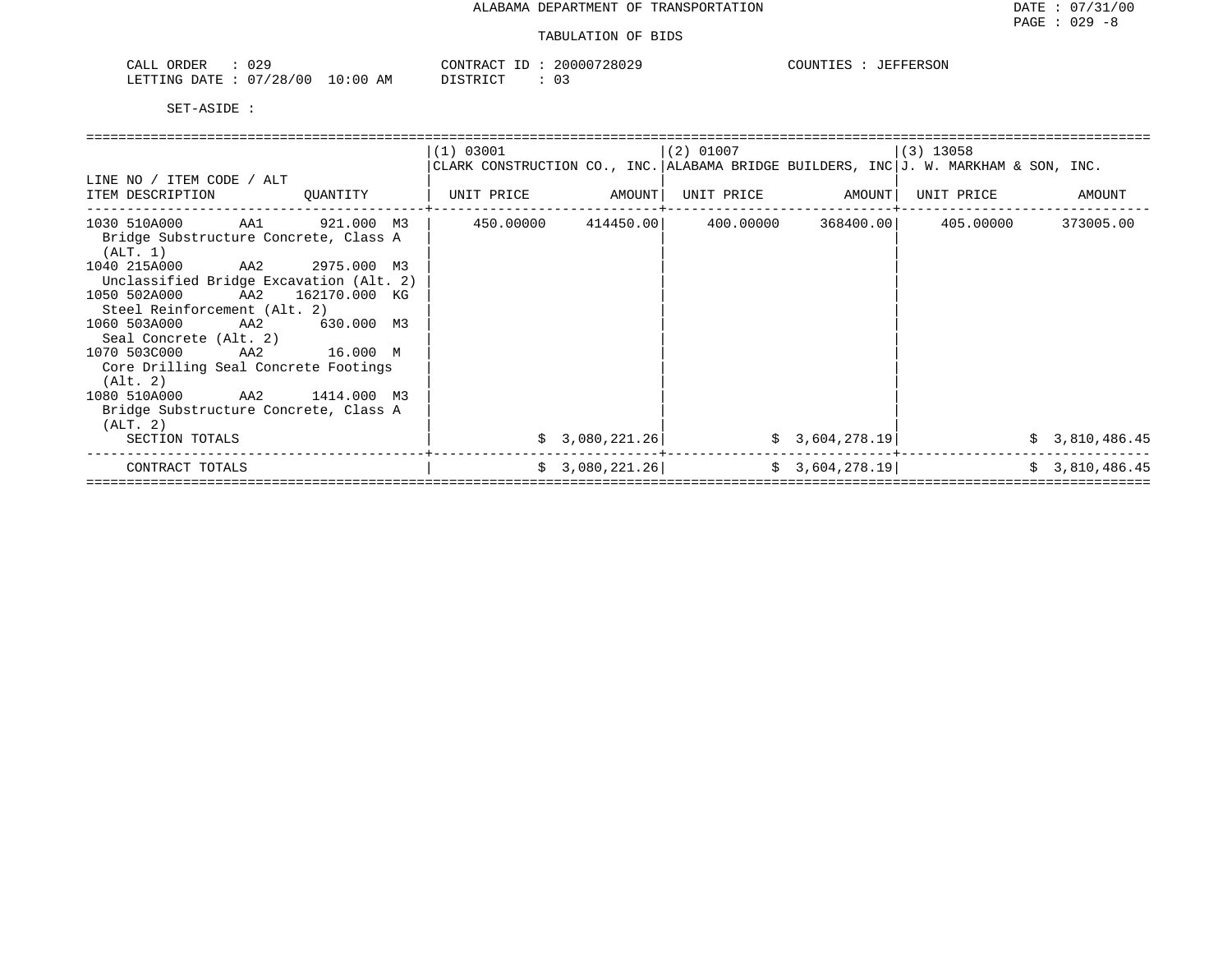## TABULATION OF BIDS

| ORDER<br>CALL  | 029        |            | CONTRACT ID: | 20000728029 | COUNTIES :<br>JEFFERSON |
|----------------|------------|------------|--------------|-------------|-------------------------|
| LETTING DATE : | : 07/28/00 | $10:00$ AM | DISTRICT     | 03          |                         |

|                                                                                                                                                                          |              |      | $(4)$ 19007                |           |            |        |            |        |
|--------------------------------------------------------------------------------------------------------------------------------------------------------------------------|--------------|------|----------------------------|-----------|------------|--------|------------|--------|
|                                                                                                                                                                          |              |      | SCOTT BRIDGE COMPANY, INC. |           |            |        |            |        |
| LINE NO / ITEM CODE / ALT                                                                                                                                                |              |      |                            |           |            |        |            |        |
| ITEM DESCRIPTION                                                                                                                                                         | QUANTITY     |      | UNIT PRICE                 | AMOUNT    | UNIT PRICE | AMOUNT | UNIT PRICE | AMOUNT |
| SECTION 0001<br>Total                                                                                                                                                    |              |      |                            |           |            |        |            |        |
| 0010 201C000<br>Clearing                                                                                                                                                 |              | LUMP | 91000.00000                | 91000.00  |            |        |            |        |
| 0020 206A000<br>Removal Of Old Bridge, Station 54+16.627                                                                                                                 |              | LUMP | 450000.00000               | 450000.00 |            |        |            |        |
| 0030 206C001                                                                                                                                                             | 828.000 M2   |      | 10.21000                   | 8453.88   |            |        |            |        |
| Removing Concrete Pavement<br>0040 206D001                                                                                                                               | 82.000 M     |      | 3.00000                    | 246.00    |            |        |            |        |
| Removing Guardrail<br>0050 206E001                                                                                                                                       | 8.000 EACH   |      | 700.00000                  | 5600.00   |            |        |            |        |
| Removing Inlets<br>0060 206E008                                                                                                                                          | 6.000 EACH   |      | 100.00000                  | 600.00    |            |        |            |        |
| Removing Guardrail End Anchor (All Type)<br>0070 210A000                                                                                                                 | 1942.000 M3  |      | 10.95000                   | 21264.90  |            |        |            |        |
| Unclassified Excavation<br>0080 210D021<br>Borrow Excavation (Loose Truckbed                                                                                             | 348.000 M3   |      | 19.60000                   | 6820.80   |            |        |            |        |
| Measurement) (A4 or Better)<br>0090 214A000                                                                                                                              | 4.000 M3     |      | 100.00000                  | 400.00    |            |        |            |        |
| Structure Excavation<br>0100 214B000                                                                                                                                     | 2.000 M3     |      | 100.00000                  | 200.00    |            |        |            |        |
| Foundation Backfill, Local<br>0110 215B000<br>Cofferdams Or Sheeting And Shoring,                                                                                        |              | LUMP | 210000.00000               | 210000.00 |            |        |            |        |
| Sta.54+13.190<br>0120 301A012                                                                                                                                            | 69.000 M2    |      | 35.00000                   | 2415.00   |            |        |            |        |
| Crushed Aggregate Base Course, Type B,<br>Plant Mixed, 150 mm Compacted Thickness                                                                                        |              |      |                            |           |            |        |            |        |
| 0130 401A000<br>Bituminous Treatment A                                                                                                                                   | 69.000 M2    |      | 3.75000                    | 258.75    |            |        |            |        |
| 0140 401B108<br>Bituminous Treatment G (With Polymer<br>Additive)                                                                                                        | 404.000 M2   |      | 22.78000                   | 9203.12   |            |        |            |        |
| 0150 405A000<br>Tack Coat                                                                                                                                                | 1000.000 L   |      | 2,00000                    | 2000.00   |            |        |            |        |
| 0160 429A241<br>Improved Bituminous Concrete Wearing<br>Surface Layer, 19.0 mm Maximum                                                                                   | 876.000 MTON |      | 39.60000                   | 34689.60  |            |        |            |        |
| Aggregate Size Mix, ESAL Range C<br>0170 429A247<br>Improved Bituminous Concrete Wearing<br>Surface Layer, Leveling, 19.0 mm<br>Maximum Aggregate Size Mix, ESAL Range C | 200.000 MTON |      | 42.00000                   | 8400.00   |            |        |            |        |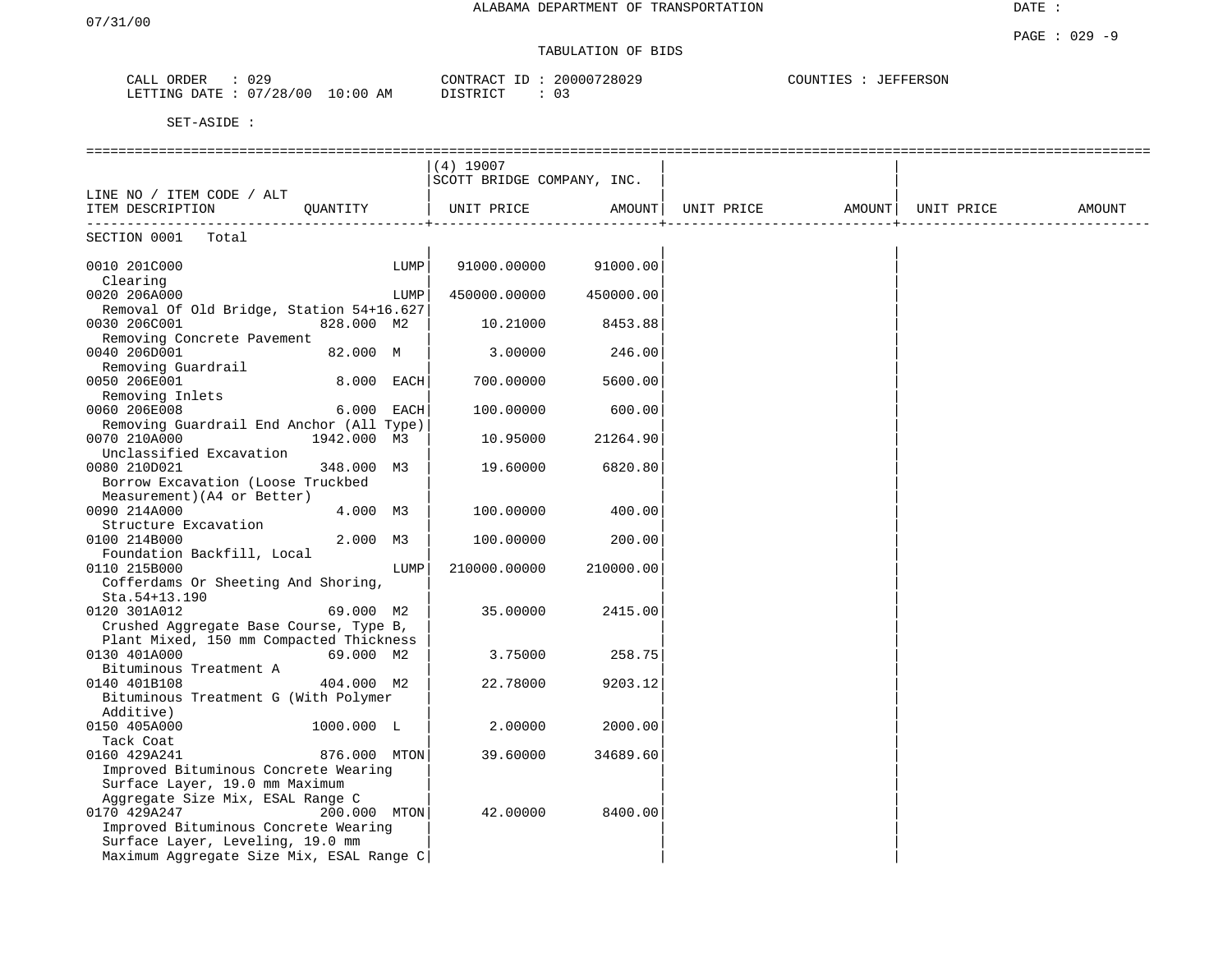| CALL ORDER                      | 029 |  | CONTRACT ID: 20000728029 |  |  | COUNTIES : JEFFERSON |
|---------------------------------|-----|--|--------------------------|--|--|----------------------|
| LETTING DATE: 07/28/00 10:00 AM |     |  | DISTRICT                 |  |  |                      |

|                                                                                 |              | $(4)$ 19007                |           |            |        |            |        |
|---------------------------------------------------------------------------------|--------------|----------------------------|-----------|------------|--------|------------|--------|
|                                                                                 |              | SCOTT BRIDGE COMPANY, INC. |           |            |        |            |        |
| LINE NO / ITEM CODE / ALT<br>ITEM DESCRIPTION                                   | OUANTITY     | UNIT PRICE                 | AMOUNT    | UNIT PRICE | AMOUNT | UNIT PRICE | AMOUNT |
|                                                                                 |              |                            |           |            |        |            |        |
| 0180 429A250                                                                    | 84.000 MTON  | 43.00000                   | 3612.00   |            |        |            |        |
| Improved Bituminous Concrete Wearing                                            |              |                            |           |            |        |            |        |
| Surface Layer, Widening, 19.0 mm                                                |              |                            |           |            |        |            |        |
| Maximum Aggregate Size Mix, ESAL Range C                                        |              |                            |           |            |        |            |        |
| 0190 429B241                                                                    | 667.000 MTON | 42.00000                   | 28014.00  |            |        |            |        |
| Improved Bituminous Concrete Binder                                             |              |                            |           |            |        |            |        |
| Layer, 25.0 mm Maximum Aggregate Size<br>Mix, ESAL Range C                      |              |                            |           |            |        |            |        |
| 0200 429B245                                                                    | 200.000 MTON | 55.00000                   | 11000.00  |            |        |            |        |
| Improved Bituminous Concrete Binder                                             |              |                            |           |            |        |            |        |
| Layer, Patching, 25.0 mm Maximum                                                |              |                            |           |            |        |            |        |
| Aggregate Size Mix, ESAL Range C                                                |              |                            |           |            |        |            |        |
| 0210 429B252                                                                    | 126.000 MTON | 42.00000                   | 5292.00   |            |        |            |        |
| Improved Bituminous Concrete Binder                                             |              |                            |           |            |        |            |        |
| Layer, Widening, 25.0 mm Maximum                                                |              |                            |           |            |        |            |        |
| Aggregate Size Mix, ESAL Range C                                                |              |                            |           |            |        |            |        |
| 0220 429C240                                                                    | 216.000 MTON | 42.00000                   | 9072.00   |            |        |            |        |
| Improved Bituminous Concrete Base Layer,<br>25.0 mm Maximum Aggregate Size Mix, |              |                            |           |            |        |            |        |
| ESAL Range C                                                                    |              |                            |           |            |        |            |        |
| 0230 429C250                                                                    | 423.000 MTON | 42.00000                   | 17766.00  |            |        |            |        |
| Improved Bituminous Concrete Base Layer,                                        |              |                            |           |            |        |            |        |
| Widening, 25.0 mm Maximum Aggregate                                             |              |                            |           |            |        |            |        |
| Size Mix, ESAL Range C                                                          |              |                            |           |            |        |            |        |
| 0240 450B000                                                                    | 118.000 M2   | 110.00000                  | 12980.00  |            |        |            |        |
| Reinforced Cement Concrete Bridge End                                           |              |                            |           |            |        |            |        |
| Slab<br>0250 502B000                                                            | LUMP         |                            | 125000.00 |            |        |            |        |
| Steel Reinforcement For Bridge                                                  |              | 125000.00000               |           |            |        |            |        |
| Superstructure Sta 54+13.190 Approx                                             |              |                            |           |            |        |            |        |
| 92300 KG                                                                        |              |                            |           |            |        |            |        |
| 0260 506A005                                                                    | 21.000 M     | 500.00000                  | 10500.00  |            |        |            |        |
| Drilled Shaft Excavation, 1070 mm                                               |              |                            |           |            |        |            |        |
| Diameter                                                                        |              |                            |           |            |        |            |        |
| 0270 506B002                                                                    | 27.000 M     | 1200.00000                 | 32400.00  |            |        |            |        |
| Special Drilled Shaft Excavation, 1070<br>mm Diameter                           |              |                            |           |            |        |            |        |
| 0280 506C021                                                                    | 48.000 M     | 400.00000                  | 19200.00  |            |        |            |        |
| Drilled Shaft Construction, 1070 mm                                             |              |                            |           |            |        |            |        |
| Diameter, Class DS2 Concrete                                                    |              |                            |           |            |        |            |        |
| 0290 506G010                                                                    | 4.000 EACH   | 3000.00000                 | 12000.00  |            |        |            |        |
| Crosshole Sonic Logging 2440 mm Diameter                                        |              |                            |           |            |        |            |        |
|                                                                                 |              |                            |           |            |        |            |        |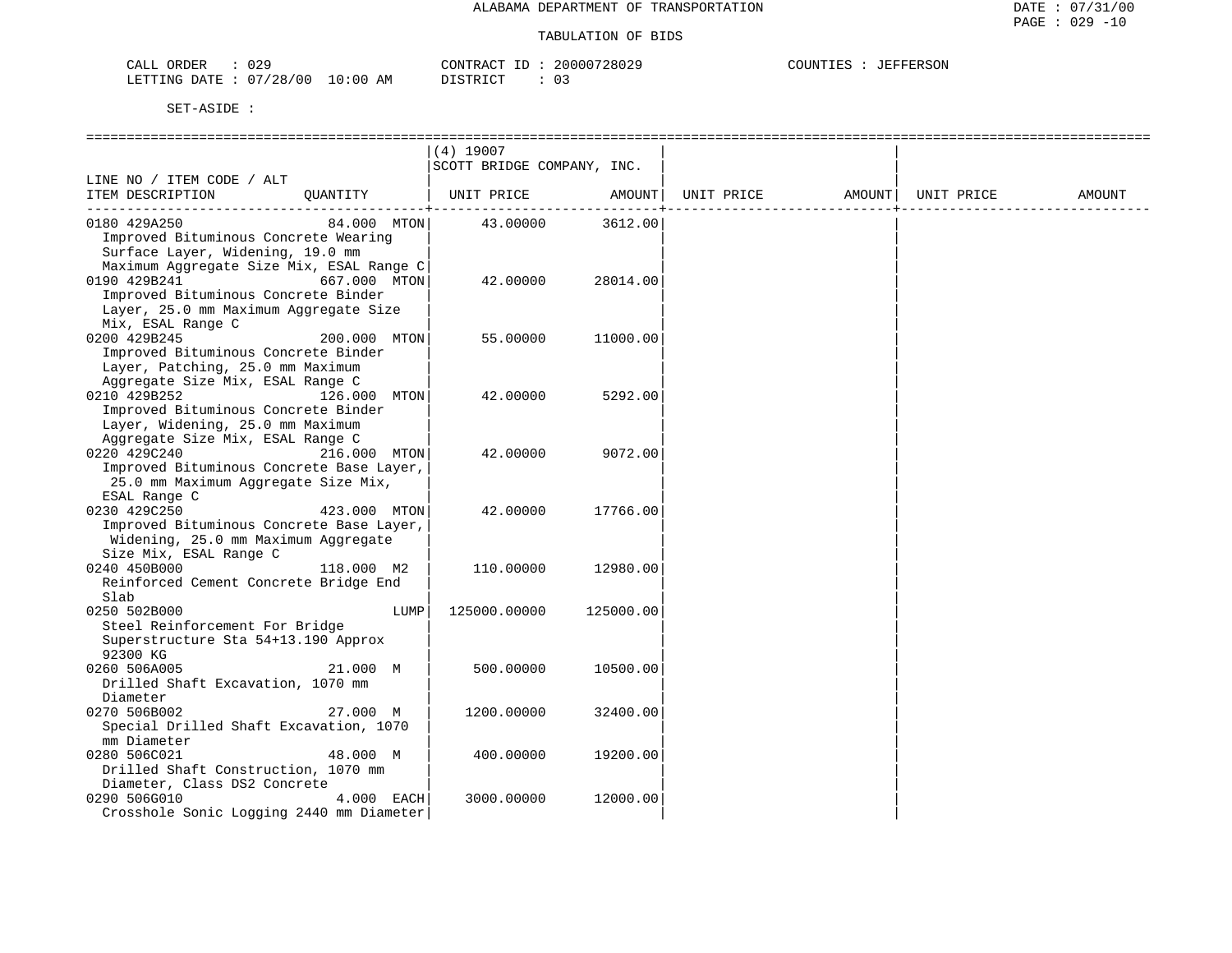| CALL ORDER                       |          | CONTRACT ID: 20000728029 | COUNTIES : JEFFERSON |
|----------------------------------|----------|--------------------------|----------------------|
| LETTING DATE : 07/28/00 10:00 AM | DISTRICT |                          |                      |

|                                        |              |      | $(4)$ 19007                |              |                   |            |        |
|----------------------------------------|--------------|------|----------------------------|--------------|-------------------|------------|--------|
|                                        |              |      | SCOTT BRIDGE COMPANY, INC. |              |                   |            |        |
| LINE NO / ITEM CODE / ALT              |              |      |                            |              |                   |            |        |
| ITEM DESCRIPTION                       | QUANTITY     |      | UNIT PRICE                 | AMOUNT       | UNIT PRICE AMOUNT | UNIT PRICE | AMOUNT |
|                                        |              |      |                            | -----------+ |                   |            |        |
| 0300 508A000                           | 4200.000 KG  |      | 7.00000                    | 29400.00     |                   |            |        |
| Structural Steel                       |              |      |                            |              |                   |            |        |
| 0310 510C051                           |              | LUMP | 560000.00000               | 560000.00    |                   |            |        |
| Bridge Concrete Superstructure, Sta    |              |      |                            |              |                   |            |        |
| 54+13.190 Approx 753 M3                |              |      |                            |              |                   |            |        |
| 0320 510E000                           | 2214.000 M2  |      | 3.50000                    | 7749.00      |                   |            |        |
| Grooving Concrete Bridge Decks         |              |      |                            |              |                   |            |        |
| 0330 511A001                           | 70.000 EACH  |      | 155.00000                  | 10850.00     |                   |            |        |
| Elastomeric Bearings, Type 2           |              |      |                            |              |                   |            |        |
| 0340 513B017                           | 1424.000 M   |      | 535.00000                  | 761840.00    |                   |            |        |
| Pretensioned-Prestressed Concrete      |              |      |                            |              |                   |            |        |
| Girders, Type BT-1830 (Specialty Item) |              |      |                            |              |                   |            |        |
| 0350 530A493                           | 83.000 M     |      | 100.00000                  | 8300.00      |                   |            |        |
|                                        |              |      |                            |              |                   |            |        |
| 375 mm Roadway Pipe (2.0 mm Wall       |              |      |                            |              |                   |            |        |
| Thickness C.M.) (Temporary)            |              |      |                            |              |                   |            |        |
| 0360 534G000                           | 50.000 M     |      | 66,00000                   | 3300.00      |                   |            |        |
| Cleaning Pipe                          |              |      |                            |              |                   |            |        |
| 0370 600A000                           |              | LUMP | 415000.00000               | 415000.00    |                   |            |        |
| Mobilization                           |              |      |                            |              |                   |            |        |
| 0380 606A000                           | 305.000 M    |      | 25.00000                   | 7625.00      |                   |            |        |
| 150 mm Underdrain Pipe                 |              |      |                            |              |                   |            |        |
| 0390 610C001                           | 325.000 MTON |      | 29,00000                   | 9425.00      |                   |            |        |
| Loose Riprap, Class 2                  |              |      |                            |              |                   |            |        |
| 0400 610D000                           | 285.000 M2   |      | 3.50000                    | 997.50       |                   |            |        |
| Filter Blanket                         |              |      |                            |              |                   |            |        |
| 0410 620A000                           | 1.000 M3     |      | 655.00000                  | 655.00       |                   |            |        |
| Minor Structure Concrete               |              |      |                            |              |                   |            |        |
| 0420 621A000                           | 4.000 EACH   |      | 2400.00000                 | 9600.00      |                   |            |        |
| Junction Boxes, Type 1, 1P Or 5        |              |      |                            |              |                   |            |        |
| 0430 621C020                           | 8.000 EACH   |      | 2200.00000                 | 17600.00     |                   |            |        |
| Inlets, Type Y                         |              |      |                            |              |                   |            |        |
| 0440 621D019                           | 8.000 EACH   |      | 500.00000                  | 4000.00      |                   |            |        |
| Inlet Units, Type Y                    |              |      |                            |              |                   |            |        |
| 0450 630A000                           | 184.000 M    |      | 42.00000                   | 7728.00      |                   |            |        |
| Steel Beam Guardrail, Class A, Type 1  |              |      |                            |              |                   |            |        |
| 0460 630C003                           | 2.000 EACH   |      | 950.00000                  | 1900.00      |                   |            |        |
| Guardrail End Anchor, Type 13          |              |      |                            |              |                   |            |        |
| 0470 630C007                           | 3.000 EACH   |      | 2400.00000                 | 7200.00      |                   |            |        |
| Guardrail End Anchor, Type 2A          |              |      |                            |              |                   |            |        |
| 0480 630C070                           | 5.000 EACH   |      | 1600.00000                 | 8000.00      |                   |            |        |
| Guardrail End Anchor, Type 10 Series   |              |      |                            |              |                   |            |        |
|                                        |              |      |                            |              |                   |            |        |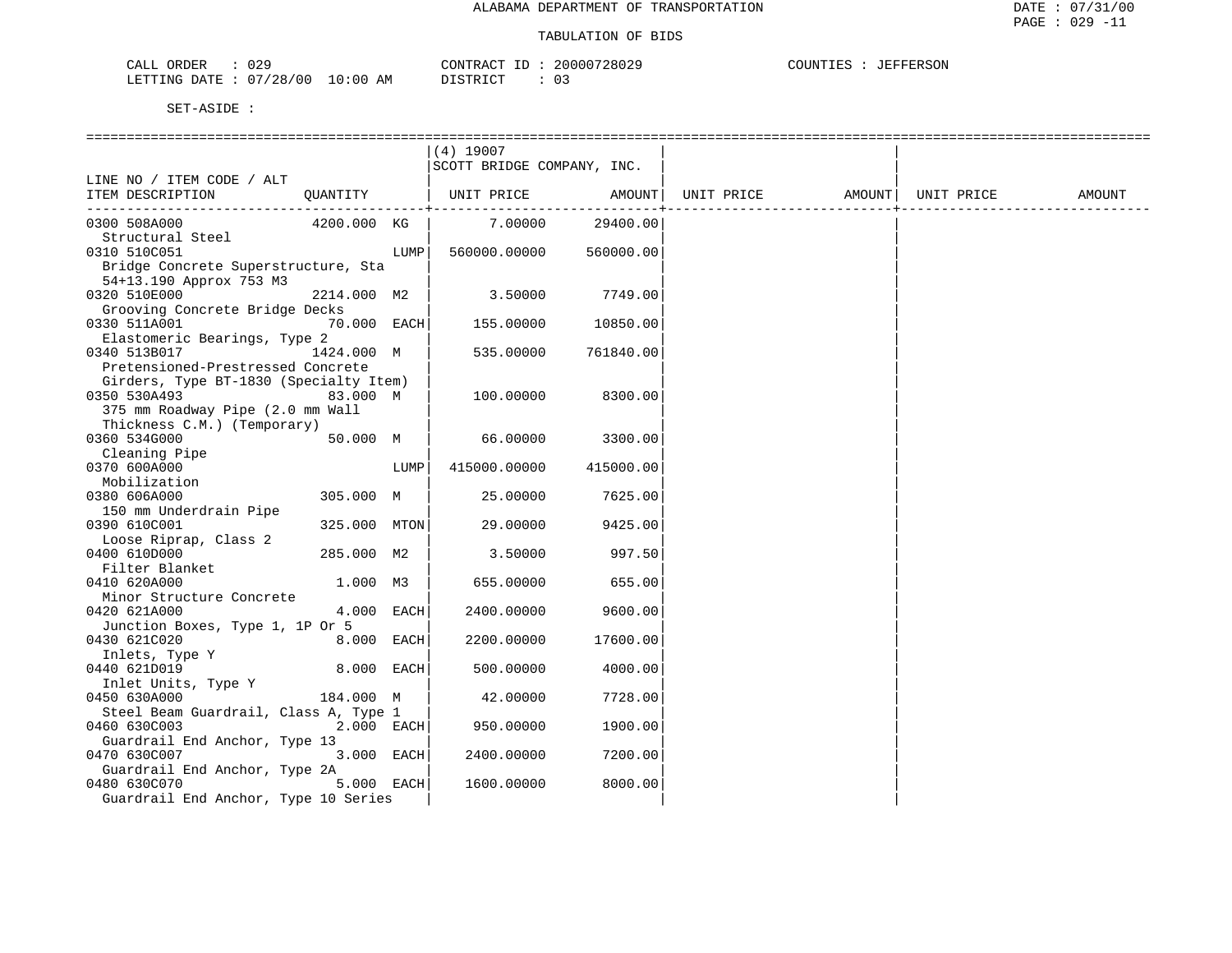| ാ വ<br>ORDER<br>لىلطات<br>U4-           |                    | CONTR<br>$\sim$<br>$\cdots$ | חמי<br>172802 | "ERSON<br>----<br>. TNT<br>.<br>- 130 |
|-----------------------------------------|--------------------|-----------------------------|---------------|---------------------------------------|
| ' 0 0<br>'28.<br><b>DATH</b><br>LETTING | :00<br>AМ<br>— ⊥ ∪ | $T \cap T$<br>סידי          |               |                                       |

|                                                      |              |      | $(4)$ 19007                |          |            |                    |        |
|------------------------------------------------------|--------------|------|----------------------------|----------|------------|--------------------|--------|
|                                                      |              |      | SCOTT BRIDGE COMPANY, INC. |          |            |                    |        |
| LINE NO / ITEM CODE / ALT                            |              |      |                            |          |            |                    |        |
| ITEM DESCRIPTION                                     |              |      | QUANTITY   UNIT PRICE      | AMOUNT   | UNIT PRICE | AMOUNT  UNIT PRICE | AMOUNT |
| 0490 650B000                                         | 192.000 M3   |      | 22.00000                   | 4224.00  |            |                    |        |
| Topsoil From Stockpiles                              |              |      |                            |          |            |                    |        |
| 0500 652A050                                         | 1.000 HA     |      | 1900.00000                 | 1900.00  |            |                    |        |
| Seeding (Mix 1A)                                     |              |      |                            |          |            |                    |        |
| 0510 652A053                                         | $1.000$ HA   |      | 1900.00000                 | 1900.00  |            |                    |        |
| Seeding (Mix 1E)                                     |              |      |                            |          |            |                    |        |
| 0520 652B050                                         | $1.000$ HA   |      | 1610.00000                 | 1610.00  |            |                    |        |
| Temporary Seeding (Mix 1AT)<br>0530 652C000          | 3.000 HA     |      |                            | 555.00   |            |                    |        |
| Mowing                                               |              |      | 185.00000                  |          |            |                    |        |
| 0540 652D050                                         | 1.000 HA     |      | 1900.00000                 | 1900.00  |            |                    |        |
| Seeding In Stubble (Mix 1A)                          |              |      |                            |          |            |                    |        |
| 0550 656A000                                         | 2.000 HA     |      | 1300.00000                 | 2600.00  |            |                    |        |
| Mulching, Class A, Type 1                            |              |      |                            |          |            |                    |        |
| 0560 656A001                                         | 1.000 HA     |      | 1900.00000                 | 1900.00  |            |                    |        |
| Mulching, Class A, Type 2                            |              |      |                            |          |            |                    |        |
| 0570 665F000                                         | 330.000 EACH |      | 10.00000                   | 3300.00  |            |                    |        |
| Hay Bales<br>0580 665H000                            | 2.000 EACH   |      | 1500.00000                 | 3000.00  |            |                    |        |
| Erosion Control Check Dams, Type 1                   |              |      |                            |          |            |                    |        |
| 0590 6651000                                         | 248.000 MTON |      | 40.00000                   | 9920.00  |            |                    |        |
| Temporary Riprap, Class 2                            |              |      |                            |          |            |                    |        |
| 0600 665J000                                         | 330.000 M    |      | 20.00000                   | 6600.00  |            |                    |        |
| Silt Fence, Type A                                   |              |      |                            |          |            |                    |        |
| 0610 665K000                                         | 14.000 M3    |      | 25.00000                   | 350.00   |            |                    |        |
| Drainage Sump Excavation                             |              |      |                            |          |            |                    |        |
| 0620 680A000<br>Engineering Controls                 |              | LUMP | 85000.00000                | 85000.00 |            |                    |        |
| 0630 701C000                                         | 2.000 KM     |      | 311.00000                  | 622.00   |            |                    |        |
| Broken Temporary Traffic Stripe                      |              |      |                            |          |            |                    |        |
| 0640 701C001                                         | 2.000 KM     |      | 311.00000                  | 622.00   |            |                    |        |
| Solid Temporary Traffic Stripe                       |              |      |                            |          |            |                    |        |
| 0650 701C005                                         | 2.000 KM     |      | 4225.00000                 | 8450.00  |            |                    |        |
| Solid Temporary Traffic Stripe (Tape)                |              |      |                            |          |            |                    |        |
| 0660 701D007                                         | 2.000 KM     |      | 750.00000                  | 1500.00  |            |                    |        |
| Solid Traffic Stripe Removed (Paint)<br>0670 701D008 |              |      |                            |          |            |                    |        |
| Solid Traffic Stripe Removed (Plastic)               | 2.000 KM     |      | 810.00000                  | 1620.00  |            |                    |        |
| 0680 701D009                                         | 2.000 KM     |      | 530.00000                  | 1060.00  |            |                    |        |
| Solid Traffic Stripe Removed (Tape)                  |              |      |                            |          |            |                    |        |
| 0690 701D014                                         | 2.000 KM     |      | 625.00000                  | 1250.00  |            |                    |        |
| Broken Traffic Stripe Removed (Paint)                |              |      |                            |          |            |                    |        |
|                                                      |              |      |                            |          |            |                    |        |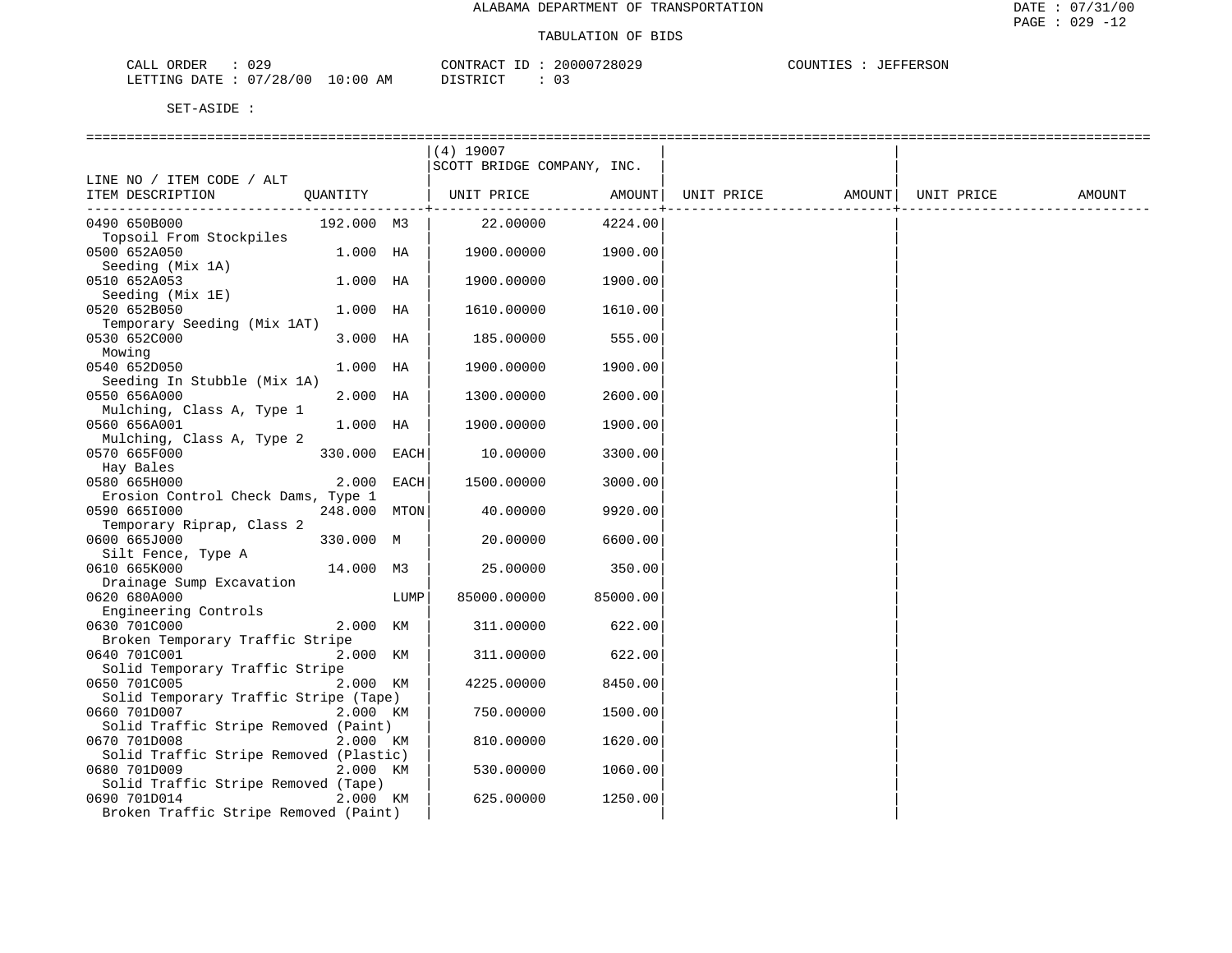| 029<br>CALL ORDER               | CONTRACT<br>' TD : | 20000728029 | JEFFERSON<br>COUNTIES |
|---------------------------------|--------------------|-------------|-----------------------|
| LETTING DATE: 07/28/00 10:00 AM | TSTRICT            |             |                       |

|                                                                                                            | $(4)$ 19007<br>SCOTT BRIDGE COMPANY, INC. |          |                   |            |        |
|------------------------------------------------------------------------------------------------------------|-------------------------------------------|----------|-------------------|------------|--------|
| LINE NO / ITEM CODE / ALT<br>ITEM DESCRIPTION<br>OUANTITY                                                  | UNIT PRICE                                | AMOUNT   | UNIT PRICE AMOUNT | UNIT PRICE | AMOUNT |
| 0700 701D015<br>2.000 KM<br>Broken Traffic Stripe Removed (Plastic)                                        | 625.00000                                 | 1250.00  |                   |            |        |
| 0710 701G121<br>428.000 M<br>Broken White, Class 3W, Type A Traffic<br>Stripe (150 mm Wide)                | 5.00000                                   | 2140.00  |                   |            |        |
| 0720 701G125<br>428.000 M<br>Solid White, Class 3W, Type A Traffic<br>Stripe (150 mm Wide)                 | 10.50000                                  | 4494.00  |                   |            |        |
| 0730 701G133<br>428.000 M<br>Solid Yellow, Class 3W, Type A Traffic<br>Stripe (150 mm Wide)                | 11,00000                                  | 4708.00  |                   |            |        |
| 0740 702A008<br>2.000 KM<br>Solid White, Inverted Profile Traffic<br>Stripe (150 mm Wide)                  | 2800.00000                                | 5600.00  |                   |            |        |
| 0750 702A009<br>2.000 KM<br>Solid Yellow, Inverted Profile Traffic<br>Stripe (150 mm Wide)                 | 2800.00000                                | 5600.00  |                   |            |        |
| 0760 702A010<br>2.000 KM<br>Broken White, Inverted Profile Traffic<br>Stripe (150 mm Wide)                 | 1600.00000                                | 3200.00  |                   |            |        |
| 455.000 M<br>0770 702B001<br>Dotted Inverted Profile Traffic Stripe<br>$(150 \, \text{mm} \, \text{Wide})$ | 6.25000                                   | 2843.75  |                   |            |        |
| 0780 703A002<br>3.000 M2<br>Traffic Control Markings, Class 2, Type<br>Α                                   | 100.00000                                 | 300.00   |                   |            |        |
| 0790 703B002<br>5.000 M2<br>Traffic Control Legends, Class 2, Type A                                       | 100.00000                                 | 500.00   |                   |            |        |
| 0800 703C001<br>8.000 M2<br>Removal Of Existing Traffic Control<br>Markings Or Legends (Plastic)           | 50.00000                                  | 400.00   |                   |            |        |
| 0810 705A012<br>16.000 EACH<br>Pavement Markers, Class C, Type 1-B                                         | 5.00000                                   | 80.00    |                   |            |        |
| 0820 705A030<br>12.000 EACH<br>Pavement Markers, Class A-H, Type 2-C                                       | 5.25000                                   | 63.00    |                   |            |        |
| 0830 705A031<br>130.000 EACH                                                                               | 5.00000                                   | 650.00   |                   |            |        |
| Pavement Markers, Class A-H, Type 1-A<br>0840 724A000<br>520.000 M                                         | 20.00000                                  | 10400.00 |                   |            |        |
| Temporary Asphalt Island<br>1.000 EACH<br>0850 731A010<br>Traffic Counting Units, Type K                   | 8000.00000                                | 8000.00  |                   |            |        |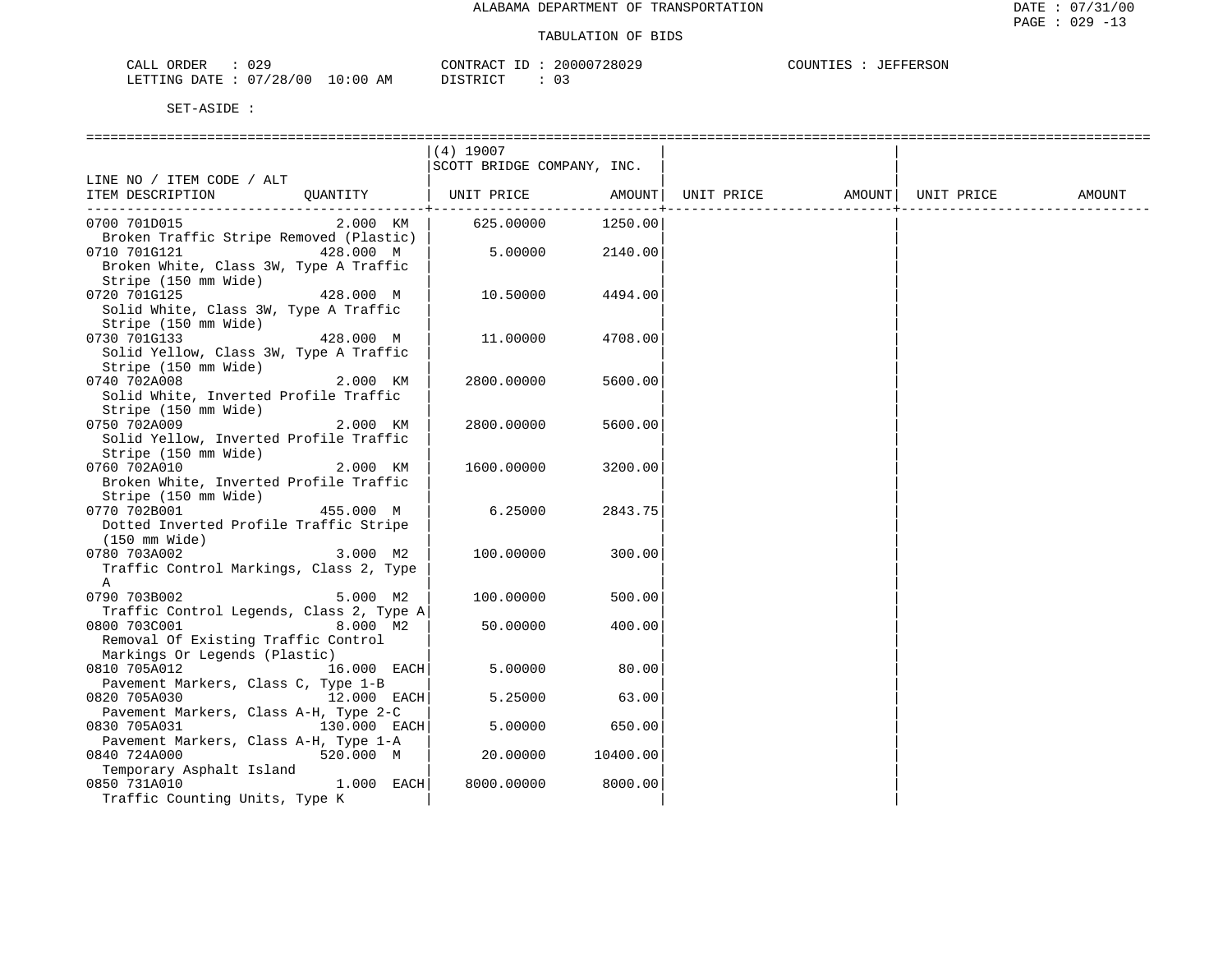| ORDER<br>ىلىل<br>U 43                                 |                                        | $- -$<br>ONTR. | 28029<br>20000 | COUNTIES<br>FERSON<br>. שפתתים ביד |
|-------------------------------------------------------|----------------------------------------|----------------|----------------|------------------------------------|
| . $/$ n r<br>128<br>מתדחים<br>חיד ∆ר.<br>. H.<br>ں ہے | АM<br>$\cup$<br>$(10^{-1})$<br>$\cdot$ | amp.           |                |                                    |

|                                                          |                   |            | (4) 19007                  |         |            |                    |        |
|----------------------------------------------------------|-------------------|------------|----------------------------|---------|------------|--------------------|--------|
|                                                          |                   |            | SCOTT BRIDGE COMPANY, INC. |         |            |                    |        |
| LINE NO / ITEM CODE / ALT<br>ITEM DESCRIPTION            | QUANTITY          |            | UNIT PRICE                 | AMOUNT  | UNIT PRICE | AMOUNT  UNIT PRICE | AMOUNT |
|                                                          |                   |            |                            |         |            |                    |        |
| 0860 740B000                                             | 84.000 M2         |            | 90.00000                   | 7560.00 |            |                    |        |
| Construction Signs                                       |                   |            |                            |         |            |                    |        |
| 0870 740D000                                             | 113.000 EACH      |            | 50.00000                   | 5650.00 |            |                    |        |
| Channelizing Drums                                       |                   |            |                            |         |            |                    |        |
| 0880 740E000                                             | 80.000 EACH       |            | 20.00000                   | 1600.00 |            |                    |        |
| Cones (900 mm High)                                      | 9.000 EACH        |            |                            |         |            |                    |        |
| 0890 740F002                                             |                   |            | 210.00000                  | 1890.00 |            |                    |        |
| Barricades, Type III                                     |                   | 5.000 EACH |                            |         |            |                    |        |
| 0900 7401005                                             |                   |            | 605.00000                  | 3025.00 |            |                    |        |
| Warning Lights, Type B (Detachable Head)<br>0910 740M000 | 80.000 EACH       |            | 10.00000                   | 800.00  |            |                    |        |
| Ballast For Cone                                         |                   |            |                            |         |            |                    |        |
| 0920 741C010                                             | 1.000 EACH        |            | 5800.00000                 | 5800.00 |            |                    |        |
| Portable Sequential Arrow And Chevron                    |                   |            |                            |         |            |                    |        |
| Sign Unit                                                |                   |            |                            |         |            |                    |        |
| 0930 998A000                                             |                   | LUMP       | 1,00000                    | 1.00    |            |                    |        |
| Construction Fuel (Maximum Bid Limited                   |                   |            |                            |         |            |                    |        |
| To $$118500.00)$                                         |                   |            |                            |         |            |                    |        |
| 0940 999 000                                             | 1500.000 HOUR     |            | 0.80000                    | 1200.00 |            |                    |        |
| Trainee Hours At 80 Cents Per Hour                       |                   |            |                            |         |            |                    |        |
| 0950 502A000                                             | AA1 173000.000 KG |            |                            |         |            |                    |        |
| Steel Reinforcement (Alt. 1)                             |                   |            |                            |         |            |                    |        |
| 0960 506A002<br>AA1                                      | 24.000 M          |            |                            |         |            |                    |        |
| Drilled Shaft Excavation, 2130 mm                        |                   |            |                            |         |            |                    |        |
| Diameter (Alt. 1)                                        |                   |            |                            |         |            |                    |        |
| AA1<br>0970 506A007                                      | 17.000 M          |            |                            |         |            |                    |        |
| Drilled Shaft Excavation, 2440 mm                        |                   |            |                            |         |            |                    |        |
| Diameter (ALT. 1)                                        |                   |            |                            |         |            |                    |        |
| AA1<br>0980 506B009                                      | 46.000 M          |            |                            |         |            |                    |        |
| Special Drilled Shaft Excavation, 2130                   |                   |            |                            |         |            |                    |        |
| mm Diameter (ALT. 1)                                     |                   |            |                            |         |            |                    |        |
| AA1<br>0990 506B011                                      | 38.000 M          |            |                            |         |            |                    |        |
| Special Drilled Shaft Excavation, 2440                   |                   |            |                            |         |            |                    |        |
| mm Diameter (ALT. 1)                                     |                   |            |                            |         |            |                    |        |
| 1000 506C028<br>AA1                                      | 69.000 M          |            |                            |         |            |                    |        |
| Drilled Shaft Construction, 2130 mm                      |                   |            |                            |         |            |                    |        |
| Diameter, Class DS2 Concrete (ALT. 1)                    |                   |            |                            |         |            |                    |        |
| AA1<br>1010 506C030                                      | 56.000 M          |            |                            |         |            |                    |        |
| Drilled Shaft Construction, 2440 mm                      |                   |            |                            |         |            |                    |        |
| Diameter, Class DS2 Concrete (ALT. 1)                    |                   |            |                            |         |            |                    |        |
| AA1<br>1020 506F005                                      | 17.000 M          |            |                            |         |            |                    |        |
| Permanent Drilled Shaft Casing, 2440 mm                  |                   |            |                            |         |            |                    |        |
| Diameter (ALT. 1)                                        |                   |            |                            |         |            |                    |        |
|                                                          |                   |            |                            |         |            |                    |        |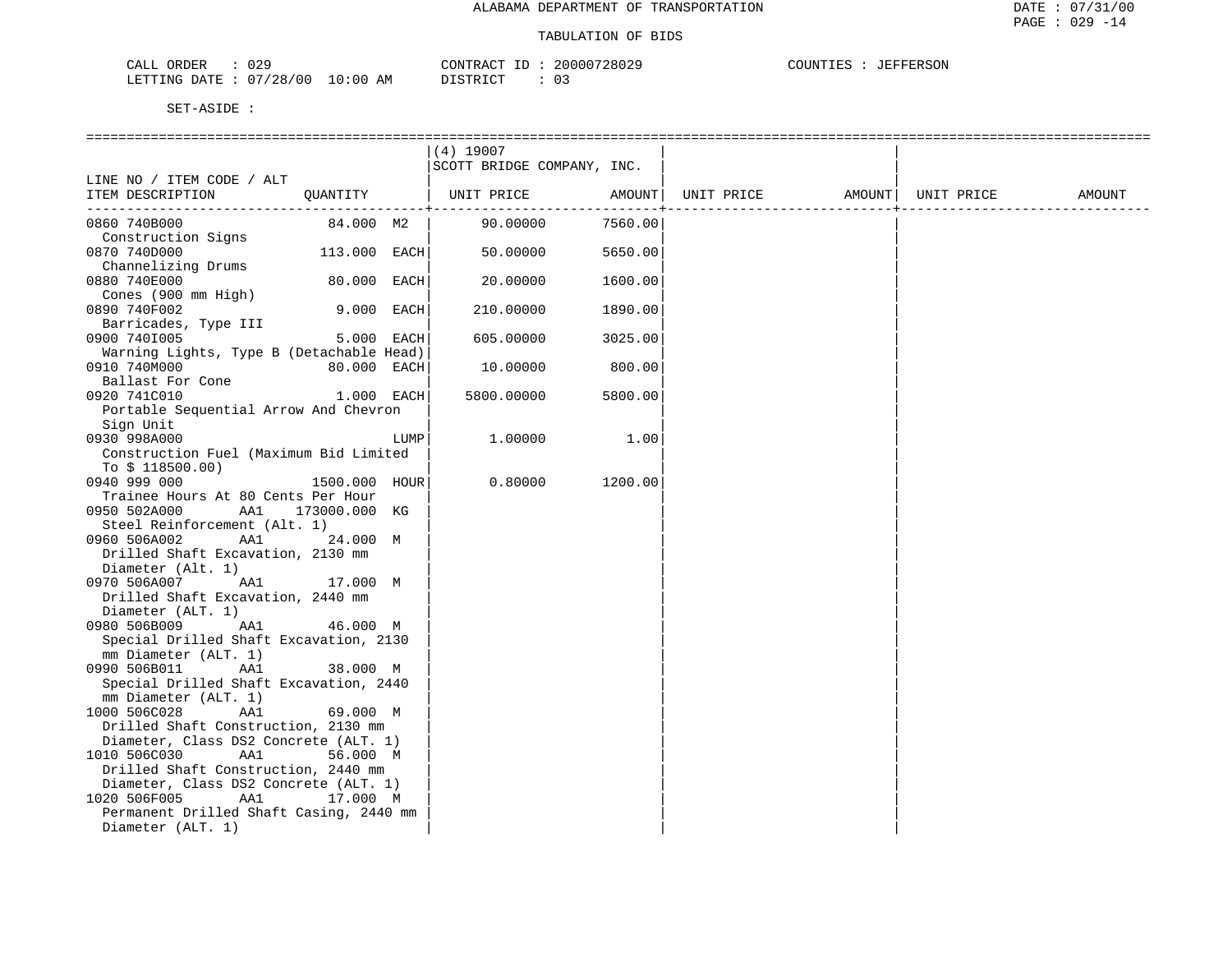| nnn<br>CAT<br>ORDER<br>U 42<br>ىلىمى                                                                    | CONTR<br>'R A (                     | 20000728029 | $\bigcap$ $\bigcap$ $\bigcap$<br>TEFFERSON<br>. |
|---------------------------------------------------------------------------------------------------------|-------------------------------------|-------------|-------------------------------------------------|
| /28/00<br><b>ETTING</b><br>$\cap$<br>D 7 TH<br>$\overline{A}$<br>$\cdots$<br>1111 1 1 1<br>$\mathbf{u}$ | :00<br>חים קידים דרו<br>ΆM<br>----- |             |                                                 |

|                                         |  |          | $(4)$ 19007<br>SCOTT BRIDGE COMPANY, INC. |                   |                     |                   |  |            |        |  |  |  |
|-----------------------------------------|--|----------|-------------------------------------------|-------------------|---------------------|-------------------|--|------------|--------|--|--|--|
| LINE NO / ITEM CODE / ALT               |  |          |                                           |                   |                     |                   |  |            |        |  |  |  |
| ITEM DESCRIPTION                        |  | QUANTITY |                                           | UNIT PRICE AMOUNT |                     | UNIT PRICE AMOUNT |  | UNIT PRICE | AMOUNT |  |  |  |
| 1030 510A000 AA1 921.000 M3             |  |          |                                           |                   |                     |                   |  |            |        |  |  |  |
| Bridge Substructure Concrete, Class A   |  |          |                                           |                   |                     |                   |  |            |        |  |  |  |
| (ALT. 1)                                |  |          |                                           |                   |                     |                   |  |            |        |  |  |  |
| 1040 215A000 AA2 2975.000 M3            |  |          |                                           | 17.00000          | 50575.00            |                   |  |            |        |  |  |  |
| Unclassified Bridge Excavation (Alt. 2) |  |          |                                           |                   |                     |                   |  |            |        |  |  |  |
| 1050 502A000 AA2 162170.000 KG          |  |          |                                           | 1.25000           | 202712.50           |                   |  |            |        |  |  |  |
| Steel Reinforcement (Alt. 2)            |  |          |                                           |                   |                     |                   |  |            |        |  |  |  |
| 1060 503A000 AA2 630.000 M3             |  |          |                                           | 150.00000         | 94500.00            |                   |  |            |        |  |  |  |
| Seal Concrete (Alt. 2)                  |  |          |                                           |                   |                     |                   |  |            |        |  |  |  |
| 1070 503C000 AA2 16.000 M               |  |          |                                           | 889.00000         | 14224.00            |                   |  |            |        |  |  |  |
| Core Drilling Seal Concrete Footings    |  |          |                                           |                   |                     |                   |  |            |        |  |  |  |
| (Alt. 2)                                |  |          |                                           |                   |                     |                   |  |            |        |  |  |  |
| 1080 510A000 AA2 1414.000 M3            |  |          |                                           |                   | 475.00000 671650.00 |                   |  |            |        |  |  |  |
| Bridge Substructure Concrete, Class A   |  |          |                                           |                   |                     |                   |  |            |        |  |  |  |
| (ALT. 2)                                |  |          |                                           |                   |                     |                   |  |            |        |  |  |  |
| SECTION TOTALS                          |  |          |                                           |                   | \$4,260,856.80      |                   |  |            |        |  |  |  |
| CONTRACT TOTALS                         |  |          |                                           |                   | \$4,260,856.80      |                   |  |            |        |  |  |  |
|                                         |  |          |                                           |                   |                     |                   |  |            |        |  |  |  |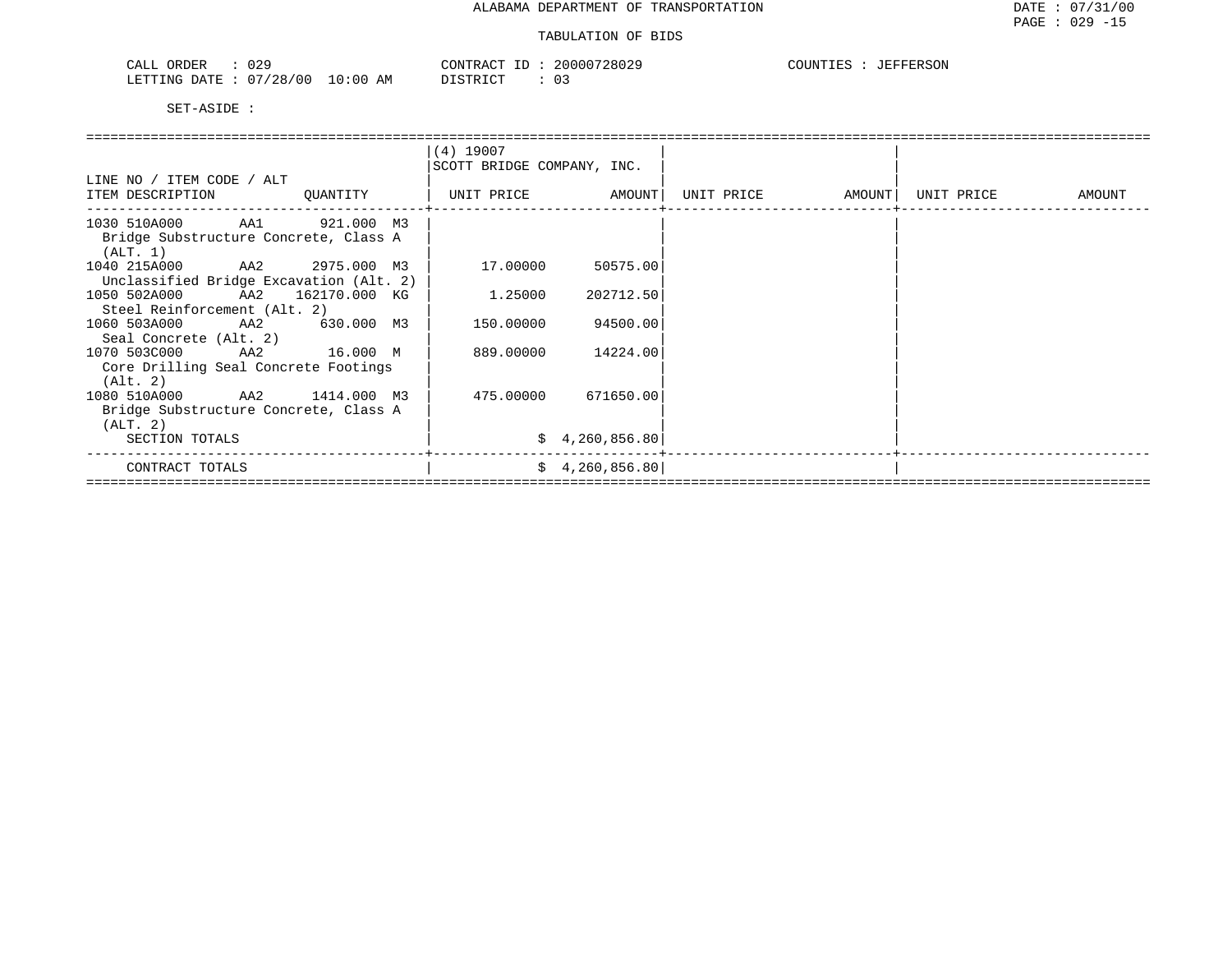DATE :

## VENDOR RANKING

|        | CALL ORDER : 030<br>CONTRACT DESCRIPTION: | LETTING DATE : 07/28/00 10:00 AM<br>for constructing the Resurfacing, Traffic Stripe, and                | CONTRACT ID: 20000728030<br>DISTRICT : 02<br>60<br>CONTRACT TIME : | Working Days | COUNTIES : MARION<br>(available days) | $PROJECT(S) : STPNU-4728(102)$                       | STPNU-4700(43)                                   |
|--------|-------------------------------------------|----------------------------------------------------------------------------------------------------------|--------------------------------------------------------------------|--------------|---------------------------------------|------------------------------------------------------|--------------------------------------------------|
|        | SET-ASIDE :                               | Guardrail on various County Roads as indicated in the plan<br>assembly. Length - 11.050 mi.              |                                                                    |              | STPNU-4716(102)                       |                                                      |                                                  |
| RANK   | VENDOR NO./NAME                           |                                                                                                          |                                                                    |              |                                       | TOTAL<br><b>BID</b>                                  | % OVER<br>LOW BID                                |
| 2<br>4 | 04013<br>19074<br>18031<br>01018          | DUNN CONSTRUCTION COMPANY, INC.<br>S & M EOUIPMENT CO., INC.<br>ROGERS GROUP, INC.<br>APAC-ALABAMA, INC. |                                                                    |              | \$                                    | 777,755.63<br>789,604.67<br>834,897.70<br>855,846.90 | 100.0000%<br>101.5234%<br>107.3470%<br>110.0405% |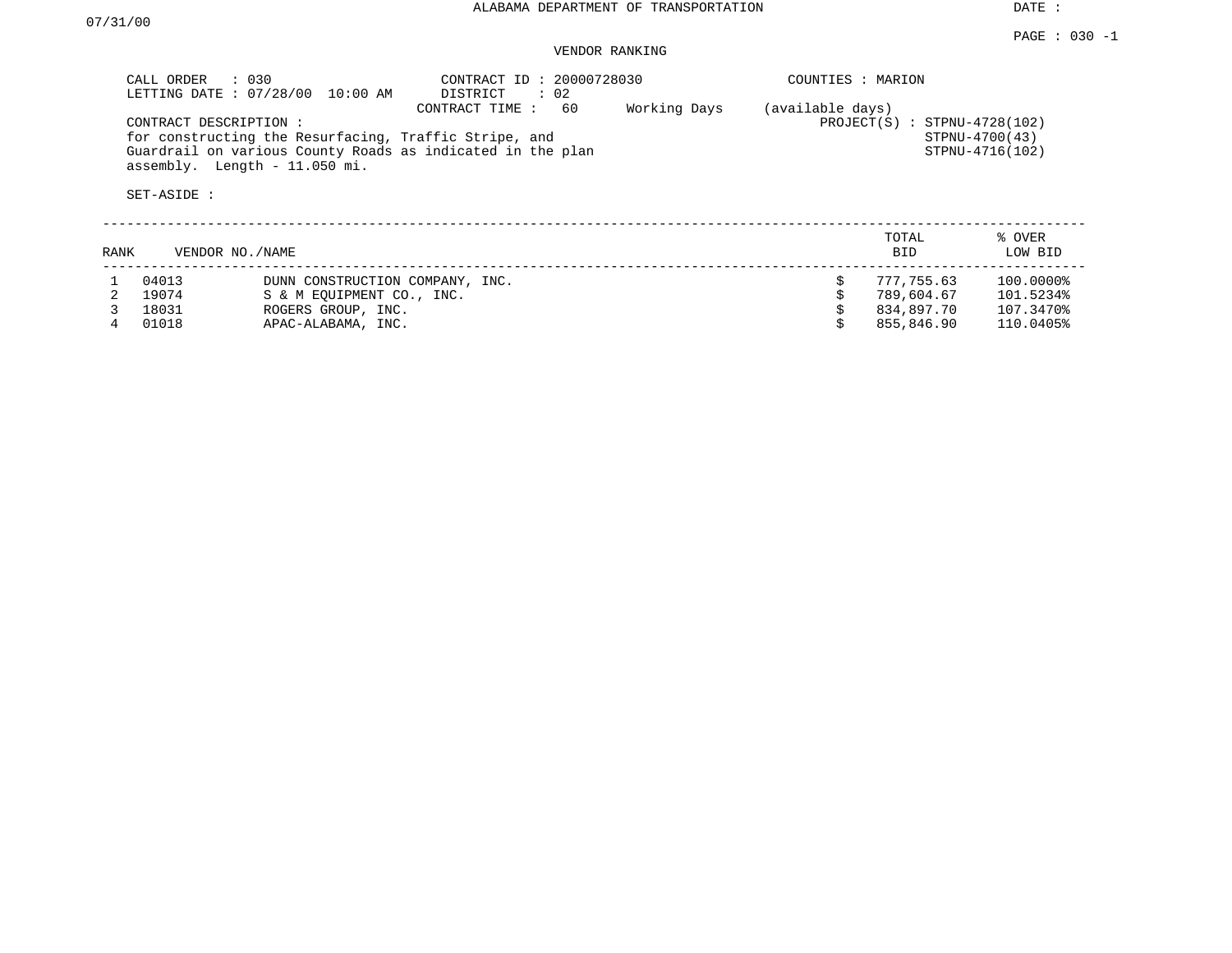| $\sim$ $\sim$ $\sim$<br>ORDER<br>CALL<br>03 C |            | CONTRACT ID | 20000728030 | MARION<br>COUNTIES |
|-----------------------------------------------|------------|-------------|-------------|--------------------|
| LETTING DATE: 07/28/00                        | $10:00$ AM | DISTRICT    | ◡∠          |                    |

|                                                                 |               |      | (1) 04013                                                              |           | $(2)$ 19074 |           | $(3)$ 18031        |           |  |  |
|-----------------------------------------------------------------|---------------|------|------------------------------------------------------------------------|-----------|-------------|-----------|--------------------|-----------|--|--|
|                                                                 |               |      | DUNN CONSTRUCTION CO., INC. $ S \& M$ EQUIPMENT CO., INC.              |           |             |           | ROGERS GROUP, INC. |           |  |  |
| LINE NO / ITEM CODE / ALT                                       |               |      |                                                                        |           |             |           |                    |           |  |  |
| ITEM DESCRIPTION                                                | OUANTITY      |      | UNIT PRICE                 AMOUNT    UNIT PRICE                 AMOUNT |           |             |           | UNIT PRICE         | AMOUNT    |  |  |
|                                                                 |               |      |                                                                        |           |             |           |                    |           |  |  |
| SECTION 0001 TOTAL                                              |               |      |                                                                        |           |             |           |                    |           |  |  |
|                                                                 |               |      |                                                                        |           |             |           |                    |           |  |  |
| 0010 206D001                                                    | 663.000 LF    |      | 1.66000                                                                | 1100.58   | 2,20000     | 1458.60   | 1,50000            | 994.50    |  |  |
| Removing Guardrail                                              |               |      |                                                                        |           |             |           |                    |           |  |  |
| 0020 206E008                                                    | 4.000 EACH    |      | 104.70000                                                              | 418.80    | 145.00000   | 580.00    | 95,00000           | 380.00    |  |  |
| Removing Guardrail End Anchor (All Type)                        |               |      |                                                                        |           |             |           |                    |           |  |  |
| 0030 210D001                                                    | 9760.000 CYIP |      | 0.02000                                                                | 195.20    | 5,00000     | 48800.00  | 6.25000            | 61000.00  |  |  |
| Borrow Excavation (Loose Truckbed                               |               |      |                                                                        |           |             |           |                    |           |  |  |
| Measurement)                                                    |               |      |                                                                        |           |             |           |                    |           |  |  |
| 0040 305B060                                                    | 4519.000 TCIP |      | 14.86000                                                               | 67152.34  | 13,00000    | 58747.00  | 14.29000           | 64576.51  |  |  |
| Crushed Aggregate, Section 825, Type B,                         |               |      |                                                                        |           |             |           |                    |           |  |  |
| For Miscellaneous Use                                           |               |      |                                                                        |           |             |           |                    |           |  |  |
| 0050 405A000                                                    | 4310.000 GAL  |      | 1,01000                                                                | 4353.10   | 1,20000     | 5172.00   | 1,00000            | 4310.00   |  |  |
| Tack Coat                                                       |               |      |                                                                        |           |             |           |                    |           |  |  |
| 0060 429A201                                                    | 6655.000 TON  |      | 31.68000                                                               | 210830.40 | 32.85000    | 218616.75 | 38.40000           | 255552.00 |  |  |
| Improved Bituminous Concrete Wearing                            |               |      |                                                                        |           |             |           |                    |           |  |  |
| Surface Layer, 3/4" Maximum Aggregate                           |               |      |                                                                        |           |             |           |                    |           |  |  |
| Size Mix, ESAL Range A                                          |               |      |                                                                        |           |             |           |                    |           |  |  |
| 0070 429A221                                                    | 4790.000 TON  |      | 32.70000                                                               | 156633.00 | 32.85000    | 157351.50 | 38,40000           | 183936.00 |  |  |
| Improved Bituminous Concrete Wearing                            |               |      |                                                                        |           |             |           |                    |           |  |  |
| Surface Layer, 3/4" Maximum Aggregate                           |               |      |                                                                        |           |             |           |                    |           |  |  |
| Size Mix, ESAL Range B                                          |               |      |                                                                        |           |             |           |                    |           |  |  |
| 0080 429B209                                                    | 1200.000 TON  |      | 32.99000                                                               | 39588.00  | 29,00000    | 34800.00  | 35,00000           | 42000.00  |  |  |
| Improved Bituminous Concrete Binder                             |               |      |                                                                        |           |             |           |                    |           |  |  |
| Layer, Leveling, 1" Maximum Aggregate                           |               |      |                                                                        |           |             |           |                    |           |  |  |
| Size Mix, ESAL Range A                                          |               |      |                                                                        |           |             |           |                    |           |  |  |
| 0090 429B229                                                    | 400.000 TON   |      | 34.04000                                                               | 13616.00  | 32.00000    | 12800.00  | 35,00000           | 14000.00  |  |  |
| Improved Bituminous Concrete Binder                             |               |      |                                                                        |           |             |           |                    |           |  |  |
|                                                                 |               |      |                                                                        |           |             |           |                    |           |  |  |
| Layer, Leveling, 1" Maximum Aggregate<br>Size Mix, ESAL Range B |               |      |                                                                        |           |             |           |                    |           |  |  |
| 0100 429C211                                                    | 694.000 TON   |      | 38.59000                                                               | 26781.46  | 32,00000    | 22208.00  | 35,00000           | 24290.00  |  |  |
| Improved Bituminous Concrete Base Layer,                        |               |      |                                                                        |           |             |           |                    |           |  |  |
| Widening, 1 1/2" Maximum Aggregate                              |               |      |                                                                        |           |             |           |                    |           |  |  |
| Size Mix, ESAL Range A                                          |               |      |                                                                        |           |             |           |                    |           |  |  |
| 0110 429C231                                                    | 1186.000 TON  |      | 37.57000                                                               | 44558.02  | 29.00000    | 34394.00  | 35,00000           | 41510.00  |  |  |
| Improved Bituminous Concrete Base Layer,                        |               |      |                                                                        |           |             |           |                    |           |  |  |
|                                                                 |               |      |                                                                        |           |             |           |                    |           |  |  |
| Widening, 1 1/2" Maximum Aggregate                              |               |      |                                                                        |           |             |           |                    |           |  |  |
| Size Mix, ESAL Range B                                          |               |      |                                                                        |           |             |           |                    |           |  |  |
| 0120 600A000                                                    |               | LUMP | 57126.46000                                                            | 57126.46  | 19500.00000 | 19500.00  | 4182.00000         | 4182.00   |  |  |
| Mobilization                                                    |               |      |                                                                        |           |             |           |                    |           |  |  |
| 0130 630A000                                                    | 1613.000 LF   |      | 12.13000                                                               | 19565.69  | 12.00000    | 19356.00  | 11.00000           | 17743.00  |  |  |
| Steel Beam Guardrail, Class A, Type 1                           |               |      |                                                                        |           |             |           |                    |           |  |  |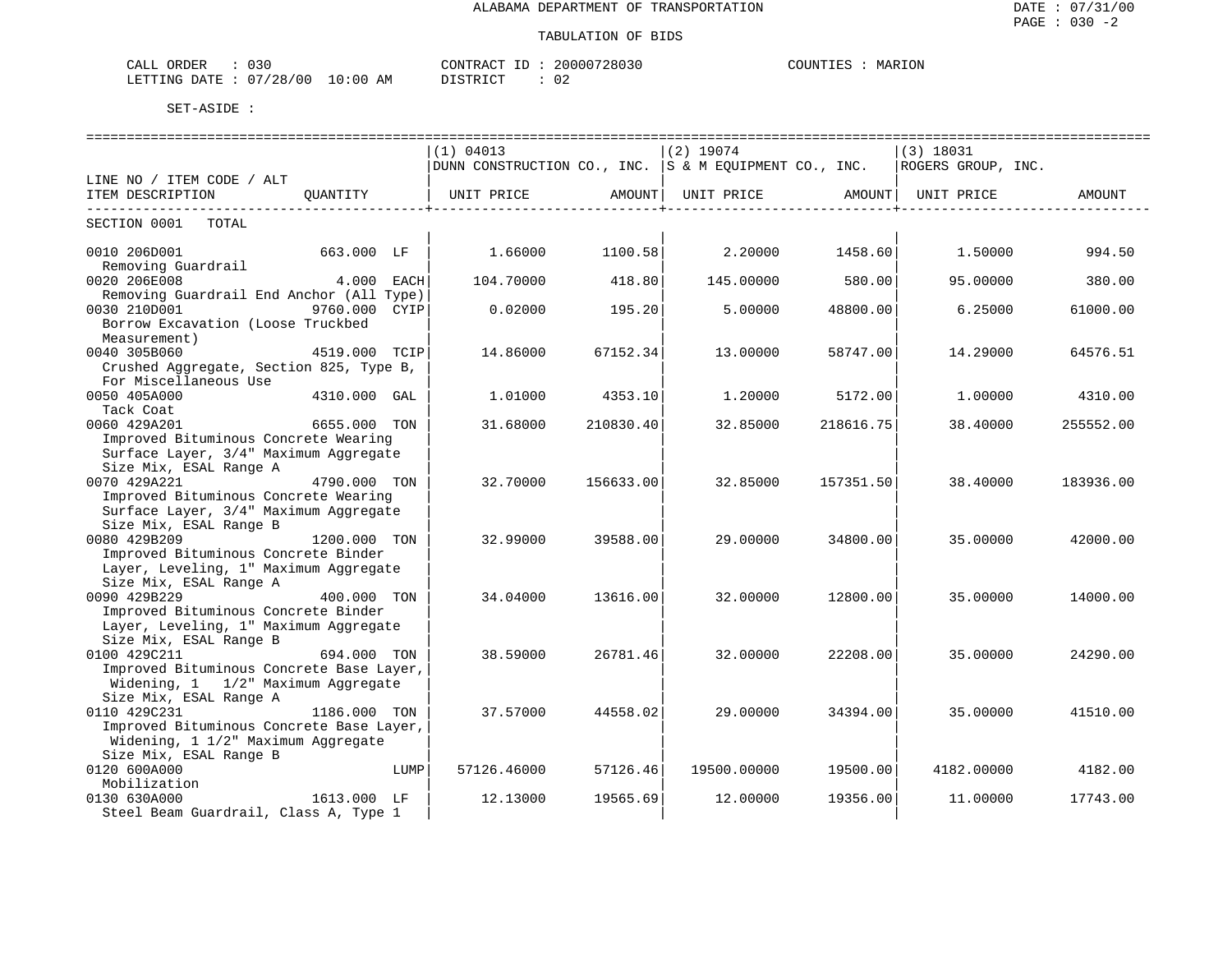| ORDER<br>CALL | ົ່<br>u Ju |             | CONTRACT<br>$\tau$ | 20000728030 | COUNTIES | MARION |
|---------------|------------|-------------|--------------------|-------------|----------|--------|
| LETTING DATE  | : 07/28/00 | 10:00<br>ΑM | DISTRICT           | 02          |          |        |

|                                                   |                    |      | (1) 04013                                                                |            | $(2)$ 19074         |                      | (3) 18031                    |            |
|---------------------------------------------------|--------------------|------|--------------------------------------------------------------------------|------------|---------------------|----------------------|------------------------------|------------|
|                                                   |                    |      | DUNN CONSTRUCTION CO., INC. S & M EQUIPMENT CO., INC. ROGERS GROUP, INC. |            |                     |                      |                              |            |
| LINE NO / ITEM CODE / ALT                         |                    |      |                                                                          |            |                     |                      |                              |            |
| ITEM DESCRIPTION                                  | OUANTITY           |      | UNIT PRICE AMOUNT                                                        |            |                     |                      | UNIT PRICE AMOUNT UNIT PRICE | AMOUNT     |
|                                                   |                    |      |                                                                          |            |                     |                      |                              |            |
| 0140 630A004                                      | 626.000 LF         |      | 13.77000                                                                 | 8620.02    | 16.50000            | 10329.00             | 12.50000                     | 7825.00    |
| Steel Beam Guardrail, Class B, Type 2             |                    |      |                                                                          |            |                     |                      |                              |            |
| 0150 630C022                                      | 4.000 EACH         |      | 1322.54000                                                               | 5290.16    | 2100.00000          | 8400.00              | 1200.00000                   | 4800.00    |
| Guardrail End Anchor, Type Special                |                    |      |                                                                          |            |                     |                      |                              |            |
| 0160 630C050                                      | 16.000 EACH        |      | 1653.18000                                                               | 26450.88   | 2125.00000          | 34000.00             | 1500.00000                   | 24000.00   |
| Guardrail End Anchor, Type 20 Series              |                    |      |                                                                          |            |                     |                      |                              |            |
| 0170 652A053                                      | 7.000 ACRE         |      | 934.60000                                                                | 6542.20    | 600,00000           | 4200.00              | 420.00000                    | 2940.00    |
| Seeding (Mix 1E)                                  |                    |      |                                                                          |            |                     |                      |                              |            |
| 0180 656A001                                      | 7.000 ACRE         |      | 1401.89000                                                               | 9813.23    | 600,00000           | 4200.00              | 420.00000                    | 2940.00    |
| Mulching, Class A, Type 2                         |                    |      |                                                                          |            |                     |                      |                              |            |
| 0190 665J001 1200.000 LF                          |                    |      | 1.78000                                                                  | 2136.00    | 3.25000             | 3900.00              | 5.43000                      | 6516.00    |
| Silt Fence, Type B<br>23.000 MILE<br>0200 701A031 |                    |      | 1195.93000                                                               | 27506.39   | 1075.00000          | 24725.00             | 1080.00000                   | 24840.00   |
| Solid White, Class 2, Type A Traffic              |                    |      |                                                                          |            |                     |                      |                              |            |
| Stripe (0.06" Thick)                              |                    |      |                                                                          |            |                     |                      |                              |            |
| 0210 701A035                                      | 18.000 MILE        |      | 1306.68000                                                               | 23520.24   | 1305.00000          | 23490.00             | 1180.00000                   | 21240.00   |
| Solid Yellow, Class 2, Type A Traffic             |                    |      |                                                                          |            |                     |                      |                              |            |
| Stripe (0.09" Thick)                              |                    |      |                                                                          |            |                     |                      |                              |            |
| 0220 701A045                                      | 5.000 MILE         |      | 664.44000                                                                | 3322.20    | 464.00000           | 2320.00              | 600.00000                    | 3000.00    |
| Broken Yellow, Class 2, Type A Traffic            |                    |      |                                                                          |            |                     |                      |                              |            |
| Stripe (0.09" Thick)                              |                    |      |                                                                          |            |                     |                      |                              |            |
| 0230 701C000                                      | <b>12.000 MILE</b> |      | 333.42000                                                                | 1667.10    | 464.00000           | 2320.00              | 300,00000                    | 1500.00    |
| Broken Temporary Traffic Stripe                   |                    |      |                                                                          |            |                     |                      |                              |            |
| 0240 701C001 18.000 MILE                          |                    |      | 376.53000                                                                | 6777.54    | 580.00000           | 10440.00             | 340.00000                    | 6120.00    |
| Solid Temporary Traffic Stripe                    |                    |      |                                                                          |            |                     |                      |                              |            |
| 0250 705A032                                      | 207.000 EACH       |      | 5.55000                                                                  | 1148.85    | 5.22000             | 1080.54              | 5.00000                      | 1035.00    |
| Pavement Markers, Class A-H, Type 1-B             |                    |      |                                                                          |            |                     |                      |                              |            |
| 0260 705A037                                      | 1199.000 EACH      |      | 5.82000                                                                  | 6978.18    | 5.22000             | 6258.78              | 5.25000                      | 6294.75    |
| Pavement Markers, Class A-H, Type 2-D             |                    |      |                                                                          |            |                     |                      |                              |            |
| 0270 740B000                                      | 690.000 SOFT       |      | 8.76000                                                                  | 6044.40    | 9.25000             | 6382.50              | 3.46000                      | 2387.40    |
| Construction Signs                                |                    |      |                                                                          |            |                     |                      |                              |            |
| 0280 740E000                                      | 75.000 EACH        |      | 0.12000                                                                  | 9.00       | 9,00000             | 675.00               | 5.00000                      | 375.00     |
| Cones (36 Inches High)                            |                    |      |                                                                          |            |                     |                      |                              |            |
| 0290 740M000                                      | 75.000 EACH        |      | 0.12000                                                                  | 9.00       | 8,00000             | 600.00               | 5.00000                      | 375.00     |
| Weight For Cone                                   |                    |      |                                                                          |            |                     |                      |                              |            |
| 0300 998A000                                      |                    | LUMP | 1.19000                                                                  | 1.19       |                     | 12500.00000 12500.00 | 4235.54000                   | 4235.54    |
| Construction Fuel (Maximum Bid Limited            |                    |      |                                                                          |            |                     |                      |                              |            |
| To $$39,000.00)$                                  |                    |      |                                                                          |            |                     |                      |                              |            |
| SECTION TOTALS                                    |                    |      |                                                                          |            | $\sharp$ 777,755.63 | \$789,604.67]        |                              | 834,897.70 |
| CONTRACT TOTALS                                   |                    |      |                                                                          | 777,755.63 |                     | \$789,604.67]        |                              | 834,897.70 |
| =============                                     |                    |      |                                                                          |            |                     |                      |                              |            |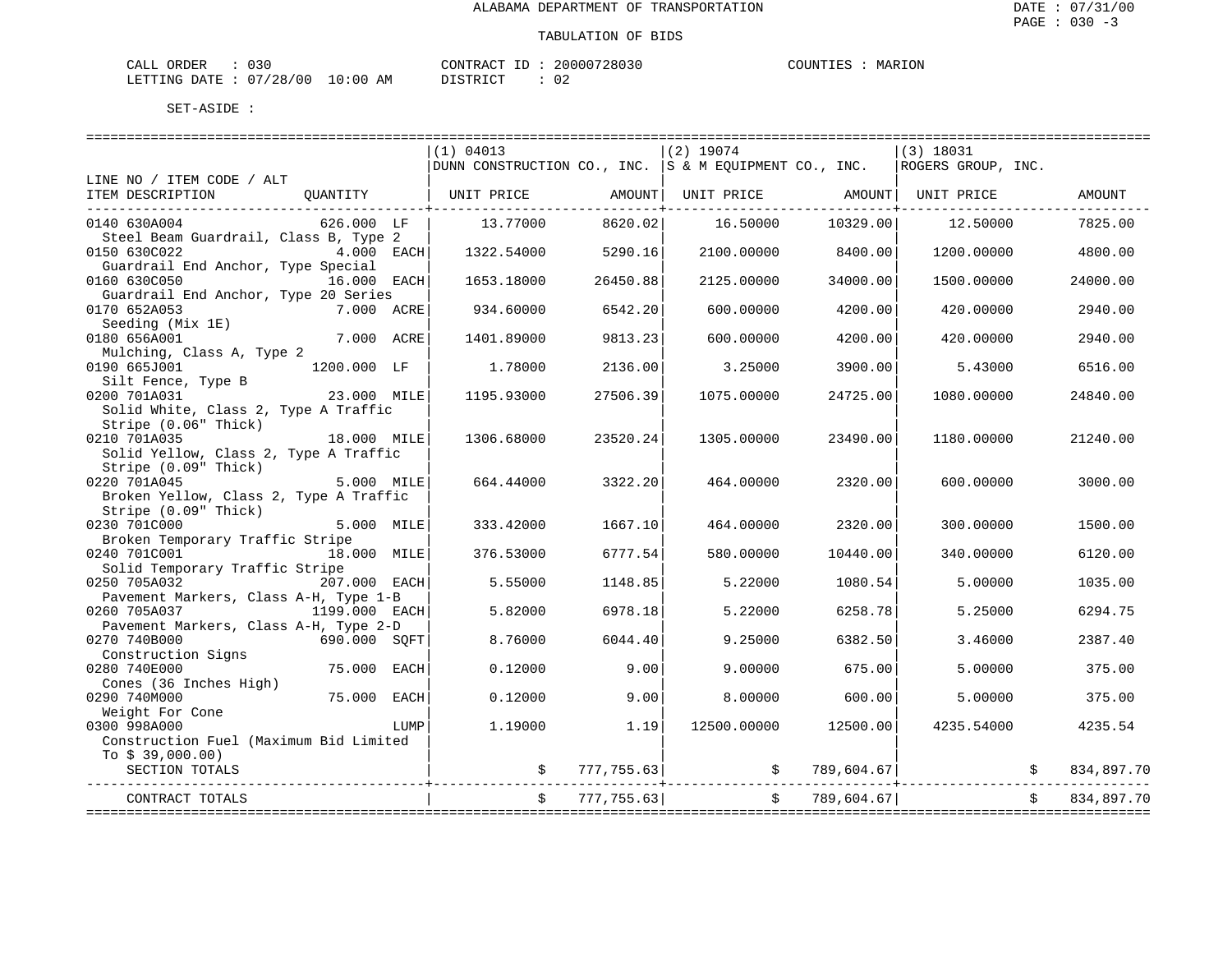# TABULATION OF BIDS

| 030<br>CALL<br>ORDER | CONTRACT                             | 20000728030   | COUNTIES<br>MARION |
|----------------------|--------------------------------------|---------------|--------------------|
| LETTING DATE         | 07/28/00<br>10:00<br>חי חים דת<br>AΜ | $\cap$<br>U 4 |                    |

|                                                                 |               |            | $(4)$ 01018        |           |                                                                                        |  |        |
|-----------------------------------------------------------------|---------------|------------|--------------------|-----------|----------------------------------------------------------------------------------------|--|--------|
|                                                                 |               |            | APAC-ALABAMA, INC. |           |                                                                                        |  |        |
| LINE NO / ITEM CODE / ALT                                       |               |            |                    |           |                                                                                        |  |        |
| ITEM DESCRIPTION                                                | QUANTITY      |            |                    |           | UNIT PRICE                  AMOUNT    UNIT PRICE                  AMOUNT    UNIT PRICE |  | AMOUNT |
|                                                                 |               |            |                    |           |                                                                                        |  |        |
| SECTION 0001<br>TOTAL                                           |               |            |                    |           |                                                                                        |  |        |
|                                                                 |               |            |                    |           |                                                                                        |  |        |
| 0010 206D001                                                    | 663.000 LF    |            | 1.25000            | 828.75    |                                                                                        |  |        |
| Removing Guardrail                                              |               |            |                    |           |                                                                                        |  |        |
| 0020 206E008                                                    |               | 4.000 EACH | 120.00000          | 480.00    |                                                                                        |  |        |
| Removing Guardrail End Anchor (All Type)                        |               |            |                    |           |                                                                                        |  |        |
| 0030 210D001                                                    | 9760.000 CYIP |            | 6.84000            | 66758.40  |                                                                                        |  |        |
| Borrow Excavation (Loose Truckbed                               |               |            |                    |           |                                                                                        |  |        |
| Measurement)                                                    |               |            |                    |           |                                                                                        |  |        |
| 0040 305B060                                                    | 4519.000 TCIP |            | 14.66000           | 66248.54  |                                                                                        |  |        |
| Crushed Aggregate, Section 825, Type B,                         |               |            |                    |           |                                                                                        |  |        |
| For Miscellaneous Use                                           |               |            |                    |           |                                                                                        |  |        |
| 0050 405A000                                                    | 4310.000 GAL  |            | 1.36000            | 5861.60   |                                                                                        |  |        |
| Tack Coat                                                       |               |            |                    |           |                                                                                        |  |        |
| 0060 429A201                                                    | 6655.000 TON  |            | 36.83000           | 245103.65 |                                                                                        |  |        |
| Improved Bituminous Concrete Wearing                            |               |            |                    |           |                                                                                        |  |        |
| Surface Layer, 3/4" Maximum Aggregate<br>Size Mix, ESAL Range A |               |            |                    |           |                                                                                        |  |        |
| 0070 429A221                                                    | 4790.000 TON  |            | 36.06000           | 172727.40 |                                                                                        |  |        |
| Improved Bituminous Concrete Wearing                            |               |            |                    |           |                                                                                        |  |        |
| Surface Layer, 3/4" Maximum Aggregate                           |               |            |                    |           |                                                                                        |  |        |
| Size Mix, ESAL Range B                                          |               |            |                    |           |                                                                                        |  |        |
| 0080 429B209                                                    | 1200.000 TON  |            | 34.45000           | 41340.00  |                                                                                        |  |        |
| Improved Bituminous Concrete Binder                             |               |            |                    |           |                                                                                        |  |        |
| Layer, Leveling, 1" Maximum Aggregate                           |               |            |                    |           |                                                                                        |  |        |
| Size Mix, ESAL Range A                                          |               |            |                    |           |                                                                                        |  |        |
| 0090 429B229                                                    | 400.000 TON   |            | 34.63000           | 13852.00  |                                                                                        |  |        |
| Improved Bituminous Concrete Binder                             |               |            |                    |           |                                                                                        |  |        |
| Layer, Leveling, 1" Maximum Aggregate                           |               |            |                    |           |                                                                                        |  |        |
| Size Mix, ESAL Range B                                          |               |            |                    |           |                                                                                        |  |        |
| 0100 429C211                                                    | 694.000 TON   |            | 27.72000           | 19237.68  |                                                                                        |  |        |
| Improved Bituminous Concrete Base Layer,                        |               |            |                    |           |                                                                                        |  |        |
| Widening, 1 1/2" Maximum Aggregate                              |               |            |                    |           |                                                                                        |  |        |
| Size Mix, ESAL Range A                                          |               |            |                    |           |                                                                                        |  |        |
| 0110 429C231                                                    | 1186.000 TON  |            | 27.58000           | 32709.88  |                                                                                        |  |        |
| Improved Bituminous Concrete Base Layer,                        |               |            |                    |           |                                                                                        |  |        |
| Widening, 1 1/2" Maximum Aggregate                              |               |            |                    |           |                                                                                        |  |        |
| Size Mix, ESAL Range B                                          |               |            |                    |           |                                                                                        |  |        |
| 0120 600A000                                                    |               | LUMP       | 53235.00000        | 53235.00  |                                                                                        |  |        |
| Mobilization                                                    |               |            |                    |           |                                                                                        |  |        |
| 0130 630A000                                                    | 1613.000 LF   |            | 10.60000           | 17097.80  |                                                                                        |  |        |
| Steel Beam Guardrail, Class A, Type 1                           |               |            |                    |           |                                                                                        |  |        |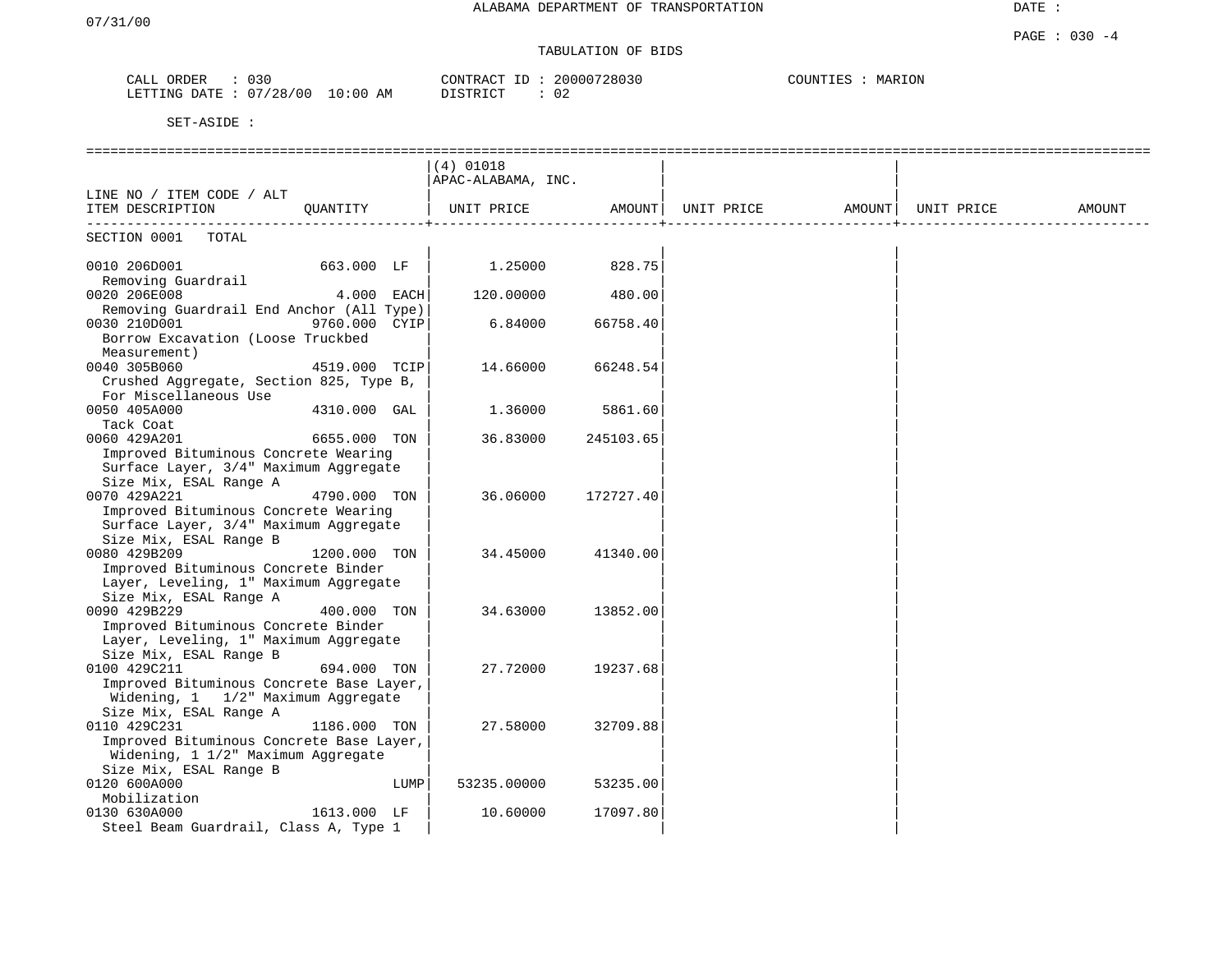| ORDER<br>CALL (        | $\sim$ $\sim$ $\sim$ |            | CONTRACT ID: | 20000728030 | COUNTIES | MARION |
|------------------------|----------------------|------------|--------------|-------------|----------|--------|
| LETTING DATE: 07/28/00 |                      | , 10:00 AM | DISTRICT     |             |          |        |

|                                                                                                | $(4)$ 01018        |               |  |        |
|------------------------------------------------------------------------------------------------|--------------------|---------------|--|--------|
|                                                                                                | APAC-ALABAMA, INC. |               |  |        |
| LINE NO / ITEM CODE / ALT                                                                      |                    |               |  |        |
| QUANTITY $ $ UNIT PRICE AMOUNT UNIT PRICE AMOUNT $ $ AMOUNT $ $ UNIT PRICE<br>ITEM DESCRIPTION |                    |               |  | AMOUNT |
| $626.000$ LF<br>0140 630A004                                                                   | 14.50000           | 9077.00       |  |        |
| Steel Beam Guardrail, Class B, Type 2                                                          |                    |               |  |        |
| 0150 630C022<br>4.000 EACH                                                                     | 1800.00000         | 7200.00       |  |        |
| Guardrail End Anchor, Type Special                                                             |                    |               |  |        |
| 0160 630C050<br>16.000 EACH                                                                    | 1800.00000         | 28800.00      |  |        |
| Guardrail End Anchor, Type 20 Series<br>0170 652A053<br>7.000 ACRE                             | 420.00000          | 2940.00       |  |        |
|                                                                                                |                    |               |  |        |
| Seeding (Mix 1E)<br>7.000 ACRE<br>0180 656A001                                                 | 420.00000          | 2940.00       |  |        |
| Mulching, Class A, Type 2                                                                      |                    |               |  |        |
| 0190 665J001 1200.000 LF                                                                       | 2.10000            | 2520.00       |  |        |
|                                                                                                |                    |               |  |        |
| Silt Fence, Type B<br>000 7014031<br>$23.000$ MILE<br>0200 701A031                             | 925.00000          | 21275.00      |  |        |
| Solid White, Class 2, Type A Traffic                                                           |                    |               |  |        |
| Stripe (0.06" Thick)                                                                           |                    |               |  |        |
| 18.000 MILE<br>0210 701A035                                                                    | 1125.00000         | 20250.00      |  |        |
| Solid Yellow, Class 2, Type A Traffic                                                          |                    |               |  |        |
| Stripe (0.09" Thick)                                                                           |                    |               |  |        |
| 5.000 MILE<br>0220 701A045                                                                     | 400.00000          | 2000.00       |  |        |
| Broken Yellow, Class 2, Type A Traffic                                                         |                    |               |  |        |
| Stripe (0.09" Thick)                                                                           |                    |               |  |        |
| 0230 701C000<br>5.000 MILE                                                                     | 400.00000          | 2000.00       |  |        |
| Broken Temporary Traffic Stripe                                                                |                    |               |  |        |
| 0240 701C001 18.000 MILE                                                                       | 500.00000          | 9000.00       |  |        |
| Solid Temporary Traffic Stripe                                                                 |                    |               |  |        |
| 0250 705A032<br>207.000 EACH                                                                   | 4.50000            | 931.50        |  |        |
| Pavement Markers, Class A-H, Type 1-B                                                          |                    |               |  |        |
| 0260 705A037<br>1199.000 EACH                                                                  | 4.50000            | 5395.50       |  |        |
| Pavement Markers, Class A-H, Type 2-D                                                          |                    |               |  |        |
| 690.000 SQFT<br>0270 740B000                                                                   | 7.88000            | 5437.20       |  |        |
| Construction Signs<br>0280 740E000<br>75.000 EACH                                              | 5,00000            | 375.00        |  |        |
| Cones (36 Inches High)                                                                         |                    |               |  |        |
| 75.000 EACH<br>0290 740M000                                                                    | 3.00000            | 225.00        |  |        |
| Weight For Cone                                                                                |                    |               |  |        |
| 0300 998A000<br>LUMP                                                                           | 0.00000            | 0.00          |  |        |
| Construction Fuel (Maximum Bid Limited                                                         |                    |               |  |        |
| To $$39,000.00)$                                                                               |                    |               |  |        |
| SECTION TOTALS                                                                                 |                    | \$855,846.90] |  |        |
|                                                                                                |                    |               |  |        |
| CONTRACT TOTALS                                                                                | \$                 | 855,846.90    |  |        |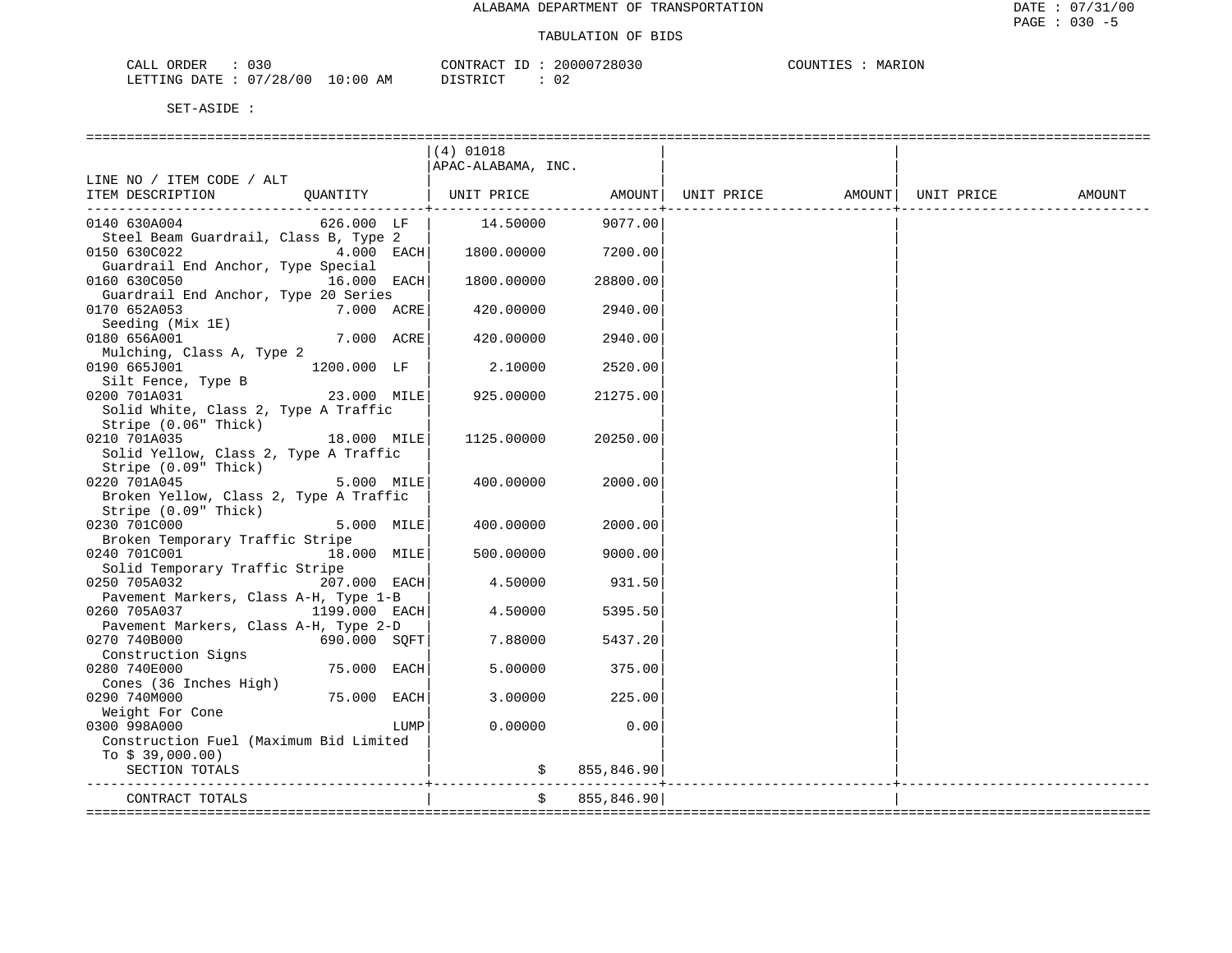DATE :

## VENDOR RANKING

| CALL ORDER : 031<br>LETTING DATE: 07/28/00<br>10:00 AM                                                                                                                           | CONTRACT ID: 20000728031<br>DISTRICT<br>$\therefore$ 01 | COUNTIES : MORGAN                |                                          |
|----------------------------------------------------------------------------------------------------------------------------------------------------------------------------------|---------------------------------------------------------|----------------------------------|------------------------------------------|
| CONTRACT DESCRIPTION:<br>for constructing the Bridge Replacement (Precast) on<br>C.R.#1152 (Cotaco-Florette Road) at Six Mile Creek southeast<br>of Somerville. Length 0.037 mi. | 90<br>CONTRACT TIME:<br>RURAL                           | Working Days<br>(available days) | $PROJECT(S) : BR-5201(105)$              |
| SET-ASIDE :                                                                                                                                                                      |                                                         |                                  |                                          |
| RANK<br>VENDOR NO./NAME                                                                                                                                                          |                                                         |                                  | % OVER<br>TOTAL<br>LOW BID<br><b>BID</b> |

| 02035   | BURGREEN CONTRACTING COMPANY, INC.      | 333.453.00 | 100.0000% |
|---------|-----------------------------------------|------------|-----------|
| 2 13004 | MILLER & MILLER, INC.                   | 340.700.05 | 102.1733% |
| 18036   | RILEY BRIDGE & ENGINEERING CO., INC.    | 370.664.00 | 111.1592% |
| 14005   | G. W. NORRELL CONTRACTING COMPANY, INC. | 393,366.00 | 117.9674% |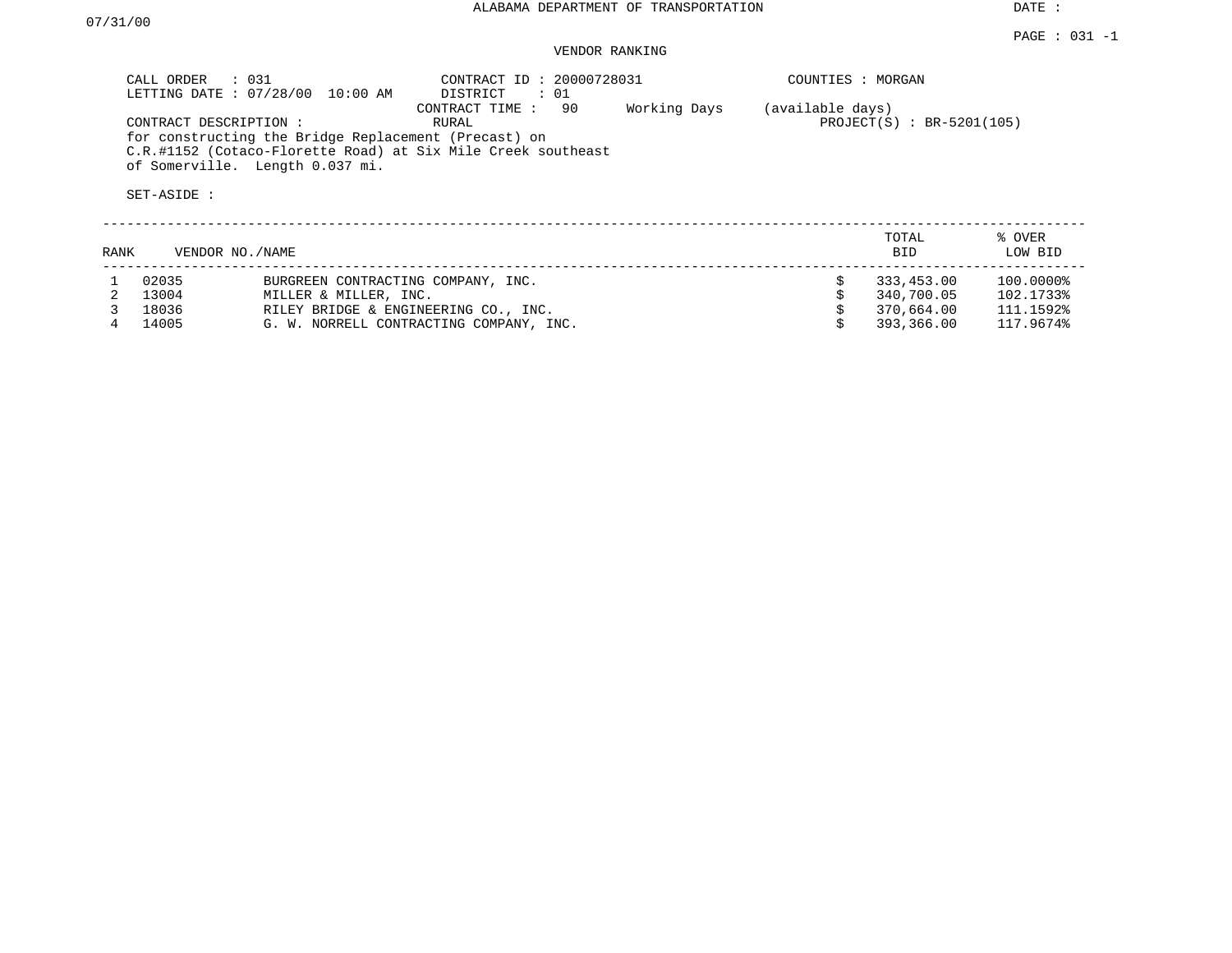| )RDER<br>◡◡∸                                               | 2803<br>ᇧᇚ<br>$\Lambda$ | MORGAN<br>COUN' |
|------------------------------------------------------------|-------------------------|-----------------|
| . ΣΑ ΤΕ<br>00<br>$\cdot$ : nr<br>LETTING<br>40<br>$\cdots$ | AM<br>תחדי<br>ັ         |                 |

|                                                 |               |      | $(1)$ 02035                                                                          |           | $(2)$ 13004 |                    | $(3)$ 18036                  |           |
|-------------------------------------------------|---------------|------|--------------------------------------------------------------------------------------|-----------|-------------|--------------------|------------------------------|-----------|
|                                                 |               |      | BURGREEN CONTRACTING CO., IN MILLER & MILLER, INC.                                   |           |             |                    | RILEY BRIDGE & ENGINEERING C |           |
| LINE NO / ITEM CODE / ALT                       |               |      |                                                                                      |           |             |                    |                              |           |
| ITEM DESCRIPTION                                | OUANTITY      |      | UNIT PRICE                 AMOUNT    UNIT PRICE                 AMOUNT    UNIT PRICE |           |             |                    |                              | AMOUNT    |
|                                                 |               |      |                                                                                      |           |             | ------------------ |                              |           |
| SECTION 0001<br>Total                           |               |      |                                                                                      |           |             |                    |                              |           |
|                                                 |               |      |                                                                                      |           |             |                    |                              |           |
| 0010 201A000                                    |               | LUMP | 4000.00000                                                                           | 4000.00   | 2000.00000  | 2000.00            | 2500.00000                   | 2500.00   |
| Clearing & Grubbing (Approximately 1            |               |      |                                                                                      |           |             |                    |                              |           |
| ACRE)                                           |               |      |                                                                                      |           |             |                    |                              |           |
| 0020 206A000                                    |               | LUMP | 7000.00000                                                                           | 7000.00   | 15000.00000 | 15000.00           | 16000.00000                  | 16000.00  |
| Removal Of Old Bridge, STATION 9+84.58          |               |      |                                                                                      |           |             |                    |                              |           |
| 0030 210A000                                    | 684.000 CYIP  |      | 5.00000                                                                              | 3420.00   | 7.25000     | 4959.00            | 6.00000                      | 4104.00   |
| Unclassified Excavation                         |               |      |                                                                                      |           |             |                    |                              |           |
| 0040 502A000                                    | 196.000 LB    |      | 3.00000                                                                              | 588.00    | 1,80000     | 352.80             | 2.00000                      | 392.00    |
| Steel Reinforcement                             |               |      |                                                                                      |           |             |                    |                              |           |
| 0050 505C002                                    | 670.000 LF    |      | 36.00000                                                                             | 24120.00  | 38.00000    | 25460.00           | 25,00000                     | 16750.00  |
| Steel Piling (HP 12x53)                         |               |      |                                                                                      |           |             |                    |                              |           |
| 0060 505G003                                    | 44.000 EACH   |      | 6.00000                                                                              | 264.00    | 40.00000    | 1760.00            | 90.00000                     | 3960.00   |
| Pile Points (Type A, 12")                       |               |      |                                                                                      |           |             |                    |                              |           |
| 0070 505H000                                    | 40.000 LF     |      | 500.00000                                                                            | 20000.00  | 75.00000    | 3000.00            | 180.00000                    | 7200.00   |
| Pilot Holes                                     |               |      |                                                                                      |           |             |                    |                              |           |
| 0080 507A000                                    | 2.000 EACH    |      | 2000.00000                                                                           | 4000.00   | 4000.00000  | 8000.00            | 2750.00000                   | 5500.00   |
| Wire Rope Abutment Anchor Assembly              |               |      |                                                                                      |           |             |                    |                              |           |
| 0090 510A000                                    | 24.000 CUYD   |      | 300.00000                                                                            | 7200.00   | 250.00000   | 6000.00            | 400.00000                    | 9600.00   |
| Bridge Substructure Concrete, Class A           |               |      |                                                                                      |           |             |                    |                              |           |
| 0100 512A014                                    | 2.000 EACH    |      | 2700.00000                                                                           | 5400.00   | 3675.00000  | 7350.00            | 3425.00000                   | 6850.00   |
| Precast Concrete Abutment Caps, 2'-0"           |               |      |                                                                                      |           |             |                    |                              |           |
| Wide By $1'-8$ " Deep By $33'-0$ " Long         |               |      |                                                                                      |           |             |                    |                              |           |
| 0110 512B004                                    | 4.000 EACH    |      | 2600.00000                                                                           | 10400.00  | 3200.00000  | 12800.00           | 3350.00000                   | 13400.00  |
| Precast Concrete Intermediate Bent Caps,        |               |      |                                                                                      |           |             |                    |                              |           |
| 2'-0" Wide By 2'- 0" Deep By 31'-6" Long        |               |      |                                                                                      |           |             |                    |                              |           |
| 0120 512C017<br>30.000 EACH                     |               |      | 3500.00000                                                                           | 105000.00 | 3670.00000  | 110100.00          | 3700.00000                   | 111000.00 |
| Precast Concrete Type 1 Span Section            |               |      |                                                                                      |           |             |                    |                              |           |
| 3'-6" By 2'-0" Deep By 39'-11 3/4" Long         |               |      |                                                                                      |           |             |                    |                              |           |
| 0130 512C025<br>10.000 EACH                     |               |      | 3900.00000                                                                           | 39000.00  | 4000.00000  | 40000.00           | 4300.00000                   | 43000.00  |
| Precast Concrete Type 2C Span Section           |               |      |                                                                                      |           |             |                    |                              |           |
| $3'-6$ " By $2'-0$ " Deep By $39'-113/4$ " Long |               |      |                                                                                      |           |             |                    |                              |           |
| 0140 512D018                                    | 4.000 EACH    |      | 3900.00000                                                                           | 15600.00  | 3500.00000  | 14000.00           | 4000.00000                   | 16000.00  |
| Precast Concrete Barrier Rail End               |               |      |                                                                                      |           |             |                    |                              |           |
| Section, 39'-11 1/4" Long                       |               |      |                                                                                      |           |             |                    |                              |           |
| 0150 512D025                                    | 6.000 EACH    |      | 3900.00000                                                                           | 23400.00  | 3500.00000  | 21000.00           | 4000.00000                   | 24000.00  |
| Precast Concrete Barrier Rail                   |               |      |                                                                                      |           |             |                    |                              |           |
| Intermediate Section, 39'-11" Long              |               |      |                                                                                      |           |             |                    |                              |           |
| 0160 512E001                                    | $16.000$ EACH |      | 260,00000                                                                            | 4160.00   | 440.00000   | 7040.00            | 430.00000                    | 6880.00   |
| Precast Concrete Abutment Panels, Type          |               |      |                                                                                      |           |             |                    |                              |           |
| A2                                              |               |      |                                                                                      |           |             |                    |                              |           |
|                                                 |               |      |                                                                                      |           |             |                    |                              |           |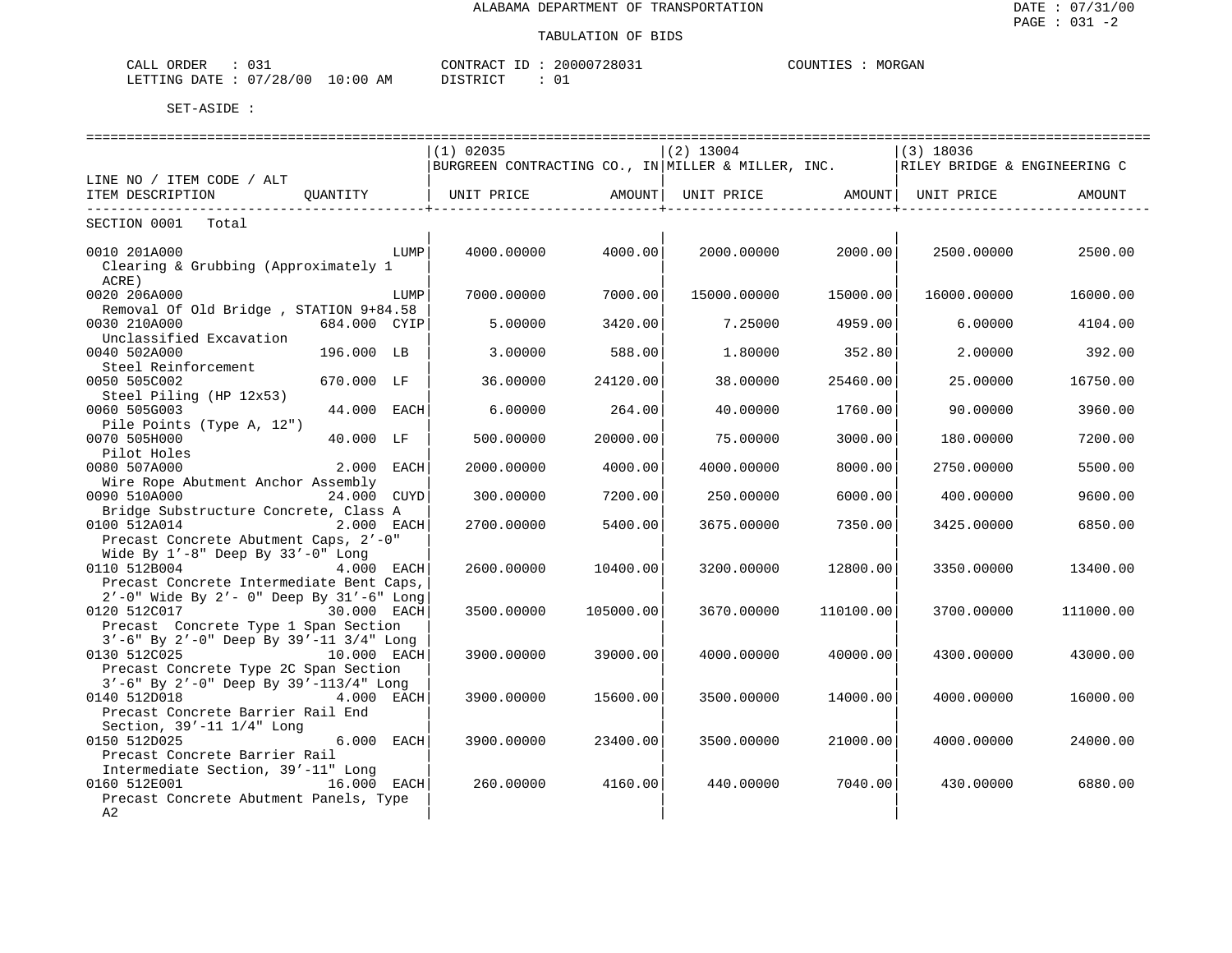| ORDER<br>CALL | $\sim$ $\sim$  |             | $-1$<br>CONTRACT | 20000728031 | COUNTIES | MORGAN |
|---------------|----------------|-------------|------------------|-------------|----------|--------|
| LETTING DATE  | $07/28/00$ $-$ | 10:00<br>ΑM | חימת סידים דרי   |             |          |        |

|                                          |              |      | $(1)$ 02035                                        |            | $(2)$ 13004                      |              | $(3)$ 18036                  |            |
|------------------------------------------|--------------|------|----------------------------------------------------|------------|----------------------------------|--------------|------------------------------|------------|
|                                          |              |      | BURGREEN CONTRACTING CO., IN MILLER & MILLER, INC. |            |                                  |              | RILEY BRIDGE & ENGINEERING C |            |
| LINE NO / ITEM CODE / ALT                |              |      |                                                    |            |                                  |              |                              |            |
| ITEM DESCRIPTION                         | OUANTITY     |      | UNIT PRICE AMOUNT                                  |            | UNIT PRICE AMOUNT                |              | UNIT PRICE                   | AMOUNT     |
|                                          |              |      |                                                    |            |                                  |              |                              |            |
| 0170 512F001                             | $8.000$ EACH |      | 450.00000                                          | 3600.00    | 625.00000                        | 5000.00      | 510,00000                    | 4080.00    |
| Precast Concrete Wing Panels, Type W2    |              |      |                                                    |            |                                  |              |                              |            |
| 0180 512G000                             | 4.000 EACH   |      | 410.00000                                          | 1640.00    | 540.00000                        | 2160.00      | 490.00000                    | 1960.00    |
| Precast Concrete Abutment Wing Cap Panel |              |      |                                                    |            |                                  |              |                              |            |
| 0190 600A000                             |              | LUMP | 29000.00000                                        | 29000.00   | 26000.00000                      | 26000.00     | 38000.00000                  | 38000.00   |
| Mobilization                             |              |      |                                                    |            |                                  |              |                              |            |
| 0200 610C001                             | 420.000      | TON  | 20.00000                                           | 8400.00    | 14.00000                         | 5880.00      | 24.00000                     | 10080.00   |
| Loose Riprap, Class 2                    |              |      |                                                    |            |                                  |              |                              |            |
| 0210 610D000                             | 332.000      | SOYD | 3,00000                                            | 996.00     | 4.00000                          | 1328.00      | 4.00000                      | 1328.00    |
| Filter Blanket                           |              |      |                                                    |            |                                  |              |                              |            |
| 0220 630C003                             | 4.000 EACH   |      | 975.00000                                          | 3900.00    | 1100.00000                       | 4400.00      | 950.00000                    | 3800.00    |
| Guardrail End Anchor, Type 13            |              |      |                                                    |            |                                  |              |                              |            |
| 0230 630C050                             | 4.000 EACH   |      | 1900.00000                                         | 7600.00    | 1945.00000                       | 7780.00      | 1950.00000                   | 7800.00    |
| Guardrail End Anchor, Type 20 Series     |              |      |                                                    |            |                                  |              |                              |            |
| 0240 665F000                             | 50.000 EACH  |      | 5.00000                                            | 250.00     | 5.15000                          | 257.50       | 6.00000                      | 300.00     |
| Hay Bales                                |              |      |                                                    |            |                                  |              |                              |            |
| 0250 665J000                             | 100.000 LF   |      | 5.00000                                            | 500.00     | 2.50000                          | 250.00       | 6.50000                      | 650.00     |
| Silt Fence, Type A                       |              |      |                                                    |            |                                  |              |                              |            |
| 0260 680A000                             |              | LUMP | 500.00000                                          | 500.00     | 3800.00000                       | 3800.00      | 8000.00000                   | 8000.00    |
| Engineering Controls                     |              |      |                                                    |            |                                  |              |                              |            |
| 0270 740B000                             | 383.000      | SOFT | 5.00000                                            | 1915.00    | 9.25000                          | 3542.75      | 10.00000                     | 3830.00    |
| Construction Signs                       |              |      |                                                    |            |                                  |              |                              |            |
| 0280 740F002                             | 4.000 EACH   |      | 300.00000                                          | 1200.00    | 220.00000                        | 880.00       | 450.00000                    | 1800.00    |
| Barricades, Type III                     |              |      |                                                    |            |                                  |              |                              |            |
| 0290 7401005                             | 2.000 EACH   |      | 200,00000                                          | 400.00     | 300,00000                        | 600.00       | 450.00000                    | 900.00     |
| Warning Lights, Type B (Detachable Head) |              |      |                                                    |            |                                  |              |                              |            |
| 0300 998A000                             |              | LUMP | 0.00000                                            | 0.00       | 0.00000                          | 0.00         | 1000.00000                   | 1000.00    |
| Construction Fuel (Maximum Bid Limited   |              |      |                                                    |            |                                  |              |                              |            |
| To $$8,500.00)$                          |              |      |                                                    |            |                                  |              |                              |            |
| SECTION TOTALS                           |              |      |                                                    |            | $333,453.00$ $$\,$ $340,700.05]$ |              |                              | 370,664.00 |
|                                          |              |      |                                                    |            |                                  |              |                              |            |
| CONTRACT TOTALS                          |              |      | S.                                                 | 333,453.00 |                                  | \$340,700.05 |                              | 370,664.00 |
|                                          |              |      |                                                    |            |                                  |              |                              |            |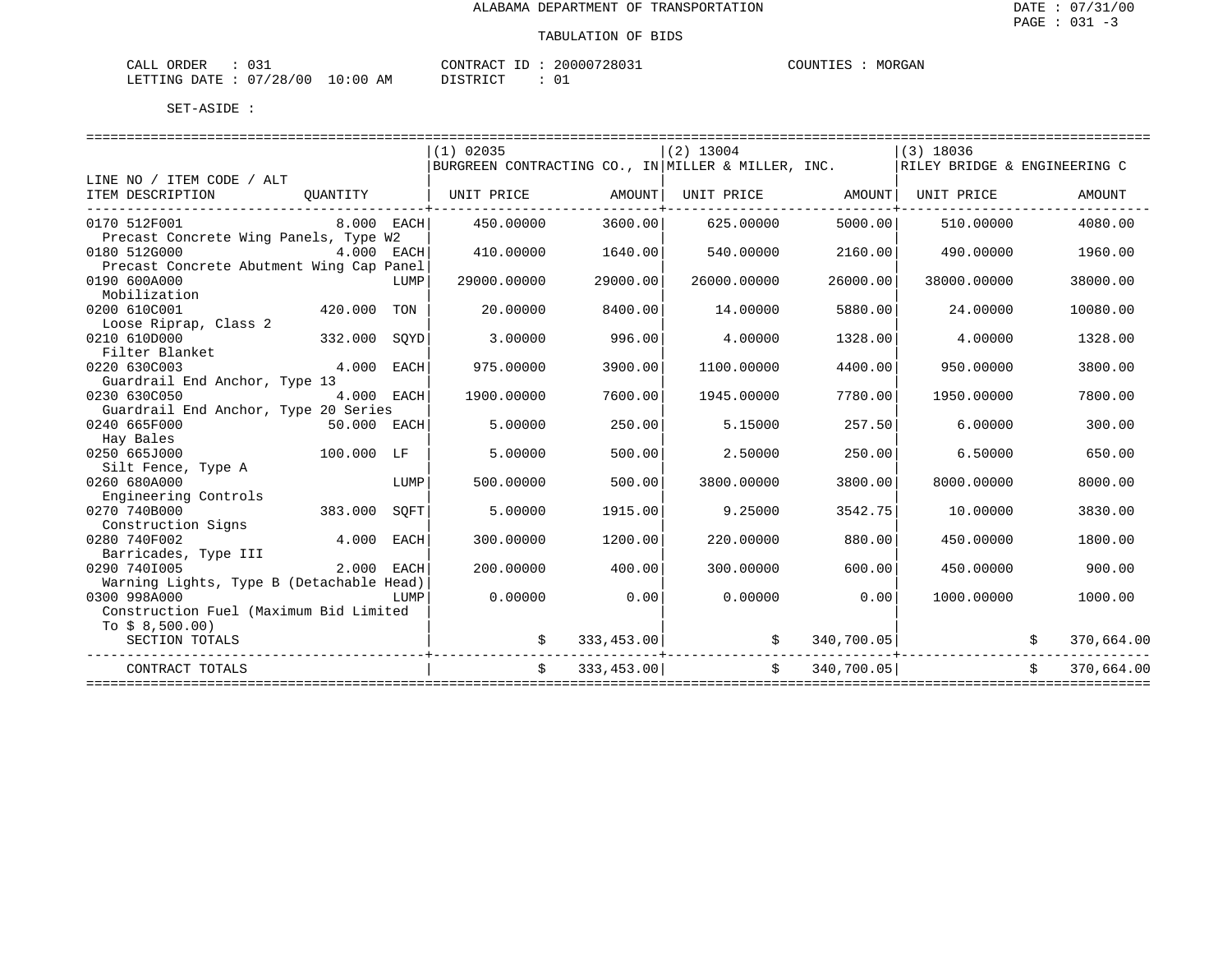## TABULATION OF BIDS

| 13∩<br>ORDER<br>CALL   |                      | 20000728031<br>CONTRACT ID | MORGAN<br>COUNTIES |
|------------------------|----------------------|----------------------------|--------------------|
| LETTING DATE: 07/28/00 | 10:00 AM<br>DISTRICT | $\cap$ 1                   |                    |

|                                                    |               |      | $(4)$ 14005                  |           |                   |            |        |
|----------------------------------------------------|---------------|------|------------------------------|-----------|-------------------|------------|--------|
|                                                    |               |      | G. W. NORRELL CONTRACTING CO |           |                   |            |        |
| LINE NO / ITEM CODE / ALT                          |               |      |                              |           |                   |            |        |
| ITEM DESCRIPTION                                   | QUANTITY      |      | UNIT PRICE                   | AMOUNT    | UNIT PRICE AMOUNT | UNIT PRICE | AMOUNT |
|                                                    |               |      |                              |           |                   |            |        |
| SECTION 0001 Total                                 |               |      |                              |           |                   |            |        |
|                                                    |               |      |                              |           |                   |            |        |
| 0010 201A000                                       |               | LUMP | 5000.00000                   | 5000.00   |                   |            |        |
| Clearing & Grubbing (Approximately 1               |               |      |                              |           |                   |            |        |
| ACRE)                                              |               |      |                              |           |                   |            |        |
| 0020 206A000                                       |               | LUMP | 25000.00000                  | 25000.00  |                   |            |        |
| Removal Of Old Bridge, STATION 9+84.58             |               |      |                              |           |                   |            |        |
| 0030 210A000                                       | 684.000 CYIP  |      | 10.00000                     | 6840.00   |                   |            |        |
| Unclassified Excavation                            |               |      |                              |           |                   |            |        |
| 0040 502A000                                       | 196.000 LB    |      | 1.00000                      | 196.00    |                   |            |        |
| Steel Reinforcement                                |               |      |                              |           |                   |            |        |
| 0050 505C002                                       | 670.000 LF    |      | 28.00000                     | 18760.00  |                   |            |        |
| Steel Piling (HP 12x53)                            |               |      |                              |           |                   |            |        |
| 0060 505G003                                       | 44.000 EACH   |      | 150.00000                    | 6600.00   |                   |            |        |
| Pile Points (Type A, 12")                          |               |      |                              |           |                   |            |        |
| 0070 505H000                                       | 40.000 LF     |      | 100.00000                    | 4000.00   |                   |            |        |
| Pilot Holes                                        |               |      |                              |           |                   |            |        |
| 0080 507A000                                       | $2.000$ EACH  |      | 2200.00000                   | 4400.00   |                   |            |        |
| Wire Rope Abutment Anchor Assembly                 |               |      |                              |           |                   |            |        |
| 0090 510A000                                       | 24.000 CUYD   |      | 500.00000                    | 12000.00  |                   |            |        |
| Bridge Substructure Concrete, Class A              |               |      |                              |           |                   |            |        |
| 0100 512A014                                       | $2.000$ EACH  |      | 2900.00000                   | 5800.00   |                   |            |        |
| Precast Concrete Abutment Caps, 2'-0"              |               |      |                              |           |                   |            |        |
| Wide By $1'-8$ " Deep By $33'-0$ " Long            |               |      |                              |           |                   |            |        |
| 0110 512B004                                       | $4.000$ EACH  |      | 2750.00000                   | 11000.00  |                   |            |        |
| Precast Concrete Intermediate Bent Caps,           |               |      |                              |           |                   |            |        |
| 2'-0" Wide By 2'- 0" Deep By 31'-6" Long           |               |      |                              |           |                   |            |        |
| 0120 512C017                                       | 30.000 EACH   |      | 4000.00000                   | 120000.00 |                   |            |        |
| Precast Concrete Type 1 Span Section               |               |      |                              |           |                   |            |        |
| $3'-6$ " By $2'-0$ " Deep By $39'-11$ $3/4$ " Long |               |      |                              |           |                   |            |        |
| 0130 512C025<br>10.000 EACH                        |               |      | 4500.00000                   | 45000.00  |                   |            |        |
| Precast Concrete Type 2C Span Section              |               |      |                              |           |                   |            |        |
| $3'$ -6" By $2'$ -0" Deep By $39'$ -113/4" Long    |               |      |                              |           |                   |            |        |
| 0140 512D018                                       | 4.000 EACH    |      | 3500.00000                   | 14000.00  |                   |            |        |
| Precast Concrete Barrier Rail End                  |               |      |                              |           |                   |            |        |
| Section, $39' - 11$ $1/4$ " Long                   |               |      |                              |           |                   |            |        |
| 0150 512D025                                       | $6.000$ EACH  |      | 3500.00000                   | 21000.00  |                   |            |        |
| Precast Concrete Barrier Rail                      |               |      |                              |           |                   |            |        |
| Intermediate Section, 39'-11" Long                 |               |      |                              |           |                   |            |        |
| 0160 512E001                                       | $16.000$ EACH |      | 475.00000                    | 7600.00   |                   |            |        |
| Precast Concrete Abutment Panels, Type             |               |      |                              |           |                   |            |        |
| A2                                                 |               |      |                              |           |                   |            |        |
|                                                    |               |      |                              |           |                   |            |        |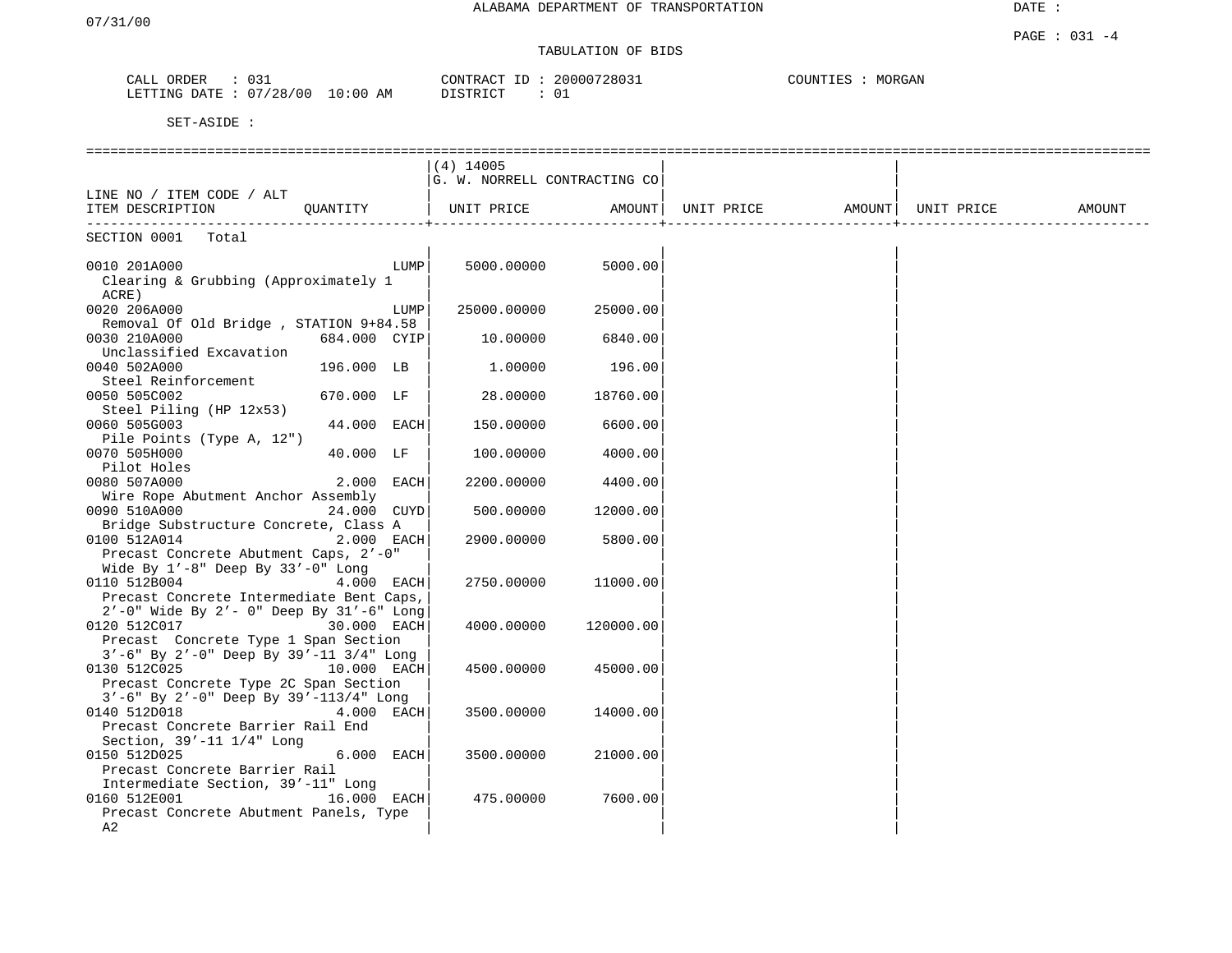| CALL ORDER                      | 031 |          | CONTRACT ID: 20000728031 | COUNTIES | MORGAN |
|---------------------------------|-----|----------|--------------------------|----------|--------|
| LETTING DATE: 07/28/00 10:00 AM |     | DISTRICT |                          |          |        |

|                                                                              |               |      | $(4)$ 14005                  |               |  |        |
|------------------------------------------------------------------------------|---------------|------|------------------------------|---------------|--|--------|
|                                                                              |               |      | G. W. NORRELL CONTRACTING CO |               |  |        |
| LINE NO / ITEM CODE / ALT                                                    |               |      |                              |               |  |        |
| ITEM DESCRIPTION OUANTITY   UNIT PRICE AMOUNT  UNIT PRICE AMOUNT  UNIT PRICE |               |      |                              |               |  | AMOUNT |
|                                                                              |               |      |                              |               |  |        |
| 0170 512F001<br>$8.000$ EACH                                                 |               |      | 650.00000                    | 5200.00       |  |        |
| Precast Concrete Wing Panels, Type W2                                        |               |      |                              |               |  |        |
| 0180 512G000                                                                 | 4.000 EACH    |      | 600.00000                    | 2400.00       |  |        |
| Precast Concrete Abutment Wing Cap Panel                                     |               |      |                              |               |  |        |
| 0190 600A000                                                                 |               | LUMP | 30000.00000                  | 30000.00      |  |        |
| Mobilization                                                                 |               |      |                              |               |  |        |
| 0200 610C001                                                                 | 420.000 TON   |      | 30.00000                     | 12600.00      |  |        |
| Loose Riprap, Class 2                                                        |               |      |                              |               |  |        |
| 0210 610D000                                                                 | 332.000 SQYD  |      | 5.00000                      | 1660.00       |  |        |
| Filter Blanket                                                               |               |      |                              |               |  |        |
| 0220 630C003                                                                 | $4.000$ EACH  |      | 950.00000                    | 3800.00       |  |        |
| Guardrail End Anchor, Type 13                                                |               |      |                              |               |  |        |
| 0230 630C050                                                                 | 4.000 EACH    |      | 1900.00000                   | 7600.00       |  |        |
| Guardrail End Anchor, Type 20 Series                                         |               |      |                              |               |  |        |
| 0240 665F000                                                                 | $50.000$ EACH |      | 5.00000                      | 250.00        |  |        |
| Hay Bales                                                                    |               |      |                              |               |  |        |
| 0250 665J000                                                                 | 100.000 LF    |      | 15.00000                     | 1500.00       |  |        |
| Silt Fence, Type A                                                           |               |      |                              |               |  |        |
| 0260 680A000                                                                 |               | LUMP | 5000.00000                   | 5000.00       |  |        |
| Engineering Controls                                                         |               |      |                              |               |  |        |
| 0270 740B000                                                                 | 383.000 SOFT  |      | 20,00000                     | 7660.00       |  |        |
| Construction Signs                                                           |               |      |                              |               |  |        |
| 0280 740F002                                                                 | 4.000 EACH    |      | 400.00000                    | 1600.00       |  |        |
| Barricades, Type III                                                         |               |      |                              |               |  |        |
| 0290 7401005                                                                 | 2.000 EACH    |      | 200,00000                    | 400.00        |  |        |
| Warning Lights, Type B (Detachable Head)                                     |               |      |                              |               |  |        |
| 0300 998A000                                                                 |               | LUMP | 6500.00000                   | 6500.00       |  |        |
| Construction Fuel (Maximum Bid Limited                                       |               |      |                              |               |  |        |
| To $$8,500.00)$                                                              |               |      |                              |               |  |        |
| SECTION TOTALS                                                               |               |      |                              | \$393,366.00  |  |        |
|                                                                              |               |      |                              |               |  |        |
| CONTRACT TOTALS                                                              |               |      |                              | \$393,366.00] |  |        |
|                                                                              |               |      |                              |               |  |        |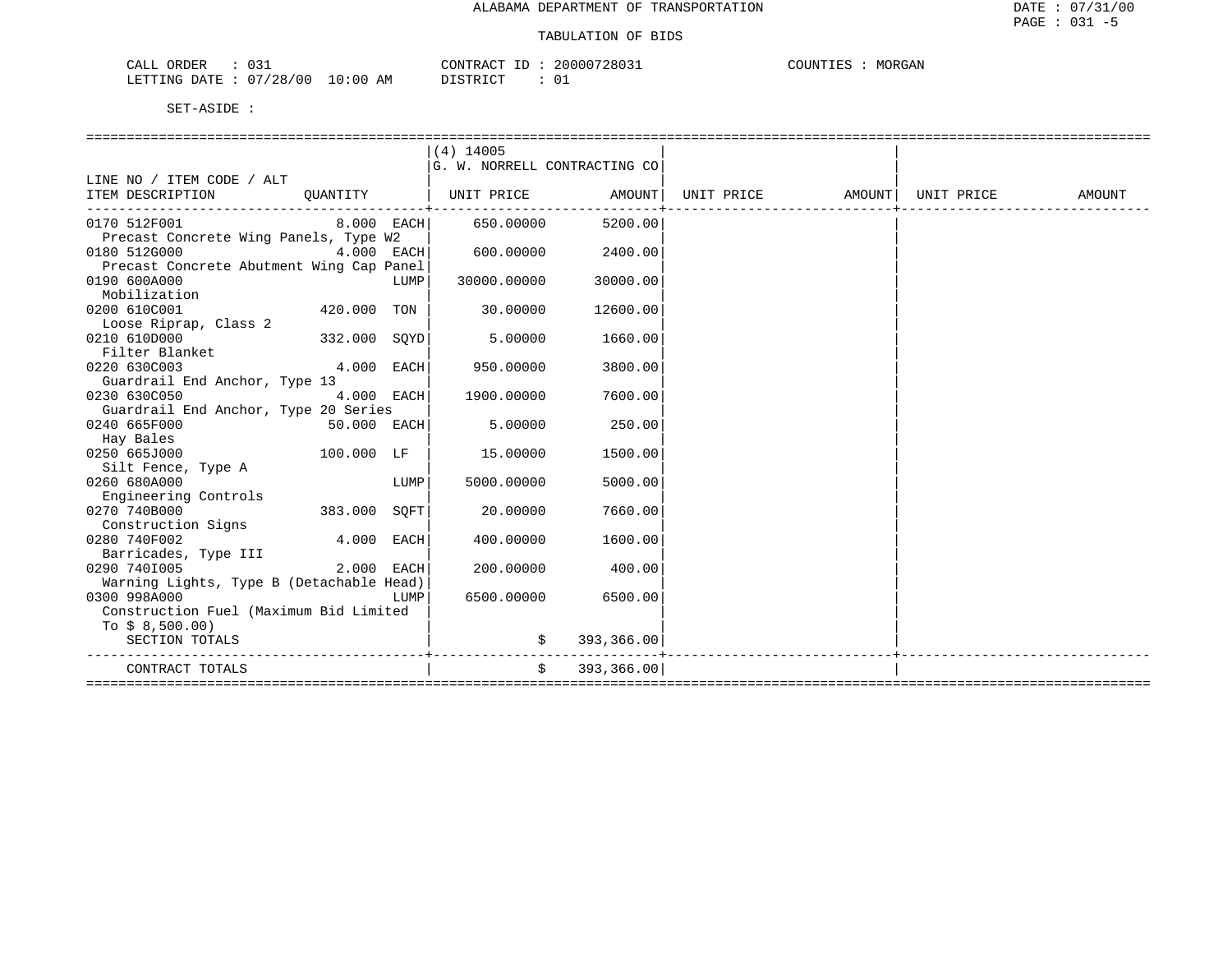DATE :

## VENDOR RANKING

|             | CALL ORDER : 032                     | LETTING DATE : 07/28/00 10:00 AM                                                                                                                              | CONTRACT ID: 20000728032<br>DISTRICT<br>$\colon$ 07 |                                                 | COUNTIES : PIKE                    |                                |                        |
|-------------|--------------------------------------|---------------------------------------------------------------------------------------------------------------------------------------------------------------|-----------------------------------------------------|-------------------------------------------------|------------------------------------|--------------------------------|------------------------|
|             | CONTRACT DESCRIPTION:<br>SET-ASIDE : | for constructing the Resurfacing, Traffic Stripe, and<br>Guardrail on various County Roads, as indicated on the<br>plans, in Pike County. Length - 14.476 mi. | (available days)                                    | $PROJECT(S)$ : STPNU-5506(101)<br><b>OTHERS</b> | STPNU-5516(103)<br>STPNU-5526(101) |                                |                        |
| <b>RANK</b> | VENDOR NO./NAME                      |                                                                                                                                                               |                                                     |                                                 |                                    | TOTAL<br><b>BID</b>            | % OVER<br>LOW BID      |
|             | 01018<br>23024                       | APAC-ALABAMA, INC.<br>WIREGRASS CONSTRUCTION COMPANY, INC.                                                                                                    |                                                     |                                                 |                                    | \$1,018,489.98<br>1,243,091.83 | 100.0000%<br>122.0524% |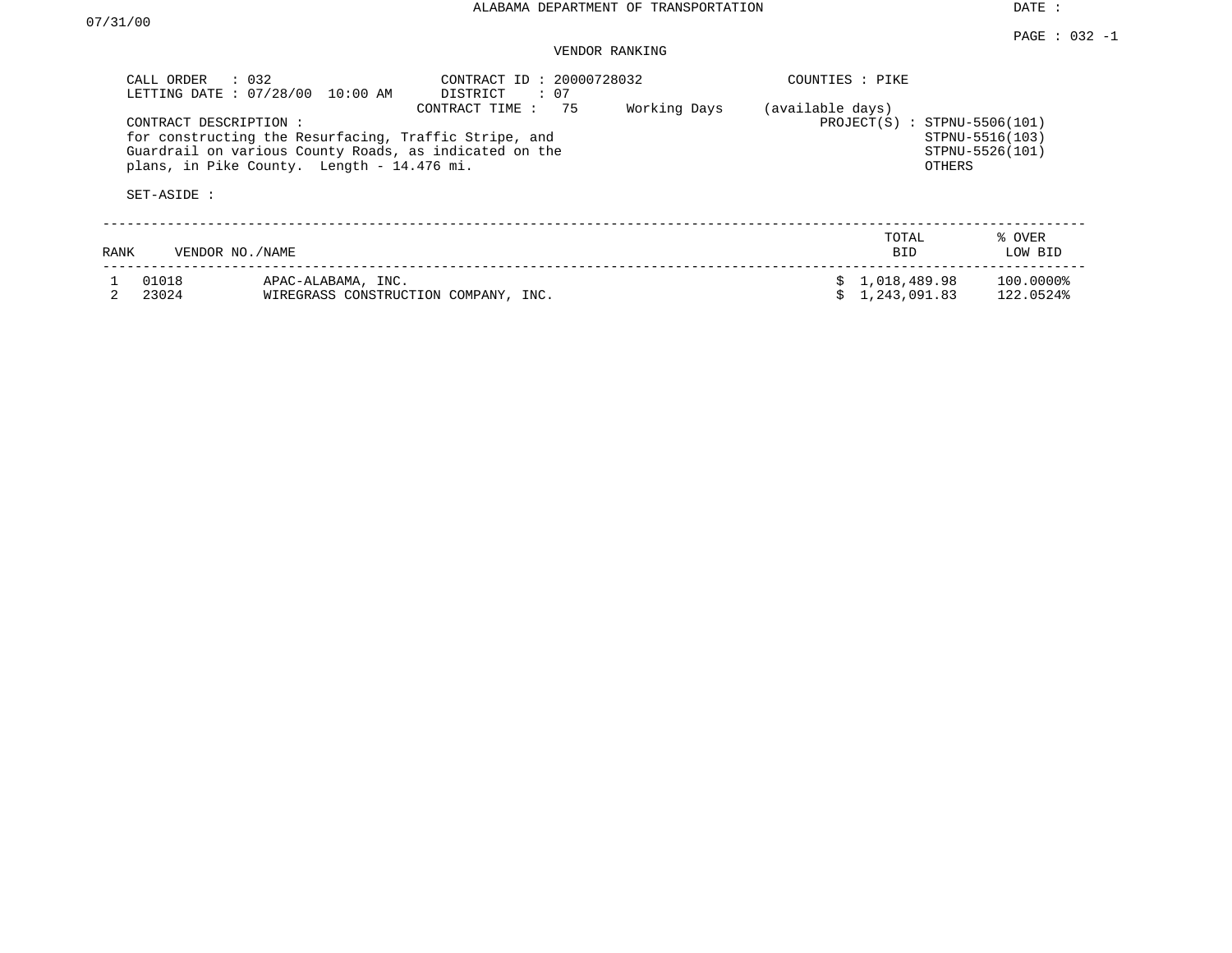| าวว<br>ORDER<br>ັບມ∠<br>للتنعب          | ≀⊿ אב                                                    | ?0000728032 | COUNT<br>ิ⊥⊥∖⊥ |
|-----------------------------------------|----------------------------------------------------------|-------------|----------------|
| 0.7100<br>/00<br>LETTING<br>DATE<br>-48 | LO : 00<br>AM<br>די איד פידי פור<br>$\sim$ $\sim$ $\sim$ | ◡           |                |

|                                                                                      |                | $(1)$ 01018                                                             |           | (2) 23024 |                             |                 |  |
|--------------------------------------------------------------------------------------|----------------|-------------------------------------------------------------------------|-----------|-----------|-----------------------------|-----------------|--|
|                                                                                      |                | $\vert$ APAC-ALABAMA, INC. $\vert$ WIREGRASS CONSTRUCTION COMPA $\vert$ |           |           |                             |                 |  |
| LINE NO / ITEM CODE / ALT                                                            |                |                                                                         |           |           |                             |                 |  |
| ITEM DESCRIPTION QUANTITY   UNIT PRICE AMOUNT  UNIT PRICE AMOUNT   UNIT PRICE AMOUNT |                |                                                                         |           |           | --------------------------- | _______________ |  |
| SECTION 0001 TOTAL                                                                   |                |                                                                         |           |           |                             |                 |  |
| 0010 206D001<br>Removing Guardrail                                                   | $100.000$ LF   | $1.00000$ $100.00$ $3.00000$ $300.00$                                   |           |           |                             |                 |  |
| 0020 212A000                                                                         | 1336.000 STA   | 12.00000                                                                | 16032.00  | 20.00000  | 26720.00                    |                 |  |
| Machine Grading Shoulders                                                            |                |                                                                         |           |           |                             |                 |  |
| 0030 305A000                                                                         | 2000.000 CYCP  | 11.35000                                                                | 22700.00  | 7.50000   | 15000.00                    |                 |  |
| Borrow, Section 210, (A-2 or Better),                                                |                |                                                                         |           |           |                             |                 |  |
| For Miscellaneous Use                                                                |                |                                                                         |           |           |                             |                 |  |
| 0040 401B100                                                                         | 63565.000 SYCP | 0.59000                                                                 | 37503.35  | 0.64000   | 40681.60                    |                 |  |
| Bituminous Treatment E (With Polymer                                                 |                |                                                                         |           |           |                             |                 |  |
| Additive)                                                                            |                |                                                                         |           |           |                             |                 |  |
| 0050 405A000 11400.000 GAL                                                           |                | 1,70000                                                                 | 19380.00  | 1.79000   | 20406.00                    |                 |  |
| Tack Coat                                                                            |                |                                                                         |           |           |                             |                 |  |
| 0060 429A201                                                                         | 8026.000 TON   | 31.58000                                                                | 253461.08 | 39.64000  | 318150.64                   |                 |  |
| Improved Bituminous Concrete Wearing                                                 |                |                                                                         |           |           |                             |                 |  |
| Surface Layer, 3/4" Maximum Aggregate                                                |                |                                                                         |           |           |                             |                 |  |
| Size Mix, ESAL Range A                                                               |                |                                                                         |           |           |                             |                 |  |
| 0070 429A204                                                                         | 150.000 TON    | 55.00000                                                                | 8250.00   | 85.00000  | 12750.00                    |                 |  |
| Improved Bituminous Concrete Wearing                                                 |                |                                                                         |           |           |                             |                 |  |
| Surface Layer, Patching, 3/4" Maximum                                                |                |                                                                         |           |           |                             |                 |  |
| Aggregate Size Mix, ESAL Range A                                                     |                |                                                                         |           |           |                             |                 |  |
| 0080 429A206                                                                         | 2607.000 TON   | 33.92000                                                                | 88429.44  | 41.69000  | 108685.83                   |                 |  |
| Improved Bituminous Concrete Wearing                                                 |                |                                                                         |           |           |                             |                 |  |
| Surface Layer, Leveling, 1/2" Maximum                                                |                |                                                                         |           |           |                             |                 |  |
| Aggregate Size Mix, ESAL Range A<br>0090 429A221                                     |                |                                                                         |           |           |                             |                 |  |
| Improved Bituminous Concrete Wearing                                                 | 5600.000 TON   | 33.78000                                                                | 189168.00 | 39.95000  | 223720.00                   |                 |  |
|                                                                                      |                |                                                                         |           |           |                             |                 |  |
| Surface Layer, 3/4" Maximum Aggregate<br>Size Mix, ESAL Range B                      |                |                                                                         |           |           |                             |                 |  |
| 0100 429A224                                                                         | 50.000 TON     | 55.00000                                                                | 2750.00   | 125.00000 | 6250.00                     |                 |  |
| Improved Bituminous Concrete Wearing                                                 |                |                                                                         |           |           |                             |                 |  |
| Surface Layer, Patching, 3/4" Maximum                                                |                |                                                                         |           |           |                             |                 |  |
| Aggregate Size Mix, ESAL Range B                                                     |                |                                                                         |           |           |                             |                 |  |
| 0110 429A226                                                                         | 1867.000 TON   | 36.62000                                                                | 68369.54  | 42.64000  | 79608.88                    |                 |  |
| Improved Bituminous Concrete Wearing                                                 |                |                                                                         |           |           |                             |                 |  |
| Surface Layer, Leveling, 1/2" Maximum                                                |                |                                                                         |           |           |                             |                 |  |
| Aggregate Size Mix, ESAL Range B                                                     |                |                                                                         |           |           |                             |                 |  |
| 0120 429B204                                                                         | 300.000 TON    | 55.00000                                                                | 16500.00  | 84.00000  | 25200.00                    |                 |  |
| Improved Bituminous Concrete Binder                                                  |                |                                                                         |           |           |                             |                 |  |
| Layer, Patching, 3/4" Maximum Aggregate                                              |                |                                                                         |           |           |                             |                 |  |
| Size Mix, ESAL Range A                                                               |                |                                                                         |           |           |                             |                 |  |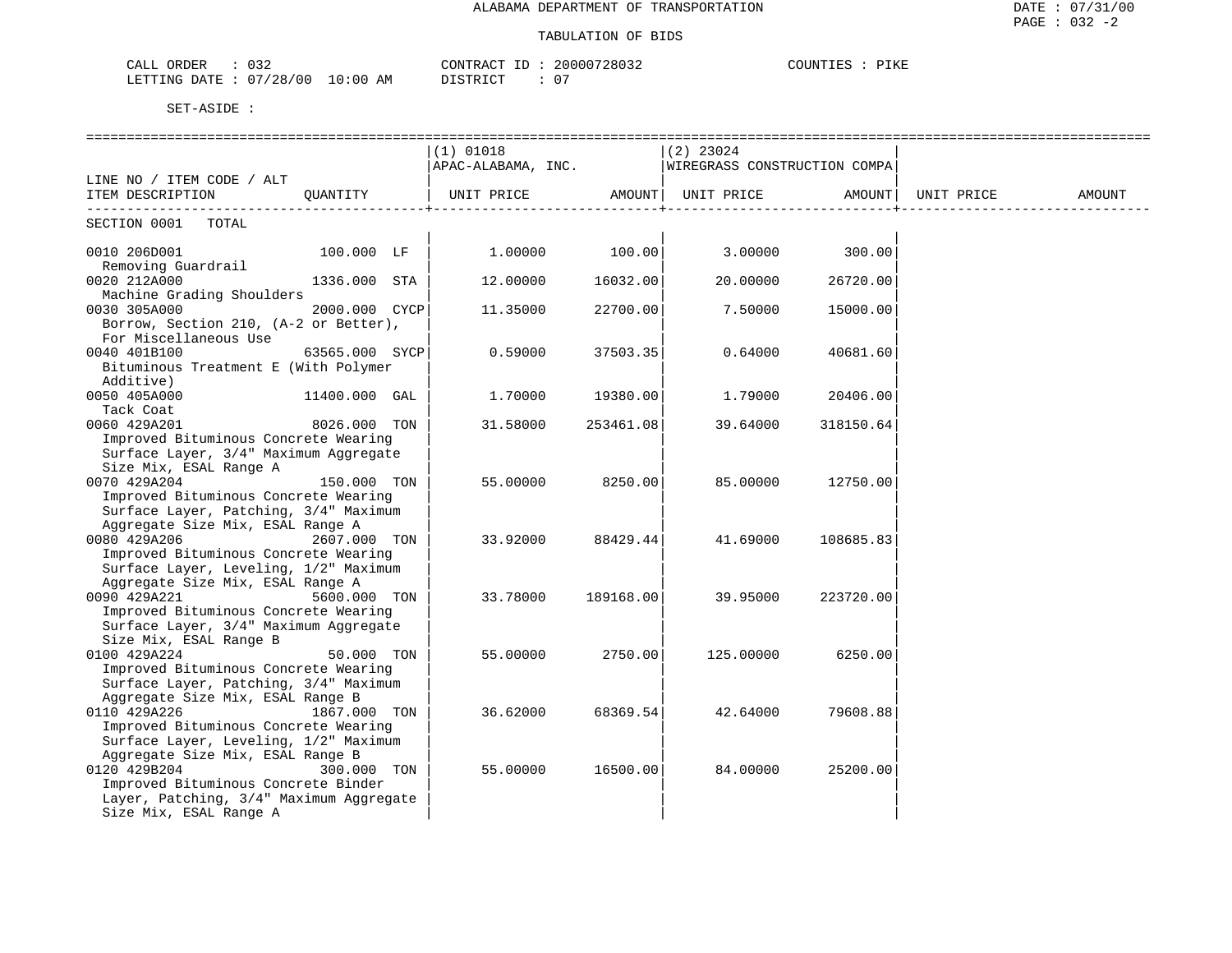| CALL ORDER                       | 032 |          |  | CONTRACT ID: 20000728032 | COUNTIES : PIKE |  |
|----------------------------------|-----|----------|--|--------------------------|-----------------|--|
| LETTING DATE : 07/28/00 10:00 AM |     | DISTRICT |  | $\cap$                   |                 |  |

| SET-ASIDE |  |
|-----------|--|
|           |  |

|                                                              |               |      | $(1)$ 01018                                      |          | $(2)$ 23024                |          |        |
|--------------------------------------------------------------|---------------|------|--------------------------------------------------|----------|----------------------------|----------|--------|
|                                                              |               |      | APAC-ALABAMA, INC. WIREGRASS CONSTRUCTION COMPA  |          |                            |          |        |
| LINE NO / ITEM CODE / ALT                                    |               |      |                                                  |          |                            |          |        |
| ITEM DESCRIPTION                                             | QUANTITY      |      | UNIT PRICE AMOUNT  UNIT PRICE AMOUNT  UNIT PRICE |          |                            |          | AMOUNT |
| 0130 429B212                                                 | 970.000 TON   |      |                                                  |          | 34.03000 33009.10 40.05000 | 38848.50 |        |
| Improved Bituminous Concrete Binder                          |               |      |                                                  |          |                            |          |        |
| Layer, Widening, 1" Maximum Aggregate                        |               |      |                                                  |          |                            |          |        |
| Size Mix, ESAL Range A                                       |               |      |                                                  |          |                            |          |        |
| 0140 429B225                                                 | 100.000 TON   |      | 55.00000                                         | 5500.00  | 95.00000                   | 9500.00  |        |
| Improved Bituminous Concrete Binder                          |               |      |                                                  |          |                            |          |        |
| Layer, Patching, 1" Maximum Aggregate                        |               |      |                                                  |          |                            |          |        |
| Size Mix, ESAL Range B                                       |               |      |                                                  |          |                            |          |        |
| 0150 429B232                                                 | 1517.000 TON  |      | 32.73000                                         | 49651.41 | 41.64000                   | 63167.88 |        |
| Improved Bituminous Concrete Binder                          |               |      |                                                  |          |                            |          |        |
| Layer, Widening, 1" Maximum Aggregate                        |               |      |                                                  |          |                            |          |        |
| Size Mix, ESAL Range B                                       |               |      |                                                  |          |                            |          |        |
| 0160 600A000                                                 |               | LUMP | 35000.00000                                      | 35000.00 | 69000.00000                | 69000.00 |        |
| Mobilization                                                 |               |      |                                                  |          |                            |          |        |
| 0170 630A000                                                 | 700.000 LF    |      | 26.00000                                         | 18200.00 | 26.00000                   | 18200.00 |        |
| Steel Beam Guardrail, Class A, Type 1                        |               |      |                                                  |          |                            |          |        |
| 24.000 EACH<br>0180 630C070                                  |               |      | 1600.00000                                       | 38400.00 | 1600.00000                 | 38400.00 |        |
| Guardrail End Anchor, Type 10 Series                         |               |      |                                                  |          |                            |          |        |
| 10.000 ACRE<br>0190 652A061                                  |               |      | 550.00000                                        | 5500.00  | 600.00000                  | 6000.00  |        |
| Seeding (Mix 3E)                                             |               |      |                                                  |          |                            |          |        |
| 0200 656A000                                                 | 10.000 ACRE   |      | 485.00000                                        | 4850.00  | 600.00000                  | 6000.00  |        |
|                                                              |               |      |                                                  |          |                            |          |        |
| Mulching, Class A, Type 1                                    |               |      |                                                  |          |                            |          |        |
| $400.000$ EACH<br>0210 665F000                               |               |      | 4.00000                                          | 1600.00  | 4.50000                    | 1800.00  |        |
| Hay Bales                                                    |               |      | 1.50000                                          | 6000.00  | 3.30000                    | 13200.00 |        |
| 0220 665J000<br>4000.000 LF                                  |               |      |                                                  |          |                            |          |        |
| Silt Fence, Type A<br>$33.000$ MILE<br>0230 701A031          |               |      | 990.00000                                        | 32670.00 | 990.00000                  | 32670.00 |        |
|                                                              |               |      |                                                  |          |                            |          |        |
| Solid White, Class 2, Type A Traffic<br>Stripe (0.06" Thick) |               |      |                                                  |          |                            |          |        |
| 0240 701A035                                                 | $21.000$ MILE |      | 1090.00000                                       | 22890.00 | 1090.00000                 | 22890.00 |        |
| Solid Yellow, Class 2, Type A Traffic                        |               |      |                                                  |          |                            |          |        |
| Stripe (0.09" Thick)                                         |               |      |                                                  |          |                            |          |        |
| 0250 701A045                                                 | $8.000$ MILE  |      | 650.00000                                        | 5200.00  | 650.00000                  | 5200.00  |        |
| Broken Yellow, Class 2, Type A Traffic                       |               |      |                                                  |          |                            |          |        |
| Stripe (0.09" Thick)                                         |               |      |                                                  |          |                            |          |        |
| 0260 701C000                                                 | 16.000 MILE   |      | 340.00000                                        | 5440.00  |                            | 5440.00  |        |
| Broken Temporary Traffic Stripe                              |               |      |                                                  |          | 340.00000                  |          |        |
| 0270 701C001                                                 | $44.000$ MILE |      | 380.00000                                        | 16720.00 | 380.00000                  | 16720.00 |        |
| Solid Temporary Traffic Stripe                               |               |      |                                                  |          |                            |          |        |
| 0280 703A002                                                 | 425.000 SOFT  |      | 2.00000                                          |          | 2.00000                    |          |        |
| Traffic Control Markings, Class 2, Type                      |               |      |                                                  | 850.00   |                            | 850.00   |        |
|                                                              |               |      |                                                  |          |                            |          |        |
| Α                                                            |               |      |                                                  |          |                            |          |        |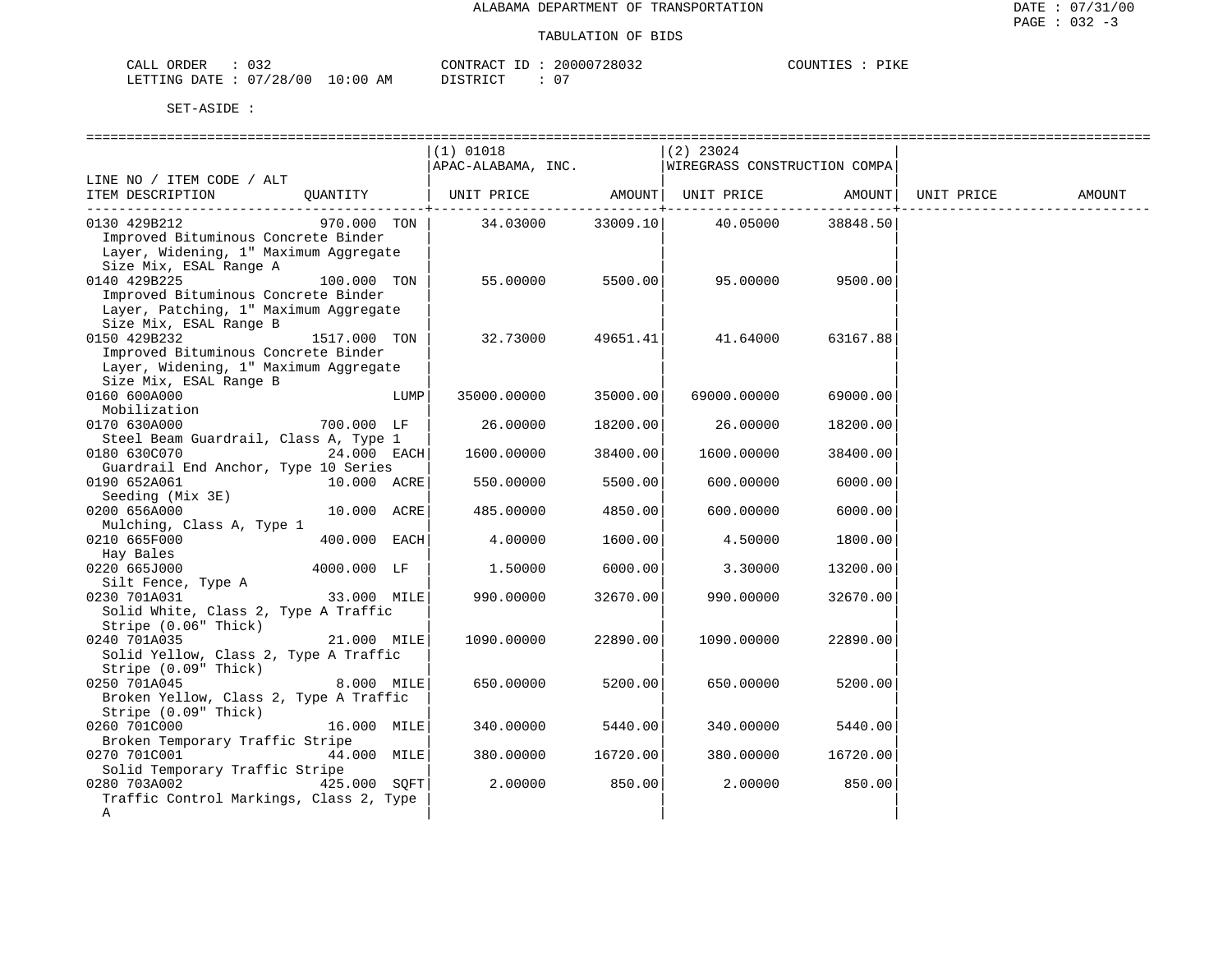| $\sim$ $\sim$ $\sim$<br>ORDER<br>$\sim$ $\sim$ $\sim$<br>ىلىلى | CONTRACT<br>ID                | 20000728032                   | PIKE<br>COUNTIES |
|----------------------------------------------------------------|-------------------------------|-------------------------------|------------------|
| 07/28/00<br>10:00<br>LETTING<br><b>DATE</b>                    | חים דפידים דרו<br>ΆM<br>----- | $\sim$ $\sim$<br>$\mathbf{u}$ |                  |

|                                        |          |      | $(1)$ 01018        |                 | $(2)$ 23024                  |                |            |        |
|----------------------------------------|----------|------|--------------------|-----------------|------------------------------|----------------|------------|--------|
|                                        |          |      | APAC-ALABAMA, INC. |                 | WIREGRASS CONSTRUCTION COMPA |                |            |        |
| LINE NO / ITEM CODE / ALT              |          |      |                    |                 |                              |                |            |        |
| ITEM DESCRIPTION                       | QUANTITY |      | UNIT PRICE         | AMOUNT          | UNIT PRICE                   | AMOUNT         | UNIT PRICE | AMOUNT |
| 0290 703D001                           | 425.000  | SOFT | 1,30000            | 552.50          | 1,30000                      | 552.50         |            |        |
| Temporary Traffic Control Markings     |          |      |                    |                 |                              |                |            |        |
| 0300 740B000                           | 1012.000 | SOFT | 11.93000           | 12073.16        | 15.00000                     | 15180.00       |            |        |
| Construction Signs                     |          |      |                    |                 |                              |                |            |        |
| 0310 740E000                           | 40.000   | EACH | 6.01000            | 240.401         | 12.50000                     | 500.00         |            |        |
| Cones (36 Inches High)                 |          |      |                    |                 |                              |                |            |        |
| 0320 7400000                           | 1.000    | EACH | 1500.00000         | 1500.00         | 1500.00000                   | 1500.00        |            |        |
| Pilot Car                              |          |      |                    |                 |                              |                |            |        |
| 0330 998A000                           |          | LUMP | 0.00000            | 0.001           | 0.00000                      | 0.00           |            |        |
| Construction Fuel (Maximum Bid Limited |          |      |                    |                 |                              |                |            |        |
| To $$51000.00)$                        |          |      |                    |                 |                              |                |            |        |
| SECTION TOTALS                         |          |      |                    | \$1,018,489.98] |                              | \$1,243,091.83 |            |        |
| CONTRACT TOTALS                        |          |      |                    | \$1,018,489.98] |                              | \$1,243,091.83 |            |        |
|                                        |          |      |                    |                 |                              |                |            |        |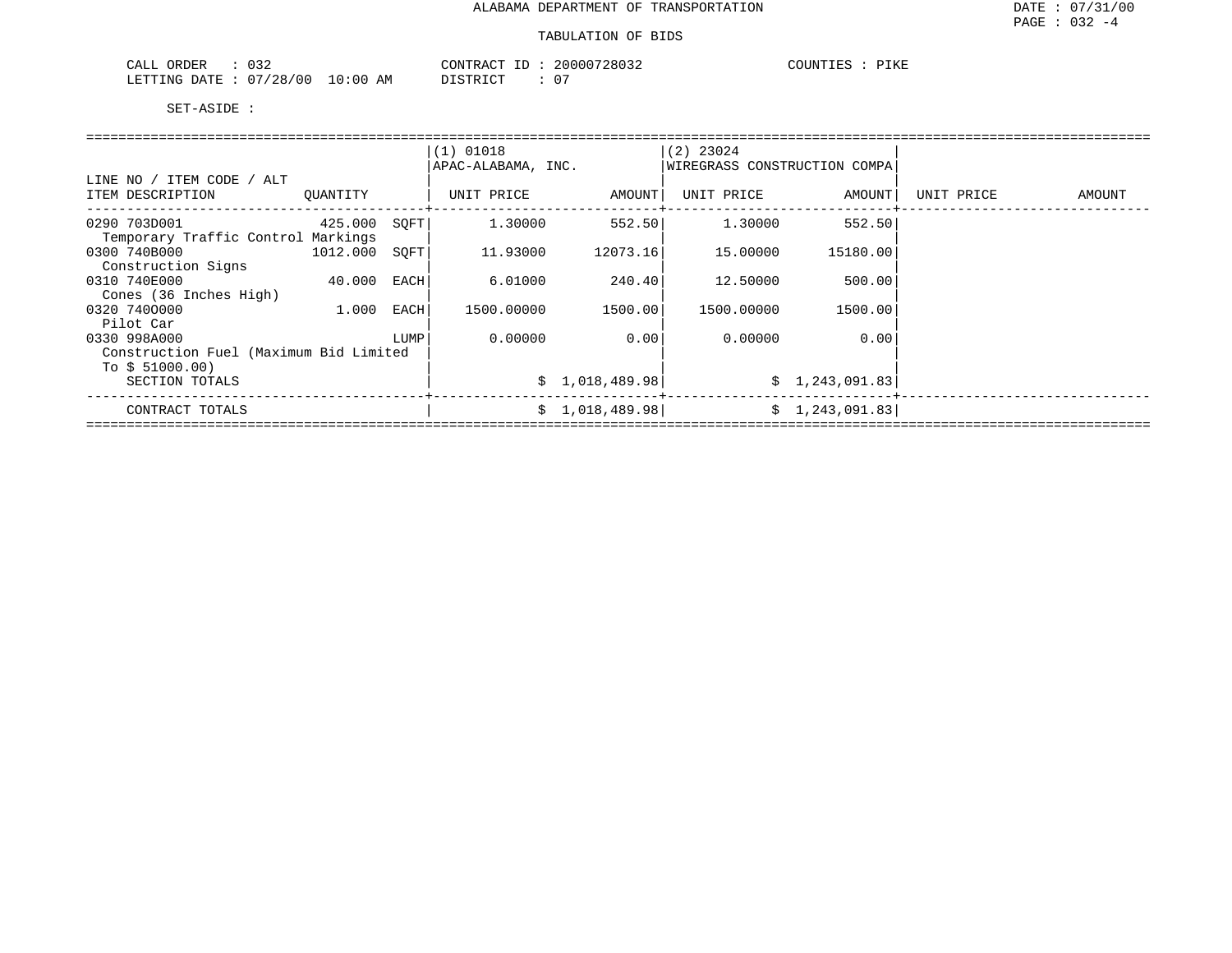DATE :

#### PAGE : 034 -1 VENDOR RANKING

|      | CALL ORDER<br>: 034<br>LETTING DATE: 07/28/00 | 10:00 AM                                                                                                        | CONTRACT ID: 20000728034<br>DISTRICT<br>$\therefore$ 08 |              | COUNTIES : SUMTER |                               |                        |
|------|-----------------------------------------------|-----------------------------------------------------------------------------------------------------------------|---------------------------------------------------------|--------------|-------------------|-------------------------------|------------------------|
|      | CONTRACT DESCRIPTION:<br>SET-ASIDE :          | for constructing the Striping on various County Roads as<br>indicated in the plan assembly. Length - 84.800 mi. | 45<br>CONTRACT TIME :<br>RURAL                          | Working Days | (available days)  | $PROJECT(S)$ : STPSA-6000(10) |                        |
| RANK | VENDOR NO./NAME                               |                                                                                                                 |                                                         |              |                   | TOTAL<br>BID.                 | % OVER<br>LOW BID      |
|      | 03085<br>15007                                | CHEEK, INC.<br>OZARK STRIPING CO., INC.                                                                         |                                                         |              |                   | 87,033.00<br>87, 114, 64      | 100.0000%<br>100.0938% |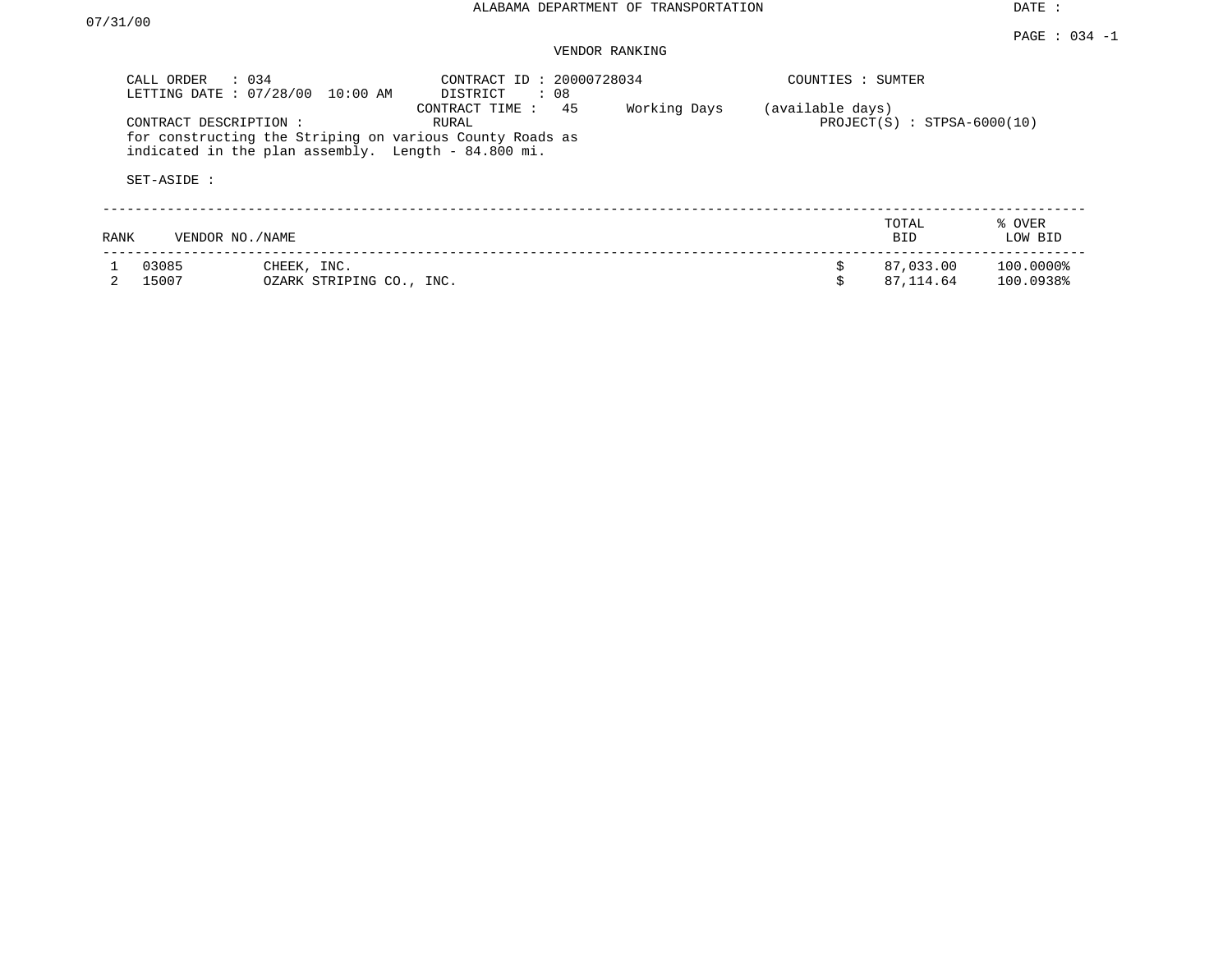| $\sim$ $\sim$<br>ORDER<br>▏≺∠<br>سسدت |             | $\cap$ $\cap$ $\cap$ $\cap$<br>. KACT           | '28034<br>20000 | COUNTIES<br>ATIN<br>SUMIER |
|---------------------------------------|-------------|-------------------------------------------------|-----------------|----------------------------|
| 07/28/00<br>LETTING<br>DATE           | 10:00<br>AΜ | $ +$ $\sim$ $-$<br>$\Gamma$<br><i>ມ</i> ⊥ມ⊥⊥⊾ພ⊥ | ΩC<br>UC.       |                            |

|                                          |              |      | $(1)$ 03085        |                    | $(2)$ 15007                |                                 |            |        |
|------------------------------------------|--------------|------|--------------------|--------------------|----------------------------|---------------------------------|------------|--------|
|                                          |              |      | CHEEK, INC         |                    | OZARK STRIPING CO., INC.   |                                 |            |        |
| LINE NO / ITEM CODE / ALT                |              |      |                    |                    |                            |                                 |            |        |
| ITEM DESCRIPTION                         | OUANTITY     |      | UNIT PRICE         |                    | AMOUNT   UNIT PRICE AMOUNT |                                 | UNIT PRICE | AMOUNT |
|                                          |              |      |                    |                    |                            |                                 |            |        |
| SECTION 0001 TOTAL                       |              |      |                    |                    |                            |                                 |            |        |
|                                          |              |      |                    |                    |                            |                                 |            |        |
| 0010 600A000                             |              | LUMP | 2500.00000 2500.00 |                    | $0.00000$ 0.00             |                                 |            |        |
| Mobilization                             |              |      |                    |                    |                            |                                 |            |        |
| 0020 701A004                             | 103.000 MILE |      |                    | 275.00000 28325.00 |                            | 314.00000 32342.00              |            |        |
| Solid White, Class 1, Type A Traffic     |              |      |                    |                    |                            |                                 |            |        |
| Stripe                                   |              |      |                    |                    |                            |                                 |            |        |
| 0030 701A008 68.000 MILE                 |              |      | 175.00000 11900.00 |                    | 165.00000                  | 11220.00                        |            |        |
| Broken Yellow, Class 1, Type A Traffic   |              |      |                    |                    |                            |                                 |            |        |
| Stripe                                   |              |      |                    |                    |                            |                                 |            |        |
| 0040 701A012 136.000 MILE                |              |      | 275.00000          | 37400.00           | 299.00000                  | 40664.00                        |            |        |
| Solid Yellow, Class 1, Type A Traffic    |              |      |                    |                    |                            |                                 |            |        |
| Stripe                                   |              |      |                    |                    |                            |                                 |            |        |
| 0050 703A000 728.000 SOFT                |              |      | 1.50000            | 1092.00            | 1.20000 873.60             |                                 |            |        |
| Traffic Control Markings, Class 1, Type  |              |      |                    |                    |                            |                                 |            |        |
| $\mathbf{A}$                             |              |      |                    |                    |                            |                                 |            |        |
| 0060 703B000 916.000 SOFT                |              |      | 3.00000 2748.00    |                    |                            | $1.20000$ 1099.20               |            |        |
| Traffic Control Legends, Class 1, Type A |              |      |                    |                    |                            |                                 |            |        |
| 0070 740B000<br>64.000 SQFT              |              |      | 12.00000           | 768.00             |                            | 14.31000 915.84                 |            |        |
| Construction Signs                       |              |      |                    |                    |                            |                                 |            |        |
| 0080 998A000                             |              | LUMP | 2300.00000         | 2300.00            | 0.00000                    | 0.00                            |            |        |
| Construction Fuel (Maximum Bid Limited   |              |      |                    |                    |                            |                                 |            |        |
| To $$5,100.00)$                          |              |      |                    |                    |                            |                                 |            |        |
| SECTION TOTALS                           |              |      | \$                 | 87,033.00          | $\ddot{s}$                 | 87,114.64                       |            |        |
|                                          |              |      |                    |                    |                            |                                 |            |        |
| CONTRACT TOTALS                          |              |      | $\ddot{s}$         | 87,033.00          |                            | $S$ and $S$<br>87, 114.64       |            |        |
|                                          |              |      |                    |                    |                            | =============================== |            |        |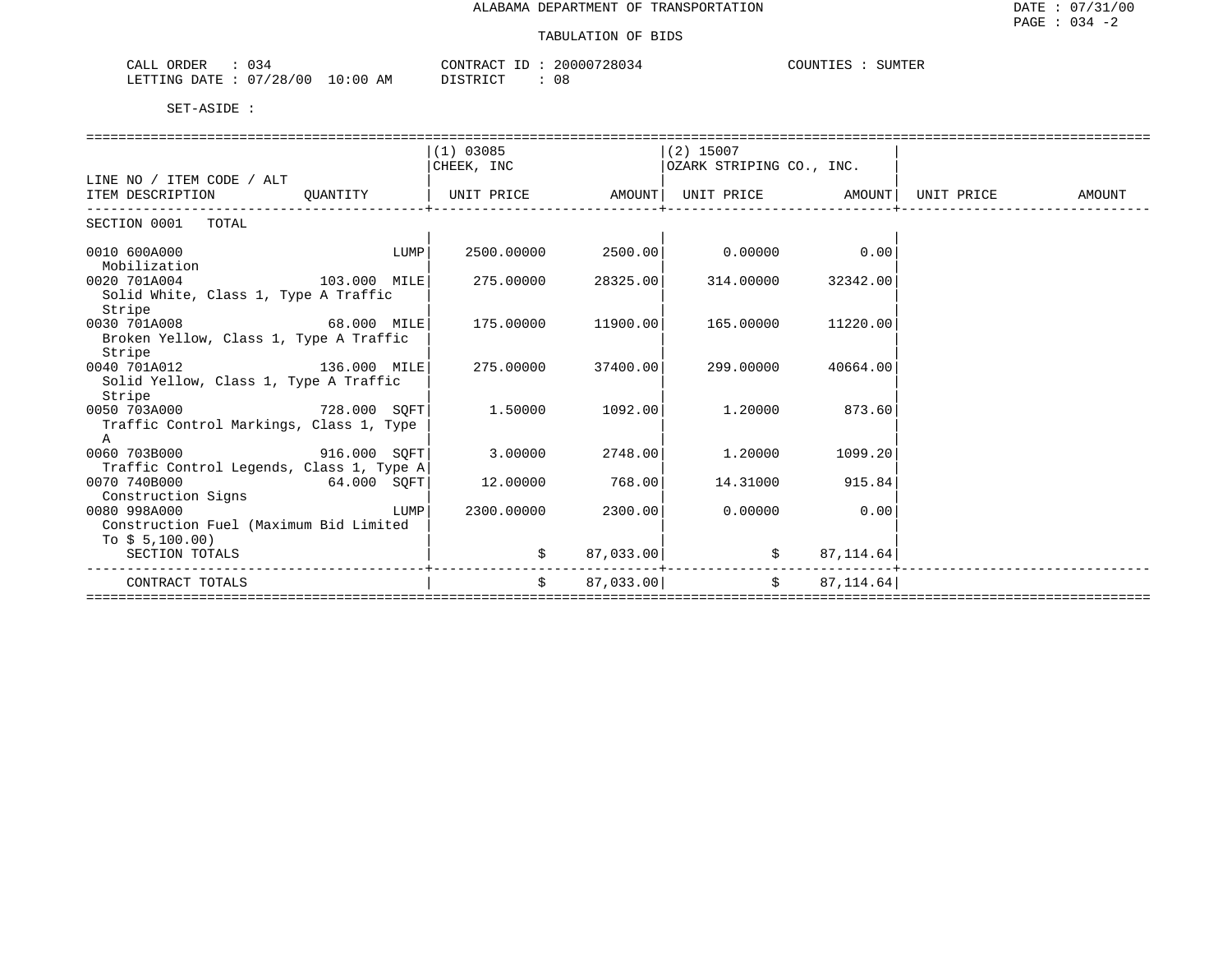DATE :

### VENDOR RANKING

| CALL ORDER<br>LETTING DATE: 07/28/00 | $\therefore$ 035<br>10:00 AM  | CONTRACT ID: 20000728035<br>DISTRICT<br>$\therefore$ 03                                                                                                       |              | COUNTIES : JEFFERSON                          |                   |
|--------------------------------------|-------------------------------|---------------------------------------------------------------------------------------------------------------------------------------------------------------|--------------|-----------------------------------------------|-------------------|
| CONTRACT DESCRIPTION:                | of Hoover. Length - 0.240 km. | CONTRACT TIME : 180<br>BIRMINGHAM<br>for constructing the Bridge Replacement and Approaches on<br>Rocky Ridge Road (C.R. #113) over Little Shades Creek, east | Working Days | (available days)<br>$PROJECT(S) : BR-7020(3)$ |                   |
| SET-ASIDE :                          |                               |                                                                                                                                                               |              |                                               |                   |
| RANK                                 | VENDOR NO./NAME               |                                                                                                                                                               |              | TOTAL<br>BID.                                 | % OVER<br>LOW BID |
| 01007                                | ALABAMA BRIDGE BUILDERS, INC. |                                                                                                                                                               |              | 1,236,751.35                                  | 100.0000%         |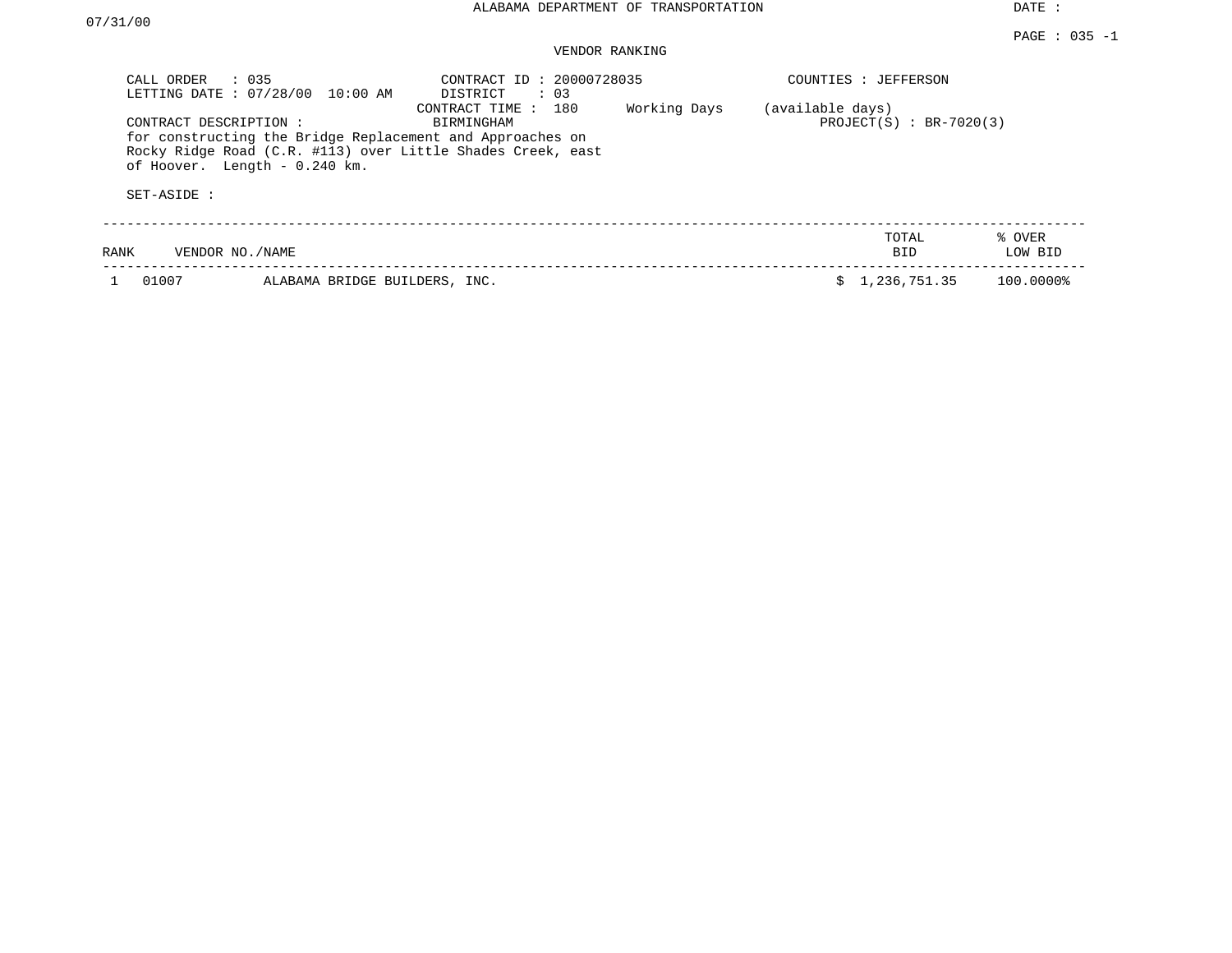| CALL ORDER<br>035               | CONTRACT ID: 20000728035 | COUNTIES : JEFFERSON |
|---------------------------------|--------------------------|----------------------|
| LETTING DATE: 07/28/00 10:00 AM | DISTRICT                 |                      |

|                                                                                 | $(1)$ 01007                  |          |            |        |            |        |
|---------------------------------------------------------------------------------|------------------------------|----------|------------|--------|------------|--------|
|                                                                                 | ALABAMA BRIDGE BUILDERS, INC |          |            |        |            |        |
| LINE NO / ITEM CODE / ALT                                                       |                              |          |            |        |            |        |
| ITEM DESCRIPTION<br>OUANTITY                                                    | UNIT PRICE                   | AMOUNT   | UNIT PRICE | AMOUNT | UNIT PRICE | AMOUNT |
| SECTION 0001<br>TOTAL                                                           |                              |          |            |        |            |        |
| 0010 201A000<br>LUMP                                                            | 5000.00000                   | 5000.00  |            |        |            |        |
| Clearing & Grubbing (Approximately 1                                            |                              |          |            |        |            |        |
| Hectare)                                                                        |                              |          |            |        |            |        |
| 0020 206A000<br>LUMP                                                            | 50000.00000                  | 50000.00 |            |        |            |        |
| Removal Of Old Bridge, Station 5+16.403                                         |                              |          |            |        |            |        |
| 0030 206B000<br>LUMP                                                            | 8000.00000                   | 8000.00  |            |        |            |        |
| Removal Of Old Box Culvert, Station                                             |                              |          |            |        |            |        |
| $1+25.6$ , Detour                                                               |                              |          |            |        |            |        |
| 0040 210A000<br>5477.000 M3                                                     | 13.00000                     | 71201.00 |            |        |            |        |
| Unclassified Excavation                                                         |                              |          |            |        |            |        |
| 0050 210D000<br>5115.000 M3                                                     | 16.00000                     | 81840.00 |            |        |            |        |
| Borrow Excavation                                                               |                              |          |            |        |            |        |
| 0060 214B001<br>50.000 M3                                                       | 35.00000                     | 1750.00  |            |        |            |        |
| Foundation Backfill, Commercial                                                 |                              |          |            |        |            |        |
| 0070 230A000<br>2.000 RBST                                                      | 1150.00000                   | 2300.00  |            |        |            |        |
| Roadbed Processing                                                              |                              |          |            |        |            |        |
| 0080 301A012<br>87.000 M2                                                       | 12.00000                     | 1044.00  |            |        |            |        |
| Crushed Aggregate Base Course, Type B,                                          |                              |          |            |        |            |        |
| Plant Mixed, 150 mm Compacted Thickness                                         |                              |          |            |        |            |        |
| 0090 405A000<br>176.000 L                                                       | 1,15000                      | 202.40   |            |        |            |        |
| Tack Coat                                                                       |                              |          |            |        |            |        |
| 182.000 MTON<br>0100 429A241                                                    | 69.00000                     | 12558.00 |            |        |            |        |
| Improved Bituminous Concrete Wearing                                            |                              |          |            |        |            |        |
| Surface Layer, 19.0 mm Maximum                                                  |                              |          |            |        |            |        |
| Aggregate Size Mix, ESAL Range C                                                |                              |          |            |        |            |        |
| 0110 429B241<br>124.000 MTON                                                    | 48.35000                     | 5995.40  |            |        |            |        |
| Improved Bituminous Concrete Binder                                             |                              |          |            |        |            |        |
| Layer, 25.0 mm Maximum Aggregate Size                                           |                              |          |            |        |            |        |
| Mix, ESAL Range C                                                               |                              |          |            |        |            |        |
| 586.000 MTON<br>0120 429C241                                                    | 48.35000                     | 28333.10 |            |        |            |        |
| Improved Bituminous Concrete Base Layer,<br>37.5 mm Maximum Aggregate Size Mix, |                              |          |            |        |            |        |
| ESAL Range C                                                                    |                              |          |            |        |            |        |
| 0130 430B000<br>15.000 MTON                                                     | 20.00000                     | 300.00   |            |        |            |        |
| Aggregate Surfacing (ALDOT #467 Or #57)                                         |                              |          |            |        |            |        |
| 0140 450B000<br>156.000 M2                                                      | 55.00000                     | 8580.00  |            |        |            |        |
| Reinforced Cement Concrete Bridge End                                           |                              |          |            |        |            |        |
| Slab                                                                            |                              |          |            |        |            |        |
| 0150 502A000<br>25441.000 KG                                                    | 0.70000                      | 17808.70 |            |        |            |        |
| Steel Reinforcement                                                             |                              |          |            |        |            |        |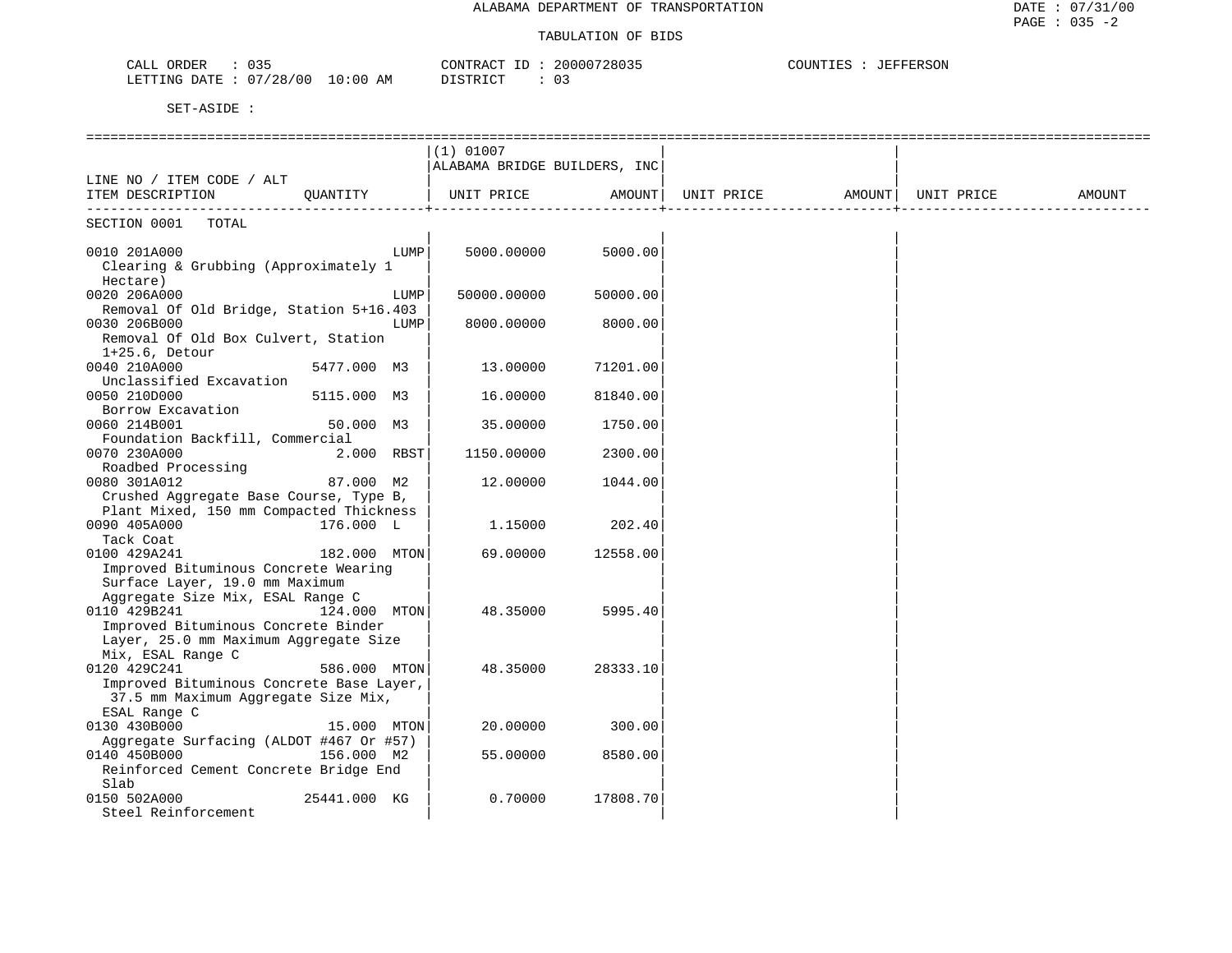| $\sim$ $\sim$ $\sim$<br>CALL<br>ORDER |             | CONTRACT      | 20000728035 | COUNTIES<br>JEFFERSON |
|---------------------------------------|-------------|---------------|-------------|-----------------------|
| 07/28/00<br>LETTING DATE :            | 10:00<br>AM | DISTRICT<br>. |             |                       |

|                                          |              |      | $(1)$ 01007                  |           |            |        |            |        |
|------------------------------------------|--------------|------|------------------------------|-----------|------------|--------|------------|--------|
|                                          |              |      | ALABAMA BRIDGE BUILDERS, INC |           |            |        |            |        |
| LINE NO / ITEM CODE / ALT                |              |      |                              |           |            |        |            |        |
| ITEM DESCRIPTION                         | QUANTITY     |      | UNIT PRICE                   | AMOUNT    | UNIT PRICE | AMOUNT | UNIT PRICE | AMOUNT |
|                                          |              |      |                              |           |            |        |            |        |
| 0160 502A002                             | 34085.000 KG |      | 1,10000                      | 37493.50  |            |        |            |        |
| Steel Reinforcement (Grade 420)          |              |      |                              |           |            |        |            |        |
| 0170 502B000                             |              | LUMP | 35000.00000                  | 35000.00  |            |        |            |        |
| Steel Reinforcement For Bridge           |              |      |                              |           |            |        |            |        |
| Superstructure, Station 5+11.398,        |              |      |                              |           |            |        |            |        |
| Approximately 30 225 Kilograms           |              |      |                              |           |            |        |            |        |
| 0180 506A008                             | 10.000 M     |      | 520.00000                    | 5200.00   |            |        |            |        |
| Drilled Shaft Excavation, 1220 mm        |              |      |                              |           |            |        |            |        |
| Diameter                                 |              |      |                              |           |            |        |            |        |
| 0190 506B003                             | 47.000 M     |      | 1120.00000                   | 52640.00  |            |        |            |        |
| Special Drilled Shaft Excavation, 1220   |              |      |                              |           |            |        |            |        |
| mm Diameter                              |              |      |                              |           |            |        |            |        |
| 0200 506C022                             | 57.000 M     |      | 200.00000                    | 11400.00  |            |        |            |        |
| Drilled Shaft Construction, 1220 mm      |              |      |                              |           |            |        |            |        |
| Diameter, Class DS2 Concrete             |              |      |                              |           |            |        |            |        |
| 0210 506F008                             | 57.000 M     |      | 470.00000                    | 26790.00  |            |        |            |        |
| Permanent Drilled Shaft Casing, 1220 mm  |              |      |                              |           |            |        |            |        |
| Diameter                                 |              |      |                              |           |            |        |            |        |
| 0220 506G002                             | 8.000 EACH   |      | 1600.00000                   | 12800.00  |            |        |            |        |
| Crosshole Sonic Logging 1220 mm Diameter |              |      |                              |           |            |        |            |        |
| 0230 508A000                             | 5966.000 KG  |      | 2.75000                      | 16406.50  |            |        |            |        |
| Structural Steel                         |              |      |                              |           |            |        |            |        |
| 0240 510A000                             | 160.000 M3   |      | 300.00000                    | 48000.00  |            |        |            |        |
| Bridge Substructure Concrete, Class A    |              |      |                              |           |            |        |            |        |
| 0250 510C051                             |              | LUMP | 93000.00000                  | 93000.00  |            |        |            |        |
| Bridge Concrete Superstructure,,         |              |      |                              |           |            |        |            |        |
| Station 5+11.398, Approximately 285      |              |      |                              |           |            |        |            |        |
| Cubic Meters                             |              |      |                              |           |            |        |            |        |
| 0260 510E000                             | 650.000 M2   |      | 1.75000                      | 1137.50   |            |        |            |        |
| Grooving Concrete Bridge Decks           |              |      |                              |           |            |        |            |        |
| 0270 511A004                             | 36.000 EACH  |      | 700.00000                    | 25200.00  |            |        |            |        |
| Elastomeric Bearings, Type 4             |              |      |                              |           |            |        |            |        |
| 0280 513B005                             | 291.000 M    |      | 350.00000                    | 101850.00 |            |        |            |        |
| Pretensioned-Prestressed Concrete        |              |      |                              |           |            |        |            |        |
| Girders, Type IIIM (Specialty Item)      |              |      |                              |           |            |        |            |        |
| 0290 524A012                             | 283.000 M3   |      | 910.00000                    | 257530.00 |            |        |            |        |
| Culvert Concrete (Precast)               |              |      |                              |           |            |        |            |        |
| 0300 535A078                             | 25.000 M     |      | 54.00000                     | 1350.00   |            |        |            |        |
| 375 mm Side Drain Pipe (Class 3 R.C.)    |              |      |                              |           |            |        |            |        |
| 0310 600A000                             |              | LUMP | 64900.00000                  | 64900.00  |            |        |            |        |
| Mobilization                             |              |      |                              |           |            |        |            |        |
|                                          |              |      |                              |           |            |        |            |        |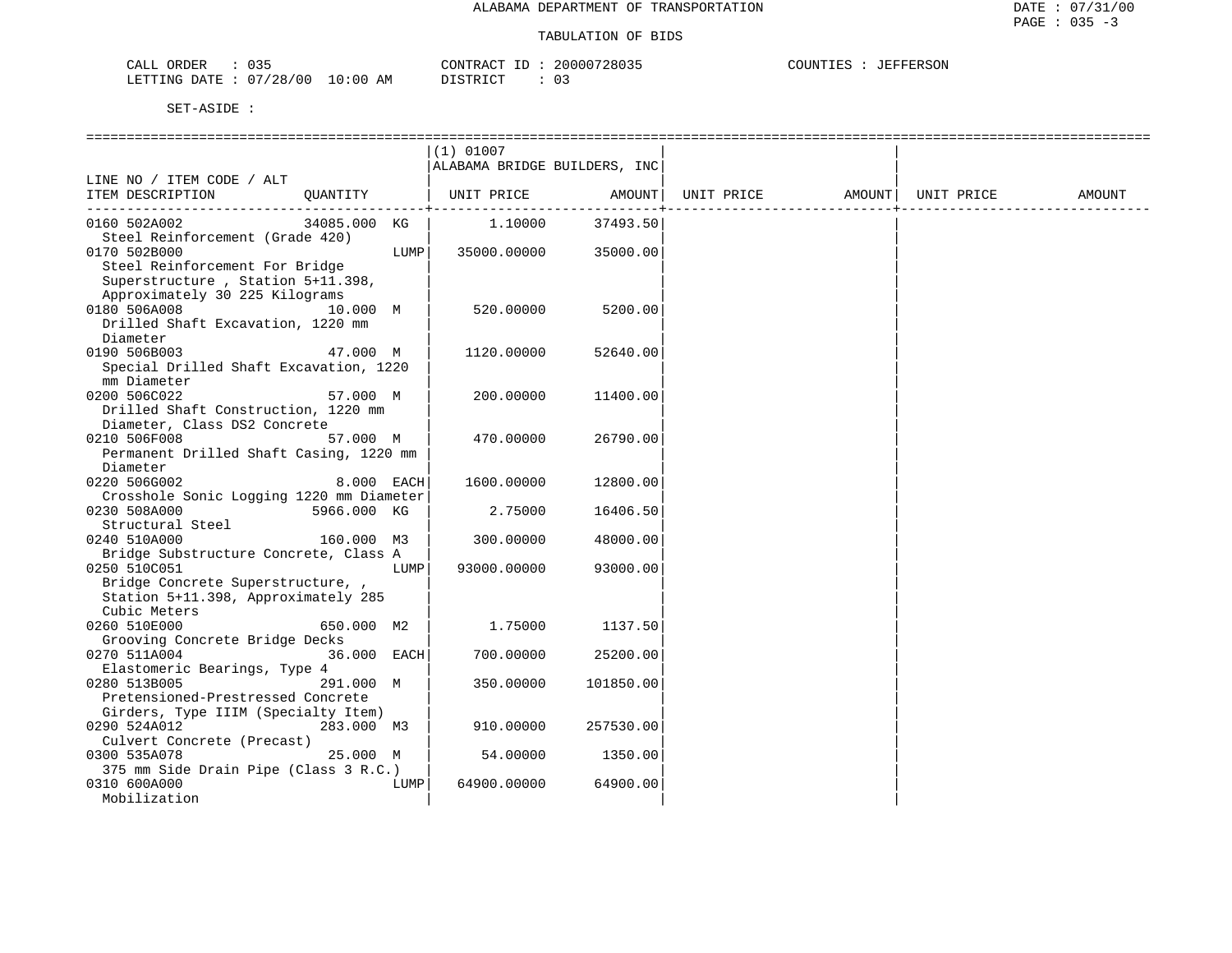| $\sim$ $\sim$ $\sim$<br>ORDER<br>CALL<br>, |                               | אידו וחר<br>$- -$<br>ີ່∺ັນປີຟ     | 20000728035 | COUNTIES<br>roomo gov<br>EFFERSON |
|--------------------------------------------|-------------------------------|-----------------------------------|-------------|-----------------------------------|
| '28/<br>700<br>LETTING DATE                | ΑM<br>$\cdot$ : 00<br>$\cdot$ | $T \cap T$<br>$\alpha$ mp<br>ו שי | ັບ          |                                   |

|                                       |               | $(1)$ 01007                  |                |                                |  |        |
|---------------------------------------|---------------|------------------------------|----------------|--------------------------------|--|--------|
|                                       |               | ALABAMA BRIDGE BUILDERS, INC |                |                                |  |        |
| LINE NO / ITEM CODE / ALT             |               |                              |                |                                |  |        |
| ITEM DESCRIPTION                      |               | QUANTITY   UNIT PRICE        | AMOUNT         | UNIT PRICE AMOUNT   UNIT PRICE |  | AMOUNT |
|                                       |               |                              | -------------+ |                                |  |        |
| 0320 601A000                          | $1.000$ EACH  | 5000.00000                   | 5000.00        |                                |  |        |
| Furnishing Base, Soil And Structure   |               |                              |                |                                |  |        |
|                                       |               |                              |                |                                |  |        |
| Laboratories                          |               |                              |                |                                |  |        |
| 0330 602C000                          | $4.000$ EACH  | 120.00000                    | 480.00         |                                |  |        |
| Permanent Easement Marker             |               |                              |                |                                |  |        |
| 0340 606A000                          | 100.000 M     | 20.00000                     | 2000.00        |                                |  |        |
| 150 mm Underdrain Pipe                |               |                              |                |                                |  |        |
| 0350 610C001                          | 1806.000 MTON | 23.00000                     | 41538.00       |                                |  |        |
| Loose Riprap, Class 2                 |               |                              |                |                                |  |        |
| 0360 610D000                          | 1325.000 M2   | 2.40000                      | 3180.00        |                                |  |        |
| Filter Blanket                        |               |                              |                |                                |  |        |
| 0370 619A100                          | $2.000$ EACH  | 450.00000                    | 900.00         |                                |  |        |
| 375 mm Side Drain Pipe End Treatment, |               |                              |                |                                |  |        |
|                                       |               |                              |                |                                |  |        |
| Class 1                               |               |                              |                |                                |  |        |
| 0380 620A000                          | 6.000 M3      | 800.00000                    | 4800.00        |                                |  |        |
| Minor Structure Concrete              |               |                              |                |                                |  |        |
| 0390 630A000                          | 75.000 M      | 40.15000                     | 3011.25        |                                |  |        |
| Steel Beam Guardrail, Class A, Type 1 |               |                              |                |                                |  |        |
| 0400 630A011                          | 204.000 M     | 38.50000                     | 7854.00        |                                |  |        |
| Steel Beam Guardrail, Class A, Type 1 |               |                              |                |                                |  |        |
| (Temporary)                           |               |                              |                |                                |  |        |
| 0410 630C003                          | 4.000 EACH    | 985.00000                    | 3940.00        |                                |  |        |
| Guardrail End Anchor, Type 13         |               |                              |                |                                |  |        |
| 0420 630C030                          | 1.000 EACH    | 1050.00000                   | 1050.00        |                                |  |        |
| Guardrail End Anchor, Type 9          |               |                              |                |                                |  |        |
|                                       |               |                              |                |                                |  |        |
| 0430 630C070                          | 7.000 EACH    | 1285.00000                   | 8995.00        |                                |  |        |
| Guardrail End Anchor, Type 10 Series  |               |                              |                |                                |  |        |
| 0440 634A000                          | 20.000 M      | 39.50000                     | 790.00         |                                |  |        |
| Industrial Fence, 1.22 Meters High    |               |                              |                |                                |  |        |
| 0450 634A002                          | 28.000 M      | 39.50000                     | 1106.00        |                                |  |        |
| Industrial Fence, 1.83 Meters High    |               |                              |                |                                |  |        |
| 0460 637A000                          | 70.000 M      | 85,00000                     | 5950.00        |                                |  |        |
| Fence Reset                           |               |                              |                |                                |  |        |
| 0470 650A000                          | 858.000 M3    | 10.00000                     | 8580.00        |                                |  |        |
| Topsoil                               |               |                              |                |                                |  |        |
| 0480 651C000                          | 2.000 MTON    | 276.00000                    | 552.00         |                                |  |        |
| 8-8-8 Commercial Fertilizer           |               |                              |                |                                |  |        |
| 0490 651F000                          | 1.000 MTON    | 386.00000                    | 386.00         |                                |  |        |
|                                       |               |                              |                |                                |  |        |
| Ammonium Nitrate                      |               |                              |                |                                |  |        |
| 0500 652A050                          | $1.000$ HA    | 1977.00000                   | 1977.00        |                                |  |        |
| Seeding (Mix 1A)                      |               |                              |                |                                |  |        |
|                                       |               |                              |                |                                |  |        |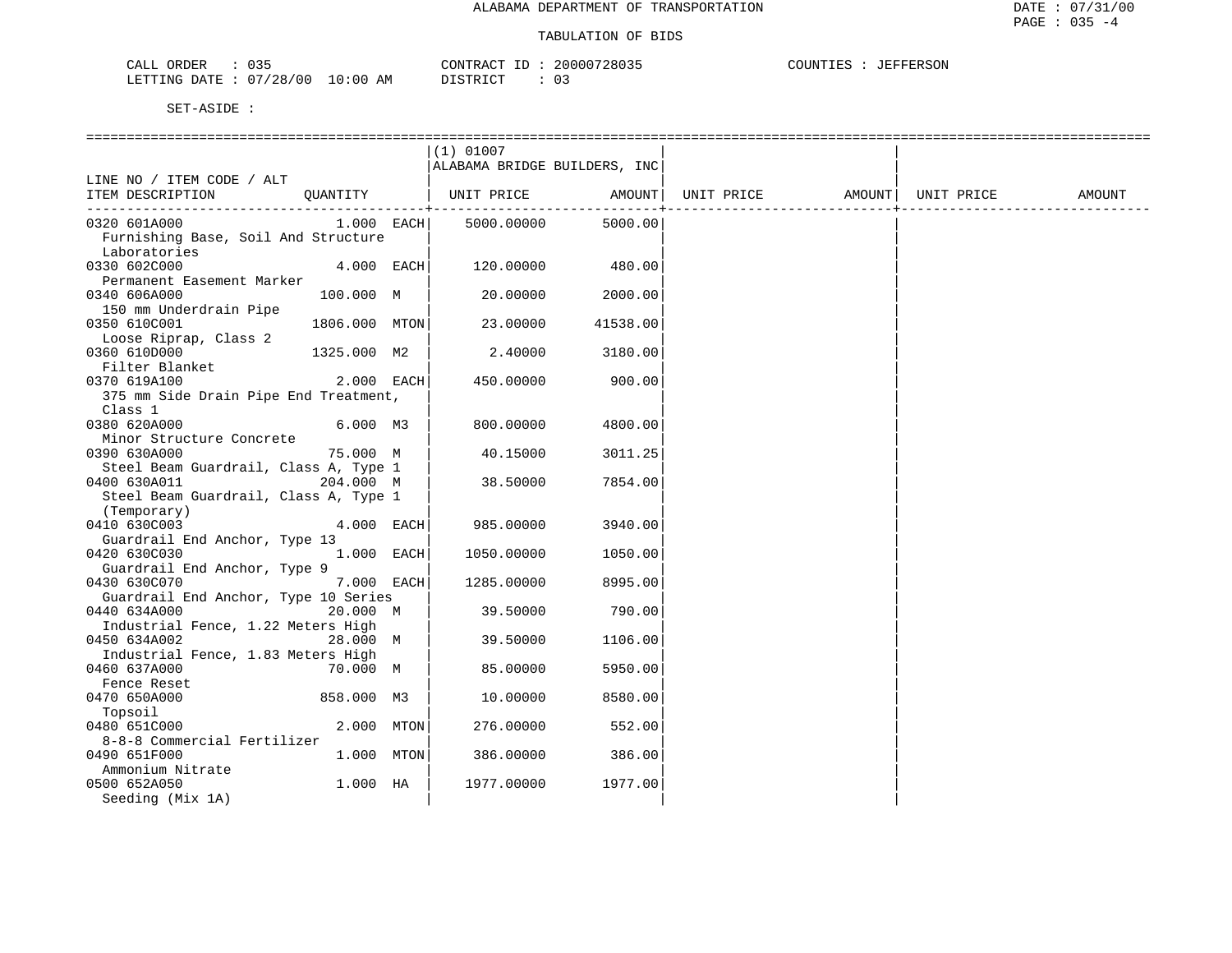| $\sim$ $\sim$ $\sim$<br>CALL<br>ORDER |             | CONTRACT      | 20000728035 | COUNTIES<br>JEFFERSON |
|---------------------------------------|-------------|---------------|-------------|-----------------------|
| 07/28/00<br>LETTING DATE :            | 10:00<br>AM | DISTRICT<br>. |             |                       |

|                                                  |               |      | $(1)$ 01007                  |          |            |        |            |        |
|--------------------------------------------------|---------------|------|------------------------------|----------|------------|--------|------------|--------|
|                                                  |               |      | ALABAMA BRIDGE BUILDERS, INC |          |            |        |            |        |
| LINE NO / ITEM CODE / ALT                        |               |      |                              |          |            |        |            |        |
| ITEM DESCRIPTION                                 | OUANTITY      |      | UNIT PRICE                   | AMOUNT   | UNIT PRICE | AMOUNT | UNIT PRICE | AMOUNT |
|                                                  |               |      |                              | -------- |            |        |            |        |
| 0510 652A053<br>Seeding (Mix 1E)                 | 1.000 HA      |      | 1977.00000                   | 1977.00  |            |        |            |        |
| 0520 652B050                                     | 1.000 HA      |      | 1730.00000                   | 1730.00  |            |        |            |        |
| Temporary Seeding (Mix 1AT)                      |               |      |                              |          |            |        |            |        |
| 0530 652D050                                     | 1.000 HA      |      | 1977.00000                   | 1977.00  |            |        |            |        |
| Seeding In Stubble (Mix 1A)                      |               |      |                              |          |            |        |            |        |
| 0540 656A000                                     | 1.000 HA      |      | 1977.00000                   | 1977.00  |            |        |            |        |
| Mulching, Class A, Type 1                        |               |      |                              |          |            |        |            |        |
| 0550 656A001<br>Mulching, Class A, Type 2        | 1.000 HA      |      | 1977.00000                   | 1977.00  |            |        |            |        |
| 0560 659A000                                     | 2500.000 M2   |      | 2.10000                      | 5250.00  |            |        |            |        |
| Erosion Control Netting, Class A                 |               |      |                              |          |            |        |            |        |
| 0570 665F000                                     | 30.000        | EACH | 6.50000                      | 195.00   |            |        |            |        |
| Hay Bales                                        |               |      |                              |          |            |        |            |        |
| 0580 665G000                                     | 1750.000 EACH |      | 4.00000                      | 7000.00  |            |        |            |        |
| Sand Bags                                        |               |      |                              |          |            |        |            |        |
| 0590 665J000                                     | 455.000 M     |      | 15.00000                     | 6825.00  |            |        |            |        |
| Silt Fence, Type A                               |               |      |                              |          |            |        |            |        |
| 0600 666A001                                     | 1.000 HA      |      | 111.00000                    | 111.00   |            |        |            |        |
| Pest Control Treatment                           |               |      |                              |          |            |        |            |        |
| 0610 701A031                                     | 1.000 KM      |      | 1243.00000                   | 1243.00  |            |        |            |        |
| Solid White, Class 2, Type A Traffic             |               |      |                              |          |            |        |            |        |
| Stripe (1.5 mm Thick)<br>0620 701A035            | 1.000 KM      |      | 1554.00000                   | 1554.00  |            |        |            |        |
| Solid Yellow, Class 2, Type A Traffic            |               |      |                              |          |            |        |            |        |
| Stripe (2.3 mm Thick)                            |               |      |                              |          |            |        |            |        |
| 0630 701C001                                     | 2.000 KM      |      | 311.00000                    | 622.00   |            |        |            |        |
| Solid Temporary Traffic Stripe                   |               |      |                              |          |            |        |            |        |
| 0640 701D007                                     | 1.000 KM      |      | 746.00000                    | 746.00   |            |        |            |        |
| Solid Traffic Stripe Removed (Paint)             |               |      |                              |          |            |        |            |        |
| 0650 701G124                                     | 124.000 M     |      | 10.35000                     | 1283.40  |            |        |            |        |
| Solid White, Class 3W, Type A Traffic            |               |      |                              |          |            |        |            |        |
| Stripe                                           |               |      |                              |          |            |        |            |        |
| 0660 701G132                                     | 62.000 M      |      | 14.80000                     | 917.60   |            |        |            |        |
| Solid Yellow, Class 3W, Type A Traffic<br>Stripe |               |      |                              |          |            |        |            |        |
| 0670 705A037                                     | 20.000 EACH   |      | 10.00000                     | 200.00   |            |        |            |        |
| Pavement Markers, Class A-H, Type 2-D            |               |      |                              |          |            |        |            |        |
| 0680 710A115                                     | 4.000 M2      |      | 400.00000                    | 1600.00  |            |        |            |        |
| Class 4, Alum Flat Sign Panels 2.032 mm          |               |      |                              |          |            |        |            |        |
| Thick or Steel Flat Sign Panels 1.897            |               |      |                              |          |            |        |            |        |
| MM Thick(Ty III or Ty IV Background)             |               |      |                              |          |            |        |            |        |
|                                                  |               |      |                              |          |            |        |            |        |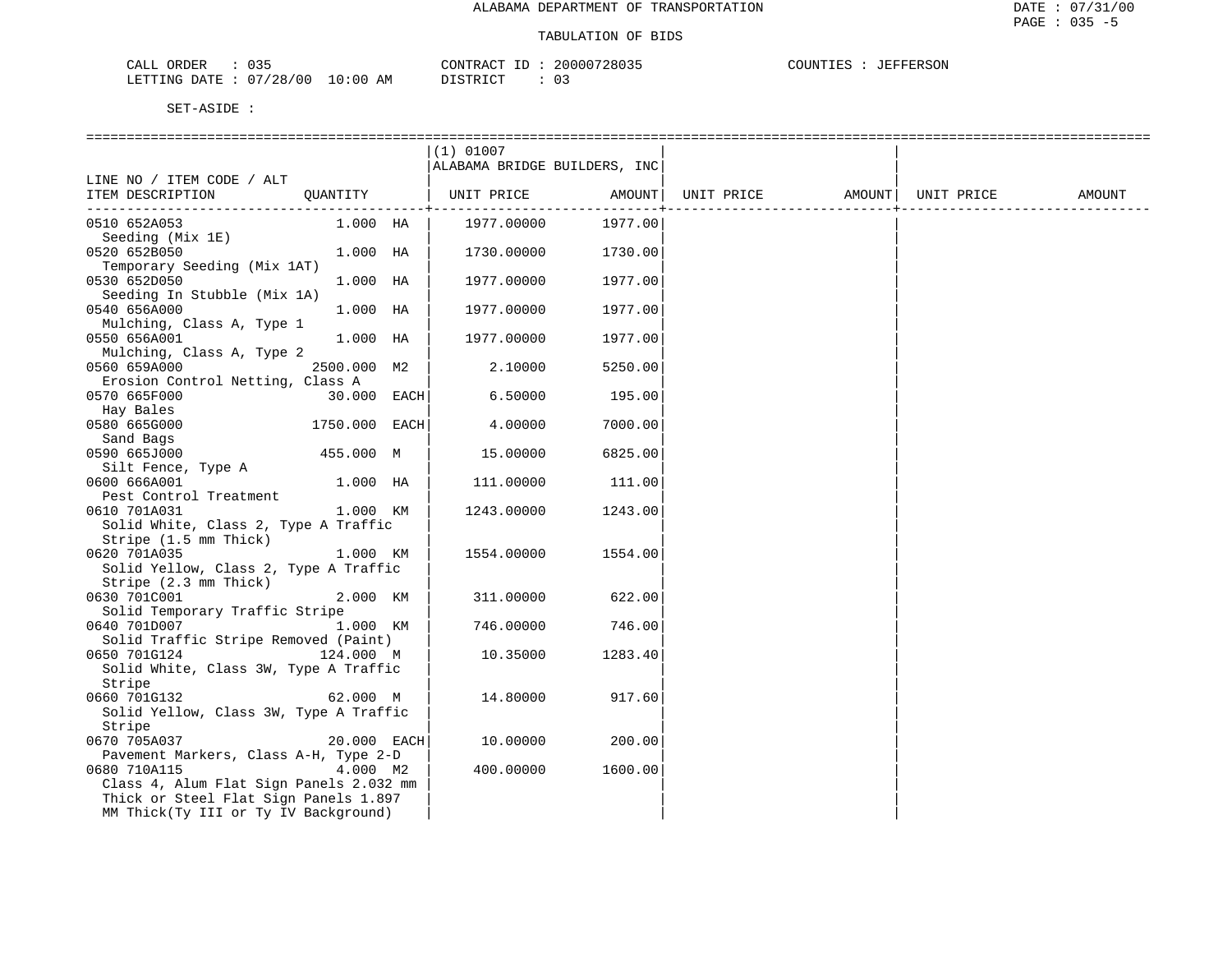| $\sim$ $\sim$ $\sim$<br>ORDER<br>CALL<br>U35 | CONTRACT                        | 20000728035 | COUNTIES<br>JEFFERSON |
|----------------------------------------------|---------------------------------|-------------|-----------------------|
| 1/00<br>/28<br>LETTING<br>Λ7<br>RATE:        | LO : 00<br><b>TOMOTOM</b><br>AΜ | UJ.         |                       |

|                                                            |             |      | $(1)$ 01007                  |                 |            |        |            |        |
|------------------------------------------------------------|-------------|------|------------------------------|-----------------|------------|--------|------------|--------|
|                                                            |             |      | ALABAMA BRIDGE BUILDERS, INC |                 |            |        |            |        |
| LINE NO / ITEM CODE / ALT                                  |             |      |                              |                 |            |        |            |        |
| ITEM DESCRIPTION                                           | OUANTITY    |      | UNIT PRICE                   | AMOUNT          | UNIT PRICE | AMOUNT | UNIT PRICE | AMOUNT |
| 0690 710B001                                               | — 26.000 м  |      | 27.00000                     | 702.00          |            |        |            |        |
| Roadway Sign Post (#3 "U" Channel                          |             |      |                              |                 |            |        |            |        |
| Galvanized Steel)                                          |             |      |                              |                 |            |        |            |        |
| 0700 740B000                                               | 27.000 M2   |      | 115,00000                    | 3105.00         |            |        |            |        |
| Construction Signs                                         |             |      |                              |                 |            |        |            |        |
| 0710 740D000                                               | 40.000 EACH |      | 55.00000                     | 2200.00         |            |        |            |        |
| Channelizing Drums                                         |             |      |                              |                 |            |        |            |        |
| 0720 740E000                                               | 15.000 EACH |      | 15.00000                     | 225.00          |            |        |            |        |
| Cones (900 mm High)                                        |             |      |                              |                 |            |        |            |        |
| 0730 740F002                                               | 4.000 EACH  |      | 275.00000                    | 1100.00         |            |        |            |        |
| Barricades, Type III                                       |             |      |                              |                 |            |        |            |        |
| 0740 7401005                                               | 8.000 EACH  |      | 550.00000                    | 4400.00         |            |        |            |        |
| Warning Lights, Type B (Detachable Head)                   |             |      |                              |                 |            |        |            |        |
| 0750 740M000                                               | 15.000 EACH |      | 9.00000                      | 135.00          |            |        |            |        |
| Ballast For Cone                                           |             |      | 0.00000                      |                 |            |        |            |        |
| 0760 998A000                                               |             | LUMP |                              | 0.00            |            |        |            |        |
| Construction Fuel (Maximum Bid Limited<br>To $$53,000.00)$ |             |      |                              |                 |            |        |            |        |
| SECTION TOTALS                                             |             |      |                              | \$1,236,751.35  |            |        |            |        |
|                                                            |             |      |                              |                 |            |        |            |        |
| CONTRACT TOTALS                                            |             |      |                              | \$1,236,751.35] |            |        |            |        |
|                                                            |             |      |                              |                 |            |        |            |        |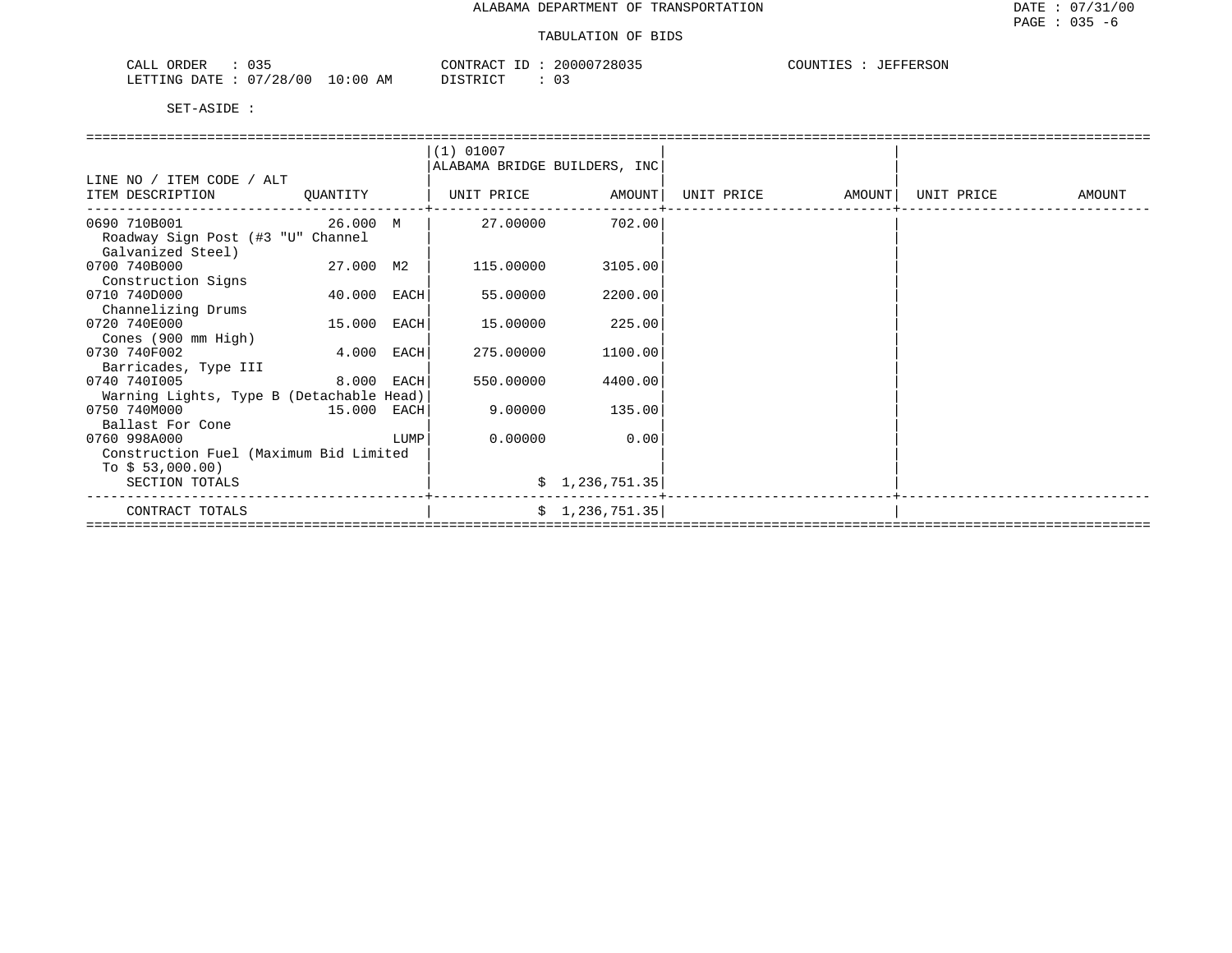## VENDOR RANKING

| CALL ORDER : 037<br>LETTING DATE: 07/28/00 10:00 AM                                                                                                                                                  | CONTRACT ID: 20000728037<br>$\therefore$ 09<br>DISTRICT | COUNTIES : MOBILE                                |
|------------------------------------------------------------------------------------------------------------------------------------------------------------------------------------------------------|---------------------------------------------------------|--------------------------------------------------|
| CONTRACT DESCRIPTION:<br>for constructing the Grade, Drainage, Pavement, Traffic<br>Stripe and Signals on Hillcrest Road from south of Girby<br>Road to Cottage Hill Road in Mobile. Length 2.924 km | Working Days<br>CONTRACT TIME : 180<br>MOBILE           | (available days)<br>$PROJECT(S)$ : STPMB-7511(1) |
| SET-ASIDE:                                                                                                                                                                                           |                                                         |                                                  |

| RANK |       | VENDOR NO./NAME                           | TOTAL<br><b>BID</b>    | % OVER<br>LOW BID |
|------|-------|-------------------------------------------|------------------------|-------------------|
|      | 08072 | GEORGE B. HARDEE CONSTRUCTION CO., INC.   | \$3,433,408.77         | 100.0000%         |
|      | 23011 | HOSEA O. WEAVER & SONS, INC.              | \$3,447,683.04         | 100.4157%         |
|      | 23029 | J. S. WALTON & COMPANY, INC.              | \$3,535,876.99         | 102.9844%         |
|      | 23056 | JOHN G. WALTON CONSTRUCTION COMPANY, INC. | \$3,668,236.68         | 106.8394%         |
|      | 23007 | M.C. WILLIAMS CONTRACTING CO., INC.       | \$3.897.054.20         | 113.5039%         |
| 6.   | 19058 | $S J & L$ , INC.                          | $\sin 4, 338, 279, 10$ | 126.3548%         |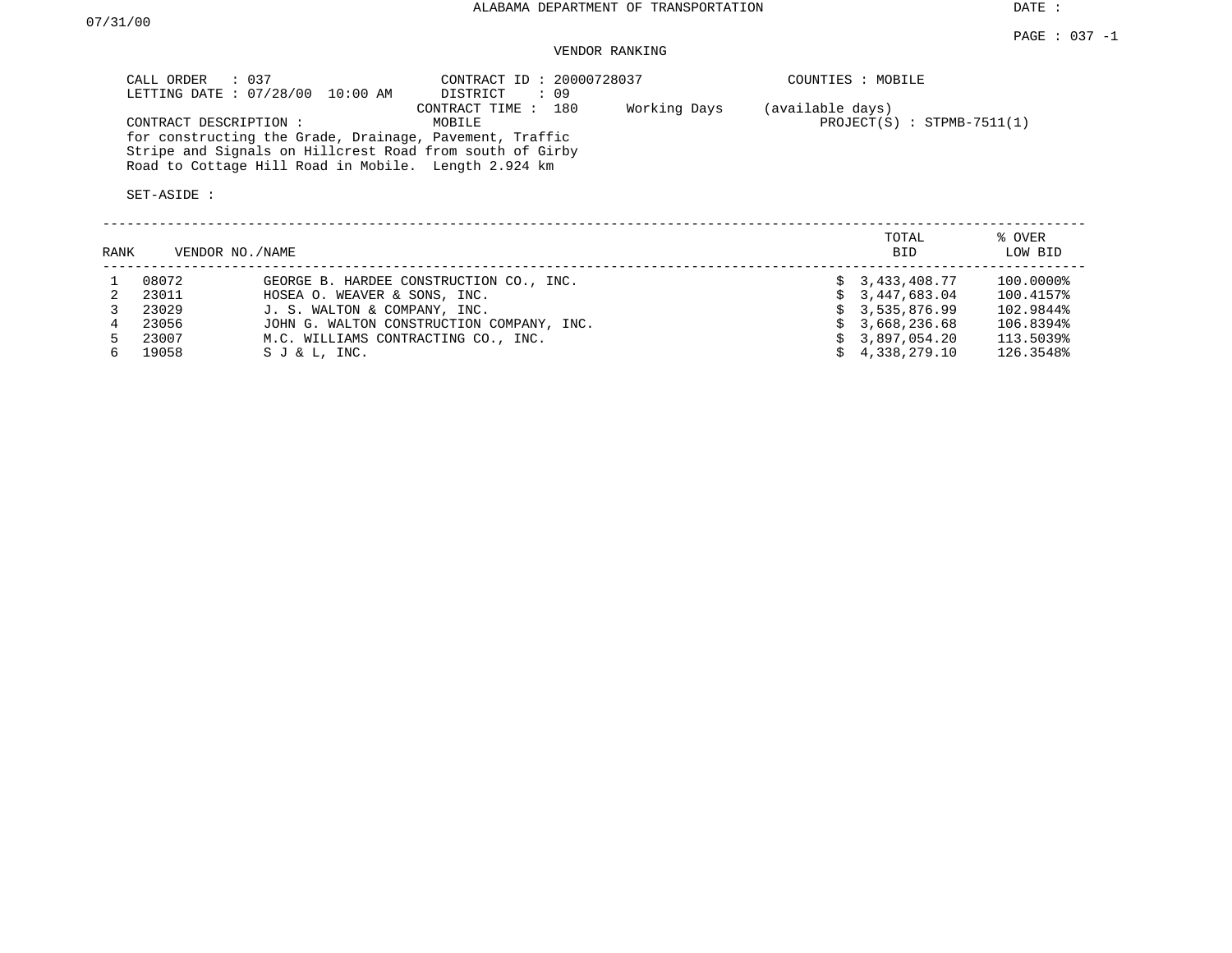| $\cap$ $\cap$<br>ORDER<br>CALL<br>ັບລ        |             | CONTRACT<br>$- -$ | 20000728037 | COUNTIES<br>๚∪฿⊥⊥แ |
|----------------------------------------------|-------------|-------------------|-------------|--------------------|
| 07/28/00<br>'ETTING<br>DATE<br>___<br>$\sim$ | 10:00<br>AΜ | דת דפידי את       | ററ          |                    |

|                                            |              |      | (1) 08072   |           | $(2)$ 23011                                                                            |           | $(3)$ 23029 |           |  |  |
|--------------------------------------------|--------------|------|-------------|-----------|----------------------------------------------------------------------------------------|-----------|-------------|-----------|--|--|
|                                            |              |      |             |           | GEORGE B. HARDEE CONSTRUCTIO HOSEA O. WEAVER & SONS, INC. J. S. WALTON & COMPANY, INC. |           |             |           |  |  |
| LINE NO / ITEM CODE / ALT                  |              |      |             |           |                                                                                        |           |             |           |  |  |
| ITEM DESCRIPTION                           | OUANTITY     |      | UNIT PRICE  | AMOUNT    | UNIT PRICE                                                                             | AMOUNT    | UNIT PRICE  | AMOUNT    |  |  |
|                                            |              |      |             |           |                                                                                        |           |             |           |  |  |
| SECTION 0001<br>Total                      |              |      |             |           |                                                                                        |           |             |           |  |  |
| 0010 201A000                               |              | LUMP | 70000.00000 | 70000.00  | 63200.00000                                                                            | 63200.00  | 51232.41000 | 51232.41  |  |  |
| Clearing & Grubbing (Approximately 5       |              |      |             |           |                                                                                        |           |             |           |  |  |
| Hectares)                                  |              |      |             |           |                                                                                        |           |             |           |  |  |
| 0020 206C000                               | 166.000 M2   |      | 2.69970     | 448.15    | 7.63000                                                                                | 1266.58   | 2.41000     | 400.06    |  |  |
| Removing Concrete Sidewalk                 |              |      |             |           |                                                                                        |           |             |           |  |  |
| 0030 206C003                               | 1260.000 M2  |      | 2.69970     | 3401.62   | 4.16000                                                                                | 5241.60   | 2.41000     | 3036.60   |  |  |
| Removing Concrete Flumes                   |              |      |             |           |                                                                                        |           |             |           |  |  |
| 0040 206C010                               | 124.000 M2   |      | 2.69970     | 334.76    | 5.11000                                                                                | 633.64    | 2.41000     | 298.84    |  |  |
| Removing Concrete Driveway                 |              |      |             |           |                                                                                        |           |             |           |  |  |
| 0050 206D000                               | 466.000 M    |      | 9.86840     | 4598.67   | 19.54000                                                                               | 9105.64   | 16.14000    | 7521.24   |  |  |
| Removing Pipe                              |              |      |             |           |                                                                                        |           |             |           |  |  |
| 0060 206D001                               | 10.000 M     |      | 32.89470    | 328.95    | 15.38000                                                                               | 153.80    | 57.85000    | 578.50    |  |  |
| Removing Guardrail                         |              |      |             |           |                                                                                        |           |             |           |  |  |
| 0070 206D002                               | 18.000 M     |      | 11.51320    | 207.24    | 23.51000                                                                               | 423.18    | 22.35000    | 402.30    |  |  |
| Removing Curb                              |              |      |             |           |                                                                                        |           |             |           |  |  |
| 0080 206D003                               | 3168.000 M   |      | 8.71710     | 27615.77  | 9.08000                                                                                | 28765.44  | 6.91000     | 21890.88  |  |  |
| Removing Curb And Gutter                   |              |      |             |           |                                                                                        |           |             |           |  |  |
| 0090 206D005                               | 225.000 M    |      | 11.51320    | 2590.47   | 7.74000                                                                                | 1741.50   | 6.96000     | 1566.00   |  |  |
| Removing Gutter                            |              |      |             |           |                                                                                        |           |             |           |  |  |
| 0100 206E000                               | 4.000 EACH   |      | 125.00000   | 500.00    | 81.92000                                                                               | 327.68    | 82.22000    | 328.88    |  |  |
| Removing Headwalls                         |              |      |             |           |                                                                                        |           |             |           |  |  |
| 0110 206E001                               | 22.000       | EACH | 150.00000   | 3300.00   | 163.84000                                                                              | 3604.48   | 135.17000   | 2973.74   |  |  |
| Removing Inlets                            |              |      |             |           |                                                                                        |           |             |           |  |  |
| 0120 206E003                               | 2.000 EACH   |      | 200.00000   | 400.00    | 163.85000                                                                              | 327.70    | 218.76000   | 437.52    |  |  |
| Removing Manholes                          |              |      |             |           |                                                                                        |           |             |           |  |  |
| 0130 210A000                               | 28631.000 M3 |      | 3.62530     | 103795.96 | 4.51000                                                                                | 129125.81 | 5.21000     | 149167.51 |  |  |
| Unclassified Excavation                    |              |      |             |           |                                                                                        |           |             |           |  |  |
| 0140 210D012                               | 11442.000 M3 |      | 7.58020     | 86732.65  | 7.76000                                                                                | 88789.92  | 9.04000     | 103435.68 |  |  |
| Borrow Excavation $(A2-4(0)$ OR $A-4(0)$ ) |              |      |             |           |                                                                                        |           |             |           |  |  |
| 0150 214A000                               | 4412.000 M3  |      | 6.26190     | 27627.50  | 3.55000                                                                                | 15662.60  | 4.26000     | 18795.12  |  |  |
| Structure Excavation                       |              |      |             |           |                                                                                        |           |             |           |  |  |
| 0160 214B000                               | 719.000 M3   |      | 6.59150     | 4739.29   | 7.76000                                                                                | 5579.44   | 14.32000    | 10296.08  |  |  |
| Foundation Backfill, Local                 |              |      |             |           |                                                                                        |           |             |           |  |  |
| 0170 214B001                               | 27.000 M3    |      | 43.99180    | 1187.78   | 53.74000                                                                               | 1450.98   | 78.84000    | 2128.68   |  |  |
| Foundation Backfill, Commercial            |              |      |             |           |                                                                                        |           |             |           |  |  |
| 0180 230A000                               | 34.000 RBST  |      | 575.00000   | 19550.00  | 970.54000                                                                              | 32998.36  | 458.23000   | 15579.82  |  |  |
| Roadbed Processing                         |              |      |             |           |                                                                                        |           |             |           |  |  |
| 0190 301A012                               | 49241.000 M2 |      | 8.87290     | 436910.47 | 7.99000                                                                                | 393435.59 | 8.24000     | 405745.84 |  |  |
| Crushed Aggregate Base Course, Type B,     |              |      |             |           |                                                                                        |           |             |           |  |  |
| Plant Mixed, 150 mm Compacted Thickness    |              |      |             |           |                                                                                        |           |             |           |  |  |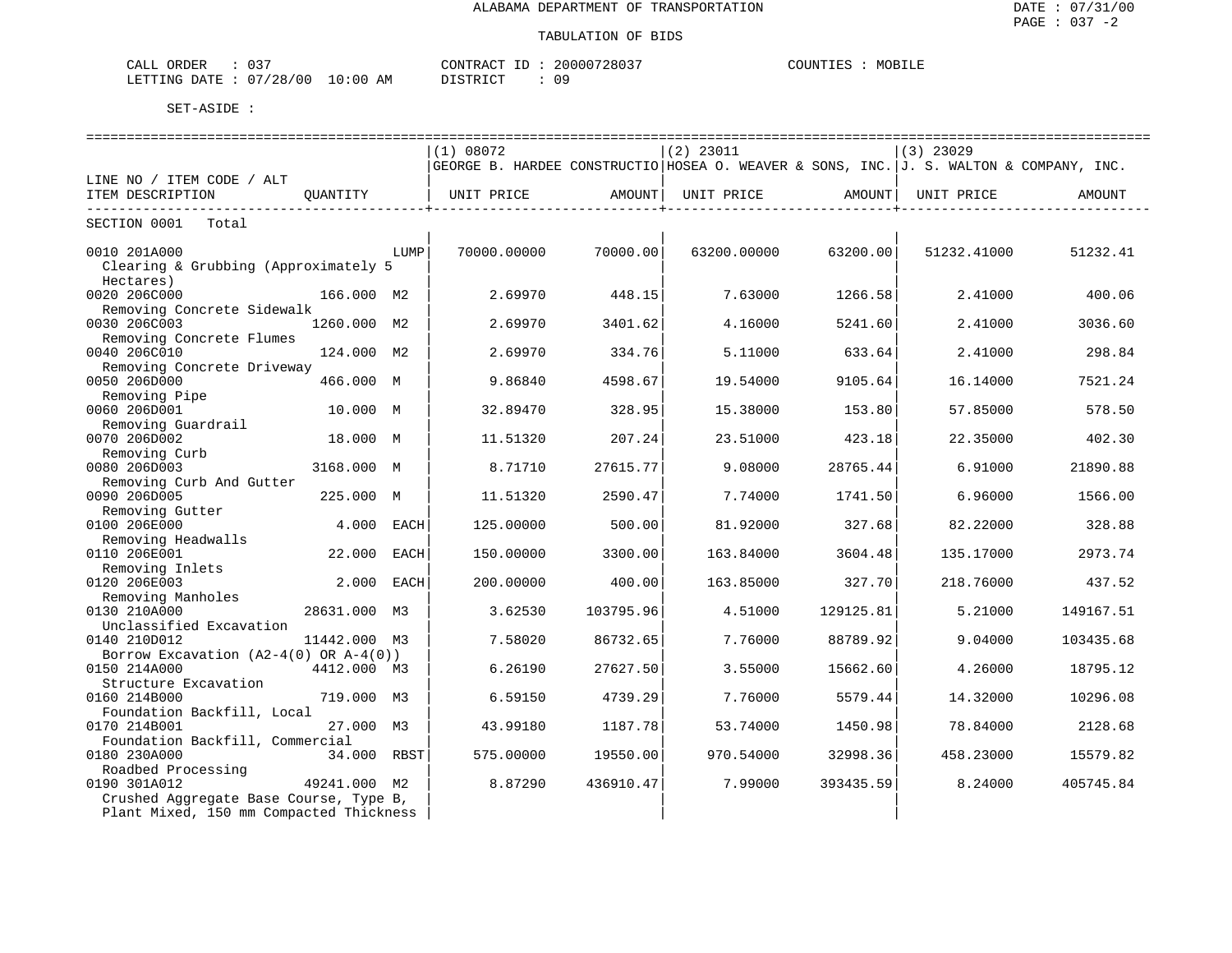| CALL ORDER                       |  |          | CONTRACT ID: 20000728037 | COUNTIES | MOBILE |
|----------------------------------|--|----------|--------------------------|----------|--------|
| LETTING DATE : 07/28/00 10:00 AM |  | PISTRICT |                          |          |        |

|                                                                      |                | (1) 08072                                                                              |                                    | $(2)$ 23011 |                    | $(3)$ 23029 |           |
|----------------------------------------------------------------------|----------------|----------------------------------------------------------------------------------------|------------------------------------|-------------|--------------------|-------------|-----------|
|                                                                      |                | GEORGE B. HARDEE CONSTRUCTIO HOSEA O. WEAVER & SONS, INC. J. S. WALTON & COMPANY, INC. |                                    |             |                    |             |           |
| LINE NO / ITEM CODE / ALT<br>ITEM DESCRIPTION                        | QUANTITY       | UNIT PRICE                                                                             | AMOUNT                             | UNIT PRICE  | AMOUNT             | UNIT PRICE  | AMOUNT    |
|                                                                      |                |                                                                                        | ------------- <del>-------</del> - |             | ------------------ |             |           |
| 0200 401A000                                                         | 44331.000 M2   | 0.48040                                                                                | 21296.61                           | 0.62000     | 27485.22           | 0.54000     | 23938.74  |
| Bituminous Treatment A                                               |                |                                                                                        |                                    |             |                    |             |           |
| 0210 405A000                                                         | 7756.000 L     | 0.22450                                                                                | 1741.22                            | 0.15000     | 1163.40            | 0.23000     | 1783.88   |
| Tack Coat<br>0220 410B000                                            | 1.000 EACH     | 2500.00000                                                                             | 2500.00                            | 2078.05000  | 2078.05            | 1174.46000  | 1174.46   |
| State Furnished Profilograph                                         |                |                                                                                        |                                    |             |                    |             |           |
| 0230 429A240                                                         | 3457.000 MTON  | 44.35700                                                                               | 153342.15                          | 39.12000    | 135237.84          | 51.21000    | 177032.97 |
| Improved Bituminous Concrete Wearing                                 |                |                                                                                        |                                    |             |                    |             |           |
| Surface Layer, 12.5 mm Maximum                                       |                |                                                                                        |                                    |             |                    |             |           |
| Aggregate Size Mix, ESAL Range C                                     |                |                                                                                        |                                    |             |                    |             |           |
| 0240 429B241                                                         | 12919.000 MTON | 39.16520                                                                               | 505975.22                          | 35.95000    | 464438.05          | 45.58000    | 588848.02 |
| Improved Bituminous Concrete Binder                                  |                |                                                                                        |                                    |             |                    |             |           |
| Layer, 25.0 mm Maximum Aggregate Size                                |                |                                                                                        |                                    |             |                    |             |           |
| Mix, ESAL Range C                                                    |                |                                                                                        |                                    |             |                    |             |           |
| 0250 429B245                                                         | 34.000 MTON    | 60.62720                                                                               | 2061.32                            | 63.09000    | 2145.06            | 65.14000    | 2214.76   |
| Improved Bituminous Concrete Binder                                  |                |                                                                                        |                                    |             |                    |             |           |
| Layer, Patching, 25.0 mm Maximum                                     |                |                                                                                        |                                    |             |                    |             |           |
| Aggregate Size Mix, ESAL Range C                                     |                |                                                                                        |                                    |             |                    |             |           |
| 0260 429B247                                                         | 271.000 MTON   | 55.11560                                                                               | 14936.33                           | 47.23000    | 12799.33           | 62.66000    | 16980.86  |
| Improved Bituminous Concrete Binder                                  |                |                                                                                        |                                    |             |                    |             |           |
| Layer, Leveling, 12.5 mm Maximum<br>Aggregate Size Mix, ESAL Range C |                |                                                                                        |                                    |             |                    |             |           |
| 0270 430B000                                                         | 50.000 MTON    | 30.86470                                                                               | 1543.24                            | 27.00000    | 1350.00            | 46.54000    | 2327.00   |
| Aggregate Surfacing (ALDOT #467 Or #57)                              |                |                                                                                        |                                    |             |                    |             |           |
| 0280 430B005                                                         | 46.000 MTON    | 30.86470                                                                               | 1419.78                            | 27.00000    | 1242.00            | 46.44000    | 2136.24   |
| Aggregate Surfacing (ALDOT #410)                                     |                |                                                                                        |                                    |             |                    |             |           |
| 0290 502A000                                                         | 21232.000 KG   | 1.49910                                                                                | 31828.89                           | 1.54000     | 32697.28           | 1,24000     | 26327.68  |
| Steel Reinforcement                                                  |                |                                                                                        |                                    |             |                    |             |           |
| 0300 524B011                                                         | 123.000 M3     | 535.23130                                                                              | 65833.45                           | 584.59000   | 71904.57           | 369.04000   | 45391.92  |
| Culvert Concrete Extension (Cast In                                  |                |                                                                                        |                                    |             |                    |             |           |
| Place)                                                               |                |                                                                                        |                                    |             |                    |             |           |
| 0310 525A000                                                         | 115.000 M3     | 467.99780                                                                              | 53819.75                           | 584.59000   | 67227.85           | 386.83000   | 44485.45  |
| Retaining Wall Concrete                                              |                |                                                                                        |                                    |             |                    |             |           |
| 0320 530A001                                                         | 1574.000 M     | 72.03950                                                                               | 113390.17                          | 63.46000    | 99886.04           | 56.69000    | 89230.06  |
| 450 mm Roadway Pipe (Class 3 R.C.)                                   |                |                                                                                        |                                    |             |                    |             |           |
| 0330 530A002<br>600 mm Roadway Pipe (Class 3 R.C.)                   | 551.000 M      | 96.51320                                                                               | 53178.77                           | 87.78000    | 48366.78           | 80.14000    | 44157.14  |
| 0340 530A003                                                         | 234.000 M      | 130.69080                                                                              | 30581.65                           | 117.03000   | 27385.02           | 109.03000   | 25513.02  |
| 750 mm Roadway Pipe (Class 3 R.C.)                                   |                |                                                                                        |                                    |             |                    |             |           |
| 0350 530A100                                                         | 19.000 M       | 67.46710                                                                               | 1281.87                            | 96.24000    | 1828.56            | 50.60000    | 961.40    |
| 375 mm Roadway Pipe (Class 3 R.C.)                                   |                |                                                                                        |                                    |             |                    |             |           |
| (Extension)                                                          |                |                                                                                        |                                    |             |                    |             |           |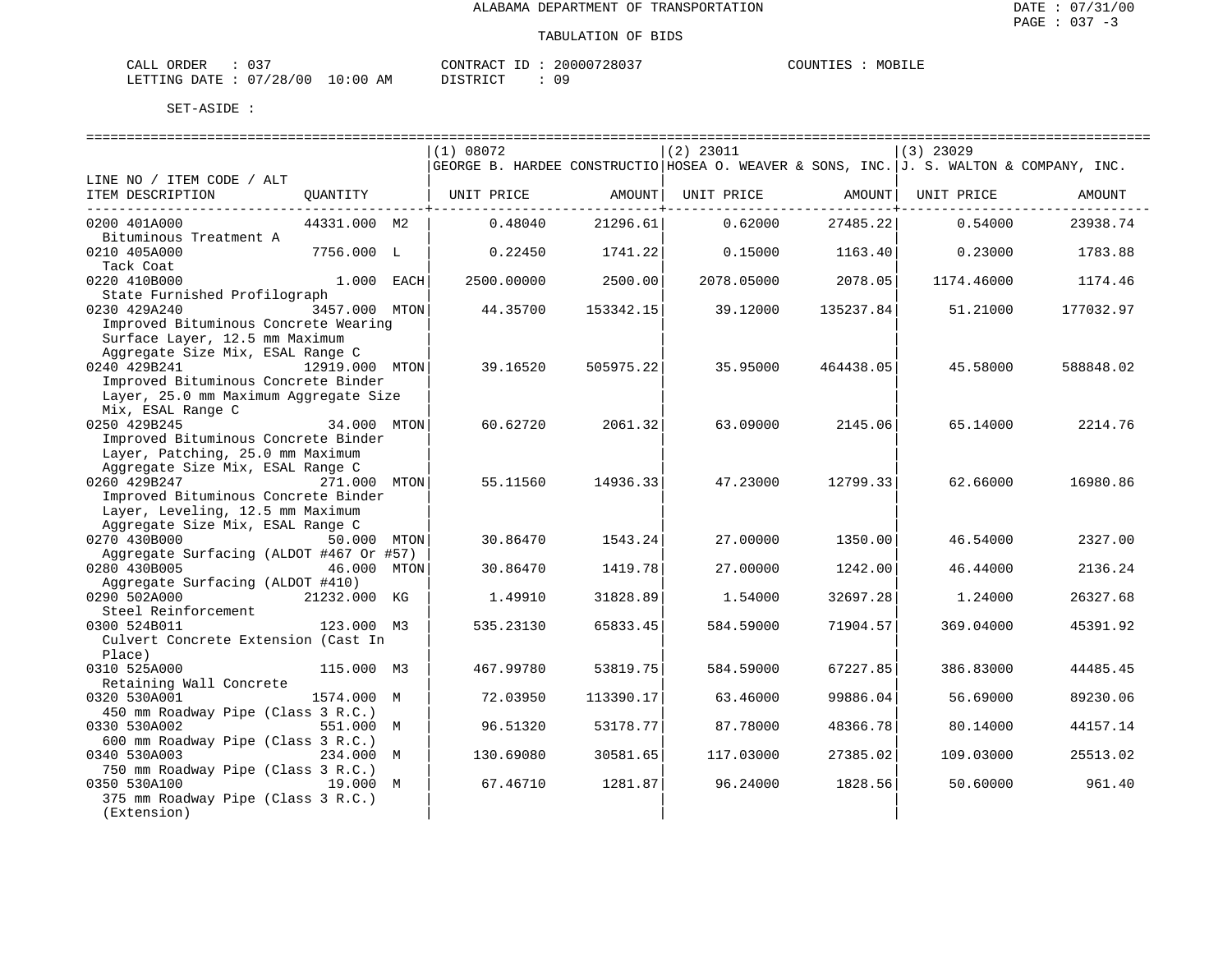| <b>ORDER</b><br>CALL | $\sim$ $\sim$ $\sim$<br>ັ |                                                                                                                                | TD<br>CONTRACT | 20000728037 | MOBILF<br>™™™ |
|----------------------|---------------------------|--------------------------------------------------------------------------------------------------------------------------------|----------------|-------------|---------------|
| LETTING DATE         | : 07/28/00                | 10:00<br>ΆM<br>the contract of the contract of the contract of the contract of the contract of the contract of the contract of |                |             |               |

|                                                                       |               |      | (1) 08072                                                                              |                                  | $(2)$ 23011                  |                               | $(3)$ 23029  |           |
|-----------------------------------------------------------------------|---------------|------|----------------------------------------------------------------------------------------|----------------------------------|------------------------------|-------------------------------|--------------|-----------|
|                                                                       |               |      | GEORGE B. HARDEE CONSTRUCTIO HOSEA O. WEAVER & SONS, INC. J. S. WALTON & COMPANY, INC. |                                  |                              |                               |              |           |
| LINE NO / ITEM CODE / ALT                                             |               |      |                                                                                        |                                  |                              |                               |              |           |
| ITEM DESCRIPTION                                                      | OUANTITY      |      | UNIT PRICE                                                                             | AMOUNT                           | UNIT PRICE AMOUNT UNIT PRICE |                               |              | AMOUNT    |
| 0360 530A101                                                          | 13.000 M      |      | 109.11180                                                                              | ---------------------<br>1418.45 | 134.83000                    | ---------------+--<br>1752.79 | 100.80000    | 1310.40   |
| 450 mm Roadway Pipe (Class 3 R.C.)                                    |               |      |                                                                                        |                                  |                              |                               |              |           |
| (Extension)                                                           |               |      |                                                                                        |                                  |                              |                               |              |           |
| 0370 530A103                                                          | 11.000 M      |      | 123.71710                                                                              | 1360.89                          | 198.01000                    | 2178.11                       | 137.95000    | 1517.45   |
| 750 mm Roadway Pipe (Class 3 R.C.)                                    |               |      |                                                                                        |                                  |                              |                               |              |           |
| (Extension)                                                           |               |      |                                                                                        |                                  |                              |                               |              |           |
| 0380 530B006                                                          | 32.000 M      |      | 302.79610                                                                              | 9689.48                          | 252.00000                    | 8064.00                       | 252.83000    | 8090.56   |
| 1485 mm Span X 915 mm Rise Roadway Pipe                               |               |      |                                                                                        |                                  |                              |                               |              |           |
| (Class 3 R.C.)                                                        |               |      |                                                                                        |                                  |                              |                               |              |           |
| 0390 530B008                                                          | 85.000 M      |      | 397.89470                                                                              | 33821.05                         | 372.38000                    | 31652.30                      | 354.94000    | 30169.90  |
| 1855 mm Span X 1145 mm Rise Roadway                                   |               |      |                                                                                        |                                  |                              |                               |              |           |
| Pipe(Class 3 R.C.)                                                    |               |      |                                                                                        |                                  |                              |                               |              |           |
| 0400 530B019                                                          | 12.000 M      |      | 425.78950                                                                              | 5109.47                          | 424.67000                    | 5096.04                       | 367.05000    | 4404.60   |
| 1855 mm Span X 1145 mm Rise Roadway<br>Pipe(Class 3 R.C.) (Extension) |               |      |                                                                                        |                                  |                              |                               |              |           |
| 0410 600A000                                                          |               | LUMP | 104360.00000                                                                           | 104360.00                        | 184856.82000                 | 184856.82                     | 143791.62000 | 143791.62 |
| Mobilization                                                          |               |      |                                                                                        |                                  |                              |                               |              |           |
| 0420 602A000                                                          | 45.000        | EACH | 125.00000                                                                              | 5625.00                          | 185.33000                    | 8339.85                       | 91.80000     | 4131.00   |
| Right Of Way Markers                                                  |               |      |                                                                                        |                                  |                              |                               |              |           |
| 0430 602B000                                                          | 1.000 EACH    |      | 500.00000                                                                              | 500.00                           | 512,80000                    | 512.80                        | 80.91000     | 80.91     |
| Land Survey Markers                                                   |               |      |                                                                                        |                                  |                              |                               |              |           |
| 0440 605B000                                                          | 5.000         | EACH | 319.00000                                                                              | 1595.00                          | 230.76000                    | 1153.80                       | 450.51000    | 2252.55   |
| Special Underdrain Outlet, Type A                                     |               |      |                                                                                        |                                  |                              |                               |              |           |
| 0450 605B001                                                          | 2.000 EACH    |      | 319.00000                                                                              | 638.00                           | 230.76000                    | 461.52                        | 316.24000    | 632.48    |
| Special Underdrain Outlet, Type B                                     |               |      |                                                                                        |                                  |                              |                               |              |           |
| 0460 606A006                                                          | 672.000 M     |      | 29.60530                                                                               | 19894.76                         | 19.49000                     | 13097.28                      | 31.42000     | 21114.24  |
| 200 mm Underdrain Pipe, Type 9<br>0470 610C001                        | 1746.000 MTON |      |                                                                                        |                                  |                              |                               |              |           |
| Loose Riprap, Class 2                                                 |               |      | 36.37630                                                                               | 63513.02                         | 32.82000                     | 57303.72                      | 31.87000     | 55645.02  |
| 0480 610D003                                                          | 5411.000 M2   |      | 1.19030                                                                                | 6440.71                          | 2.58000                      | 13960.38                      | 1,17000      | 6330.87   |
| Filter Blanket, Geotextile                                            |               |      |                                                                                        |                                  |                              |                               |              |           |
| 0490 614A000                                                          | 459.000 M3    |      | 311.11970                                                                              | 142803.94                        | 323.06000                    | 148284.54                     | 271,80000    | 124756.20 |
| Slope Paving                                                          |               |      |                                                                                        |                                  |                              |                               |              |           |
| 0500 618A000                                                          | 4962.000 M2   |      | 18.79980                                                                               | 93284.61                         | 22.56000                     | 111942.72                     | 28.19000     | 139878.78 |
| Concrete Sidewalk, 100 mm Thick                                       |               |      |                                                                                        |                                  |                              |                               |              |           |
| 0510 618B001                                                          | 11.000 M2     |      | 25.00000                                                                               | 275.00                           | 44.10000                     | 485.10                        | 78.44000     | 862.84    |
| Concrete Driveway, 125 mm Thick                                       |               |      |                                                                                        |                                  |                              |                               |              |           |
| 0520 619A002                                                          | 1.000 EACH    |      | 300.00000                                                                              | 300.00                           | 410.24000                    | 410.24                        | 579.96000    | 579.96    |
| 450 mm Roadway Pipe End Treatment,                                    |               |      |                                                                                        |                                  |                              |                               |              |           |
| Class 1                                                               |               |      |                                                                                        |                                  |                              |                               |              |           |
| 0530 619A004                                                          | 1.000 EACH    |      | 400.00000                                                                              | 400.00                           | 564.08000                    | 564.08                        | 604.92000    | 604.92    |
| 750 mm Roadway Pipe End Treatment,                                    |               |      |                                                                                        |                                  |                              |                               |              |           |
| Class 1                                                               |               |      |                                                                                        |                                  |                              |                               |              |           |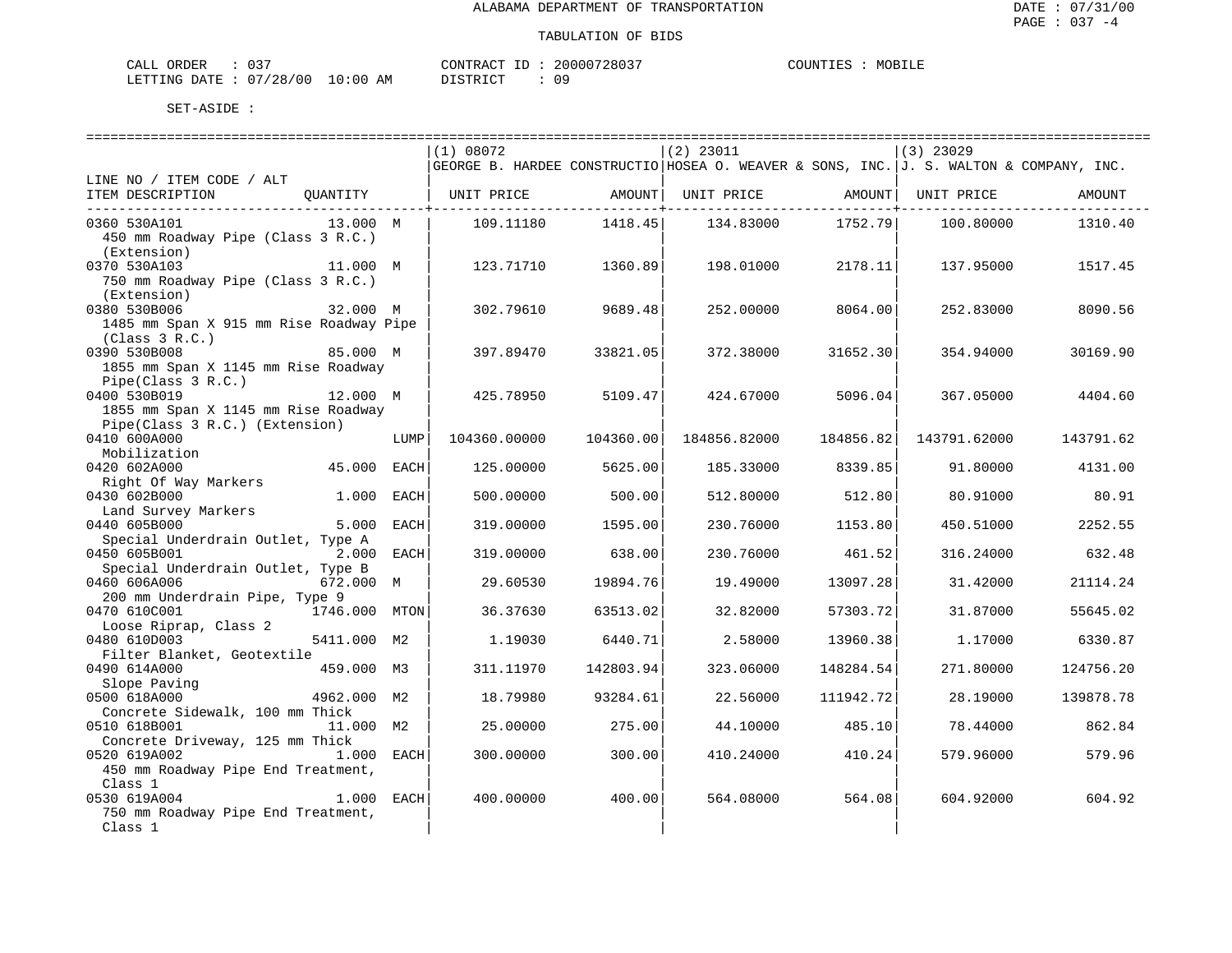| ORDER<br>CALL          | $\sim$ $\sim$ $\sim$ |             | CONTRACT ID     | 20000728037 | COUNTIES | MOBILE |
|------------------------|----------------------|-------------|-----------------|-------------|----------|--------|
| LETTING DATE: 07/28/00 |                      | 10:00<br>AM | חי חי קידי את ה |             |          |        |

|                                         |              | (1) 08072  |           | $(2)$ 23011                                                                            |           | $(3)$ 23029 |          |
|-----------------------------------------|--------------|------------|-----------|----------------------------------------------------------------------------------------|-----------|-------------|----------|
|                                         |              |            |           | GEORGE B. HARDEE CONSTRUCTIO HOSEA O. WEAVER & SONS, INC. J. S. WALTON & COMPANY, INC. |           |             |          |
| LINE NO / ITEM CODE / ALT               |              |            |           |                                                                                        |           |             |          |
| ITEM DESCRIPTION                        | OUANTITY     | UNIT PRICE | AMOUNT    | UNIT PRICE                                                                             | AMOUNT    | UNIT PRICE  | AMOUNT   |
|                                         |              |            |           |                                                                                        |           |             |          |
| 0540 619B021                            | $1.000$ EACH | 800.00000  | 800.00    | 666.64000                                                                              | 666.64    | 1151.13000  | 1151.13  |
| 1485 mm Span, 915 mm Rise Roadway Pipe  |              |            |           |                                                                                        |           |             |          |
| End Treatment, Class 1                  |              |            |           |                                                                                        |           |             |          |
| 0550 619B023                            | 1.000 EACH   | 1500.00000 | 1500.00   | 769.20000                                                                              | 769.201   | 714.75000   | 714.75   |
| 1855 mm Span, 1145 mm Rise Roadway Pipe |              |            |           |                                                                                        |           |             |          |
| End Treatment, Class 1                  |              |            |           |                                                                                        |           |             |          |
| 0560 620A000                            | 2.000 M3     | 1054.64300 | 2109.29   | 820.48000                                                                              | 1640.96   | 692.34000   | 1384.68  |
| Minor Structure Concrete                |              |            |           |                                                                                        |           |             |          |
| 0570 621A004                            | 6.000 EACH   | 2567.00000 | 15402.00  | 7692.00000                                                                             | 46152.00  | 2336.25000  | 14017.50 |
| Junction Boxes, Type 4                  |              |            |           |                                                                                        |           |             |          |
| 0580 621A005                            | 6.000 EACH   | 2620.00000 | 15720.00  | 4307.52000                                                                             | 25845.12  | 1245.56000  | 7473.36  |
| Junction Boxes, Type 1                  |              |            |           |                                                                                        |           |             |          |
| 0590 621A031                            | 12.000 EACH  | 1322.00000 | 15864.00  | 205.12000                                                                              | 2461.44   | 1443.98000  | 17327.76 |
| Junction Boxes, Type 1 (Special)        |              |            |           |                                                                                        |           |             |          |
| 0600 621A057                            | 1.000 EACH   | 1311.00000 | 1311.00   | 1230.72000                                                                             | 1230.72   | 1260.28000  | 1260.28  |
| Junction Boxes, Type Partial            |              |            |           |                                                                                        |           |             |          |
| 0610 621B004                            | 4.000 EACH   | 524.00000  | 2096.00   | 358.96000                                                                              | 1435.84   | 584.64000   | 2338.56  |
| Junction Box Units, Type 4              |              |            |           |                                                                                        |           |             |          |
| 0620 621B005                            | 1.000 EACH   | 524.00000  | 524.00    | 307.68000                                                                              | 307.68    | 347.49000   | 347.49   |
| Junction Box Units, Type 1              |              |            |           |                                                                                        |           |             |          |
| 0630 621C001                            | 1.000 EACH   | 954.00000  | 954.00    | 1538.40000                                                                             | 1538.40   | 1444.16000  | 1444.16  |
| Inlets, Type B                          |              |            |           |                                                                                        |           |             |          |
| 0640 621C023                            | 10.000 EACH  | 2507.00000 | 25070.00  | 2153.76000                                                                             | 21537.60  | 1500.47000  | 15004.70 |
| Inlets, Type S4 (1 Wing)                |              |            |           |                                                                                        |           |             |          |
| 0650 621C027                            | 1.000 EACH   | 1230.00000 | 1230.00   | 1692.24000                                                                             | 1692.24   | 1157.19000  | 1157.19  |
| Inlets, Type C                          |              |            |           |                                                                                        |           |             |          |
| 0660 621C028                            | 2.000 EACH   | 2765.00000 | 5530.00   | 2307.60000                                                                             | 4615.20   | 1757.78000  | 3515.56  |
| Inlets, Type S4 (2 Wing)                |              |            |           |                                                                                        |           |             |          |
| 0670 621C031                            | 62.000 EACH  | 2084.00000 | 129208.00 | 1743.52000                                                                             | 108098.24 | 1483.45000  | 91973.90 |
| Inlets, Type S3 (1 Wing)                |              |            |           |                                                                                        |           |             |          |
| 0680 621C033                            | 9.000 EACH   | 2363.00000 | 21267.00  | 2102.48000                                                                             | 18922.32  | 1707.43000  | 15366.87 |
| Inlets, Type S3 (2 Wing)                |              |            |           |                                                                                        |           |             |          |
| 0690 621C073                            | 4.000 EACH   | 1776.00000 | 7104.00   | 1384.56000                                                                             | 5538.24   | 750.24000   | 3000.96  |
| Inlets, Type S4(1Wing) (Partial)        |              |            |           |                                                                                        |           |             |          |
| 0700 621D020                            | 34.000 EACH  | 415.00000  | 14110.00  | 333.32000                                                                              | 11332.88  | 401.26000   | 13642.84 |
| Inlet Units, Type S3                    |              |            |           |                                                                                        |           |             |          |
| 0710 621D031                            | 4.000 EACH   | 580.00000  | 2320.00   | 384.60000                                                                              | 1538.40   | 401.26000   | 1605.04  |
| Inlet Units, Type S4                    |              |            |           |                                                                                        |           |             |          |
| 0720 621E001                            | 7.000 EACH   | 2062.00000 | 14434.00  | 4102.40000                                                                             | 28716.80  | 1754.69000  | 12282.83 |
| Manholes, Type M                        |              |            |           |                                                                                        |           |             |          |
| 0730 621E016                            | 3.000 EACH   | 1168.00000 | 3504.00   | 2564.00000                                                                             | 7692.00   | 1860.04000  | 5580.12  |
| Manholes, Type M (Modified)             |              |            |           |                                                                                        |           |             |          |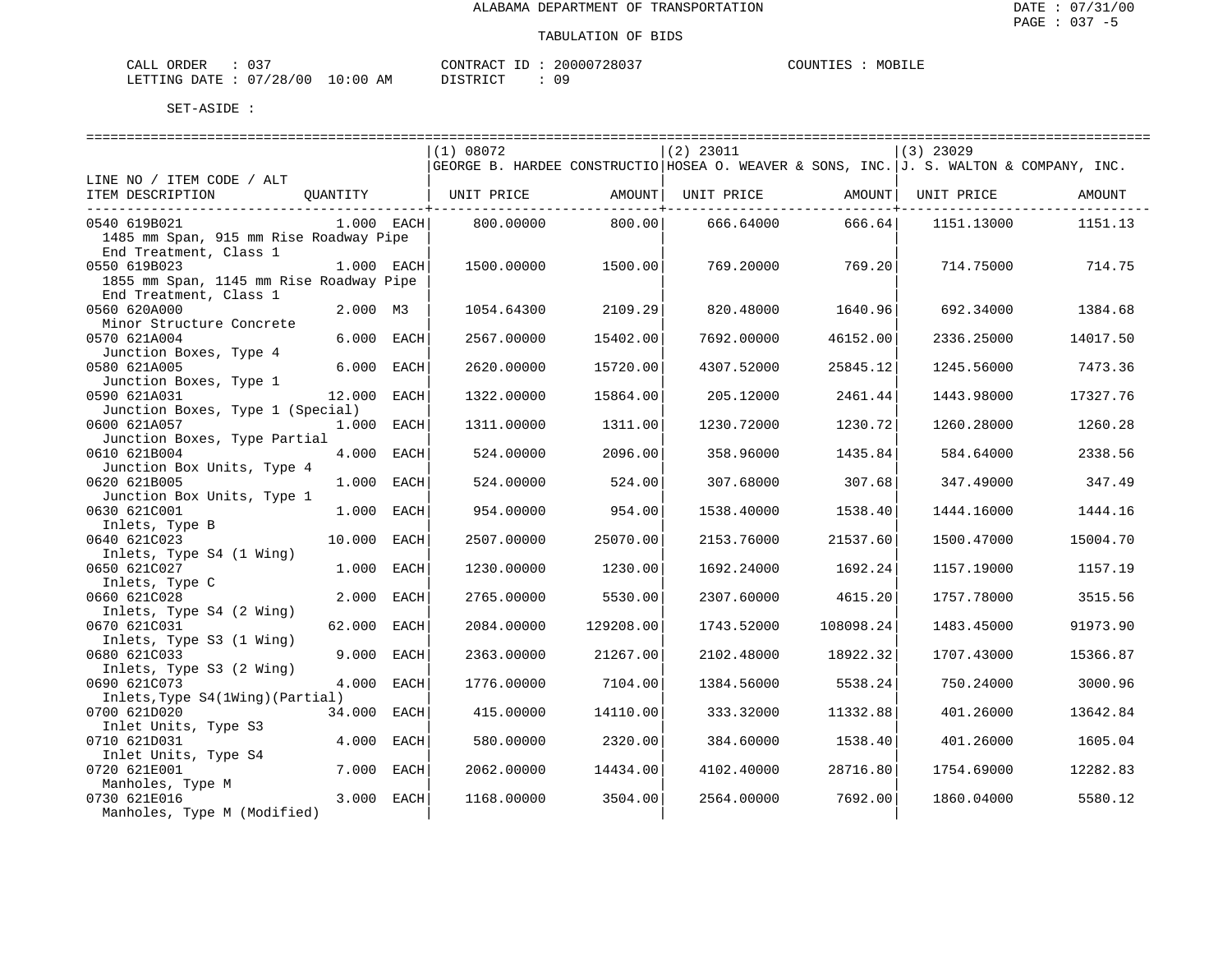| ORDER<br>CALL (              | 037 |    | CONTRACT ID: | 20000728037 | COUNTIES | MOBILE |
|------------------------------|-----|----|--------------|-------------|----------|--------|
| LETTING DATE: 07/28/00 10:00 |     | AM | DISTRICT     |             |          |        |

|                                         |             | (1) 08072                                                                              |                         | $(2)$ 23011 |           | $(3)$ 23029 |           |
|-----------------------------------------|-------------|----------------------------------------------------------------------------------------|-------------------------|-------------|-----------|-------------|-----------|
|                                         |             | GEORGE B. HARDEE CONSTRUCTIO HOSEA O. WEAVER & SONS, INC. J. S. WALTON & COMPANY, INC. |                         |             |           |             |           |
| LINE NO / ITEM CODE / ALT               |             |                                                                                        |                         |             |           |             |           |
| ITEM DESCRIPTION                        | OUANTITY    | UNIT PRICE                                                                             | AMOUNT<br>------------+ | UNIT PRICE  | AMOUNT    | UNIT PRICE  | AMOUNT    |
| 0740 621E025                            | 3.000 EACH  | 1922.00000                                                                             | 5766.00                 | 2646.05000  | 7938.15   | 3053.60000  | 9160.80   |
| Manholes, Type Special (Sanitary -      |             |                                                                                        |                         |             |           |             |           |
| 1219.2 Millimeter Diameter)             |             |                                                                                        |                         |             |           |             |           |
| 0750 621F002                            | 1.000 EACH  | 337.00000                                                                              | 337.00                  | 410.24000   | 410.24    | 401.25000   | 401.25    |
| Manhole Units, Type M                   |             |                                                                                        |                         |             |           |             |           |
| 0760 621F025                            | 1.000 EACH  | 337.00000                                                                              | 337.00                  | 694.59000   | 694.59    | 801.57000   | 801.57    |
| Manhole Units, Type Special (Sanitary - |             |                                                                                        |                         |             |           |             |           |
| 1219.2 Millimeter Diameter)             |             |                                                                                        |                         |             |           |             |           |
|                                         |             |                                                                                        |                         |             |           |             |           |
| 0770 621M000                            | 3.000 EACH  | 250.00000                                                                              | 750.00                  | 1323.02000  | 3969.06   | 2290.20000  | 6870.60   |
| Remove Existing Manhole                 |             |                                                                                        |                         |             |           |             |           |
| 0780 622A000                            | 5.000 EACH  | 350.00000                                                                              | 1750.00                 | 410.24000   | 2051.20   | 411.06000   | 2055.30   |
| Manhole Covers Reset                    |             |                                                                                        |                         |             |           |             |           |
| 0790 622A002                            | 30.000 EACH | 325.00000                                                                              | 9750.00                 | 562.29000   | 16868.70  | 648.89000   | 19466.70  |
| Manhole Covers Reset (Sanitary)         |             |                                                                                        |                         |             |           |             |           |
| 0800 623A000                            | 176.000 M   | 43.58550                                                                               | 7671.05                 | 46.15000    | 8122.40   | 52.85000    | 9301.60   |
| Concrete Gutter                         |             |                                                                                        |                         |             |           |             |           |
| 0810 623B001                            | 167.000 M   | 101.97370                                                                              | 17029.61                | 112,82000   | 18840.94  | 133.89000   | 22359.63  |
| Concrete Curb, Type N Special           |             |                                                                                        |                         |             |           |             |           |
| 1346.000 M<br>0820 623B002              |             | 26.31580                                                                               | 35421.07                | 23.54000    | 31684.84  | 28.19000    | 37943.74  |
| Concrete Curb, Type A                   |             |                                                                                        |                         |             |           |             |           |
| 0830 623B015                            | 27.000 M    | 39.47370                                                                               | 1065.79                 | 26.67000    | 720.09    | 32.89000    | 888.03    |
| Concrete Curb, Type E (Modified)        |             |                                                                                        |                         |             |           |             |           |
| 0840 623C003                            | 4677.000 M  | 24.67110                                                                               | 115386.73               | 27.90000    | 130488.30 | 35.23000    | 164770.71 |
| Combination Curb & Gutter, Type C       |             |                                                                                        |                         |             |           |             |           |
| (Modified)                              |             |                                                                                        |                         |             |           |             |           |
| 0850 634A000                            | 110.000 M   | 50.98680                                                                               | 5608.55                 | 47.18000    | 5189.80   | 134.48000   | 14792.80  |
| Industrial Fence, 1.22 Meters High      |             |                                                                                        |                         |             |           |             |           |
| 0860 641A002                            |             | 52.63160                                                                               | 10842.11                | 42.62000    | 8779.72   | 48.81000    | 10054.86  |
| 25.4 Millimeter Copper Water Pipe Laid  |             |                                                                                        |                         |             |           |             |           |
| (Type K)                                |             |                                                                                        |                         |             |           |             |           |
| 0870 641A004                            | 8.000 M     | 148.02630                                                                              | 1184.21                 | 209.74000   | 1677.921  | 240.18000   | 1921.44   |
| 50.8 Millimeter Copper Water Pipe Laid  |             |                                                                                        |                         |             |           |             |           |
| (Type K)                                |             |                                                                                        |                         |             |           |             |           |
| 0880 641A031                            | 34.000 M    | 151.31580                                                                              | 5144.74                 | 191.43000   | 6508.62   | 219.21000   | 7453.14   |
| 304.8 Millimeter D.I. Water Main Laid   |             |                                                                                        |                         |             |           |             |           |
| (Restrained Joint)                      |             |                                                                                        |                         |             |           |             |           |
| 0890 641A035                            | 88.000 M    | 111.84210                                                                              | 9842.10                 | 101.70000   | 8949.60   | 116.46000   | 10248.48  |
| 152.4 Millimeter D.I. Water Main Laid   |             |                                                                                        |                         |             |           |             |           |
| 0900 641A036                            | 22.000 M    | 125.00000                                                                              | 2750.00                 | 116.54000   | 2563.88   | 133.45000   | 2935.90   |
| 203.2 Millimeter D.I. Water Main Laid   |             |                                                                                        |                         |             |           |             |           |
| 0910 641A037                            | 765.000 M   | 88.81580                                                                               | 67944.09                | 67.95000    | 51981.75  | 77.81000    | 59524.65  |
| 254 Millimeter D.I. Water Main Laid     |             |                                                                                        |                         |             |           |             |           |
|                                         |             |                                                                                        |                         |             |           |             |           |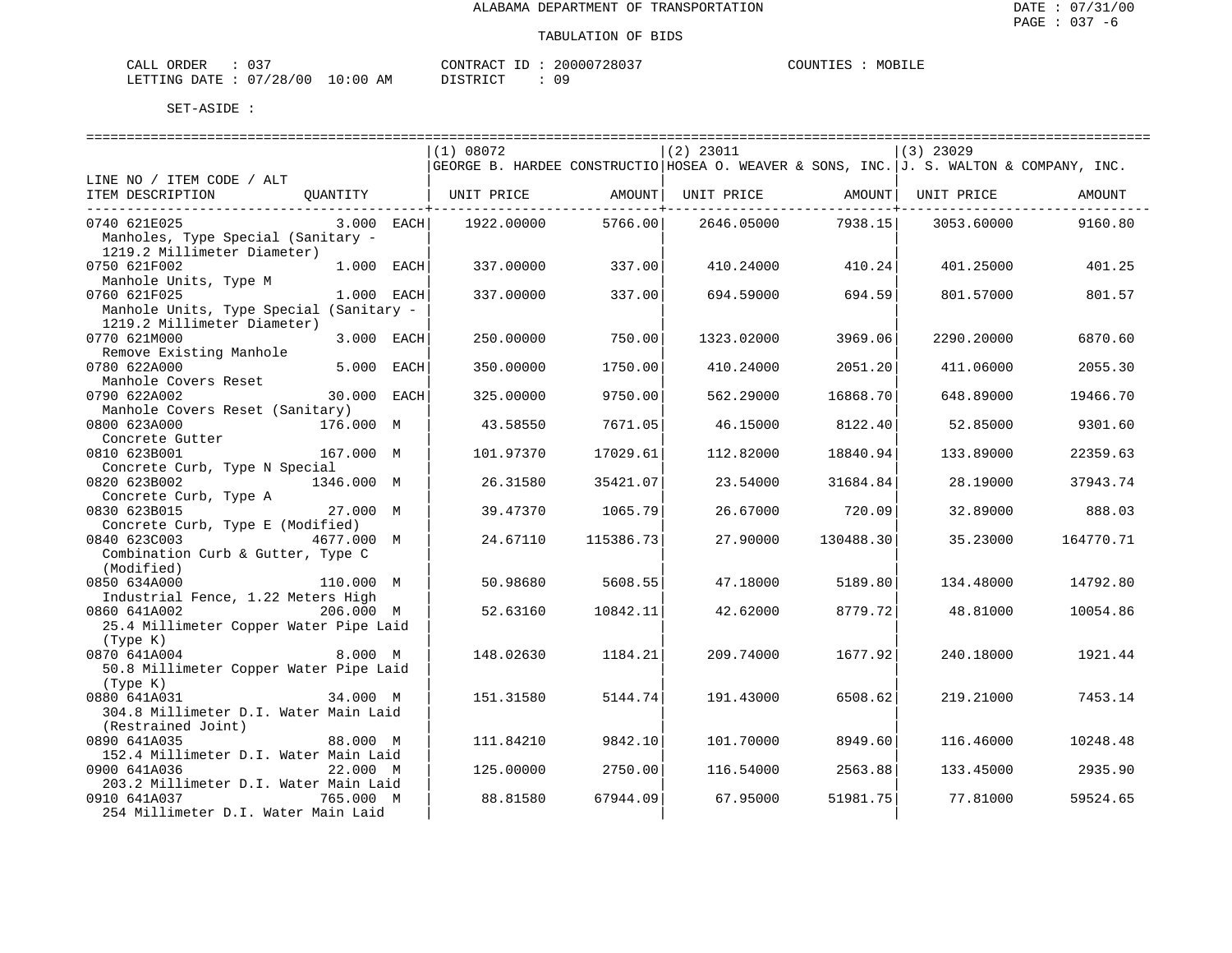| ORDER<br>CALL  | $\cap$ $\cap$<br>ັ |             | CONTRACT ID                | 20000728037 | COUNTIES | MOBILE |
|----------------|--------------------|-------------|----------------------------|-------------|----------|--------|
| LETTING DATE : | : 07/28/00         | 10:00<br>AΜ | חי חי חידו פידי פ<br>----- | n c         |          |        |

|                                          | (1) 08072  |          | $(2)$ 23011                                                                            |           | $(3)$ 23029 |          |
|------------------------------------------|------------|----------|----------------------------------------------------------------------------------------|-----------|-------------|----------|
|                                          |            |          | GEORGE B. HARDEE CONSTRUCTIO HOSEA O. WEAVER & SONS, INC. J. S. WALTON & COMPANY, INC. |           |             |          |
| LINE NO / ITEM CODE / ALT                |            |          |                                                                                        |           |             |          |
| ITEM DESCRIPTION<br>QUANTITY             | UNIT PRICE | AMOUNT   | UNIT PRICE                                                                             | AMOUNT    | UNIT PRICE  | AMOUNT   |
|                                          |            |          |                                                                                        |           |             |          |
| 0920 641A038<br>250.000 M                | 98.68420   | 24671.05 | 92.24000                                                                               | 23060.00  | 105.63000   | 26407.50 |
| 304.8 Millimeter D.I. Water Main Laid    |            |          |                                                                                        |           |             |          |
| 0930 641A082<br>38.000 M                 | 138.15790  | 5250.00  | 176.27000                                                                              | 6698.26   | 201.85000   | 7670.30  |
| 254 Millimeter D.I. Water Main Laid      |            |          |                                                                                        |           |             |          |
|                                          |            |          |                                                                                        |           |             |          |
| (Restrained Joint)                       |            |          |                                                                                        |           |             |          |
| 0940 641C000<br>1.000 EACH               | 500.00000  | 500.00   | 405.51000                                                                              | 405.51    | 464.37000   | 464.37   |
| 152.4 Millimeter Gate Valves With Box    |            |          |                                                                                        |           |             |          |
| 0950 641C001<br>1.000 EACH               | 700.00000  | 700.00   | 548.60000                                                                              | 548.60    | 628.23000   | 628.23   |
| 203.2 Millimeter Gate Valves With Box    |            |          |                                                                                        |           |             |          |
| 0960 641C013<br>$2.000$ EACH             | 1260.00000 | 2520.00  | 1440.66000                                                                             | 2881.32   | 1649.77000  | 3299.54  |
| 304.8 Millimeter Gate Valves With Box    |            |          |                                                                                        |           |             |          |
| 0970 641D003<br>5111.000 KG              | 8.24530    | 42141.73 | 1,72000                                                                                | 8790.92   | 1,97000     | 10068.67 |
| Ductile Iron Water Main Fitting          |            |          |                                                                                        |           |             |          |
| 0980 641D007<br>1.000 EACH               | 495.00000  | 495.00   | 477.74000                                                                              | 477.74    | 547.09000   | 547.09   |
| 304.8 Millimeter x 152.4 Millimeter D.I. |            |          |                                                                                        |           |             |          |
| Anchor Tee                               |            |          |                                                                                        |           |             |          |
| 0990 641E001<br>58.000 EACH              | 30.00000   | 1740.00  | 30.02000                                                                               | 1741.16   | 34.38000    | 1994.04  |
| 152.4 Millimeter D.I. Retainer Gland     |            |          |                                                                                        |           |             |          |
|                                          |            |          |                                                                                        |           |             |          |
| 1000 641E002<br>23.000 EACH              | 76.00000   | 1748.00  | 76.80000                                                                               | 1766.40   | 87.94000    | 2022.62  |
| 304.8 Millimeter D.I. Retainer Gland     |            |          |                                                                                        |           |             |          |
| 1010 641E003<br>9.000 EACH               | 40.50000   | 364.50   | 45.49000                                                                               | 409.41    | 52.09000    | 468.81   |
| 203.2 Millimeter D.I. Retainer Gland     |            |          |                                                                                        |           |             |          |
| 1020 641E004<br>84.000<br>EACH           | 55.50000   | 4662.00  | 56.30000                                                                               | 4729.20   | 64.47000    | 5415.48  |
| 254 Millimeter D.I. Retainer Gland       |            |          |                                                                                        |           |             |          |
| 1030 641F011<br>$1.000$ EACH             | 1086.00000 | 1086.00  | 2266.58000                                                                             | 2266.58   | 2595.56000  | 2595.56  |
| 203.2 Millimeter X 203.2 Millimeter      |            |          |                                                                                        |           |             |          |
| Tapping Valve & Sleeve                   |            |          |                                                                                        |           |             |          |
| $3.000$ EACH<br>1040 641F012             | 1904.00000 | 5712.00  | 2743.48000                                                                             | 8230.44   | 31.42000    | 94.26    |
| 254 Millimeter x 254 Millimeter Tapping  |            |          |                                                                                        |           |             |          |
| Valve And Sleeve                         |            |          |                                                                                        |           |             |          |
| 1050 641F040<br>$6.000$ EACH             | 987.00000  | 5922.00  | 2471.70000                                                                             | 14830.201 | 2830.45000  | 16982.70 |
| 254 Millimeter x 152.4 Millimeter        |            |          |                                                                                        |           |             |          |
| Tapping Valve and Sleeve                 |            |          |                                                                                        |           |             |          |
|                                          |            |          |                                                                                        |           |             |          |
| 1060 641G001<br>7.000 M3                 | 296.61830  | 2076.33  | 299.99000                                                                              | 2099.93   | 343.53000   | 2404.71  |
| Concrete For Water Mains (Thrust Blocks) |            |          |                                                                                        |           |             |          |
| 1070 641G016<br>LUMP                     | 360.00000  | 360.00   | 5948.48000                                                                             | 5948.48   | 6811.87000  | 6811.87  |
| 76.2 Millimeter Water Meter Relocate     |            |          |                                                                                        |           |             |          |
| With Valves And Box                      |            |          |                                                                                        |           |             |          |
| 1080 641J000<br>$1.000$ EACH             | 891.00000  | 891.00   | 1136.78000                                                                             | 1136.78   | 1301.77000  | 1301.77  |
| Fire Hydrant<br>Fire Hydrant             |            |          |                                                                                        |           |             |          |
| 11.000 M<br>1090 641J001                 | 1990.13160 | 21891.45 | 1259.78000                                                                             | 13857.58  | 1442.62000  | 15868.82 |
| Fire Hydrant Extensions                  |            |          |                                                                                        |           |             |          |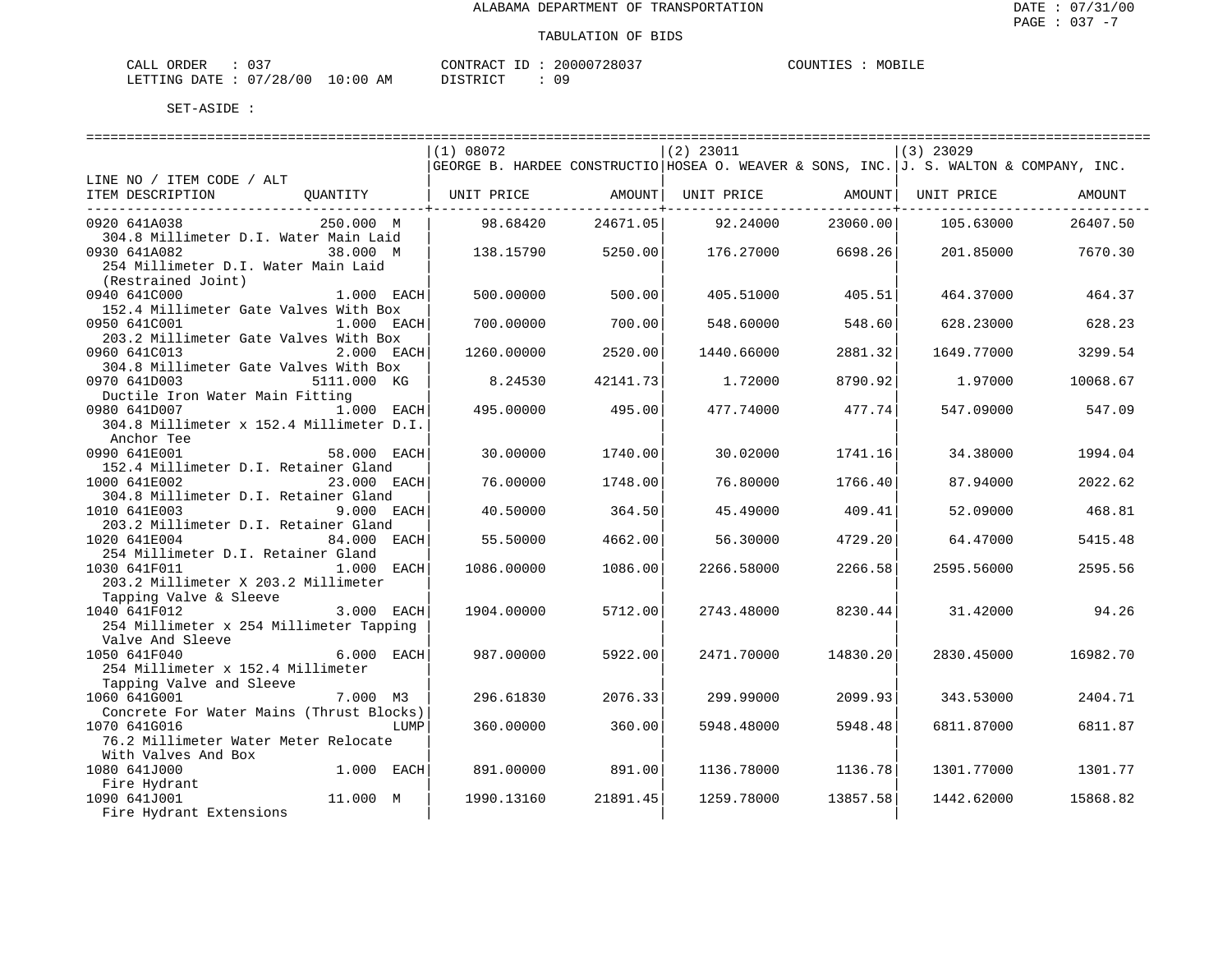| CALL ORDER |                                  | CONTRACT ID: | 20000728037 | COUNTIES | MOBILE |
|------------|----------------------------------|--------------|-------------|----------|--------|
|            | LETTING DATE : 07/28/00 10:00 AM | DISTRICT     | 09          |          |        |

|                                                  |              |      | (1) 08072  |          | $(2)$ 23011                                                                            |          | $(3)$ 23029 |          |
|--------------------------------------------------|--------------|------|------------|----------|----------------------------------------------------------------------------------------|----------|-------------|----------|
|                                                  |              |      |            |          | GEORGE B. HARDEE CONSTRUCTIO HOSEA O. WEAVER & SONS, INC. J. S. WALTON & COMPANY, INC. |          |             |          |
| LINE NO / ITEM CODE / ALT                        |              |      |            |          |                                                                                        |          |             |          |
| ITEM DESCRIPTION                                 | OUANTITY     |      | UNIT PRICE | AMOUNT   | UNIT PRICE                                                                             | AMOUNT   | UNIT PRICE  | AMOUNT   |
|                                                  |              |      |            |          |                                                                                        |          |             |          |
| 1100 642A000                                     | 14.000 EACH  |      | 750.00000  | 10500.00 | 564.08000                                                                              | 7897.12  | 645.95000   | 9043.30  |
| Fire Hydrant Reset<br>1110 643A000               | 29.000       | EACH | 350.00000  | 10150.00 | 184.61000                                                                              | 5353.69  | 211.40000   | 6130.60  |
| Water Meters Reset                               |              |      |            |          |                                                                                        |          |             |          |
| 1120 643B000                                     | 36.000       | EACH | 235.00000  | 8460.00  | 175.38000                                                                              | 6313.68  | 200.83000   | 7229.88  |
| Valve Boxes Reset                                |              |      |            |          |                                                                                        |          |             |          |
| 1130 643B006                                     | 8.000        | EACH | 60.00000   | 480.00   | 41.02000                                                                               | 328.16   | 46.98000    | 375.84   |
| Remove Valve, Box And Cover                      |              |      |            |          |                                                                                        |          |             |          |
| 1140 645A047                                     | 46.000 M     |      | 121.71050  | 5598.68  | 88.57000                                                                               | 4074.22  | 101.43000   | 4665.78  |
| 203.2 Millimeter D.I. Sanitary Sewer             |              |      |            |          |                                                                                        |          |             |          |
| Pipe                                             |              |      |            |          |                                                                                        |          |             |          |
| 1150 649A007                                     | 3.000 M      |      | 575.65790  | 1726.97  | 561.59000                                                                              | 1684.77  | 643.10000   | 1929.30  |
| 304.8 Millimeter Encasement Pipe, Type           |              |      |            |          |                                                                                        |          |             |          |
| 1 Installation<br>1160 649A027                   | 5.000 M      |      | 493.42110  | 2467.11  |                                                                                        | 2967.75  | 679.70000   | 3398.50  |
| 558.8 Millimeter Encasement Pipe, Type 1         |              |      |            |          | 593.55000                                                                              |          |             |          |
| Installation                                     |              |      |            |          |                                                                                        |          |             |          |
| 1170 649A035                                     | 26.000 M     |      | 509.86840  | 13256.58 | 715.01000                                                                              | 18590.26 | 818.79000   | 21288.54 |
| 508 Millimeter Encasement Pipe, Type 2           |              |      |            |          |                                                                                        |          |             |          |
| Installation                                     |              |      |            |          |                                                                                        |          |             |          |
| 1180 649A038                                     | 21.000 M     |      | 542.76320  | 11398.03 | 720.05000                                                                              | 15121.05 | 824.56000   | 17315.76 |
| 558.8 Millimeter Encasement Pipe, Type           |              |      |            |          |                                                                                        |          |             |          |
| 2 Installation                                   |              |      |            |          |                                                                                        |          |             |          |
| 1190 650B000                                     | 10230.000 M3 |      | 4.61410    | 47202.24 | 2.85000                                                                                | 29155.50 | 5.07000     | 51866.10 |
| Topsoil From Stockpiles                          |              |      |            |          |                                                                                        |          |             |          |
| 1200 652A057                                     | 5.000        | НA   | 1260.00000 | 6300.00  | 1230.72000                                                                             | 6153.60  | 587.23000   | 2936.15  |
| Seeding (Mix 3A)<br>1210 652B055                 | 5.000 HA     |      | 1050.00000 | 5250.00  | 1025.60000                                                                             | 5128.00  | 352.34000   | 1761.70  |
| Temporary Seeding (Mix 3AT)                      |              |      |            |          |                                                                                        |          |             |          |
| 1220 652C000                                     | 5.000 HA     |      | 132.00000  | 660.00   | 128.20000                                                                              | 641.00   | 352.34000   | 1761.70  |
| Mowing                                           |              |      |            |          |                                                                                        |          |             |          |
| 1230 652D057                                     | 5.000 HA     |      | 1260.00000 | 6300.00  | 1230.72000                                                                             | 6153.60  | 352.34000   | 1761.70  |
| Seeding In Stubble (Mix 3A)                      |              |      |            |          |                                                                                        |          |             |          |
| 1240 654A003                                     | 1820.000     | M2   | 3.14990    | 5732.82  | 3.08000                                                                                | 5605.60  | 3.73000     | 6788.60  |
| Solid Sodding (Centipede)                        |              |      |            |          |                                                                                        |          |             |          |
| 1250 656A000                                     | 5.000 HA     |      | 1260.00000 | 6300.00  | 1230.72000                                                                             | 6153.60  | 587.23000   | 2936.15  |
| Mulching, Class A, Type 1                        |              |      |            |          |                                                                                        |          |             |          |
| 1260 659A000                                     | 1212.000 M2  |      | 2.10030    | 2545.56  | 2.05000                                                                                | 2484.60  | 2.06000     | 2496.72  |
| Erosion Control Netting, Class A<br>1270 663C000 | 1965.000 M   |      | 11.51320   | 22623.44 | 5.27000                                                                                | 10355.55 | 3.08000     | 6052.20  |
| Tree Protection Fencing                          |              |      |            |          |                                                                                        |          |             |          |
|                                                  |              |      |            |          |                                                                                        |          |             |          |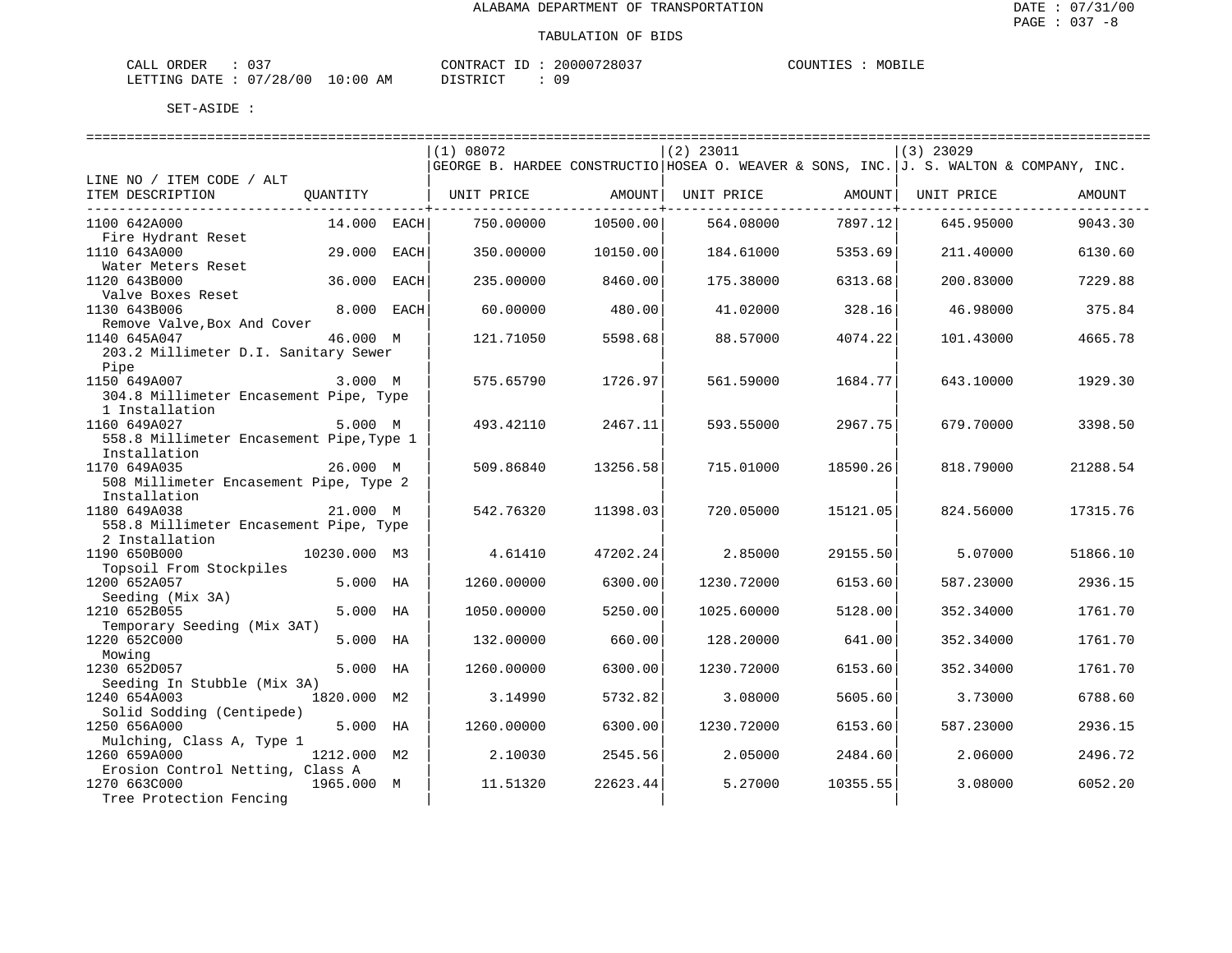|                        |          | 20000728037     | MOBILE   |
|------------------------|----------|-----------------|----------|
| CALL ORDER             |          | CONTRACT        | COUNTIES |
| LETTING DATE: 07/28/00 | 10:00 AM | 0 S<br>DISTRICT |          |

|                                                 |               |      |             | ========================= |                                                                                        |          |                    |          |
|-------------------------------------------------|---------------|------|-------------|---------------------------|----------------------------------------------------------------------------------------|----------|--------------------|----------|
|                                                 |               |      | (1) 08072   |                           | $(2)$ 23011                                                                            |          | $(3)$ 23029        |          |
|                                                 |               |      |             |                           | GEORGE B. HARDEE CONSTRUCTIO HOSEA O. WEAVER & SONS, INC. J. S. WALTON & COMPANY, INC. |          |                    |          |
| LINE NO / ITEM CODE / ALT                       |               |      |             |                           |                                                                                        |          |                    |          |
| ITEM DESCRIPTION                                | QUANTITY      |      | UNIT PRICE  | AMOUNT                    | UNIT PRICE                                                                             |          | AMOUNT  UNIT PRICE | AMOUNT   |
|                                                 |               |      |             |                           |                                                                                        |          |                    |          |
| 1280 665F000                                    | 1092.000 EACH |      | 8.00000     | 8736.00                   | 5.80000                                                                                | 6333.60  | 6.55000            | 7152.60  |
| Hay Bales                                       |               |      |             |                           |                                                                                        |          |                    |          |
| 1290 665J000                                    | 14.000 M      |      | 23.02630    | 322.37                    | 11.88000                                                                               | 166.32   | 22.96000           | 321.44   |
| Silt Fence, Type A                              |               |      |             |                           |                                                                                        |          |                    |          |
| 1300 665J001                                    | 2000.000 M    |      | 10.69080    | 21381.60                  | 11.65000                                                                               | 23300.00 | 8.54000            | 17080.00 |
| Silt Fence, Type B<br>1310 665K000              | 5.000 M3      |      | 131.83040   | 659.15                    | 14.44000                                                                               | 72.20    | 36.54000           | 182.70   |
| Drainage Sump Excavation                        |               |      |             |                           |                                                                                        |          |                    |          |
| 1320 666A001                                    | 5.000 HA      |      | 94.50000    | 472.50                    | 92.30000                                                                               | 461.50   | 362.61000          | 1813.05  |
| Pest Control Treatment                          |               |      |             |                           |                                                                                        |          |                    |          |
| 1330 680A000                                    |               | LUMP | 10000.00000 | 10000.00                  | 37174.19000                                                                            | 37174.19 | 21086.90000        | 21086.90 |
| Engineering Controls                            |               |      |             |                           |                                                                                        |          |                    |          |
| 1340 701A031                                    | 7.000 KM      |      | 562.13590   | 3934.95                   | 846.12000                                                                              | 5922.84  | 910.79000          | 6375.53  |
| Solid White, Class 2, Type A Traffic            |               |      |             |                           |                                                                                        |          |                    |          |
| Stripe (1.5 mm Thick)                           |               |      |             |                           |                                                                                        |          |                    |          |
| 1350 701A036                                    | 7.000 KM      |      | 556.82940   | 3897.81                   | 846.12000                                                                              | 5922.84  | 910.79000          | 6375.53  |
| Solid Yellow, Class 2, Type A Traffic           |               |      |             |                           |                                                                                        |          |                    |          |
| Stripe (1.5 mm Thick)                           |               |      |             |                           |                                                                                        |          |                    |          |
| 1360 701A041                                    | 5.000 KM      |      | 646.98410   | 3234.92                   | 461.52000                                                                              | 2307.60  | 496.80000          | 2484.00  |
| Broken White, Class 2, Type A Traffic           |               |      |             |                           |                                                                                        |          |                    |          |
| Stripe (2.3 mm Thick) (150 mm Wide)             |               |      |             |                           |                                                                                        |          |                    |          |
| 1370 701A045                                    | 2.000 KM      |      | 365.91930   | 731.84                    | 461.52000                                                                              | 923.04   | 496.80000          | 993.60   |
| Broken Yellow, Class 2, Type A Traffic          |               |      |             |                           |                                                                                        |          |                    |          |
| Stripe (2.3 mm Thick)                           |               |      |             |                           |                                                                                        |          |                    |          |
| 1380 701B005                                    | 792.000 M     |      | 1.41450     | 1120.28                   | 5.00000                                                                                | 3960.00  | 5.39000            | 4268.88  |
| Dotted Class 2, Type A Traffic Stripe           |               |      |             |                           |                                                                                        |          |                    |          |
| $(2.3 \,$ mm Thick)                             |               |      |             |                           |                                                                                        |          |                    |          |
| 1390 701C000                                    | 13.000 KM     |      | 138.41040   | 1799.34                   | 121.02000                                                                              | 1573.26  | 130.27000          | 1693.51  |
| Broken Temporary Traffic Stripe<br>1400 701C001 | 45.000 KM     |      | 204.33170   | 9194.93                   | 153.84000                                                                              | 6922.80  | 165.60000          | 7452.00  |
| Solid Temporary Traffic Stripe                  |               |      |             |                           |                                                                                        |          |                    |          |
| 1410 701D007                                    | 4.000 KM      |      | 875.02110   | 3500.08                   | 594.85000                                                                              | 2379.40  | 640.32000          | 2561.28  |
| Solid Traffic Stripe Removed (Paint)            |               |      |             |                           |                                                                                        |          |                    |          |
| 1420 701D014                                    | 2.000 KM      |      | 543.73090   | 1087.46                   | 410.24000                                                                              | 820.48   | 441.60000          | 883.20   |
| Broken Traffic Stripe Removed (Paint)           |               |      |             |                           |                                                                                        |          |                    |          |
| 1430 703A002                                    | 605.000 M2    |      | 16.12270    | 9754.23                   | 15.90000                                                                               | 9619.50  | 17.11000           | 10351.55 |
| Traffic Control Markings, Class 2, Type         |               |      |             |                           |                                                                                        |          |                    |          |
| A                                               |               |      |             |                           |                                                                                        |          |                    |          |
| 1440 703B002                                    | 19.000 M2     |      | 24.13000    | 458.47                    | 18.97000                                                                               | 360.43   | 20.42000           | 387.98   |
| Traffic Control Legends, Class 2, Type A        |               |      |             |                           |                                                                                        |          |                    |          |
| 1450 703C000                                    | 55.000 M2     |      | 22.93980    | 1261.69                   | 3.59000                                                                                | 197.45   | 3.86000            | 212.30   |
| Removal Of Existing Traffic Control             |               |      |             |                           |                                                                                        |          |                    |          |
| Markings Or Legends (Paint)                     |               |      |             |                           |                                                                                        |          |                    |          |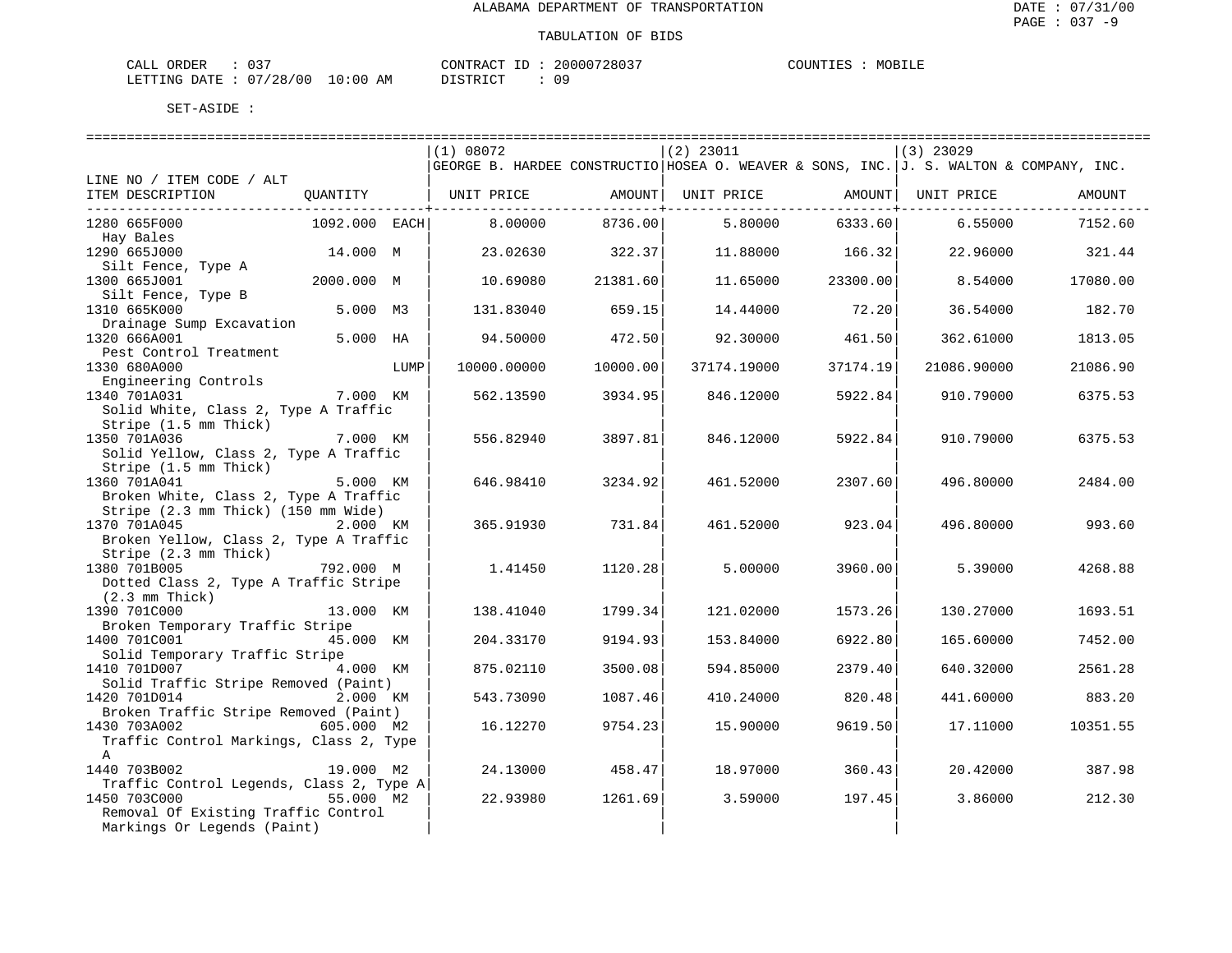| CALL ORDER                       | 037 | CONTRACT ID: 20000728037 |  | COUNTIES | MOBILE |
|----------------------------------|-----|--------------------------|--|----------|--------|
| LETTING DATE : 07/28/00 10:00 AM |     | DISTRICT                 |  |          |        |

|                                         | (1) 08072                                                                              |          | $(2)$ 23011 |          | $(3)$ 23029        |          |
|-----------------------------------------|----------------------------------------------------------------------------------------|----------|-------------|----------|--------------------|----------|
|                                         | GEORGE B. HARDEE CONSTRUCTIO HOSEA O. WEAVER & SONS, INC. J. S. WALTON & COMPANY, INC. |          |             |          |                    |          |
| LINE NO / ITEM CODE / ALT               |                                                                                        |          |             |          |                    |          |
| ITEM DESCRIPTION<br>OUANTITY            | UNIT PRICE                                                                             | AMOUNT   | UNIT PRICE  |          | AMOUNT  UNIT PRICE | AMOUNT   |
|                                         |                                                                                        |          |             |          |                    |          |
| 1460 703D001<br>1238.000 M2             | 10.38780                                                                               | 12860.10 | 2.41000     | 2983.58  | 2.59000            | 3206.42  |
| Temporary Traffic Control Markings      |                                                                                        |          |             |          |                    |          |
| 1470 705A023<br>513.000 EACH            | 4.35000                                                                                | 2231.55  | 3.59000     | 1841.67  | 3.86000            | 1980.18  |
| Pavement Markers, Class C, Type 2-D     |                                                                                        |          |             |          |                    |          |
| 1480 705A030<br>20.000 EACH             | 4.93000                                                                                | 98.60    | 3.59000     | 71.80    | 3.86000            | 77.20    |
| Pavement Markers, Class A-H, Type 2-C   |                                                                                        |          |             |          |                    |          |
| 418.000 EACH<br>1490 705A031            | 4.93000                                                                                | 2060.74  | 4.87000     | 2035.66  | 5.24000            | 2190.32  |
| Pavement Markers, Class A-H, Type 1-A   |                                                                                        |          |             |          |                    |          |
| 1500 705A032<br>232.000 EACH            | 4.93000                                                                                | 1143.76  | 4.87000     | 1129.84  | 5.24000            | 1215.68  |
| Pavement Markers, Class A-H, Type 1-B   |                                                                                        |          |             |          |                    |          |
| 1510 705A037<br>179.000 EACH            | 4.93000                                                                                | 882.47   | 5.13000     | 918.27   | 5.52000            | 988.08   |
| Pavement Markers, Class A-H, Type 2-D   |                                                                                        |          |             |          |                    |          |
| 1520 705A038<br>62.000 EACH             | 4.93000                                                                                | 305.66   | 5.64000     | 349.68   | 6.07000            | 376.34   |
| Pavement Markers, Class A-H, Type 2-E   |                                                                                        |          |             |          |                    |          |
| 1530 730C000<br>LUMP                    | 4240.00000                                                                             | 4240.00  | 4102.40000  | 4102.40  | 4697.84000         | 4697.84  |
| Furnishing And Installing Traffic       |                                                                                        |          |             |          |                    |          |
| Control Unit (Hillcrest Road @ Girby    |                                                                                        |          |             |          |                    |          |
| Road)                                   |                                                                                        |          |             |          |                    |          |
| 1540 730E000<br>4.000 EACH              | 2014.00000                                                                             | 8056.00  | 1948.64000  | 7794.56  | 2231.47000         | 8925.88  |
| Metal Traffic Signal Pole Foundation    |                                                                                        |          |             |          |                    |          |
| 1550 730G001<br>4.000 EACH              | 5186.58000                                                                             | 20746.32 | 5018.26000  | 20073.04 | 5746.63000         | 22986.52 |
| Metal Traffic Signal Strain Pole        |                                                                                        |          |             |          |                    |          |
| 1560 730H000<br>830.000 M               | 11.61180                                                                               | 9637.79  | 11.79000    | 9785.70  | 13.51000           | 11213.30 |
| Loop Detector                           |                                                                                        |          |             |          |                    |          |
| 1570 730I000<br>355.000 M               | 4.60530                                                                                | 1634.88  | 4.36000     | 1547.80  | 4.99000            | 1771.45  |
| Shielded Loop Detector Home-Run Cable   |                                                                                        |          |             |          |                    |          |
| 1580 730J000<br>7.000 EACH              | 121.85000                                                                              | 852.95   | 124.10000   | 868.70   | 142.11000          | 994.77   |
| Loop Detector Amplifier                 |                                                                                        |          |             |          |                    |          |
| 1590 730K000<br>3.000 EACH              | 427.98000                                                                              | 1283.94  | 435.88000   | 1307.64  | 499.15000          | 1497.45  |
| Traffic Signal Junction Box             |                                                                                        |          |             |          |                    |          |
| 1600 730L015<br>50.000 M                | 8.48680                                                                                | 424.34   | 9.23000     | 461.50   | 10.57000           | 528.50   |
| Non-Metallic Conduit, 53 mm             |                                                                                        |          |             |          |                    |          |
| 1610 730L032<br>60.000 M                | 4.53950                                                                                | 272.37   | 4.62000     | 277.20   | 5.29000            | 317.40   |
| Metallic Conduit, 27 mm                 |                                                                                        |          |             |          |                    |          |
| 1620 730P000<br>1.000 EACH              | 553.85000                                                                              | 553.85   | 564.08000   | 564.08   | 645.95000          | 645.95   |
| Vehicular Signal Head, 300 mm 4 Section |                                                                                        |          |             |          |                    |          |
| 1630 730P001<br>7.000 EACH              | 453.15000                                                                              | 3172.05  | 461.52000   | 3230.64  | 528.51000          | 3699.57  |
| Vehicular Signal Head, 300 mm 3 Section |                                                                                        |          |             |          |                    |          |
| 1640 7300000<br>6.000 EACH              | 427.89000                                                                              | 2567.34  | 435.88000   | 2615.28  | 499.15000          | 2994.90  |
| Pedestrian Signal Head, Type "D"        |                                                                                        |          |             |          |                    |          |
| 1.000 EACH<br>1650 730R003              | 10573.50000                                                                            | 10573.50 | 10768.80000 | 10768.80 | 12331.83000        | 12331.83 |
| Traffic Controller, Type III, 8 Phase   |                                                                                        |          |             |          |                    |          |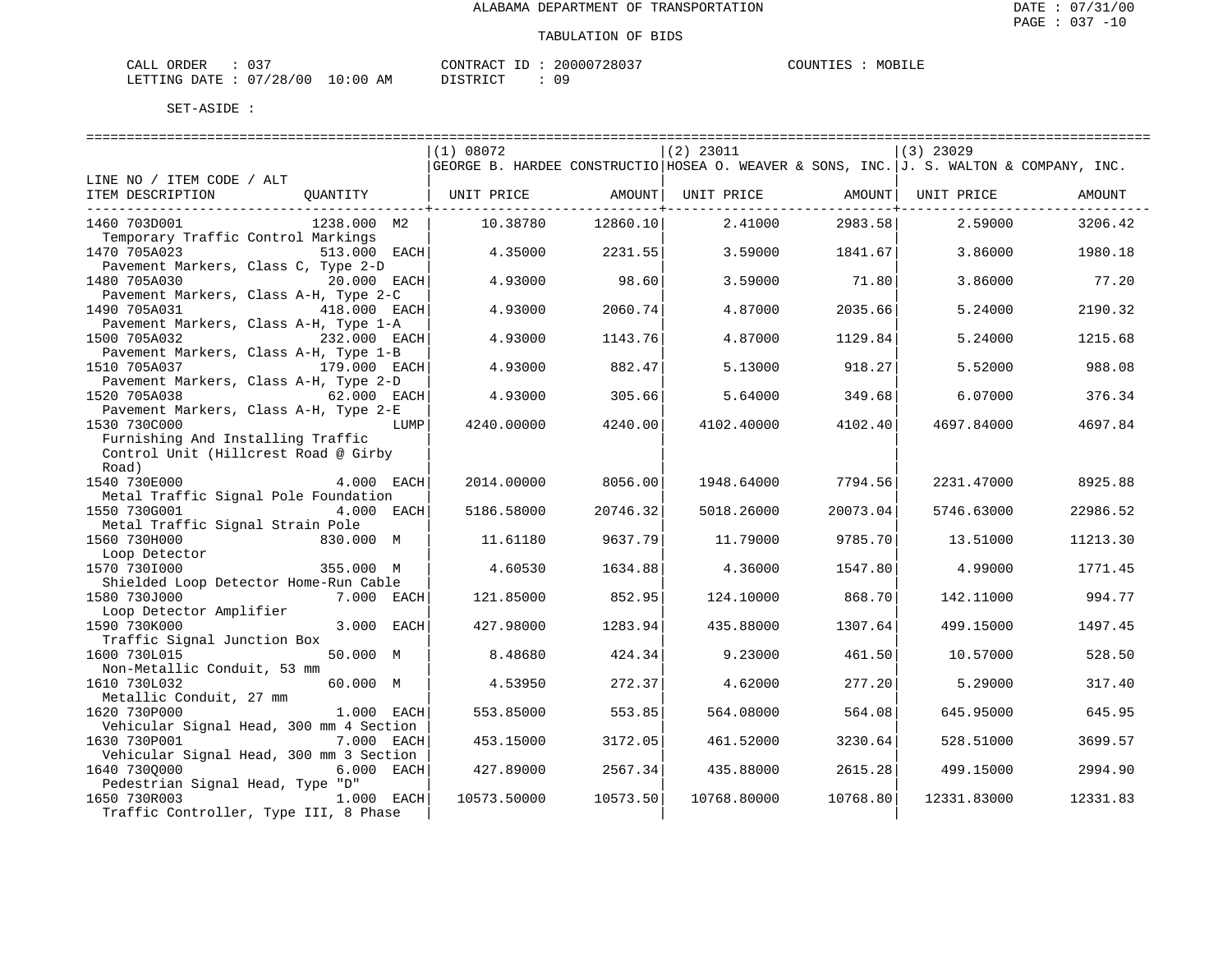| $\sqrt{2}$<br>ORDER<br>CALL         |             | CONTRACT<br>$- -$<br>⊥ப        | 20000728037 | COUNTIES<br>MOBILE |
|-------------------------------------|-------------|--------------------------------|-------------|--------------------|
| /28/00<br>LETTING DATE<br>--------- | 10:00<br>АM | <b>CTD TOT</b><br><i>┙</i> ∸┘∸ | 09          |                    |

|                                                |               |      | (1) 08072                                                                              |                   | $(2)$ 23011                                                                                       |                   | $(3)$ 23029                 |                   |
|------------------------------------------------|---------------|------|----------------------------------------------------------------------------------------|-------------------|---------------------------------------------------------------------------------------------------|-------------------|-----------------------------|-------------------|
|                                                |               |      | GEORGE B. HARDEE CONSTRUCTIO HOSEA O. WEAVER & SONS, INC. J. S. WALTON & COMPANY, INC. |                   |                                                                                                   |                   |                             |                   |
| LINE NO / ITEM CODE / ALT                      |               |      |                                                                                        |                   |                                                                                                   |                   |                             |                   |
| ITEM DESCRIPTION<br>-------------------------- |               |      | QUANTITY   UNIT PRICE AMOUNT                                                           |                   | UNIT PRICE AMOUNT UNIT PRICE                                                                      |                   |                             | AMOUNT            |
| 1660 730T000                                   | $1.000$ EACH  |      | 453.15000                                                                              | 453.15            | 461.52000                                                                                         | 461.52            | 528.51000                   | 528.51            |
| Wood Pole                                      |               |      |                                                                                        |                   |                                                                                                   |                   |                             |                   |
| 1670 740B000                                   | 47.000 M2     |      | 129.84760                                                                              | 6102.84           | 123.07000                                                                                         | 5784.29           | 157.84000                   | 7418.48           |
| Construction Signs                             |               |      |                                                                                        |                   |                                                                                                   |                   |                             |                   |
| 1680 740D000                                   | 632.000 EACH  |      | 35.97000                                                                               | 22733.04          | 46.15000                                                                                          | 29166.80          | 88.11000                    | 55685.52          |
| Channelizing Drums                             |               |      |                                                                                        |                   |                                                                                                   |                   |                             |                   |
| 1690 740E000                                   | 50.000 EACH   |      | 12.00000                                                                               | 600.00            | 23.08000                                                                                          | 1154.00           | 15.51000                    | 775.50            |
| Cones (900 mm High)                            |               |      |                                                                                        |                   |                                                                                                   |                   |                             |                   |
| 1700 740F002                                   | 22.000 EACH   |      | 325.00000                                                                              | 7150.00           | 282.04000                                                                                         | 6204.88           | 7.61000                     | 167.42            |
| Barricades, Type III                           |               |      |                                                                                        |                   |                                                                                                   |                   |                             |                   |
| 1710 7401005                                   | 11.000 EACH   |      | 350.00000                                                                              | 3850.00           | 205.12000                                                                                         | 2256.32           | 166.51000                   | 1831.61           |
| Warning Lights, Type B (Detachable Head)       |               |      |                                                                                        |                   |                                                                                                   |                   |                             |                   |
| 1720 740L003                                   | 139.000 EACH  |      | 75.00000                                                                               | 10425.00          | 76.92000                                                                                          | 10691.88          | 19.87000                    | 2761.93           |
| Vertical Panel, Type I (Single-Sided)          |               |      |                                                                                        |                   |                                                                                                   |                   |                             |                   |
| 1730 740M000                                   | $50.000$ EACH |      | 8.00000                                                                                | 400.00            | 6.92000                                                                                           | 346.00            | 8.32000                     | 416.00            |
| Ballast For Cone                               |               |      |                                                                                        |                   |                                                                                                   |                   |                             |                   |
| 1740 741C010                                   | 2.000 EACH    |      | 3500.00000                                                                             | 7000.00           | 3437.50000                                                                                        | 6875.00           | 3520.45000                  | 7040.90           |
| Portable Sequential Arrow And Chevron          |               |      |                                                                                        |                   |                                                                                                   |                   |                             |                   |
| Sign Unit                                      |               |      |                                                                                        |                   |                                                                                                   |                   |                             |                   |
| 1750 998A000                                   |               | LUMP | 0.00000                                                                                | 0.00              | 0.00000                                                                                           | 0.00              | 2936.15000                  | 2936.15           |
| Construction Fuel (Maximum Bid Limited         |               |      |                                                                                        |                   |                                                                                                   |                   |                             |                   |
| To $$239,000.00)$                              |               |      |                                                                                        |                   |                                                                                                   |                   |                             |                   |
| 1760 999 000                                   | 1500.000 HOUR |      |                                                                                        | $0.80000$ 1200.00 |                                                                                                   | $0.80000$ 1200.00 |                             | $0.80000$ 1200.00 |
| Trainee Hours At 80 Cents Per Hour             |               |      |                                                                                        |                   |                                                                                                   |                   |                             |                   |
| SECTION TOTALS                                 |               |      |                                                                                        |                   | $\sharp$ 3,433,408.77   $\sharp$ 3,447,683.04<br>__________                                       |                   |                             | \$3,535,876.99    |
| CONTRACT TOTALS                                |               |      |                                                                                        |                   | $\begin{bmatrix} 5 & 3,433,408.77 \end{bmatrix}$ $\begin{bmatrix} 5 & 3,447,683.04 \end{bmatrix}$ |                   |                             | \$3.535.876.99    |
|                                                |               |      |                                                                                        |                   |                                                                                                   |                   | =========================== |                   |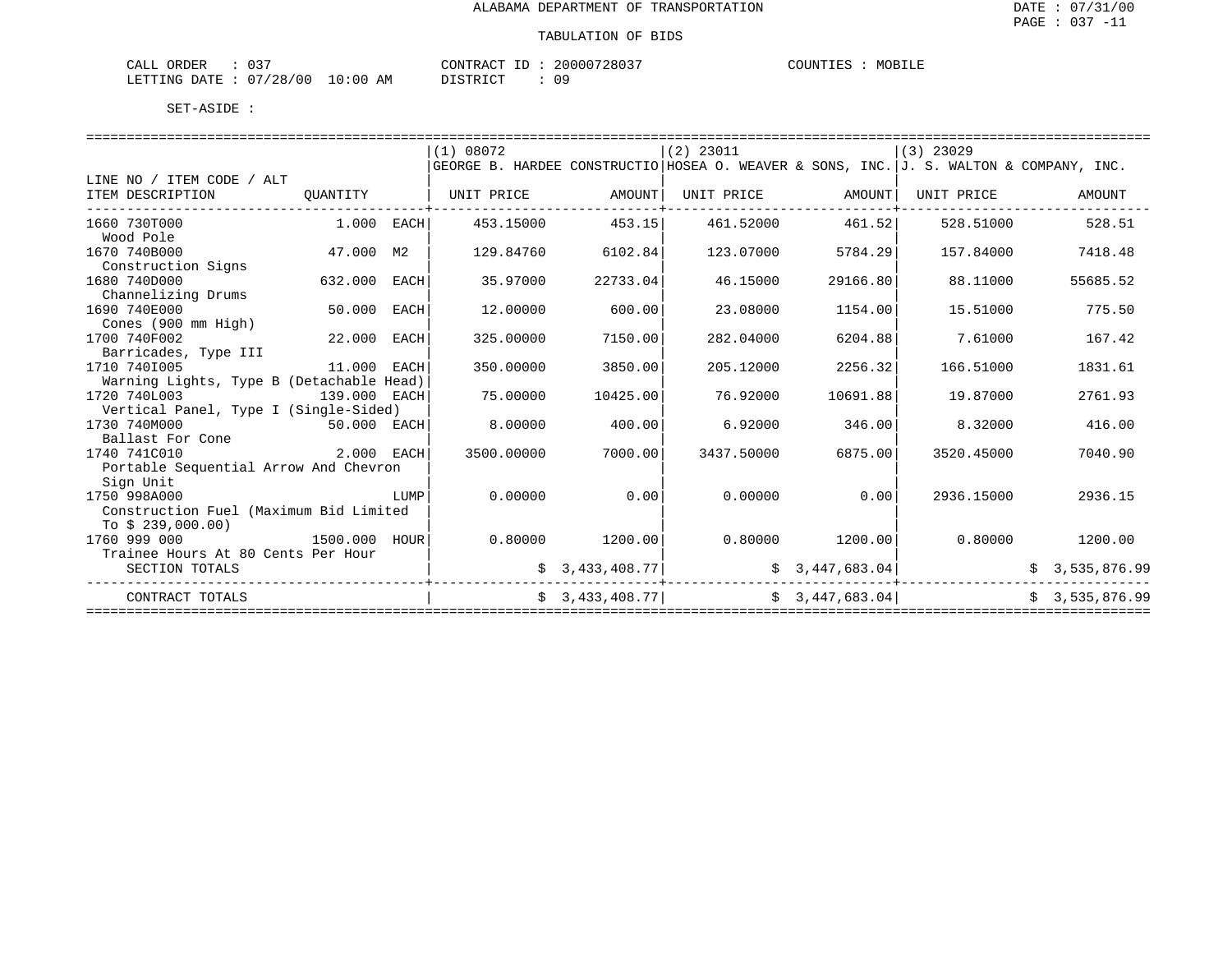DATE :

## TABULATION OF BIDS

| ORDER<br>CALL | $\sim$ $\sim$ $\sim$<br>U31 |          | CONTRACT ID | 20000728037 | COUNTIES<br>MOBILE |  |
|---------------|-----------------------------|----------|-------------|-------------|--------------------|--|
| LETTING DATE  | 07/28/00                    | 10:00 AM | דת TSTR דרי | -09         |                    |  |

|                                            |              |      | $(4)$ 23056                                                              |           | $(5)$ 23007  |           | $(6)$ 19058  |           |
|--------------------------------------------|--------------|------|--------------------------------------------------------------------------|-----------|--------------|-----------|--------------|-----------|
|                                            |              |      | JOHN G. WALTON CONSTRUCTION   M.C. WILLIAMS CONTRACTING CO S J & L, INC. |           |              |           |              |           |
| LINE NO / ITEM CODE / ALT                  |              |      |                                                                          |           |              |           |              |           |
| ITEM DESCRIPTION                           | OUANTITY     |      | UNIT PRICE                                                               | AMOUNT    | UNIT PRICE   | AMOUNT    | UNIT PRICE   | AMOUNT    |
| SECTION 0001<br>Total                      |              |      |                                                                          |           |              |           |              |           |
|                                            |              |      |                                                                          |           |              |           |              |           |
| 0010 201A000                               |              | LUMP | 90416.00000                                                              | 90416.00  | 143366.87000 | 143366.87 | 157500.00000 | 157500.00 |
| Clearing & Grubbing (Approximately 5       |              |      |                                                                          |           |              |           |              |           |
| Hectares)                                  |              |      |                                                                          |           |              |           |              |           |
| 0020 206C000                               | 166.000 M2   |      | 3.64000                                                                  | 604.24    | 5.99000      | 994.34    | 2.25000      | 373.50    |
| Removing Concrete Sidewalk                 |              |      |                                                                          |           |              |           |              |           |
| 0030 206C003                               | 1260.000 M2  |      | 2.42000                                                                  | 3049.20   | 5.98000      | 7534.80   | 2.35000      | 2961.00   |
| Removing Concrete Flumes                   |              |      |                                                                          |           |              |           |              |           |
| 0040 206C010                               | 124.000 M2   |      | 3.99000                                                                  | 494.76    | 5.96000      | 739.04    | 3.05000      | 378.20    |
| Removing Concrete Driveway                 |              |      |                                                                          |           |              |           |              |           |
| 0050 206D000                               | 466.000 M    |      | 12.60000                                                                 | 5871.60   | 16.41000     | 7647.06   | 6.00000      | 2796.00   |
| Removing Pipe                              |              |      |                                                                          |           |              |           |              |           |
| 0060 206D001                               | 10.000 M     |      | 62.87000                                                                 | 628.70    | 16.50000     | 165.00    | 15.55000     | 155.50    |
| Removing Guardrail                         |              |      |                                                                          |           |              |           |              |           |
| 0070 206D002                               | 18.000 M     |      | 10.72000                                                                 | 192.96    | 9.83000      | 176.94    | 9.30000      | 167.40    |
| Removing Curb                              |              |      |                                                                          |           |              |           |              |           |
| 0080 206D003                               | 3168.000 M   |      | 6.87000                                                                  | 21764.16  | 8.20000      | 25977.60  | 3.80000      | 12038.40  |
| Removing Curb And Gutter                   |              |      |                                                                          |           |              |           |              |           |
| 0090 206D005                               | 225.000 M    |      | 5.41000                                                                  | 1217.25   | 8.20000      | 1845.00   | 60.00000     | 13500.00  |
| Removing Gutter                            |              |      |                                                                          |           |              |           |              |           |
| 0100 206E000                               | 4.000        | EACH | 75.47000                                                                 | 301.88    | 75.00000     | 300.00    | 46.20000     | 184.80    |
| Removing Headwalls                         |              |      |                                                                          |           |              |           |              |           |
| 0110 206E001                               | 22.000       | EACH | 134.33000                                                                | 2955.26   | 100.00000    | 2200.00   | 80.00000     | 1760.00   |
| Removing Inlets                            |              |      |                                                                          |           |              |           |              |           |
| 0120 206E003                               | 2.000        | EACH | 150.94000                                                                | 301.88    | 100.00000    | 200.00    | 175.00000    | 350.00    |
| Removing Manholes                          |              |      |                                                                          |           |              |           |              |           |
| 0130 210A000                               | 28631.000    | M3   | 4.78000                                                                  | 136856.18 | 5.23000      | 149740.13 | 5.40000      | 154607.40 |
| Unclassified Excavation                    |              |      |                                                                          |           |              |           |              |           |
| 0140 210D012                               | 11442.000 M3 |      | 5.55000                                                                  | 63503.10  | 10.44000     | 119454.48 | 9.05000      | 103550.10 |
| Borrow Excavation $(A2-4(0)$ OR $A-4(0)$ ) |              |      |                                                                          |           |              |           |              |           |
| 0150 214A000                               | 4412.000 M3  |      | 2.28000                                                                  | 10059.36  | 6.54000      | 28854.48  | 3.60000      | 15883.20  |
| Structure Excavation                       |              |      |                                                                          |           |              |           |              |           |
| 0160 214B000                               | 719.000 M3   |      | 9.20000                                                                  | 6614.80   | 8,00000      | 5752.00   | 9.80000      | 7046.20   |
| Foundation Backfill, Local                 |              |      |                                                                          |           |              |           |              |           |
| 0170 214B001                               | 27.000 M3    |      | 56.59000                                                                 | 1527.93   | 51.85000     | 1399.95   | 59.00000     | 1593.00   |
| Foundation Backfill, Commercial            |              |      |                                                                          |           |              |           |              |           |
| 0180 230A000                               | 34.000 RBST  |      | 778.62000                                                                | 26473.08  | 656.18000    | 22310.12  | 690.00000    | 23460.00  |
| Roadbed Processing                         |              |      |                                                                          |           |              |           |              |           |
| 0190 301A012                               | 49241.000 M2 |      | 8.89000                                                                  | 437752.49 | 7.22000      | 355520.02 | 9.35000      | 460403.35 |
| Crushed Aggregate Base Course, Type B,     |              |      |                                                                          |           |              |           |              |           |
| Plant Mixed, 150 mm Compacted Thickness    |              |      |                                                                          |           |              |           |              |           |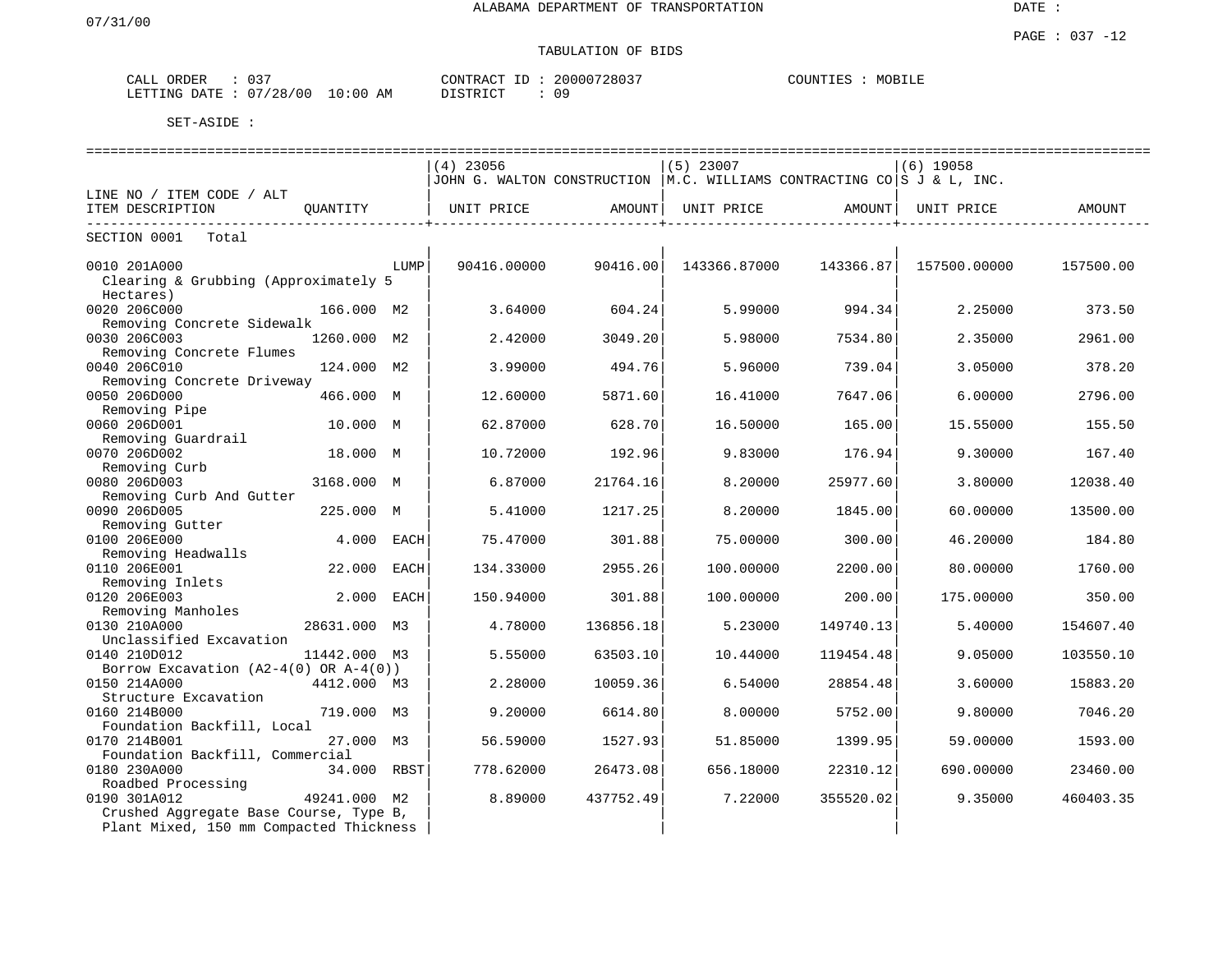| $\cap$ $\cap$<br>CALL ORDER     | CONTRACT ID: 20000728037 |    | MOBILE<br>COUNTIES |
|---------------------------------|--------------------------|----|--------------------|
| LETTING DATE: 07/28/00 10:00 AM | DISTRICT                 | 09 |                    |

|                                         |                | $(4)$ 23056                                                              |           | $(5)$ 23007 |           | $(6)$ 19058 |           |
|-----------------------------------------|----------------|--------------------------------------------------------------------------|-----------|-------------|-----------|-------------|-----------|
|                                         |                | JOHN G. WALTON CONSTRUCTION   M.C. WILLIAMS CONTRACTING CO S J & L, INC. |           |             |           |             |           |
| LINE NO / ITEM CODE / ALT               |                |                                                                          |           |             |           |             |           |
| ITEM DESCRIPTION                        | QUANTITY       | UNIT PRICE                                                               | AMOUNT    | UNIT PRICE  | AMOUNT    | UNIT PRICE  | AMOUNT    |
|                                         |                |                                                                          |           |             |           |             |           |
| 0200 401A000                            | 44331.000 M2   | 0.56000                                                                  | 24825.36  | 0.66000     | 29258.46  | 0.60000     | 26598.60  |
| Bituminous Treatment A                  |                |                                                                          |           |             |           |             |           |
| 0210 405A000                            | 7756.000 L     | 0.27000                                                                  | 2094.12   | 0.21000     | 1628.76   | 0.30000     | 2326.80   |
| Tack Coat<br>0220 410B000               | 1.000 EACH     | 2376.00000                                                               | 2376.00   | 8872.50000  | 8872.50   | 2445.00000  | 2445.00   |
| State Furnished Profilograph            |                |                                                                          |           |             |           |             |           |
| 0230 429A240                            | 3457.000 MTON  | 49.41000                                                                 | 170810.37 | 46.17000    | 159609.69 | 50.85000    | 175788.45 |
| Improved Bituminous Concrete Wearing    |                |                                                                          |           |             |           |             |           |
| Surface Layer, 12.5 mm Maximum          |                |                                                                          |           |             |           |             |           |
| Aggregate Size Mix, ESAL Range C        |                |                                                                          |           |             |           |             |           |
| 0240 429B241                            | 12919.000 MTON | 42.58000                                                                 | 550091.02 | 40.12000    | 518310.28 | 43.80000    | 565852.20 |
| Improved Bituminous Concrete Binder     |                |                                                                          |           |             |           |             |           |
| Layer, 25.0 mm Maximum Aggregate Size   |                |                                                                          |           |             |           |             |           |
| Mix, ESAL Range C                       |                |                                                                          |           |             |           |             |           |
| 0250 429B245                            | 34.000 MTON    | 81.00000                                                                 | 2754.00   | 44.71000    | 1520.14   | 83.30000    | 2832.20   |
| Improved Bituminous Concrete Binder     |                |                                                                          |           |             |           |             |           |
| Layer, Patching, 25.0 mm Maximum        |                |                                                                          |           |             |           |             |           |
| Aggregate Size Mix, ESAL Range C        |                |                                                                          |           |             |           |             |           |
| 0260 429B247                            | 271.000 MTON   | 56.16000                                                                 | 15219.36  | 50.64000    | 13723.44  | 58.00000    | 15718.00  |
| Improved Bituminous Concrete Binder     |                |                                                                          |           |             |           |             |           |
| Layer, Leveling, 12.5 mm Maximum        |                |                                                                          |           |             |           |             |           |
| Aggregate Size Mix, ESAL Range C        |                |                                                                          |           |             |           |             |           |
| 0270 430B000                            | 50.000 MTON    | 35.90000                                                                 | 1795.00   | 27.50000    | 1375.00   | 32.55000    | 1627.50   |
| Aggregate Surfacing (ALDOT #467 Or #57) |                |                                                                          |           |             |           |             |           |
| 0280 430B005                            | 46.000 MTON    | 37.93000                                                                 | 1744.78   | 27.72000    | 1275.12   | 31.45000    | 1446.70   |
| Aggregate Surfacing (ALDOT #410)        |                |                                                                          |           |             |           |             |           |
| 0290 502A000                            | 21232.000 KG   | 1.62000                                                                  | 34395.84  | 1,10000     | 23355.20  | 1.80000     | 38217.60  |
| Steel Reinforcement<br>0300 524B011     | 123.000 M3     | 648.00000                                                                | 79704.00  |             |           | 710.00000   |           |
| Culvert Concrete Extension (Cast In     |                |                                                                          |           | 685.00000   | 84255.00  |             | 87330.00  |
| Place)                                  |                |                                                                          |           |             |           |             |           |
| 0310 525A000                            | 115.000 M3     | 415.53000                                                                | 47785.95  | 405.00000   | 46575.00  | 710.00000   | 81650.00  |
| Retaining Wall Concrete                 |                |                                                                          |           |             |           |             |           |
| 0320 530A001                            | 1574.000 M     | 59.53000                                                                 | 93700.22  | 69.16000    | 108857.84 | 69.85000    | 109943.90 |
| 450 mm Roadway Pipe (Class 3 R.C.)      |                |                                                                          |           |             |           |             |           |
| 0330 530A002                            | 551.000 M      | 108.68000                                                                | 59882.68  | 95.49000    | 52614.99  | 92.80000    | 51132.80  |
| 600 mm Roadway Pipe (Class 3 R.C.)      |                |                                                                          |           |             |           |             |           |
| 0340 530A003                            | 234.000 M      | 142.69000                                                                | 33389.46  | 140.12000   | 32788.08  | 120.00000   | 28080.00  |
| 750 mm Roadway Pipe (Class 3 R.C.)      |                |                                                                          |           |             |           |             |           |
| 0350 530A100                            | 19.000 M       | 72.45000                                                                 | 1376.55   | 65.95000    | 1253.05   | 59.00000    | 1121.00   |
| 375 mm Roadway Pipe (Class 3 R.C.)      |                |                                                                          |           |             |           |             |           |
| (Extension)                             |                |                                                                          |           |             |           |             |           |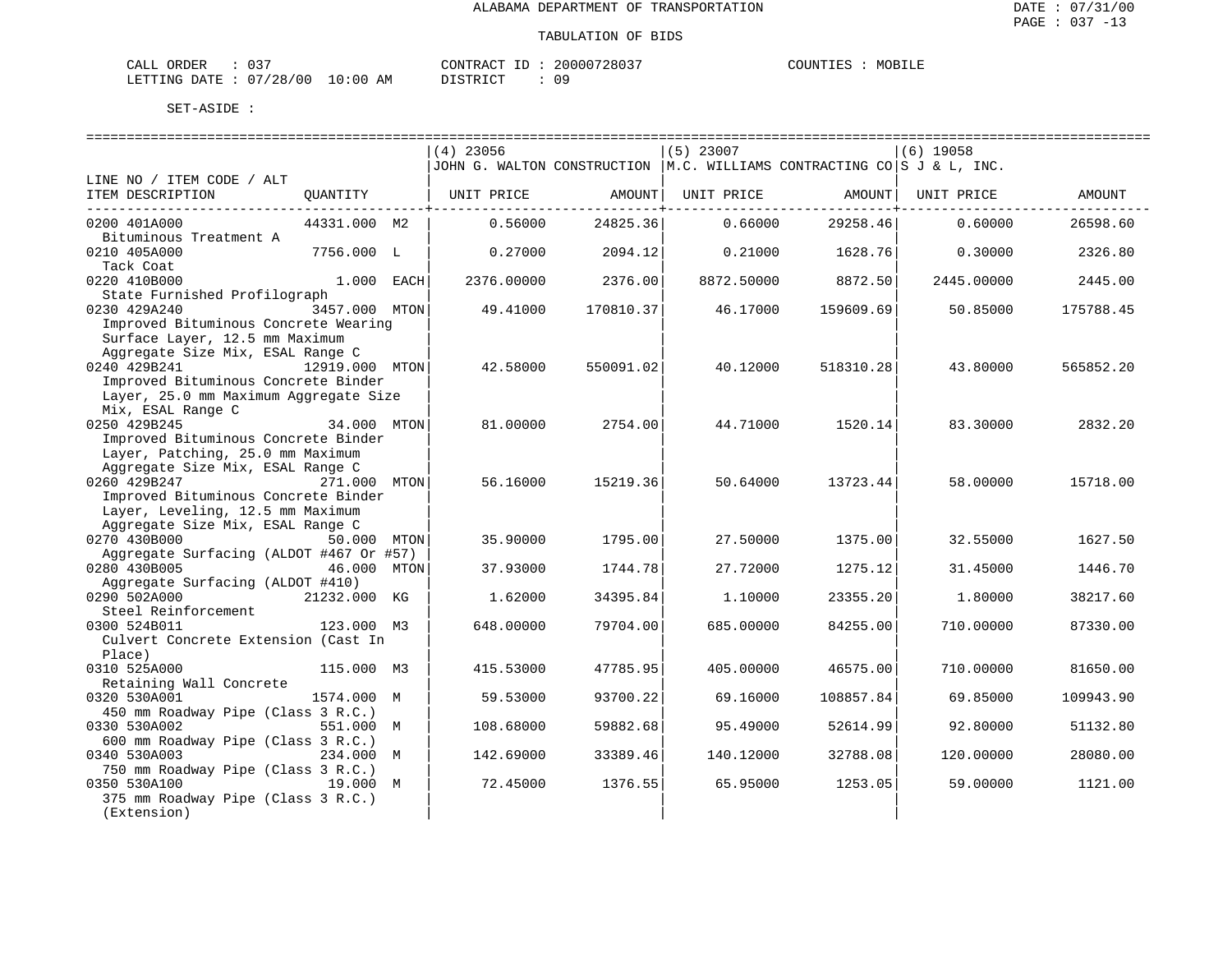| $\sim$ $\sim$ $\sim$<br>ORDER<br>CALL |            | CONTRACT ID | 20000728037 | MOBILE<br>COUNTIES |
|---------------------------------------|------------|-------------|-------------|--------------------|
| LETTING DATE: 07/28/00                | $10:00$ AM | DISTRICT    | 09          |                    |

|                                                |               |             | $(4)$ 23056                                                               |           | $(5)$ 23007        |           | $(6)$ 19058        |           |
|------------------------------------------------|---------------|-------------|---------------------------------------------------------------------------|-----------|--------------------|-----------|--------------------|-----------|
|                                                |               |             | JJOHN G. WALTON CONSTRUCTION   M.C. WILLIAMS CONTRACTING CO S J & L, INC. |           |                    |           |                    |           |
| LINE NO / ITEM CODE / ALT                      |               |             |                                                                           |           |                    |           |                    |           |
| ITEM DESCRIPTION                               | OUANTITY      |             | UNIT PRICE                                                                |           | AMOUNT  UNIT PRICE |           | AMOUNT  UNIT PRICE | AMOUNT    |
| 0360 530A101                                   | 13.000 M      |             | 99.06000                                                                  | 1287.78   | 82.63000           | 1074.19   | 72.50000           | 942.50    |
| 450 mm Roadway Pipe (Class 3 R.C.)             |               |             |                                                                           |           |                    |           |                    |           |
| (Extension)                                    |               |             |                                                                           |           |                    |           |                    |           |
| 0370 530A103                                   | 11.000 M      |             | 171.13000                                                                 | 1882.43   | 139.70000          | 1536.70   | 127.00000          | 1397.00   |
| 750 mm Roadway Pipe (Class 3 R.C.)             |               |             |                                                                           |           |                    |           |                    |           |
| (Extension)                                    |               |             |                                                                           |           |                    |           |                    |           |
| 0380 530B006                                   | 32.000 M      |             | 152.86000                                                                 | 4891.52   | 309.23000          | 9895.36   | 272,00000          | 8704.00   |
| 1485 mm Span X 915 mm Rise Roadway Pipe        |               |             |                                                                           |           |                    |           |                    |           |
| (Class 3 R.C.)                                 |               |             |                                                                           |           |                    |           |                    |           |
| 0390 530B008                                   | 85.000 M      |             | 408.11000                                                                 | 34689.35  | 443.80000          | 37723.00  | 375,00000          | 31875.00  |
| 1855 mm Span X 1145 mm Rise Roadway            |               |             |                                                                           |           |                    |           |                    |           |
| Pipe(Class 3 R.C.)                             |               |             |                                                                           |           |                    |           |                    |           |
| 0400 530B019                                   | 12.000 M      |             | 425.82000                                                                 | 5109.84   | 488.14000          | 5857.68   | 387.00000          | 4644.00   |
| 1855 mm Span X 1145 mm Rise Roadway            |               |             |                                                                           |           |                    |           |                    |           |
| Pipe(Class 3 R.C.) (Extension)<br>0410 600A000 |               |             |                                                                           |           |                    |           |                    |           |
| Mobilization                                   |               | LUMP        | 100618.00000                                                              | 100618.00 | 157741.87000       | 157741.87 | 120000.00000       | 120000.00 |
| 0420 602A000                                   | 45.000 EACH   |             | 77.03000                                                                  | 3466.35   | 75,00000           | 3375.00   | 55.40000           | 2493.00   |
| Right Of Way Markers                           |               |             |                                                                           |           |                    |           |                    |           |
| 0430 602B000                                   | 1.000         | EACH        | 262.39000                                                                 | 262.39    | 1000.00000         | 1000.00   | 261,00000          | 261.00    |
| Land Survey Markers                            |               |             |                                                                           |           |                    |           |                    |           |
| 0440 605B000                                   | 5.000         | <b>EACH</b> | 243.00000                                                                 | 1215.00   | 225.00000          | 1125.00   | 355.00000          | 1775.00   |
| Special Underdrain Outlet, Type A              |               |             |                                                                           |           |                    |           |                    |           |
| 0450 605B001                                   | 2.000         | EACH        | 243.00000                                                                 | 486.00    | 225,00000          | 450.00    | 355,00000          | 710.00    |
| Special Underdrain Outlet, Type B              |               |             |                                                                           |           |                    |           |                    |           |
| 0460 606A006                                   | 672.000 M     |             | 40.92000                                                                  | 27498.24  | 19.68000           | 13224.96  | 33.15000           | 22276.80  |
| 200 mm Underdrain Pipe, Type 9                 |               |             |                                                                           |           |                    |           |                    |           |
| 0470 610C001<br>Loose Riprap, Class 2          | 1746.000 MTON |             | 36.94000                                                                  | 64497.24  | 34.16000           | 59643.36  | 35.40000           | 61808.40  |
| 0480 610D003                                   | 5411.000 M2   |             | 2.05000                                                                   | 11092.55  | 2.99000            | 16178.89  | 1.40000            | 7575.40   |
| Filter Blanket, Geotextile                     |               |             |                                                                           |           |                    |           |                    |           |
| 0490 614A000                                   | 459.000 M3    |             | 353.16000                                                                 | 162100.44 | 277.00000          | 127143.00 | 386.45000          | 177380.55 |
| Slope Paving                                   |               |             |                                                                           |           |                    |           |                    |           |
| 0500 618A000                                   | 4962.000 M2   |             | 26.11000                                                                  | 129557.82 | 25.45000           | 126282.90 | 28.50000           | 141417.00 |
| Concrete Sidewalk, 100 mm Thick                |               |             |                                                                           |           |                    |           |                    |           |
| 0510 618B001                                   | 11.000 M2     |             | 46.44000                                                                  | 510.84    | 40.80000           | 448.80    | 51.00000           | 561.00    |
| Concrete Driveway, 125 mm Thick                |               |             |                                                                           |           |                    |           |                    |           |
| 0520 619A002                                   | 1.000         | EACH        | 432.00000                                                                 | 432.00    | 345.00000          | 345.00    | 475.00000          | 475.00    |
| 450 mm Roadway Pipe End Treatment,             |               |             |                                                                           |           |                    |           |                    |           |
| Class 1<br>0530 619A004                        | 1.000 EACH    |             | 594.00000                                                                 | 594.00    | 530.00000          | 530.00    | 650.00000          | 650.00    |
| 750 mm Roadway Pipe End Treatment,             |               |             |                                                                           |           |                    |           |                    |           |
| Class 1                                        |               |             |                                                                           |           |                    |           |                    |           |
|                                                |               |             |                                                                           |           |                    |           |                    |           |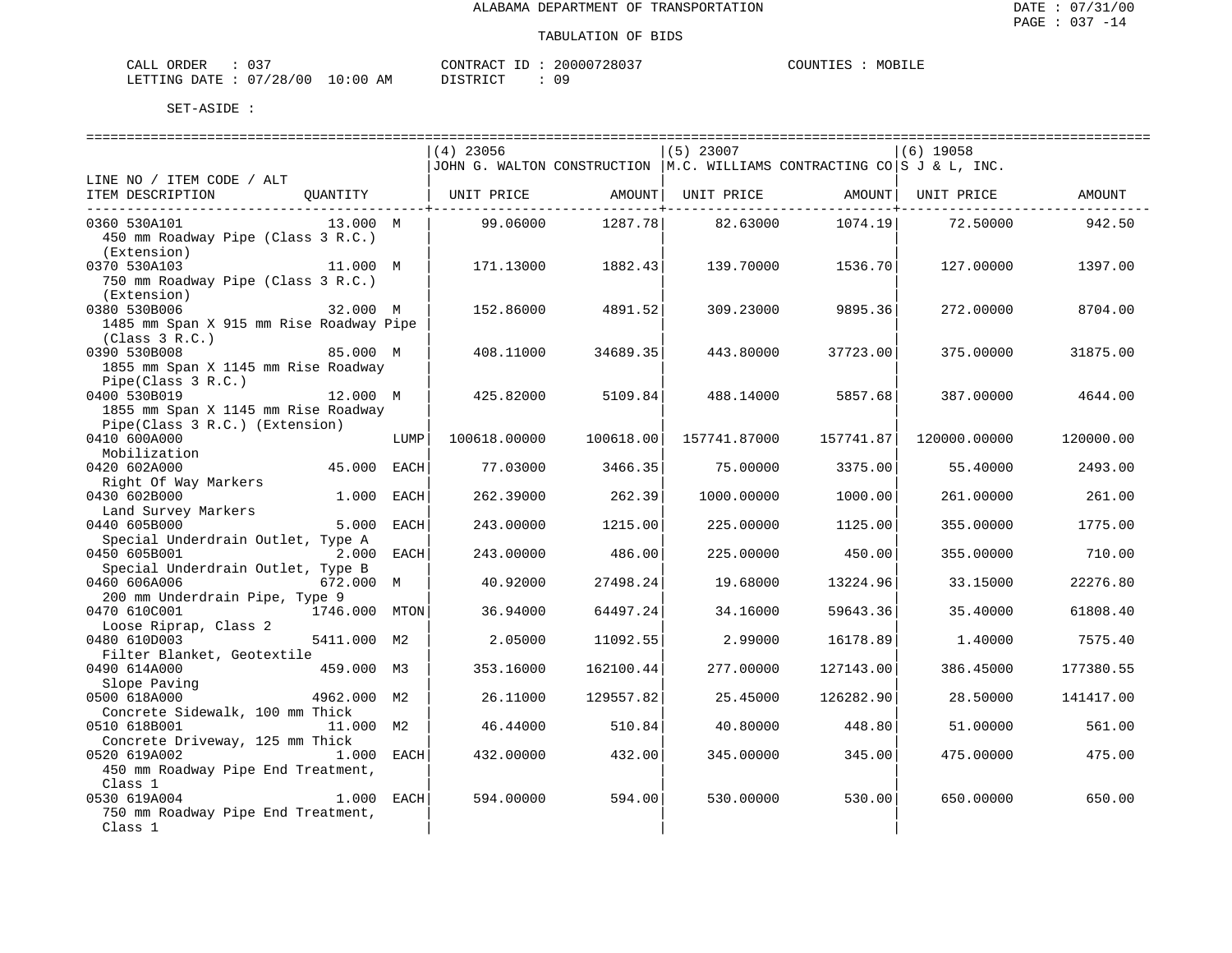| ORDER<br>CALL (              | 037 |    | CONTRACT ID: | 20000728037 | COUNTIES | MOBILE |
|------------------------------|-----|----|--------------|-------------|----------|--------|
| LETTING DATE: 07/28/00 10:00 |     | AM | DISTRICT     |             |          |        |

|                                              |              |      | $(4)$ 23056                                                               |           | $(5)$ 23007 |           | $(6)$ 19058 |           |
|----------------------------------------------|--------------|------|---------------------------------------------------------------------------|-----------|-------------|-----------|-------------|-----------|
|                                              |              |      | JOHN G. WALTON CONSTRUCTION $ M.C.$ WILLIAMS CONTRACTING CO S J & L, INC. |           |             |           |             |           |
| LINE NO / ITEM CODE / ALT                    |              |      |                                                                           |           |             |           |             |           |
| ITEM DESCRIPTION                             | OUANTITY     |      | UNIT PRICE                                                                | AMOUNT    | UNIT PRICE  | AMOUNT    | UNIT PRICE  | AMOUNT    |
|                                              |              |      |                                                                           |           |             |           |             |           |
| 0540 619B021                                 | $1.000$ EACH |      | 702.00000                                                                 | 702.00    | 742.00000   | 742.00    | 710.00000   | 710.00    |
| 1485 mm Span, 915 mm Rise Roadway Pipe       |              |      |                                                                           |           |             |           |             |           |
| End Treatment, Class 1                       |              |      |                                                                           |           |             |           |             |           |
| 0550 619B023                                 | 1.000 EACH   |      | 810.00000                                                                 | 810.00    | 1007.00000  | 1007.00   | 890,00000   | 890.00    |
| 1855 mm Span, 1145 mm Rise Roadway Pipe      |              |      |                                                                           |           |             |           |             |           |
| End Treatment, Class 1                       |              |      |                                                                           |           |             |           |             |           |
| 0560 620A000                                 | 2.000 M3     |      | 864.00000                                                                 | 1728.00   | 1386.48000  | 2772.96   | 945.00000   | 1890.00   |
| Minor Structure Concrete                     |              |      |                                                                           |           |             |           |             |           |
| 0570 621A004                                 | 6.000 EACH   |      | 9072.00000                                                                | 54432.00  | 4575.00000  | 27450.00  | 9930.00000  | 59580.00  |
| Junction Boxes, Type 4                       |              |      |                                                                           |           |             |           |             |           |
| 0580 621A005                                 | 6.000 EACH   |      | 4860.00000                                                                | 29160.00  | 3042.00000  | 18252.00  | 5320.00000  | 31920.00  |
| Junction Boxes, Type 1                       |              |      |                                                                           |           |             |           |             |           |
| 0590 621A031                                 | 12.000 EACH  |      | 1296.00000                                                                | 15552.00  | 2500.00000  | 30000.00  | 1420.00000  | 17040.00  |
| Junction Boxes, Type 1 (Special)             |              |      |                                                                           |           |             |           |             |           |
| 0600 621A057                                 | 1.000 EACH   |      | 1296.00000                                                                | 1296.00   | 2250.00000  | 2250.00   | 1420.00000  | 1420.00   |
| Junction Boxes, Type Partial<br>0610 621B004 |              |      |                                                                           |           |             |           |             |           |
|                                              | 4.000 EACH   |      | 378.00000                                                                 | 1512.00   | 318.00000   | 1272.00   | 413.75000   | 1655.00   |
| Junction Box Units, Type 4<br>0620 621B005   | 1.000        | EACH | 324.00000                                                                 | 324.00    | 265.00000   | 265.00    | 354.50000   | 354.50    |
| Junction Box Units, Type 1                   |              |      |                                                                           |           |             |           |             |           |
| 0630 621C001                                 | 1.000 EACH   |      | 1620.00000                                                                | 1620.00   | 2650.00000  | 2650.00   | 1775.00000  | 1775.00   |
| Inlets, Type B                               |              |      |                                                                           |           |             |           |             |           |
| 0640 621C023                                 | 10.000 EACH  |      | 2430.00000                                                                | 24300.00  | 2450.00000  | 24500.00  | 2659.00000  | 26590.00  |
| Inlets, Type S4 (1 Wing)                     |              |      |                                                                           |           |             |           |             |           |
| 0650 621C027                                 | 1.000 EACH   |      | 1782.00000                                                                | 1782.00   | 2650.00000  | 2650.00   | 1950.00000  | 1950.00   |
| Inlets, Type C                               |              |      |                                                                           |           |             |           |             |           |
| 0660 621C028                                 | 2.000 EACH   |      | 2592.00000                                                                | 5184.00   | 2715.00000  | 5430.00   | 2840.00000  | 5680.00   |
| Inlets, Type S4 (2 Wing)                     |              |      |                                                                           |           |             |           |             |           |
| 0670 621C031                                 | 62.000       | EACH | 1944.00000                                                                | 120528.00 | 2100.00000  | 130200.00 | 2125.00000  | 131750.00 |
| Inlets, Type S3 (1 Wing)                     |              |      |                                                                           |           |             |           |             |           |
| 0680 621C033                                 | 9.000 EACH   |      | 2214.00000                                                                | 19926.00  | 2365.00000  | 21285.00  | 2422.70000  | 21804.30  |
| Inlets, Type S3 (2 Wing)                     |              |      |                                                                           |           |             |           |             |           |
| 0690 621C073                                 | 4.000 EACH   |      | 1458.00000                                                                | 5832.00   | 2200.00000  | 8800.00   | 1595.00000  | 6380.00   |
| Inlets, Type S4(1Wing) (Partial)             |              |      |                                                                           |           |             |           |             |           |
| 0700 621D020                                 | 34.000 EACH  |      | 351.00000                                                                 | 11934.00  | 265.00000   | 9010.00   | 384.10000   | 13059.40  |
| Inlet Units, Type S3                         |              |      |                                                                           |           |             |           |             |           |
| 0710 621D031                                 | 4.000        | EACH | 405.00000                                                                 | 1620.00   | 318.00000   | 1272.00   | 445.00000   | 1780.00   |
| Inlet Units, Type S4                         |              |      |                                                                           |           |             |           |             |           |
| 0720 621E001                                 | 7.000 EACH   |      | 4860.00000                                                                | 34020.00  | 2050.00000  | 14350.00  | 5318.00000  | 37226.00  |
| Manholes, Type M                             |              |      |                                                                           |           |             |           |             |           |
| 0730 621E016                                 | 3.000 EACH   |      | 2700.00000                                                                | 8100.00   | 1900.00000  | 5700.00   | 2954.50000  | 8863.50   |
| Manholes, Type M (Modified)                  |              |      |                                                                           |           |             |           |             |           |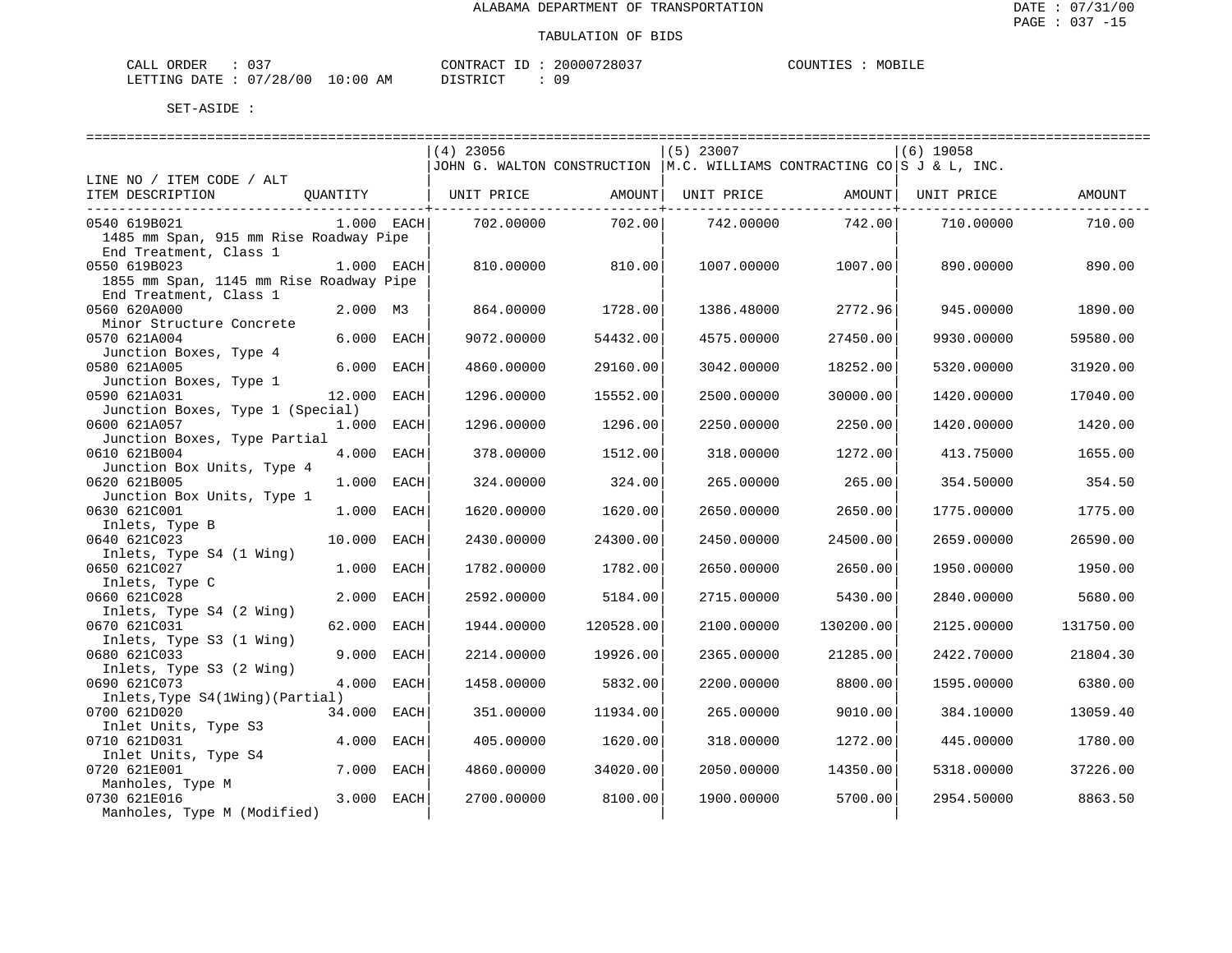| CALL ORDER                       |  |          | CONTRACT ID: 20000728037 | COUNTIES | MOBILE |
|----------------------------------|--|----------|--------------------------|----------|--------|
| LETTING DATE : 07/28/00 10:00 AM |  | PISTRICT |                          |          |        |

|                                         |              | $(4)$ 23056 |               | $(5)$ 23007                                                                    |           | $(6)$ 19058 |           |
|-----------------------------------------|--------------|-------------|---------------|--------------------------------------------------------------------------------|-----------|-------------|-----------|
|                                         |              |             |               | JJOHN G. WALTON CONSTRUCTION $ M.C.$ WILLIAMS CONTRACTING CO $ S J \& L,$ INC. |           |             |           |
| LINE NO / ITEM CODE / ALT               |              |             |               |                                                                                |           |             |           |
| ITEM DESCRIPTION<br>QUANTITY            |              | UNIT PRICE  | AMOUNT        | UNIT PRICE                                                                     | AMOUNT    | UNIT PRICE  | AMOUNT    |
|                                         |              |             | ----------+-- |                                                                                |           |             |           |
| 0740 621E025                            | $3.000$ EACH | 2700.00000  | 8100.00       | 2625.00000                                                                     | 7875.00   | 2365.00000  | 7095.00   |
| Manholes, Type Special (Sanitary -      |              |             |               |                                                                                |           |             |           |
| 1219.2 Millimeter Diameter)             |              |             |               |                                                                                |           |             |           |
| 0750 621F002                            | 1.000 EACH   | 432.00000   | 432.00        | 265.00000                                                                      | 265.00    | 473.00000   | 473.00    |
| Manhole Units, Type M                   |              |             |               |                                                                                |           |             |           |
| 0760 621F025                            | 1.000 EACH   | 496.80000   | 496.80        | 689.06000                                                                      | 689.06    | 650.00000   | 650.00    |
| Manhole Units, Type Special (Sanitary - |              |             |               |                                                                                |           |             |           |
| 1219.2 Millimeter Diameter)             |              |             |               |                                                                                |           |             |           |
| 0770 621M000                            |              |             |               |                                                                                |           |             |           |
|                                         | 3.000 EACH   | 265.58000   | 796.74        | 500.00000                                                                      | 1500.00   | 145.00000   | 435.00    |
| Remove Existing Manhole                 |              |             |               |                                                                                |           |             |           |
| 0780 622A000                            | 5.000 EACH   | 432.00000   | 2160.00       | 557.81000                                                                      | 2789.05   | 385.00000   | 1925.00   |
| Manhole Covers Reset                    |              |             |               |                                                                                |           |             |           |
| 0790 622A002                            | 30.000 EACH  | 615.60000   | 18468.00      | 557.81000                                                                      | 16734.30  | 385.00000   | 11550.00  |
| Manhole Covers Reset (Sanitary)         |              |             |               |                                                                                |           |             |           |
| 176.000 M<br>0800 623A000               |              | 48.60000    | 8553.60       | 52.50000                                                                       | 9240.00   | 53.20000    | 9363.20   |
| Concrete Gutter                         |              |             |               |                                                                                |           |             |           |
| 0810 623B001<br>167.000 M               |              | 123.12000   | 20561.04      | 132.00000                                                                      | 22044.00  | 135.00000   | 22545.00  |
| Concrete Curb, Type N Special           |              |             |               |                                                                                |           |             |           |
| 0820 623B002<br>1346.000 M              |              | 25.92000    | 34888.32      | 26.25000                                                                       | 35332.50  | 28.50000    | 38361.00  |
| Concrete Curb, Type A                   |              |             |               |                                                                                |           |             |           |
| 0830 623B015                            | 27.000 M     | 28.08000    | 758.16        | 26.25000                                                                       | 708.75    | 30.75000    | 830.25    |
| Concrete Curb, Type E (Modified)        |              |             |               |                                                                                |           |             |           |
| 0840 623C003<br>4677.000 M              |              | 29.16000    | 136381.32     | 26.25000                                                                       | 122771.25 | 32.50000    | 152002.50 |
| Combination Curb & Gutter, Type C       |              |             |               |                                                                                |           |             |           |
| (Modified)                              |              |             |               |                                                                                |           |             |           |
| 0850 634A000<br>110.000 M               |              | 55.38000    | 6091.80       | 48.30000                                                                       | 5313.00   | 31.05000    | 3415.50   |
| Industrial Fence, 1.22 Meters High      |              |             |               |                                                                                |           |             |           |
| 0860 641A002<br>206.000 M               |              | 44.88000    | 9245.28       | 85.31000                                                                       | 17573.86  | 18.15000    | 3738.90   |
| 25.4 Millimeter Copper Water Pipe Laid  |              |             |               |                                                                                |           |             |           |
| (Type K)                                |              |             |               |                                                                                |           |             |           |
| 0870 641A004                            | 8.000 M      | 220.86000   | 1766.88       | 111.56000                                                                      | 892.48    | 147.00000   | 1176.00   |
| 50.8 Millimeter Copper Water Pipe Laid  |              |             |               |                                                                                |           |             |           |
| (Type K)                                |              |             |               |                                                                                |           |             |           |
| 0880 641A031                            | 34.000 M     | 201.58000   | 6853.72       | 196.88000                                                                      | 6693.92   | 225.00000   | 7650.00   |
| 304.8 Millimeter D.I. Water Main Laid   |              |             |               |                                                                                |           |             |           |
| (Restrained Joint)                      |              |             |               |                                                                                |           |             |           |
| 0890 641A035                            | 88.000 M     | 107.09000   | 9423.92       | 68.25000                                                                       | 6006.00   | 107.00000   | 9416.00   |
| 152.4 Millimeter D.I. Water Main Laid   |              |             |               |                                                                                |           |             |           |
| 0900 641A036                            | 22.000 M     | 122.72000   | 2699.84       | 89.25000                                                                       | 1963.50   | 95.45000    | 2099.90   |
|                                         |              |             |               |                                                                                |           |             |           |
| 203.2 Millimeter D.I. Water Main Laid   |              |             |               |                                                                                |           |             |           |
| 0910 641A037<br>765.000 M               |              | 71.55000    | 54735.75      | 107.63000                                                                      | 82336.95  | 85.00000    | 65025.00  |
| 254 Millimeter D.I. Water Main Laid     |              |             |               |                                                                                |           |             |           |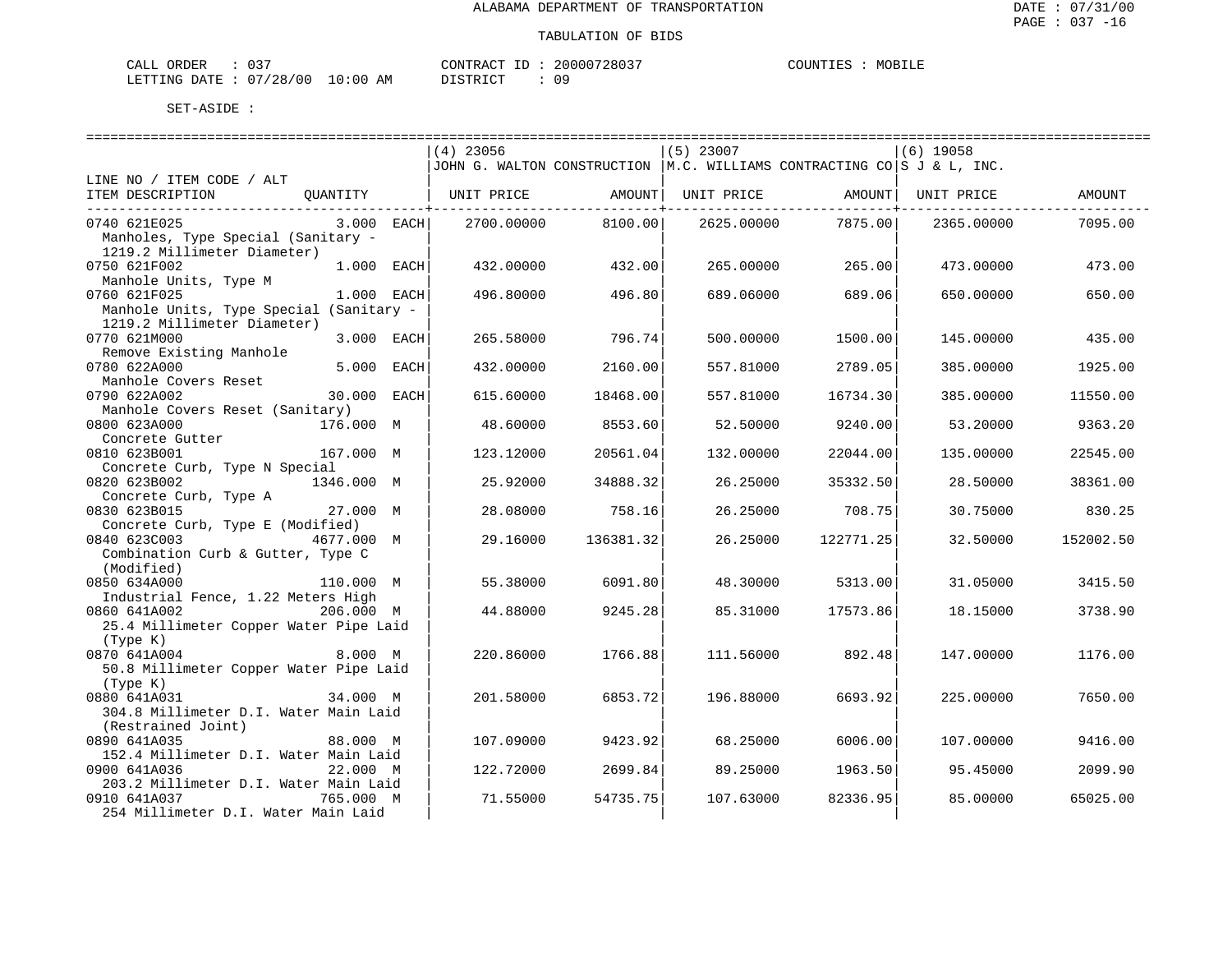| CALL ORDER                       | $\therefore$ 037 |  |
|----------------------------------|------------------|--|
| LETTING DATE : 07/28/00 10:00 AM |                  |  |

CONTRACT ID : 20000728037 DISTRICT : 09

COUNTIES : MOBILE

|                                          |              | $(4)$ 23056 |          | $(5)$ 23007                                                                          |          | $(6)$ 19058 |          |
|------------------------------------------|--------------|-------------|----------|--------------------------------------------------------------------------------------|----------|-------------|----------|
|                                          |              |             |          | JOHN G. WALTON CONSTRUCTION $ M.C.$ WILLIAMS CONTRACTING CO $ S J \& L, \text{INC.}$ |          |             |          |
| LINE NO / ITEM CODE / ALT                |              |             |          |                                                                                      |          |             |          |
| ITEM DESCRIPTION                         | OUANTITY     | UNIT PRICE  | AMOUNT   | UNIT PRICE                                                                           | AMOUNT   | UNIT PRICE  | AMOUNT   |
|                                          |              |             |          |                                                                                      |          |             |          |
| 0920 641A038                             | 250.000 M    | 97.14000    | 24285.00 | 164.06000                                                                            | 41015.00 | 110,00000   | 27500.00 |
| 304.8 Millimeter D.I. Water Main Laid    |              |             |          |                                                                                      |          |             |          |
| 0930 641A082                             | 38.000 M     | 185.62000   | 7053.56  | 133.88000                                                                            | 5087.44  | 150.00000   | 5700.00  |
| 254 Millimeter D.I. Water Main Laid      |              |             |          |                                                                                      |          |             |          |
| (Restrained Joint)                       |              |             |          |                                                                                      |          |             |          |
| 0940 641C000                             | 1.000 EACH   | 427.02000   | 427.02   | 590.63000                                                                            | 590.63   | 560.00000   | 560.00   |
| 152.4 Millimeter Gate Valves With Box    |              |             |          |                                                                                      |          |             |          |
| 0950 641C001                             | 1.000 EACH   | 577.70000   | 577.70   | 721.88000                                                                            | 721.88   | 900,00000   | 900.00   |
| 203.2 Millimeter Gate Valves With Box    |              |             |          |                                                                                      |          |             |          |
|                                          |              |             |          |                                                                                      |          |             |          |
| 0960 641C013                             | 2.000 EACH   | 1517.08000  | 3034.16  | 1575.00000                                                                           | 3150.00  | 1300.00000  | 2600.00  |
| 304.8 Millimeter Gate Valves With Box    |              |             |          |                                                                                      |          |             |          |
| 0970 641D003                             | 5111.000 KG  | 1.81000     | 9250.91  | 7.88000                                                                              | 40274.68 | 7.00000     | 35777.00 |
| Ductile Iron Water Main Fitting          |              |             |          |                                                                                      |          |             |          |
| 0980 641D007                             | $1.000$ EACH | 503.09000   | 503.09   | 414.52000                                                                            | 414.52   | 410.00000   | 410.00   |
| 304.8 Millimeter x 152.4 Millimeter D.I. |              |             |          |                                                                                      |          |             |          |
| Anchor Tee                               |              |             |          |                                                                                      |          |             |          |
| 0990 641E001                             | 58.000 EACH  | 31.61000    | 1833.38  | 44.98000                                                                             | 2608.84  | 35,00000    | 2030.00  |
| 152.4 Millimeter D.I. Retainer Gland     |              |             |          |                                                                                      |          |             |          |
| 1000 641E002                             | 23.000 EACH  | 80.87000    | 1860.01  | 74.30000                                                                             | 1708.90  | 120.00000   | 2760.00  |
| 304.8 Millimeter D.I. Retainer Gland     |              |             |          |                                                                                      |          |             |          |
| 1010 641E003                             | 9.000 EACH   | 47.90000    | 431.10   | 54.27000                                                                             | 488.43   | 75.00000    | 675.00   |
| 203.2 Millimeter D.I. Retainer Gland     |              |             |          |                                                                                      |          |             |          |
| 1020 641E004                             | 84.000 EACH  | 59.28000    | 4979.52  | 61.43000                                                                             | 5160.12  | 75.00000    | 6300.00  |
| 254 Millimeter D.I. Retainer Gland       |              |             |          |                                                                                      |          |             |          |
| 1030 641F011                             | 1.000 EACH   | 2386.80000  | 2386.80  | 4329.29000                                                                           | 4329.29  | 2100.00000  | 2100.00  |
| 203.2 Millimeter X 203.2 Millimeter      |              |             |          |                                                                                      |          |             |          |
| Tapping Valve & Sleeve                   |              |             |          |                                                                                      |          |             |          |
| 1040 641F012                             | 3.000 EACH   | 2889.00000  | 8667.00  | 4830.00000                                                                           | 14490.00 | 2880.00000  | 8640.00  |
| 254 Millimeter x 254 Millimeter Tapping  |              |             |          |                                                                                      |          |             |          |
| Valve And Sleeve                         |              |             |          |                                                                                      |          |             |          |
| 1050 641F040                             | 6.000 EACH   | 2602.80000  | 15616.80 | 2575.13000                                                                           | 15450.78 | 2500.00000  | 15000.00 |
| 254 Millimeter x 152.4 Millimeter        |              |             |          |                                                                                      |          |             |          |
| Tapping Valve and Sleeve                 |              |             |          |                                                                                      |          |             |          |
| 1060 641G001                             | 7.000 M3     | 315,90000   | 2211.30  | 853.13000                                                                            | 5971.91  | 300,00000   | 2100.00  |
| Concrete For Water Mains (Thrust Blocks) |              |             |          |                                                                                      |          |             |          |
| 1070 641G016                             | LUMP         | 6264.00000  | 6264.00  | 6562.50000                                                                           | 6562.50  | 4000.00000  | 4000.00  |
|                                          |              |             |          |                                                                                      |          |             |          |
| 76.2 Millimeter Water Meter Relocate     |              |             |          |                                                                                      |          |             |          |
| With Valves And Box                      |              |             |          |                                                                                      |          |             |          |
| 1080 641J000                             | 1.000 EACH   | 1197.07000  | 1197.07  | 1443.75000                                                                           | 1443.75  | 1200.00000  | 1200.00  |
| Fire Hydrant                             |              |             |          |                                                                                      |          |             |          |
| 1090 641J001                             | 11.000 M     | 1326.60000  | 14592.60 | 936.65000                                                                            | 10303.15 | 1300.00000  | 14300.00 |
| Fire Hydrant Extensions                  |              |             |          |                                                                                      |          |             |          |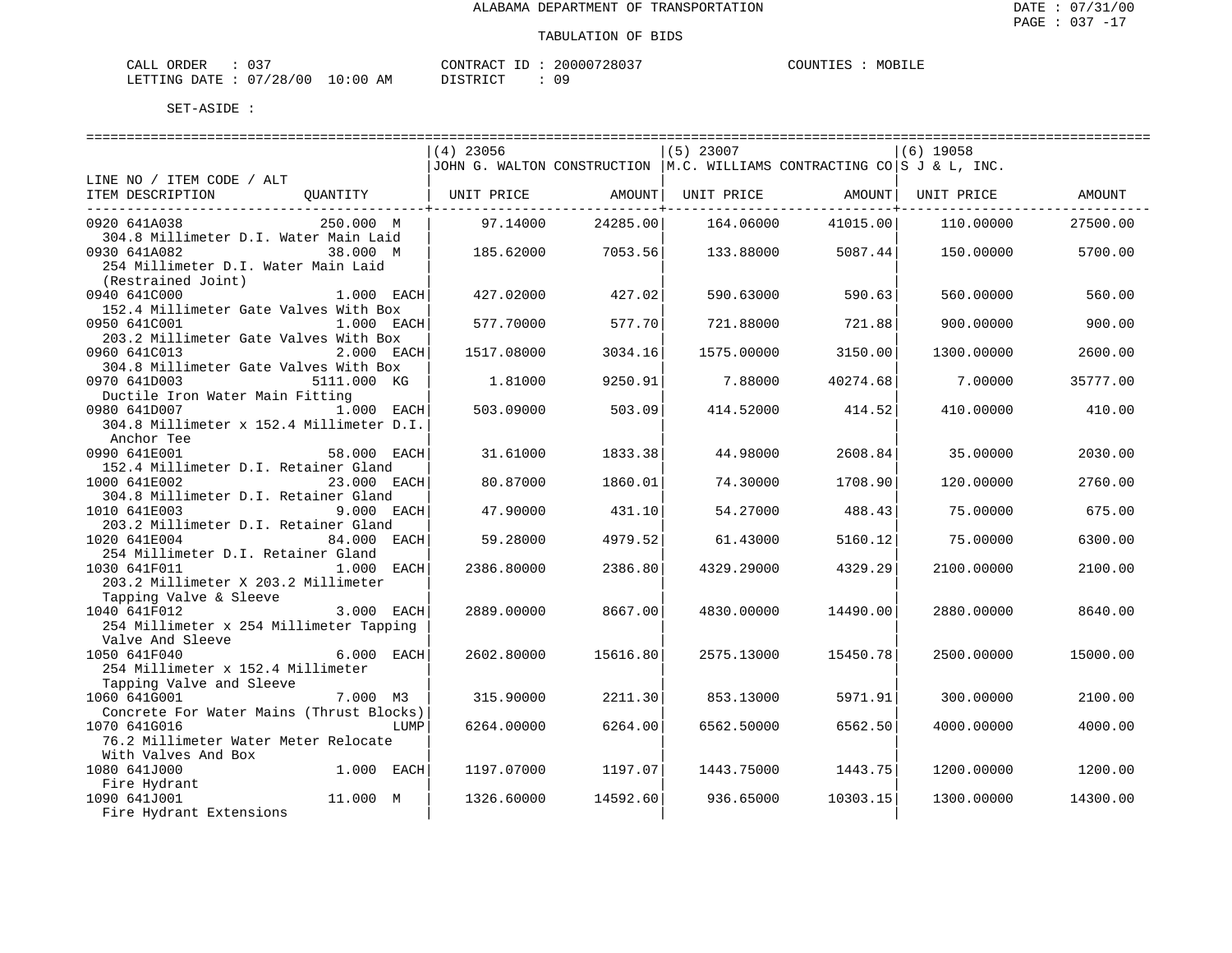| CALL ORDER             | ົາ - |            | CONTRACT<br>$\perp$ ID $\cdot$ | 20000728037 | COUNTIES | MOBILE |
|------------------------|------|------------|--------------------------------|-------------|----------|--------|
| LETTING DATE: 07/28/00 |      | $10:00$ AM | DISTRICT                       |             |          |        |

|                                           |              |      | $(4)$ 23056                                                              |                          | $(5)$ 23007 |                        | $(6)$ 19058 |          |
|-------------------------------------------|--------------|------|--------------------------------------------------------------------------|--------------------------|-------------|------------------------|-------------|----------|
|                                           |              |      | JOHN G. WALTON CONSTRUCTION   M.C. WILLIAMS CONTRACTING CO S J & L, INC. |                          |             |                        |             |          |
| LINE NO / ITEM CODE / ALT                 |              |      |                                                                          |                          |             |                        |             |          |
| ITEM DESCRIPTION                          | QUANTITY     |      | UNIT PRICE                                                               | AMOUNT  <br>----------+- | UNIT PRICE  | AMOUNT<br>-----------+ | UNIT PRICE  | AMOUNT   |
| 1100 642A000                              | 14.000 EACH  |      | 594.00000                                                                | 8316.00                  | 853.13000   | 11943.82               | 708,00000   | 9912.00  |
| Fire Hydrant Reset                        |              |      |                                                                          |                          |             |                        |             |          |
| 1110 643A000<br>Water Meters Reset        | 29,000       | EACH | 194.40000                                                                | 5637.60                  | 360.94000   | 10467.26               | 300.00000   | 8700.00  |
| 1120 643B000                              | 36.000       | EACH | 184.68000                                                                | 6648.48                  | 295.31000   | 10631.16               | 250.00000   | 9000.00  |
| Valve Boxes Reset                         |              |      |                                                                          |                          |             |                        |             |          |
| 1130 643B006                              | 8.000 EACH   |      | 43.20000                                                                 | 345.60                   | 505.31000   | 4042.48                | 270.00000   | 2160.00  |
| Remove Valve, Box And Cover               |              |      |                                                                          |                          |             |                        |             |          |
| 1140 645A047                              | 46.000 M     |      | 93.27000                                                                 | 4290.42                  | 105.04000   | 4831.84                | 140.00000   | 6440.00  |
| 203.2 Millimeter D.I. Sanitary Sewer      |              |      |                                                                          |                          |             |                        |             |          |
| Pipe<br>1150 649A007                      | 3.000 M      |      | 591.38000                                                                | 1774.14                  | 266.44000   | 799.32                 | 325.00000   | 975.00   |
| 304.8 Millimeter Encasement Pipe, Type    |              |      |                                                                          |                          |             |                        |             |          |
| 1 Installation                            |              |      |                                                                          |                          |             |                        |             |          |
| 1160 649A027                              | 5.000 M      |      | 625.03000                                                                | 3125.15                  | 459.38000   | 2296.90                | 420.00000   | 2100.00  |
| 558.8 Millimeter Encasement Pipe, Type 1  |              |      |                                                                          |                          |             |                        |             |          |
| Installation                              |              |      |                                                                          |                          |             |                        |             |          |
| 1170 649A035                              | 26.000 M     |      | 752.93000                                                                | 19576.18                 | 984.38000   | 25593.88               | 765.00000   | 19890.00 |
| 508 Millimeter Encasement Pipe, Type 2    |              |      |                                                                          |                          |             |                        |             |          |
| Installation                              |              |      |                                                                          |                          |             |                        |             |          |
| 1180 649A038                              | 21.000 M     |      | 758.25000                                                                | 15923.25                 | 1082.81000  | 22739.01               | 825,00000   | 17325.00 |
| 558.8 Millimeter Encasement Pipe, Type    |              |      |                                                                          |                          |             |                        |             |          |
| 2 Installation                            |              |      |                                                                          |                          |             |                        |             |          |
| 1190 650B000                              | 10230.000 M3 |      | 5.95000                                                                  | 60868.50                 | 4.58000     | 46853.40               | 7.45000     | 76213.50 |
| Topsoil From Stockpiles<br>1200 652A057   | 5.000 HA     |      |                                                                          | 12129.45                 |             | 9920.00                | 2075.00000  | 10375.00 |
| Seeding (Mix 3A)                          |              |      | 2425.89000                                                               |                          | 1984.00000  |                        |             |          |
| 1210 652B055                              | 5.000 HA     |      | 2425.89000                                                               | 12129.45                 | 992.00000   | 4960.00                | 1775.00000  | 8875.00  |
| Temporary Seeding (Mix 3AT)               |              |      |                                                                          |                          |             |                        |             |          |
| 1220 652C000                              | 5.000 HA     |      | 573.13000                                                                | 2865.65                  | 494.00000   | 2470.00                | 590.00000   | 2950.00  |
| Mowing                                    |              |      |                                                                          |                          |             |                        |             |          |
| 1230 652D057                              | 5.000 HA     |      | 2425.89000                                                               | 12129.45                 | 1235.00000  | 6175.00                | 1890.00000  | 9450.00  |
| Seeding In Stubble (Mix 3A)               |              |      |                                                                          |                          |             |                        |             |          |
| 1240 654A003                              | 1820.000 M2  |      | 3.90000                                                                  | 7098.00                  | 5.41000     | 9846.20                | 4.25000     | 7735.00  |
| Solid Sodding (Centipede)<br>1250 656A000 |              |      |                                                                          |                          |             |                        |             |          |
| Mulching, Class A, Type 1                 | 5.000 HA     |      | 2079.57000                                                               | 10397.85                 | 1976.00000  | 9880.00                | 1775.00000  | 8875.00  |
| 1260 659A000                              | 1212.000 M2  |      | 1.67000                                                                  | 2024.04                  | 2.99000     | 3623.88                | 1,20000     | 1454.40  |
| Erosion Control Netting, Class A          |              |      |                                                                          |                          |             |                        |             |          |
| 1270 663C000                              | 1965.000 M   |      | 4.94000                                                                  | 9707.10                  | 6.56000     | 12890.40               | 10.40000    | 20436.00 |
| Tree Protection Fencing                   |              |      |                                                                          |                          |             |                        |             |          |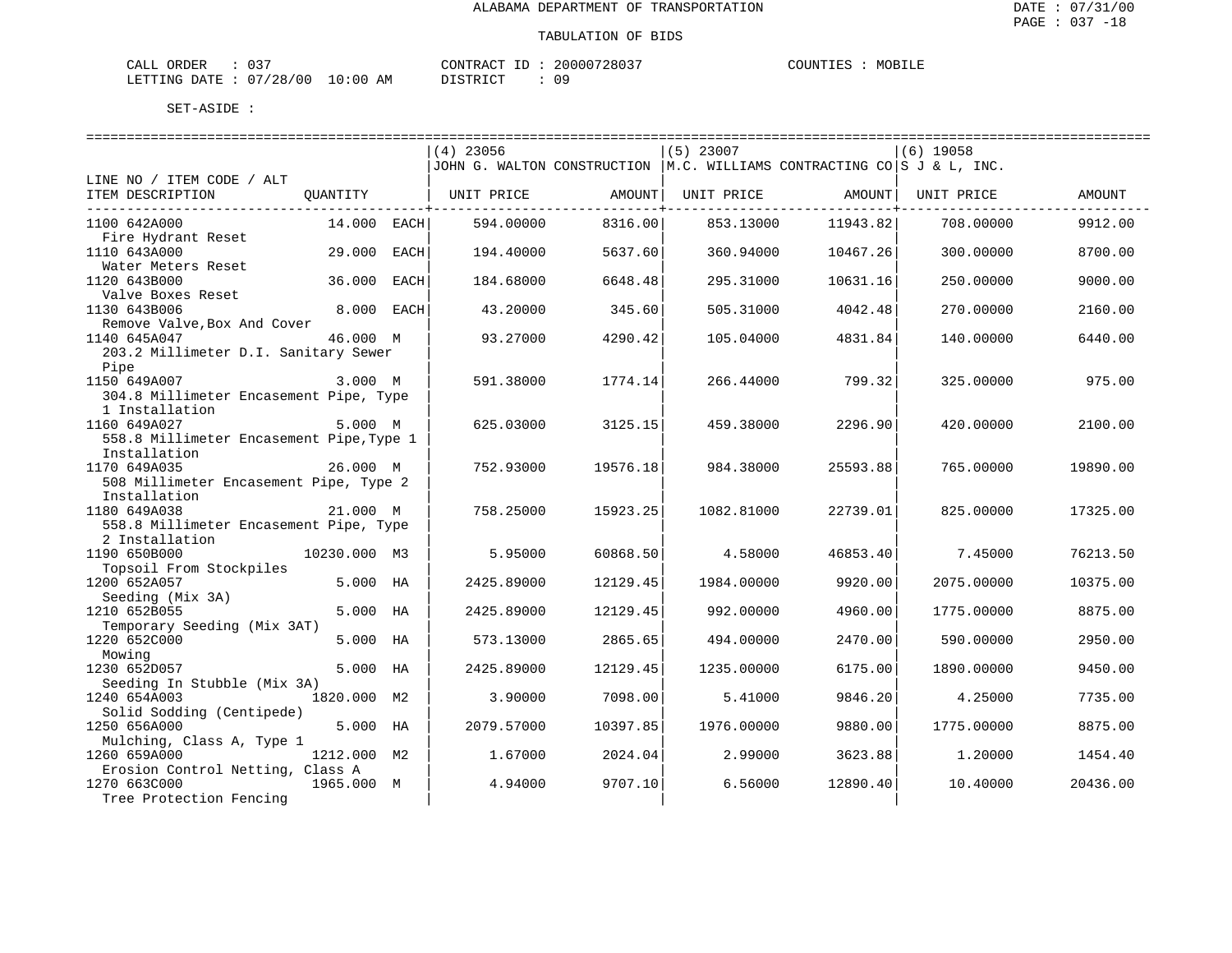| CALL ORDER                       | CONTRACT ID: 20000728037 |    | MOBILE<br>COUNTIES |
|----------------------------------|--------------------------|----|--------------------|
| LETTING DATE : 07/28/00 10:00 AM | DISTRICT                 | 09 |                    |

|                                          |               |      | $(4)$ 23056                  |          | $(5)$ 23007                                                               |                 | $(6)$ 19058                  |           |
|------------------------------------------|---------------|------|------------------------------|----------|---------------------------------------------------------------------------|-----------------|------------------------------|-----------|
|                                          |               |      |                              |          | JJOHN G. WALTON CONSTRUCTION   M.C. WILLIAMS CONTRACTING CO S J & L, INC. |                 |                              |           |
| LINE NO / ITEM CODE / ALT                |               |      |                              |          |                                                                           |                 |                              |           |
| ITEM DESCRIPTION                         |               |      | QUANTITY   UNIT PRICE AMOUNT |          |                                                                           |                 | UNIT PRICE AMOUNT UNIT PRICE | AMOUNT    |
|                                          |               |      |                              |          |                                                                           |                 |                              |           |
| 1280 665F000                             | 1092.000 EACH |      | 6.84000                      | 7469.28  | 6.00000                                                                   | 6552.00         | 4.50000                      | 4914.00   |
| Hay Bales                                |               |      |                              |          |                                                                           |                 |                              |           |
| 1290 665J000                             | 14.000 M      |      | 9.32000                      | 130.48   |                                                                           | 14.79000 207.06 | 10.70000                     | 149.80    |
| Silt Fence, Type A                       |               |      |                              |          |                                                                           |                 |                              |           |
| 1300 665J001                             | 2000.000 M    |      | 3.23000                      | 6460.00  | 11.48000                                                                  | 22960.00        | 5.75000                      | 11500.00  |
| Silt Fence, Type B                       |               |      |                              |          |                                                                           |                 |                              |           |
| 1310 665K000                             | 5.000 M3      |      | 29.76000                     | 148.80   | 19.80000                                                                  | 99.00           | 24.95000                     | 124.75    |
| Drainage Sump Excavation                 |               |      |                              |          |                                                                           |                 |                              |           |
| 1320 666A001                             | 5.000 HA      |      | 347.07000                    | 1735.35  | 744.00000                                                                 | 3720.00         | 590.00000                    | 2950.00   |
| Pest Control Treatment                   |               |      |                              |          |                                                                           |                 |                              |           |
| 1330 680A000                             |               | LUMP | 23723.65000                  | 23723.65 | 12000.00000                                                               | 12000.00        | 70000.00000                  | 70000.00  |
| Engineering Controls                     |               |      |                              |          |                                                                           |                 |                              |           |
| 1340 701A031                             | 7.000 KM      |      | 891.00000                    | 6237.00  | 556.50000                                                                 | 3895.50         | 915.00000                    | 6405.00   |
| Solid White, Class 2, Type A Traffic     |               |      |                              |          |                                                                           |                 |                              |           |
|                                          |               |      |                              |          |                                                                           |                 |                              |           |
| Stripe (1.5 mm Thick)                    |               |      |                              |          |                                                                           |                 |                              |           |
| 1350 701A036                             | 7.000 KM      |      | 891.00000                    | 6237.00  | 551.25000                                                                 | 3858.75         | 915.00000                    | 6405.00   |
| Solid Yellow, Class 2, Type A Traffic    |               |      |                              |          |                                                                           |                 |                              |           |
| Stripe (1.5 mm Thick)                    |               |      |                              |          |                                                                           |                 |                              |           |
| 1360 701A041                             | 5.000 KM      |      | 486.00000                    | 2430.00  | 640.50000                                                                 | 3202.50         | 500.00000                    | 2500.00   |
| Broken White, Class 2, Type A Traffic    |               |      |                              |          |                                                                           |                 |                              |           |
| Stripe (2.3 mm Thick) (150 mm Wide)      |               |      |                              |          |                                                                           |                 |                              |           |
| 1370 701A045                             | 2.000 KM      |      | 486.00000                    | 972.00   | 362.25000                                                                 | 724.50          | 500.00000                    | 1000.00   |
| Broken Yellow, Class 2, Type A Traffic   |               |      |                              |          |                                                                           |                 |                              |           |
| Stripe (2.3 mm Thick)                    |               |      |                              |          |                                                                           |                 |                              |           |
| 1380 701B005<br>792.000 M                |               |      | 5.27000                      | 4173.84  | 1.40000                                                                   | 1108.80         | 5.55000                      | 4395.60   |
| Dotted Class 2, Type A Traffic Stripe    |               |      |                              |          |                                                                           |                 |                              |           |
| $(2.3 \,$ mm Thick)                      |               |      |                              |          |                                                                           |                 |                              |           |
| 1390 701C000                             | 13.000 KM     |      | 127.44000                    | 1656.72  | 137.03000                                                                 | 1781.39         | 135,00000                    | 1755.00   |
| Broken Temporary Traffic Stripe          |               |      |                              |          |                                                                           |                 |                              |           |
| 1400 701C001                             | 45.000 KM     |      | 162.00000                    | 7290.00  | 202.28000                                                                 | 9102.60         | 165.00000                    | 7425.00   |
| Solid Temporary Traffic Stripe           |               |      |                              |          |                                                                           |                 |                              |           |
| 1410 701D007                             | 4.000 KM      |      | 626.40000                    | 2505.60  | 866.25000                                                                 | 3465.00         | 645.00000                    | 2580.00   |
| Solid Traffic Stripe Removed (Paint)     |               |      |                              |          |                                                                           |                 |                              |           |
| 1420 701D014                             | 2.000 KM      |      | 432.00000                    | 864.00   | 538.28000                                                                 | 1076.56         | 445.00000                    | 890.00    |
| Broken Traffic Stripe Removed (Paint)    |               |      |                              |          |                                                                           |                 |                              |           |
| 1430 703A002                             | 605.000 M2    |      | 16.74000                     | 10127.70 | 15.86000                                                                  | 9595.30         | 173.75000                    | 105118.75 |
| Traffic Control Markings, Class 2, Type  |               |      |                              |          |                                                                           |                 |                              |           |
| $\mathbb{A}$                             |               |      |                              |          |                                                                           |                 |                              |           |
| 1440 703B002                             | 19.000 M2     |      | 19,98000                     | 379.62   | 23.73000                                                                  | 450.87          | 21.50000                     | 408.50    |
| Traffic Control Legends, Class 2, Type A |               |      |                              |          |                                                                           |                 |                              |           |
| 1450 703C000                             | 55.000 M2     |      | 3.78000                      | 207.90   | 22.58000                                                                  | 1241.90         | 3.95000                      | 217.25    |
| Removal Of Existing Traffic Control      |               |      |                              |          |                                                                           |                 |                              |           |
| Markings Or Legends (Paint)              |               |      |                              |          |                                                                           |                 |                              |           |
|                                          |               |      |                              |          |                                                                           |                 |                              |           |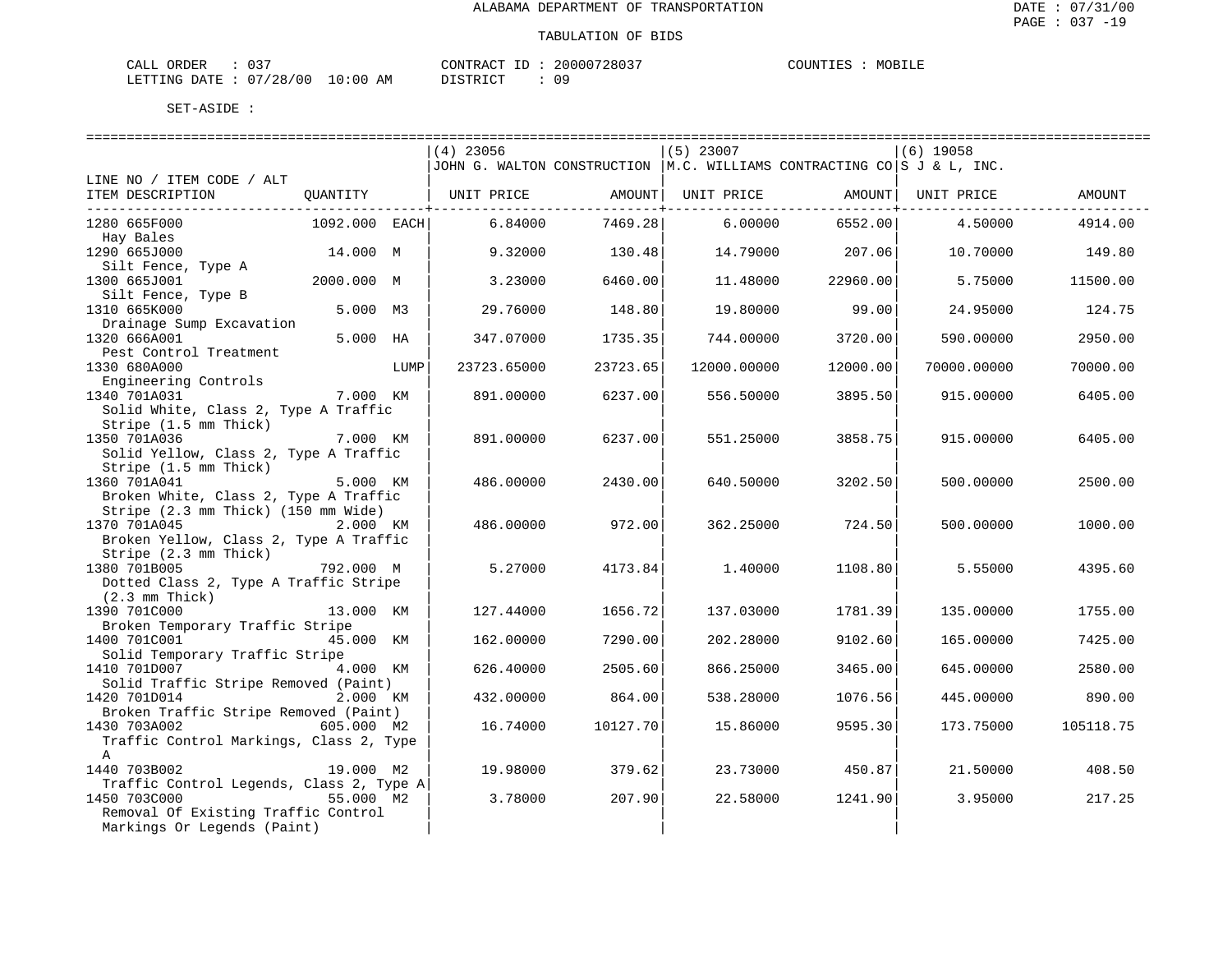| ORDER<br>CALL (              | 037 |    | CONTRACT ID: | 20000728037 | COUNTIES | MOBILE |
|------------------------------|-----|----|--------------|-------------|----------|--------|
| LETTING DATE: 07/28/00 10:00 |     | AM | DISTRICT     |             |          |        |

|                                         | $(4)$ 23056                                                                           |          | $(5)$ 23007 |          | $(6)$ 19058 |           |
|-----------------------------------------|---------------------------------------------------------------------------------------|----------|-------------|----------|-------------|-----------|
|                                         | JJOHN G. WALTON CONSTRUCTION $ M.C.$ WILLIAMS CONTRACTING CO $ S J \& L, \text{INC.}$ |          |             |          |             |           |
| LINE NO / ITEM CODE / ALT               |                                                                                       |          |             |          |             |           |
| ITEM DESCRIPTION<br>QUANTITY            | UNIT PRICE                                                                            | AMOUNT   | UNIT PRICE  | AMOUNT   | UNIT PRICE  | AMOUNT    |
|                                         |                                                                                       |          |             |          |             |           |
| 1460 703D001<br>1238.000 M2             | 2.54000                                                                               | 3144.52  | 10.24000    | 12677.12 | 2,70000     | 3342.60   |
| Temporary Traffic Control Markings      |                                                                                       |          |             |          |             |           |
| 1470 705A023<br>513.000 EACH            | 3.78000                                                                               | 1939.14  | 4.31000     | 2211.03  | 3.90000     | 2000.70   |
| Pavement Markers, Class C, Type 2-D     |                                                                                       |          |             |          |             |           |
| 1480 705A030<br>20.000 EACH             | 3.78000                                                                               | 75.60    | 4.88000     | 97.60    | 4,00000     | 80.00     |
| Pavement Markers, Class A-H, Type 2-C   |                                                                                       |          |             |          |             |           |
| 418.000 EACH<br>1490 705A031            | 5.13000                                                                               | 2144.34  | 4.88000     | 2039.84  | 5.30000     | 2215.40   |
| Pavement Markers, Class A-H, Type 1-A   |                                                                                       |          |             |          |             |           |
| 1500 705A032<br>232.000 EACH            | 5.13000                                                                               | 1190.16  | 4.88000     | 1132.16  | 5.30000     | 1229.60   |
| Pavement Markers, Class A-H, Type 1-B   |                                                                                       |          |             |          |             |           |
| 1510 705A037<br>179.000 EACH            | 5.40000                                                                               | 966.60   | 4.88000     | 873.52   | 5.60000     | 1002.40   |
| Pavement Markers, Class A-H, Type 2-D   |                                                                                       |          |             |          |             |           |
| 1520 705A038<br>62.000 EACH             | 5.94000                                                                               | 368.28   | 4.88000     | 302.56   | 6.20000     | 384.40    |
| Pavement Markers, Class A-H, Type 2-E   |                                                                                       |          |             |          |             |           |
| 1530 730C000<br>LUMP                    | 4320.00000                                                                            | 4320.00  | 4200.00000  | 4200.00  | 4750.00000  | 4750.00   |
| Furnishing And Installing Traffic       |                                                                                       |          |             |          |             |           |
| Control Unit (Hillcrest Road @ Girby    |                                                                                       |          |             |          |             |           |
|                                         |                                                                                       |          |             |          |             |           |
| Road)<br>1540 730E000<br>4.000 EACH     | 2052.00000                                                                            | 8208.00  | 1995.00000  | 7980.00  | 2245.00000  | 8980.00   |
|                                         |                                                                                       |          |             |          |             |           |
| Metal Traffic Signal Pole Foundation    |                                                                                       | 18977.76 |             |          |             |           |
| 1550 730G001<br>4.000 EACH              | 4744.44000                                                                            |          | 5137.65000  | 20550.60 | 5780.00000  | 23120.00  |
| Metal Traffic Signal Strain Pole        |                                                                                       |          |             |          |             |           |
| 1560 730H000<br>830.000 M               | 12.42000                                                                              | 10308.60 | 12.08000    | 10026.40 | 145.00000   | 120350.00 |
| Loop Detector                           |                                                                                       |          |             |          |             |           |
| 1570 730I000<br>355.000 M               | 4.59000                                                                               | 1629.45  | 4.46000     | 1583.30  | 5.05000     | 1792.75   |
| Shielded Loop Detector Home-Run Cable   |                                                                                       |          |             |          |             |           |
| 1580 730J000<br>7.000 EACH              | 130.68000                                                                             | 914.76   | 127.05000   | 889.35   | 143.00000   | 1001.00   |
| Loop Detector Amplifier                 |                                                                                       |          |             |          |             |           |
| 1590 730K000<br>3.000 EACH              | 302.40000                                                                             | 907.20   | 446.25000   | 1338.75  | 502.25000   | 1506.75   |
| Traffic Signal Junction Box             |                                                                                       |          |             |          |             |           |
| 1600 730L015<br>50.000 M                | 8.64000                                                                               | 432.00   | 9.45000     | 472.50   | 10.65000    | 532.50    |
| Non-Metallic Conduit, 53 mm             |                                                                                       |          |             |          |             |           |
| 1610 730L032<br>60.000 M                | 4.86000                                                                               | 291.60   | 4.73000     | 283.80   | 5.35000     | 321.00    |
| Metallic Conduit, 27 mm                 |                                                                                       |          |             |          |             |           |
| 1.000 EACH<br>1620 730P000              | 559.44000                                                                             | 559.44   | 577.50000   | 577.50   | 650.00000   | 650.00    |
| Vehicular Signal Head, 300 mm 4 Section |                                                                                       |          |             |          |             |           |
| 1630 730P001<br><b>7.000 EACH</b>       | 481.68000                                                                             | 3371.76  | 472.50000   | 3307.50  | 530.00000   | 3710.00   |
| Vehicular Signal Head, 300 mm 3 Section |                                                                                       |          |             |          |             |           |
| 1640 7300000<br>6.000 EACH              | 449.28000                                                                             | 2695.68  | 446.25000   | 2677.50  | 503.00000   | 3018.00   |
| Pedestrian Signal Head, Type "D"        |                                                                                       |          |             |          |             |           |
| 1.000 EACH<br>1650 730R003              | 10800.00000                                                                           | 10800.00 | 11025.00000 | 11025.00 | 12500.00000 | 12500.00  |
| Traffic Controller, Type III, 8 Phase   |                                                                                       |          |             |          |             |           |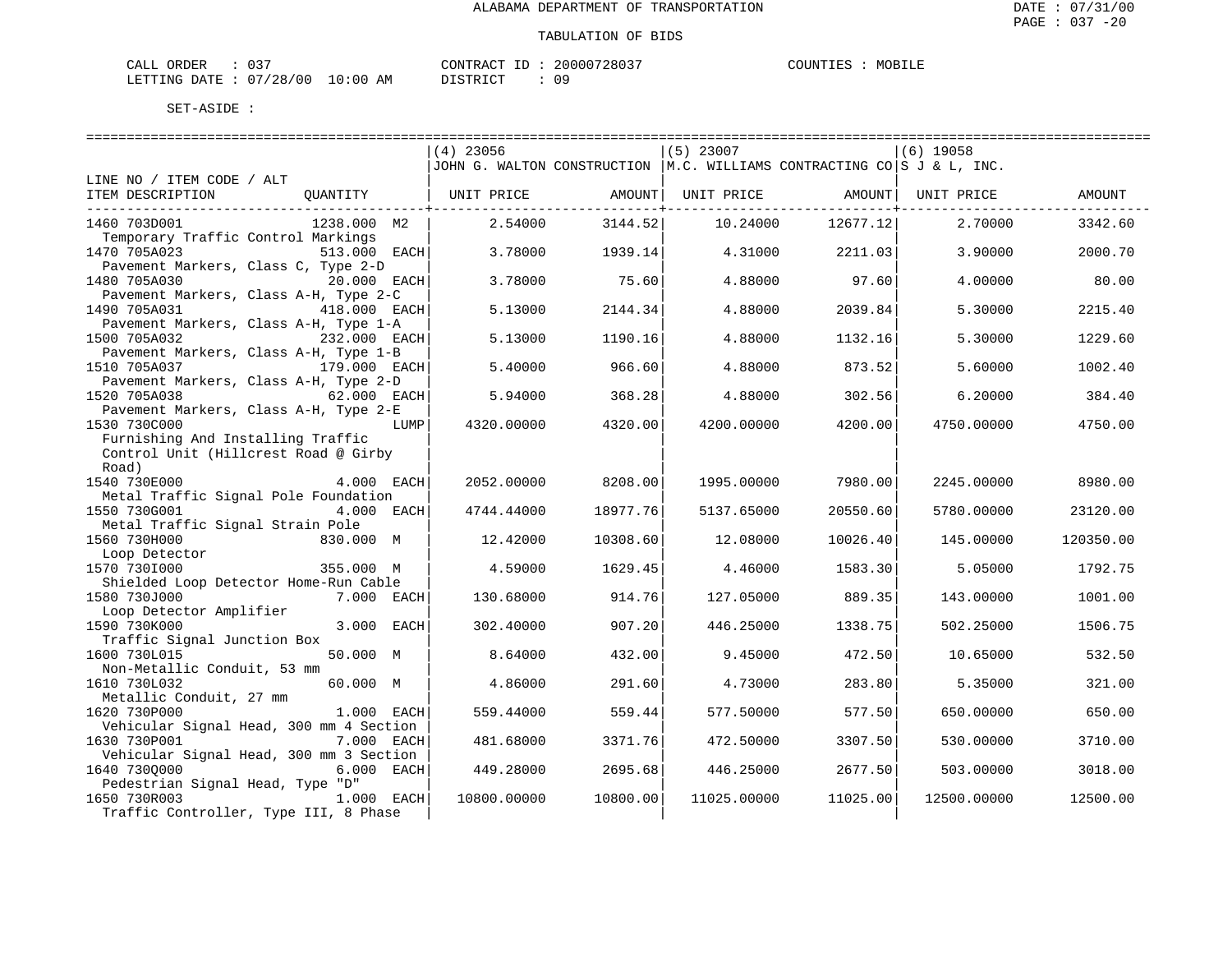| $\cap$ $\cap$<br>ORDER<br>CALL<br>ັບ |            | CONTRACT<br>$\tau$ | 20000728037  | COUNTIES<br>MOBILE |
|--------------------------------------|------------|--------------------|--------------|--------------------|
| 07/28/00<br>LETTING DATE             | $10:00$ AM | DISTRICT           | n n<br>— ∪ ∽ |                    |

|                                          |               |      | $(4)$ 23056                                                               |                   | $(5)$ 23007          |                   | $(6)$ 19058                 |                |
|------------------------------------------|---------------|------|---------------------------------------------------------------------------|-------------------|----------------------|-------------------|-----------------------------|----------------|
|                                          |               |      | JOHN G. WALTON CONSTRUCTION $ M.C.$ WILLIAMS CONTRACTING CO S J & L, INC. |                   |                      |                   |                             |                |
| LINE NO / ITEM CODE / ALT                |               |      |                                                                           |                   |                      |                   |                             |                |
| ITEM DESCRIPTION                         | QUANTITY      |      | UNIT PRICE                                                                | AMOUNT            | UNIT PRICE           | AMOUNT            | UNIT PRICE                  | AMOUNT         |
|                                          |               |      |                                                                           |                   |                      |                   |                             |                |
| 1660 730T000                             | $1.000$ EACH  |      | 486.00000                                                                 | 486.00            | 472.50000            | 472.50            | 535,00000                   | 535.00         |
| Wood Pole                                |               |      |                                                                           |                   |                      |                   |                             |                |
| 1670 740B000                             | 47.000 M2     |      | 156.62000                                                                 | 7361.14           | 126.00000            | 5922.00           | 135.75000                   | 6380.25        |
| Construction Signs                       |               |      |                                                                           |                   |                      |                   |                             |                |
| 1680 740D000                             | 632.000       | EACH | 42.67000                                                                  | 26967.44          | 47.25000             | 29862.00          | 50.00000                    | 31600.00       |
| Channelizing Drums                       |               |      |                                                                           |                   |                      |                   |                             |                |
| 1690 740E000                             | 50.000        | EACH | 11,96000                                                                  | 598.00            | 23.63000             | 1181.50           | 16.10000                    | 805.00         |
| Cones (900 mm High)                      |               |      |                                                                           |                   |                      |                   |                             |                |
| 1700 740F002                             | 22.000 EACH   |      | 193.94000                                                                 | 4266.68           | 288.73000            | 6352.06           | 240.15000                   | 5283.30        |
| Barricades, Type III                     |               |      |                                                                           |                   |                      |                   |                             |                |
| 1710 7401005                             | 11.000 EACH   |      | 221.73000                                                                 | 2439.03           | 210.00000            | 2310.00           | 440.00000                   | 4840.00        |
| Warning Lights, Type B (Detachable Head) |               |      |                                                                           |                   |                      |                   |                             |                |
| 1720 740L003                             | 139.000 EACH  |      | 65.02000                                                                  | 9037.78           | 78.75000             | 10946.25          | 34.00000                    | 4726.00        |
| Vertical Panel, Type I (Single-Sided)    |               |      |                                                                           |                   |                      |                   |                             |                |
| 1730 740M000                             | 50.000 EACH   |      | 8.08000                                                                   | 404.00            | 7.09000              | 354.50            | 6.45000                     | 322.50         |
| Ballast For Cone                         |               |      |                                                                           |                   |                      |                   |                             |                |
| 1740 741C010                             | 2.000 EACH    |      | 6270.62000                                                                | 12541.24          | 4725.00000           | 9450.00           | 2055.00000                  | 4110.00        |
| Portable Sequential Arrow And Chevron    |               |      |                                                                           |                   |                      |                   |                             |                |
| Sign Unit                                |               |      |                                                                           |                   |                      |                   |                             |                |
| 1750 998A000                             |               | LUMP | 1287.71000                                                                | 1287.71           | 126366.59000         | 126366.59         | 56000.00000                 | 56000.00       |
| Construction Fuel (Maximum Bid Limited   |               |      |                                                                           |                   |                      |                   |                             |                |
| To $$239,000.00)$                        |               |      |                                                                           |                   |                      |                   |                             |                |
| 1760 999 000                             | 1500.000 HOUR |      |                                                                           | $0.80000$ 1200.00 |                      | $0.80000$ 1200.00 | 0.80000                     | 1200.00        |
| Trainee Hours At 80 Cents Per Hour       |               |      |                                                                           |                   |                      |                   |                             |                |
| SECTION TOTALS                           |               |      |                                                                           | \$3,668,236.68]   | <u> ----------</u> - | \$3,897,054.20]   | . _ _ _ _ _ _ _ _ _ _ _ _ _ | \$4,338,279.10 |
| CONTRACT TOTALS                          |               |      |                                                                           | \$3,668,236.68]   | \$3,897,054.20]      |                   |                             | \$4,338,279.10 |
|                                          |               |      |                                                                           |                   |                      |                   |                             |                |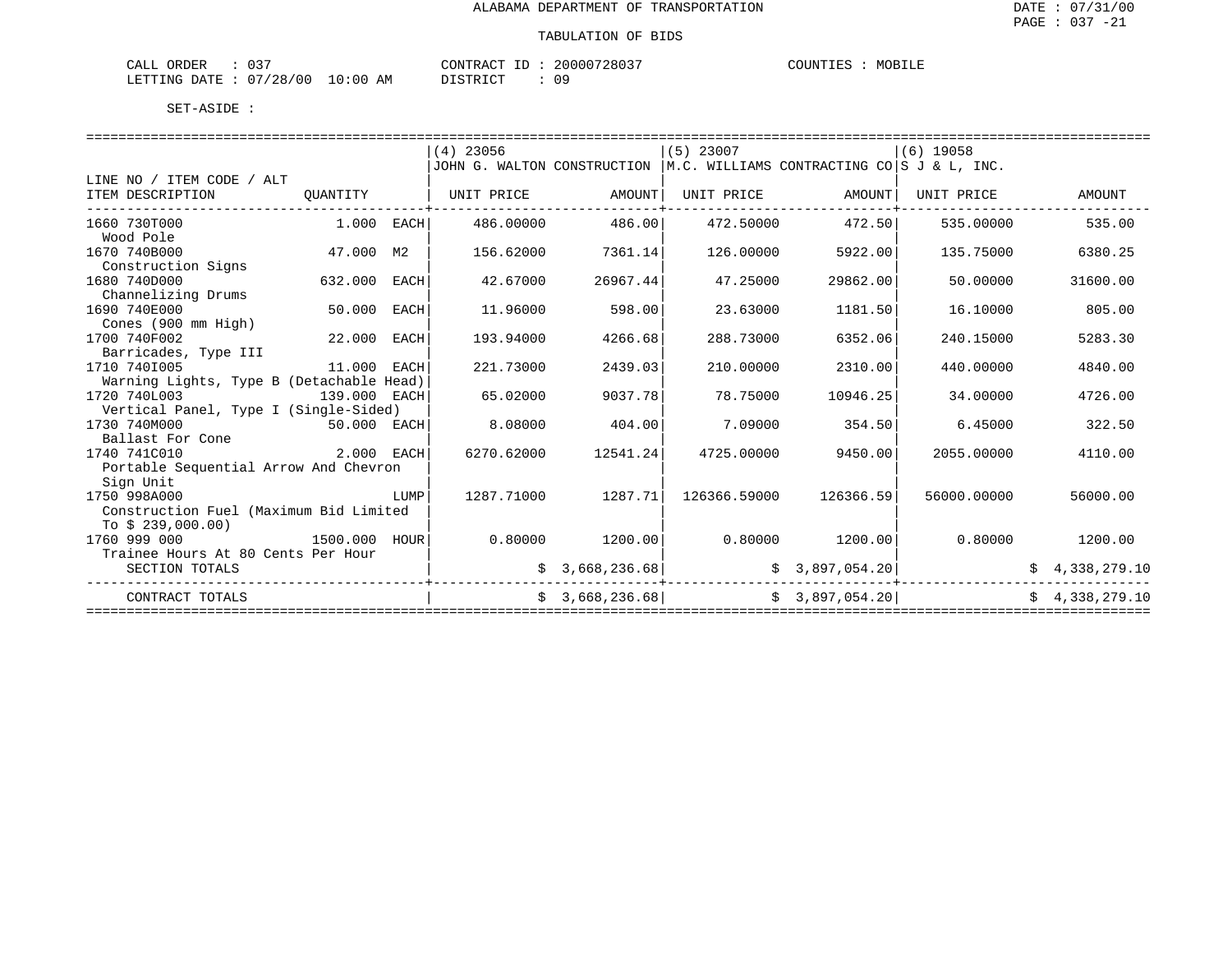#### VENDOR RANKING

PAGE : 038 -1

| CALL ORDER : 038<br>LETTING DATE : 07/28/00 10:00 AM                                                                                                                                           | CONTRACT ID: 20000728038<br>: 06<br>DISTRICT        | COUNTIES : AUTAUGA                                 | ELMORE |
|------------------------------------------------------------------------------------------------------------------------------------------------------------------------------------------------|-----------------------------------------------------|----------------------------------------------------|--------|
| CONTRACT DESCRIPTION:<br>for constructing the Planing, Grade, Drain, Pave, and<br>Traffic Stripe on Cobbs Ford Road from Silver Hills Drive to<br>$S.R.$ # 6 in Prattville. Length - 1.553 mi. | Working Days<br>-80<br>CONTRACT TIME:<br>MONTGOMERY | (available days)<br>$PROJECT(S) : STPMT-7804(004)$ |        |
| SET-ASIDE :                                                                                                                                                                                    |                                                     |                                                    |        |

| RANK |       | VENDOR NO./NAME                       | TOTAL<br><b>BID</b> | % OVER<br>LOW BID |
|------|-------|---------------------------------------|---------------------|-------------------|
|      | 01018 | APAC-ALABAMA, INC.                    | 835,943.32          | 100.0000%         |
|      | 19095 | SUMMIT DEVELOPMENT COMPANY, L.L.C.    | 836,275.25          | 100.0397%         |
|      | 16048 | WALKER PATTON COMPANY, INC.           | 857,600.24          | 102.5907%         |
|      | 19047 | SOUTHEAST CHEROKEE CONSTRUCTION, INC. | 866,301.14          | 103.6315%         |
|      | 13091 | MCD CONSTRUCTION COMPANY              | 869,000.00          | 103.9544%         |
| 6.   | 06005 | FLOYD CONSTRUCTION COMPANY, INC.      | 882,831.35          | 105.6089%         |
|      |       |                                       |                     |                   |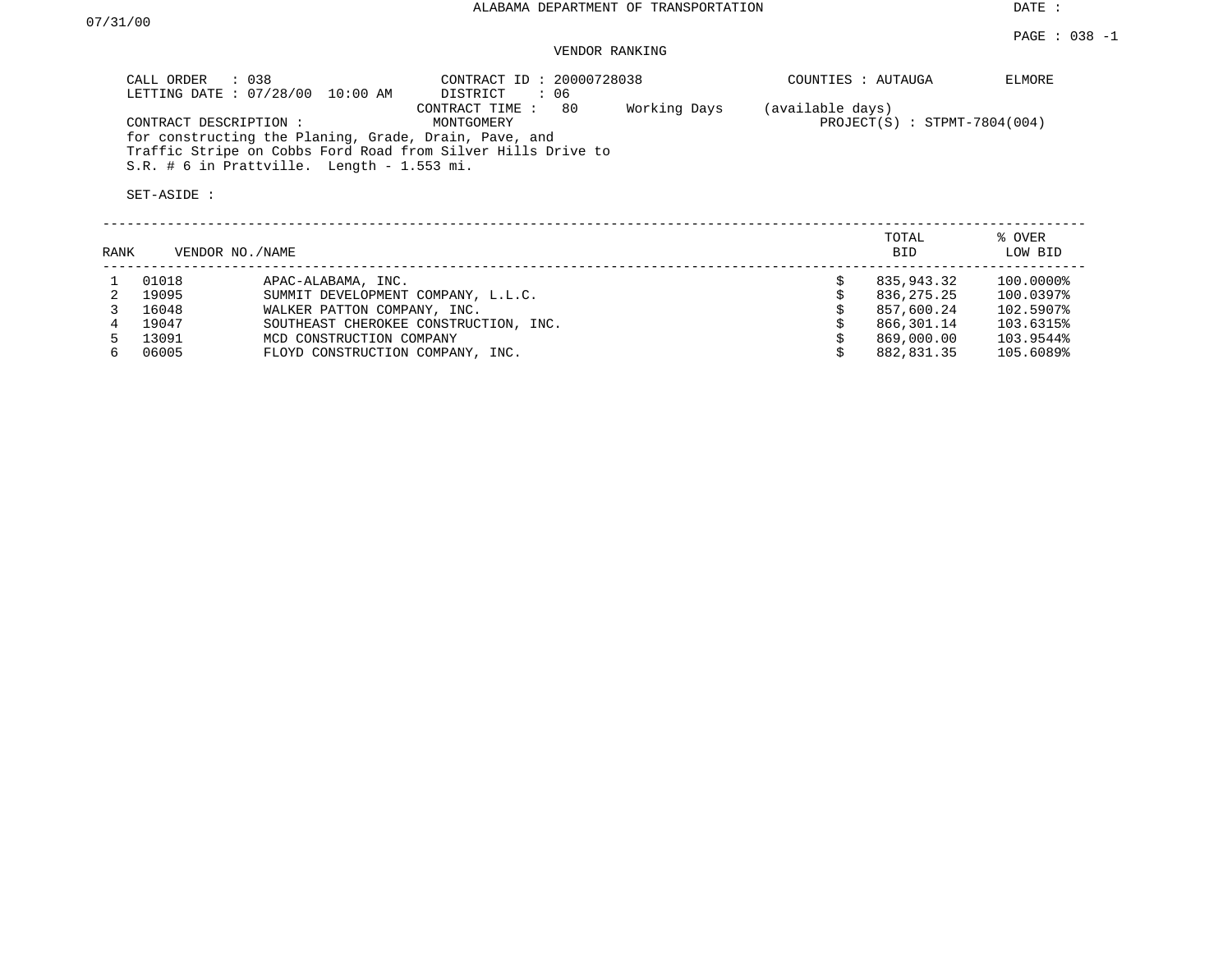| 038<br>CALL ORDER                                                                                                                                       | 20000728038<br>CONTRACT<br>ID : | COUNTIES<br>AUTAUGA | <b>ELMORE</b> |
|---------------------------------------------------------------------------------------------------------------------------------------------------------|---------------------------------|---------------------|---------------|
| LETTING DATE: 07/28/00<br>$10:00$ AM<br>the contract of the contract of the contract of the contract of the contract of the contract of the contract of | DISTRICT<br>06                  |                     |               |

|                                                     |                |      | $(1)$ 01018        |           | $(2)$ 19095                                             |           | $(3)$ 16048 |           |
|-----------------------------------------------------|----------------|------|--------------------|-----------|---------------------------------------------------------|-----------|-------------|-----------|
|                                                     |                |      | APAC-ALABAMA, INC. |           | SUMMIT DEVELOPMENT COMPANY, WALKER PATTON COMPANY, INC. |           |             |           |
| LINE NO / ITEM CODE / ALT                           |                |      |                    |           |                                                         |           |             |           |
| ITEM DESCRIPTION                                    | OUANTITY       |      | UNIT PRICE         | AMOUNT    | UNIT PRICE                                              | AMOUNT    | UNIT PRICE  | AMOUNT    |
|                                                     |                |      |                    |           | --------------------                                    |           |             |           |
| SECTION 0001<br>TOTAL                               |                |      |                    |           |                                                         |           |             |           |
| 0010 206C003                                        | 29.000 SQYD    |      | 13.00000           | 377.00    | 8.50000                                                 | 246.50    | 10.00000    | 290.00    |
| Removing Concrete Flumes                            |                |      |                    |           |                                                         |           |             |           |
| 0020 206D000                                        | 637.000 LF     |      | 13.25000           | 8440.25   | 12.00000                                                | 7644.00   | 14.00000    | 8918.00   |
| Removing Pipe                                       |                |      |                    |           |                                                         |           |             |           |
| 0030 206D001                                        | 175.000 LF     |      | 5.00000            | 875.00    | 5.50000                                                 | 962.50    | 4.00000     | 700.00    |
| Removing Guardrail                                  |                |      |                    |           |                                                         |           |             |           |
| 0040 206D003                                        | 338.000 LF     |      | 8.15000            | 2754.70   | 3.00000                                                 | 1014.00   | 7.00000     | 2366.00   |
| Removing Curb And Gutter                            |                |      |                    |           |                                                         |           |             |           |
| 0050 206D005                                        | 11.000 LF      |      | 15.45000           | 169.95    | 10.00000                                                | 110.00    | 7.00000     | 77.00     |
| Removing Gutter                                     |                |      |                    |           |                                                         |           |             |           |
| 0060 206E001                                        | 3.000 EACH     |      | 485.00000          | 1455.00   | 750.00000                                               | 2250.00   | 250.00000   | 750.00    |
| Removing Inlets                                     |                |      |                    |           |                                                         |           |             |           |
| 0070 206E008                                        | 1.000 EACH     |      | 200.00000          | 200.00    | 385.00000                                               | 385.00    | 250.00000   | 250.00    |
| Removing Guardrail End Anchor (All Type)            |                |      |                    |           |                                                         |           |             |           |
| 0080 210A000                                        | 1686.000 CYIP  |      | 14.00000           | 23604.00  | 7.50000                                                 | 12645.00  | 11,11000    | 18731.46  |
| Unclassified Excavation                             |                |      |                    |           |                                                         |           |             |           |
| 0090 210D011                                        | 810.000 CYIP   |      | 24.25000           | 19642.50  | 9.00000                                                 | 7290.00   | 8.75000     | 7087.50   |
| Borrow Excavation (A4 or Better)                    |                |      |                    |           |                                                         |           |             |           |
| 0100 214A000                                        | 2429.000 CUYD  |      | 6.00000            | 14574.00  | 6.00000                                                 | 14574.00  | 7.40000     | 17974.60  |
| Structure Excavation                                |                |      |                    |           |                                                         |           |             |           |
| 0110 214B001                                        | 829.000        | CUYD | 9.50000            | 7875.50   | 18,00000                                                | 14922.00  | 24.42000    | 20244.18  |
| Foundation Backfill, Commercial                     |                |      |                    |           |                                                         |           |             |           |
| 0120 230A000                                        | 22.000 RBST    |      | 950.00000          | 20900.00  | 600.00000                                               | 13200.00  | 533.00000   | 11726.00  |
| Roadbed Processing                                  |                |      |                    |           |                                                         |           |             |           |
| 0130 301A004                                        | 8895.000 SYCP  |      | 7.55000            | 67157.25  | 4.00000                                                 | 35580.00  | 5.02000     | 44652.90  |
| Crushed Aggregate Base Course, Type B,              |                |      |                    |           |                                                         |           |             |           |
| Plant Mixed, 4" Compacted Thickness<br>0140 401A000 |                |      |                    |           |                                                         |           |             |           |
|                                                     | 3818.000 SYCP  |      | 0.55000            | 2099.90   | 0.58000                                                 | 2214.44   | 0.57000     | 2176.26   |
| Bituminous Treatment A<br>0150 405A000              | 4496.000 GAL   |      | 0.95000            | 4271.20   | 1,00000                                                 | 4496.00   | 0.98000     | 4406.08   |
| Tack Coat                                           |                |      |                    |           |                                                         |           |             |           |
| 0160 408A051                                        | 28575.000 SOYD |      | 0.95000            | 27146.25  | 0.90000                                                 | 25717.50  | 0.98000     | 28003.50  |
| Planing Existing Pavement                           |                |      |                    |           |                                                         |           |             |           |
| (Approximately 0.00" Thru 1.0" Thick)               |                |      |                    |           |                                                         |           |             |           |
| 0170 429A261                                        | 5614.000 TON   |      | 30.53000           | 171395.42 | 32.08000                                                | 180097.12 | 31.45000    | 176560.30 |
| Improved Bituminous Concrete Wearing                |                |      |                    |           |                                                         |           |             |           |
| Surface Layer, 3/4" Maximum Aggregate               |                |      |                    |           |                                                         |           |             |           |
| Size Mix, ESAL Range D                              |                |      |                    |           |                                                         |           |             |           |
| 0180 429A266                                        | 1085.000 TON   |      | 31.77000           | 34470.45  | 33.37000                                                | 36206.45  | 32.72000    | 35501.20  |
| Improved Bituminous Concrete Wearing                |                |      |                    |           |                                                         |           |             |           |
| Surface Layer, Leveling, 1/2" Maximum               |                |      |                    |           |                                                         |           |             |           |
| Aggregate Size Mix, ESAL Range D                    |                |      |                    |           |                                                         |           |             |           |
|                                                     |                |      |                    |           |                                                         |           |             |           |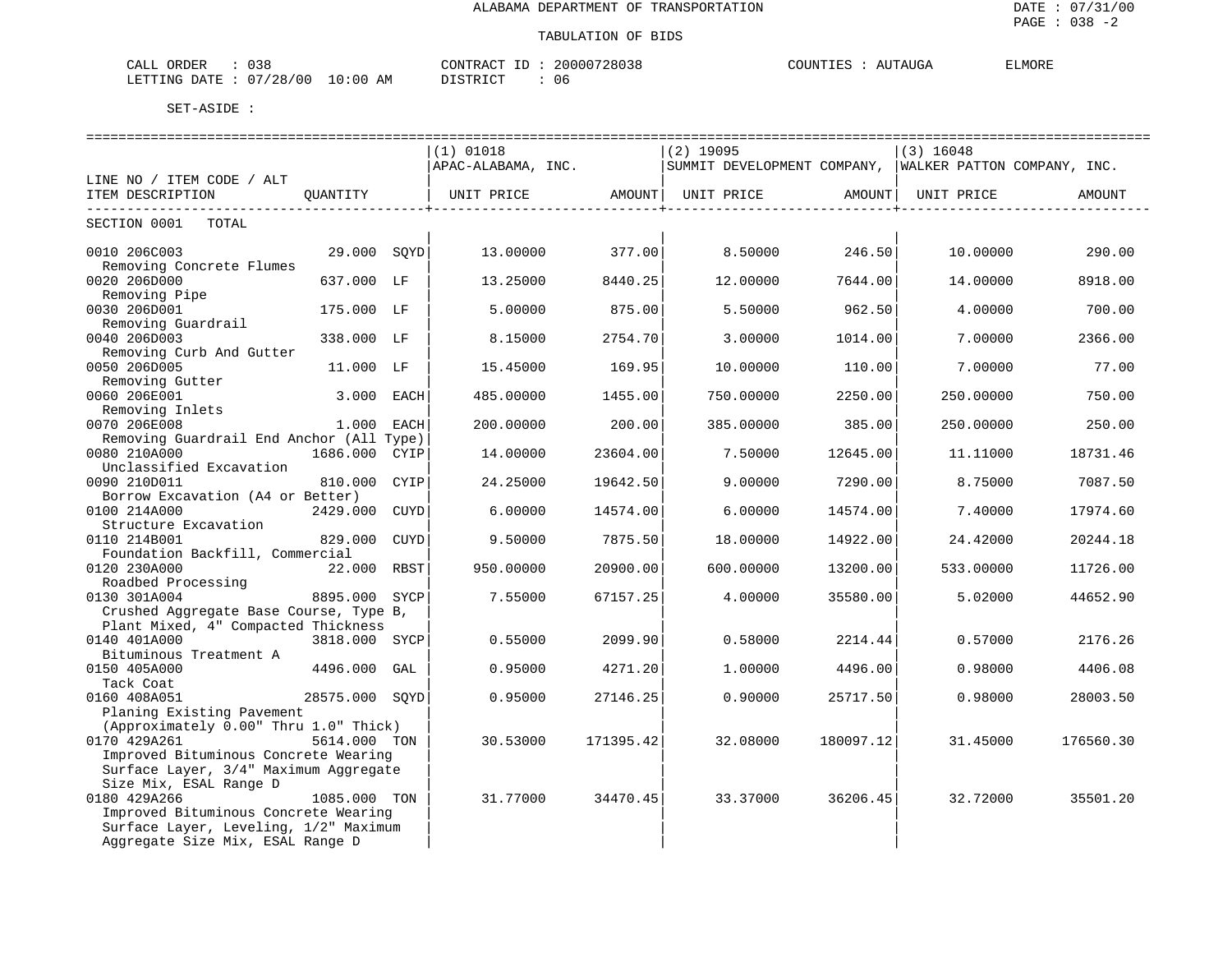| 038<br>$\bigcap \pi$ T<br>ORDER<br>للطائب                         | דיר ג סידיזורי<br>ous. | T T T T<br>COUNT<br>$\sqrt{1}$<br>AUGA | ELMORE |
|-------------------------------------------------------------------|------------------------|----------------------------------------|--------|
| 100 V<br>. .<br>28<br>LETTING<br>AM<br>חמר<br>:00<br>$\mathbf{u}$ | יי חד פידי פי<br>06    |                                        |        |

|                                                                                                        |              |      | ============================<br>$(1)$ 01018<br>APAC-ALABAMA, INC. |          | $(2)$ 19095<br> SUMMIT DEVELOPMENT COMPANY,  WALKER PATTON COMPANY, INC. |          | $(3)$ 16048 |          |
|--------------------------------------------------------------------------------------------------------|--------------|------|-------------------------------------------------------------------|----------|--------------------------------------------------------------------------|----------|-------------|----------|
| LINE NO / ITEM CODE / ALT                                                                              |              |      |                                                                   |          |                                                                          |          |             |          |
| ITEM DESCRIPTION                                                                                       | OUANTITY     |      | UNIT PRICE                                                        | AMOUNT   | UNIT PRICE                                                               | AMOUNT   | UNIT PRICE  | AMOUNT   |
| 0190 429B261<br>Improved Bituminous Concrete Binder<br>Layer, 1" Maximum Aggregate Size Mix,           | 506.000 TON  |      | 42.95000                                                          | 21732.70 | 45.10000                                                                 | 22820.60 | 44.24000    | 22385.44 |
| ESAL Range D                                                                                           |              |      |                                                                   |          |                                                                          |          |             |          |
| 0200 429B265                                                                                           | 20.000 TON   |      | 150.00000                                                         | 3000.00  | 157.50000                                                                | 3150.00  | 150.00000   | 3000.00  |
| Improved Bituminous Concrete Binder<br>Layer, Patching, 1" Maximum Aggregate<br>Size Mix, ESAL Range D |              |      |                                                                   |          |                                                                          |          |             |          |
| 0210 430B003                                                                                           | 280.000 TNCP |      | 45.00000                                                          | 12600.00 | 18,00000                                                                 | 5040.00  | 18.34000    | 5135.20  |
| Aggregate Surfacing (AHD #57)                                                                          |              |      |                                                                   |          |                                                                          |          |             |          |
| 0220 530A001                                                                                           | 1854.000 LF  |      | 23.70000                                                          | 43939.80 | 23.25000                                                                 | 43105.50 | 24.89000    | 46146.06 |
| 18" Roadway Pipe (Class 3 R.C.)                                                                        |              |      |                                                                   |          |                                                                          |          |             |          |
| 0230 530A002                                                                                           | 1079.000 LF  |      | 30.70000                                                          | 33125.30 | 31.85000                                                                 | 34366.15 | 34.98000    | 37743.42 |
| 24" Roadway Pipe (Class 3 R.C.)                                                                        |              |      |                                                                   |          |                                                                          |          |             |          |
| 0240 530A003                                                                                           | 76.000 LF    |      | 43.00000                                                          | 3268.00  | 42.95000                                                                 | 3264.20  | 55.99000    | 4255.24  |
| 30" Roadway Pipe (Class 3 R.C.)                                                                        |              |      |                                                                   |          |                                                                          |          |             |          |
| 0250 530B017                                                                                           | 50.000 LF    |      | 100.00000                                                         | 5000.00  | 105.00000                                                                | 5250.00  | 132.64000   | 6632.00  |
| 59" Span, 36" Rise Roadway Pipe (Class                                                                 |              |      |                                                                   |          |                                                                          |          |             |          |
| 3 R.C.) (Extension)                                                                                    |              |      |                                                                   |          |                                                                          |          |             |          |
| 0260 600A000                                                                                           |              | LUMP | 65000.00000                                                       | 65000.00 | 53500.00000                                                              | 53500.00 | 89721.00000 | 89721.00 |
| Mobilization                                                                                           |              |      |                                                                   |          |                                                                          |          |             |          |
| 0270 602A000                                                                                           | 15.000 EACH  |      | 125.00000                                                         | 1875.00  | 95,00000                                                                 | 1425.00  | 50.00000    | 750.00   |
| Right Of Way Markers                                                                                   |              |      |                                                                   |          |                                                                          |          |             |          |
| 0280 603A002                                                                                           | 1.000 EACH   |      | 3000.00000                                                        | 3000.00  | 6000.00000                                                               | 6000.00  | 7500.00000  | 7500.00  |
| Furnishing Type 3 Field Office                                                                         |              |      |                                                                   |          |                                                                          |          |             |          |
| 0290 610C001                                                                                           | 15.000 TON   |      | 40.00000                                                          | 600.00   | 35.00000                                                                 | 525.00   | 27.50000    | 412.50   |
| Loose Riprap, Class 2<br>0300 610D000                                                                  | 26.000       | SOYD |                                                                   |          |                                                                          |          |             | 130.00   |
| Filter Blanket                                                                                         |              |      | 6.00000                                                           | 156.00   | 4.00000                                                                  | 104.00   | 5.00000     |          |
| 0310 614A000                                                                                           | 7.000 CUYD   |      | 250.00000                                                         | 1750.00  | 325.00000                                                                | 2275.00  | 265.00000   | 1855.00  |
| Slope Paving                                                                                           |              |      |                                                                   |          |                                                                          |          |             |          |
| 0320 619A002                                                                                           | 1.000 EACH   |      | 450.00000                                                         | 450.00   | 510.00000                                                                | 510.00   | 450.00000   | 450.00   |
| 18" Roadway Pipe End Treatment, Class 1                                                                |              |      |                                                                   |          |                                                                          |          |             |          |
| 0330 619A003                                                                                           | 1.000 EACH   |      | 550.00000                                                         | 550.00   | 615.00000                                                                | 615.00   | 540.00000   | 540.00   |
| 24" Roadway Pipe End Treatment, Class 1                                                                |              |      |                                                                   |          |                                                                          |          |             |          |
| 0340 619B271                                                                                           | 1.000 EACH   |      | 1600.00000                                                        | 1600.00  | 4000.00000                                                               | 4000.00  | 2030.00000  | 2030.00  |
| 59" Span, 36" Rise Roadway Pipe End                                                                    |              |      |                                                                   |          |                                                                          |          |             |          |
| Treatment, Class 1 (Double Line)                                                                       |              |      |                                                                   |          |                                                                          |          |             |          |
| 0350 620A000                                                                                           | 2.000 CUYD   |      | 800.00000                                                         | 1600.00  | 1000.00000                                                               | 2000.00  | 900.00000   | 1800.00  |
| Minor Structure Concrete                                                                               |              |      |                                                                   |          |                                                                          |          |             |          |
| 0360 621A005                                                                                           | 9.000 EACH   |      | 1350.00000                                                        | 12150.00 | 1900.00000                                                               | 17100.00 | 1490.00000  | 13410.00 |
| Junction Boxes, Type 1                                                                                 |              |      |                                                                   |          |                                                                          |          |             |          |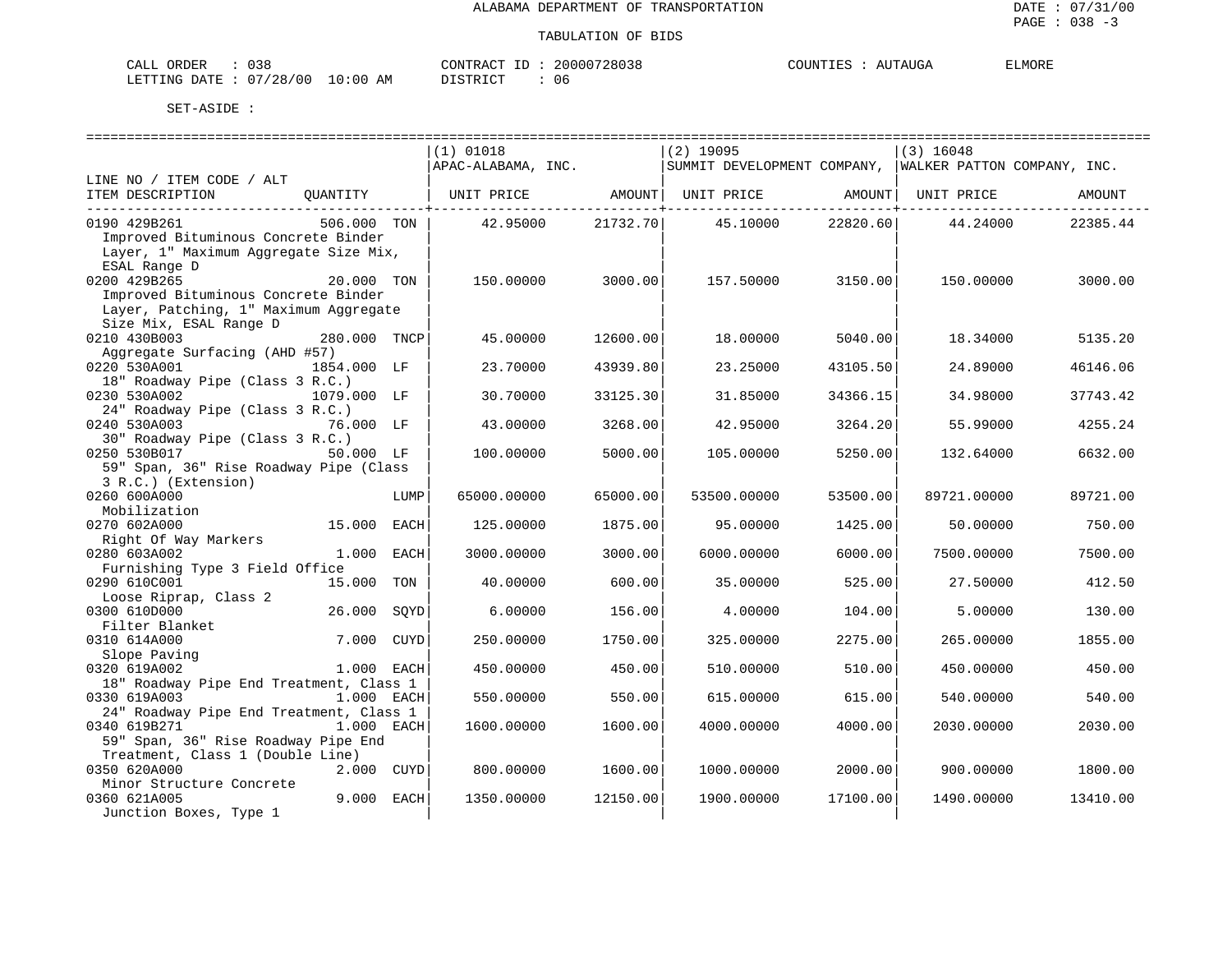| 038<br>CALL ORDER                        | 20000728038<br>CONTRACT | COUNTIES<br>AUTAUGA | <b>ELMORE</b> |
|------------------------------------------|-------------------------|---------------------|---------------|
| : 07/28/00<br>$10:00$ AM<br>LETTING DATE | 06<br>DISTRICT          |                     |               |

|                                                |              |      | =============================== |          | -----------------------------                           |          | ================================== |          |
|------------------------------------------------|--------------|------|---------------------------------|----------|---------------------------------------------------------|----------|------------------------------------|----------|
|                                                |              |      | $(1)$ 01018                     |          | $(2)$ 19095                                             |          | $(3)$ 16048                        |          |
|                                                |              |      | APAC-ALABAMA, INC.              |          | SUMMIT DEVELOPMENT COMPANY, WALKER PATTON COMPANY, INC. |          |                                    |          |
| LINE NO / ITEM CODE / ALT                      |              |      |                                 |          |                                                         |          |                                    |          |
| ITEM DESCRIPTION                               | QUANTITY     |      | UNIT PRICE AMOUNT               |          | UNIT PRICE                                              | AMOUNT   | UNIT PRICE                         | AMOUNT   |
| 0370 621B005                                   | $1.000$ EACH |      | 400.00000                       | 400.00   | 600.00000                                               | 600.00   | 400.00000                          | 400.00   |
| Junction Box Units, Type 1                     |              |      |                                 |          |                                                         |          |                                    |          |
| 0380 621C001                                   | 2.000        | EACH | 1400.00000                      | 2800.00  | 2000.00000                                              | 4000.00  | 1750.00000                         | 3500.00  |
| Inlets, Type B<br>0390 621C015                 | 22.000       | EACH | 1550.00000                      | 34100.00 | 2000.00000                                              | 44000.00 | 1550.00000                         | 34100.00 |
| Inlets, Type S1 Or S3 (1 Wing)                 |              |      |                                 |          |                                                         |          |                                    |          |
| 0400 621C016                                   | $1.000$ EACH |      | 2800.00000                      | 2800.00  | 2400.00000                                              | 2400.00  | 1550.00000                         | 1550.00  |
| Inlets, Type S2 Or S4 (1 Wing)                 |              |      |                                 |          |                                                         |          |                                    |          |
| 0410 621C017                                   | 1.000 EACH   |      | 1650.00000                      | 1650.00  | 2750.00000                                              | 2750.00  | 1750.00000                         | 1750.00  |
| Inlets, Type S1 Or S3 (2 Wing)<br>0420 621C027 | 2.000        | EACH | 1450.00000                      | 2900.00  | 2500.00000                                              | 5000.00  | 1750.00000                         | 3500.00  |
| Inlets, Type C                                 |              |      |                                 |          |                                                         |          |                                    |          |
| 0430 621C115                                   | 1.000        | EACH | 2650.00000                      | 2650.00  | 2500.00000                                              | 2500.00  | 1750.00000                         | 1750.00  |
| Inlets, Type S3 (2 Wing) (Special)             |              |      |                                 |          |                                                         |          |                                    |          |
| 0440 621C116                                   | 1.000        | EACH | 2350.00000                      | 2350.00  | 2000.00000                                              | 2000.00  | 1550.00000                         | 1550.00  |
| Inlets, Type S3 (1 Wing) (Special)             |              |      |                                 |          |                                                         |          |                                    |          |
| 0450 621D020<br>Inlet Units, Type S3           | 6.000        | EACH | 400.00000                       | 2400.00  | 550.00000                                               | 3300.00  | 400.00000                          | 2400.00  |
| 0460 622A000                                   | 12.000 EACH  |      | 175.00000                       | 2100.00  | 250.00000                                               | 3000.00  | 125.00000                          | 1500.00  |
| Manhole Covers Reset                           |              |      |                                 |          |                                                         |          |                                    |          |
| 0470 623A000                                   | 439.000      | LF   | 12.50000                        | 5487.50  | 13.50000                                                | 5926.50  | 10.00000                           | 4390.00  |
| Concrete Gutter                                |              |      |                                 |          |                                                         |          |                                    |          |
| 0480 623B000                                   | 93.000 LF    |      | 9.00000                         | 837.00   | 11.00000                                                | 1023.00  | 10.20000                           | 948.60   |
| Concrete Curb, Type N                          |              |      |                                 |          |                                                         |          |                                    |          |
| 0490 623B001<br>Concrete Curb, Type N Special  | 37.000 LF    |      | 55.00000                        | 2035.00  | 32.25000                                                | 1193.25  | 42.00000                           | 1554.00  |
| 0500 623C003                                   | 5100.000 LF  |      | 7.50000                         | 38250.00 | 7.88000                                                 | 40188.00 | 10.00000                           | 51000.00 |
| Combination Curb & Gutter, Type C              |              |      |                                 |          |                                                         |          |                                    |          |
| (Modified)                                     |              |      |                                 |          |                                                         |          |                                    |          |
| 0510 630C050                                   | 1.000 EACH   |      | 2600.00000                      | 2600.00  | 2730.00000                                              | 2730.00  | 2800.00000                         | 2800.00  |
| Guardrail End Anchor, Type 20 Series           |              |      |                                 |          |                                                         |          |                                    |          |
| 0520 643B000                                   | 12.000 EACH  |      | 150.00000                       | 1800.00  | 150.00000                                               | 1800.00  | 120.00000                          | 1440.00  |
| Valve Boxes Reset                              |              |      |                                 |          |                                                         |          |                                    |          |
| 0530 650B000<br>Topsoil From Stockpiles        | 332.000      | CYIP | 21.65000                        | 7187.80  | 7.00000                                                 | 2324.00  | 6.00000                            | 1992.00  |
| 0540 652A054                                   | 1.000        | ACRE | 1200.00000                      | 1200.00  | 700.00000                                               | 700.00   | 875.00000                          | 875.00   |
| Seeding (Mix 2A)                               |              |      |                                 |          |                                                         |          |                                    |          |
| 0550 652B053                                   | 2.000 ACRE   |      | 1200.00000                      | 2400.00  | 450.00000                                               | 900.00   | 600.00000                          | 1200.00  |
| Temporary Seeding (Mix 2AT)                    |              |      |                                 |          |                                                         |          |                                    |          |
| 0560 652D054                                   | 1.000 ACRE   |      | 1200.00000                      | 1200.00  | 1000.00000                                              | 1000.00  | 1200.00000                         | 1200.00  |
| Seeding In Stubble (Mix 2A)                    |              |      |                                 |          |                                                         |          |                                    |          |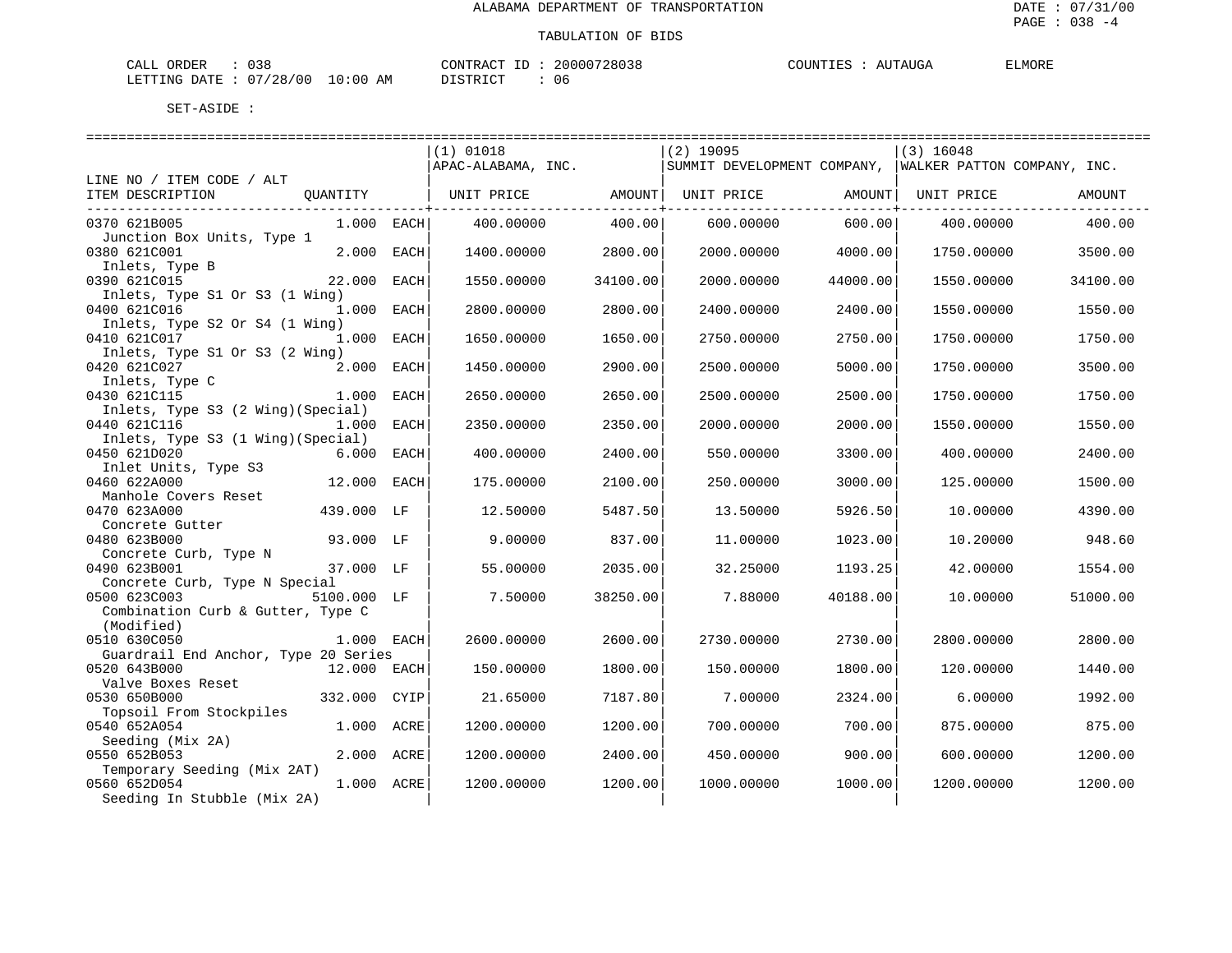| 038<br>ORDER<br>CALL                      | 20000728038<br>CONTRACT<br>111 | AUTAUGA<br>COUNTIES | <b>ELMORE</b> |
|-------------------------------------------|--------------------------------|---------------------|---------------|
| 07/28/00<br>$10:00$ AM<br>LETTING<br>DATE | DISTRICT<br>06<br>-----        |                     |               |

| $(1)$ 01018<br>$(2)$ 19095<br>$(3)$ 16048<br>APAC-ALABAMA, INC. SUMMIT DEVELOPMENT COMPANY, WALKER PATTON COMPANY, INC.<br>LINE NO / ITEM CODE / ALT<br>ITEM DESCRIPTION<br>QUANTITY   UNIT PRICE       AMOUNT  UNIT PRICE       AMOUNT  UNIT PRICE<br>AMOUNT<br>2172.000 SQYD<br>5.25000<br>11403.00<br>2.60000<br>5647.20<br>0570 654A000<br>4.80000<br>10425.60<br>Solid Sodding<br>0580 656A000<br>1.000 ACRE<br>1200.00000<br>1200.00<br>700.00000 700.00 1200.00000<br>1200.00<br>Mulching, Class A, Type 1<br>0590 659A000<br>2441.000 SOYD<br>4027.65<br>3051.25<br>1.65000<br>1.25000<br>1.03000<br>2514.23<br>Erosion Control Netting, Class A<br>$144.000$ EACH<br>10.25000<br>5,00000<br>720.00<br>0600 665F000<br>1476.00<br>2.50000<br>360.00<br>Hay Bales<br>2770.000 LF<br>0610 665J000<br>5.30000<br>14681.00<br>2.85000<br>7894.50<br>1.61000<br>4459.70<br>Silt Fence, Type A<br>20.000 CUYD<br>0620 665K000<br>37.00000<br>740.00<br>25.00000<br>500.00<br>12.00000<br>240.00<br>Drainage Sump Excavation<br>0630 680A000<br>LUMP<br>3000.00000<br>3000.00<br>13000.00000<br>13000.00<br>20000.00000<br>20000.00<br>Engineering Controls<br>1.000 MILE<br>0640 701A031<br>1345.00000<br>1030.00000<br>1250.00000<br>1250.00<br>1345.00<br>1030.00<br>Solid White, Class 2, Type A Traffic<br>Stripe (0.06" Thick)<br>0650 701A035<br>4.000 MILE<br>5000.00<br>1250.00000<br>1345.00000<br>5380.00<br>1395.00000<br>5580.00<br>Solid Yellow, Class 2, Type A Traffic<br>Stripe (0.09" Thick)<br>0660 701A040<br>3.000 MILE<br>750.00000<br>2250.00<br>805.00000<br>2415.00<br>750.00000<br>2250.00<br>Broken White, Class 2, Type A Traffic<br>Stripe (0.09" Thick)<br><br>3.000 MILE<br>0670 701A045<br>750.00000<br>2250.00<br>805.00000<br>2415.00<br>750.00000<br>2250.00<br>Broken Yellow, Class 2, Type A Traffic<br>Stripe (0.09" Thick)<br>1841.000 LF<br>0680 701B005<br>0.50000<br>920.50<br>0.54000<br>994.14<br>0.42000<br>773.22<br>Dotted Class 2, Type A Traffic Stripe<br>(0.09" Thick)<br>323.00000<br>0690 701C002<br>11.000 MILE<br>300.00000<br>3300.00<br>3553.00<br>336.00000<br>3696.00<br>Broken Temporary Traffic Stripe (Paint)<br>0700 701C003<br>7.000 MILE<br>2240.00<br>345.00000<br>2415.00<br>2429.00<br>320.00000<br>347.00000<br>Solid Temporary Traffic Stripe (Paint)<br>0710 701F001<br>0.25000<br>920.50<br>736.40<br>3682.000 LF<br>0.27000<br>994.14<br>0.20000<br>Dotted Temporary Traffic Stripe (Paint)<br>0720 703A002<br>4590.000 SOFT<br>1.80000<br>8262.00<br>1.89000<br>8675.10<br>1,70000<br>7803.00<br>Traffic Control Markings, Class 2, Type<br>$\mathbb{A}$<br>0730 703B002<br>628.000 SOFT<br>1758.40<br>2.80000<br>2.94000<br>1846.32<br>1,70000<br>1067.60<br>Traffic Control Legends, Class 2, Type A<br>0740 703C000<br>78.000 SOFT<br>2.50000<br>195.00<br>205.14<br>2.63000<br>1.05000<br>81.90<br>Removal Of Existing Traffic Control<br>Markings Or Legends (Paint) | ======================== |  |  |  |  |
|------------------------------------------------------------------------------------------------------------------------------------------------------------------------------------------------------------------------------------------------------------------------------------------------------------------------------------------------------------------------------------------------------------------------------------------------------------------------------------------------------------------------------------------------------------------------------------------------------------------------------------------------------------------------------------------------------------------------------------------------------------------------------------------------------------------------------------------------------------------------------------------------------------------------------------------------------------------------------------------------------------------------------------------------------------------------------------------------------------------------------------------------------------------------------------------------------------------------------------------------------------------------------------------------------------------------------------------------------------------------------------------------------------------------------------------------------------------------------------------------------------------------------------------------------------------------------------------------------------------------------------------------------------------------------------------------------------------------------------------------------------------------------------------------------------------------------------------------------------------------------------------------------------------------------------------------------------------------------------------------------------------------------------------------------------------------------------------------------------------------------------------------------------------------------------------------------------------------------------------------------------------------------------------------------------------------------------------------------------------------------------------------------------------------------------------------------------------------------------------------------------------------------------------------------------------------------------------------------------------------------------------------------------------------------------------------------------------------------------------------------------------------------------------------------------------------------------------------------------------------------------------------------------------------------------------------------|--------------------------|--|--|--|--|
|                                                                                                                                                                                                                                                                                                                                                                                                                                                                                                                                                                                                                                                                                                                                                                                                                                                                                                                                                                                                                                                                                                                                                                                                                                                                                                                                                                                                                                                                                                                                                                                                                                                                                                                                                                                                                                                                                                                                                                                                                                                                                                                                                                                                                                                                                                                                                                                                                                                                                                                                                                                                                                                                                                                                                                                                                                                                                                                                                      |                          |  |  |  |  |
|                                                                                                                                                                                                                                                                                                                                                                                                                                                                                                                                                                                                                                                                                                                                                                                                                                                                                                                                                                                                                                                                                                                                                                                                                                                                                                                                                                                                                                                                                                                                                                                                                                                                                                                                                                                                                                                                                                                                                                                                                                                                                                                                                                                                                                                                                                                                                                                                                                                                                                                                                                                                                                                                                                                                                                                                                                                                                                                                                      |                          |  |  |  |  |
|                                                                                                                                                                                                                                                                                                                                                                                                                                                                                                                                                                                                                                                                                                                                                                                                                                                                                                                                                                                                                                                                                                                                                                                                                                                                                                                                                                                                                                                                                                                                                                                                                                                                                                                                                                                                                                                                                                                                                                                                                                                                                                                                                                                                                                                                                                                                                                                                                                                                                                                                                                                                                                                                                                                                                                                                                                                                                                                                                      |                          |  |  |  |  |
|                                                                                                                                                                                                                                                                                                                                                                                                                                                                                                                                                                                                                                                                                                                                                                                                                                                                                                                                                                                                                                                                                                                                                                                                                                                                                                                                                                                                                                                                                                                                                                                                                                                                                                                                                                                                                                                                                                                                                                                                                                                                                                                                                                                                                                                                                                                                                                                                                                                                                                                                                                                                                                                                                                                                                                                                                                                                                                                                                      |                          |  |  |  |  |
|                                                                                                                                                                                                                                                                                                                                                                                                                                                                                                                                                                                                                                                                                                                                                                                                                                                                                                                                                                                                                                                                                                                                                                                                                                                                                                                                                                                                                                                                                                                                                                                                                                                                                                                                                                                                                                                                                                                                                                                                                                                                                                                                                                                                                                                                                                                                                                                                                                                                                                                                                                                                                                                                                                                                                                                                                                                                                                                                                      |                          |  |  |  |  |
|                                                                                                                                                                                                                                                                                                                                                                                                                                                                                                                                                                                                                                                                                                                                                                                                                                                                                                                                                                                                                                                                                                                                                                                                                                                                                                                                                                                                                                                                                                                                                                                                                                                                                                                                                                                                                                                                                                                                                                                                                                                                                                                                                                                                                                                                                                                                                                                                                                                                                                                                                                                                                                                                                                                                                                                                                                                                                                                                                      |                          |  |  |  |  |
|                                                                                                                                                                                                                                                                                                                                                                                                                                                                                                                                                                                                                                                                                                                                                                                                                                                                                                                                                                                                                                                                                                                                                                                                                                                                                                                                                                                                                                                                                                                                                                                                                                                                                                                                                                                                                                                                                                                                                                                                                                                                                                                                                                                                                                                                                                                                                                                                                                                                                                                                                                                                                                                                                                                                                                                                                                                                                                                                                      |                          |  |  |  |  |
|                                                                                                                                                                                                                                                                                                                                                                                                                                                                                                                                                                                                                                                                                                                                                                                                                                                                                                                                                                                                                                                                                                                                                                                                                                                                                                                                                                                                                                                                                                                                                                                                                                                                                                                                                                                                                                                                                                                                                                                                                                                                                                                                                                                                                                                                                                                                                                                                                                                                                                                                                                                                                                                                                                                                                                                                                                                                                                                                                      |                          |  |  |  |  |
|                                                                                                                                                                                                                                                                                                                                                                                                                                                                                                                                                                                                                                                                                                                                                                                                                                                                                                                                                                                                                                                                                                                                                                                                                                                                                                                                                                                                                                                                                                                                                                                                                                                                                                                                                                                                                                                                                                                                                                                                                                                                                                                                                                                                                                                                                                                                                                                                                                                                                                                                                                                                                                                                                                                                                                                                                                                                                                                                                      |                          |  |  |  |  |
|                                                                                                                                                                                                                                                                                                                                                                                                                                                                                                                                                                                                                                                                                                                                                                                                                                                                                                                                                                                                                                                                                                                                                                                                                                                                                                                                                                                                                                                                                                                                                                                                                                                                                                                                                                                                                                                                                                                                                                                                                                                                                                                                                                                                                                                                                                                                                                                                                                                                                                                                                                                                                                                                                                                                                                                                                                                                                                                                                      |                          |  |  |  |  |
|                                                                                                                                                                                                                                                                                                                                                                                                                                                                                                                                                                                                                                                                                                                                                                                                                                                                                                                                                                                                                                                                                                                                                                                                                                                                                                                                                                                                                                                                                                                                                                                                                                                                                                                                                                                                                                                                                                                                                                                                                                                                                                                                                                                                                                                                                                                                                                                                                                                                                                                                                                                                                                                                                                                                                                                                                                                                                                                                                      |                          |  |  |  |  |
|                                                                                                                                                                                                                                                                                                                                                                                                                                                                                                                                                                                                                                                                                                                                                                                                                                                                                                                                                                                                                                                                                                                                                                                                                                                                                                                                                                                                                                                                                                                                                                                                                                                                                                                                                                                                                                                                                                                                                                                                                                                                                                                                                                                                                                                                                                                                                                                                                                                                                                                                                                                                                                                                                                                                                                                                                                                                                                                                                      |                          |  |  |  |  |
|                                                                                                                                                                                                                                                                                                                                                                                                                                                                                                                                                                                                                                                                                                                                                                                                                                                                                                                                                                                                                                                                                                                                                                                                                                                                                                                                                                                                                                                                                                                                                                                                                                                                                                                                                                                                                                                                                                                                                                                                                                                                                                                                                                                                                                                                                                                                                                                                                                                                                                                                                                                                                                                                                                                                                                                                                                                                                                                                                      |                          |  |  |  |  |
|                                                                                                                                                                                                                                                                                                                                                                                                                                                                                                                                                                                                                                                                                                                                                                                                                                                                                                                                                                                                                                                                                                                                                                                                                                                                                                                                                                                                                                                                                                                                                                                                                                                                                                                                                                                                                                                                                                                                                                                                                                                                                                                                                                                                                                                                                                                                                                                                                                                                                                                                                                                                                                                                                                                                                                                                                                                                                                                                                      |                          |  |  |  |  |
|                                                                                                                                                                                                                                                                                                                                                                                                                                                                                                                                                                                                                                                                                                                                                                                                                                                                                                                                                                                                                                                                                                                                                                                                                                                                                                                                                                                                                                                                                                                                                                                                                                                                                                                                                                                                                                                                                                                                                                                                                                                                                                                                                                                                                                                                                                                                                                                                                                                                                                                                                                                                                                                                                                                                                                                                                                                                                                                                                      |                          |  |  |  |  |
|                                                                                                                                                                                                                                                                                                                                                                                                                                                                                                                                                                                                                                                                                                                                                                                                                                                                                                                                                                                                                                                                                                                                                                                                                                                                                                                                                                                                                                                                                                                                                                                                                                                                                                                                                                                                                                                                                                                                                                                                                                                                                                                                                                                                                                                                                                                                                                                                                                                                                                                                                                                                                                                                                                                                                                                                                                                                                                                                                      |                          |  |  |  |  |
|                                                                                                                                                                                                                                                                                                                                                                                                                                                                                                                                                                                                                                                                                                                                                                                                                                                                                                                                                                                                                                                                                                                                                                                                                                                                                                                                                                                                                                                                                                                                                                                                                                                                                                                                                                                                                                                                                                                                                                                                                                                                                                                                                                                                                                                                                                                                                                                                                                                                                                                                                                                                                                                                                                                                                                                                                                                                                                                                                      |                          |  |  |  |  |
|                                                                                                                                                                                                                                                                                                                                                                                                                                                                                                                                                                                                                                                                                                                                                                                                                                                                                                                                                                                                                                                                                                                                                                                                                                                                                                                                                                                                                                                                                                                                                                                                                                                                                                                                                                                                                                                                                                                                                                                                                                                                                                                                                                                                                                                                                                                                                                                                                                                                                                                                                                                                                                                                                                                                                                                                                                                                                                                                                      |                          |  |  |  |  |
|                                                                                                                                                                                                                                                                                                                                                                                                                                                                                                                                                                                                                                                                                                                                                                                                                                                                                                                                                                                                                                                                                                                                                                                                                                                                                                                                                                                                                                                                                                                                                                                                                                                                                                                                                                                                                                                                                                                                                                                                                                                                                                                                                                                                                                                                                                                                                                                                                                                                                                                                                                                                                                                                                                                                                                                                                                                                                                                                                      |                          |  |  |  |  |
|                                                                                                                                                                                                                                                                                                                                                                                                                                                                                                                                                                                                                                                                                                                                                                                                                                                                                                                                                                                                                                                                                                                                                                                                                                                                                                                                                                                                                                                                                                                                                                                                                                                                                                                                                                                                                                                                                                                                                                                                                                                                                                                                                                                                                                                                                                                                                                                                                                                                                                                                                                                                                                                                                                                                                                                                                                                                                                                                                      |                          |  |  |  |  |
|                                                                                                                                                                                                                                                                                                                                                                                                                                                                                                                                                                                                                                                                                                                                                                                                                                                                                                                                                                                                                                                                                                                                                                                                                                                                                                                                                                                                                                                                                                                                                                                                                                                                                                                                                                                                                                                                                                                                                                                                                                                                                                                                                                                                                                                                                                                                                                                                                                                                                                                                                                                                                                                                                                                                                                                                                                                                                                                                                      |                          |  |  |  |  |
|                                                                                                                                                                                                                                                                                                                                                                                                                                                                                                                                                                                                                                                                                                                                                                                                                                                                                                                                                                                                                                                                                                                                                                                                                                                                                                                                                                                                                                                                                                                                                                                                                                                                                                                                                                                                                                                                                                                                                                                                                                                                                                                                                                                                                                                                                                                                                                                                                                                                                                                                                                                                                                                                                                                                                                                                                                                                                                                                                      |                          |  |  |  |  |
|                                                                                                                                                                                                                                                                                                                                                                                                                                                                                                                                                                                                                                                                                                                                                                                                                                                                                                                                                                                                                                                                                                                                                                                                                                                                                                                                                                                                                                                                                                                                                                                                                                                                                                                                                                                                                                                                                                                                                                                                                                                                                                                                                                                                                                                                                                                                                                                                                                                                                                                                                                                                                                                                                                                                                                                                                                                                                                                                                      |                          |  |  |  |  |
|                                                                                                                                                                                                                                                                                                                                                                                                                                                                                                                                                                                                                                                                                                                                                                                                                                                                                                                                                                                                                                                                                                                                                                                                                                                                                                                                                                                                                                                                                                                                                                                                                                                                                                                                                                                                                                                                                                                                                                                                                                                                                                                                                                                                                                                                                                                                                                                                                                                                                                                                                                                                                                                                                                                                                                                                                                                                                                                                                      |                          |  |  |  |  |
|                                                                                                                                                                                                                                                                                                                                                                                                                                                                                                                                                                                                                                                                                                                                                                                                                                                                                                                                                                                                                                                                                                                                                                                                                                                                                                                                                                                                                                                                                                                                                                                                                                                                                                                                                                                                                                                                                                                                                                                                                                                                                                                                                                                                                                                                                                                                                                                                                                                                                                                                                                                                                                                                                                                                                                                                                                                                                                                                                      |                          |  |  |  |  |
|                                                                                                                                                                                                                                                                                                                                                                                                                                                                                                                                                                                                                                                                                                                                                                                                                                                                                                                                                                                                                                                                                                                                                                                                                                                                                                                                                                                                                                                                                                                                                                                                                                                                                                                                                                                                                                                                                                                                                                                                                                                                                                                                                                                                                                                                                                                                                                                                                                                                                                                                                                                                                                                                                                                                                                                                                                                                                                                                                      |                          |  |  |  |  |
|                                                                                                                                                                                                                                                                                                                                                                                                                                                                                                                                                                                                                                                                                                                                                                                                                                                                                                                                                                                                                                                                                                                                                                                                                                                                                                                                                                                                                                                                                                                                                                                                                                                                                                                                                                                                                                                                                                                                                                                                                                                                                                                                                                                                                                                                                                                                                                                                                                                                                                                                                                                                                                                                                                                                                                                                                                                                                                                                                      |                          |  |  |  |  |
|                                                                                                                                                                                                                                                                                                                                                                                                                                                                                                                                                                                                                                                                                                                                                                                                                                                                                                                                                                                                                                                                                                                                                                                                                                                                                                                                                                                                                                                                                                                                                                                                                                                                                                                                                                                                                                                                                                                                                                                                                                                                                                                                                                                                                                                                                                                                                                                                                                                                                                                                                                                                                                                                                                                                                                                                                                                                                                                                                      |                          |  |  |  |  |
|                                                                                                                                                                                                                                                                                                                                                                                                                                                                                                                                                                                                                                                                                                                                                                                                                                                                                                                                                                                                                                                                                                                                                                                                                                                                                                                                                                                                                                                                                                                                                                                                                                                                                                                                                                                                                                                                                                                                                                                                                                                                                                                                                                                                                                                                                                                                                                                                                                                                                                                                                                                                                                                                                                                                                                                                                                                                                                                                                      |                          |  |  |  |  |
|                                                                                                                                                                                                                                                                                                                                                                                                                                                                                                                                                                                                                                                                                                                                                                                                                                                                                                                                                                                                                                                                                                                                                                                                                                                                                                                                                                                                                                                                                                                                                                                                                                                                                                                                                                                                                                                                                                                                                                                                                                                                                                                                                                                                                                                                                                                                                                                                                                                                                                                                                                                                                                                                                                                                                                                                                                                                                                                                                      |                          |  |  |  |  |
|                                                                                                                                                                                                                                                                                                                                                                                                                                                                                                                                                                                                                                                                                                                                                                                                                                                                                                                                                                                                                                                                                                                                                                                                                                                                                                                                                                                                                                                                                                                                                                                                                                                                                                                                                                                                                                                                                                                                                                                                                                                                                                                                                                                                                                                                                                                                                                                                                                                                                                                                                                                                                                                                                                                                                                                                                                                                                                                                                      |                          |  |  |  |  |
|                                                                                                                                                                                                                                                                                                                                                                                                                                                                                                                                                                                                                                                                                                                                                                                                                                                                                                                                                                                                                                                                                                                                                                                                                                                                                                                                                                                                                                                                                                                                                                                                                                                                                                                                                                                                                                                                                                                                                                                                                                                                                                                                                                                                                                                                                                                                                                                                                                                                                                                                                                                                                                                                                                                                                                                                                                                                                                                                                      |                          |  |  |  |  |
|                                                                                                                                                                                                                                                                                                                                                                                                                                                                                                                                                                                                                                                                                                                                                                                                                                                                                                                                                                                                                                                                                                                                                                                                                                                                                                                                                                                                                                                                                                                                                                                                                                                                                                                                                                                                                                                                                                                                                                                                                                                                                                                                                                                                                                                                                                                                                                                                                                                                                                                                                                                                                                                                                                                                                                                                                                                                                                                                                      |                          |  |  |  |  |
|                                                                                                                                                                                                                                                                                                                                                                                                                                                                                                                                                                                                                                                                                                                                                                                                                                                                                                                                                                                                                                                                                                                                                                                                                                                                                                                                                                                                                                                                                                                                                                                                                                                                                                                                                                                                                                                                                                                                                                                                                                                                                                                                                                                                                                                                                                                                                                                                                                                                                                                                                                                                                                                                                                                                                                                                                                                                                                                                                      |                          |  |  |  |  |
|                                                                                                                                                                                                                                                                                                                                                                                                                                                                                                                                                                                                                                                                                                                                                                                                                                                                                                                                                                                                                                                                                                                                                                                                                                                                                                                                                                                                                                                                                                                                                                                                                                                                                                                                                                                                                                                                                                                                                                                                                                                                                                                                                                                                                                                                                                                                                                                                                                                                                                                                                                                                                                                                                                                                                                                                                                                                                                                                                      |                          |  |  |  |  |
|                                                                                                                                                                                                                                                                                                                                                                                                                                                                                                                                                                                                                                                                                                                                                                                                                                                                                                                                                                                                                                                                                                                                                                                                                                                                                                                                                                                                                                                                                                                                                                                                                                                                                                                                                                                                                                                                                                                                                                                                                                                                                                                                                                                                                                                                                                                                                                                                                                                                                                                                                                                                                                                                                                                                                                                                                                                                                                                                                      |                          |  |  |  |  |
|                                                                                                                                                                                                                                                                                                                                                                                                                                                                                                                                                                                                                                                                                                                                                                                                                                                                                                                                                                                                                                                                                                                                                                                                                                                                                                                                                                                                                                                                                                                                                                                                                                                                                                                                                                                                                                                                                                                                                                                                                                                                                                                                                                                                                                                                                                                                                                                                                                                                                                                                                                                                                                                                                                                                                                                                                                                                                                                                                      |                          |  |  |  |  |
|                                                                                                                                                                                                                                                                                                                                                                                                                                                                                                                                                                                                                                                                                                                                                                                                                                                                                                                                                                                                                                                                                                                                                                                                                                                                                                                                                                                                                                                                                                                                                                                                                                                                                                                                                                                                                                                                                                                                                                                                                                                                                                                                                                                                                                                                                                                                                                                                                                                                                                                                                                                                                                                                                                                                                                                                                                                                                                                                                      |                          |  |  |  |  |
|                                                                                                                                                                                                                                                                                                                                                                                                                                                                                                                                                                                                                                                                                                                                                                                                                                                                                                                                                                                                                                                                                                                                                                                                                                                                                                                                                                                                                                                                                                                                                                                                                                                                                                                                                                                                                                                                                                                                                                                                                                                                                                                                                                                                                                                                                                                                                                                                                                                                                                                                                                                                                                                                                                                                                                                                                                                                                                                                                      |                          |  |  |  |  |
|                                                                                                                                                                                                                                                                                                                                                                                                                                                                                                                                                                                                                                                                                                                                                                                                                                                                                                                                                                                                                                                                                                                                                                                                                                                                                                                                                                                                                                                                                                                                                                                                                                                                                                                                                                                                                                                                                                                                                                                                                                                                                                                                                                                                                                                                                                                                                                                                                                                                                                                                                                                                                                                                                                                                                                                                                                                                                                                                                      |                          |  |  |  |  |
|                                                                                                                                                                                                                                                                                                                                                                                                                                                                                                                                                                                                                                                                                                                                                                                                                                                                                                                                                                                                                                                                                                                                                                                                                                                                                                                                                                                                                                                                                                                                                                                                                                                                                                                                                                                                                                                                                                                                                                                                                                                                                                                                                                                                                                                                                                                                                                                                                                                                                                                                                                                                                                                                                                                                                                                                                                                                                                                                                      |                          |  |  |  |  |
|                                                                                                                                                                                                                                                                                                                                                                                                                                                                                                                                                                                                                                                                                                                                                                                                                                                                                                                                                                                                                                                                                                                                                                                                                                                                                                                                                                                                                                                                                                                                                                                                                                                                                                                                                                                                                                                                                                                                                                                                                                                                                                                                                                                                                                                                                                                                                                                                                                                                                                                                                                                                                                                                                                                                                                                                                                                                                                                                                      |                          |  |  |  |  |
|                                                                                                                                                                                                                                                                                                                                                                                                                                                                                                                                                                                                                                                                                                                                                                                                                                                                                                                                                                                                                                                                                                                                                                                                                                                                                                                                                                                                                                                                                                                                                                                                                                                                                                                                                                                                                                                                                                                                                                                                                                                                                                                                                                                                                                                                                                                                                                                                                                                                                                                                                                                                                                                                                                                                                                                                                                                                                                                                                      |                          |  |  |  |  |
|                                                                                                                                                                                                                                                                                                                                                                                                                                                                                                                                                                                                                                                                                                                                                                                                                                                                                                                                                                                                                                                                                                                                                                                                                                                                                                                                                                                                                                                                                                                                                                                                                                                                                                                                                                                                                                                                                                                                                                                                                                                                                                                                                                                                                                                                                                                                                                                                                                                                                                                                                                                                                                                                                                                                                                                                                                                                                                                                                      |                          |  |  |  |  |
|                                                                                                                                                                                                                                                                                                                                                                                                                                                                                                                                                                                                                                                                                                                                                                                                                                                                                                                                                                                                                                                                                                                                                                                                                                                                                                                                                                                                                                                                                                                                                                                                                                                                                                                                                                                                                                                                                                                                                                                                                                                                                                                                                                                                                                                                                                                                                                                                                                                                                                                                                                                                                                                                                                                                                                                                                                                                                                                                                      |                          |  |  |  |  |
|                                                                                                                                                                                                                                                                                                                                                                                                                                                                                                                                                                                                                                                                                                                                                                                                                                                                                                                                                                                                                                                                                                                                                                                                                                                                                                                                                                                                                                                                                                                                                                                                                                                                                                                                                                                                                                                                                                                                                                                                                                                                                                                                                                                                                                                                                                                                                                                                                                                                                                                                                                                                                                                                                                                                                                                                                                                                                                                                                      |                          |  |  |  |  |
|                                                                                                                                                                                                                                                                                                                                                                                                                                                                                                                                                                                                                                                                                                                                                                                                                                                                                                                                                                                                                                                                                                                                                                                                                                                                                                                                                                                                                                                                                                                                                                                                                                                                                                                                                                                                                                                                                                                                                                                                                                                                                                                                                                                                                                                                                                                                                                                                                                                                                                                                                                                                                                                                                                                                                                                                                                                                                                                                                      |                          |  |  |  |  |
|                                                                                                                                                                                                                                                                                                                                                                                                                                                                                                                                                                                                                                                                                                                                                                                                                                                                                                                                                                                                                                                                                                                                                                                                                                                                                                                                                                                                                                                                                                                                                                                                                                                                                                                                                                                                                                                                                                                                                                                                                                                                                                                                                                                                                                                                                                                                                                                                                                                                                                                                                                                                                                                                                                                                                                                                                                                                                                                                                      |                          |  |  |  |  |
|                                                                                                                                                                                                                                                                                                                                                                                                                                                                                                                                                                                                                                                                                                                                                                                                                                                                                                                                                                                                                                                                                                                                                                                                                                                                                                                                                                                                                                                                                                                                                                                                                                                                                                                                                                                                                                                                                                                                                                                                                                                                                                                                                                                                                                                                                                                                                                                                                                                                                                                                                                                                                                                                                                                                                                                                                                                                                                                                                      |                          |  |  |  |  |
|                                                                                                                                                                                                                                                                                                                                                                                                                                                                                                                                                                                                                                                                                                                                                                                                                                                                                                                                                                                                                                                                                                                                                                                                                                                                                                                                                                                                                                                                                                                                                                                                                                                                                                                                                                                                                                                                                                                                                                                                                                                                                                                                                                                                                                                                                                                                                                                                                                                                                                                                                                                                                                                                                                                                                                                                                                                                                                                                                      |                          |  |  |  |  |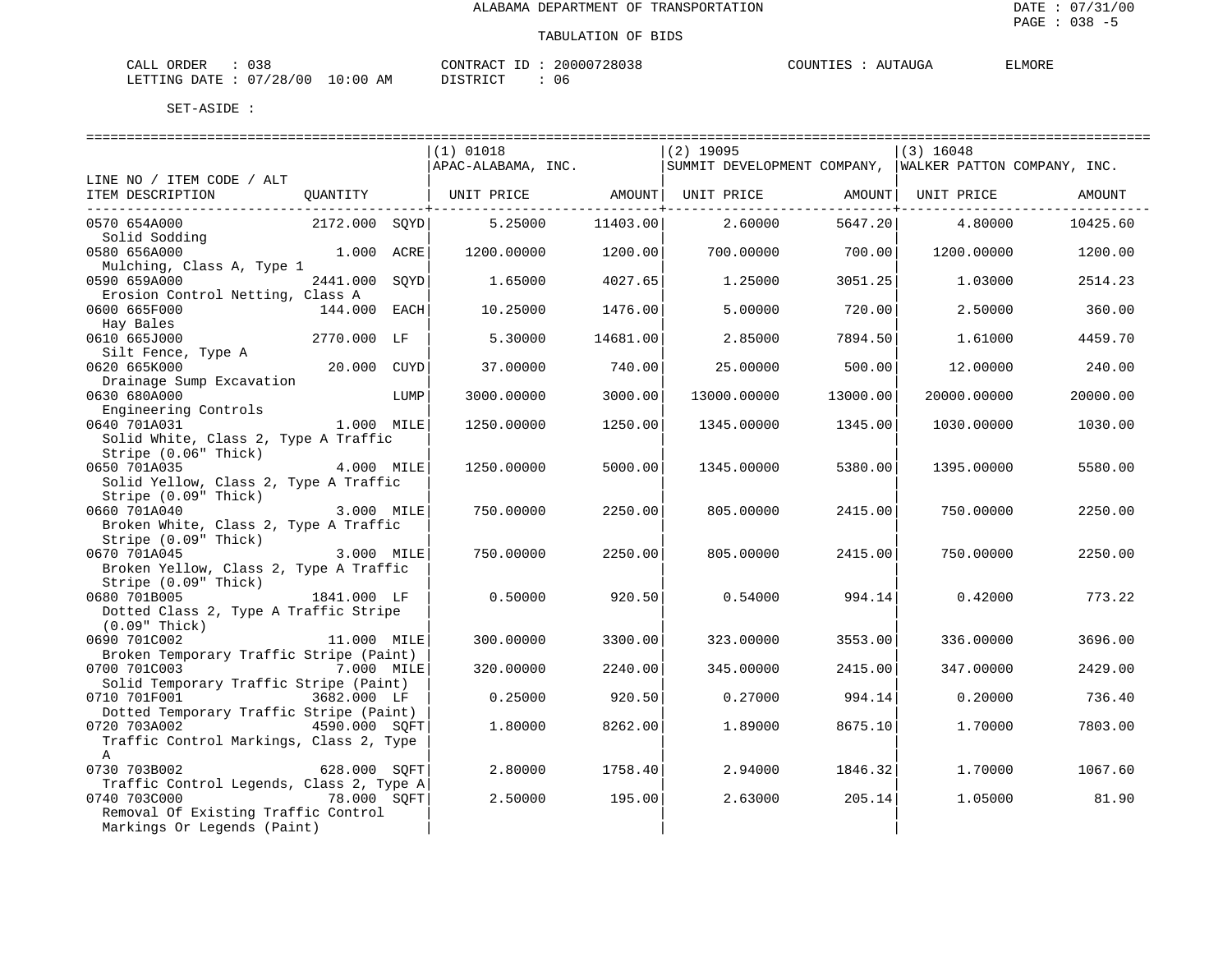| 038<br>$\bigcap \pi$ T<br>ORDER<br>للطات                          | דיר ג סידיזורי<br>ous. | T T T T<br>COUNT<br>$\sqrt{1}$<br>AUGA | ELMORE |
|-------------------------------------------------------------------|------------------------|----------------------------------------|--------|
| 100 V<br>. .<br>28<br>LETTING<br>AM<br>חמר<br>:00<br>$\mathbf{u}$ | יי חד פידי פי<br>06    |                                        |        |

|                                                          |               |      | $(1)$ 01018        |               | $(2)$ 19095                                             |              | $(3)$ 16048               |                  |
|----------------------------------------------------------|---------------|------|--------------------|---------------|---------------------------------------------------------|--------------|---------------------------|------------------|
|                                                          |               |      | APAC-ALABAMA, INC. |               | SUMMIT DEVELOPMENT COMPANY, WALKER PATTON COMPANY, INC. |              |                           |                  |
| LINE NO / ITEM CODE / ALT                                |               |      |                    |               |                                                         |              |                           |                  |
| ITEM DESCRIPTION                                         | QUANTITY      |      | UNIT PRICE         | AMOUNT        | UNIT PRICE                                              | AMOUNT       | UNIT PRICE                | AMOUNT           |
|                                                          |               |      |                    |               |                                                         |              |                           |                  |
| 0750 703D002                                             | 9180.000 SOFT |      | 1.30000            | 11934.00      | 1.34000                                                 | 12301.20     | 1.05000                   | 9639.00          |
| Temporary Traffic Control Markings                       |               |      |                    |               |                                                         |              |                           |                  |
| (Paint)                                                  |               |      |                    |               |                                                         |              |                           |                  |
| 0760 705A030                                             | 26.000 EACH   |      | 5.20000            | 135.20        | 5.45000                                                 | 141.70       | 4.45000                   | 115.70           |
| Pavement Markers, Class A-H, Type 2-C                    |               |      |                    |               |                                                         |              |                           |                  |
| 0770 705A031                                             | 174.000 EACH  |      | 5.00000            | 870.00        | 5.25000                                                 | 913.50       | 4.45000                   | 774.30           |
| Pavement Markers, Class A-H, Type 1-A<br>0780 705A032    | 59.000 EACH   |      |                    |               |                                                         |              |                           | 262.55           |
| Pavement Markers, Class A-H, Type 1-B                    |               |      | 5.00000            | 295.00        | 5.25000                                                 | 309.75       | 4.45000                   |                  |
| 0790 705A037                                             | 238.000 EACH  |      | 5.20000            | 1237.60       | 5.45000                                                 | 1297.10      | 4.45000                   | 1059.10          |
| Pavement Markers, Class A-H, Type 2-D                    |               |      |                    |               |                                                         |              |                           |                  |
| 0800 705A038                                             | 30.000 EACH   |      | 5.20000            | 156.00        | 5.45000                                                 | 163.50       | 4.45000                   | 133.50           |
| Pavement Markers, Class A-H, Type 2-E                    |               |      |                    |               |                                                         |              |                           |                  |
| 32.000 SOFT<br>0810 710A115                              |               |      | 43.50000           | 1392.00       | 25.00000                                                | 800.00       | 17.00000                  | 544.00           |
| Class 4, Aluminum Flat Sign Panels                       |               |      |                    |               |                                                         |              |                           |                  |
| 0.08" Thick Or Steel Flat Sign Panels                    |               |      |                    |               |                                                         |              |                           |                  |
| 14 Gauge (Type III Or Type IV                            |               |      |                    |               |                                                         |              |                           |                  |
| Background)                                              |               |      |                    |               |                                                         |              |                           |                  |
| 0820 710B001                                             | 70.000 LF     |      | 18,00000           | 1260.00       | 9,00000                                                 | 630.00       | 5.50000                   | 385.00           |
| Roadway Sign Post (#3 "U" Channel                        |               |      |                    |               |                                                         |              |                           |                  |
| Galvanized Steel)                                        |               |      |                    |               |                                                         |              |                           |                  |
| 0830 740B000                                             | 543.000       | SOFT | 9,00000            | 4887.00       | 16.00000                                                | 8688.00      | 10.00000                  | 5430.00          |
| Construction Signs                                       |               |      |                    |               |                                                         |              |                           |                  |
| 0840 740D000                                             | 160.000       | EACH | 10.00000           | 1600.00       | 45.00000                                                | 7200.00      | 40.00000                  | 6400.00          |
| Channelizing Drums                                       |               |      |                    |               |                                                         |              |                           |                  |
| 0850 740E000                                             | 200.000       | EACH | 3.00000            | 600.00        | 15.00000                                                | 3000.00      | 10.25000                  | 2050.00          |
| Cones (36 Inches High)                                   |               |      |                    |               |                                                         |              |                           |                  |
| 0860 740F002                                             | 17.000 EACH   |      | 350.00000          | 5950.00       | 320.00000                                               | 5440.00      | 250.00000                 | 4250.00          |
| Barricades, Type III                                     |               |      |                    |               |                                                         |              |                           |                  |
| 0870 7401005                                             | 10.000 EACH   |      | 300.00000          | 3000.00       | 300.00000                                               | 3000.00      | 125.00000                 | 1250.00          |
| Warning Lights, Type B (Detachable Head)<br>0880 740M000 | 200.000 EACH  |      | 2.00000            | 400.00        | 8.50000                                                 | 1700.00      | 7.50000                   | 1500.00          |
| Weight For Cone                                          |               |      |                    |               |                                                         |              |                           |                  |
| 0890 741C010                                             | 2.000 EACH    |      | 700.00000          | 1400.00       | 8000.00000                                              | 16000.00     | 5600.00000                | 11200.00         |
| Portable Sequential Arrow And Chevron                    |               |      |                    |               |                                                         |              |                           |                  |
| Sign Unit                                                |               |      |                    |               |                                                         |              |                           |                  |
| 0900 998A000                                             |               | LUMP | 0.00000            | 0.00          | 21000.00000                                             | 21000.00     | 2000.00000                | 2000.00          |
| Construction Fuel (Maximum Bid Limited                   |               |      |                    |               |                                                         |              |                           |                  |
| To $$56,000.00)$                                         |               |      |                    |               |                                                         |              |                           |                  |
| SECTION TOTALS                                           |               |      |                    | \$835,943.32] | $\ddot{s}$                                              | 836, 275.25  |                           | \$<br>857,600.24 |
|                                                          |               |      |                    |               |                                                         |              |                           |                  |
| CONTRACT TOTALS                                          |               |      |                    | 835.943.32    | Ŝ.                                                      | 836, 275. 25 |                           | 857,600.24       |
|                                                          |               |      |                    |               | ====================                                    |              | ------------------------- |                  |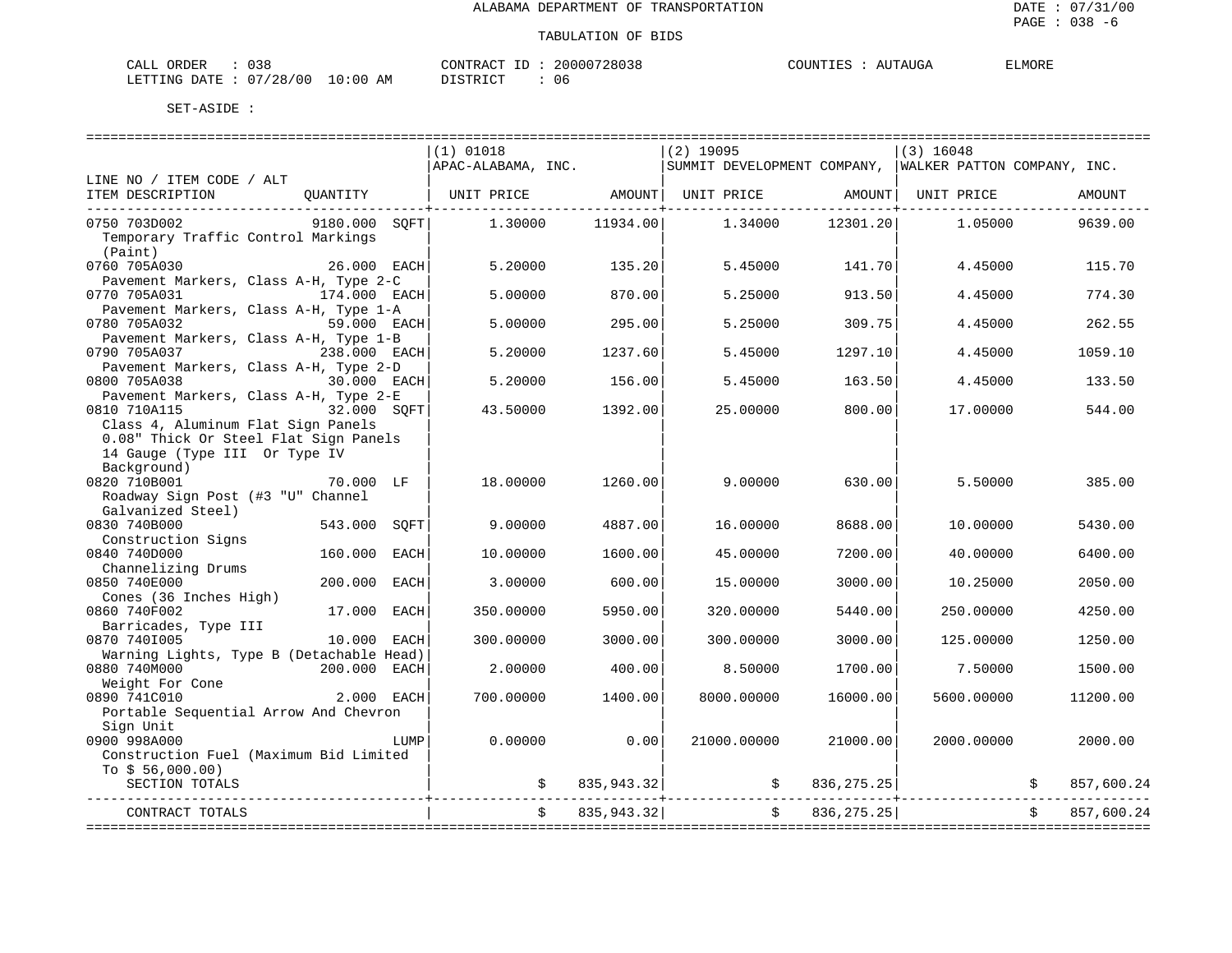| 038<br>ORDER<br>CALL                   | 20000728038<br>CONTRACT ID | COUNTIES<br><i>E</i> LMORE<br>AUTAUGA |
|----------------------------------------|----------------------------|---------------------------------------|
| $10:00$ AM<br>07/28/00<br>LETTING DATE | DISTRICT<br>06             |                                       |

|                                                                    |                |      |                                                       |                              |             |                              | ================================= |           |
|--------------------------------------------------------------------|----------------|------|-------------------------------------------------------|------------------------------|-------------|------------------------------|-----------------------------------|-----------|
|                                                                    |                |      | $(4)$ 19047                                           |                              | $(5)$ 13091 |                              | $(6)$ 06005                       |           |
|                                                                    |                |      | SOUTHEAST CHEROKEE CONSTRUCT MCD CONSTRUCTION COMPANY |                              |             |                              | FLOYD CONSTRUCTION COMPANY,       |           |
| LINE NO / ITEM CODE / ALT                                          |                |      |                                                       |                              |             |                              |                                   |           |
| ITEM DESCRIPTION                                                   | QUANTITY       |      | UNIT PRICE                                            | AMOUNT<br>------------------ | UNIT PRICE  | AMOUNT  <br>---------------- | UNIT PRICE                        | AMOUNT    |
| SECTION 0001<br>TOTAL                                              |                |      |                                                       |                              |             |                              |                                   |           |
| 0010 206C003                                                       | 29.000 SQYD    |      | 15.00000                                              | 435.00                       | 20.00000    | 580.00                       | 15.00000                          | 435.00    |
| Removing Concrete Flumes<br>0020 206D000                           | 637.000 LF     |      | 8.00000                                               | 5096.00                      | 15.00000    | 9555.00                      | 10.00000                          | 6370.00   |
| Removing Pipe<br>0030 206D001                                      | 175.000 LF     |      | 5.50000                                               | 962.50                       | 6,00000     | 1050.00                      | 5.00000                           | 875.00    |
| Removing Guardrail<br>0040 206D003                                 | 338.000 LF     |      | 6.00000                                               | 2028.00                      | 8.00000     | 2704.00                      | 10.00000                          | 3380.00   |
| Removing Curb And Gutter<br>0050 206D005                           | 11.000 LF      |      | 10.00000                                              | 110.00                       | 50.00000    | 550.00                       | 10.00000                          | 110.00    |
| Removing Gutter<br>0060 206E001                                    | 3.000 EACH     |      | 500.00000                                             | 1500.00                      | 1500.00000  | 4500.00                      | 350.00000                         | 1050.00   |
| Removing Inlets<br>0070 206E008                                    | 1.000 EACH     |      | 367.50000                                             | 367.50                       | 375.00000   | 375.00                       | 350.00000                         | 350.00    |
| Removing Guardrail End Anchor (All Type)                           |                |      |                                                       |                              |             |                              |                                   |           |
| 0080 210A000<br>Unclassified Excavation                            | 1686.000 CYIP  |      | 8,20000                                               | 13825.20                     | 17.50000    | 29505.00                     | 12.00000                          | 20232.00  |
| 0090 210D011<br>Borrow Excavation (A4 or Better)                   | 810.000 CYIP   |      | 9.55000                                               | 7735.50                      | 8,00000     | 6480.00                      | 15,00000                          | 12150.00  |
| 0100 214A000                                                       | 2429.000 CUYD  |      | 8.00000                                               | 19432.00                     | 8.00000     | 19432.00                     | 6.00000                           | 14574.00  |
| Structure Excavation<br>0110 214B001                               | 829.000        | CUYD | 19,00000                                              | 15751.00                     | 10,00000    | 8290.00                      | 9.50000                           | 7875.50   |
| Foundation Backfill, Commercial                                    |                |      |                                                       |                              |             |                              |                                   |           |
| 0120 230A000<br>Roadbed Processing                                 | 22.000 RBST    |      | 845.00000                                             | 18590.00                     | 500.00000   | 11000.00                     | 1365.00000                        | 30030.00  |
| 0130 301A004<br>Crushed Aggregate Base Course, Type B,             | 8895.000 SYCP  |      | 6.20000                                               | 55149.00                     | 4.65000     | 41361.75                     | 5.25000                           | 46698.75  |
| Plant Mixed, 4" Compacted Thickness                                |                |      |                                                       |                              |             |                              |                                   |           |
| 0140 401A000<br>Bituminous Treatment A                             | 3818.000 SYCP  |      | 0.57000                                               | 2176.26                      | 0.55000     | 2099.90                      | 0.50000                           | 1909.00   |
| 0150 405A000<br>Tack Coat                                          | 4496.000 GAL   |      | 1,00000                                               | 4496.00                      | 1.50000     | 6744.00                      | 1.05000                           | 4720.80   |
| 0160 408A051                                                       | 28575.000 SOYD |      | 1,00000                                               | 28575.00                     | 1,20000     | 34290.00                     | 1.05000                           | 30003.75  |
| Planing Existing Pavement<br>(Approximately 0.00" Thru 1.0" Thick) |                |      |                                                       |                              |             |                              |                                   |           |
| 0170 429A261                                                       | 5614.000 TON   |      | 31.75000                                              | 178244.50                    | 36.00000    | 202104.00                    | 33.50000                          | 188069.00 |
| Improved Bituminous Concrete Wearing                               |                |      |                                                       |                              |             |                              |                                   |           |
| Surface Layer, 3/4" Maximum Aggregate                              |                |      |                                                       |                              |             |                              |                                   |           |
| Size Mix, ESAL Range D                                             |                |      |                                                       |                              |             |                              |                                   |           |
| 0180 429A266                                                       | 1085.000 TON   |      | 33.04000                                              | 35848.40                     | 40.00000    | 43400.00                     | 34.95000                          | 37920.75  |
| Improved Bituminous Concrete Wearing                               |                |      |                                                       |                              |             |                              |                                   |           |
| Surface Layer, Leveling, 1/2" Maximum                              |                |      |                                                       |                              |             |                              |                                   |           |
| Aggregate Size Mix, ESAL Range D                                   |                |      |                                                       |                              |             |                              |                                   |           |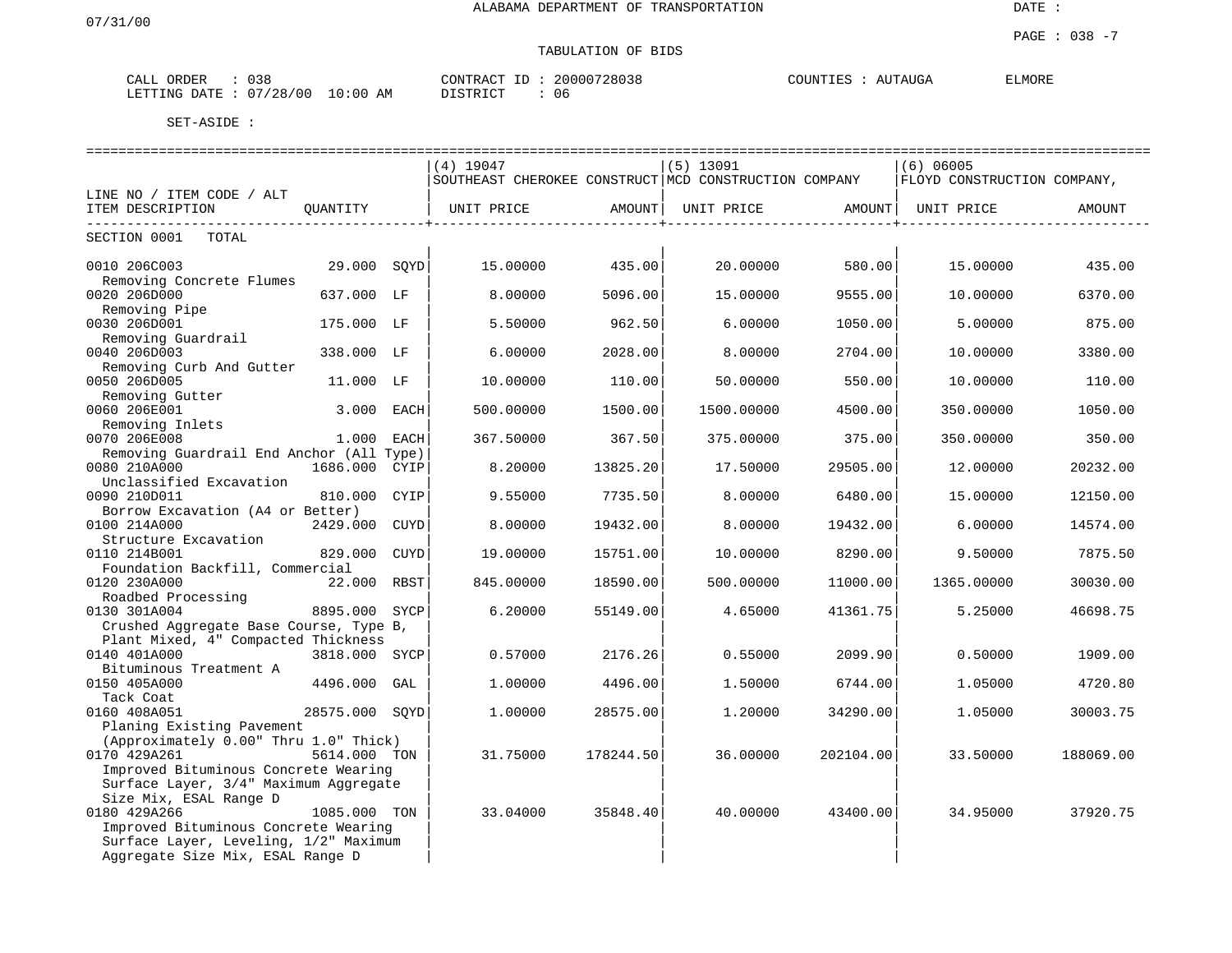ELMORE

#### TABULATION OF BIDS

| CALL ORDER                      | : 0.38 |  |
|---------------------------------|--------|--|
| LETTING DATE: 07/28/00 10:00 AM |        |  |

 $CONTRACT ID : 20000728038$  COUNTIES : AUTAUGA DISTRICT : 06

|                                         |              |      | $(4)$ 19047                                           |          | $(5)$ 13091 |          | $(6)$ 06005                 |          |
|-----------------------------------------|--------------|------|-------------------------------------------------------|----------|-------------|----------|-----------------------------|----------|
|                                         |              |      | SOUTHEAST CHEROKEE CONSTRUCT MCD CONSTRUCTION COMPANY |          |             |          | FLOYD CONSTRUCTION COMPANY, |          |
| LINE NO / ITEM CODE / ALT               |              |      |                                                       |          |             |          |                             |          |
| ITEM DESCRIPTION                        | OUANTITY     |      | UNIT PRICE                                            | AMOUNT   | UNIT PRICE  | AMOUNT   | UNIT PRICE                  | AMOUNT   |
|                                         |              |      |                                                       |          |             |          |                             |          |
| 0190 429B261                            | 506.000 TON  |      | 44.67000                                              | 22603.02 | 50.00000    | 25300.00 | 47.00000                    | 23782.00 |
| Improved Bituminous Concrete Binder     |              |      |                                                       |          |             |          |                             |          |
| Layer, 1" Maximum Aggregate Size Mix,   |              |      |                                                       |          |             |          |                             |          |
| ESAL Range D                            |              |      |                                                       |          |             |          |                             |          |
| 0200 429B265                            | 20.000 TON   |      | 156,00000                                             | 3120.00  | 120.00000   | 2400.00  | 165,00000                   | 3300.00  |
| Improved Bituminous Concrete Binder     |              |      |                                                       |          |             |          |                             |          |
| Layer, Patching, 1" Maximum Aggregate   |              |      |                                                       |          |             |          |                             |          |
| Size Mix, ESAL Range D                  |              |      |                                                       |          |             |          |                             |          |
| 0210 430B003                            | 280.000 TNCP |      | 20.00000                                              | 5600.00  | 15,00000    | 4200.00  | 14.60000                    | 4088.00  |
| Aggregate Surfacing (AHD #57)           |              |      |                                                       |          |             |          |                             |          |
| 0220 530A001                            | 1854.000 LF  |      | 22.00000                                              | 40788.00 | 26.00000    | 48204.00 | 23.70000                    | 43939.80 |
| 18" Roadway Pipe (Class 3 R.C.)         |              |      |                                                       |          |             |          |                             |          |
| 0230 530A002                            | 1079.000 LF  |      | 32.00000                                              | 34528.00 | 33.00000    | 35607.00 | 30.70000                    | 33125.30 |
| 24" Roadway Pipe (Class 3 R.C.)         |              |      |                                                       |          |             |          |                             |          |
| 0240 530A003                            | 76.000 LF    |      | 41.50000                                              | 3154.00  | 65.00000    | 4940.00  | 43.00000                    | 3268.00  |
| 30" Roadway Pipe (Class 3 R.C.)         |              |      |                                                       |          |             |          |                             |          |
| 0250 530B017                            | 50.000 LF    |      | 114.00000                                             | 5700.00  | 150.00000   | 7500.00  | 100.00000                   | 5000.00  |
| 59" Span, 36" Rise Roadway Pipe (Class  |              |      |                                                       |          |             |          |                             |          |
| 3 R.C.) (Extension)                     |              |      |                                                       |          |             |          |                             |          |
| 0260 600A000                            |              | LUMP | 50000.00000                                           | 50000.00 | 40000.00000 | 40000.00 | 74375.00000                 | 74375.00 |
| Mobilization                            |              |      |                                                       |          |             |          |                             |          |
| 0270 602A000                            | 15.000       | EACH | 90.00000                                              | 1350.00  | 100.00000   | 1500.00  | 65.00000                    | 975.00   |
| Right Of Way Markers                    |              |      |                                                       |          |             |          |                             |          |
| 0280 603A002                            | 1,000        | EACH | 10000.00000                                           | 10000.00 | 15000.00000 | 15000.00 | 12200.00000                 | 12200.00 |
| Furnishing Type 3 Field Office          |              |      |                                                       |          |             |          |                             |          |
| 0290 610C001                            | 15.000       | TON  | 30.00000                                              | 450.00   | 75.00000    | 1125.00  | 40.00000                    | 600.00   |
| Loose Riprap, Class 2                   |              |      |                                                       |          |             |          |                             |          |
| 0300 610D000                            | 26.000       | SOYD | 8,00000                                               | 208.00   | 2.00000     | 52.00    | 6.00000                     | 156.00   |
| Filter Blanket                          |              |      |                                                       |          |             |          |                             |          |
| 0310 614A000                            | 7.000        | CUYD | 241.50000                                             | 1690.50  | 300.00000   | 2100.00  | 250.00000                   | 1750.00  |
| Slope Paving                            |              |      |                                                       |          |             |          |                             |          |
| 0320 619A002                            | 1.000 EACH   |      | 630.00000                                             | 630.00   | 500.00000   | 500.00   | 450.00000                   | 450.00   |
| 18" Roadway Pipe End Treatment, Class 1 |              |      |                                                       |          |             |          |                             |          |
| 0330 619A003                            | 1.000 EACH   |      | 735.00000                                             | 735.00   | 650.00000   | 650.00   | 550.00000                   | 550.00   |
| 24" Roadway Pipe End Treatment, Class 1 |              |      |                                                       |          |             |          |                             |          |
| 0340 619B271                            | 1.000 EACH   |      | 1470.00000                                            | 1470.00  | 2000.00000  | 2000.00  | 1600.00000                  | 1600.00  |
| 59" Span, 36" Rise Roadway Pipe End     |              |      |                                                       |          |             |          |                             |          |
| Treatment, Class 1 (Double Line)        |              |      |                                                       |          |             |          |                             |          |
| 0350 620A000                            | 2.000 CUYD   |      | 1050.00000                                            | 2100.00  | 525.00000   | 1050.00  | 800.00000                   | 1600.00  |
| Minor Structure Concrete                |              |      |                                                       |          |             |          |                             |          |
| 0360 621A005                            | 9.000 EACH   |      | 1417.50000                                            | 12757.50 | 1800.00000  | 16200.00 | 1350.00000                  | 12150.00 |
| Junction Boxes, Type 1                  |              |      |                                                       |          |             |          |                             |          |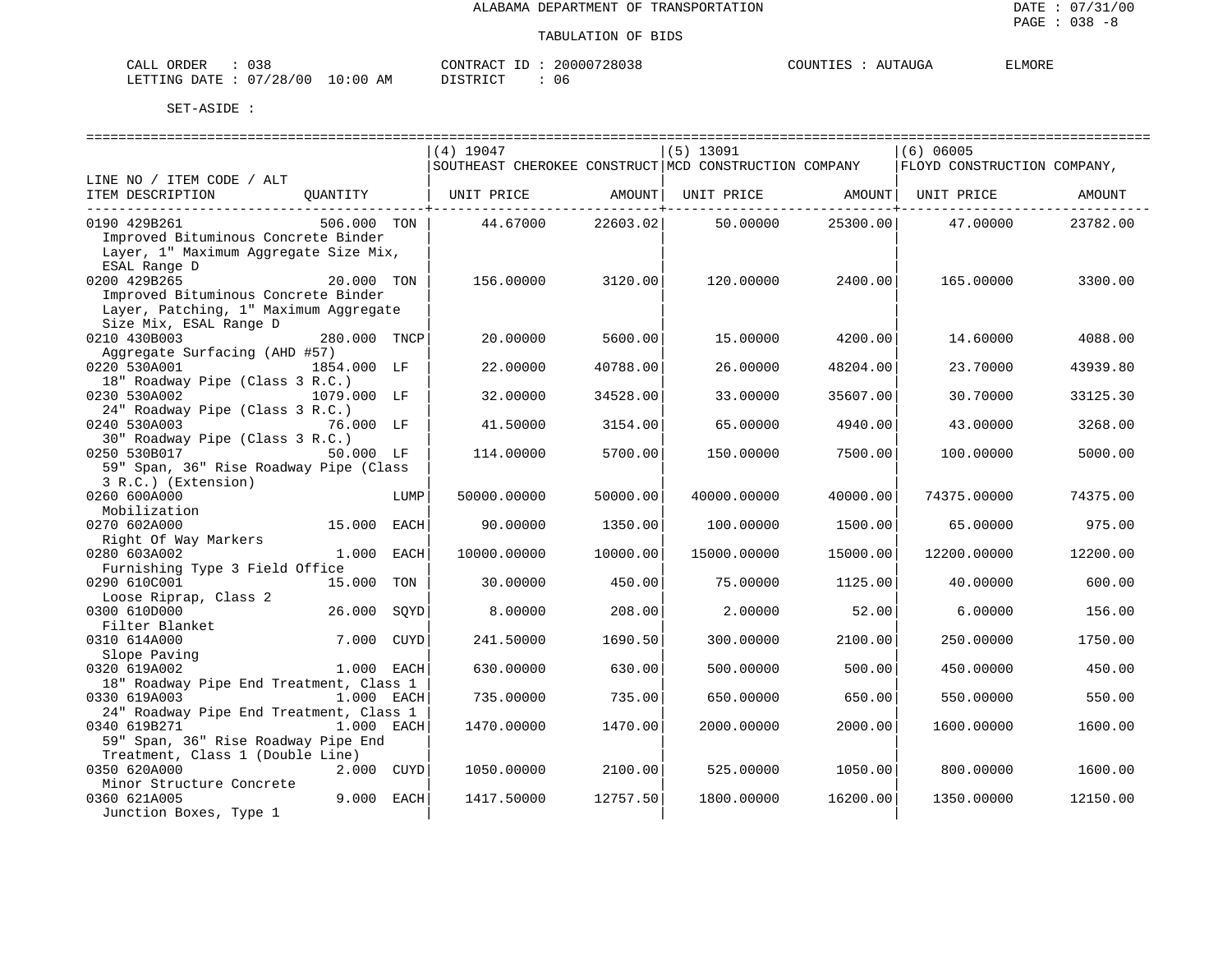| 038<br>ORDER<br>CALL (                     | 20000728038<br>CONTRACT | AUTAUGA<br>COUNTIES | ELMORE |
|--------------------------------------------|-------------------------|---------------------|--------|
| : : 07/28/00<br>$10:00$ AM<br>LETTING DATE | DISTRICT<br>06          |                     |        |

|                                                      |               | $(4)$ 19047                                           |          | $(5)$ 13091 |          | (6) 06005                   |          |
|------------------------------------------------------|---------------|-------------------------------------------------------|----------|-------------|----------|-----------------------------|----------|
|                                                      |               | SOUTHEAST CHEROKEE CONSTRUCT MCD CONSTRUCTION COMPANY |          |             |          | FLOYD CONSTRUCTION COMPANY, |          |
| LINE NO / ITEM CODE / ALT<br>ITEM DESCRIPTION        |               |                                                       | AMOUNT   | UNIT PRICE  | AMOUNT   | UNIT PRICE                  |          |
| QUANTITY                                             |               | UNIT PRICE                                            |          |             |          |                             | AMOUNT   |
| 0370 621B005                                         | $1.000$ EACH  | 525,00000                                             | 525.00   | 450.00000   | 450.00   | 400.00000                   | 400.00   |
| Junction Box Units, Type 1                           |               |                                                       |          |             |          |                             |          |
| 0380 621C001                                         | 2.000<br>EACH | 1522.50000                                            | 3045.00  | 1500.00000  | 3000.00  | 1400.00000                  | 2800.00  |
| Inlets, Type B<br>0390 621C015<br>22.000             | EACH          | 1890.00000                                            | 41580.00 | 1800.00000  | 39600.00 | 1550.00000                  | 34100.00 |
| Inlets, Type S1 Or S3 (1 Wing)                       |               |                                                       |          |             |          |                             |          |
| 0400 621C016                                         | 1.000 EACH    | 2415.00000                                            | 2415.00  | 1950.00000  | 1950.00  | 2800.00000                  | 2800.00  |
| Inlets, Type S2 Or S4 (1 Wing)                       |               |                                                       |          |             |          |                             |          |
| 0410 621C017                                         | 1.000 EACH    | 3150.00000                                            | 3150.00  | 2000.00000  | 2000.00  | 1650.00000                  | 1650.00  |
| Inlets, Type S1 Or S3 (2 Wing)                       |               |                                                       |          |             |          |                             |          |
| 0420 621C027<br>Inlets, Type C                       | 2.000 EACH    | 1558.00000                                            | 3116.00  | 1800.00000  | 3600.00  | 1450.00000                  | 2900.00  |
| 0430 621C115                                         | 1.000<br>EACH | 3465.00000                                            | 3465.00  | 2500.00000  | 2500.00  | 2650.00000                  | 2650.00  |
| Inlets, Type S3 (2 Wing) (Special)                   |               |                                                       |          |             |          |                             |          |
| 0440 621C116                                         | 1.000<br>EACH | 3255.00000                                            | 3255.00  | 2000.00000  | 2000.00  | 2350.00000                  | 2350.00  |
| Inlets, Type S3 (1 Wing) (Special)                   |               |                                                       |          |             |          |                             |          |
| 0450 621D020                                         | 6.000<br>EACH | 420.00000                                             | 2520.00  | 450.00000   | 2700.00  | 400.00000                   | 2400.00  |
| Inlet Units, Type S3<br>0460 622A000                 |               |                                                       |          |             |          |                             |          |
| Manhole Covers Reset                                 | 12.000 EACH   | 1155.00000                                            | 13860.00 | 200.00000   | 2400.00  | 165.00000                   | 1980.00  |
| 0470 623A000                                         | 439.000 LF    | 11,96000                                              | 5250.44  | 13,00000    | 5707.00  | 12.50000                    | 5487.50  |
| Concrete Gutter                                      |               |                                                       |          |             |          |                             |          |
| 0480 623B000                                         | 93.000 LF     | 11,10000                                              | 1032.30  | 10.00000    | 930.00   | 9.00000                     | 837.00   |
| Concrete Curb, Type N                                |               |                                                       |          |             |          |                             |          |
| 0490 623B001                                         | 37.000 LF     | 39.90000                                              | 1476.30  | 32.00000    | 1184.00  | 55.00000                    | 2035.00  |
| Concrete Curb, Type N Special                        |               |                                                       |          |             |          |                             |          |
| 0500 623C003                                         | 5100.000 LF   | 7.38000                                               | 37638.00 | 8.00000     | 40800.00 | 7.50000                     | 38250.00 |
| Combination Curb & Gutter, Type C                    |               |                                                       |          |             |          |                             |          |
| (Modified)                                           |               |                                                       |          |             |          |                             |          |
| 0510 630C050<br>Guardrail End Anchor, Type 20 Series | $1.000$ EACH  | 2730.00000                                            | 2730.00  | 2600.00000  | 2600.00  | 2600.00000                  | 2600.00  |
| 0520 643B000                                         | 12.000 EACH   | 420.00000                                             | 5040.00  | 150.00000   | 1800.00  | 150.00000                   | 1800.00  |
| Valve Boxes Reset                                    |               |                                                       |          |             |          |                             |          |
| 0530 650B000                                         | 332.000 CYIP  | 10.00000                                              | 3320.00  | 10.00000    | 3320.00  | 10.00000                    | 3320.00  |
| Topsoil From Stockpiles                              |               |                                                       |          |             |          |                             |          |
| 0540 652A054                                         | 1.000<br>ACRE | 472.50000                                             | 472.50   | 850.00000   | 850.00   | 2000.00000                  | 2000.00  |
| Seeding (Mix 2A)                                     |               |                                                       |          |             |          |                             |          |
| 0550 652B053                                         | 2.000 ACRE    | 630.00000                                             | 1260.00  | 500.00000   | 1000.00  | 100.00000                   | 200.00   |
| Temporary Seeding (Mix 2AT)                          |               |                                                       |          |             |          |                             |          |
| 0560 652D054                                         | 1.000 ACRE    | 525.00000                                             | 525.00   | 850.00000   | 850.00   | 100,00000                   | 100.00   |
| Seeding In Stubble (Mix 2A)                          |               |                                                       |          |             |          |                             |          |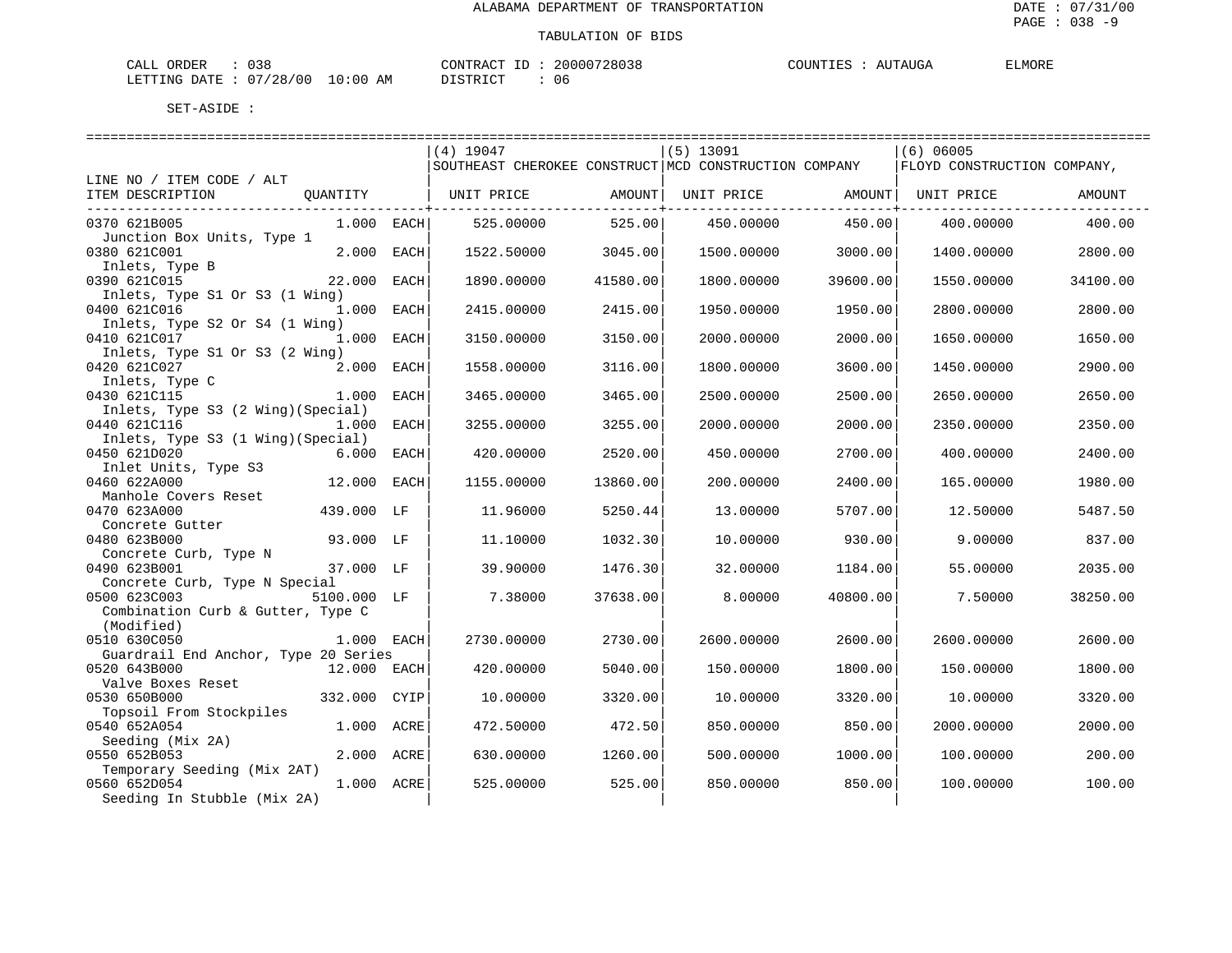| 038<br>CALL ORDER                    | 20000728038<br>CONTRACT ID | COUNTIES<br>AUTAUGA | <b>ELMORE</b> |
|--------------------------------------|----------------------------|---------------------|---------------|
| LETTING DATE: 07/28/00<br>$10:00$ AM | DISTRICT<br>06             |                     |               |

|                                                                              |               |      | -----------------------------                                                       |          | ============================= |          | =========================== |          |
|------------------------------------------------------------------------------|---------------|------|-------------------------------------------------------------------------------------|----------|-------------------------------|----------|-----------------------------|----------|
|                                                                              |               |      | (4) 19047                                                                           |          | $(5)$ 13091                   |          | $(6)$ 06005                 |          |
|                                                                              |               |      | SOUTHEAST CHEROKEE CONSTRUCT MCD CONSTRUCTION COMPANY   FLOYD CONSTRUCTION COMPANY, |          |                               |          |                             |          |
| LINE NO / ITEM CODE / ALT                                                    |               |      |                                                                                     |          |                               |          |                             |          |
| ITEM DESCRIPTION QUANTITY   UNIT PRICE AMOUNT  UNIT PRICE AMOUNT  UNIT PRICE |               |      |                                                                                     |          |                               |          |                             | AMOUNT   |
| -----------------------------<br>0570 654A000                                |               |      | 2172.000 SOYD 3.75000                                                               | 8145.00  | 5.00000                       | 10860.00 | 3.50000                     | 7602.00  |
| Solid Sodding                                                                |               |      |                                                                                     |          |                               |          |                             |          |
| 0580 656A000                                                                 | $1.000$ ACRE  |      | 475.00000                                                                           | 475.00   | $625.00000$ 625.00            |          | 550.00000                   | 550.00   |
| Mulching, Class A, Type 1                                                    |               |      |                                                                                     |          |                               |          |                             |          |
| 0590 659A000                                                                 | 2441.000 SOYD |      | 2.10000                                                                             | 5126.10  | 1.00000                       | 2441.00  | 2.00000                     | 4882.00  |
| Erosion Control Netting, Class A                                             |               |      |                                                                                     |          |                               |          |                             |          |
| 0600 665F000                                                                 | 144.000 EACH  |      | 8,00000                                                                             | 1152.00  | 4.00000                       | 576.00   | 5.00000                     | 720.00   |
| Hay Bales                                                                    |               |      |                                                                                     |          |                               |          |                             |          |
| 0610 665J000                                                                 | 2770.000 LF   |      | 4,00000                                                                             | 11080.00 | 3.70000                       | 10249.00 | 5.50000                     | 15235.00 |
| Silt Fence, Type A                                                           |               |      |                                                                                     |          |                               |          |                             |          |
| 0620 665K000                                                                 | 20.000 CUYD   |      | 12,00000                                                                            | 240.00   | 100.00000                     | 2000.00  | 20.00000                    | 400.00   |
| Drainage Sump Excavation                                                     |               |      |                                                                                     |          |                               |          |                             |          |
| 0630 680A000                                                                 |               | LUMP | 15000.00000                                                                         | 15000.00 | 3500.00000                    | 3500.00  | 20000.00000                 | 20000.00 |
| Engineering Controls                                                         |               |      |                                                                                     |          |                               |          |                             |          |
| 0640 701A031                                                                 | $1.000$ MILE  |      | 1300.00000                                                                          | 1300.00  | 1250.00000                    | 1250.00  | 1250.00000                  | 1250.00  |
| Solid White, Class 2, Type A Traffic                                         |               |      |                                                                                     |          |                               |          |                             |          |
| Stripe (0.06" Thick)                                                         |               |      |                                                                                     |          |                               |          |                             |          |
| 0650 701A035                                                                 | 4.000 MILE    |      | 1300.00000                                                                          | 5200.00  | 1250.00000                    | 5000.00  | 1250.00000                  | 5000.00  |
| Solid Yellow, Class 2, Type A Traffic                                        |               |      |                                                                                     |          |                               |          |                             |          |
| Stripe (0.09" Thick)                                                         |               |      |                                                                                     |          |                               |          |                             |          |
| 0660 701A040                                                                 | 3.000 MILE    |      | 780.00000                                                                           | 2340.00  | 750.00000                     | 2250.00  | 750.00000                   | 2250.00  |
| Broken White, Class 2, Type A Traffic                                        |               |      |                                                                                     |          |                               |          |                             |          |
| Stripe (0.09" Thick)<br>0670 701A045                                         | $3.000$ MILE  |      | 780.00000                                                                           | 2340.00  | 750.00000                     | 2250.00  | 750.00000                   | 2250.00  |
| Broken Yellow, Class 2, Type A Traffic                                       |               |      |                                                                                     |          |                               |          |                             |          |
| Stripe (0.09" Thick)                                                         |               |      |                                                                                     |          |                               |          |                             |          |
| 0680 701B005                                                                 | 1841.000 LF   |      | 0.52000                                                                             | 957.32   | 0.50000                       | 920.50   | 0.50000                     | 920.50   |
| Dotted Class 2, Type A Traffic Stripe                                        |               |      |                                                                                     |          |                               |          |                             |          |
| $(0.09"$ Thick)                                                              |               |      |                                                                                     |          |                               |          |                             |          |
| 0690 701C002                                                                 | 11.000 MILE   |      | 312,00000                                                                           | 3432.00  | 300,00000                     | 3300.00  | 300,00000                   | 3300.00  |
| Broken Temporary Traffic Stripe (Paint)                                      |               |      |                                                                                     |          |                               |          |                             |          |
| 0700 701C003                                                                 | 7.000 MILE    |      | 332.80000                                                                           | 2329.60  | 320,00000                     | 2240.00  | 320,00000                   | 2240.00  |
| Solid Temporary Traffic Stripe (Paint)                                       |               |      |                                                                                     |          |                               |          |                             |          |
| 0710 701F001                                                                 | 3682.000 LF   |      | 0.26000                                                                             | 957.32   | 0.25000                       | 920.50   | 0.25000                     | 920.50   |
| Dotted Temporary Traffic Stripe (Paint)                                      |               |      |                                                                                     |          |                               |          |                             |          |
| 0720 703A002                                                                 | 4590.000 SOFT |      | 1.87000                                                                             | 8583.30  | 1,80000                       | 8262.00  | 1.80000                     | 8262.00  |
| Traffic Control Markings, Class 2, Type                                      |               |      |                                                                                     |          |                               |          |                             |          |
| $\mathsf{A}$                                                                 |               |      |                                                                                     |          |                               |          |                             |          |
| 0730 703B002                                                                 | 628.000 SOFT  |      | 2.91000                                                                             | 1827.48  | 3.00000                       | 1884.00  | 2.80000                     | 1758.40  |
| Traffic Control Legends, Class 2, Type A                                     |               |      |                                                                                     |          |                               |          |                             |          |
| 0740 703C000                                                                 | 78.000 SOFT   |      | 2.60000                                                                             | 202.80   | 2.50000                       | 195.00   | 2.50000                     | 195.00   |
| Removal Of Existing Traffic Control                                          |               |      |                                                                                     |          |                               |          |                             |          |
| Markings Or Legends (Paint)                                                  |               |      |                                                                                     |          |                               |          |                             |          |
|                                                                              |               |      |                                                                                     |          |                               |          |                             |          |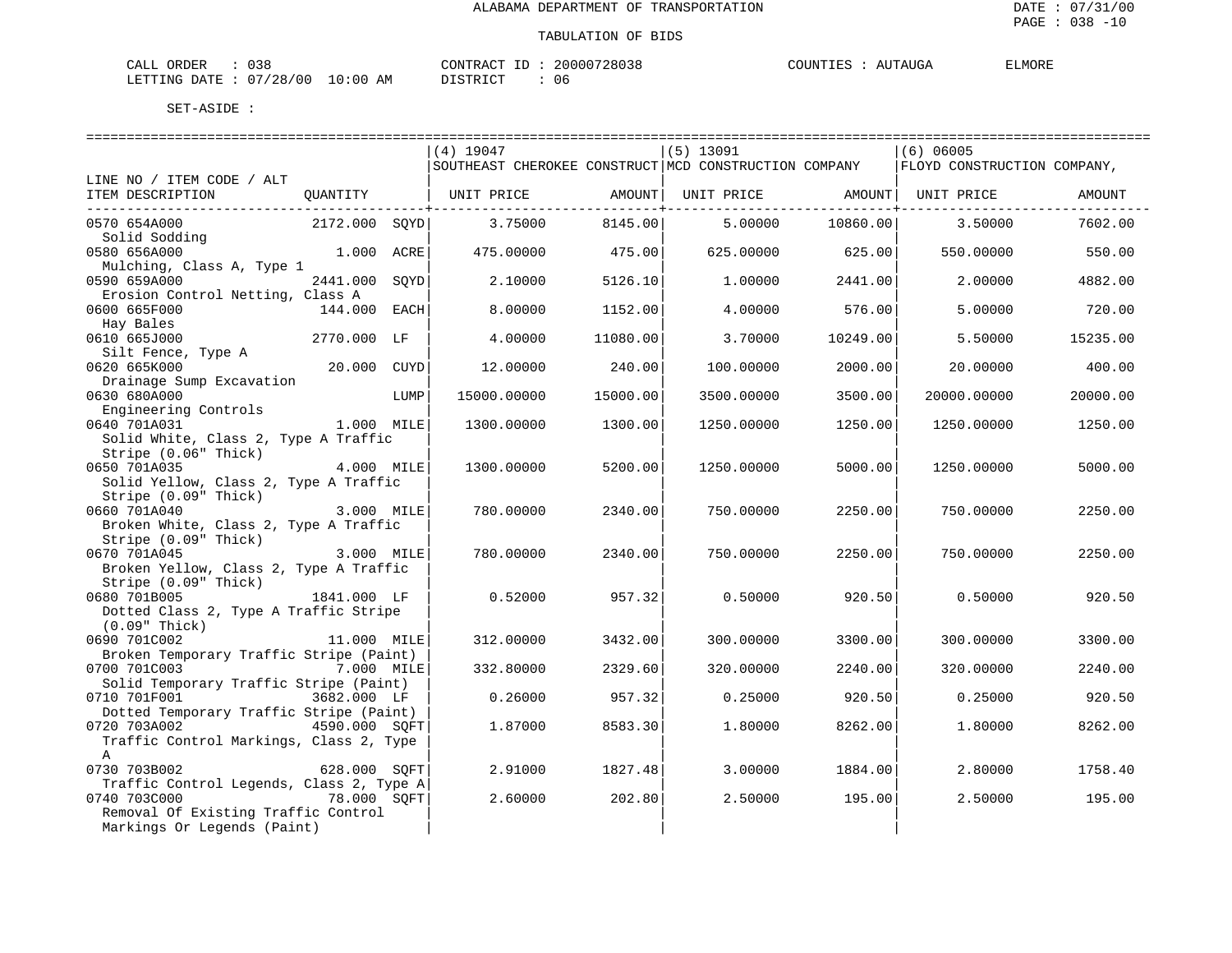| $\sim$<br>ORDER<br>138<br>--<br><b>UJU</b>                                                                                                                        | דגר ר<br>$\sqrt{2}$ | $\mathbf{r}$<br>ם הש |
|-------------------------------------------------------------------------------------------------------------------------------------------------------------------|---------------------|----------------------|
| ' O C<br>AΜ<br>DATF<br>ົດດ<br>∷0u<br>nm:<br>ZΩ<br>the contract of the contract of the contract of the contract of the contract of the contract of the contract of | Ub                  |                      |

|                                          | $(4)$ 19047                                                                         |                                                             | $(5)$ 13091                       |               | $(6)$ 06005 |            |
|------------------------------------------|-------------------------------------------------------------------------------------|-------------------------------------------------------------|-----------------------------------|---------------|-------------|------------|
|                                          | SOUTHEAST CHEROKEE CONSTRUCT MCD CONSTRUCTION COMPANY   FLOYD CONSTRUCTION COMPANY, |                                                             |                                   |               |             |            |
| LINE NO / ITEM CODE / ALT                |                                                                                     |                                                             |                                   |               |             |            |
| ITEM DESCRIPTION                         | QUANTITY   UNIT PRICE AMOUNT                                                        |                                                             | UNIT PRICE AMOUNT   UNIT PRICE    |               |             | AMOUNT     |
| 9180.000 SQFT<br>0750 703D002            | 1,35000                                                                             | . _ _ _ _ _ _ _ _ _ _ _ _ _ _ _ + _ _ _ _ _ _ _<br>12393.00 | 1,30000                           | 11934.00      | 1,30000     | 11934.00   |
| Temporary Traffic Control Markings       |                                                                                     |                                                             |                                   |               |             |            |
| (Paint)                                  |                                                                                     |                                                             |                                   |               |             |            |
| 0760 705A030<br>26.000 EACH              | 5.41000                                                                             | 140.66                                                      | 5,00000                           | 130.00        | 5.20000     | 135.20     |
| Pavement Markers, Class A-H, Type 2-C    |                                                                                     |                                                             |                                   |               |             |            |
| 0770 705A031<br>174.000 EACH             | 5.20000                                                                             | 904.80                                                      | 5,00000                           | 870.00        | 5.00000     | 870.00     |
| Pavement Markers, Class A-H, Type 1-A    |                                                                                     |                                                             |                                   |               |             |            |
| 0780 705A032<br>59.000 EACH              | 5.20000                                                                             | 306.80                                                      | 5.00000                           | 295.00        | 5.00000     | 295.00     |
| Pavement Markers, Class A-H, Type 1-B    |                                                                                     |                                                             |                                   |               |             |            |
| 0790 705A037<br>238.000 EACH             | 5.41000                                                                             | 1287.58                                                     | 5.50000                           | 1309.00       | 5.20000     | 1237.60    |
| Pavement Markers, Class A-H, Type 2-D    |                                                                                     |                                                             |                                   |               |             |            |
| 0800 705A038<br>30.000 EACH              | 5.41000                                                                             | 162.30                                                      | 5.20000                           | 156.00        | 5.20000     | 156.00     |
| Pavement Markers, Class A-H, Type 2-E    |                                                                                     |                                                             |                                   |               |             |            |
| 0810 710A115<br>32.000 SOFT              | 22.58000                                                                            | 722.56                                                      | 30.00000                          | 960.00        | 34.00000    | 1088.00    |
| Class 4, Aluminum Flat Sign Panels       |                                                                                     |                                                             |                                   |               |             |            |
| 0.08" Thick Or Steel Flat Sign Panels    |                                                                                     |                                                             |                                   |               |             |            |
| 14 Gauge (Type III Or Type IV            |                                                                                     |                                                             |                                   |               |             |            |
| Background)                              |                                                                                     |                                                             |                                   |               |             |            |
| 0820 710B001<br>70.000 LF                | 14.33000                                                                            | 1003.10                                                     | 20,00000                          | 1400.00       | 10.00000    | 700.00     |
| Roadway Sign Post (#3 "U" Channel        |                                                                                     |                                                             |                                   |               |             |            |
| Galvanized Steel)                        |                                                                                     |                                                             |                                   |               |             |            |
| 0830 740B000<br>543.000<br>SQFT          | 14.00000                                                                            | 7602.00                                                     | 7.50000                           | 4072.50       | 16.00000    | 8688.00    |
| Construction Signs                       |                                                                                     |                                                             |                                   |               |             |            |
| 0840 740D000<br>160.000 EACH             | 80.00000                                                                            | 12800.00                                                    | 40.00000                          | 6400.00       | 70.00000    | 11200.00   |
| Channelizing Drums                       |                                                                                     |                                                             |                                   |               |             |            |
| 0850 740E000<br>200,000<br>EACH          | 12.00000                                                                            | 2400.00                                                     | 11,00000                          | 2200.00       | 30,00000    | 6000.00    |
| Cones (36 Inches High)                   |                                                                                     |                                                             |                                   |               |             |            |
| 0860 740F002<br>17.000<br>EACH           | 327.00000                                                                           | 5559.00                                                     | 190.00000                         | 3230.00       | 260.00000   | 4420.00    |
| Barricades, Type III                     |                                                                                     |                                                             |                                   |               |             |            |
| 0870 7401005<br>10.000 EACH              | 465.00000                                                                           | 4650.00                                                     | 500.00000                         | 5000.00       | 275.00000   | 2750.00    |
| Warning Lights, Type B (Detachable Head) |                                                                                     |                                                             |                                   |               |             |            |
| 0880 740M000<br>200.000 EACH             | 9.00000                                                                             | 1800.00                                                     | 6.00000                           | 1200.00       | 10.00000    | 2000.00    |
| Weight For Cone                          |                                                                                     |                                                             |                                   |               |             |            |
| 2.000 EACH<br>0890 741C010               | 8000.00000                                                                          | 16000.00                                                    | 3000.00000                        | 6000.00       | 6600,00000  | 13200.00   |
| Portable Sequential Arrow And Chevron    |                                                                                     |                                                             |                                   |               |             |            |
| Sign Unit                                |                                                                                     |                                                             |                                   |               |             |            |
| 0900 998A000<br>LUMP                     | 5000.00000                                                                          | 5000.00                                                     | 13530.85000                       | 13530.85      | 100.00000   | 100.00     |
| Construction Fuel (Maximum Bid Limited   |                                                                                     |                                                             |                                   |               |             |            |
| To $$56,000.00)$<br>SECTION TOTALS       |                                                                                     | 866,301.14                                                  |                                   | 869,000.00    |             | 882,831.35 |
|                                          |                                                                                     |                                                             | $\mathfrak{S}$ and $\mathfrak{S}$ |               |             |            |
| CONTRACT TOTALS                          | $\ddot{s}$                                                                          | 866,301.14                                                  |                                   | \$869,000.00] |             | 882,831.35 |
|                                          |                                                                                     |                                                             |                                   |               |             |            |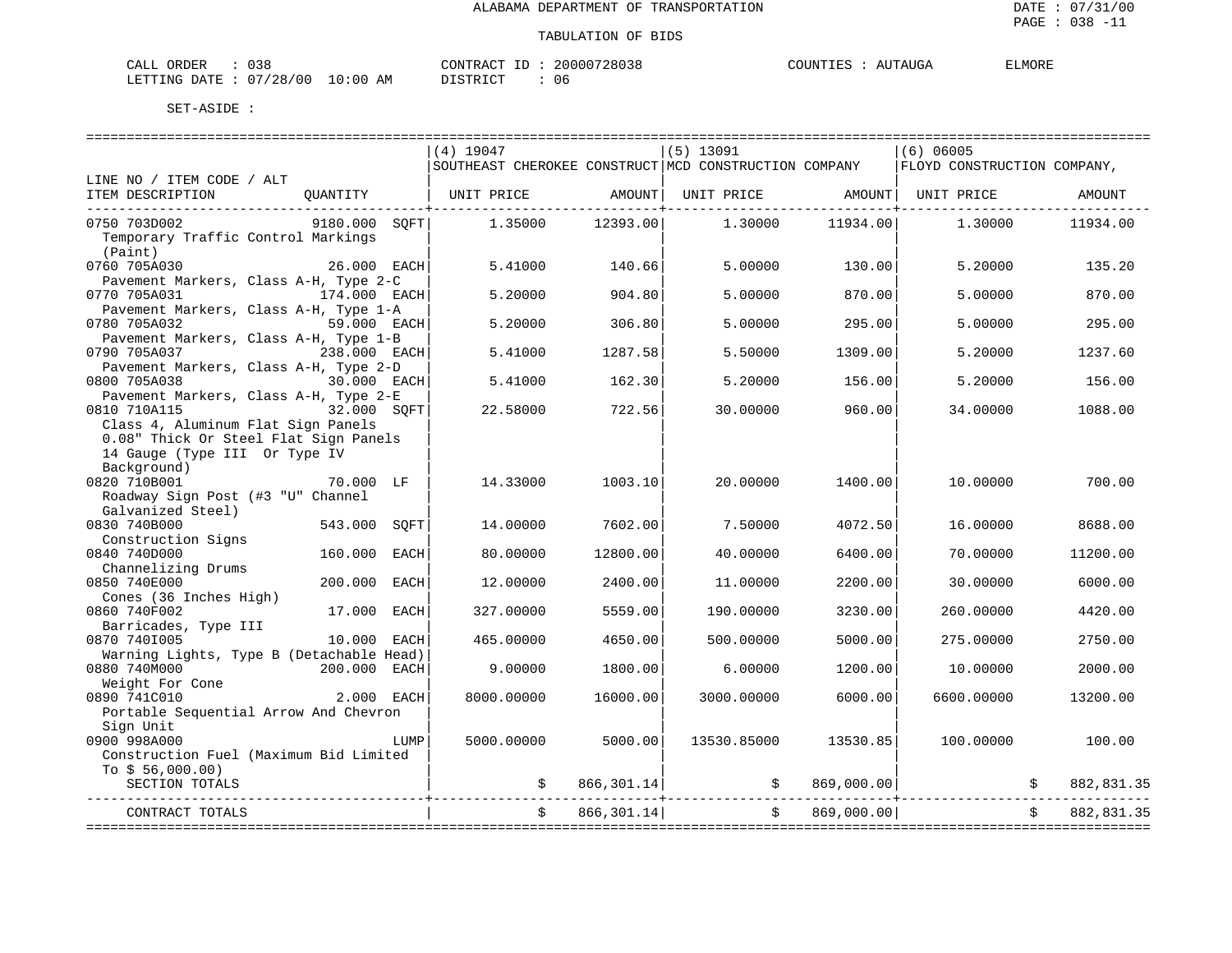DATE :

### VENDOR RANKING

| CALL ORDER : 052<br>LETTING DATE: 07/28/00 10:00 AM                                                                                                                                                                                                          | CONTRACT ID: 20000728052<br>: 09<br>DISTRICT    | COUNTIES : MOBILE                                     |
|--------------------------------------------------------------------------------------------------------------------------------------------------------------------------------------------------------------------------------------------------------------|-------------------------------------------------|-------------------------------------------------------|
| CONTRACT DESCRIPTION:<br>for constructing the Grade, Pave, and Traffic Stripe for<br>Turn Lanes on S.R. #17 (U.S. #45) at the New Citronelle<br>School, S.R. #16 (U.S. #90) at Azalea Road, and on S.R. #42<br>$(U.S.$ #98) at Ward Road. Length - 0.515 mi. | 60<br>CONTRACT TIME :<br>Working Days<br>MOBILE | (available days)<br>$PROJECT(S)$ : 99-609-491-000-020 |

| <b>RANK</b> | VENDOR NO./NAME |                                             | TOTAL<br><b>BID</b> | % OVER<br>LOW BID |
|-------------|-----------------|---------------------------------------------|---------------------|-------------------|
|             | 04051           | MARK DAVIS CONSTRUCTION, INC.               | 389,613.07          | 100.0000%         |
|             | 01073           | ASPHALT SUPPLY, L.L.C.                      | 399,533.44          | 102.5462%         |
|             | 01039           | JAMES H. ADAMS & SON CONSTRUCTION CO., INC. | 415,838.00          | 106.7310%         |
|             | 23056           | JOHN G. WALTON CONSTRUCTION COMPANY, INC.   | 472,659.13          | 121.3150%         |
|             | 19058           | SJ & L, INC.                                | 477.121.45          | 122.4603%         |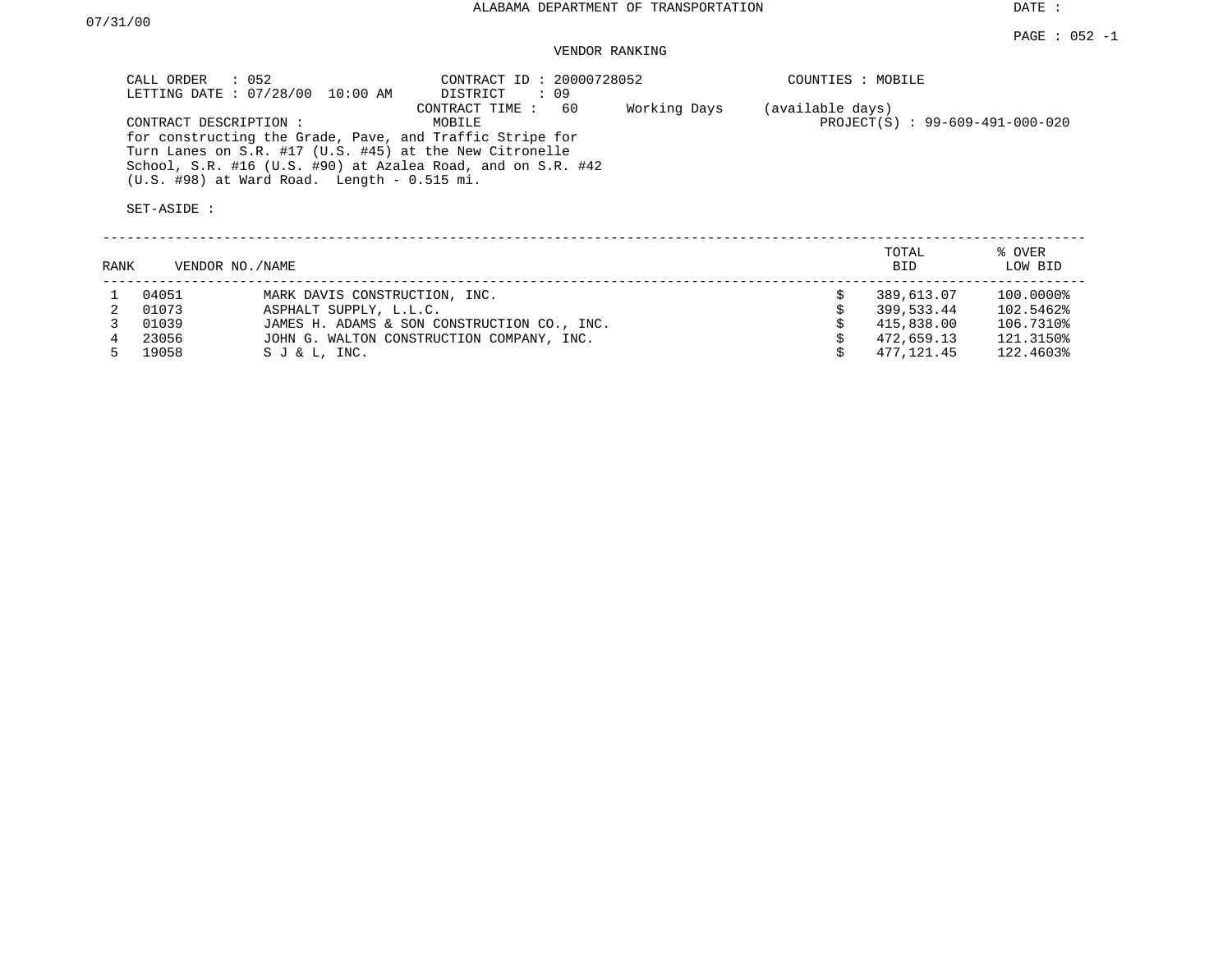| ORDER<br>CALL<br>$\overline{\phantom{a}}$ |             | CONTRACT<br>ШĽ                            | 20000728052 | COUNTIES<br>MOBILE |
|-------------------------------------------|-------------|-------------------------------------------|-------------|--------------------|
| /28/00<br>07<br>LETTING DATE              | 10:00<br>ΑM | ח <i>ר</i> ת סידים דרי<br><u>DIOINICI</u> | u           |                    |

|                                         |               | (1) 04051                                                                         |          | $(2)$ 01073 |          | (3) 01039 |          |
|-----------------------------------------|---------------|-----------------------------------------------------------------------------------|----------|-------------|----------|-----------|----------|
|                                         |               | MARK DAVIS CONSTRUCTION, INC ASPHALT SUPPLY, L.L.C.  JAMES H. ADAMS & SON CONSTRU |          |             |          |           |          |
| LINE NO / ITEM CODE / ALT               |               |                                                                                   |          |             |          |           |          |
| ITEM DESCRIPTION                        |               |                                                                                   |          |             |          |           | AMOUNT   |
| --------------------------              |               |                                                                                   |          |             |          |           |          |
| SECTION 0001 TOTAL                      |               |                                                                                   |          |             |          |           |          |
| 0010 206D002                            | 200.000 LF    | 10.00000                                                                          | 2000.00  | 11.25000    | 2250.00  | 5.00000   | 1000.00  |
| Removing Curb                           |               |                                                                                   |          |             |          |           |          |
| 0020 210A000                            | 1774.000 CYIP | 8,00000                                                                           | 14192.00 | 3.15000     | 5588.10  | 4.00000   | 7096.00  |
| Unclassified Excavation                 |               |                                                                                   |          |             |          |           |          |
| 0030 210D022                            | 2000.000 CYIP | 4.50000                                                                           | 9000.00  | 3.65000     | 7300.00  | 7.00000   | 14000.00 |
| Borrow Excavation (Loose Truckbed       |               |                                                                                   |          |             |          |           |          |
| Measurement) $(A-2-4(0)$ or $A-4(0)$    |               |                                                                                   |          |             |          |           |          |
| 0040 230A000                            | 26.000 RBST   | 300.00000                                                                         | 7800.00  | 112.00000   | 2912.00  | 300.00000 | 7800.00  |
| Roadbed Processing                      |               |                                                                                   |          |             |          |           |          |
| 0050 301A012                            | 4340.000 SYCP | 6.50000                                                                           | 28210.00 | 13.12000    | 56940.80 | 6.00000   | 26040.00 |
| Crushed Aggregate Base Course, Type B,  |               |                                                                                   |          |             |          |           |          |
| Plant Mixed, 6" Compacted Thickness     |               |                                                                                   |          |             |          |           |          |
| 0060 401A000                            | 4340.000 SYCP | 0.90000                                                                           | 3906.00  | 0.83000     | 3602.20  | 1,00000   | 4340.00  |
| Bituminous Treatment A                  |               |                                                                                   |          |             |          |           |          |
| 0070 405A000                            | 551.000 GAL   | 3.00000                                                                           | 1653.00  | 2.10000     | 1157.10  | 2.50000   | 1377.50  |
| Tack Coat                               |               |                                                                                   |          |             |          |           |          |
| 0080 424A260                            | 647.000 TON   | 55.81000                                                                          | 36109.07 | 52.81000    | 34168.07 | 75.00000  | 48525.00 |
| Superpave Bituminous Concrete Wearing   |               |                                                                                   |          |             |          |           |          |
| Surface Layer, 1/2" Maximum Aggregate   |               |                                                                                   |          |             |          |           |          |
| Size Mix, ESAL Range D                  |               |                                                                                   |          |             |          |           |          |
| 0090 424A263                            | 150.000 TON   | 68,00000                                                                          | 10200.00 | 65.00000    | 9750.00  | 70.00000  | 10500.00 |
| Superpave Bituminous Concrete Wearing   |               |                                                                                   |          |             |          |           |          |
| Surface Layer, Patching, 1/2" Maximum   |               |                                                                                   |          |             |          |           |          |
| Aggregate Size Mix, ESAL Range D        |               |                                                                                   |          |             |          |           |          |
| 0100 424A266                            | 150.000 TON   | 69,00000                                                                          | 10350.00 | 65,00000    | 9750.00  | 70.00000  | 10500.00 |
| Superpave Bituminous Concrete Wearing   |               |                                                                                   |          |             |          |           |          |
| Surface Layer, Leveling, 1/2" Maximum   |               |                                                                                   |          |             |          |           |          |
| Aggregate Size Mix, ESAL Range D        |               |                                                                                   |          |             |          |           |          |
| 0110 424B461                            | 905.000 TON   | 52.00000                                                                          | 47060.00 | 48.50000    | 43892.50 | 50.00000  | 45250.00 |
| Superpave Bituminous Concrete Upper     |               |                                                                                   |          |             |          |           |          |
| Binder Layer, 1" Maximum Aggregate Size |               |                                                                                   |          |             |          |           |          |
| Mix, ESAL Range D                       |               |                                                                                   |          |             |          |           |          |
| 0120 424B561                            | 865.000 TON   | 50.00000                                                                          | 43250.00 | 46.50000    | 40222.50 | 50.00000  | 43250.00 |
| Superpave Bituminous Concrete Lower     |               |                                                                                   |          |             |          |           |          |
| Binder Layer, 1" Maximum Aggregate Size |               |                                                                                   |          |             |          |           |          |
| Mix, ESAL Range D                       |               |                                                                                   |          |             |          |           |          |
| 0130 424C261                            | 274.000 TON   | 47.00000                                                                          | 12878.00 | 45.50000    | 12467.00 | 50.00000  | 13700.00 |
| Superpave Bituminous Concrete Base      |               |                                                                                   |          |             |          |           |          |
| Layer, 1 1/2" Maximum Aggregate Size    |               |                                                                                   |          |             |          |           |          |
| Mix, ESAL Range D                       |               |                                                                                   |          |             |          |           |          |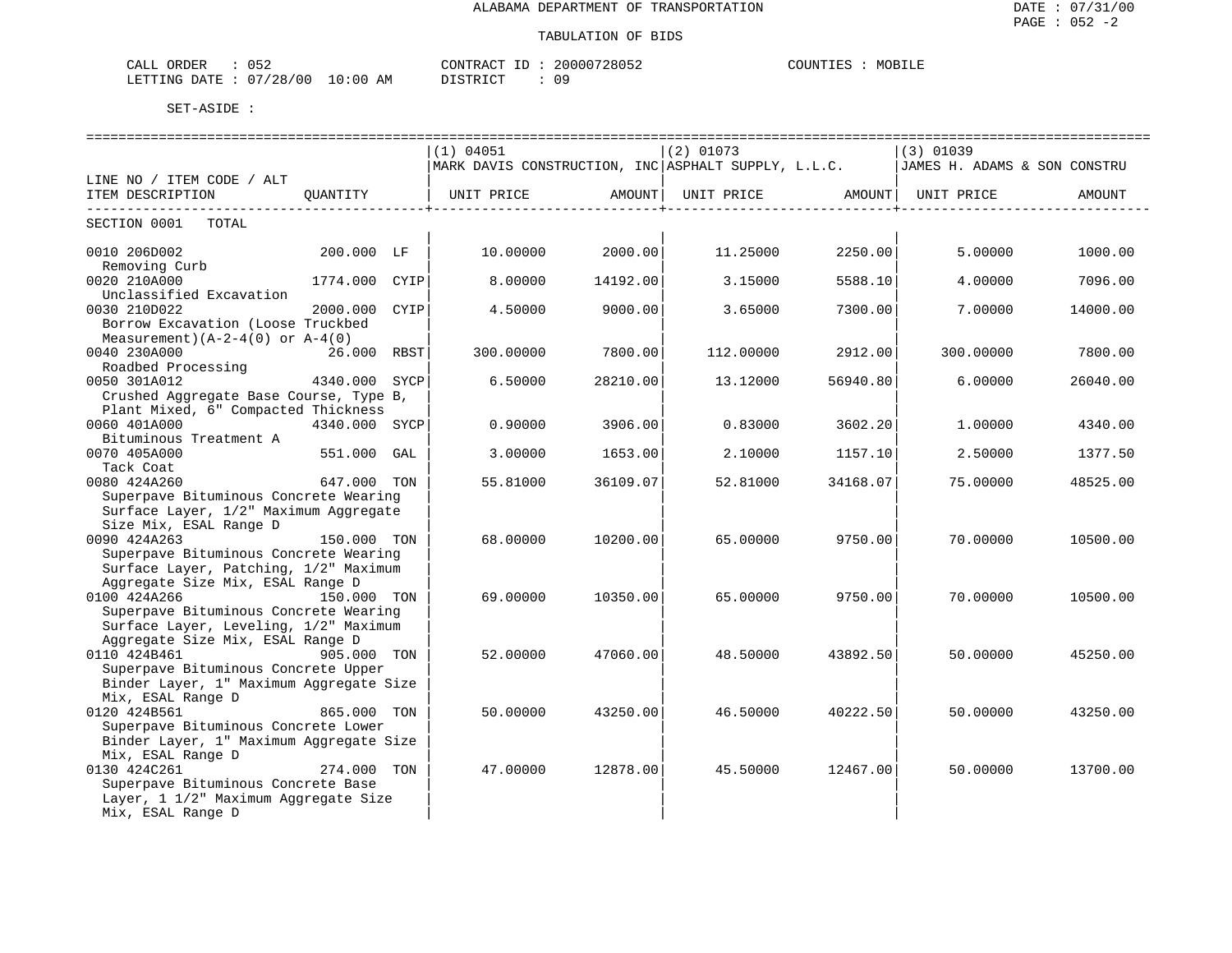MOBILE

| CALL ( | ORDER | 052                          |    | CONTRACT ID: | 20000728052 | COUNTIES | MOBILE |
|--------|-------|------------------------------|----|--------------|-------------|----------|--------|
|        |       | LETTING DATE: 07/28/00 10:00 | AM | DISTRICT     |             |          |        |

|                                                       |               |      | (1) 04051                                           |          | $(2)$ 01073                    |          | $(3)$ 01039                  |          |  |  |  |
|-------------------------------------------------------|---------------|------|-----------------------------------------------------|----------|--------------------------------|----------|------------------------------|----------|--|--|--|
|                                                       |               |      | MARK DAVIS CONSTRUCTION, INC ASPHALT SUPPLY, L.L.C. |          |                                |          | JAMES H. ADAMS & SON CONSTRU |          |  |  |  |
| LINE NO / ITEM CODE / ALT                             |               |      |                                                     |          |                                |          |                              |          |  |  |  |
| ITEM DESCRIPTION                                      | QUANTITY      |      | UNIT PRICE                                          | AMOUNT   | UNIT PRICE AMOUNT   UNIT PRICE |          |                              | AMOUNT   |  |  |  |
| 0140 430B040                                          | 150.000 TCIP  |      | 22,00000                                            | 3300.00  | 28.96000                       | 4344.00  | 22.00000                     | 3300.00  |  |  |  |
| Aggregate Surfacing (Crushed Aggregate                |               |      |                                                     |          |                                |          |                              |          |  |  |  |
| Base, Type B)                                         |               |      |                                                     |          |                                |          |                              |          |  |  |  |
| 0150 600A000                                          |               | LUMP | 17000.00000                                         | 17000.00 | 10000.00000                    | 10000.00 | 30000.00000                  | 30000.00 |  |  |  |
| Mobilization                                          |               |      |                                                     |          |                                |          |                              |          |  |  |  |
| 0160 614A000                                          | 1.000 CUYD    |      | 400.00000                                           | 400.00   | 315.00000                      | 315.00   | 600.00000                    | 600.00   |  |  |  |
| Slope Paving                                          |               |      |                                                     |          |                                |          |                              |          |  |  |  |
| 0170 623B000                                          | 345.000 LF    |      | 15.00000                                            | 5175.00  | 17.15000                       | 5916.75  | 12.00000                     | 4140.00  |  |  |  |
| Concrete Curb, Type N                                 |               |      |                                                     |          |                                |          |                              |          |  |  |  |
| 0180 650A000                                          | 990.000 CYIP  |      | 10.00000                                            | 9900.00  | 9.81000                        | 9711.90  | 10,00000                     | 9900.00  |  |  |  |
| Topsoil                                               |               |      |                                                     |          |                                |          |                              |          |  |  |  |
| 0190 652A061                                          | 3.000         | ACRE | 1500.00000                                          | 4500.00  | 1100.00000                     | 3300.00  | 1500.00000                   | 4500.00  |  |  |  |
| Seeding (Mix 3E)<br>0200 656A000                      | 3.000 ACRE    |      | 600.00000                                           | 1800.00  | 1100.00000                     | 3300.00  | 1500.00000                   | 4500.00  |  |  |  |
| Mulching, Class A, Type 1                             |               |      |                                                     |          |                                |          |                              |          |  |  |  |
| 0210 665F000                                          | 300.000       | EACH | 6.00000                                             | 1800.00  | 4.75000                        | 1425.00  | 5.00000                      | 1500.00  |  |  |  |
| Hay Bales                                             |               |      |                                                     |          |                                |          |                              |          |  |  |  |
| 0220 665G000                                          | 300.000 EACH  |      | 5.00000                                             | 1500.00  | 2.75000                        | 825.00   | 4.00000                      | 1200.00  |  |  |  |
| Sand Bags                                             |               |      |                                                     |          |                                |          |                              |          |  |  |  |
| 0230 665J000                                          | 4950.000 LF   |      | 3.00000                                             | 14850.00 | 4.65000                        | 23017.50 | 5.00000                      | 24750.00 |  |  |  |
| Silt Fence, Type A                                    |               |      |                                                     |          |                                |          |                              |          |  |  |  |
| 0240 680A000                                          |               | LUMP | 10000.00000                                         | 10000.00 | 3000.00000                     | 3000.00  | 3000.00000                   | 3000.00  |  |  |  |
| Engineering Controls                                  |               |      |                                                     |          |                                |          |                              |          |  |  |  |
| 0250 701C001                                          | 14.000 MILE   |      | 350.00000                                           | 4900.00  | 356.38000                      | 4989.32  | 300.00000                    | 4200.00  |  |  |  |
| Solid Temporary Traffic Stripe                        |               |      |                                                     |          |                                |          |                              |          |  |  |  |
| 0260 701D008                                          | 8.000 MILE    |      | 1500.00000                                          | 12000.00 | 1500.00000                     | 12000.00 | 900.00000                    | 7200.00  |  |  |  |
| Solid Traffic Stripe Removed (Plastic)                |               |      |                                                     |          |                                |          |                              |          |  |  |  |
| 0270 702A008<br>Solid White, Inverted Profile Traffic | 2.000 MILE    |      | 4600.00000                                          | 9200.00  | 4700.00000                     | 9400.00  | 4600.00000                   | 9200.00  |  |  |  |
| Stripe (6" Wide)                                      |               |      |                                                     |          |                                |          |                              |          |  |  |  |
| 0280 702A009                                          | 3.000 MILE    |      | 4600.00000                                          | 13800.00 | 4700.00000                     | 14100.00 | 4600.00000                   | 13800.00 |  |  |  |
| Solid Yellow, Inverted Profile Traffic                |               |      |                                                     |          |                                |          |                              |          |  |  |  |
| Stripe (6" Wide)                                      |               |      |                                                     |          |                                |          |                              |          |  |  |  |
| 0290 702B001                                          | 960.000 LF    |      | 1.50000                                             | 1440.00  | 1.53000                        | 1468.80  | 2.10000                      | 2016.00  |  |  |  |
| Dotted Inverted Profile Traffic Stripe                |               |      |                                                     |          |                                |          |                              |          |  |  |  |
| $(6"$ Wide)                                           |               |      |                                                     |          |                                |          |                              |          |  |  |  |
| 0300 703A002                                          | 2130.000 SOFT |      | 1.75000                                             | 3727.50  | 1.68000                        | 3578.40  | 1.90000                      | 4047.00  |  |  |  |
| Traffic Control Markings, Class 2, Type               |               |      |                                                     |          |                                |          |                              |          |  |  |  |
| $\mathsf{A}$                                          |               |      |                                                     |          |                                |          |                              |          |  |  |  |
| 206.000 SOFT<br>0310 703B002                          |               |      | 2.45000                                             | 504.70   | 2.47000                        | 508.82   | 3.00000                      | 618.00   |  |  |  |
| Traffic Control Legends, Class 2, Type A              |               |      |                                                     |          |                                |          |                              |          |  |  |  |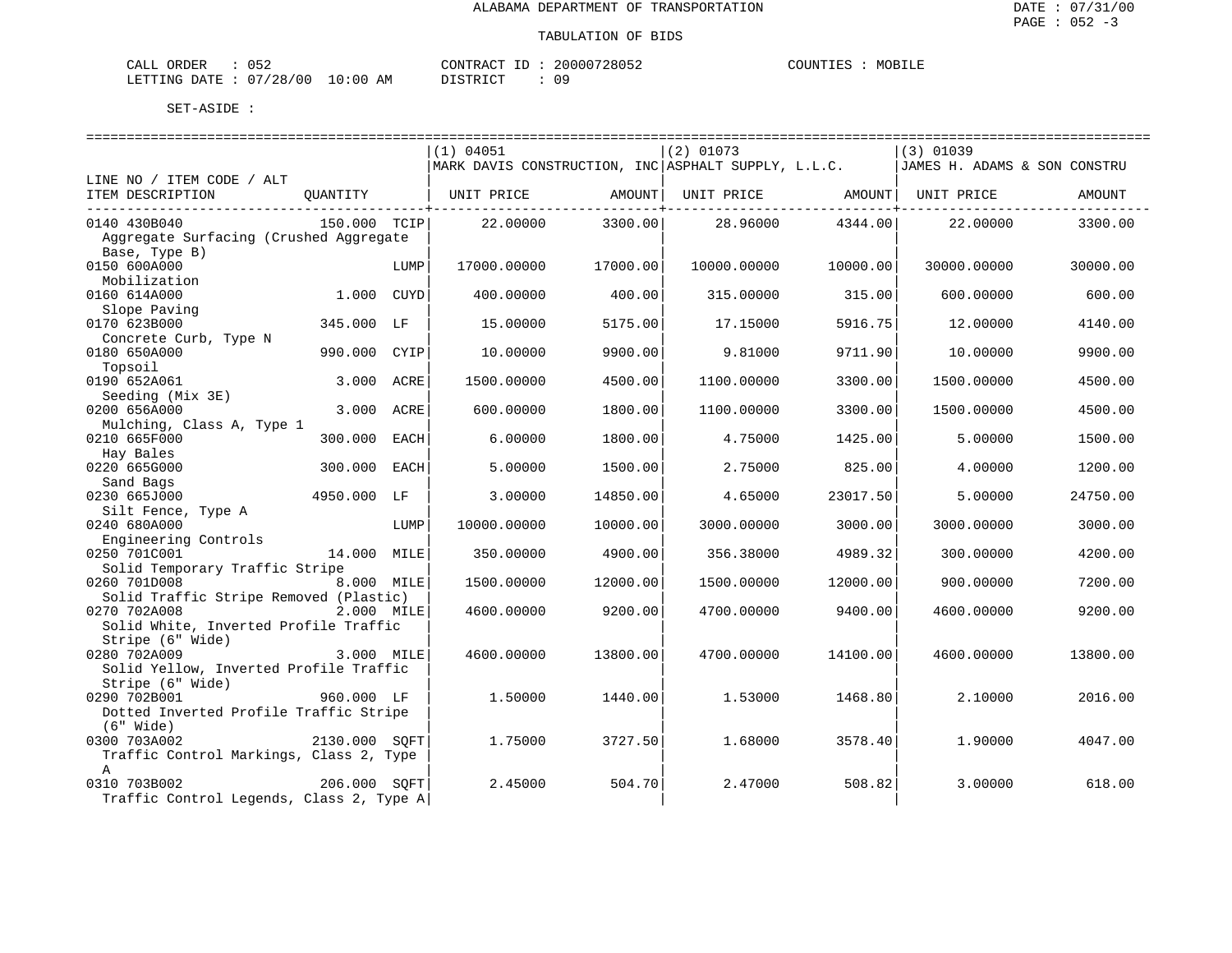| ORDER<br>CALL          | ۱ҕ |             | CONTRACT ID: | 20000728052 | COUNTIES | MOBILE |
|------------------------|----|-------------|--------------|-------------|----------|--------|
| LETTING DATE: 07/28/00 |    | 10:00<br>AM | DISTRICT     |             |          |        |

| MARK DAVIS CONSTRUCTION, INC ASPHALT SUPPLY, L.L.C.   JAMES H. ADAMS & SON CONSTRU<br>LINE NO / ITEM CODE / ALT<br>OUANTITY   UNIT PRICE AMOUNT<br>UNIT PRICE AMOUNT UNIT PRICE<br>ITEM DESCRIPTION<br>AMOUNT<br>---------------+------<br>0320 703C001 250.000 SOFT<br>$2.25000$ $562.50$ $2.10000$<br>525.00<br>3.00000<br>750.00<br>Removal Of Existing Traffic Control<br>Markings Or Legends (Plastic)<br>0330 703D001 3086.000 SQFT<br>1,20000<br>3703.20<br>1,16000<br>3579.76<br>1.25000<br>3857.50<br>Temporary Traffic Control Markings<br>0340 703E001<br>366.000<br>SOFT<br>1.85000<br>677.10<br>457.50<br>1.84000<br>673.44<br>1,25000<br>Temporary Traffic Control Legends<br>0350 705A032<br>440.000 EACH<br>7.00000<br>3080.00<br>2420.00<br>5.53000<br>2433.20<br>5.50000<br>Pavement Markers, Class A-H, Type 1-B<br>0360 705A037<br>77.000 EACH<br>7.00000<br>539.00<br>425.81<br>5.53000<br>5.50000<br>423.50<br>Pavement Markers, Class A-H, Type 2-D<br>0370 705A038<br>220.000 EACH<br>7.00000<br>1540.00<br>5.53000<br>1216.60<br>5.50000<br>1210.00<br>Pavement Markers, Class A-H, Type 2-E<br>8,00000<br>0380 740B000<br>1182.000 SOFT<br>9456.00<br>10.33000<br>12210.06<br>10.00000<br>11820.00<br>Construction Signs<br>150.000 EACH<br>0390 740D000<br>50.00000<br>7500.00<br>50.26000<br>50.00000<br>7500.00<br>7539.00<br>Channelizing Drums<br>300.000 EACH<br>0400 740E000<br>12.00000<br>3600.00<br>10.42000<br>3126.00<br>10.00000<br>3000.00<br>Cones (36 Inches High)<br>0410 740L004<br>81.000 EACH<br>50.00000<br>4050.00<br>21,96000<br>1778.76<br>50.00000<br>4050.00<br>Vertical Panel Type II, Single-Sided<br>0420 740M000<br>300.000 EACH<br>5.00000<br>1500.00<br>6.58000<br>1974.00<br>5.00000<br>1500.00<br>Weight For Cone<br>0430 741C010<br>3.000 EACH<br>2000.00000<br>6000.00<br>1950.35000<br>5851.05<br>5000.00000<br>15000.00<br>Portable Sequential Arrow And Chevron<br>Sign Unit<br>0440 998A000<br>LUMP<br>5000.00000<br>5000.00<br>17000.00000<br>17000.00<br>2000.00000<br>2000.00<br>Construction Fuel (Maximum Bid Limited<br>To $$17,000.00)$<br>$389,613.07$ $\uparrow$ $\qquad$ $399,533.44$<br>SECTION TOTALS<br>415,838.00<br>.<br>+------------------------------<br>\$399,533.44]<br>$\ddot{s}$<br>389,613.07<br>415,838.00<br>CONTRACT TOTALS |  |           |             |             |  |
|-------------------------------------------------------------------------------------------------------------------------------------------------------------------------------------------------------------------------------------------------------------------------------------------------------------------------------------------------------------------------------------------------------------------------------------------------------------------------------------------------------------------------------------------------------------------------------------------------------------------------------------------------------------------------------------------------------------------------------------------------------------------------------------------------------------------------------------------------------------------------------------------------------------------------------------------------------------------------------------------------------------------------------------------------------------------------------------------------------------------------------------------------------------------------------------------------------------------------------------------------------------------------------------------------------------------------------------------------------------------------------------------------------------------------------------------------------------------------------------------------------------------------------------------------------------------------------------------------------------------------------------------------------------------------------------------------------------------------------------------------------------------------------------------------------------------------------------------------------------------------------------------------------------------------------------------------------------------------------------------------------------------------------------------------------------------------------------------------------------------------------------------------------------------------------------------------------------------------------------------------------------------------------------------------------------------------|--|-----------|-------------|-------------|--|
|                                                                                                                                                                                                                                                                                                                                                                                                                                                                                                                                                                                                                                                                                                                                                                                                                                                                                                                                                                                                                                                                                                                                                                                                                                                                                                                                                                                                                                                                                                                                                                                                                                                                                                                                                                                                                                                                                                                                                                                                                                                                                                                                                                                                                                                                                                                         |  | (1) 04051 | $(2)$ 01073 | $(3)$ 01039 |  |
|                                                                                                                                                                                                                                                                                                                                                                                                                                                                                                                                                                                                                                                                                                                                                                                                                                                                                                                                                                                                                                                                                                                                                                                                                                                                                                                                                                                                                                                                                                                                                                                                                                                                                                                                                                                                                                                                                                                                                                                                                                                                                                                                                                                                                                                                                                                         |  |           |             |             |  |
|                                                                                                                                                                                                                                                                                                                                                                                                                                                                                                                                                                                                                                                                                                                                                                                                                                                                                                                                                                                                                                                                                                                                                                                                                                                                                                                                                                                                                                                                                                                                                                                                                                                                                                                                                                                                                                                                                                                                                                                                                                                                                                                                                                                                                                                                                                                         |  |           |             |             |  |
|                                                                                                                                                                                                                                                                                                                                                                                                                                                                                                                                                                                                                                                                                                                                                                                                                                                                                                                                                                                                                                                                                                                                                                                                                                                                                                                                                                                                                                                                                                                                                                                                                                                                                                                                                                                                                                                                                                                                                                                                                                                                                                                                                                                                                                                                                                                         |  |           |             |             |  |
|                                                                                                                                                                                                                                                                                                                                                                                                                                                                                                                                                                                                                                                                                                                                                                                                                                                                                                                                                                                                                                                                                                                                                                                                                                                                                                                                                                                                                                                                                                                                                                                                                                                                                                                                                                                                                                                                                                                                                                                                                                                                                                                                                                                                                                                                                                                         |  |           |             |             |  |
|                                                                                                                                                                                                                                                                                                                                                                                                                                                                                                                                                                                                                                                                                                                                                                                                                                                                                                                                                                                                                                                                                                                                                                                                                                                                                                                                                                                                                                                                                                                                                                                                                                                                                                                                                                                                                                                                                                                                                                                                                                                                                                                                                                                                                                                                                                                         |  |           |             |             |  |
|                                                                                                                                                                                                                                                                                                                                                                                                                                                                                                                                                                                                                                                                                                                                                                                                                                                                                                                                                                                                                                                                                                                                                                                                                                                                                                                                                                                                                                                                                                                                                                                                                                                                                                                                                                                                                                                                                                                                                                                                                                                                                                                                                                                                                                                                                                                         |  |           |             |             |  |
|                                                                                                                                                                                                                                                                                                                                                                                                                                                                                                                                                                                                                                                                                                                                                                                                                                                                                                                                                                                                                                                                                                                                                                                                                                                                                                                                                                                                                                                                                                                                                                                                                                                                                                                                                                                                                                                                                                                                                                                                                                                                                                                                                                                                                                                                                                                         |  |           |             |             |  |
|                                                                                                                                                                                                                                                                                                                                                                                                                                                                                                                                                                                                                                                                                                                                                                                                                                                                                                                                                                                                                                                                                                                                                                                                                                                                                                                                                                                                                                                                                                                                                                                                                                                                                                                                                                                                                                                                                                                                                                                                                                                                                                                                                                                                                                                                                                                         |  |           |             |             |  |
|                                                                                                                                                                                                                                                                                                                                                                                                                                                                                                                                                                                                                                                                                                                                                                                                                                                                                                                                                                                                                                                                                                                                                                                                                                                                                                                                                                                                                                                                                                                                                                                                                                                                                                                                                                                                                                                                                                                                                                                                                                                                                                                                                                                                                                                                                                                         |  |           |             |             |  |
|                                                                                                                                                                                                                                                                                                                                                                                                                                                                                                                                                                                                                                                                                                                                                                                                                                                                                                                                                                                                                                                                                                                                                                                                                                                                                                                                                                                                                                                                                                                                                                                                                                                                                                                                                                                                                                                                                                                                                                                                                                                                                                                                                                                                                                                                                                                         |  |           |             |             |  |
|                                                                                                                                                                                                                                                                                                                                                                                                                                                                                                                                                                                                                                                                                                                                                                                                                                                                                                                                                                                                                                                                                                                                                                                                                                                                                                                                                                                                                                                                                                                                                                                                                                                                                                                                                                                                                                                                                                                                                                                                                                                                                                                                                                                                                                                                                                                         |  |           |             |             |  |
|                                                                                                                                                                                                                                                                                                                                                                                                                                                                                                                                                                                                                                                                                                                                                                                                                                                                                                                                                                                                                                                                                                                                                                                                                                                                                                                                                                                                                                                                                                                                                                                                                                                                                                                                                                                                                                                                                                                                                                                                                                                                                                                                                                                                                                                                                                                         |  |           |             |             |  |
|                                                                                                                                                                                                                                                                                                                                                                                                                                                                                                                                                                                                                                                                                                                                                                                                                                                                                                                                                                                                                                                                                                                                                                                                                                                                                                                                                                                                                                                                                                                                                                                                                                                                                                                                                                                                                                                                                                                                                                                                                                                                                                                                                                                                                                                                                                                         |  |           |             |             |  |
|                                                                                                                                                                                                                                                                                                                                                                                                                                                                                                                                                                                                                                                                                                                                                                                                                                                                                                                                                                                                                                                                                                                                                                                                                                                                                                                                                                                                                                                                                                                                                                                                                                                                                                                                                                                                                                                                                                                                                                                                                                                                                                                                                                                                                                                                                                                         |  |           |             |             |  |
|                                                                                                                                                                                                                                                                                                                                                                                                                                                                                                                                                                                                                                                                                                                                                                                                                                                                                                                                                                                                                                                                                                                                                                                                                                                                                                                                                                                                                                                                                                                                                                                                                                                                                                                                                                                                                                                                                                                                                                                                                                                                                                                                                                                                                                                                                                                         |  |           |             |             |  |
|                                                                                                                                                                                                                                                                                                                                                                                                                                                                                                                                                                                                                                                                                                                                                                                                                                                                                                                                                                                                                                                                                                                                                                                                                                                                                                                                                                                                                                                                                                                                                                                                                                                                                                                                                                                                                                                                                                                                                                                                                                                                                                                                                                                                                                                                                                                         |  |           |             |             |  |
|                                                                                                                                                                                                                                                                                                                                                                                                                                                                                                                                                                                                                                                                                                                                                                                                                                                                                                                                                                                                                                                                                                                                                                                                                                                                                                                                                                                                                                                                                                                                                                                                                                                                                                                                                                                                                                                                                                                                                                                                                                                                                                                                                                                                                                                                                                                         |  |           |             |             |  |
|                                                                                                                                                                                                                                                                                                                                                                                                                                                                                                                                                                                                                                                                                                                                                                                                                                                                                                                                                                                                                                                                                                                                                                                                                                                                                                                                                                                                                                                                                                                                                                                                                                                                                                                                                                                                                                                                                                                                                                                                                                                                                                                                                                                                                                                                                                                         |  |           |             |             |  |
|                                                                                                                                                                                                                                                                                                                                                                                                                                                                                                                                                                                                                                                                                                                                                                                                                                                                                                                                                                                                                                                                                                                                                                                                                                                                                                                                                                                                                                                                                                                                                                                                                                                                                                                                                                                                                                                                                                                                                                                                                                                                                                                                                                                                                                                                                                                         |  |           |             |             |  |
|                                                                                                                                                                                                                                                                                                                                                                                                                                                                                                                                                                                                                                                                                                                                                                                                                                                                                                                                                                                                                                                                                                                                                                                                                                                                                                                                                                                                                                                                                                                                                                                                                                                                                                                                                                                                                                                                                                                                                                                                                                                                                                                                                                                                                                                                                                                         |  |           |             |             |  |
|                                                                                                                                                                                                                                                                                                                                                                                                                                                                                                                                                                                                                                                                                                                                                                                                                                                                                                                                                                                                                                                                                                                                                                                                                                                                                                                                                                                                                                                                                                                                                                                                                                                                                                                                                                                                                                                                                                                                                                                                                                                                                                                                                                                                                                                                                                                         |  |           |             |             |  |
|                                                                                                                                                                                                                                                                                                                                                                                                                                                                                                                                                                                                                                                                                                                                                                                                                                                                                                                                                                                                                                                                                                                                                                                                                                                                                                                                                                                                                                                                                                                                                                                                                                                                                                                                                                                                                                                                                                                                                                                                                                                                                                                                                                                                                                                                                                                         |  |           |             |             |  |
|                                                                                                                                                                                                                                                                                                                                                                                                                                                                                                                                                                                                                                                                                                                                                                                                                                                                                                                                                                                                                                                                                                                                                                                                                                                                                                                                                                                                                                                                                                                                                                                                                                                                                                                                                                                                                                                                                                                                                                                                                                                                                                                                                                                                                                                                                                                         |  |           |             |             |  |
|                                                                                                                                                                                                                                                                                                                                                                                                                                                                                                                                                                                                                                                                                                                                                                                                                                                                                                                                                                                                                                                                                                                                                                                                                                                                                                                                                                                                                                                                                                                                                                                                                                                                                                                                                                                                                                                                                                                                                                                                                                                                                                                                                                                                                                                                                                                         |  |           |             |             |  |
|                                                                                                                                                                                                                                                                                                                                                                                                                                                                                                                                                                                                                                                                                                                                                                                                                                                                                                                                                                                                                                                                                                                                                                                                                                                                                                                                                                                                                                                                                                                                                                                                                                                                                                                                                                                                                                                                                                                                                                                                                                                                                                                                                                                                                                                                                                                         |  |           |             |             |  |
|                                                                                                                                                                                                                                                                                                                                                                                                                                                                                                                                                                                                                                                                                                                                                                                                                                                                                                                                                                                                                                                                                                                                                                                                                                                                                                                                                                                                                                                                                                                                                                                                                                                                                                                                                                                                                                                                                                                                                                                                                                                                                                                                                                                                                                                                                                                         |  |           |             |             |  |
|                                                                                                                                                                                                                                                                                                                                                                                                                                                                                                                                                                                                                                                                                                                                                                                                                                                                                                                                                                                                                                                                                                                                                                                                                                                                                                                                                                                                                                                                                                                                                                                                                                                                                                                                                                                                                                                                                                                                                                                                                                                                                                                                                                                                                                                                                                                         |  |           |             |             |  |
|                                                                                                                                                                                                                                                                                                                                                                                                                                                                                                                                                                                                                                                                                                                                                                                                                                                                                                                                                                                                                                                                                                                                                                                                                                                                                                                                                                                                                                                                                                                                                                                                                                                                                                                                                                                                                                                                                                                                                                                                                                                                                                                                                                                                                                                                                                                         |  |           |             |             |  |
|                                                                                                                                                                                                                                                                                                                                                                                                                                                                                                                                                                                                                                                                                                                                                                                                                                                                                                                                                                                                                                                                                                                                                                                                                                                                                                                                                                                                                                                                                                                                                                                                                                                                                                                                                                                                                                                                                                                                                                                                                                                                                                                                                                                                                                                                                                                         |  |           |             |             |  |
|                                                                                                                                                                                                                                                                                                                                                                                                                                                                                                                                                                                                                                                                                                                                                                                                                                                                                                                                                                                                                                                                                                                                                                                                                                                                                                                                                                                                                                                                                                                                                                                                                                                                                                                                                                                                                                                                                                                                                                                                                                                                                                                                                                                                                                                                                                                         |  |           |             |             |  |
|                                                                                                                                                                                                                                                                                                                                                                                                                                                                                                                                                                                                                                                                                                                                                                                                                                                                                                                                                                                                                                                                                                                                                                                                                                                                                                                                                                                                                                                                                                                                                                                                                                                                                                                                                                                                                                                                                                                                                                                                                                                                                                                                                                                                                                                                                                                         |  |           |             |             |  |
|                                                                                                                                                                                                                                                                                                                                                                                                                                                                                                                                                                                                                                                                                                                                                                                                                                                                                                                                                                                                                                                                                                                                                                                                                                                                                                                                                                                                                                                                                                                                                                                                                                                                                                                                                                                                                                                                                                                                                                                                                                                                                                                                                                                                                                                                                                                         |  |           |             |             |  |
|                                                                                                                                                                                                                                                                                                                                                                                                                                                                                                                                                                                                                                                                                                                                                                                                                                                                                                                                                                                                                                                                                                                                                                                                                                                                                                                                                                                                                                                                                                                                                                                                                                                                                                                                                                                                                                                                                                                                                                                                                                                                                                                                                                                                                                                                                                                         |  |           |             |             |  |
|                                                                                                                                                                                                                                                                                                                                                                                                                                                                                                                                                                                                                                                                                                                                                                                                                                                                                                                                                                                                                                                                                                                                                                                                                                                                                                                                                                                                                                                                                                                                                                                                                                                                                                                                                                                                                                                                                                                                                                                                                                                                                                                                                                                                                                                                                                                         |  |           |             |             |  |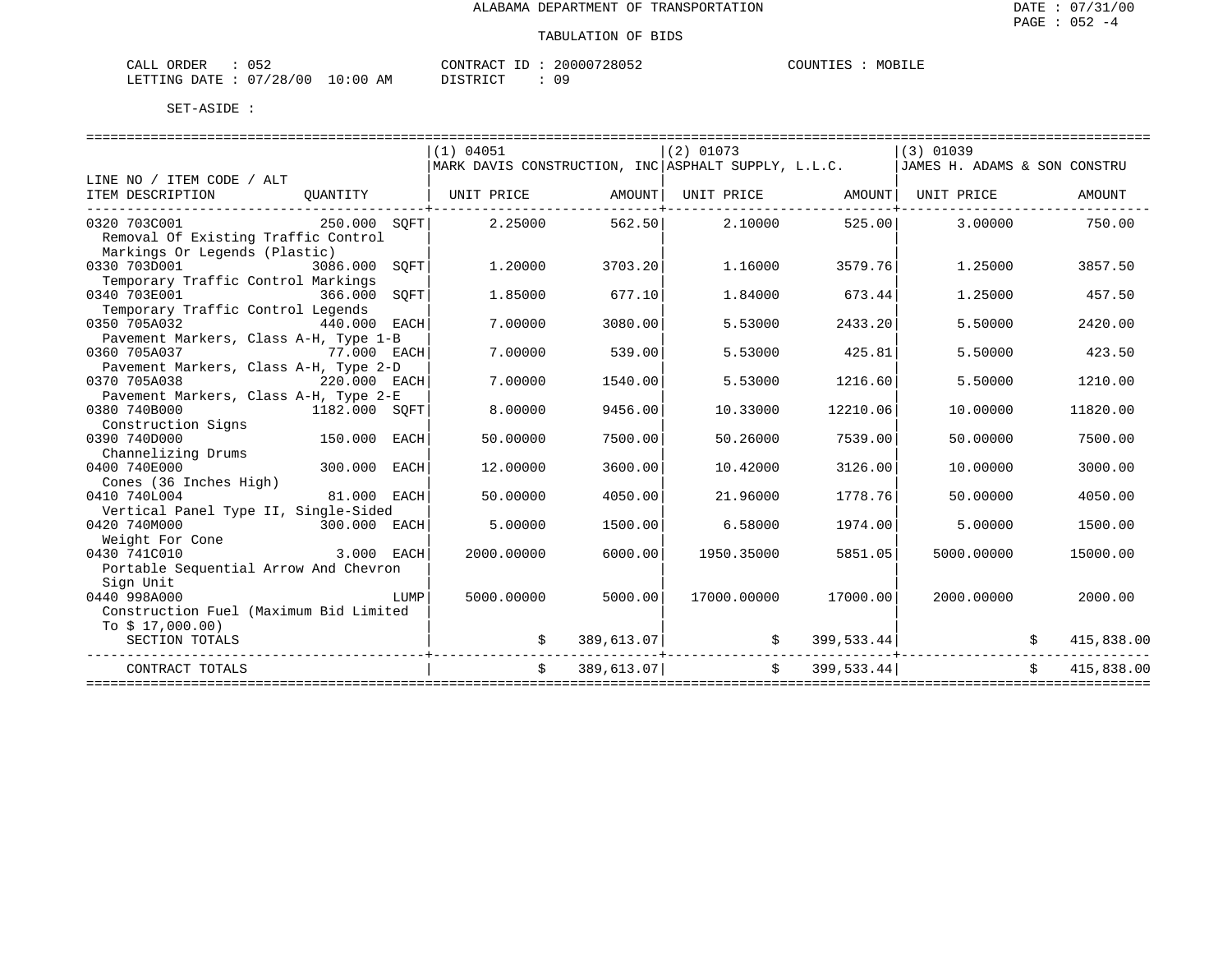| ORDER<br>$\mathbf{v}$<br>ىلىل | <b>⊥ ⊢</b><br>0 J 4               | CONTRAC'<br>$\pi$ $\sim$<br>$- -$<br>⊥ | 20000728052 | COUNTIES<br>MOBIL <sup>T</sup> |
|-------------------------------|-----------------------------------|----------------------------------------|-------------|--------------------------------|
| LETTING<br>DATE.              | 10:00<br>07<br>'28/<br>00 /<br>ΑM | TAT<br><b>DIOTE</b>                    | ററ          |                                |

|                                         |               |      | $(4)$ 23056                               |          | $(5)$ 19058 |          |            |        |
|-----------------------------------------|---------------|------|-------------------------------------------|----------|-------------|----------|------------|--------|
|                                         |               |      | JOHN G. WALTON CONSTRUCTION S J & L, INC. |          |             |          |            |        |
| LINE NO / ITEM CODE / ALT               |               |      |                                           |          |             |          |            |        |
| ITEM DESCRIPTION                        | OUANTITY      |      | UNIT PRICE                                | AMOUNT   | UNIT PRICE  | AMOUNT   | UNIT PRICE | AMOUNT |
| SECTION 0001<br>TOTAL                   |               |      |                                           |          |             |          |            |        |
| 0010 206D002<br>Removing Curb           | 200.000 LF    |      | 5.00000                                   | 1000.00  | 3.00000     | 600.00   |            |        |
| 0020 210A000<br>Unclassified Excavation | 1774.000 CYIP |      | 10.28000                                  | 18236.72 | 5.65000     | 10023.10 |            |        |
| 0030 210D022                            | 2000.000      | CYIP | 10.02000                                  | 20040.00 | 10.00000    | 20000.00 |            |        |
| Borrow Excavation (Loose Truckbed       |               |      |                                           |          |             |          |            |        |
| Measurement) $(A-2-4(0))$ or $A-4(0)$   |               |      |                                           |          |             |          |            |        |
| 0040 230A000                            | 26.000 RBST   |      | 285.47000                                 | 7422.22  | 120.00000   | 3120.00  |            |        |
| Roadbed Processing                      |               |      |                                           |          |             |          |            |        |
| 0050 301A012                            | 4340.000 SYCP |      | 9.16000                                   | 39754.40 | 8.75000     | 37975.00 |            |        |
| Crushed Aggregate Base Course, Type B,  |               |      |                                           |          |             |          |            |        |
| Plant Mixed, 6" Compacted Thickness     |               |      |                                           |          |             |          |            |        |
| 0060 401A000                            | 4340.000 SYCP |      | 0.95000                                   | 4123.00  | 0.65000     | 2821.00  |            |        |
| Bituminous Treatment A                  |               |      |                                           |          |             |          |            |        |
| 0070 405A000                            | 551.000 GAL   |      | 2.42000                                   | 1333.42  | 1.45000     | 798.95   |            |        |
| Tack Coat                               |               |      |                                           |          |             |          |            |        |
| 0080 424A260                            | 647.000 TON   |      | 60.73000                                  | 39292.31 | 64.00000    | 41408.00 |            |        |
| Superpave Bituminous Concrete Wearing   |               |      |                                           |          |             |          |            |        |
| Surface Layer, 1/2" Maximum Aggregate   |               |      |                                           |          |             |          |            |        |
| Size Mix, ESAL Range D                  |               |      |                                           |          |             |          |            |        |
| 0090 424A263                            | 150.000 TON   |      | 74.75000                                  | 11212.50 | 35.00000    | 5250.00  |            |        |
| Superpave Bituminous Concrete Wearing   |               |      |                                           |          |             |          |            |        |
| Surface Layer, Patching, 1/2" Maximum   |               |      |                                           |          |             |          |            |        |
| Aggregate Size Mix, ESAL Range D        |               |      |                                           |          |             |          |            |        |
| 0100 424A266                            | 150.000 TON   |      | 74.75000                                  | 11212.50 | 115,00000   | 17250.00 |            |        |
| Superpave Bituminous Concrete Wearing   |               |      |                                           |          |             |          |            |        |
| Surface Layer, Leveling, 1/2" Maximum   |               |      |                                           |          |             |          |            |        |
| Aggregate Size Mix, ESAL Range D        |               |      |                                           |          |             |          |            |        |
| 0110 424B461                            | 905.000 TON   |      | 55.78000                                  | 50480.90 | 60.50000    | 54752.50 |            |        |
| Superpave Bituminous Concrete Upper     |               |      |                                           |          |             |          |            |        |
| Binder Layer, 1" Maximum Aggregate Size |               |      |                                           |          |             |          |            |        |
| Mix, ESAL Range D                       |               |      |                                           |          |             |          |            |        |
| 0120 424B561                            | 865.000 TON   |      | 53.48000                                  | 46260.20 | 60.50000    | 52332.50 |            |        |
| Superpave Bituminous Concrete Lower     |               |      |                                           |          |             |          |            |        |
| Binder Layer, 1" Maximum Aggregate Size |               |      |                                           |          |             |          |            |        |
| Mix, ESAL Range D                       |               |      |                                           |          |             |          |            |        |
| 0130 424C261                            | 274.000 TON   |      | 52.33000                                  | 14338.42 | 60.50000    | 16577.00 |            |        |
| Superpave Bituminous Concrete Base      |               |      |                                           |          |             |          |            |        |
| Layer, 1 1/2" Maximum Aggregate Size    |               |      |                                           |          |             |          |            |        |
| Mix, ESAL Range D                       |               |      |                                           |          |             |          |            |        |
|                                         |               |      |                                           |          |             |          |            |        |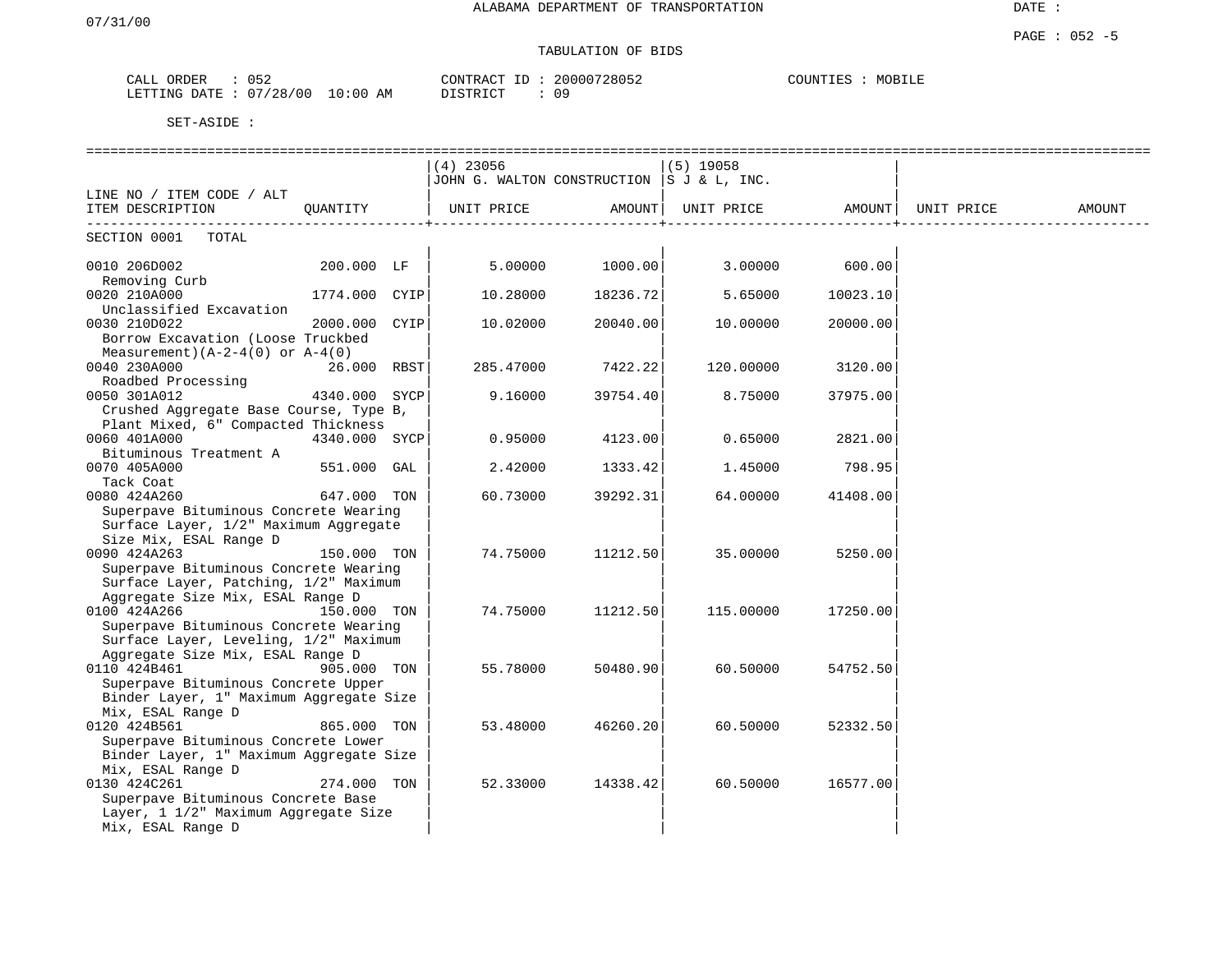| CALL ORDER             | צפו' |            | CONTRACT<br>ID                       | 20000728052 | COUNTIES | MOBILE |
|------------------------|------|------------|--------------------------------------|-------------|----------|--------|
| LETTING DATE: 07/28/00 |      | $10:00$ AM | TSTRICT <sup>.</sup><br><i>┙</i> ∸┘∸ | በ ዓ         |          |        |

|                                          |                |      | $(4)$ 23056                                      |                      | (5) 19058   |          |        |
|------------------------------------------|----------------|------|--------------------------------------------------|----------------------|-------------|----------|--------|
|                                          |                |      | JOHN G. WALTON CONSTRUCTION  S J & L, INC.       |                      |             |          |        |
| LINE NO / ITEM CODE / ALT                |                |      |                                                  |                      |             |          |        |
| ITEM DESCRIPTION                         | QUANTITY       |      | UNIT PRICE AMOUNT  UNIT PRICE AMOUNT  UNIT PRICE |                      |             |          | AMOUNT |
|                                          |                |      |                                                  |                      |             |          |        |
| 0140 430B040                             |                |      | 150.000 TCIP 32.29000 4843.50                    |                      | 26.00000    | 3900.00  |        |
| Aggregate Surfacing (Crushed Aggregate   |                |      |                                                  |                      |             |          |        |
| Base, Type B)                            |                |      |                                                  |                      |             |          |        |
| 0150 600A000                             |                | LUMP |                                                  | 33977.00000 33977.00 | 52000.00000 | 52000.00 |        |
| Mobilization                             |                |      |                                                  |                      |             |          |        |
| 0160 614A000                             | $1.000$ $CUYD$ |      | 323.41000                                        | 323.41               | 350.00000   | 350.00   |        |
| Slope Paving                             |                |      |                                                  |                      |             |          |        |
| 0170 623B000                             | 345.000 LF     |      | 11.22000                                         | 3870.90              | 19.00000    | 6555.00  |        |
| Concrete Curb, Type N                    |                |      |                                                  |                      |             |          |        |
| 0180 650A000                             | 990.000 CYIP   |      | 11.63000                                         | 11513.70             | 20.00000    | 19800.00 |        |
| Topsoil                                  |                |      |                                                  |                      |             |          |        |
| 0190 652A061                             | 3.000 ACRE     |      | 1028.14000                                       | 3084.42              | 870.00000   | 2610.00  |        |
| Seeding (Mix 3E)                         |                |      |                                                  |                      |             |          |        |
| 0200 656A000                             | 3.000 ACRE     |      | 1129.28000                                       | 3387.84              | 750.00000   | 2250.00  |        |
| Mulching, Class A, Type 1                |                |      |                                                  |                      |             |          |        |
| 0210 665F000                             | 300.000 EACH   |      | 8.00000                                          | 2400.00              | 6.50000     | 1950.00  |        |
| Hay Bales                                |                |      |                                                  |                      |             |          |        |
| 0220 665G000                             | 300.000 EACH   |      | 2.35000                                          | 705.00               | 3.00000     | 900.00   |        |
| Sand Bags                                |                |      |                                                  |                      |             |          |        |
| 0230 665J000                             | 4950.000 LF    |      | 2.74000                                          | 13563.00             | 3.00000     | 14850.00 |        |
| Silt Fence, Type A                       |                |      |                                                  |                      |             |          |        |
| 0240 680A000                             |                | LUMP | 17558.00000                                      | 17558.00             | 6000.00000  | 6000.00  |        |
| Engineering Controls                     |                |      |                                                  |                      |             |          |        |
| 0250 701C001                             | 14.000 MILE    |      | 276.00000                                        | 3864.00              | 280.00000   | 3920.00  |        |
| Solid Temporary Traffic Stripe           |                |      |                                                  |                      |             |          |        |
| 0260 701D008 8.000 MILE                  |                |      | 920.00000                                        | 7360.00              | 950.00000   | 7600.00  |        |
| Solid Traffic Stripe Removed (Plastic)   |                |      |                                                  |                      |             |          |        |
| 0270 702A008                             | 2.000 MILE     |      | 4600.00000                                       | 9200.00              | 4655.00000  | 9310.00  |        |
| Solid White, Inverted Profile Traffic    |                |      |                                                  |                      |             |          |        |
| Stripe (6" Wide)                         |                |      |                                                  |                      |             |          |        |
| 0280 702A009                             | 3.000 MILE     |      | 4600.00000                                       | 13800.00             | 4655.00000  | 13965.00 |        |
| Solid Yellow, Inverted Profile Traffic   |                |      |                                                  |                      |             |          |        |
| Stripe (6" Wide)                         |                |      |                                                  |                      |             |          |        |
| 0290 702B001                             | 960.000 LF     |      | 2.13000                                          | 2044.80              | 2.15000     | 2064.00  |        |
| Dotted Inverted Profile Traffic Stripe   |                |      |                                                  |                      |             |          |        |
| (6" Wide)                                |                |      |                                                  |                      |             |          |        |
| 0300 703A002                             | 2130.000 SOFT  |      | 1,90000                                          | 4047.00              | 2,00000     | 4260.00  |        |
| Traffic Control Markings, Class 2, Type  |                |      |                                                  |                      |             |          |        |
| A                                        |                |      |                                                  |                      |             |          |        |
| 0310 703B002                             | 206.000 SOFT   |      | 2.30000                                          | 473.80               | 2.40000     | 494.40   |        |
| Traffic Control Legends, Class 2, Type A |                |      |                                                  |                      |             |          |        |
|                                          |                |      |                                                  |                      |             |          |        |